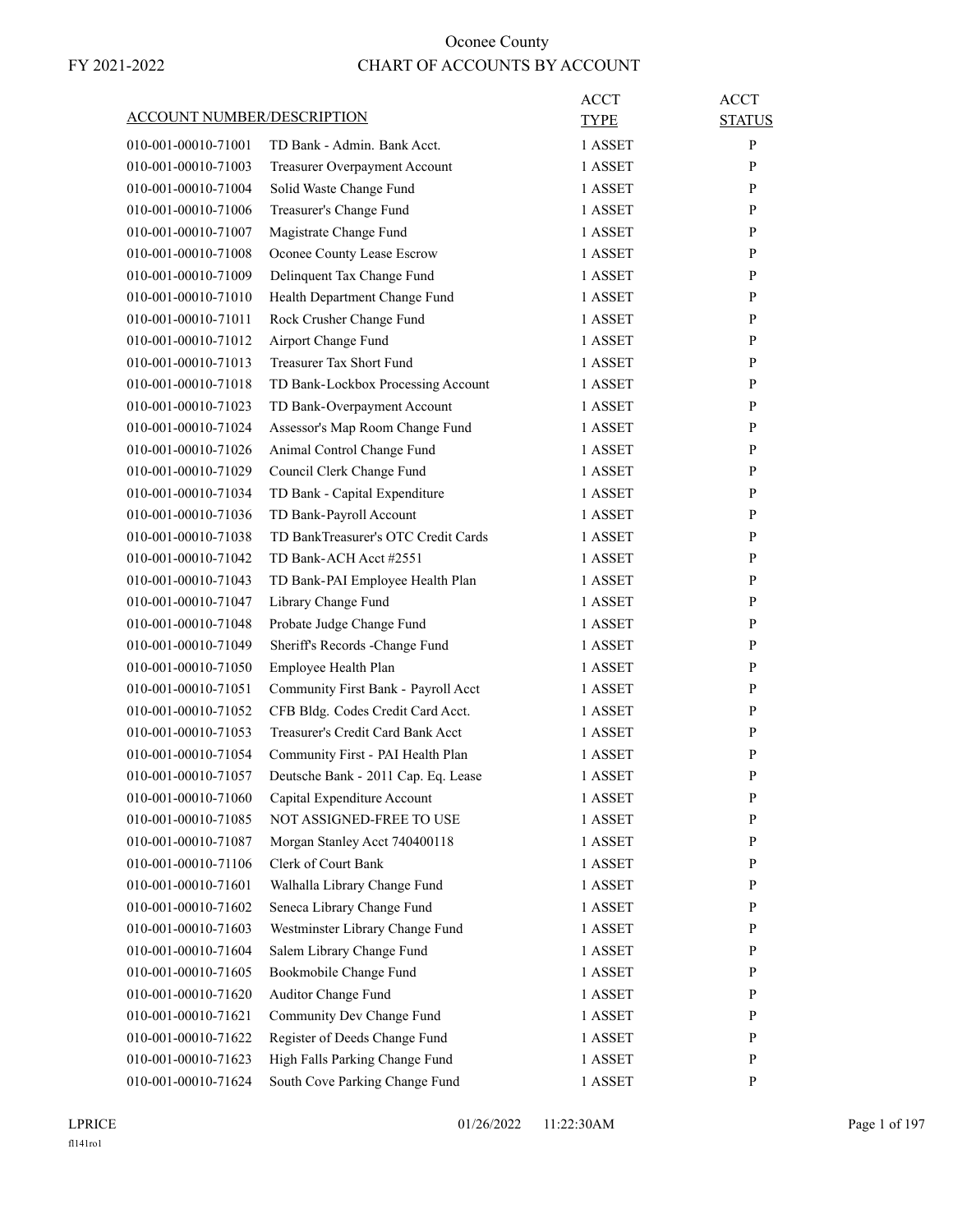| ACCOUNT NUMBER/DESCRIPTION |                                                               | ACCT<br>TYPE | ACCT<br><b>STATUS</b> |
|----------------------------|---------------------------------------------------------------|--------------|-----------------------|
| 010-001-00010-71625        | Chau Ram Parking Change Fund                                  | 1 ASSET      | P                     |
| 010-001-00010-71626        | Clerk of Court Change Fund                                    | 1 ASSET      | P                     |
| 010-001-00010-77118        | PRT Parking Change Fund                                       | 1 ASSET      | P                     |
| 010-001-00020-10210        | Manufacturers Reimbursement                                   | 1 ASSET      | P                     |
| 010-001-00020-71100        | Current Tax Rec 2000 Levy                                     | 1 ASSET      | P                     |
| 010-001-00020-71101        | Current Year Tax Receivable                                   | 1 ASSET      | P                     |
| 010-001-00020-71102        | Delinq Tax Current Year                                       | 1 ASSET      | P                     |
| 010-001-00020-71103        | Health Insurance Receivable                                   | 1 ASSET      | P                     |
| 010-001-00020-71105        | <b>Bad Check Account</b>                                      | 1 ASSET      | P                     |
| 010-001-00020-71107        |                                                               | 1 ASSET      | P                     |
|                            | Delinquent Tax Rec. Prior Years<br><b>Accounts Receivable</b> |              |                       |
| 010-001-00020-71108        |                                                               | 1 ASSET      | P                     |
| 010-001-00020-71109        | <b>Accounts Rec Lakeview Fund</b>                             | 1 ASSET      | P                     |
| 010-001-00020-71110        | <b>Accounts Rec Senior Solutions</b>                          | 1 ASSET      | P                     |
| 010-001-00020-71113        | <b>Accrued Interest Receivable</b>                            | 1 ASSET      | P                     |
| 010-001-00020-71114        | Accounts Rec DSS Telephone                                    | 1 ASSET      | P                     |
| 010-001-00020-71115        | Accounts Rec Prob/Parole Telephone                            | 1 ASSET      | P                     |
| 010-001-00020-71116        | Health Department HHS                                         | 1 ASSET      | P                     |
| 010-001-00020-71117        | Environmental Health Telephone                                | 1 ASSET      | P                     |
| 010-001-00020-71118        | Accounts Rec WIC Telephone                                    | 1 ASSET      | P                     |
| 010-001-00020-71119        | Accounts Rec Wal/Sen Health Dept                              | 1 ASSET      | P                     |
| 010-001-00020-71120        | FICA On Vehicle Recivable                                     | 1 ASSET      | P                     |
| 010-001-00020-71121        | AIrport Fuel Receivable                                       | 1 ASSET      | P                     |
| 010-001-00020-71122        | Accounts Rec Bar Assoc Telephone                              | 1 ASSET      | P                     |
| 010-001-00020-71123        | AR - Airport Loyalty Fees                                     | 1 ASSET      | P                     |
| 010-001-00020-71124        | Accounts Receivable-Mtn. Lakes CVB                            | 1 ASSET      | P                     |
| 010-001-00020-71125        | Due From Other Governments                                    | 1 ASSET      | P                     |
| 010-001-00020-71126        | <b>Accounts Rec Federal</b>                                   | 1 ASSET      | P                     |
| 010-001-00020-71127        | Sewer Commission Vehicle                                      | 1 ASSET      | P                     |
| 010-001-00020-71128        | <b>Accounts Rec Oconee Alliance</b>                           | 1 ASSET      | P                     |
| 010-001-00020-71129        | <b>Accounts Rec Anderson Solicitor</b>                        | 1 ASSET      | P                     |
| 010-001-00020-71130        | Accounts Rec Walhalla Rescue Squad                            | 1 ASSET      | $\mathbf{P}$          |
| 010-001-00020-71138        | Accounts Receivable - West Union                              | 1 ASSET      | P                     |
| 010-001-00020-71139        | Accounts Receivable - Payroll                                 | 1 ASSET      | P                     |
| 010-001-00020-71143        | Monthly Tax Rec Monthly                                       | 1 ASSET      | $\mathbf{P}$          |
| 010-001-00020-71146        | Accounts Receivable - Westminster                             | 1 ASSET      | P                     |
| 010-001-00020-71160        | Tax Collection Bad Checks                                     | 1 ASSET      | P                     |
| 010-001-00020-71165        | Online Tax Payments                                           | 1 ASSET      | P                     |
| 010-001-00020-71166        | DT Credit Card Refunds                                        | 1 ASSET      | P                     |
| 010-001-00020-71193        | Current Tax Rec 93 Levy                                       | 1 ASSET      | P                     |
| 010-001-00020-71194        | Current Tax Rec 94 Levy                                       | 1 ASSET      | P                     |
| 010-001-00020-71195        | Current Tax Rec 95 Levy                                       | 1 ASSET      | P                     |
| 010-001-00020-71196        | Current Tax Rec 96 Levy                                       | 1 ASSET      | P                     |
| 010-001-00020-71197        | Current Tax Rec 97 Levy                                       | 1 ASSET      | P                     |
| 010-001-00020-71198        | Current Tax Rec 98 Levy                                       | 1 ASSET      | P                     |
|                            |                                                               |              |                       |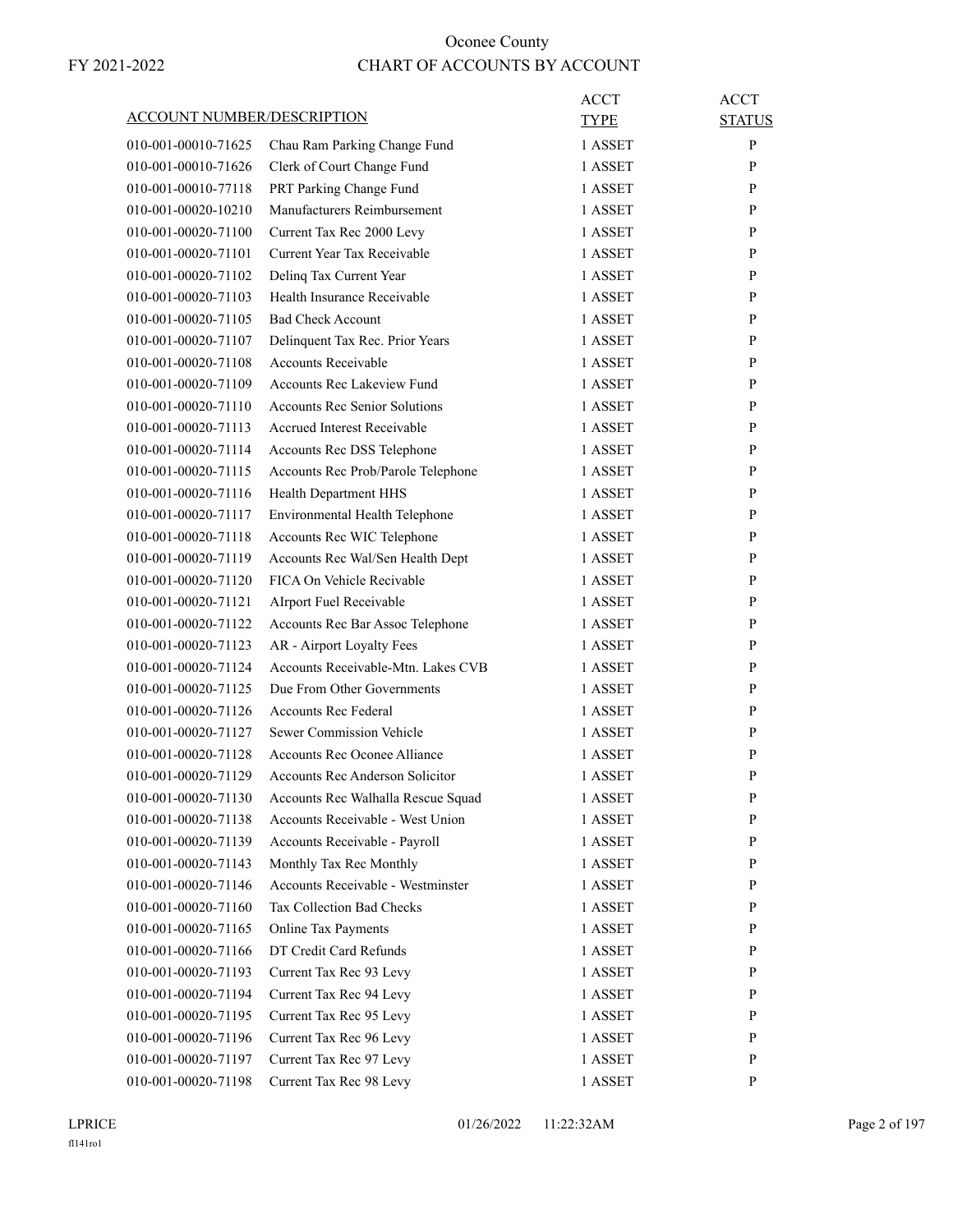| <b>ACCOUNT NUMBER/DESCRIPTION</b> |                                                    | ACCT<br>TYPE       | <b>ACCT</b><br><b>STATUS</b> |
|-----------------------------------|----------------------------------------------------|--------------------|------------------------------|
| 010-001-00020-71402               | Due From County Agencies                           | 1 ASSET            | P                            |
| 010-001-00020-71403               | Receivable/Payable Delinquent Tax                  | 1 ASSET            | P                            |
| 010-001-00020-71421               | Magistrate Reserve Salem                           | 1 ASSET            | P                            |
| 010-001-00020-71422               | Magistrate Reserve Seneca                          | 1 ASSET            | P                            |
| 010-001-00020-71423               | Magistrate Reserve Walhalla                        | 1 ASSET            | P                            |
| 010-001-00020-71424               | Magistrate Reserve Westminster                     | 1 ASSET            | P                            |
| 010-001-00020-71425               | Clerk of Court Reserve Account                     | 1 ASSET            | P                            |
| 010-001-00020-71426               | Due from Worthless Check Program                   | 1 ASSET            | P                            |
| 010-001-00020-71427               | <b>Sheriff Property Reserve</b>                    | 1 ASSET            | P                            |
| 010-001-00020-71428               | Tax Collector Reserve Account                      | 1 ASSET            | P                            |
| 010-001-00020-71465               | Due from Retiree Health                            | 1 ASSET            | P                            |
| 010-001-00020-71515               | Due from Oconee FOCUS                              | 1 ASSET            | P                            |
| 010-001-00020-71713               | AV/Jet Fuel Credit Card Sales                      | 1 ASSET            | P                            |
| 010-001-00020-71714               | Jet Credit Card Sales                              | 1 ASSET            | P                            |
| 010-001-00020-71715               | Credit Card A/R - High Falls                       | 1 ASSET            | P                            |
| 010-001-00020-71716               | Credit Card A/R - South Cove                       | 1 ASSET            | P                            |
| 010-001-00020-71717               | Credit Card A/R - Chau Ram                         | 1 ASSET            | P                            |
| 010-001-00020-71730               | SW Customer AR                                     | 1 ASSET            | P                            |
| 010-001-00020-73316               | Due from Westminster Municipality                  | 1 ASSET            | P                            |
| 010-001-00020-73320               | Interfund Bal - 12 Fund                            | 1 ASSET            | P                            |
| 010-001-00020-73330               | Interfund Bal - 13 Fund                            | 1 ASSET            | P                            |
| 010-001-00020-73331               | Interfund Bal - 235 Fund                           | 1 ASSET            | P                            |
| 010-001-00020-73332               | Interfund Bal - 515 Fund                           | 1 ASSET            | P                            |
| 010-001-00020-73333               | Interfund Bal - 315 Fund                           | 1 ASSET            | P                            |
| 010-001-00020-73335               | Interfund Balances - 210 Fund                      | 1 ASSET            | P                            |
| 010-001-00020-73336               | Interfund Balances - 240 Fund                      | 1 ASSET            | P                            |
| 010-001-00020-73337               | Interfund Balances - 870 Fund                      | 1 ASSET            | P                            |
| 010-001-00020-73338               | Interfund Balances-230 Fund                        | 1 ASSET            | P                            |
| 010-001-00020-73339               | Interfund Balances-215 Fund                        | 1 ASSET            | P                            |
| 010-001-00021-71100               | Current Year Tax Rec 2000 Levy                     | 1 ASSET            | P                            |
| 010-001-00022-10210               | Manufacturers Reimbursement                        | 1 ASSET            | P                            |
| 010-001-00022-71100               | Current Tax Rec 2000 Levy                          | 1 ASSET            | P                            |
| 010-001-00022-71101               | Current Tax Rec 2001 Levy                          | 1 ASSET            | P                            |
| 010-001-00022-71102               | 2002 Real Estate Taxes                             | 1 ASSET            | P                            |
| 010-001-00022-71107               | Delinquent Tax Rec Prior Years                     | 1 ASSET            | P                            |
| 010-001-00022-71194               | Current Tax Rec 94 Levy                            | 1 ASSET            | P                            |
| 010-001-00022-71195               | Current Tax Rec 96 Levy                            | 1 ASSET            | P                            |
| 010-001-00022-71196               |                                                    |                    | P                            |
| 010-001-00022-71197               | Current Tax Rec 96 Levy<br>Current Tax Rec 97 Levy | 1 ASSET<br>1 ASSET | P                            |
|                                   |                                                    |                    |                              |
| 010-001-00022-71198               | Current Tax Rec 98 Levy<br>Current Tax Rec 99 Levy | 1 ASSET            | P                            |
| 010-001-00022-71199               |                                                    | 1 ASSET            | P                            |
| 010-001-00025-71190               | Allowance for Uncollectible Taxes                  | 1 ASSET            | P                            |
| 010-001-00025-71199               | Current Tax Rec 99 Levy                            | 1 ASSET            | P                            |
| 010-001-00027-70515               | Due from 515 Fund FOCUS                            | 1 ASSET            | P                            |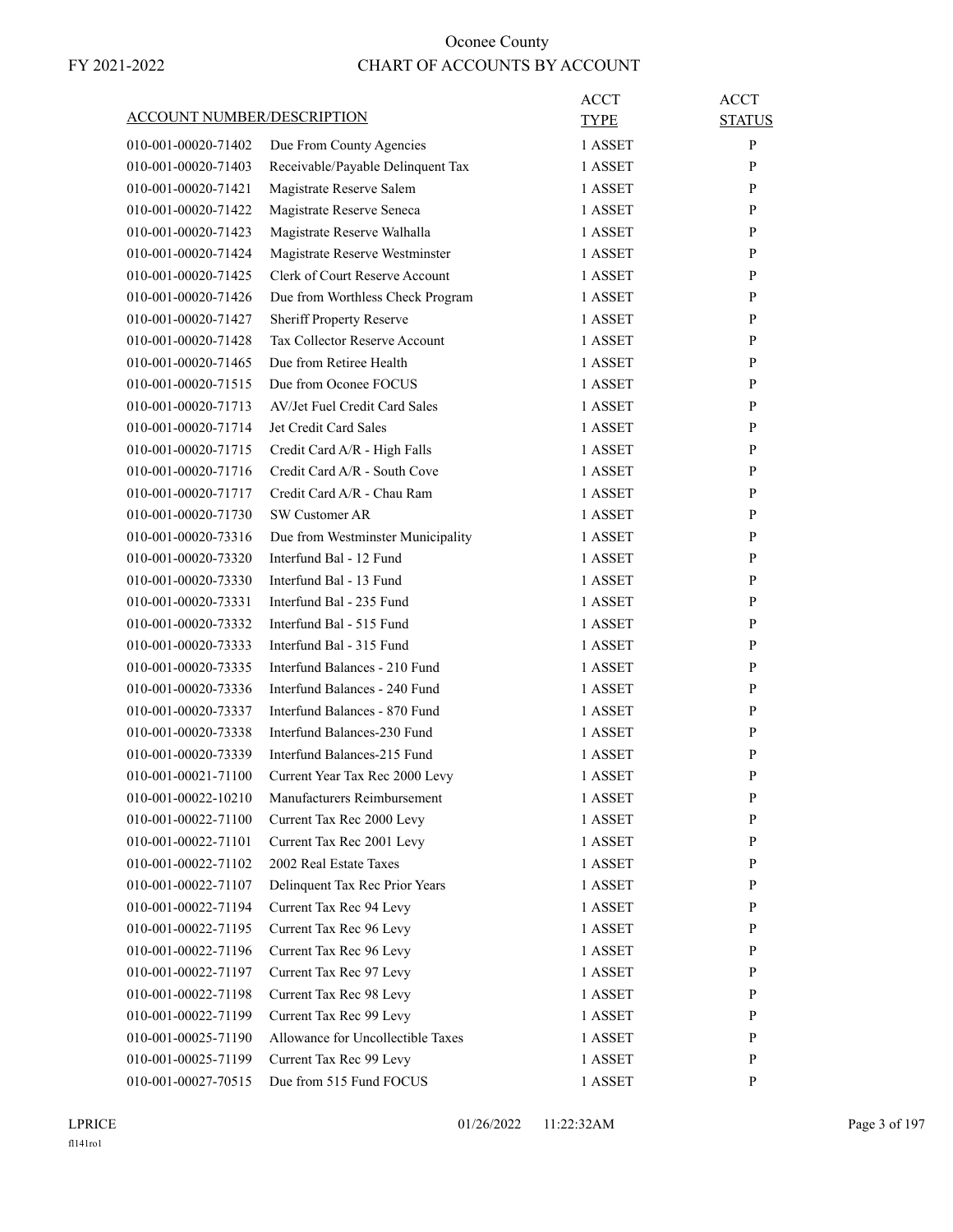| <b>ACCOUNT NUMBER/DESCRIPTION</b> |                                     | ACCT<br><b>TYPE</b> | <b>ACCT</b><br><b>STATUS</b> |
|-----------------------------------|-------------------------------------|---------------------|------------------------------|
| 010-001-00028-71142               | Receivable - Wynn Restitution       | 1 ASSET             | P                            |
| 010-001-00028-71144               | Receivable - B. Miller Restitution  | 1 ASSET             | P                            |
| 010-001-00029-71142               | Allowance for Uncoll -Wynn Restitut | 1 ASSET             | P                            |
| 010-001-00029-71144               | Allow for Uncoll-B Miller Restit    | 1 ASSET             | P                            |
| 010-001-00030-71028               | State Investment Pool Bank Account  | 1 ASSET             | P                            |
| 010-001-00030-71044               | World Foremost Investment           | 1 ASSET             | P                            |
| 010-001-00030-71200               | Investment                          | 1 ASSET             | P                            |
| 010-001-00030-71201               | BB&T Bank Acct-2019 Cap Lease       | 1 ASSET             | P                            |
| 010-001-00030-71207               | BB&T CD Bank Acct-Solid Waste       | 1 ASSET             | P                            |
| 010-001-00030-71300               | Multi Bank Investments              | 1 ASSET             | P                            |
| 010-001-00030-71305               | First Horizon Investment #5576000   | 1 ASSET             | P                            |
|                                   |                                     |                     | P                            |
| 010-001-00030-71310               | First Empire Securites Investment   | 1 ASSET             |                              |
| 010-001-00030-71311               | <b>First Horizon Investment</b>     | 1 ASSET             | P                            |
| 010-001-00040-50895               | Donated Roads                       | 1 ASSET             | P                            |
| 010-001-00040-50896               | Donated Land/Rows                   | 1 ASSET             | P                            |
| 010-001-00040-71700               | Gasoline Inventory                  | 1 ASSET             | P                            |
| 010-001-00040-71709               | Aviation Fuel Loss/Gain             | 1 ASSET             | P                            |
| 010-001-00040-71710               | Aviation Fuel Inventory             | 1 ASSET             | P                            |
| 010-001-00040-71711               | Jet Fuel Inventory                  | 1 ASSET             | P                            |
| 010-001-00040-71712               | Jet Fuel Loss/Gain                  | 1 ASSET             | P                            |
| 010-001-00040-71720               | Diesel Inventory On Road            | 1 ASSET             | P                            |
| 010-001-00040-71721               | Diesel Inventory Off Road           | 1 ASSET             | P                            |
| 010-001-00040-71725               | Vehicle Inventory                   | 1 ASSET             | P                            |
| 010-001-00040-71740               | Prepaid Items                       | 1 ASSET             | P                            |
| 010-001-00040-71761               | Land Held for Resale-Econ. Dev.     | 1 ASSET             | P                            |
| 010-001-00040-71762               | Land Held for Resale-FLC            | 1 ASSET             | P                            |
| 010-001-00040-71795               | <b>Sublet Repairs</b>               | 1 ASSET             | P                            |
| 010-001-00060-73000               | Accounts Payable                    | 2 LIABILITY         | P                            |
| 010-001-00060-73001               | Retainage Payable                   | 2 LIABILITY         | P                            |
| 010-001-00060-73002               | Health Insurance Payable            | 2 LIABILITY         | P                            |
| 010-001-00060-73003               | Accounts Payable Encumbrance Reser  | 2 LIABILITY         | P                            |
| 010-001-00060-73004               | Deferred Revenue-Unearned           | 2 LIABILITY         | P                            |
| 010-001-00060-73005               | Deferred Revenue-Unavailable        | 2 LIABILITY         | P                            |
| 010-001-00060-73007               | Payable to SC Treasurer             | 2 LIABILITY         | P                            |
| 010-001-00060-73008               | <b>State Recording Fees</b>         | 2 LIABILITY         | $\mathbf{P}$                 |
| 010-001-00060-73009               | Accounts Payable Manual Adjustment  | 2 LIABILITY         | P                            |
| 010-001-00060-73010               | Accounts Payable Accruals -CSI Only | 2 LIABILITY         | P                            |
| 010-001-00060-73011               | Employee Benefits Payable           | 2 LIABILITY         | P                            |
| 010-001-00060-73012               | Carolina Burglar/Fire Payable       | 2 LIABILITY         | $\mathbf{P}$                 |
| 010-001-00060-73014               | Deferred Revenue - FLC              | 2 LIABILITY         | P                            |
| 010-001-00060-73015               | Procurement Bid Bonds Payable       | 2 LIABILITY         | P                            |
| 010-001-00060-73016               | Payment & Performance Bonds Payable | 2 LIABILITY         | P                            |
| 010-001-00060-73021               | Bank of America E-payables          | 2 LIABILITY         | $\mathbf{P}$                 |
| 010-001-00060-73022               | Bank of America P-card              | 2 LIABILITY         | $\mathbf{P}$                 |
|                                   |                                     |                     |                              |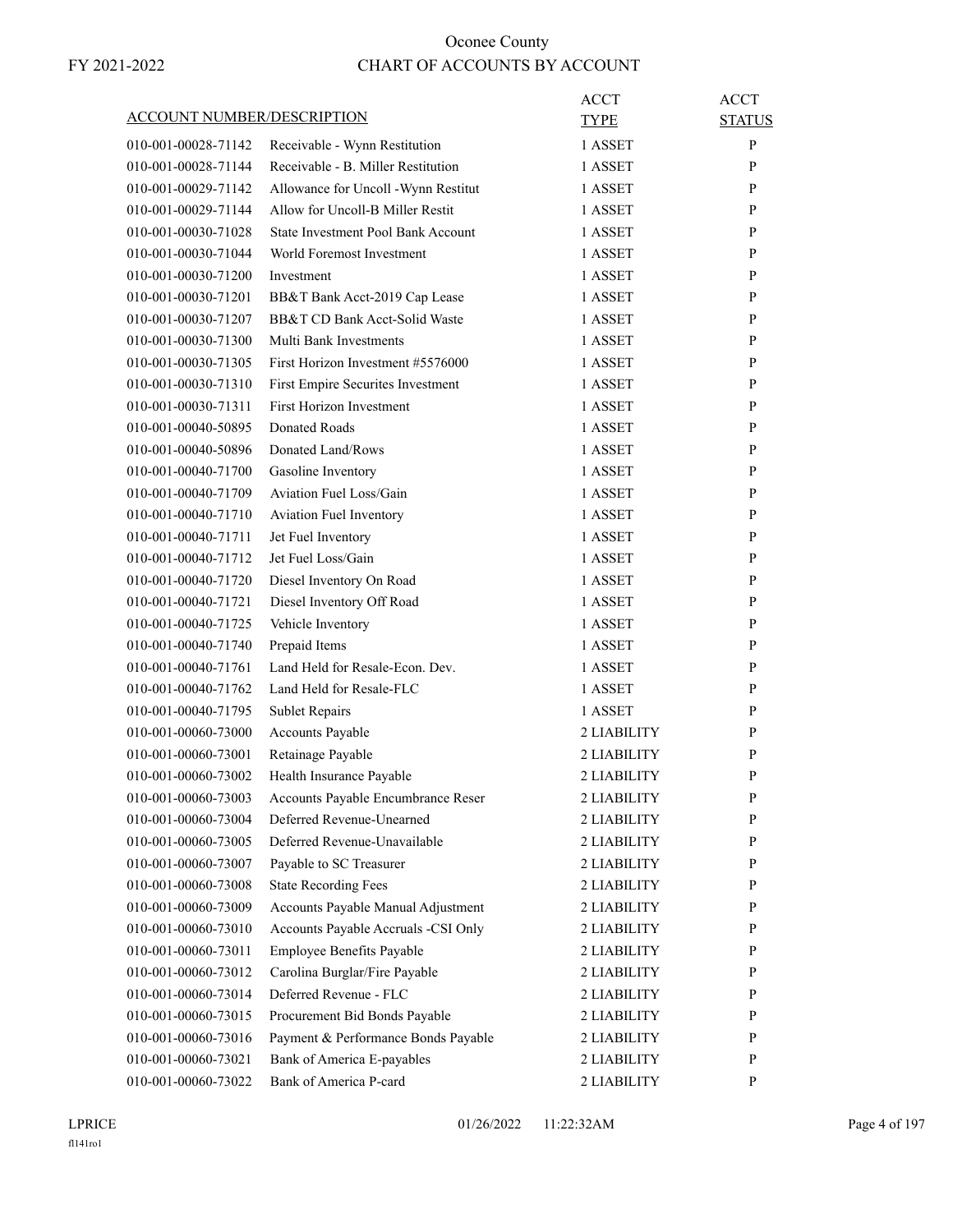|                                   |                                      | <b>ACCT</b> | <b>ACCT</b>   |
|-----------------------------------|--------------------------------------|-------------|---------------|
| <b>ACCOUNT NUMBER/DESCRIPTION</b> |                                      | TYPE        | <b>STATUS</b> |
| 010-001-00060-73030               | Treasurer's Taxpayer Overpmnt Liab.  | 2 LIABILITY | P             |
| 010-001-00060-73200               | Accrued Interest Payable             | 2 LIABILITY | P             |
| 010-001-00060-73250               | GF Sales Tax Payable                 | 2 LIABILITY | P             |
| 010-001-00060-73301               | Due to From Special Revenue          | 2 LIABILITY | P             |
| 010-001-00060-73303               | Due to Oconee School District        | 2 LIABILITY | P             |
| 010-001-00060-73304               | Due to Sink Fund Bonds               | 2 LIABILITY | P             |
| 010-001-00060-73305               | Due to Municipalities                | 2 LIABILITY | P             |
| 010-001-00060-73306               | Due to Tri County Tech               | 2 LIABILITY | P             |
| 010-001-00060-73308               | Due to Fund 11                       | 2 LIABILITY | P             |
| 010-001-00060-73310               | Due to Capital Project               | 2 LIABILITY | P             |
| 010-001-00060-73316               | Due to Westminster Municipal         | 2 LIABILITY | P             |
| 010-001-00060-73324               | Due To Other Governments             | 2 LIABILITY | P             |
| 010-001-00060-73325               | Due to SC DHEC                       | 2 LIABILITY | P             |
| 010-001-00060-73326               | Due to SCDOR-Documentary Stamps      | 2 LIABILITY | P             |
| 010-001-00060-73550               | Vehicle Tax Credit Temp              | 2 LIABILITY | P             |
| 010-001-00060-73658               | Solid Waste Customer Deposits        | 2 LIABILITY | P             |
| 010-001-00060-73999               | Reserve for Encumbrance              | 2 LIABILITY | P             |
| 010-001-00060-77000               | System Error on Payables             | 2 LIABILITY | P             |
| 010-001-00061-72214               | Due to Others - Retirees             | 2 LIABILITY | P             |
| 010-001-00065-10314               | Police Academy                       | 2 LIABILITY | P             |
| 010-001-00065-11901               | Rest. to Clerk of Court              | 2 LIABILITY | P             |
| 010-001-00065-16200               | SC Department of Motor Vehicle Fee   | 2 LIABILITY | P             |
| 010-001-00065-16210               | Watercraft - DNR Fee                 | 2 LIABILITY | P             |
| 010-001-00068-12010               | Circuit and Family Courts            | 2 LIABILITY | P             |
| 010-001-00068-12020               | General Sessions/Family Court        | 2 LIABILITY | P             |
| 010-001-00080-73650               | <b>Advance Mobile Home Escrow</b>    | 2 LIABILITY | P             |
| 010-001-00080-73656               | <b>Bid Bond Reserve</b>              | 2 LIABILITY | P             |
| 010-001-00080-73657               | Security in Lieu of Completion       | 2 LIABILITY | P             |
| 010-001-00080-73800               | <b>Taxes Paid Under Protest</b>      | 2 LIABILITY | P             |
| 010-001-00080-73801               | Taxes Paid By Bankruptcy             | 2 LIABILITY | P             |
| 010-001-00080-73802               | Setoff Debt Collection               | 2 LIABILITY | ${\bf P}$     |
| 010-001-00080-73805               | IRS F-941 Refund                     | 2 LIABILITY | P             |
| 010-001-00080-74000               | <b>Res Delinquent Property Sales</b> | 2 LIABILITY | P             |
| 010-001-00080-77000               | System Error on Payables             | 2 LIABILITY | P             |
| 010-001-00080-77010               | 1977 Mobile Home Delinquent Sale     | 2 LIABILITY | P             |
| 010-001-00080-77020               | 1995 Deed Prep of Delinquent Tax     | 2 LIABILITY | $\mathbf{P}$  |
| 010-001-00090-73900               | Federal Withholding Tax GF           | 2 LIABILITY | P             |
| 010-001-00090-73901               | Social Security GF                   | 2 LIABILITY | P             |
| 010-001-00090-73902               | State Withholding GF                 | 2 LIABILITY | P             |
| 010-001-00090-73904               | SC Retirement Withholding GF         | 2 LIABILITY | P             |
| 010-001-00090-73905               | SC Police Retirement GF              | 2 LIABILITY | P             |
| 010-001-00090-73908               | Other Withholding                    | 2 LIABILITY | $\mathbf{P}$  |
| 010-001-00090-73910               | 401K Deferred Compensation           | 2 LIABILITY | P             |
| 010-001-00090-73911               | Workers Compensation                 | 2 LIABILITY | P             |
|                                   |                                      |             |               |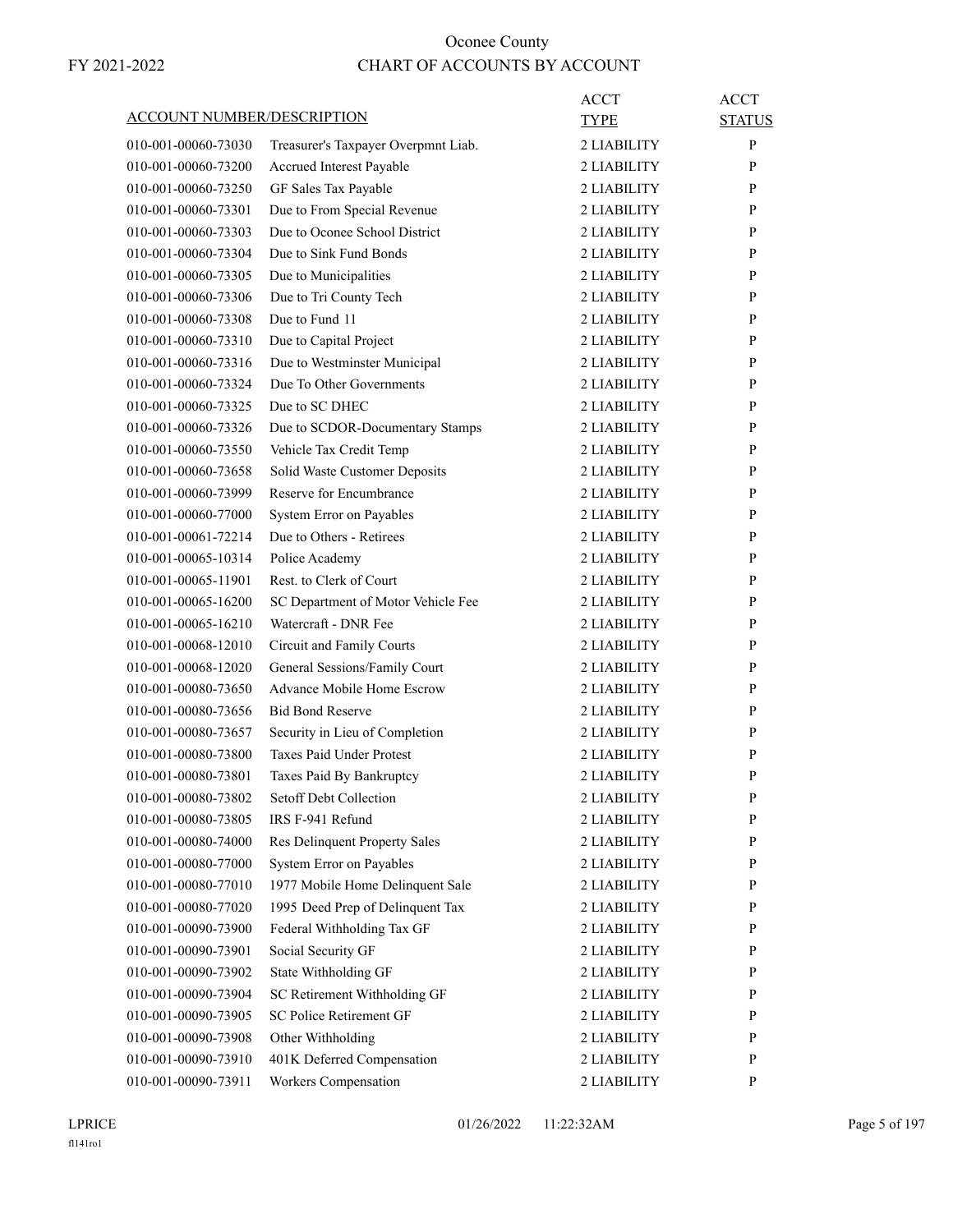|                                   |                                     | <b>ACCT</b> | <b>ACCT</b>   |
|-----------------------------------|-------------------------------------|-------------|---------------|
| <b>ACCOUNT NUMBER/DESCRIPTION</b> |                                     | TYPE        | <b>STATUS</b> |
| 010-001-00090-73912               | Garnishment                         | 2 LIABILITY | P             |
| 010-001-00090-73913               | Credit Union                        | 2 LIABILITY | P             |
| 010-001-00090-73915               | <b>SC Retirment Install</b>         | 2 LIABILITY | P             |
| 010-001-00090-73916               | Income Credit W-5                   | 2 LIABILITY | P             |
| 010-001-00090-73918               | United Way Employee Contributions   | 2 LIABILITY | P             |
| 010-001-00090-73919               | <b>AFLAC</b> Accident               | 2 LIABILITY | P             |
| 010-001-00090-73921               | <b>AFLAC Cancer Policy</b>          | 2 LIABILITY | P             |
| 010-001-00090-73922               | 457 Deferred Compensation           | 2 LIABILITY | P             |
| 010-001-00090-73923               | Garnishments-State                  | 2 LIABILITY | P             |
| 010-001-00090-73924               | Flexible Spending Plan Withholding  | 2 LIABILITY | P             |
| 010-001-00090-73925               | Accrued Payroll Payable             | 2 LIABILITY | P             |
| 010-001-00090-73926               | <b>ROTH 401 K</b>                   | 2 LIABILITY | P             |
| 010-001-00090-73927               | 401K Loan                           | 2 LIABILITY | P             |
| 010-001-00090-73928               | PAI Health Plan Withholding         | 2 LIABILITY | P             |
| 010-001-00090-73930               | Section 125 Withholding             | 2 LIABILITY | P             |
| 010-001-00090-73931               | SunLife Short Term Disability       | 2 LIABILITY | P             |
| 010-001-00090-73932               | Sun Life Supplemental Life          | 2 LIABILITY | P             |
| 010-001-00090-73933               | Dental Insurance Payable            | 2 LIABILITY | P             |
| 010-001-00090-73934               | Vision Insurance Payable            | 2 LIABILITY | P             |
| 010-001-00090-73935               | 457 Roth                            | 2 LIABILITY | P             |
| 010-001-00090-73936               | 457 Loan                            | 2 LIABILITY | P             |
| 010-001-00090-73937               | Family ID Protection                | 2 LIABILITY | P             |
| 010-001-00090-73938               | Individual Legal Protection         | 2 LIABILITY | P             |
| 010-001-00090-73939               | Family Legal Protection             | 2 LIABILITY | P             |
| 010-001-00090-73940               | Individual ID Protection Liability  | 2 LIABILITY | P             |
| 010-001-00100-75000               | FB, Unassigned-General Fund         | 3 EQUITY    | P             |
| 010-001-00100-75016               | FB, Prior Year Adjustment           | 3 EQUITY    | P             |
| 010-001-00101-75021               | FB, Nonspendable-Inventories        | 3 EQUITY    | P             |
| 010-001-00101-75022               | FB, Nonspendable-Prepaid Expend     | 3 EQUITY    | P             |
| 010-001-00101-75023               | FB, Nonspendable-Assets for Resale  | 3 EQUITY    | P             |
| 010-001-00101-75024               | FB, Nonspendable-Land Held for ED   | 3 EQUITY    | ${\bf P}$     |
| 010-001-00101-75025               | FB, Nonspendable-LT Receivable      | 3 EQUITY    | P             |
| 010-001-00101-75026               | FB, Nonspendable-LT Advances        | 3 EQUITY    | P             |
| 010-001-00102-75031               | FB, Restricted -Public Safety       | 3 EQUITY    | P             |
| 010-001-00102-75032               | FB, Restricted-Culture & Recreation | 3 EQUITY    | $\mathbf{P}$  |
| 010-001-00102-75033               | FB, Restricted-Public Works         | 3 EQUITY    | P             |
| 010-001-00102-75034               | FB, Restricted-Health & Welfare     | 3 EQUITY    | P             |
| 010-001-00102-75035               | FB, Restricted-Judicial Services    | 3 EQUITY    | P             |
| 010-001-00102-75036               | FB, Restricted-Transportation       | 3 EQUITY    | P             |
| 010-001-00102-75037               | FB, Restricted-General Government   | 3 EQUITY    | P             |
| 010-001-00102-75038               | FB, Restricted-Economic Development | 3 EQUITY    | P             |
| 010-001-00102-75039               | FB, Restricted-Education            | 3 EQUITY    | P             |
| 010-001-00102-75040               | FB, Restricted-Debt Service         | 3 EQUITY    | P             |
| 010-001-00102-75041               | FB, Restricted-Capital Projects     | 3 EQUITY    | P             |
|                                   |                                     |             |               |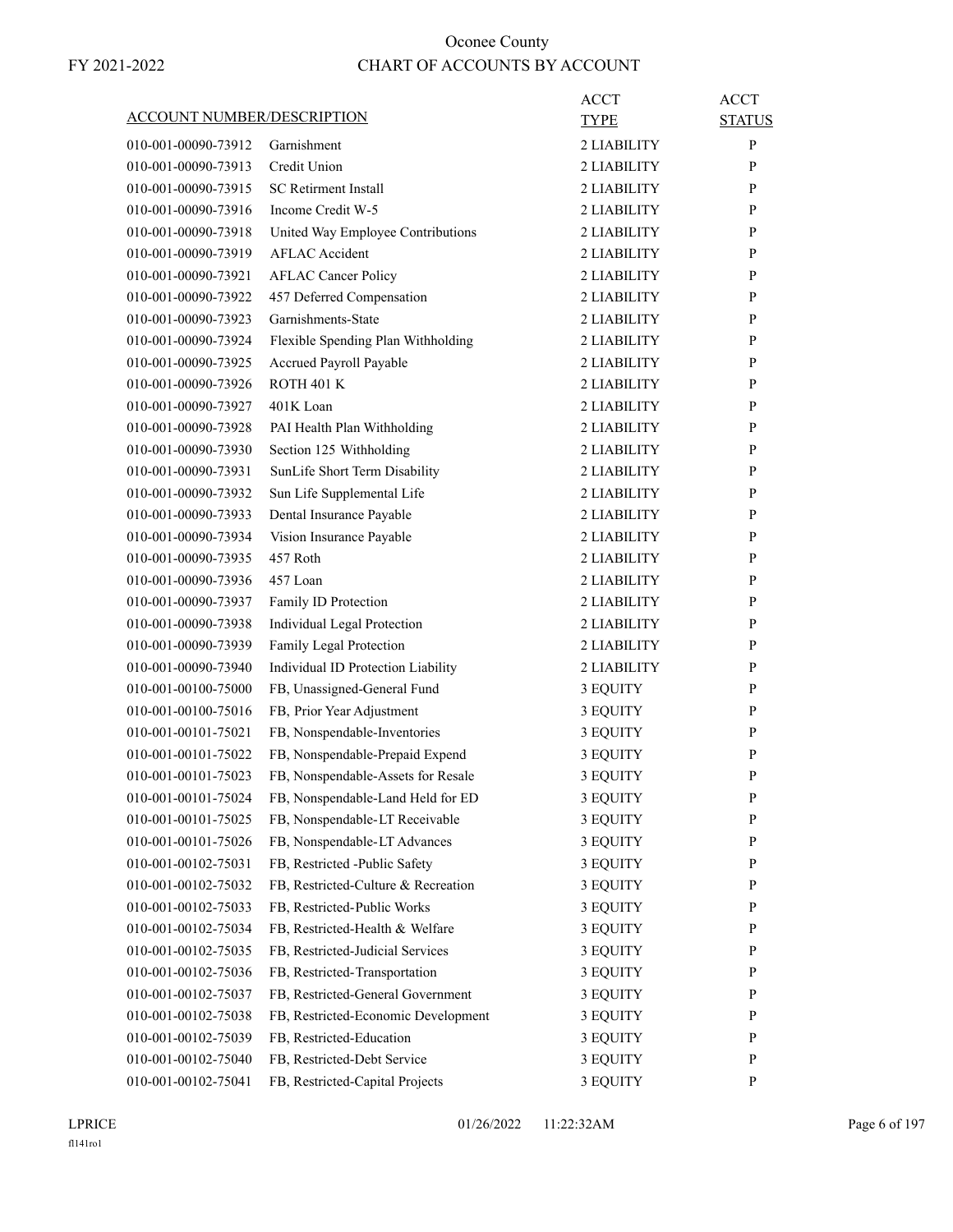| <b>ACCOUNT NUMBER/DESCRIPTION</b> |                                      | ACCT<br>TYPE | <b>ACCT</b><br><b>STATUS</b> |
|-----------------------------------|--------------------------------------|--------------|------------------------------|
| 010-001-00102-75042               | FB, Restricted-Other Purposes        | 3 EQUITY     | P                            |
| 010-001-00103-75051               | FB, Committed-Public Safety          | 3 EQUITY     | P                            |
| 010-001-00103-75052               | FB, Committed-Culture & Recreation   | 3 EQUITY     | P                            |
| 010-001-00103-75053               | FB, Committed-Public Works           | 3 EQUITY     | P                            |
| 010-001-00103-75054               | FB, Committed-Health & Welfare       | 3 EQUITY     | P                            |
| 010-001-00103-75055               | FB, Committed-Judicial Services      | 3 EQUITY     | $\mathbf{P}$                 |
| 010-001-00103-75056               | FB, Committed-Transportation         | 3 EQUITY     | P                            |
| 010-001-00103-75057               | FB, Committed-General Government     |              | P                            |
| 010-001-00103-75058               | FB, Committed-Economic Development   | 3 EQUITY     | P                            |
| 010-001-00103-75059               | FB, Committed-Education              | 3 EQUITY     | P                            |
|                                   |                                      | 3 EQUITY     |                              |
| 010-001-00103-75060               | FB, Committed-Debt Service           | 3 EQUITY     | P                            |
| 010-001-00103-75061               | FB, Committed-Capital Projects       | 3 EQUITY     | $\mathbf{P}$                 |
| 010-001-00103-75062               | FB, Committed-Other Purposes         | 3 EQUITY     | P                            |
| 010-001-00103-75063               | FB, Committed-Health Care            | 3 EQUITY     | P                            |
| 010-001-00103-75064               | FB, Committed-Solid Waste            | 3 EQUITY     | P                            |
| 010-001-00104-75071               | FB, Assigned-Public Safety           | 3 EQUITY     | P                            |
| 010-001-00104-75072               | FB, Assigned-Culture & Recreation    | 3 EQUITY     | P                            |
| 010-001-00104-75073               | FB, Assigned-Public Works            | 3 EQUITY     | $\mathbf{P}$                 |
| 010-001-00104-75074               | FB, Assigned-Health & Welfare        | 3 EQUITY     | P                            |
| 010-001-00104-75075               | FB, Assigned-Judicial Services       | 3 EQUITY     | P                            |
| 010-001-00104-75076               | FB, Assigned-Transportation          | 3 EQUITY     | P                            |
| 010-001-00104-75077               | FB, Assigned-General Government      | 3 EQUITY     | P                            |
| 010-001-00104-75078               | FB, Assigned-Economic Development    | 3 EQUITY     | P                            |
| 010-001-00104-75079               | FB, Assigned-Education               | 3 EQUITY     | $\mathbf{P}$                 |
| 010-001-00104-75080               | FB, Assigned-Debt Service            | 3 EQUITY     | P                            |
| 010-001-00104-75081               | FB, Assigned-Capital Projects        | 3 EQUITY     | P                            |
| 010-001-00104-75082               | FB, Assigned-Other Purposes          | 3 EQUITY     | P                            |
| 010-001-00104-75083               | FB, Assigned-Health Care             | 3 EQUITY     | P                            |
| 010-001-00104-75084               | FB, Assigned-Solid Waste Landfill    | 3 EQUITY     | P                            |
| 010-001-00104-75085               | FB, Assigned-Subsequent Yr's Budget  | 3 EQUITY     | P                            |
| 010-001-00104-75086               | FB, Assigned-OPEB                    | 3 EQUITY     | P                            |
| 010-001-00210-16300               | Public Defender Application Fee \$40 | 2 LIABILITY  | P                            |
| 010-001-00210-16301               | <b>Body Piercing</b>                 | 2 LIABILITY  | $\mathbf{P}$                 |
| 010-001-00210-16302               | Prob Judge Marriage License SC DVF   | 2 LIABILITY  | $\mathbf{P}$                 |
| 010-001-00210-16303               | <b>Bond Estreatment</b>              | 2 LIABILITY  | P                            |
| 010-001-00210-16304               | Circuit/Family Motion Fee \$25       | 2 LIABILITY  | $\mathbf{P}$                 |
| 010-001-00210-16305               | Family/Alimony/Child Support Fee     | 2 LIABILITY  | P                            |
| 010-001-00210-16306               | Circuit/Family Fines, Fees and       | 2 LIABILITY  | P                            |
| 010-001-00210-16307               | Circuit/Family Filing Fee \$100      | 2 LIABILITY  | $\mathbf{P}$                 |
| 010-001-00210-16308               | Circuit/Family Filing Fee \$50       | 2 LIABILITY  | P                            |
| 010-001-00210-16309               | Magistrate Filing Assessment \$25    | 2 LIABILITY  | P                            |
| 010-001-00210-16310               | Magistrate Filing Assessment \$20    | 2 LIABILITY  | P                            |
| 010-001-00210-16311               | <b>SC Regulatory Staff Fines</b>     | 2 LIABILITY  | P                            |
| 010-001-00210-16312               | Magistrate Conitional Discharg \$150 | 2 LIABILITY  | $\mathbf{P}$                 |
|                                   |                                      |              |                              |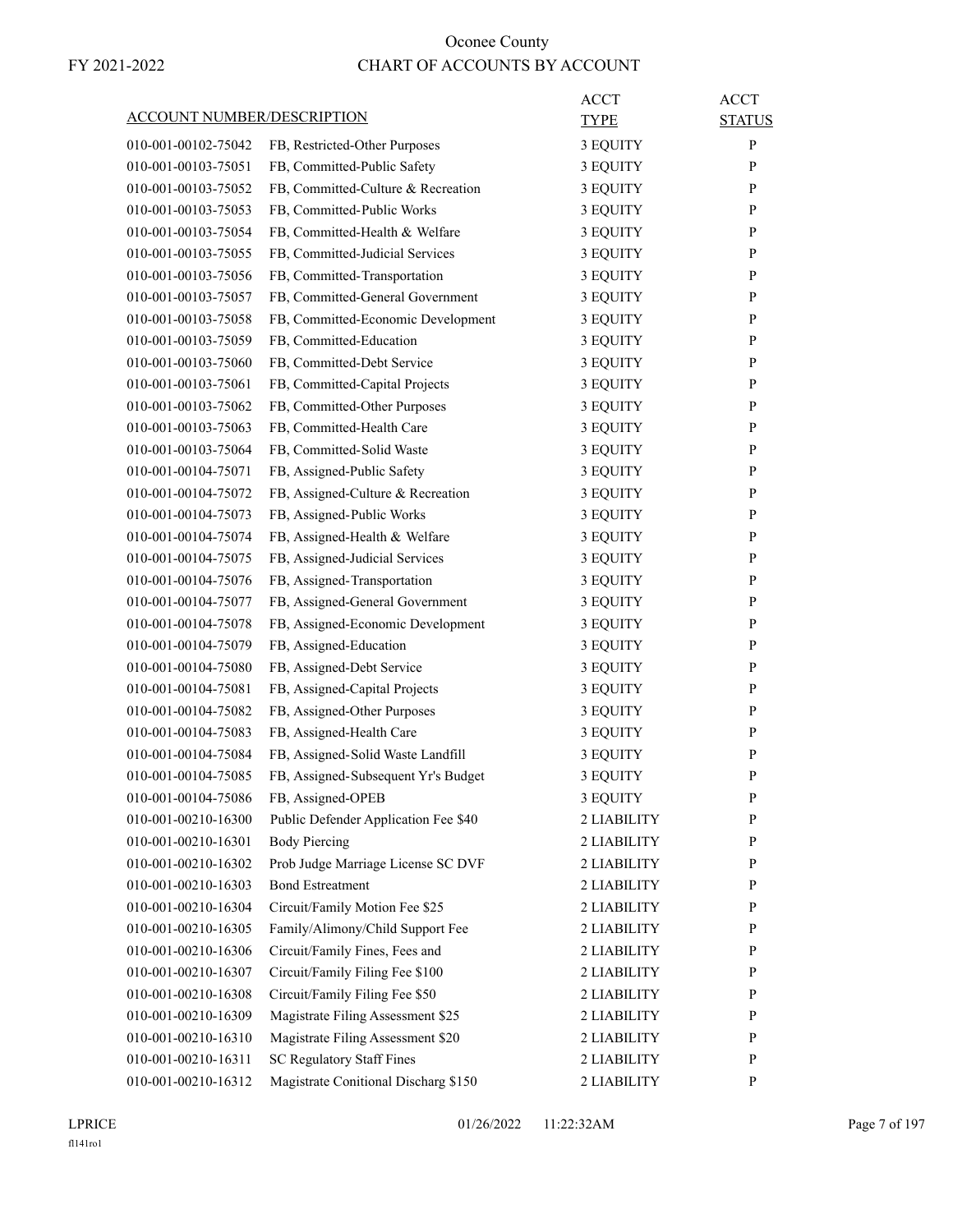| <b>ACCOUNT NUMBER/DESCRIPTION</b> |                                      | ACCT<br><b>TYPE</b> | <b>ACCT</b><br><b>STATUS</b> |
|-----------------------------------|--------------------------------------|---------------------|------------------------------|
| 010-001-00210-16313               | Gen. Sessions Conditional Discharge  | 2 LIABILITY         | $\mathbf{P}$                 |
| 010-001-00210-16314               | HWZ - Dept. of Public Safety-Mag     | 2 LIABILITY         | P                            |
| 010-001-00210-16315               | HWZ - State Highway Fund-Mag         | 2 LIABILITY         | P                            |
| 010-001-00210-16316               | HWZ - Dept. of Public Safety-Mun     | 2 LIABILITY         | P                            |
| 010-001-00210-16317               | HWZ - State Highway Fund-Mun         | 2 LIABILITY         | P                            |
| 010-001-00210-16318               | Public Disorderly Conduct            | 2 LIABILITY         | P                            |
| 010-001-00220-16400               | Boating Under the Influence          | 2 LIABILITY         | P                            |
| 010-001-00220-16401               | General Sess. DUS DPS Pullouts \$100 | 2 LIABILITY         | P                            |
| 010-001-00220-16402               | Magistrate DUS DPS Pullout \$100     | 2 LIABILITY         | P                            |
| 010-001-00220-16403               | Municipal DUS DPS Pullout \$100      | 2 LIABILITY         | P                            |
| 010-001-00220-16404               | General Session DUI Assessment \$12  | 2 LIABILITY         | P                            |
| 010-001-00220-16405               | Magistrate DUI Assessment \$12       | 2 LIABILITY         | P                            |
| 010-001-00220-16406               | Municipal DUI Assessment \$12        | 2 LIABILITY         | P                            |
| 010-001-00220-16407               | General Session DUI Surcharge \$100  | 2 LIABILITY         | P                            |
| 010-001-00220-16408               | Magistrate DUI Surcharge \$100       | 2 LIABILITY         | P                            |
| 010-001-00220-16409               | Municipal DUI Surcharge \$100        | 2 LIABILITY         | P                            |
| 010-001-00220-16410               | Gen. Session DUI DPS Pullout \$100   | 2 LIABILITY         | P                            |
| 010-001-00220-16411               | Magistrate DUI DPS Pullout \$100     | 2 LIABILITY         | P                            |
| 010-001-00220-16412               | Municipal DUI DPS Pullout \$100      | 2 LIABILITY         | P                            |
| 010-001-00220-16413               | General Session DUI DPS AUto \$40    | 2 LIABILITY         | P                            |
| 010-001-00220-16414               | General Session DUI SLED Pullout 3r  | 2 LIABILITY         | P                            |
| 010-001-00220-16415               | <b>DUI/DUAC Breathalyzer Test</b>    | 2 LIABILITY         | P                            |
| 010-001-00220-16416               | Mun DUI/DUAC Breathlz Test SLED \$25 | 2 LIABILITY         | P                            |
| 010-001-00230-16500               | Gen. Session Drug Surhcharge \$100   | 2 LIABILITY         | P                            |
| 010-001-00230-16501               | Magistrate Drug Surcharge \$100      | 2 LIABILITY         | P                            |
| 010-001-00230-16502               | Municipal Drug Surcharge \$100       | 2 LIABILITY         | P                            |
| 010-001-00230-16503               | Gen. Session Law Surcharge \$25      | 2 LIABILITY         | P                            |
| 010-001-00230-16504               | Magistrate Law Surcharge \$25        | 2 LIABILITY         | P                            |
| 010-001-00230-16505               | Municipal Law Surcharge \$25         | 2 LIABILITY         | P                            |
| 010-001-00230-16506               | General Session CJA Surcharge \$5    | 2 LIABILITY         | P                            |
| 010-001-00230-16507               | Magistrate CJA Surcharge \$5         | 2 LIABILITY         | $\mathbf{P}$                 |
| 010-001-00230-16508               | Municipal CJA Surcharge \$5          | 2 LIABILITY         | P                            |
| 010-001-00240-16600               | General Session 107.5%               | 2 LIABILITY         | P                            |
| 010-001-00240-16601               | Magistrate 107.5%                    | 2 LIABILITY         | $\mathbf{P}$                 |
| 010-001-00240-16602               | Municipal Court 107.5%               | 2 LIABILITY         | $\mathbf{P}$                 |
| 010-001-00240-16603               | Magistrate Trffic Educ Prog \$140 Fe | 2 LIABILITY         | P                            |
| 010-001-00240-16606               | Solicitor Traff Educ Prog - 90.83%   | 2 LIABILITY         | $\mathbf{P}$                 |
| 010-001-00250-16700               | Wildlife Fines                       | 2 LIABILITY         | P                            |
| 010-001-00250-16701               | Size & Weight Fines                  | 2 LIABILITY         | P                            |
| 010-001-00250-16702               | Tobacco Cigarette Fine to Informant  | 2 LIABILITY         | $\mathbf{P}$                 |
| 010-001-00250-16703               | Railroad Fine to State               | 2 LIABILITY         | P                            |
| 010-001-00260-16800               | Town Portion of Fines                | 2 LIABILITY         | P                            |
| 010-001-00260-16801               | 12% Assessments (MUN)                | 2 LIABILITY         | P                            |
| 010-001-00870-73400               | Deferred Revenue - Taxes             | 2 LIABILITY         | P                            |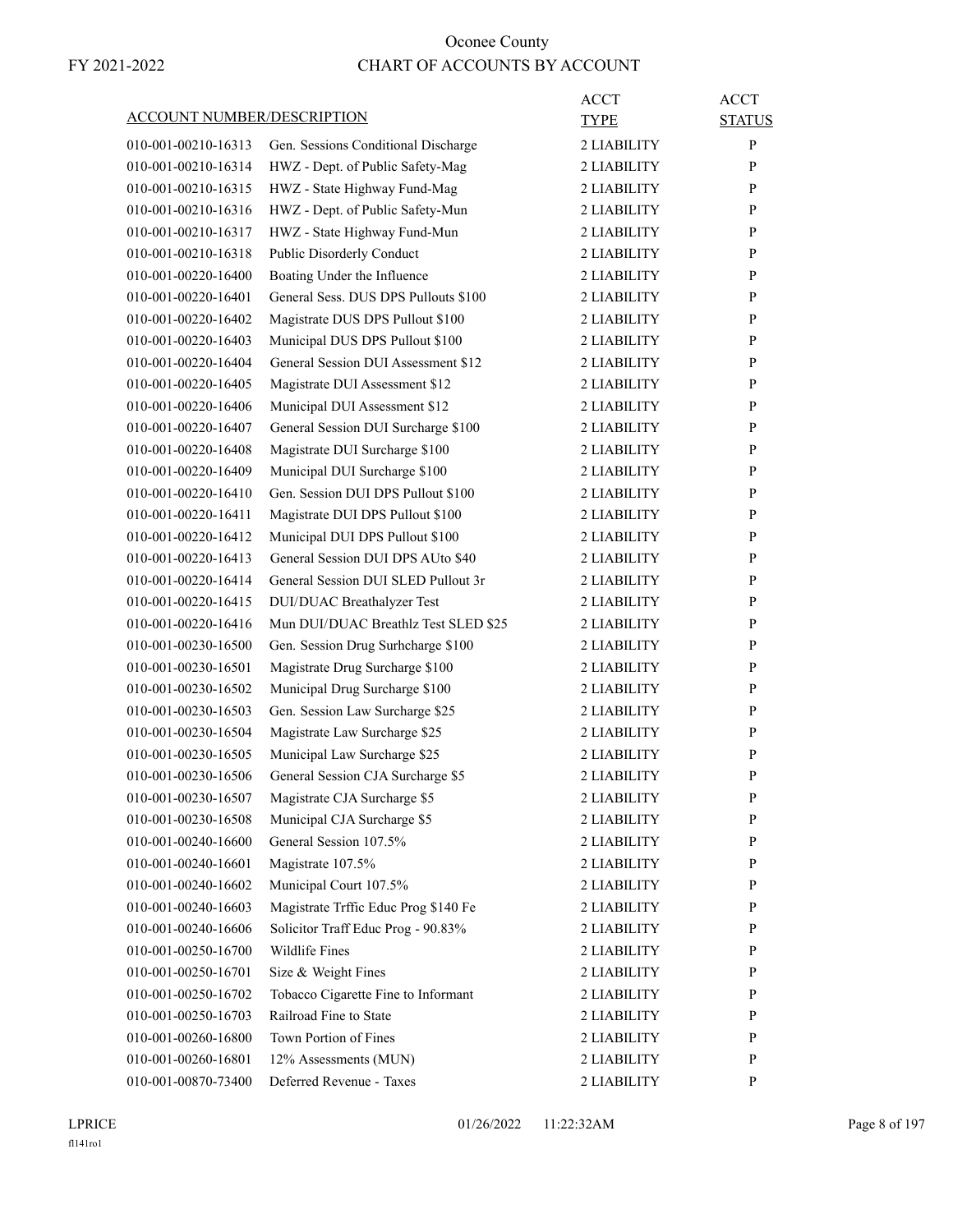| ACCOUNT NUMBER/DESCRIPTION                 | ACCT<br>TYPE                                                                                   | <b>ACCT</b><br><b>STATUS</b> |
|--------------------------------------------|------------------------------------------------------------------------------------------------|------------------------------|
| 010-001-00887-73400                        | Deferred Revenue - Taxes<br>2 LIABILITY                                                        | P                            |
| 010-080-00170-07180                        | OFS - Capital Lease<br><b>8 FINANCING SOURO</b>                                                | P                            |
| 010-080-00210-16313                        | Gen Sessions Conditional Discharge<br><b>4 REVENUE</b>                                         | P                            |
| 010-080-00800-10100                        | PT Delinquent Tax Penalty-PY/CY<br><b>4 REVENUE</b>                                            | P                            |
| 010-080-00800-10200                        | PT Current Tax<br><b>4 REVENUE</b>                                                             | P                            |
| 010-080-00800-10201                        | Inventory Tax<br><b>4 REVENUE</b>                                                              | P                            |
| 010-080-00800-10203                        | PT Real Estate Bad Checks-County Op<br>4 REVENUE                                               | P                            |
| 010-080-00800-10206                        | PT Current Tax Refunds<br><b>4 REVENUE</b>                                                     | P                            |
| 010-080-00800-10208                        | Prior Year Tax Refunds<br><b>4 REVENUE</b>                                                     | P                            |
| 010-080-00800-10210                        | Manufacturer's Reimb-County<br><b>4 REVENUE</b>                                                | P                            |
| 010-080-00800-10220                        | Car Tax<br><b>4 REVENUE</b>                                                                    | P                            |
| 010-080-00800-10226                        | Refund Car Tax<br><b>4 REVENUE</b>                                                             | P                            |
| 010-080-00800-10250                        | IRP Trucking Reimbursement<br><b>4 REVENUE</b>                                                 | P                            |
| 010-080-00800-10280                        | Tax Penalty<br><b>4 REVENUE</b>                                                                | P                            |
| 010-080-00800-10281                        | Tax Penalty - City<br><b>4 REVENUE</b>                                                         | P                            |
| 010-080-00800-10282                        | PT Delinquent Penalty - City<br><b>4 REVENUE</b>                                               | P                            |
| 010-080-00800-60707                        | Economic Development<br><b>4 REVENUE</b>                                                       | P                            |
| 010-080-00804-10100                        | Delinquent Tax Penalty - CY/PY<br><b>4 REVENUE</b>                                             | P                            |
| 010-080-00804-10200                        | Current Tax<br><b>4 REVENUE</b>                                                                | P                            |
| 010-080-00804-10203                        | Real Estate Bad Checks - Cnty Bonds<br><b>4 REVENUE</b>                                        | P                            |
| 010-080-00804-10206                        | <b>Current Tax Refunds</b><br><b>4 REVENUE</b>                                                 | P                            |
| 010-080-00804-10210                        | Manufacturers Reimb - County Bonds<br>4 REVENUE                                                | P                            |
| 010-080-00804-10220                        | Car Tax<br><b>4 REVENUE</b>                                                                    | P                            |
| 010-080-00804-10226                        | Refund Car Tax<br><b>4 REVENUE</b>                                                             | P                            |
| 010-080-00804-10250                        | IRP Trucking Reimbursement<br><b>4 REVENUE</b>                                                 | P                            |
| 010-080-00804-10260                        | Homestead Exemption<br><b>4 REVENUE</b>                                                        | P                            |
| 010-080-00804-10280                        | <b>Tax Penalty</b><br><b>4 REVENUE</b>                                                         | P                            |
| 010-080-00805-00190                        | <b>SC Cares COVID</b><br>4 REVENUE                                                             | P                            |
|                                            | CS PRT Revenue<br><b>4 REVENUE</b>                                                             | P                            |
| 010-080-00805-00202<br>010-080-00805-00203 |                                                                                                | P                            |
| 010-080-00805-00204                        | CS High Falls Park<br>4 REVENUE<br>CS South Cove Park<br><b>4 REVENUE</b>                      | $\mathbf{P}$                 |
|                                            | CS Chau Ram Park                                                                               |                              |
| 010-080-00805-00205<br>010-080-00805-00209 | <b>4 REVENUE</b>                                                                               | P<br>$\mathbf{P}$            |
| 010-080-00805-00306                        | CS Sale of County Maps<br><b>4 REVENUE</b><br>CS PRT Season Pass/Treasurer<br><b>4 REVENUE</b> | P                            |
|                                            |                                                                                                |                              |
| 010-080-00805-00950                        | CS Volunteer Extra Duty Revenue<br><b>4 REVENUE</b><br>CS Vol Extra Duty Pay-Clemson Univ      | P                            |
| 010-080-00805-00951                        | <b>4 REVENUE</b>                                                                               | P                            |
| 010-080-00805-00952                        | CS Vol Extra Duty Pay-Oconee Med<br>4 REVENUE                                                  | P                            |
| 010-080-00805-00953                        | CS Vol Extra Duty Pay-Duke Energ<br><b>4 REVENUE</b>                                           | P                            |
| 010-080-00805-00954                        | CS Vol Extra Duty Pay-SDOC<br>4 REVENUE                                                        | $\mathbf{P}$                 |
| 010-080-00805-00955                        | CS Vol Extra Duty Pay-Shelton FW<br><b>4 REVENUE</b>                                           | P                            |
| 010-080-00805-00956                        | CS Vol Extra Duty Pay-St. Paul<br><b>4 REVENUE</b>                                             | P                            |
| 010-080-00805-00957                        | CS Vol Extra Duty Pay-Chicasaw<br><b>4 REVENUE</b>                                             | P                            |
| 010-080-00805-00958                        | CS Vol Extra Duty Pay-Heritage Fair<br><b>4 REVENUE</b>                                        | P                            |
| 010-080-00805-00959                        | CS Vol Extra Duty Pay-Phantom FW<br><b>4 REVENUE</b>                                           | P                            |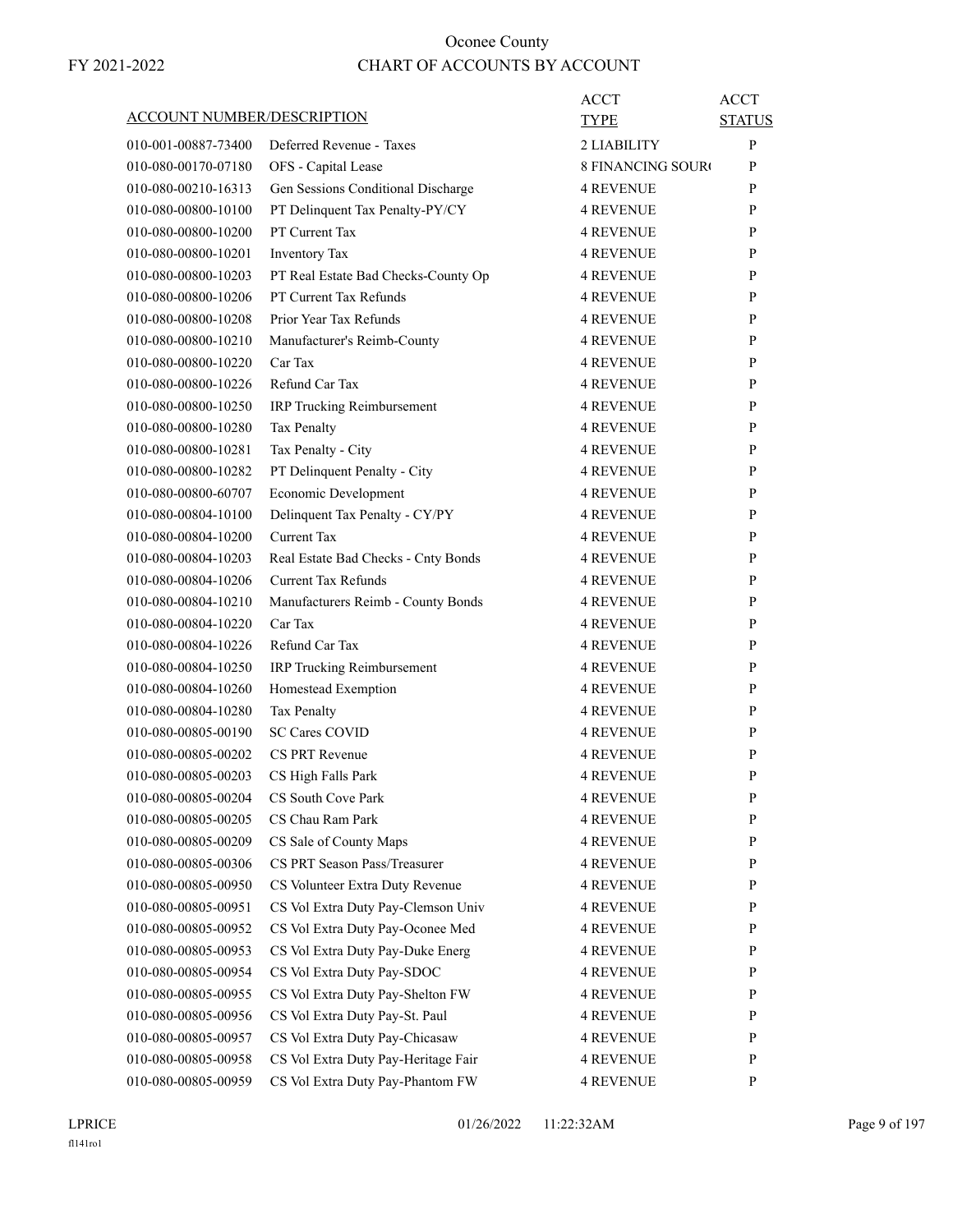| <b>ACCOUNT NUMBER/DESCRIPTION</b> |                                      | <b>ACCT</b><br><b>TYPE</b> | <b>ACCT</b><br><b>STATUS</b> |
|-----------------------------------|--------------------------------------|----------------------------|------------------------------|
| 010-080-00805-00960               | CS Vol Extra Duty - Foothills Remax  | <b>4 REVENUE</b>           | P                            |
| 010-080-00805-00961               | CS Vol Ex Duty Pay - Walmart         | <b>4 REVENUE</b>           | P                            |
| 010-080-00805-00962               | CS Vol Ex Duty Pay -Oconee Mem Park  | <b>4 REVENUE</b>           | P                            |
| 010-080-00805-00963               | CS Vol Ex Duty-CU Wild Turkey        | 4 REVENUE                  | P                            |
| 010-080-00805-00964               | CS Vol Ex Duty-JE Oswalt & Sons      | <b>4 REVENUE</b>           | P                            |
| 010-080-00805-00965               | CS Vol Ex Duty-Edwards Transp & Rig  | <b>4 REVENUE</b>           | P                            |
| 010-080-00805-00966               | CS Vol Extra Duty-Dan Ward Movers    | 4 REVENUE                  | P                            |
| 010-080-00805-00967               | CS Vol Ex Duty-L Graham Campaign     | <b>4 REVENUE</b>           | P                            |
| 010-080-00805-00968               | CS Vol Extra Duty-Octoberfest        | <b>4 REVENUE</b>           | P                            |
| 010-080-00805-00969               | CS Vol Extra Duty Pay-Belk's         | 4 REVENUE                  | P                            |
| 010-080-00805-00970               | CS Vol Extra Duty - Tour de Tugaloo  | <b>4 REVENUE</b>           | P                            |
| 010-080-00805-00971               | CS Vol Extra Duty -Karen N. Basso    | 4 REVENUE                  | P                            |
| 010-080-00805-00972               | CS Vol Extra Duty -P Davison Restrn  | 4 REVENUE                  | P                            |
| 010-080-00805-00973               | CS Vol Extra Duty-SC Unemp Office    | <b>4 REVENUE</b>           | P                            |
| 010-080-00805-00974               | CS Vol Extra Duty-Set Up Events      | <b>4 REVENUE</b>           | P                            |
| 010-080-00805-00975               | CS Vol Extra Duty-Belfor Prop Rest   | 4 REVENUE                  | P                            |
| 010-080-00805-00976               | CS Vol Extra Duty - The Tri Guys     | <b>4 REVENUE</b>           | P                            |
| 010-080-00805-00977               | CS Vol Ex Duty-Clemson Aquatic       | <b>4 REVENUE</b>           | P                            |
| 010-080-00805-00978               | CS Vol Ex Duty-Greenfield Ind        | 4 REVENUE                  | P                            |
| 010-080-00805-00979               | CS Vol Ex Duty - Natl House Movers   | <b>4 REVENUE</b>           | P                            |
| 010-080-00805-00980               | CS Vol Ex Duty-BASF                  | <b>4 REVENUE</b>           | P                            |
| 010-080-00805-00981               | CS Vol Ex Duty - Evergreen South LLC | 4 REVENUE                  | P                            |
| 010-080-00805-00982               | CS Vol Ex Duty-Mtn Lakes CVB         | <b>4 REVENUE</b>           | P                            |
| 010-080-00805-00983               | CS Vol Ex Duty-Foothills Comm Churc  | 4 REVENUE                  | P                            |
| 010-080-00805-00984               | CS Vol Ex Duty-New Spring Church     | 4 REVENUE                  | P                            |
| 010-080-00805-00985               | CS Vol Ex Duty - Fall Creek          | <b>4 REVENUE</b>           | P                            |
| 010-080-00805-00986               | CS Vol Ex Duty-AH Methodist          | <b>4 REVENUE</b>           | P                            |
| 010-080-00805-00987               | CS Vol Ex Duty-Hogan Const           | <b>4 REVENUE</b>           | P                            |
| 010-080-00805-00988               | CS Vol Ex Duty-Seneca High School    | <b>4 REVENUE</b>           | P                            |
| 010-080-00805-07777               | MO Temp Adjustment                   | <b>4 REVENUE</b>           | $\mathbf{P}$                 |
| 010-080-00805-08888               | Encumbrance Reserve Plug Account     | 9 FINANCING USE            | P                            |
| 010-080-00805-09997               | Res. FB-Advance-Budgetary Control    | <b>8 FINANCING SOURO</b>   | P                            |
| 010-080-00805-09998               | Res. FB-Lease-Budgetary Control      | 8 FINANCING SOURO          | $\mathbf{P}$                 |
| 010-080-00805-09999               | Fund Balance-Budgetary Control       | 8 FINANCING SOURO          | P                            |
| 010-080-00805-10284               | Rural Fire Local Contributions       | <b>4 REVENUE</b>           | P                            |
| 010-080-00805-10285               | LP Delinquent Property Tax Sales     | <b>4 REVENUE</b>           | P                            |
| 010-080-00805-10290               | MO Gain/Loss on Sale of Forfeited L  | <b>4 REVENUE</b>           | P                            |
| 010-080-00805-10300               | Non-Capital Auction Sales Revenue    | <b>8 FINANCING SOURO</b>   | P                            |
| 010-080-00805-10302               | LP Temporary Tag Collections         | <b>4 REVENUE</b>           | $\mathbf{P}$                 |
| 010-080-00805-10310               | LP Vehicle Decal Fee                 | <b>4 REVENUE</b>           | P                            |
| 010-080-00805-10311               | LP Noise Ord Permit Fee Rev          | <b>4 REVENUE</b>           | P                            |
| 010-080-00805-10312               | LP A1 Cable TV Franc Tax             | <b>4 REVENUE</b>           | P                            |
| 010-080-00805-10320               | MO Rent Agriculture Bldg             | <b>4 REVENUE</b>           | P                            |
| 010-080-00805-10321               | MO Rent Bantam Chef                  | 4 REVENUE                  | P                            |
|                                   |                                      |                            |                              |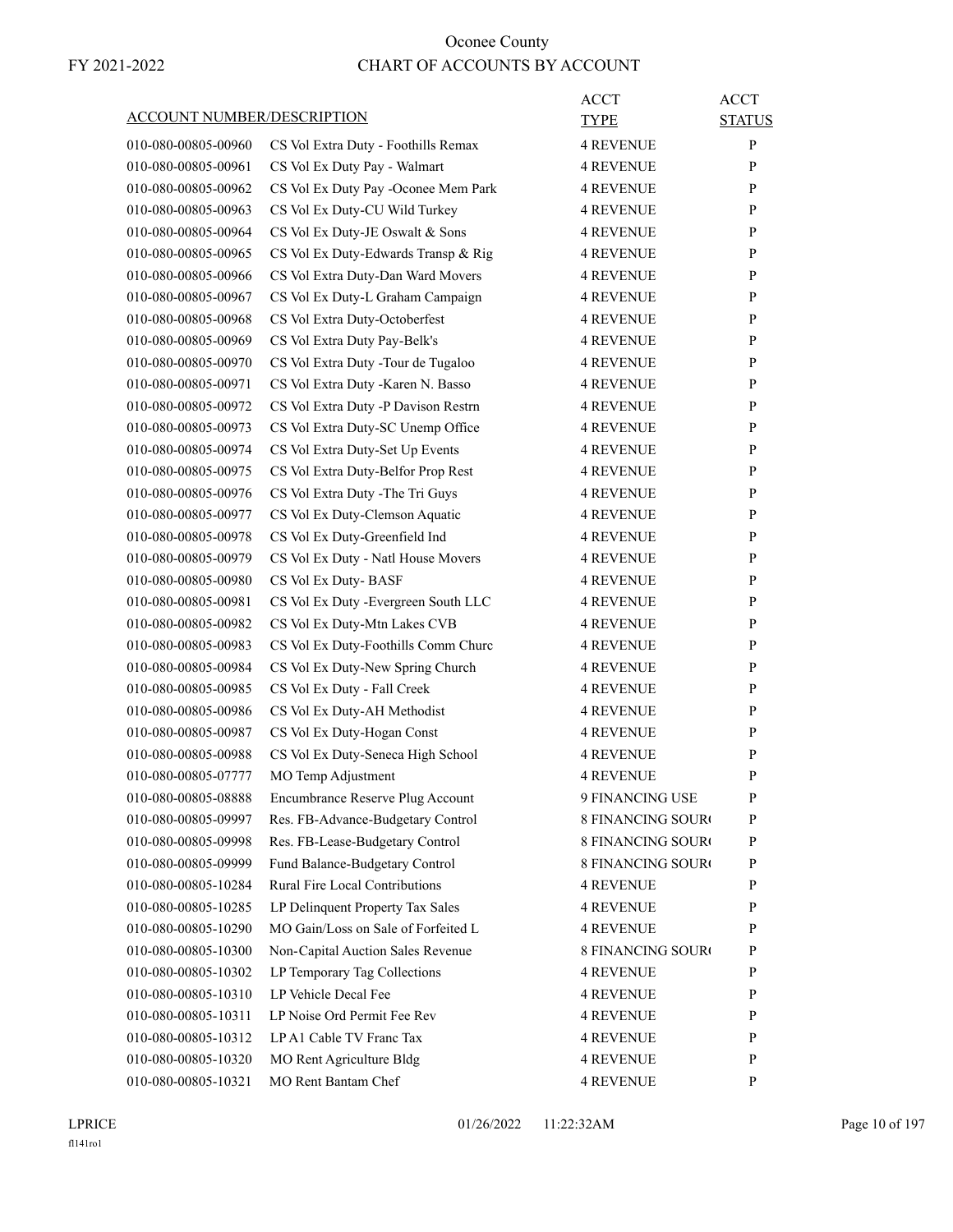| ACCOUNT NUMBER/DESCRIPTION |                                               | ACCT<br>TYPE     | ACCT<br><b>STATUS</b> |
|----------------------------|-----------------------------------------------|------------------|-----------------------|
| 010-080-00805-10322        | MO Rent Oconee/Pickens Voc Rehab              | <b>4 REVENUE</b> | P                     |
| 010-080-00805-10324        |                                               |                  |                       |
|                            | Rent Airport Calvitt Property<br>Pasture Rent | <b>4 REVENUE</b> | P                     |
| 010-080-00805-10326        | IE Interest Adm Investments                   | <b>4 REVENUE</b> | P                     |
| 010-080-00805-10330        |                                               | <b>4 REVENUE</b> | P                     |
| 010-080-00805-10335        | IE Int on Del Property Sale Fund              | <b>4 REVENUE</b> | P                     |
| 010-080-00805-10340        | MO Miscelleanous Income                       | <b>4 REVENUE</b> | P                     |
| 010-080-00805-10343        | <b>Brady Lease Revenue</b>                    | <b>4 REVENUE</b> | P                     |
| 010-080-00805-10348        | <b>IE</b> Interest SW Investments             | <b>4 REVENUE</b> | P                     |
| 010-080-00805-10350        | <b>Encumbrance Adjustments</b>                | <b>4 REVENUE</b> | P                     |
| 010-080-00805-10360        | <b>Adult Club Fees</b>                        | <b>4 REVENUE</b> | P                     |
| 010-080-00805-10370        | LP Communications Tower Fee                   | <b>4 REVENUE</b> | P                     |
| 010-080-00805-10380        | <b>Unassigned Revenue</b>                     | <b>4 REVENUE</b> | P                     |
| 010-080-00805-10385        | <b>MO Auditor FLC Land Sales Revenue</b>      | <b>4 REVENUE</b> | P                     |
| 010-080-00805-10386        | MO Auditor FLC Processing Fees                | <b>4 REVENUE</b> | P                     |
| 010-080-00805-10387        | MO FLC Delinquent Tax Cost                    | <b>4 REVENUE</b> | P                     |
| 010-080-00805-10390        | MO Del. Tax Sale Overage Escheatmnt           | <b>4 REVENUE</b> | P                     |
| 010-080-00805-10400        | LP Sheriff Civil Fees                         | <b>4 REVENUE</b> | P                     |
| 010-080-00805-10401        | MO Miscellanoues Sheriff                      | <b>4 REVENUE</b> | P                     |
| 010-080-00805-10402        | <b>Bingo Permit/Fines</b>                     | <b>4 REVENUE</b> | P                     |
| 010-080-00805-10403        | IG SDOC School Resource Officer               | <b>4 REVENUE</b> | P                     |
| 010-080-00805-10405        | <b>Record Checks Fees</b>                     | <b>4 REVENUE</b> | P                     |
| 010-080-00805-10406        | MO Inmate Work Release Program                | 4 REVENUE        | P                     |
| 010-080-00805-10407        | IG Anderson Oconee Meth Grant (OT)            | <b>4 REVENUE</b> | P                     |
| 010-080-00805-10420        | MO Coroner's Misc Revenue                     | <b>4 REVENUE</b> | P                     |
| 010-080-00805-10500        | County Lease Escrow                           | <b>4 REVENUE</b> | P                     |
| 010-080-00805-10504        | LP Worthless Check Fees                       | <b>4 REVENUE</b> | P                     |
| 010-080-00805-10600        | LP Road Inspection Fee                        | <b>4 REVENUE</b> | P                     |
| 010-080-00805-10601        | LP Encroachment Fee                           | 4 REVENUE        | P                     |
| 010-080-00805-10602        | LP Sign Fee                                   | <b>4 REVENUE</b> | P                     |
| 010-080-00805-10700        | LP Oconee Medical Reimb for 911 Ser           | <b>4 REVENUE</b> | P                     |
| 010-080-00805-10705        | OCES Support to Duke Revenue                  | <b>4 REVENUE</b> | $\mathbf{P}$          |
| 010-080-00805-10710        | SDOC Reimb - Fire/EMT Instructor              | <b>4 REVENUE</b> | P                     |
| 010-080-00805-10900        | CS Hanger Rent                                | <b>4 REVENUE</b> | P                     |
| 010-080-00805-10903        | Airport Gas Jet Fuel Revenue                  | <b>4 REVENUE</b> | P                     |
| 010-080-00805-10904        | CS Mechanic's Rent - Airport                  | <b>4 REVENUE</b> | P                     |
| 010-080-00805-10905        | CS Tie Downs                                  | <b>4 REVENUE</b> | P                     |
| 010-080-00805-10906        | CS Airport Miscellaneous                      | <b>4 REVENUE</b> | P                     |
| 010-080-00805-10907        | CO-OP Pay Uniforms                            | <b>4 REVENUE</b> | P                     |
| 010-080-00805-10908        | CS Rent Airline Road House                    | <b>4 REVENUE</b> | P                     |
| 010-080-00805-10909        | CS Rent Mt. Nebo Road House                   | <b>4 REVENUE</b> | P                     |
| 010-080-00805-10910        | CS Consession Fees                            | <b>4 REVENUE</b> | P                     |
| 010-080-00805-10911        | CS Bare Land Lease                            | <b>4 REVENUE</b> | P                     |
| 010-080-00805-10912        | CS Airport Call Out Fee                       | <b>4 REVENUE</b> | P                     |
| 010-080-00805-10913        | CS Airport Long Term Parking Fee              | 4 REVENUE        | P                     |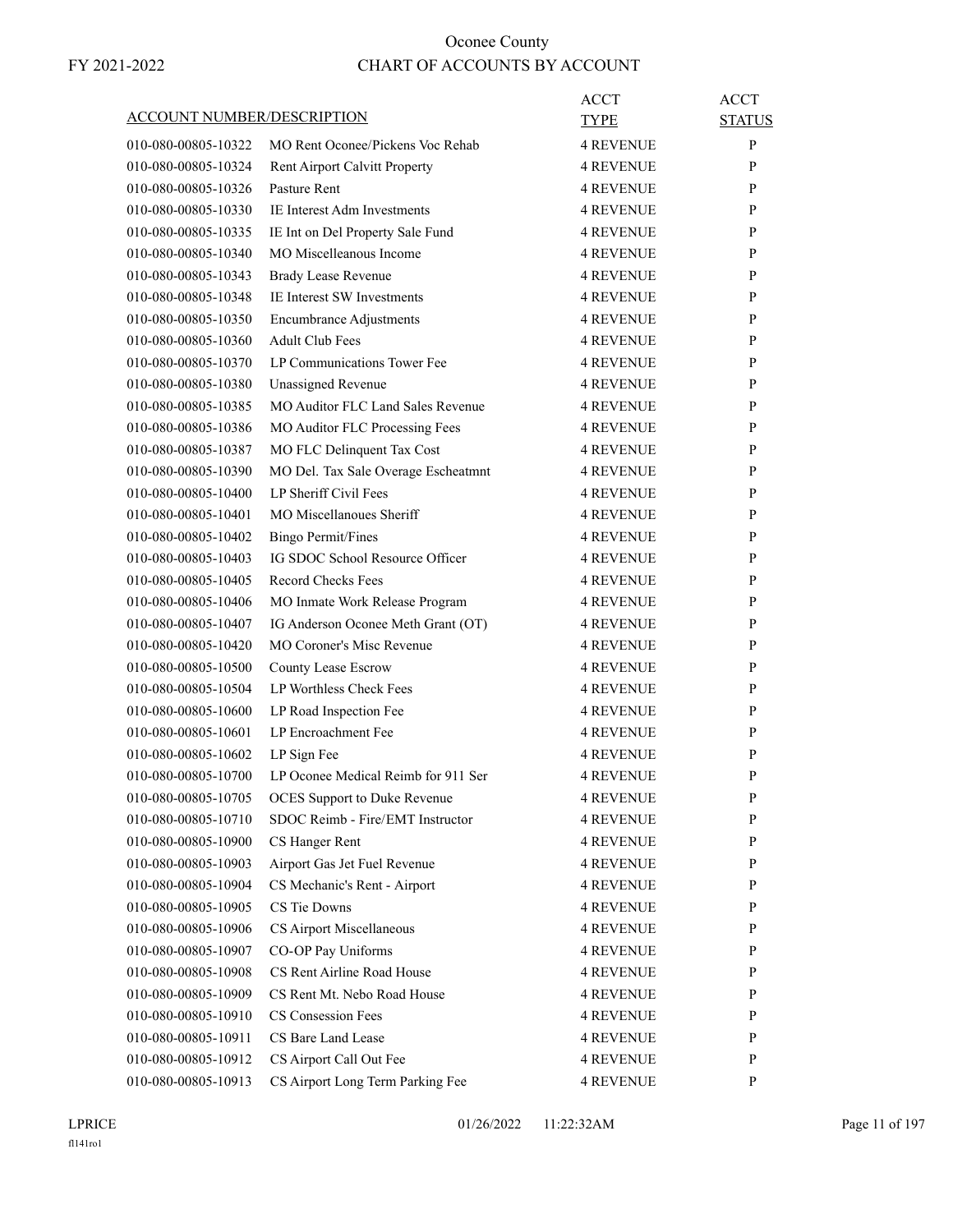| <b>ACCOUNT NUMBER/DESCRIPTION</b> |                                            | <b>ACCT</b><br>TYPE | <b>ACCT</b><br><b>STATUS</b> |
|-----------------------------------|--------------------------------------------|---------------------|------------------------------|
| 010-080-00805-10914               | CS Airport Ramp Fee                        | <b>4 REVENUE</b>    | P                            |
| 010-080-00805-10915               | CS Airport Special Events Revenue          | <b>4 REVENUE</b>    | P                            |
| 010-080-00805-10916               | CS Airport Shuttle-Sr Solutions Rev        | <b>4 REVENUE</b>    | P                            |
| 010-080-00805-10950               | Maintenance Hanger Lease                   | <b>4 REVENUE</b>    | P                            |
| 010-080-00805-10980               | CS Aviation Fuel                           | <b>4 REVENUE</b>    | P                            |
| 010-080-00805-10990               | CS Jet Fuel                                | <b>4 REVENUE</b>    | P                            |
| 010-080-00805-11000               | LP Library Fines and Fees                  | <b>4 REVENUE</b>    | P                            |
| 010-080-00805-11010               | Library Miscellaneous Donations            | <b>4 REVENUE</b>    | P                            |
| 010-080-00805-11100               | LP Dog Adoption Fees                       | <b>4 REVENUE</b>    | P                            |
| 010-080-00805-11101               | LP Cat Adoption Fees                       | <b>4 REVENUE</b>    | P                            |
|                                   |                                            |                     |                              |
| 010-080-00805-11102               | LP Animal Control City Fees                | <b>4 REVENUE</b>    | P                            |
| 010-080-00805-11103               | LP Animal Control Board Fees               | <b>4 REVENUE</b>    | P                            |
| 010-080-00805-11104               | <b>Animal Control Donations</b>            | <b>4 REVENUE</b>    | P                            |
| 010-080-00805-11105               | <b>MO Animal Control Court Settlements</b> | <b>4 REVENUE</b>    | P                            |
| 010-080-00805-11106               | MO Animal Control Miscellaneous Rev        | <b>4 REVENUE</b>    | P                            |
| 010-080-00805-11108               | Animal Control Pet ID Microchip Rev        | <b>4 REVENUE</b>    | P                            |
| 010-080-00805-11700               | <b>MO Assessors Office</b>                 | <b>4 REVENUE</b>    | P                            |
| 010-080-00805-11701               | CS Computer List                           | <b>4 REVENUE</b>    | P                            |
| 010-080-00805-11702               | LP Manufactured Home Moving Fee            | <b>4 REVENUE</b>    | P                            |
| 010-080-00805-11703               | LP Map Copies Assessor                     | <b>4 REVENUE</b>    | P                            |
| 010-080-00805-11711               | LP GIS (Map Copies)                        | <b>4 REVENUE</b>    | P                            |
| 010-080-00805-11900               | LP Clerk of Court                          | <b>4 REVENUE</b>    | P                            |
| 010-080-00805-11902               | LP 3% State Doc Rec Fee Discount           | <b>4 REVENUE</b>    | P                            |
| 010-080-00805-11904               | Surcharge Victim C/ Court                  | 4 REVENUE           | P                            |
| 010-080-00805-12032               | LP Motor Pool Labor Reimbursement          | <b>4 REVENUE</b>    | P                            |
| 010-080-00805-12300               | LP Probate Judge                           | <b>4 REVENUE</b>    | P                            |
| 010-080-00805-12301               | LP Probate Judge Estates                   | <b>4 REVENUE</b>    | P                            |
| 010-080-00805-12302               | LP Probate Judge Advertising               | <b>4 REVENUE</b>    | P                            |
| 010-080-00805-12303               | LP Probate Judge Guardians                 | <b>4 REVENUE</b>    | P                            |
| 010-080-00805-12304               | LP Probate Judge Marriage Licenses         | 4 REVENUE           | P                            |
| 010-080-00805-12305               | LP Probate Judge Returns                   | <b>4 REVENUE</b>    | P                            |
| 010-080-00805-12306               | MO Probate Judge Miscellaneous             | <b>4 REVENUE</b>    | P                            |
| 010-080-00805-12307               | LP Probate Judge Marriage Cert             | <b>4 REVENUE</b>    | P                            |
| 010-080-00805-12308               | LP Probate Judge Marriage Ceremony         | <b>4 REVENUE</b>    | P                            |
| 010-080-00805-12309               | LP Probate Judge Orders                    | <b>4 REVENUE</b>    | P                            |
| 010-080-00805-12310               | LP Probate Judge Conservators              | <b>4 REVENUE</b>    | P                            |
| 010-080-00805-12501               | LP Tax Collectors Fees                     | <b>4 REVENUE</b>    | P                            |
| 010-080-00805-13700               | LP Building Codes                          | <b>4 REVENUE</b>    | P                            |
| 010-080-00805-13701               | LP Building Code Mobile Home Fees          | <b>4 REVENUE</b>    | P                            |
|                                   | Credit Card/Pay Pal                        |                     | P                            |
| 010-080-00805-13702               |                                            | <b>4 REVENUE</b>    |                              |
| 010-080-00805-13705               | LP Plan Review Fee (Bldg Codes)            | <b>4 REVENUE</b>    | P                            |
| 010-080-00805-13706               | LP Subdivision Plan RVW Fee Plannin        | <b>4 REVENUE</b>    | P                            |
| 010-080-00805-13708               | LP Code Books Revenue- Comm Dev            | <b>4 REVENUE</b>    | P                            |
| 010-080-00805-13710               | MO Miscellanoues Building Codes            | 4 REVENUE           | P                            |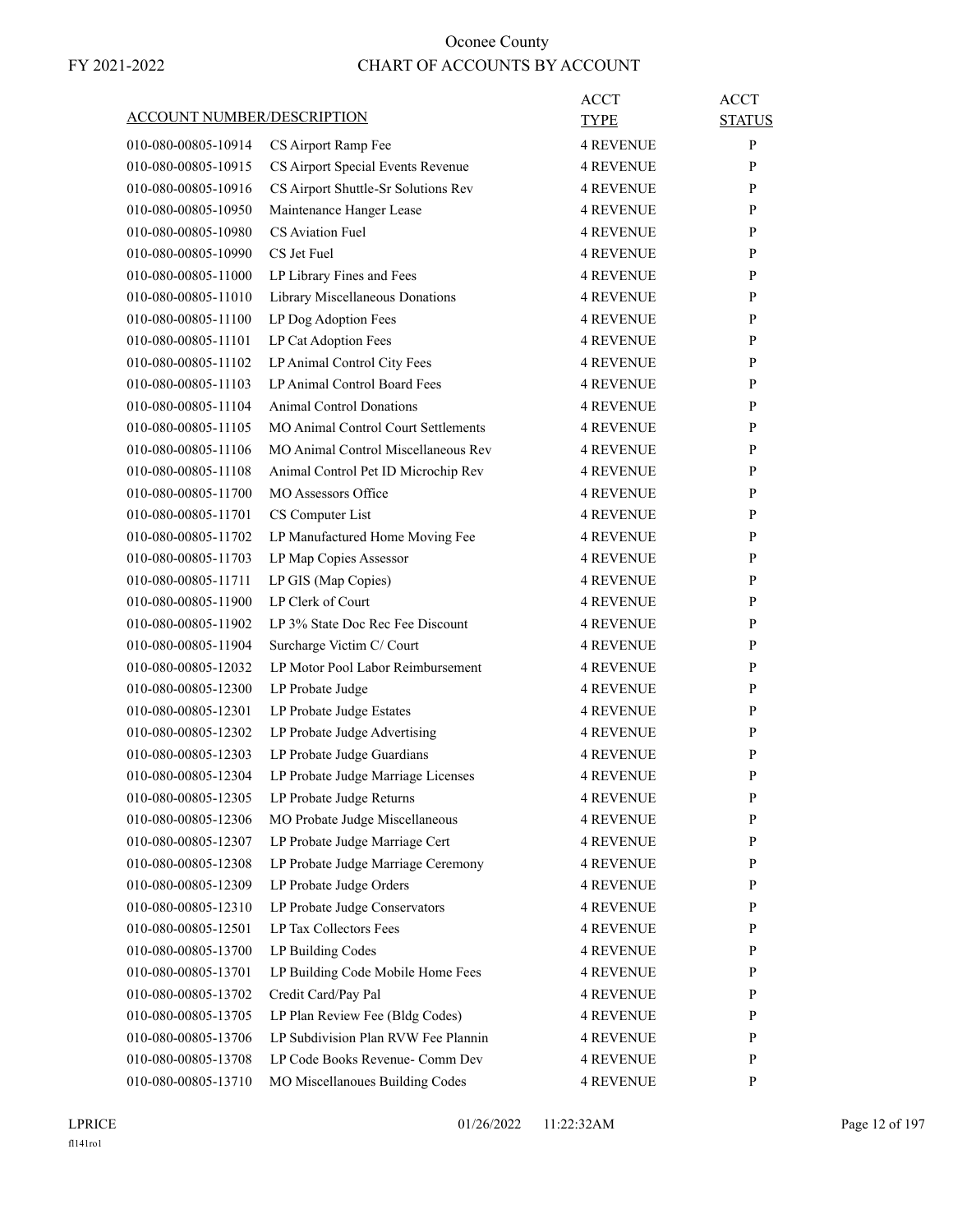| <b>ACCOUNT NUMBER/DESCRIPTION</b>          | ACCT<br>TYPE                                                                      | <b>ACCT</b><br><b>STATUS</b> |
|--------------------------------------------|-----------------------------------------------------------------------------------|------------------------------|
| 010-080-00805-13720                        | LP Billboards - Planning<br>4 REVENUE                                             | P                            |
| 010-080-00805-13721                        | LP Tattoo Facilities - Planning<br><b>4 REVENUE</b>                               | P                            |
| 010-080-00805-13722                        | LP Group Homes - Planning<br><b>4 REVENUE</b>                                     | P                            |
| 010-080-00805-13723                        | LP Documents - Planning<br><b>4 REVENUE</b>                                       | P                            |
| 010-080-00805-13724                        | LP Planning Land Use Appeals<br>4 REVENUE                                         | P                            |
| 010-080-00805-13750                        | LP Zoning Non-CFD Rezoning<br><b>4 REVENUE</b>                                    | P                            |
| 010-080-00805-13751                        | LP Zoning Appeals<br><b>4 REVENUE</b>                                             | P                            |
| 010-080-00805-13752                        | LP System Reimb Fee<br><b>4 REVENUE</b>                                           | P                            |
| 010-080-00805-13753                        | LP Zoning Permit Fees<br>4 REVENUE                                                | P                            |
| 010-080-00805-13799                        | <b>Community Development Refunds</b><br><b>4 REVENUE</b>                          | P                            |
| 010-080-00805-14100                        | LP Register of Deeds<br>4 REVENUE                                                 | P                            |
| 010-080-00805-14904                        | LP Impact Fees for Tires<br><b>4 REVENUE</b>                                      | P                            |
| 010-080-00805-15403                        | Rock Quarry Contribution<br><b>8 FINANCING SOURO</b>                              | P                            |
| 010-080-00805-15406                        | LP Credit Application Fees<br><b>4 REVENUE</b>                                    | P                            |
| 010-080-00805-15407                        | LP Credit Application Fees-Library<br><b>4 REVENUE</b>                            | P                            |
| 010-080-00805-15408                        | LP Credit Card Processing Revenue<br><b>4 REVENUE</b>                             | P                            |
| 010-080-00805-15702                        | <b>LP VIital Statistic</b><br><b>4 REVENUE</b>                                    | P                            |
| 010-080-00805-16001                        | FF Magistrate Fines<br><b>4 REVENUE</b>                                           | P                            |
| 010-080-00805-16002                        | LP Magistrate Court Cost<br><b>4 REVENUE</b>                                      | P                            |
| 010-080-00805-16003                        | LP Magistrate Civil Papers<br><b>4 REVENUE</b>                                    | P                            |
| 010-080-00805-16004                        | FF 25% Boating Fines Retained by Co<br><b>4 REVENUE</b>                           | P                            |
| 010-080-00805-16005                        | FF Litter Fines (10% OCSD)<br><b>4 REVENUE</b>                                    | P                            |
| 010-080-00805-16006                        | FF Solicitor's Traffic Educ - 9.17%<br>4 REVENUE                                  | P                            |
| 010-080-00805-16012                        | DUI Surcharge Magistrate<br><b>4 REVENUE</b>                                      | P                            |
| 010-080-00805-16016                        | FF Litter Fines (90% GF)<br><b>4 REVENUE</b>                                      | P                            |
| 010-080-00805-16017                        | FF 50% for Tobacco Fines<br><b>4 REVENUE</b>                                      | P                            |
| 010-080-00805-16020                        | MO Master in Equity<br><b>4 REVENUE</b>                                           | P                            |
| 010-080-00805-16024                        | Litter Fine In Lieu of Pickup<br>4 REVENUE                                        | P                            |
| 010-080-00805-16025                        | Surety Relieved on Bond Fee<br><b>4 REVENUE</b>                                   | P                            |
| 010-080-00805-16030                        | LP 3% Collection Cost                                                             | P                            |
| 010-080-00805-17100                        | 4 REVENUE<br>Oconee Heritage Center (Rent)<br><b>4 REVENUE</b>                    | P                            |
| 010-080-00805-17110                        |                                                                                   |                              |
|                                            | <b>Information Technology</b><br><b>4 REVENUE</b><br>Fee in Lieu of Taxes (FILOT) | P<br>P                       |
| 010-080-00805-20350<br>010-080-00805-20360 | 4 REVENUE<br>MO Williamsburg Industrial Park<br>4 REVENUE                         | P                            |
| 010-080-00805-20370                        | MO Pickens County Industrial Park                                                 |                              |
|                                            | <b>4 REVENUE</b>                                                                  | P                            |
| 010-080-00805-20700                        | Davco Property<br><b>4 REVENUE</b>                                                | P                            |
| 010-080-00805-20800                        | MO Soil & Water<br><b>4 REVENUE</b>                                               | P                            |
| 010-080-00805-20900                        | IG ACOG Annual Reimbursement<br><b>4 REVENUE</b>                                  | P                            |
| 010-080-00805-21202                        | Chau Ram Pedestrian Bridge Revenue<br>4 REVENUE                                   | P                            |
| 010-080-00805-28000                        | <b>Real Estate Taxes</b><br>4 REVENUE                                             | P                            |
| 010-080-00805-28001                        | <b>County Operations Taxes</b><br><b>4 REVENUE</b>                                | P                            |
| 010-080-00805-28002                        | Increase as provided by Auditor<br><b>4 REVENUE</b>                               | P                            |
| 010-080-00805-28003                        | Less Uncollected<br>4 REVENUE                                                     | P                            |
| 010-080-00805-28004                        | Less Reduction on Aircraft<br><b>4 REVENUE</b>                                    | P                            |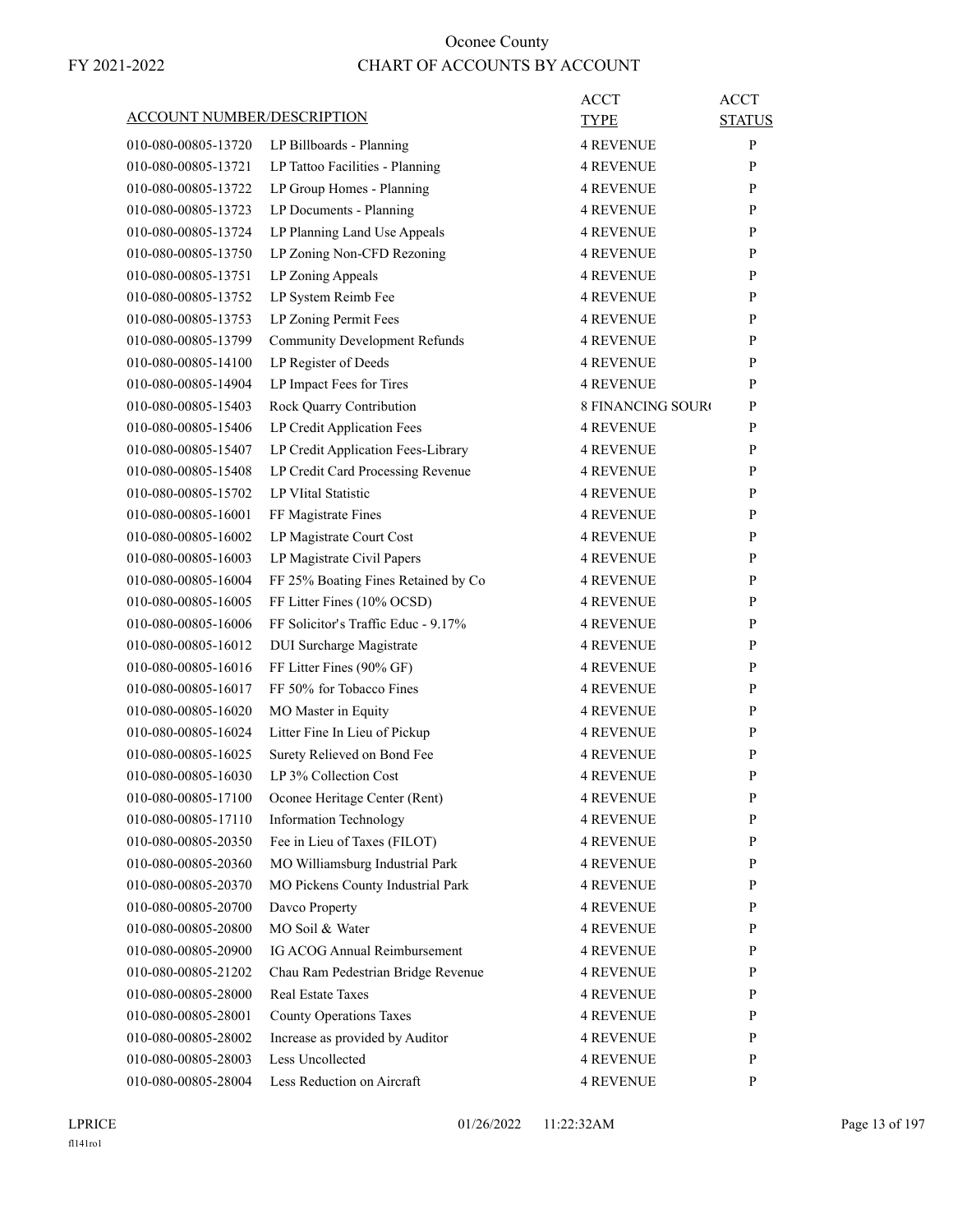| <u>ACCOUNT NUMBER/DESCRIPTION</u> |                                     | ACCT<br>TYPE     | <b>ACCT</b><br><b>STATUS</b> |
|-----------------------------------|-------------------------------------|------------------|------------------------------|
| 010-080-00805-28010               | Economic Development (1 Mill)       | <b>4 REVENUE</b> | P                            |
| 010-080-00805-28015               | Bridge/Culvert (1 Mill)             | <b>4 REVENUE</b> | P                            |
| 010-080-00805-28500               | Real Estate Tax Penalty             | <b>4 REVENUE</b> | P                            |
| 010-080-00805-28600               | Homestead Exemption                 | <b>4 REVENUE</b> | P                            |
| 010-080-00805-28700               | Manuf Reimbursement                 | <b>4 REVENUE</b> | P                            |
| 010-080-00805-28800               | Merchants Inventory Tax             | <b>4 REVENUE</b> | P                            |
| 010-080-00805-29000               | PT Vehicle Taxes                    | <b>4 REVENUE</b> | P                            |
| 010-080-00805-29500               | PT Motor Carrier Taxes              | <b>4 REVENUE</b> | P                            |
| 010-080-00805-29600               | <b>BMW</b> Taxes                    | <b>4 REVENUE</b> | P                            |
| 010-080-00805-29901               | PT Vehicle Taxes                    | <b>4 REVENUE</b> | P                            |
| 010-080-00805-29902               | <b>PT Real Estate Taxes</b>         | <b>4 REVENUE</b> | P                            |
| 010-080-00805-30000               | <b>Borg Warner</b>                  | <b>4 REVENUE</b> | P                            |
| 010-080-00805-30100               | <b>MO</b> Planning                  | <b>4 REVENUE</b> | P                            |
| 010-080-00805-30110               | <b>Vehicle Facilities</b>           | <b>4 REVENUE</b> | P                            |
|                                   |                                     |                  |                              |
| 010-080-00805-30120               | <b>Business License</b>             | <b>4 REVENUE</b> | P                            |
| 010-080-00805-31010               | 911 CLEC Fees                       | <b>4 REVENUE</b> | P                            |
| 010-080-00805-31020               | Wireless Cellular Fees              | <b>4 REVENUE</b> | P                            |
| 010-080-00805-60003               | MO Storm Water Assistant Fund       | <b>4 REVENUE</b> | P                            |
| 010-080-00805-60014               | Timber Sale                         | <b>4 REVENUE</b> | P                            |
| 010-080-00805-60105               | LP Road Dept Sign Fees              | <b>4 REVENUE</b> | P                            |
| 010-080-00805-60211               | Mo Contribution Forfeited Land Comm | <b>4 REVENUE</b> | P                            |
| 010-080-00805-60735               | LP One-Stop Recding Fees-Reg of Dee | <b>4 REVENUE</b> | P                            |
| 010-080-00805-61010               | Address on CD Sales                 | <b>4 REVENUE</b> | P                            |
| 010-080-00805-62001               | Chau Ram-Camping Revenue            | <b>4 REVENUE</b> | P                            |
| 010-080-00805-62002               | Chau Ram-Day Use Rec Bldg Rev       | <b>4 REVENUE</b> | P                            |
| 010-080-00805-62003               | Chau Ram-Day Use Shelter #1 Rev     | <b>4 REVENUE</b> | P                            |
| 010-080-00805-62004               | Chau Ram-Day Use Shelter #2 Rev     | <b>4 REVENUE</b> | P                            |
| 010-080-00805-62005               | Chau Ram-Day Use Shelter #3 Rev     | <b>4 REVENUE</b> | P                            |
| 010-080-00805-62006               | Chau Ram-Gazebo #1 Revenue          | <b>4 REVENUE</b> | P                            |
| 010-080-00805-62007               | Chau Ram-Gazebo #2 Revenue          | <b>4 REVENUE</b> | P                            |
| 010-080-00805-62011               | High Falls-Camping Waterfront Rev   | <b>4 REVENUE</b> | $\mathbf{P}$                 |
| 010-080-00805-62012               | High Falls-Camping Non-Waterfront   | <b>4 REVENUE</b> | P                            |
| 010-080-00805-62013               | High Falls-Day Use Rec Bldg Rev     | <b>4 REVENUE</b> | P                            |
| 010-080-00805-62014               | High Falls-Day Use Patio Deck Rev   | <b>4 REVENUE</b> | P                            |
| 010-080-00805-62015               | High Falls-Day Use Point Sheltr Rev | <b>4 REVENUE</b> | P                            |
| 010-080-00805-62021               | South Cove-Camping Waterfront Rev   | <b>4 REVENUE</b> | P                            |
| 010-080-00805-62022               | South Cove-Camping Non-Waterfront   | <b>4 REVENUE</b> | P                            |
| 010-080-00805-62023               | South Cove-Day Use Rec Bldg Rev     | <b>4 REVENUE</b> | P                            |
| 010-080-00805-62024               | South Cove-Day Use Pavilion Rev     | <b>4 REVENUE</b> | P                            |
| 010-080-00805-62025               | South Cove - Concession Sales       | <b>4 REVENUE</b> | P                            |
|                                   | MO PRT Misc. Income                 |                  |                              |
| 010-080-00805-62030               |                                     | <b>4 REVENUE</b> | P<br>P                       |
| 010-080-00805-62051               | CS Fairplay Recreation Area Revenue | <b>4 REVENUE</b> |                              |
| 010-080-00805-62052               | CS Lawrence Bridge Recreation Area  | <b>4 REVENUE</b> | P                            |
| 010-080-00805-62053               | CS Mullins Ford Rec Area Revenue    | <b>4 REVENUE</b> | P                            |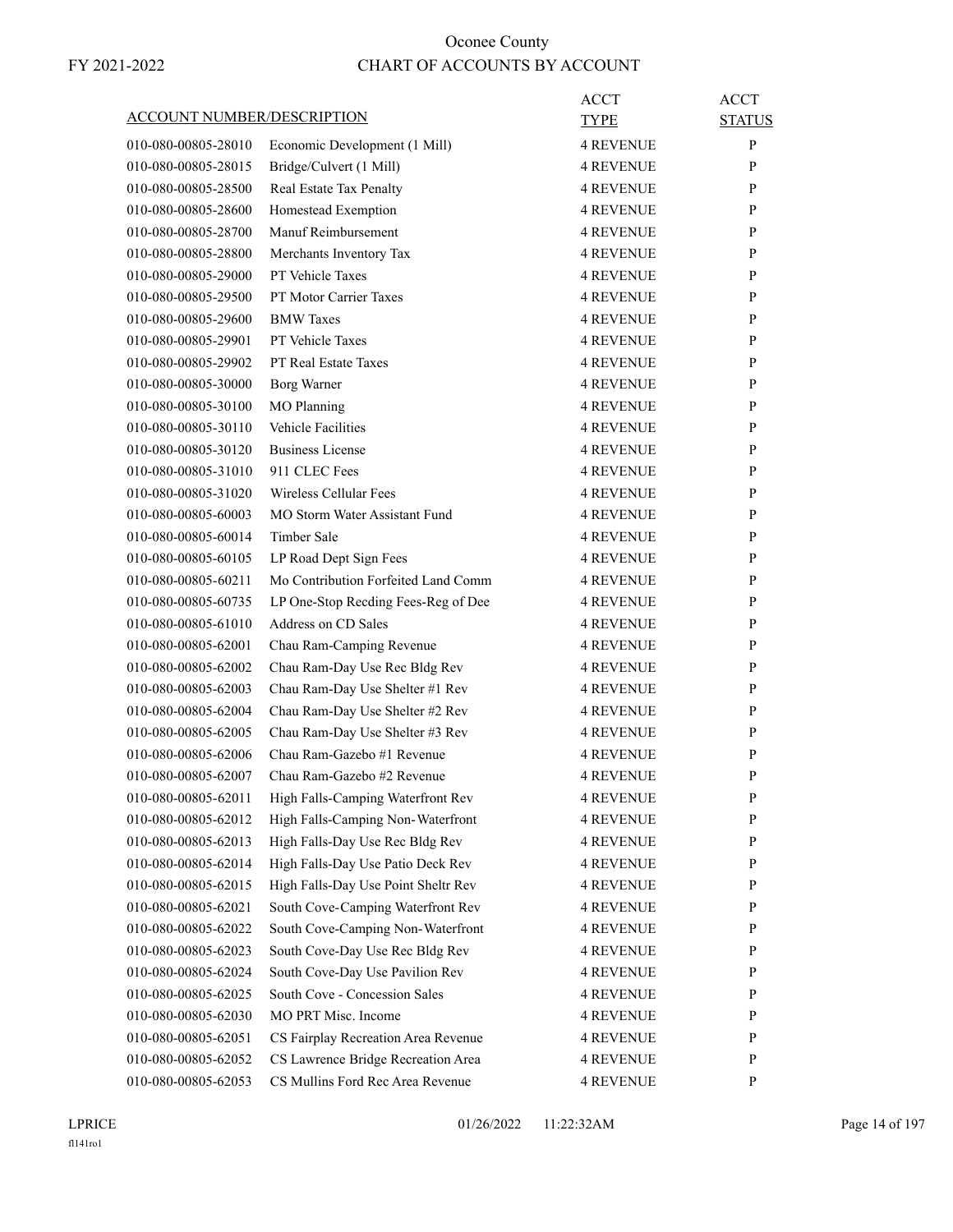| <b>ACCOUNT NUMBER/DESCRIPTION</b> |                                                                  | ACCT<br><b>TYPE</b>           | <b>ACCT</b><br><b>STATUS</b> |
|-----------------------------------|------------------------------------------------------------------|-------------------------------|------------------------------|
| 010-080-00805-62054               | CS Choestoea Landing Revenue                                     | <b>4 REVENUE</b>              | P                            |
| 010-080-00805-62055               | CS Port Bass Landing Revenue                                     | <b>4 REVENUE</b>              | P                            |
| 010-080-00805-62056               | CS Seneca Creek Landing Revenue                                  | <b>4 REVENUE</b>              | P                            |
| 010-080-00805-62057               | CS South Union Landing Revenue                                   | <b>4 REVENUE</b>              | P                            |
| 010-080-00805-71028               | IE Interest - State Investment Pool                              | 4 REVENUE                     | P                            |
| 010-080-00805-71044               | IE Interest - World's Foremost                                   | <b>4 REVENUE</b>              | P                            |
| 010-080-00805-71060               | IE Interest Capital Expend                                       | <b>4 REVENUE</b>              | P                            |
| 010-080-00805-71300               | IE Interest Multi Bank                                           | <b>4 REVENUE</b>              | P                            |
| 010-080-00805-71310               | IE Interest - 1st Empire                                         | 4 REVENUE                     | P                            |
| 010-080-00805-71311               | IE Interest First Horizon                                        | <b>4 REVENUE</b>              | P                            |
| 010-080-00805-71312               | IE Interest - FOCUS                                              | 4 REVENUE                     | P                            |
| 010-080-00805-74600               | Oconee Alliance Reimbursement                                    | <b>4 REVENUE</b>              | P                            |
| 010-080-00805-90010               | MO Ammo Exchange Revenue                                         | <b>4 REVENUE</b>              | P                            |
| 010-080-00805-91015               | Wal-Mart Community Service Grant                                 | <b>4 REVENUE</b>              | P                            |
| 010-080-00805-91020               | ATAX Grant Gazebo South Sove                                     | 4 REVENUE                     | P                            |
| 010-080-00825-92035               | IG ATAX Grant-Chau Ram Ped Brdge Ma                              | 4 REVENUE                     | P                            |
| 010-080-00840-02019               | IE Interest Earnings BB&T 2019 Leas                              | 4 REVENUE                     | P                            |
| 010-080-00840-71130               | IE Interest Income-Walhalla Rescue                               | <b>4 REVENUE</b>              | P                            |
| 010-080-00845-71087               | Dividend Income-Morgan Stanley                                   | <b>4 REVENUE</b>              | P                            |
| 010-080-00870-00000               | PT County Taxes                                                  | <b>4 REVENUE</b>              | P                            |
| 010-080-00870-76000               | PT County Operation Veh Collections                              | <b>4 REVENUE</b>              | P                            |
| 010-080-00870-76001               | PT County Operations Veh Bad Checks                              | <b>4 REVENUE</b>              | P                            |
| 010-080-00870-76002               | PT County Operations Vehicle Refund                              | 4 REVENUE                     | P                            |
| 010-080-00870-76003               | PT County Operations CY RE Treas                                 | 4 REVENUE                     | P                            |
| 010-080-00870-76004               | PT Cnty Operation CY RE DT Mar-June                              | <b>4 REVENUE</b>              | P                            |
| 010-080-00870-76005               | PT County Operations DT RE                                       | <b>4 REVENUE</b>              | P                            |
| 010-080-00870-76006               | PT County Oper RE BC Treasurer                                   | <b>4 REVENUE</b>              | P                            |
| 010-080-00870-76007               | PT County Operation RE BC Treas Pen                              | 4 REVENUE                     | P                            |
| 010-080-00870-76009               | PT CO County Oper CY RE Penalty                                  | <b>4 REVENUE</b>              | P                            |
| 010-080-00870-76010               | PT Cnty Oper CY RE DT Mar-June Pen                               | <b>4 REVENUE</b>              | P                            |
| 010-080-00870-76011               | PT Execution Tax Penalty County Ope                              | <b>4 REVENUE</b>              | P                            |
| 010-080-00870-76012               | PT County Operations Homestead Exem                              | <b>4 REVENUE</b>              | P                            |
| 010-080-00870-76013               | PT County Operations DT RE Penalty                               |                               | $\mathbf{P}$                 |
| 010-080-00870-76014               |                                                                  | 4 REVENUE                     | P                            |
| 010-080-00870-76015               | PT County Operations DT BC<br>PT County Operations DT BC Penalty | 4 REVENUE<br><b>4 REVENUE</b> | P                            |
| 010-080-00870-76016               | PT County Operations FILOT Collecti                              | <b>4 REVENUE</b>              | $\mathbf{P}$                 |
| 010-080-00870-76017               | PT Merchant Inventory County Operat                              | 4 REVENUE                     | P                            |
|                                   | PT County Operations BMW Tax                                     |                               |                              |
| 010-080-00870-76018               |                                                                  | <b>4 REVENUE</b>              | P<br>$\mathbf{P}$            |
| 010-080-00870-76019               | PT Cnty Oper Manuf Reimbursement                                 | 4 REVENUE                     |                              |
| 010-080-00870-76020               | PT Cnty Oper Motor Carrier Tax                                   | 4 REVENUE                     | P                            |
| 010-080-00870-76023               | County Operations Manuf PVE Reimb                                | <b>4 REVENUE</b>              | P                            |
| 010-080-00870-76025               | PT Cnty Oper R/E Refunds                                         | <b>4 REVENUE</b>              | $\mathbf{P}$                 |
| 010-080-00870-76026               | PT Cnty Oper R/E Refunds Penalty                                 | 4 REVENUE                     | P                            |
| 010-080-00870-76028               | PT DT Refund County Operation                                    | <b>4 REVENUE</b>              | P                            |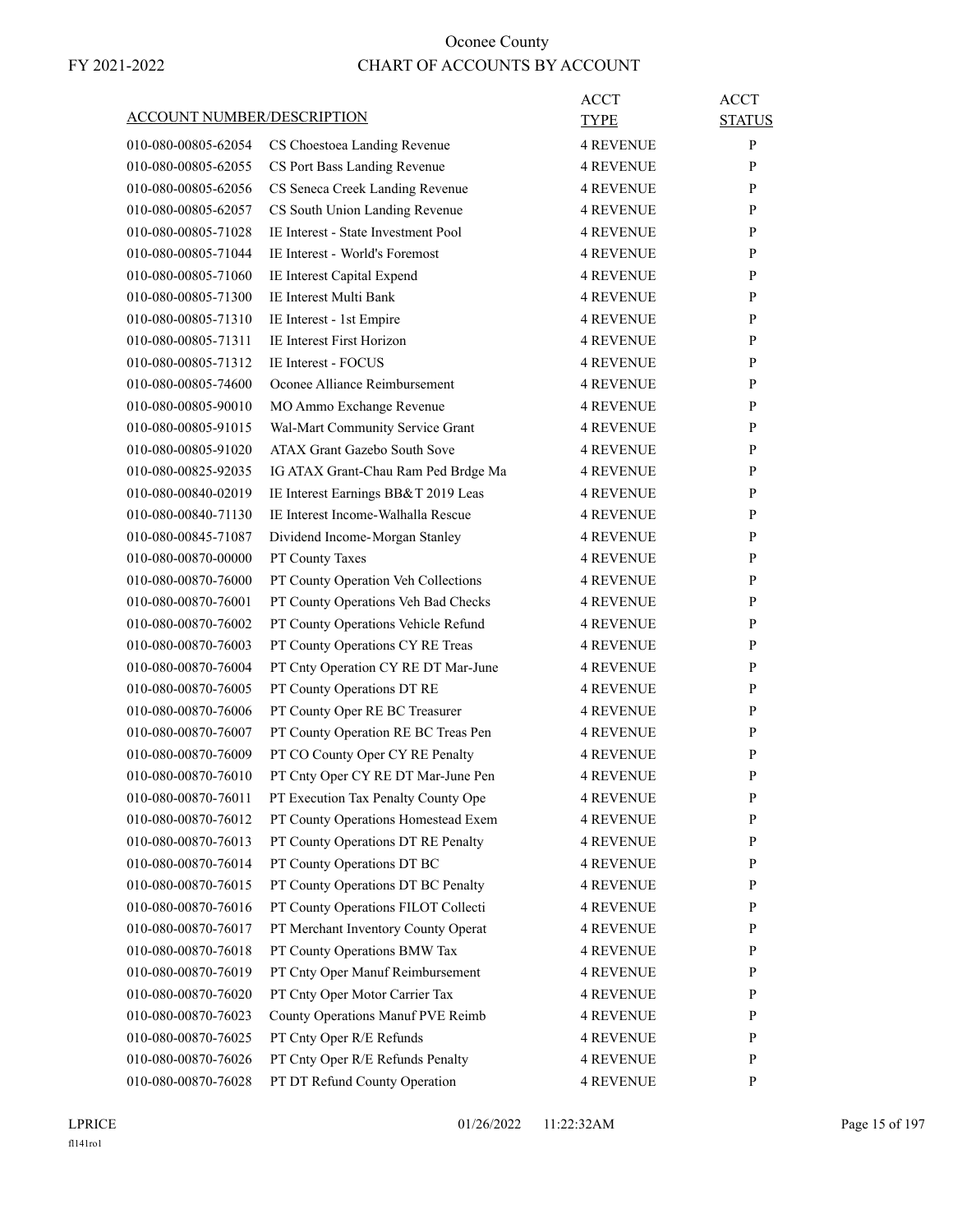| ACCOUNT NUMBER/DESCRIPTION |                                                                | ACCT<br><b>TYPE</b>                  | <b>ACCT</b><br><b>STATUS</b> |
|----------------------------|----------------------------------------------------------------|--------------------------------------|------------------------------|
| 010-080-00870-76029        | PT County Ops DT Refund Penalty                                | <b>4 REVENUE</b>                     | P                            |
| 010-080-00870-76032        | PT County Operation PY Refund                                  | <b>4 REVENUE</b>                     | P                            |
| 010-080-00870-76033        | PT County Operations PY Ref Penalty                            | <b>4 REVENUE</b>                     | P                            |
| 010-080-00870-76034        | <b>County Watercraft Taxes</b>                                 | <b>4 REVENUE</b>                     | P                            |
| 010-080-00870-76035        | County Watercraft Bad Checks                                   | <b>4 REVENUE</b>                     | P                            |
| 010-080-00870-76036        | County Watercraft Refunds                                      | <b>4 REVENUE</b>                     | P                            |
| 010-080-00870-76050        | PT County Operations Rollback                                  | <b>4 REVENUE</b>                     | P                            |
| 010-080-00870-76060        | RE-Issuance/Tax Refund Checks                                  | <b>4 REVENUE</b>                     | P                            |
| 010-080-00875-76000        | PT Econ Development Veh Collections                            | <b>4 REVENUE</b>                     | P                            |
| 010-080-00875-76001        | Econ Devp Vehicle Bad Checks                                   | <b>4 REVENUE</b>                     | P                            |
| 010-080-00875-76002        | Econ Development Vehicle Refund                                | <b>4 REVENUE</b>                     | P                            |
| 010-080-00875-76003        | PT CO Econ Develop CY RE Treas                                 | <b>4 REVENUE</b>                     | P                            |
| 010-080-00875-76004        | PT Economic Devel CY RE DT Mar-June                            | <b>4 REVENUE</b>                     | P                            |
| 010-080-00875-76005        | PT CO Economic Develop DT RE                                   | <b>4 REVENUE</b>                     | P                            |
| 010-080-00875-76006        | PT CO Econ Dev RE BC Treasurer                                 | <b>4 REVENUE</b>                     | P                            |
| 010-080-00875-76007        | PT Econ Develop RE BC Treas Pen                                | <b>4 REVENUE</b>                     | P                            |
| 010-080-00875-76009        | PT CO Econ Devel CY RE Penalty                                 | <b>4 REVENUE</b>                     | P                            |
| 010-080-00875-76010        | PT Econ Devel CY RE DT Mar-Jun Pen                             | <b>4 REVENUE</b>                     | P                            |
| 010-080-00875-76012        | PT Economic Devel Homestead Exemp                              | <b>4 REVENUE</b>                     | P                            |
| 010-080-00875-76013        | PT Econ Development DT RE Penalty                              | <b>4 REVENUE</b>                     | P                            |
| 010-080-00875-76014        | PT Economic Development DT BC                                  | <b>4 REVENUE</b>                     | P                            |
| 010-080-00875-76015        | PT Economic Develp DT BC Penalty                               | <b>4 REVENUE</b>                     | P                            |
| 010-080-00875-76016        | PT Econ Develop FILOT Collection                               | <b>4 REVENUE</b>                     | P                            |
| 010-080-00875-76018        | PT Econ Devel BMW Taxes                                        | <b>4 REVENUE</b>                     | P                            |
| 010-080-00875-76019        | PT Econ Devel Manuf Reimbursement                              | <b>4 REVENUE</b>                     | P                            |
| 010-080-00875-76020        | PT Econ Devel Motor Carrier Tax                                | <b>4 REVENUE</b>                     | P                            |
| 010-080-00875-76025        | PT Econ Devel Real Estate Refunds                              | <b>4 REVENUE</b>                     | P                            |
| 010-080-00875-76026        | PT Econ Devel R/E Refunds Penalty                              | <b>4 REVENUE</b>                     | P                            |
| 010-080-00875-76028        |                                                                | <b>4 REVENUE</b>                     | P                            |
| 010-080-00875-76029        | PT DT Refund Econ Development                                  | <b>4 REVENUE</b>                     | P                            |
| 010-080-00875-76032        | PT Econ Devel DT Refund Penalty<br>PT Economic Devel PY Refund | <b>4 REVENUE</b>                     | P                            |
| 010-080-00875-76033        |                                                                |                                      |                              |
| 010-080-00875-76050        | PT Economic Devel PY Ref Penalty                               | <b>4 REVENUE</b>                     | P<br>P                       |
| 010-080-00885-76007        | PT Econ Devel Rollback<br>PT 03 School Bond RE BC Treas Pen    | <b>4 REVENUE</b><br><b>4 REVENUE</b> | P                            |
| 010-080-00885-76015        | PT 2003 School Bond DT BC Pen                                  |                                      |                              |
|                            |                                                                | <b>4 REVENUE</b>                     | P                            |
| 010-080-00899-76000        | PT Bridges/Culverts Veh Collections                            | <b>4 REVENUE</b>                     | P                            |
| 010-080-00899-76001        | Bridges/Culverts Veh Bad Checks                                | <b>4 REVENUE</b>                     | P                            |
| 010-080-00899-76002        | Bridges/Culverts Vehicle Refunds                               | <b>4 REVENUE</b>                     | P                            |
| 010-080-00899-76003        | PT CO Bridges/Culverts CY RE Treas                             | <b>4 REVENUE</b>                     | P                            |
| 010-080-00899-76004        | PT Bridg/Culverts CY RE DT Mar-June                            | <b>4 REVENUE</b>                     | P                            |
| 010-080-00899-76005        | PT CO Bridges/Culverts DT RE                                   | <b>4 REVENUE</b>                     | P                            |
| 010-080-00899-76006        | PT CO Bridg/Culv RE BC Treasurer                               | <b>4 REVENUE</b>                     | P                            |
| 010-080-00899-76012        | PT Bridges/Culverts Homestead                                  | <b>4 REVENUE</b>                     | P                            |
| 010-080-00899-76013        | PT Bridges/Culverts DT RE Penalty                              | 4 REVENUE                            | P                            |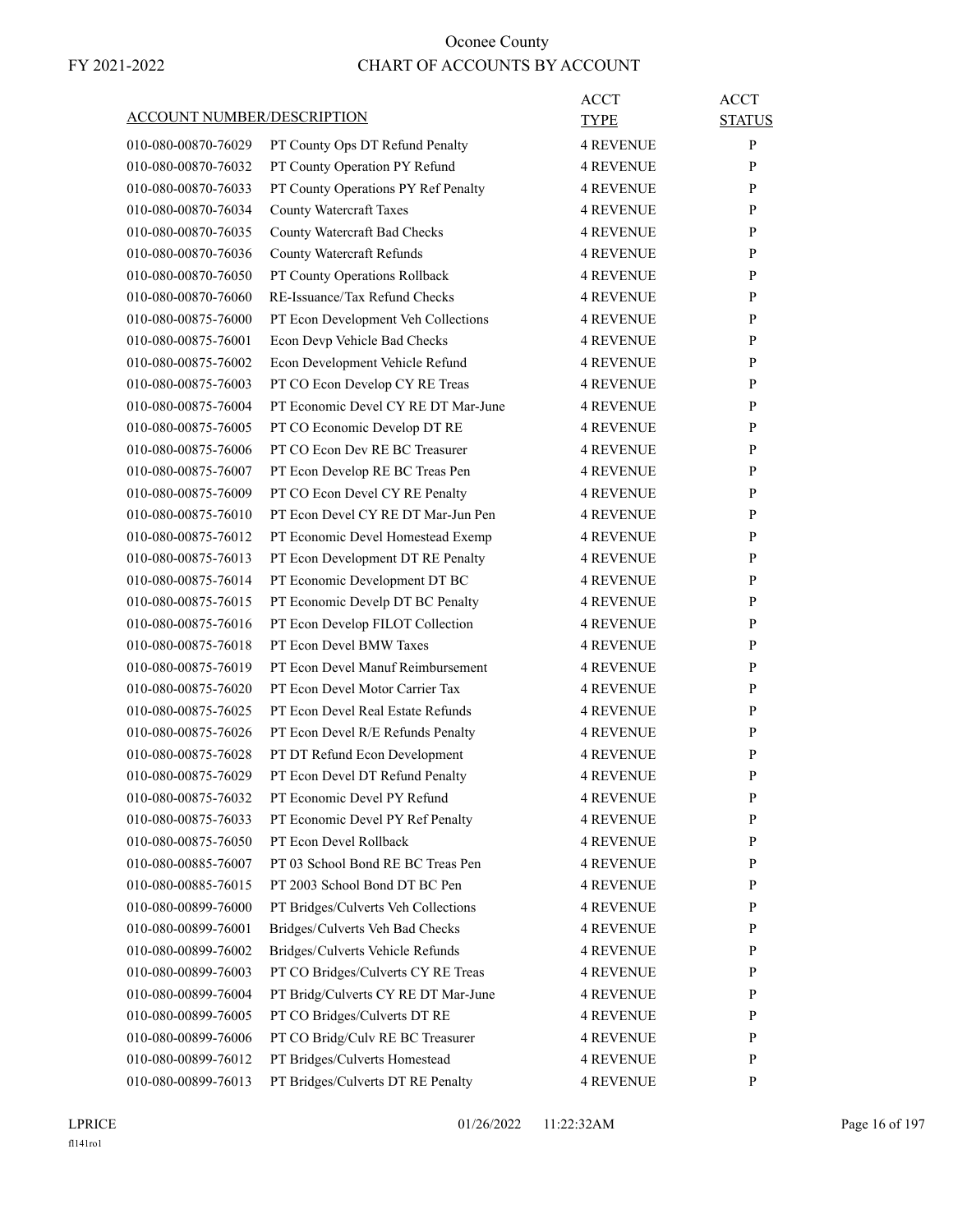| <b>ACCOUNT NUMBER/DESCRIPTION</b><br>TYPE<br><b>STATUS</b><br>$\mathbf{P}$<br>PT Bridges/Culverts DT BC<br><b>4 REVENUE</b><br>010-080-00899-76014<br>PT Bridges/Culverts FILOT Collect<br>P<br><b>4 REVENUE</b><br>010-080-00899-76016<br>010-080-00899-76018<br>PT Bridges/Culverts BMW Taxes<br><b>4 REVENUE</b><br>P<br>010-080-00899-76019<br>PT Bridges/Culverts MFG Distributio<br><b>4 REVENUE</b><br>P<br>PT Bridges/Culverts Motor Carrier<br>010-080-00899-76020<br><b>4 REVENUE</b><br>P<br>PT Bridges/Culverts RE Refunds<br>010-080-00899-76025<br><b>4 REVENUE</b><br>P<br>LP SWC Tipping Fees<br><b>4 REVENUE</b><br>P<br>010-080-49807-14900<br>Solid Waste C&D Landfill<br><b>4 REVENUE</b><br>P<br>010-080-49807-14901<br>010-080-49807-14902<br>CS SWC Recyclables<br><b>4 REVENUE</b><br>P<br>010-080-49807-14903<br>LP SW Clean Concrete/Asphalt<br><b>4 REVENUE</b><br>P<br>CS SWC Sale of Mulch<br>010-080-49807-14910<br><b>4 REVENUE</b><br>P<br>010-081-00810-10101<br>State Revenue/Boat Funding Sheriffs<br><b>4 REVENUE</b><br>P<br>010-081-00810-10340<br>Miscellaneous Income<br><b>4 REVENUE</b><br>P<br>010-081-00810-11005<br>Library Dist of Dept of Revenue<br><b>4 REVENUE</b><br>P<br>010-081-00810-14904<br>IG Impact for Tire Fees<br><b>4 REVENUE</b><br>P<br>IG 1/2 Pollution Control Fine<br>010-081-00810-15000<br><b>4 REVENUE</b><br>P<br>010-081-00810-15709<br>Worker's Compensation Refund Rev.<br><b>4 REVENUE</b><br>P<br>Cellular E-911 Fee<br>010-081-00810-19050<br><b>4 REVENUE</b><br>P<br>IG Aid to Subdivisions<br>010-081-00810-20005<br><b>4 REVENUE</b><br>P<br>010-081-00810-20006<br><b>SC CCED FY2014</b><br><b>4 REVENUE</b><br>P<br>010-081-00810-20040<br>HAVA Grant (Registration & Electio)<br><b>4 REVENUE</b><br>P<br><b>IG Flood Control</b><br>010-081-00810-20060<br><b>4 REVENUE</b><br>P<br>010-081-00810-20065<br>IG TNC Act Local Assessment Fees<br><b>4 REVENUE</b><br>P<br>010-081-00810-20070<br><b>IG Tax Forms</b><br><b>4 REVENUE</b><br>P<br>010-081-00810-20080<br><b>SC Boating Fines</b><br><b>4 REVENUE</b><br>P<br>IG Accommodation Tax<br>010-081-00810-20090<br><b>4 REVENUE</b><br>P<br>010-081-00810-20095<br>IG Title IVD Child Support<br>P<br>4 REVENUE<br>010-081-00810-20400<br>IG Sheriff Salary Supplement<br><b>4 REVENUE</b><br>P<br><b>Rural Fire</b><br>010-081-00810-20500<br><b>4 REVENUE</b><br>P<br>010-081-00810-21000<br>P<br>Library<br>4 REVENUE<br>010-081-00810-21200<br>IG Salary Supplement Coroner<br><b>4 REVENUE</b><br>${\bf P}$<br>IG Registration Board<br>010-081-00810-21300<br><b>4 REVENUE</b><br>P<br>IG Salary Supplement Reg of Deeds<br>010-081-00810-21400<br><b>4 REVENUE</b><br>$\mathbf{P}$<br>IG Salary Supplement Clerk of Court<br>P<br>010-081-00810-21900<br><b>4 REVENUE</b><br>Road C-Funds<br>010-081-00810-22000<br><b>4 REVENUE</b><br>$\mathbf{P}$<br>IG Probate Judge Supplement<br>010-081-00810-22300<br><b>4 REVENUE</b><br>P<br>Mini Bottle<br>010-081-00810-22900<br><b>4 REVENUE</b><br>$\mathbf{P}$<br>010-081-00810-22950<br>IG SCABL License on Premises (LOP)<br><b>4 REVENUE</b><br>$\mathbf{P}$<br>IG Veterans Affairs State Aid<br>010-081-00810-25900<br><b>4 REVENUE</b><br>P<br>Solicitor's Office Stat<br>010-081-00810-26016<br><b>4 REVENUE</b><br>P<br>Family CT Payback Program<br>010-081-00810-30340<br><b>4 REVENUE</b><br>$\mathbf{P}$<br>Oconee Community Center<br>010-081-00810-30500<br><b>4 REVENUE</b><br>P<br>Fees for Video Poker Mach<br>010-081-00810-40000<br><b>4 REVENUE</b><br>$\mathbf{P}$<br>Recycling/Waste Reduction 05/06<br>010-081-00810-49200<br><b>4 REVENUE</b><br>$\mathbf{P}$ |  | <b>ACCT</b> | <b>ACCT</b> |
|---------------------------------------------------------------------------------------------------------------------------------------------------------------------------------------------------------------------------------------------------------------------------------------------------------------------------------------------------------------------------------------------------------------------------------------------------------------------------------------------------------------------------------------------------------------------------------------------------------------------------------------------------------------------------------------------------------------------------------------------------------------------------------------------------------------------------------------------------------------------------------------------------------------------------------------------------------------------------------------------------------------------------------------------------------------------------------------------------------------------------------------------------------------------------------------------------------------------------------------------------------------------------------------------------------------------------------------------------------------------------------------------------------------------------------------------------------------------------------------------------------------------------------------------------------------------------------------------------------------------------------------------------------------------------------------------------------------------------------------------------------------------------------------------------------------------------------------------------------------------------------------------------------------------------------------------------------------------------------------------------------------------------------------------------------------------------------------------------------------------------------------------------------------------------------------------------------------------------------------------------------------------------------------------------------------------------------------------------------------------------------------------------------------------------------------------------------------------------------------------------------------------------------------------------------------------------------------------------------------------------------------------------------------------------------------------------------------------------------------------------------------------------------------------------------------------------------------------------------------------------------------------------------------------------------------------------------------------------------------------------------------------------------------------------------------------------------------------------------------------------------------------------------------------------------------------------------------------------------------------------------------------------------------------------------------------------------------------------------------------------------------------------------------------------------------------------------------------------------------------------------------------------------------------------------------------------------------------------------------------------------------------------------------------------------------|--|-------------|-------------|
|                                                                                                                                                                                                                                                                                                                                                                                                                                                                                                                                                                                                                                                                                                                                                                                                                                                                                                                                                                                                                                                                                                                                                                                                                                                                                                                                                                                                                                                                                                                                                                                                                                                                                                                                                                                                                                                                                                                                                                                                                                                                                                                                                                                                                                                                                                                                                                                                                                                                                                                                                                                                                                                                                                                                                                                                                                                                                                                                                                                                                                                                                                                                                                                                                                                                                                                                                                                                                                                                                                                                                                                                                                                                                       |  |             |             |
|                                                                                                                                                                                                                                                                                                                                                                                                                                                                                                                                                                                                                                                                                                                                                                                                                                                                                                                                                                                                                                                                                                                                                                                                                                                                                                                                                                                                                                                                                                                                                                                                                                                                                                                                                                                                                                                                                                                                                                                                                                                                                                                                                                                                                                                                                                                                                                                                                                                                                                                                                                                                                                                                                                                                                                                                                                                                                                                                                                                                                                                                                                                                                                                                                                                                                                                                                                                                                                                                                                                                                                                                                                                                                       |  |             |             |
|                                                                                                                                                                                                                                                                                                                                                                                                                                                                                                                                                                                                                                                                                                                                                                                                                                                                                                                                                                                                                                                                                                                                                                                                                                                                                                                                                                                                                                                                                                                                                                                                                                                                                                                                                                                                                                                                                                                                                                                                                                                                                                                                                                                                                                                                                                                                                                                                                                                                                                                                                                                                                                                                                                                                                                                                                                                                                                                                                                                                                                                                                                                                                                                                                                                                                                                                                                                                                                                                                                                                                                                                                                                                                       |  |             |             |
|                                                                                                                                                                                                                                                                                                                                                                                                                                                                                                                                                                                                                                                                                                                                                                                                                                                                                                                                                                                                                                                                                                                                                                                                                                                                                                                                                                                                                                                                                                                                                                                                                                                                                                                                                                                                                                                                                                                                                                                                                                                                                                                                                                                                                                                                                                                                                                                                                                                                                                                                                                                                                                                                                                                                                                                                                                                                                                                                                                                                                                                                                                                                                                                                                                                                                                                                                                                                                                                                                                                                                                                                                                                                                       |  |             |             |
|                                                                                                                                                                                                                                                                                                                                                                                                                                                                                                                                                                                                                                                                                                                                                                                                                                                                                                                                                                                                                                                                                                                                                                                                                                                                                                                                                                                                                                                                                                                                                                                                                                                                                                                                                                                                                                                                                                                                                                                                                                                                                                                                                                                                                                                                                                                                                                                                                                                                                                                                                                                                                                                                                                                                                                                                                                                                                                                                                                                                                                                                                                                                                                                                                                                                                                                                                                                                                                                                                                                                                                                                                                                                                       |  |             |             |
|                                                                                                                                                                                                                                                                                                                                                                                                                                                                                                                                                                                                                                                                                                                                                                                                                                                                                                                                                                                                                                                                                                                                                                                                                                                                                                                                                                                                                                                                                                                                                                                                                                                                                                                                                                                                                                                                                                                                                                                                                                                                                                                                                                                                                                                                                                                                                                                                                                                                                                                                                                                                                                                                                                                                                                                                                                                                                                                                                                                                                                                                                                                                                                                                                                                                                                                                                                                                                                                                                                                                                                                                                                                                                       |  |             |             |
|                                                                                                                                                                                                                                                                                                                                                                                                                                                                                                                                                                                                                                                                                                                                                                                                                                                                                                                                                                                                                                                                                                                                                                                                                                                                                                                                                                                                                                                                                                                                                                                                                                                                                                                                                                                                                                                                                                                                                                                                                                                                                                                                                                                                                                                                                                                                                                                                                                                                                                                                                                                                                                                                                                                                                                                                                                                                                                                                                                                                                                                                                                                                                                                                                                                                                                                                                                                                                                                                                                                                                                                                                                                                                       |  |             |             |
|                                                                                                                                                                                                                                                                                                                                                                                                                                                                                                                                                                                                                                                                                                                                                                                                                                                                                                                                                                                                                                                                                                                                                                                                                                                                                                                                                                                                                                                                                                                                                                                                                                                                                                                                                                                                                                                                                                                                                                                                                                                                                                                                                                                                                                                                                                                                                                                                                                                                                                                                                                                                                                                                                                                                                                                                                                                                                                                                                                                                                                                                                                                                                                                                                                                                                                                                                                                                                                                                                                                                                                                                                                                                                       |  |             |             |
|                                                                                                                                                                                                                                                                                                                                                                                                                                                                                                                                                                                                                                                                                                                                                                                                                                                                                                                                                                                                                                                                                                                                                                                                                                                                                                                                                                                                                                                                                                                                                                                                                                                                                                                                                                                                                                                                                                                                                                                                                                                                                                                                                                                                                                                                                                                                                                                                                                                                                                                                                                                                                                                                                                                                                                                                                                                                                                                                                                                                                                                                                                                                                                                                                                                                                                                                                                                                                                                                                                                                                                                                                                                                                       |  |             |             |
|                                                                                                                                                                                                                                                                                                                                                                                                                                                                                                                                                                                                                                                                                                                                                                                                                                                                                                                                                                                                                                                                                                                                                                                                                                                                                                                                                                                                                                                                                                                                                                                                                                                                                                                                                                                                                                                                                                                                                                                                                                                                                                                                                                                                                                                                                                                                                                                                                                                                                                                                                                                                                                                                                                                                                                                                                                                                                                                                                                                                                                                                                                                                                                                                                                                                                                                                                                                                                                                                                                                                                                                                                                                                                       |  |             |             |
|                                                                                                                                                                                                                                                                                                                                                                                                                                                                                                                                                                                                                                                                                                                                                                                                                                                                                                                                                                                                                                                                                                                                                                                                                                                                                                                                                                                                                                                                                                                                                                                                                                                                                                                                                                                                                                                                                                                                                                                                                                                                                                                                                                                                                                                                                                                                                                                                                                                                                                                                                                                                                                                                                                                                                                                                                                                                                                                                                                                                                                                                                                                                                                                                                                                                                                                                                                                                                                                                                                                                                                                                                                                                                       |  |             |             |
|                                                                                                                                                                                                                                                                                                                                                                                                                                                                                                                                                                                                                                                                                                                                                                                                                                                                                                                                                                                                                                                                                                                                                                                                                                                                                                                                                                                                                                                                                                                                                                                                                                                                                                                                                                                                                                                                                                                                                                                                                                                                                                                                                                                                                                                                                                                                                                                                                                                                                                                                                                                                                                                                                                                                                                                                                                                                                                                                                                                                                                                                                                                                                                                                                                                                                                                                                                                                                                                                                                                                                                                                                                                                                       |  |             |             |
|                                                                                                                                                                                                                                                                                                                                                                                                                                                                                                                                                                                                                                                                                                                                                                                                                                                                                                                                                                                                                                                                                                                                                                                                                                                                                                                                                                                                                                                                                                                                                                                                                                                                                                                                                                                                                                                                                                                                                                                                                                                                                                                                                                                                                                                                                                                                                                                                                                                                                                                                                                                                                                                                                                                                                                                                                                                                                                                                                                                                                                                                                                                                                                                                                                                                                                                                                                                                                                                                                                                                                                                                                                                                                       |  |             |             |
|                                                                                                                                                                                                                                                                                                                                                                                                                                                                                                                                                                                                                                                                                                                                                                                                                                                                                                                                                                                                                                                                                                                                                                                                                                                                                                                                                                                                                                                                                                                                                                                                                                                                                                                                                                                                                                                                                                                                                                                                                                                                                                                                                                                                                                                                                                                                                                                                                                                                                                                                                                                                                                                                                                                                                                                                                                                                                                                                                                                                                                                                                                                                                                                                                                                                                                                                                                                                                                                                                                                                                                                                                                                                                       |  |             |             |
|                                                                                                                                                                                                                                                                                                                                                                                                                                                                                                                                                                                                                                                                                                                                                                                                                                                                                                                                                                                                                                                                                                                                                                                                                                                                                                                                                                                                                                                                                                                                                                                                                                                                                                                                                                                                                                                                                                                                                                                                                                                                                                                                                                                                                                                                                                                                                                                                                                                                                                                                                                                                                                                                                                                                                                                                                                                                                                                                                                                                                                                                                                                                                                                                                                                                                                                                                                                                                                                                                                                                                                                                                                                                                       |  |             |             |
|                                                                                                                                                                                                                                                                                                                                                                                                                                                                                                                                                                                                                                                                                                                                                                                                                                                                                                                                                                                                                                                                                                                                                                                                                                                                                                                                                                                                                                                                                                                                                                                                                                                                                                                                                                                                                                                                                                                                                                                                                                                                                                                                                                                                                                                                                                                                                                                                                                                                                                                                                                                                                                                                                                                                                                                                                                                                                                                                                                                                                                                                                                                                                                                                                                                                                                                                                                                                                                                                                                                                                                                                                                                                                       |  |             |             |
|                                                                                                                                                                                                                                                                                                                                                                                                                                                                                                                                                                                                                                                                                                                                                                                                                                                                                                                                                                                                                                                                                                                                                                                                                                                                                                                                                                                                                                                                                                                                                                                                                                                                                                                                                                                                                                                                                                                                                                                                                                                                                                                                                                                                                                                                                                                                                                                                                                                                                                                                                                                                                                                                                                                                                                                                                                                                                                                                                                                                                                                                                                                                                                                                                                                                                                                                                                                                                                                                                                                                                                                                                                                                                       |  |             |             |
|                                                                                                                                                                                                                                                                                                                                                                                                                                                                                                                                                                                                                                                                                                                                                                                                                                                                                                                                                                                                                                                                                                                                                                                                                                                                                                                                                                                                                                                                                                                                                                                                                                                                                                                                                                                                                                                                                                                                                                                                                                                                                                                                                                                                                                                                                                                                                                                                                                                                                                                                                                                                                                                                                                                                                                                                                                                                                                                                                                                                                                                                                                                                                                                                                                                                                                                                                                                                                                                                                                                                                                                                                                                                                       |  |             |             |
|                                                                                                                                                                                                                                                                                                                                                                                                                                                                                                                                                                                                                                                                                                                                                                                                                                                                                                                                                                                                                                                                                                                                                                                                                                                                                                                                                                                                                                                                                                                                                                                                                                                                                                                                                                                                                                                                                                                                                                                                                                                                                                                                                                                                                                                                                                                                                                                                                                                                                                                                                                                                                                                                                                                                                                                                                                                                                                                                                                                                                                                                                                                                                                                                                                                                                                                                                                                                                                                                                                                                                                                                                                                                                       |  |             |             |
|                                                                                                                                                                                                                                                                                                                                                                                                                                                                                                                                                                                                                                                                                                                                                                                                                                                                                                                                                                                                                                                                                                                                                                                                                                                                                                                                                                                                                                                                                                                                                                                                                                                                                                                                                                                                                                                                                                                                                                                                                                                                                                                                                                                                                                                                                                                                                                                                                                                                                                                                                                                                                                                                                                                                                                                                                                                                                                                                                                                                                                                                                                                                                                                                                                                                                                                                                                                                                                                                                                                                                                                                                                                                                       |  |             |             |
|                                                                                                                                                                                                                                                                                                                                                                                                                                                                                                                                                                                                                                                                                                                                                                                                                                                                                                                                                                                                                                                                                                                                                                                                                                                                                                                                                                                                                                                                                                                                                                                                                                                                                                                                                                                                                                                                                                                                                                                                                                                                                                                                                                                                                                                                                                                                                                                                                                                                                                                                                                                                                                                                                                                                                                                                                                                                                                                                                                                                                                                                                                                                                                                                                                                                                                                                                                                                                                                                                                                                                                                                                                                                                       |  |             |             |
|                                                                                                                                                                                                                                                                                                                                                                                                                                                                                                                                                                                                                                                                                                                                                                                                                                                                                                                                                                                                                                                                                                                                                                                                                                                                                                                                                                                                                                                                                                                                                                                                                                                                                                                                                                                                                                                                                                                                                                                                                                                                                                                                                                                                                                                                                                                                                                                                                                                                                                                                                                                                                                                                                                                                                                                                                                                                                                                                                                                                                                                                                                                                                                                                                                                                                                                                                                                                                                                                                                                                                                                                                                                                                       |  |             |             |
|                                                                                                                                                                                                                                                                                                                                                                                                                                                                                                                                                                                                                                                                                                                                                                                                                                                                                                                                                                                                                                                                                                                                                                                                                                                                                                                                                                                                                                                                                                                                                                                                                                                                                                                                                                                                                                                                                                                                                                                                                                                                                                                                                                                                                                                                                                                                                                                                                                                                                                                                                                                                                                                                                                                                                                                                                                                                                                                                                                                                                                                                                                                                                                                                                                                                                                                                                                                                                                                                                                                                                                                                                                                                                       |  |             |             |
|                                                                                                                                                                                                                                                                                                                                                                                                                                                                                                                                                                                                                                                                                                                                                                                                                                                                                                                                                                                                                                                                                                                                                                                                                                                                                                                                                                                                                                                                                                                                                                                                                                                                                                                                                                                                                                                                                                                                                                                                                                                                                                                                                                                                                                                                                                                                                                                                                                                                                                                                                                                                                                                                                                                                                                                                                                                                                                                                                                                                                                                                                                                                                                                                                                                                                                                                                                                                                                                                                                                                                                                                                                                                                       |  |             |             |
|                                                                                                                                                                                                                                                                                                                                                                                                                                                                                                                                                                                                                                                                                                                                                                                                                                                                                                                                                                                                                                                                                                                                                                                                                                                                                                                                                                                                                                                                                                                                                                                                                                                                                                                                                                                                                                                                                                                                                                                                                                                                                                                                                                                                                                                                                                                                                                                                                                                                                                                                                                                                                                                                                                                                                                                                                                                                                                                                                                                                                                                                                                                                                                                                                                                                                                                                                                                                                                                                                                                                                                                                                                                                                       |  |             |             |
|                                                                                                                                                                                                                                                                                                                                                                                                                                                                                                                                                                                                                                                                                                                                                                                                                                                                                                                                                                                                                                                                                                                                                                                                                                                                                                                                                                                                                                                                                                                                                                                                                                                                                                                                                                                                                                                                                                                                                                                                                                                                                                                                                                                                                                                                                                                                                                                                                                                                                                                                                                                                                                                                                                                                                                                                                                                                                                                                                                                                                                                                                                                                                                                                                                                                                                                                                                                                                                                                                                                                                                                                                                                                                       |  |             |             |
|                                                                                                                                                                                                                                                                                                                                                                                                                                                                                                                                                                                                                                                                                                                                                                                                                                                                                                                                                                                                                                                                                                                                                                                                                                                                                                                                                                                                                                                                                                                                                                                                                                                                                                                                                                                                                                                                                                                                                                                                                                                                                                                                                                                                                                                                                                                                                                                                                                                                                                                                                                                                                                                                                                                                                                                                                                                                                                                                                                                                                                                                                                                                                                                                                                                                                                                                                                                                                                                                                                                                                                                                                                                                                       |  |             |             |
|                                                                                                                                                                                                                                                                                                                                                                                                                                                                                                                                                                                                                                                                                                                                                                                                                                                                                                                                                                                                                                                                                                                                                                                                                                                                                                                                                                                                                                                                                                                                                                                                                                                                                                                                                                                                                                                                                                                                                                                                                                                                                                                                                                                                                                                                                                                                                                                                                                                                                                                                                                                                                                                                                                                                                                                                                                                                                                                                                                                                                                                                                                                                                                                                                                                                                                                                                                                                                                                                                                                                                                                                                                                                                       |  |             |             |
|                                                                                                                                                                                                                                                                                                                                                                                                                                                                                                                                                                                                                                                                                                                                                                                                                                                                                                                                                                                                                                                                                                                                                                                                                                                                                                                                                                                                                                                                                                                                                                                                                                                                                                                                                                                                                                                                                                                                                                                                                                                                                                                                                                                                                                                                                                                                                                                                                                                                                                                                                                                                                                                                                                                                                                                                                                                                                                                                                                                                                                                                                                                                                                                                                                                                                                                                                                                                                                                                                                                                                                                                                                                                                       |  |             |             |
|                                                                                                                                                                                                                                                                                                                                                                                                                                                                                                                                                                                                                                                                                                                                                                                                                                                                                                                                                                                                                                                                                                                                                                                                                                                                                                                                                                                                                                                                                                                                                                                                                                                                                                                                                                                                                                                                                                                                                                                                                                                                                                                                                                                                                                                                                                                                                                                                                                                                                                                                                                                                                                                                                                                                                                                                                                                                                                                                                                                                                                                                                                                                                                                                                                                                                                                                                                                                                                                                                                                                                                                                                                                                                       |  |             |             |
|                                                                                                                                                                                                                                                                                                                                                                                                                                                                                                                                                                                                                                                                                                                                                                                                                                                                                                                                                                                                                                                                                                                                                                                                                                                                                                                                                                                                                                                                                                                                                                                                                                                                                                                                                                                                                                                                                                                                                                                                                                                                                                                                                                                                                                                                                                                                                                                                                                                                                                                                                                                                                                                                                                                                                                                                                                                                                                                                                                                                                                                                                                                                                                                                                                                                                                                                                                                                                                                                                                                                                                                                                                                                                       |  |             |             |
|                                                                                                                                                                                                                                                                                                                                                                                                                                                                                                                                                                                                                                                                                                                                                                                                                                                                                                                                                                                                                                                                                                                                                                                                                                                                                                                                                                                                                                                                                                                                                                                                                                                                                                                                                                                                                                                                                                                                                                                                                                                                                                                                                                                                                                                                                                                                                                                                                                                                                                                                                                                                                                                                                                                                                                                                                                                                                                                                                                                                                                                                                                                                                                                                                                                                                                                                                                                                                                                                                                                                                                                                                                                                                       |  |             |             |
|                                                                                                                                                                                                                                                                                                                                                                                                                                                                                                                                                                                                                                                                                                                                                                                                                                                                                                                                                                                                                                                                                                                                                                                                                                                                                                                                                                                                                                                                                                                                                                                                                                                                                                                                                                                                                                                                                                                                                                                                                                                                                                                                                                                                                                                                                                                                                                                                                                                                                                                                                                                                                                                                                                                                                                                                                                                                                                                                                                                                                                                                                                                                                                                                                                                                                                                                                                                                                                                                                                                                                                                                                                                                                       |  |             |             |
|                                                                                                                                                                                                                                                                                                                                                                                                                                                                                                                                                                                                                                                                                                                                                                                                                                                                                                                                                                                                                                                                                                                                                                                                                                                                                                                                                                                                                                                                                                                                                                                                                                                                                                                                                                                                                                                                                                                                                                                                                                                                                                                                                                                                                                                                                                                                                                                                                                                                                                                                                                                                                                                                                                                                                                                                                                                                                                                                                                                                                                                                                                                                                                                                                                                                                                                                                                                                                                                                                                                                                                                                                                                                                       |  |             |             |
|                                                                                                                                                                                                                                                                                                                                                                                                                                                                                                                                                                                                                                                                                                                                                                                                                                                                                                                                                                                                                                                                                                                                                                                                                                                                                                                                                                                                                                                                                                                                                                                                                                                                                                                                                                                                                                                                                                                                                                                                                                                                                                                                                                                                                                                                                                                                                                                                                                                                                                                                                                                                                                                                                                                                                                                                                                                                                                                                                                                                                                                                                                                                                                                                                                                                                                                                                                                                                                                                                                                                                                                                                                                                                       |  |             |             |
|                                                                                                                                                                                                                                                                                                                                                                                                                                                                                                                                                                                                                                                                                                                                                                                                                                                                                                                                                                                                                                                                                                                                                                                                                                                                                                                                                                                                                                                                                                                                                                                                                                                                                                                                                                                                                                                                                                                                                                                                                                                                                                                                                                                                                                                                                                                                                                                                                                                                                                                                                                                                                                                                                                                                                                                                                                                                                                                                                                                                                                                                                                                                                                                                                                                                                                                                                                                                                                                                                                                                                                                                                                                                                       |  |             |             |
|                                                                                                                                                                                                                                                                                                                                                                                                                                                                                                                                                                                                                                                                                                                                                                                                                                                                                                                                                                                                                                                                                                                                                                                                                                                                                                                                                                                                                                                                                                                                                                                                                                                                                                                                                                                                                                                                                                                                                                                                                                                                                                                                                                                                                                                                                                                                                                                                                                                                                                                                                                                                                                                                                                                                                                                                                                                                                                                                                                                                                                                                                                                                                                                                                                                                                                                                                                                                                                                                                                                                                                                                                                                                                       |  |             |             |
|                                                                                                                                                                                                                                                                                                                                                                                                                                                                                                                                                                                                                                                                                                                                                                                                                                                                                                                                                                                                                                                                                                                                                                                                                                                                                                                                                                                                                                                                                                                                                                                                                                                                                                                                                                                                                                                                                                                                                                                                                                                                                                                                                                                                                                                                                                                                                                                                                                                                                                                                                                                                                                                                                                                                                                                                                                                                                                                                                                                                                                                                                                                                                                                                                                                                                                                                                                                                                                                                                                                                                                                                                                                                                       |  |             |             |
|                                                                                                                                                                                                                                                                                                                                                                                                                                                                                                                                                                                                                                                                                                                                                                                                                                                                                                                                                                                                                                                                                                                                                                                                                                                                                                                                                                                                                                                                                                                                                                                                                                                                                                                                                                                                                                                                                                                                                                                                                                                                                                                                                                                                                                                                                                                                                                                                                                                                                                                                                                                                                                                                                                                                                                                                                                                                                                                                                                                                                                                                                                                                                                                                                                                                                                                                                                                                                                                                                                                                                                                                                                                                                       |  |             |             |
|                                                                                                                                                                                                                                                                                                                                                                                                                                                                                                                                                                                                                                                                                                                                                                                                                                                                                                                                                                                                                                                                                                                                                                                                                                                                                                                                                                                                                                                                                                                                                                                                                                                                                                                                                                                                                                                                                                                                                                                                                                                                                                                                                                                                                                                                                                                                                                                                                                                                                                                                                                                                                                                                                                                                                                                                                                                                                                                                                                                                                                                                                                                                                                                                                                                                                                                                                                                                                                                                                                                                                                                                                                                                                       |  |             |             |
|                                                                                                                                                                                                                                                                                                                                                                                                                                                                                                                                                                                                                                                                                                                                                                                                                                                                                                                                                                                                                                                                                                                                                                                                                                                                                                                                                                                                                                                                                                                                                                                                                                                                                                                                                                                                                                                                                                                                                                                                                                                                                                                                                                                                                                                                                                                                                                                                                                                                                                                                                                                                                                                                                                                                                                                                                                                                                                                                                                                                                                                                                                                                                                                                                                                                                                                                                                                                                                                                                                                                                                                                                                                                                       |  |             |             |
|                                                                                                                                                                                                                                                                                                                                                                                                                                                                                                                                                                                                                                                                                                                                                                                                                                                                                                                                                                                                                                                                                                                                                                                                                                                                                                                                                                                                                                                                                                                                                                                                                                                                                                                                                                                                                                                                                                                                                                                                                                                                                                                                                                                                                                                                                                                                                                                                                                                                                                                                                                                                                                                                                                                                                                                                                                                                                                                                                                                                                                                                                                                                                                                                                                                                                                                                                                                                                                                                                                                                                                                                                                                                                       |  |             |             |
|                                                                                                                                                                                                                                                                                                                                                                                                                                                                                                                                                                                                                                                                                                                                                                                                                                                                                                                                                                                                                                                                                                                                                                                                                                                                                                                                                                                                                                                                                                                                                                                                                                                                                                                                                                                                                                                                                                                                                                                                                                                                                                                                                                                                                                                                                                                                                                                                                                                                                                                                                                                                                                                                                                                                                                                                                                                                                                                                                                                                                                                                                                                                                                                                                                                                                                                                                                                                                                                                                                                                                                                                                                                                                       |  |             |             |
|                                                                                                                                                                                                                                                                                                                                                                                                                                                                                                                                                                                                                                                                                                                                                                                                                                                                                                                                                                                                                                                                                                                                                                                                                                                                                                                                                                                                                                                                                                                                                                                                                                                                                                                                                                                                                                                                                                                                                                                                                                                                                                                                                                                                                                                                                                                                                                                                                                                                                                                                                                                                                                                                                                                                                                                                                                                                                                                                                                                                                                                                                                                                                                                                                                                                                                                                                                                                                                                                                                                                                                                                                                                                                       |  |             |             |
|                                                                                                                                                                                                                                                                                                                                                                                                                                                                                                                                                                                                                                                                                                                                                                                                                                                                                                                                                                                                                                                                                                                                                                                                                                                                                                                                                                                                                                                                                                                                                                                                                                                                                                                                                                                                                                                                                                                                                                                                                                                                                                                                                                                                                                                                                                                                                                                                                                                                                                                                                                                                                                                                                                                                                                                                                                                                                                                                                                                                                                                                                                                                                                                                                                                                                                                                                                                                                                                                                                                                                                                                                                                                                       |  |             |             |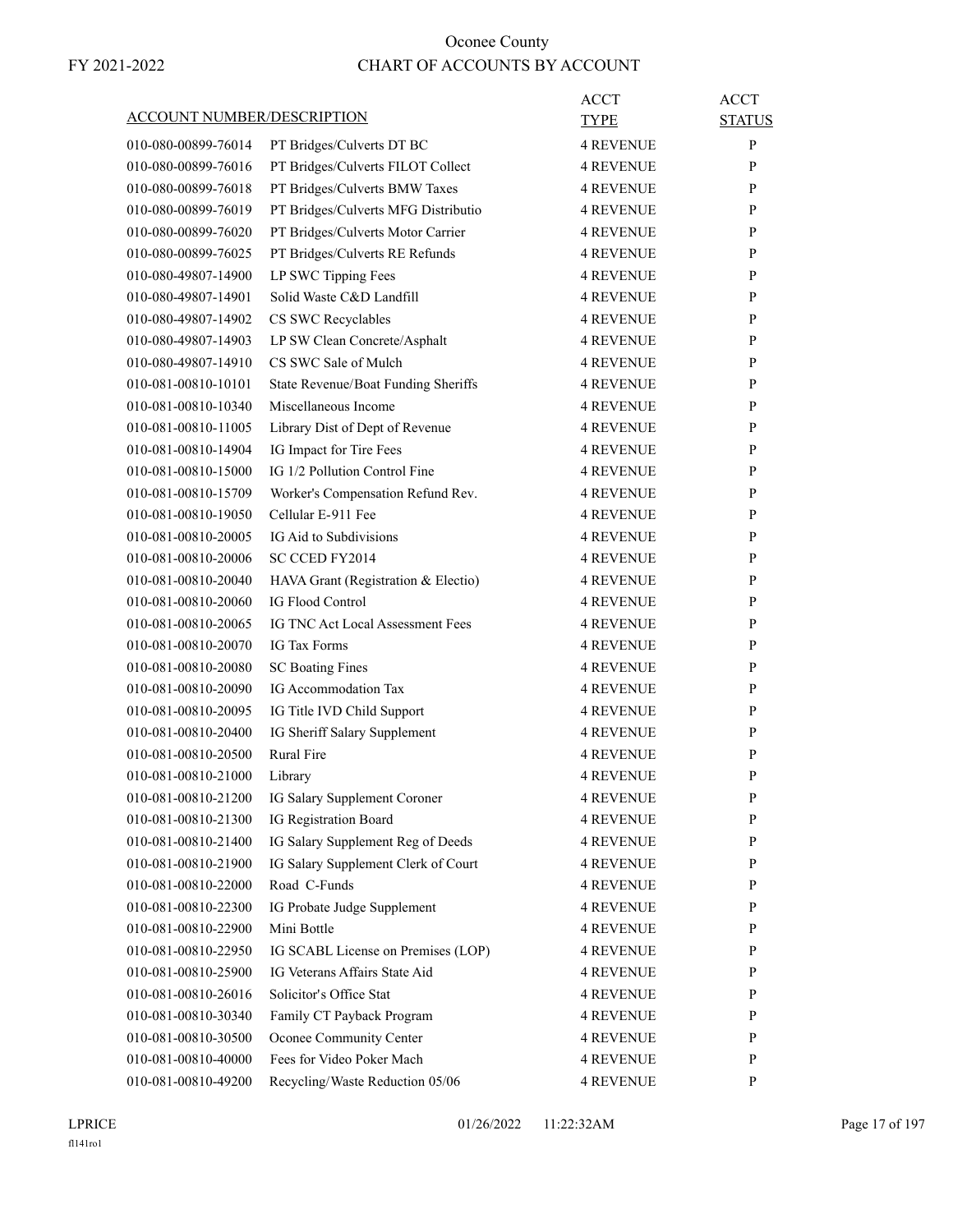| ACCOUNT NUMBER/DESCRIPTION |                                                       | ACCT<br>TYPE     | <b>ACCT</b><br><b>STATUS</b> |
|----------------------------|-------------------------------------------------------|------------------|------------------------------|
| 010-081-00810-57850        | Seneca Health Clinic                                  | <b>4 REVENUE</b> | P                            |
| 010-081-00810-60460        | IG Salary SC Reimb Resource Officer                   | <b>4 REVENUE</b> | P                            |
| 010-081-00810-74700        | IG Salary Reimbursement Solicitor                     | 4 REVENUE        | P                            |
| 010-081-00810-91030        | Supplemental Local Planning Grant                     | <b>4 REVENUE</b> | P                            |
| 010-081-00810-91072        | Livescan Fingerprint System Grant                     | 4 REVENUE        | P                            |
| 010-081-00810-92007        | <b>PARD</b> Grant                                     | <b>4 REVENUE</b> | P                            |
| 010-081-00810-97017        | SW used Oil Grant FY 06                               | <b>4 REVENUE</b> | P                            |
| 010-081-00810-97030        | SW Cardboard Grant FY 07                              | <b>4 REVENUE</b> | P                            |
| 010-081-00810-97040        | SW used Oil Grant FY 07                               | 4 REVENUE        | P                            |
| 010-081-00825-00006        | State Reimb - Renov Lakeview DHEC                     | <b>4 REVENUE</b> | P                            |
| 010-081-00825-00161        | IG SC Disaster Reimb-Hurricane Irma                   | 4 REVENUE        | P                            |
| 010-081-00825-90713        | SC DOC Echo Hills RIF Grant                           | <b>4 REVENUE</b> | P                            |
| 010-081-00825-90714        | <b>SCDOC Project Move Grant</b>                       | <b>4 REVENUE</b> | P                            |
| 010-081-00825-90715        | SCDOC C-14-2286 US Engine Grant                       | 4 REVENUE        | P                            |
| 010-081-00825-91003        | SC B&C Board Emerg Serv Rebanding                     | <b>4 REVENUE</b> | P                            |
| 010-081-00825-91005        | State Rev-Emerg Serv Commun Grant                     | <b>4 REVENUE</b> | P                            |
| 010-081-00825-91126        | <b>BWC Reimb Rev for Prior Years</b>                  | 4 REVENUE        | P                            |
| 010-081-00825-97715        | IG SC State Election Reimb Revenue                    | <b>4 REVENUE</b> | P                            |
| 010-082-00825-00161        | IG FEMA Disaster Hurrican Irma                        | <b>4 REVENUE</b> | P                            |
| 010-082-00825-00191        | FEMA 2020 Tornado Revenue                             | 4 REVENUE        | P                            |
| 010-082-00825-00192        |                                                       | 4 REVENUE        | P                            |
|                            | 2020 Flooding - FEMA #4479<br>FEMA COVID-19 Reimb Rev | <b>4 REVENUE</b> | P                            |
| 010-082-00825-00193        |                                                       |                  |                              |
| 010-082-00830-25500        | IG Department of Social Services                      | 4 REVENUE        | P                            |
| 010-082-00830-25510        | One Time Fed Salary Bonus                             | <b>4 REVENUE</b> | P                            |
| 010-082-00830-25600        | IG Title IVD Service of Process-She                   | <b>4 REVENUE</b> | P                            |
| 010-082-00830-25650        | Child Support Salary Reimbursement                    | <b>4 REVENUE</b> | P                            |
| 010-082-00830-40015        | Forestry-Hunting/Fishing Fees                         | <b>4 REVENUE</b> | P                            |
| 010-082-00830-40020        | Refuge Revenue Sharing                                | <b>4 REVENUE</b> | P                            |
| 010-082-00830-40030        | IG Federal Owned Land (PILT)                          | <b>4 REVENUE</b> | P                            |
| 010-082-00830-40400        | <b>IG Lake Patrol</b>                                 | <b>4 REVENUE</b> | P                            |
| 010-082-00830-41000        | Library NRC 10-81-3                                   | <b>4 REVENUE</b> | P                            |
| 010-082-00830-43080        | Airport Improvement Program                           | <b>4 REVENUE</b> | P                            |
| 010-082-00830-45300        | <b>Emergency Management</b>                           | 4 REVENUE        | P                            |
| 010-082-00830-45400        | Highway Safety Program                                | <b>4 REVENUE</b> | P                            |
| 010-082-00830-91006        | <b>Bulletproof Vest Program</b>                       | <b>4 REVENUE</b> | P                            |
| 010-082-00830-91007        | Highway Safety Grant Revenue                          | <b>4 REVENUE</b> | P                            |
| 010-082-00830-91011        | Cops Grant                                            | <b>4 REVENUE</b> | P                            |
| 010-082-00830-91013        | FY 02 Emergency Mgmt Perf Grant                       | <b>4 REVENUE</b> | P                            |
| 010-082-00830-91015        | EMP Grant #6EMPG01                                    | 4 REVENUE        | $\mathbf{P}$                 |
| 010-082-00830-91016        | Emerg. Mgmt. Perf. Grant FY06-07                      | <b>4 REVENUE</b> | P                            |
| 010-082-00830-91017        | IG Emergency Perf Grant 8EMPG01                       | <b>4 REVENUE</b> | P                            |
| 010-082-00830-91018        | IG Emergency Mgmt Perf Grant 9EPG01                   | <b>4 REVENUE</b> | P                            |
| 010-082-00830-91050        | <b>Emergency Mgmt Perform Grant</b>                   | <b>4 REVENUE</b> | P                            |
| 010-082-00830-96002        | Rocky Gap/US Forestry Service                         | <b>4 REVENUE</b> | P                            |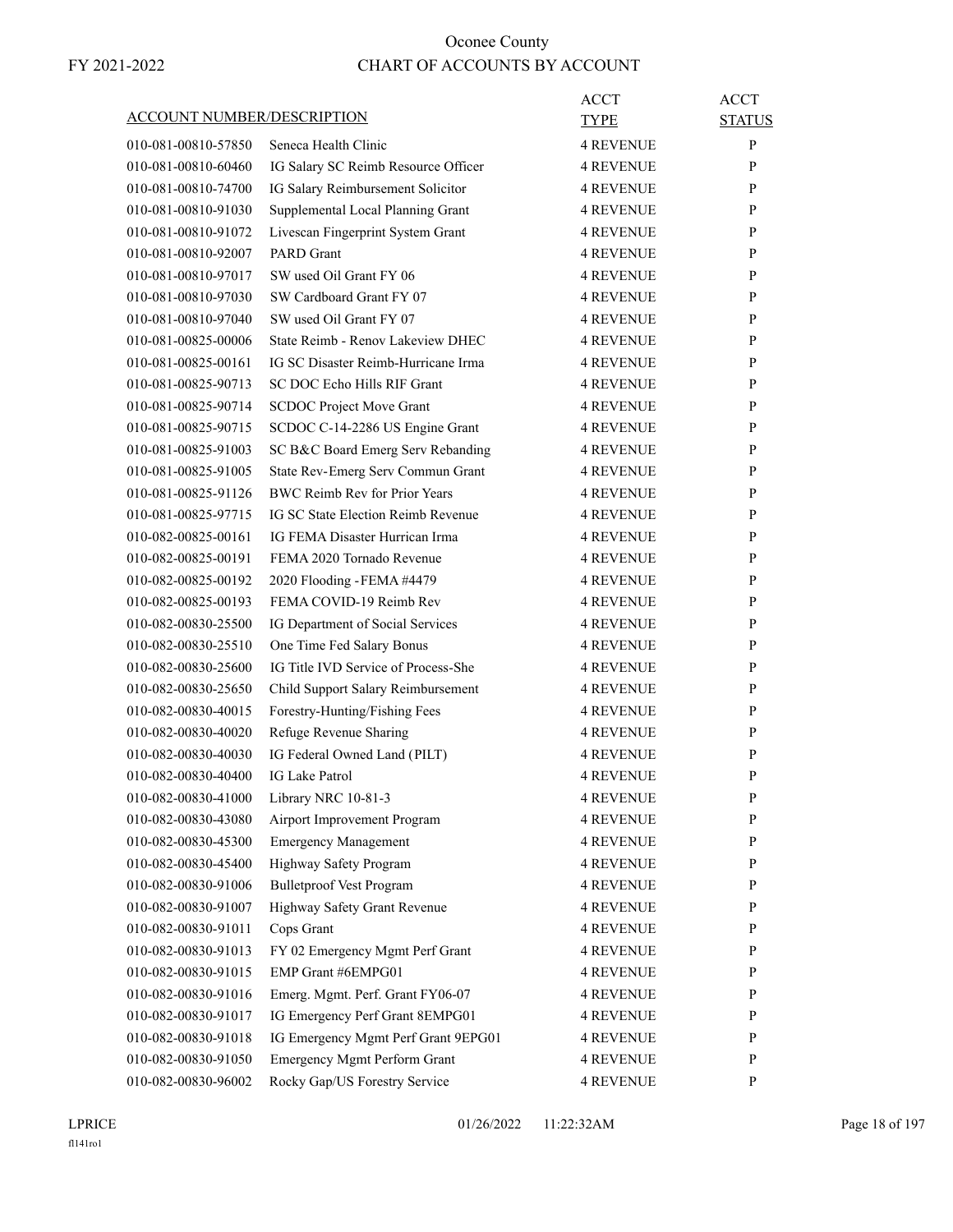#### ACCOUNT NUMBER/DESCRIPTION

| 010-090-00170-70011 |
|---------------------|
| 010-090-00170-70012 |
| 010-090-00170-70013 |
| 010-090-00170-70014 |
| 010-090-00170-70017 |
| 010-090-00170-70020 |
| 010-090-00170-70090 |
| 010-090-00170-70210 |
| 010-090-00170-70215 |
| 010-090-00170-70225 |
| 010-090-00170-70230 |
| 010-090-00170-70235 |
| 010-090-00170-70240 |
| 010-090-00170-70245 |
| 010-090-00170-70250 |
| 010-090-00170-70255 |
| 010-090-00170-70315 |
| 010-090-00170-70320 |
| 010-090-00170-70325 |
| 010-090-00170-70515 |
| 010-090-00175-07192 |
| 010-090-00175-07193 |
| 010-090-00180-07190 |
| 010-090-00180-07191 |
| 010-090-00195-10305 |
| 010-090-00395-71142 |
| 010-090-00395-71144 |
| 010-095-00171-07197 |
| 010-095-00171-70011 |
| 010-095-00171-70012 |
| 010-095-00171-70013 |
| 010-095-00171-70014 |
| 010-095-00171-70017 |
| 010-095-00171-70020 |
| 010-095-00171-70090 |
| 010-095-00171-70210 |
| 010-095-00171-70215 |
| 010-095-00171-70225 |
| 010-095-00171-70230 |
| 010-095-00171-70235 |
| 010-095-00171-70240 |
| 010-095-00171-70245 |
| 010-095-00171-70250 |
| 010 005 00171 70255 |

TI Interfund Transfer In-11 Fund TI Interfund Transfers In-12 Fund TI Interfund Transfers In-13 Fund TI Interfund Transfers In-14 Fund TI Interfund Transfers In-17 Fund TI Interfund Transfers In-20 Fund TI Interfund Transfers In-90 Fund TI Interfund Transfers In-210 Fund TI Interfund Transfers In-215 Fund TI Interfund Transfers In-225 Fund TI Interfund Transfers In-230 Fund TI Interfund Transfers In-235 Fund TI Interfund Transfers In-240 Fund TI Interfund Transfers In-245 Fund TI Interfund Transfers In-250 Fund Interfund Transfers In -255 Fund TI Interfund Transfers In-315 Fund TI Interfund Transfers In-320 Fund Interfund Transfer In-325 Fund TI Interfund Transfers In-515 Fund OFS-Patillo Prop. (Budget Use Only) OFS-SW Reserve (Budget Use Only) OFS - Insurance Recovery Proceeds OFS-Insurance Proceeds Prepd Legal OFS - Sale of Capital Assets OFS - Wynn Restitution OFS-B. Miller Restitution Budgetary Use - Reduction in Force Interfund Transfer Out-11 Fund Interfund Transfer Out-12 Fund Interfund Transfer Out-13 Fund Interfund Transfer Out-14 Fund Interfund Transfer Out-17 fund Interfund Transfer Out-20 Fund Interfund Transfer Out-90 fund Interfund Transfer Out-210 Fund Interfund Transfer Out-215 Fund Interfund Transfer Out-225 Fund Interfund Transfer Out-230 Fund Interfund Transfer Out-235 Fund Interfund Transfer Out-240 Fund Interfund Transfer Out-245 Fund Interfund Transfer Out-250 Fund 010-095-00171-70255 Interfund Transfer Out-255 Fund

| <b>ACCT</b>              | <b>ACCT</b> |
|--------------------------|-------------|
| TYPE                     | STATUS      |
| 8 FINANCING SOURO        | P           |
| 8 FINANCING SOURO        | P           |
| 8 FINANCING SOUR¢        | P           |
| 8 FINANCING SOUR¢        | P           |
| 8 FINANCING SOURO        | P           |
| 8 FINANCING SOUR¢        | P           |
| <b>8 FINANCING SOURO</b> | P           |
| 8 FINANCING SOUR¢        | P           |
| 8 FINANCING SOUR¢        | P           |
| 8 FINANCING SOUR¢        | P           |
| 8 FINANCING SOURO        | P           |
| 8 FINANCING SOUR¢        | P           |
| <b>8 FINANCING SOURO</b> | P           |
| 8 FINANCING SOUR¢        | P           |
| 8 FINANCING SOUR¢        | P           |
| 8 FINANCING SOUR¢        | P           |
| 8 FINANCING SOURO        | P           |
| 8 FINANCING SOUR¢        | P           |
| 8 FINANCING SOUR¢        | P           |
| 8 FINANCING SOUR¢        | P           |
| 8 FINANCING SOUR¢        | P           |
| 8 FINANCING SOUR¢        | P           |
| 8 FINANCING SOUR¢        | P           |
| 8 FINANCING SOUR¢        | P           |
| 8 FINANCING SOUR¢        | P           |
| 8 FINANCING SOUR¢        | P           |
| 8 FINANCING SOUR¢        | P           |
| 9 FINANCING USE          | P           |
| 9 FINANCING USE          | P           |
| 9 FINANCING USE          | P           |
| 9 FINANCING USE          | P           |
| 9 FINANCING USE          | P           |
| 9 FINANCING USE          | P           |
| 9 FINANCING USE          | P           |
| 9 FINANCING USE          | P           |
| 9 FINANCING USE          | P           |
| 9 FINANCING USE          | P           |
| <b>9 FINANCING USE</b>   | P           |
| 9 FINANCING USE          | P           |
| 9 FINANCING USE          | P           |
| 9 FINANCING USE          | P           |
| 9 FINANCING USE          | P           |
| 9 FINANCING USE          | P           |
| <b>Q EIN A NCING HSE</b> | P           |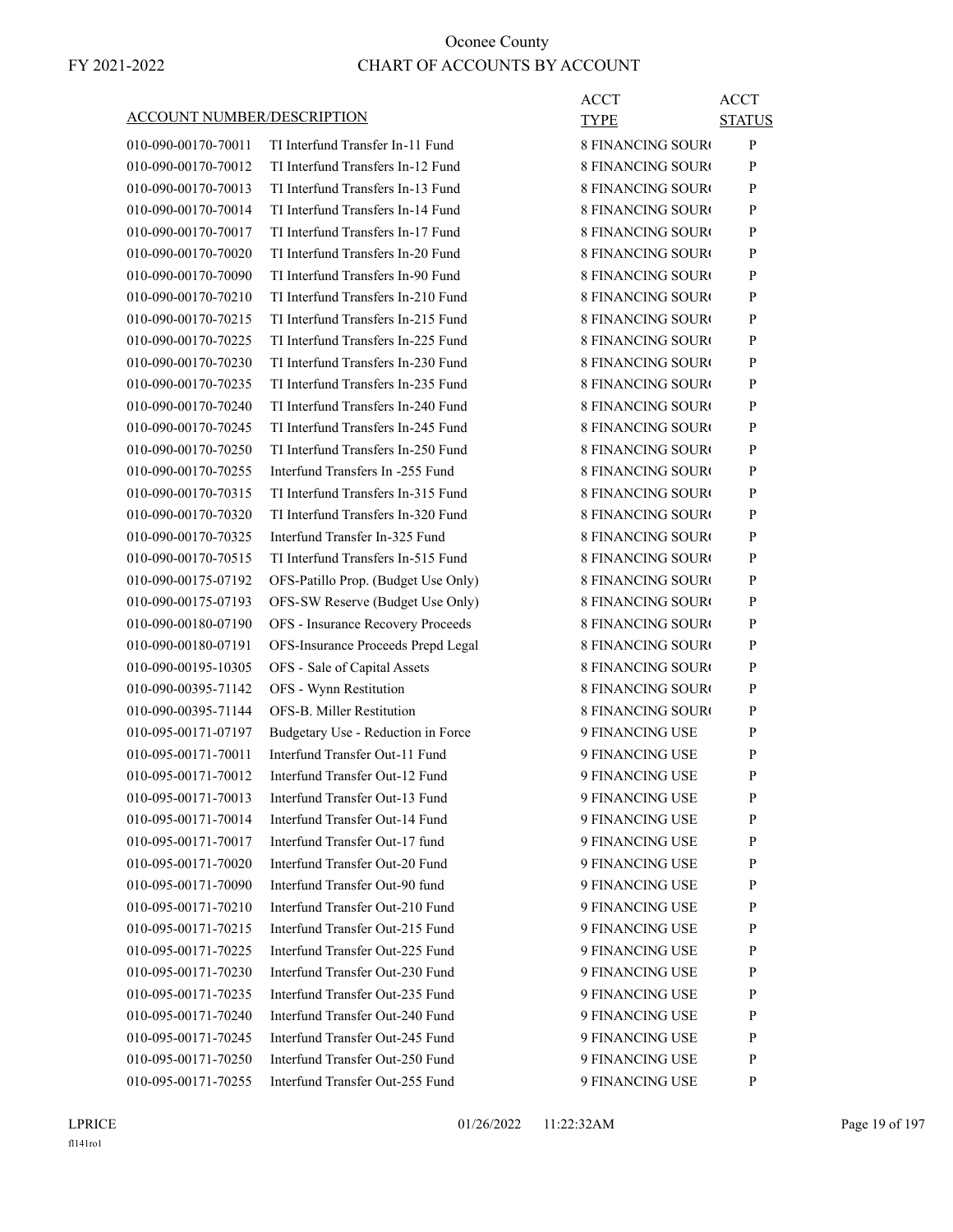|                                   |                                     | <b>ACCT</b>          | ACCT          |
|-----------------------------------|-------------------------------------|----------------------|---------------|
| <b>ACCOUNT NUMBER/DESCRIPTION</b> |                                     | <b>TYPE</b>          | <b>STATUS</b> |
| 010-095-00171-70265               | Interfund Transfers Out- Fund 265   | 9 FINANCING USE      | P             |
| 010-095-00171-70315               | Interfund Transfer Out-315 Fund     | 9 FINANCING USE      | P             |
| 010-095-00171-70320               | Interfund Transfer Out-320 Fund     | 9 FINANCING USE      | P             |
| 010-095-00171-70325               | Interfund Transfer Out-325 Fund     | 9 FINANCING USE      | P             |
| 010-095-00171-70515               | Interfund Transfer Out-515 Fund     | 9 FINANCING USE      | P             |
| 010-095-00175-07195               | OFU-OPEB (Budget Use Only)          | 9 FINANCING USE      | P             |
| 010-095-00175-07196               | OFU-FB, Replenish (Budget Use Only) | 9 FINANCING USE      | P             |
| 010-101-10110-00000               | <b>Salaries</b>                     | <b>7 EXPENDITURE</b> | P             |
| 010-101-10110-00001               | New Positions Request               | <b>7 EXPENDITURE</b> | P             |
| 010-101-10110-00401               | Sergeant                            | 7 EXPENDITURE        | P             |
| 010-101-10110-00402               | Chief Deputy                        | <b>7 EXPENDITURE</b> | P             |
| 010-101-10110-00403               | Lieutenant                          | <b>7 EXPENDITURE</b> | P             |
| 010-101-10110-00404               | Sergeant                            | 7 EXPENDITURE        | P             |
| 010-101-10110-00405               | Sergeant                            | <b>7 EXPENDITURE</b> | P             |
| 010-101-10110-00406               | Deputy II                           | <b>7 EXPENDITURE</b> | P             |
| 010-101-10110-00407               | Deputy II                           | 7 EXPENDITURE        | P             |
| 010-101-10110-00408               | Process Server                      | <b>7 EXPENDITURE</b> | P             |
| 010-101-10110-00409               | Senior Deputy                       | <b>7 EXPENDITURE</b> | P             |
| 010-101-10110-00410               | Deputy II                           | 7 EXPENDITURE        | P             |
| 010-101-10110-00411               | Sergeant                            | <b>7 EXPENDITURE</b> | P             |
| 010-101-10110-00412               | Deputy II                           | <b>7 EXPENDITURE</b> | P             |
| 010-101-10110-00413               | Sergeant                            | 7 EXPENDITURE        | P             |
| 010-101-10110-00414               | Deputy II                           | <b>7 EXPENDITURE</b> | P             |
| 010-101-10110-00415               | Deputy II                           | <b>7 EXPENDITURE</b> | P             |
| 010-101-10110-00416               | Corporal                            | 7 EXPENDITURE        | P             |
| 010-101-10110-00417               | Sergeant                            | <b>7 EXPENDITURE</b> | P             |
| 010-101-10110-00418               | Sergeant                            | <b>7 EXPENDITURE</b> | P             |
| 010-101-10110-00419               | Senior Deputy                       | 7 EXPENDITURE        | P             |
| 010-101-10110-00420               | Corporal                            | <b>7 EXPENDITURE</b> | P             |
| 010-101-10110-00421               | Sergeant                            | <b>7 EXPENDITURE</b> | P             |
| 010-101-10110-00422               | Office Manager                      | 7 EXPENDITURE        | $\, {\bf p}$  |
| 010-101-10110-00423               | Deputy II                           | <b>7 EXPENDITURE</b> | P             |
| 010-101-10110-00424               | Senior Deputy                       | <b>7 EXPENDITURE</b> | P             |
| 010-101-10110-00425               | Deputy II                           | <b>7 EXPENDITURE</b> | P             |
| 010-101-10110-00426               | Senior Deputy                       | <b>7 EXPENDITURE</b> | $\mathbf{P}$  |
| 010-101-10110-00427               | Deputy II                           | 7 EXPENDITURE        | P             |
| 010-101-10110-00428               | Deputy II                           | 7 EXPENDITURE        | $\mathbf{P}$  |
| 010-101-10110-00429               | Deputy II                           | 7 EXPENDITURE        | P             |
| 010-101-10110-00430               | Lieutenant                          | <b>7 EXPENDITURE</b> | P             |
| 010-101-10110-00431               | Lieutenant Narc/Vice                | 7 EXPENDITURE        | P             |
| 010-101-10110-00432               | Lieutenant                          | <b>7 EXPENDITURE</b> | $\mathbf{P}$  |
| 010-101-10110-00433               | Captain-Fields Operations           | 7 EXPENDITURE        | P             |
| 010-101-10110-00434               | Deputy II                           | 7 EXPENDITURE        | $\mathbf{P}$  |
| 010-101-10110-00435               | Deputy I                            | 7 EXPENDITURE        | P             |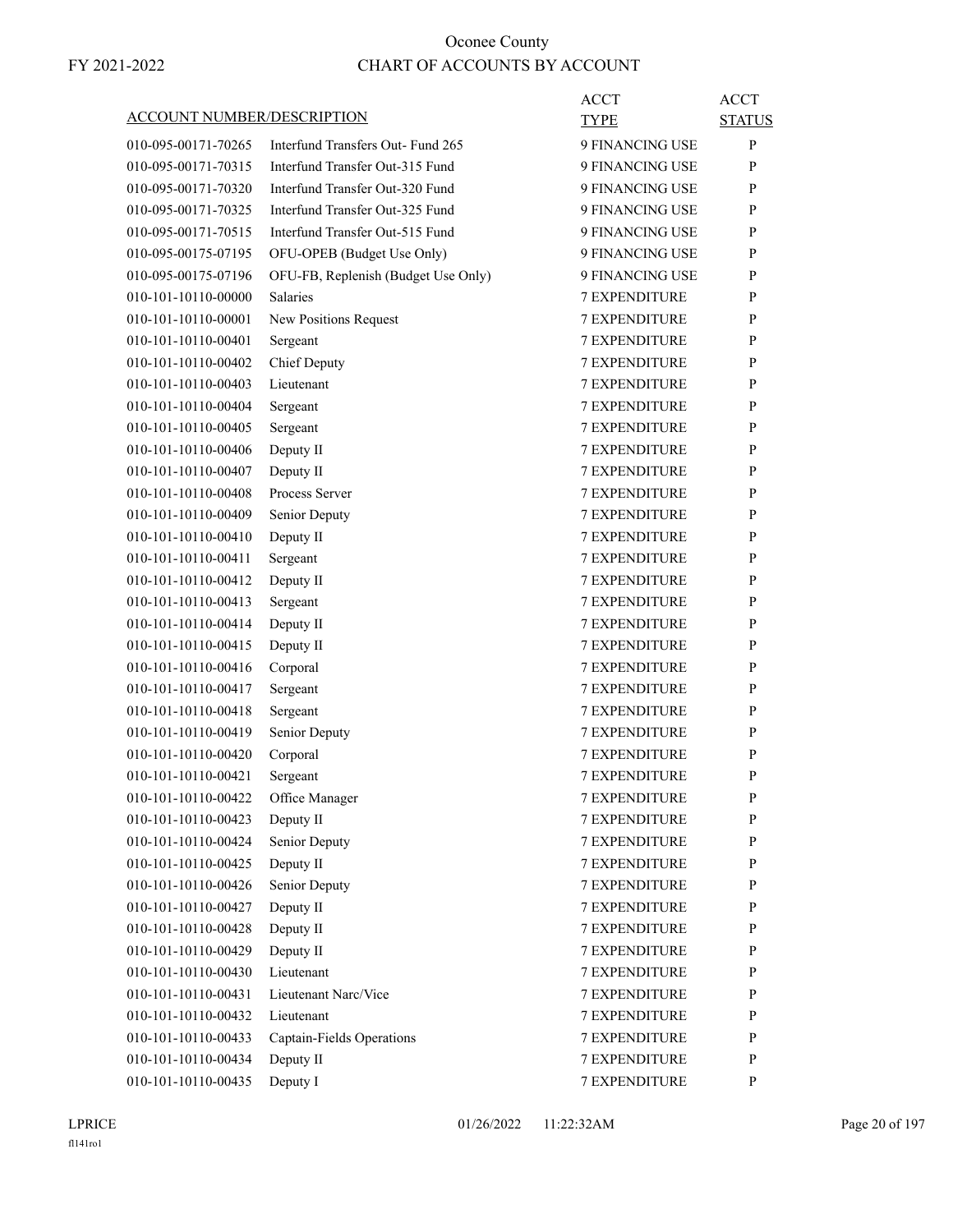|                                   |                                  | <b>ACCT</b>          | <b>ACCT</b>   |
|-----------------------------------|----------------------------------|----------------------|---------------|
| <b>ACCOUNT NUMBER/DESCRIPTION</b> |                                  | <b>TYPE</b>          | <b>STATUS</b> |
| 010-101-10110-00436               | Deputy II                        | <b>7 EXPENDITURE</b> | P             |
| 010-101-10110-00438               | Corporal                         | <b>7 EXPENDITURE</b> | P             |
| 010-101-10110-00439               | <b>Master Deputy</b>             | <b>7 EXPENDITURE</b> | P             |
| 010-101-10110-00440               | Deputy II                        | 7 EXPENDITURE        | P             |
| 010-101-10110-00441               | Sergeant Narc/Vice               | <b>7 EXPENDITURE</b> | P             |
| 010-101-10110-00442               | Investigator                     | <b>7 EXPENDITURE</b> | P             |
| 010-101-10110-00444               | Deputy II                        | <b>7 EXPENDITURE</b> | P             |
| 010-101-10110-00445               | Community Services Officer       | <b>7 EXPENDITURE</b> | P             |
| 010-101-10110-00446               | Sergeant                         | <b>7 EXPENDITURE</b> | P             |
| 010-101-10110-00447               | Deputy II                        | 7 EXPENDITURE        | P             |
| 010-101-10110-00448               | Senior Deputy                    | <b>7 EXPENDITURE</b> | P             |
| 010-101-10110-00449               | Senior Deputy                    | <b>7 EXPENDITURE</b> | P             |
| 010-101-10110-00450               | <b>Master Deputy</b>             | <b>7 EXPENDITURE</b> | P             |
| 010-101-10110-00451               | <b>Master Deputy</b>             | <b>7 EXPENDITURE</b> | P             |
| 010-101-10110-00452               | Victim Services Coordinator Cert | <b>7 EXPENDITURE</b> | P             |
| 010-101-10110-00453               | Process Server                   | 7 EXPENDITURE        | P             |
| 010-101-10110-00454               | Sergeant                         | <b>7 EXPENDITURE</b> | P             |
| 010-101-10110-00455               | Sergeant Narc/Vice               | <b>7 EXPENDITURE</b> | P             |
| 010-101-10110-00456               | Secretary II                     | <b>7 EXPENDITURE</b> | P             |
| 010-101-10110-00457               | Sergeant                         | <b>7 EXPENDITURE</b> | P             |
| 010-101-10110-00458               | Sergeant                         | <b>7 EXPENDITURE</b> | P             |
| 010-101-10110-00459               | Corporal                         | 7 EXPENDITURE        | P             |
| 010-101-10110-00460               | School Resource Officer          | <b>7 EXPENDITURE</b> | P             |
| 010-101-10110-00462               | Deputy II                        | <b>7 EXPENDITURE</b> | P             |
| 010-101-10110-00463               | Sergeant                         | <b>7 EXPENDITURE</b> | P             |
| 010-101-10110-00464               | Corporal                         | <b>7 EXPENDITURE</b> | P             |
| 010-101-10110-00465               | Deputy II                        | <b>7 EXPENDITURE</b> | P             |
| 010-101-10110-00466               | Deputy II/Desk Officer           | 7 EXPENDITURE        | P             |
| 010-101-10110-00467               | Lieutenant                       | <b>7 EXPENDITURE</b> | P             |
| 010-101-10110-00468               | Deputy II                        | <b>7 EXPENDITURE</b> | P             |
| 010-101-10110-00469               | Deputy II                        | 7 EXPENDITURE        | ${\bf P}$     |
| 010-101-10110-00470               | Deputy II                        | <b>7 EXPENDITURE</b> | P             |
| 010-101-10110-00471               | Deputy II Court Security         | <b>7 EXPENDITURE</b> | P             |
| 010-101-10110-00472               | Deputy II Court Security         | <b>7 EXPENDITURE</b> | P             |
| 010-101-10110-00477               | Deputy II                        | 7 EXPENDITURE        | P             |
| 010-101-10110-00478               | Lieutenant Training Officer      | 7 EXPENDITURE        | P             |
| 010-101-10110-00479               | Senior Deputy                    | 7 EXPENDITURE        | P             |
| 010-101-10110-00481               | Sergeant                         | <b>7 EXPENDITURE</b> | P             |
| 010-101-10110-00487               | Deputy I                         | <b>7 EXPENDITURE</b> | P             |
| 010-101-10110-00488               | Inv Sergeant Fraud Crimes        | <b>7 EXPENDITURE</b> | P             |
| 010-101-10110-00490               | Senior Records Specialist        | 7 EXPENDITURE        | P             |
| 010-101-10110-00491               | Secretary II Warrants & Invest   | 7 EXPENDITURE        | P             |
| 010-101-10110-00492               | Records Specialist               | 7 EXPENDITURE        | P             |
| 010-101-10110-00493               | Records Specialist               | 7 EXPENDITURE        | P             |
|                                   |                                  |                      |               |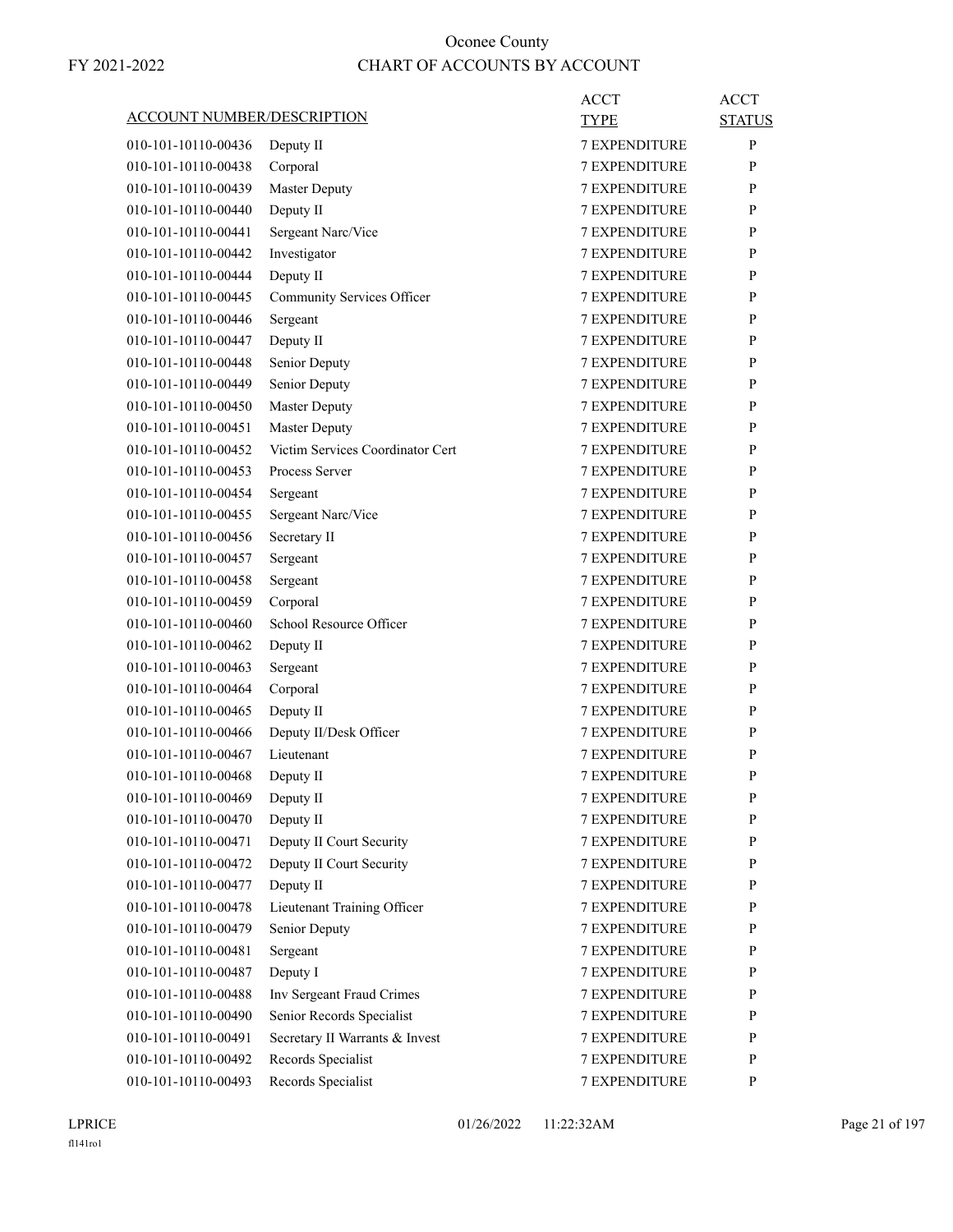| <b>ACCOUNT NUMBER/DESCRIPTION</b> |                                                                           | ACCT<br>TYPE         | <b>ACCT</b><br><b>STATUS</b> |
|-----------------------------------|---------------------------------------------------------------------------|----------------------|------------------------------|
| 010-101-10110-00494               | Records Specialist                                                        | <b>7 EXPENDITURE</b> | P                            |
| 010-101-10110-00496               | Child Elder Abuse Investigator                                            | <b>7 EXPENDITURE</b> | P                            |
| 010-101-10110-00497               | <b>Account Clerk II</b>                                                   | <b>7 EXPENDITURE</b> | P                            |
| 010-101-10110-00498               | Deputy II                                                                 | <b>7 EXPENDITURE</b> | P                            |
| 010-101-10110-00499               | Sergeant                                                                  | <b>7 EXPENDITURE</b> | P                            |
| 010-101-10110-00500               | <b>LEIUTENANT</b>                                                         | <b>7 EXPENDITURE</b> | P                            |
| 010-101-10110-60400               | Sheriff                                                                   | <b>7 EXPENDITURE</b> | P                            |
| 010-101-10112-00000               | Federal Salary                                                            | 7 EXPENDITURE        | P                            |
| 010-101-10112-00460               | School Resource Officer                                                   | <b>7 EXPENDITURE</b> | P                            |
| 010-101-10112-00461               | School Resource Officer                                                   | <b>7 EXPENDITURE</b> | P                            |
| 010-101-10112-00473               | Sergeant Traffice Safety Unit                                             | <b>7 EXPENDITURE</b> | P                            |
| 010-101-10112-00474               | Corporal Traffice Safety Unit                                             | <b>7 EXPENDITURE</b> | P                            |
| 010-101-10112-00475               | Patrol Sergeant Traffic                                                   | <b>7 EXPENDITURE</b> | P                            |
| 010-101-10112-00476               | Deputy II Traffic Safety Unit                                             | 7 EXPENDITURE        | P                            |
| 010-101-10112-00478               | School Resource Officer                                                   | <b>7 EXPENDITURE</b> | P                            |
| 010-101-10120-00495               | Records Specialist (Part Time)                                            | <b>7 EXPENDITURE</b> | P                            |
| 010-101-10120-04122               | Salaries - Part-Time - Bailiffs                                           | <b>7 EXPENDITURE</b> | P                            |
| 010-101-10120-04710               | Part Time Clerks                                                          | <b>7 EXPENDITURE</b> | P                            |
| 010-101-10122-04121               | Temporary Salary                                                          | <b>7 EXPENDITURE</b> | P                            |
| 010-101-10125-00000               | Accured Payroll Expenditure                                               | 7 EXPENDITURE        | P                            |
| 010-101-10180-00950               | Volunteer Extra Duty Pay                                                  | <b>7 EXPENDITURE</b> | P                            |
| 010-101-10180-00951               | Extra Duty Pay Clemson Univ.                                              | <b>7 EXPENDITURE</b> | P                            |
| 010-101-10180-00952               | Extra Duty Pay OMC                                                        | <b>7 EXPENDITURE</b> | P                            |
| 010-101-10180-00953               | Extra Duty Pay Duke Energy                                                | <b>7 EXPENDITURE</b> | P                            |
| 010-101-10180-00954               | Extra Duty Pay SDOC                                                       | <b>7 EXPENDITURE</b> | P                            |
| 010-101-10180-00955               | Extra Duty Pay Shelton FIreworks                                          | 7 EXPENDITURE        | P                            |
| 010-101-10180-00956               | Extra Duty Pay St. Paul                                                   | <b>7 EXPENDITURE</b> | P                            |
| 010-101-10180-00957               | Vol. Extra Duty Pay Chickasaw Pt.                                         | <b>7 EXPENDITURE</b> | P                            |
| 010-101-10180-00958               | Vol Extra Duty - Heritage Fair                                            | <b>7 EXPENDITURE</b> |                              |
|                                   |                                                                           | <b>7 EXPENDITURE</b> | P<br>P                       |
| 010-101-10180-00959               | Vol Extra Duty -Phantom Fireworks                                         |                      | P                            |
| 010-101-10180-00960               | Vol Extra Duty -Foothills Remax                                           | <b>7 EXPENDITURE</b> |                              |
| 010-101-10180-00961               | Vol. Extra Duty Pay-Walmart                                               | 7 EXPENDITURE        | P                            |
| 010-101-10180-00962               | Vol Ex Duty Pay -Oconee Memorial Pk<br>Vol. Extra Duty Pay-CU Wild Turkey | <b>7 EXPENDITURE</b> | P<br>P                       |
| 010-101-10180-00963               |                                                                           | 7 EXPENDITURE        |                              |
| 010-101-10180-00964               | Vol. Extra Duty Pay - JE Oswalt                                           | 7 EXPENDITURE        | P                            |
| 010-101-10180-00965               | Vol Ex Duty Pay-Edwards Tranp & Rig                                       | 7 EXPENDITURE        | P                            |
| 010-101-10180-00966               | Vol Extra Duty - Dan Ward Movers                                          | <b>7 EXPENDITURE</b> | P                            |
| 010-101-10180-00967               | Vol Ex Duty Pay-L Graham Campaign                                         | 7 EXPENDITURE        | P                            |
| 010-101-10180-00968               | Vol Extra Duty Pay-Octoberfest                                            | <b>7 EXPENDITURE</b> | P                            |
| 010-101-10180-00969               | Vol. Extra Duty Pay - Belk's                                              | 7 EXPENDITURE        | P                            |
| 010-101-10180-00970               | Vol Extra Duty Pay-Tour de Tugaloo                                        | 7 EXPENDITURE        | P                            |
| 010-101-10180-00971               | Vol Extra Duty Pay-Karen N. Basso                                         | 7 EXPENDITURE        | P                            |
| 010-101-10180-00972               | Vol Ex Duty Pay-P Davison Restrtn                                         | <b>7 EXPENDITURE</b> | P                            |
| 010-101-10180-00973               | Vol Extra Duty Pay-SC Unemp Office                                        | 7 EXPENDITURE        | P                            |

LPRICE 01/26/2022 11:22:32AM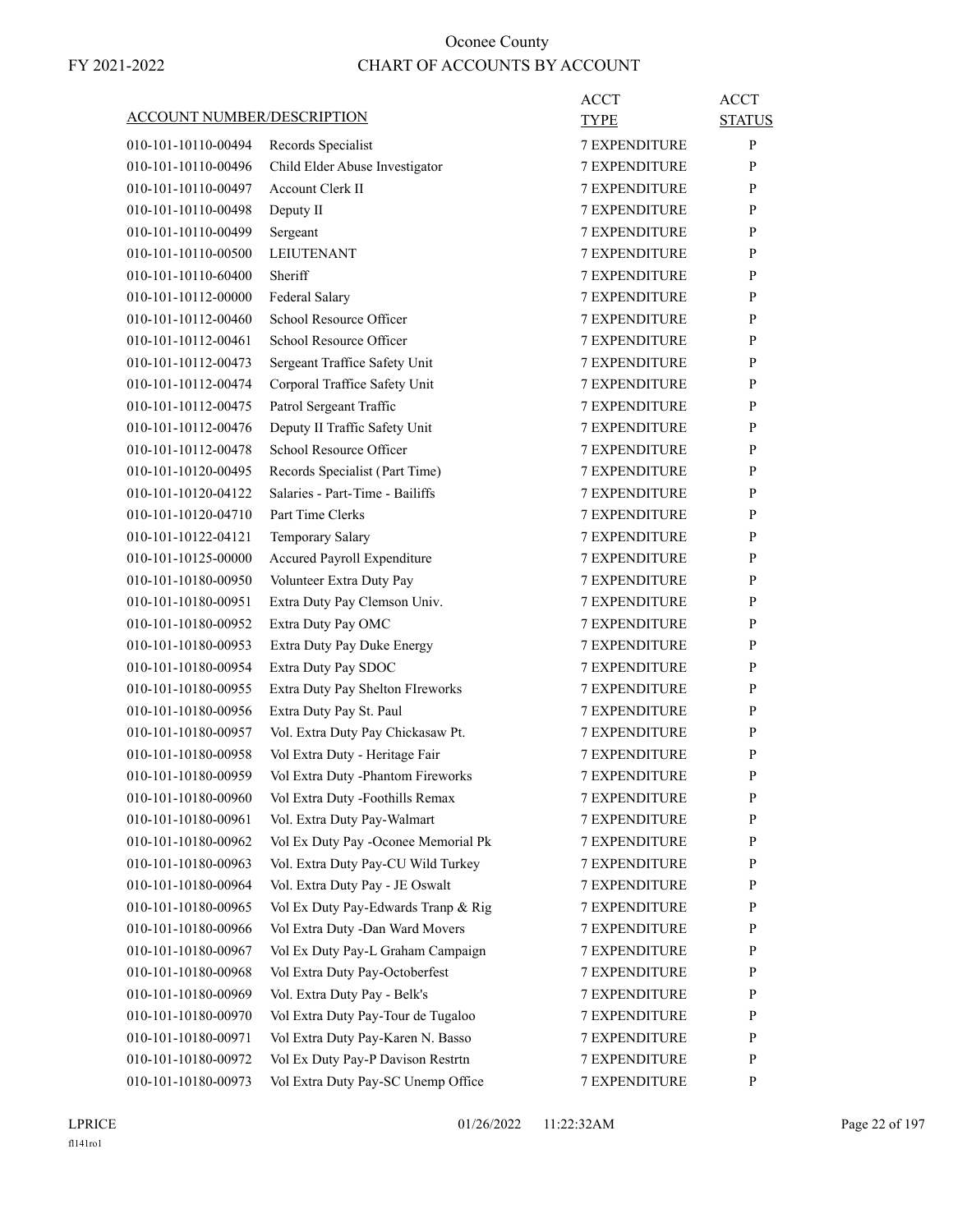| ACCOUNT NUMBER/DESCRIPTION |                                      | ACCT<br><b>TYPE</b>  | <b>ACCT</b><br><b>STATUS</b> |
|----------------------------|--------------------------------------|----------------------|------------------------------|
| 010-101-10180-00974        | Vol. Ex. Duty Pay-Set Up Events      | <b>7 EXPENDITURE</b> | $\mathbf{P}$                 |
| 010-101-10180-00975        | Vol. Ex. Duty Pay-Belfor Prop Resto  | <b>7 EXPENDITURE</b> | P                            |
| 010-101-10180-00976        | Vol Ex Duty Pay-The Tri Guys         | <b>7 EXPENDITURE</b> | P                            |
| 010-101-10180-00977        | Vol Ex Duty Pay- Clemson Aquatic     | <b>7 EXPENDITURE</b> | P                            |
| 010-101-10180-00978        | Vol Ex Duty Pay-Greenfield Ind       | <b>7 EXPENDITURE</b> | P                            |
| 010-101-10180-00979        | Vol Ex Duty Pay - Natl House Movers  | <b>7 EXPENDITURE</b> | P                            |
| 010-101-10180-00980        | Vol Ex Duty Pay-BASF                 | <b>7 EXPENDITURE</b> | P                            |
| 010-101-10180-00981        | Vol Ex Duty - Evergreen South LLC    | 7 EXPENDITURE        | P                            |
| 010-101-10180-00982        | Vol Ex Duty-Mtn Lakes CVB            | <b>7 EXPENDITURE</b> | P                            |
| 010-101-10180-00983        | Vol Ex Duty-Foothills Community Ch   | <b>7 EXPENDITURE</b> | P                            |
| 010-101-10180-00984        | Vol Ex Duty-New Spring Church        | <b>7 EXPENDITURE</b> | P                            |
| 010-101-10180-00985        | Vol Ex Duty Salary - Fall Creek      | <b>7 EXPENDITURE</b> | P                            |
| 010-101-10180-00986        | Salary-Vol Ex Duty AH Methodist      | <b>7 EXPENDITURE</b> | P                            |
| 010-101-10180-00987        | Salary-Vol Ex Duty Hogan Construct   | 7 EXPENDITURE        | P                            |
| 010-101-10180-00988        | Salary-Vol Ex Duty-Seneca High Scho  | <b>7 EXPENDITURE</b> | P                            |
| 010-101-10610-00000        | Comp/Extra Hours                     | <b>7 EXPENDITURE</b> | P                            |
| 010-101-10710-00000        | Overtime/Comp Salary/Fringe          | <b>7 EXPENDITURE</b> | P                            |
| 010-101-10800-00000        | Certification Adjustment             | <b>7 EXPENDITURE</b> | P                            |
| 010-101-19999-00000        | Reclassifications                    | <b>7 EXPENDITURE</b> | P                            |
| 010-101-20013-00000        | Social Security                      | 7 EXPENDITURE        | P                            |
| 010-101-20013-00950        | Soc. Sec. - Volunteer Extra Duty     | <b>7 EXPENDITURE</b> | P                            |
| 010-101-20013-00951        | Soc. Sec.-Extra Duty Clemson Univ.   | <b>7 EXPENDITURE</b> | P                            |
| 010-101-20013-00952        | Soc. Sec.- Extra Duty OMC            | <b>7 EXPENDITURE</b> | P                            |
| 010-101-20013-00953        | Soc. Sec. Extra Duty Duke Energy     | <b>7 EXPENDITURE</b> | P                            |
| 010-101-20013-00954        | Soc. Sec. Extra Duty SDOC            | <b>7 EXPENDITURE</b> | P                            |
| 010-101-20013-00955        | Soc. Sec. Extra Duty Shelton FW      | 7 EXPENDITURE        | P                            |
| 010-101-20013-00956        | Soc. Sec. Extra Duty St. Paul        | <b>7 EXPENDITURE</b> | P                            |
| 010-101-20013-00957        | Soc. Sec. Vol. Extra Duty Chicasaw   | <b>7 EXPENDITURE</b> | P                            |
| 010-101-20013-00958        | Soc Sec-Vol Ex Duty-Heritage Fair    | <b>7 EXPENDITURE</b> | P                            |
| 010-101-20013-00959        | Soc Sec Vol Extra Duty -Phantom Fwk  | <b>7 EXPENDITURE</b> | P                            |
| 010-101-20013-00960        | Soc Sec-Vol Ex Duty Foothills Remax  | <b>7 EXPENDITURE</b> | P                            |
| 010-101-20013-00961        | Soc. Sec. Vol. Ex. Duty-Walmart      | 7 EXPENDITURE        | P                            |
| 010-101-20013-00962        | Soc Sec Vol Ex Duty Oconee Mem Park  | <b>7 EXPENDITURE</b> | P                            |
| 010-101-20013-00963        | Soc Sec Vol Ex Duty-CU Wild Turkey   | <b>7 EXPENDITURE</b> | P                            |
| 010-101-20013-00964        | Soc. Sec.-Vol. Ex. Duty-JE Oswalt    | 7 EXPENDITURE        | P                            |
| 010-101-20013-00965        | Soc Sec-Vol Ex Duty Edwards Transp   | 7 EXPENDITURE        | $\mathbf{P}$                 |
| 010-101-20013-00966        | Soc Sec-Vol Ex Dty -Dan Ward Movers  | <b>7 EXPENDITURE</b> | P                            |
| 010-101-20013-00967        | Soc Sec Ex Duty-L Graham Campaign    | 7 EXPENDITURE        | P                            |
| 010-101-20013-00968        | Soc Sec - Vol Extra Duty-Octoberfest | <b>7 EXPENDITURE</b> | P                            |
|                            |                                      |                      |                              |
| 010-101-20013-00969        | Soc. Sec.-Vol Extra Duty- Belk's     | <b>7 EXPENDITURE</b> | P                            |
| 010-101-20013-00970        | Soc Sec-Vol Ex Duty-Tour de Tugaloo  | 7 EXPENDITURE        | P<br>$\mathbf{P}$            |
| 010-101-20013-00971        | Soc. Sec.-Extra Duty Karen N. Basso  | 7 EXPENDITURE        |                              |
| 010-101-20013-00972        | Soc Sec-Ex Duty P Davison Restrtn    | <b>7 EXPENDITURE</b> | P                            |
| 010-101-20013-00973        | Soc Sec Vol Ex Duty-SC Unemp Office  | 7 EXPENDITURE        | P                            |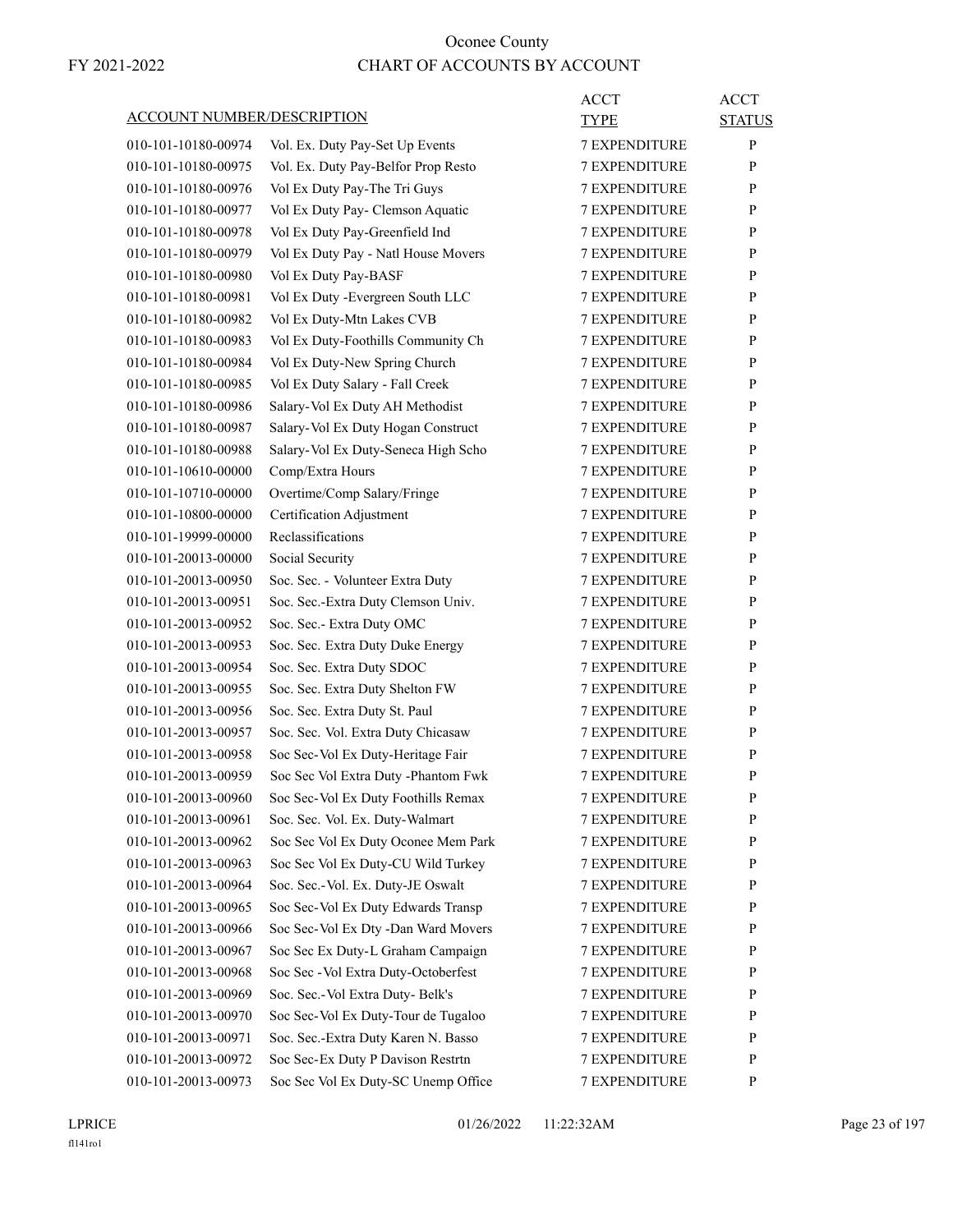| <b>ACCOUNT NUMBER/DESCRIPTION</b> |                                     | <b>ACCT</b><br><b>TYPE</b> | <b>ACCT</b><br><b>STATUS</b> |
|-----------------------------------|-------------------------------------|----------------------------|------------------------------|
| 010-101-20013-00974               | Soc Sec-Vol Ex Duty-Set Up Events   | <b>7 EXPENDITURE</b>       | P                            |
| 010-101-20013-00975               | Soc Sec-Vol Ex Duty-Belfor Prop Res | <b>7 EXPENDITURE</b>       | P                            |
| 010-101-20013-00976               | Soc Sec-Vol Ex Duty-The Tri Guys    | <b>7 EXPENDITURE</b>       | P                            |
| 010-101-20013-00977               | Soc Sec-Vol Ex Duty-Clemson Aquatic | <b>7 EXPENDITURE</b>       | P                            |
| 010-101-20013-00978               | Soc Sec-Vol Ex Duty-Greenfield Ind  | <b>7 EXPENDITURE</b>       | P                            |
| 010-101-20013-00979               | Soc Sec - Ex Duty-Natl House Movers | <b>7 EXPENDITURE</b>       | P                            |
| 010-101-20013-00980               | Social Security - Vol Ex Duty-BASF  | <b>7 EXPENDITURE</b>       | P                            |
| 010-101-20013-00981               | Soc Sec Ex Duty - Evergreen South   | <b>7 EXPENDITURE</b>       | P                            |
| 010-101-20013-00982               | Soc Sec-Vol Ex Duty-Mtn Lakes CVB   | <b>7 EXPENDITURE</b>       | P                            |
| 010-101-20013-00983               | Soc Sec-Vol Ex Duty-Foothills Comm  | <b>7 EXPENDITURE</b>       | P                            |
| 010-101-20013-00984               | Soc Sec-Vol Ex Duty-New Spring Chur | <b>7 EXPENDITURE</b>       | P                            |
| 010-101-20013-00985               | Soc Sec - Vol Ex Duty - Fall Creek  | <b>7 EXPENDITURE</b>       | P                            |
| 010-101-20013-00986               | Soc Sec-Vol Ex Duty-AH Methodist    | <b>7 EXPENDITURE</b>       | P                            |
| 010-101-20013-00987               | Soc Sec-Vol Ex Duty-Hogan Construct | <b>7 EXPENDITURE</b>       | P                            |
| 010-101-20013-00988               | SS - Vol Ex Duty-Seneca High School | <b>7 EXPENDITURE</b>       | P                            |
| 010-101-20014-00000               | Retirement                          | <b>7 EXPENDITURE</b>       | P                            |
| 010-101-20014-00950               | Retirement - Volunteer Extra Duty   | <b>7 EXPENDITURE</b>       | P                            |
| 010-101-20014-00951               | Retirement Extra Duty Clem. Univ.   | <b>7 EXPENDITURE</b>       | P                            |
| 010-101-20014-00952               | Retirement Extra Duty OMC           | <b>7 EXPENDITURE</b>       | P                            |
| 010-101-20014-00953               | Retirement Extra Duty Duke Energy   | 7 EXPENDITURE              | P                            |
| 010-101-20014-00954               | Retirement Extra Duty SDOC          | <b>7 EXPENDITURE</b>       | P                            |
| 010-101-20014-00955               | Retirement Extra Duty Shelton FW    | <b>7 EXPENDITURE</b>       | P                            |
| 010-101-20014-00956               | Retirement Extra Duty St. Paul      | <b>7 EXPENDITURE</b>       | P                            |
| 010-101-20014-00957               | Retirement Vol. Extra Duty Chicasaw | <b>7 EXPENDITURE</b>       | P                            |
| 010-101-20014-00958               | Ret-Vol Ex Duty-Heritage Fair       | <b>7 EXPENDITURE</b>       | P                            |
| 010-101-20014-00959               | Ret- Vol Extra Duty -Phantom Fwks   | 7 EXPENDITURE              | P                            |
| 010-101-20014-00960               | Ret-Vol Ex Duty Foothills Remax     | <b>7 EXPENDITURE</b>       | P                            |
| 010-101-20014-00961               | Retirement Vol. Ex. Duty-Walmart    | <b>7 EXPENDITURE</b>       | P                            |
| 010-101-20014-00962               | Retire Vol Ex Duty Oconee Mem Park  | <b>7 EXPENDITURE</b>       | P                            |
| 010-101-20014-00963               | Retire Vol Ex Duty-CU Wild Turkey   | <b>7 EXPENDITURE</b>       | P                            |
| 010-101-20014-00964               | Retirement-Vol. Ex. Duty-JE Oswalt  | 7 EXPENDITURE              | P                            |
| 010-101-20014-00965               | Ret-Vol Ex Duty Edwards Transp      | 7 EXPENDITURE              | P                            |
| 010-101-20014-00966               | Ret-Vol Ex Duty -Dan Ward Movers    | <b>7 EXPENDITURE</b>       | $\mathbf{P}$                 |
| 010-101-20014-00967               | Ret-Vol Ex Duty-L Graham Campaign   | <b>7 EXPENDITURE</b>       | P                            |
| 010-101-20014-00968               | Retirement-Vol Ex Duty-Octoberfest  | 7 EXPENDITURE              | P                            |
| 010-101-20014-00969               | Retirement-Vol Ex Duty-Belk's       | 7 EXPENDITURE              | $\mathbf{P}$                 |
| 010-101-20014-00970               | Retir-Vol Ex Duty-Tour de Tugaloo   | <b>7 EXPENDITURE</b>       | P                            |
|                                   |                                     |                            |                              |
| 010-101-20014-00971               | Retiremnt-Vol Ex Duty Karen N Basso | 7 EXPENDITURE              | P                            |
| 010-101-20014-00972               | Retiremt-Ex Duty P Davison Restrtn  | <b>7 EXPENDITURE</b>       | P                            |
| 010-101-20014-00973               | Retire Vol Ex Duty-SC Unemp Office  | <b>7 EXPENDITURE</b>       | P                            |
| 010-101-20014-00974               | Retire-Vol Ex Duty-Set Up Events    | 7 EXPENDITURE              | P                            |
| 010-101-20014-00975               | Retire-Vol Ex Duty-Belfor Prop Rest | 7 EXPENDITURE              | $\mathbf{P}$                 |
| 010-101-20014-00976               | Retire-Vol Ex Duty-The Tri Guys     | <b>7 EXPENDITURE</b>       | P                            |
| 010-101-20014-00977               | Retire-Vol Ex Duty-Clemson Aquatic  | 7 EXPENDITURE              | P                            |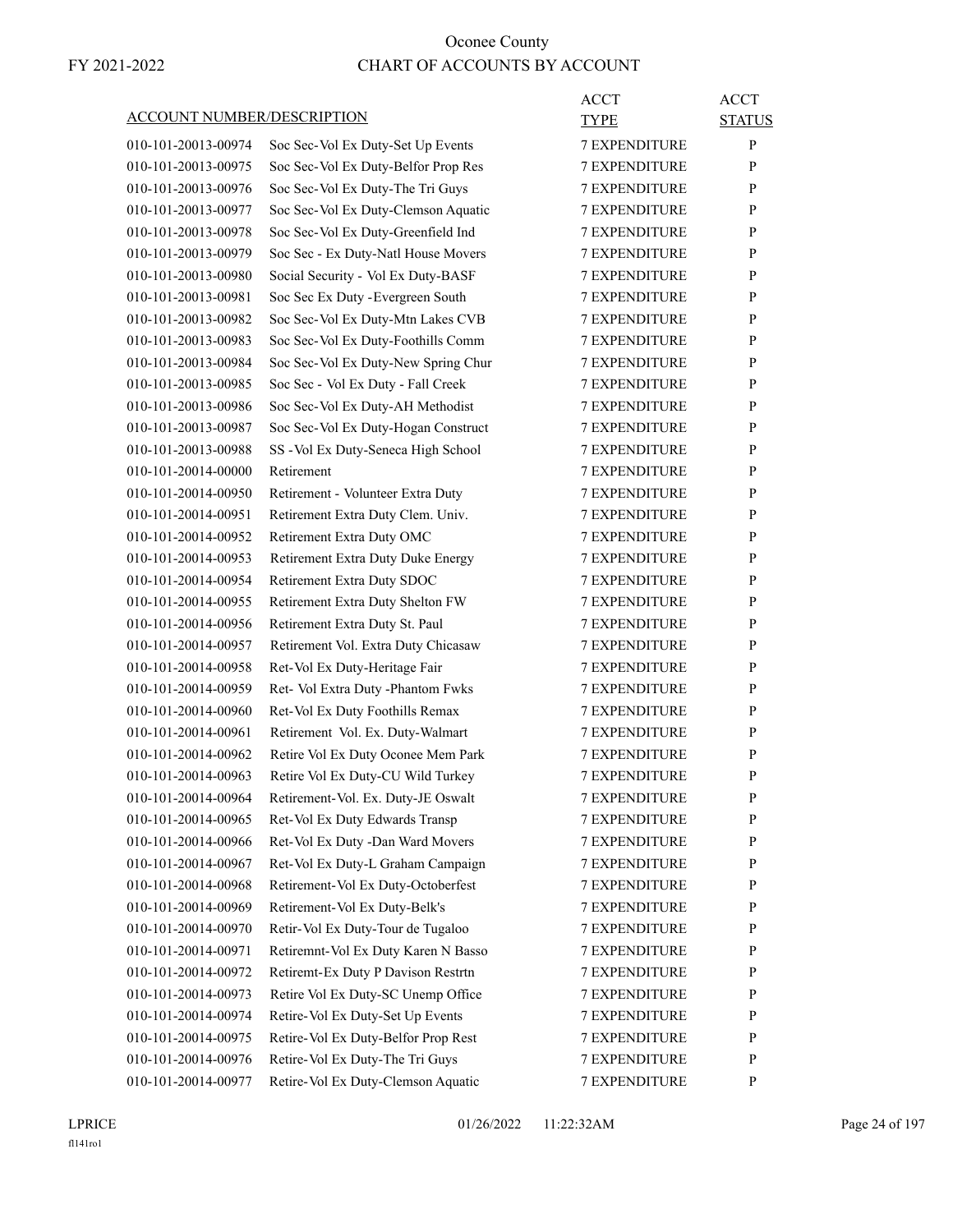| <b>ACCOUNT NUMBER/DESCRIPTION</b> |                                      | <b>ACCT</b><br><b>TYPE</b> | <b>ACCT</b><br><b>STATUS</b> |
|-----------------------------------|--------------------------------------|----------------------------|------------------------------|
| 010-101-20014-00978               | Retire-Vol Ex Duty-Greenfield Ind    | <b>7 EXPENDITURE</b>       | P                            |
| 010-101-20014-00979               | Retire - Ex Duty-Natl House Movers   | <b>7 EXPENDITURE</b>       | P                            |
| 010-101-20014-00980               | Retirement-Vol Ex Duty-BASF          | <b>7 EXPENDITURE</b>       | P                            |
| 010-101-20014-00981               | Retirement-Ex Duty - Evergreen South | <b>7 EXPENDITURE</b>       | P                            |
| 010-101-20014-00982               | Retiremnt-Vol Ex Duty-Mtn Lakes CVB  | <b>7 EXPENDITURE</b>       | P                            |
| 010-101-20014-00983               | Retirmnt-Vol Ex Duty-Foothills Comm  | <b>7 EXPENDITURE</b>       | P                            |
| 010-101-20014-00984               | Retiret-Vol Ex Duty-New Spring Chur  | <b>7 EXPENDITURE</b>       | P                            |
| 010-101-20014-00985               | Retire - Vol Ex Duty - Fall Creek    | <b>7 EXPENDITURE</b>       | P                            |
| 010-101-20014-00986               | Retire-Vol Ex Duty-AH Methodist      | <b>7 EXPENDITURE</b>       | P                            |
| 010-101-20014-00987               | Retire-Vol Ex Duty-Hogan Construct   | <b>7 EXPENDITURE</b>       | P                            |
| 010-101-20014-00988               | Retire - Vol Ex Duty-Seneca High     | <b>7 EXPENDITURE</b>       | P                            |
| 010-101-20015-00000               | Workers Compensation                 | <b>7 EXPENDITURE</b>       | P                            |
| 010-101-20015-00950               | Workers Comp - Volunteer Extra Duty  | <b>7 EXPENDITURE</b>       | P                            |
| 010-101-20015-00951               | Wrkr's Comp. Extra Duty Clem. Univ.  | <b>7 EXPENDITURE</b>       | P                            |
| 010-101-20015-00952               | Wrkr's Comp. Extra Duty OMC          | <b>7 EXPENDITURE</b>       | P                            |
| 010-101-20015-00953               | Wrkr's Comp. Extra Duty Duke Energy  | <b>7 EXPENDITURE</b>       | P                            |
| 010-101-20015-00954               | Wrkr's Comp. Extra Duty SDOC         | <b>7 EXPENDITURE</b>       | P                            |
| 010-101-20015-00955               | Wrkr's Comp. Shelton FW              | <b>7 EXPENDITURE</b>       | P                            |
| 010-101-20015-00956               | Wrkr's Comp. Extra Duty St. Paul     | <b>7 EXPENDITURE</b>       | P                            |
| 010-101-20015-00957               | Wrks' Comp Vol Extra Duty Chickasaw  | <b>7 EXPENDITURE</b>       | P                            |
| 010-101-20015-00958               | W Comp-Vol Ex Duty-Heritage Fair     | <b>7 EXPENDITURE</b>       | P                            |
| 010-101-20015-00959               | W Comp - Vol Extra Duty -Phantom Fw  | <b>7 EXPENDITURE</b>       | P                            |
| 010-101-20015-00960               | W Comp-Vol Ex Duty Foothills Remax   | <b>7 EXPENDITURE</b>       | P                            |
| 010-101-20015-00961               | Workers Comp Vol. Ex. Duty-Walmart   | <b>7 EXPENDITURE</b>       | P                            |
| 010-101-20015-00962               | Worker Com Vol Ex Duty Oconee Mem P  | <b>7 EXPENDITURE</b>       | P                            |
| 010-101-20015-00963               | Worker Cmp-Vol Ex Duty-CU Wild Turk  | <b>7 EXPENDITURE</b>       | P                            |
| 010-101-20015-00964               | Workers Comp-Vol. Ex Duty-JE Oswalt  | <b>7 EXPENDITURE</b>       | P                            |
| 010-101-20015-00965               | Worker Comp-Vol Ex Duty Edwards Tra  | <b>7 EXPENDITURE</b>       | P                            |
| 010-101-20015-00966               | W Comp-Vol Ex Duty -Dan Ward Movers  | <b>7 EXPENDITURE</b>       | P                            |
| 010-101-20015-00967               | W Comp-Ex Duty-L Graham Campaign     | <b>7 EXPENDITURE</b>       | P                            |
| 010-101-20015-00968               | Workers Com-Vol Ex Duty-Octoberfest  | <b>7 EXPENDITURE</b>       | P                            |
| 010-101-20015-00969               | Workers Comp- Vol Ex Duty-Belk's     | 7 EXPENDITURE              | P                            |
| 010-101-20015-00970               | W Comp-Vol Ex Duty-Tour de Tugaloo   | <b>7 EXPENDITURE</b>       | $\mathbf{P}$                 |
| 010-101-20015-00971               | Workrs Comp-Vol Ex Duty Karen Basso  | <b>7 EXPENDITURE</b>       | P                            |
| 010-101-20015-00972               | W Comp-Ex Duty P Davison Restrtn     | 7 EXPENDITURE              | P                            |
| 010-101-20015-00973               | W Comp Vol Ex Duty-SC Unemp Office   | 7 EXPENDITURE              | $\mathbf{P}$                 |
| 010-101-20015-00974               | W Comp-Vol Ex Duty-Set Up Events     | <b>7 EXPENDITURE</b>       | P                            |
| 010-101-20015-00975               | W Comp-Vol Ex Duty-Belfor Prop Rest  | 7 EXPENDITURE              | P                            |
| 010-101-20015-00976               | W Comp-Vol Ex Duty-The Tri Guys      | <b>7 EXPENDITURE</b>       | P                            |
| 010-101-20015-00977               | W Comp-Vol Ex Duty-Clemson Aquatic   | <b>7 EXPENDITURE</b>       | P                            |
| 010-101-20015-00978               | W Comp-Vol Ex Duty-Greenfield Ind    | 7 EXPENDITURE              | P                            |
| 010-101-20015-00979               | W Comp - Ex Duty-Natl House Movers   | 7 EXPENDITURE              | $\mathbf{P}$                 |
| 010-101-20015-00980               | W Comp- Vol Ex Duty -BASF            | <b>7 EXPENDITURE</b>       | P                            |
| 010-101-20015-00981               | W Comp - Ex Duty - Evergreen South   | 7 EXPENDITURE              | P                            |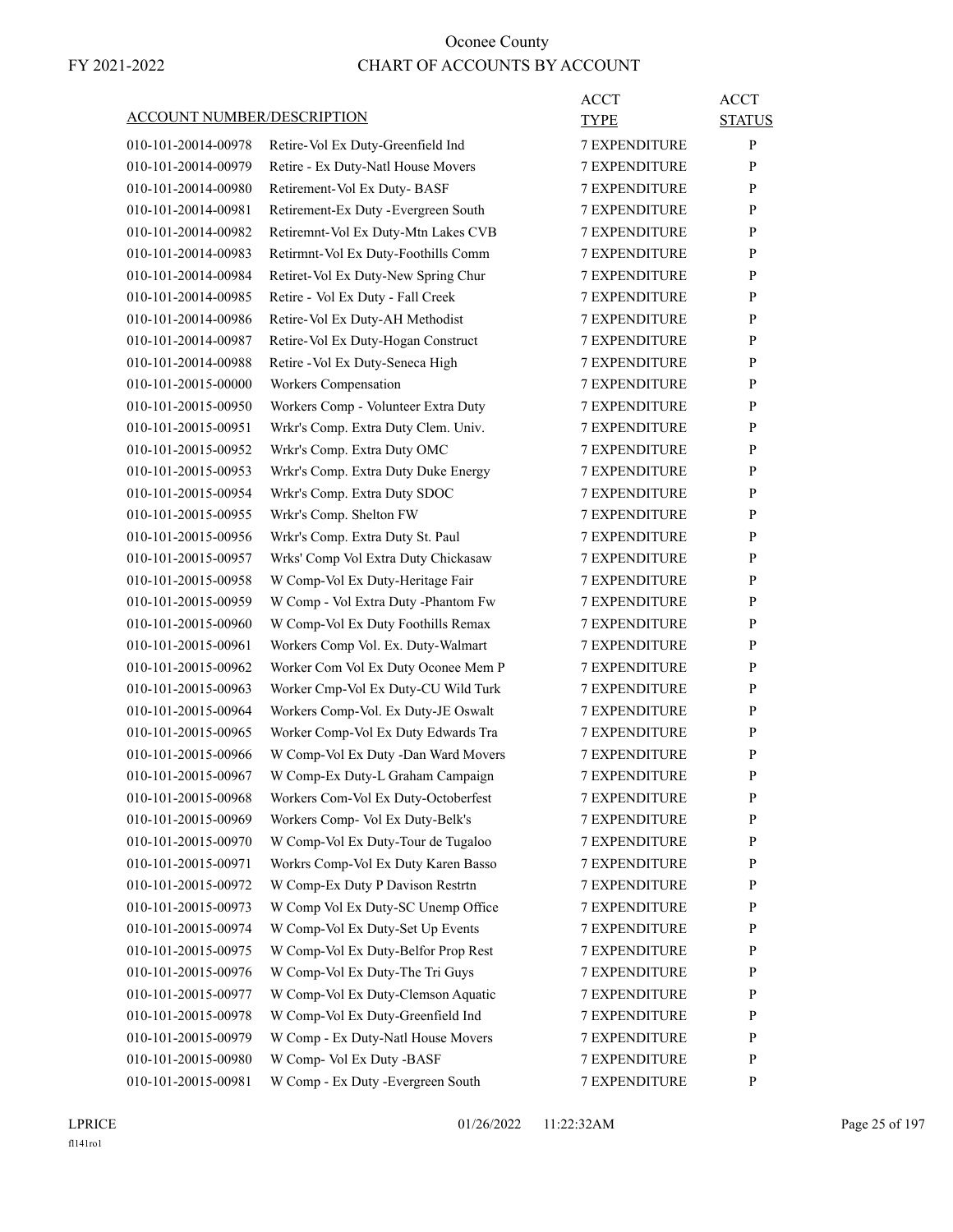| <b>ACCOUNT NUMBER/DESCRIPTION</b> |                                     | <b>ACCT</b><br>TYPE  | <b>ACCT</b><br><b>STATUS</b> |
|-----------------------------------|-------------------------------------|----------------------|------------------------------|
| 010-101-20015-00982               | W Comp-Vol Ex Duty-Mtn Lakes CVB    | <b>7 EXPENDITURE</b> | P                            |
| 010-101-20015-00983               | W Comp-Vol Ex Duty-Foothills Comm   | <b>7 EXPENDITURE</b> | P                            |
| 010-101-20015-00984               | W Comp-Vol Ex Duty-New Spring Chur  | <b>7 EXPENDITURE</b> | P                            |
| 010-101-20015-00985               | W Comp - Vol Ex Duty - Fall Creek   | <b>7 EXPENDITURE</b> | P                            |
| 010-101-20015-00986               | W Comp-Vol Ex Duty-AH Methodist     | <b>7 EXPENDITURE</b> | P                            |
| 010-101-20015-00987               | W Comp-Vol Ex Duty-Hogan Construct  | <b>7 EXPENDITURE</b> | P                            |
| 010-101-20015-00988               | W Comp - Vol Ex Duty-Seneca High    | <b>7 EXPENDITURE</b> | P                            |
| 010-101-20016-00000               | Health Insurance                    | <b>7 EXPENDITURE</b> | P                            |
| 010-101-20020-00000               | Workers Comp Non-Employee           | <b>7 EXPENDITURE</b> | P                            |
| 010-101-20022-00000               | Unemployment Benefit Reimbursement  | <b>7 EXPENDITURE</b> | P                            |
| 010-101-20026-00000               | <b>ARC</b> for OPEB                 | <b>7 EXPENDITURE</b> | P                            |
| 010-101-20027-00000               | Dental Insurance                    | <b>7 EXPENDITURE</b> | P                            |
| 010-101-20027-00950               | Dental Ins. - Volunteer Extra Duty  | <b>7 EXPENDITURE</b> | P                            |
| 010-101-20027-00951               | Vol Ex Duty-Dental Ins-Clemson Univ | <b>7 EXPENDITURE</b> | P                            |
| 010-101-20027-00952               | Vol Ex Duty-Dental Ins-OMC          | <b>7 EXPENDITURE</b> | P                            |
| 010-101-20027-00953               | Vol Ex Duty-Dental Ins-Duke Energy  | <b>7 EXPENDITURE</b> | P                            |
| 010-101-20027-00954               | Vol Ex Duty-Dental Ins-SDOC         | <b>7 EXPENDITURE</b> | P                            |
| 010-101-20027-00955               | Vol Ex Duty-Dental Ins-Shelton FW   | <b>7 EXPENDITURE</b> | P                            |
| 010-101-20027-00956               | Vol Ex Duty-Dental Ins-St Paul      | <b>7 EXPENDITURE</b> | P                            |
| 010-101-20027-00957               | Vol Ex Duty-Dental Ins-Chicasaw     | <b>7 EXPENDITURE</b> | P                            |
| 010-101-20027-00958               | Vol Ex Duty-Dental Ins-Heritage Fai | <b>7 EXPENDITURE</b> | P                            |
| 010-101-20027-00959               | Vol Ex Duty-Dental Ins-Phantom FW   | <b>7 EXPENDITURE</b> | P                            |
| 010-101-20027-00960               | Vol Ex Duty-Dental Ins-Foothills RE | <b>7 EXPENDITURE</b> | P                            |
| 010-101-20027-00961               | Vol Ex Duty-Dental Ins-Walmart      | <b>7 EXPENDITURE</b> | P                            |
| 010-101-20027-00962               | Vol Ex Duty-Dental Ins-Oconee Mem P | <b>7 EXPENDITURE</b> | P                            |
| 010-101-20027-00963               | Vol Ex Duty-Dental Ins-CU Wild Turk | <b>7 EXPENDITURE</b> | P                            |
| 010-101-20027-00964               | Vol Ex Duty-Dental Ins-JE Oswalt    | <b>7 EXPENDITURE</b> | P                            |
| 010-101-20027-00965               | Vol Ex Duty-Dental Ins-Edwards Tran | <b>7 EXPENDITURE</b> | P                            |
| 010-101-20027-00966               | Vol Ex Duty-Dental Ins-Dan Ward Mov | <b>7 EXPENDITURE</b> | P                            |
| 010-101-20027-00967               | Vol Ex Duty-Dental Ins-LGraham Camp | <b>7 EXPENDITURE</b> | P                            |
| 010-101-20027-00968               | Vol Ex Duty-Dental Ins-Octoberfest  | <b>7 EXPENDITURE</b> | P                            |
| 010-101-20027-00969               | Vol Ex Duty-Dental Ins-Belk's       | 7 EXPENDITURE        | P                            |
| 010-101-20027-00970               | Vol Ex Duty-Dental Ins-Tour de Tuga | <b>7 EXPENDITURE</b> | $\mathbf{P}$                 |
| 010-101-20027-00971               | Vol Ex Duty-Dental Ins-Karen Basso  | 7 EXPENDITURE        | P                            |
| 010-101-20027-00972               | Vol Ex Duty-Dental Ins-P Davison    | 7 EXPENDITURE        | P                            |
| 010-101-20027-00973               | Vol Ex Duty-Dental Ins-SC Unemploym | 7 EXPENDITURE        | $\mathbf{P}$                 |
| 010-101-20027-00974               | Vol Ex Duty-Dental Ins-SetUp Events | <b>7 EXPENDITURE</b> | P                            |
| 010-101-20027-00975               | Vol Ex Duty-Dental Ins-Belfor Prop  | 7 EXPENDITURE        | P                            |
| 010-101-20027-00976               | Vol Ex Duty-Dental Ins-The Tri Guys | <b>7 EXPENDITURE</b> | P                            |
| 010-101-20027-00977               | Vol Ex Duty-Dental Ins-Clemson Aqua | <b>7 EXPENDITURE</b> | P                            |
| 010-101-20027-00978               | Vol Ex Duty-Dental Ins-Greenfield   | 7 EXPENDITURE        | P                            |
| 010-101-20027-00979               | Vol Ex Duty-Dental Ins-Natl House M | 7 EXPENDITURE        | $\mathbf{P}$                 |
| 010-101-20027-00980               | Vol Ex Duty-Dental Ins-BASF         | <b>7 EXPENDITURE</b> | P                            |
| 010-101-20027-00981               | Vol Ex Duty-Dental Ins-Evergreen S  | 7 EXPENDITURE        | P                            |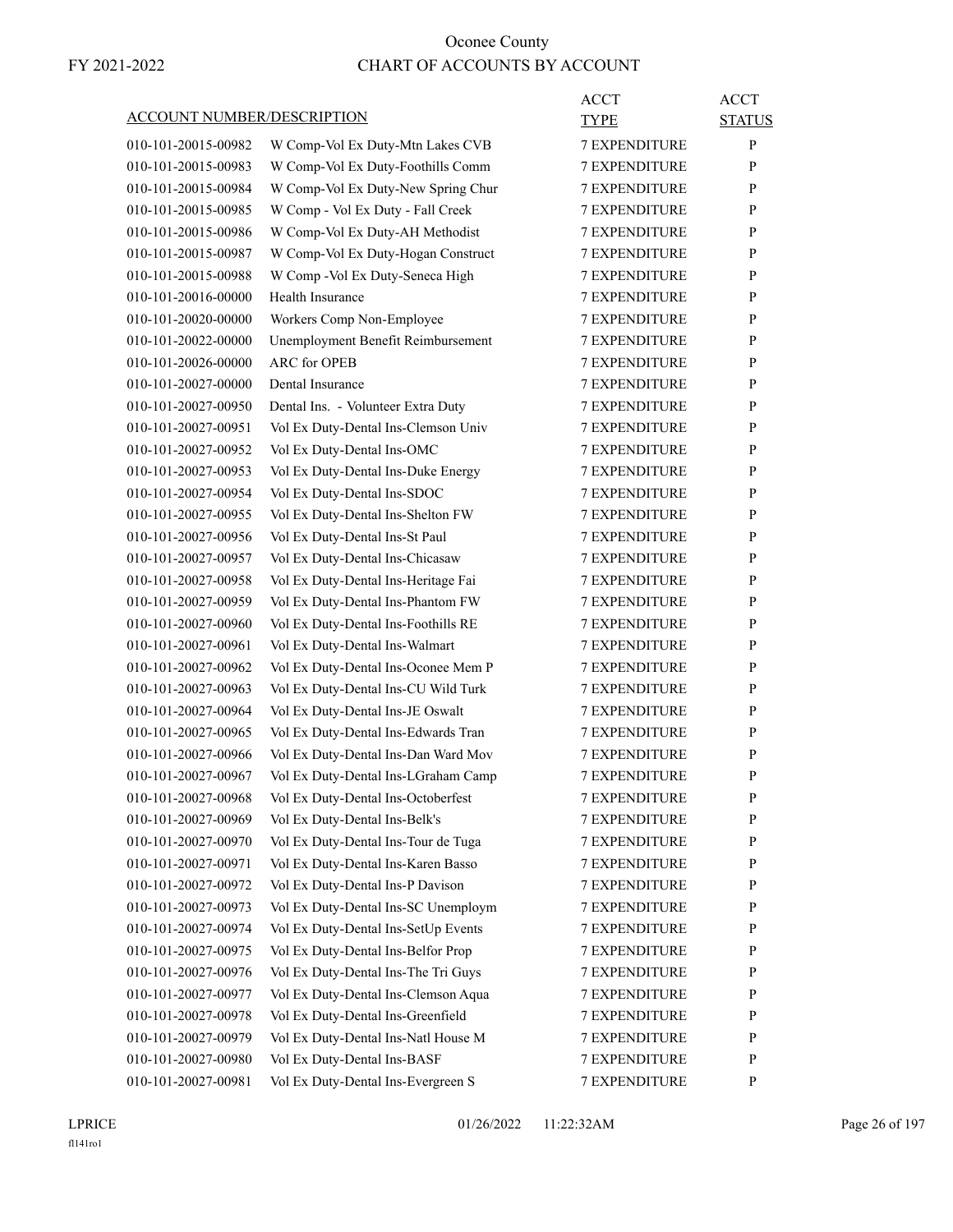|                                   |                                     | ACCT                 | <b>ACCT</b>   |
|-----------------------------------|-------------------------------------|----------------------|---------------|
| <b>ACCOUNT NUMBER/DESCRIPTION</b> |                                     | <b>TYPE</b>          | <b>STATUS</b> |
| 010-101-20027-00982               | Vol Ex Duty-Dental Ins-Mtn Lakes CV | <b>7 EXPENDITURE</b> | P             |
| 010-101-20027-00983               | Vol Ex Duty-Dental Ins-Foothills Co | 7 EXPENDITURE        | P             |
| 010-101-20027-00984               | Dental-Vol Ex Duty-New Spring Chur  | <b>7 EXPENDITURE</b> | P             |
| 010-101-20027-00985               | Dental - Vol Ex Duty - Fall Creek   | <b>7 EXPENDITURE</b> | P             |
| 010-101-20027-00986               | Dental-Vol Ex Duty-AH Methodist     | 7 EXPENDITURE        | P             |
| 010-101-20027-00987               | Dental-Vol Ex Duty-Hogan Construct  | <b>7 EXPENDITURE</b> | P             |
| 010-101-20027-00988               | Dental - Vol Ex Duty-Seneca High    | <b>7 EXPENDITURE</b> | P             |
| 010-101-20028-00000               | Vision Insurance                    | 7 EXPENDITURE        | P             |
| 010-101-20028-00950               | Vision Ins. - Volunteer Extra Duty  | 7 EXPENDITURE        | P             |
| 010-101-20028-00951               | Vol Ex Duty-Vision Ins-Clemson Univ | <b>7 EXPENDITURE</b> | P             |
| 010-101-20028-00952               | Vol Ex Duty-Vision Ins-OMC          | 7 EXPENDITURE        | P             |
| 010-101-20028-00953               | Vol Ex Duty-Vision Ins-Duke Energy  | <b>7 EXPENDITURE</b> | P             |
| 010-101-20028-00954               | Vol Ex Duty-Vision Ins-SDOC         | <b>7 EXPENDITURE</b> | P             |
| 010-101-20028-00955               | Vol Ex Duty-Vision Ins-Shelton FW   | 7 EXPENDITURE        | P             |
| 010-101-20028-00956               | Vol Ex Duty-Vision Ins-St Paul      | <b>7 EXPENDITURE</b> | P             |
| 010-101-20028-00957               | Vol Ex Duty-Vision Ins-Chicasaw     | <b>7 EXPENDITURE</b> | P             |
| 010-101-20028-00958               | Vol Ex Duty-Vision Ins-Heritage Fai | 7 EXPENDITURE        | P             |
| 010-101-20028-00959               | Vol Ex Duty-Vision Ins-Phantom FW   | <b>7 EXPENDITURE</b> | P             |
| 010-101-20028-00960               | Vol Ex Duty-Vision Ins-Foothills RE | <b>7 EXPENDITURE</b> | P             |
| 010-101-20028-00961               | Vol Ex Duty-Vision Ins-Walmart      | 7 EXPENDITURE        | P             |
| 010-101-20028-00962               | Vol Ex Duty-Vision Ins-Oconee Mem P | <b>7 EXPENDITURE</b> | P             |
| 010-101-20028-00963               | Vol Ex Duty-Vision Ins-CU Wild Turk | <b>7 EXPENDITURE</b> | P             |
| 010-101-20028-00964               | Vol Ex Duty-Vision Ins-JE Oswalt    | <b>7 EXPENDITURE</b> | P             |
| 010-101-20028-00965               | Vol Ex Duty-Vision Ins-Edwards Tran | <b>7 EXPENDITURE</b> | P             |
| 010-101-20028-00966               | Vol Ex Duty-Vision Ins-Dan Ward Mov | <b>7 EXPENDITURE</b> | P             |
| 010-101-20028-00967               | Vol Ex Duty-Vision Ins-L Graham Cam | 7 EXPENDITURE        | P             |
| 010-101-20028-00968               | Vol Ex Duty-Vision Ins-Octoberfest  | <b>7 EXPENDITURE</b> | P             |
| 010-101-20028-00969               | Vol Ex Duty-Vision Ins-Belk's       | <b>7 EXPENDITURE</b> | P             |
| 010-101-20028-00970               | Vol Ex Duty-Vision Ins-Tour de Tuga | 7 EXPENDITURE        | P             |
| 010-101-20028-00971               | Vol Ex Duty-Vision Ins-Karen Basso  | <b>7 EXPENDITURE</b> | P             |
| 010-101-20028-00972               | Vol Ex Duty-Vision Ins-P Davison Re | <b>7 EXPENDITURE</b> | P             |
| 010-101-20028-00973               | Vol Ex Duty-Vision Ins-SC Unemplymt | 7 EXPENDITURE        | P             |
| 010-101-20028-00974               | Vol Ex Duty-Vision Ins-SetUp Events | <b>7 EXPENDITURE</b> | P             |
| 010-101-20028-00975               | Vol Ex Duty-Vision Ins-Belfor Prop  | 7 EXPENDITURE        | P             |
| 010-101-20028-00976               | Vol Ex Duty-Vision Ins-The Tri Guys | 7 EXPENDITURE        | P             |
| 010-101-20028-00977               | Vol Ex Duty-Vision Ins-Clemson Aqua | <b>7 EXPENDITURE</b> | P             |
| 010-101-20028-00978               | Vol Ex Duty-Vision Ins-Greenfield   | 7 EXPENDITURE        | P             |
| 010-101-20028-00979               | Vol Ex Duty-Vision Ins-Natl House M | 7 EXPENDITURE        | P             |
| 010-101-20028-00980               | Vol Ex Duty-Vision Ins-BASF         | <b>7 EXPENDITURE</b> | P             |
| 010-101-20028-00981               | Vol Ex Duty-Vision Ins-Evergreen S  | 7 EXPENDITURE        | P             |
| 010-101-20028-00982               | Vol Ex Duty-Vision Ins-Mtn Lakes CV | 7 EXPENDITURE        | P             |
| 010-101-20028-00983               | Vol Ex Duty-Vision Ins-Foothills Co | <b>7 EXPENDITURE</b> | P             |
| 010-101-20028-00984               | Vision-Vol Ex Duty-New Spring Chur  | 7 EXPENDITURE        | P             |
| 010-101-20028-00985               | Vision - Vol Ex Duty - Fall Creek   | 7 EXPENDITURE        | P             |
|                                   |                                     |                      |               |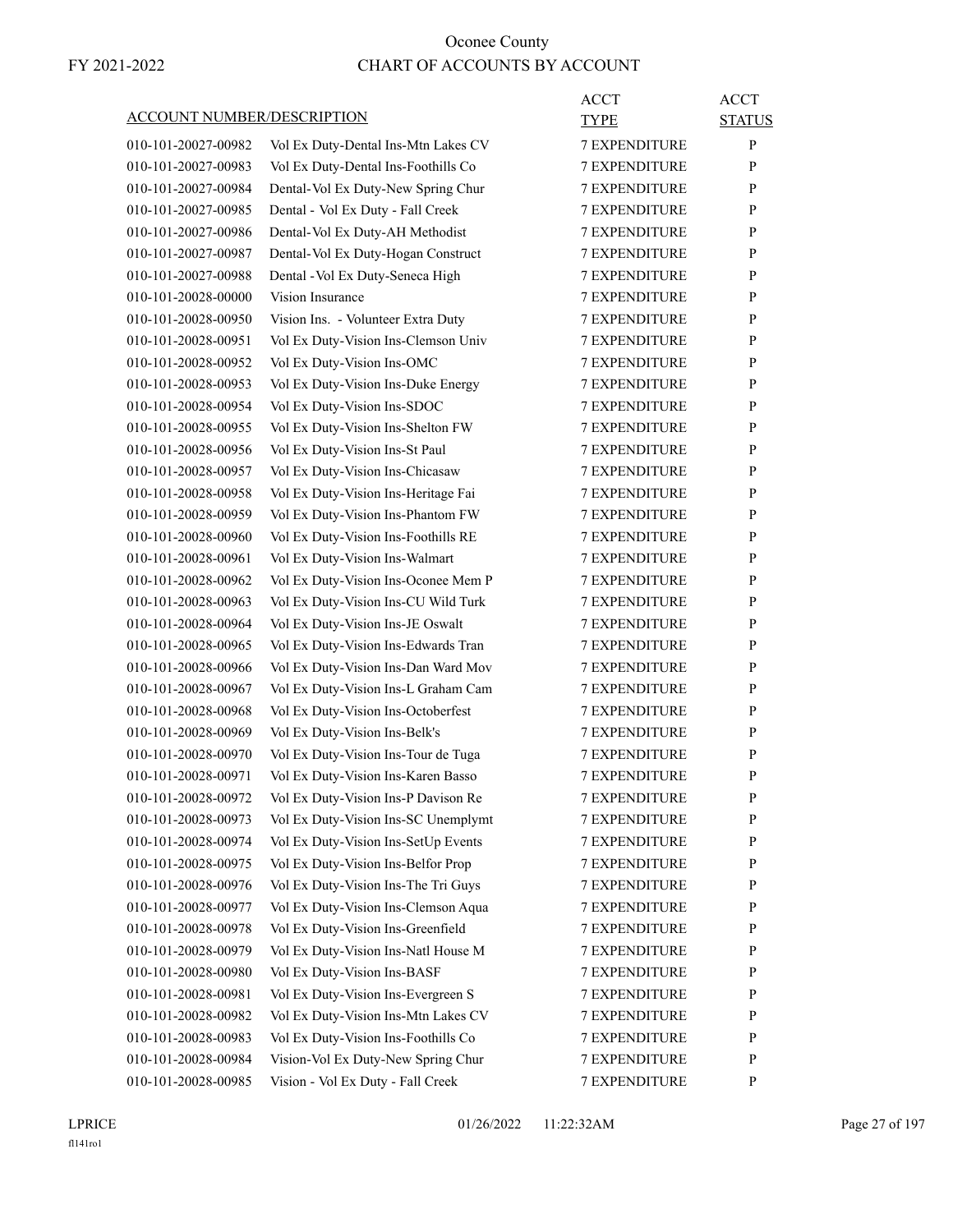| ACCOUNT NUMBER/DESCRIPTION |                                       | ACCT<br>TYPE         | <b>ACCT</b><br><b>STATUS</b> |
|----------------------------|---------------------------------------|----------------------|------------------------------|
| 010-101-20028-00986        | Vision-Vol Ex Duty-AH Methodist       | <b>7 EXPENDITURE</b> | P                            |
| 010-101-20028-00987        | Vision-Vol Ex Duty-Hogan Construct    | <b>7 EXPENDITURE</b> | P                            |
| 010-101-20028-00988        | Vision - Vol Ex Duty-Seneca High      | <b>7 EXPENDITURE</b> | P                            |
| 010-101-20213-00000        | Social Security Federal               | <b>7 EXPENDITURE</b> | P                            |
| 010-101-20214-00000        | <b>Retirement Federal</b>             | 7 EXPENDITURE        | P                            |
| 010-101-20215-00000        | Workers Compensation Federal          | <b>7 EXPENDITURE</b> | P                            |
| 010-101-20216-00000        | Health Insurance Federal              | <b>7 EXPENDITURE</b> | P                            |
| 010-101-20314-00000        | Military Retirement                   | <b>7 EXPENDITURE</b> | P                            |
| 010-101-30018-00000        | Travel                                | <b>7 EXPENDITURE</b> | P                            |
| 010-101-30024-00000        | Maintenance on Equipment              | <b>7 EXPENDITURE</b> | P                            |
| 010-101-30025-00000        | Professional                          | <b>7 EXPENDITURE</b> | P                            |
| 010-101-30025-00260        | Professional-Sheriff's Dept. Fire     | <b>7 EXPENDITURE</b> | P                            |
| 010-101-30025-91113        | Professional-Elem SRO Ed Materials    | <b>7 EXPENDITURE</b> | P                            |
| 010-101-30037-00000        | Equipment (Leased or Rented)          | <b>7 EXPENDITURE</b> | P                            |
| 010-101-30041-00000        | Telecommunications                    | <b>7 EXPENDITURE</b> | P                            |
| 010-101-30056-00000        | Data Processing                       | <b>7 EXPENDITURE</b> | P                            |
| 010-101-30059-00000        | Copier Click Charges                  | 7 EXPENDITURE        | P                            |
| 010-101-30062-00000        | Medical                               | <b>7 EXPENDITURE</b> | P                            |
| 010-101-30068-00000        | Advertising                           | <b>7 EXPENDITURE</b> | P                            |
| 010-101-30080-00000        | Dues Organizations                    | 7 EXPENDITURE        | P                            |
| 010-101-30084-00000        | School/Seminar/Training/Mtg           | <b>7 EXPENDITURE</b> | P                            |
| 010-101-30084-91113        | Training-Elem SRO Ed Materials        | <b>7 EXPENDITURE</b> | P                            |
| 010-101-33022-00260        | Maint Bldg/Grnds-Sheriffs Dept Fire   | 7 EXPENDITURE        | P                            |
| 010-101-34043-00000        | Electricity                           | <b>7 EXPENDITURE</b> | P                            |
| 010-101-34044-00000        | Water/Sewer/Garbage                   | <b>7 EXPENDITURE</b> | P                            |
| 010-101-40031-00000        | Non-Capital Equipment                 | 7 EXPENDITURE        | P                            |
| 010-101-40031-00260        | Non-Cap Equip-Sheriff Fire            | <b>7 EXPENDITURE</b> | P                            |
| 010-101-40032-00000        | Operational                           | <b>7 EXPENDITURE</b> | P                            |
| 010-101-40032-00260        | Operational-Sheriff's Dept Fire       | 7 EXPENDITURE        | P                            |
| 010-101-40032-16005        | Operational- Litter Fund (10% OCSD)   | <b>7 EXPENDITURE</b> | P                            |
| 010-101-40032-91113        | Operational-Elem SRO Ed Materials     | <b>7 EXPENDITURE</b> | $\mathbf{P}$                 |
| 010-101-40033-00000        | Postage                               | 7 EXPENDITURE        | P                            |
| 010-101-40034-00000        | Food                                  | 7 EXPENDITURE        | P                            |
| 010-101-40045-00000        | IT Replacement Eq./Softwr             | 7 EXPENDITURE        | P                            |
| 010-101-40045-00260        | Non-Cap IT Eq./Softwr-Sheriff Fire    | 7 EXPENDITURE        | P                            |
| 010-101-40065-00000        | Clothing/Uniforms                     | 7 EXPENDITURE        | P                            |
| 010-101-40065-00004        | Clothing/Uniforms                     | 7 EXPENDITURE        | P                            |
| 010-101-40353-00000        | Firing Range                          | 7 EXPENDITURE        | P                            |
| 010-101-40353-90010        | Ammo from Ammo Exchange               | 7 EXPENDITURE        | P                            |
| 010-101-40354-00000        | Sub-Station                           | 7 EXPENDITURE        | P                            |
| 010-101-50840-00000        | <b>Equipment Capital Expenditures</b> | 7 EXPENDITURE        | P                            |
| 010-101-50840-00161        | Capital Equipment -Hurricane Irma     | 7 EXPENDITURE        | P                            |
| 010-101-50845-00000        | Capital IT Equip/Software             | 7 EXPENDITURE        | P                            |
| 010-101-50850-00000        | <b>Buildings Capital Expenditures</b> | 7 EXPENDITURE        | P                            |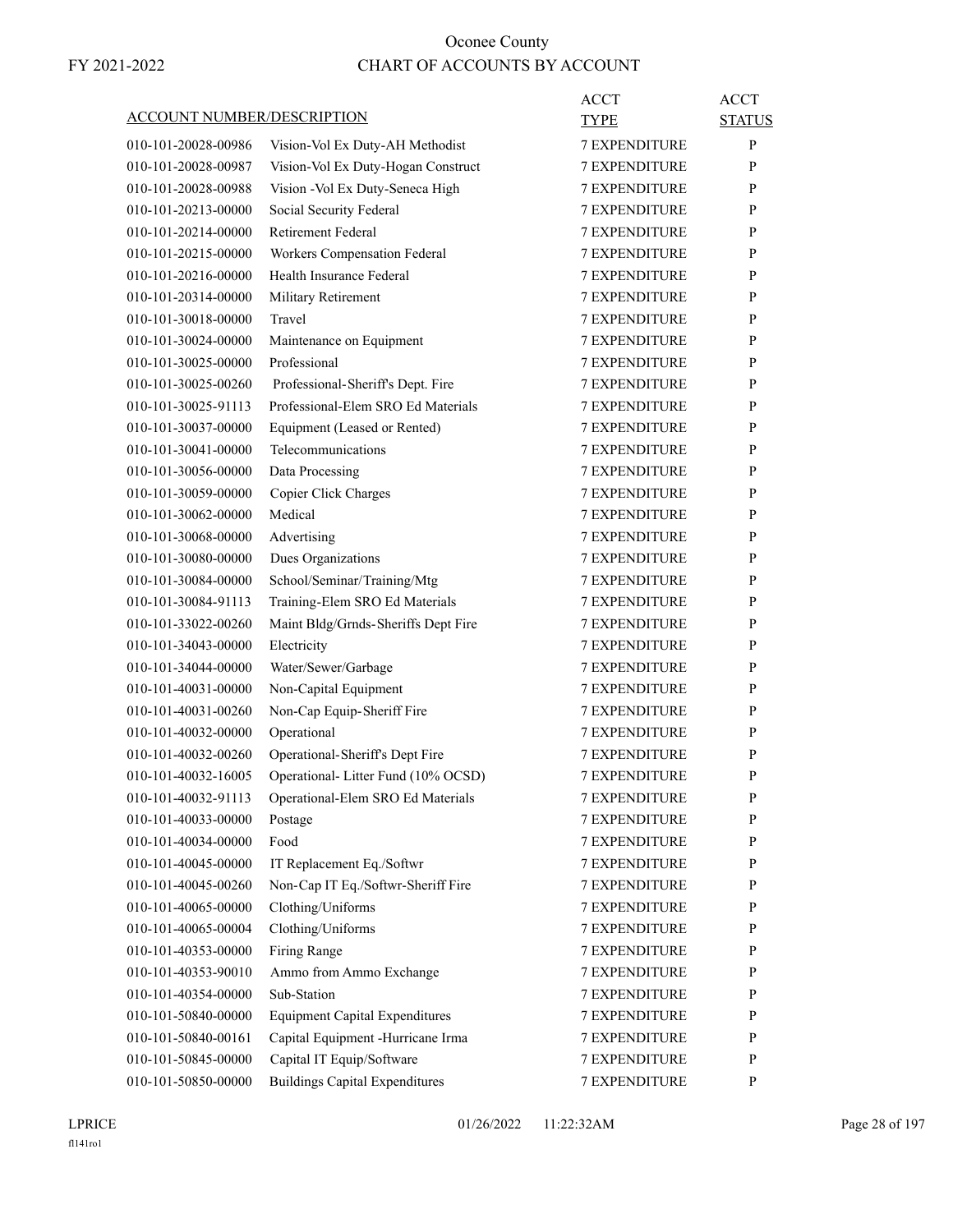|                                   |                                    | <b>ACCT</b>          | <b>ACCT</b>   |
|-----------------------------------|------------------------------------|----------------------|---------------|
| <b>ACCOUNT NUMBER/DESCRIPTION</b> |                                    | TYPE                 | <b>STATUS</b> |
| 010-101-50870-00000               | Capital Vehicle                    | <b>7 EXPENDITURE</b> | P             |
| 010-101-60402-00155               | DSS Child Support Federal          | <b>7 EXPENDITURE</b> | P             |
| 010-101-60444-00000               | Helicopter Maintenance             | <b>7 EXPENDITURE</b> | P             |
| 010-101-60735-00000               | General Gravel Use                 | 7 EXPENDITURE        | P             |
| 010-101-80101-00000               | Vehicle Maintenance Sheriff        | <b>7 EXPENDITURE</b> | P             |
| 010-101-81101-00000               | Gasoline Sheriff                   | <b>7 EXPENDITURE</b> | P             |
| 010-101-82101-00000               | Diesel Sheriff                     | <b>7 EXPENDITURE</b> | P             |
| 010-101-91004-00155               | <b>DCSIP</b> Grant                 | <b>7 EXPENDITURE</b> | P             |
| 010-101-91007-00150               | Highway Safety Grant Local         | <b>7 EXPENDITURE</b> | P             |
| 010-101-91007-00255               | Highway Safety Grant State         | <b>7 EXPENDITURE</b> | P             |
| 010-101-99999-00000               | Miscellaneous Grant Match          | <b>7 EXPENDITURE</b> | P             |
| 010-102-10110-00000               | <b>SALARY</b>                      | <b>7 EXPENDITURE</b> | P             |
| 010-102-10110-00500               | Fire Chief                         | <b>7 EXPENDITURE</b> | P             |
| 010-102-10110-00501               | Secretary III                      | <b>7 EXPENDITURE</b> | P             |
| 010-102-10110-00502               | Deputy Fire Chief                  | <b>7 EXPENDITURE</b> | P             |
| 010-102-10110-00503               | Training Officer                   | 7 EXPENDITURE        | P             |
| 010-102-10110-00504               | Fireman                            | <b>7 EXPENDITURE</b> | P             |
| 010-102-10110-00505               | Fireman                            | <b>7 EXPENDITURE</b> | P             |
| 010-102-10125-00000               | Accured Payroll Expenditure        | <b>7 EXPENDITURE</b> | P             |
| 010-102-10710-00000               | Overtime/Comp Salary/Fringe        | <b>7 EXPENDITURE</b> | P             |
| 010-102-20013-00000               | Social Security                    | <b>7 EXPENDITURE</b> | P             |
| 010-102-20014-00000               | Retirement                         | 7 EXPENDITURE        | P             |
| 010-102-20015-00000               | Workers Compensation               | <b>7 EXPENDITURE</b> | P             |
| 010-102-20016-00000               | Health Insurance                   | <b>7 EXPENDITURE</b> | P             |
| 010-102-20026-00000               | ARC for OPEB                       | <b>7 EXPENDITURE</b> | P             |
| 010-102-20027-00000               | Dental Insurance                   | <b>7 EXPENDITURE</b> | P             |
| 010-102-20028-00000               | Vision Insurance                   | <b>7 EXPENDITURE</b> | P             |
| 010-102-20514-00000               | Workers Comp Volunteer Firemen     | <b>7 EXPENDITURE</b> | P             |
| 010-102-30018-00000               | Travel                             | <b>7 EXPENDITURE</b> | P             |
| 010-102-30018-60890               | Travel Haz-Mat                     | <b>7 EXPENDITURE</b> | P             |
| 010-102-30024-00000               | Maintenance on Equipment           | <b>7 EXPENDITURE</b> | ${\bf P}$     |
| 010-102-30024-60890               | Maintenance on Equipment (Haz-Mat) | <b>7 EXPENDITURE</b> | P             |
| 010-102-30025-00000               | Professional                       | <b>7 EXPENDITURE</b> | P             |
| 010-102-30037-00000               | EQUIP (LEASED OR RENTED)           | <b>7 EXPENDITURE</b> | P             |
| 010-102-30041-00000               | Telecommunications                 | <b>7 EXPENDITURE</b> | P             |
| 010-102-30041-60890               | Telecommunications (Haz-Mat)       | 7 EXPENDITURE        | P             |
| 010-102-30056-00000               | Data Processing                    | 7 EXPENDITURE        | P             |
| 010-102-30056-60890               | Data Processing (Haz-Mat)          | <b>7 EXPENDITURE</b> | P             |
| 010-102-30059-00000               | Copier Click Charges               | <b>7 EXPENDITURE</b> | P             |
| 010-102-30062-00000               | Medical                            | <b>7 EXPENDITURE</b> | P             |
| 010-102-30080-00000               | Dues Organizations                 | 7 EXPENDITURE        | P             |
| 010-102-30080-60890               | Dues Organizations (Haz-Mat)       | 7 EXPENDITURE        | P             |
| 010-102-30084-00000               | Schools/Seminar/Training/Mtg       | 7 EXPENDITURE        | P             |
| 010-102-30084-60890               | Schools/Seminar/Trng/Mtg (Haz-Mat) | 7 EXPENDITURE        | P             |
|                                   |                                    |                      |               |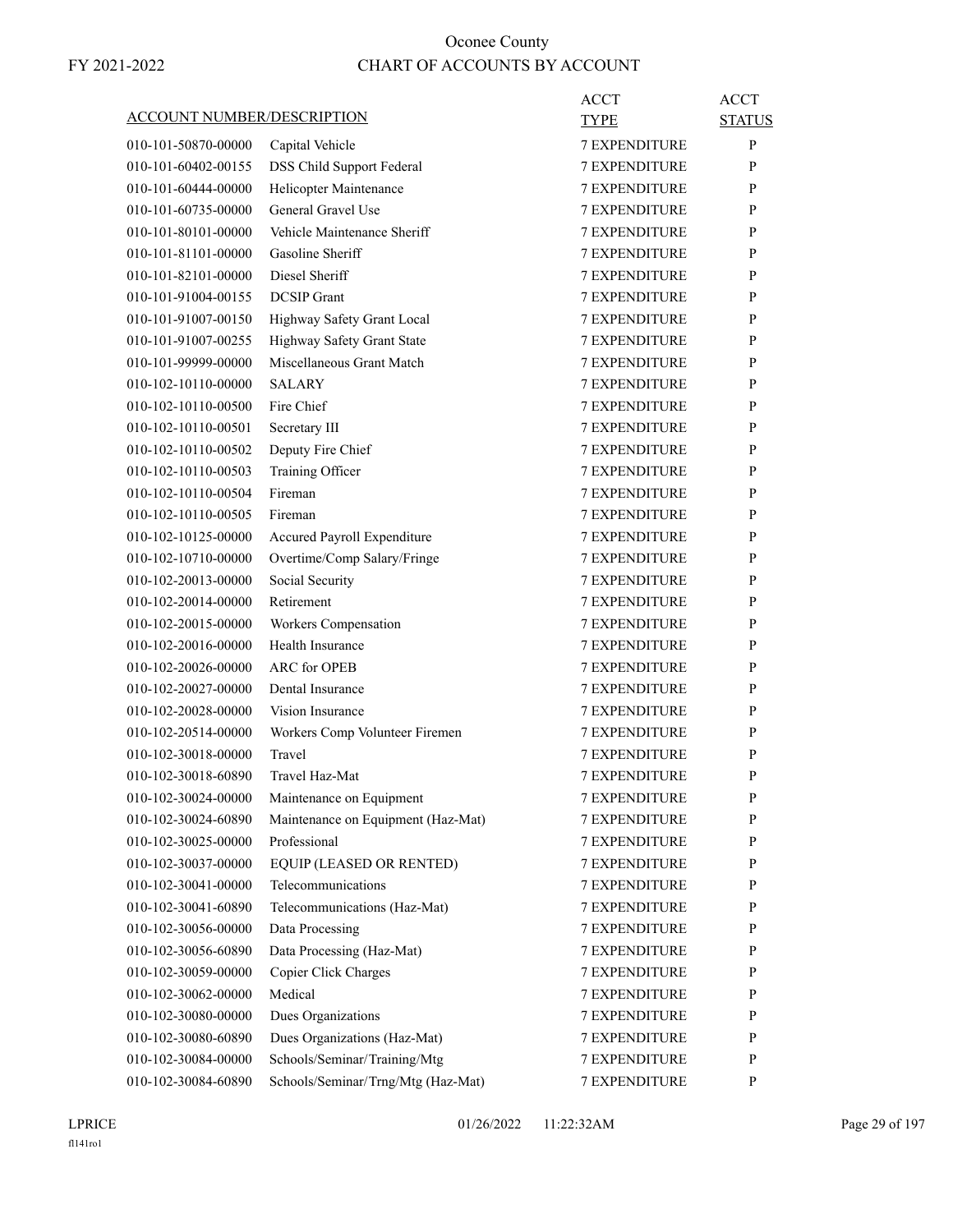| ACCOUNT NUMBER/DESCRIPTION |                                        | ACCT<br>TYPE         | <b>ACCT</b><br><b>STATUS</b> |
|----------------------------|----------------------------------------|----------------------|------------------------------|
| 010-102-30090-00000        | Commission Honoraria                   | <b>7 EXPENDITURE</b> | P                            |
| 010-102-30092-00000        | Volumteer Incentives (Rural Fire)      | <b>7 EXPENDITURE</b> | P                            |
| 010-102-33022-00000        | Maintenance Buildings/Grounds          | <b>7 EXPENDITURE</b> | P                            |
| 010-102-33022-60890        | Maint Buildings/Grounds (Haz-Mat)      | <b>7 EXPENDITURE</b> | P                            |
| 010-102-34042-00000        | Gas & Fuel Oil                         | <b>7 EXPENDITURE</b> | P                            |
| 010-102-34042-60890        | Gas & Fuel Oil - Haz-Mat               | <b>7 EXPENDITURE</b> | P                            |
| 010-102-34043-00000        | Electricity                            | <b>7 EXPENDITURE</b> | P                            |
| 010-102-34044-00000        | Water/Sewer/Garbage                    | 7 EXPENDITURE        | P                            |
| 010-102-40031-00000        | Non-Capital Equipment                  | <b>7 EXPENDITURE</b> | P                            |
| 010-102-40031-00601        | Non-Cap Equip-Oakway FD                | <b>7 EXPENDITURE</b> | P                            |
| 010-102-40031-00603        | Non-Cap Equip-Corinth-Shiloh FD        | <b>7 EXPENDITURE</b> | P                            |
| 010-102-40031-00604        | Non-Cap Equip- Mtn. Rest FD            | <b>7 EXPENDITURE</b> | P                            |
| 010-102-40031-00608        | Non-Cap Equip-Fair Play FD             | <b>7 EXPENDITURE</b> | P                            |
| 010-102-40031-00609        | Non-Cap Equip-Long Creek FD            | 7 EXPENDITURE        | P                            |
| 010-102-40031-00610        | Non-Cap Equip-Cleveland FD             | <b>7 EXPENDITURE</b> | P                            |
| 010-102-40031-00611        | Non-Cap Equip-Keowee Ebenezer FD       | <b>7 EXPENDITURE</b> | P                            |
| 010-102-40031-00612        | Non-Cap Equip-Friendship FD            | <b>7 EXPENDITURE</b> | P                            |
| 010-102-40031-00613        | Non-Cap Equip-Cross Roads FD           | <b>7 EXPENDITURE</b> | P                            |
| 010-102-40031-00614        | Non-Cap Equip-Pickett Post FD          | <b>7 EXPENDITURE</b> | P                            |
| 010-102-40031-00615        | Non-Cap Equip-South Union FD           | 7 EXPENDITURE        | P                            |
| 010-102-40031-00616        | Non-Cap Equip-West Union FD            | <b>7 EXPENDITURE</b> | P                            |
| 010-102-40031-00617        | Non-Cap Equip-Keowee Key FD            | <b>7 EXPENDITURE</b> | P                            |
| 010-102-40031-00620        | Non-Cap Equip-Haz-Mat                  | <b>7 EXPENDITURE</b> | P                            |
| 010-102-40032-00000        | Operational                            | <b>7 EXPENDITURE</b> | P                            |
| 010-102-40032-00076        | Operational - Whitewater Rescue        | <b>7 EXPENDITURE</b> | P                            |
| 010-102-40032-60890        | Operational (Haz-Mat)                  | 7 EXPENDITURE        | P                            |
| 010-102-40033-00000        | Postage                                | <b>7 EXPENDITURE</b> | P                            |
| 010-102-40033-60890        | Postage (Haz-Mat)                      | <b>7 EXPENDITURE</b> | P                            |
| 010-102-40034-00000        | Food                                   | <b>7 EXPENDITURE</b> | P                            |
|                            |                                        |                      |                              |
| 010-102-40034-60890        | Food (Haz-Mat)                         | <b>7 EXPENDITURE</b> | P<br>$\mathbf{P}$            |
| 010-102-40045-00000        | IT Replacement                         | 7 EXPENDITURE        |                              |
| 010-102-40045-00617        | Non-Cap IT Equip/Software-Keowee FD    | <b>7 EXPENDITURE</b> | P                            |
| 010-102-40065-00000        | Clothing/Uniforms                      | 7 EXPENDITURE        | P<br>P                       |
| 010-102-40065-60890        | Clothing/Uniforms<br>PRINCIPAL PAYMENT | 7 EXPENDITURE        |                              |
| 010-102-55100-00000        | <b>INTEREST PAYMENT</b>                | 7 EXPENDITURE        | P                            |
| 010-102-55200-00000        |                                        | <b>7 EXPENDITURE</b> | P                            |
| 010-102-60017-00000        | Fire Safety House Materials            | <b>7 EXPENDITURE</b> | P                            |
| 010-102-60083-00000        | Grant to Indenpendent Agencies         | <b>7 EXPENDITURE</b> | P                            |
| 010-102-60735-00000        | <b>GENERAL GRAVEL USE</b>              | 7 EXPENDITURE        | P                            |
| 010-102-60890-00000        | LEPC/Haz-Mat Team                      | 7 EXPENDITURE        | P                            |
| 010-102-80102-00000        | Vehicle Maint Rural Fire               | 7 EXPENDITURE        | P                            |
| 010-102-80102-00608        | VEHICLE MAINTENANCE FAIR PLAY PD       | <b>7 EXPENDITURE</b> | P                            |
| 010-102-81102-00000        | Gasoline Rural Fire                    | <b>7 EXPENDITURE</b> | P                            |
| 010-102-82102-00000        | Diesel Rural Fire                      | 7 EXPENDITURE        | P                            |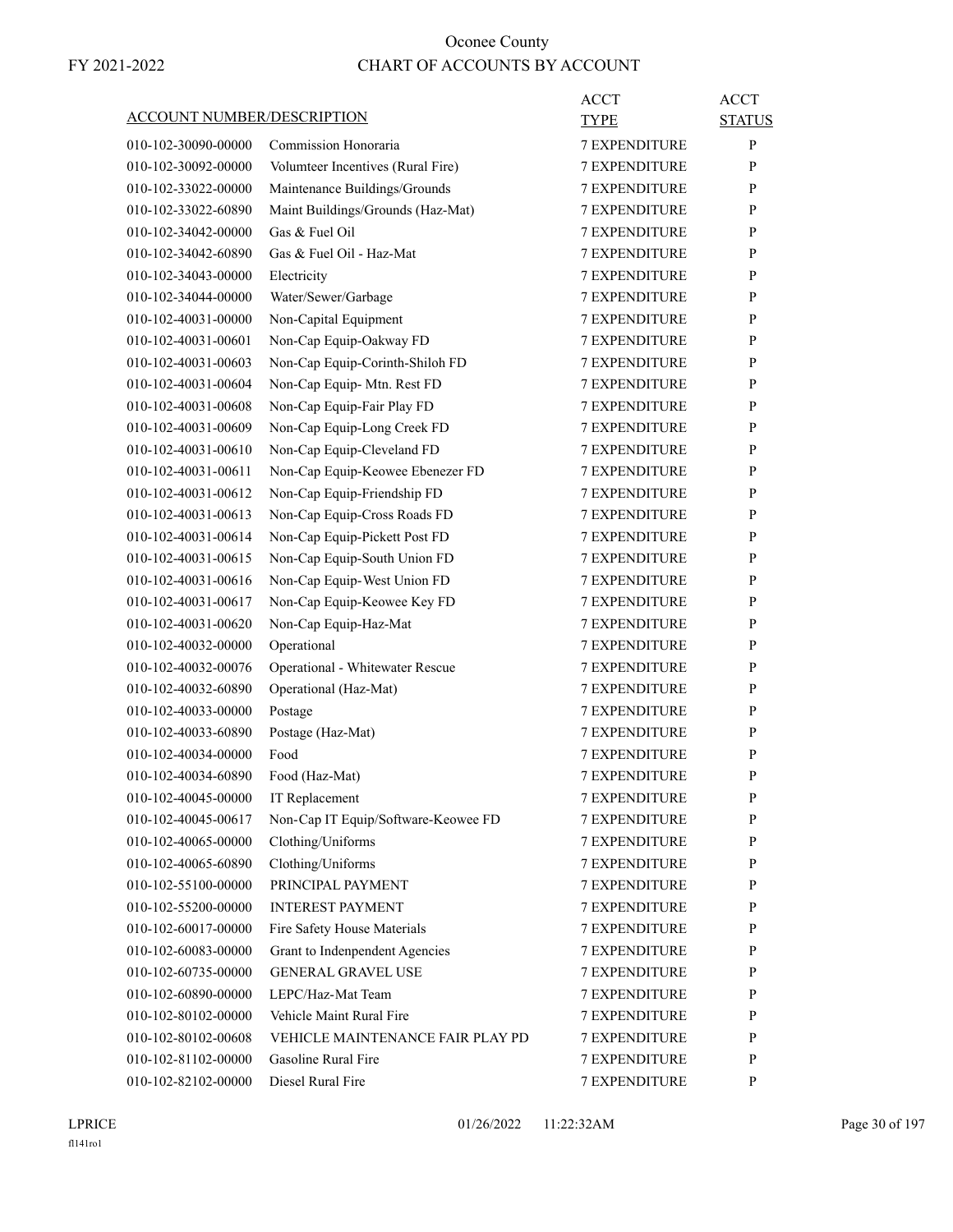| <b>ACCOUNT NUMBER/DESCRIPTION</b> |                                       | ACCT<br>TYPE         | ACCT<br><b>STATUS</b> |
|-----------------------------------|---------------------------------------|----------------------|-----------------------|
| 010-102-99999-00000               | <b>Grant Match</b>                    | <b>7 EXPENDITURE</b> | P                     |
| 010-102-99999-00001               | Grant Match Spd                       | <b>7 EXPENDITURE</b> | P                     |
| 010-102-99999-00002               | <b>Grant Match for Fire Trucks</b>    | <b>7 EXPENDITURE</b> | P                     |
| 010-102-99999-60890               | Grant Match (Haz-Mat)                 | <b>7 EXPENDITURE</b> | P                     |
| 010-103-10110-00000               | Salaries                              | <b>7 EXPENDITURE</b> | P                     |
| 010-103-10110-00001               | New Position                          | <b>7 EXPENDITURE</b> | P                     |
| 010-103-10110-02700               | Coroner                               | <b>7 EXPENDITURE</b> | P                     |
| 010-103-10110-02701               | Secretary (Part Time)                 | 7 EXPENDITURE        | P                     |
| 010-103-10110-07430               | Correctional Officer II               | <b>7 EXPENDITURE</b> | P                     |
| 010-103-10110-07433               | Correctional Officer II               | <b>7 EXPENDITURE</b> | P                     |
| 010-103-10125-00000               | <b>Accured Payroll Expenditures</b>   | <b>7 EXPENDITURE</b> | P                     |
| 010-103-10610-00000               | Comp/Extra Hours                      | <b>7 EXPENDITURE</b> | P                     |
| 010-103-10710-00000               | Overtime/Comp Sal/Fringe              | <b>7 EXPENDITURE</b> | P                     |
| 010-103-20013-00000               | Social Security                       | <b>7 EXPENDITURE</b> | P                     |
| 010-103-20014-00000               | Retirement                            | <b>7 EXPENDITURE</b> | P                     |
| 010-103-20015-00000               | Workers Compensation                  | <b>7 EXPENDITURE</b> | P                     |
| 010-103-20016-00000               | Health Insurance                      | <b>7 EXPENDITURE</b> | P                     |
| 010-103-20020-00000               | Workers Comp Non-Employee             | <b>7 EXPENDITURE</b> | P                     |
| 010-103-20026-00000               | <b>ARC</b> for OPER                   | <b>7 EXPENDITURE</b> | P                     |
| 010-103-20027-00000               | Dental Insurance                      | 7 EXPENDITURE        | P                     |
| 010-103-20028-00000               | Vision Insurance                      | <b>7 EXPENDITURE</b> | P                     |
| 010-103-30018-00000               | Travel                                | <b>7 EXPENDITURE</b> | P                     |
| 010-103-30024-00000               | Maintenance on Equipment              | <b>7 EXPENDITURE</b> | P                     |
| 010-103-30025-00000               | Professional                          | <b>7 EXPENDITURE</b> | P                     |
| 010-103-30026-00000               | Court Expense                         | <b>7 EXPENDITURE</b> | P                     |
| 010-103-30037-00000               | Equipment (Leased or Rented)          | 7 EXPENDITURE        | P                     |
| 010-103-30041-00000               | Telecommunications                    | <b>7 EXPENDITURE</b> | P                     |
| 010-103-30056-00000               |                                       | <b>7 EXPENDITURE</b> | P                     |
| 010-103-30059-00000               | Data Processing                       | <b>7 EXPENDITURE</b> |                       |
| 010-103-30080-00000               | Copier Click Charges                  | <b>7 EXPENDITURE</b> | P<br>P                |
|                                   | Dues Organizations                    |                      |                       |
| 010-103-30084-00000               | School/Seminar/Training/Mtg           | 7 EXPENDITURE        | $\mathbf{P}$          |
| 010-103-33022-00000               | Maintenance Buildings/Grounds         | 7 EXPENDITURE        | P                     |
| 010-103-34042-00000               | Gas & Fuel Oil                        | 7 EXPENDITURE        | P                     |
| 010-103-34043-00000               | Electricity                           | 7 EXPENDITURE        | P                     |
| 010-103-34044-00000               | Water/Sewer/Garbage                   | 7 EXPENDITURE        | P                     |
| 010-103-40027-00000               | <b>Safety Equipment</b>               | 7 EXPENDITURE        | P                     |
| 010-103-40031-00000               | Non-Capital Equipment                 | 7 EXPENDITURE        | P                     |
| 010-103-40032-00000               | Operational                           | 7 EXPENDITURE        | P                     |
| 010-103-40033-00000               | Postage                               | 7 EXPENDITURE        | P                     |
| 010-103-40045-00000               | IT Replacement Eq./Softwr             | 7 EXPENDITURE        | P                     |
| 010-103-40065-00000               | Clothing/Uniforms                     | 7 EXPENDITURE        | P                     |
| 010-103-40102-00000               | <b>Books Periodicals</b>              | 7 EXPENDITURE        | P                     |
| 010-103-50840-00000               | <b>Equipment Capital Expenditures</b> | 7 EXPENDITURE        | P                     |
| 010-103-50845-00000               | Capital IT Equip/Software             | 7 EXPENDITURE        | P                     |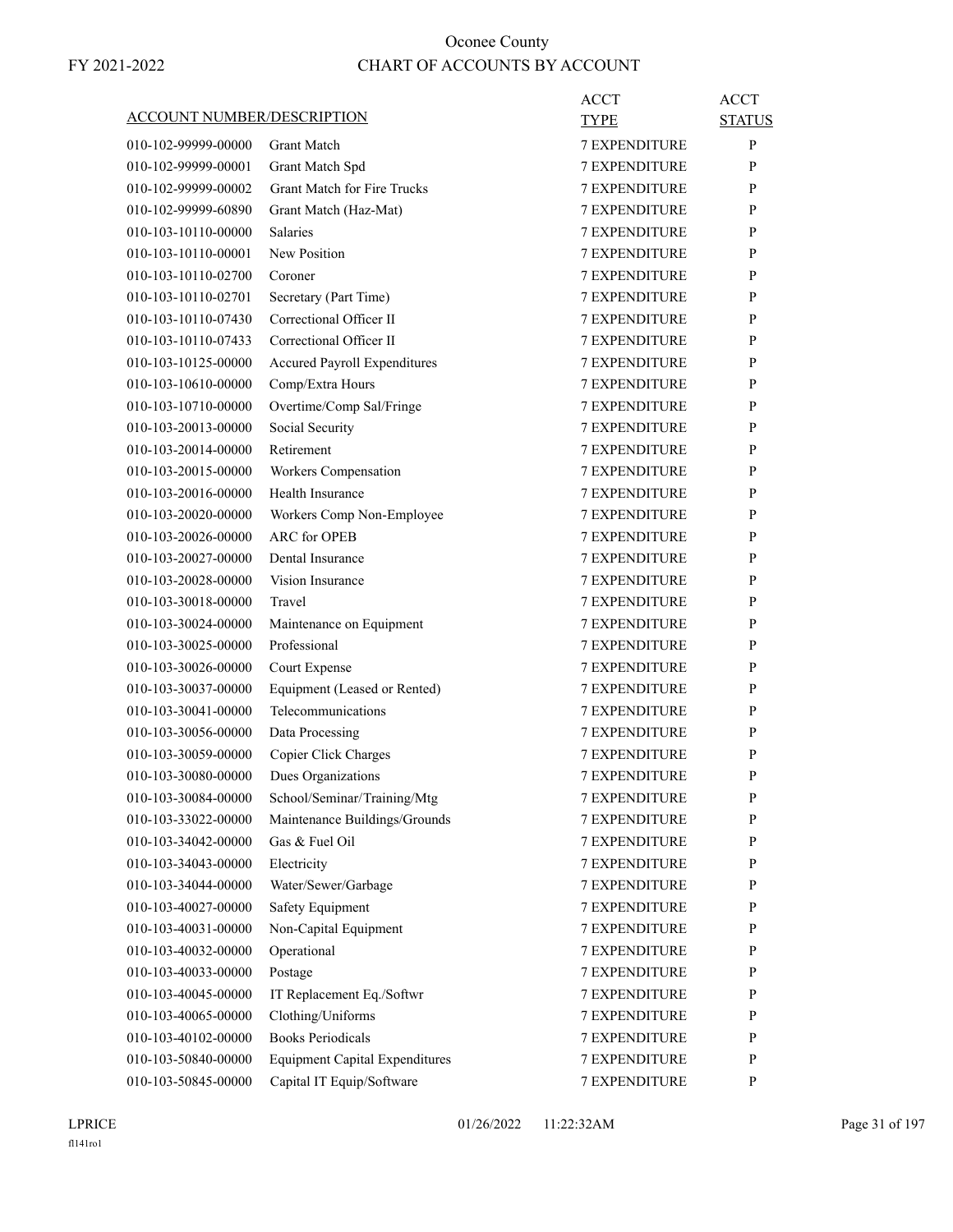| <b>ACCOUNT NUMBER/DESCRIPTION</b> |                                      | ACCT<br>TYPE         | <b>ACCT</b><br><b>STATUS</b> |
|-----------------------------------|--------------------------------------|----------------------|------------------------------|
| 010-103-50850-00000               | Capital Expenditures, Building       | <b>7 EXPENDITURE</b> | P                            |
| 010-103-50870-00000               | Vehicles/Equipment Capital Expen     | 7 EXPENDITURE        | P                            |
| 010-103-60831-00000               | Pauper Funerals                      | <b>7 EXPENDITURE</b> | P                            |
| 010-103-80103-00000               | Vehicle Maintenance Coroner          | <b>7 EXPENDITURE</b> | P                            |
| 010-103-81103-00000               | Gasoline Coroner                     | <b>7 EXPENDITURE</b> | P                            |
| 010-104-10110-00000               | <b>Salaries</b>                      | <b>7 EXPENDITURE</b> | P                            |
| 010-104-10110-00001               | New Position Request                 | <b>7 EXPENDITURE</b> | P                            |
| 010-104-10110-03100               | Chief Dispatcher                     | 7 EXPENDITURE        | P                            |
| 010-104-10110-03101               | Assistant Chief Dispatcher           | <b>7 EXPENDITURE</b> | P                            |
| 010-104-10110-03102               | Emergency Dispatcher II              | <b>7 EXPENDITURE</b> | P                            |
| 010-104-10110-03103               | Emergency Dispatcher II              | <b>7 EXPENDITURE</b> | P                            |
| 010-104-10110-03104               | Emergency Dispatcher II              | <b>7 EXPENDITURE</b> | P                            |
| 010-104-10110-03105               | Senior Records Specialist            | <b>7 EXPENDITURE</b> | P                            |
| 010-104-10110-03106               | Fire Emergency Dispatcher I          | 7 EXPENDITURE        | P                            |
| 010-104-10110-03107               | Records Speicalist                   | <b>7 EXPENDITURE</b> | P                            |
| 010-104-10110-03108               | Emergency Dispatcher II              | <b>7 EXPENDITURE</b> | P                            |
| 010-104-10110-03109               | <b>Emergency Dispatcher II</b>       | <b>7 EXPENDITURE</b> |                              |
| 010-104-10110-03110               |                                      | <b>7 EXPENDITURE</b> | P<br>P                       |
| 010-104-10110-03111               | Emergency Dispatcher II              | <b>7 EXPENDITURE</b> | P                            |
|                                   | Senior Dispatcher                    |                      |                              |
| 010-104-10110-03112               | Records Specialist                   | 7 EXPENDITURE        | P                            |
| 010-104-10110-03113               | Senior Dispatcher                    | <b>7 EXPENDITURE</b> | P                            |
| 010-104-10110-03114               | Emergency Dispatcher II              | <b>7 EXPENDITURE</b> | P                            |
| 010-104-10110-03115               | Senior Dispatcher                    | <b>7 EXPENDITURE</b> | P                            |
| 010-104-10110-03116               | Records Specialist                   | <b>7 EXPENDITURE</b> | P                            |
| 010-104-10110-03117               | <b>Emerg Communications Director</b> | <b>7 EXPENDITURE</b> | P                            |
| 010-104-10110-03118               | Administrative Assistant             | 7 EXPENDITURE        | P                            |
| 010-104-10110-03119               | Emergency Dispatcher II              | <b>7 EXPENDITURE</b> | P                            |
| 010-104-10110-03120               | Clerk Part Time                      | <b>7 EXPENDITURE</b> | P                            |
| 010-104-10110-03121               | Secretary III                        | <b>7 EXPENDITURE</b> | P                            |
| 010-104-10110-03122               | Communications Coordinator           | <b>7 EXPENDITURE</b> | P                            |
| 010-104-10110-03125               | Emergency Dispatcher II              | 7 EXPENDITURE        | P                            |
| 010-104-10110-03126               | Database Administrator               | <b>7 EXPENDITURE</b> | P                            |
| 010-104-10110-03127               | Systems Administrator                | 7 EXPENDITURE        | $\mathbf{P}$                 |
| 010-104-10110-03129               | Emergency Dispatcher I               | 7 EXPENDITURE        | P                            |
| 010-104-10110-03130               | Emergency Dispatcher I               | 7 EXPENDITURE        | P                            |
| 010-104-10110-03131               | Emergency Dispatcher II              | 7 EXPENDITURE        | P                            |
| 010-104-10110-03132               | Emergency Dispatcher II              | 7 EXPENDITURE        | P                            |
| 010-104-10110-03133               | <b>Emergency Dispatcher</b>          | 7 EXPENDITURE        | P                            |
| 010-104-10120-00000               | Part-Time Employees-Dispatcher Pool  | 7 EXPENDITURE        | $\mathbf{P}$                 |
| 010-104-10120-03102               | Emergency Dispatcher I               | 7 EXPENDITURE        | P                            |
| 010-104-10120-03118               | Administrative Assistant             | 7 EXPENDITURE        | P                            |
| 010-104-10120-03119               | Emergency Dispatcher I               | 7 EXPENDITURE        | P                            |
| 010-104-10122-31121               | Temporary Salary                     | 7 EXPENDITURE        | P                            |
| 010-104-10125-00000               | <b>Accured Payroll Expenditures</b>  | 7 EXPENDITURE        | P                            |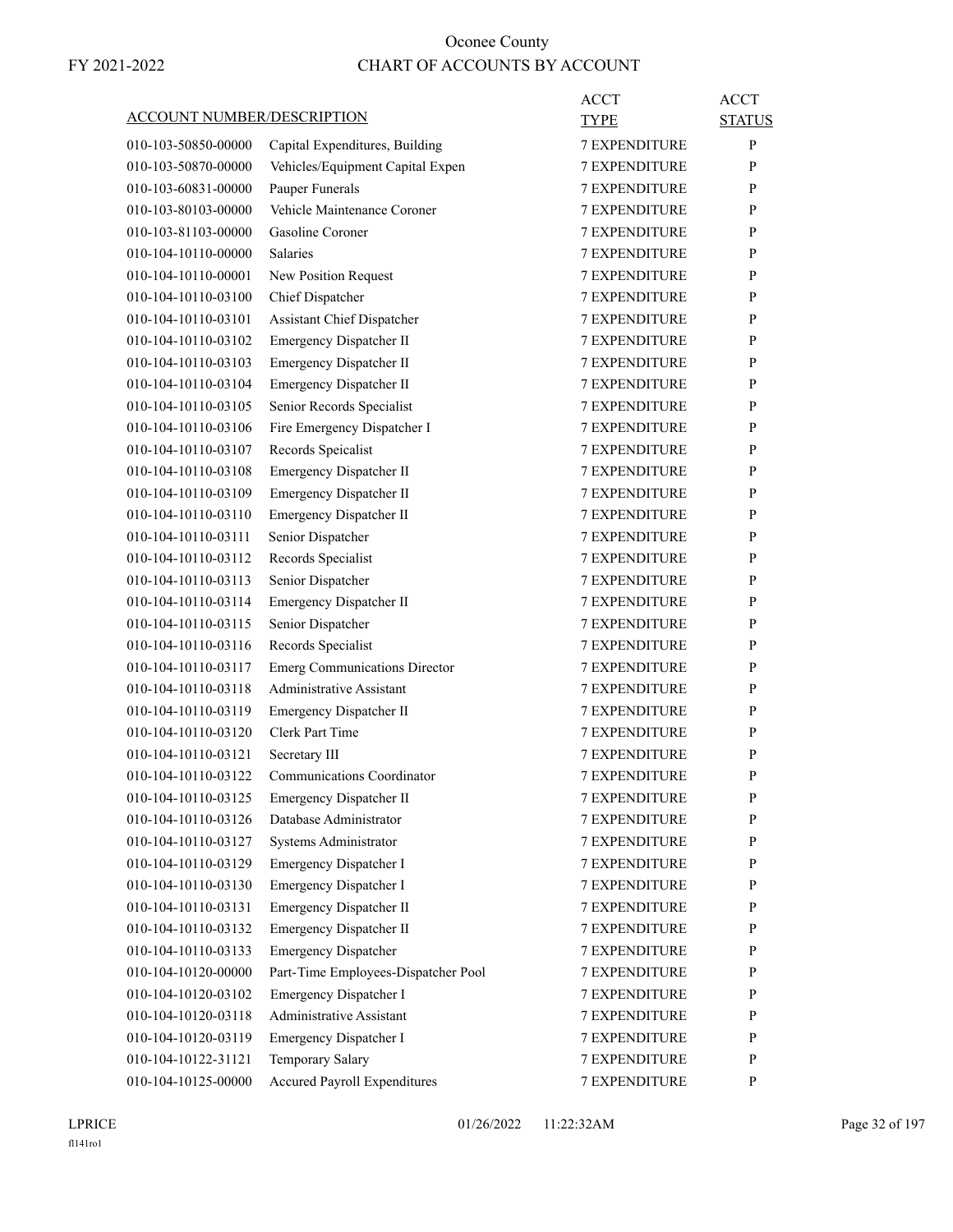|                                   |                                       | ACCT                 | <b>ACCT</b>   |
|-----------------------------------|---------------------------------------|----------------------|---------------|
| <u>ACCOUNT NUMBER/DESCRIPTION</u> |                                       | TYPE                 | <b>STATUS</b> |
| 010-104-10610-00000               | Comp/Extra Hours                      | <b>7 EXPENDITURE</b> | P             |
| 010-104-10710-00000               | Overtime/Comp Sal/Fringe              | <b>7 EXPENDITURE</b> | P             |
| 010-104-10800-00000               | Certification Adjustment              | <b>7 EXPENDITURE</b> | P             |
| 010-104-19999-00000               | Reclassifications                     | <b>7 EXPENDITURE</b> | P             |
| 010-104-20013-00000               | Social Security                       | <b>7 EXPENDITURE</b> | P             |
| 010-104-20014-00000               | Retirement                            | <b>7 EXPENDITURE</b> | P             |
| 010-104-20015-00000               | Workers Compensation                  | <b>7 EXPENDITURE</b> | P             |
| 010-104-20016-00000               | Health Insurance                      | <b>7 EXPENDITURE</b> | P             |
| 010-104-20022-00000               | Unemployment Insurance Reimbursemet   | <b>7 EXPENDITURE</b> | P             |
| 010-104-20026-00000               | <b>ARC</b> for OPEB                   | <b>7 EXPENDITURE</b> | P             |
| 010-104-20027-00000               | Dental Insurance                      | <b>7 EXPENDITURE</b> | P             |
| 010-104-20028-00000               | Vision Insurance                      | <b>7 EXPENDITURE</b> | P             |
| 010-104-30018-00000               | Travel                                | <b>7 EXPENDITURE</b> | P             |
| 010-104-30024-00000               | Maintenance on Equipment              | <b>7 EXPENDITURE</b> | P             |
| 010-104-30025-00000               | Professional                          | <b>7 EXPENDITURE</b> | P             |
| 010-104-30037-00000               | Equipment (Leased or Rented)          | <b>7 EXPENDITURE</b> | P             |
| 010-104-30041-00000               | Telecommunications                    | <b>7 EXPENDITURE</b> | P             |
| 010-104-30056-00000               | Data Processing Communications        | <b>7 EXPENDITURE</b> | P             |
| 010-104-30059-00000               | Copier Click Charges                  | <b>7 EXPENDITURE</b> | P             |
| 010-104-30062-00000               | Medical                               | <b>7 EXPENDITURE</b> | P             |
| 010-104-30080-00000               | Dues Organizations                    | <b>7 EXPENDITURE</b> | P             |
| 010-104-30084-00000               | School/Seminar/Training/Mtg           | <b>7 EXPENDITURE</b> | P             |
| 010-104-33022-00000               | Maintenance Buildings/Grounds         | <b>7 EXPENDITURE</b> | P             |
| 010-104-34042-00000               | Gas & Fuel Oil                        | <b>7 EXPENDITURE</b> | P             |
| 010-104-34043-00000               | Electricity                           | <b>7 EXPENDITURE</b> | P             |
| 010-104-40031-00000               | Non-Capital Equipment                 | 7 EXPENDITURE        | P             |
| 010-104-40032-00000               | Operational                           | <b>7 EXPENDITURE</b> | P             |
| 010-104-40033-00000               | Postage                               | <b>7 EXPENDITURE</b> | P             |
| 010-104-40034-00000               | Food                                  | <b>7 EXPENDITURE</b> | P             |
| 010-104-40045-00000               | IT Replacement Eq./Softwr             | <b>7 EXPENDITURE</b> | P             |
| 010-104-40065-00000               | Clothing/Uniforms                     | <b>7 EXPENDITURE</b> | P             |
| 010-104-40102-00000               | Periodical Subscriptions              | 7 EXPENDITURE        | P             |
| 010-104-50840-00000               | <b>Equipment Capital Expenditures</b> | 7 EXPENDITURE        | $\mathbf{P}$  |
| 010-104-50845-00000               | Capital IT Equip/Software             | 7 EXPENDITURE        | P             |
| 010-105-10110-00000               | <b>Salaries</b>                       | 7 EXPENDITURE        | P             |
| 010-105-10110-00001               | <b>New Positions</b>                  | 7 EXPENDITURE        | P             |
| 010-105-10110-55300               | <b>Emergency Management Director</b>  | <b>7 EXPENDITURE</b> | P             |
| 010-105-10110-55301               | Administrative Assistant              | 7 EXPENDITURE        | P             |
| 010-105-10110-55302               | Secretary I                           | 7 EXPENDITURE        | $\mathbf{P}$  |
| 010-105-10110-55303               | Operations Chief                      | 7 EXPENDITURE        | P             |
| 010-105-10110-55304               | Secretary III                         | 7 EXPENDITURE        | P             |
| 010-105-10110-55305               | Deputy Fire Chief                     | 7 EXPENDITURE        | P             |
| 010-105-10110-55306               | Training Officer                      | 7 EXPENDITURE        | P             |
| 010-105-10110-55308               | Secretary I                           | 7 EXPENDITURE        | P             |
|                                   |                                       |                      |               |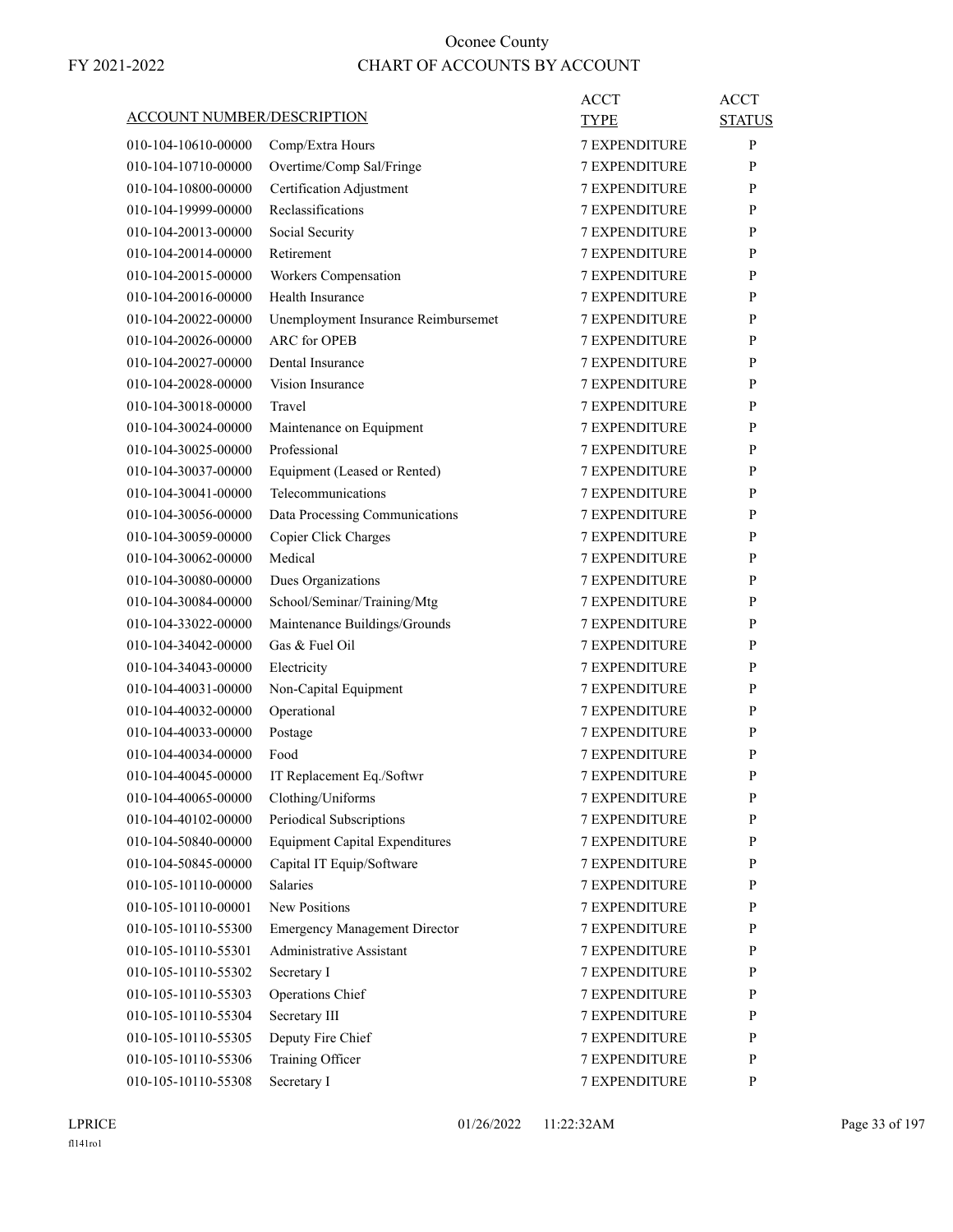| <b>ACCOUNT NUMBER/DESCRIPTION</b> |                                       | ACCT                 | <b>ACCT</b>   |
|-----------------------------------|---------------------------------------|----------------------|---------------|
|                                   |                                       | TYPE                 | <b>STATUS</b> |
| 010-105-10125-00000               | <b>Accured Payroll Expenditures</b>   | <b>7 EXPENDITURE</b> | P             |
| 010-105-10710-00000               | Overtime/Comp Salary/Fringe           | <b>7 EXPENDITURE</b> | P             |
| 010-105-20013-00000               | Social Security                       | <b>7 EXPENDITURE</b> | P             |
| 010-105-20014-00000               | Retirement                            | <b>7 EXPENDITURE</b> | P             |
| 010-105-20015-00000               | Workers Compensation                  | <b>7 EXPENDITURE</b> | P             |
| 010-105-20016-00000               | Health Insurance                      | <b>7 EXPENDITURE</b> | P             |
| 010-105-20020-00000               | Workers Compensation Vol Rescue       | <b>7 EXPENDITURE</b> | P             |
| 010-105-20026-00000               | <b>ARC</b> for OPEB                   | <b>7 EXPENDITURE</b> | P             |
| 010-105-20027-00000               | Dental Insurance                      | <b>7 EXPENDITURE</b> | P             |
| 010-105-20028-00000               | Vision Insurance                      | <b>7 EXPENDITURE</b> | P             |
| 010-105-30018-00000               | Travel                                | <b>7 EXPENDITURE</b> | P             |
| 010-105-30024-00000               | Maintenance on Equipment              | <b>7 EXPENDITURE</b> | P             |
| 010-105-30025-00000               | Professional                          | <b>7 EXPENDITURE</b> | P             |
| 010-105-30025-00074               | Professional-Household Hazard Waste   | <b>7 EXPENDITURE</b> | P             |
| 010-105-30027-00000               | <b>Contracted Employment Services</b> | <b>7 EXPENDITURE</b> | P             |
| 010-105-30041-00000               | Telecommunications                    | <b>7 EXPENDITURE</b> | P             |
| 010-105-30059-00000               | Copier Click Charges                  | <b>7 EXPENDITURE</b> | P             |
| 010-105-30062-00000               | Medical                               | <b>7 EXPENDITURE</b> | P             |
| 010-105-30080-00000               | Dues Organizations                    | <b>7 EXPENDITURE</b> | P             |
| 010-105-30084-00000               | School/Seminar/Training               | 7 EXPENDITURE        | P             |
| 010-105-30090-00000               | Commission Honoraria                  | <b>7 EXPENDITURE</b> | P             |
| 010-105-33022-00000               | <b>MAINT BUILDINGS/GROUND</b>         | <b>7 EXPENDITURE</b> | P             |
| 010-105-34043-00000               | Electricity                           | <b>7 EXPENDITURE</b> | P             |
| 010-105-40031-00000               | Non-Capital Equipment                 | <b>7 EXPENDITURE</b> | P             |
| 010-105-40031-00015               | Non-Capital Equip-Vol Staff Program   | <b>7 EXPENDITURE</b> | P             |
| 010-105-40032-00000               | Operational                           | <b>7 EXPENDITURE</b> | P             |
| 010-105-40032-00076               | Operational - Whitewater Rescue       | <b>7 EXPENDITURE</b> | P             |
| 010-105-40033-00000               | Postage                               | <b>7 EXPENDITURE</b> | P             |
| 010-105-40034-00000               | Food                                  | <b>7 EXPENDITURE</b> | P             |
| 010-105-40034-00015               | Food-Volunteer Staff Program          | <b>7 EXPENDITURE</b> | P             |
| 010-105-40034-00076               | Food - Whitewater Rescue              | 7 EXPENDITURE        | $\mathbf{P}$  |
| 010-105-40045-00000               | IT Equipment                          | <b>7 EXPENDITURE</b> | P             |
| 010-105-40065-00000               | Clothing/Uniforms                     | 7 EXPENDITURE        | P             |
| 010-105-50840-00000               | <b>Equipment Capital Expenditures</b> | 7 EXPENDITURE        | P             |
| 010-105-50850-00000               | <b>Buildings Capital Expenditures</b> | 7 EXPENDITURE        | P             |
| 010-105-50884-00000               | Capital Departmental Paving           | 7 EXPENDITURE        | P             |
| 010-105-60083-00000               | Grant to Independent Agencies         | 7 EXPENDITURE        | P             |
| 010-105-61105-00000               | 911 Signs for Indigent Families       | 7 EXPENDITURE        | P             |
| 010-105-80105-00000               | Vehicle Maint Emergency Prepar        | 7 EXPENDITURE        | P             |
| 010-105-81105-00000               | <b>GASOLINE EMERGENCY PREPAR</b>      | 7 EXPENDITURE        | P             |
| 010-105-81105-00076               | Gasoline- Emer Serv Whitewater Resc   | 7 EXPENDITURE        | P             |
| 010-105-82105-00000               | Diesel - Emergency Services           | 7 EXPENDITURE        | P             |
| 010-105-91015-00000               | WalMart Community Service Grant       | 7 EXPENDITURE        | P             |
| 010-105-91015-00155               | EMP Grant #6EMPG01                    | 7 EXPENDITURE        | P             |
|                                   |                                       |                      |               |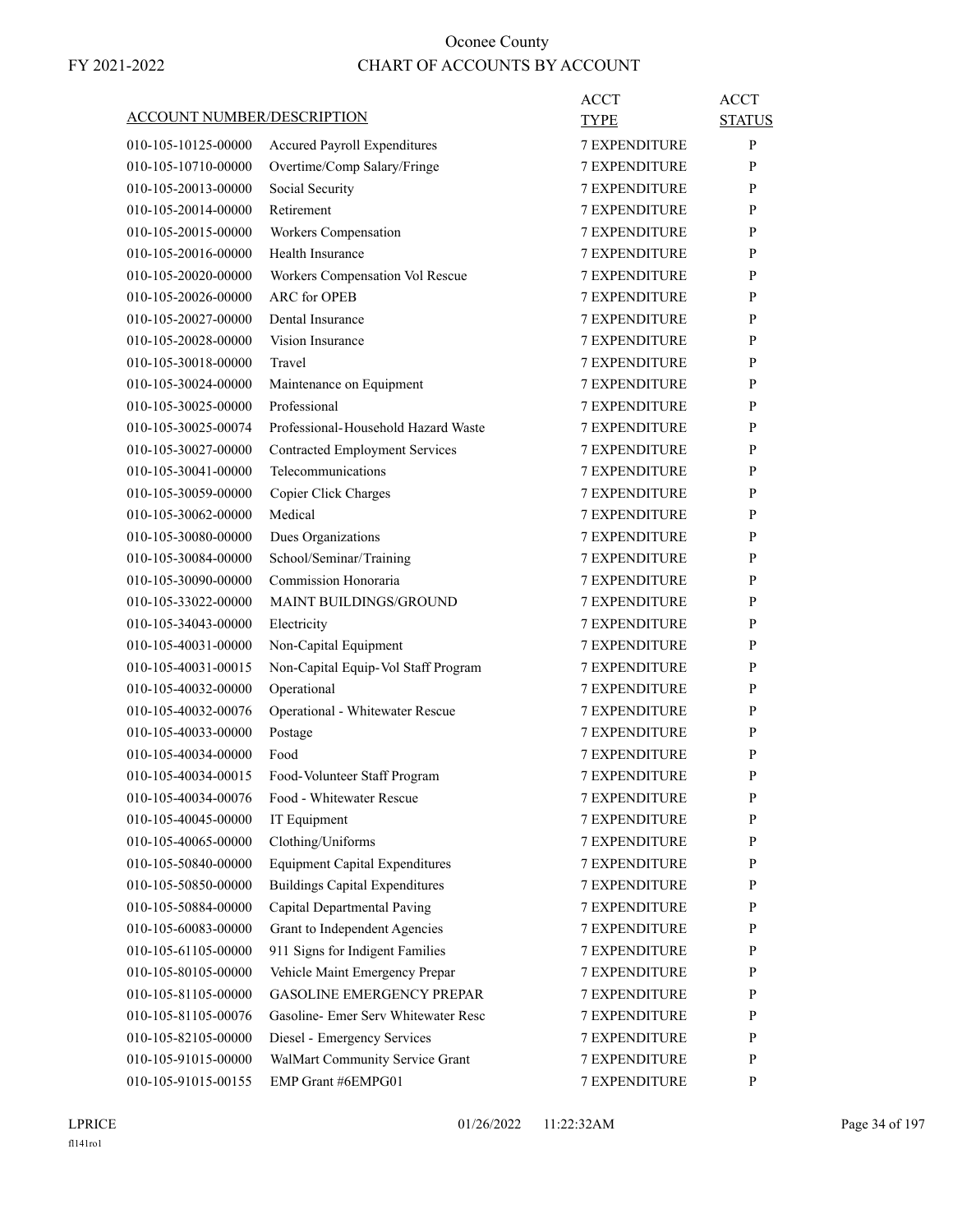| <b>ACCOUNT NUMBER/DESCRIPTION</b> |                                     | ACCT<br><b>TYPE</b>  | <b>ACCT</b><br><b>STATUS</b> |
|-----------------------------------|-------------------------------------|----------------------|------------------------------|
| 010-105-91016-00155               | Emerg. Mgmt. Perf. Grant FY06-07    | <b>7 EXPENDITURE</b> | P                            |
| 010-105-91030-00255               | Supplemental Local Planning Grant   | <b>7 EXPENDITURE</b> | P                            |
| 010-105-91050-00155               | Emerg Management Performance Grant  | <b>7 EXPENDITURE</b> | P                            |
| 010-105-95501-71130               | Waiver of Walhalla Rescue Sq. Loan  | <b>7 EXPENDITURE</b> | P                            |
| 010-105-99999-00000               | Miscellanoues Grant Match           | <b>7 EXPENDITURE</b> | P                            |
| 010-106-10110-00000               | <b>Salaries</b>                     | 7 EXPENDITURE        | P                            |
| 010-106-10110-00001               | New Position Request                | <b>7 EXPENDITURE</b> | P                            |
| 010-106-10110-07400               | Major                               | <b>7 EXPENDITURE</b> | P                            |
| 010-106-10110-07401               | Correctional Officer II             | 7 EXPENDITURE        | P                            |
| 010-106-10110-07402               | Corporal                            | <b>7 EXPENDITURE</b> | P                            |
| 010-106-10110-07403               | Correctional Officer II             | <b>7 EXPENDITURE</b> | P                            |
| 010-106-10110-07404               | Correctional Officer II             | 7 EXPENDITURE        | P                            |
| 010-106-10110-07405               | Corporal                            | <b>7 EXPENDITURE</b> | P                            |
| 010-106-10110-07406               | Sergeant                            | <b>7 EXPENDITURE</b> | P                            |
| 010-106-10110-07407               | Master Correctional Officer         | 7 EXPENDITURE        | P                            |
| 010-106-10110-07408               | Sergeant                            | <b>7 EXPENDITURE</b> | P                            |
| 010-106-10110-07409               | Corpral                             | <b>7 EXPENDITURE</b> | P                            |
| 010-106-10110-07410               | Sergeant                            | 7 EXPENDITURE        | P                            |
| 010-106-10110-07411               | Sergeant                            | <b>7 EXPENDITURE</b> | P                            |
| 010-106-10110-07412               | Administrative Assistant            | <b>7 EXPENDITURE</b> | P                            |
| 010-106-10110-07413               | Correctional Officer II             | 7 EXPENDITURE        | P                            |
| 010-106-10110-07414               | Master Correctional Officer         | <b>7 EXPENDITURE</b> | P                            |
| 010-106-10110-07415               | Correctional Officer II             | <b>7 EXPENDITURE</b> | P                            |
| 010-106-10110-07416               | Correctional Officer II             | <b>7 EXPENDITURE</b> | P                            |
| 010-106-10110-07417               | Correctional Officer II             | <b>7 EXPENDITURE</b> | P                            |
| 010-106-10110-07418               | Correctional Officer II             | <b>7 EXPENDITURE</b> | P                            |
| 010-106-10110-07419               | Master Correctional Officer         | 7 EXPENDITURE        | P                            |
| 010-106-10110-07420               | Correctional Officer I              | <b>7 EXPENDITURE</b> | P                            |
| 010-106-10110-07421               | Correctional Officer II             | <b>7 EXPENDITURE</b> | P                            |
| 010-106-10110-07422               | Corporal                            | <b>7 EXPENDITURE</b> | P                            |
| 010-106-10110-07423               | Master Correctional Officer         | <b>7 EXPENDITURE</b> | P                            |
| 010-106-10110-07424               | Registered Nurse                    | 7 EXPENDITURE        | P                            |
| 010-106-10110-07425               | Sergeant Training Officer           | 7 EXPENDITURE        | $\mathbf{P}$                 |
| 010-106-10110-07426               | Master Correctional Officer         | 7 EXPENDITURE        | P                            |
| 010-106-10110-07427               | Correctional Officer II             | 7 EXPENDITURE        | P                            |
| 010-106-10110-07428               | Correctional Officer II             | <b>7 EXPENDITURE</b> | P                            |
| 010-106-10110-07429               | Sergeant Programs Coordinator       | <b>7 EXPENDITURE</b> | P                            |
| 010-106-10110-07431               | Correctional Officer II             | 7 EXPENDITURE        | P                            |
| 010-106-10110-07432               | Correctional Officer II             | 7 EXPENDITURE        | P                            |
| 010-106-10110-07434               | Correctional Officer II             | 7 EXPENDITURE        | P                            |
| 010-106-10110-07435               | Correctional Officer II             | 7 EXPENDITURE        | P                            |
| 010-106-10110-07436               | Assistant Director/LT OP & Security | <b>7 EXPENDITURE</b> | P                            |
| 010-106-10110-07437               | Nurse LPN                           | <b>7 EXPENDITURE</b> | P                            |
| 010-106-10110-07438               | Correctional Officer II             | 7 EXPENDITURE        | P                            |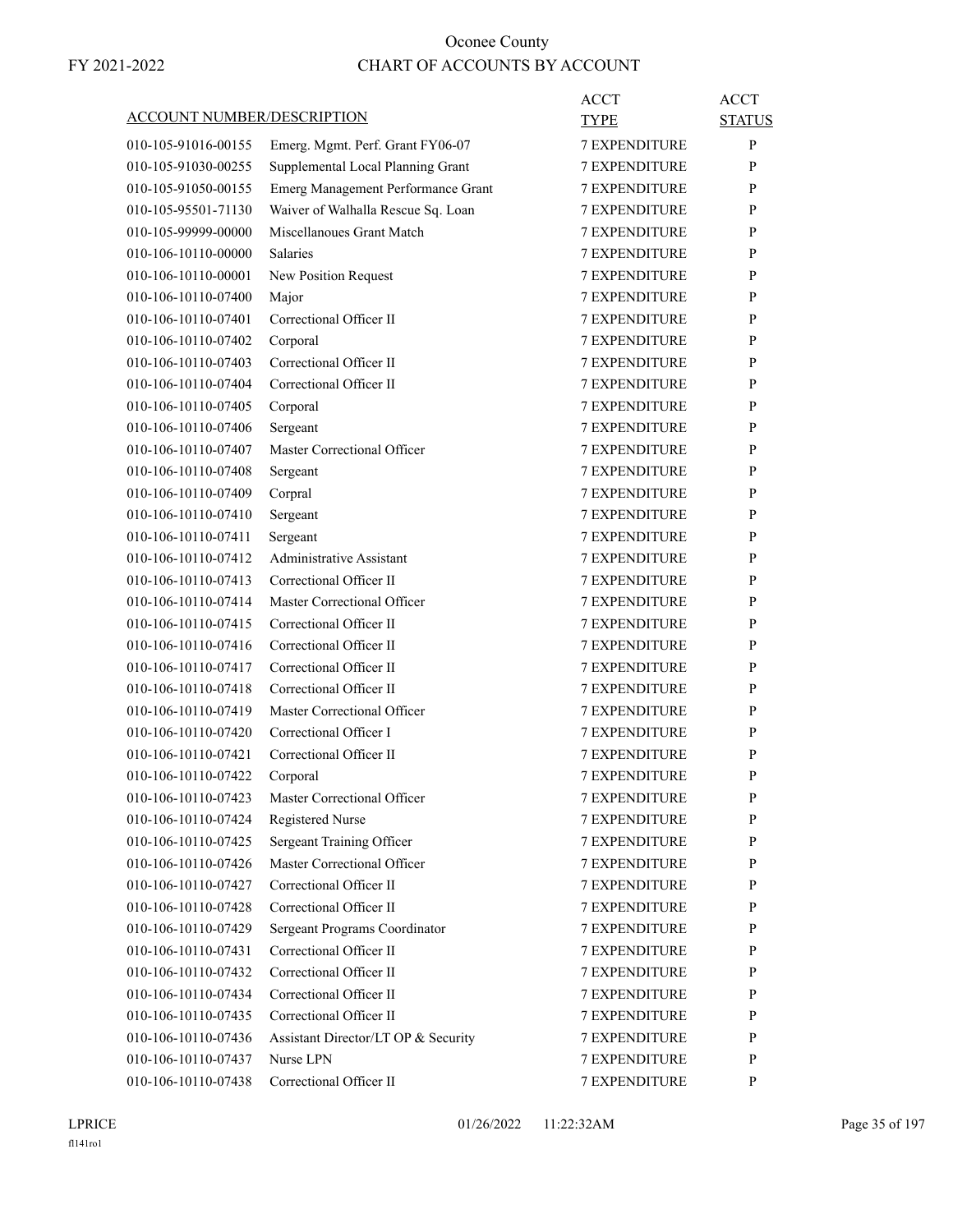|                                   |                                    | <b>ACCT</b>                                  | <b>ACCT</b>   |
|-----------------------------------|------------------------------------|----------------------------------------------|---------------|
| <b>ACCOUNT NUMBER/DESCRIPTION</b> |                                    | TYPE                                         | <b>STATUS</b> |
| 010-106-10110-07439               | Correctional Officer II            | <b>7 EXPENDITURE</b>                         | P             |
| 010-106-10110-07440               | Correctional Officer II            | <b>7 EXPENDITURE</b>                         | P             |
| 010-106-10110-07441               | Correctional Officer II            | <b>7 EXPENDITURE</b>                         | P             |
| 010-106-10110-07442               | Correctional Officer II            | <b>7 EXPENDITURE</b>                         | P             |
| 010-106-10110-07443               | Correctional Officer II            | <b>7 EXPENDITURE</b>                         | P             |
| 010-106-10110-07444               | Correctional Officer II            | <b>7 EXPENDITURE</b>                         | P             |
| 010-106-10110-07445               | Correctional Officer II            | <b>7 EXPENDITURE</b>                         | P             |
| 010-106-10120-74120               | Temporary Salary                   | <b>7 EXPENDITURE</b>                         | P             |
| 010-106-10125-00000               | Accured Payroll Expenditures       | <b>7 EXPENDITURE</b>                         | P             |
| 010-106-10610-00000               | Comp/Extra Hours                   | <b>7 EXPENDITURE</b>                         | P             |
| 010-106-10710-00000               | Overtime/Comp Salary/Fringe        | <b>7 EXPENDITURE</b>                         | P             |
| 010-106-10800-00000               | Certification Increase             | <b>7 EXPENDITURE</b>                         | P             |
| 010-106-19999-00000               | Reclassifications                  | <b>7 EXPENDITURE</b>                         | P             |
| 010-106-20013-00000               | Social Security                    | <b>7 EXPENDITURE</b>                         | P             |
| 010-106-20014-00000               | Retirement                         | <b>7 EXPENDITURE</b>                         | P             |
| 010-106-20015-00000               | Workers Compensation               | <b>7 EXPENDITURE</b>                         | P             |
| 010-106-20016-00000               | Health Insurance                   | <b>7 EXPENDITURE</b>                         | P             |
| 010-106-20017-00000               | Unemployment Insurance             | <b>7 EXPENDITURE</b>                         | P             |
| 010-106-20021-00000               | Workers Comp Prisoners             | <b>7 EXPENDITURE</b>                         | P             |
| 010-106-20022-00000               | Unemployment Benefit Reimbursement | <b>7 EXPENDITURE</b>                         | P             |
| 010-106-20026-00000               | <b>ARC</b> for OPEB                | <b>7 EXPENDITURE</b>                         | P             |
| 010-106-20027-00000               | Dental Insurance                   | <b>7 EXPENDITURE</b>                         | P             |
| 010-106-20028-00000               | Vision Insurance                   | <b>7 EXPENDITURE</b>                         | P             |
| 010-106-30024-00000               | Maintenance on Equipment           | <b>7 EXPENDITURE</b>                         | P             |
| 010-106-30025-00000               | Professional                       | <b>7 EXPENDITURE</b>                         | P             |
| 010-106-30025-00072               | PROFESSIONAL New Det Ctr           | <b>7 EXPENDITURE</b>                         | P             |
| 010-106-30028-00000               | State Inmate Stipend               | <b>7 EXPENDITURE</b>                         | P             |
| 010-106-30037-00000               | Equipment (Leased or Rented)       | 7 EXPENDITURE                                | P             |
| 010-106-30041-00000               | Telecommunications                 | <b>7 EXPENDITURE</b>                         | P             |
| 010-106-30056-00000               | Data Processing                    | <b>7 EXPENDITURE</b>                         | P             |
| 010-106-30059-00000               | Copier Click Charges               | <b>7 EXPENDITURE</b>                         | ${\bf P}$     |
| 010-106-30062-00000               | Medical                            | <b>7 EXPENDITURE</b>                         | P             |
| 010-106-30080-00000               | Dues Organizations                 | <b>7 EXPENDITURE</b>                         | P             |
| 010-106-30084-00000               | School/Seminar/Training/Mtg        | <b>7 EXPENDITURE</b>                         | P             |
| 010-106-33022-00000               | Maintenance Buildings/Grounds      | <b>7 EXPENDITURE</b>                         | P             |
| 010-106-34042-00000               | Gas & Fuel Oil                     | 7 EXPENDITURE                                | P             |
| 010-106-34043-00000               | Electricity                        | 7 EXPENDITURE                                | P             |
|                                   |                                    |                                              |               |
| 010-106-34044-00000               | Water/Sewer/Garbage                | <b>7 EXPENDITURE</b>                         | P             |
| 010-106-40031-00000               | Non-Capital Equipment              | <b>7 EXPENDITURE</b><br><b>7 EXPENDITURE</b> | P             |
| 010-106-40032-00000               | Operational                        |                                              | P             |
| 010-106-40033-00000               | Postage                            | <b>7 EXPENDITURE</b>                         | P             |
| 010-106-40034-00000               | Food                               | 7 EXPENDITURE                                | P             |
| 010-106-40034-00072               | FOOD New Det Ctr                   | 7 EXPENDITURE                                | $\mathbf{P}$  |
| 010-106-40045-00000               | IT Replacement Eq./Softwr          | 7 EXPENDITURE                                | $\mathbf{P}$  |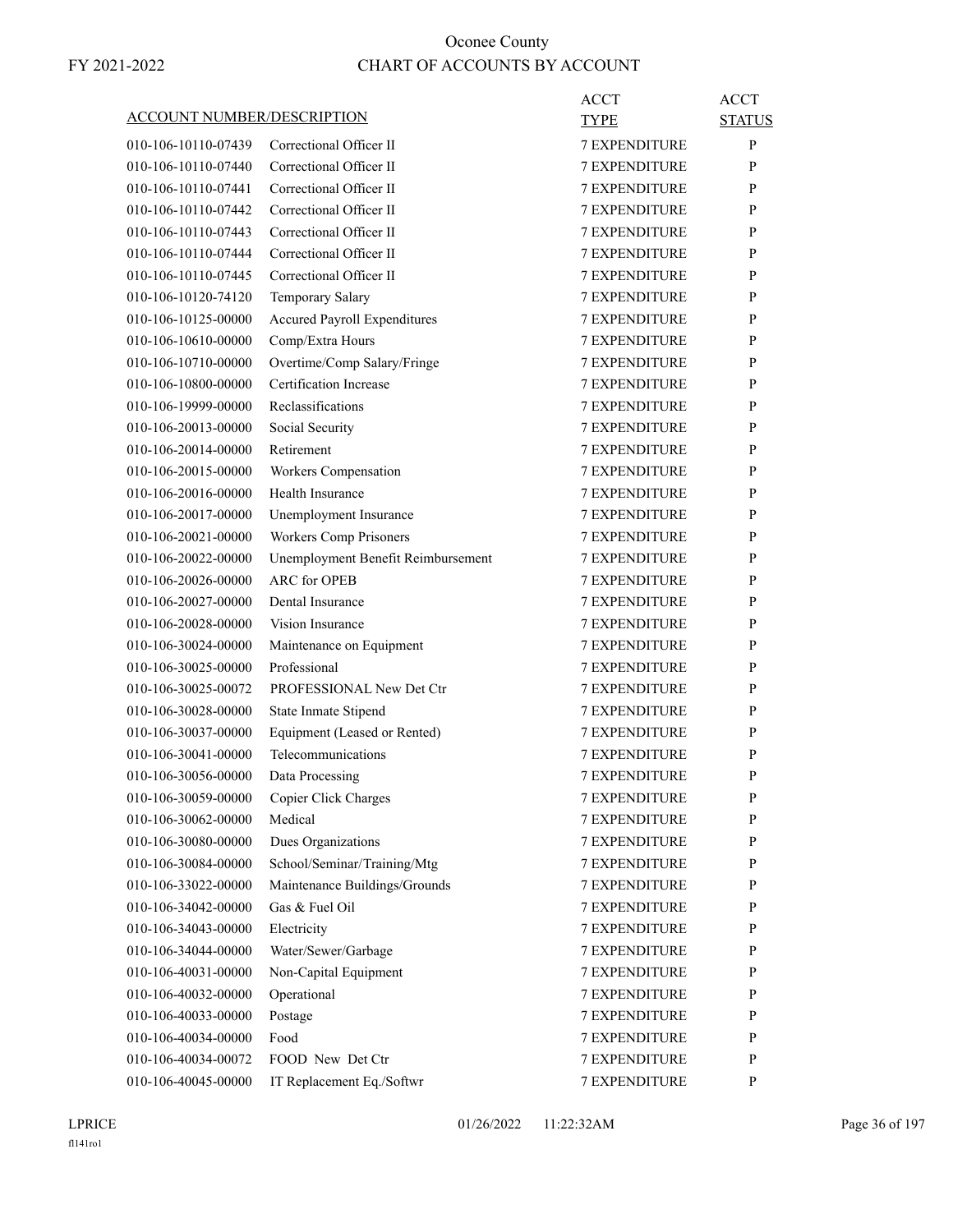| <b>ACCOUNT NUMBER/DESCRIPTION</b>          |                                             | ACCT<br><b>TYPE</b>                          | <b>ACCT</b><br><b>STATUS</b> |
|--------------------------------------------|---------------------------------------------|----------------------------------------------|------------------------------|
| 010-106-40065-00000                        | Clothing/Uniforms                           | <b>7 EXPENDITURE</b>                         | P                            |
| 010-106-40065-00072                        | Clothing/Uniforms New Det Ctr               | <b>7 EXPENDITURE</b>                         | P                            |
| 010-106-40102-00000                        | Periodicals                                 | <b>7 EXPENDITURE</b>                         | P                            |
| 010-106-50840-00000                        | <b>Equipment Capital Expenditures</b>       | <b>7 EXPENDITURE</b>                         | P                            |
| 010-106-50845-00000                        | Capital IT Equip/Software                   | <b>7 EXPENDITURE</b>                         | P                            |
| 010-106-50850-00000                        | <b>Buildings Capital Expenditures</b>       | <b>7 EXPENDITURE</b>                         | P                            |
| 010-106-50850-00072                        | BUILDINGS, CAPITAL EXPEND New Det C         | <b>7 EXPENDITURE</b>                         | P                            |
| 010-106-50860-00000                        | LAND, CAPITAL EXPEND                        | 7 EXPENDITURE                                | P                            |
| 010-106-50870-00000                        | Vehicles/Equipment Capital Expend           | <b>7 EXPENDITURE</b>                         | P                            |
| 010-106-60730-00000                        | Jail Study                                  | <b>7 EXPENDITURE</b>                         | P                            |
| 010-106-60735-00000                        | General Gravel Use                          | <b>7 EXPENDITURE</b>                         | P                            |
| 010-106-60741-00000                        | D.J.J. Detention Services                   | <b>7 EXPENDITURE</b>                         | P                            |
| 010-106-60780-00000                        | Jail Study                                  | <b>7 EXPENDITURE</b>                         | P                            |
| 010-106-91072-00255                        | Lifescan Fingerpring System Grant           | 7 EXPENDITURE                                | P                            |
| 010-106-99999-00000                        | <b>Grant Match</b>                          | <b>7 EXPENDITURE</b>                         | P                            |
| 010-107-10110-00000                        | <b>Salaries</b>                             | <b>7 EXPENDITURE</b>                         | P                            |
| 010-107-10110-00001                        | Salaries - Budgeted New Positions           | <b>7 EXPENDITURE</b>                         | P                            |
| 010-107-10110-00102                        | <b>Salaries</b>                             | <b>7 EXPENDITURE</b>                         | P                            |
| 010-107-10110-55300                        | <b>Emergency Management Director</b>        | <b>7 EXPENDITURE</b>                         | P                            |
| 010-107-10110-55301                        | Operations Chief                            | 7 EXPENDITURE                                | P                            |
| 010-107-10110-55302                        | Deputy Director                             | <b>7 EXPENDITURE</b>                         | P                            |
| 010-107-10110-55303                        | Deputy Director                             | <b>7 EXPENDITURE</b>                         | P                            |
| 010-107-10110-55304                        | <b>Administrator Assistant</b>              | <b>7 EXPENDITURE</b>                         | P                            |
| 010-107-10110-55305                        | Data Coordinator                            | <b>7 EXPENDITURE</b>                         | P                            |
| 010-107-10110-55306                        | Secretary III                               | <b>7 EXPENDITURE</b>                         | P                            |
| 010-107-10110-55307                        |                                             | 7 EXPENDITURE                                | P                            |
| 010-107-10110-55320                        | Assistant Chief/Training Officer<br>Captain | <b>7 EXPENDITURE</b>                         | P                            |
| 010-107-10110-55321                        |                                             | <b>7 EXPENDITURE</b>                         | P                            |
|                                            | Captain<br>Captain                          | <b>7 EXPENDITURE</b>                         |                              |
| 010-107-10110-55322                        |                                             |                                              | P<br>P                       |
| 010-107-10110-55330                        | Firefighter                                 | <b>7 EXPENDITURE</b><br><b>7 EXPENDITURE</b> | $\mathbf{P}$                 |
| 010-107-10110-55331                        | Firefighter                                 |                                              |                              |
| 010-107-10110-55332                        | Firefighter                                 | 7 EXPENDITURE                                | P                            |
| 010-107-10110-55333<br>010-107-10110-55334 | Firefighter                                 | 7 EXPENDITURE                                | P<br>P                       |
|                                            | Firefighter                                 | 7 EXPENDITURE<br><b>7 EXPENDITURE</b>        |                              |
| 010-107-10110-55335                        | Firefighter                                 |                                              | $\mathbf{P}$                 |
| 010-107-10110-55336                        | Captain                                     | 7 EXPENDITURE                                | P                            |
| 010-107-10110-55337                        | Firefighter                                 | <b>7 EXPENDITURE</b>                         | P                            |
| 010-107-10110-55338                        | Firefighter                                 | 7 EXPENDITURE                                | P                            |
| 010-107-10110-55339                        | Firefighter                                 | 7 EXPENDITURE                                | P                            |
| 010-107-10110-55340                        | Firefighter                                 | 7 EXPENDITURE                                | P                            |
| 010-107-10110-55341                        | Firefighter                                 | 7 EXPENDITURE                                | $\mathbf{P}$                 |
| 010-107-10110-55342                        | Fire Chief                                  | 7 EXPENDITURE                                | P                            |
| 010-107-10110-55343                        | <b>DEPUTY FIRE CHEIF</b>                    | 7 EXPENDITURE                                | $\mathbf{P}$                 |
| 010-107-10125-00000                        | Accured Payroll Expenditures                | 7 EXPENDITURE                                | $\mathbf{P}$                 |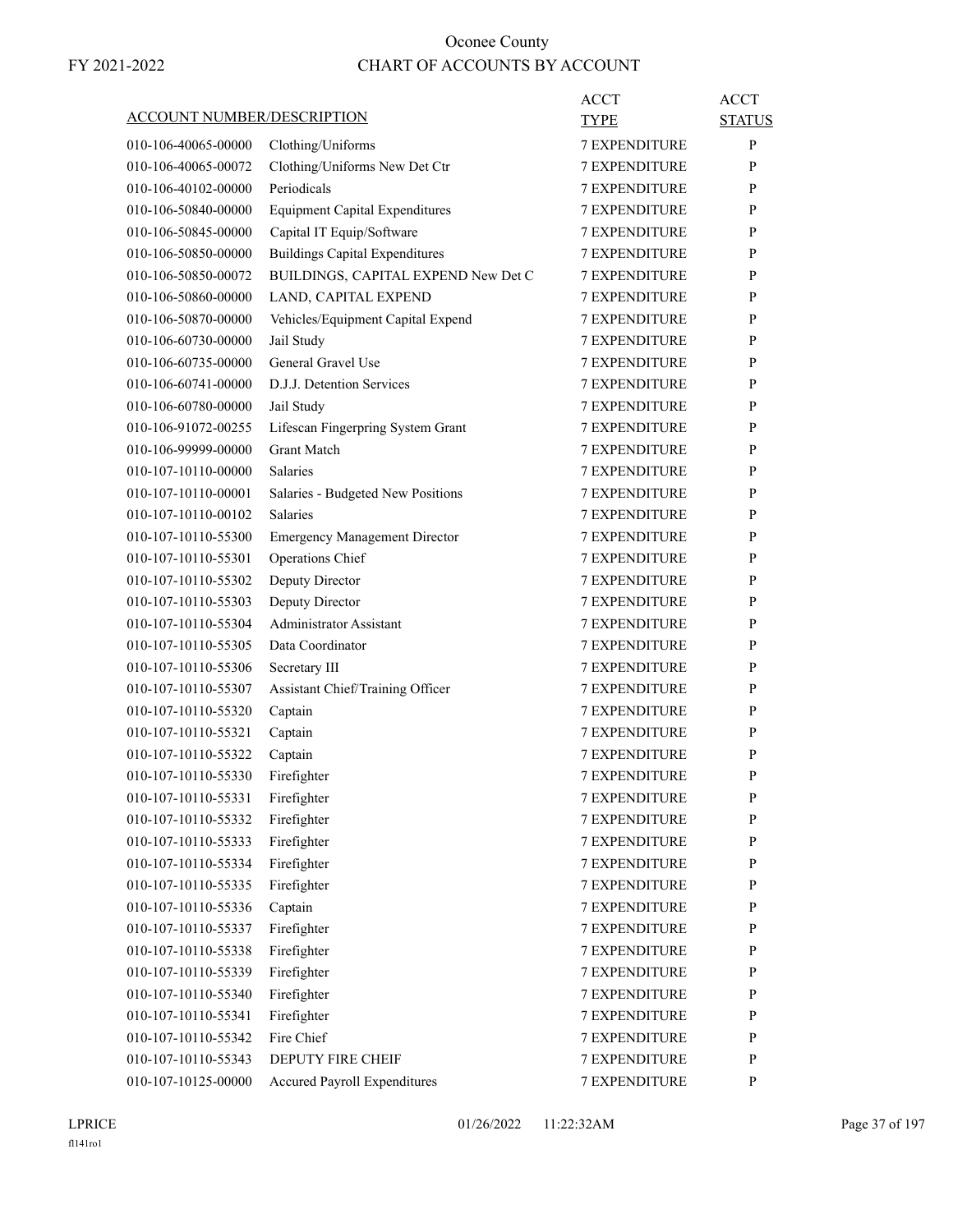| ACCOUNT NUMBER/DESCRIPTION |                                  | ACCT<br><b>TYPE</b>                          | <b>ACCT</b><br><b>STATUS</b> |
|----------------------------|----------------------------------|----------------------------------------------|------------------------------|
| 010-107-10610-00000        | Comp/Extra Hours                 | <b>7 EXPENDITURE</b>                         | P                            |
| 010-107-10710-00000        | Overtime/Comp Salary/Fringe      | <b>7 EXPENDITURE</b>                         | P                            |
| 010-107-10710-00102        | <b>OVERTIME/COMP SAL/FRINGE</b>  | <b>7 EXPENDITURE</b>                         | P                            |
| 010-107-10800-00000        | Certifications                   | <b>7 EXPENDITURE</b>                         | P                            |
| 010-107-10801-00000        | Holiday Line Personnel           | <b>7 EXPENDITURE</b>                         | P                            |
| 010-107-20013-00000        | Social Security                  | <b>7 EXPENDITURE</b>                         | P                            |
| 010-107-20013-00102        | <b>SOCIAL SECURITY</b>           | <b>7 EXPENDITURE</b>                         | P                            |
| 010-107-20014-00000        | Retirement                       | 7 EXPENDITURE                                | P                            |
| 010-107-20014-00102        | <b>RETIREMENT</b>                | <b>7 EXPENDITURE</b>                         | P                            |
| 010-107-20015-00000        | Workers Compensation             | <b>7 EXPENDITURE</b>                         | P                            |
| 010-107-20015-00102        | <b>WORKERS COMPENSATION</b>      | <b>7 EXPENDITURE</b>                         | P                            |
| 010-107-20016-00000        | Health Insurance                 | <b>7 EXPENDITURE</b>                         | P                            |
| 010-107-20016-00102        | <b>HEALTH INSURANCE</b>          | <b>7 EXPENDITURE</b>                         | P                            |
| 010-107-20020-00000        | Workers Com Non-Emloyee          | 7 EXPENDITURE                                | P                            |
| 010-107-20020-00102        | Workers Comp Non-Employee        | <b>7 EXPENDITURE</b>                         | P                            |
| 010-107-20026-00000        | ARC for OPEB                     | <b>7 EXPENDITURE</b>                         | P                            |
| 010-107-20027-00000        | Dental Insurance                 | <b>7 EXPENDITURE</b>                         | P                            |
| 010-107-20028-00000        | Vision Insurance                 | <b>7 EXPENDITURE</b>                         | P                            |
| 010-107-30018-00000        | Travel                           | <b>7 EXPENDITURE</b>                         | P                            |
| 010-107-30018-00102        | <b>TRAVEL</b>                    | 7 EXPENDITURE                                | P                            |
| 010-107-30024-00000        | Maintenance on Equipment         | <b>7 EXPENDITURE</b>                         | P                            |
| 010-107-30024-00102        | MAINT ON EQUIPMENT               | <b>7 EXPENDITURE</b>                         | P                            |
| 010-107-30024-00161        | Equip Maint-Hurricane Irma       | <b>7 EXPENDITURE</b>                         | P                            |
| 010-107-30024-40108        | Maint on Equip Winter Storm 2010 | <b>7 EXPENDITURE</b>                         | P                            |
| 010-107-30025-00000        | Professional                     | <b>7 EXPENDITURE</b>                         | P                            |
| 010-107-30025-00074        | PROFESSIONAL-Household Hazard    | 7 EXPENDITURE                                | P                            |
| 010-107-30025-00102        | <b>PROFESSIONAL</b>              | <b>7 EXPENDITURE</b>                         | P                            |
| 010-107-30025-00193        | Professional-FEMA COVID-19       | <b>7 EXPENDITURE</b>                         | P                            |
| 010-107-30025-40108        | Professional Winter Storm 2010   | <b>7 EXPENDITURE</b>                         | P                            |
|                            |                                  |                                              |                              |
| 010-107-30037-00000        | Equipment-Leased/Rented          | <b>7 EXPENDITURE</b>                         | P                            |
| 010-107-30041-00000        | Telephone                        | <b>7 EXPENDITURE</b><br><b>7 EXPENDITURE</b> | $\mathbf{P}$                 |
| 010-107-30041-00102        | <b>TELECOMMUNICATIONS</b>        |                                              | P                            |
| 010-107-30056-00000        | Data Processing                  | 7 EXPENDITURE                                | P                            |
| 010-107-30056-00102        | <b>DATA PROCESSING</b>           | 7 EXPENDITURE<br><b>7 EXPENDITURE</b>        | P                            |
| 010-107-30059-00000        | Copier Click Charges<br>Medical  | <b>7 EXPENDITURE</b>                         | P                            |
| 010-107-30062-00000        |                                  |                                              | P                            |
| 010-107-30062-00102        | <b>MEDICAL</b>                   | <b>7 EXPENDITURE</b>                         | P                            |
| 010-107-30062-40107        | Medical-Swine Flu Response       | <b>7 EXPENDITURE</b>                         | P                            |
| 010-107-30080-00000        | Dues Organizations               | 7 EXPENDITURE                                | P                            |
| 010-107-30080-00102        | <b>DUES: ORGANIZATIONS</b>       | 7 EXPENDITURE                                | P                            |
| 010-107-30084-00000        | School/Seminar/Training/Mtg      | 7 EXPENDITURE                                | P                            |
| 010-107-30084-00102        | Training                         | <b>7 EXPENDITURE</b>                         | P                            |
| 010-107-30090-00000        | Commission Honoraria             | 7 EXPENDITURE                                | $\mathbf{P}$                 |
| 010-107-30090-00102        | COMMISSION HONORARIA             | 7 EXPENDITURE                                | P                            |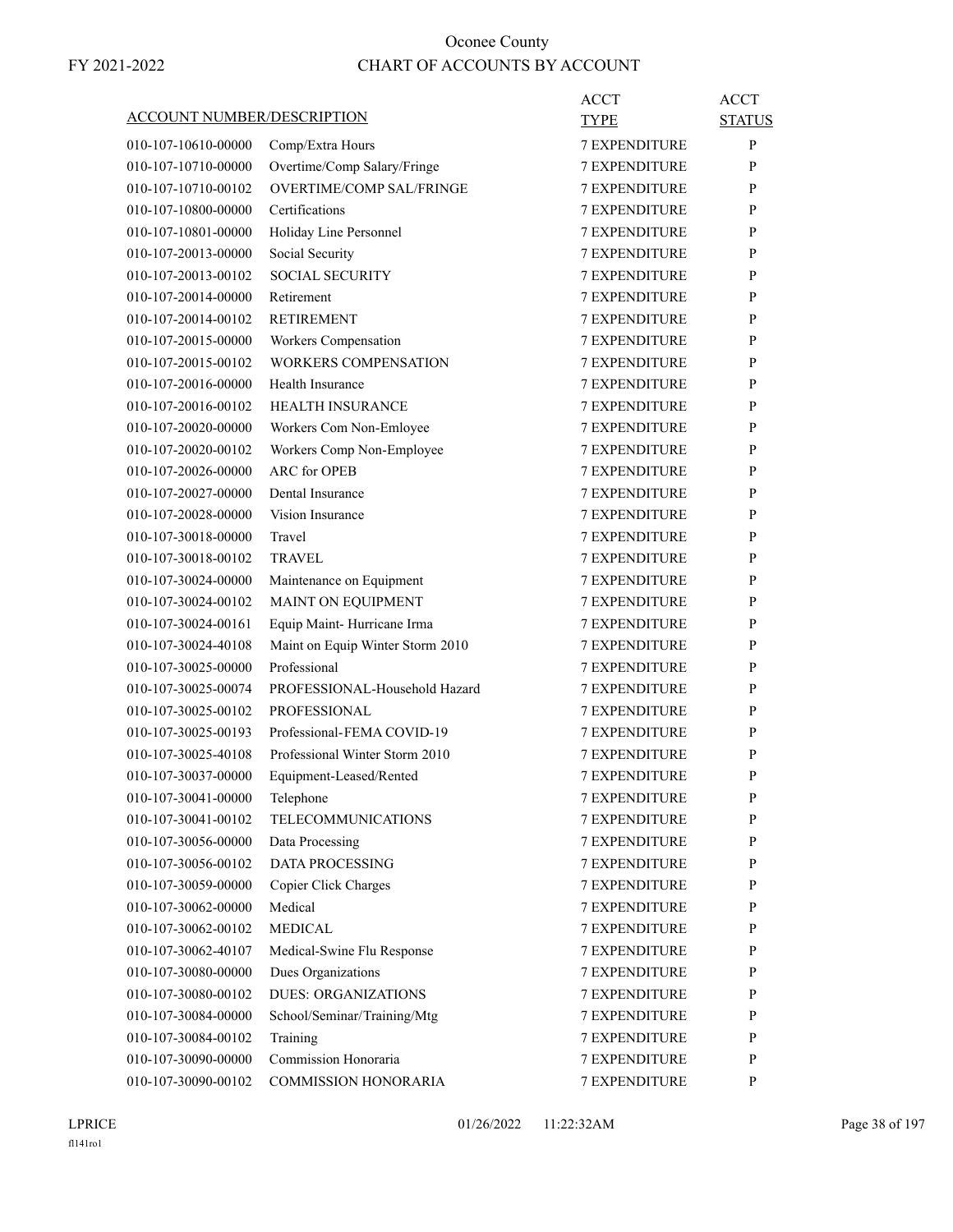| ACCOUNT NUMBER/DESCRIPTION |                                     | <b>ACCT</b><br>TYPE  | <b>ACCT</b><br><b>STATUS</b> |
|----------------------------|-------------------------------------|----------------------|------------------------------|
| 010-107-30810-90910        | Maint/Rep Watershed-Local USDA EWP  | <b>7 EXPENDITURE</b> | $\mathbf{P}$                 |
| 010-107-33022-00000        | Maintenance Buildings/Grounds       | <b>7 EXPENDITURE</b> | P                            |
| 010-107-33022-00102        | MAINT BUILDINGS/GROUND              | <b>7 EXPENDITURE</b> | P                            |
| 010-107-34042-00000        | Gas & Fuel Oil                      | <b>7 EXPENDITURE</b> | P                            |
| 010-107-34042-00102        | Gas & Fuel Oil                      | <b>7 EXPENDITURE</b> | P                            |
| 010-107-34042-00140        | Gas & Fuel Oil-Oakway Shop Bldg     | <b>7 EXPENDITURE</b> | P                            |
| 010-107-34043-00000        | Electricity                         | <b>7 EXPENDITURE</b> | P                            |
| 010-107-34043-00102        | Electricity                         | 7 EXPENDITURE        | P                            |
| 010-107-34044-00000        | Water/Sewer/Garbage                 | <b>7 EXPENDITURE</b> | P                            |
| 010-107-34044-00102        | Water/Sewer/Garbage                 | <b>7 EXPENDITURE</b> | P                            |
| 010-107-34044-00140        | Water/Sewer/Garbage-Oakway Shop Bld | <b>7 EXPENDITURE</b> | P                            |
| 010-107-40027-00193        | Safety Equipment-FEMA COVID-19      | <b>7 EXPENDITURE</b> | P                            |
| 010-107-40031-00000        | Non-Capital Equipment               | <b>7 EXPENDITURE</b> | P                            |
| 010-107-40031-00102        | Non-Capital Equipment-Fire Services | 7 EXPENDITURE        | P                            |
| 010-107-40031-00105        | Non-Capital Equipment - Turnout Gea | <b>7 EXPENDITURE</b> | P                            |
| 010-107-40031-00161        | Non-Capital Equip-Hurricane Irma    | <b>7 EXPENDITURE</b> | P                            |
| 010-107-40031-00193        | Non-Cap Equipment-FEMA COVID-19     | <b>7 EXPENDITURE</b> | P                            |
| 010-107-40031-00601        | Non-Cap Equip-Oakway FD             | <b>7 EXPENDITURE</b> | P                            |
| 010-107-40031-00602        | Non-Cap Equip-Salem FD              | <b>7 EXPENDITURE</b> | P                            |
| 010-107-40031-00603        | Non-Cap Equip-Corinth-Shiloh FD     | 7 EXPENDITURE        | P                            |
| 010-107-40031-00604        | Non-Cap Equip-Mountain Rest FD      | <b>7 EXPENDITURE</b> | P                            |
| 010-107-40031-00608        | Non-Cap Equip-Fair Play FD          | <b>7 EXPENDITURE</b> | P                            |
| 010-107-40031-00609        | Non-Cap Equip-Long Creek FD         | <b>7 EXPENDITURE</b> | P                            |
| 010-107-40031-00610        | Non-Cap Equip-Celveland FD          | <b>7 EXPENDITURE</b> | P                            |
| 010-107-40031-00611        | Non-Cap Equip-Keowee Ebenezer FD    | <b>7 EXPENDITURE</b> | P                            |
| 010-107-40031-00612        | Non-Cap Equip-Friendship FD         | 7 EXPENDITURE        | P                            |
| 010-107-40031-00613        | Non-Cap Equip-Cross Roads FD        | <b>7 EXPENDITURE</b> | P                            |
| 010-107-40031-00614        | Non-Cap Equip-Pickett Post FD       | <b>7 EXPENDITURE</b> | P                            |
| 010-107-40031-00615        | Non-Cap Equip-South Union FD        | <b>7 EXPENDITURE</b> | P                            |
| 010-107-40031-00616        | Non-Cap Equip-West Union FD         | <b>7 EXPENDITURE</b> | P                            |
| 010-107-40031-00617        | Non-Cap Equip-Keowee Key FD         | <b>7 EXPENDITURE</b> | $\mathbf{P}$                 |
| 010-107-40031-00620        | Non-Cap Equip - Haz-Mat             | 7 EXPENDITURE        | P                            |
| 010-107-40031-02019        | Non-Capital Equip-2019 Cap Lease    | 7 EXPENDITURE        | $\mathbf{P}$                 |
| 010-107-40031-40108        | Non-Cap Equip-2010 Winter Storm     | 7 EXPENDITURE        | $\mathbf{P}$                 |
| 010-107-40032-00000        | Operational                         | 7 EXPENDITURE        | P                            |
| 010-107-40032-00020        | Operational - Search & Rescue Ops   | 7 EXPENDITURE        | $\mathbf{P}$                 |
| 010-107-40032-00022        | Operational - COVID-19 2020         | 7 EXPENDITURE        | P                            |
| 010-107-40032-00102        | <b>OPERATIONAL</b>                  | 7 EXPENDITURE        | P                            |
| 010-107-40032-00161        | Operational - Hurricane Irma        | 7 EXPENDITURE        | $\mathbf{P}$                 |
| 010-107-40032-00193        | Operational-FEMA COVID-19           | 7 EXPENDITURE        | $\mathbf{P}$                 |
| 010-107-40032-40107        | Operational-Swine Flu Response      | 7 EXPENDITURE        | P                            |
| 010-107-40032-40108        | Operational Winter Storm 2010       | 7 EXPENDITURE        | $\mathbf{P}$                 |
| 010-107-40033-00000        | Postage                             | 7 EXPENDITURE        | P                            |
| 010-107-40033-00102        | <b>POSTAGE</b>                      | 7 EXPENDITURE        | P                            |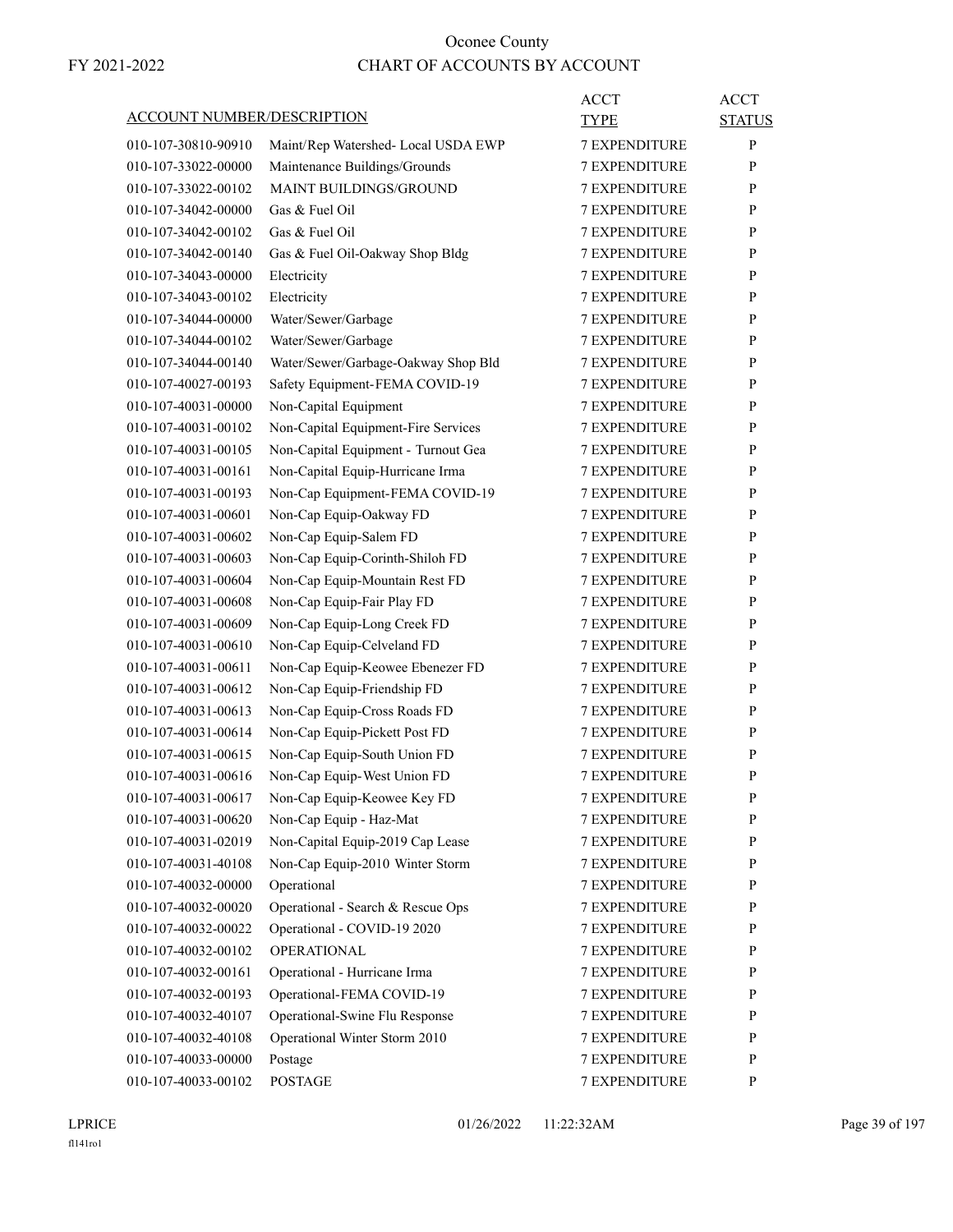| <b>ACCOUNT NUMBER/DESCRIPTION</b> |                                       | ACCT<br><b>TYPE</b>  | <b>ACCT</b><br><b>STATUS</b> |
|-----------------------------------|---------------------------------------|----------------------|------------------------------|
| 010-107-40034-00000               | Food                                  | <b>7 EXPENDITURE</b> | P                            |
| 010-107-40034-00020               | Food - Search & Rescue Operations     | 7 EXPENDITURE        | P                            |
| 010-107-40034-00102               | Food                                  | <b>7 EXPENDITURE</b> | P                            |
| 010-107-40034-00161               | Food - Hurricane Irma                 | <b>7 EXPENDITURE</b> | P                            |
| 010-107-40034-40108               | Food Winter Storm 2010                | <b>7 EXPENDITURE</b> | P                            |
| 010-107-40045-00000               | IT Replacement Eq./Softwr             | <b>7 EXPENDITURE</b> | P                            |
| 010-107-40065-00000               | Cothing Uniforms                      | <b>7 EXPENDITURE</b> | P                            |
| 010-107-40065-00102               | Clothing/Uniforms                     | 7 EXPENDITURE        | P                            |
| 010-107-50840-00000               | <b>Equipment Capital Expenditures</b> | <b>7 EXPENDITURE</b> | P                            |
| 010-107-50840-00102               | EQUIPMENT, CAPITAL EXPEND             | <b>7 EXPENDITURE</b> | P                            |
| 010-107-50840-00161               | Capital Equipment - Hurricane Irma    | <b>7 EXPENDITURE</b> | P                            |
| 010-107-50840-00620               | Haz-Mat Capital Equipment             | <b>7 EXPENDITURE</b> | P                            |
| 010-107-50840-40108               | Equip Capital Expend Winter Storm10   | <b>7 EXPENDITURE</b> | P                            |
| 010-107-50845-00000               | Capital IT Equip/Software             | 7 EXPENDITURE        | P                            |
| 010-107-50850-00000               | <b>Buildings Capital Expenditures</b> | <b>7 EXPENDITURE</b> | P                            |
| 010-107-50850-00102               | Building, Capital Expenditures        | <b>7 EXPENDITURE</b> | P                            |
| 010-107-50850-00601               | Capital Buildings-Oakway Restoratio   | <b>7 EXPENDITURE</b> | P                            |
| 010-107-50850-00860               | Capital Buildings Bountyland          | <b>7 EXPENDITURE</b> | P                            |
| 010-107-50870-00000               | Capital Vehicle                       | <b>7 EXPENDITURE</b> | P                            |
| 010-107-50870-00102               | VEHICLES, CAPITAL EXPEND              | 7 EXPENDITURE        | P                            |
| 010-107-50871-00000               | Fire Trucks                           | <b>7 EXPENDITURE</b> | P                            |
|                                   |                                       |                      | P                            |
| 010-107-50871-02019               | Cap Fire Trucks-2019 BB&T Lease       | <b>7 EXPENDITURE</b> |                              |
| 010-107-50884-00000               | Capital Departmental Paving           | <b>7 EXPENDITURE</b> | P                            |
| 010-107-50884-00102               | Capital Departmental Paving           | <b>7 EXPENDITURE</b> | P                            |
| 010-107-55100-00000               | Principal Payment                     | <b>7 EXPENDITURE</b> | P                            |
| 010-107-55100-00102               | PRINCIPAL PAYMENT                     | 7 EXPENDITURE        | P                            |
| 010-107-55200-00000               | <b>Interest Payment</b>               | <b>7 EXPENDITURE</b> | P                            |
| 010-107-55200-00102               | <b>INTEREST PAYMENT</b>               | <b>7 EXPENDITURE</b> | P                            |
| 010-107-60083-00000               | Grant to Indenpendent Agencies        | <b>7 EXPENDITURE</b> | P                            |
| 010-107-61106-00000               | Volunteer Compensation                | <b>7 EXPENDITURE</b> | P                            |
| 010-107-80107-00000               | Vehicle Maintenance Emergency Ser     | 7 EXPENDITURE        | $\mathbf{P}$                 |
| 010-107-80107-00102               | Automobile Maint                      | <b>7 EXPENDITURE</b> | P                            |
| 010-107-81107-00000               | Gasoline Emergency Ser/Rural Fire     | 7 EXPENDITURE        | P                            |
| 010-107-81107-00020               | Gasoline - Search & Rescue Ops        | 7 EXPENDITURE        | P                            |
| 010-107-81107-00102               | <b>GASOLINE</b>                       | 7 EXPENDITURE        | P                            |
| 010-107-81107-00161               | Gasoline-Emer Serv -Hurricane Irma    | 7 EXPENDITURE        | P                            |
| 010-107-81107-40108               | Gasoline Winter Storm 2010            | 7 EXPENDITURE        | P                            |
| 010-107-82107-00000               | <b>Diesel Emergency Services</b>      | 7 EXPENDITURE        | P                            |
| 010-107-82107-00102               | Diesel                                | 7 EXPENDITURE        | P                            |
| 010-107-82107-00161               | Diesel-Emer Serv-Hurricane Irma       | 7 EXPENDITURE        | P                            |
| 010-107-82107-40108               | Diesel Winter Storm 2010              | 7 EXPENDITURE        | P                            |
| 010-107-91017-00155               | Emergency Mgt Perform Grant 8EMPG01   | 7 EXPENDITURE        | P                            |
| 010-107-91018-00155               | Emergency Mgt Perform Grant 9EMPG01   | 7 EXPENDITURE        | P                            |
| 010-107-95100-20202               | OMH Ambulance Service                 | 7 EXPENDITURE        | P                            |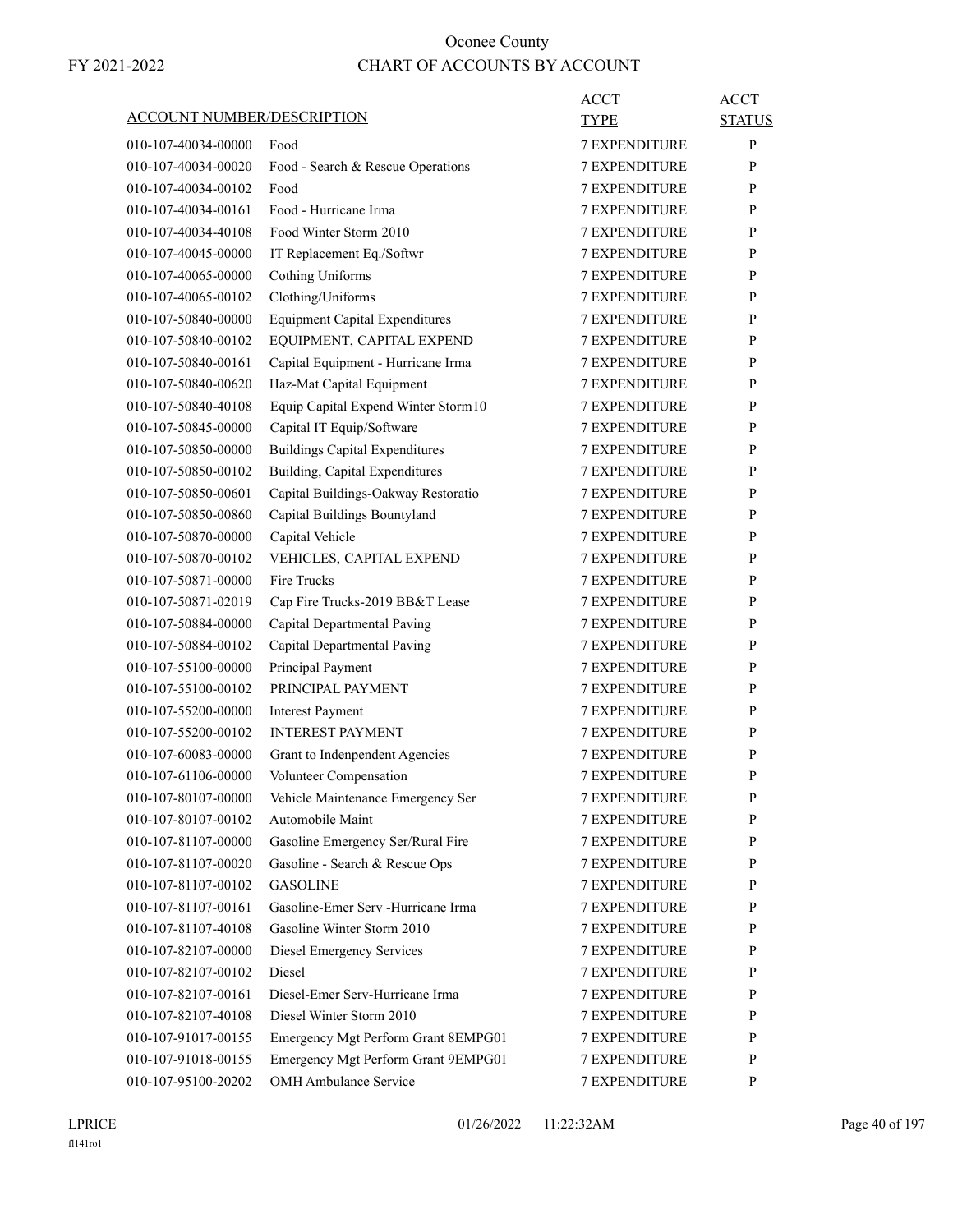| <b>ACCOUNT NUMBER/DESCRIPTION</b>          |                                     | ACCT<br>TYPE                   | ACCT<br><b>STATUS</b> |
|--------------------------------------------|-------------------------------------|--------------------------------|-----------------------|
| 010-107-95100-20207                        | City of Seneca Fire                 | <b>7 EXPENDITURE</b>           | P                     |
| 010-107-95100-20208                        | City of Walhalla Fire & Police      | 7 EXPENDITURE                  | P                     |
| 010-107-95100-20209                        | CIty of Westminster Fire            | <b>7 EXPENDITURE</b>           | P                     |
| 010-107-95100-20210                        | Town of Salem Fire                  | <b>7 EXPENDITURE</b>           | P                     |
| 010-107-99999-00000                        | Miscellaneous Grant Match           | <b>7 EXPENDITURE</b>           | P                     |
| 010-107-99999-00102                        | MISCELLANEOUS GRANT MATCH           | <b>7 EXPENDITURE</b>           | P                     |
| 010-109-30041-00000                        | Telecommunications                  | <b>7 EXPENDITURE</b>           | P                     |
| 010-109-40032-00000                        | Operational                         | 7 EXPENDITURE                  | P                     |
| 010-110-10110-00000                        | Salaries                            | <b>7 EXPENDITURE</b>           | P                     |
| 010-110-10110-00001                        | <b>New Positions</b>                | <b>7 EXPENDITURE</b>           | P                     |
| 010-110-10110-01100                        | Animal Control Officer I            | <b>7 EXPENDITURE</b>           | P                     |
| 010-110-10110-01101                        | Animal Control Officer I            | <b>7 EXPENDITURE</b>           | P                     |
| 010-110-10110-01102                        | Animal Control Supervisor           | <b>7 EXPENDITURE</b>           | P                     |
| 010-110-10110-01103                        | Animal Control Officer              | 7 EXPENDITURE                  | P                     |
| 010-110-10110-01104                        | Animal Shelter Technician           | <b>7 EXPENDITURE</b>           | P                     |
| 010-110-10110-01105                        | Animal Control Officer I            | <b>7 EXPENDITURE</b>           | P                     |
| 010-110-10120-02111                        | Temporary Salary                    | <b>7 EXPENDITURE</b>           | P                     |
| 010-110-10125-00000                        | <b>Accured Payroll Expenditures</b> | <b>7 EXPENDITURE</b>           | P                     |
| 010-110-10610-00000                        | Comp/Extra Hours                    | <b>7 EXPENDITURE</b>           | P                     |
| 010-110-10710-00000                        | Overtime/Comp Salary/Fringe         | 7 EXPENDITURE                  | P                     |
| 010-110-20013-00000                        | Social Security                     | <b>7 EXPENDITURE</b>           | P                     |
| 010-110-20014-00000                        | Retirement                          | <b>7 EXPENDITURE</b>           | P                     |
| 010-110-20015-00000                        | Workers Compensation                | <b>7 EXPENDITURE</b>           | P                     |
| 010-110-20016-00000                        | Health Insurance                    | <b>7 EXPENDITURE</b>           | P                     |
| 010-110-20017-00000                        | Unemployment Insurance              | <b>7 EXPENDITURE</b>           | P                     |
| 010-110-20020-00000                        | Workers Comp Non-Employee           | 7 EXPENDITURE                  | P                     |
| 010-110-20022-00000                        | Unemployment                        | <b>7 EXPENDITURE</b>           | P                     |
| 010-110-20026-00000                        | <b>ARC</b> for OPEB                 | <b>7 EXPENDITURE</b>           | P                     |
| 010-110-20027-00000                        | Dental Insurance                    | <b>7 EXPENDITURE</b>           | P                     |
| 010-110-20028-00000                        | Vision Insurance                    | <b>7 EXPENDITURE</b>           | P                     |
| 010-110-30024-00000                        | Maintenance on Equipment            | <b>7 EXPENDITURE</b>           | $\mathbf{P}$          |
| 010-110-30025-00000                        | Professional                        | <b>7 EXPENDITURE</b>           | P                     |
| 010-110-30025-00067                        | Professional Spay/Neuter Program    | 7 EXPENDITURE                  | P                     |
| 010-110-30041-00000                        | Telecommunications                  | 7 EXPENDITURE                  | P                     |
| 010-110-30056-00000                        | Data Processing                     | 7 EXPENDITURE                  | P                     |
| 010-110-30059-00000                        | Copier Click Charges                | 7 EXPENDITURE                  | P                     |
| 010-110-30062-00000                        | Medical                             | 7 EXPENDITURE                  | P                     |
| 010-110-30084-00000                        | School/Seminar/Training/Mtg         | 7 EXPENDITURE                  | P                     |
| 010-110-33022-00000                        | Maintenance Building/Grounds        | 7 EXPENDITURE                  | P                     |
|                                            | Gas & Fuel Oil                      |                                |                       |
| 010-110-34042-00000<br>010-110-34043-00000 |                                     | 7 EXPENDITURE<br>7 EXPENDITURE | P                     |
|                                            | Electricity                         |                                | P                     |
| 010-110-34044-00000                        | Water/Sewer/Garbage                 | 7 EXPENDITURE                  | P                     |
| 010-110-40031-00000                        | Non-Capital Equipment               | 7 EXPENDITURE                  | P                     |
| 010-110-40032-00000                        | Operational                         | 7 EXPENDITURE                  | P                     |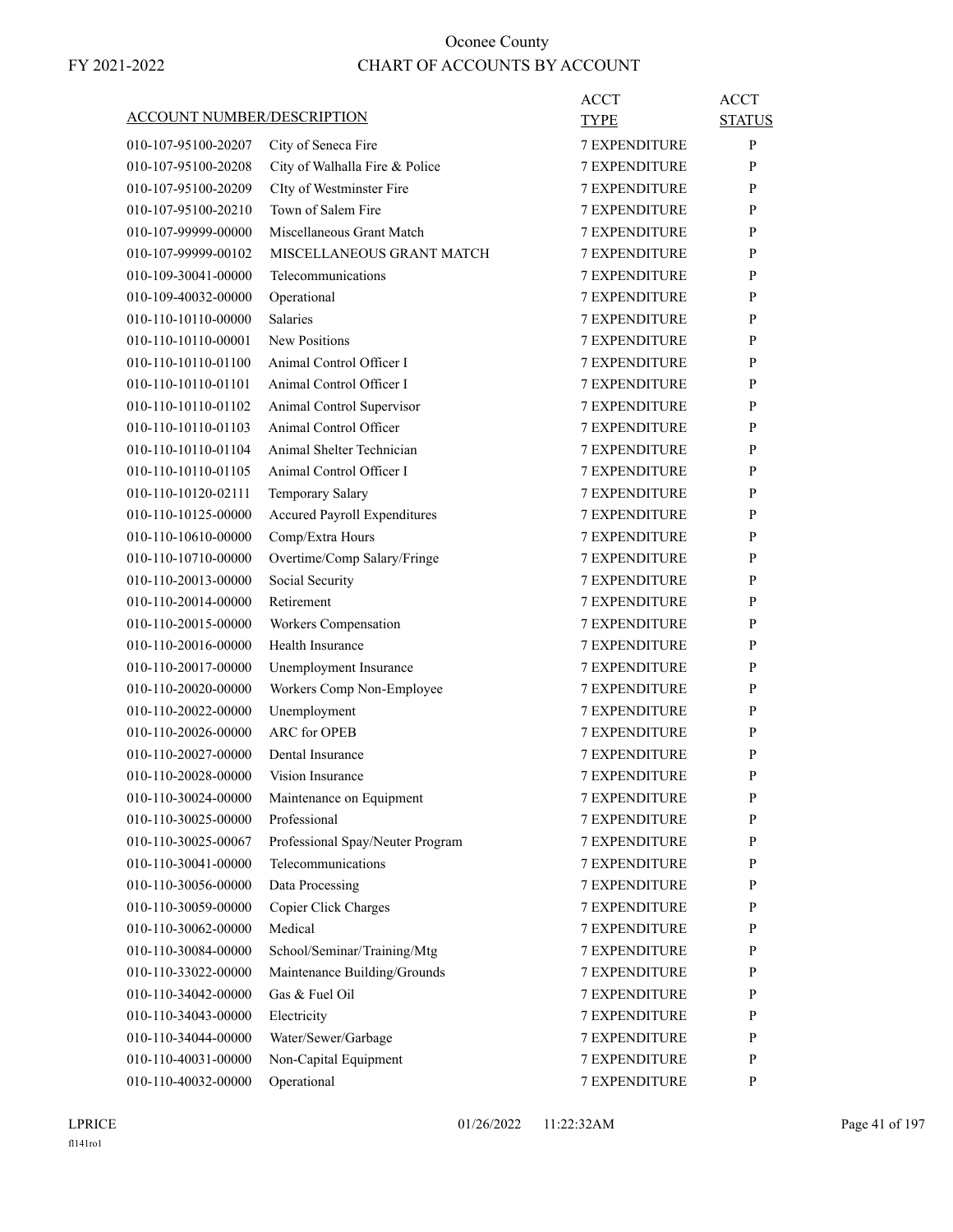| ACCOUNT NUMBER/DESCRIPTION |                                      | ACCT<br>TYPE         | <b>ACCT</b><br><b>STATUS</b> |
|----------------------------|--------------------------------------|----------------------|------------------------------|
| 010-110-40045-00000        |                                      | <b>7 EXPENDITURE</b> | P                            |
|                            | Non-Capital IT Eq./Softwr            |                      |                              |
| 010-110-40065-00000        | Clothing/Uniforms                    | <b>7 EXPENDITURE</b> | P                            |
| 010-110-40360-00000        | Pet ID Microchips                    | <b>7 EXPENDITURE</b> | P                            |
| 010-110-50840-00000        | Equipment Capital Expenditure        | <b>7 EXPENDITURE</b> | P                            |
| 010-110-50845-00000        | Capital IT Equip/Software            | <b>7 EXPENDITURE</b> | P                            |
| 010-110-50850-00000        | Captial Expenditure, Building        | <b>7 EXPENDITURE</b> | P                            |
| 010-110-50870-00000        | Vehicles/Equipment Capital Expend    | <b>7 EXPENDITURE</b> | P                            |
| 010-110-60233-00000        | OC Animal Shelter                    | <b>7 EXPENDITURE</b> | P                            |
| 010-110-60735-00000        | Gravel                               | <b>7 EXPENDITURE</b> | P                            |
| 010-110-80110-00000        | Vehicle Maintenance Animal Control   | 7 EXPENDITURE        | P                            |
| 010-110-81110-00000        | Gasoline Animal Control              | <b>7 EXPENDITURE</b> | P                            |
| 010-120-10120-00000        | Sheriff's Part-time Bailiffs         | <b>7 EXPENDITURE</b> | P                            |
| 010-120-20015-00000        | Workers' Comp-PT Sheriff's Bailiffs  | <b>7 EXPENDITURE</b> | P                            |
| 010-201-10120-00212        | Salaries - Part-Time                 | <b>7 EXPENDITURE</b> | P                            |
| 010-201-10120-06121        | Lunney Museum Assistant Part Time    | <b>7 EXPENDITURE</b> | P                            |
| 010-201-20013-00000        | Social Security                      | <b>7 EXPENDITURE</b> | P                            |
| 010-201-20014-00000        | Retirement                           | <b>7 EXPENDITURE</b> | P                            |
| 010-201-20015-00000        | Workers Compensation                 | <b>7 EXPENDITURE</b> | P                            |
| 010-201-30018-00000        | Travel                               | <b>7 EXPENDITURE</b> | P                            |
| 010-201-30018-00212        | Travel                               | <b>7 EXPENDITURE</b> | P                            |
| 010-201-30041-00212        | Telecommunications                   | <b>7 EXPENDITURE</b> | P                            |
| 010-201-30080-00000        | Membership SCACAA                    | <b>7 EXPENDITURE</b> | P                            |
| 010-201-30090-00211        | Commission Honoraria                 | <b>7 EXPENDITURE</b> | P                            |
| 010-201-40031-00000        | Non-Capital Equipment                | <b>7 EXPENDITURE</b> | P                            |
| 010-201-40031-00212        | Non-Capital Equipment                | <b>7 EXPENDITURE</b> | P                            |
| 010-201-40032-00000        | Operational                          | 7 EXPENDITURE        | P                            |
| 010-201-40032-00212        | Operational                          | <b>7 EXPENDITURE</b> | P                            |
| 010-201-40033-00000        | Postage                              | <b>7 EXPENDITURE</b> | P                            |
| 010-201-40033-00212        | Postage                              | <b>7 EXPENDITURE</b> | P                            |
| 010-201-40132-00211        | Art Acquisition                      | <b>7 EXPENDITURE</b> | P                            |
| 010-201-50850-00000        | Capital Expenditures Buildings       | <b>7 EXPENDITURE</b> | $\mathbf{P}$                 |
| 010-201-50850-00212        | <b>Buildings Capital Expenditure</b> | <b>7 EXPENDITURE</b> | P                            |
| 010-201-60110-00211        | <b>Blue Ridge Art Salary</b>         | 7 EXPENDITURE        | P                            |
| 010-201-60301-00000        | <b>Community Theatre Renovations</b> | 7 EXPENDITURE        | P                            |
| 010-201-60301-00214        | Community Theatre                    | <b>7 EXPENDITURE</b> | $\mathbf{P}$                 |
| 010-201-60311-00211        | <b>Historical Projects</b>           | 7 EXPENDITURE        | P                            |
| 010-201-60311-00212        | <b>Historical Projects</b>           | 7 EXPENDITURE        | P                            |
| 010-201-60314-00000        | Heritage Center Museum (T BARN)      | 7 EXPENDITURE        | P                            |
| 010-201-60314-00213        | Heritage Center                      | 7 EXPENDITURE        | $\mathbf{P}$                 |
| 010-201-60315-00000        | Heritage Museum Electricity (T BARN  | 7 EXPENDITURE        | $\mathbf{P}$                 |
| 010-201-60501-00211        | Performing Group Match               | 7 EXPENDITURE        | $\mathbf{P}$                 |
| 010-201-60510-00211        | Project Costs (Art Oganizations)     | 7 EXPENDITURE        | P                            |
| 010-201-60767-00000        | Contigency                           | <b>7 EXPENDITURE</b> | $\mathbf{P}$                 |
| 010-201-95100-20222        | Oconee Community Theatre             | 7 EXPENDITURE        | P                            |
|                            |                                      |                      |                              |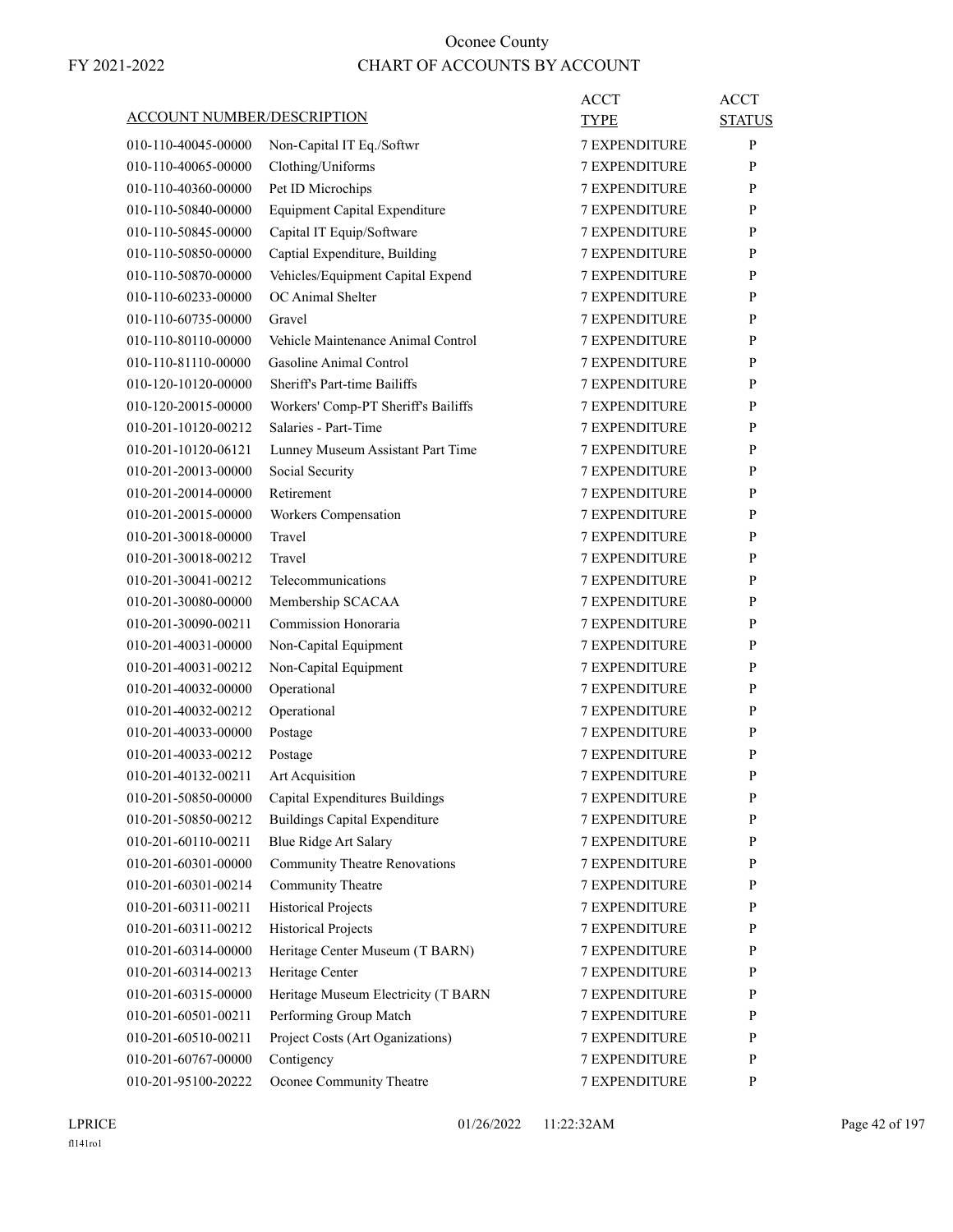|                                   |                                     | <b>ACCT</b>          | <b>ACCT</b>   |
|-----------------------------------|-------------------------------------|----------------------|---------------|
| <b>ACCOUNT NUMBER/DESCRIPTION</b> |                                     | <b>TYPE</b>          | <b>STATUS</b> |
| 010-201-95100-20224               | Blue Ridge Art Center               | <b>7 EXPENDITURE</b> | P             |
| 010-201-95100-20225               | Pendleton District Commission       | <b>7 EXPENDITURE</b> | P             |
| 010-201-95100-20230               | Walhalla Auditorium Restoration     | <b>7 EXPENDITURE</b> | P             |
| 010-201-95100-20241               | SC National Heritage Corridor       | 7 EXPENDITURE        | P             |
| 010-202-10110-00000               | <b>Salaries</b>                     | <b>7 EXPENDITURE</b> | P             |
| 010-202-10110-00001               | New Positions                       | <b>7 EXPENDITURE</b> | P             |
| 010-202-10110-01800               | <b>PRT</b> Director                 | <b>7 EXPENDITURE</b> | P             |
| 010-202-10110-01802               | Secretary II                        | <b>7 EXPENDITURE</b> | P             |
| 010-202-10110-01803               | Deputy PRT Director                 | <b>7 EXPENDITURE</b> | P             |
| 010-202-10110-01807               | Curator Heritage Center             | 7 EXPENDITURE        | P             |
| 010-202-10110-01814               | <b>Athletic Director</b>            | <b>7 EXPENDITURE</b> | P             |
| 010-202-10120-00000               | Part-Time Employees                 | <b>7 EXPENDITURE</b> | P             |
| 010-202-10125-00000               | <b>Accured Payroll Expenditures</b> | <b>7 EXPENDITURE</b> | P             |
| 010-202-10610-00000               | Comp/Extra Hours                    | <b>7 EXPENDITURE</b> | P             |
| 010-202-10710-00000               | Overtime/Comp Salary/Fringe         | <b>7 EXPENDITURE</b> | P             |
| 010-202-20013-00000               | Social Security                     | <b>7 EXPENDITURE</b> | P             |
| 010-202-20014-00000               | Retirement                          | <b>7 EXPENDITURE</b> | P             |
| 010-202-20015-00000               | Workers Compensation                | <b>7 EXPENDITURE</b> | P             |
| 010-202-20016-00000               | Health Insurance                    | <b>7 EXPENDITURE</b> | P             |
| 010-202-20017-00000               | Unemployment Insurance              | <b>7 EXPENDITURE</b> | P             |
| 010-202-20020-00000               | Workers Comp Non-Employee           | <b>7 EXPENDITURE</b> | P             |
| 010-202-20022-00000               | Unemployment Benefit Reimbursement  | 7 EXPENDITURE        | P             |
| 010-202-20025-00000               | Furlough                            | <b>7 EXPENDITURE</b> | P             |
| 010-202-20026-00000               | <b>ARC</b> for OPEB                 | <b>7 EXPENDITURE</b> | P             |
| 010-202-20027-00000               | Dental Insurance                    | <b>7 EXPENDITURE</b> | P             |
| 010-202-20028-00000               | Vision Insurance                    | <b>7 EXPENDITURE</b> | P             |
| 010-202-30018-00000               | Travel                              | <b>7 EXPENDITURE</b> | P             |
| 010-202-30024-00000               | Maintenance on Equipment            | 7 EXPENDITURE        | P             |
| 010-202-30025-00000               | Professional                        | <b>7 EXPENDITURE</b> | P             |
| 010-202-30025-00203               | Professional - High Falls           | <b>7 EXPENDITURE</b> | P             |
| 010-202-30025-00204               | Professional - South Cove           | 7 EXPENDITURE        | ${\bf P}$     |
| 010-202-30025-00205               | Professional - Chau Ram             | <b>7 EXPENDITURE</b> | P             |
| 010-202-30037-00000               | Equipment (Leased or Rented)        | <b>7 EXPENDITURE</b> | P             |
| 010-202-30041-00000               | Telecommunications                  | <b>7 EXPENDITURE</b> | P             |
| 010-202-30056-00000               | Data Processing                     | <b>7 EXPENDITURE</b> | P             |
| 010-202-30059-00000               | Copier Click Charges                | <b>7 EXPENDITURE</b> | P             |
| 010-202-30068-00000               | Advertising                         | 7 EXPENDITURE        | P             |
| 010-202-30071-00000               | Rent                                | <b>7 EXPENDITURE</b> | P             |
| 010-202-30080-00000               | Dues Orgnizations                   | <b>7 EXPENDITURE</b> | P             |
| 010-202-30084-00000               | School/Seminar/Training/Mtg         | <b>7 EXPENDITURE</b> | P             |
| 010-202-30090-00000               | Commission Honoraria                | <b>7 EXPENDITURE</b> | P             |
| 010-202-30168-00255               | Advertising (State Expense)         | <b>7 EXPENDITURE</b> | P             |
| 010-202-30901-00000               | Recreation - District 1             | 7 EXPENDITURE        | P             |
| 010-202-30902-00000               | Recreation - District 2             | 7 EXPENDITURE        | P             |
|                                   |                                     |                      |               |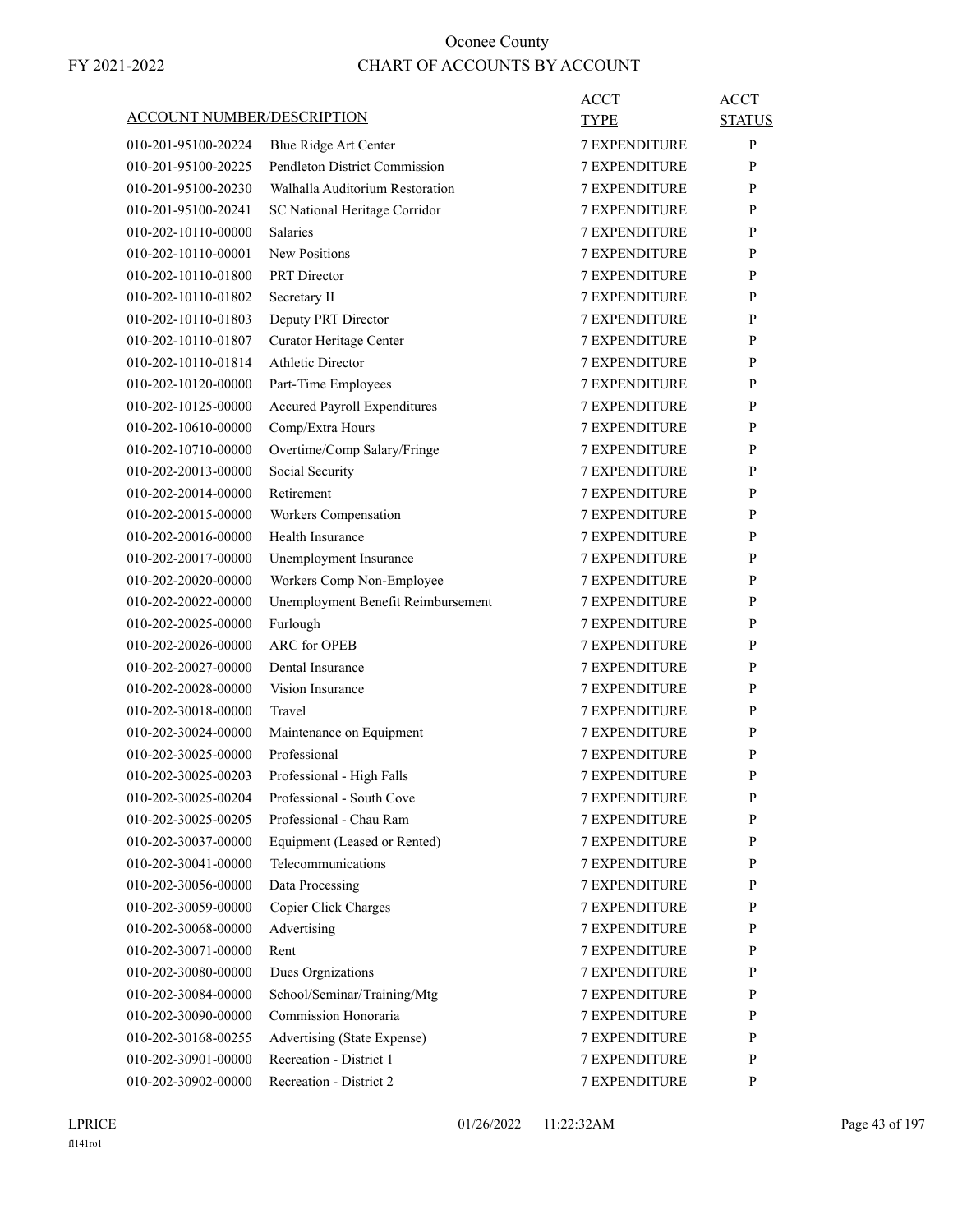|                                   |                                       | ACCT                 | <b>ACCT</b>   |
|-----------------------------------|---------------------------------------|----------------------|---------------|
| <b>ACCOUNT NUMBER/DESCRIPTION</b> |                                       | TYPE                 | <b>STATUS</b> |
| 010-202-30903-00000               | Recreation - District 3               | <b>7 EXPENDITURE</b> | P             |
| 010-202-30904-00000               | Recreation - District 4               | <b>7 EXPENDITURE</b> | P             |
| 010-202-30905-00000               | Recreation - District 5               | <b>7 EXPENDITURE</b> | P             |
| 010-202-30906-00000               | Recreation - Salem                    | <b>7 EXPENDITURE</b> | P             |
| 010-202-30907-00000               | Receration - Walhalla                 | <b>7 EXPENDITURE</b> | P             |
| 010-202-30908-00000               | Recreation - Seneca                   | <b>7 EXPENDITURE</b> | P             |
| 010-202-30909-00000               | Recreation - Westminster              | <b>7 EXPENDITURE</b> | P             |
| 010-202-33022-00000               | Maintenance Buildings/Grounds         | <b>7 EXPENDITURE</b> | P             |
| 010-202-33022-00213               | Maint Bldgs/Grounds-Heritage Museum   | <b>7 EXPENDITURE</b> | P             |
| 010-202-34042-00000               | Gas & Fuel Oil                        | <b>7 EXPENDITURE</b> | P             |
| 010-202-34043-00000               | Electricity                           | <b>7 EXPENDITURE</b> | P             |
| 010-202-34043-62051               | Electricity- Fairplay Rec. Area       | <b>7 EXPENDITURE</b> | P             |
| 010-202-34043-62052               | Electricity-Lawrence Br. Rec. Area    | <b>7 EXPENDITURE</b> | P             |
| 010-202-34043-62053               | Electricity-Mullins Ford Landing      | <b>7 EXPENDITURE</b> | P             |
| 010-202-34043-62058               | Electricity - Friendship Rec Area     | <b>7 EXPENDITURE</b> | P             |
| 010-202-34044-00000               | Water/Sewer/Garbage                   | <b>7 EXPENDITURE</b> | P             |
| 010-202-34044-62051               | Water/Sewer-Fairplay Rec. Area        | <b>7 EXPENDITURE</b> | P             |
| 010-202-34044-62052               | Water/Sewer-Lawrence Brdge Rec Area   | <b>7 EXPENDITURE</b> | P             |
| 010-202-34044-62058               | Water/Sewer-Friendship Rec Area       | <b>7 EXPENDITURE</b> | P             |
| 010-202-40027-00000               | Safety Equipment                      | <b>7 EXPENDITURE</b> | P             |
| 010-202-40031-00000               | Non-Capital Equipment                 | <b>7 EXPENDITURE</b> | P             |
| 010-202-40032-00000               | Operational                           | <b>7 EXPENDITURE</b> | P             |
| 010-202-40033-00000               | Postage                               | <b>7 EXPENDITURE</b> | P             |
| 010-202-40034-00000               | Food                                  | <b>7 EXPENDITURE</b> | P             |
| 010-202-40045-00000               | IT Replacement Eq./Softwr             | <b>7 EXPENDITURE</b> | P             |
| 010-202-40065-00000               | Clothing/Uniforms                     | <b>7 EXPENDITURE</b> | P             |
| 010-202-40102-00000               | Magazines/Newspapers                  | <b>7 EXPENDITURE</b> | P             |
| 010-202-40832-00000               | Concessions                           | <b>7 EXPENDITURE</b> | P             |
| 010-202-50840-00000               | <b>Equipment Capital Expenditures</b> | <b>7 EXPENDITURE</b> | P             |
| 010-202-50845-00000               | Capital IT Equip/Software             | <b>7 EXPENDITURE</b> | P             |
| 010-202-50850-00000               | <b>Buildings Capital Expenditures</b> | 7 EXPENDITURE        | P             |
| 010-202-50860-00000               | Land Capital Expenditures             | 7 EXPENDITURE        | P             |
| 010-202-50870-00000               | Vehicles/Eqpmt Capital Expenditures   | 7 EXPENDITURE        | P             |
| 010-202-50884-00000               | Capital Departmental Paving           | 7 EXPENDITURE        | P             |
| 010-202-50900-00000               | Chau Ram Pedestrian Bridge            | 7 EXPENDITURE        | $\mathbf{P}$  |
| 010-202-60081-00000               | Sales Tax To SC                       | <b>7 EXPENDITURE</b> | P             |
| 010-202-60735-00000               | General Gravel Use                    | <b>7 EXPENDITURE</b> | P             |
| 010-202-61005-00000               | Iron Gates                            | 7 EXPENDITURE        | P             |
| 010-202-80202-00000               | Vehicle Maintenance PRT               | 7 EXPENDITURE        | P             |
| 010-202-81202-00000               | Gasoline PRT                          | 7 EXPENDITURE        | P             |
| 010-202-82202-00000               | Diesel PRT                            | 7 EXPENDITURE        | P             |
| 010-202-92007-00255               | PARD Grant                            | <b>7 EXPENDITURE</b> | P             |
| 010-202-95100-20221               | Mountain Lakes CVB                    | 7 EXPENDITURE        | P             |
| 010-202-95100-20223               | Foothills YMCA                        | 7 EXPENDITURE        | P             |
|                                   |                                       |                      |               |

LPRICE 01/26/2022 11:22:32AM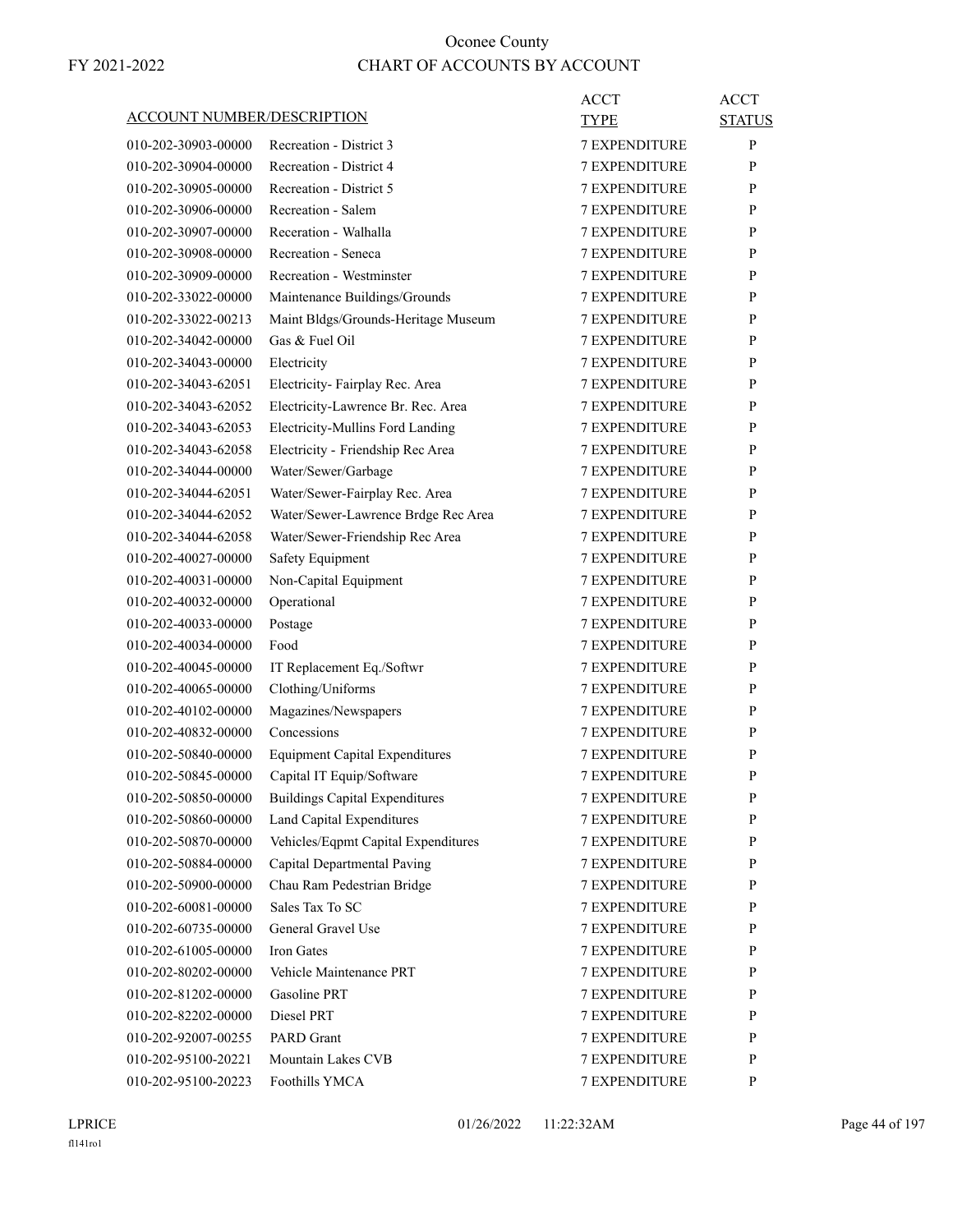|                                   |                                | <b>ACCT</b>          | <b>ACCT</b>   |
|-----------------------------------|--------------------------------|----------------------|---------------|
| <b>ACCOUNT NUMBER/DESCRIPTION</b> |                                | TYPE                 | <b>STATUS</b> |
| 010-202-95100-20224               | Blue Ridge Arts Council        | <b>7 EXPENDITURE</b> | P             |
| 010-202-95100-20225               | Pendleton District Commission  | <b>7 EXPENDITURE</b> | P             |
| 010-202-95100-20226               | SC Upper Heritage Association  | <b>7 EXPENDITURE</b> | P             |
| 010-202-95100-20227               | <b>SC Apple Festival</b>       | 7 EXPENDITURE        | P             |
| 010-202-95100-20228               | Oconee Heritage Center Museum  | <b>7 EXPENDITURE</b> | P             |
| 010-202-95100-20229               | Oktoberfest                    | <b>7 EXPENDITURE</b> | P             |
| 010-202-95100-20231               | Patriot's Hall                 | <b>7 EXPENDITURE</b> | P             |
| 010-202-95100-20234               | Arts and Historical Commission | <b>7 EXPENDITURE</b> | P             |
| 010-202-95100-20241               | SC National Heritage Cooridor  | <b>7 EXPENDITURE</b> | P             |
| 010-202-95100-20261               | 4-H Club                       | <b>7 EXPENDITURE</b> | P             |
| 010-202-99998-00000               | PRT Transfer/Match Grant       | <b>7 EXPENDITURE</b> | P             |
| 010-202-99999-00000               | Miscellanoues Grant Match      | <b>7 EXPENDITURE</b> | P             |
| 010-202-99999-00201               | Arts & Historical Grants       | <b>7 EXPENDITURE</b> | P             |
| 010-203-10110-00000               | <b>Salaries</b>                | <b>7 EXPENDITURE</b> | P             |
| 010-203-10110-01805               | Park Ranger                    | <b>7 EXPENDITURE</b> | P             |
| 010-203-10110-01806               | Park Superintendent            | 7 EXPENDITURE        | P             |
| 010-203-10110-01809               | Park Ranger I                  | <b>7 EXPENDITURE</b> | P             |
| 010-203-10110-01812               | Park Technician                | <b>7 EXPENDITURE</b> | P             |
| 010-203-10125-00000               | Accured Payroll Expenditures   | <b>7 EXPENDITURE</b> | P             |
| 010-203-10610-00000               | Comp/Extra Hours               | <b>7 EXPENDITURE</b> | P             |
| 010-203-10710-00000               | Overtime/Comp Salary/Fringe    | <b>7 EXPENDITURE</b> | P             |
| 010-203-10711-00000               | Overtime Security              | 7 EXPENDITURE        | P             |
| 010-203-20013-00000               | Social Security                | <b>7 EXPENDITURE</b> | P             |
| 010-203-20014-00000               | Retirement                     | <b>7 EXPENDITURE</b> | P             |
| 010-203-20015-00000               | Workers Compensation           | <b>7 EXPENDITURE</b> | P             |
| 010-203-20016-00000               | Health Insurance               | <b>7 EXPENDITURE</b> | P             |
| 010-203-20022-00000               | Unemployment                   | <b>7 EXPENDITURE</b> | P             |
| 010-203-20025-00000               | Furlough                       | 7 EXPENDITURE        | P             |
| 010-203-20026-00000               | <b>ARC</b> for OPEB            | <b>7 EXPENDITURE</b> | P             |
| 010-203-20027-00000               | Dental Insurance               | <b>7 EXPENDITURE</b> | P             |
| 010-203-20028-00000               | Vision Insurance               | <b>7 EXPENDITURE</b> | ${\bf P}$     |
| 010-203-30018-00000               | Travel                         | <b>7 EXPENDITURE</b> | P             |
| 010-203-30024-00000               | Maintenance on Equipment       | <b>7 EXPENDITURE</b> | P             |
| 010-203-30025-00000               | <b>PROFESSIONAL</b>            | <b>7 EXPENDITURE</b> | P             |
| 010-203-30037-00000               | Equipment (Leased or Rented)   | <b>7 EXPENDITURE</b> | P             |
| 010-203-30041-00000               | Telecommunications             | 7 EXPENDITURE        | P             |
| 010-203-30056-00000               | Data Processing                | 7 EXPENDITURE        | P             |
| 010-203-30059-00000               | Copier Click Charges           | <b>7 EXPENDITURE</b> | P             |
| 010-203-30084-00000               | School/Seminar/Training/Mtg    | <b>7 EXPENDITURE</b> | P             |
| 010-203-30101-00000               | <b>Books</b>                   | <b>7 EXPENDITURE</b> | P             |
| 010-203-30222-00000               | Maintenace Buildings/Grounds   | <b>7 EXPENDITURE</b> | P             |
| 010-203-33022-00000               | Maintenance Buildings/Grounds  | 7 EXPENDITURE        | P             |
| 010-203-34042-00000               | Gas & Fuel Oil                 | 7 EXPENDITURE        | P             |
| 010-203-34043-00000               | Electricity                    | 7 EXPENDITURE        | P             |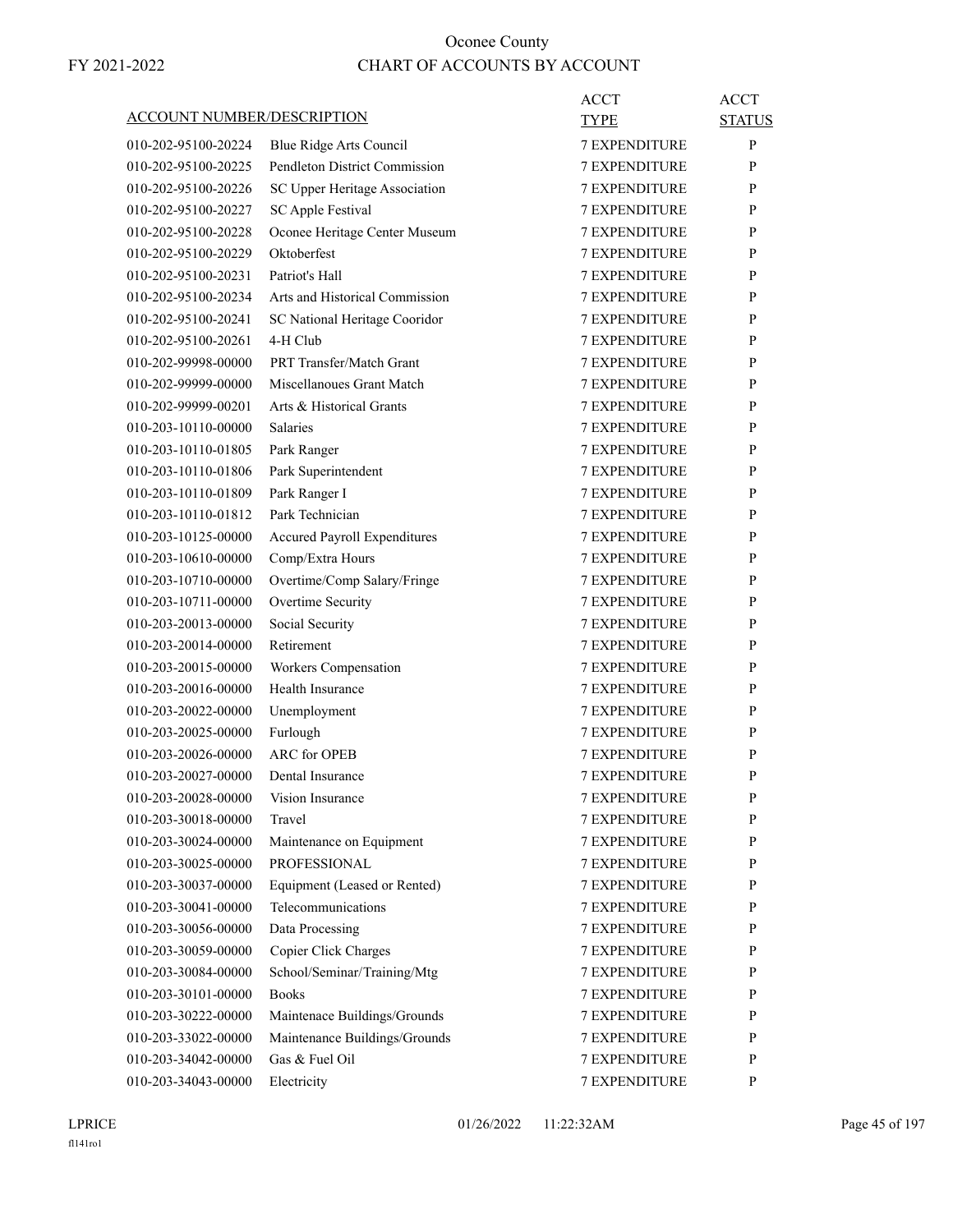| ACCOUNT NUMBER/DESCRIPTION |                                   | ACCT                 | ACCT          |
|----------------------------|-----------------------------------|----------------------|---------------|
|                            |                                   | <b>TYPE</b>          | <b>STATUS</b> |
| 010-203-34044-00000        | Water/Sewer/Garbage               | <b>7 EXPENDITURE</b> | P             |
| 010-203-40027-00000        | <b>SAFETY EQUIPMENT</b>           | <b>7 EXPENDITURE</b> | P             |
| 010-203-40031-00000        | Non-Capital Equipment             | <b>7 EXPENDITURE</b> | P             |
| 010-203-40032-00000        | Operational                       | <b>7 EXPENDITURE</b> | P             |
| 010-203-40034-00000        | Food                              | <b>7 EXPENDITURE</b> | P             |
| 010-203-40045-00000        | IT Replacement Eq./Softwr         | <b>7 EXPENDITURE</b> | P             |
| 010-203-40045-00009        | <b>IT REPLACEMENT</b>             | <b>7 EXPENDITURE</b> | P             |
| 010-203-40065-00000        | Cothing Uniforms                  | <b>7 EXPENDITURE</b> | P             |
| 010-203-40832-00000        | Concessions                       | <b>7 EXPENDITURE</b> | P             |
| 010-203-50840-00000        | Capital Expenditures Equipment    | <b>7 EXPENDITURE</b> | P             |
| 010-203-50845-00000        | Capital IT Equip/Software         | <b>7 EXPENDITURE</b> | P             |
| 010-203-50850-00000        | BUILDINGS, CAPITAL EXPEND         | <b>7 EXPENDITURE</b> | P             |
| 010-203-50850-92051        | Cap Buildings-High Falls ADA Proj | <b>7 EXPENDITURE</b> | P             |
| 010-203-50870-00000        | Vehicles Capital Expenditures     | <b>7 EXPENDITURE</b> | P             |
| 010-203-50884-00000        | Capital Departmental Paving       | <b>7 EXPENDITURE</b> | P             |
| 010-203-60081-00000        | Sales Tax to SC                   | <b>7 EXPENDITURE</b> | P             |
| 010-203-60735-00000        | <b>GENERAL GRAVEL USE</b>         | <b>7 EXPENDITURE</b> | P             |
| 010-203-60990-00000        | Credit Card Processing-High Falls | <b>7 EXPENDITURE</b> | P             |
| 010-204-10110-00000        | <b>Salaries</b>                   | <b>7 EXPENDITURE</b> | P             |
| 010-204-10110-00001        | <b>New Positions</b>              | <b>7 EXPENDITURE</b> | P             |
| 010-204-10110-01801        | Senior Park Superintendent        | <b>7 EXPENDITURE</b> | P             |
| 010-204-10110-01810        | Park Ranger                       | <b>7 EXPENDITURE</b> | P             |
| 010-204-10110-01811        | Park Ranger i                     | <b>7 EXPENDITURE</b> | P             |
| 010-204-10110-01813        | Park Technician                   | <b>7 EXPENDITURE</b> | P             |
| 010-204-10125-00000        | Accured Payroll Expenditures      | <b>7 EXPENDITURE</b> | P             |
| 010-204-10610-00000        | Comp/Extra Hours                  | <b>7 EXPENDITURE</b> | P             |
| 010-204-10710-00000        | Overtime/Comp Salary/Fringe       | <b>7 EXPENDITURE</b> | P             |
| 010-204-10711-00000        | Overtime Security                 | <b>7 EXPENDITURE</b> | P             |
| 010-204-20013-00000        | Social Security                   | <b>7 EXPENDITURE</b> | P             |
| 010-204-20014-00000        | Retirement                        | <b>7 EXPENDITURE</b> | P             |
| 010-204-20015-00000        | Workers Compensation              | <b>7 EXPENDITURE</b> | P             |
| 010-204-20016-00000        | Health Insurance                  | 7 EXPENDITURE        | P             |
| 010-204-20022-00000        | Unemployment                      | 7 EXPENDITURE        | P             |
| 010-204-20025-00000        | Furlough                          | 7 EXPENDITURE        | P             |
| 010-204-20026-00000        | <b>ARC</b> for OPEB               | 7 EXPENDITURE        | P             |
| 010-204-20027-00000        | Dental Insurance                  | <b>7 EXPENDITURE</b> | P             |
| 010-204-20028-00000        | Vision Insurance                  | <b>7 EXPENDITURE</b> | P             |
| 010-204-30024-00000        | Maintenance on Equipment          | 7 EXPENDITURE        | P             |
| 010-204-30025-00000        | PROFESSIONAL                      | 7 EXPENDITURE        | P             |
| 010-204-30037-00000        | Equipment (Leased or Rented)      | 7 EXPENDITURE        | P             |
| 010-204-30041-00000        | Telephone                         | 7 EXPENDITURE        | P             |
| 010-204-30056-00000        | Data Processing                   | <b>7 EXPENDITURE</b> | P             |
| 010-204-30059-00000        | Copier Click Charges              | 7 EXPENDITURE        | P             |
| 010-204-30068-00000        | Advertising                       | 7 EXPENDITURE        | P             |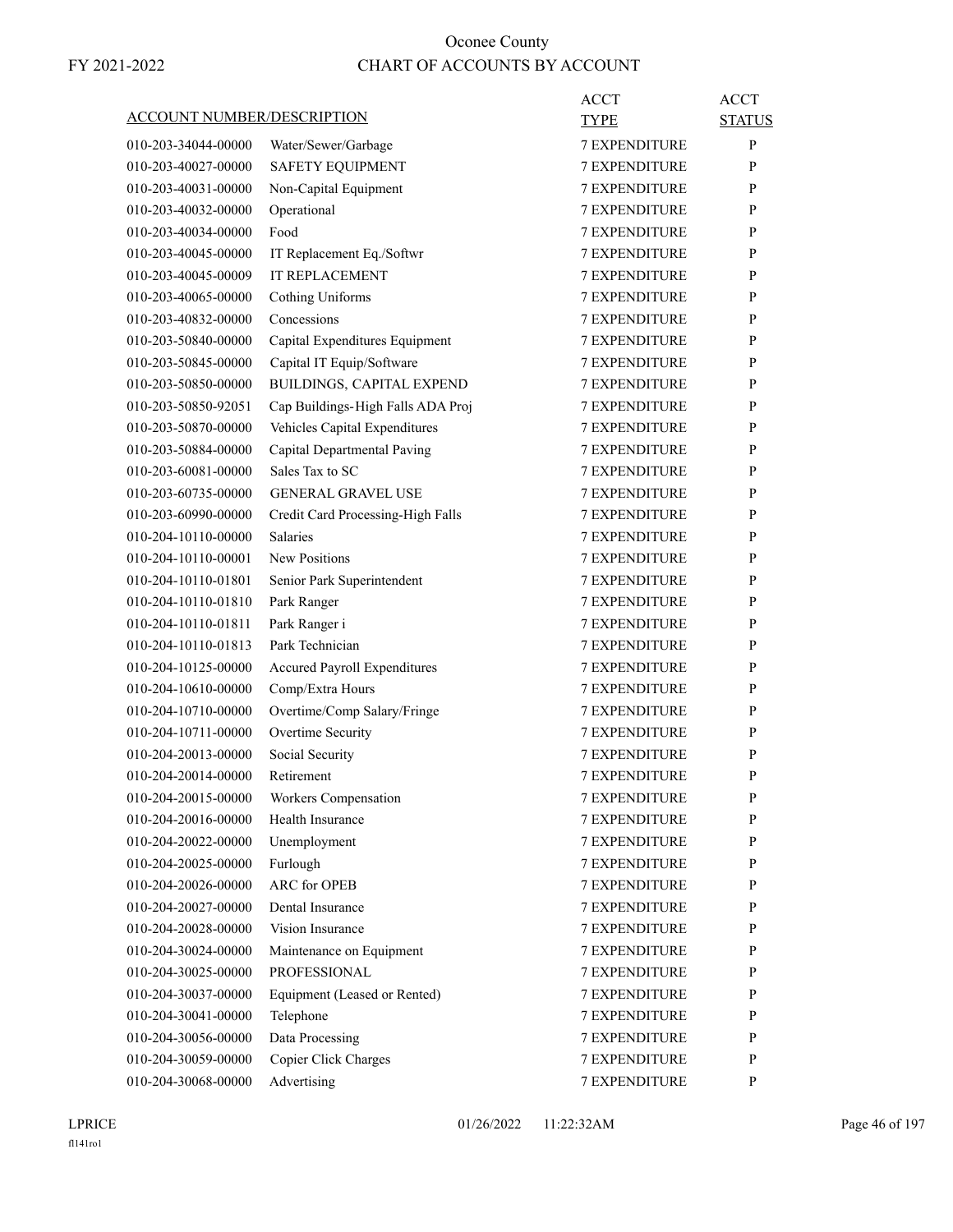|                                   |                                     | <b>ACCT</b>          | <b>ACCT</b>   |
|-----------------------------------|-------------------------------------|----------------------|---------------|
| <b>ACCOUNT NUMBER/DESCRIPTION</b> |                                     | TYPE                 | <b>STATUS</b> |
| 010-204-30071-00000               | Rent                                | <b>7 EXPENDITURE</b> | P             |
| 010-204-30080-00000               | Dues Organzitions                   | <b>7 EXPENDITURE</b> | P             |
| 010-204-30084-00000               | School/Seminar/Training/Mtg         | <b>7 EXPENDITURE</b> | P             |
| 010-204-33022-00000               | Maintenance on Buildings/Grounds    | 7 EXPENDITURE        | P             |
| 010-204-34042-00000               | Gas & Fuel Oil                      | <b>7 EXPENDITURE</b> | P             |
| 010-204-34043-00000               | Electricity                         | <b>7 EXPENDITURE</b> | P             |
| 010-204-34044-00000               | Water/Sewer/Garbage                 | <b>7 EXPENDITURE</b> | P             |
| 010-204-40031-00000               | Non-Capital Equipment               | <b>7 EXPENDITURE</b> | P             |
| 010-204-40032-00000               | Operational                         | <b>7 EXPENDITURE</b> | P             |
| 010-204-40034-00000               | Food                                | <b>7 EXPENDITURE</b> | P             |
| 010-204-40045-00000               | IT Replacement Eq./Softwr           | <b>7 EXPENDITURE</b> | P             |
| 010-204-40065-00000               | <b>Cothing Uniforms</b>             | <b>7 EXPENDITURE</b> | P             |
| 010-204-40832-00000               | Concessions                         | <b>7 EXPENDITURE</b> | P             |
| 010-204-50840-00000               | Capital Expenditures Equipment      | <b>7 EXPENDITURE</b> | P             |
| 010-204-50845-00000               | Capital IT Equip/Software           | <b>7 EXPENDITURE</b> | P             |
| 010-204-50850-00000               | Capital Expenditures Buildings      | 7 EXPENDITURE        | P             |
| 010-204-50850-00089               | BUILDINGS, CAPITAL EXPEND SC Office | <b>7 EXPENDITURE</b> | P             |
| 010-204-50850-00860               | Capital BuildingsSC Renovations     | <b>7 EXPENDITURE</b> | P             |
| 010-204-50870-00000               | Capital Expenditures Vehicles/Eqpmt | <b>7 EXPENDITURE</b> | P             |
| 010-204-50884-00000               | Capital Departmental Paving         | <b>7 EXPENDITURE</b> | P             |
| 010-204-60081-00000               | Sales Tax to SC                     | <b>7 EXPENDITURE</b> | P             |
| 010-204-60990-00000               | Credit Card Processing-South Cove   | 7 EXPENDITURE        | P             |
| 010-204-82204-00000               | Diesel-South Cove Park              | <b>7 EXPENDITURE</b> | P             |
| 010-205-10110-00000               | <b>Salaries</b>                     | <b>7 EXPENDITURE</b> | P             |
| 010-205-10110-00001               | <b>New Positions</b>                | <b>7 EXPENDITURE</b> | P             |
| 010-205-10110-01804               | Park Superintendent                 | <b>7 EXPENDITURE</b> | P             |
| 010-205-10110-01808               | Park Ranger                         | <b>7 EXPENDITURE</b> | P             |
| 010-205-10110-01815               | Park Ranger I                       | 7 EXPENDITURE        | P             |
| 010-205-10125-00000               | <b>Accured Payroll Expenditures</b> | <b>7 EXPENDITURE</b> | P             |
| 010-205-10610-00000               | Comp/Extra Hours                    | <b>7 EXPENDITURE</b> | P             |
| 010-205-10710-00000               | Overtime/Comp Salary/Fringe         | 7 EXPENDITURE        | ${\bf P}$     |
| 010-205-10711-00000               | Overtime Salary                     | <b>7 EXPENDITURE</b> | P             |
| 010-205-20013-00000               | Social Security                     | <b>7 EXPENDITURE</b> | P             |
| 010-205-20014-00000               | Retirement                          | 7 EXPENDITURE        | P             |
| 010-205-20015-00000               | Workers Compensation                | <b>7 EXPENDITURE</b> | P             |
| 010-205-20016-00000               | Health Insurance                    | <b>7 EXPENDITURE</b> | P             |
| 010-205-20022-00000               | Unemployment                        | 7 EXPENDITURE        | P             |
| 010-205-20025-00000               | Furlough                            | 7 EXPENDITURE        | P             |
| 010-205-20026-00000               | ARC for OPEB                        | <b>7 EXPENDITURE</b> | P             |
| 010-205-20027-00000               | Dental Insurance                    | 7 EXPENDITURE        | P             |
| 010-205-20028-00000               | Vision Insurance                    | <b>7 EXPENDITURE</b> | P             |
| 010-205-30024-00000               | Maintenance on Equipment            | <b>7 EXPENDITURE</b> | P             |
| 010-205-30025-00000               | <b>PROFESSIONAL</b>                 | 7 EXPENDITURE        | P             |
| 010-205-30037-00000               | Equipment (Leased or Rented)        | 7 EXPENDITURE        | P             |
|                                   |                                     |                      |               |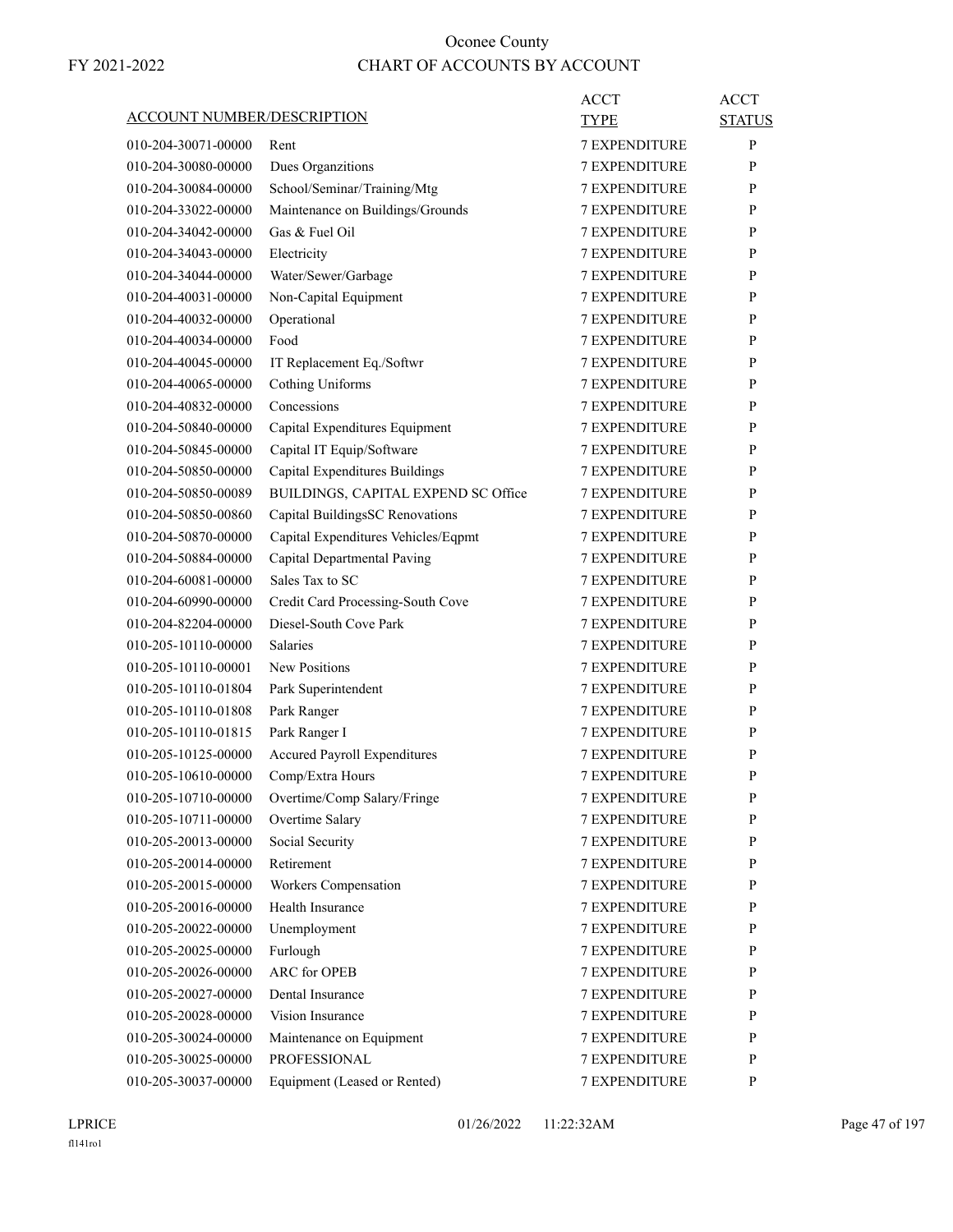| <b>ACCOUNT NUMBER/DESCRIPTION</b>          |                                                              | ACCT<br>TYPE                                 | <b>ACCT</b><br><b>STATUS</b> |
|--------------------------------------------|--------------------------------------------------------------|----------------------------------------------|------------------------------|
| 010-205-30041-00000                        | Telephone                                                    | <b>7 EXPENDITURE</b>                         | P                            |
| 010-205-30056-00000                        | Data Processing                                              | <b>7 EXPENDITURE</b>                         | P                            |
| 010-205-30059-00000                        | Copier Click Charges                                         | <b>7 EXPENDITURE</b>                         | P                            |
| 010-205-30071-00000                        | Rent                                                         | <b>7 EXPENDITURE</b>                         | P                            |
| 010-205-33022-00000                        | Maintenance Building/Grounds                                 | <b>7 EXPENDITURE</b>                         | P                            |
| 010-205-33022-92035                        | Building/Grounds Maint - ATAX Grant                          | <b>7 EXPENDITURE</b>                         | P                            |
| 010-205-34042-00000                        | Gas & Fuel Oil                                               | <b>7 EXPENDITURE</b>                         | P                            |
| 010-205-34043-00000                        | Electricity                                                  | 7 EXPENDITURE                                | P                            |
| 010-205-34044-00000                        | Water/Sewer/Garbage                                          | <b>7 EXPENDITURE</b>                         | P                            |
| 010-205-40031-00000                        | Non-Capital Equipment                                        | <b>7 EXPENDITURE</b>                         | P                            |
| 010-205-40032-00000                        | Operational                                                  | <b>7 EXPENDITURE</b>                         | P                            |
| 010-205-40033-00000                        | Postage                                                      | <b>7 EXPENDITURE</b>                         | P                            |
| 010-205-40034-00000                        | Food                                                         | <b>7 EXPENDITURE</b>                         | P                            |
| 010-205-40045-00000                        | IT Replacement Eq./Softwr                                    | 7 EXPENDITURE                                | P                            |
| 010-205-40065-00000                        | Clothing/Uniforms                                            | <b>7 EXPENDITURE</b>                         | P                            |
| 010-205-40832-00000                        | Concessions                                                  | <b>7 EXPENDITURE</b>                         | P                            |
| 010-205-50840-00000                        | Capital Expenditures Equipment                               | <b>7 EXPENDITURE</b>                         | P                            |
| 010-205-50845-00000                        | Capital IT Equip/Software                                    | <b>7 EXPENDITURE</b>                         | P                            |
| 010-205-50850-00000                        | Capital Expenditures Buildings                               | <b>7 EXPENDITURE</b>                         | P                            |
| 010-205-50850-00071                        | Capital Buildings - Chau Ram Sup Re                          | 7 EXPENDITURE                                | P                            |
| 010-205-50860-00000                        | Capital Expenditures Land                                    | <b>7 EXPENDITURE</b>                         | P                            |
| 010-205-50870-00000                        | Captial Expenditures Vehicles/Eqpmt                          | <b>7 EXPENDITURE</b>                         | P                            |
| 010-205-50884-00000                        | Capital Departmental Paving                                  | <b>7 EXPENDITURE</b>                         | P                            |
| 010-205-60081-00000                        | Sales Tax to SC                                              | <b>7 EXPENDITURE</b>                         | P                            |
| 010-205-60990-00000                        | Credit Card Processing-Chau Ram                              | <b>7 EXPENDITURE</b>                         | P                            |
| 010-206-10110-00000                        | Salaries                                                     | 7 EXPENDITURE                                | P                            |
| 010-206-10110-00001                        |                                                              | <b>7 EXPENDITURE</b>                         | P                            |
| 010-206-10110-01000                        | New Position Request<br>Library Director                     | <b>7 EXPENDITURE</b>                         | P                            |
| 010-206-10110-01001                        |                                                              | <b>7 EXPENDITURE</b>                         |                              |
|                                            | Library Branch Manager II<br>Library Service Coordinator     |                                              | P<br>P                       |
| 010-206-10110-01003                        |                                                              | <b>7 EXPENDITURE</b><br><b>7 EXPENDITURE</b> |                              |
| 010-206-10110-01004                        | Secretary III                                                |                                              | P                            |
| 010-206-10110-01005                        | Library Branch Manager II<br><b>Circulation Assistant II</b> | <b>7 EXPENDITURE</b>                         | P                            |
| 010-206-10110-01006<br>010-206-10110-01007 |                                                              | <b>7 EXPENDITURE</b><br>7 EXPENDITURE        | P                            |
|                                            | Library Branch Manager I                                     | 7 EXPENDITURE                                | P                            |
| 010-206-10110-01008                        | Library Branch Manager I<br>Librarian Children's Services    |                                              | P                            |
| 010-206-10110-01009                        |                                                              | 7 EXPENDITURE                                | P                            |
| 010-206-10110-01010                        | Library Service Coordinator                                  | <b>7 EXPENDITURE</b>                         | P                            |
| 010-206-10110-01011                        | Library Service Coordinator                                  | <b>7 EXPENDITURE</b>                         | P                            |
| 010-206-10110-01012                        | <b>Circulation Assistant II</b>                              | 7 EXPENDITURE                                | P                            |
| 010-206-10110-01013                        | Library Assistant                                            | 7 EXPENDITURE                                | P                            |
| 010-206-10110-01015                        | Librarian Techinical Services                                | 7 EXPENDITURE                                | P                            |
| 010-206-10110-01016                        | <b>Circulation Assistant II</b>                              | 7 EXPENDITURE                                | P                            |
| 010-206-10110-01017                        | Secretary II                                                 | <b>7 EXPENDITURE</b>                         | P                            |
| 010-206-10110-01018                        | Librarian System Manager/Reference                           | 7 EXPENDITURE                                | P                            |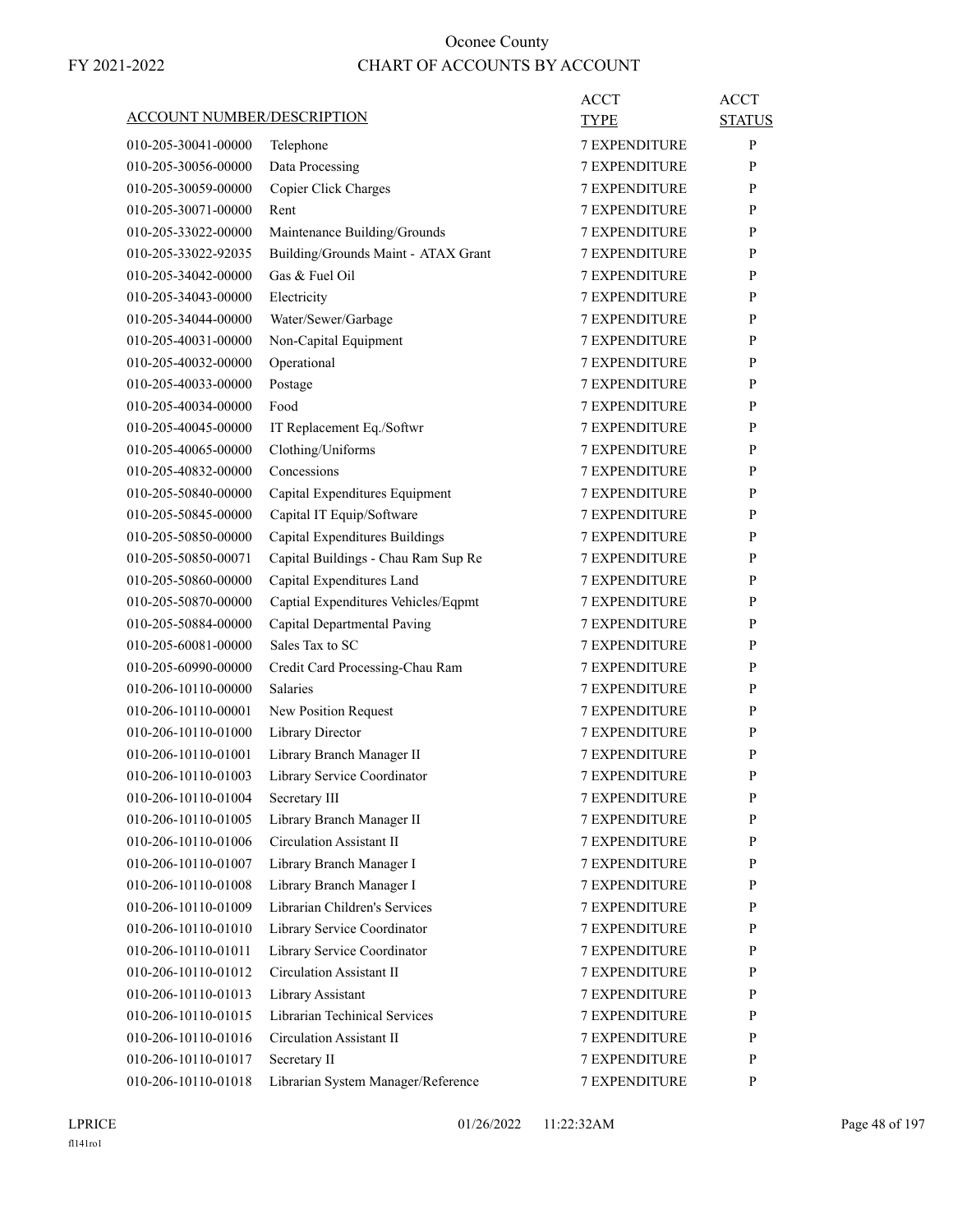| <u>ACCOUNT NUMBER/DESCRIPTION</u> |                                                                      | ACCT<br>TYPE         | <b>ACCT</b><br><b>STATUS</b> |
|-----------------------------------|----------------------------------------------------------------------|----------------------|------------------------------|
| 010-206-10110-01019               | <b>Youth Services Assistant</b>                                      | <b>7 EXPENDITURE</b> | P                            |
| 010-206-10110-01020               | <b>Assistant Branch Manager</b>                                      | <b>7 EXPENDITURE</b> | P                            |
| 010-206-10110-01023               | <b>Branch Manger Assistant</b>                                       | <b>7 EXPENDITURE</b> | P                            |
| 010-206-10110-01024               | Receptionist                                                         | <b>7 EXPENDITURE</b> | P                            |
| 010-206-10110-01025               | Adult Services and Development                                       | <b>7 EXPENDITURE</b> | P                            |
| 010-206-10120-00000               | Part-Time Employees                                                  | <b>7 EXPENDITURE</b> | P                            |
| 010-206-10121-00000               | Part-Time Employees - Courier                                        | <b>7 EXPENDITURE</b> | P                            |
| 010-206-10125-00000               | <b>Accured Payroll Expenditures</b>                                  | 7 EXPENDITURE        | P                            |
| 010-206-10610-00000               | Comp/Extra Hours                                                     | <b>7 EXPENDITURE</b> | P                            |
| 010-206-10710-00000               | Overtime/Comp Sal/Fringe                                             | <b>7 EXPENDITURE</b> | P                            |
| 010-206-19999-00000               | Reclassifications                                                    | <b>7 EXPENDITURE</b> | P                            |
| 010-206-20013-00000               | Social Security                                                      | <b>7 EXPENDITURE</b> | P                            |
| 010-206-20014-00000               | Retirement                                                           | <b>7 EXPENDITURE</b> | P                            |
| 010-206-20015-00000               | Workers Compensation                                                 | 7 EXPENDITURE        | P                            |
| 010-206-20016-00000               | Health Insurance                                                     | <b>7 EXPENDITURE</b> | P                            |
| 010-206-20022-00000               | Unemployment                                                         | <b>7 EXPENDITURE</b> | P                            |
| 010-206-20025-00000               | Furlough                                                             | <b>7 EXPENDITURE</b> | P                            |
| 010-206-20026-00000               | <b>ARC</b> for OPEB                                                  | <b>7 EXPENDITURE</b> | P                            |
| 010-206-20027-00000               | Dental Insurance                                                     | <b>7 EXPENDITURE</b> | P                            |
| 010-206-20028-00000               | Vision Insurance                                                     | 7 EXPENDITURE        | P                            |
| 010-206-30018-00000               | Travel                                                               | <b>7 EXPENDITURE</b> | P                            |
| 010-206-30024-00000               | Maintenace on Equipment                                              | <b>7 EXPENDITURE</b> | P                            |
| 010-206-30025-00000               | Professional                                                         | <b>7 EXPENDITURE</b> | P                            |
| 010-206-30037-00000               | Equipment (Leased or Rented)                                         | <b>7 EXPENDITURE</b> | P                            |
| 010-206-30041-00000               | Telecommunications                                                   | <b>7 EXPENDITURE</b> | P                            |
| 010-206-30056-00000               |                                                                      | 7 EXPENDITURE        | P                            |
| 010-206-30059-00000               | Data Processing<br>Copier Click Charges                              | <b>7 EXPENDITURE</b> | P                            |
| 010-206-30068-00000               | Advertising                                                          | <b>7 EXPENDITURE</b> | P                            |
|                                   |                                                                      | <b>7 EXPENDITURE</b> |                              |
| 010-206-30080-00000               | Dues Organizations                                                   |                      | P<br>P                       |
| 010-206-30084-00000               | School/Seminar/Trainging/Mtg                                         | <b>7 EXPENDITURE</b> |                              |
| 010-206-30090-00000               | Commission Honoraria                                                 | 7 EXPENDITURE        | $\mathbf{P}$                 |
| 010-206-33022-00000               | Maintenance Buildings/Grounds<br>Maint Bldgs/Grounds-Walhalla Branch | <b>7 EXPENDITURE</b> | P                            |
| 010-206-33022-00207               |                                                                      | 7 EXPENDITURE        | P                            |
| 010-206-33022-00208               | Maint Bldgs/Grounds- Seneca Branch                                   | 7 EXPENDITURE        | P                            |
| 010-206-33022-00209               | Maint Bldgs/Grounds-Westminster Br                                   | 7 EXPENDITURE        | P                            |
| 010-206-33022-00210               | Maint Bldgs/Grounds- Salem Branch                                    | 7 EXPENDITURE        | P                            |
| 010-206-34043-00000               | Electricity                                                          | <b>7 EXPENDITURE</b> | P                            |
| 010-206-34043-00207               | Electricity - Walhalla Branch                                        | 7 EXPENDITURE        | P                            |
| 010-206-34043-00208               | Electricity - Seneca Branch                                          | <b>7 EXPENDITURE</b> | P                            |
| 010-206-34043-00209               | <b>Electricity Westminster Branch</b>                                | 7 EXPENDITURE        | P                            |
| 010-206-34043-00210               | Electricity - Salem Branch                                           | 7 EXPENDITURE        | P                            |
| 010-206-34044-00000               | Water/Sewer/Garbage                                                  | 7 EXPENDITURE        | P                            |
| 010-206-34044-00207               | Water/Sewer/Garbage-Walhalla Branch                                  | 7 EXPENDITURE        | P                            |
| 010-206-34044-00208               | Water/Sewer/Garbage-Seneca Branch                                    | 7 EXPENDITURE        | P                            |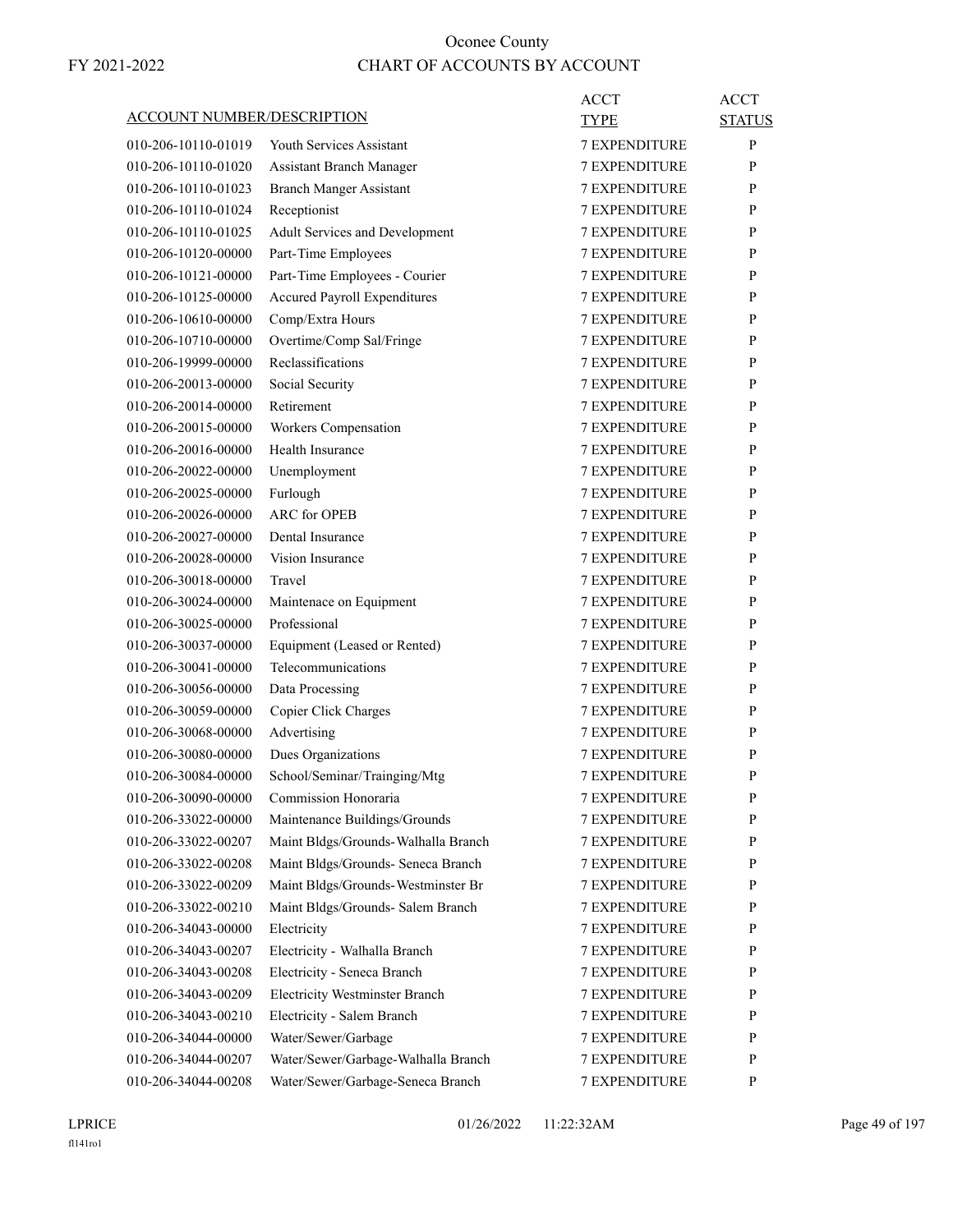| ACCOUNT NUMBER/DESCRIPTION |                                       | ACCT<br><b>TYPE</b>  | ACCT<br><b>STATUS</b> |
|----------------------------|---------------------------------------|----------------------|-----------------------|
| 010-206-34044-00209        | Water/Sewer/Garbage-Westminster Br    | <b>7 EXPENDITURE</b> | P                     |
| 010-206-40031-00000        | Non-Capital Equipment                 | <b>7 EXPENDITURE</b> | P                     |
| 010-206-40032-00000        | Operational                           | <b>7 EXPENDITURE</b> | P                     |
| 010-206-40033-00000        | Postage                               | <b>7 EXPENDITURE</b> | P                     |
| 010-206-40034-00000        | Food                                  | <b>7 EXPENDITURE</b> | P                     |
| 010-206-40045-00000        | Capital IT Equip/Software             | <b>7 EXPENDITURE</b> | P                     |
| 010-206-40101-00000        | <b>Books</b>                          | <b>7 EXPENDITURE</b> | P                     |
| 010-206-40102-00000        | Periodicals                           | <b>7 EXPENDITURE</b> | P                     |
| 010-206-40103-00000        | Audio Visual                          | <b>7 EXPENDITURE</b> | P                     |
| 010-206-40104-00000        | Computer Software State Aid           | <b>7 EXPENDITURE</b> | P                     |
| 010-206-40200-00155        | Dist of Department of Revenue         | <b>7 EXPENDITURE</b> | P                     |
| 010-206-50840-00000        | <b>Equipment Capital Expenditures</b> | <b>7 EXPENDITURE</b> | P                     |
| 010-206-50840-00255        | <b>Equipment Capital Expenditures</b> | <b>7 EXPENDITURE</b> | P                     |
| 010-206-50845-00000        | Capital IT Equip/Software             | <b>7 EXPENDITURE</b> | P                     |
| 010-206-50850-00000        | <b>Buildings Capital Expenditures</b> | <b>7 EXPENDITURE</b> | P                     |
| 010-206-50860-00000        | Land Capital Expenditures             | <b>7 EXPENDITURE</b> | P                     |
| 010-206-50870-00000        | Vehicles/Eqpmt Capital Expenditures   | <b>7 EXPENDITURE</b> | P                     |
| 010-206-50884-00000        | Capital Departmental Paving           | <b>7 EXPENDITURE</b> | P                     |
| 010-206-50940-00255        | Equipment (State) Capital Expend      | <b>7 EXPENDITURE</b> | P                     |
| 010-206-60990-00000        | Credit Card Processing-Library        | <b>7 EXPENDITURE</b> | P                     |
| 010-206-80206-00000        | Vehicle Maintenance Library           | <b>7 EXPENDITURE</b> | P                     |
| 010-206-81206-00000        | Gasoline Library                      | <b>7 EXPENDITURE</b> | P                     |
| 010-206-82206-00000        | Diesel Library                        | <b>7 EXPENDITURE</b> | P                     |
| 010-206-90255-35110        | Salary & Benefits for State           | <b>7 EXPENDITURE</b> | P                     |
| 010-301-10110-00000        | <b>Salaries</b>                       | <b>7 EXPENDITURE</b> | P                     |
| 010-301-10110-00003        | Salaries - Reassessment               | 7 EXPENDITURE        | P                     |
| 010-301-10110-01700        | <b>County Assessor</b>                | <b>7 EXPENDITURE</b> | P                     |
| 010-301-10110-01701        | Chief Assessor                        | <b>7 EXPENDITURE</b> | P                     |
| 010-301-10110-01702        | Appraiser I                           | <b>7 EXPENDITURE</b> | P                     |
| 010-301-10110-01703        | Administrative Assistant              | <b>7 EXPENDITURE</b> | P                     |
| 010-301-10110-01705        | Account Clerk II                      | 7 EXPENDITURE        | P                     |
| 010-301-10110-01706        | Account Clerk I                       | <b>7 EXPENDITURE</b> | P                     |
| 010-301-10110-01707        | Account Clerk II                      | 7 EXPENDITURE        | P                     |
| 010-301-10110-01708        | Account Clerk I                       | 7 EXPENDITURE        | P                     |
| 010-301-10110-01709        | Appraiser I                           | 7 EXPENDITURE        | P                     |
| 010-301-10110-01710        | Account Clerk I                       | <b>7 EXPENDITURE</b> | P                     |
| 010-301-10110-01711        | Appraiser II                          | <b>7 EXPENDITURE</b> | P                     |
| 010-301-10110-01712        | Account Clerk I                       | 7 EXPENDITURE        | P                     |
| 010-301-10110-01713        | Appraiser II                          | 7 EXPENDITURE        | P                     |
| 010-301-10110-01714        | Account Clerk I                       | 7 EXPENDITURE        | P                     |
| 010-301-10110-01721        | Property Lister                       | 7 EXPENDITURE        | P                     |
| 010-301-10110-01722        | Account Clerk I                       | <b>7 EXPENDITURE</b> | P                     |
| 010-301-10110-01731        | Appraiser II                          | 7 EXPENDITURE        | P                     |
| 010-301-10110-01732        | Appraiser II                          | 7 EXPENDITURE        | P                     |
|                            |                                       |                      |                       |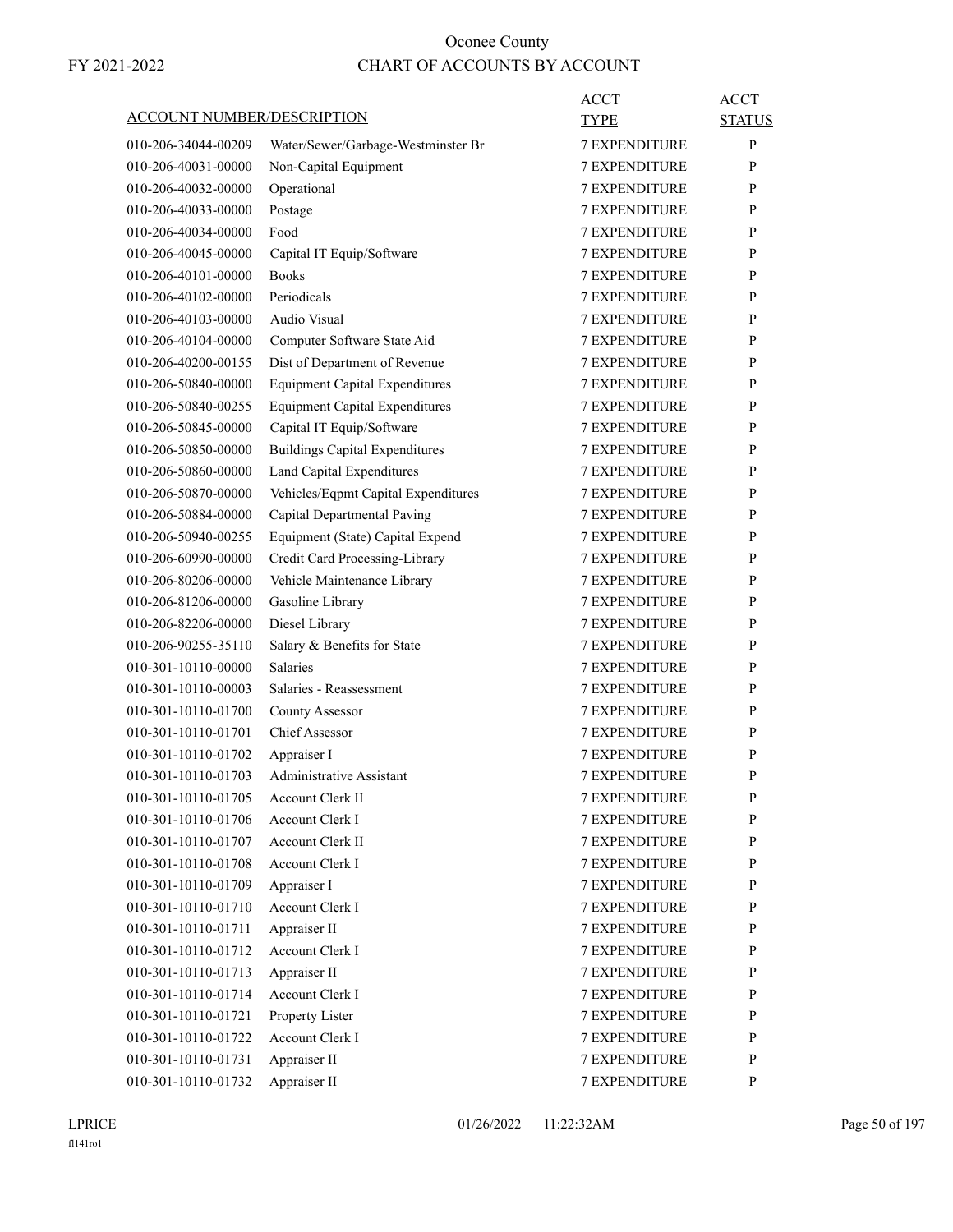|                                   |                                    | <b>ACCT</b>          | <b>ACCT</b>   |
|-----------------------------------|------------------------------------|----------------------|---------------|
| <b>ACCOUNT NUMBER/DESCRIPTION</b> |                                    | TYPE                 | <b>STATUS</b> |
| 010-301-10110-01733               | Appraiser II                       | <b>7 EXPENDITURE</b> | P             |
| 010-301-10110-01750               | <b>GIS</b> Coordinator             | <b>7 EXPENDITURE</b> | P             |
| 010-301-10110-01752               | GIS Technician                     | <b>7 EXPENDITURE</b> | P             |
| 010-301-10110-01753               | GIS Techinician                    | 7 EXPENDITURE        | P             |
| 010-301-10125-00000               | Accured Payroll Expenditures       | <b>7 EXPENDITURE</b> | P             |
| 010-301-10610-00000               | Comp/Extra Hours                   | <b>7 EXPENDITURE</b> | P             |
| 010-301-10710-00000               | Overtime/Comp Salary/Fringe        | <b>7 EXPENDITURE</b> | P             |
| 010-301-10710-00003               | Overtime-Reassessment              | <b>7 EXPENDITURE</b> | P             |
| 010-301-10800-00000               | <b>Certifation Adjustment</b>      | <b>7 EXPENDITURE</b> | P             |
| 010-301-19999-00000               | Reclassifications                  | <b>7 EXPENDITURE</b> | P             |
| 010-301-20013-00000               | Social Security                    | <b>7 EXPENDITURE</b> | P             |
| 010-301-20013-00003               | Social Security-Reassessment       | <b>7 EXPENDITURE</b> | P             |
| 010-301-20014-00000               | Retirement                         | <b>7 EXPENDITURE</b> | P             |
| 010-301-20014-00003               | Retirement-Reassessment            | <b>7 EXPENDITURE</b> | P             |
| 010-301-20015-00000               | Workers Compensation               | <b>7 EXPENDITURE</b> | P             |
| 010-301-20015-00003               | Worker's Compensation-Reassessment | 7 EXPENDITURE        | P             |
| 010-301-20016-00000               | Health Insurance                   | <b>7 EXPENDITURE</b> | P             |
| 010-301-20022-00000               | Unemployment Benefit Reimbursement | <b>7 EXPENDITURE</b> | P             |
| 010-301-20025-00000               | Furlough                           | <b>7 EXPENDITURE</b> | P             |
| 010-301-20026-00000               | <b>ARC</b> for OPEB                | <b>7 EXPENDITURE</b> | P             |
| 010-301-20027-00000               | Dental Insurance                   | <b>7 EXPENDITURE</b> | P             |
| 010-301-20028-00000               | Vision Insurance                   | 7 EXPENDITURE        | P             |
| 010-301-20050-00000               | Temporary Agency Fees              | <b>7 EXPENDITURE</b> | P             |
| 010-301-30018-00000               | Travel                             | <b>7 EXPENDITURE</b> | P             |
| 010-301-30024-00000               | Maintenance on Equipment           | <b>7 EXPENDITURE</b> | P             |
| 010-301-30025-00000               | Professional                       | <b>7 EXPENDITURE</b> | P             |
| 010-301-30025-00003               | Professional Services-Reassessment | <b>7 EXPENDITURE</b> | P             |
| 010-301-30037-00000               | Equipment (Leased or Rented)       | 7 EXPENDITURE        | P             |
| 010-301-30041-00000               | Telecommunications                 | <b>7 EXPENDITURE</b> | P             |
| 010-301-30056-00000               | Data Processing                    | <b>7 EXPENDITURE</b> | P             |
| 010-301-30059-00000               | Copier Click Charges               | <b>7 EXPENDITURE</b> | ${\bf P}$     |
| 010-301-30068-00000               | Advertising                        | <b>7 EXPENDITURE</b> | P             |
| 010-301-30080-00000               | Dues Organizations                 | <b>7 EXPENDITURE</b> | P             |
| 010-301-30084-00000               | School/Seminar/Training/Mtg        | 7 EXPENDITURE        | P             |
| 010-301-40027-00000               | Safety Equipment                   | 7 EXPENDITURE        | P             |
| 010-301-40031-00000               | Non-Capital Equipment              | 7 EXPENDITURE        | P             |
| 010-301-40032-00000               | Operational                        | 7 EXPENDITURE        | P             |
| 010-301-40032-00003               | Operational - Reassessment         | <b>7 EXPENDITURE</b> | P             |
| 010-301-40033-00000               | Postage                            | <b>7 EXPENDITURE</b> | P             |
| 010-301-40033-00003               | Postage - Reassessment             | 7 EXPENDITURE        | P             |
| 010-301-40034-00000               | <b>FOOD</b>                        | 7 EXPENDITURE        | P             |
| 010-301-40045-00000               | IT Replacement Eq./Softwr          | 7 EXPENDITURE        | P             |
| 010-301-40065-00000               | Clothing/Uniforms                  | 7 EXPENDITURE        | P             |
| 010-301-40102-00000               | Periodicals                        | 7 EXPENDITURE        | P             |
|                                   |                                    |                      |               |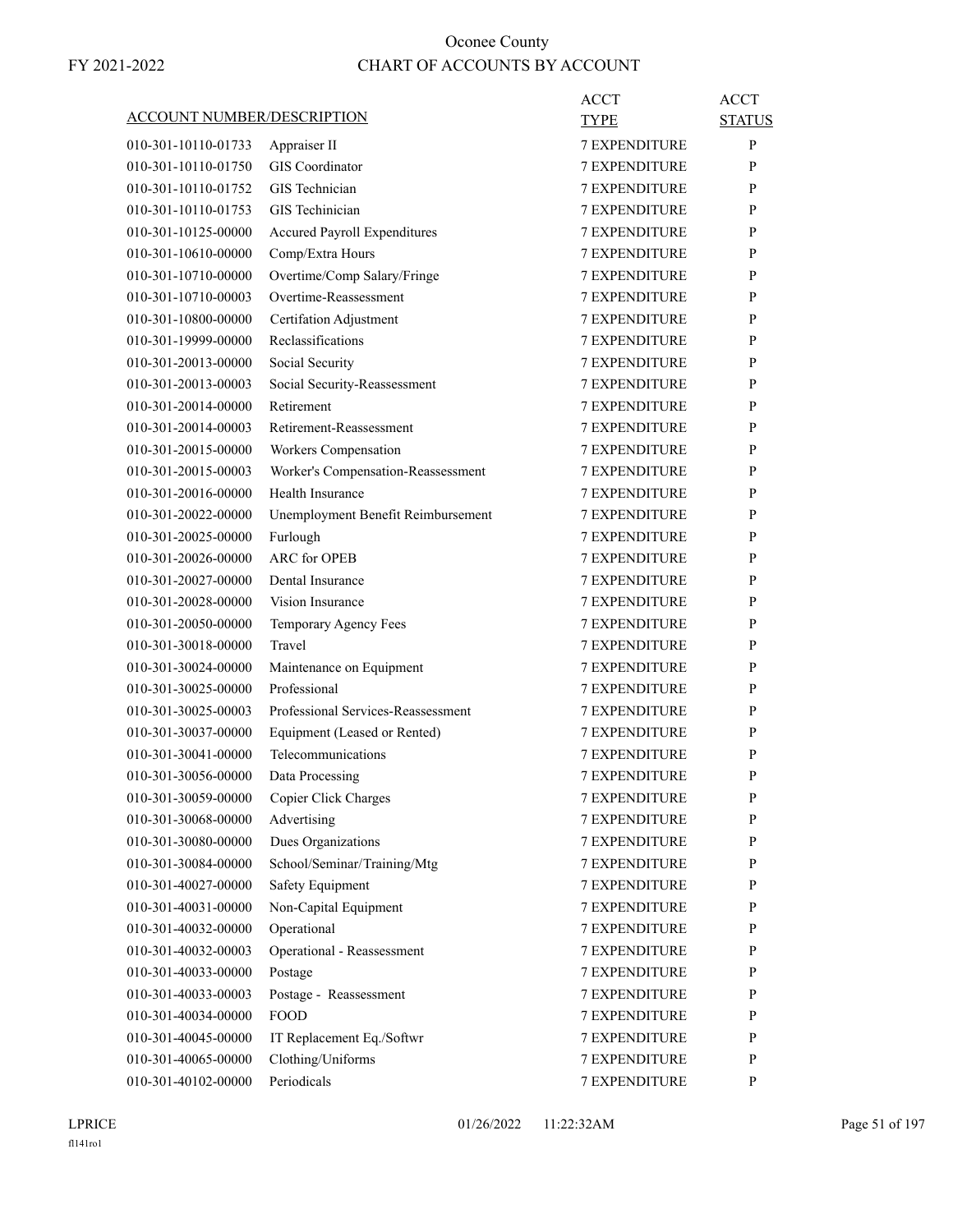| <b>ACCOUNT NUMBER/DESCRIPTION</b> |                                                | ACCT                 | <b>ACCT</b>   |
|-----------------------------------|------------------------------------------------|----------------------|---------------|
|                                   |                                                | <b>TYPE</b>          | <b>STATUS</b> |
| 010-301-50840-00000               | <b>Equipment Capital Expenditures</b>          | <b>7 EXPENDITURE</b> | P             |
| 010-301-50845-00000               | Capital IT Equip/Software                      | 7 EXPENDITURE        | P             |
| 010-301-50870-00000               | VEHICLES/EQPMNT, CAPITAL EXPEND                | <b>7 EXPENDITURE</b> | P             |
| 010-301-80301-00000               | Vehicle Maintenance Assessor                   | <b>7 EXPENDITURE</b> | P             |
| 010-301-81301-00000               | Gasoline Assessor                              | <b>7 EXPENDITURE</b> | P             |
| 010-302-10110-00000               | <b>Salaries</b>                                | <b>7 EXPENDITURE</b> | P             |
| 010-302-10110-02100               | Auditor                                        | <b>7 EXPENDITURE</b> | P             |
| 010-302-10110-02101               | Chief Deputy Auditor                           | <b>7 EXPENDITURE</b> | P             |
| 010-302-10110-02102               | Deputy Auditor                                 | <b>7 EXPENDITURE</b> | P             |
| 010-302-10110-02103               | Account Clerk II                               | <b>7 EXPENDITURE</b> | P             |
| 010-302-10110-02106               | Account Clerk II                               | <b>7 EXPENDITURE</b> | P             |
| 010-302-10110-02107               | <b>Account Clerk II</b>                        | <b>7 EXPENDITURE</b> | P             |
| 010-302-10110-02108               | <b>Account Clerk I</b>                         | <b>7 EXPENDITURE</b> | P             |
| 010-302-10120-21121               | Temporary                                      | <b>7 EXPENDITURE</b> | P             |
| 010-302-10125-00000               | Accrued Payroll Expenditures                   | <b>7 EXPENDITURE</b> | P             |
| 010-302-10610-00000               | Comp/Extra Hours                               | <b>7 EXPENDITURE</b> | P             |
| 010-302-10710-00000               | Overtime/Comp Salary/Fringe                    | <b>7 EXPENDITURE</b> | P             |
| 010-302-19999-00000               | Reclassifications                              | <b>7 EXPENDITURE</b> | P             |
| 010-302-20013-00000               | Social Security                                | <b>7 EXPENDITURE</b> | P             |
| 010-302-20014-00000               | Retirement                                     | 7 EXPENDITURE        | P             |
| 010-302-20015-00000               | Workers Compensation                           | <b>7 EXPENDITURE</b> | P             |
| 010-302-20016-00000               | Health Insurance                               | <b>7 EXPENDITURE</b> | P             |
| 010-302-20025-00000               | Furlough                                       | <b>7 EXPENDITURE</b> | P             |
| 010-302-20026-00000               | <b>ARC</b> for OPEB                            | <b>7 EXPENDITURE</b> | P             |
| 010-302-20027-00000               | Dental Insurance                               | <b>7 EXPENDITURE</b> | P             |
| 010-302-20028-00000               | Vision Insurance                               | 7 EXPENDITURE        | P             |
| 010-302-30018-00000               | Travel                                         | <b>7 EXPENDITURE</b> | P             |
| 010-302-30024-00000               | Maintenance on Equipment                       | <b>7 EXPENDITURE</b> | P             |
| 010-302-30025-00000               | Professional                                   | <b>7 EXPENDITURE</b> | P             |
| 010-302-30037-00000               | Equipment (Leased or Rented)                   | <b>7 EXPENDITURE</b> | P             |
| 010-302-30041-00000               | Telecommunications                             | <b>7 EXPENDITURE</b> | P             |
| 010-302-30056-00000               | Data Processing                                | <b>7 EXPENDITURE</b> | P             |
| 010-302-30059-00000               | Copier Click Charges                           | 7 EXPENDITURE        | $\mathbf{P}$  |
| 010-302-30068-00000               | Advertising                                    | 7 EXPENDITURE        | P             |
| 010-302-30080-00000               | Dues Organizations                             | 7 EXPENDITURE        | P             |
| 010-302-30084-00000               | School/Seminar/Training/Mtg                    | 7 EXPENDITURE        | P             |
| 010-302-40031-00000               | Non-Capital Equipment                          | 7 EXPENDITURE        | P             |
| 010-302-40032-00000               | Operational                                    | <b>7 EXPENDITURE</b> | P             |
| 010-302-40034-00000               | Food                                           | 7 EXPENDITURE        | $\mathbf{P}$  |
| 010-302-40045-00000               |                                                | 7 EXPENDITURE        | P             |
|                                   | IT Replacement Eq./Softwr<br>Clothing/Uniforms | 7 EXPENDITURE        | $\mathbf{P}$  |
| 010-302-40065-00000               |                                                |                      | P             |
| 010-302-50840-00000               | Capital Expenditures Equipment                 | 7 EXPENDITURE        |               |
| 010-302-50845-00000               | Capital IT Equip/Software                      | 7 EXPENDITURE        | P             |
| 010-302-50850-00000               | Capital, Exp Buildings                         | 7 EXPENDITURE        | P             |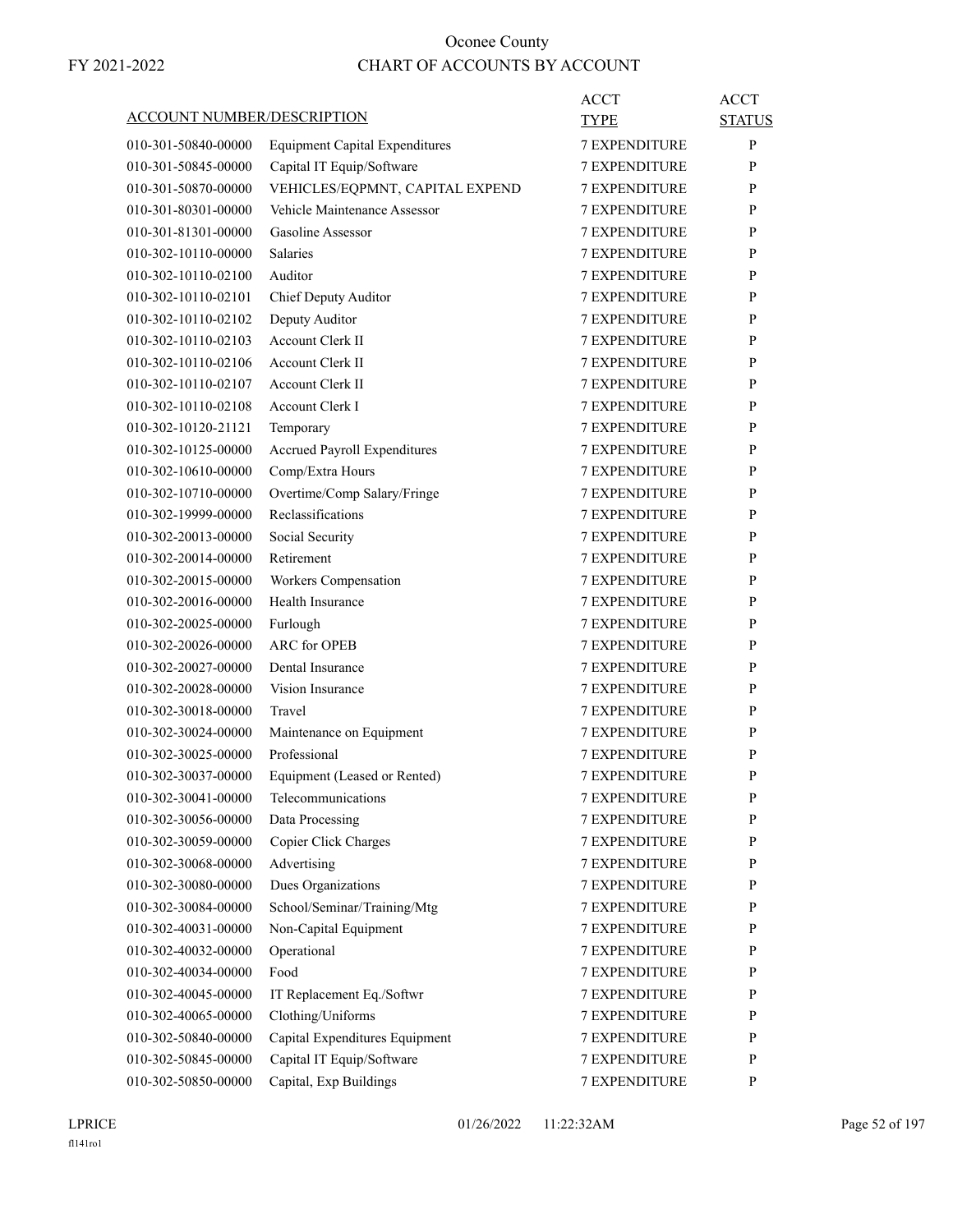|                                   |                                       | <b>ACCT</b>          | <b>ACCT</b>   |
|-----------------------------------|---------------------------------------|----------------------|---------------|
| <b>ACCOUNT NUMBER/DESCRIPTION</b> |                                       | <b>TYPE</b>          | <b>STATUS</b> |
| 010-302-60211-00000               | Forfeit Land Commission               | <b>7 EXPENDITURE</b> | P             |
| 010-302-60302-00000               | <b>Temporary Tags</b>                 | <b>7 EXPENDITURE</b> | P             |
| 010-302-60303-00000               | <b>Interest Expense</b>               | <b>7 EXPENDITURE</b> | P             |
| 010-303-10110-00000               | <b>Salaries</b>                       | 7 EXPENDITURE        | P             |
| 010-303-10110-03900               | <b>Board Members</b>                  | <b>7 EXPENDITURE</b> | P             |
| 010-303-10120-39121               | Secretary III Part Time Salary        | <b>7 EXPENDITURE</b> | P             |
| 010-303-10125-00000               | <b>Accrued Payroll Expenditures</b>   | <b>7 EXPENDITURE</b> | P             |
| 010-303-20013-00000               | Social Security                       | <b>7 EXPENDITURE</b> | P             |
| 010-303-20014-00000               | Retirement                            | <b>7 EXPENDITURE</b> | P             |
| 010-303-20015-00000               | Workers Compensation                  | 7 EXPENDITURE        | P             |
| 010-303-20026-00000               | <b>ARC</b> for OPEB                   | <b>7 EXPENDITURE</b> | P             |
| 010-303-20027-00000               | Dental Insurance                      | <b>7 EXPENDITURE</b> | P             |
| 010-303-20028-00000               | Vision Insurance                      | <b>7 EXPENDITURE</b> | P             |
| 010-303-30018-00000               | Travel                                | <b>7 EXPENDITURE</b> | P             |
| 010-303-30041-00000               | Telecommunications                    | <b>7 EXPENDITURE</b> | P             |
| 010-303-30059-00000               | Copier Click Charges                  | 7 EXPENDITURE        | P             |
| 010-303-30068-00000               | <b>ADVERTISING</b>                    | <b>7 EXPENDITURE</b> | P             |
| 010-303-30084-00000               | School/Seminar/Training/Mtg           | <b>7 EXPENDITURE</b> | P             |
| 010-303-40032-00000               | Operational                           | <b>7 EXPENDITURE</b> | P             |
| 010-303-40045-00000               | Non-Cap IT Equipment/Software         | <b>7 EXPENDITURE</b> | P             |
| 010-304-10110-00001               | New Position                          | <b>7 EXPENDITURE</b> | P             |
| 010-304-30024-00000               | Maintenance on Equipment              | 7 EXPENDITURE        | P             |
| 010-304-30025-00000               | <b>PROFESSIONAL</b>                   | <b>7 EXPENDITURE</b> | P             |
| 010-304-30041-00000               | Telecommunications                    | <b>7 EXPENDITURE</b> | P             |
| 010-304-30056-00000               | Date Processing                       | <b>7 EXPENDITURE</b> | P             |
| 010-304-30080-00000               | <b>DUES: ORGANIZATIONS</b>            | <b>7 EXPENDITURE</b> | P             |
| 010-304-30084-00000               | Training                              | <b>7 EXPENDITURE</b> | P             |
| 010-304-40031-00000               | Non-Capital Equipment                 | <b>7 EXPENDITURE</b> | P             |
| 010-304-40032-00000               | Operational                           | <b>7 EXPENDITURE</b> | P             |
| 010-304-40045-00000               | IT Replacement Eq./Softwr             | <b>7 EXPENDITURE</b> | P             |
| 010-304-50840-00000               | <b>Equipment Capital Expenditures</b> | 7 EXPENDITURE        | ${\bf P}$     |
| 010-304-60601-00000               | <b>CIDR</b> Fee                       | <b>7 EXPENDITURE</b> | P             |
| 010-304-60602-00000               | Temporary Tag Fee                     | <b>7 EXPENDITURE</b> | P             |
| 010-305-10110-00000               | Salaries                              | 7 EXPENDITURE        | P             |
| 010-305-10110-02500               | Tax Collector                         | 7 EXPENDITURE        | P             |
| 010-305-10110-02501               | Deputy Tax Collector                  | 7 EXPENDITURE        | P             |
| 010-305-10110-02502               | Account Clerk II                      | 7 EXPENDITURE        | P             |
| 010-305-10110-02503               | Account Clerk II                      | <b>7 EXPENDITURE</b> | P             |
| 010-305-10110-02505               | Delinquent Tax Manager                | <b>7 EXPENDITURE</b> | P             |
| 010-305-10110-03615               | Delinquent Tax Collector              | <b>7 EXPENDITURE</b> | P             |
| 010-305-10110-03616               | Delinquent Tax Specialist             | 7 EXPENDITURE        | P             |
| 010-305-10110-03617               | Delinquent Tax Specialist             | 7 EXPENDITURE        | P             |
| 010-305-10110-03618               | Account Clerk I                       | 7 EXPENDITURE        | $\mathbf{P}$  |
| 010-305-10120-25121               | Part Time Salary                      | 7 EXPENDITURE        | P             |
|                                   |                                       |                      |               |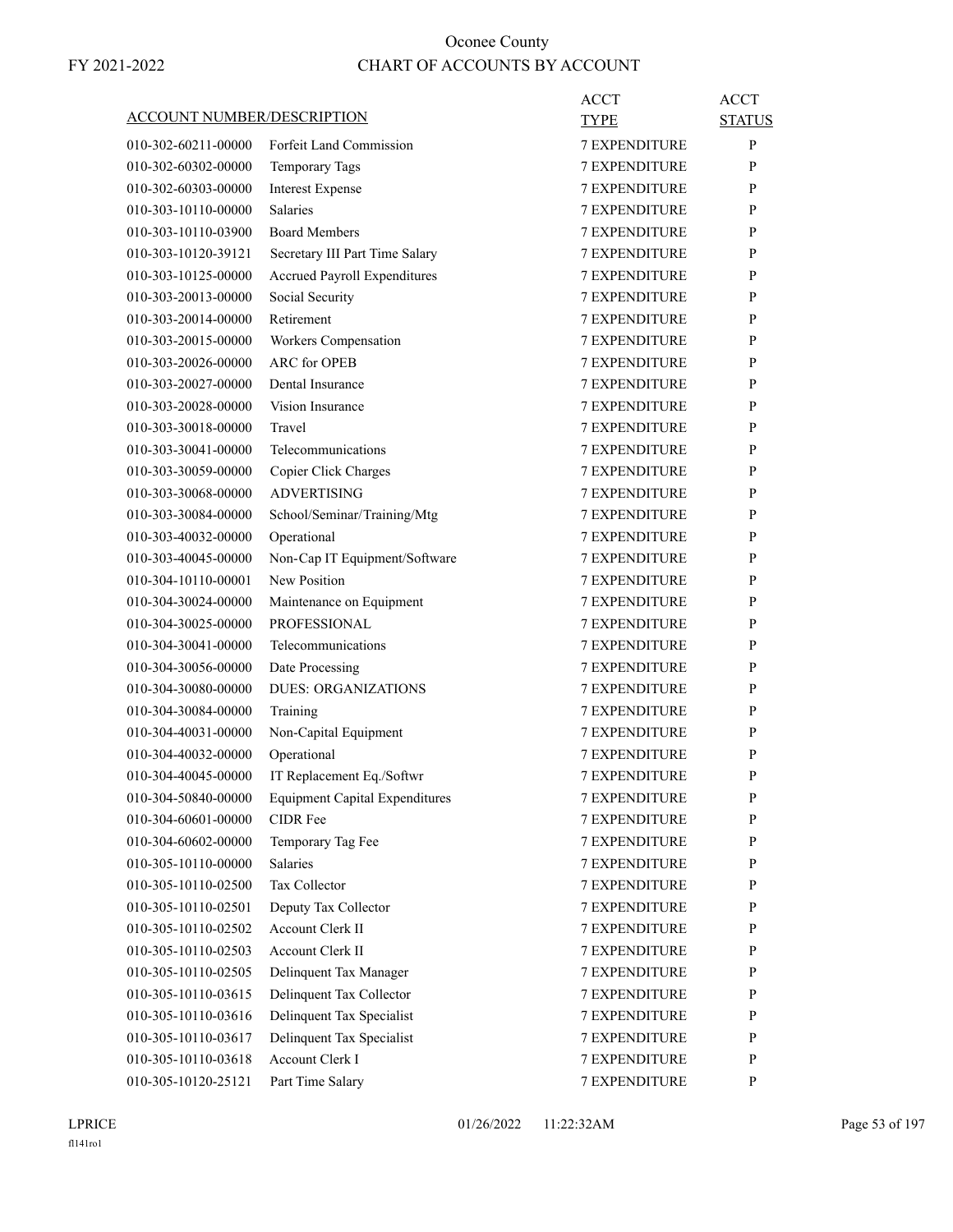| <b>ACCOUNT NUMBER/DESCRIPTION</b> |                                       | ACCT<br><b>TYPE</b>  | <b>ACCT</b><br><b>STATUS</b> |
|-----------------------------------|---------------------------------------|----------------------|------------------------------|
| 010-305-10122-00000               | Salaries - Temporary                  | <b>7 EXPENDITURE</b> | P                            |
| 010-305-10122-02505               | Account Clerk I (Temporary)           | <b>7 EXPENDITURE</b> | P                            |
| 010-305-10125-00000               | <b>Accrued Payroll Expenditures</b>   | <b>7 EXPENDITURE</b> | P                            |
| 010-305-10610-00000               | Comp/Extra Hours                      | <b>7 EXPENDITURE</b> | P                            |
| 010-305-10710-00000               | Overtime/Salary/Fringe                | <b>7 EXPENDITURE</b> | P                            |
| 010-305-19999-00000               | Reclassifications                     | <b>7 EXPENDITURE</b> | P                            |
| 010-305-20013-00000               | Social Security                       | <b>7 EXPENDITURE</b> | P                            |
| 010-305-20014-00000               | Retirement                            | <b>7 EXPENDITURE</b> | P                            |
| 010-305-20015-00000               | Workers Compensation                  | <b>7 EXPENDITURE</b> | P                            |
| 010-305-20016-00000               | Health Insurance                      | <b>7 EXPENDITURE</b> | P                            |
| 010-305-20025-00000               | Furlough                              | <b>7 EXPENDITURE</b> | P                            |
| 010-305-20026-00000               | <b>ARC</b> for OPEB                   | <b>7 EXPENDITURE</b> | P                            |
| 010-305-20027-00000               | Dental Insurance                      | <b>7 EXPENDITURE</b> | P                            |
| 010-305-20028-00000               | Vision Insurance                      | 7 EXPENDITURE        | P                            |
| 010-305-20050-00000               | Temporary Agency Fees                 | <b>7 EXPENDITURE</b> | P                            |
| 010-305-30018-00000               | Travel                                | <b>7 EXPENDITURE</b> | P                            |
| 010-305-30024-00000               | Maintenance on Equipment              | <b>7 EXPENDITURE</b> | P                            |
| 010-305-30025-00000               | Professional (D Tax)                  | <b>7 EXPENDITURE</b> | P                            |
| 010-305-30025-60305               | Professional-Tax Sale                 | <b>7 EXPENDITURE</b> | P                            |
| 010-305-30041-00000               | Telecommunications                    | 7 EXPENDITURE        | P                            |
| 010-305-30056-00000               | Data Processing                       | <b>7 EXPENDITURE</b> | P                            |
| 010-305-30059-00000               | Copier Click Charges                  | <b>7 EXPENDITURE</b> | P                            |
| 010-305-30068-60305               | Advertising-Tax Sale                  | <b>7 EXPENDITURE</b> | P                            |
| 010-305-30080-00000               | Dues Organizations                    | <b>7 EXPENDITURE</b> | P                            |
| 010-305-30084-00000               | School/Seminar/Training/Mtg           | <b>7 EXPENDITURE</b> | P                            |
| 010-305-40031-00000               | Non-Capital Equipment                 | 7 EXPENDITURE        | P                            |
| 010-305-40032-00000               | Operational                           | <b>7 EXPENDITURE</b> | P                            |
| 010-305-40032-60305               | Operational-Tax Sale                  | <b>7 EXPENDITURE</b> | P                            |
| 010-305-40033-00000               | Postage                               | <b>7 EXPENDITURE</b> | P                            |
| 010-305-40033-60305               | Postage-Tax Sale                      | <b>7 EXPENDITURE</b> | P                            |
| 010-305-40045-00000               | IT Replacement Eq./Softwr             | 7 EXPENDITURE        | $\mathbf{P}$                 |
| 010-305-40065-00000               | Clothing/Uniforms                     | <b>7 EXPENDITURE</b> | P                            |
| 010-305-40065-60305               | Clothing/Uniforms                     | 7 EXPENDITURE        | P                            |
| 010-305-40102-60305               | Periodicals/Subscriptions-Tax Sale    | 7 EXPENDITURE        | P                            |
| 010-305-50840-00000               | <b>Equipment Capital Expenditures</b> | 7 EXPENDITURE        | P                            |
| 010-305-50845-00000               | Capital IT Equip/Software             | 7 EXPENDITURE        | P                            |
| 010-305-60305-00000               | TAX SALE EXPENDITURES                 | <b>7 EXPENDITURE</b> | М                            |
| 010-305-80305-00000               | Vehicle Maintenance Tax Collector     | 7 EXPENDITURE        | P                            |
| 010-305-81305-00000               | Gasoline Delinquent Tax               | 7 EXPENDITURE        | P                            |
| 010-306-10110-00000               | Salaries                              | 7 EXPENDITURE        | P                            |
| 010-306-10110-00001               | <b>New Positions</b>                  | 7 EXPENDITURE        | P                            |
| 010-306-10110-02000               | Treasurer                             | 7 EXPENDITURE        | P                            |
| 010-306-10110-02001               | <b>Chief Deputy Treasurer</b>         | 7 EXPENDITURE        | P                            |
| 010-306-10110-02002               | Deputy Treasurer                      | 7 EXPENDITURE        | P                            |
|                                   |                                       |                      |                              |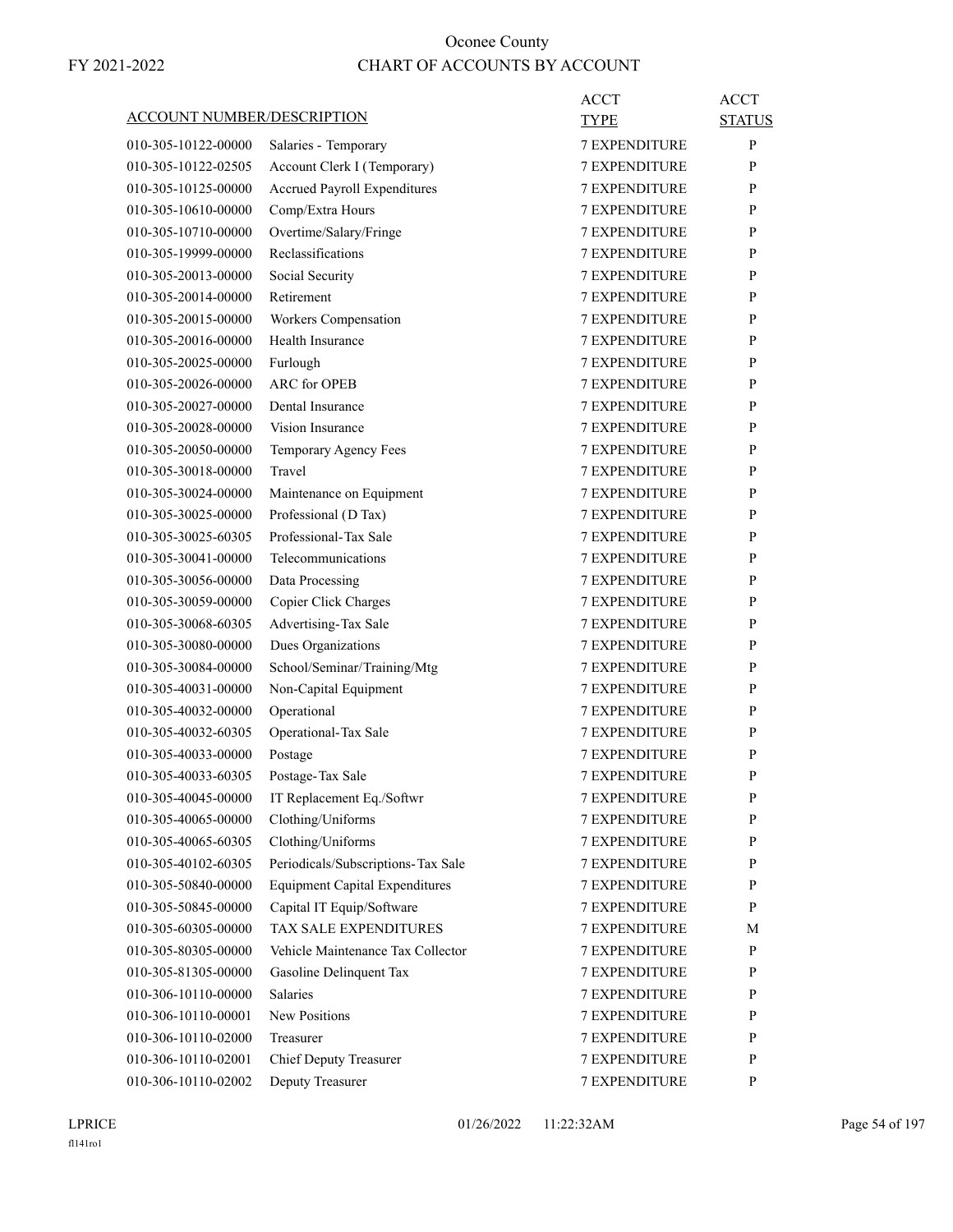| ACCOUNT NUMBER/DESCRIPTION                 |                                                          | ACCT<br>TYPE                                 | ACCT<br><b>STATUS</b> |
|--------------------------------------------|----------------------------------------------------------|----------------------------------------------|-----------------------|
| 010-306-10110-02003                        | <b>Account Clerk II</b>                                  | <b>7 EXPENDITURE</b>                         | P                     |
| 010-306-10110-02006                        | <b>Account Clerk II</b>                                  | <b>7 EXPENDITURE</b>                         | P                     |
| 010-306-10110-02007                        | <b>Account Clerk II</b>                                  | <b>7 EXPENDITURE</b>                         | P                     |
| 010-306-10120-20121                        | Temporary Salary                                         | <b>7 EXPENDITURE</b>                         | P                     |
| 010-306-10125-00000                        | Accrued Payroll Expenditures                             | <b>7 EXPENDITURE</b>                         | P                     |
| 010-306-10610-00000                        | Comp/Extra Hours                                         | <b>7 EXPENDITURE</b>                         | P                     |
| 010-306-10710-00000                        | Overtime                                                 | <b>7 EXPENDITURE</b>                         | P                     |
| 010-306-19999-00000                        | Reclassifications                                        | <b>7 EXPENDITURE</b>                         | P                     |
| 010-306-20013-00000                        | Social Security                                          | <b>7 EXPENDITURE</b>                         | P                     |
| 010-306-20014-00000                        | Retirement                                               | <b>7 EXPENDITURE</b>                         | P                     |
| 010-306-20015-00000                        | Workers Compensation                                     | <b>7 EXPENDITURE</b>                         | P                     |
| 010-306-20016-00000                        | Health Insurance                                         | <b>7 EXPENDITURE</b>                         | P                     |
| 010-306-20025-00000                        | Furlough                                                 | <b>7 EXPENDITURE</b>                         | P                     |
| 010-306-20026-00000                        | <b>ARC</b> for OPEB                                      | 7 EXPENDITURE                                | P                     |
| 010-306-20027-00000                        | Dental Insurance                                         | <b>7 EXPENDITURE</b>                         | P                     |
| 010-306-20028-00000                        | Vision Insurance                                         | <b>7 EXPENDITURE</b>                         | P                     |
| 010-306-30018-00000                        | Travel                                                   | <b>7 EXPENDITURE</b>                         | P                     |
| 010-306-30024-00000                        | Maintenance on Equipment                                 | <b>7 EXPENDITURE</b>                         | P                     |
| 010-306-30025-00000                        | Professional                                             | <b>7 EXPENDITURE</b>                         | P                     |
| 010-306-30037-00000                        | Equipment (Leased or Rented)                             | 7 EXPENDITURE                                | P                     |
| 010-306-30041-00000                        | Telecommunications                                       | <b>7 EXPENDITURE</b>                         | P                     |
| 010-306-30056-00000                        | DATA PROCESSING                                          | <b>7 EXPENDITURE</b>                         | P                     |
| 010-306-30059-00000                        | Copier Click Charges                                     | <b>7 EXPENDITURE</b>                         | P                     |
| 010-306-30068-00000                        | Advertising                                              | <b>7 EXPENDITURE</b>                         | P                     |
| 010-306-30080-00000                        | Dues Organizations                                       | <b>7 EXPENDITURE</b>                         | P                     |
| 010-306-30084-00000                        |                                                          | 7 EXPENDITURE                                | P                     |
| 010-306-33022-00000                        | School/Seminar/Training/Mtg<br>Maintenance Bldgs/Grounds | <b>7 EXPENDITURE</b>                         | P                     |
| 010-306-40031-00000                        |                                                          | <b>7 EXPENDITURE</b>                         | P                     |
|                                            | Non-Capital Equipment                                    | <b>7 EXPENDITURE</b>                         |                       |
| 010-306-40032-00000<br>010-306-40033-00000 | Operational                                              |                                              | P<br>P                |
|                                            | Postage                                                  | <b>7 EXPENDITURE</b><br><b>7 EXPENDITURE</b> | P                     |
| 010-306-40045-00000                        | IT Replacement Eq./Softwr                                |                                              |                       |
| 010-306-50840-00000                        | <b>Equipment Capital Expenditures</b>                    | 7 EXPENDITURE                                | P                     |
| 010-306-50845-00000<br>010-306-50850-00000 | Capital IT Equip/Software<br>BUILDINGS, CAPITAL EXPEND   | 7 EXPENDITURE                                | P                     |
|                                            |                                                          | 7 EXPENDITURE<br><b>7 EXPENDITURE</b>        | P                     |
| 010-306-50870-00000                        | Vehicles, Capital Expend                                 |                                              | P                     |
| 010-306-50884-00000                        | Cap Departmental Paving                                  | <b>7 EXPENDITURE</b>                         | P                     |
| 010-306-80306-00000                        | Vehicle Maintenance Treasurer                            | <b>7 EXPENDITURE</b>                         | P                     |
| 010-306-81306-00000                        | Gasoline Treasurer                                       | <b>7 EXPENDITURE</b>                         | P                     |
| 010-400-30068-00000                        | Advertising                                              | 7 EXPENDITURE                                | P                     |
| 010-401-60881-00000                        | <b>Emergency Gravel</b>                                  | 7 EXPENDITURE                                | P                     |
| 010-402-10110-05501                        | <b>Board Member</b>                                      | 7 EXPENDITURE                                | P                     |
| 010-402-10110-05502                        | <b>Board Member</b>                                      | 7 EXPENDITURE                                | P                     |
| 010-402-10110-05503                        | <b>Board Member</b>                                      | 7 EXPENDITURE                                | P                     |
| 010-402-10110-05504                        | <b>Board Member</b>                                      | 7 EXPENDITURE                                | P                     |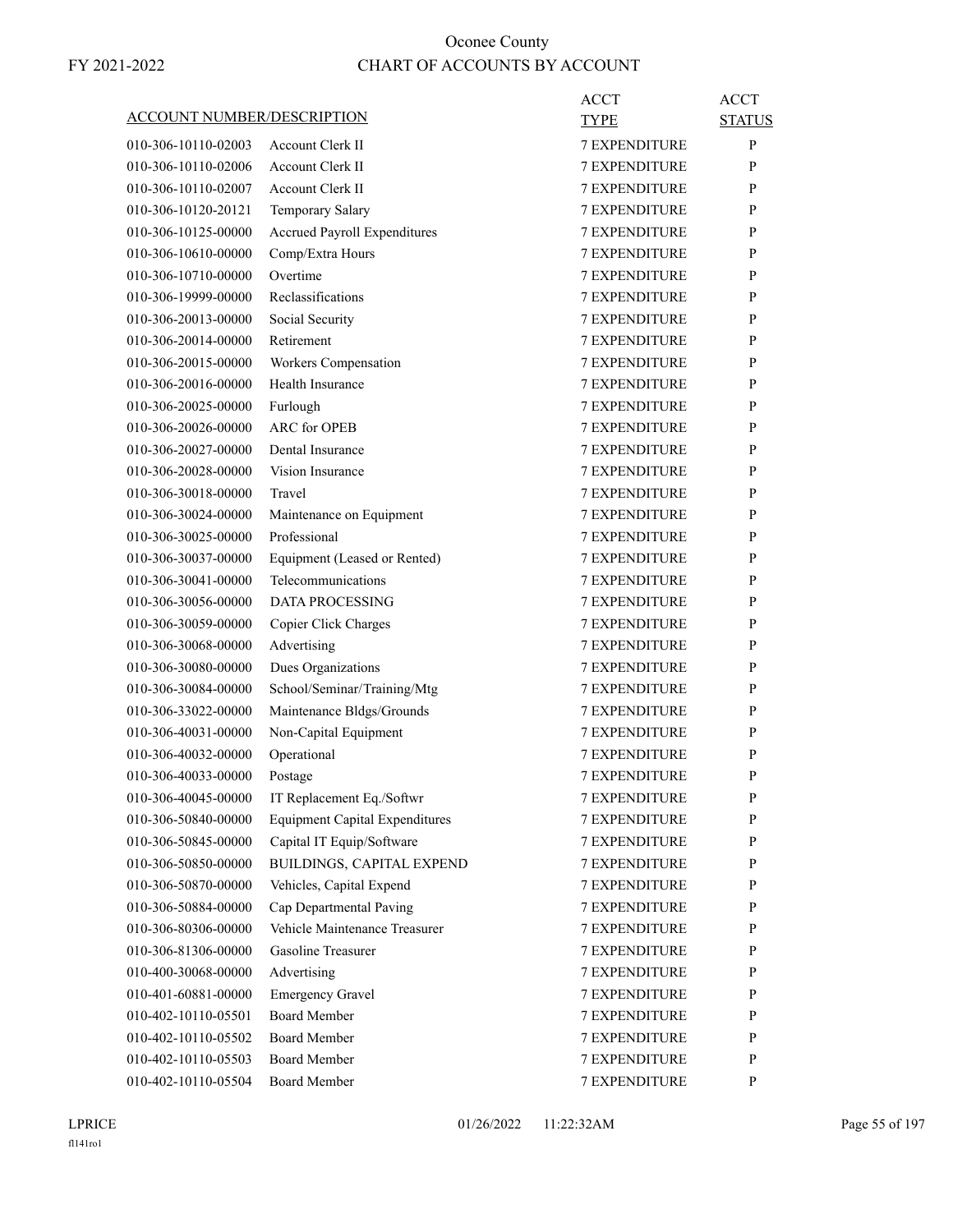|                                   |                                          | <b>ACCT</b>          | <b>ACCT</b>   |
|-----------------------------------|------------------------------------------|----------------------|---------------|
| <b>ACCOUNT NUMBER/DESCRIPTION</b> |                                          | TYPE                 | <b>STATUS</b> |
| 010-402-10110-05505               | <b>Board Member</b>                      | <b>7 EXPENDITURE</b> | P             |
| 010-402-30024-00000               | Maintenance on Equipment                 | <b>7 EXPENDITURE</b> | P             |
| 010-402-30041-00000               | Telecommunications                       | <b>7 EXPENDITURE</b> | P             |
| 010-402-30090-00000               | Commission Honoraria                     | <b>7 EXPENDITURE</b> | P             |
| 010-402-40031-00000               | Non-Capital Equipment                    | <b>7 EXPENDITURE</b> | P             |
| 010-402-40032-00000               | Operational                              | <b>7 EXPENDITURE</b> | P             |
| 010-402-40045-00000               | Non-Capital IT Eq./Softwr                | <b>7 EXPENDITURE</b> | P             |
| 010-402-50840-00000               | <b>Equipment Capital Expenditures</b>    | <b>7 EXPENDITURE</b> | P             |
| 010-402-50850-00000               | <b>Buildings Capital Expenditures</b>    | <b>7 EXPENDITURE</b> | P             |
| 010-402-60831-00000               | Pauper Funerals                          | <b>7 EXPENDITURE</b> | P             |
| 010-402-60833-00000               | FICCS Reimburse Phone Line               | <b>7 EXPENDITURE</b> | P             |
| 010-403-30024-00000               | Maintenance on Equipment                 | <b>7 EXPENDITURE</b> | P             |
| 010-403-30025-00000               | Professional                             | <b>7 EXPENDITURE</b> | P             |
| 010-403-30037-00000               | Equipment (Leased or Rented)             | <b>7 EXPENDITURE</b> | P             |
| 010-403-30041-00000               | Telecommunications                       | <b>7 EXPENDITURE</b> | P             |
| 010-403-30062-00000               | Medical                                  | <b>7 EXPENDITURE</b> | P             |
| 010-403-33022-00000               | Maintenance Buildings/Grounds            | <b>7 EXPENDITURE</b> | P             |
| 010-403-34043-00000               | Electricity                              | <b>7 EXPENDITURE</b> | P             |
| 010-403-34044-00000               | Water/Sewer/Garbage                      | <b>7 EXPENDITURE</b> | P             |
| 010-403-40031-00000               | Non-Capital Equipment                    | <b>7 EXPENDITURE</b> | P             |
| 010-403-40032-00000               | Operation                                | <b>7 EXPENDITURE</b> | P             |
| 010-403-40033-00000               | Postage                                  | <b>7 EXPENDITURE</b> | P             |
| 010-403-50840-00000               | <b>Equipment Capital Expenditures</b>    | <b>7 EXPENDITURE</b> | P             |
| 010-403-50850-00000               | <b>Buildings Capital Expenditures</b>    | <b>7 EXPENDITURE</b> | P             |
| 010-404-10110-00000               | <b>Salaries</b>                          | <b>7 EXPENDITURE</b> | P             |
| 010-404-10110-05902               | <b>Assistant Veterans Afairs Officer</b> | <b>7 EXPENDITURE</b> | P             |
| 010-404-10110-05905               | Secretary I                              | <b>7 EXPENDITURE</b> | P             |
| 010-404-10110-65900               | Veterans Affairs Officer                 | 7 EXPENDITURE        | P             |
| 010-404-10125-00000               | Accrued Payroll Expenditures             | <b>7 EXPENDITURE</b> | P             |
| 010-404-10610-00000               | Comp/Extra Hours                         | <b>7 EXPENDITURE</b> | P             |
| 010-404-10710-00000               | Overtime/Comp Salary/Fringe              | <b>7 EXPENDITURE</b> | ${\bf P}$     |
| 010-404-19999-00000               | Reclass                                  | 7 EXPENDITURE        | P             |
| 010-404-20013-00000               | Social Security                          | <b>7 EXPENDITURE</b> | P             |
| 010-404-20014-00000               | Retirement                               | 7 EXPENDITURE        | P             |
| 010-404-20015-00000               | Workers Compensation                     | <b>7 EXPENDITURE</b> | P             |
| 010-404-20016-00000               | Health Insurance                         | <b>7 EXPENDITURE</b> | P             |
| 010-404-20025-00000               | Furlough                                 | <b>7 EXPENDITURE</b> | P             |
| 010-404-20026-00000               | <b>ARC</b> for OPEB                      | 7 EXPENDITURE        | P             |
| 010-404-20027-00000               | Dental Insurance                         | <b>7 EXPENDITURE</b> | P             |
| 010-404-20028-00000               | Vision Insurance                         | <b>7 EXPENDITURE</b> | P             |
| 010-404-30018-00000               | Travel                                   | <b>7 EXPENDITURE</b> | P             |
| 010-404-30024-00000               | Maintenance on Equipment                 | <b>7 EXPENDITURE</b> | P             |
| 010-404-30025-00000               | Professional                             | 7 EXPENDITURE        | $\mathbf{P}$  |
| 010-404-30037-00000               | Equipment (Leased or Rented)             | 7 EXPENDITURE        | P             |
|                                   |                                          |                      |               |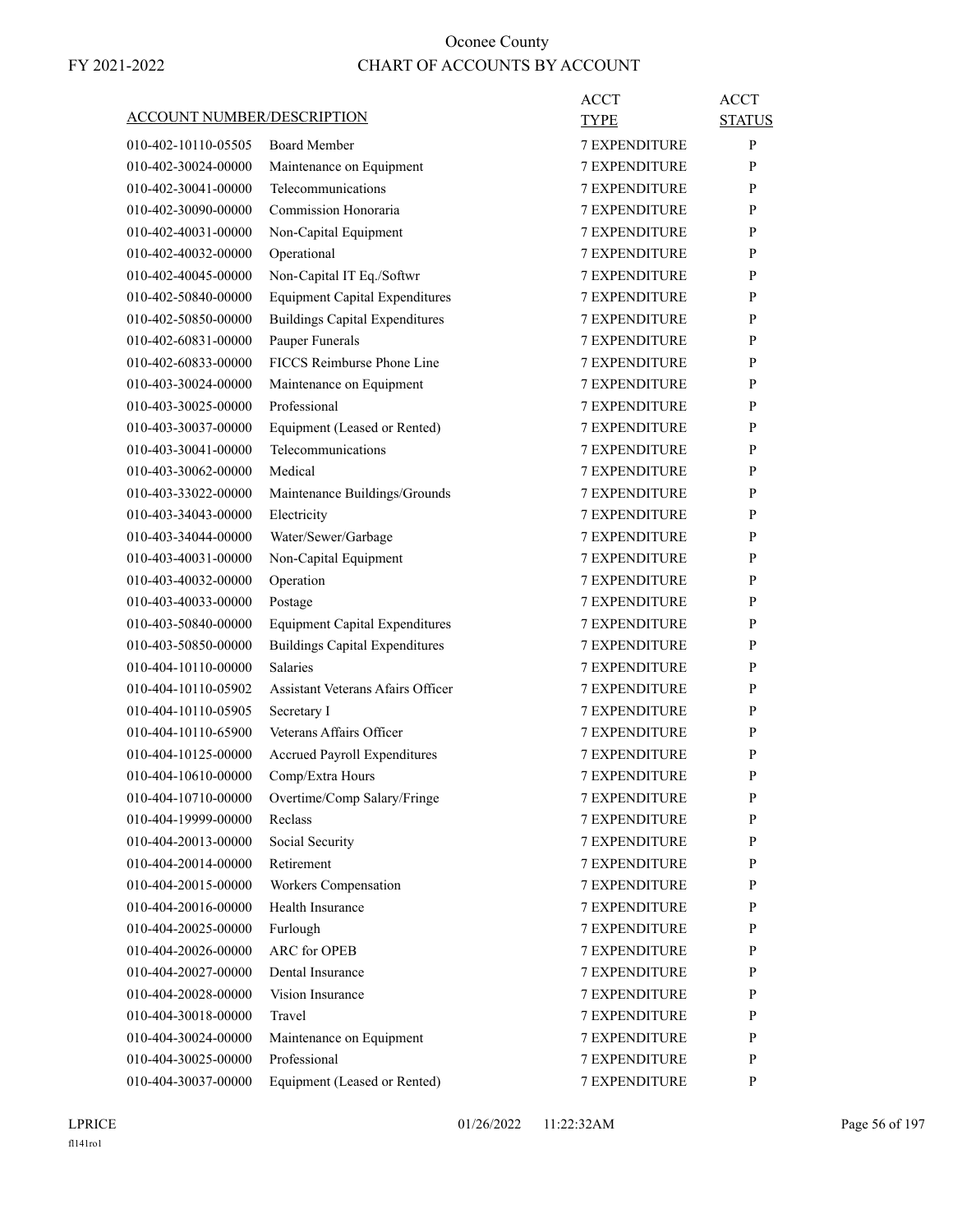| <b>ACCOUNT NUMBER/DESCRIPTION</b> |                                       | ACCT                 | <b>ACCT</b>   |
|-----------------------------------|---------------------------------------|----------------------|---------------|
|                                   |                                       | TYPE                 | <b>STATUS</b> |
| 010-404-30041-00000               | Telecommunications                    | <b>7 EXPENDITURE</b> | P             |
| 010-404-30056-00000               | Data Processing                       | <b>7 EXPENDITURE</b> | P             |
| 010-404-30059-00000               | Copier Click Charges                  | <b>7 EXPENDITURE</b> | P             |
| 010-404-30068-00000               | Advertising                           | <b>7 EXPENDITURE</b> | P             |
| 010-404-30080-00000               | Dues Organizations                    | <b>7 EXPENDITURE</b> | P             |
| 010-404-30084-00000               | School/Seminar/Training/Mtg           | <b>7 EXPENDITURE</b> | P             |
| 010-404-40031-00000               | Non-Capital Equipment                 | <b>7 EXPENDITURE</b> | P             |
| 010-404-40032-00000               | Operational                           | <b>7 EXPENDITURE</b> | P             |
| 010-404-40034-00000               | Food                                  | <b>7 EXPENDITURE</b> | P             |
| 010-404-40045-00000               | IT Replacement Eq./Softwr             | <b>7 EXPENDITURE</b> | P             |
| 010-404-40065-00000               | Clothing/Uniforms                     | <b>7 EXPENDITURE</b> | P             |
| 010-404-50840-00000               | <b>Equipment Capital Expenditures</b> | <b>7 EXPENDITURE</b> | P             |
| 010-404-50845-00000               | Capital IT Equip/Software             | <b>7 EXPENDITURE</b> | P             |
| 010-501-10110-00000               | <b>Salaries</b>                       | <b>7 EXPENDITURE</b> | P             |
| 010-501-10110-00001               | New Positions Request                 | <b>7 EXPENDITURE</b> | P             |
| 010-501-10110-01901               | Chief Deputy Clerk of Court           | <b>7 EXPENDITURE</b> | P             |
| 010-501-10110-01902               | Deputy Clerk of Court                 | <b>7 EXPENDITURE</b> | P             |
| 010-501-10110-01904               | Chief Deputy Family Court             | <b>7 EXPENDITURE</b> | P             |
| 010-501-10110-01906               | Court Clerk II                        | <b>7 EXPENDITURE</b> | P             |
| 010-501-10110-01908               | Court Clerk II                        | 7 EXPENDITURE        | P             |
| 010-501-10110-01912               | Court Clerk II                        | <b>7 EXPENDITURE</b> | P             |
| 010-501-10110-61900               | Clerk of Court                        | <b>7 EXPENDITURE</b> | P             |
| 010-501-10112-00000               | Federal Salary                        | <b>7 EXPENDITURE</b> | P             |
| 010-501-10120-01913               | Part-Time Court Clerk II              | <b>7 EXPENDITURE</b> | P             |
| 010-501-10125-00000               | Accrued Payroll Expenditures          | <b>7 EXPENDITURE</b> | P             |
| 010-501-10610-00000               | Comp/Extra Hours                      | 7 EXPENDITURE        | P             |
| 010-501-10710-00000               | Overtime/Comp/Fringe                  | <b>7 EXPENDITURE</b> | P             |
| 010-501-19999-00000               | Reclassifications                     | <b>7 EXPENDITURE</b> | P             |
| 010-501-20013-00000               | Social Security                       | <b>7 EXPENDITURE</b> | P             |
| 010-501-20014-00000               | Retirement                            | <b>7 EXPENDITURE</b> | P             |
| 010-501-20015-00000               | Worker's Compensation                 | 7 EXPENDITURE        | $\mathbf{P}$  |
| 010-501-20016-00000               | Health Insurance                      | <b>7 EXPENDITURE</b> | P             |
| 010-501-20022-00000               | Unemployment                          | 7 EXPENDITURE        | P             |
| 010-501-20025-00000               | Furlough                              | 7 EXPENDITURE        | P             |
| 010-501-20026-00000               | ARC for OPEB                          | <b>7 EXPENDITURE</b> | P             |
| 010-501-20027-00000               | Dental Insurance                      | 7 EXPENDITURE        | P             |
| 010-501-20028-00000               | Vision Insurance                      | <b>7 EXPENDITURE</b> | P             |
| 010-501-30018-00000               | Travel                                | 7 EXPENDITURE        | P             |
| 010-501-30024-00000               | Maintenance on Equipment              | 7 EXPENDITURE        | P             |
| 010-501-30025-00000               | Professional                          | 7 EXPENDITURE        | P             |
| 010-501-30026-00000               | Court Expense                         | 7 EXPENDITURE        | P             |
| 010-501-30037-00000               | Equipment (Leased or Rented)          | 7 EXPENDITURE        | P             |
| 010-501-30041-00000               | Telecommunications                    | 7 EXPENDITURE        | P             |
| 010-501-30056-00000               | Data Processing                       | 7 EXPENDITURE        | P             |
|                                   |                                       |                      |               |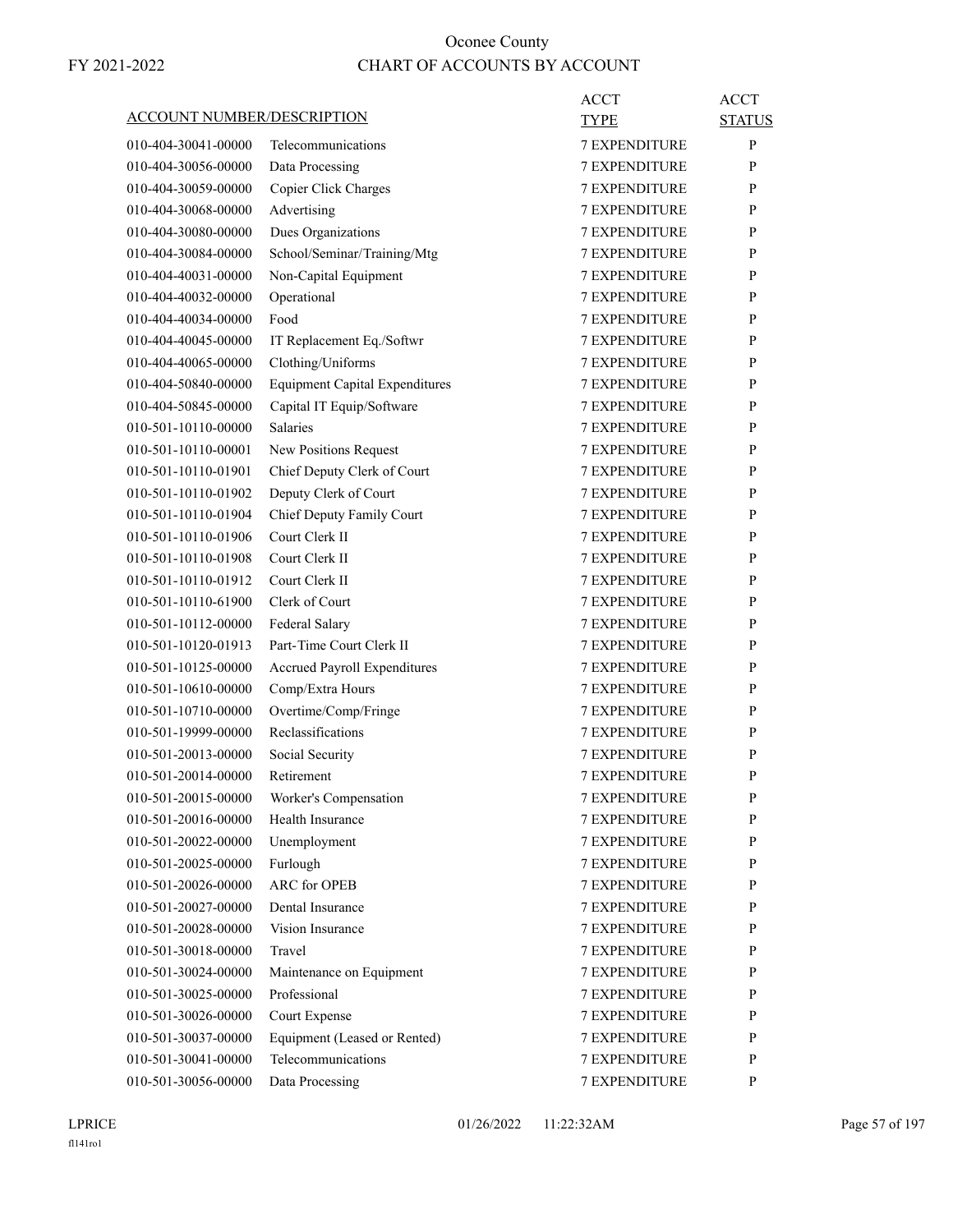| <b>ACCOUNT NUMBER/DESCRIPTION</b>          |                                            | ACCT<br><b>TYPE</b>  | ACCT<br><b>STATUS</b> |
|--------------------------------------------|--------------------------------------------|----------------------|-----------------------|
| 010-501-30059-00000                        | Copier Click Charges                       | <b>7 EXPENDITURE</b> | P                     |
| 010-501-30084-00000                        | School/Seminar/Training/Mtg                | 7 EXPENDITURE        | P                     |
| 010-501-30966-00000                        | Insurance (E&O)                            | <b>7 EXPENDITURE</b> | P                     |
| 010-501-40031-00000                        | Non-Capital Equipment                      | <b>7 EXPENDITURE</b> | P                     |
| 010-501-40032-00000                        | Operational                                | <b>7 EXPENDITURE</b> | P                     |
| 010-501-40045-00000                        | IT Replacement Eq./Softwr                  | <b>7 EXPENDITURE</b> | P                     |
| 010-501-50840-00000                        | <b>Equipment Capital Expenditures</b>      | <b>7 EXPENDITURE</b> | P                     |
| 010-501-50845-00000                        | Capital IT Equip/Software                  | <b>7 EXPENDITURE</b> | P                     |
| 010-501-60901-00155                        | DSS Child Support Title IV-D               | <b>7 EXPENDITURE</b> | P                     |
| 010-501-95100-20220                        | Master in Equity (Contract)                | <b>7 EXPENDITURE</b> | P                     |
| 010-502-10110-00000                        | Salaries                                   | <b>7 EXPENDITURE</b> | P                     |
| 010-502-10110-02301                        | Associate Probate Judge                    | <b>7 EXPENDITURE</b> | P                     |
| 010-502-10110-02302                        | Deputy Probate Judge                       | <b>7 EXPENDITURE</b> | P                     |
| 010-502-10110-02303                        | Probate Court Clerk                        | 7 EXPENDITURE        | P                     |
| 010-502-10110-02304                        | Account Clerk I (Probate)                  | <b>7 EXPENDITURE</b> | P                     |
| 010-502-10110-02305                        | Secretary I                                | <b>7 EXPENDITURE</b> | P                     |
| 010-502-10110-02306                        | Account Clerk (Probate Clerk)              | <b>7 EXPENDITURE</b> | P                     |
| 010-502-10110-62300                        | Probate Judge                              | <b>7 EXPENDITURE</b> | P                     |
| 010-502-10125-00000                        | Accrued Payroll Expenditures               | <b>7 EXPENDITURE</b> | P                     |
| 010-502-10610-00000                        | Comp/Extra Hours                           | 7 EXPENDITURE        | P                     |
| 010-502-10710-00000                        | Overtime/Comp Salary/Fringe                | <b>7 EXPENDITURE</b> | P                     |
| 010-502-20013-00000                        | Social Security                            | <b>7 EXPENDITURE</b> | P                     |
| 010-502-20014-00000                        | Retirement                                 | <b>7 EXPENDITURE</b> | P                     |
| 010-502-20015-00000                        | Workers Compensation                       | <b>7 EXPENDITURE</b> | P                     |
| 010-502-20016-00000                        | Health Insurance                           | <b>7 EXPENDITURE</b> | P                     |
| 010-502-20025-00000                        | Furlough                                   | 7 EXPENDITURE        | P                     |
| 010-502-20026-00000                        | <b>ARC</b> for OPEB                        | <b>7 EXPENDITURE</b> | P                     |
| 010-502-20027-00000                        | Dental Insurance                           | <b>7 EXPENDITURE</b> | P                     |
| 010-502-20028-00000                        | Vision Insurance                           | <b>7 EXPENDITURE</b> | P                     |
| 010-502-30018-00000                        | Travel                                     | <b>7 EXPENDITURE</b> | P                     |
| 010-502-30024-00000                        |                                            | <b>7 EXPENDITURE</b> | P                     |
| 010-502-30025-00000                        | Maintenance on Equipment<br>Professional   | 7 EXPENDITURE        | P                     |
| 010-502-30026-00000                        | Court Expense                              | 7 EXPENDITURE        | P                     |
| 010-502-30037-00000                        | Equipment-Rented/Leased                    | 7 EXPENDITURE        | P                     |
|                                            | Telecommunications                         | 7 EXPENDITURE        |                       |
| 010-502-30041-00000<br>010-502-30056-00000 | Date Processing                            |                      | P<br>P                |
|                                            |                                            | 7 EXPENDITURE        | P                     |
| 010-502-30059-00000                        | Copier Click Charges<br>Dues Organizations | 7 EXPENDITURE        |                       |
| 010-502-30080-00000                        |                                            | 7 EXPENDITURE        | P                     |
| 010-502-30084-00000                        | School/Seminar/Training/Mtg                | 7 EXPENDITURE        | P                     |
| 010-502-40031-00000                        | Non-Capital Equipment                      | 7 EXPENDITURE        | P                     |
| 010-502-40032-00000                        | Operational                                | 7 EXPENDITURE        | P                     |
| 010-502-40034-00000                        | Food                                       | 7 EXPENDITURE        | P                     |
| 010-502-40045-00000                        | IT Replacement Eq./Softwr                  | 7 EXPENDITURE        | P                     |
| 010-502-50840-00000                        | <b>Equipiment Capital Expenditures</b>     | 7 EXPENDITURE        | P                     |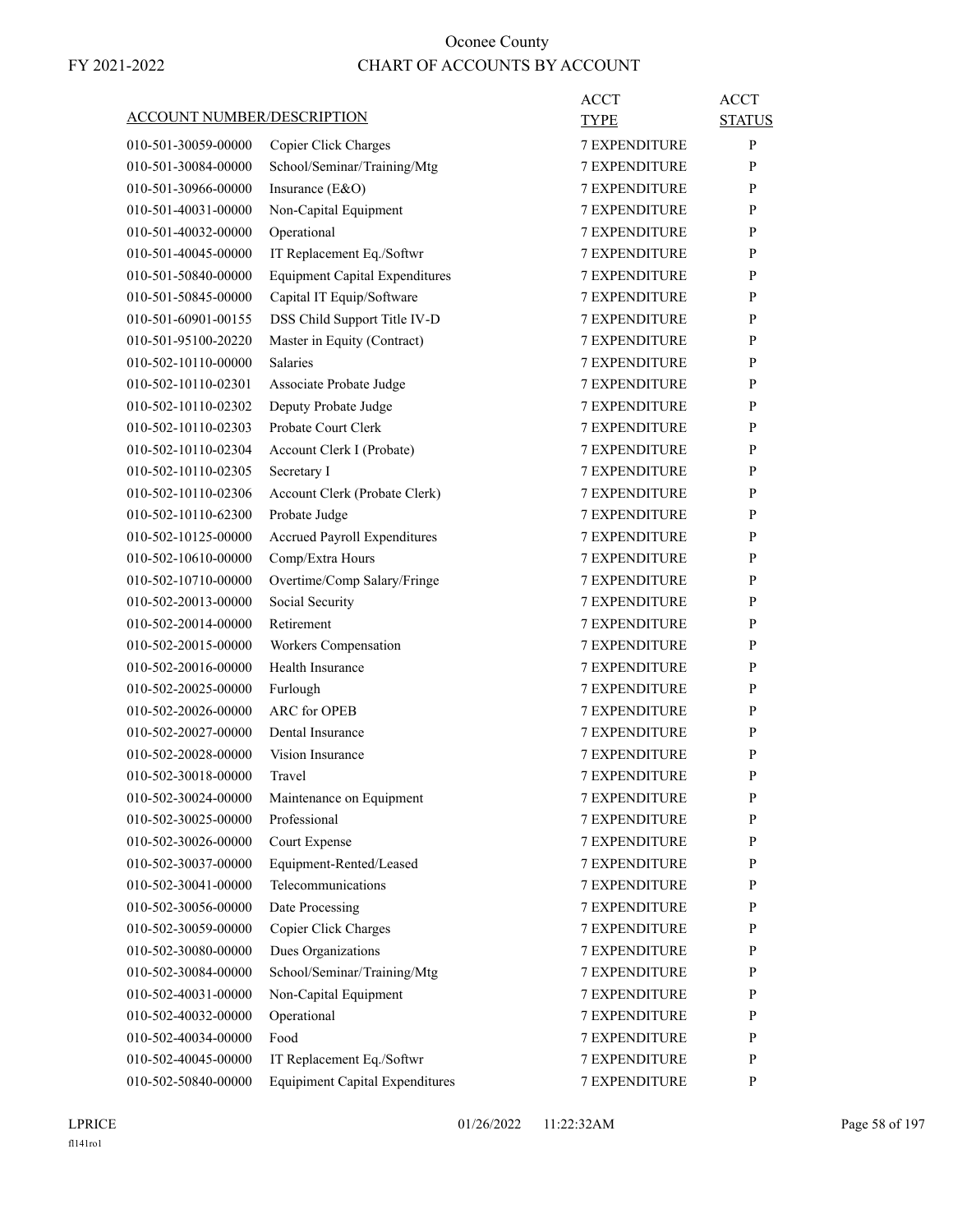| <b>ACCOUNT NUMBER/DESCRIPTION</b> |                                       | ACCT<br><b>TYPE</b>  | <b>ACCT</b><br><b>STATUS</b> |
|-----------------------------------|---------------------------------------|----------------------|------------------------------|
| 010-502-50845-00000               | Capital IT Equip/Software             | <b>7 EXPENDITURE</b> | P                            |
| 010-502-50850-00000               | <b>Capital Buildings</b>              | <b>7 EXPENDITURE</b> | P                            |
| 010-502-80502-00000               | Vehicle Maintenance Probate Court     | <b>7 EXPENDITURE</b> | P                            |
| 010-502-81502-00000               | Gasoline Probate Court                | <b>7 EXPENDITURE</b> | P                            |
| 010-504-10110-00000               | <b>Salaries</b>                       | <b>7 EXPENDITURE</b> | P                            |
| 010-504-10110-00001               | New Position Request                  | <b>7 EXPENDITURE</b> | P                            |
| 010-504-10110-01600               | Deputy Solicitor                      | <b>7 EXPENDITURE</b> | P                            |
| 010-504-10110-01602               | Paralegal                             | <b>7 EXPENDITURE</b> | P                            |
| 010-504-10110-01604               | Investigator                          | <b>7 EXPENDITURE</b> | P                            |
| 010-504-10110-01606               | <b>Assistant Solicitor</b>            | <b>7 EXPENDITURE</b> | P                            |
| 010-504-10110-01608               | Paralegal                             | <b>7 EXPENDITURE</b> | P                            |
| 010-504-10110-01610               | PTI Case Manager                      | <b>7 EXPENDITURE</b> | P                            |
| 010-504-10110-01611               | <b>Assistant Solicitor</b>            | <b>7 EXPENDITURE</b> | P                            |
| 010-504-10110-61607               | Secretary II                          | <b>7 EXPENDITURE</b> | P                            |
| 010-504-10110-61608               | VIctim Services Coordinator           | <b>7 EXPENDITURE</b> | P                            |
| 010-504-10125-00000               | <b>Accrued Payroll Expenditures</b>   | <b>7 EXPENDITURE</b> | P                            |
| 010-504-10610-00000               | Overtime/Comp Salary/Fringe           | <b>7 EXPENDITURE</b> | P                            |
| 010-504-10710-00000               | Overtime/Comp Salary/Fringe           | <b>7 EXPENDITURE</b> | P                            |
| 010-504-20013-00000               | Social Security                       | <b>7 EXPENDITURE</b> | P                            |
| 010-504-20014-00000               | Retirement                            | <b>7 EXPENDITURE</b> | P                            |
| 010-504-20015-00000               | Workers Compensation                  | <b>7 EXPENDITURE</b> | P                            |
| 010-504-20016-00000               | Health Insurance                      | <b>7 EXPENDITURE</b> | P                            |
| 010-504-20022-00000               | Unemployment                          | <b>7 EXPENDITURE</b> | P                            |
| 010-504-20025-00000               | Furlough                              | <b>7 EXPENDITURE</b> | P                            |
| 010-504-20026-00000               | <b>ARC</b> for OPEB                   | <b>7 EXPENDITURE</b> | P                            |
| 010-504-20027-00000               | Dental Insurance                      | <b>7 EXPENDITURE</b> | P                            |
| 010-504-20028-00000               | Vision Insurance                      | <b>7 EXPENDITURE</b> | P                            |
| 010-504-30018-00000               | Travel                                | <b>7 EXPENDITURE</b> | P                            |
| 010-504-30024-00000               | Maintenance on Equipment              | <b>7 EXPENDITURE</b> | P                            |
| 010-504-30025-00000               | Professional                          | <b>7 EXPENDITURE</b> | P                            |
| 010-504-30041-00000               | Telecommunications                    | <b>7 EXPENDITURE</b> | P                            |
| 010-504-30059-00000               | Copier Click Charges                  | <b>7 EXPENDITURE</b> | P                            |
| 010-504-30062-00000               | Medical                               | 7 EXPENDITURE        | P                            |
| 010-504-30080-00000               | Dues Organizations                    | 7 EXPENDITURE        | P                            |
| 010-504-30084-00000               | School/Seminar/Training/Mtg           | 7 EXPENDITURE        | $\mathbf{P}$                 |
| 010-504-40031-00000               | Non-Capital Equipment                 | 7 EXPENDITURE        | P                            |
| 010-504-40032-00000               | Operational                           | <b>7 EXPENDITURE</b> | P                            |
| 010-504-40102-00000               | Periodicals                           | 7 EXPENDITURE        | P                            |
| 010-504-50840-00000               | <b>Equipment Capital Expenditures</b> | 7 EXPENDITURE        | P                            |
| 010-504-50870-00000               | Vehicles Capital Ependitures          | 7 EXPENDITURE        | P                            |
| 010-504-80504-00000               | Vehicle Maintenance Solicitor         | 7 EXPENDITURE        | P                            |
| 010-504-81504-00000               | Gasoline Solicitor (Smith)            | 7 EXPENDITURE        | P                            |
| 010-504-81504-71129               | Gasoline - Solicitor (Adams/Wagner)   | 7 EXPENDITURE        | $\mathbf{P}$                 |
| 010-505-10110-07004               | Magistrate Court Clerk                | 7 EXPENDITURE        | P                            |
|                                   |                                       |                      |                              |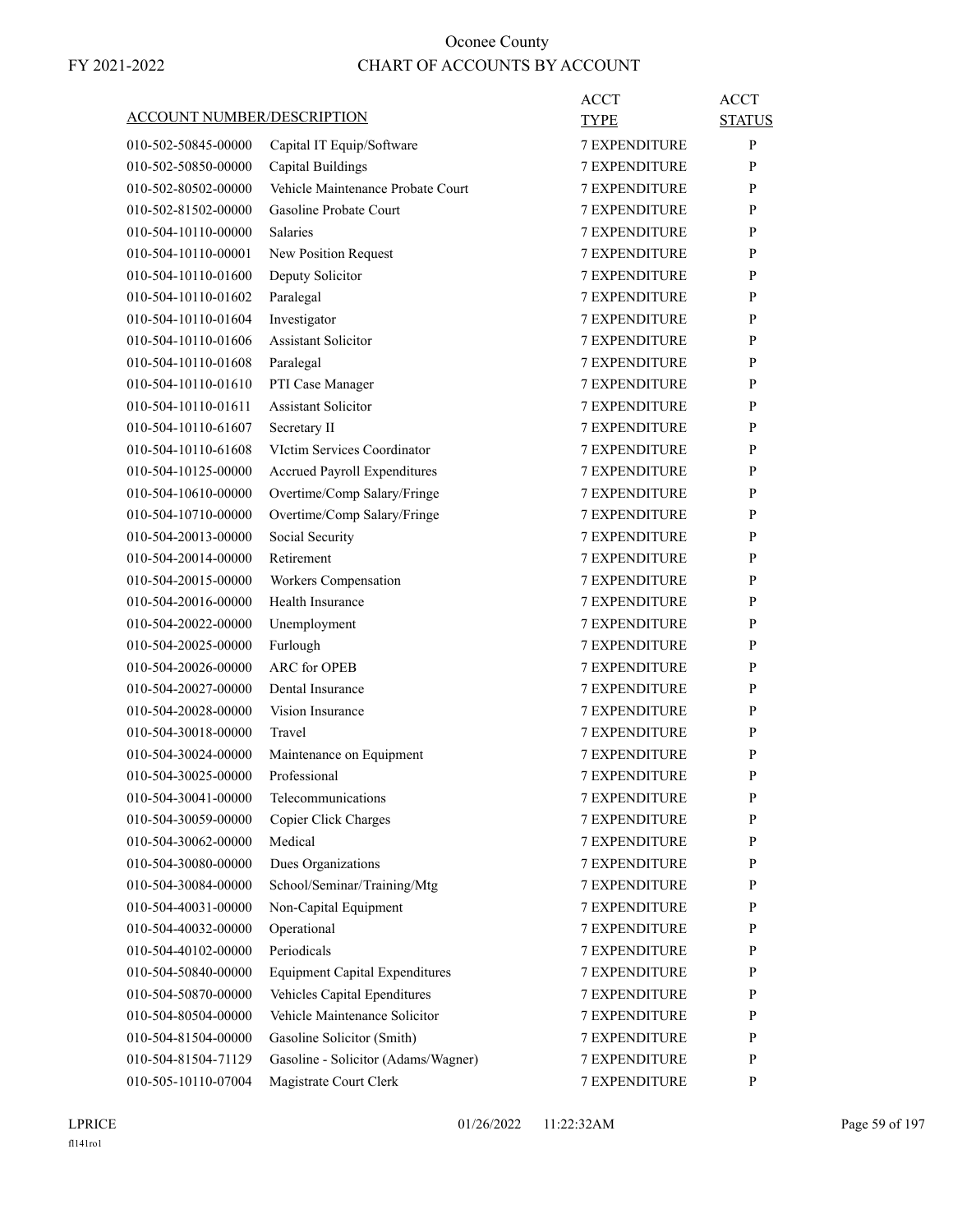| <b>ACCOUNT NUMBER/DESCRIPTION</b> |                                       | ACCT<br>TYPE         | <b>ACCT</b><br><b>STATUS</b> |
|-----------------------------------|---------------------------------------|----------------------|------------------------------|
| 010-505-20017-00000               | Unemployment Insurance                | <b>7 EXPENDITURE</b> | P                            |
| 010-505-30025-00000               | Professional                          | <b>7 EXPENDITURE</b> | P                            |
| 010-505-50840-00000               | Capital Expenditures Equipment        | <b>7 EXPENDITURE</b> | P                            |
| 010-505-50850-00000               | <b>Buildings Capital Expenditures</b> | <b>7 EXPENDITURE</b> | P                            |
| 010-506-10110-07101               | Magistrate Court Clerk                | <b>7 EXPENDITURE</b> | P                            |
| 010-506-10110-07102               | Magistrate Court Clerk                | <b>7 EXPENDITURE</b> | P                            |
| 010-506-10110-07103               | Magistrate Clerk Court                | <b>7 EXPENDITURE</b> | P                            |
| 010-506-33022-00000               | Maintenance Buildings/Grounds         | 7 EXPENDITURE        | P                            |
| 010-506-40031-00000               |                                       | <b>7 EXPENDITURE</b> | P                            |
| 010-507-10110-07200               | Non-Capital Equipment                 | <b>7 EXPENDITURE</b> | P                            |
|                                   | Magistrate                            |                      |                              |
| 010-507-10110-07201               | Magistrate Court Clerk                | <b>7 EXPENDITURE</b> | P                            |
| 010-507-10710-00000               | Overtime/Comp Salary/Fringe           | <b>7 EXPENDITURE</b> | P                            |
| 010-507-20022-00000               | Unemployment Benefit Reimbursement    | <b>7 EXPENDITURE</b> | P                            |
| 010-507-30037-00000               | Equipment (Leased or Rented)          | 7 EXPENDITURE        | P                            |
| 010-507-33022-00000               | Maintenance Buildings/Grounds         | <b>7 EXPENDITURE</b> | P                            |
| 010-507-40031-00000               | Non-Capital Equipment                 | <b>7 EXPENDITURE</b> | P                            |
| 010-507-40065-00000               | Clothing/Uniforms                     | <b>7 EXPENDITURE</b> | P                            |
| 010-507-50840-00000               | Capital Expenditures Equipment        | <b>7 EXPENDITURE</b> | P                            |
| 010-509-10110-00000               | <b>Salaries</b>                       | <b>7 EXPENDITURE</b> | P                            |
| 010-509-10110-00001               | New Positions Requested               | 7 EXPENDITURE        | P                            |
| 010-509-10110-06000               | Chief Magistrate                      | <b>7 EXPENDITURE</b> | P                            |
| 010-509-10110-06001               | Chief Deputy Magistrate               | <b>7 EXPENDITURE</b> | P                            |
| 010-509-10110-06002               | Magistrate                            | <b>7 EXPENDITURE</b> | P                            |
| 010-509-10110-06004               | Magistrate                            | <b>7 EXPENDITURE</b> | P                            |
| 010-509-10110-06005               | Magistrate Court Clerk                | <b>7 EXPENDITURE</b> | P                            |
| 010-509-10110-06006               | Magistrate Court Clerk                | 7 EXPENDITURE        | P                            |
| 010-509-10110-06008               | Magistrate Court Clerk                | <b>7 EXPENDITURE</b> | P                            |
| 010-509-10110-06009               | Magistrate Court Clerk                | <b>7 EXPENDITURE</b> | P                            |
| 010-509-10110-06010               | Magistrate Court Clerk                | <b>7 EXPENDITURE</b> | P                            |
| 010-509-10110-06011               | Magistrate Court Clerk                | <b>7 EXPENDITURE</b> | P                            |
| 010-509-10120-60121               | Part Time                             | 7 EXPENDITURE        | P                            |
| 010-509-10125-00000               | <b>Accrued Payroll Expenditures</b>   | <b>7 EXPENDITURE</b> | P                            |
| 010-509-10610-00000               | Comp/Extra Hours                      | 7 EXPENDITURE        | P                            |
| 010-509-10710-00000               | Overtime/Comp Salary/Fringe           | 7 EXPENDITURE        | P                            |
| 010-509-20013-00000               | Social Security                       | 7 EXPENDITURE        | P                            |
| 010-509-20014-00000               | Retirement                            | <b>7 EXPENDITURE</b> | P                            |
| 010-509-20015-00000               | Workers Compensation                  | <b>7 EXPENDITURE</b> | P                            |
| 010-509-20016-00000               | Health Insurance                      | <b>7 EXPENDITURE</b> | P                            |
| 010-509-20022-00000               | Unemployment Benefit Reimbursement    | 7 EXPENDITURE        | P                            |
| 010-509-20025-00000               | Furlough                              | 7 EXPENDITURE        | P                            |
| 010-509-20026-00000               | <b>ARC</b> for OPEB                   | 7 EXPENDITURE        | P                            |
| 010-509-20027-00000               | Dental Insurance                      | 7 EXPENDITURE        | P                            |
| 010-509-20028-00000               | Vision Insurance                      | 7 EXPENDITURE        | P                            |
| 010-509-30018-00000               | Travel                                |                      | P                            |
|                                   |                                       | 7 EXPENDITURE        |                              |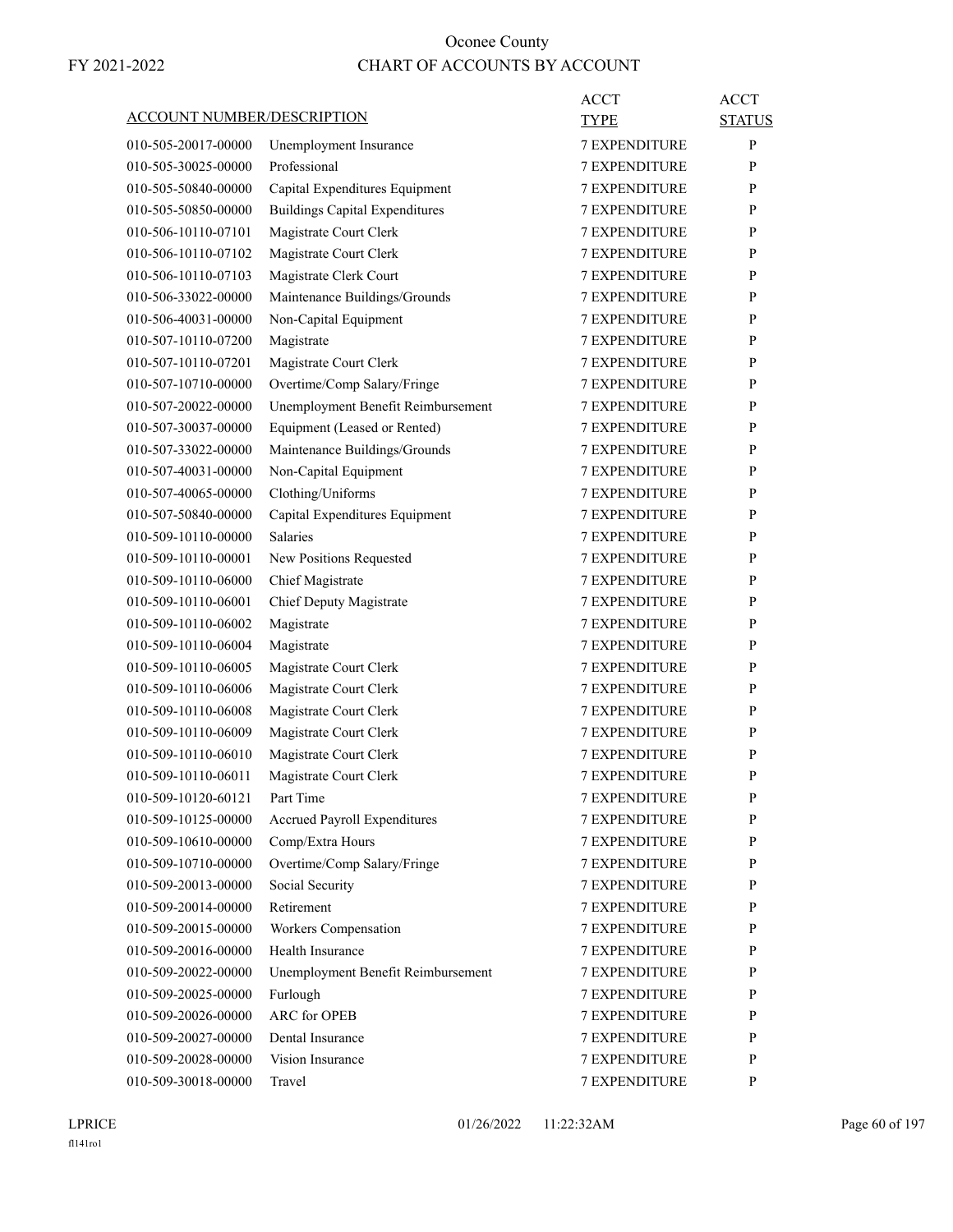| ACCOUNT NUMBER/DESCRIPTION |                                                 | ACCT<br>TYPE         | <b>ACCT</b><br><b>STATUS</b> |
|----------------------------|-------------------------------------------------|----------------------|------------------------------|
| 010-509-30024-00000        | Maintenance Equipment                           | <b>7 EXPENDITURE</b> | P                            |
| 010-509-30025-00000        | Professional                                    | <b>7 EXPENDITURE</b> | P                            |
| 010-509-30026-00000        | Court Expense                                   | <b>7 EXPENDITURE</b> | P                            |
| 010-509-30037-00000        | Equipment (Leased or Rented)                    | <b>7 EXPENDITURE</b> | P                            |
| 010-509-30041-00000        | Telecommunications                              | <b>7 EXPENDITURE</b> | P                            |
| 010-509-30056-00000        | Data Processing                                 | <b>7 EXPENDITURE</b> | P                            |
| 010-509-30059-00000        | Copier Click Charges                            | <b>7 EXPENDITURE</b> | P                            |
| 010-509-30071-00000        | Rent                                            | <b>7 EXPENDITURE</b> | P                            |
| 010-509-30080-00000        | Dues Organizations                              | <b>7 EXPENDITURE</b> | P                            |
| 010-509-30084-00000        | School/Seminar/Training/Mtg                     | <b>7 EXPENDITURE</b> | P                            |
| 010-509-33022-00000        | Maintenance Buildings/Grounds                   | <b>7 EXPENDITURE</b> | P                            |
| 010-509-34042-00000        | Gas & Fuel Oil                                  | <b>7 EXPENDITURE</b> | P                            |
| 010-509-34043-00000        | Electricity                                     | <b>7 EXPENDITURE</b> | P                            |
| 010-509-34044-00000        | Water/Sewer/Garbage                             | <b>7 EXPENDITURE</b> | P                            |
| 010-509-40031-00000        | Non-Capital Equipment                           | <b>7 EXPENDITURE</b> | P                            |
| 010-509-40032-00000        | Operational                                     | <b>7 EXPENDITURE</b> | P                            |
| 010-509-40033-00000        | Postage                                         | <b>7 EXPENDITURE</b> | P                            |
| 010-509-40034-00000        | Food                                            | <b>7 EXPENDITURE</b> | P                            |
| 010-509-40045-00000        | IT Replacement Eq./Softwr                       | <b>7 EXPENDITURE</b> | P                            |
| 010-509-50840-00000        | <b>Equipment Capital Expenditures</b>           | <b>7 EXPENDITURE</b> | P                            |
| 010-509-50845-00000        | Capital IT Equip/Software                       | <b>7 EXPENDITURE</b> | P                            |
| 010-509-50850-00000        | <b>Buildings Capital Expenditures</b>           | <b>7 EXPENDITURE</b> | P                            |
| 010-509-50850-00034        | Cap Bldgs-Westminster Mag Const                 | <b>7 EXPENDITURE</b> | P                            |
| 010-509-50860-00000        | Capital Land                                    | <b>7 EXPENDITURE</b> | P                            |
| 010-509-50870-00000        | Vehicles/Eqpmt Capital Expenditure              | <b>7 EXPENDITURE</b> | P                            |
| 010-509-80509-00000        | Vehicle Maintenance Magistrate                  | 7 EXPENDITURE        | P                            |
| 010-509-81509-00000        | Gasoline Magistrate                             | <b>7 EXPENDITURE</b> | P                            |
| 010-510-95100-20204        | OC Public Defender Corporation                  | <b>7 EXPENDITURE</b> | P                            |
| 010-601-10110-00000        | <b>Salaries</b>                                 | <b>7 EXPENDITURE</b> | P                            |
|                            |                                                 |                      | P                            |
| 010-601-10110-00001        | New Position Requests                           | <b>7 EXPENDITURE</b> |                              |
| 010-601-10110-02201        | Secretary III                                   | 7 EXPENDITURE        | P                            |
| 010-601-10110-02202        | Secretary III<br>Account Clerk I                | 7 EXPENDITURE        | P                            |
| 010-601-10110-02203        |                                                 | 7 EXPENDITURE        | P                            |
| 010-601-10110-02204        | Equipment Operator I<br>Maintenance Crew Leader | 7 EXPENDITURE        | P                            |
| 010-601-10110-02205        |                                                 | 7 EXPENDITURE        | P                            |
| 010-601-10110-02206        | Equipment Operator I                            | 7 EXPENDITURE        | P                            |
| 010-601-10110-02207        | Equipment Operator I                            | 7 EXPENDITURE        | P                            |
| 010-601-10110-02208        | Road Construction Foreman                       | 7 EXPENDITURE        | P                            |
| 010-601-10110-02209        | Right of Way Specialist                         | 7 EXPENDITURE        | P                            |
| 010-601-10110-02210        | Equipment Operator I                            | 7 EXPENDITURE        | P                            |
| 010-601-10110-02211        | Roads & Bridges Superintendent                  | 7 EXPENDITURE        | P                            |
| 010-601-10110-02212        | Equipment Operator III                          | 7 EXPENDITURE        | P                            |
| 010-601-10110-02213        | Equipment Operator I                            | 7 EXPENDITURE        | P                            |
| 010-601-10110-02214        | Equipment Operator III                          | 7 EXPENDITURE        | P                            |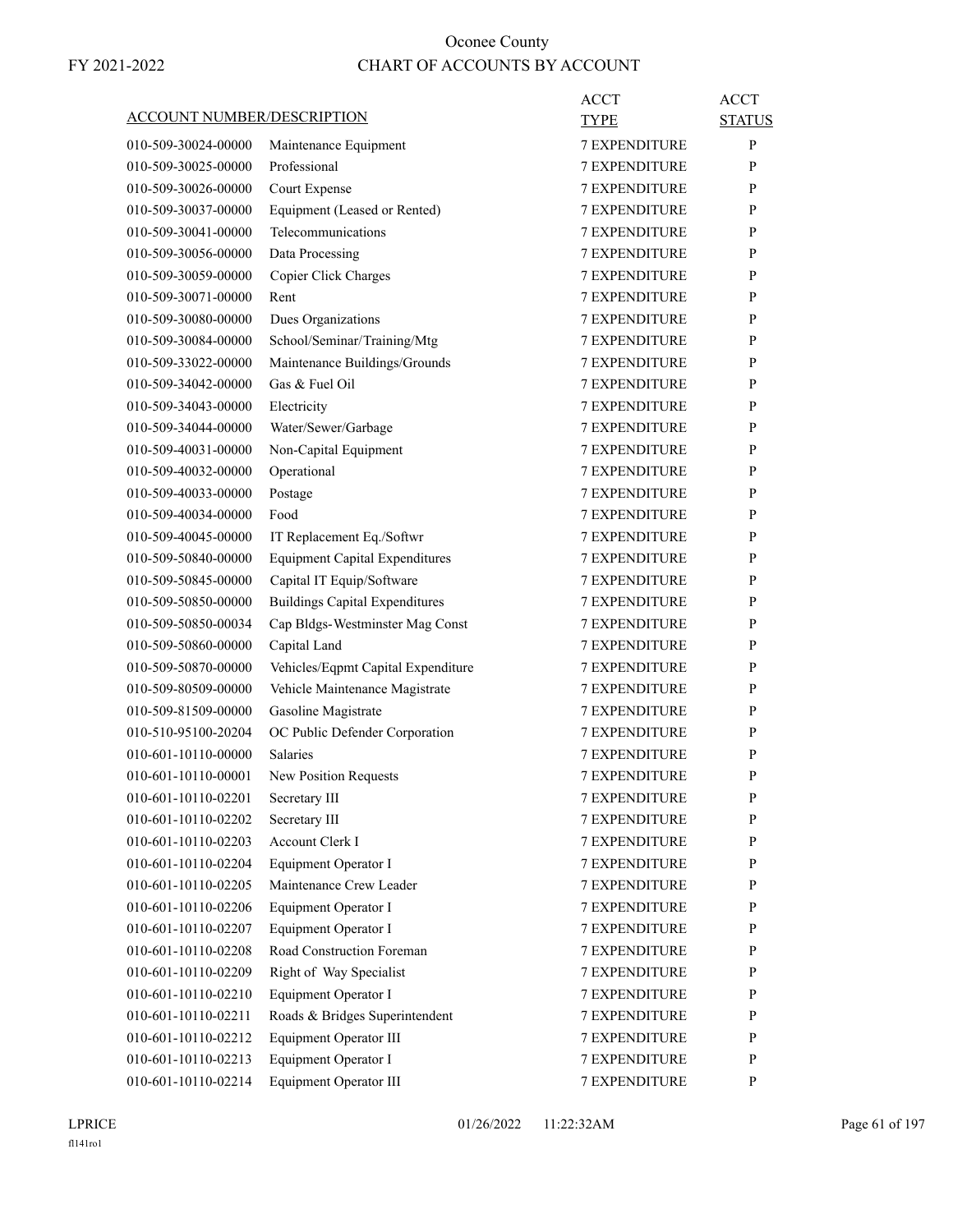|                                   |                                     | <b>ACCT</b>          | ACCT          |
|-----------------------------------|-------------------------------------|----------------------|---------------|
| <b>ACCOUNT NUMBER/DESCRIPTION</b> |                                     | <b>TYPE</b>          | <b>STATUS</b> |
| 010-601-10110-02215               | Equipment Operator III              | <b>7 EXPENDITURE</b> | P             |
| 010-601-10110-02216               | Equipment Operator II               | <b>7 EXPENDITURE</b> | $\mathbf{P}$  |
| 010-601-10110-02217               | Asphalt Crew Leader                 | <b>7 EXPENDITURE</b> | P             |
| 010-601-10110-02218               | Equipment Operator III              | <b>7 EXPENDITURE</b> | P             |
| 010-601-10110-02220               | Equipment Opertor II                | 7 EXPENDITURE        | P             |
| 010-601-10110-02221               | Equipment Operator II               | <b>7 EXPENDITURE</b> | P             |
| 010-601-10110-02224               | Pipe Crew Leader                    | <b>7 EXPENDITURE</b> | P             |
| 010-601-10110-02225               | Equipment Operator III              | <b>7 EXPENDITURE</b> | P             |
| 010-601-10110-02227               | <b>Equipment Operator III</b>       | <b>7 EXPENDITURE</b> | P             |
| 010-601-10110-02228               | Assistant Road Superintendent       | 7 EXPENDITURE        | P             |
| 010-601-10110-02229               | Equipment Operator III              | 7 EXPENDITURE        | P             |
| 010-601-10110-02230               | Equipment Operator II               | <b>7 EXPENDITURE</b> | P             |
| 010-601-10110-02231               | Equipment Operator I                | <b>7 EXPENDITURE</b> | P             |
| 010-601-10110-02232               | Equipment Operator I                | <b>7 EXPENDITURE</b> | P             |
| 010-601-10110-02233               | Arbor Crew Leader                   | <b>7 EXPENDITURE</b> | P             |
| 010-601-10110-02234               | Road Division Manager               | 7 EXPENDITURE        | P             |
| 010-601-10110-02235               | Equipment Operator I                | 7 EXPENDITURE        | P             |
| 010-601-10110-02236               | Equipment Operator III              | <b>7 EXPENDITURE</b> | P             |
| 010-601-10110-02237               | Equipment Operator I                | <b>7 EXPENDITURE</b> | P             |
| 010-601-10110-02239               | Lead Equipment Foreman              | <b>7 EXPENDITURE</b> | P             |
| 010-601-10110-02240               | Equipment Operator III              | <b>7 EXPENDITURE</b> | P             |
| 010-601-10110-02241               | Equipment Operator III              | 7 EXPENDITURE        | P             |
| 010-601-10110-02242               | <b>Construction Crew Leader</b>     | 7 EXPENDITURE        | P             |
| 010-601-10110-02243               | Sign Technician                     | <b>7 EXPENDITURE</b> | P             |
| 010-601-10110-02244               | Equipment Operator I                | <b>7 EXPENDITURE</b> | P             |
| 010-601-10110-02245               | Equipment Operator I                | <b>7 EXPENDITURE</b> | P             |
| 010-601-10110-02246               | Equipment Ooperator I               | <b>7 EXPENDITURE</b> | P             |
| 010-601-10110-02247               | Equipment Operator I                | 7 EXPENDITURE        | P             |
| 010-601-10110-02249               | Equipment Operator II               | <b>7 EXPENDITURE</b> | P             |
| 010-601-10110-02250               | Paving/Scoring Technician           | <b>7 EXPENDITURE</b> | P             |
| 010-601-10110-02255               | Secretary I                         | 7 EXPENDITURE        | P             |
| 010-601-10120-04121               | Intern Part Time                    | <b>7 EXPENDITURE</b> | P             |
| 010-601-10120-20121               | Salaries - Part-Time                | <b>7 EXPENDITURE</b> | P             |
| 010-601-10125-00000               | <b>Accrued Payroll Expenditures</b> | <b>7 EXPENDITURE</b> | P             |
| 010-601-10610-00000               | Comp/Extra Hours                    | <b>7 EXPENDITURE</b> | P             |
| 010-601-10710-00000               | Overtime/Comp Salary/Fringe         | <b>7 EXPENDITURE</b> | P             |
| 010-601-19999-00000               | Reclassifications                   | <b>7 EXPENDITURE</b> | P             |
| 010-601-20013-00000               | Social Security                     | <b>7 EXPENDITURE</b> | P             |
| 010-601-20014-00000               | Retirement                          | <b>7 EXPENDITURE</b> | P             |
| 010-601-20015-00000               | Workers Compensation                | <b>7 EXPENDITURE</b> | P             |
| 010-601-20016-00000               | Health Insurance                    | <b>7 EXPENDITURE</b> | P             |
| 010-601-20021-00000               | Prison Workers Compensation         | <b>7 EXPENDITURE</b> | P             |
| 010-601-20022-00000               | Unemployment                        | <b>7 EXPENDITURE</b> | P             |
| 010-601-20025-00000               | Furlough                            | 7 EXPENDITURE        | P             |
|                                   |                                     |                      |               |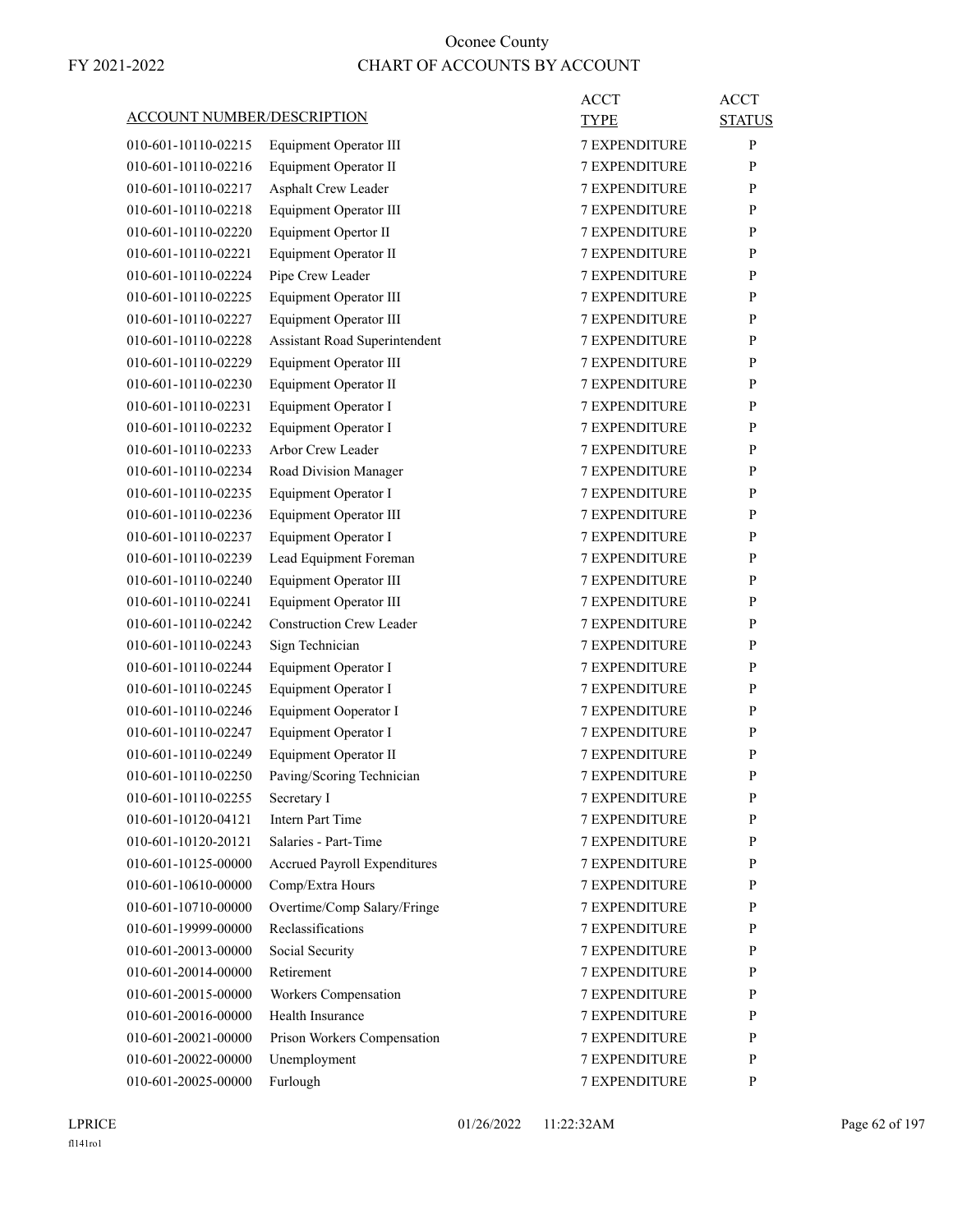| <b>ACCOUNT NUMBER/DESCRIPTION</b> |                                                                      | ACCT<br><b>TYPE</b>                   | <b>ACCT</b><br><b>STATUS</b> |
|-----------------------------------|----------------------------------------------------------------------|---------------------------------------|------------------------------|
| 010-601-20026-00000               | ARC for OPEB                                                         | <b>7 EXPENDITURE</b>                  | P                            |
| 010-601-20027-00000               | Dental Insurance                                                     | <b>7 EXPENDITURE</b>                  | P                            |
| 010-601-20028-00000               | Vision Insurance                                                     | <b>7 EXPENDITURE</b>                  | P                            |
| 010-601-30018-00000               | Travel                                                               | <b>7 EXPENDITURE</b>                  | P                            |
| 010-601-30024-00000               | Maintenance on Equipment                                             | <b>7 EXPENDITURE</b>                  | P                            |
| 010-601-30025-00000               | Professional                                                         | <b>7 EXPENDITURE</b>                  | P                            |
| 010-601-30037-00000               | Equipment (Leased or Rented)                                         | <b>7 EXPENDITURE</b>                  | P                            |
| 010-601-30041-00000               | Telecommunications                                                   | <b>7 EXPENDITURE</b>                  | P                            |
| 010-601-30046-00000               | Janitorial                                                           | <b>7 EXPENDITURE</b>                  | P                            |
| 010-601-30056-00000               | Data Processing                                                      | <b>7 EXPENDITURE</b>                  | P                            |
| 010-601-30059-00000               | Copier Click Charges                                                 | <b>7 EXPENDITURE</b>                  | P                            |
| 010-601-30080-00000               | Dues Organizations                                                   | <b>7 EXPENDITURE</b>                  | P                            |
| 010-601-30084-00000               | School/Seminar/Training/Mtg                                          | <b>7 EXPENDITURE</b>                  | P                            |
| 010-601-30091-00000               | <b>Special Departmental Supplies</b>                                 | <b>7 EXPENDITURE</b>                  | P                            |
| 010-601-33022-00000               | Maintenance Buildings/Grounds                                        | <b>7 EXPENDITURE</b>                  | P                            |
| 010-601-34042-00000               | Gas & Fuel Oil                                                       | <b>7 EXPENDITURE</b>                  | P                            |
| 010-601-34043-00000               | Electricity                                                          | <b>7 EXPENDITURE</b>                  | P                            |
| 010-601-34044-00000               | Water/Sewer/Garbage                                                  | <b>7 EXPENDITURE</b>                  | P                            |
| 010-601-40027-00000               | Safety Equipment                                                     | <b>7 EXPENDITURE</b>                  | P                            |
| 010-601-40031-00000               | Non-Capital Equipment                                                | 7 EXPENDITURE                         | P                            |
| 010-601-40032-00000               | Operational                                                          | <b>7 EXPENDITURE</b>                  | P                            |
| 010-601-40034-00000               | Food                                                                 | <b>7 EXPENDITURE</b>                  | P                            |
| 010-601-40045-00000               | IT Replacement Eq./Softwr                                            | <b>7 EXPENDITURE</b>                  | P                            |
| 010-601-40065-00000               | Clothing/Uniforms                                                    | <b>7 EXPENDITURE</b>                  | P                            |
| 010-601-40102-00000               | Magazines/Newspapers                                                 | <b>7 EXPENDITURE</b>                  | P                            |
| 010-601-50840-00000               | <b>Equipment Capital Expenditures</b>                                | 7 EXPENDITURE                         | P                            |
| 010-601-50845-00000               | Capital IT Equip/Software                                            | <b>7 EXPENDITURE</b>                  | P                            |
| 010-601-50850-00000               | <b>Buildings Capital Expenditures</b>                                | <b>7 EXPENDITURE</b>                  | P                            |
| 010-601-50850-00038               |                                                                      | <b>7 EXPENDITURE</b>                  | P                            |
|                                   | Cap. Bldgs.- Roads Pole Bldg.<br>Vehicles/Eqpmt Capital Expenditures | <b>7 EXPENDITURE</b>                  | P                            |
| 010-601-50870-00000               |                                                                      |                                       |                              |
| 010-601-50881-00000               | Capital Road Paving - Master Acct                                    | 7 EXPENDITURE<br><b>7 EXPENDITURE</b> | М                            |
| 010-601-50884-00000               | Capital Departmental Paving                                          |                                       | P                            |
| 010-601-50885-00000               | Capital Bridge/Culvert Construction                                  | 7 EXPENDITURE                         | М                            |
| 010-601-50895-00000               | <b>Capital Donated Roads</b>                                         | 7 EXPENDITURE                         | P                            |
| 010-601-50896-00000               | Capital Donated Land/Rows<br>Storm Water Assistant Fund              | 7 EXPENDITURE                         | P                            |
| 010-601-60003-00000               |                                                                      | 7 EXPENDITURE                         | P                            |
| 010-601-60011-00000               | Oconee County 911 Memorial Site Wor                                  | 7 EXPENDITURE                         | P                            |
| 010-601-60016-00000               | <b>Employee Incentives</b>                                           | <b>7 EXPENDITURE</b>                  | P                            |
| 010-601-60735-00000               | General Gravel Use                                                   | 7 EXPENDITURE                         | P                            |
| 010-601-60737-00000               | RQ Screening Plant Usage                                             | 7 EXPENDITURE                         | P                            |
| 010-601-60880-00255               | Road Paving C-Fund                                                   | 7 EXPENDITURE                         | P                            |
| 010-601-80601-00000               | Vehicle Maintenance Road Department                                  | 7 EXPENDITURE                         | P                            |
| 010-601-81601-00000               | Gasoline Road Department                                             | 7 EXPENDITURE                         | $\mathbf{P}$                 |
| 010-601-82601-00000               | Diesel Road Department                                               | 7 EXPENDITURE                         | P                            |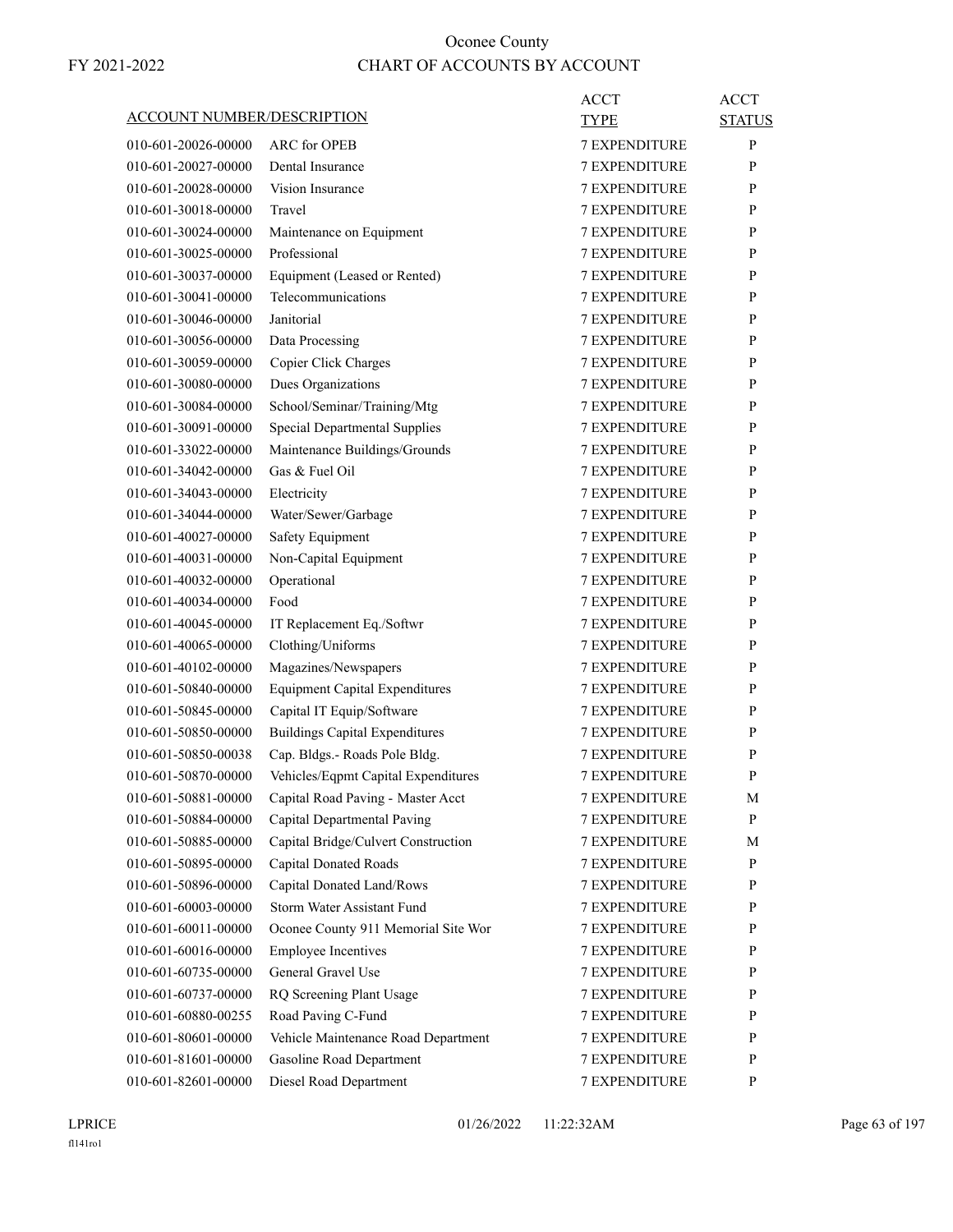|                            |                                        | ACCT                 | <b>ACCT</b>   |
|----------------------------|----------------------------------------|----------------------|---------------|
| ACCOUNT NUMBER/DESCRIPTION |                                        | TYPE                 | <b>STATUS</b> |
| 010-601-96002-00000        | Rocky Gap/US Forestry Service          | <b>7 EXPENDITURE</b> | P             |
| 010-701-10110-05150        | <b>Rural Fire Commission</b>           | <b>7 EXPENDITURE</b> | P             |
| 010-701-10110-06150        | <b>Arts Commission</b>                 | <b>7 EXPENDITURE</b> | P             |
| 010-701-10110-07150        | Atax Committee                         | <b>7 EXPENDITURE</b> | P             |
| 010-701-10110-09150        | Aeronautics Commission                 | <b>7 EXPENDITURE</b> | P             |
| 010-701-10110-10150        | Library Board                          | <b>7 EXPENDITURE</b> | P             |
| 010-701-10110-40150        | Lakeview Assisted Living Commission    | <b>7 EXPENDITURE</b> | P             |
| 010-701-10110-47150        | Sewer Commission                       | <b>7 EXPENDITURE</b> | P             |
| 010-701-10110-48150        | Water Commission                       | <b>7 EXPENDITURE</b> | P             |
| 010-701-10110-49150        | Solid Waste Commission                 | <b>7 EXPENDITURE</b> | P             |
| 010-701-10110-53150        | <b>Emergency Management Commission</b> | <b>7 EXPENDITURE</b> | P             |
| 010-701-10110-58150        | EC Development Commission              | <b>7 EXPENDITURE</b> | P             |
| 010-701-10110-61150        | Planning Commission                    | <b>7 EXPENDITURE</b> | P             |
| 010-701-10110-62150        | Adult Ordiance Appels Board            | 7 EXPENDITURE        | P             |
| 010-701-10110-71150        | Tourism & Promotion Commission         | <b>7 EXPENDITURE</b> | P             |
| 010-701-10110-81150        | Building Codes Board of Appeals        | <b>7 EXPENDITURE</b> | P             |
| 010-701-10110-91150        | Zoning Board of Appeals                | <b>7 EXPENDITURE</b> | P             |
| 010-701-20514-00000        | Workers Compensation Boards            | <b>7 EXPENDITURE</b> | P             |
| 010-701-30059-00000        | Copier Click Charges                   | <b>7 EXPENDITURE</b> | P             |
| 010-702-10110-00000        | <b>Salaries</b>                        | 7 EXPENDITURE        | P             |
| 010-702-10110-00001        | New Position                           | <b>7 EXPENDITURE</b> | P             |
| 010-702-10110-03701        | <b>Building Codes Director</b>         | <b>7 EXPENDITURE</b> | P             |
| 010-702-10110-03702        | Building Codes Inspector II            | <b>7 EXPENDITURE</b> | P             |
| 010-702-10110-03703        | Building Codes Inspector III           | <b>7 EXPENDITURE</b> | P             |
| 010-702-10110-03704        | Permit Specialist                      | <b>7 EXPENDITURE</b> | P             |
| 010-702-10110-03705        | Permit Specialist                      | 7 EXPENDITURE        | P             |
| 010-702-10110-03706        | Office Manager                         | <b>7 EXPENDITURE</b> | P             |
| 010-702-10110-03707        | Building Codes Inspector II            | <b>7 EXPENDITURE</b> | P             |
| 010-702-10110-03708        | Building Codes Inspector I             | <b>7 EXPENDITURE</b> | P             |
| 010-702-10110-03709        | <b>Building Codes Inspector III</b>    | <b>7 EXPENDITURE</b> | P             |
| 010-702-10110-03710        | Code Enforcement Officer               | 7 EXPENDITURE        | P             |
| 010-702-10110-03711        | Full Time Temp Building Inspector I    | 7 EXPENDITURE        | P             |
| 010-702-10110-03712        | GIS/Addressing Technician              | 7 EXPENDITURE        | P             |
| 010-702-10125-00000        | <b>Accrued Payroll Expenditures</b>    | 7 EXPENDITURE        | P             |
| 010-702-10610-00000        | Comp/Extra Hours                       | 7 EXPENDITURE        | $\mathbf{P}$  |
| 010-702-10710-00000        | Overtime/Comp Salary/Fringe            | 7 EXPENDITURE        | P             |
| 010-702-10800-00000        | Certification Adjustment               | <b>7 EXPENDITURE</b> | P             |
| 010-702-20013-00000        | Social Security                        | 7 EXPENDITURE        | P             |
| 010-702-20014-00000        | Retirement                             | 7 EXPENDITURE        | P             |
| 010-702-20015-00000        | Workers Compensation                   | 7 EXPENDITURE        | P             |
| 010-702-20016-00000        | Health Insurance                       | 7 EXPENDITURE        | P             |
| 010-702-20025-00000        | Furlough                               | 7 EXPENDITURE        | P             |
| 010-702-20026-00000        | ARC for OPEB                           | 7 EXPENDITURE        | P             |
| 010-702-20027-00000        | Dental Insurance                       | 7 EXPENDITURE        | P             |
|                            |                                        |                      |               |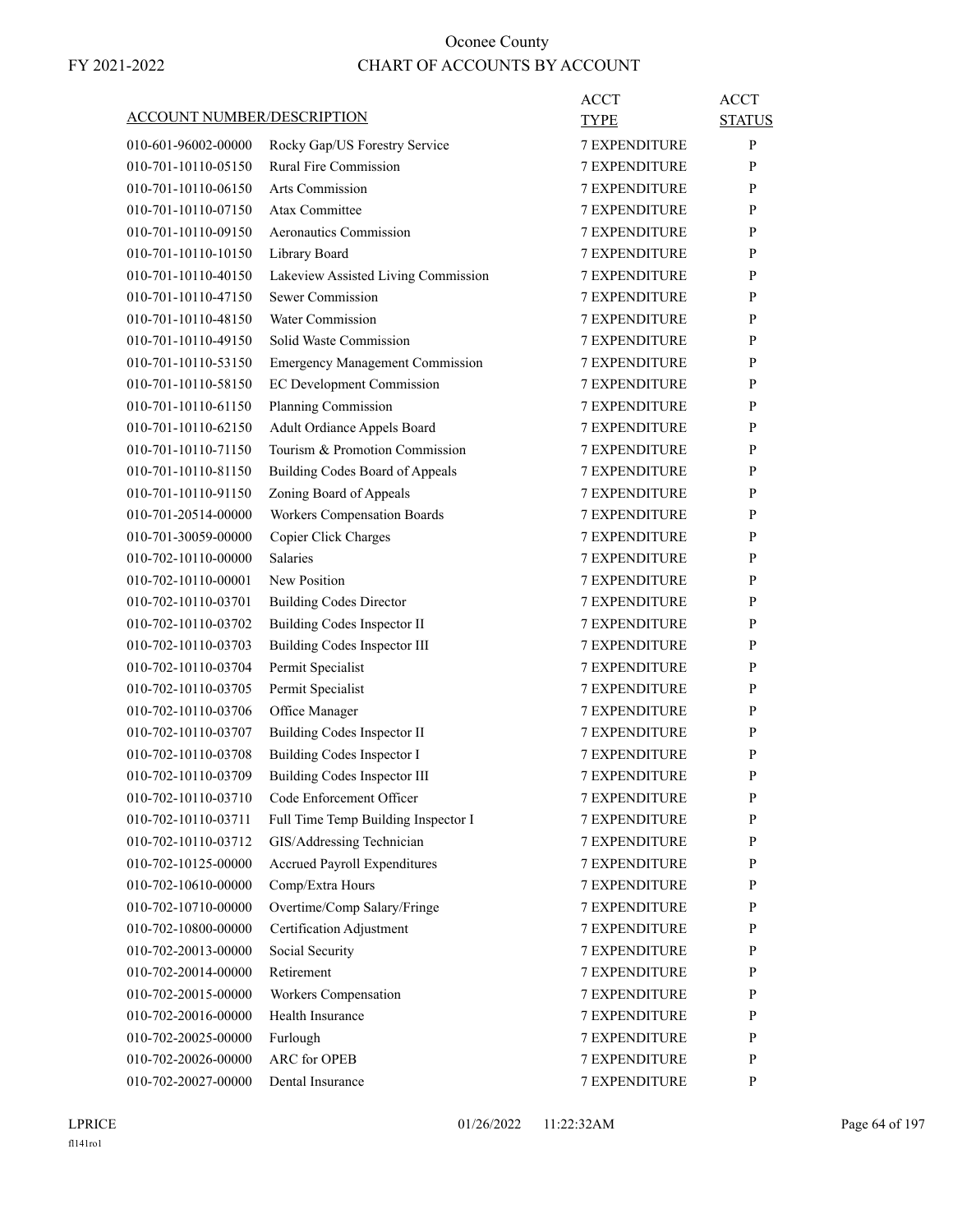|                                   |                                       | <b>ACCT</b>          | <b>ACCT</b>   |
|-----------------------------------|---------------------------------------|----------------------|---------------|
| <b>ACCOUNT NUMBER/DESCRIPTION</b> |                                       | <b>TYPE</b>          | <b>STATUS</b> |
| 010-702-20028-00000               | Vision Insurance                      | <b>7 EXPENDITURE</b> | P             |
| 010-702-30018-00000               | Travel                                | <b>7 EXPENDITURE</b> | P             |
| 010-702-30024-00000               | Maintenance on Equipment              | <b>7 EXPENDITURE</b> | P             |
| 010-702-30025-00000               | Professional                          | 7 EXPENDITURE        | P             |
| 010-702-30025-00014               | Professional-Interns/Temp Service     | <b>7 EXPENDITURE</b> | P             |
| 010-702-30037-00000               | Equipment (Leased or Rented)          | <b>7 EXPENDITURE</b> | P             |
| 010-702-30041-00000               | Telecommunications                    | <b>7 EXPENDITURE</b> | P             |
| 010-702-30056-00000               | Data Processing                       | <b>7 EXPENDITURE</b> | P             |
| 010-702-30059-00000               | Copier Click Charges                  | <b>7 EXPENDITURE</b> | P             |
| 010-702-30068-00000               | Advertising                           | 7 EXPENDITURE        | P             |
| 010-702-30080-00000               | Dues Organizations                    | <b>7 EXPENDITURE</b> | P             |
| 010-702-30084-00000               | School/Seminar/Training/Mtg           | <b>7 EXPENDITURE</b> | P             |
| 010-702-30090-00000               | Commission Honoraria                  | <b>7 EXPENDITURE</b> | P             |
| 010-702-40027-00000               | Safety Equipment                      | <b>7 EXPENDITURE</b> | P             |
| 010-702-40031-00000               | Non-Capital Equipment                 | <b>7 EXPENDITURE</b> | P             |
| 010-702-40032-00000               | Operational                           | 7 EXPENDITURE        | P             |
| 010-702-40034-00000               | Food                                  | <b>7 EXPENDITURE</b> | P             |
| 010-702-40045-00000               | IT Replacement Eq./Softwr             | <b>7 EXPENDITURE</b> | P             |
| 010-702-40065-00000               | Clothing/Uniforms                     | <b>7 EXPENDITURE</b> | P             |
| 010-702-40102-00000               | MAGAZINES/NEWSPAPERS                  | <b>7 EXPENDITURE</b> | P             |
| 010-702-50840-00000               | <b>Equipment Capital Expenditures</b> | <b>7 EXPENDITURE</b> | P             |
| 010-702-50845-00000               | Capital IT Equip/Software             | 7 EXPENDITURE        | P             |
| 010-702-50870-00000               | Vehicles/Eqpmt Capital Expenditures   | <b>7 EXPENDITURE</b> | P             |
| 010-702-80702-00000               | Vehicle Maintenance-Community Dev.    | <b>7 EXPENDITURE</b> | P             |
| 010-702-81702-00000               | Gasoline-Community Dev.               | <b>7 EXPENDITURE</b> | P             |
| 010-703-30059-00000               | Copier Click Charges                  | <b>7 EXPENDITURE</b> | P             |
| 010-703-60241-00000               | New Entrance to Tax Center            | <b>7 EXPENDITURE</b> | P             |
| 010-703-60242-00000               | Move Voter Register Building          | <b>7 EXPENDITURE</b> | P             |
| 010-703-60243-00000               | AG Building Improvements              | <b>7 EXPENDITURE</b> | P             |
| 010-703-60244-00000               | Land for Airport                      | <b>7 EXPENDITURE</b> | P             |
| 010-703-60245-00000               | Study Fee Seneca Fee                  | <b>7 EXPENDITURE</b> | ${\bf P}$     |
| 010-703-60246-00000               | Salem Library Electrical              | <b>7 EXPENDITURE</b> | P             |
| 010-703-60247-00000               | Walhalla Dog Pound HVAC               | <b>7 EXPENDITURE</b> | P             |
| 010-703-60248-00000               | Satellite Fencing Roads               | <b>7 EXPENDITURE</b> | P             |
| 010-703-60249-00000               | Supply Shed for Hwy 76                | <b>7 EXPENDITURE</b> | P             |
| 010-703-60250-00000               | Courthouse Video Surveillance         | <b>7 EXPENDITURE</b> | P             |
| 010-703-60251-00000               | PIne Stree Cover for Walk Way         | 7 EXPENDITURE        | P             |
| 010-703-60252-00000               | Pine Street Drop Ceiling              | <b>7 EXPENDITURE</b> | P             |
| 010-703-60253-00000               | Pine Street Carpet                    | <b>7 EXPENDITURE</b> | P             |
| 010-703-60254-00000               | Pine Street Blinds                    | <b>7 EXPENDITURE</b> | P             |
| 010-703-60255-00000               | Pine Street Security                  | <b>7 EXPENDITURE</b> | P             |
| 010-703-60256-00000               | PIne Street Phone/Computer            | 7 EXPENDITURE        | P             |
| 010-703-60257-00000               | Pine Street Exterior                  | 7 EXPENDITURE        | P             |
| 010-703-60258-00000               | PIne Street Treasurer's Office        | 7 EXPENDITURE        | P             |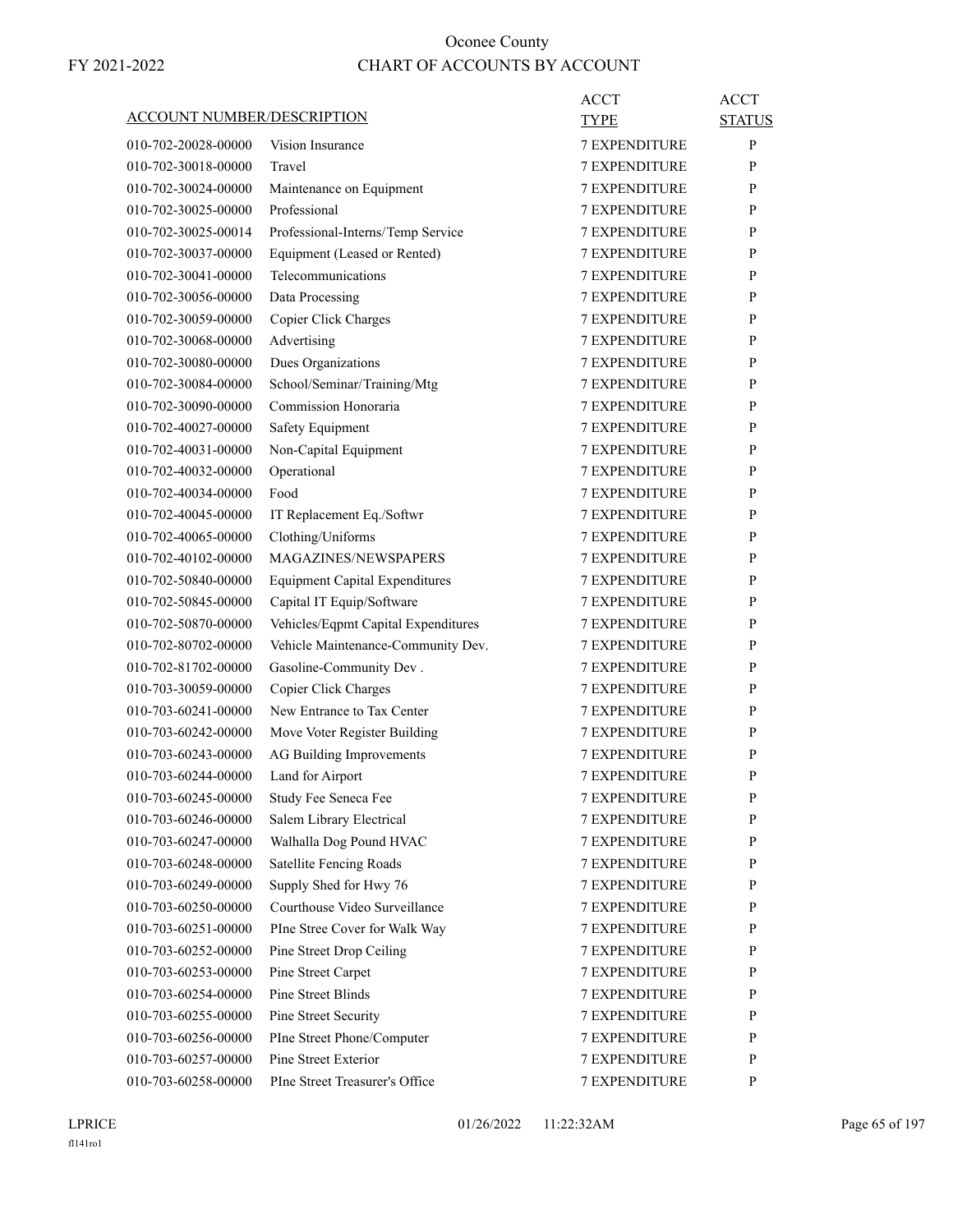|                                   |                                     | ACCT                 | ACCT          |
|-----------------------------------|-------------------------------------|----------------------|---------------|
| <b>ACCOUNT NUMBER/DESCRIPTION</b> |                                     | <b>TYPE</b>          | <b>STATUS</b> |
| 010-703-60260-00000               | PIne Street Paving                  | <b>7 EXPENDITURE</b> | P             |
| 010-703-60261-00000               | Pine Street Conference Rooms        | <b>7 EXPENDITURE</b> | P             |
| 010-703-60262-00000               | PIne Street HVAC/Electrical         | <b>7 EXPENDITURE</b> | P             |
| 010-703-60263-00000               | Pine Street Exterior Improvement    | 7 EXPENDITURE        | P             |
| 010-703-60264-00000               | PIne Street Contigency              | <b>7 EXPENDITURE</b> | P             |
| 010-703-60265-00000               | Restroom Phase 2                    | <b>7 EXPENDITURE</b> | P             |
| 010-703-60266-00000               | PIne Street Landscape               | <b>7 EXPENDITURE</b> | P             |
| 010-703-60267-00000               | PIne Street Corridor                | <b>7 EXPENDITURE</b> | P             |
| 010-703-60268-00000               | Courthouse Basement Renovation      | <b>7 EXPENDITURE</b> | P             |
| 010-703-60269-00000               | Courthouse Project                  | 7 EXPENDITURE        | P             |
| 010-703-60270-00000               | Communications Tower                | <b>7 EXPENDITURE</b> | P             |
| 010-703-60271-00000               | Information Technology NE           | <b>7 EXPENDITURE</b> | P             |
| 010-703-60272-00000               | Land for Rock Quarry                | <b>7 EXPENDITURE</b> | P             |
| 010-703-60273-00000               | Seneca Magistrate                   | <b>7 EXPENDITURE</b> | P             |
| 010-703-60274-00000               | Westminster Magistrate HVAC         | <b>7 EXPENDITURE</b> | P             |
| 010-703-60276-00000               | Lakeview Rest Home Improvements     | 7 EXPENDITURE        | P             |
| 010-703-60277-00000               | Reroof Lunney Museum                | <b>7 EXPENDITURE</b> | P             |
| 010-703-60278-00000               | Miscellanoues Capital Improvements  | <b>7 EXPENDITURE</b> | P             |
| 010-703-60279-00000               | <b>Brandt Building Relocation</b>   | <b>7 EXPENDITURE</b> | P             |
| 010-703-60280-00000               | 911 Center                          | <b>7 EXPENDITURE</b> | P             |
| 010-703-60281-00000               | Corporate Hangar                    | <b>7 EXPENDITURE</b> | P             |
| 010-703-60282-00000               | <b>Emergency Services Facility</b>  | 7 EXPENDITURE        | P             |
| 010-703-60283-00000               | <b>Animal Shelter Renovations</b>   | <b>7 EXPENDITURE</b> | P             |
| 010-703-60284-00000               | Comp Advanced Dispatch 911 System   | <b>7 EXPENDITURE</b> | P             |
| 010-703-60285-00000               | Seneca Library (Renovation/Expans)  | <b>7 EXPENDITURE</b> | P             |
| 010-703-60287-00000               | Econimic Devlopment Spec Building   | <b>7 EXPENDITURE</b> | P             |
| 010-703-60288-00000               | GIS Implementation                  | <b>7 EXPENDITURE</b> | P             |
| 010-703-60294-00000               | Trans To CPF T-Hangers              | 7 EXPENDITURE        | P             |
| 010-703-60295-00000               | Trans To Victims Sheriff            | <b>7 EXPENDITURE</b> | P             |
| 010-703-60296-00000               | Trans to Victims Solicitor          | <b>7 EXPENDITURE</b> | P             |
| 010-703-60297-00000               | Trans to Economic Development Fund  | 7 EXPENDITURE        | ${\bf P}$     |
| 010-703-60298-00000               | Trans to Bridges/Culvert Fund       | <b>7 EXPENDITURE</b> | P             |
| 010-704-10110-00000               | Salaries                            | <b>7 EXPENDITURE</b> | P             |
| 010-704-10110-04500               | Council Member                      | 7 EXPENDITURE        | P             |
| 010-704-10110-04501               | Council Member                      | <b>7 EXPENDITURE</b> | P             |
| 010-704-10110-04502               | Council Member                      | <b>7 EXPENDITURE</b> | P             |
| 010-704-10110-04503               | Council Member                      | 7 EXPENDITURE        | P             |
| 010-704-10110-04504               | Council Member                      | 7 EXPENDITURE        | P             |
| 010-704-10110-04505               | Clerk to County Council             | <b>7 EXPENDITURE</b> | P             |
| 010-704-10125-00000               | <b>Accrued Payroll Expenditures</b> | <b>7 EXPENDITURE</b> | P             |
| 010-704-10710-00000               | Overtime/Comp Sal/Fringe            | <b>7 EXPENDITURE</b> | P             |
| 010-704-20013-00000               | Social Security                     | <b>7 EXPENDITURE</b> | P             |
| 010-704-20014-00000               | Retirement                          | 7 EXPENDITURE        | P             |
| 010-704-20015-00000               | Workers Compensation                | 7 EXPENDITURE        | P             |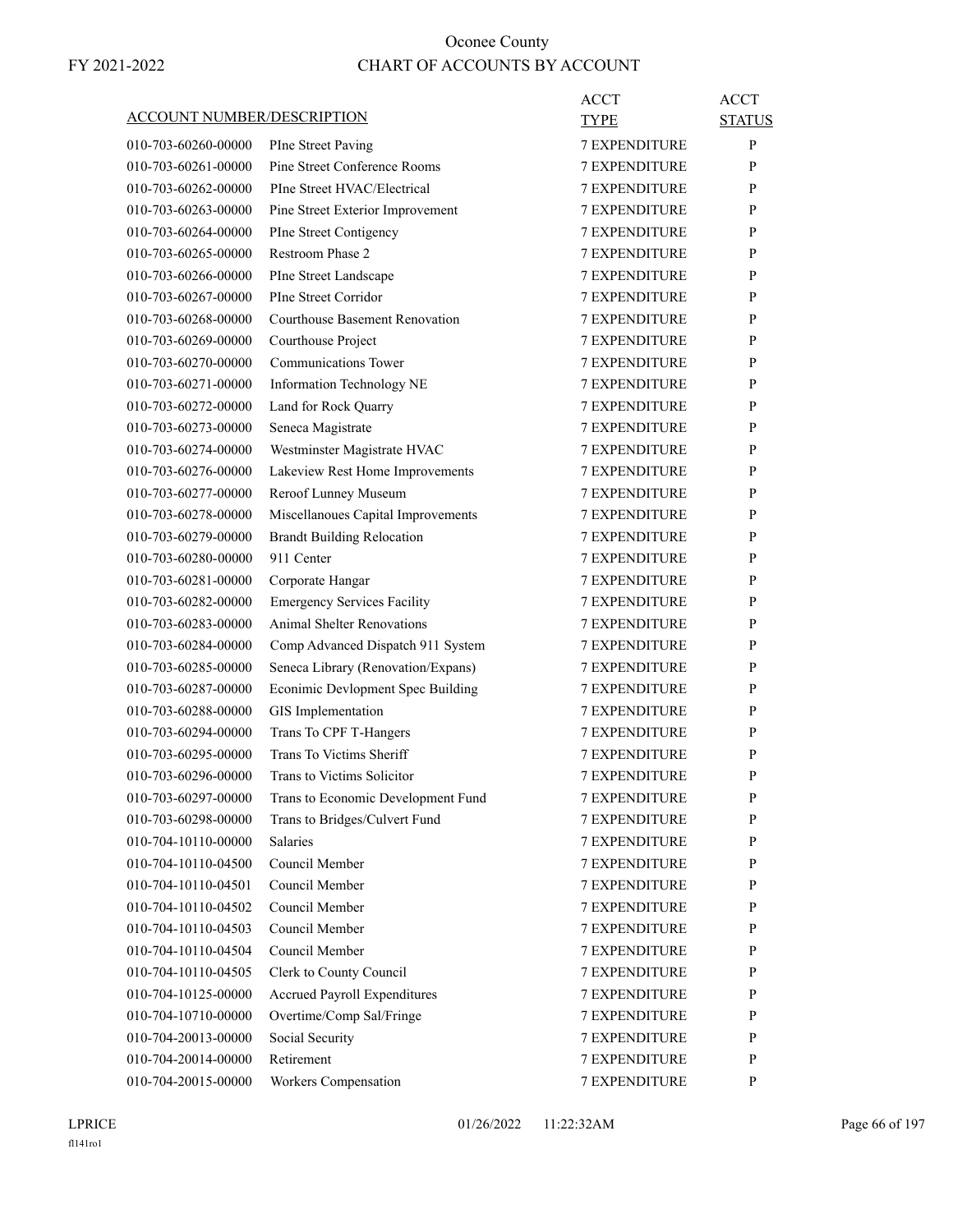|                            |                                       | ACCT                 | <b>ACCT</b>   |
|----------------------------|---------------------------------------|----------------------|---------------|
| ACCOUNT NUMBER/DESCRIPTION |                                       | <b>TYPE</b>          | <b>STATUS</b> |
| 010-704-20016-00000        | Health Insurance                      | <b>7 EXPENDITURE</b> | P             |
| 010-704-20025-00000        | Furlough                              | <b>7 EXPENDITURE</b> | P             |
| 010-704-20026-00000        | <b>ARC</b> for OPEB                   | <b>7 EXPENDITURE</b> | P             |
| 010-704-20027-00000        | Dental Insurance                      | <b>7 EXPENDITURE</b> | P             |
| 010-704-20028-00000        | Vision Insurance                      | <b>7 EXPENDITURE</b> | P             |
| 010-704-30018-00000        | Travel                                | <b>7 EXPENDITURE</b> | P             |
| 010-704-30024-00000        | Maintenace on Equipment               | <b>7 EXPENDITURE</b> | P             |
| 010-704-30025-00000        | Professional                          | <b>7 EXPENDITURE</b> | P             |
| 010-704-30025-00001        | Professional Auditor                  | <b>7 EXPENDITURE</b> | P             |
| 010-704-30037-00000        | Equipment (Leased or Rented)          | <b>7 EXPENDITURE</b> | P             |
| 010-704-30041-00000        | Telecommunications                    | <b>7 EXPENDITURE</b> | P             |
| 010-704-30056-00000        | Data Processing                       | <b>7 EXPENDITURE</b> | P             |
| 010-704-30059-00000        | Copier Click Charges                  | <b>7 EXPENDITURE</b> | P             |
| 010-704-30068-00000        | Advertising                           | <b>7 EXPENDITURE</b> | P             |
| 010-704-30080-00000        | Dues Organizations                    | <b>7 EXPENDITURE</b> | P             |
| 010-704-30084-00000        | School/Seminar/Training/Mtg           | <b>7 EXPENDITURE</b> | P             |
| 010-704-40031-00000        | Non-Capital Equipment                 | <b>7 EXPENDITURE</b> | P             |
| 010-704-40032-00000        | Operational                           | <b>7 EXPENDITURE</b> | P             |
| 010-704-40032-00008        | Designation FY089 Budget Printing     | <b>7 EXPENDITURE</b> | P             |
| 010-704-40034-00000        | Food                                  | <b>7 EXPENDITURE</b> | P             |
| 010-704-40045-00000        | IT Replacement Eq./Softwr             | <b>7 EXPENDITURE</b> | P             |
| 010-704-40102-00000        | Magazines/Newspapers                  | <b>7 EXPENDITURE</b> | P             |
| 010-704-50840-00000        | <b>Equipment Capital Expenditures</b> | <b>7 EXPENDITURE</b> | P             |
| 010-704-50840-00007        | Designation 07 Sound System           | <b>7 EXPENDITURE</b> | P             |
| 010-704-50845-00000        | Capital IT Equip/Software             | <b>7 EXPENDITURE</b> | P             |
| 010-704-60090-00000        | Sound System Designation              | 7 EXPENDITURE        | P             |
| 010-704-60717-00000        | <b>Administrative Recruitment</b>     | <b>7 EXPENDITURE</b> | P             |
| 010-704-60736-00000        | Donated Gravel                        | <b>7 EXPENDITURE</b> | P             |
| 010-704-60767-00000        | Contingency                           | <b>7 EXPENDITURE</b> | P             |
| 010-704-95100-20201        | SC Assocation of Counties             | <b>7 EXPENDITURE</b> | P             |
| 010-704-95100-20217        | Appalachian Council of Government     | 7 EXPENDITURE        | $\mathbf{P}$  |
| 010-704-95100-20255        | Ten at the Top (TATT)                 | <b>7 EXPENDITURE</b> | P             |
| 010-705-20240-00000        | Oconee School Dis State Shortfall     | 7 EXPENDITURE        | P             |
| 010-705-60083-00000        | Rosa Clark Medical Clinic             | 7 EXPENDITURE        | P             |
| 010-705-60083-00103        | Grant to Indep Agency-FARM Center     | 7 EXPENDITURE        | P             |
| 010-705-60583-00000        | Medically Indigent Assist             | <b>7 EXPENDITURE</b> | P             |
| 010-705-95100-00000        | Oconee Support                        | <b>7 EXPENDITURE</b> | P             |
| 010-705-95100-02041        | CAT Bus System                        | <b>7 EXPENDITURE</b> | P             |
| 010-705-95100-20201        | SC Association of Counties            | <b>7 EXPENDITURE</b> | P             |
| 010-705-95100-20203        | Anderson-Oconee Spch/Hearing          | <b>7 EXPENDITURE</b> | P             |
| 010-705-95100-20204        | Oconee Public Defender                | 7 EXPENDITURE        | P             |
| 010-705-95100-20205        | OC Board of Disabilities & Spec Nds   | 7 EXPENDITURE        | P             |
| 010-705-95100-20206        | AND-OC-PCKNS Mental Health Center     | <b>7 EXPENDITURE</b> | $\mathbf{P}$  |
| 010-705-95100-20211        | Town of West Union                    |                      | P             |
|                            |                                       | 7 EXPENDITURE        |               |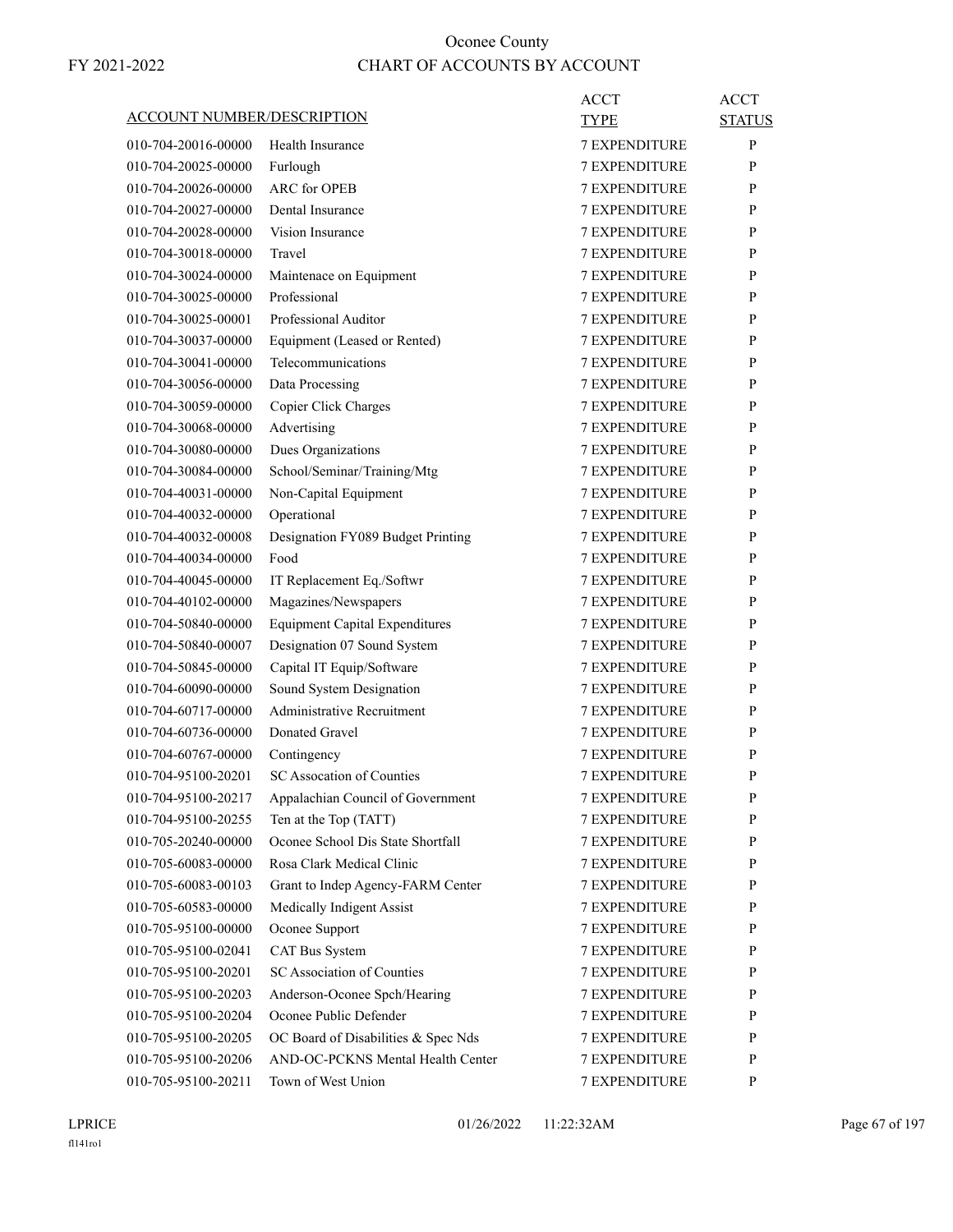|                                   |                                     | <b>ACCT</b>          | <b>ACCT</b>   |
|-----------------------------------|-------------------------------------|----------------------|---------------|
| <b>ACCOUNT NUMBER/DESCRIPTION</b> |                                     | TYPE                 | <b>STATUS</b> |
| 010-705-95100-20212               | Seneca Recreation Funding           | <b>7 EXPENDITURE</b> | $\mathbf{P}$  |
| 010-705-95100-20213               | Walahalla Recreation Funding        | <b>7 EXPENDITURE</b> | P             |
| 010-705-95100-20214               | Westminster Recreation Funding      | <b>7 EXPENDITURE</b> | P             |
| 010-705-95100-20215               | Salem Recreation Funding            | <b>7 EXPENDITURE</b> | P             |
| 010-705-95100-20216               | Senior Solutions (Council on Aging) | <b>7 EXPENDITURE</b> | P             |
| 010-705-95100-20218               | Fair Oak Youth Center               | <b>7 EXPENDITURE</b> | P             |
| 010-705-95100-20219               | SC Army National Guard              | <b>7 EXPENDITURE</b> | P             |
| 010-705-95100-20221               | Lakeview Rest Home                  | <b>7 EXPENDITURE</b> | P             |
| 010-705-95100-20223               | Oconee Community Theatre Facility   | <b>7 EXPENDITURE</b> | P             |
| 010-705-95100-20232               | Salem Infrastructure                | <b>7 EXPENDITURE</b> | P             |
| 010-705-95100-20233               | Oconee Humane Society               | <b>7 EXPENDITURE</b> | P             |
| 010-705-95100-20235               | Ride to Work Ministry Nonprofit Inc | <b>7 EXPENDITURE</b> | P             |
| 010-705-95100-20236               | Foothills Alliance (Rape Crisis)    | <b>7 EXPENDITURE</b> | P             |
| 010-705-95100-20238               | Walhalla Aerial Truck               | <b>7 EXPENDITURE</b> | P             |
| 010-705-95100-20239               | Helping Hands (Contract)            | <b>7 EXPENDITURE</b> | P             |
| 010-705-95100-20240               | Oconee County Red Cross             | <b>7 EXPENDITURE</b> | P             |
| 010-705-95100-20242               | Patriot Hall                        | <b>7 EXPENDITURE</b> | P             |
| 010-705-95100-20243               | Golden Harvest Food Bank            | <b>7 EXPENDITURE</b> | P             |
| 010-705-95100-20244               | <b>SDOC Forestry Funds</b>          | <b>7 EXPENDITURE</b> | P             |
| 010-705-95100-20245               | Oconee Joint Regional Sewer Author  | <b>7 EXPENDITURE</b> | P             |
| 010-705-95100-20246               | Sewer System Agreement (DP)         | <b>7 EXPENDITURE</b> | P             |
| 010-705-95100-20247               | <b>Clemson Extension Service</b>    | <b>7 EXPENDITURE</b> | P             |
| 010-705-95100-20248               | Local Emergency Planning Commission | <b>7 EXPENDITURE</b> | P             |
| 010-705-95100-20249               | Our Daily Bread                     | <b>7 EXPENDITURE</b> | P             |
| 010-705-95100-20250               | Golden Corner Food Pantry           | <b>7 EXPENDITURE</b> | P             |
| 010-705-95100-20251               | Our Daily Rest                      | <b>7 EXPENDITURE</b> | P             |
| 010-705-95100-20252               | Pilot Club of Walhalla              | <b>7 EXPENDITURE</b> | P             |
| 010-705-95100-20253               | <b>Create Oconee</b>                | 7 EXPENDITURE        | P             |
| 010-705-95100-20258               | Collin's Childrens Home             | <b>7 EXPENDITURE</b> | P             |
| 010-705-95100-20259               | Oconee Presbyterian Service Fund    | <b>7 EXPENDITURE</b> | P             |
| 010-705-95100-20560               | Christmas for Kids                  | 7 EXPENDITURE        | $\, {\bf p}$  |
| 010-705-95100-20561               | Foothills Farmstead                 | <b>7 EXPENDITURE</b> | P             |
| 010-705-95100-20600               | Seneca Transit                      | <b>7 EXPENDITURE</b> | P             |
| 010-706-10110-00000               | <b>Salaries</b>                     | 7 EXPENDITURE        | P             |
| 010-706-10110-07700               | Delegation Coordinator              | <b>7 EXPENDITURE</b> | P             |
| 010-706-10125-00000               | <b>Accrued Payroll Expenditures</b> | <b>7 EXPENDITURE</b> | P             |
| 010-706-20013-00000               | Social Security                     | 7 EXPENDITURE        | P             |
| 010-706-20014-00000               | Retirement                          | 7 EXPENDITURE        | P             |
| 010-706-20015-00000               | Workers Compensation                | <b>7 EXPENDITURE</b> | P             |
| 010-706-20016-00000               | Health Insurance                    | 7 EXPENDITURE        | P             |
| 010-706-20025-00000               | Furlough                            | <b>7 EXPENDITURE</b> | P             |
| 010-706-20026-00000               | ARC for OPEB                        | <b>7 EXPENDITURE</b> | P             |
| 010-706-20027-00000               | Dental Insurance                    | 7 EXPENDITURE        | P             |
| 010-706-20028-00000               | Vision Insurance                    | 7 EXPENDITURE        | P             |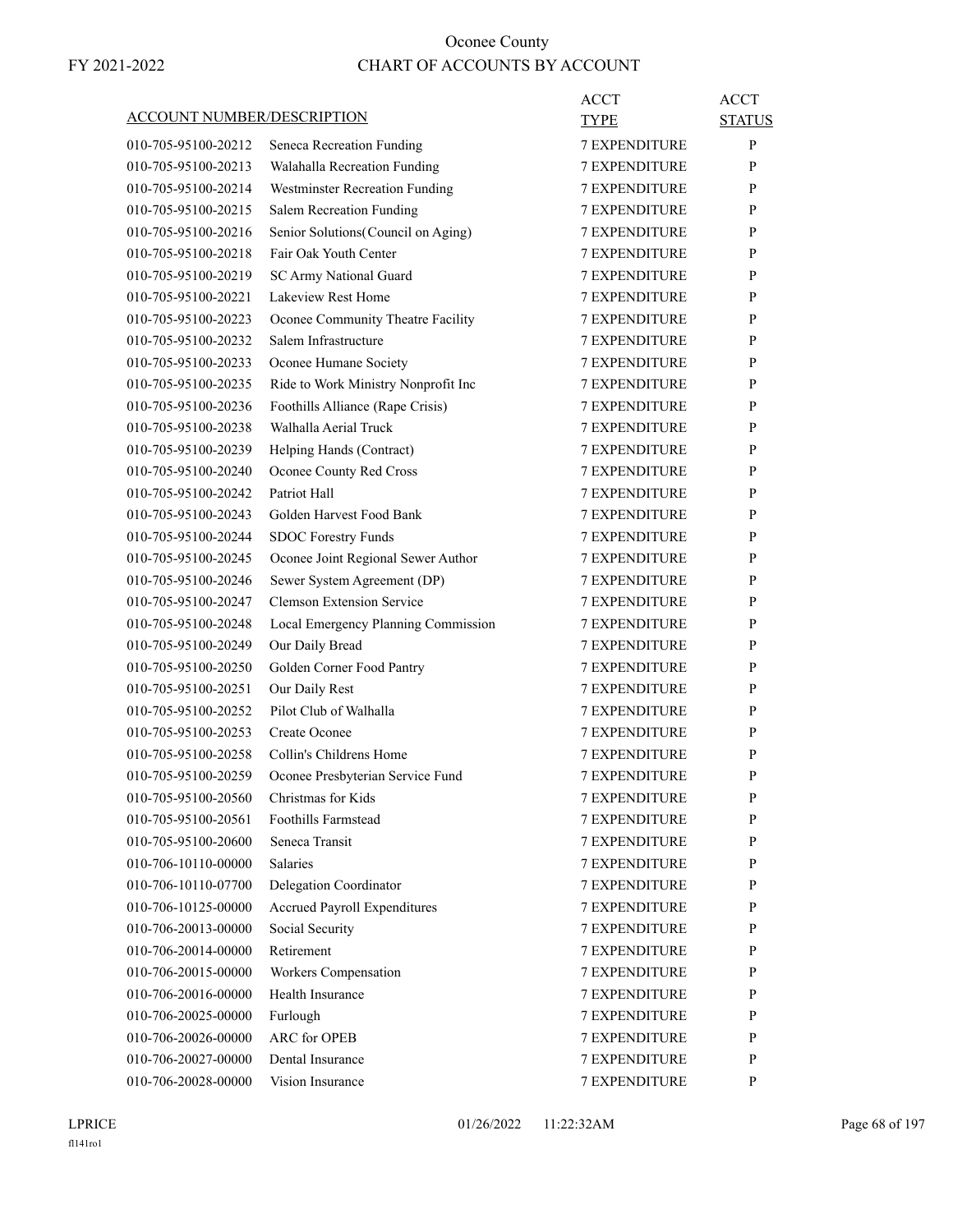|                                   |                                       | ACCT                 | <b>ACCT</b>   |
|-----------------------------------|---------------------------------------|----------------------|---------------|
| <b>ACCOUNT NUMBER/DESCRIPTION</b> |                                       | TYPE                 | <b>STATUS</b> |
| 010-706-30018-00000               | Travel                                | <b>7 EXPENDITURE</b> | P             |
| 010-706-30024-00000               | Maintenance on Equipment              | <b>7 EXPENDITURE</b> | P             |
| 010-706-30041-00000               | Telecommunications                    | <b>7 EXPENDITURE</b> | P             |
| 010-706-30059-00000               | Copier Click Charges                  | <b>7 EXPENDITURE</b> | P             |
| 010-706-30071-00000               | Rent                                  | <b>7 EXPENDITURE</b> | P             |
| 010-706-30084-00000               | School/Seminar/Training/Mtg           | <b>7 EXPENDITURE</b> | P             |
| 010-706-30771-00000               | Rent/Telephone Circuit Judge          | <b>7 EXPENDITURE</b> | P             |
| 010-706-40031-00000               | Non-Capital Equipment                 | <b>7 EXPENDITURE</b> | P             |
| 010-706-40032-00000               | Operational                           | <b>7 EXPENDITURE</b> | P             |
| 010-706-40033-00000               | Postage                               | <b>7 EXPENDITURE</b> | P             |
| 010-706-40045-00000               | IT Replacement Eq./Softwr             | <b>7 EXPENDITURE</b> | P             |
| 010-706-50840-00000               | <b>Equipment Capital Expenditures</b> | <b>7 EXPENDITURE</b> | P             |
| 010-706-50845-00000               | Capital IT Equip/Software             | <b>7 EXPENDITURE</b> | P             |
| 010-707-10110-00000               | Salaries                              | <b>7 EXPENDITURE</b> | P             |
| 010-707-10110-00001               | New Position Request                  | <b>7 EXPENDITURE</b> | P             |
| 010-707-10110-05801               | Administrative Assistant              | <b>7 EXPENDITURE</b> | P             |
| 010-707-10110-05802               | Economic Development Director         | <b>7 EXPENDITURE</b> | P             |
| 010-707-10110-05803               | Existing Industry & Project Manager   | <b>7 EXPENDITURE</b> | P             |
| 010-707-10110-05804               | INDUST/COMM PROJ/MARKET MGR.          | <b>7 EXPENDITURE</b> | P             |
| 010-707-10110-05805               | MARKETING & RESEARCH MANAGER          | 7 EXPENDITURE        | P             |
| 010-707-10120-58121               | Salaries - Part-Time                  | <b>7 EXPENDITURE</b> | P             |
| 010-707-10125-00000               | <b>Accrued Payroll Expenditures</b>   | <b>7 EXPENDITURE</b> | P             |
| 010-707-10610-00000               | Comp/Extra Hours                      | <b>7 EXPENDITURE</b> | P             |
| 010-707-10710-00000               | Overtime/Comp Salary/Fringe           | <b>7 EXPENDITURE</b> | P             |
| 010-707-20013-00000               | Social Security                       | <b>7 EXPENDITURE</b> | P             |
| 010-707-20014-00000               | Retirement                            | 7 EXPENDITURE        | P             |
| 010-707-20015-00000               | Workers Compensation                  | <b>7 EXPENDITURE</b> | P             |
| 010-707-20016-00000               | Health Insurance                      | <b>7 EXPENDITURE</b> | P             |
| 010-707-20017-00000               | Unemployment Insurance                | <b>7 EXPENDITURE</b> | P             |
| 010-707-20025-00000               | Furlough                              | <b>7 EXPENDITURE</b> | P             |
| 010-707-20026-00000               | ARC for OPEB                          | 7 EXPENDITURE        | P             |
| 010-707-20027-00000               | Dental Insurance                      | <b>7 EXPENDITURE</b> | P             |
| 010-707-20028-00000               | Vision Insurance                      | 7 EXPENDITURE        | P             |
| 010-707-30018-00000               | Travel                                | 7 EXPENDITURE        | P             |
| 010-707-30024-00000               | Maintenance on Equipment              | <b>7 EXPENDITURE</b> | P             |
| 010-707-30024-00059               | Equip Maint-GCGP Sewer South          | <b>7 EXPENDITURE</b> | P             |
| 010-707-30025-00000               | Professional                          | <b>7 EXPENDITURE</b> | P             |
| 010-707-30025-90713               | Professional-SCDOC Echo Hills RIF     | 7 EXPENDITURE        | P             |
| 010-707-30037-00000               | Equipment (Leased or Rented)          | 7 EXPENDITURE        | P             |
| 010-707-30041-00000               | Telecommunications                    | 7 EXPENDITURE        | P             |
| 010-707-30059-00000               | Copier Click Charges                  | 7 EXPENDITURE        | P             |
| 010-707-30068-00000               | Advertising                           | <b>7 EXPENDITURE</b> | P             |
| 010-707-30071-00000               | Rent                                  | <b>7 EXPENDITURE</b> | P             |
| 010-707-30080-00000               | Dues                                  | 7 EXPENDITURE        | P             |
|                                   |                                       |                      |               |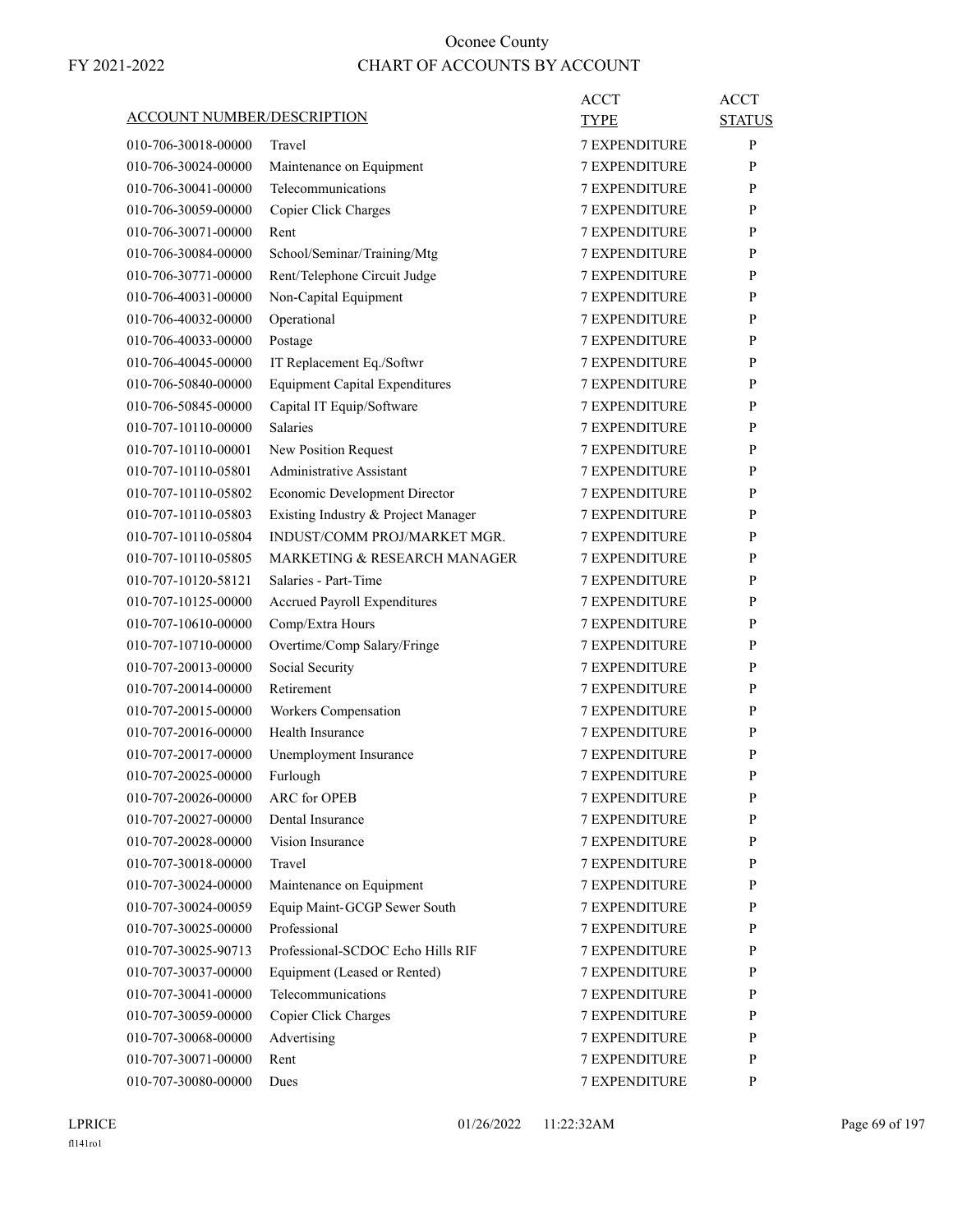|                                   |                                       | <b>ACCT</b>          | <b>ACCT</b>   |
|-----------------------------------|---------------------------------------|----------------------|---------------|
| <b>ACCOUNT NUMBER/DESCRIPTION</b> |                                       | <b>TYPE</b>          | <b>STATUS</b> |
| 010-707-30084-00000               | Training                              | <b>7 EXPENDITURE</b> | P             |
| 010-707-30090-00000               | Commission Honoraria                  | <b>7 EXPENDITURE</b> | P             |
| 010-707-33022-00000               | Maintenance Buildings/Grounds         | <b>7 EXPENDITURE</b> | P             |
| 010-707-34042-00000               | Gas & Fuel Oil                        | <b>7 EXPENDITURE</b> | P             |
| 010-707-34043-00000               | Electricity                           | <b>7 EXPENDITURE</b> | P             |
| 010-707-34043-00001               | Electricity - Commerce Center         | <b>7 EXPENDITURE</b> | P             |
| 010-707-34043-00068               | Electricity - Echo Hills              | <b>7 EXPENDITURE</b> | P             |
| 010-707-34043-00080               | Electricity - GCCP                    | <b>7 EXPENDITURE</b> | P             |
| 010-707-34043-00104               | Electricity OITP                      | <b>7 EXPENDITURE</b> | P             |
| 010-707-34044-00000               | Water/Sewer/Garbage                   | <b>7 EXPENDITURE</b> | P             |
| 010-707-34044-00059               | Water/Sewer/Garbage-GCCP Sewer S      | <b>7 EXPENDITURE</b> | P             |
| 010-707-34044-00104               | Water/Sewer/Garbage-OITP              | <b>7 EXPENDITURE</b> | P             |
| 010-707-40031-00000               | Non-Capital Equipment                 | <b>7 EXPENDITURE</b> | P             |
| 010-707-40032-00000               | Operational                           | <b>7 EXPENDITURE</b> | P             |
| 010-707-40032-00059               | Operational-GCCP Sewer South          | <b>7 EXPENDITURE</b> | P             |
| 010-707-40045-00000               | IT Replacement Eq./Softwr             | <b>7 EXPENDITURE</b> | P             |
| 010-707-50840-00000               | <b>Equipment Capital Expenditures</b> | <b>7 EXPENDITURE</b> | P             |
| 010-707-50845-00000               | Capital IT Equip/Software             | <b>7 EXPENDITURE</b> | P             |
| 010-707-50850-00000               | <b>Buildings Capital Expenditures</b> | <b>7 EXPENDITURE</b> | P             |
| 010-707-50860-00000               | Land Capital Expenditures             | <b>7 EXPENDITURE</b> | P             |
| 010-707-50870-00000               | Vehicles, Capital Expend              | <b>7 EXPENDITURE</b> | P             |
| 010-707-50884-00000               | Capital Departmental Paving           | 7 EXPENDITURE        | P             |
| 010-707-51010-00000               | Econ Dev Land Transf to Company       | <b>7 EXPENDITURE</b> | P             |
| 010-707-51020-00000               | Econ Dev Bldg Trans to Company        | <b>7 EXPENDITURE</b> | P             |
| 010-707-51030-00000               | ED Indust Site Transf to Company      | <b>7 EXPENDITURE</b> | P             |
| 010-707-55200-00068               | 2013 GO Bond Interest                 | <b>7 EXPENDITURE</b> | P             |
| 010-707-55400-00068               | 2013 GO Issuance Cost                 | <b>7 EXPENDITURE</b> | P             |
| 010-707-60040-00000               | <b>Small Business Support</b>         | <b>7 EXPENDITURE</b> | P             |
| 010-707-60580-00000               | <b>Industrial Recruitment</b>         | <b>7 EXPENDITURE</b> | P             |
| 010-707-60707-00000               | Infrastructure Econ Development       | <b>7 EXPENDITURE</b> | P             |
| 010-707-60708-00000               | Spec Building (Filot)                 | 7 EXPENDITURE        | ${\bf P}$     |
| 010-707-60907-00000               | Pass Through Funds                    | <b>7 EXPENDITURE</b> | P             |
| 010-707-60907-90714               | Pass-through Funds-Proj Move          | <b>7 EXPENDITURE</b> | P             |
| 010-707-60907-90715               | SCDOC C-14-2286 US Engine Grant       | <b>7 EXPENDITURE</b> | P             |
| 010-707-80707-00000               | Vehicle Maintenance Econ Developmt    | 7 EXPENDITURE        | P             |
| 010-707-81707-00000               | Gasoline Econ Development             | 7 EXPENDITURE        | P             |
| 010-707-95100-20217               | Applchn Council of Governments        | 7 EXPENDITURE        | P             |
| 010-707-95100-20254               | Mountain Lakes Business Dev Corp      | <b>7 EXPENDITURE</b> | P             |
| 010-707-95100-20256               | Oconee Economic Alliance              | <b>7 EXPENDITURE</b> | P             |
| 010-707-95100-20257               | Upstate SC Alliance                   | <b>7 EXPENDITURE</b> | P             |
| 010-708-10110-00000               | <b>Salaries</b>                       | 7 EXPENDITURE        | P             |
| 010-708-10110-03600               | Director of Administrative Services   | 7 EXPENDITURE        | P             |
| 010-708-10110-03601               | <b>Budget Analyst</b>                 | 7 EXPENDITURE        | P             |
| 010-708-10110-03602               | Administratvie Assistant              | 7 EXPENDITURE        | P             |
|                                   |                                       |                      |               |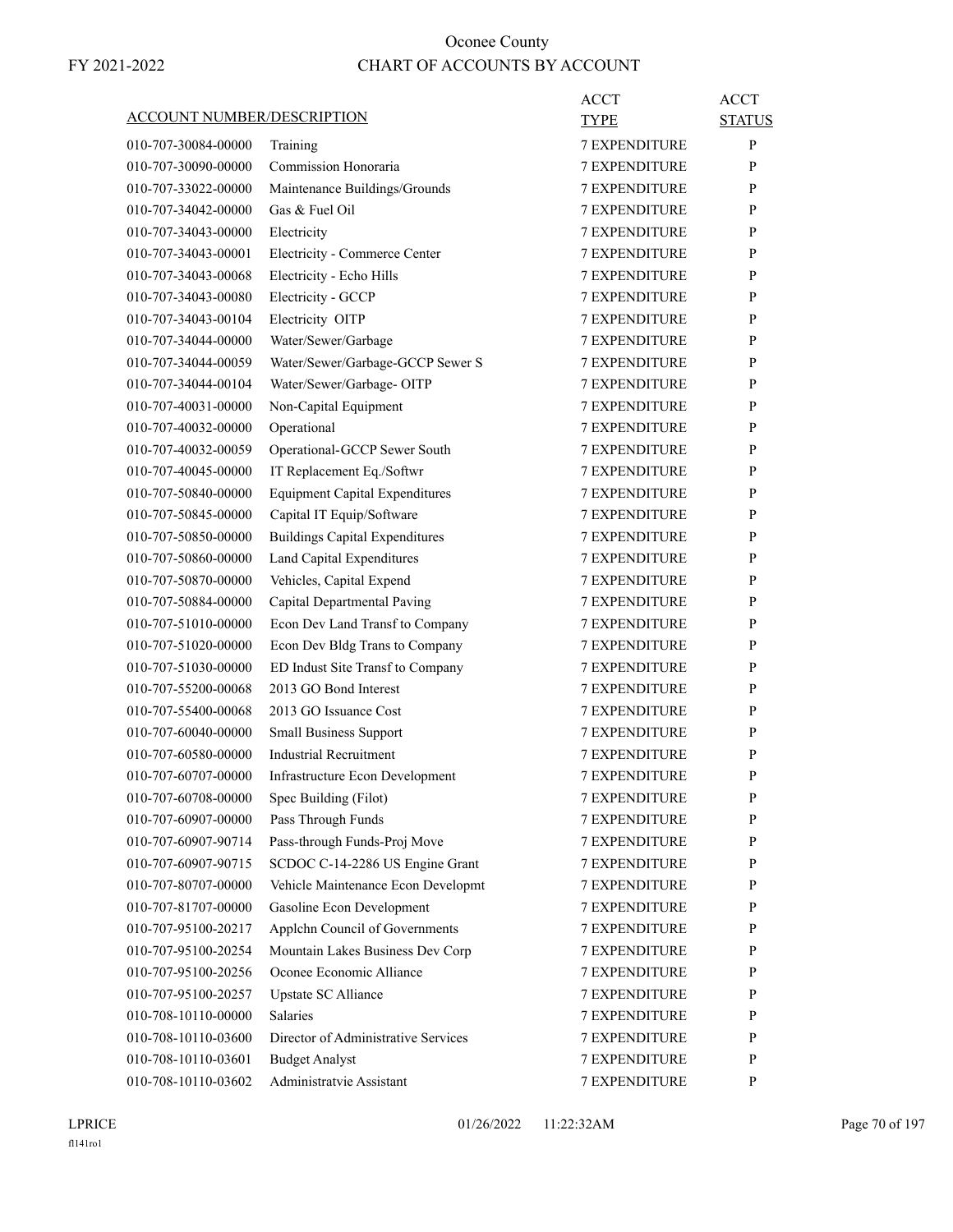|                                   |                                       | ACCT                 | ACCT          |
|-----------------------------------|---------------------------------------|----------------------|---------------|
| <b>ACCOUNT NUMBER/DESCRIPTION</b> |                                       | <b>TYPE</b>          | <b>STATUS</b> |
| 010-708-10110-03603               | Accounting Coordinator                | <b>7 EXPENDITURE</b> | P             |
| 010-708-10110-03604               | <b>Account Clerk II</b>               | 7 EXPENDITURE        | P             |
| 010-708-10110-03605               | <b>Account Clerk II</b>               | <b>7 EXPENDITURE</b> | P             |
| 010-708-10110-03606               | <b>Fiscal Analyst</b>                 | <b>7 EXPENDITURE</b> | P             |
| 010-708-10110-03607               | Accounting Technician                 | <b>7 EXPENDITURE</b> | P             |
| 010-708-10110-03609               | Payroll Analyst                       | <b>7 EXPENDITURE</b> | P             |
| 010-708-10110-03610               | Grants Administrator                  | <b>7 EXPENDITURE</b> | P             |
| 010-708-10125-00000               | <b>Accrued Payroll Expenditures</b>   | 7 EXPENDITURE        | P             |
| 010-708-10610-00000               | Comp/Extra Hours                      | <b>7 EXPENDITURE</b> | P             |
| 010-708-10710-00000               | Overtime/Comp Salary/Fringe           | <b>7 EXPENDITURE</b> | P             |
| 010-708-20013-00000               | Social Security                       | <b>7 EXPENDITURE</b> | P             |
| 010-708-20014-00000               | Retirement                            | <b>7 EXPENDITURE</b> | P             |
| 010-708-20015-00000               | Workers Compensation                  | <b>7 EXPENDITURE</b> | P             |
| 010-708-20016-00000               | Health Insurance                      | 7 EXPENDITURE        | P             |
| 010-708-20022-00000               | Unemployment Benefit Reimbursement    | <b>7 EXPENDITURE</b> | P             |
| 010-708-20025-00000               | Furlough                              | <b>7 EXPENDITURE</b> | P             |
| 010-708-20026-00000               | <b>ARC</b> for OPEB                   | <b>7 EXPENDITURE</b> | P             |
| 010-708-20027-00000               | Dental Insurance                      | <b>7 EXPENDITURE</b> | P             |
| 010-708-20028-00000               | Vision Insurance                      | <b>7 EXPENDITURE</b> | P             |
| 010-708-20050-00000               | Temporary Agency Fee                  | 7 EXPENDITURE        | P             |
| 010-708-30018-00000               | Travel                                | <b>7 EXPENDITURE</b> | P             |
| 010-708-30024-00000               | Maintenance on Equipment              | <b>7 EXPENDITURE</b> | P             |
| 010-708-30025-00000               | Professional                          | <b>7 EXPENDITURE</b> | P             |
| 010-708-30037-00000               | Equipment - Leased/Rented             | <b>7 EXPENDITURE</b> | P             |
| 010-708-30041-00000               | Telecommunications                    | <b>7 EXPENDITURE</b> | P             |
| 010-708-30056-00000               | Data Processing                       | 7 EXPENDITURE        | P             |
| 010-708-30059-00000               | Copier Click Charges                  | <b>7 EXPENDITURE</b> | P             |
| 010-708-30068-00000               | Advertising                           | <b>7 EXPENDITURE</b> | P             |
| 010-708-30080-00000               | Dues Organizations                    | <b>7 EXPENDITURE</b> | P             |
| 010-708-30084-00000               | School/Seminar/Training/Mtg           | <b>7 EXPENDITURE</b> | P             |
| 010-708-40027-00000               | Safety Equipment                      | <b>7 EXPENDITURE</b> | P             |
| 010-708-40031-00000               | Non-Capital Equipment                 | <b>7 EXPENDITURE</b> | P             |
| 010-708-40032-00000               | Operational                           | 7 EXPENDITURE        | P             |
| 010-708-40034-00000               | Food                                  | 7 EXPENDITURE        | P             |
| 010-708-40045-00000               | IT Replacement Eq./Softwr             | 7 EXPENDITURE        | P             |
| 010-708-40065-00000               | Clothing/Uniforms                     | 7 EXPENDITURE        | P             |
| 010-708-40102-00000               | Magazines/Newspapers                  | 7 EXPENDITURE        | P             |
| 010-708-50840-00000               | <b>Equipment Capital Expenditures</b> | 7 EXPENDITURE        | P             |
| 010-708-50845-00000               | Capital IT Equip/Software             | 7 EXPENDITURE        | P             |
| 010-708-80708-00000               | Vehicle Maint Finance                 | 7 EXPENDITURE        | P             |
| 010-708-81708-00000               | Gasoline Finance                      | 7 EXPENDITURE        | P             |
| 010-709-10705-00000               | Merit System Increases                | 7 EXPENDITURE        | P             |
| 010-709-10706-00000               | Merit System Increases 2006-2007      | 7 EXPENDITURE        | $\mathbf{P}$  |
| 010-709-10710-00000               | Overtime                              | 7 EXPENDITURE        | P             |
|                                   |                                       |                      |               |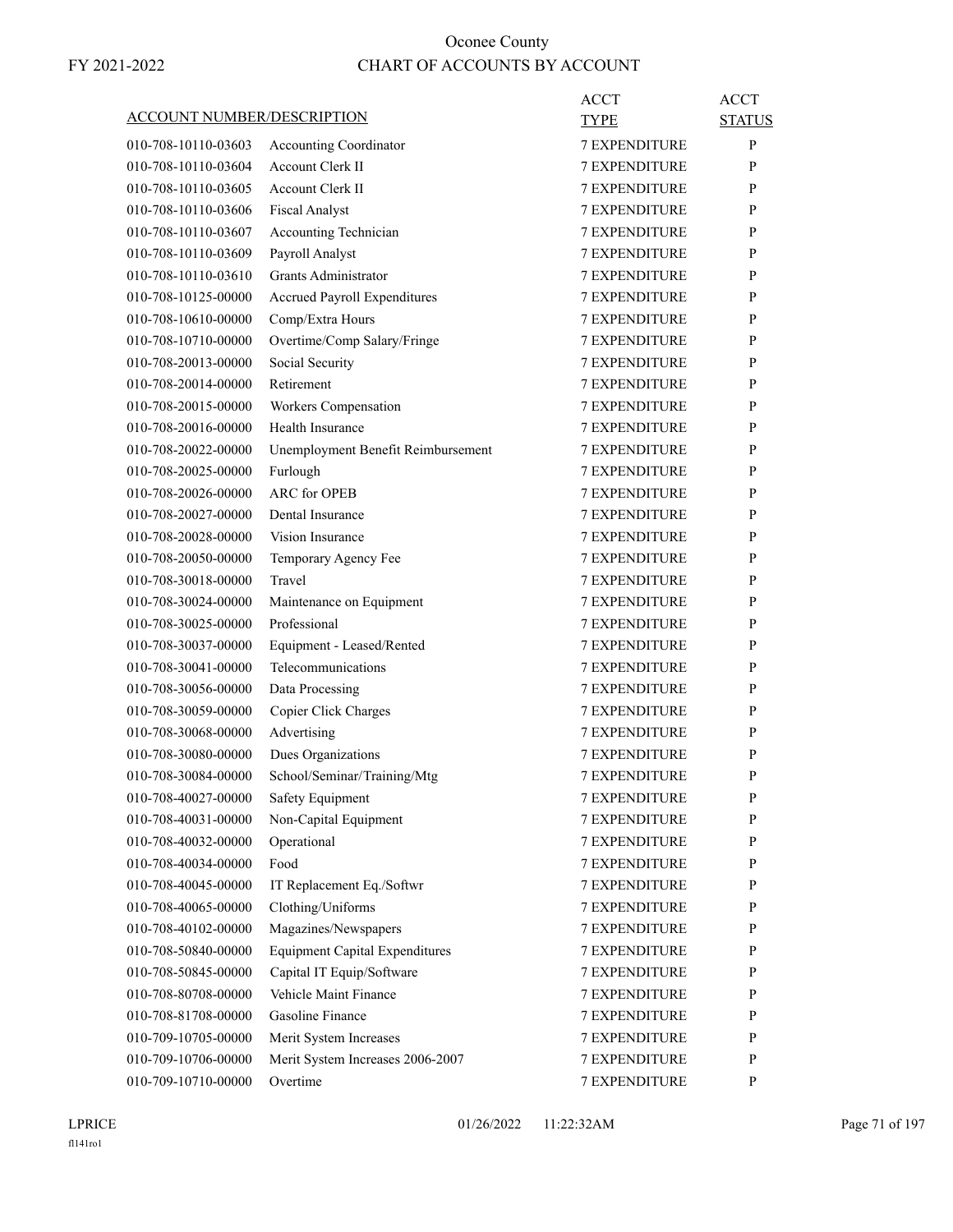| <b>ACCOUNT NUMBER/DESCRIPTION</b>          |                                                               | ACCT<br>TYPE         | <b>ACCT</b><br><b>STATUS</b> |
|--------------------------------------------|---------------------------------------------------------------|----------------------|------------------------------|
| 010-709-10710-00205                        | Overtime/Comp Sal/Fringe-Chau Ram                             | <b>7 EXPENDITURE</b> | P                            |
| 010-709-10797-00000                        | Increase in State Retirement                                  | <b>7 EXPENDITURE</b> | P                            |
| 010-709-10798-00000                        | Premium Stabilization                                         | <b>7 EXPENDITURE</b> | P                            |
| 010-709-10799-00000                        | $3\%$ COLA                                                    | <b>7 EXPENDITURE</b> | P                            |
| 010-709-20013-00000                        | Social Security                                               | <b>7 EXPENDITURE</b> | P                            |
| 010-709-20014-00000                        | Retirement                                                    | <b>7 EXPENDITURE</b> | P                            |
| 010-709-20015-00000                        | Workers Compensation                                          | <b>7 EXPENDITURE</b> | P                            |
| 010-709-20016-00000                        | Health Insurance                                              | 7 EXPENDITURE        | P                            |
| 010-709-20016-77716                        | Health & Dental General                                       | <b>7 EXPENDITURE</b> | P                            |
| 010-709-20017-00000                        | Retirement General                                            | <b>7 EXPENDITURE</b> | P                            |
| 010-709-20018-00000                        | Health & Dental General                                       | <b>7 EXPENDITURE</b> | P                            |
| 010-709-20019-00000                        | Spec District for W/C To St                                   | <b>7 EXPENDITURE</b> | P                            |
| 010-709-20026-00000                        | <b>ARC</b> for OPEB                                           | <b>7 EXPENDITURE</b> | P                            |
| 010-709-20029-00000                        | Retiree Health Ins Reimbursement                              | 7 EXPENDITURE        | P                            |
| 010-709-20031-00000                        | PCORI Fee                                                     | <b>7 EXPENDITURE</b> | P                            |
| 010-709-20032-00000                        | <b>PCORI Fee</b>                                              | <b>7 EXPENDITURE</b> | P                            |
|                                            |                                                               | <b>7 EXPENDITURE</b> |                              |
| 010-709-20033-00000                        | Transitional Fee/Reinsurance<br>Travel/Mileage - 2020 Tornado |                      | P<br>P                       |
| 010-709-30018-00191<br>010-709-30019-00190 |                                                               | <b>7 EXPENDITURE</b> | P                            |
|                                            | Temporary Housing-COVID-19                                    | <b>7 EXPENDITURE</b> |                              |
| 010-709-30019-00191                        | Temporary Housing-2020 Tornado                                | 7 EXPENDITURE        | P                            |
| 010-709-30024-00000                        | Maintenance on Equipment                                      | <b>7 EXPENDITURE</b> | P                            |
| 010-709-30024-00191                        | Equip Maint - 2020 Tornado                                    | <b>7 EXPENDITURE</b> | P                            |
| 010-709-30025-00000                        | Professional                                                  | <b>7 EXPENDITURE</b> | P                            |
| 010-709-30025-00017                        | Professional-Emp Health Clinic-PS                             | <b>7 EXPENDITURE</b> | P                            |
| 010-709-30025-00025                        | Professional-Quarterly Shred Serv                             | <b>7 EXPENDITURE</b> | P                            |
| 010-709-30025-00070                        | Professional Magistrate Court                                 | 7 EXPENDITURE        | P                            |
| 010-709-30025-00190                        | Professional - COVID-19 Pandemic                              | <b>7 EXPENDITURE</b> | P                            |
| 010-709-30025-00191                        | Professional - 2020 Tornado                                   | <b>7 EXPENDITURE</b> | P                            |
| 010-709-30025-00192                        | Profess-2020 Flooding-FEMA #4479                              | <b>7 EXPENDITURE</b> | P                            |
| 010-709-30025-20131                        | Professional-Bank Fees, Etc PR Prob                           | <b>7 EXPENDITURE</b> | P                            |
| 010-709-30035-00190                        | Bank Charges - COVID-19                                       | <b>7 EXPENDITURE</b> | P                            |
| 010-709-30037-00000                        | Equipment (Leased or Rented)                                  | <b>7 EXPENDITURE</b> | P                            |
| 010-709-30037-00096                        | Copier Lease Closeout                                         | 7 EXPENDITURE        | P                            |
| 010-709-30037-00191                        | Equip-Leased/Rented-2020 Tornado                              | 7 EXPENDITURE        | P                            |
| 010-709-30041-00000                        | Telecommunications                                            | 7 EXPENDITURE        | $\mathbf{P}$                 |
| 010-709-30041-00190                        | Telecommunications - COVID-19                                 | 7 EXPENDITURE        | P                            |
| 010-709-30041-00191                        | Telecommunications-2020 Tornado                               | <b>7 EXPENDITURE</b> | P                            |
| 010-709-30045-00000                        | Non Departmental                                              | <b>7 EXPENDITURE</b> | P                            |
| 010-709-30056-00019                        | Data Processing-Safety                                        | 7 EXPENDITURE        | P                            |
| 010-709-30059-00000                        | Copier Click Charges                                          | 7 EXPENDITURE        | P                            |
| 010-709-30062-00190                        | Medical-COVID-19                                              | 7 EXPENDITURE        | $\mathbf{P}$                 |
| 010-709-30066-00000                        | <b>INSURANCE/BONDS</b>                                        | 7 EXPENDITURE        | P                            |
| 010-709-30068-00000                        | Advertising                                                   | 7 EXPENDITURE        | М                            |
| 010-709-30068-00101                        | Advertising-Sheriff                                           | 7 EXPENDITURE        | P                            |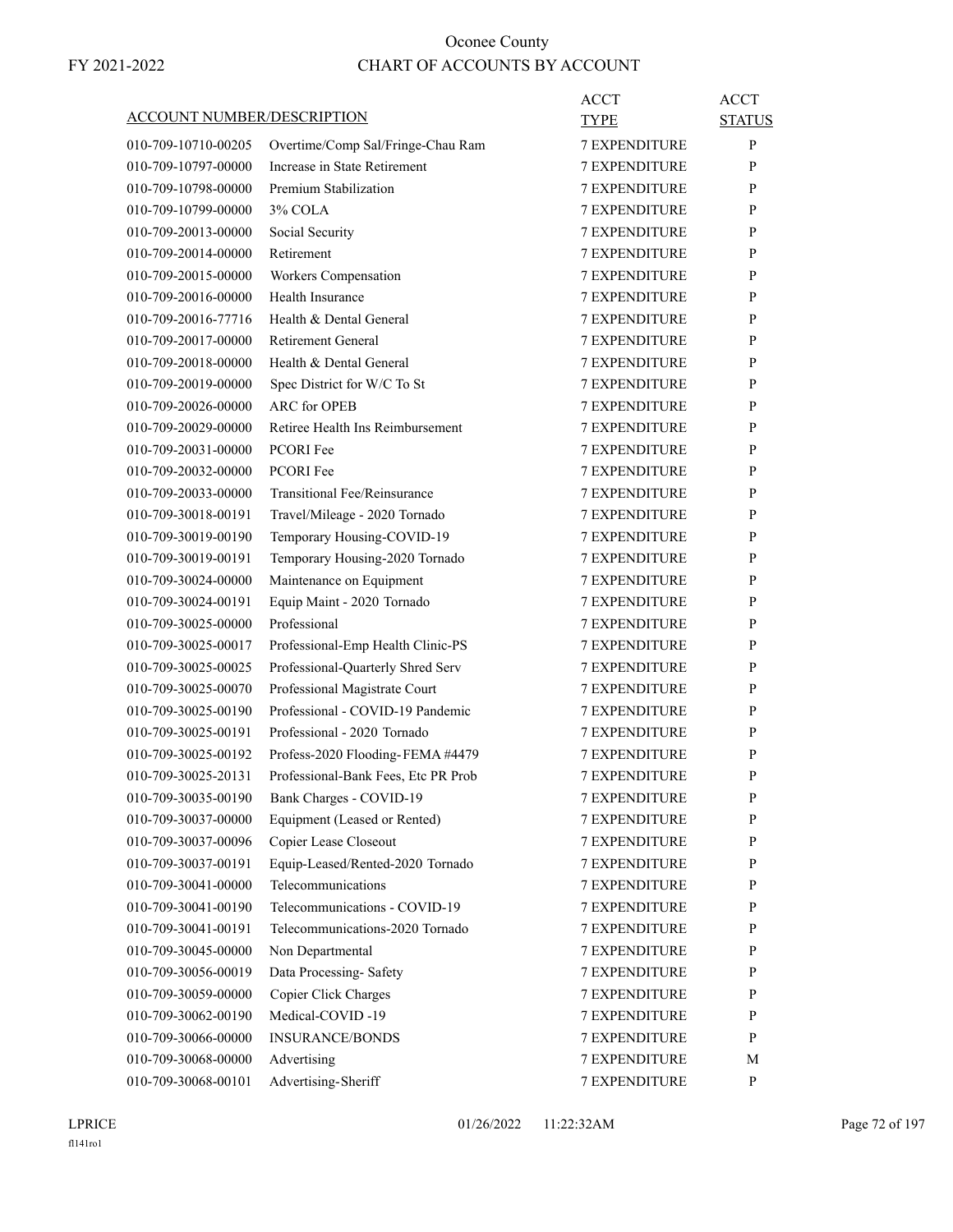| <u>ACCOUNT NUMBER/DESCRIPTION</u> |                                    | ACCT<br>TYPE         | <b>ACCT</b><br><b>STATUS</b> |
|-----------------------------------|------------------------------------|----------------------|------------------------------|
| 010-709-30068-00190               | Advertising - COVID-19 Pandemic    | <b>7 EXPENDITURE</b> | P                            |
| 010-709-30068-00191               | Advertising-2020 Tornado           | <b>7 EXPENDITURE</b> | P                            |
| 010-709-30068-00202               | Advertising - PRT                  | <b>7 EXPENDITURE</b> | P                            |
| 010-709-30068-00206               | Advertising - Library              | <b>7 EXPENDITURE</b> | P                            |
| 010-709-30068-00306               | Advertising - Treasurer            | <b>7 EXPENDITURE</b> | P                            |
| 010-709-30068-00404               | Advertising - Veteran's Affairs    | <b>7 EXPENDITURE</b> | P                            |
| 010-709-30068-00502               | Advertising - Probate Judge        | <b>7 EXPENDITURE</b> | P                            |
| 010-709-30068-00702               | Advertising - Building Codes       | <b>7 EXPENDITURE</b> | P                            |
| 010-709-30068-00704               | Advertising - Council              | <b>7 EXPENDITURE</b> | P                            |
| 010-709-30068-00708               | Advertising - Finance              | <b>7 EXPENDITURE</b> | P                            |
| 010-709-30068-00710               | Advertising-HR                     | <b>7 EXPENDITURE</b> | P                            |
| 010-709-30068-00712               | Advertising - Planning             | <b>7 EXPENDITURE</b> | P                            |
| 010-709-30068-00713               | Advertising - Procurement          | <b>7 EXPENDITURE</b> | P                            |
| 010-709-30068-00717               | Advertising - Administrator        | <b>7 EXPENDITURE</b> | P                            |
| 010-709-30068-00718               | Advertising - Solid Waste          | <b>7 EXPENDITURE</b> | P                            |
| 010-709-30068-00719               | Advertising - Rock Quarry          | <b>7 EXPENDITURE</b> | P                            |
| 010-709-30780-00000               | Unemployment Insurance             | <b>7 EXPENDITURE</b> | P                            |
| 010-709-33022-00000               | Maint Bldgs/Grounds                | <b>7 EXPENDITURE</b> | P                            |
| 010-709-33022-00019               | Maintenance Bldgs/Grounds Safety   | <b>7 EXPENDITURE</b> | P                            |
| 010-709-34043-00000               | Electricity                        | <b>7 EXPENDITURE</b> | P                            |
| 010-709-40027-00190               | Safety Equipment - COVID-19        | <b>7 EXPENDITURE</b> | P                            |
| 010-709-40027-00191               | Safety Equipment-2020 Tornado      | <b>7 EXPENDITURE</b> | P                            |
| 010-709-40031-00000               | Non-Capital Equipment              | <b>7 EXPENDITURE</b> | P                            |
| 010-709-40031-00190               | Non-Cap Equip - COVID-19 Pandemic  | <b>7 EXPENDITURE</b> | P                            |
| 010-709-40031-00191               | Non-Cap Equip - 2020 Tornado       | <b>7 EXPENDITURE</b> | P                            |
| 010-709-40032-00000               | Operational                        | 7 EXPENDITURE        | P                            |
| 010-709-40032-00019               | Operational-Community Safety       | <b>7 EXPENDITURE</b> | P                            |
| 010-709-40032-00190               | Operational - COVID-19 Pandemic    | <b>7 EXPENDITURE</b> | P                            |
| 010-709-40032-00191               | Operational - 2020 Tornado         | <b>7 EXPENDITURE</b> | P                            |
| 010-709-40033-00000               | Postage                            | <b>7 EXPENDITURE</b> | P                            |
| 010-709-40034-00000               | Food                               | 7 EXPENDITURE        | $\mathbf{P}$                 |
| 010-709-40034-00190               | Food - COVID-19 Pandemic           | <b>7 EXPENDITURE</b> | P                            |
| 010-709-40034-00191               | Food - 2020 Tornado                | <b>7 EXPENDITURE</b> | P                            |
| 010-709-40045-00000               | Non-Cap IT Equip/Software          | 7 EXPENDITURE        | P                            |
| 010-709-40045-00190               | Non-Cap IT Eq/Software - COVID-19  | 7 EXPENDITURE        | P                            |
| 010-709-40045-00191               | Non-Cap IT Eq./Softwr-2020 Tornado | 7 EXPENDITURE        | P                            |
| 010-709-40065-00191               | Clothing/Uniforms-2020 Tornado     | <b>7 EXPENDITURE</b> | P                            |
| 010-709-50840-00106               | Cap Equip-Pine Street Security Sys | 7 EXPENDITURE        | P                            |
| 010-709-50840-00190               | Capital Equipment - COVID-19       | <b>7 EXPENDITURE</b> | P                            |
| 010-709-55100-02011               | 2011 Cap Lease Principal Payment   | 7 EXPENDITURE        | P                            |
| 010-709-55100-02013               | 2013 Cap Lease Principal Payment   | 7 EXPENDITURE        | P                            |
| 010-709-55100-02015               | 2015 Cap Lease Principal Payment   | 7 EXPENDITURE        | P                            |
| 010-709-55100-02018               | 2018 BB&T Cap Lease Principal Pmt  | <b>7 EXPENDITURE</b> | P                            |
| 010-709-55100-02019               | Principal Payments-2019 BB&T Lease | 7 EXPENDITURE        | P                            |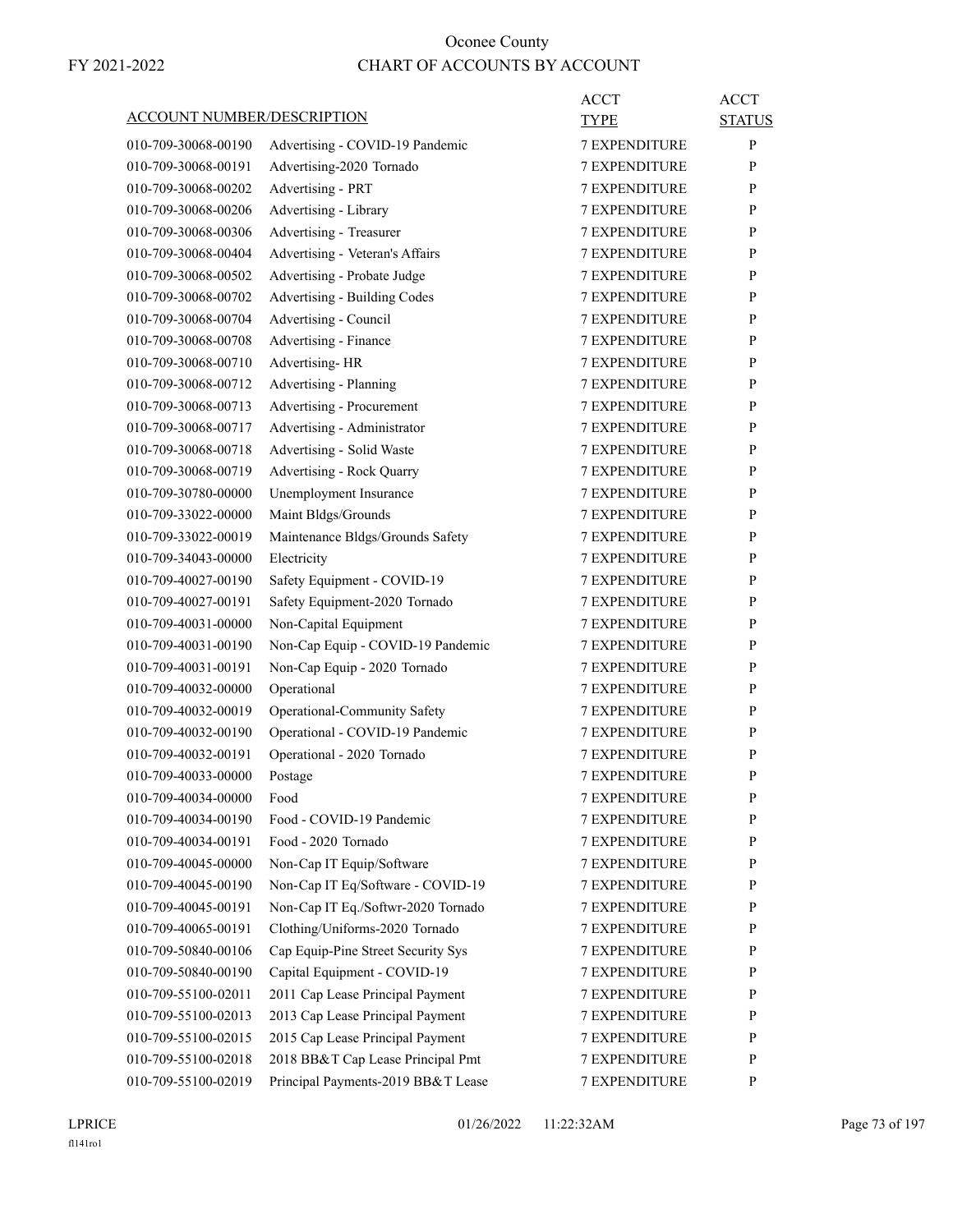| <b>ACCOUNT NUMBER/DESCRIPTION</b> |                                                           | <b>ACCT</b><br><b>TYPE</b> | <b>ACCT</b><br><b>STATUS</b> |
|-----------------------------------|-----------------------------------------------------------|----------------------------|------------------------------|
| 010-709-55100-02021               | 2021 Cap Lease Principal Pmt                              | <b>7 EXPENDITURE</b>       | P                            |
| 010-709-55200-02011               | 2011 Cap Lease Interest Payment                           | 7 EXPENDITURE              | P                            |
| 010-709-55200-02013               | 2013 Cap Lease Interest Payment                           | <b>7 EXPENDITURE</b>       | P                            |
| 010-709-55200-02015               | 2015 Cap Lease Interest Payment                           | <b>7 EXPENDITURE</b>       | P                            |
| 010-709-55200-02018               | 2018 BB&T Cap Lease Interest Pmt                          | <b>7 EXPENDITURE</b>       | P                            |
| 010-709-55200-02019               |                                                           | <b>7 EXPENDITURE</b>       | P                            |
| 010-709-55200-02021               | Interest Payments-2019 BB&T Lease                         | <b>7 EXPENDITURE</b>       | P                            |
| 010-709-55200-20004               | 2021 Cap Lease Interest Pmt<br>Interest Pmt - TCTC's Bond | <b>7 EXPENDITURE</b>       |                              |
|                                   | Admin Fees-2019 BB&T Lease                                |                            | P                            |
| 010-709-55300-02019               |                                                           | <b>7 EXPENDITURE</b>       | P                            |
| 010-709-55400-02013               | 2013 Cap Lease Issuance Cost                              | <b>7 EXPENDITURE</b>       | P                            |
| 010-709-55400-02015               | 2015 Cap Lease Issuance Cost                              | <b>7 EXPENDITURE</b>       | P                            |
| 010-709-55400-02018               | 2018 BB&T Cap Lease Issuance Cost                         | <b>7 EXPENDITURE</b>       | P                            |
| 010-709-55400-02019               | Issuance Costs-2019 BB&T Lease                            | <b>7 EXPENDITURE</b>       | P                            |
| 010-709-55400-02021               | 2021 Cap Lease Issuance Costs                             | <b>7 EXPENDITURE</b>       | P                            |
| 010-709-60735-00191               | Gravel Use - 2020 Tornado                                 | <b>7 EXPENDITURE</b>       | P                            |
| 010-709-81000-00191               | Gasoline - 2020 Tornado                                   | <b>7 EXPENDITURE</b>       | P                            |
| 010-709-82000-00191               | Diesel - 2020 Tornado                                     | <b>7 EXPENDITURE</b>       | P                            |
| 010-710-10110-00000               | <b>Salaries</b>                                           | <b>7 EXPENDITURE</b>       | P                            |
| 010-710-10110-02801               | Human Resources Director                                  | <b>7 EXPENDITURE</b>       | P                            |
| 010-710-10110-02802               | Human Resources Coordinator                               | <b>7 EXPENDITURE</b>       | P                            |
| 010-710-10110-02803               | Secretary III                                             | <b>7 EXPENDITURE</b>       | P                            |
| 010-710-10110-02804               | Claims Coordinator                                        | <b>7 EXPENDITURE</b>       | P                            |
| 010-710-10110-02805               | Risk Manager                                              | <b>7 EXPENDITURE</b>       | P                            |
| 010-710-10125-00000               | Accrued Payroll Expenditures                              | <b>7 EXPENDITURE</b>       | P                            |
| 010-710-10610-00000               | Comp/Extra Hours                                          | <b>7 EXPENDITURE</b>       | P                            |
| 010-710-10710-00000               | Overtime/Comp Salary/Fringe                               | 7 EXPENDITURE              | P                            |
| 010-710-19999-00000               | Reclassifications                                         | <b>7 EXPENDITURE</b>       | P                            |
| 010-710-19999-00001               | Reclassification Allowance                                | <b>7 EXPENDITURE</b>       | P                            |
| 010-710-20013-00000               | Social Security                                           | <b>7 EXPENDITURE</b>       | P                            |
| 010-710-20014-00000               | Retirement                                                | <b>7 EXPENDITURE</b>       | P                            |
| 010-710-20015-00000               | Workers Compensation                                      | <b>7 EXPENDITURE</b>       | P                            |
| 010-710-20016-00000               | Health Insurance                                          | <b>7 EXPENDITURE</b>       | P                            |
| 010-710-20025-00000               | Furlough                                                  | 7 EXPENDITURE              | P                            |
| 010-710-20026-00000               | ARC for OPEB                                              | 7 EXPENDITURE              | P                            |
| 010-710-20027-00000               | Dental Insurance                                          | <b>7 EXPENDITURE</b>       | P                            |
| 010-710-20028-00000               | Vision Insurance                                          | <b>7 EXPENDITURE</b>       | P                            |
| 010-710-30018-00000               | Travel                                                    | <b>7 EXPENDITURE</b>       | P                            |
| 010-710-30024-00000               | Maintenance on Equipment                                  | 7 EXPENDITURE              | P                            |
| 010-710-30025-00000               | Professional                                              | 7 EXPENDITURE              | P                            |
| 010-710-30037-00000               | Equipment (Leased or Rented)                              | 7 EXPENDITURE              | P                            |
| 010-710-30041-00000               | Telecommunications                                        | 7 EXPENDITURE              | P                            |
| 010-710-30056-00000               | Data Processing                                           | <b>7 EXPENDITURE</b>       | P                            |
| 010-710-30059-00000               | Copier Click Charges                                      | 7 EXPENDITURE              | P                            |
| 010-710-30061-00000               | Insurance                                                 | 7 EXPENDITURE              | P                            |
|                                   |                                                           |                            |                              |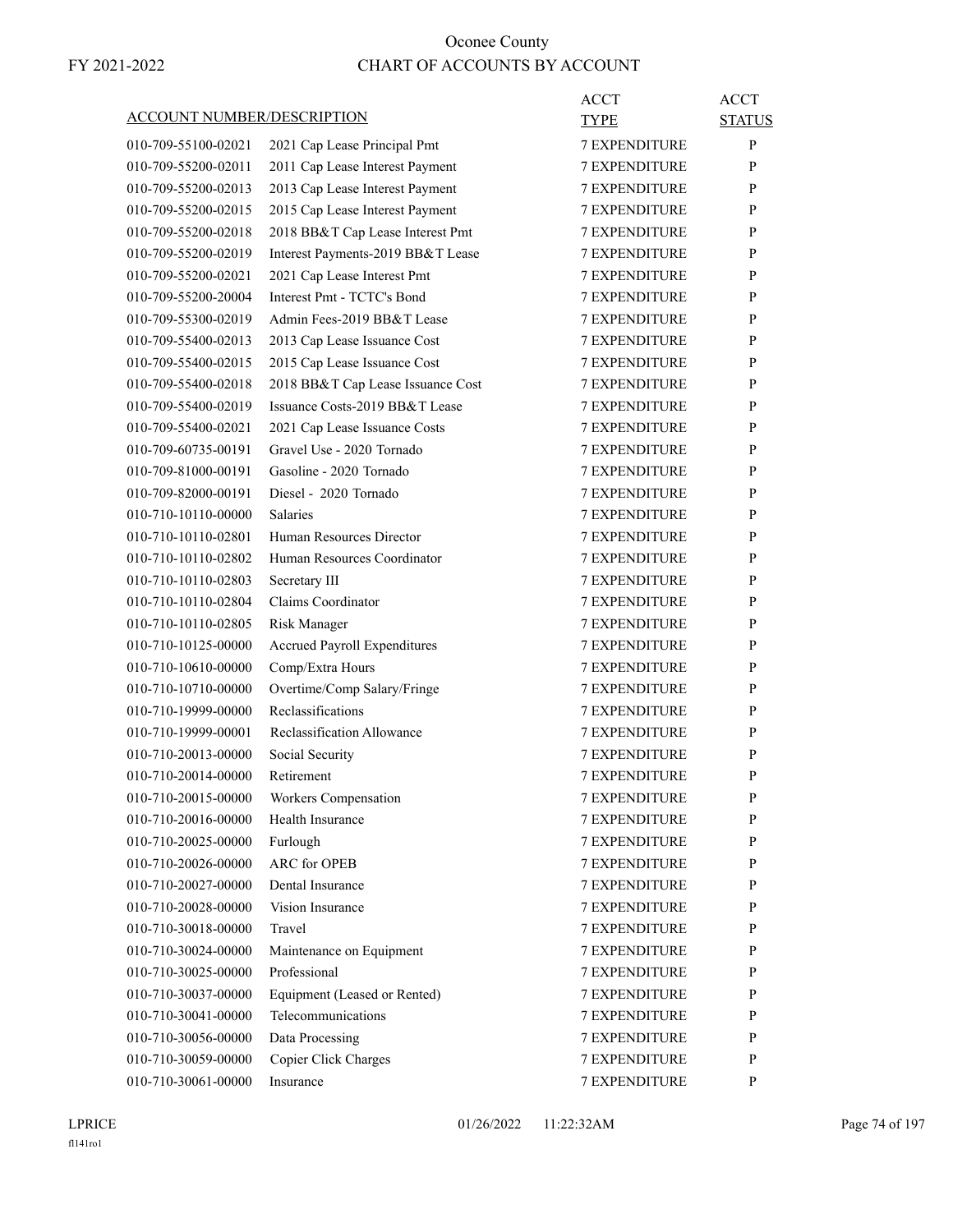| <b>ACCOUNT NUMBER/DESCRIPTION</b>          |                                                 | ACCT<br><b>TYPE</b>                          | <b>ACCT</b><br><b>STATUS</b> |
|--------------------------------------------|-------------------------------------------------|----------------------------------------------|------------------------------|
| 010-710-30062-00000                        | Medical                                         | <b>7 EXPENDITURE</b>                         | P                            |
| 010-710-30066-00000                        | P & L Insurance                                 | <b>7 EXPENDITURE</b>                         | P                            |
| 010-710-30068-00000                        | Advertising                                     | <b>7 EXPENDITURE</b>                         | P                            |
| 010-710-30080-00000                        | Dues Organizations                              | <b>7 EXPENDITURE</b>                         | P                            |
| 010-710-30084-00000                        | School/Seminar/Training/Mtg                     | <b>7 EXPENDITURE</b>                         | P                            |
| 010-710-40027-00000                        | Safety Equipment                                | <b>7 EXPENDITURE</b>                         | P                            |
| 010-710-40031-00000                        | Non-Capital Equipment                           | <b>7 EXPENDITURE</b>                         | P                            |
| 010-710-40032-00000                        | Operational                                     | <b>7 EXPENDITURE</b>                         | P                            |
| 010-710-40034-00000                        | Food                                            | <b>7 EXPENDITURE</b>                         | P                            |
| 010-710-40045-00000                        | IT Replacement Eq./Softwr                       | <b>7 EXPENDITURE</b>                         | P                            |
| 010-710-40102-00000                        | Periodicals                                     | <b>7 EXPENDITURE</b>                         | P                            |
| 010-710-50840-00000                        | <b>Equipment Capital Expenditures</b>           | <b>7 EXPENDITURE</b>                         | P                            |
| 010-710-50845-00000                        | Capital IT Equip/Software                       | <b>7 EXPENDITURE</b>                         | P                            |
| 010-710-50870-00000                        | Vehicles, Capital Expend                        | 7 EXPENDITURE                                | P                            |
| 010-710-60725-00000                        | Handicapped Services                            | <b>7 EXPENDITURE</b>                         | P                            |
| 010-710-60767-00000                        | Contigency Employment Issues                    | <b>7 EXPENDITURE</b>                         | P                            |
| 010-710-60768-00000                        | Contigency Overtime                             | <b>7 EXPENDITURE</b>                         | P                            |
| 010-710-80710-00000                        | Vehicle Maintenance Human Resources             | <b>7 EXPENDITURE</b>                         | P                            |
| 010-710-81710-00000                        | Gasoline Human Resources                        | <b>7 EXPENDITURE</b>                         | P                            |
| 010-711-10110-00000                        | <b>Salaries</b>                                 | 7 EXPENDITURE                                | P                            |
| 010-711-10110-00001                        | New Positions Requests                          | <b>7 EXPENDITURE</b>                         | P                            |
| 010-711-10110-03801                        | Information Technology Director                 | <b>7 EXPENDITURE</b>                         | P                            |
| 010-711-10110-03802                        | Information Systems Administrator               | <b>7 EXPENDITURE</b>                         | P                            |
| 010-711-10110-03803                        | Computer Hardware Specialist                    | <b>7 EXPENDITURE</b>                         | P                            |
| 010-711-10110-03804                        | Systems Administrator                           | <b>7 EXPENDITURE</b>                         | P                            |
| 010-711-10110-03805                        | Information Technology I                        | 7 EXPENDITURE                                | P                            |
| 010-711-10110-03809                        | Information Technology II                       | <b>7 EXPENDITURE</b>                         | P                            |
| 010-711-10110-03815                        | <b>Information Practitioner I</b>               | <b>7 EXPENDITURE</b>                         | P                            |
| 010-711-10110-03816                        | Database Administrator                          | <b>7 EXPENDITURE</b>                         | P                            |
|                                            |                                                 |                                              | P                            |
| 010-711-10110-03817                        | Applications Developer I                        | <b>7 EXPENDITURE</b>                         |                              |
| 010-711-10125-00000                        | <b>Accrued Payroll Expenditures</b>             | <b>7 EXPENDITURE</b><br><b>7 EXPENDITURE</b> | P                            |
| 010-711-10610-00000                        | Comp/Extra Hours<br>Overtime/Comp Salary/Fringe |                                              | P                            |
| 010-711-10710-00000                        |                                                 | 7 EXPENDITURE                                | $\mathbf{P}$                 |
| 010-711-20013-00000                        | Social Security<br>Retirement                   | 7 EXPENDITURE<br><b>7 EXPENDITURE</b>        | P                            |
| 010-711-20014-00000<br>010-711-20015-00000 |                                                 |                                              | $\mathbf{P}$                 |
|                                            | Workers Compensation                            | 7 EXPENDITURE                                | P                            |
| 010-711-20016-00000                        | Health Insurance                                | <b>7 EXPENDITURE</b>                         | P                            |
| 010-711-20025-00000                        | Furlough                                        | 7 EXPENDITURE                                | P                            |
| 010-711-20026-00000                        | <b>ARC</b> for OPEB                             | 7 EXPENDITURE                                | P                            |
| 010-711-20027-00000                        | Dental Insurance                                | 7 EXPENDITURE                                | P                            |
| 010-711-20028-00000                        | Vision Insurance                                | 7 EXPENDITURE                                | $\mathbf{P}$                 |
| 010-711-20050-00000                        | Temporary Agency Fees                           | 7 EXPENDITURE                                | P                            |
| 010-711-30018-00000                        | Travel                                          | 7 EXPENDITURE                                | $\mathbf{P}$                 |
| 010-711-30024-00000                        | Maintenance on Equipment                        | 7 EXPENDITURE                                | $\mathbf{P}$                 |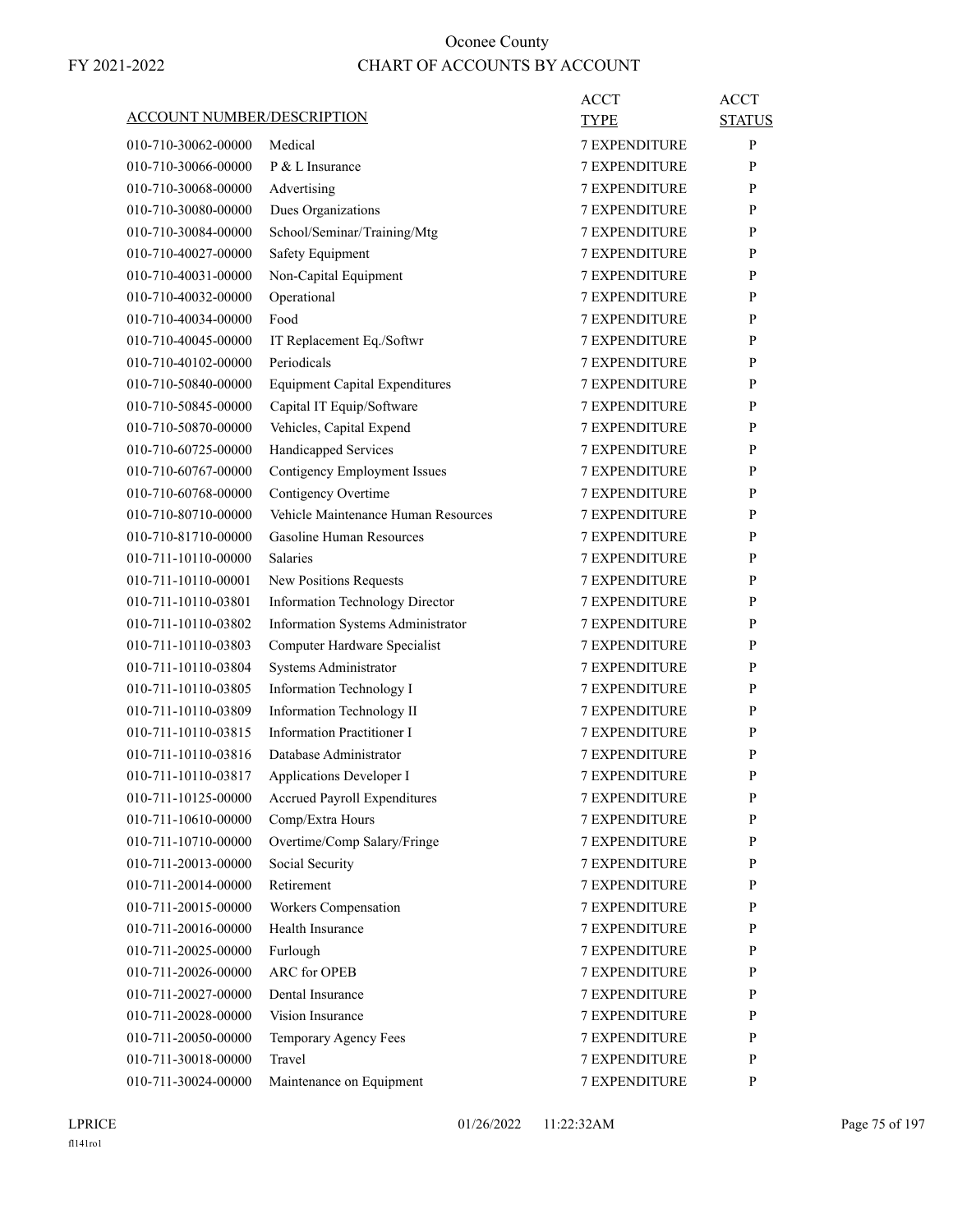| ACCOUNT NUMBER/DESCRIPTION                 |                                        | ACCT<br>TYPE                   | <b>ACCT</b><br><b>STATUS</b> |
|--------------------------------------------|----------------------------------------|--------------------------------|------------------------------|
| 010-711-30024-00073                        | Maintenance of Equipment - GIS         | <b>7 EXPENDITURE</b>           | P                            |
| 010-711-30024-00175                        | Equip Maint-Cybersecurity              | 7 EXPENDITURE                  | P                            |
| 010-711-30025-00000                        | Professional                           | <b>7 EXPENDITURE</b>           | P                            |
| 010-711-30025-00073                        | Professional - GIS                     | <b>7 EXPENDITURE</b>           | P                            |
| 010-711-30025-00371                        | Professional - OC Website Upgrade      | <b>7 EXPENDITURE</b>           | P                            |
| 010-711-30037-00000                        | Equipment-Leased/Rented                | <b>7 EXPENDITURE</b>           | P                            |
| 010-711-30041-00000                        | Telecommunications                     | <b>7 EXPENDITURE</b>           | P                            |
| 010-711-30056-00000                        | Data Processing                        | 7 EXPENDITURE                  | P                            |
| 010-711-30056-00175                        | Data Processing -Cybersecurity         | <b>7 EXPENDITURE</b>           | P                            |
| 010-711-30059-00000                        | Copier Click Charges                   | <b>7 EXPENDITURE</b>           | P                            |
| 010-711-30071-00000                        | Rent - Buildings                       | <b>7 EXPENDITURE</b>           | P                            |
| 010-711-30080-00000                        | Dues Organizations                     | <b>7 EXPENDITURE</b>           | P                            |
| 010-711-30084-00000                        | School/Seminar/Training/Mtg            | <b>7 EXPENDITURE</b>           | P                            |
| 010-711-30091-00000                        | Special Departmental                   | 7 EXPENDITURE                  | P                            |
| 010-711-33022-00000                        | Buildings/Grounds Maint.               | <b>7 EXPENDITURE</b>           | P                            |
| 010-711-40027-00000                        | Safety Equipment                       | <b>7 EXPENDITURE</b>           | P                            |
| 010-711-40031-00000                        | Non-Capital Equipment                  | <b>7 EXPENDITURE</b>           | P                            |
| 010-711-40031-00073                        | Non-Capital Equipment-GIS              | <b>7 EXPENDITURE</b>           | P                            |
| 010-711-40032-00000                        | Operational                            | <b>7 EXPENDITURE</b>           | P                            |
| 010-711-40034-00000                        | Food                                   | 7 EXPENDITURE                  | P                            |
| 010-711-40045-00000                        | IT Replacement Eq./Softwr              | <b>7 EXPENDITURE</b>           | P                            |
| 010-711-40065-00000                        | Clothing/Uniforms                      | <b>7 EXPENDITURE</b>           | P                            |
| 010-711-50840-00000                        | <b>Equipment Capital Expenditures</b>  | <b>7 EXPENDITURE</b>           | P                            |
| 010-711-50840-99999                        | Other Dept Capital Expenditures        | <b>7 EXPENDITURE</b>           | P                            |
| 010-711-50845-00000                        | Capital IT Equip/Software              | <b>7 EXPENDITURE</b>           | P                            |
| 010-711-50845-00175                        | Cap IT Equip/Software-Cybersecurity    | 7 EXPENDITURE                  | P                            |
| 010-711-50870-00000                        | VEHICLES, CAPITAL EXPEND               | <b>7 EXPENDITURE</b>           | P                            |
| 010-711-60288-00000                        | GIS Phase I (FY04 CIP)                 | <b>7 EXPENDITURE</b>           | P                            |
| 010-711-60293-50045                        | GIS Phase II (FY05 CIP)                | <b>7 EXPENDITURE</b>           | P                            |
| 010-711-80711-00000                        | Vehicle Maintenance Information        | <b>7 EXPENDITURE</b>           | P                            |
| 010-711-81711-00000                        | Gasoline Information Tech              | <b>7 EXPENDITURE</b>           | P                            |
| 010-711-97011-00150                        | GIS Grant (1101-10/02) Local           | 7 EXPENDITURE                  | P                            |
| 010-712-10110-00000                        | Salaries                               | 7 EXPENDITURE                  | P                            |
| 010-712-10110-00001                        | New Positions Requests                 | 7 EXPENDITURE                  | P                            |
| 010-712-10110-06100                        | Planning Director                      | <b>7 EXPENDITURE</b>           |                              |
|                                            | <b>County Planner</b>                  |                                | P<br>P                       |
| 010-712-10110-06102                        | Secretary III                          | 7 EXPENDITURE                  | P                            |
| 010-712-10110-06104<br>010-712-10110-06105 |                                        | 7 EXPENDITURE<br>7 EXPENDITURE |                              |
|                                            | GIS/Addressing Technician<br>Planner I |                                | P                            |
| 010-712-10110-06106                        |                                        | 7 EXPENDITURE                  | P                            |
| 010-712-10120-61150                        | Planning Commission                    | 7 EXPENDITURE                  | P                            |
| 010-712-10125-00000                        | <b>Accrued Payroll Expenditures</b>    | 7 EXPENDITURE                  | P                            |
| 010-712-10610-00000                        | Comp/Extra Hours                       | 7 EXPENDITURE                  | P                            |
| 010-712-10710-00000                        | Overtime/Comp Salary/Fringe            | 7 EXPENDITURE                  | P                            |
| 010-712-20013-00000                        | Social Security                        | 7 EXPENDITURE                  | P                            |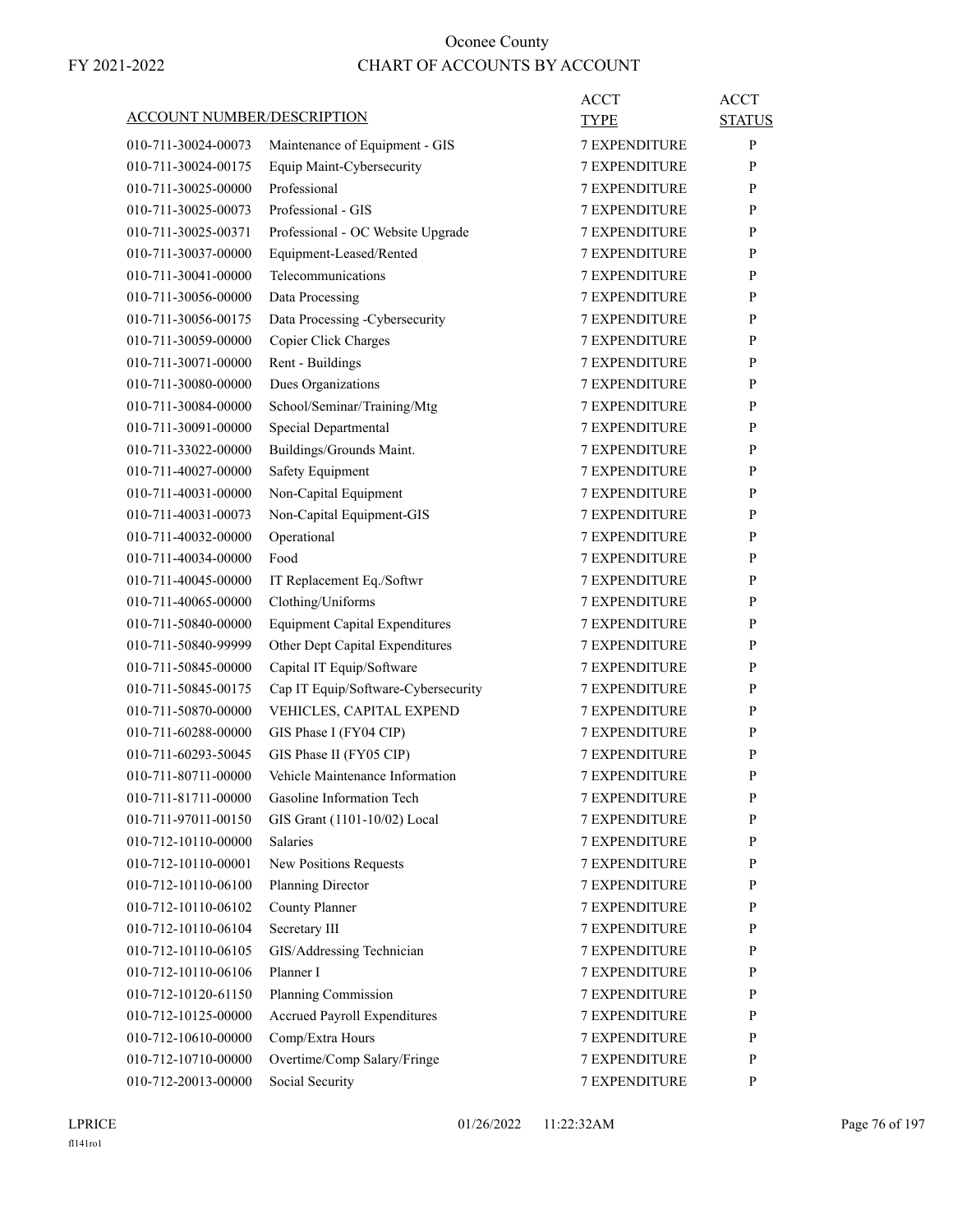| ACCOUNT NUMBER/DESCRIPTION |                                       | ACCT                 | <b>ACCT</b>   |
|----------------------------|---------------------------------------|----------------------|---------------|
|                            |                                       | TYPE                 | <b>STATUS</b> |
| 010-712-20014-00000        | Retirement                            | <b>7 EXPENDITURE</b> | P             |
| 010-712-20015-00000        | Workers Compensation                  | <b>7 EXPENDITURE</b> | P             |
| 010-712-20016-00000        | Health Insurance                      | <b>7 EXPENDITURE</b> | P             |
| 010-712-20022-00000        | Unemployment                          | <b>7 EXPENDITURE</b> | P             |
| 010-712-20025-00000        | Furlough                              | <b>7 EXPENDITURE</b> | P             |
| 010-712-20027-00000        | Dental Insurance                      | <b>7 EXPENDITURE</b> | P             |
| 010-712-20028-00000        | Vision Insurance                      | <b>7 EXPENDITURE</b> | P             |
| 010-712-30018-00000        | Travel                                | <b>7 EXPENDITURE</b> | P             |
| 010-712-30024-00000        | Maintenance on Equipment              | <b>7 EXPENDITURE</b> | P             |
| 010-712-30025-00000        | Professional                          | <b>7 EXPENDITURE</b> | P             |
| 010-712-30041-00000        | Telecommunications                    | <b>7 EXPENDITURE</b> | P             |
| 010-712-30056-00000        | Data Processing                       | <b>7 EXPENDITURE</b> | P             |
| 010-712-30059-00000        | Copier Click Charges                  | <b>7 EXPENDITURE</b> | P             |
| 010-712-30080-00000        | Dues Organizations                    | <b>7 EXPENDITURE</b> | P             |
| 010-712-30084-00000        | School/Seminar/Training/Mtg           | <b>7 EXPENDITURE</b> | P             |
| 010-712-30090-00000        | Commission Honoraria                  | <b>7 EXPENDITURE</b> | P             |
| 010-712-40027-00000        | Safety Equipment                      | <b>7 EXPENDITURE</b> | P             |
| 010-712-40031-00000        | Non-Capital Equipment                 | <b>7 EXPENDITURE</b> | P             |
| 010-712-40032-00000        | Operational                           | <b>7 EXPENDITURE</b> | P             |
| 010-712-40034-00000        | Food                                  | <b>7 EXPENDITURE</b> | P             |
| 010-712-40045-00000        | IT Replacement Eq./Softwr             | <b>7 EXPENDITURE</b> | P             |
| 010-712-40065-00000        | Clothing/Uniforms                     | <b>7 EXPENDITURE</b> | P             |
| 010-712-50840-00000        | <b>Equipment Capital Expenditures</b> | <b>7 EXPENDITURE</b> | P             |
| 010-712-50845-00000        | Capital IT Equip/Software             | <b>7 EXPENDITURE</b> | P             |
| 010-712-50870-00000        | Vehicles/Eqpmt Capital Expenditures   | <b>7 EXPENDITURE</b> | P             |
| 010-712-61200-00000        | Designated Planning Consultant        | 7 EXPENDITURE        | P             |
| 010-712-80712-00000        | Vehicle Maintenance Planning          | <b>7 EXPENDITURE</b> | P             |
| 010-712-81712-00000        | <b>Gasoline Planning Department</b>   | <b>7 EXPENDITURE</b> | P             |
| 010-713-10110-00000        | <b>Salaries</b>                       | <b>7 EXPENDITURE</b> | P             |
| 010-713-10110-05600        | <b>Procurement Director</b>           | <b>7 EXPENDITURE</b> | P             |
| 010-713-10110-05601        | Senior Buyer                          | 7 EXPENDITURE        | P             |
| 010-713-10110-05602        | Secretary II                          | <b>7 EXPENDITURE</b> | P             |
| 010-713-10110-05603        | <b>Assistant Procurement Director</b> | 7 EXPENDITURE        | P             |
| 010-713-10110-05604        | Buyer                                 | 7 EXPENDITURE        | P             |
| 010-713-10125-00000        | <b>Accrued Payroll Expenditures</b>   | <b>7 EXPENDITURE</b> | P             |
| 010-713-10610-00000        | Comp/Extra Hours                      | <b>7 EXPENDITURE</b> | P             |
| 010-713-10710-00000        | Overtime/Comp Salary/Fringe           | <b>7 EXPENDITURE</b> | P             |
| 010-713-20013-00000        | Social Security                       | <b>7 EXPENDITURE</b> | P             |
| 010-713-20014-00000        | Retirement                            | 7 EXPENDITURE        | P             |
| 010-713-20015-00000        | Workers Compsentation                 | 7 EXPENDITURE        | P             |
| 010-713-20016-00000        | Health Insurance                      | 7 EXPENDITURE        | $\mathbf{P}$  |
| 010-713-20017-00000        | Unemployment Insurance                | <b>7 EXPENDITURE</b> | P             |
| 010-713-20025-00000        | Furlough                              | 7 EXPENDITURE        | P             |
| 010-713-20026-00000        | <b>ARC</b> for OPEB                   | 7 EXPENDITURE        | $\mathbf{P}$  |
|                            |                                       |                      |               |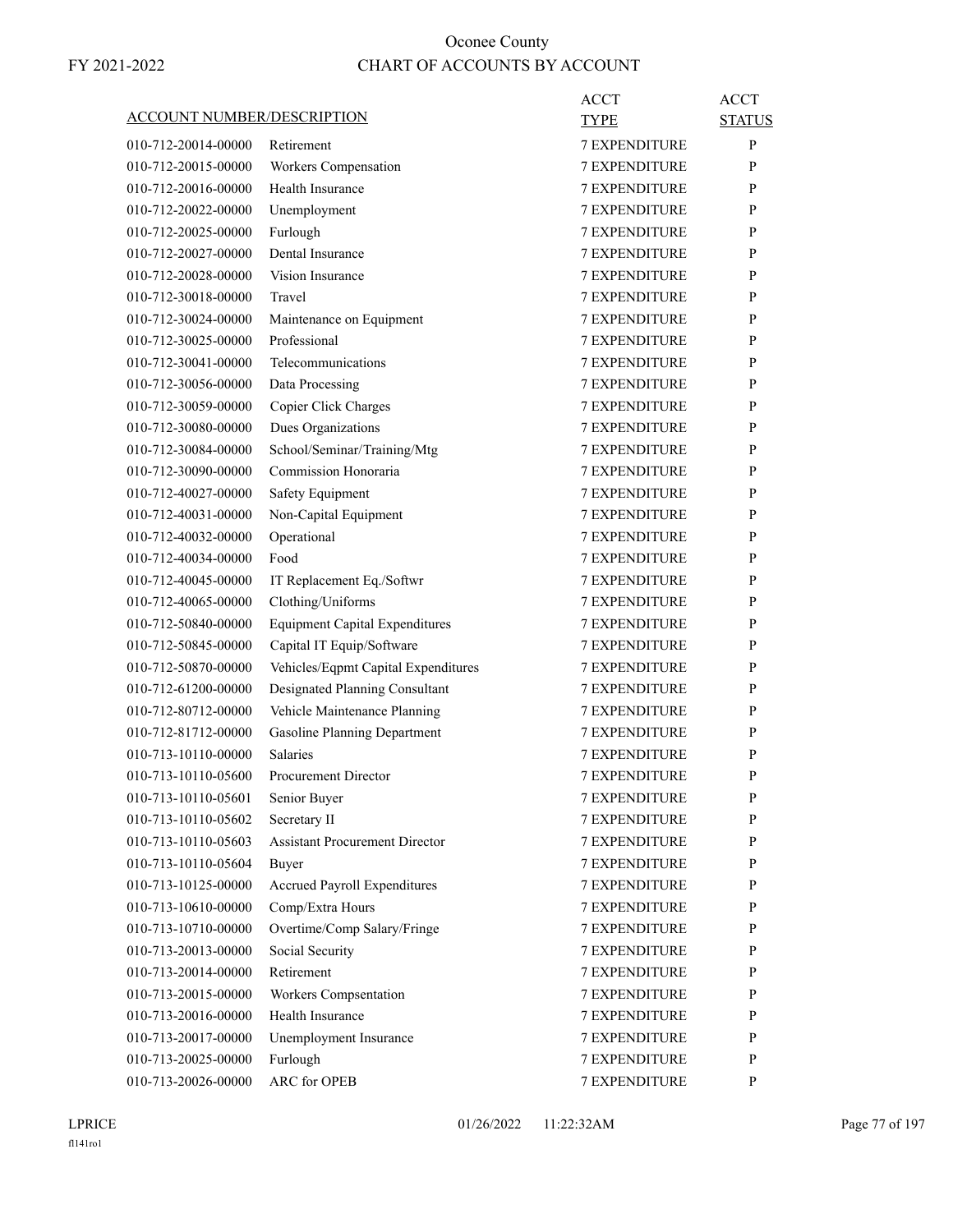|                                   |                                           | <b>ACCT</b>          | <b>ACCT</b>   |
|-----------------------------------|-------------------------------------------|----------------------|---------------|
| <b>ACCOUNT NUMBER/DESCRIPTION</b> |                                           | TYPE                 | <b>STATUS</b> |
| 010-713-20027-00000               | Dental Insurance                          | <b>7 EXPENDITURE</b> | $\mathbf{P}$  |
| 010-713-20028-00000               | Vision Insurance                          | <b>7 EXPENDITURE</b> | P             |
| 010-713-30018-00000               | Travel                                    | <b>7 EXPENDITURE</b> | P             |
| 010-713-30024-00000               | Maintenance on Equipment                  | 7 EXPENDITURE        | P             |
| 010-713-30025-00000               | Professional                              | <b>7 EXPENDITURE</b> | P             |
| 010-713-30037-00000               | Equipment (Leased or Rented)              | <b>7 EXPENDITURE</b> | P             |
| 010-713-30041-00000               | Telecommunications                        | <b>7 EXPENDITURE</b> | P             |
| 010-713-30056-00000               | Data Processing                           | <b>7 EXPENDITURE</b> | P             |
| 010-713-30059-00000               | Copier Click Charges                      | <b>7 EXPENDITURE</b> | P             |
| 010-713-30068-00000               | Advertising                               | 7 EXPENDITURE        | P             |
| 010-713-30080-00000               | Dues Organizations                        | <b>7 EXPENDITURE</b> | P             |
| 010-713-30084-00000               | School/Seminar/Training/Mtg               | <b>7 EXPENDITURE</b> | P             |
| 010-713-40031-00000               | Non-Capital Equipment                     | <b>7 EXPENDITURE</b> | P             |
| 010-713-40032-00000               | Operational                               | <b>7 EXPENDITURE</b> | P             |
| 010-713-40034-00000               | Food                                      | <b>7 EXPENDITURE</b> | P             |
| 010-713-40045-00000               | IT Replacement Eq./Softwr                 | 7 EXPENDITURE        | P             |
| 010-713-40065-00000               | Clothing/Uniforms                         | <b>7 EXPENDITURE</b> | P             |
| 010-713-40102-00000               | Periodical Subscriptions                  | <b>7 EXPENDITURE</b> | P             |
| 010-713-50840-00000               | <b>Equipment Capital Expenditures</b>     | <b>7 EXPENDITURE</b> | P             |
| 010-713-50845-00000               | Capital IT Equip/Software                 | <b>7 EXPENDITURE</b> | P             |
| 010-713-50850-00000               | <b>Buildings Capital Expenditures</b>     | <b>7 EXPENDITURE</b> | P             |
| 010-713-60014-00000               | <b>Timber Sales</b>                       | 7 EXPENDITURE        | P             |
| 010-713-60015-00000               | <b>Auction Costs</b>                      | <b>7 EXPENDITURE</b> | P             |
| 010-714-00121-00000               | Work Release Program                      | <b>7 EXPENDITURE</b> | P             |
| 010-714-10110-00000               | Salaries                                  | <b>7 EXPENDITURE</b> | P             |
| 010-714-10110-00001               | New Positions Requests                    | <b>7 EXPENDITURE</b> | P             |
| 010-714-10110-02600               | <b>Building Maintenance Supervisor</b>    | <b>7 EXPENDITURE</b> | P             |
| 010-714-10110-02601               | Maintenance Mechanic I                    | 7 EXPENDITURE        | P             |
| 010-714-10110-02602               | Custodian II                              | <b>7 EXPENDITURE</b> | P             |
| 010-714-10110-02603               | Custodian I                               | <b>7 EXPENDITURE</b> | P             |
| 010-714-10110-02604               | Custodian I                               | 7 EXPENDITURE        | ${\bf P}$     |
| 010-714-10110-02605               | Custodian I                               | <b>7 EXPENDITURE</b> | P             |
| 010-714-10110-02606               | Maintenance Mechanic II                   | <b>7 EXPENDITURE</b> | P             |
| 010-714-10110-02607               | Custodian I                               | <b>7 EXPENDITURE</b> | P             |
| 010-714-10110-02608               | Custodian I                               | <b>7 EXPENDITURE</b> | P             |
| 010-714-10110-02609               | Maintenance Mechnic I                     | 7 EXPENDITURE        | P             |
| 010-714-10110-02610               | Part Time Janitorial                      | 7 EXPENDITURE        | P             |
| 010-714-10110-02611               | Part-Time Janitorial                      | <b>7 EXPENDITURE</b> | P             |
| 010-714-10110-02612               | Accounting Technician                     | <b>7 EXPENDITURE</b> | P             |
| 010-714-10110-04202               | <b>Construction Project Coordinator</b>   | <b>7 EXPENDITURE</b> | P             |
| 010-714-10110-73201               | <b>Environmental Services Coordinator</b> | 7 EXPENDITURE        | P             |
| 010-714-10110-73202               | Custodian II                              | 7 EXPENDITURE        | P             |
| 010-714-10110-73203               | Custodian II                              | 7 EXPENDITURE        | P             |
| 010-714-10110-73204               | Custodian I                               | 7 EXPENDITURE        | P             |
|                                   |                                           |                      |               |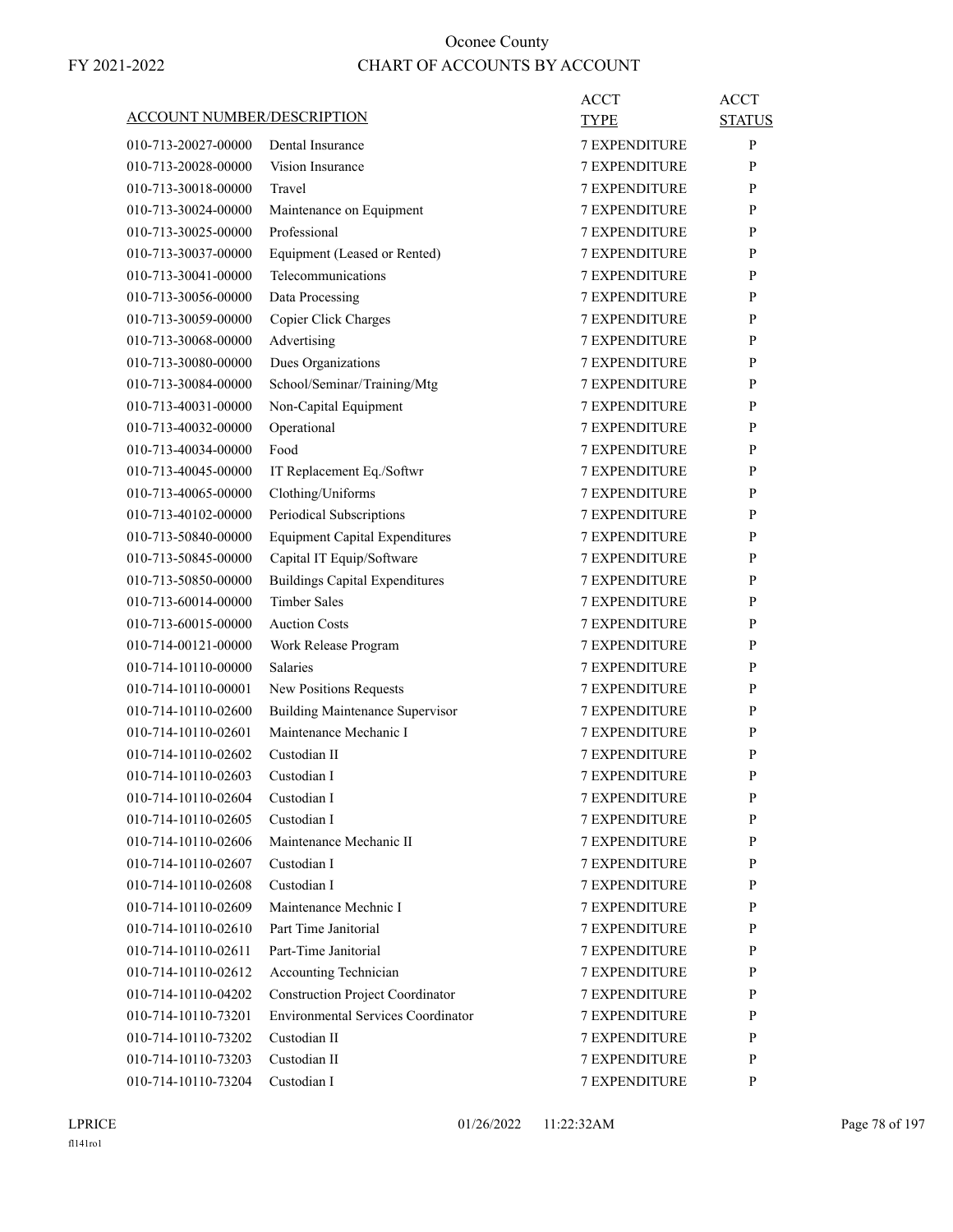|                                   |                                         | <b>ACCT</b>          | <b>ACCT</b>   |
|-----------------------------------|-----------------------------------------|----------------------|---------------|
| <b>ACCOUNT NUMBER/DESCRIPTION</b> |                                         | TYPE                 | <b>STATUS</b> |
| 010-714-10110-73205               | Custodian I                             | <b>7 EXPENDITURE</b> | P             |
| 010-714-10110-73206               | Custodian I                             | <b>7 EXPENDITURE</b> | P             |
| 010-714-10125-00000               | <b>Accrued Payroll Expenditures</b>     | <b>7 EXPENDITURE</b> | P             |
| 010-714-10610-00000               | Comp/Extra Hours                        | <b>7 EXPENDITURE</b> | P             |
| 010-714-10710-00000               | Overtime/Comp Salary/Fringe             | <b>7 EXPENDITURE</b> | P             |
| 010-714-20013-00000               | Social Security                         | <b>7 EXPENDITURE</b> | P             |
| 010-714-20014-00000               | Retirement                              | <b>7 EXPENDITURE</b> | P             |
| 010-714-20015-00000               | Workers Compensation                    | <b>7 EXPENDITURE</b> | P             |
| 010-714-20016-00000               | Health Insurance                        | <b>7 EXPENDITURE</b> | P             |
| 010-714-20021-00000               | Workers Compsentation Prisoner          | <b>7 EXPENDITURE</b> | P             |
| 010-714-20022-00000               | Unemployment                            | <b>7 EXPENDITURE</b> | P             |
| 010-714-20025-00000               | Furlough                                | <b>7 EXPENDITURE</b> | P             |
| 010-714-20026-00000               | <b>ARC</b> for OPEB                     | <b>7 EXPENDITURE</b> | P             |
| 010-714-20027-00000               | Dental Insurance                        | <b>7 EXPENDITURE</b> | P             |
| 010-714-20028-00000               | Vision Insurance                        | <b>7 EXPENDITURE</b> | P             |
| 010-714-30018-00000               | Travel                                  | <b>7 EXPENDITURE</b> | P             |
| 010-714-30024-00000               | Maintenance on Equipment                | <b>7 EXPENDITURE</b> | P             |
| 010-714-30024-00270               | Maint Equip - Oakway Intrmed School     | <b>7 EXPENDITURE</b> | P             |
| 010-714-30025-00000               | Professional                            | <b>7 EXPENDITURE</b> | P             |
| 010-714-30037-00000               | Eqipment (Leased or Rented)             | <b>7 EXPENDITURE</b> | P             |
| 010-714-30041-00000               | Telecommunications                      | <b>7 EXPENDITURE</b> | P             |
| 010-714-30059-00000               | Copier Click Charges                    | 7 EXPENDITURE        | P             |
| 010-714-30080-00000               | Dues Organizations                      | <b>7 EXPENDITURE</b> | P             |
| 010-714-30084-00000               | School/Seminar/Training/Mtg             | <b>7 EXPENDITURE</b> | P             |
| 010-714-33022-00000               | <b>Bldg Maint Bldg Facilities Maint</b> | <b>7 EXPENDITURE</b> | P             |
| 010-714-33022-00009               | Maintenance Bldgs/Grounds Finance       | <b>7 EXPENDITURE</b> | P             |
| 010-714-33022-00109               | Bldg Maintenance Probation & Parole     | <b>7 EXPENDITURE</b> | P             |
| 010-714-33022-00206               | Maintenance Bldgs/Grounds Salem Lib     | 7 EXPENDITURE        | P             |
| 010-714-33022-00208               | Maint Bldgs/Grounds Seneca Libary       | <b>7 EXPENDITURE</b> | P             |
| 010-714-33022-00270               | Bldgs Maint Oakway Intrmed School       | <b>7 EXPENDITURE</b> | P             |
| 010-714-33022-00310               | Maintenance Bldgs/Christ Ministries     | 7 EXPENDITURE        | ${\bf P}$     |
| 010-714-33022-00402               | <b>Bldg Maint DSS Building</b>          | <b>7 EXPENDITURE</b> | P             |
| 010-714-33022-00405               | Maint Bldgs/Grounds Rosa Clark          | 7 EXPENDITURE        | $\mathbf{P}$  |
| 010-714-33022-00407               | <b>Bldg Maint Lakeview Rest Home</b>    | 7 EXPENDITURE        | P             |
| 010-714-33022-00510               | Bldg Maint Courthouse (New)             | 7 EXPENDITURE        | P             |
| 010-714-33022-00703               | <b>Bldg Maint Health Department</b>     | 7 EXPENDITURE        | P             |
| 010-714-33022-00707               | <b>Bldg Maint Econ Development Bldg</b> | 7 EXPENDITURE        | P             |
| 010-714-33022-00716               | Bldg Maint-Soil & Water - AG Bldg       | <b>7 EXPENDITURE</b> | $\mathbf{P}$  |
| 010-714-33022-00723               | <b>Bldg Maint Pine Street Complex</b>   | 7 EXPENDITURE        | P             |
| 010-714-33022-00729               | <b>Bldg Maint Brown Building</b>        | 7 EXPENDITURE        | P             |
| 010-714-34042-00109               | Gas & Fuel Oil Probation & Parole       | <b>7 EXPENDITURE</b> | P             |
| 010-714-34042-00270               | Gas & Fuel Oil Oakway School            | 7 EXPENDITURE        | P             |
| 010-714-34042-00410               | Gas & Fuel Oil-Walhalla Health Dept     | 7 EXPENDITURE        | P             |
| 010-714-34042-00510               | Gas & Fuel Oil Courthouse (New)         | 7 EXPENDITURE        | P             |
|                                   |                                         |                      |               |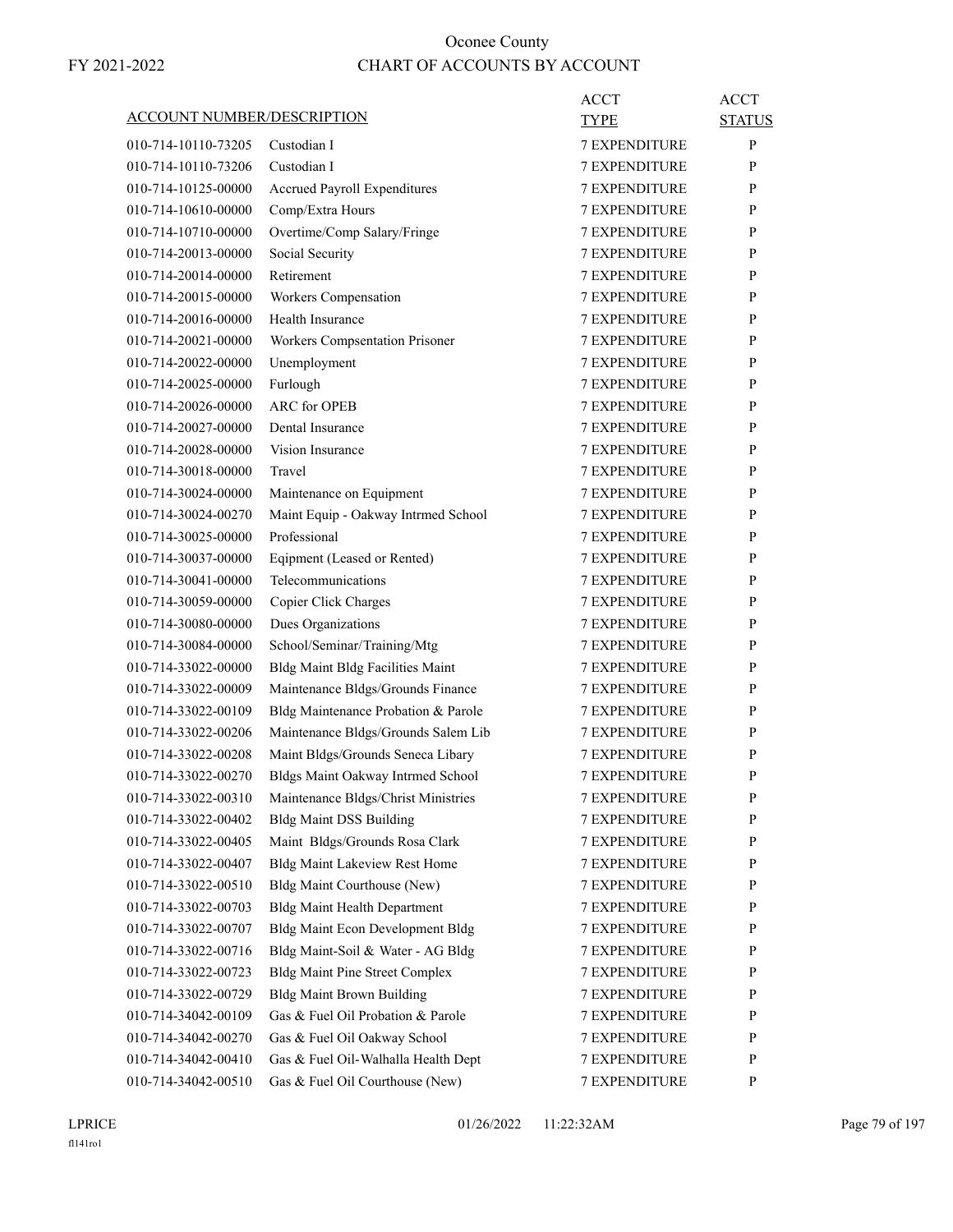|                                   |                                         | <b>ACCT</b>          | <b>ACCT</b>   |
|-----------------------------------|-----------------------------------------|----------------------|---------------|
| <b>ACCOUNT NUMBER/DESCRIPTION</b> |                                         | <b>TYPE</b>          | <b>STATUS</b> |
| 010-714-34042-00707               | Gas & Fuel Oil Econ Devlop Building     | <b>7 EXPENDITURE</b> | $\mathbf{P}$  |
| 010-714-34042-00716               | Gas & Fuel Oil-Soil & Water-Ag Bldg     | <b>7 EXPENDITURE</b> | P             |
| 010-714-34042-00723               | Gas & Fuel Oil PIne Street Complex      | <b>7 EXPENDITURE</b> | P             |
| 010-714-34042-00729               | Gas & Fuel Oil Brown Building           | 7 EXPENDITURE        | P             |
| 010-714-34043-00000               | <b>Electricity Building Maint Bldg</b>  | <b>7 EXPENDITURE</b> | P             |
| 010-714-34043-00109               | Electricity Probation & Parole          | <b>7 EXPENDITURE</b> | P             |
| 010-714-34043-00270               | Electricity Oakway School               | <b>7 EXPENDITURE</b> | P             |
| 010-714-34043-00402               | <b>Electricity DSS Building</b>         | <b>7 EXPENDITURE</b> | P             |
| 010-714-34043-00403               | Electricity Walhall Health Depart       | <b>7 EXPENDITURE</b> | P             |
| 010-714-34043-00409               | Electricity-Foothills Alliance          | <b>7 EXPENDITURE</b> | P             |
| 010-714-34043-00510               | Electricity Courthouse (New)            | <b>7 EXPENDITURE</b> | P             |
| 010-714-34043-00707               | <b>Electricity Econ Devlop Building</b> | <b>7 EXPENDITURE</b> | P             |
| 010-714-34043-00723               | <b>Electricity Pine Street Complex</b>  | <b>7 EXPENDITURE</b> | P             |
| 010-714-34043-00729               | <b>Electricity Brown Building</b>       | <b>7 EXPENDITURE</b> | P             |
| 010-714-34044-00000               | Water Facilities Maintenance            | <b>7 EXPENDITURE</b> | P             |
| 010-714-34044-00109               | Water Probation & Parole                | <b>7 EXPENDITURE</b> | P             |
| 010-714-34044-00270               | Water/Sewer/Garbage Oakway School       | <b>7 EXPENDITURE</b> | P             |
| 010-714-34044-00402               | Water DSS Building                      | <b>7 EXPENDITURE</b> | P             |
| 010-714-34044-00403               | Water Walhalla Health Department        | <b>7 EXPENDITURE</b> | P             |
| 010-714-34044-00409               | Water/Sewer/Garbage-Foothills Allia     | <b>7 EXPENDITURE</b> | P             |
| 010-714-34044-00510               | Water Courthouse (New)                  | <b>7 EXPENDITURE</b> | P             |
| 010-714-34044-00707               | Water Econ Development Bldg             | 7 EXPENDITURE        | P             |
| 010-714-34044-00723               | Water Pine Street Complex               | <b>7 EXPENDITURE</b> | P             |
| 010-714-34044-00729               | Water Brown Building                    | <b>7 EXPENDITURE</b> | P             |
| 010-714-40027-00000               | Safety Equipment                        | <b>7 EXPENDITURE</b> | P             |
| 010-714-40031-00000               | Non-Capital Equipment                   | <b>7 EXPENDITURE</b> | P             |
| 010-714-40032-00000               | Operational                             | <b>7 EXPENDITURE</b> | P             |
| 010-714-40045-00000               | IT Replacement Eq./Softwr               | 7 EXPENDITURE        | P             |
| 010-714-40065-00000               | Clothing/Uniforms                       | <b>7 EXPENDITURE</b> | P             |
| 010-714-40352-00000               | <b>DSS</b> Supplies                     | <b>7 EXPENDITURE</b> | P             |
| 010-714-50840-00000               | <b>Equipment Capital Expenditures</b>   | 7 EXPENDITURE        | ${\bf P}$     |
| 010-714-50845-00000               | Capital IT Equip/Software               | <b>7 EXPENDITURE</b> | P             |
| 010-714-50850-00000               | BUILDINGS, CAPITAL EXPEND               | <b>7 EXPENDITURE</b> | P             |
| 010-714-50850-00005               | Cap Bldgs- Renov DSS-VA-Health Dept     | 7 EXPENDITURE        | P             |
| 010-714-50855-00006               | Building Improvements-Lakeview DHEC     | 7 EXPENDITURE        | P             |
| 010-714-50870-00000               | Vehicles/Eqpmt Capital Expenditures     | 7 EXPENDITURE        | P             |
| 010-714-50884-00000               | Capital Departmental Paving             | 7 EXPENDITURE        | P             |
| 010-714-60767-00000               | Contigency Utility                      | <b>7 EXPENDITURE</b> | P             |
| 010-714-80714-00000               | Vehicle Maintenance Public Building     | <b>7 EXPENDITURE</b> | P             |
| 010-714-81714-00000               | Gasoline Public Buildings               | 7 EXPENDITURE        | P             |
| 010-714-82714-00000               | Diesel Public Building Maintenance      | 7 EXPENDITURE        | P             |
| 010-714-83714-00000               | <b>BUILDING MAIN DIESEL</b>             | 7 EXPENDITURE        | P             |
| 010-714-83723-00000               | BUILDING MAINT PINE STREE               | 7 EXPENDITURE        | P             |
| 010-715-10110-00000               | Salaries                                | 7 EXPENDITURE        | P             |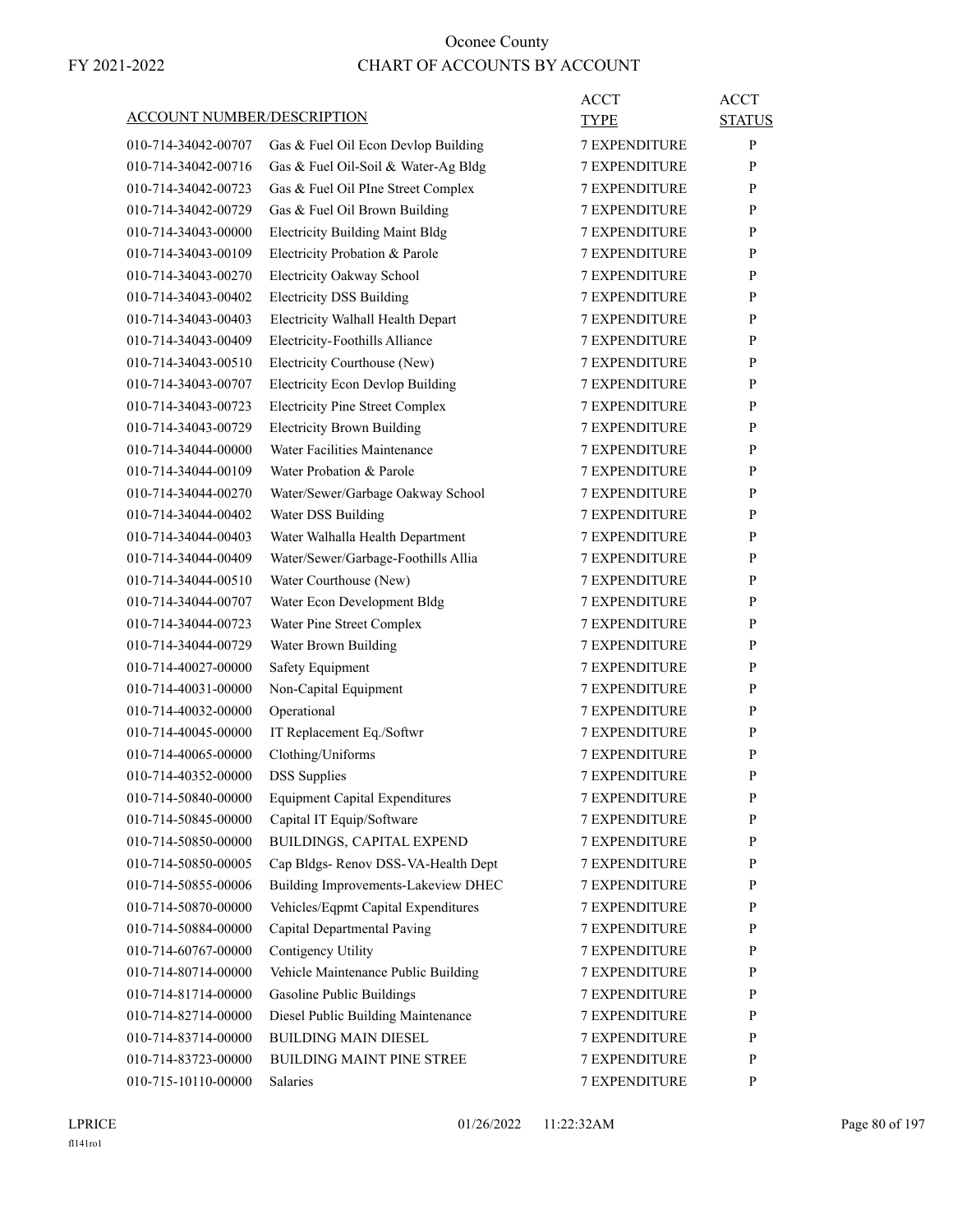| <b>ACCOUNT NUMBER/DESCRIPTION</b> |                                     | ACCT<br><b>TYPE</b>  | ACCT<br><b>STATUS</b> |
|-----------------------------------|-------------------------------------|----------------------|-----------------------|
| 010-715-10110-01300               | Registration & Elections Director   | <b>7 EXPENDITURE</b> | P                     |
| 010-715-10110-01301               | <b>Board Member</b>                 | <b>7 EXPENDITURE</b> | P                     |
| 010-715-10110-01302               | <b>Board Member</b>                 | <b>7 EXPENDITURE</b> | P                     |
| 010-715-10110-01303               | <b>Board Member</b>                 | <b>7 EXPENDITURE</b> | P                     |
| 010-715-10110-01304               | <b>Board Member</b>                 | <b>7 EXPENDITURE</b> | P                     |
| 010-715-10110-01305               | <b>Board Member</b>                 | <b>7 EXPENDITURE</b> | P                     |
| 010-715-10110-01306               | Co-Chairman                         | <b>7 EXPENDITURE</b> | P                     |
| 010-715-10110-01307               | <b>Board Member</b>                 |                      |                       |
|                                   |                                     | 7 EXPENDITURE        | P                     |
| 010-715-10110-01308               | Secretary II                        | <b>7 EXPENDITURE</b> | P                     |
| 010-715-10120-01309               | Temporary Account Clerk             | <b>7 EXPENDITURE</b> | P                     |
| 010-715-10120-13121               | Part Time                           | <b>7 EXPENDITURE</b> | P                     |
| 010-715-10125-00000               | Accrued Payroll Expenditures        | <b>7 EXPENDITURE</b> | P                     |
| 010-715-10130-97715               | Poll Workers No Tax Pay-SC Election | <b>7 EXPENDITURE</b> | P                     |
| 010-715-10610-00000               | Comp/Extra Hours                    | 7 EXPENDITURE        | P                     |
| 010-715-10710-00000               | Overtime/Comp Salary/Fringe         | <b>7 EXPENDITURE</b> | P                     |
| 010-715-19999-00000               | Reclassifications                   | <b>7 EXPENDITURE</b> | P                     |
| 010-715-20013-00000               | Social Security                     | <b>7 EXPENDITURE</b> | P                     |
| 010-715-20014-00000               | Retirement                          | <b>7 EXPENDITURE</b> | P                     |
| 010-715-20015-00000               | Workers Compensation                | <b>7 EXPENDITURE</b> | P                     |
| 010-715-20016-00000               | Health Insurance                    | 7 EXPENDITURE        | P                     |
| 010-715-20017-00000               | Unemployment Insurance              | <b>7 EXPENDITURE</b> | P                     |
| 010-715-20020-00000               | Workers Comp Non-Employee           | <b>7 EXPENDITURE</b> | P                     |
| 010-715-20025-00000               | Furlough                            | <b>7 EXPENDITURE</b> | P                     |
| 010-715-20026-00000               | <b>ARC</b> for OPEB                 | <b>7 EXPENDITURE</b> | P                     |
| 010-715-20027-00000               | Dental Insurance                    | <b>7 EXPENDITURE</b> | P                     |
| 010-715-20028-00000               | Vision Insurance                    | 7 EXPENDITURE        | P                     |
| 010-715-20047-00000               | Unemployment Insurance              | <b>7 EXPENDITURE</b> | P                     |
| 010-715-30018-00000               | Travel                              | <b>7 EXPENDITURE</b> | P                     |
| 010-715-30018-97715               | Travel-Mileage-SC Elec Comm         | <b>7 EXPENDITURE</b> | P                     |
| 010-715-30024-00000               | Maintenance on Equipment            | <b>7 EXPENDITURE</b> | P                     |
| 010-715-30025-00000               | Professional                        | 7 EXPENDITURE        | P                     |
| 010-715-30041-00000               | Telecommunications                  | <b>7 EXPENDITURE</b> | P                     |
| 010-715-30056-00000               | Data Processing                     | 7 EXPENDITURE        | P                     |
| 010-715-30059-00000               | Copier Click Charges                | 7 EXPENDITURE        | P                     |
| 010-715-30068-00000               | Advertising                         | 7 EXPENDITURE        | P                     |
| 010-715-30068-97715               | Advertising - SC Elect Reimbursable | <b>7 EXPENDITURE</b> | P                     |
| 010-715-30080-00000               | Dues Organizations                  | <b>7 EXPENDITURE</b> | P                     |
| 010-715-30084-00000               | School/Seminar/Training/Mtg         | <b>7 EXPENDITURE</b> | P                     |
| 010-715-40031-00000               | Non-Capital Equipment               | 7 EXPENDITURE        | P                     |
| 010-715-40031-97715               | Non-Capital Equip - SC Elect Reimbu | 7 EXPENDITURE        | P                     |
| 010-715-40032-00000               | Operational                         | 7 EXPENDITURE        | P                     |
| 010-715-40032-97715               | Operational-SC Elect Reimbursable   | <b>7 EXPENDITURE</b> | P                     |
| 010-715-40033-00000               | Postage                             | <b>7 EXPENDITURE</b> | P                     |
| 010-715-40033-97715               | Postage - SC Elect Reimbursable     | 7 EXPENDITURE        | P                     |
|                                   |                                     |                      |                       |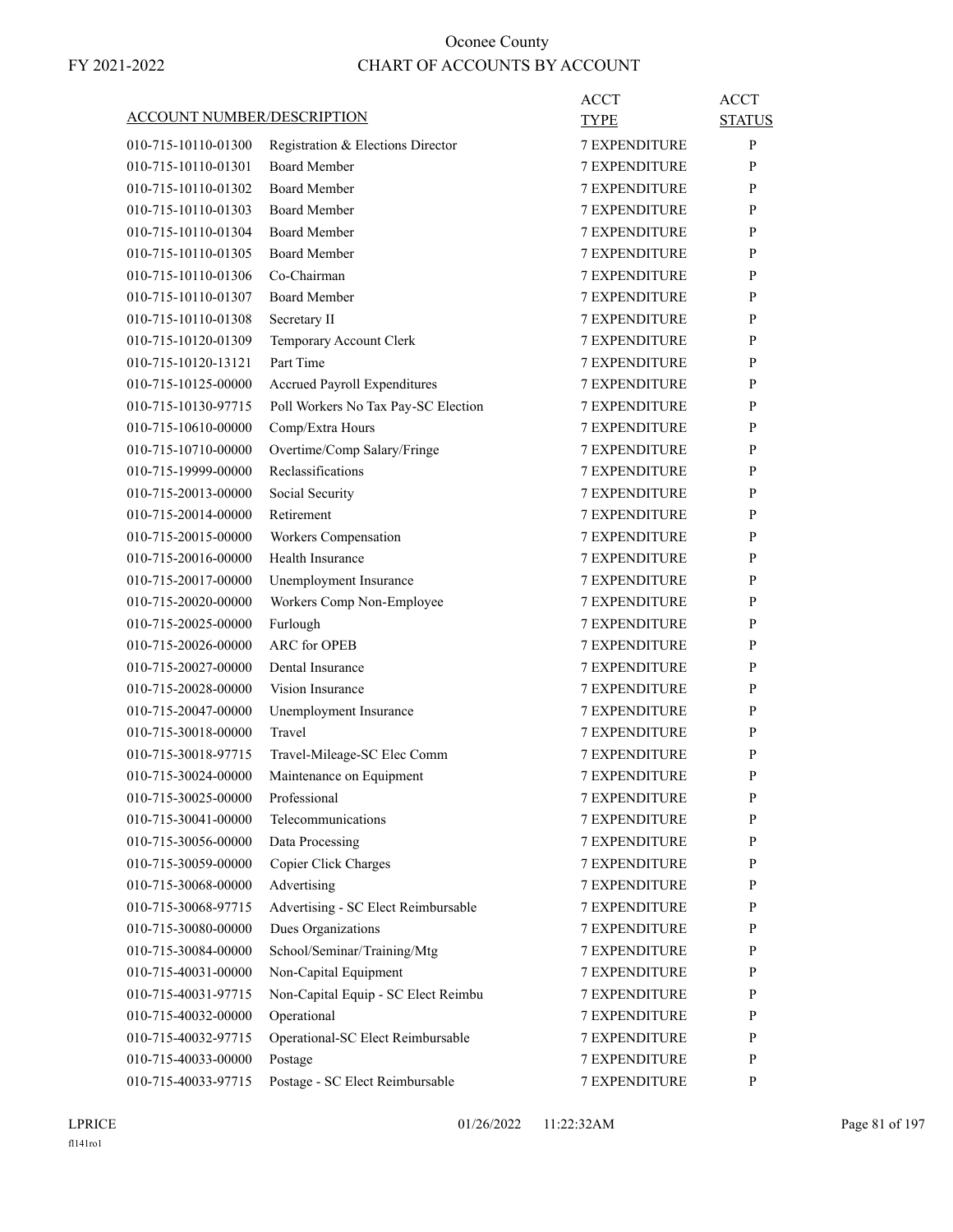|                                   |                                            | ACCT                 | ACCT          |
|-----------------------------------|--------------------------------------------|----------------------|---------------|
| <b>ACCOUNT NUMBER/DESCRIPTION</b> |                                            | <b>TYPE</b>          | <b>STATUS</b> |
| 010-715-40034-00000               | Food                                       | <b>7 EXPENDITURE</b> | P             |
| 010-715-40045-00000               | IT Replacement Eq./Softwr                  | <b>7 EXPENDITURE</b> | P             |
| 010-715-50840-00000               | <b>Equipment Capital Expenditures</b>      | <b>7 EXPENDITURE</b> | P             |
| 010-715-50845-00000               | Capital IT Equip/Software                  | 7 EXPENDITURE        | P             |
| 010-716-10110-00000               | <b>Salaries</b>                            | <b>7 EXPENDITURE</b> | P             |
| 010-716-10110-50800               | Secretary III                              | <b>7 EXPENDITURE</b> | P             |
| 010-716-10125-00000               | Accrued Payroll Expenditures               | <b>7 EXPENDITURE</b> | P             |
| 010-716-10610-00000               | Comp/Extra Hours                           | <b>7 EXPENDITURE</b> | P             |
| 010-716-10710-00000               | Overtime/Comp Salary/Fringe                | <b>7 EXPENDITURE</b> | P             |
| 010-716-20013-00000               | Social Security                            | <b>7 EXPENDITURE</b> | P             |
| 010-716-20014-00000               | Retirement                                 | <b>7 EXPENDITURE</b> | P             |
| 010-716-20015-00000               | Workers Compensation                       | <b>7 EXPENDITURE</b> | P             |
| 010-716-20016-00000               | Health Insurance                           | <b>7 EXPENDITURE</b> | P             |
| 010-716-20025-00000               | Furlough                                   | <b>7 EXPENDITURE</b> | P             |
| 010-716-20026-00000               | <b>ARC</b> for OPEB                        | <b>7 EXPENDITURE</b> | P             |
| 010-716-20027-00000               | Dental Insurance                           | <b>7 EXPENDITURE</b> | P             |
| 010-716-20028-00000               | Vision Insurance                           | <b>7 EXPENDITURE</b> | P             |
| 010-716-30023-00000               | Maint of Dams & Soil Eros                  | <b>7 EXPENDITURE</b> | P             |
| 010-716-30025-00000               | Professional                               | <b>7 EXPENDITURE</b> | P             |
| 010-716-30059-00000               | Copier Click Charges                       | <b>7 EXPENDITURE</b> | P             |
| 010-716-30066-00000               | Insurance                                  | <b>7 EXPENDITURE</b> | P             |
| 010-716-33022-00000               | Maintenance Buildings/Grounds              | 7 EXPENDITURE        | P             |
| 010-716-34042-00000               | Gas & Fuel Oil                             | <b>7 EXPENDITURE</b> | P             |
| 010-716-34043-00000               | Electricity                                | <b>7 EXPENDITURE</b> | P             |
| 010-716-34044-00000               | Water/Sewer/Garbage                        | <b>7 EXPENDITURE</b> | P             |
| 010-716-40032-00000               | Operational                                | <b>7 EXPENDITURE</b> | P             |
| 010-716-60767-00000               | Contigency                                 | <b>7 EXPENDITURE</b> | P             |
| 010-716-95100-20200               | Cooperative Extension Service              | 7 EXPENDITURE        | P             |
| 010-717-10105-00000               |                                            | <b>7 EXPENDITURE</b> | P             |
|                                   | <b>Salary Increases</b><br><b>Salaries</b> |                      | P             |
| 010-717-10110-00000               | Salaries New Position                      | <b>7 EXPENDITURE</b> |               |
| 010-717-10110-00001               |                                            | 7 EXPENDITURE        | ${\bf P}$     |
| 010-717-10110-00012               | Salary - Tenure Adjustments                | <b>7 EXPENDITURE</b> | P             |
| 010-717-10110-04200               | Administrator                              | <b>7 EXPENDITURE</b> | P             |
| 010-717-10110-04201               | Senior Administrative Assistant            | 7 EXPENDITURE        | P             |
| 010-717-10110-04203               | ADA Compliance Officer                     | <b>7 EXPENDITURE</b> | P             |
| 010-717-10110-04204               | <b>Assistant Administrator</b>             | <b>7 EXPENDITURE</b> | P             |
| 010-717-10110-04205               | Asst Administrator/External Serv           | 7 EXPENDITURE        | P             |
| 010-717-10110-04505               | Clerk to County Council                    | <b>7 EXPENDITURE</b> | P             |
| 010-717-10125-00000               | <b>Accrued Payroll Expenditures</b>        | <b>7 EXPENDITURE</b> | P             |
| 010-717-10610-00000               | Comp/Extra Hours                           | 7 EXPENDITURE        | P             |
| 010-717-10710-00000               | Overtime/Comp Salary/Fringe                | <b>7 EXPENDITURE</b> | P             |
| 010-717-10901-00000               | Vehicle Allowance                          | <b>7 EXPENDITURE</b> | P             |
| 010-717-20013-00000               | Social Security                            | 7 EXPENDITURE        | P             |
| 010-717-20014-00000               | Retirement                                 | 7 EXPENDITURE        | P             |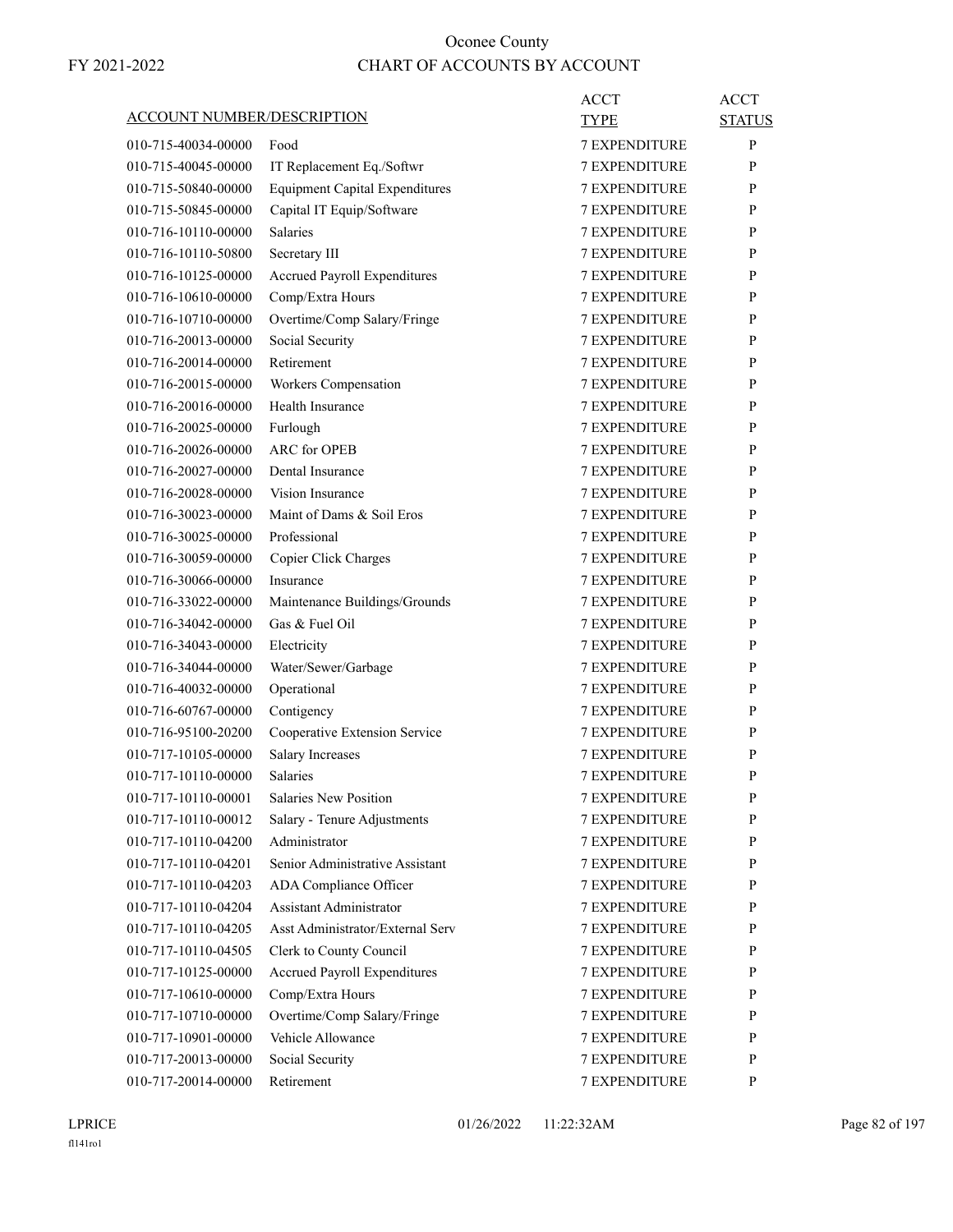| <u>ACCOUNT NUMBER/DESCRIPTION</u> |                                          | ACCT<br><b>TYPE</b>                   | <b>ACCT</b><br><b>STATUS</b> |
|-----------------------------------|------------------------------------------|---------------------------------------|------------------------------|
| 010-717-20015-00000               | Workers Compensation                     | <b>7 EXPENDITURE</b>                  | P                            |
| 010-717-20016-00000               | Health Insurance                         | <b>7 EXPENDITURE</b>                  | P                            |
| 010-717-20017-00000               | Unemployment Insurance                   | <b>7 EXPENDITURE</b>                  | P                            |
| 010-717-20022-00000               | Unemployment                             | <b>7 EXPENDITURE</b>                  | P                            |
| 010-717-20023-00000               | Disability Insurance                     | <b>7 EXPENDITURE</b>                  | P                            |
| 010-717-20024-00000               |                                          | <b>7 EXPENDITURE</b>                  | P                            |
| 010-717-20025-00000               | Supplemental Life Program<br>Furlough    | <b>7 EXPENDITURE</b>                  | P                            |
| 010-717-20026-00000               | <b>ARC</b> for OPEB                      | <b>7 EXPENDITURE</b>                  | P                            |
| 010-717-20027-00000               | Dental Insurance                         | <b>7 EXPENDITURE</b>                  | P                            |
| 010-717-20028-00000               | Vision Insurance                         | <b>7 EXPENDITURE</b>                  | P                            |
| 010-717-20030-00000               |                                          | <b>7 EXPENDITURE</b>                  | P                            |
|                                   | Housing Allowance<br>Travel              |                                       |                              |
| 010-717-30018-00000               |                                          | <b>7 EXPENDITURE</b>                  | P<br>P                       |
| 010-717-30024-00000               | Maintenance on Equipment<br>Professional | <b>7 EXPENDITURE</b><br>7 EXPENDITURE |                              |
| 010-717-30025-00000               |                                          |                                       | P                            |
| 010-717-30025-00001               | Professional Admin                       | <b>7 EXPENDITURE</b>                  | P                            |
| 010-717-30025-00036               | Professional-Greenway Feasibility        | <b>7 EXPENDITURE</b>                  | P                            |
| 010-717-30025-00270               | Professional-Oakway Intermed School      | <b>7 EXPENDITURE</b>                  | P                            |
| 010-717-30025-50050               | Professional-LCCC Rec Site Dev           | <b>7 EXPENDITURE</b>                  | P                            |
| 010-717-30041-00000               | Telecommunications                       | <b>7 EXPENDITURE</b>                  | P                            |
| 010-717-30059-00000               | Copier Click Charges                     | 7 EXPENDITURE                         | P                            |
| 010-717-30066-00075               | Insurance - Courthouse Inn Redev.        | <b>7 EXPENDITURE</b>                  | P                            |
| 010-717-30068-00000               | Advertising                              | <b>7 EXPENDITURE</b>                  | P                            |
| 010-717-30080-00000               | Dues Organizations                       | <b>7 EXPENDITURE</b>                  | P                            |
| 010-717-30084-00000               | School/Seminar/Training/Mtg              | <b>7 EXPENDITURE</b>                  | P                            |
| 010-717-30741-00000               | Telephone System                         | <b>7 EXPENDITURE</b>                  | P                            |
| 010-717-30884-00271               | Maint Parking Paving-MCC#4 Parking       | 7 EXPENDITURE                         | P                            |
| 010-717-33022-00273               | Maint Grnds-Westminster Recy Ctr         | <b>7 EXPENDITURE</b>                  | P                            |
| 010-717-33022-00274               | Maint Grnds-Walhalla Recycling Ctr       | <b>7 EXPENDITURE</b>                  | P                            |
| 010-717-40031-00000               | Non-Capital Equipment                    | <b>7 EXPENDITURE</b>                  | P                            |
| 010-717-40032-00000               | Operational                              | <b>7 EXPENDITURE</b>                  | P                            |
| 010-717-40034-00000               | Food                                     | 7 EXPENDITURE                         | P                            |
| 010-717-40045-00000               | IT Replacement Eq./Softwr                | 7 EXPENDITURE                         | P                            |
| 010-717-40102-00000               | Periodicals                              | 7 EXPENDITURE                         | P                            |
| 010-717-50840-00000               | <b>Equipment Capital Expenditures</b>    | 7 EXPENDITURE                         | P                            |
| 010-717-50845-00000               | Capital IT Equip/Software                | 7 EXPENDITURE                         | P                            |
| 010-717-50850-00097               | Buildings Cap Expend - Admin Renov       | <b>7 EXPENDITURE</b>                  | P                            |
| 010-717-50860-00000               | LAND, CAPITAL EXPEND                     | <b>7 EXPENDITURE</b>                  | P                            |
| 010-717-50860-00180               | Capital Land - Utica Revitalization      | 7 EXPENDITURE                         | P                            |
| 010-717-50870-00000               | Vehicles, Capital Expend                 | 7 EXPENDITURE                         | P                            |
| 010-717-60725-00000               | Handicapped Services                     | 7 EXPENDITURE                         | P                            |
| 010-717-60735-00000               | General Gravel Usage                     | 7 EXPENDITURE                         | P                            |
| 010-717-60735-00059               | GENERAL GRAVEL USE GCCP Swere            | <b>7 EXPENDITURE</b>                  | P                            |
| 010-717-60735-00072               | Gravel - Detention Center                | 7 EXPENDITURE                         | P                            |
| 010-717-60767-00000               | Contingency                              | 7 EXPENDITURE                         | P                            |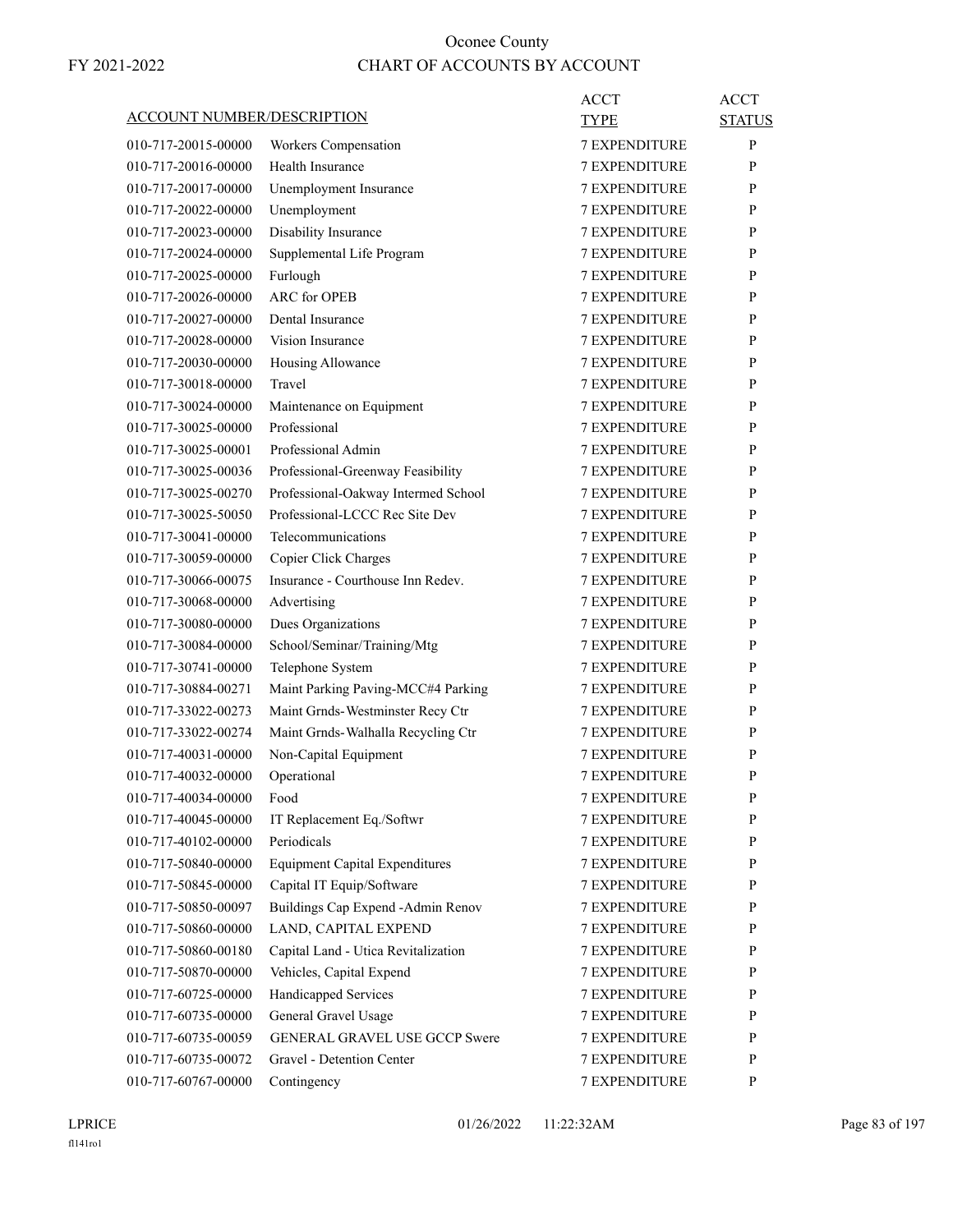| <b>ACCOUNT NUMBER/DESCRIPTION</b> |                                    | ACCT<br>TYPE         | ACCT<br><b>STATUS</b> |
|-----------------------------------|------------------------------------|----------------------|-----------------------|
| 010-717-60767-00190               | Contingency-COVID-19               | <b>7 EXPENDITURE</b> | P                     |
| 010-717-80717-00000               | Vehicle Maintenance Administrator  | 7 EXPENDITURE        | P                     |
| 010-717-80723-00000               | Vehicle Maint Pine Street Vehicles | <b>7 EXPENDITURE</b> | P                     |
| 010-717-81717-00000               | Gasoline Administrator             | <b>7 EXPENDITURE</b> | P                     |
| 010-717-81723-00000               | Gasoline Pine Street               | <b>7 EXPENDITURE</b> | P                     |
| 010-718-10110-00000               | <b>Salaries</b>                    | <b>7 EXPENDITURE</b> | P                     |
| 010-718-10110-00001               | New Position Requests              | <b>7 EXPENDITURE</b> | P                     |
| 010-718-10110-04900               | Solid Waste Director               | 7 EXPENDITURE        | P                     |
| 010-718-10110-04903               | Equipment Operator II              | <b>7 EXPENDITURE</b> | P                     |
| 010-718-10110-04904               | Equipment Operator III             | <b>7 EXPENDITURE</b> | P                     |
| 010-718-10110-04905               | Equipment Operator III             | <b>7 EXPENDITURE</b> | P                     |
| 010-718-10110-04906               | Eqiupment Operator II              | <b>7 EXPENDITURE</b> | P                     |
| 010-718-10110-04907               | Equipment Operator II (Part Time)  | <b>7 EXPENDITURE</b> | P                     |
| 010-718-10110-04908               | Equipment Operator I               | 7 EXPENDITURE        | P                     |
| 010-718-10110-04909               | Equipment Operator II              | <b>7 EXPENDITURE</b> | P                     |
| 010-718-10110-04910               | <b>Account Clerk II</b>            | <b>7 EXPENDITURE</b> | P                     |
| 010-718-10110-04911               | Tire Handler                       | <b>7 EXPENDITURE</b> | P                     |
| 010-718-10110-04916               | Equipment Operator II              | <b>7 EXPENDITURE</b> | P                     |
| 010-718-10110-04917               | Administratvie Assistant           | <b>7 EXPENDITURE</b> | P                     |
| 010-718-10110-04918               | Equipment Operator II              | 7 EXPENDITURE        | P                     |
| 010-718-10110-04919               | Equipment Operator III             | <b>7 EXPENDITURE</b> | P                     |
| 010-718-10110-04921               | Convience Center Clerk             | <b>7 EXPENDITURE</b> | P                     |
| 010-718-10110-04922               | Convenience Center Clerk           | <b>7 EXPENDITURE</b> | P                     |
| 010-718-10110-04923               | Convenience Center Clerk           | <b>7 EXPENDITURE</b> | P                     |
| 010-718-10110-04925               | Convenience Center Clerk           | <b>7 EXPENDITURE</b> | P                     |
| 010-718-10110-04926               | Scale House Operator               | 7 EXPENDITURE        | P                     |
| 010-718-10110-04927               | Convenience Center Clerk           | <b>7 EXPENDITURE</b> | P                     |
| 010-718-10110-04928               | Convenience Center Clerk           | <b>7 EXPENDITURE</b> | P                     |
| 010-718-10110-04929               | Convenience Center Clerk           | <b>7 EXPENDITURE</b> | P                     |
| 010-718-10110-04934               | Convenience Center Clerk           | <b>7 EXPENDITURE</b> | P                     |
| 010-718-10110-04935               | Convenience Center Clerk           | 7 EXPENDITURE        | P                     |
| 010-718-10110-04936               | Convenience Center Clerk           | <b>7 EXPENDITURE</b> | P                     |
| 010-718-10110-04938               | Convenience Center Clerk           | 7 EXPENDITURE        | P                     |
| 010-718-10110-04939               | Convenience Center Clerk           | 7 EXPENDITURE        | P                     |
| 010-718-10110-04940               | Convenience Center Clerk           | 7 EXPENDITURE        | P                     |
| 010-718-10110-04941               | Convenience Center Clerk           | 7 EXPENDITURE        | P                     |
| 010-718-10110-04942               | Convenience Center Clerk           | 7 EXPENDITURE        | P                     |
|                                   |                                    |                      |                       |
| 010-718-10110-04943               | Convenience Center Clerk           | <b>7 EXPENDITURE</b> | P                     |
| 010-718-10110-04944               | Convenience Center Clerk           | 7 EXPENDITURE        | P                     |
| 010-718-10110-04945               | Convenience Center Clerk           | 7 EXPENDITURE        | P                     |
| 010-718-10110-04946               | Convenience Center Clerk           | 7 EXPENDITURE        | P                     |
| 010-718-10110-04947               | Convenience Center Clerk           | 7 EXPENDITURE        | P                     |
| 010-718-10110-04948               | Convenience Center Clerk           | 7 EXPENDITURE        | P                     |
| 010-718-10110-04950               | Convenience Center Clerk           | 7 EXPENDITURE        | P                     |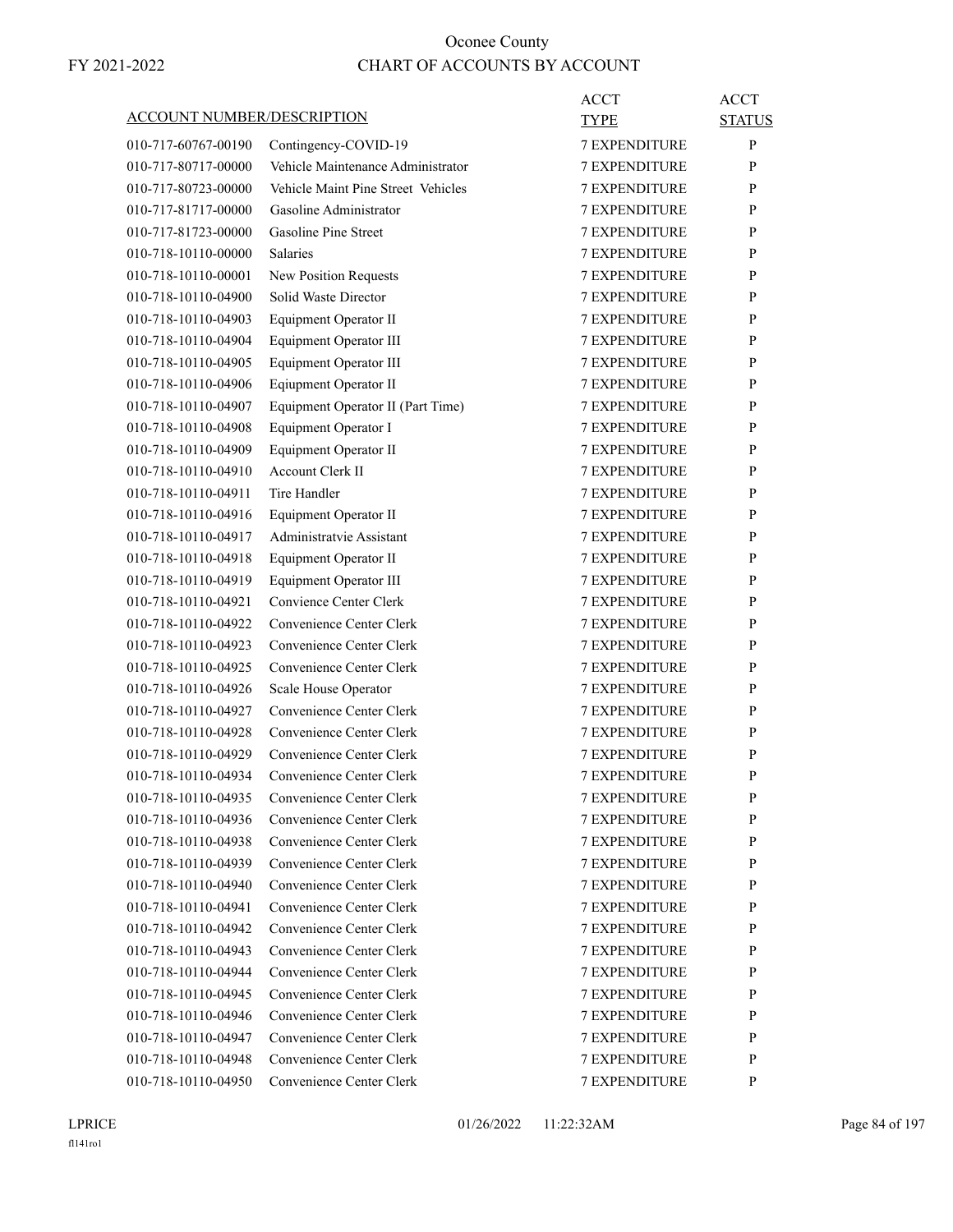| ACCOUNT NUMBER/DESCRIPTION |                                                                  | ACCT<br>TYPE         | ACCT<br><b>STATUS</b> |
|----------------------------|------------------------------------------------------------------|----------------------|-----------------------|
| 010-718-10110-04951        | Convenience Center Clerk                                         | <b>7 EXPENDITURE</b> | P                     |
| 010-718-10110-04953        | Convenience Center Clerk                                         | <b>7 EXPENDITURE</b> | P                     |
| 010-718-10110-04969        | Disposal & Recycling Manager                                     | <b>7 EXPENDITURE</b> | P                     |
| 010-718-10110-04970        | Equipment Operator II                                            | <b>7 EXPENDITURE</b> | P                     |
| 010-718-10110-04980        | <b>Supervisor Convenience Centers</b>                            | <b>7 EXPENDITURE</b> | P                     |
| 010-718-10110-04981        | Convenience Center Clerk                                         | <b>7 EXPENDITURE</b> | P                     |
| 010-718-10110-04982        | Convenience Center Clerk                                         | <b>7 EXPENDITURE</b> | P                     |
| 010-718-10110-04985        | Landfill Site Monitor (Part Time)                                | <b>7 EXPENDITURE</b> | P                     |
| 010-718-10110-04990        |                                                                  | <b>7 EXPENDITURE</b> | P                     |
| 010-718-10120-04981        | Convenience Center Manager<br>Part Time Convenience Center Clerk | <b>7 EXPENDITURE</b> | P                     |
|                            | Part Time Convenience Center Clerk                               | <b>7 EXPENDITURE</b> |                       |
| 010-718-10120-04982        |                                                                  |                      | P                     |
| 010-718-10120-04985        | Landfill Site Monitor (Part Time)                                | <b>7 EXPENDITURE</b> | P                     |
| 010-718-10120-49121        | Salaries - Part-Time                                             | <b>7 EXPENDITURE</b> | P                     |
| 010-718-10120-49122        | Salaries - Part-Time                                             | <b>7 EXPENDITURE</b> | P                     |
| 010-718-10120-49123        | Salaries - Part-Time                                             | <b>7 EXPENDITURE</b> | P                     |
| 010-718-10120-49124        | Salaries - Part-Time                                             | <b>7 EXPENDITURE</b> | P                     |
| 010-718-10120-49125        | Equipment Operator I (Part Time)                                 | <b>7 EXPENDITURE</b> | P                     |
| 010-718-10125-00000        | Accrued Payroll Expenditures                                     | <b>7 EXPENDITURE</b> | P                     |
| 010-718-10610-00000        | Comp/Extra Hours                                                 | <b>7 EXPENDITURE</b> | P                     |
| 010-718-10710-00000        | Overtime/Comp Salary/Fringe                                      | <b>7 EXPENDITURE</b> | P                     |
| 010-718-19999-00000        | Reclassifications                                                | <b>7 EXPENDITURE</b> | P                     |
| 010-718-20013-00000        | Social Security                                                  | <b>7 EXPENDITURE</b> | P                     |
| 010-718-20013-04917        | <b>SOCIAL SECURITY</b>                                           | <b>7 EXPENDITURE</b> | P                     |
| 010-718-20014-00000        | Retirement                                                       | <b>7 EXPENDITURE</b> | P                     |
| 010-718-20014-04917        | <b>RETIREMENT</b>                                                | <b>7 EXPENDITURE</b> | P                     |
| 010-718-20015-00000        | Workers Compensation                                             | 7 EXPENDITURE        | P                     |
| 010-718-20016-00000        | Health Insurance                                                 | <b>7 EXPENDITURE</b> | P                     |
| 010-718-20022-00000        | Unemployment                                                     | <b>7 EXPENDITURE</b> | P                     |
| 010-718-20025-00000        | Furlough                                                         | <b>7 EXPENDITURE</b> | P                     |
| 010-718-20026-00000        | <b>ARC</b> for OPEB                                              | <b>7 EXPENDITURE</b> | P                     |
| 010-718-20027-00000        | Dental Insurance                                                 | <b>7 EXPENDITURE</b> | P                     |
| 010-718-20028-00000        | Vision Insurance                                                 | 7 EXPENDITURE        | P                     |
| 010-718-30018-00000        | Travel                                                           | 7 EXPENDITURE        | P                     |
| 010-718-30024-00000        | Maintenance on Equipment                                         | 7 EXPENDITURE        | P                     |
| 010-718-30025-00000        | Professional                                                     | 7 EXPENDITURE        | P                     |
| 010-718-30025-02008        | Professional                                                     | <b>7 EXPENDITURE</b> | P                     |
| 010-718-30037-00000        | Equipment (Leased or Rented)                                     | <b>7 EXPENDITURE</b> | P                     |
| 010-718-30041-00000        | Telecommunications                                               | 7 EXPENDITURE        | P                     |
| 010-718-30056-00000        | Data Processing                                                  | 7 EXPENDITURE        | P                     |
| 010-718-30059-00000        | Copier Click Charges                                             | 7 EXPENDITURE        | P                     |
| 010-718-30068-00000        | Advertising                                                      | 7 EXPENDITURE        | P                     |
| 010-718-30080-00000        | Dues Organizations                                               | <b>7 EXPENDITURE</b> | P                     |
| 010-718-30084-00000        | School/Seminar/Training/Mtg                                      | 7 EXPENDITURE        | P                     |
|                            |                                                                  |                      |                       |
| 010-718-30091-00000        | Special Departmental                                             | 7 EXPENDITURE        | P                     |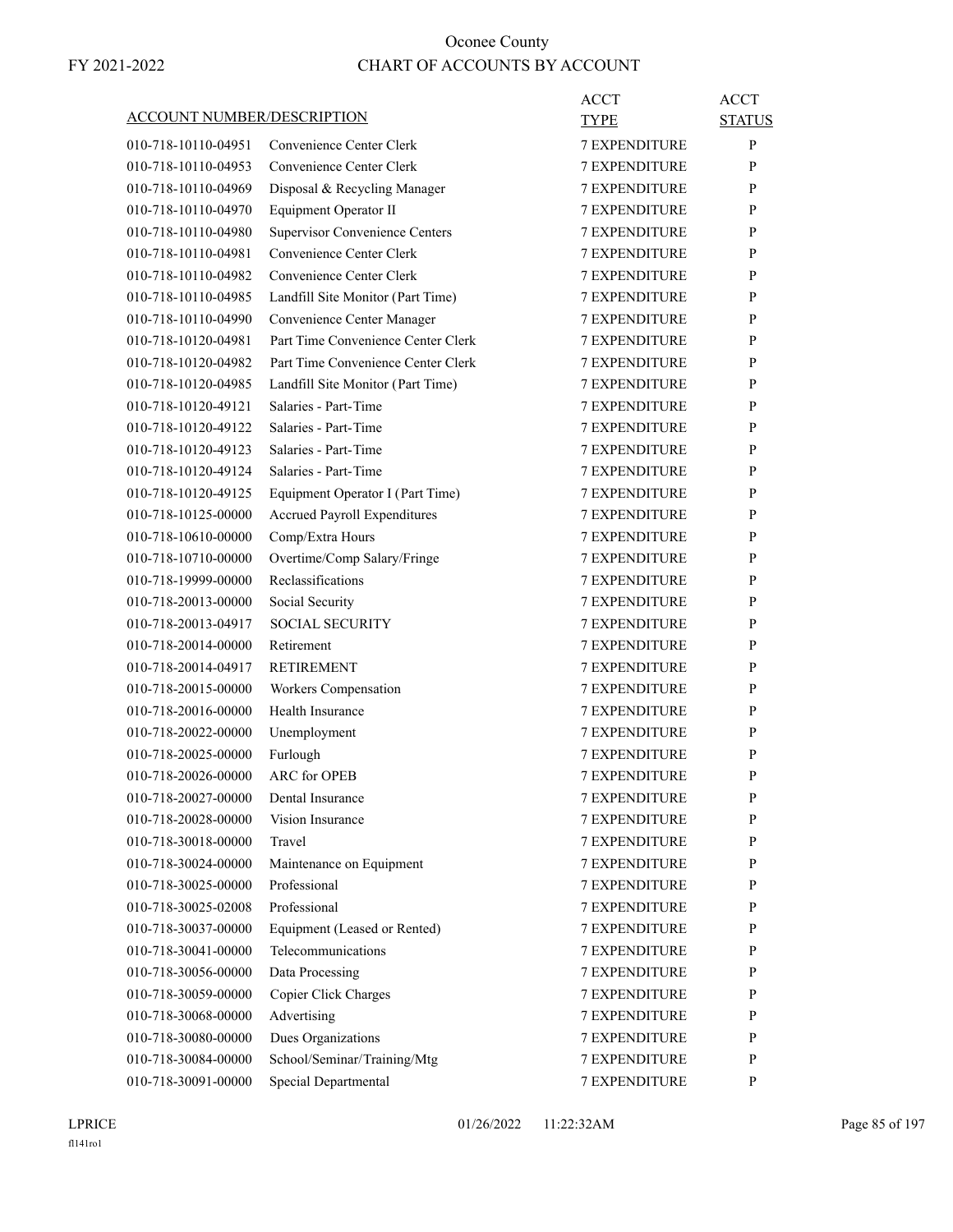| <u>ACCOUNT NUMBER/DESCRIPTION</u> |                                          | ACCT<br>TYPE         | ACCT<br><b>STATUS</b> |
|-----------------------------------|------------------------------------------|----------------------|-----------------------|
|                                   |                                          | <b>7 EXPENDITURE</b> | P                     |
| 010-718-33022-00000               | Maintenance Buildings/Grounds            |                      |                       |
| 010-718-34043-00000               | Electricity                              | <b>7 EXPENDITURE</b> | P                     |
| 010-718-34044-00000               | Water/Sewer/Garbage                      | <b>7 EXPENDITURE</b> | P                     |
| 010-718-40027-00000               | Safety Equipment                         | <b>7 EXPENDITURE</b> | P                     |
| 010-718-40031-00000               | Non-Capital Equipment                    | <b>7 EXPENDITURE</b> | P                     |
| 010-718-40032-00000               | Operational                              | <b>7 EXPENDITURE</b> | P                     |
| 010-718-40033-00000               | Postage                                  | <b>7 EXPENDITURE</b> | P                     |
| 010-718-40034-00000               | Food                                     | <b>7 EXPENDITURE</b> | P                     |
| 010-718-40045-00000               | IT Replacement Eq./Softwr                | <b>7 EXPENDITURE</b> | P                     |
| 010-718-40065-00000               | Clothing/Uniforms                        | <b>7 EXPENDITURE</b> | P                     |
| 010-718-50840-00000               | <b>Equipment Capital Expenditures</b>    | <b>7 EXPENDITURE</b> | P                     |
| 010-718-50840-00090               | Capital Equipment (Lease Funds)          | <b>7 EXPENDITURE</b> | P                     |
| 010-718-50845-00000               | Capital IT Equip/Software                | <b>7 EXPENDITURE</b> | P                     |
| 010-718-50850-00000               | <b>Buildings Capital Expenditures</b>    | 7 EXPENDITURE        | P                     |
| 010-718-50870-00000               | Vehicles Capital Expenditures            | <b>7 EXPENDITURE</b> | P                     |
| 010-718-60005-00000               | <b>Testing Wells</b>                     | <b>7 EXPENDITURE</b> | P                     |
| 010-718-60007-00000               | Tipping Fees/MSW Disposal                | <b>7 EXPENDITURE</b> | P                     |
| 010-718-60008-00000               | Impact Fees for Tires                    | <b>7 EXPENDITURE</b> | P                     |
| 010-718-60055-00000               | Credit Application Fee Exp.              | <b>7 EXPENDITURE</b> | P                     |
| 010-718-60081-00000               | Sales Tax to SC                          | 7 EXPENDITURE        | P                     |
| 010-718-60735-00000               | General Gravel Use                       | <b>7 EXPENDITURE</b> | P                     |
| 010-718-60990-00000               | Credit Card Processing Fee Exp.          | <b>7 EXPENDITURE</b> | P                     |
| 010-718-70170-00000               | Transfer To/From SW Enterprise           | <b>7 EXPENDITURE</b> | P                     |
| 010-718-80718-00000               | Vehicle Maintenance Solid Waste          | <b>7 EXPENDITURE</b> | P                     |
| 010-718-81718-00000               | Gasoline Solid Waste Department          | <b>7 EXPENDITURE</b> | P                     |
| 010-718-82718-00000               | Diesel Solid Waste Department            | <b>7 EXPENDITURE</b> | P                     |
| 010-719-70170-15402               | Trans To/From Intergovernmental          | <b>7 EXPENDITURE</b> | P                     |
| 010-720-10110-00000               | Salary                                   | <b>7 EXPENDITURE</b> | P                     |
| 010-720-10110-00900               | <b>Airport Director</b>                  | <b>7 EXPENDITURE</b> | P                     |
| 010-720-10110-00901               | Airport Operations Supervisor            | <b>7 EXPENDITURE</b> | P                     |
| 010-720-10110-00902               | Airport Attendant                        | 7 EXPENDITURE        | $\mathbf{P}$          |
| 010-720-10110-00903               | <b>Operations Specialist</b>             | <b>7 EXPENDITURE</b> | P                     |
| 010-720-10110-00904               | Airport Attendant                        | 7 EXPENDITURE        | P                     |
| 010-720-10120-00000               | Part-Time Employees                      | 7 EXPENDITURE        | P                     |
| 010-720-10125-00000               | Accrued Payroll Expenditures             | 7 EXPENDITURE        | P                     |
| 010-720-10610-00000               | Comp/Extra Hours                         | 7 EXPENDITURE        | P                     |
| 010-720-10710-00000               | Overtime/Comp Salary/Fringe              | <b>7 EXPENDITURE</b> | P                     |
| 010-720-19999-00000               | Reclassification                         | <b>7 EXPENDITURE</b> | P                     |
| 010-720-20013-00000               | Social Security                          | 7 EXPENDITURE        | P                     |
| 010-720-20014-00000               | Retirement                               | 7 EXPENDITURE        | P                     |
|                                   |                                          | 7 EXPENDITURE        |                       |
| 010-720-20015-00000               | Workers Compensation<br>Health Insurance |                      | P                     |
| 010-720-20016-00000               |                                          | 7 EXPENDITURE        | P                     |
| 010-720-20026-00000               | <b>ARC</b> for OPEB                      | 7 EXPENDITURE        | P                     |
| 010-720-20027-00000               | Dental Insurance                         | 7 EXPENDITURE        | P                     |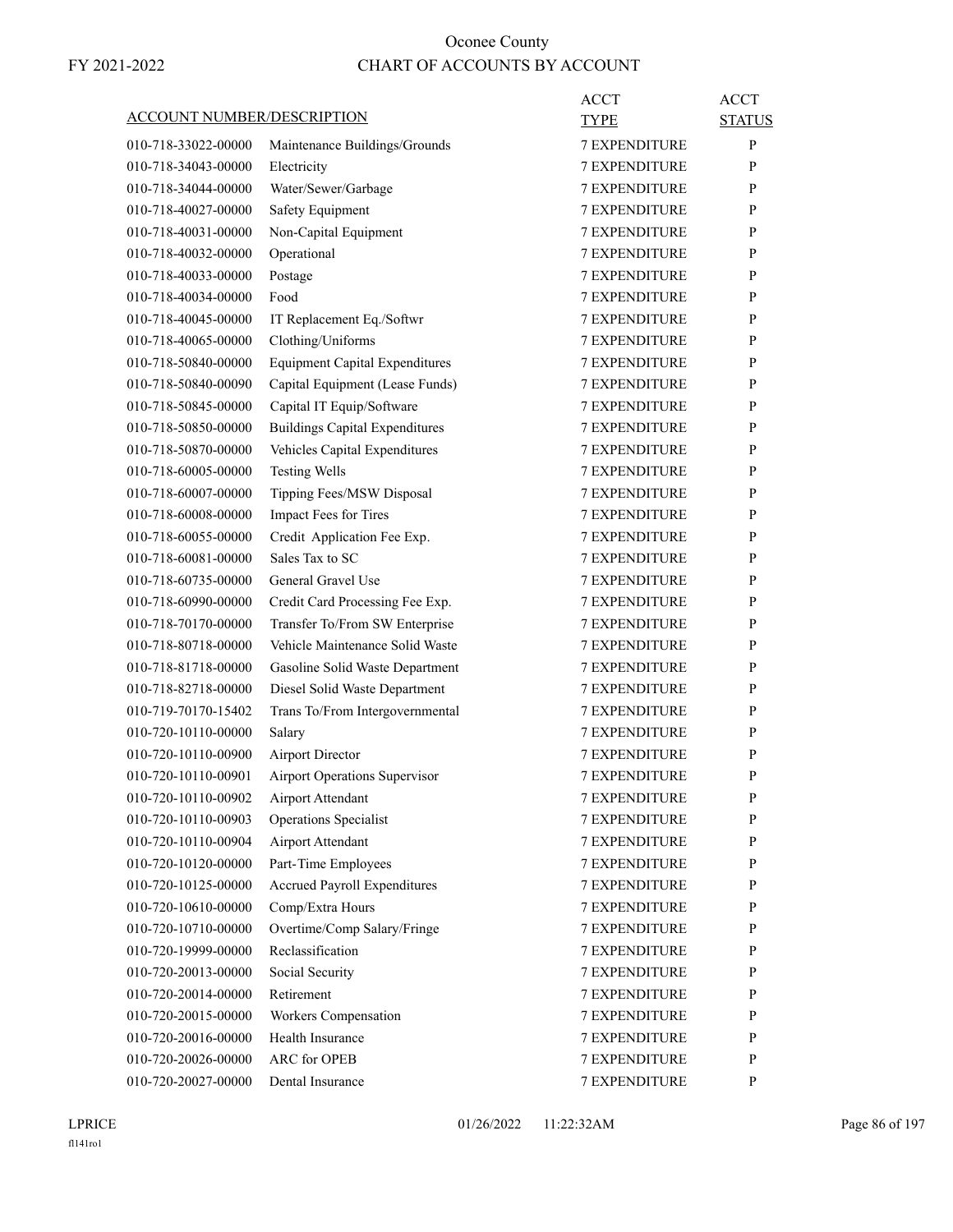|                                   |                                       | <b>ACCT</b>          | <b>ACCT</b>   |
|-----------------------------------|---------------------------------------|----------------------|---------------|
| <b>ACCOUNT NUMBER/DESCRIPTION</b> |                                       | TYPE                 | <b>STATUS</b> |
| 010-720-20028-00000               | Vision Insurance                      | <b>7 EXPENDITURE</b> | P             |
| 010-720-30018-00000               | Travel                                | <b>7 EXPENDITURE</b> | P             |
| 010-720-30024-00000               | Maintenance on Equipment              | <b>7 EXPENDITURE</b> | P             |
| 010-720-30025-00000               | Professional                          | 7 EXPENDITURE        | P             |
| 010-720-30037-00000               | Equipment (Leased or Rented)          | <b>7 EXPENDITURE</b> | P             |
| 010-720-30041-00000               | Telecommunications                    | <b>7 EXPENDITURE</b> | P             |
| 010-720-30047-10916               | Airport Shuttle Service-Sr Solution   | <b>7 EXPENDITURE</b> | P             |
| 010-720-30056-00000               | Data Processing                       | <b>7 EXPENDITURE</b> | P             |
| 010-720-30059-00000               | Copier Click Charges                  | <b>7 EXPENDITURE</b> | P             |
| 010-720-30080-00000               | Dues Organizations                    | <b>7 EXPENDITURE</b> | P             |
| 010-720-30084-00000               | School/Seminar/Training/Mtg           | <b>7 EXPENDITURE</b> | P             |
| 010-720-30090-00000               | Commission Honoraria                  | <b>7 EXPENDITURE</b> | P             |
| 010-720-33022-00000               | Maintenance Buildings/Grounds         | <b>7 EXPENDITURE</b> | P             |
| 010-720-33022-97122               | Maint Bldgs/Grounds SCAC Grant Matc   | <b>7 EXPENDITURE</b> | P             |
| 010-720-34043-00000               | Electricity                           | <b>7 EXPENDITURE</b> | P             |
| 010-720-34044-00000               | Water/Sewer/Garbage                   | <b>7 EXPENDITURE</b> | P             |
| 010-720-40027-00000               | <b>Safety Equipment</b>               | <b>7 EXPENDITURE</b> | P             |
| 010-720-40031-00000               | Non-Capital Equipment                 | <b>7 EXPENDITURE</b> | P             |
| 010-720-40032-00000               | Operational                           | <b>7 EXPENDITURE</b> | P             |
| 010-720-40033-00000               | Postage                               | <b>7 EXPENDITURE</b> | P             |
| 010-720-40034-00000               | Food                                  | <b>7 EXPENDITURE</b> | P             |
| 010-720-40045-00000               | IT Replacement Eq./Softwr             | 7 EXPENDITURE        | P             |
| 010-720-40062-00000               | Fertizlier & Lime                     | <b>7 EXPENDITURE</b> | P             |
| 010-720-40065-00000               | Clothing/Uniforms                     | <b>7 EXPENDITURE</b> | P             |
| 010-720-40102-00000               | Periodicals                           | <b>7 EXPENDITURE</b> | P             |
| 010-720-40932-00000               | <b>Airpport Resale Items</b>          | <b>7 EXPENDITURE</b> | P             |
| 010-720-40980-00000               | Airport AV Gas                        | <b>7 EXPENDITURE</b> | P             |
| 010-720-40990-00000               | Airport Jet Fuel                      | 7 EXPENDITURE        | P             |
| 010-720-50840-00000               | <b>Equipment Capital Expenditures</b> | <b>7 EXPENDITURE</b> | P             |
| 010-720-50840-00086               | Capital Expenditure                   | <b>7 EXPENDITURE</b> | P             |
| 010-720-50840-97121               | Cap. Equip. SCAC Grant 16-005 Local   | 7 EXPENDITURE        | ${\bf P}$     |
| 010-720-50845-00000               | Capital IT Equip/Software             | <b>7 EXPENDITURE</b> | P             |
| 010-720-50850-00000               | <b>Buildings Capital Expenditures</b> | <b>7 EXPENDITURE</b> | P             |
| 010-720-50850-00053               | Buildings Capital Expend T-Hanger     | 7 EXPENDITURE        | P             |
| 010-720-50860-00000               | Land Capital Expenditures             | <b>7 EXPENDITURE</b> | $\mathbf{P}$  |
| 010-720-50870-00000               | Vehicles/Eqpmt Capital Expeditures    | 7 EXPENDITURE        | P             |
| 010-720-50884-00000               | Capital Departmental Paving           | 7 EXPENDITURE        | P             |
| 010-720-60985-00000               | AV Unaccounted Gain/Loss              | <b>7 EXPENDITURE</b> | P             |
| 010-720-60990-00000               | Credit Card Processing Fee Exp.       | <b>7 EXPENDITURE</b> | P             |
| 010-720-60995-00000               | Jet Unaccounted Gain/Loss             | 7 EXPENDITURE        | P             |
| 010-720-80720-00000               | Vehicle Maintenance Airport           | 7 EXPENDITURE        | $\mathbf{P}$  |
| 010-720-81720-00000               | Gasoline Airport                      | 7 EXPENDITURE        | P             |
| 010-720-82720-00000               | Diesel Airport                        | 7 EXPENDITURE        | P             |
| 010-720-97091-00150               | AIP 11, Security Fence/R-Way Study    | 7 EXPENDITURE        | P             |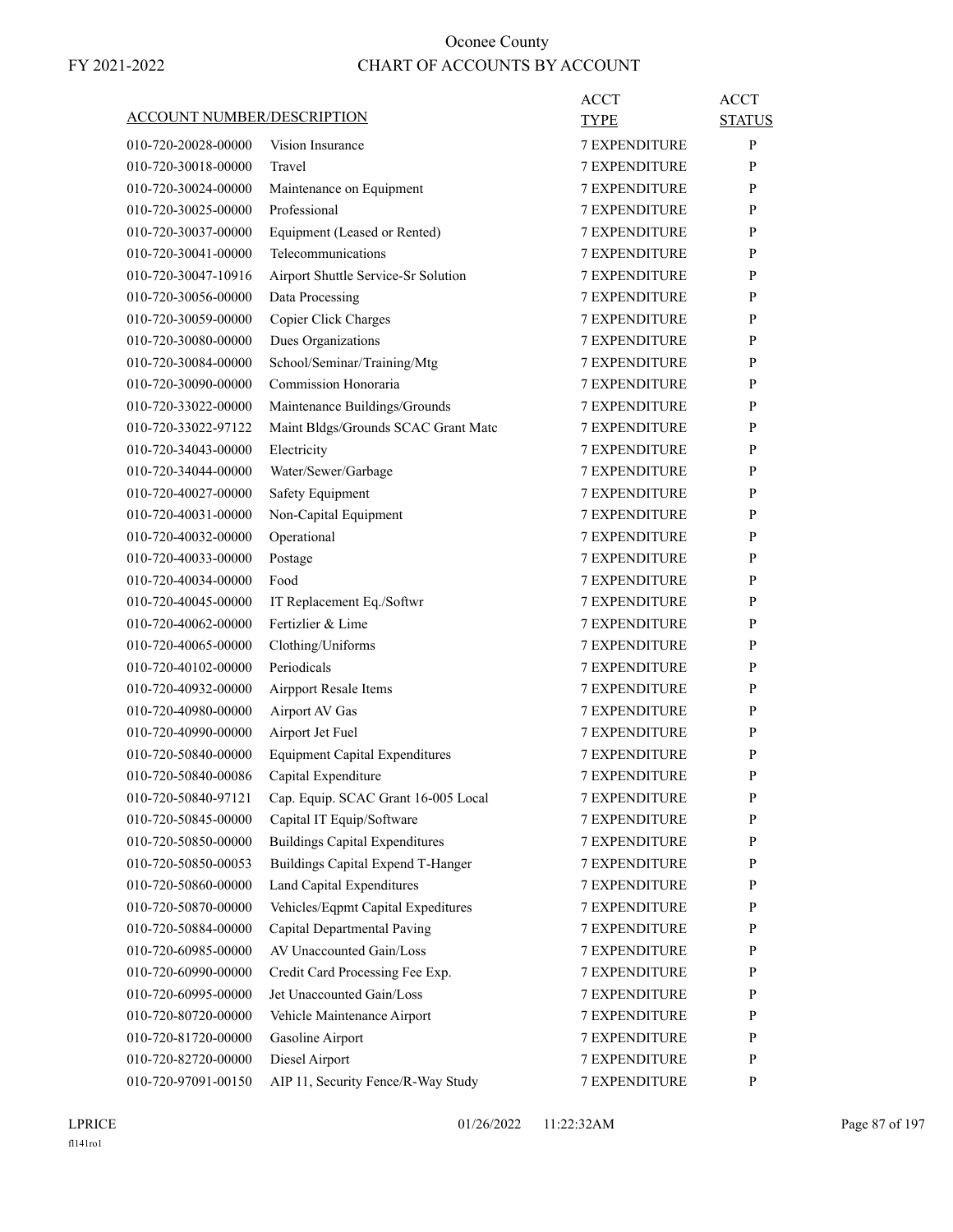| <b>ACCOUNT NUMBER/DESCRIPTION</b> |                                      | <b>ACCT</b><br><b>TYPE</b> | <b>ACCT</b><br><b>STATUS</b> |
|-----------------------------------|--------------------------------------|----------------------------|------------------------------|
| 010-720-99999-00000               | Miscellaneous Grant Match            | <b>7 EXPENDITURE</b>       | P                            |
| 010-721-10110-00000               | <b>Salaries</b>                      | <b>7 EXPENDITURE</b>       | P                            |
| 010-721-10110-01200               | Fleet Maintenance Superintendent     | <b>7 EXPENDITURE</b>       | P                            |
| 010-721-10110-01201               | Assistant Shop Foreman               | <b>7 EXPENDITURE</b>       | P                            |
| 010-721-10110-01202               | Auto Diesel Mechanic                 | <b>7 EXPENDITURE</b>       | P                            |
| 010-721-10110-01203               | Auto Diesel Mechanic                 | <b>7 EXPENDITURE</b>       | P                            |
| 010-721-10110-01204               | Apprentice Mechanic                  | <b>7 EXPENDITURE</b>       | P                            |
| 010-721-10110-01206               | Auto Diesel Mechanic                 | <b>7 EXPENDITURE</b>       | P                            |
| 010-721-10110-01208               | Tire Repairer                        | <b>7 EXPENDITURE</b>       | P                            |
| 010-721-10110-01209               | Automobile Servicer                  | <b>7 EXPENDITURE</b>       | P                            |
| 010-721-10110-01210               | Parts Manager                        | <b>7 EXPENDITURE</b>       | P                            |
| 010-721-10110-01211               | Secretary III                        | <b>7 EXPENDITURE</b>       | P                            |
| 010-721-10110-01212               | Senior Auto Mechanic                 | <b>7 EXPENDITURE</b>       | P                            |
| 010-721-10110-01213               | Auto Diesel Mechanic                 | <b>7 EXPENDITURE</b>       | P                            |
| 010-721-10110-01214               | Automobile Servicer                  | <b>7 EXPENDITURE</b>       | P                            |
| 010-721-10110-01215               | Senior Auto Mechanic                 | <b>7 EXPENDITURE</b>       | P                            |
| 010-721-10110-01216               | Account Clerk I                      | <b>7 EXPENDITURE</b>       | P                            |
| 010-721-10125-00000               | Accrued Payroll Expenditures         | <b>7 EXPENDITURE</b>       | P                            |
| 010-721-10610-00000               | Comp/Extra Hours                     | <b>7 EXPENDITURE</b>       | P                            |
| 010-721-10710-00000               | Overtime/Comp Salary/Fringe          | 7 EXPENDITURE              | P                            |
| 010-721-10800-00000               | Certification Adjustment             | <b>7 EXPENDITURE</b>       | P                            |
| 010-721-19999-00000               | Reclassification                     | <b>7 EXPENDITURE</b>       | P                            |
| 010-721-20013-00000               | Social Security                      | <b>7 EXPENDITURE</b>       | P                            |
| 010-721-20014-00000               | Retirement                           | <b>7 EXPENDITURE</b>       | P                            |
| 010-721-20015-00000               | Workers Compensation                 | <b>7 EXPENDITURE</b>       | P                            |
| 010-721-20016-00000               | Health Insurance                     | 7 EXPENDITURE              | P                            |
| 010-721-20022-00000               | Unemployment Benefit Reimbursement   | <b>7 EXPENDITURE</b>       | P                            |
| 010-721-20025-00000               | Furlough                             | <b>7 EXPENDITURE</b>       | P                            |
| 010-721-20026-00000               | <b>ARC</b> for OPEB                  | <b>7 EXPENDITURE</b>       | P                            |
|                                   |                                      | <b>7 EXPENDITURE</b>       | P                            |
| 010-721-20027-00000               | Dental Insurance<br>Vision Insurance |                            |                              |
| 010-721-20028-00000               |                                      | <b>7 EXPENDITURE</b>       | P                            |
| 010-721-30018-00000               | Travel                               | 7 EXPENDITURE              | P                            |
| 010-721-30024-00000               | Maintenance on Equipment             | 7 EXPENDITURE              | P                            |
| 010-721-30025-00000               | Professional                         | 7 EXPENDITURE              | P                            |
| 010-721-30041-00000               | Telecommunications                   | 7 EXPENDITURE              | $\mathbf{P}$                 |
| 010-721-30056-00000               | Data Processing                      | <b>7 EXPENDITURE</b>       | P                            |
| 010-721-30059-00000               | Copier Click Charges                 | <b>7 EXPENDITURE</b>       | P                            |
| 010-721-30080-00000               | Dues Organizations                   | 7 EXPENDITURE              | P                            |
| 010-721-30084-00000               | Schoo/Seminar/Training/Mtg           | 7 EXPENDITURE              | P                            |
| 010-721-33022-00000               | Maintenance Buildings/Grounds        | 7 EXPENDITURE              | P                            |
| 010-721-34042-00000               | Gas & Fuel Oil                       | 7 EXPENDITURE              | P                            |
| 010-721-34043-00000               | Electricity                          | 7 EXPENDITURE              | P                            |
| 010-721-34044-00000               | Water/Sewer/Garbage                  | 7 EXPENDITURE              | P                            |
| 010-721-40027-00000               | Safety Equipment                     | 7 EXPENDITURE              | P                            |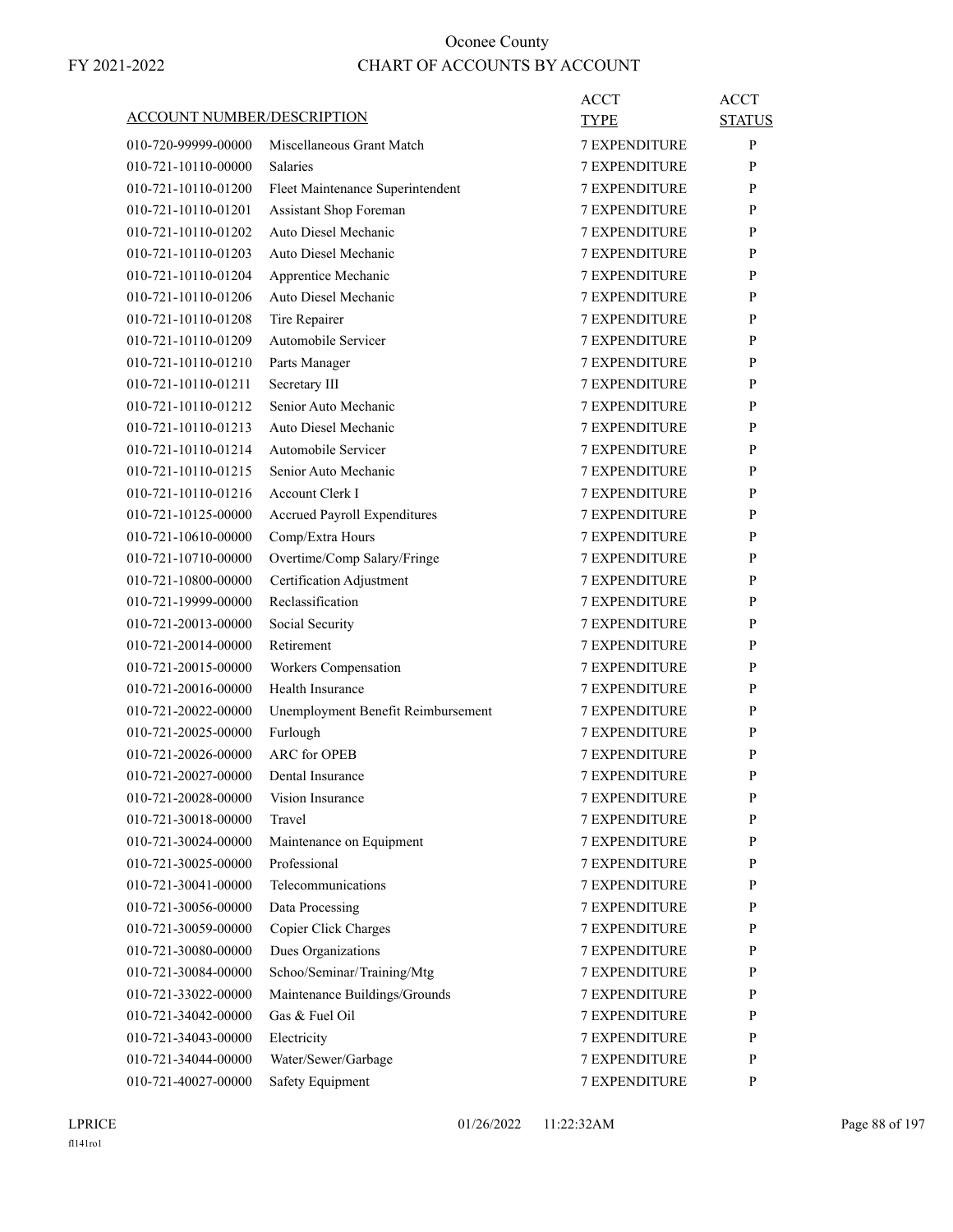| ACCOUNT NUMBER/DESCRIPTION |                                       | ACCT<br><b>TYPE</b>  | <b>ACCT</b>   |
|----------------------------|---------------------------------------|----------------------|---------------|
|                            |                                       |                      | <b>STATUS</b> |
| 010-721-40031-00000        | Non-Capital Equipment                 | <b>7 EXPENDITURE</b> | P             |
| 010-721-40032-00000        | Operational                           | 7 EXPENDITURE        | P             |
| 010-721-40033-00000        | Postage                               | <b>7 EXPENDITURE</b> | P             |
| 010-721-40034-00000        | Food                                  | <b>7 EXPENDITURE</b> | P             |
| 010-721-40045-00000        | IT Replacement Eq./Softwr             | <b>7 EXPENDITURE</b> | P             |
| 010-721-40065-00000        | Clothing/Uniforms                     | <b>7 EXPENDITURE</b> | P             |
| 010-721-50840-00000        | <b>Equipment Capital Expenditures</b> | <b>7 EXPENDITURE</b> | P             |
| 010-721-50845-00000        | Capital IT Equip/Software             | <b>7 EXPENDITURE</b> | P             |
| 010-721-50870-00000        | Vehicles/Eqpmt Capital Expendtures    | <b>7 EXPENDITURE</b> | P             |
| 010-721-50875-00000        | Surplus Vehicle Replaecement          | <b>7 EXPENDITURE</b> | P             |
| 010-721-60735-00000        | General Gravel Use                    | <b>7 EXPENDITURE</b> | P             |
| 010-721-80101-00000        | Automobile Maintenenance Sheriff      | <b>7 EXPENDITURE</b> | P             |
| 010-721-80102-00000        | Automobile Maintenance Rural Fire     | <b>7 EXPENDITURE</b> | P             |
| 010-721-80103-00000        | Automobile Maintenance Coroner        | 7 EXPENDITURE        | P             |
| 010-721-80105-00000        | Automobile Maintenance Emerg Mgmt     | <b>7 EXPENDITURE</b> | P             |
| 010-721-80107-00000        | Automobile Mantenance Emerg Service   | <b>7 EXPENDITURE</b> | P             |
| 010-721-80110-00000        | Automobile Maintenance Animal Contr   | <b>7 EXPENDITURE</b> | P             |
| 010-721-80202-00000        | Automobile Maintenance PRT            | <b>7 EXPENDITURE</b> | P             |
| 010-721-80206-00000        | Automobile Maintenance Library        | <b>7 EXPENDITURE</b> | P             |
| 010-721-80301-00000        | Automobile Maintenance Assessor       | 7 EXPENDITURE        | P             |
| 010-721-80305-00000        | Automobile Maintenance Delinquent     | <b>7 EXPENDITURE</b> | P             |
| 010-721-80306-00000        | Automobile Maintenance Treasurer      | <b>7 EXPENDITURE</b> | P             |
| 010-721-80504-00000        | Automobile Maintenance Solicitor      | <b>7 EXPENDITURE</b> | P             |
| 010-721-80509-00000        | Automobile Maintenance Magistrate     | <b>7 EXPENDITURE</b> | P             |
| 010-721-80601-00000        | Automobile Maintenance Road Depart    | <b>7 EXPENDITURE</b> | P             |
| 010-721-80702-00000        | Automobile Maintenance Building Co    | 7 EXPENDITURE        | P             |
| 010-721-80707-00000        | Automobile Maintenance Econ Dev       | <b>7 EXPENDITURE</b> | P             |
| 010-721-80710-00000        | Automobile Maintenance Human Resour   | <b>7 EXPENDITURE</b> | P             |
| 010-721-80711-00000        | Automobile Maintenance Info Tech      | <b>7 EXPENDITURE</b> | P             |
| 010-721-80712-00000        | Automobile Maintenance Planning       | <b>7 EXPENDITURE</b> | P             |
| 010-721-80714-00000        | Automobile Maintenance Public Blds    | <b>7 EXPENDITURE</b> | P             |
| 010-721-80717-00000        | Automobile Maintenance Administrato   | 7 EXPENDITURE        | P             |
| 010-721-80718-00000        | Automobile Maintenance Solid Waste    | 7 EXPENDITURE        | P             |
| 010-721-80720-00000        | Automobile Maintenance Airport        | 7 EXPENDITURE        | P             |
| 010-721-80721-00000        | Automobile Maintenance Vehicle Main   | 7 EXPENDITURE        | P             |
| 010-721-80723-00000        | Automobile Maintenance Pine Street    | 7 EXPENDITURE        | P             |
| 010-721-80732-00000        | Automobile Maintenance Environ Ser    | <b>7 EXPENDITURE</b> | P             |
| 010-721-80999-00000        | Vehicle Maintenance Contigency        | 7 EXPENDITURE        | P             |
| 010-721-81000-00000        | Fuel Shortage Account                 | 7 EXPENDITURE        | P             |
| 010-721-81101-00000        | Gasoline Sheriff                      | 7 EXPENDITURE        | P             |
| 010-721-81102-00000        | Gasoline Rural Fire                   | 7 EXPENDITURE        | P             |
| 010-721-81103-00000        | Gasoline Coroner                      | 7 EXPENDITURE        | P             |
| 010-721-81105-00000        | Gasoline Emergency Management         | 7 EXPENDITURE        | P             |
| 010-721-81107-00000        | <b>Gasoline Emergency Services</b>    | 7 EXPENDITURE        | P             |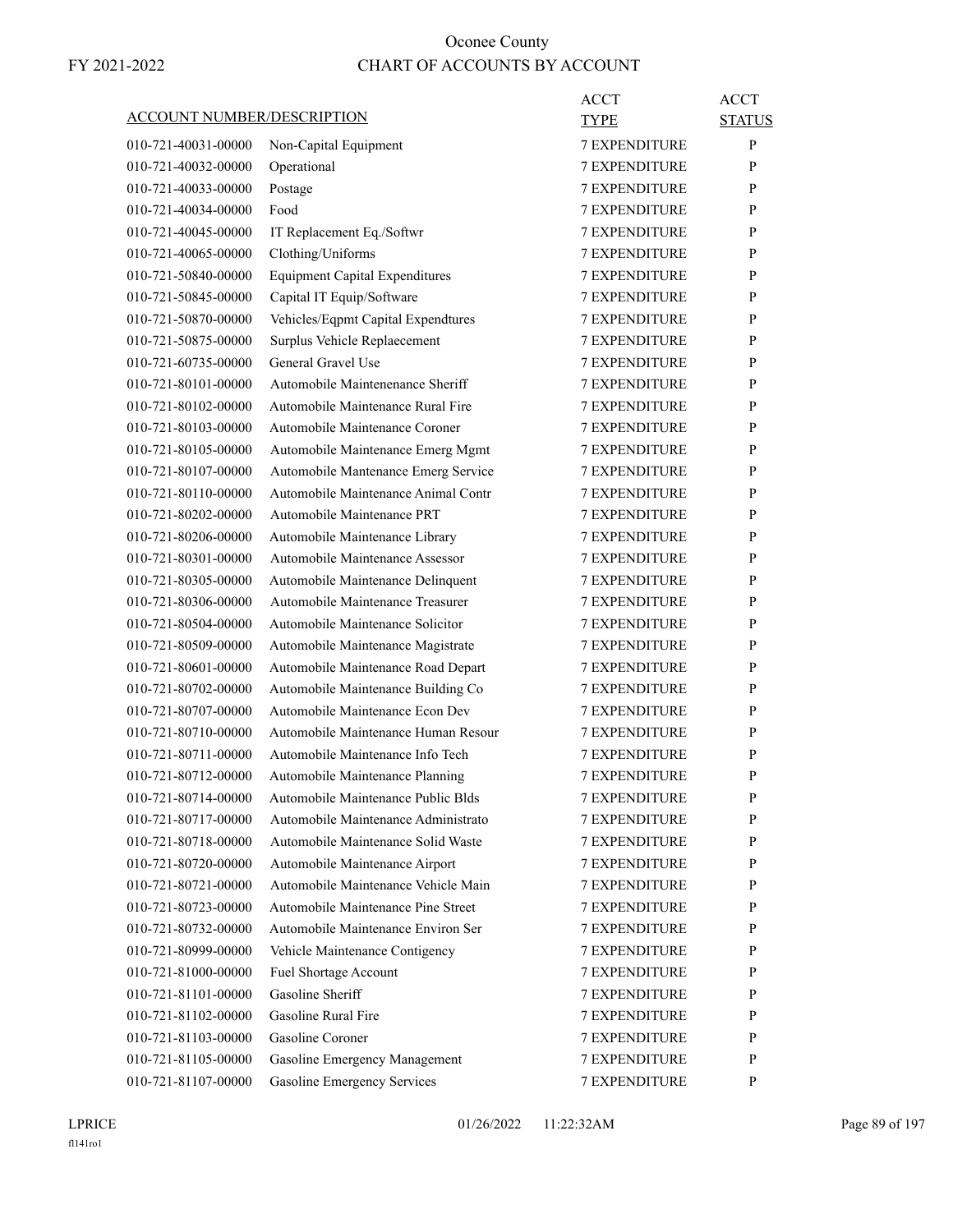| ACCOUNT NUMBER/DESCRIPTION |                                  | ACCT                 | <b>ACCT</b>   |
|----------------------------|----------------------------------|----------------------|---------------|
|                            |                                  | TYPE                 | <b>STATUS</b> |
| 010-721-81110-00000        | Gasoline Animal Control          | <b>7 EXPENDITURE</b> | P             |
| 010-721-81202-00000        | <b>Gasoline PRT</b>              | <b>7 EXPENDITURE</b> | P             |
| 010-721-81206-00000        | Gasoline Library                 | <b>7 EXPENDITURE</b> | P             |
| 010-721-81301-00000        | Gasoline Assessor                | <b>7 EXPENDITURE</b> | P             |
| 010-721-81305-00000        | Gasoline Delinquent Tax          | <b>7 EXPENDITURE</b> | P             |
| 010-721-81306-00000        | <b>Gasoline Treasurer</b>        | <b>7 EXPENDITURE</b> | P             |
| 010-721-81504-00000        | Gasoline Solicitor               | <b>7 EXPENDITURE</b> | P             |
| 010-721-81509-00000        | Gasoline Magistrate              | <b>7 EXPENDITURE</b> | P             |
| 010-721-81601-00255        | Gasoline Road Department (State) | <b>7 EXPENDITURE</b> | P             |
| 010-721-81702-00000        | <b>Gasoline Building Codes</b>   | <b>7 EXPENDITURE</b> | P             |
| 010-721-81707-00000        | Gasoline Economic Development    | <b>7 EXPENDITURE</b> | P             |
| 010-721-81710-00000        | Gasoline Human Resources         | <b>7 EXPENDITURE</b> | P             |
| 010-721-81711-00000        | Gasolline Information Technology | <b>7 EXPENDITURE</b> | P             |
| 010-721-81712-00000        | <b>Gasoline Planning</b>         | <b>7 EXPENDITURE</b> | P             |
| 010-721-81714-00000        | Gasoline Public Buildings        | <b>7 EXPENDITURE</b> | P             |
| 010-721-81717-00000        | Gasoline Administrator           | <b>7 EXPENDITURE</b> | P             |
| 010-721-81718-00000        | Gasoline Solid Waste             | <b>7 EXPENDITURE</b> | P             |
| 010-721-81720-00000        | Gasoline Airport                 | <b>7 EXPENDITURE</b> | P             |
| 010-721-81721-00000        | Gasoline Vehicle Maintenance     | <b>7 EXPENDITURE</b> | P             |
| 010-721-81723-00000        | Gasoline Pine Street             | <b>7 EXPENDITURE</b> | P             |
| 010-721-81999-00000        | Gasoline Contigency              | <b>7 EXPENDITURE</b> | P             |
| 010-721-82101-00000        | Diesel Sheriff                   | <b>7 EXPENDITURE</b> | P             |
| 010-721-82102-00000        | Diesel Rural Fire                | <b>7 EXPENDITURE</b> | P             |
| 010-721-82107-00000        | Diesel Emergency Sevices         | <b>7 EXPENDITURE</b> | P             |
| 010-721-82202-00000        | Diesel PRT                       | <b>7 EXPENDITURE</b> | P             |
| 010-721-82206-00000        | Diesel Library                   | 7 EXPENDITURE        | P             |
| 010-721-82601-00255        | Diesel Road Department (State)   | <b>7 EXPENDITURE</b> | P             |
| 010-721-82714-00000        | Diesel Public Buildings          | <b>7 EXPENDITURE</b> | P             |
| 010-721-82718-00000        | Diesel Solid Waste               | <b>7 EXPENDITURE</b> | P             |
| 010-721-82720-00000        | Diesel Airport                   | <b>7 EXPENDITURE</b> | P             |
| 010-721-82721-00000        | Diesel Vehicle Maintenance       | <b>7 EXPENDITURE</b> | P             |
| 010-721-82732-00000        | Diesel Environmental Services    | 7 EXPENDITURE        | P             |
| 010-721-82999-00000        | Diesel Contigency                | <b>7 EXPENDITURE</b> | P             |
| 010-721-87721-00000        | Kerosene Vehicle Maintenance     | <b>7 EXPENDITURE</b> | P             |
| 010-727-19999-00000        | Reclassifications                | 7 EXPENDITURE        | P             |
| 010-727-30041-00000        | Telecommunications               | <b>7 EXPENDITURE</b> | P             |
| 010-727-30056-00000        | Data Processing                  | <b>7 EXPENDITURE</b> | P             |
| 010-727-30068-00000        | Advertising                      | 7 EXPENDITURE        | P             |
| 010-727-30090-00000        | Commission Honoraria             | <b>7 EXPENDITURE</b> | P             |
| 010-727-40031-00000        | Non-Capital Equipment            | 7 EXPENDITURE        | P             |
| 010-727-40032-00000        | Operational                      | 7 EXPENDITURE        | P             |
| 010-727-40065-00000        | Clothing/Uniforms                | <b>7 EXPENDITURE</b> | P             |
| 010-732-20013-00000        | Social Security                  | 7 EXPENDITURE        | P             |
| 010-732-20014-00000        | Retirement                       | 7 EXPENDITURE        | P             |
|                            |                                  |                      |               |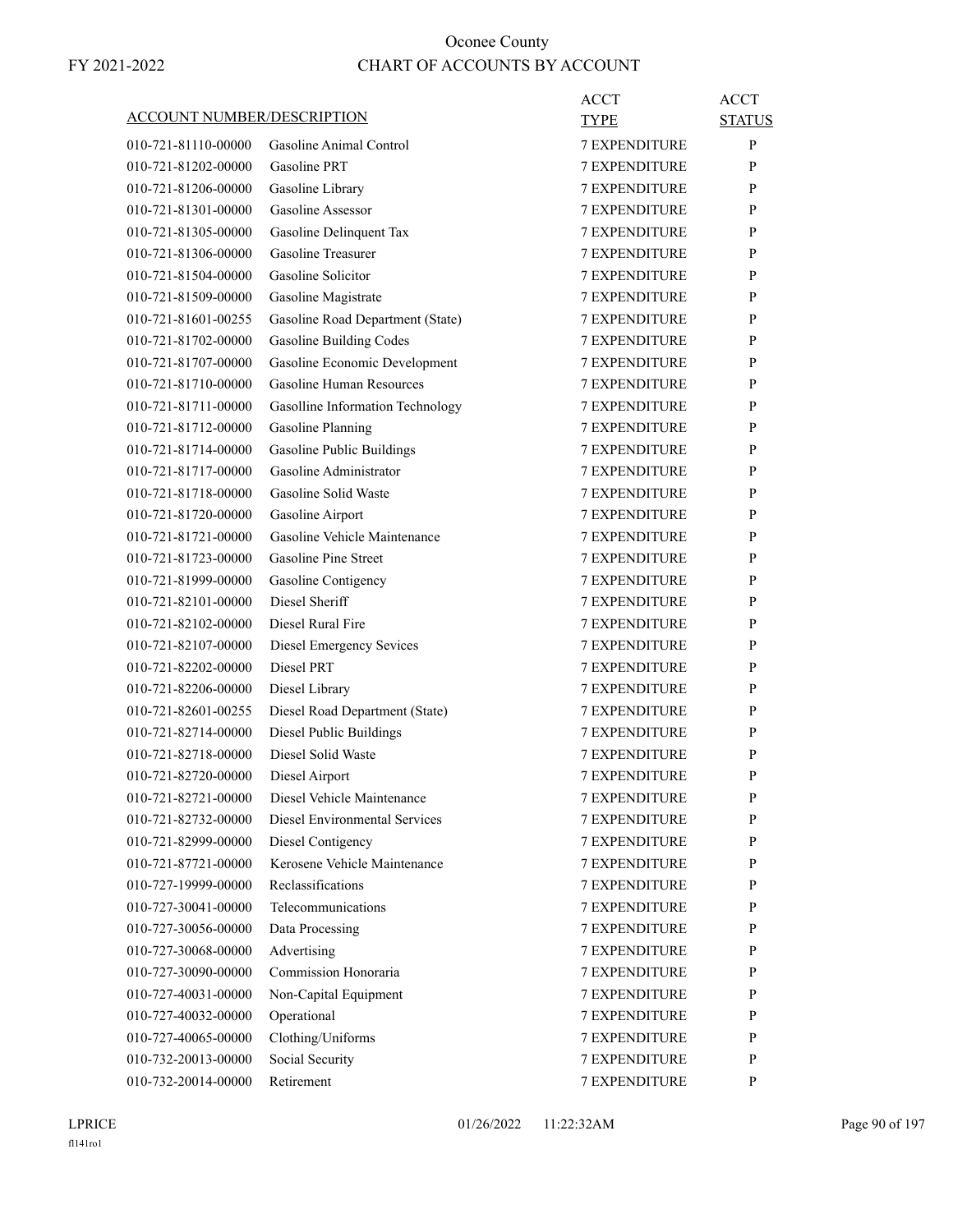| <b>TYPE</b><br>010-732-20015-00000<br>Workers Compensation<br><b>7 EXPENDITURE</b><br>Health Insurance<br>010-732-20016-00000<br><b>7 EXPENDITURE</b><br>010-732-30018-00000<br>Travel<br><b>7 EXPENDITURE</b><br>010-732-30024-00000<br>Maintenance on Equipment<br><b>7 EXPENDITURE</b><br>Professional<br><b>7 EXPENDITURE</b><br>010-732-30025-00000<br>Equipment (Leased or Rented)<br><b>7 EXPENDITURE</b><br>010-732-30037-00000<br>Telecommunications<br>010-732-30041-00000<br><b>7 EXPENDITURE</b><br>School/Seminar/Training/Mtg<br><b>7 EXPENDITURE</b><br>010-732-30084-00000<br>Non-Capital Equipment<br>010-732-40031-00000<br><b>7 EXPENDITURE</b><br>Operational<br>010-732-40032-00000<br><b>7 EXPENDITURE</b><br>Clothing/Uniforms<br><b>7 EXPENDITURE</b><br>010-732-40065-00000<br>Supplies (DSS)<br><b>7 EXPENDITURE</b><br>010-732-40352-00000<br><b>Equipment Capital Expenditures</b><br>010-732-50840-00000<br><b>7 EXPENDITURE</b><br><b>Salaries</b><br><b>7 EXPENDITURE</b><br>010-735-10110-00000<br>New Position<br>010-735-10110-00001<br><b>7 EXPENDITURE</b><br>010-735-10110-04101<br>Register of Deeds<br><b>7 EXPENDITURE</b><br>Chief Deputy Register<br><b>7 EXPENDITURE</b><br>010-735-10110-04102<br>Records Specialist<br>010-735-10110-04103<br><b>7 EXPENDITURE</b><br>Senior Records Specialist<br>010-735-10110-04104<br><b>7 EXPENDITURE</b><br>Records Specialist<br>7 EXPENDITURE<br>010-735-10110-04105<br>Part Time Records Clerk<br>010-735-10110-04106<br><b>7 EXPENDITURE</b> | <b>STATUS</b><br>P<br>P<br>P |
|-------------------------------------------------------------------------------------------------------------------------------------------------------------------------------------------------------------------------------------------------------------------------------------------------------------------------------------------------------------------------------------------------------------------------------------------------------------------------------------------------------------------------------------------------------------------------------------------------------------------------------------------------------------------------------------------------------------------------------------------------------------------------------------------------------------------------------------------------------------------------------------------------------------------------------------------------------------------------------------------------------------------------------------------------------------------------------------------------------------------------------------------------------------------------------------------------------------------------------------------------------------------------------------------------------------------------------------------------------------------------------------------------------------------------------------------------------------------------------------------------------------------------------------|------------------------------|
|                                                                                                                                                                                                                                                                                                                                                                                                                                                                                                                                                                                                                                                                                                                                                                                                                                                                                                                                                                                                                                                                                                                                                                                                                                                                                                                                                                                                                                                                                                                                     |                              |
|                                                                                                                                                                                                                                                                                                                                                                                                                                                                                                                                                                                                                                                                                                                                                                                                                                                                                                                                                                                                                                                                                                                                                                                                                                                                                                                                                                                                                                                                                                                                     |                              |
|                                                                                                                                                                                                                                                                                                                                                                                                                                                                                                                                                                                                                                                                                                                                                                                                                                                                                                                                                                                                                                                                                                                                                                                                                                                                                                                                                                                                                                                                                                                                     |                              |
|                                                                                                                                                                                                                                                                                                                                                                                                                                                                                                                                                                                                                                                                                                                                                                                                                                                                                                                                                                                                                                                                                                                                                                                                                                                                                                                                                                                                                                                                                                                                     | P                            |
|                                                                                                                                                                                                                                                                                                                                                                                                                                                                                                                                                                                                                                                                                                                                                                                                                                                                                                                                                                                                                                                                                                                                                                                                                                                                                                                                                                                                                                                                                                                                     | P                            |
|                                                                                                                                                                                                                                                                                                                                                                                                                                                                                                                                                                                                                                                                                                                                                                                                                                                                                                                                                                                                                                                                                                                                                                                                                                                                                                                                                                                                                                                                                                                                     | P                            |
|                                                                                                                                                                                                                                                                                                                                                                                                                                                                                                                                                                                                                                                                                                                                                                                                                                                                                                                                                                                                                                                                                                                                                                                                                                                                                                                                                                                                                                                                                                                                     | P                            |
|                                                                                                                                                                                                                                                                                                                                                                                                                                                                                                                                                                                                                                                                                                                                                                                                                                                                                                                                                                                                                                                                                                                                                                                                                                                                                                                                                                                                                                                                                                                                     | P                            |
|                                                                                                                                                                                                                                                                                                                                                                                                                                                                                                                                                                                                                                                                                                                                                                                                                                                                                                                                                                                                                                                                                                                                                                                                                                                                                                                                                                                                                                                                                                                                     | P                            |
|                                                                                                                                                                                                                                                                                                                                                                                                                                                                                                                                                                                                                                                                                                                                                                                                                                                                                                                                                                                                                                                                                                                                                                                                                                                                                                                                                                                                                                                                                                                                     | P                            |
|                                                                                                                                                                                                                                                                                                                                                                                                                                                                                                                                                                                                                                                                                                                                                                                                                                                                                                                                                                                                                                                                                                                                                                                                                                                                                                                                                                                                                                                                                                                                     | P                            |
|                                                                                                                                                                                                                                                                                                                                                                                                                                                                                                                                                                                                                                                                                                                                                                                                                                                                                                                                                                                                                                                                                                                                                                                                                                                                                                                                                                                                                                                                                                                                     | P                            |
|                                                                                                                                                                                                                                                                                                                                                                                                                                                                                                                                                                                                                                                                                                                                                                                                                                                                                                                                                                                                                                                                                                                                                                                                                                                                                                                                                                                                                                                                                                                                     | P                            |
|                                                                                                                                                                                                                                                                                                                                                                                                                                                                                                                                                                                                                                                                                                                                                                                                                                                                                                                                                                                                                                                                                                                                                                                                                                                                                                                                                                                                                                                                                                                                     | P                            |
|                                                                                                                                                                                                                                                                                                                                                                                                                                                                                                                                                                                                                                                                                                                                                                                                                                                                                                                                                                                                                                                                                                                                                                                                                                                                                                                                                                                                                                                                                                                                     | P                            |
|                                                                                                                                                                                                                                                                                                                                                                                                                                                                                                                                                                                                                                                                                                                                                                                                                                                                                                                                                                                                                                                                                                                                                                                                                                                                                                                                                                                                                                                                                                                                     | P                            |
|                                                                                                                                                                                                                                                                                                                                                                                                                                                                                                                                                                                                                                                                                                                                                                                                                                                                                                                                                                                                                                                                                                                                                                                                                                                                                                                                                                                                                                                                                                                                     | P                            |
|                                                                                                                                                                                                                                                                                                                                                                                                                                                                                                                                                                                                                                                                                                                                                                                                                                                                                                                                                                                                                                                                                                                                                                                                                                                                                                                                                                                                                                                                                                                                     | P                            |
|                                                                                                                                                                                                                                                                                                                                                                                                                                                                                                                                                                                                                                                                                                                                                                                                                                                                                                                                                                                                                                                                                                                                                                                                                                                                                                                                                                                                                                                                                                                                     | P                            |
|                                                                                                                                                                                                                                                                                                                                                                                                                                                                                                                                                                                                                                                                                                                                                                                                                                                                                                                                                                                                                                                                                                                                                                                                                                                                                                                                                                                                                                                                                                                                     | P                            |
|                                                                                                                                                                                                                                                                                                                                                                                                                                                                                                                                                                                                                                                                                                                                                                                                                                                                                                                                                                                                                                                                                                                                                                                                                                                                                                                                                                                                                                                                                                                                     | P                            |
| 010-735-10125-00000<br>Accrued Payroll Expenditures<br><b>7 EXPENDITURE</b>                                                                                                                                                                                                                                                                                                                                                                                                                                                                                                                                                                                                                                                                                                                                                                                                                                                                                                                                                                                                                                                                                                                                                                                                                                                                                                                                                                                                                                                         | P                            |
| <b>7 EXPENDITURE</b><br>010-735-10610-00000<br>Comp/Extra Hours                                                                                                                                                                                                                                                                                                                                                                                                                                                                                                                                                                                                                                                                                                                                                                                                                                                                                                                                                                                                                                                                                                                                                                                                                                                                                                                                                                                                                                                                     | P                            |
| Overtime/Comp Salary/Fringe<br><b>7 EXPENDITURE</b><br>010-735-10710-00000                                                                                                                                                                                                                                                                                                                                                                                                                                                                                                                                                                                                                                                                                                                                                                                                                                                                                                                                                                                                                                                                                                                                                                                                                                                                                                                                                                                                                                                          | P                            |
| Social Security<br>010-735-20013-00000<br><b>7 EXPENDITURE</b>                                                                                                                                                                                                                                                                                                                                                                                                                                                                                                                                                                                                                                                                                                                                                                                                                                                                                                                                                                                                                                                                                                                                                                                                                                                                                                                                                                                                                                                                      | P                            |
| Retirement<br>7 EXPENDITURE<br>010-735-20014-00000                                                                                                                                                                                                                                                                                                                                                                                                                                                                                                                                                                                                                                                                                                                                                                                                                                                                                                                                                                                                                                                                                                                                                                                                                                                                                                                                                                                                                                                                                  | P                            |
| 010-735-20015-00000<br>Workers Compensation<br><b>7 EXPENDITURE</b>                                                                                                                                                                                                                                                                                                                                                                                                                                                                                                                                                                                                                                                                                                                                                                                                                                                                                                                                                                                                                                                                                                                                                                                                                                                                                                                                                                                                                                                                 | P                            |
| Health Insurance<br>010-735-20016-00000<br><b>7 EXPENDITURE</b>                                                                                                                                                                                                                                                                                                                                                                                                                                                                                                                                                                                                                                                                                                                                                                                                                                                                                                                                                                                                                                                                                                                                                                                                                                                                                                                                                                                                                                                                     | P                            |
| Furlough<br><b>7 EXPENDITURE</b><br>010-735-20025-00000                                                                                                                                                                                                                                                                                                                                                                                                                                                                                                                                                                                                                                                                                                                                                                                                                                                                                                                                                                                                                                                                                                                                                                                                                                                                                                                                                                                                                                                                             | P                            |
| <b>ARC</b> for OPEB<br>010-735-20026-00000<br><b>7 EXPENDITURE</b>                                                                                                                                                                                                                                                                                                                                                                                                                                                                                                                                                                                                                                                                                                                                                                                                                                                                                                                                                                                                                                                                                                                                                                                                                                                                                                                                                                                                                                                                  | P                            |
| 010-735-20027-00000<br>Dental Insurance<br><b>7 EXPENDITURE</b>                                                                                                                                                                                                                                                                                                                                                                                                                                                                                                                                                                                                                                                                                                                                                                                                                                                                                                                                                                                                                                                                                                                                                                                                                                                                                                                                                                                                                                                                     | P                            |
| Vision Insurance<br>7 EXPENDITURE<br>010-735-20028-00000                                                                                                                                                                                                                                                                                                                                                                                                                                                                                                                                                                                                                                                                                                                                                                                                                                                                                                                                                                                                                                                                                                                                                                                                                                                                                                                                                                                                                                                                            | P                            |
| 010-735-30018-00000<br>Travel<br>7 EXPENDITURE                                                                                                                                                                                                                                                                                                                                                                                                                                                                                                                                                                                                                                                                                                                                                                                                                                                                                                                                                                                                                                                                                                                                                                                                                                                                                                                                                                                                                                                                                      | P                            |
| 010-735-30024-00000<br>Maintenance on Equipment<br>7 EXPENDITURE                                                                                                                                                                                                                                                                                                                                                                                                                                                                                                                                                                                                                                                                                                                                                                                                                                                                                                                                                                                                                                                                                                                                                                                                                                                                                                                                                                                                                                                                    | P                            |
| Professional<br>7 EXPENDITURE<br>010-735-30025-00000                                                                                                                                                                                                                                                                                                                                                                                                                                                                                                                                                                                                                                                                                                                                                                                                                                                                                                                                                                                                                                                                                                                                                                                                                                                                                                                                                                                                                                                                                | P                            |
| Equipment (Leased or Rented)<br>010-735-30037-00000<br><b>7 EXPENDITURE</b>                                                                                                                                                                                                                                                                                                                                                                                                                                                                                                                                                                                                                                                                                                                                                                                                                                                                                                                                                                                                                                                                                                                                                                                                                                                                                                                                                                                                                                                         | P                            |
| Telecommunications<br>010-735-30041-00000<br><b>7 EXPENDITURE</b>                                                                                                                                                                                                                                                                                                                                                                                                                                                                                                                                                                                                                                                                                                                                                                                                                                                                                                                                                                                                                                                                                                                                                                                                                                                                                                                                                                                                                                                                   | P                            |
| 7 EXPENDITURE<br>010-735-30056-00000<br>Data Processing                                                                                                                                                                                                                                                                                                                                                                                                                                                                                                                                                                                                                                                                                                                                                                                                                                                                                                                                                                                                                                                                                                                                                                                                                                                                                                                                                                                                                                                                             | P                            |
| Copier Click Charges<br>7 EXPENDITURE<br>010-735-30059-00000                                                                                                                                                                                                                                                                                                                                                                                                                                                                                                                                                                                                                                                                                                                                                                                                                                                                                                                                                                                                                                                                                                                                                                                                                                                                                                                                                                                                                                                                        | P                            |
| Dues Organizations<br>010-735-30080-00000<br>7 EXPENDITURE                                                                                                                                                                                                                                                                                                                                                                                                                                                                                                                                                                                                                                                                                                                                                                                                                                                                                                                                                                                                                                                                                                                                                                                                                                                                                                                                                                                                                                                                          | P                            |
| School/Seminar/Training/Mtg<br>7 EXPENDITURE<br>010-735-30084-00000                                                                                                                                                                                                                                                                                                                                                                                                                                                                                                                                                                                                                                                                                                                                                                                                                                                                                                                                                                                                                                                                                                                                                                                                                                                                                                                                                                                                                                                                 | P                            |
| Insurance (E&O)<br>010-735-30966-00000<br><b>7 EXPENDITURE</b>                                                                                                                                                                                                                                                                                                                                                                                                                                                                                                                                                                                                                                                                                                                                                                                                                                                                                                                                                                                                                                                                                                                                                                                                                                                                                                                                                                                                                                                                      | P                            |
| Non-Capital Equipment<br>010-735-40031-00000<br>7 EXPENDITURE                                                                                                                                                                                                                                                                                                                                                                                                                                                                                                                                                                                                                                                                                                                                                                                                                                                                                                                                                                                                                                                                                                                                                                                                                                                                                                                                                                                                                                                                       |                              |
| Operational<br>010-735-40032-00000<br>7 EXPENDITURE                                                                                                                                                                                                                                                                                                                                                                                                                                                                                                                                                                                                                                                                                                                                                                                                                                                                                                                                                                                                                                                                                                                                                                                                                                                                                                                                                                                                                                                                                 | P                            |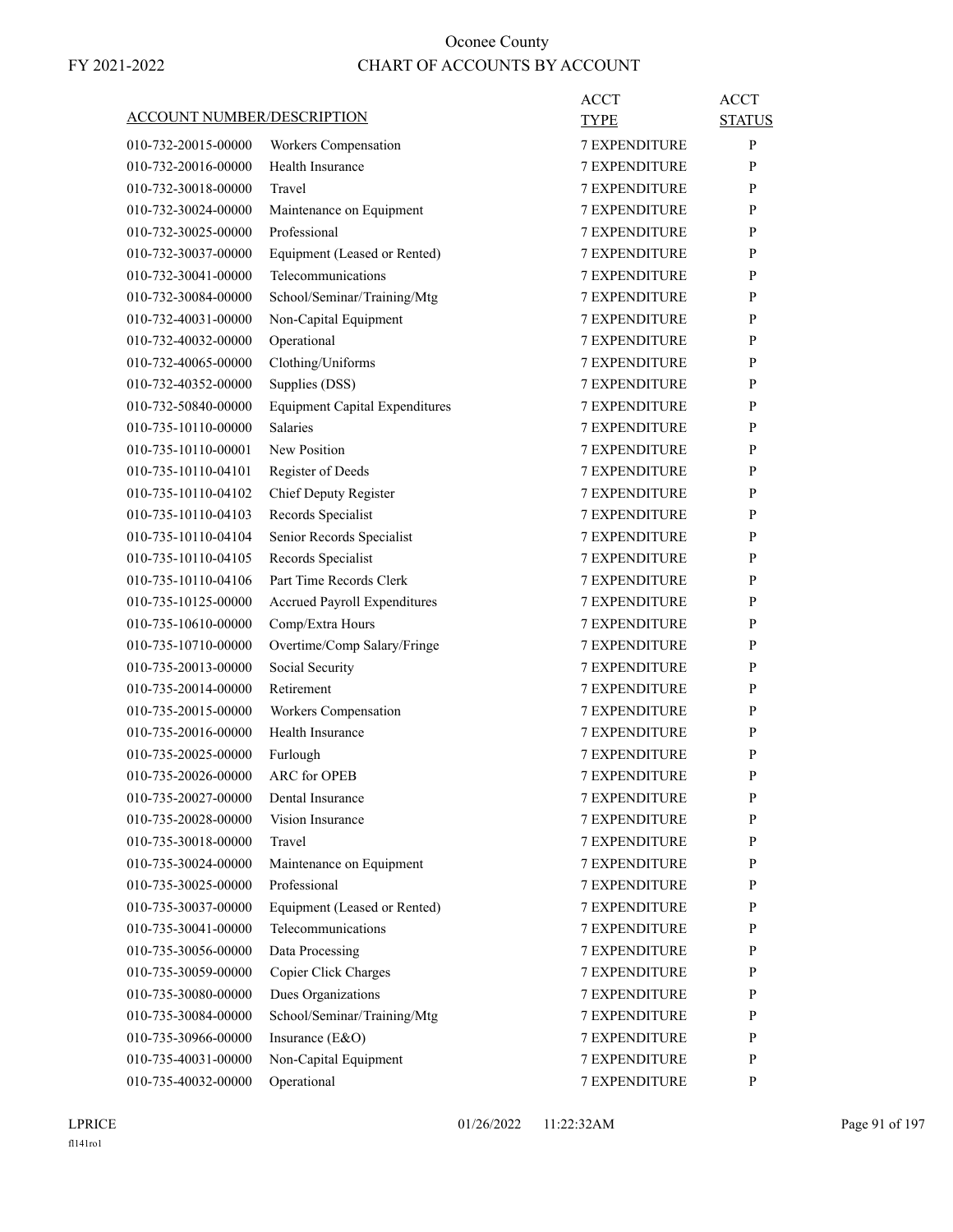| <b>ACCOUNT NUMBER/DESCRIPTION</b> |                                            | ACCT<br>TYPE                          | <b>ACCT</b><br><b>STATUS</b> |
|-----------------------------------|--------------------------------------------|---------------------------------------|------------------------------|
| 010-735-40045-00000               | IT Replacement Eq./Softwr                  | <b>7 EXPENDITURE</b>                  | P                            |
| 010-735-50840-00000               | <b>Equipment Capital Expenditures</b>      | <b>7 EXPENDITURE</b>                  | P                            |
| 010-735-50845-00000               | Capital IT Equip/Software                  | <b>7 EXPENDITURE</b>                  | P                            |
| 010-736-10110-03610               | <b>Grant Administrator</b>                 | <b>7 EXPENDITURE</b>                  | P                            |
| 010-736-10125-00000               | <b>Accrued Payroll Expenditures</b>        | <b>7 EXPENDITURE</b>                  | P                            |
| 010-736-10710-00000               | Overtime/Comp Salary/Fringe                | <b>7 EXPENDITURE</b>                  | P                            |
| 010-736-20013-00000               | Social Security                            | <b>7 EXPENDITURE</b>                  | P                            |
| 010-736-20014-00000               | Retirement                                 | <b>7 EXPENDITURE</b>                  | P                            |
| 010-736-20015-00000               | Workers Compensation                       | <b>7 EXPENDITURE</b>                  | P                            |
| 010-736-20016-00000               | Health Insurance                           | <b>7 EXPENDITURE</b>                  | P                            |
| 010-736-30018-00000               | Travel                                     | <b>7 EXPENDITURE</b>                  | P                            |
| 010-736-30024-00000               | Maintenance on Equipment                   | <b>7 EXPENDITURE</b>                  | P                            |
| 010-736-30041-00000               | Telecommunications                         | <b>7 EXPENDITURE</b>                  | P                            |
| 010-736-30080-00000               | Dues Organizations                         | 7 EXPENDITURE                         | P                            |
| 010-736-30084-00000               | School/Seminar/Training/Mtg                | <b>7 EXPENDITURE</b>                  | P                            |
| 010-736-40031-00000               | Non-Capital Equipment                      | <b>7 EXPENDITURE</b>                  | P                            |
| 010-736-40032-00000               | Operational                                | <b>7 EXPENDITURE</b>                  | P                            |
| 010-736-50840-00000               | <b>Equipment Capital Expenditures</b>      | <b>7 EXPENDITURE</b>                  | P                            |
| 010-737-10710-00000               | Overtime/Comp Salary/Fringe                | <b>7 EXPENDITURE</b>                  | P                            |
| 010-740-20019-00000               | Spec Dist for W/C to State                 | 7 EXPENDITURE                         | P                            |
| 010-741-10110-00000               | <b>Salaries</b>                            | <b>7 EXPENDITURE</b>                  | P                            |
| 010-741-10110-07500               | County Attorney                            | <b>7 EXPENDITURE</b>                  | P                            |
| 010-741-10110-07501               | Paralegal                                  | <b>7 EXPENDITURE</b>                  | P                            |
| 010-741-10710-00000               | Overtime/Comp Sal/Fringe                   | <b>7 EXPENDITURE</b>                  | P                            |
| 010-741-20013-00000               | Social Security                            | <b>7 EXPENDITURE</b>                  | P                            |
| 010-741-20014-00000               | Retirement                                 | 7 EXPENDITURE                         | P                            |
| 010-741-20015-00000               |                                            | <b>7 EXPENDITURE</b>                  | P                            |
| 010-741-20016-00000               | Workers Compensation<br>Health Insurance   | <b>7 EXPENDITURE</b>                  | P                            |
| 010-741-20026-00000               | <b>ARC</b> for OPEB                        | <b>7 EXPENDITURE</b>                  |                              |
|                                   |                                            | <b>7 EXPENDITURE</b>                  | P<br>P                       |
| 010-741-20027-00000               | Dental Insurance                           |                                       |                              |
| 010-741-20028-00000               | Vision Insurance                           | <b>7 EXPENDITURE</b>                  | P                            |
| 010-741-30018-00000               | Travel                                     | 7 EXPENDITURE                         | P                            |
| 010-741-30025-00000               | Professional Legal Counsel                 | 7 EXPENDITURE                         | P                            |
| 010-741-30041-00000               | Telecommunications                         | 7 EXPENDITURE                         | P                            |
| 010-741-30059-00000               | Copier Click Charges<br><b>ADVERTISING</b> | 7 EXPENDITURE<br><b>7 EXPENDITURE</b> | P                            |
| 010-741-30068-00000               |                                            |                                       | P                            |
| 010-741-30080-00000               | Dues Organizations                         | 7 EXPENDITURE                         | P                            |
| 010-741-30084-00000               | School/Seminar/Taining/Mtg                 | 7 EXPENDITURE                         | P                            |
| 010-741-40031-00000               | Non-Capital Equipment                      | 7 EXPENDITURE                         | P                            |
| 010-741-40032-00000               | Operational                                | 7 EXPENDITURE                         | P                            |
| 010-741-40045-00000               | Non-Capital IT Eq./Softwr                  | 7 EXPENDITURE                         | P                            |
| 010-741-40102-00000               | Periodicals                                | 7 EXPENDITURE                         | P                            |
| 010-741-60767-00000               | Contingency                                | 7 EXPENDITURE                         | P                            |
| 010-742-30041-00000               | Telecommunications                         | 7 EXPENDITURE                         | P                            |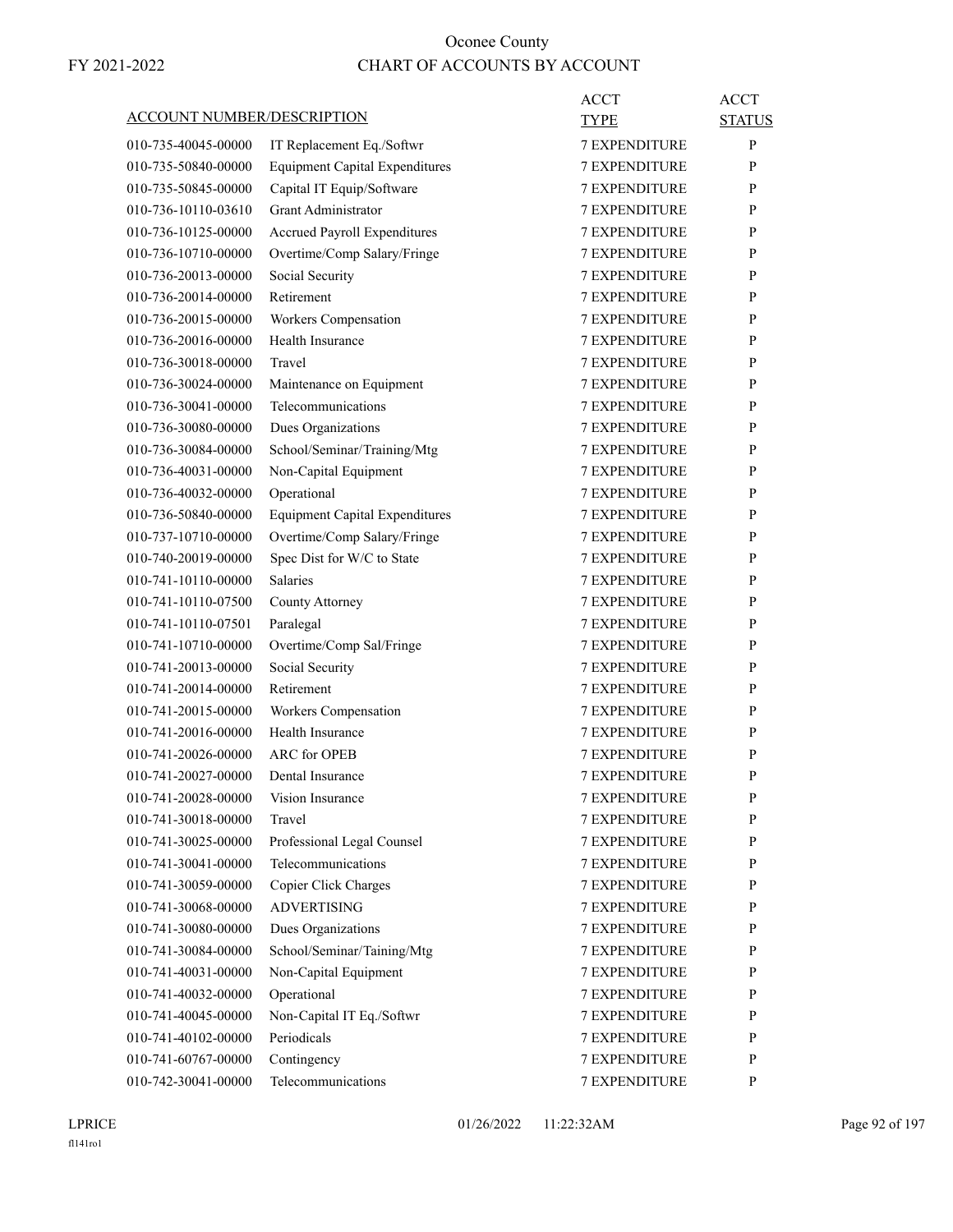| <u>ACCOUNT NUMBER/DESCRIPTION</u> |                                     | <b>ACCT</b>          | <b>ACCT</b>   |
|-----------------------------------|-------------------------------------|----------------------|---------------|
|                                   |                                     | <b>TYPE</b>          | <b>STATUS</b> |
| 010-742-30080-00000               | Dues Organizations                  | <b>7 EXPENDITURE</b> | P             |
| 010-742-30084-00000               | School/Seminar/Training/Mtg         | <b>7 EXPENDITURE</b> | P             |
| 010-742-40032-00000               | Operational                         | <b>7 EXPENDITURE</b> | P             |
| 010-743-30025-00000               | Professional Engineering            | <b>7 EXPENDITURE</b> | P             |
| 010-744-30090-00000               | Commission Honoraria                | <b>7 EXPENDITURE</b> | P             |
| 010-745-10110-74500               | Stormwater Manager                  | <b>7 EXPENDITURE</b> | P             |
| 010-745-20013-00000               | Social Security                     | <b>7 EXPENDITURE</b> | P             |
| 010-745-20014-00000               | Retirement                          | <b>7 EXPENDITURE</b> | P             |
| 010-745-20015-00000               | Workers Compensation                | <b>7 EXPENDITURE</b> | P             |
| 010-745-20016-00000               | Health Insurance                    | <b>7 EXPENDITURE</b> | P             |
| 010-745-95100-20232               | Folks                               | <b>7 EXPENDITURE</b> | P             |
| 010-746-10110-05810               | County Alliance Executive Director  | <b>7 EXPENDITURE</b> | P             |
| 010-746-10125-00000               | Accrued Payroll Expenditure         | <b>7 EXPENDITURE</b> | P             |
| 010-746-20013-00000               | Social Security                     | <b>7 EXPENDITURE</b> | P             |
| 010-746-20014-00000               | Retirement                          | <b>7 EXPENDITURE</b> | P             |
| 010-746-20015-00000               | Workers Compensation                | <b>7 EXPENDITURE</b> | P             |
| 010-746-20016-00000               | Health Insurance                    | <b>7 EXPENDITURE</b> | P             |
| 010-746-20017-00000               | Unemployment Insurance              | <b>7 EXPENDITURE</b> | P             |
| 010-747-10110-00000               | <b>Salaries</b>                     | <b>7 EXPENDITURE</b> | P             |
| 010-747-10110-03600               | Director of Administrative Services | <b>7 EXPENDITURE</b> | P             |
| 010-747-10125-00000               | Accrued Payroll Expenditures        | <b>7 EXPENDITURE</b> | P             |
| 010-747-10610-00000               | Comp/Extra Hours                    | <b>7 EXPENDITURE</b> | P             |
| 010-747-10710-00000               | Overtime/Comp Salary/Fringe         | <b>7 EXPENDITURE</b> | P             |
| 010-747-19999-00000               | Reclassifications                   | <b>7 EXPENDITURE</b> | P             |
| 010-747-19999-00001               | Reclassification Allowance          | <b>7 EXPENDITURE</b> | P             |
| 010-747-20013-00000               | Social Security                     | <b>7 EXPENDITURE</b> | P             |
| 010-747-20014-00000               | Retirement                          | <b>7 EXPENDITURE</b> | P             |
| 010-747-20015-00000               | Workers Compensation                | <b>7 EXPENDITURE</b> | P             |
| 010-747-20016-00000               | Health Insurance                    | <b>7 EXPENDITURE</b> | P             |
| 010-747-20022-00000               | Unemployment Benefit Reimbursement  | <b>7 EXPENDITURE</b> | P             |
| 010-747-20025-00000               | Furlough                            | <b>7 EXPENDITURE</b> | P             |
| 010-747-20026-00000               | <b>ARC</b> for OPEB                 | 7 EXPENDITURE        | P             |
| 010-747-20027-00000               | Dental Insurance                    | 7 EXPENDITURE        | P             |
| 010-747-20028-00000               | Vision Insurance                    | 7 EXPENDITURE        | P             |
| 010-747-20050-00000               | Temporary Agency Fee                | 7 EXPENDITURE        | P             |
| 010-747-30018-00000               | Travel                              | <b>7 EXPENDITURE</b> | P             |
| 010-747-30024-00000               | Maintenance on Equipment            | <b>7 EXPENDITURE</b> | P             |
| 010-747-30025-00000               | Professional                        | 7 EXPENDITURE        | P             |
| 010-747-30037-00000               | Equip (Leased or Rented)            | 7 EXPENDITURE        | P             |
| 010-747-30041-00000               | Telecommunications                  | 7 EXPENDITURE        | P             |
| 010-747-30056-00000               | Data Processing                     | 7 EXPENDITURE        | P             |
| 010-747-30059-00000               | Copier Click Charges                | <b>7 EXPENDITURE</b> | P             |
| 010-747-30061-00000               | Insurance                           | 7 EXPENDITURE        | P             |
| 010-747-30062-00000               | Medical                             | 7 EXPENDITURE        | P             |
|                                   |                                     |                      |               |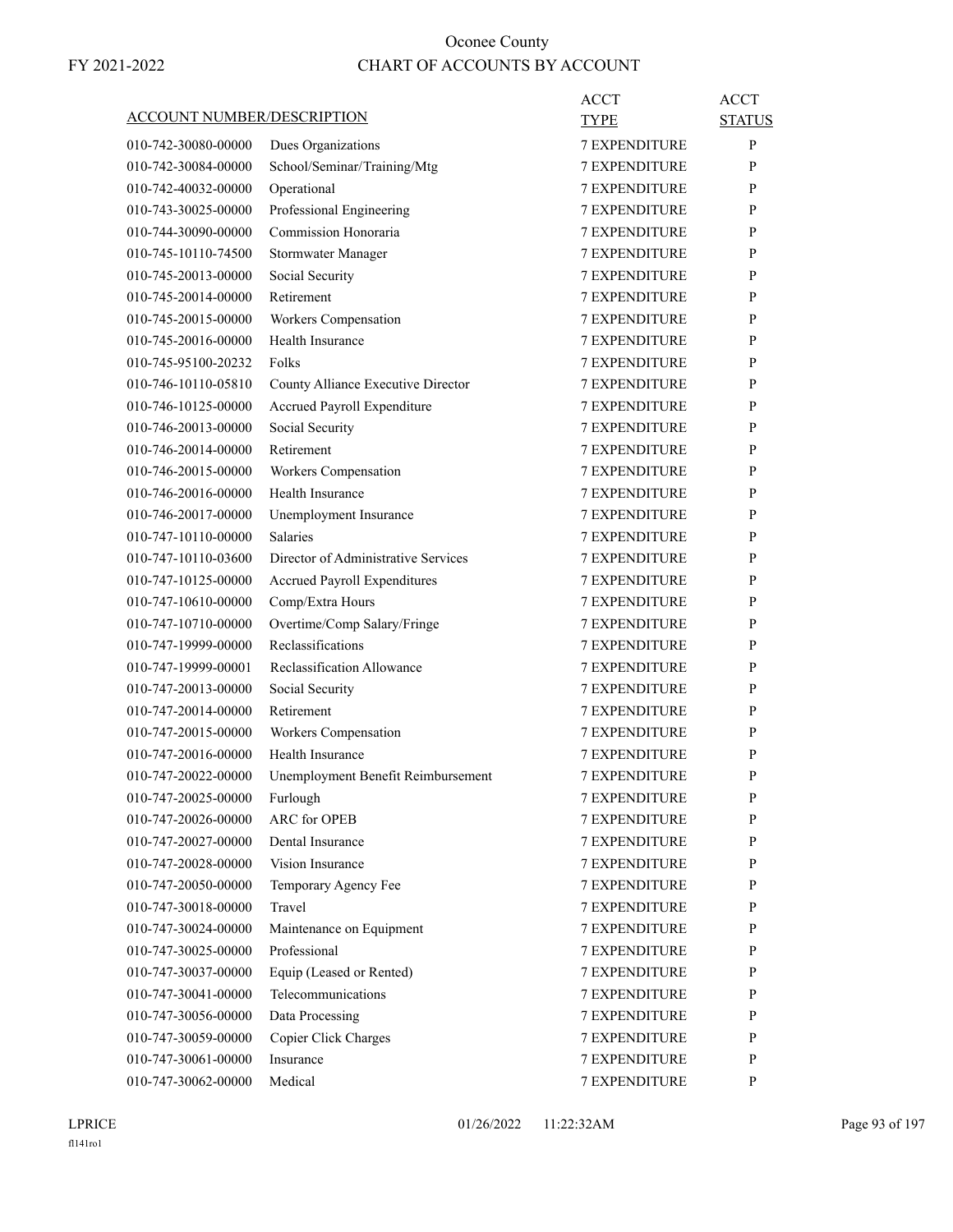| <b>ACCOUNT NUMBER/DESCRIPTION</b> |                                       | <b>ACCT</b><br>TYPE  | <b>ACCT</b><br><b>STATUS</b> |
|-----------------------------------|---------------------------------------|----------------------|------------------------------|
| 010-747-30066-00000               | P & L Insurance                       | <b>7 EXPENDITURE</b> | P                            |
| 010-747-30068-00000               | Advertising                           | 7 EXPENDITURE        | P                            |
| 010-747-30080-00000               | Dues Organizations                    | <b>7 EXPENDITURE</b> | P                            |
| 010-747-30084-00000               | School/Seminar/Training/Mtg           | <b>7 EXPENDITURE</b> | P                            |
| 010-747-40027-00000               | Safety Equipment                      | <b>7 EXPENDITURE</b> | P                            |
| 010-747-40031-00000               | Non-Capital Equipment                 | <b>7 EXPENDITURE</b> | P                            |
| 010-747-40032-00000               | Operational                           | <b>7 EXPENDITURE</b> | P                            |
| 010-747-40034-00000               | Food                                  | 7 EXPENDITURE        | P                            |
| 010-747-40045-00000               | IT Replacement Eq./Software           | <b>7 EXPENDITURE</b> | P                            |
| 010-747-40102-00000               | Periodicals                           | <b>7 EXPENDITURE</b> | P                            |
| 010-747-50840-00000               | <b>Equipment Capital Expenditures</b> | <b>7 EXPENDITURE</b> | P                            |
| 010-747-50845-00000               | Capital IT Equip./Software            | <b>7 EXPENDITURE</b> | P                            |
| 010-747-50870-00000               | Vehicles, Capital Expenditures        | <b>7 EXPENDITURE</b> | P                            |
| 010-747-60725-00000               | Handicapped Services                  | 7 EXPENDITURE        | P                            |
| 010-747-60767-00000               | <b>Contigency Employment Issues</b>   | <b>7 EXPENDITURE</b> | P                            |
| 010-747-60768-00000               | Contigency Overtime                   | <b>7 EXPENDITURE</b> | P                            |
| 010-747-80710-00000               | Vehicle Maintenance Admin Services    | <b>7 EXPENDITURE</b> | P                            |
| 010-747-81710-00000               | Gasoline Administrative Services      | <b>7 EXPENDITURE</b> | P                            |
| 010-747-81747-00000               | Gasoline - Administrative Services    | <b>7 EXPENDITURE</b> | P                            |
| 010-777-10110-00000               | <b>Salaries</b>                       | 7 EXPENDITURE        | P                            |
| 010-777-10710-00000               | Overtime/Comp Salary/Fringe           | <b>7 EXPENDITURE</b> | P                            |
| 010-777-20013-00000               | Social Security                       | <b>7 EXPENDITURE</b> | P                            |
| 010-777-20014-00000               | Retirement                            | <b>7 EXPENDITURE</b> | P                            |
| 010-777-20015-00000               | Workers' Compensation                 | <b>7 EXPENDITURE</b> | P                            |
| 010-777-20016-00000               | Health Insurance                      | <b>7 EXPENDITURE</b> | P                            |
| 010-801-60801-00000               | <b>Rural Fire Insurance Fees</b>      | 7 EXPENDITURE        | P                            |
| 010-803-60030-00000               | Bond Sinking Prior 1981               | <b>7 EXPENDITURE</b> | P                            |
| 010-803-60033-00000               | Bond Sinking Fund 1993                | <b>7 EXPENDITURE</b> | P                            |
| 010-803-60034-00000               | Bond Sinking 1993 SW                  | <b>7 EXPENDITURE</b> | P                            |
| 010-803-60035-00000               | 2000 Lila Doyle Bond Sinking          | <b>7 EXPENDITURE</b> | P                            |
| 010-803-60036-00000               | <b>Delinquent Bonds</b>               | <b>7 EXPENDITURE</b> | P                            |
| 010-803-60037-00000               | 2001 Courthouse Bond Sinking          | <b>7 EXPENDITURE</b> | P                            |
| 010-803-60038-00000               | <b>Borg Warner</b>                    | <b>7 EXPENDITURE</b> | P                            |
| 010-803-60039-00000               | 2002 Emergency Ser Facility BondSnk   | 7 EXPENDITURE        | P                            |
| 010-803-60100-00000               | Bond Sinking 1991                     | 7 EXPENDITURE        | P                            |
| 011-001-00010-71001               | TD Bank - Admin. Bank Acct.           | 1 ASSET              | P                            |
| 011-001-00010-71002               | Comm First Bank - Admin Acct.         | 1 ASSET              | P                            |
| 011-001-00010-71005               | Wachovia Firemens Fund                | 1 ASSET              | P                            |
| 011-001-00010-71025               | TD Bank-Rural Fire Account            | 1 ASSET              | P                            |
| 011-001-00010-71027               | Community 1st Firemens Fund           | 1 ASSET              | P                            |
| 011-001-00010-71042               | TD - ACH                              | 1 ASSET              | P                            |
| 011-001-00020-71108               | Accounts Receivable                   | 1 ASSET              | P                            |
| 011-001-00020-71113               | Accrued Interest Receivable           | 1 ASSET              | P                            |
| 011-001-00020-71125               | Due From Other Governments            | 1 ASSET              | P                            |
|                                   |                                       |                      |                              |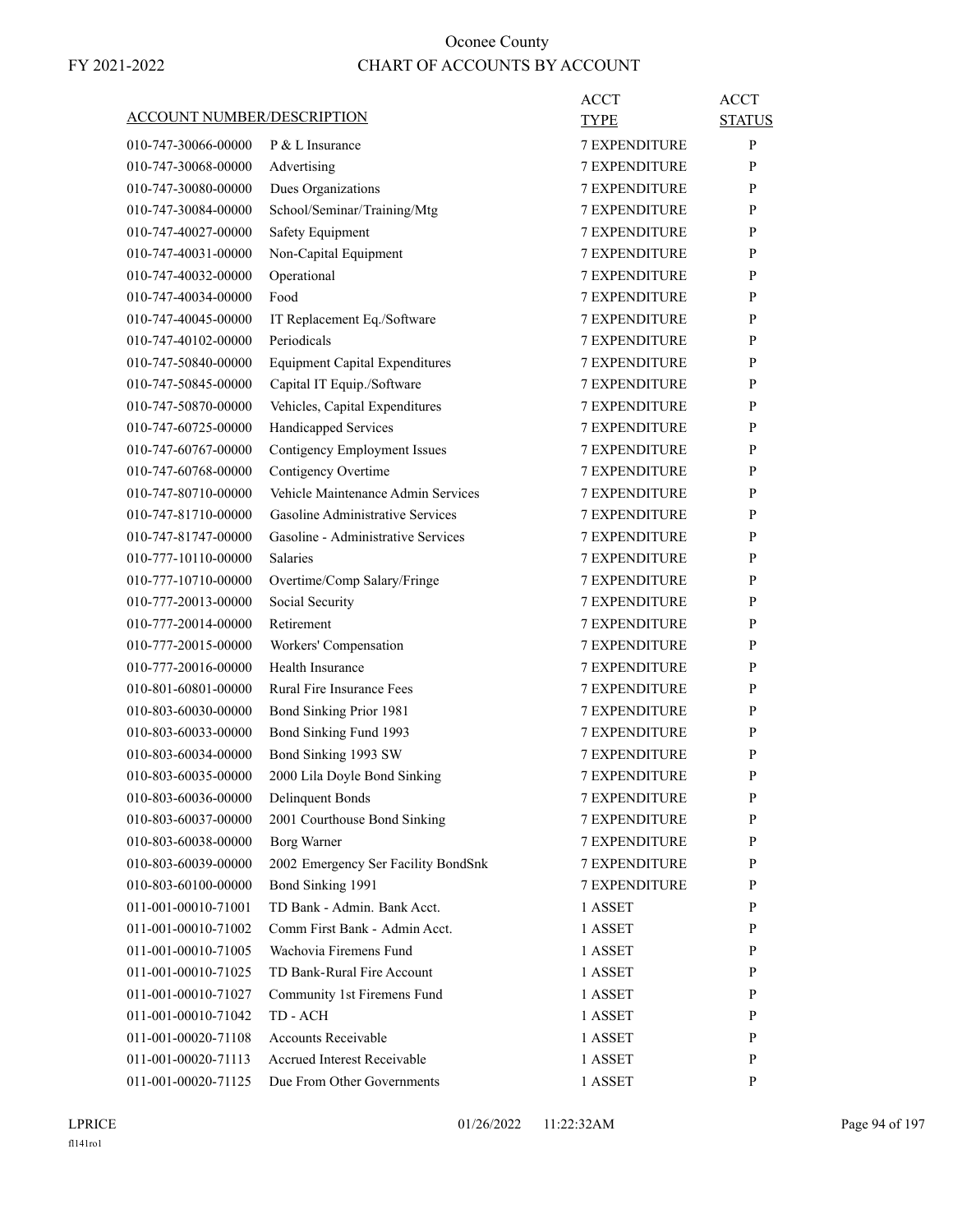|                                   |                                     | <b>ACCT</b>              | <b>ACCT</b>   |
|-----------------------------------|-------------------------------------|--------------------------|---------------|
| <b>ACCOUNT NUMBER/DESCRIPTION</b> |                                     | <b>TYPE</b>              | <b>STATUS</b> |
| 011-001-00020-71402               | Due from County Agencies            | 1 ASSET                  | P             |
| 011-001-00030-71205               | <b>Rural Fire Investment</b>        | 1 ASSET                  | P             |
| 011-001-00030-71206               | Investment, Keowee Fire Tax Dist    | 1 ASSET                  | P             |
| 011-001-00060-73000               | Accounts Payable CSI Only           | 2 LIABILITY              | P             |
| 011-001-00070-73402               | Oconee Fireman's Ins & Ins          | 2 LIABILITY              | P             |
| 011-001-00070-73408               | <b>SC SBT Firemens Association</b>  | 2 LIABILITY              | P             |
| 011-001-00070-73410               | Firemans Ins Long Creek             | 2 LIABILITY              | P             |
| 011-001-00070-73411               | Firemans Ins Picket Post            | 2 LIABILITY              | P             |
| 011-001-00070-73412               | Firemans Ins Salem                  | 2 LIABILITY              | P             |
| 011-001-00070-73413               | Firemans Ins Cross Roads            | 2 LIABILITY              | P             |
| 011-001-00070-73414               | Firemans Ins West Union             | 2 LIABILITY              | P             |
| 011-001-00070-73415               | Firemans Ins Keowee Ebenezer        | 2 LIABILITY              | P             |
| 011-001-00070-73416               | Firemans Ins Cleveland              | 2 LIABILITY              | P             |
| 011-001-00070-73417               | Firemans Ins Friendship             | 2 LIABILITY              | P             |
| 011-001-00070-73418               | Firemans Ins Fair Play              | 2 LIABILITY              | P             |
| 011-001-00070-73419               | Firemans Ins Mountain Rest          | 2 LIABILITY              | P             |
| 011-001-00070-73420               | Firemans Ins South Union            | 2 LIABILITY              | P             |
| 011-001-00070-73421               | Firemans Ins Oakway                 | 2 LIABILITY              | P             |
| 011-001-00070-73422               | Firemans Ins Corinth-Shiloh         | 2 LIABILITY              | P             |
| 011-001-00070-73423               | Firemans Ins Walhalla               | 2 LIABILITY              | P             |
| 011-001-00070-73424               | Firemans Ins Westminster            | 2 LIABILITY              | P             |
| 011-001-00070-73425               | Firemans Ins Seneca                 | 2 LIABILITY              | P             |
| 011-001-00070-73426               | Firemans Ins Keowee Key Fire        | 2 LIABILITY              | P             |
| 011-001-00070-73427               | Firemans Ins Holly Springs          | 2 LIABILITY              | P             |
| 011-001-00100-75000               | <b>Fund Balance</b>                 | 3 EQUITY                 | P             |
| 011-090-00170-70010               | Interfund Transfers In-10 Fund      | <b>8 FINANCING SOURO</b> | P             |
| 011-095-00171-70010               | Interfund Transfer Out-10 Fund      | 9 FINANCING USE          | P             |
| 012-001-00010-00061               | BB&T-2010 Pointe West Proj Bank Acc | 1 ASSET                  | P             |
| 012-001-00010-00062               | US Bank Int Acct #8000/Pointe West  | 1 ASSET                  | P             |
| 012-001-00010-71001               | TD Bank - Admin. Bank Acct.         | 1 ASSET                  | P             |
| 012-001-00010-71002               | <b>Community First Bank</b>         | 1 ASSET                  | ${\bf P}$     |
| 012-001-00010-71020               | CF State and Federal Grants         | 1 ASSET                  | P             |
| 012-001-00010-71021               | CF AP Condemnation Escrow           | 1 ASSET                  | P             |
| 012-001-00010-71035               | Special Source Bond Checking        | 1 ASSET                  | P             |
| 012-001-00010-71040               | Newry Special Project               | 1 ASSET                  | P             |
| 012-001-00010-71042               | TD Bank-ACH Acct #2551              | 1 ASSET                  | P             |
| 012-001-00010-71045               | Special Source Bond Sweep Account   | 1 ASSET                  | P             |
| 012-001-00010-71055               | Wachovia Bank 911 Eq Fund           | 1 ASSET                  | P             |
| 012-001-00010-71077               | Deutsche Bank-2015 Cap Lease        | 1 ASSET                  | P             |
| 012-001-00010-71086               | Duetche Bank -2013 Capital Lease    | 1 ASSET                  | P             |
| 012-001-00010-71087               | Morgan Stanley Acct 740400118       | 1 ASSET                  | P             |
| 012-001-00011-00062               | US Bank Princ #8001/Pointe West     | 1 ASSET                  | P             |
| 012-001-00020-20010               | Investment Lila Doyle               | 1 ASSET                  | P             |
| 012-001-00020-20015               | Investment Courthouse               | 1 ASSET                  | P             |
|                                   |                                     |                          |               |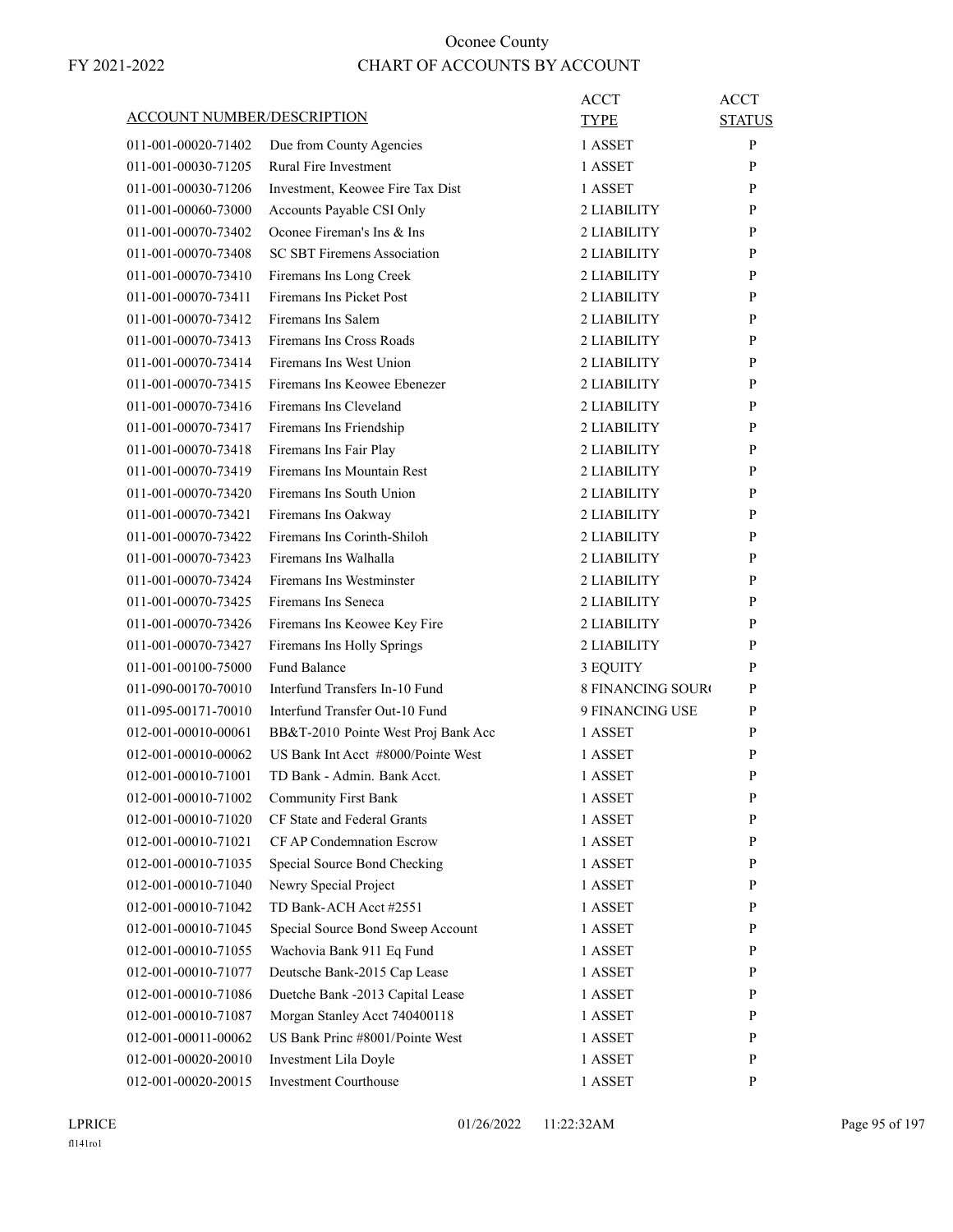| <b>ACCOUNT NUMBER/DESCRIPTION</b> |                                                               | <b>ACCT</b><br><b>TYPE</b> | <b>ACCT</b><br><b>STATUS</b> |
|-----------------------------------|---------------------------------------------------------------|----------------------------|------------------------------|
| 012-001-00020-60282               |                                                               | 1 ASSET                    | P                            |
|                                   | Investment Emergency Ser Facility                             |                            |                              |
| 012-001-00020-71101               | Bridge & Culverts Acct Rec'v                                  | 1 ASSET                    | P                            |
| 012-001-00020-71107               | Bridges & Culverts Accounts Rec<br><b>Accounts Receivable</b> | 1 ASSET                    | P                            |
| 012-001-00020-71108               |                                                               | 1 ASSET                    | P                            |
| 012-001-00020-71113               | Accrued Interest Receivable                                   | 1 ASSET                    | P                            |
| 012-001-00020-71125               | Due from Other Governments                                    | 1 ASSET                    | P                            |
| 012-001-00020-71126               | <b>Accounts Rec Federal</b>                                   | 1 ASSET                    | P                            |
| 012-001-00020-71410               | Due from General Fund                                         | 1 ASSET                    | P                            |
| 012-001-00020-73320               | Interfund Bal - 10 Fund                                       | 1 ASSET                    | P                            |
| 012-001-00030-71028               | State Investment Pool Bank Account                            | 1 ASSET                    | P                            |
| 012-001-00030-71204               | Newry Sewer Project                                           | 1 ASSET                    | P                            |
| 012-001-00030-71249               | Investment Liberty Bank SW                                    | 1 ASSET                    | P                            |
| 012-001-00030-71314               | BB&T Bank Acct-2018 Lease HVAC                                | 1 ASSET                    | P                            |
| 012-001-00040-71740               | Prepaid Items                                                 | 1 ASSET                    | P                            |
| 012-001-00055-73380               | <b>Bank Overdraft</b>                                         | 2 LIABILITY                | P                            |
| 012-001-00060-00850               | GO Bonds Payable                                              | 2 LIABILITY                | P                            |
| 012-001-00060-73000               | <b>Accounts Payable</b>                                       | 2 LIABILITY                | P                            |
| 012-001-00060-73001               | Retainage Payable                                             | 2 LIABILITY                | P                            |
| 012-001-00060-73002               | Health Insurance Payable                                      | 2 LIABILITY                | P                            |
| 012-001-00060-73003               | Encumbrance Reserve Acct Payable                              | 2 LIABILITY                | P                            |
| 012-001-00060-73004               | Deferred Revenue Unearned                                     | 2 LIABILITY                | P                            |
| 012-001-00060-73005               | Deferred Revenue Unavailable                                  | 2 LIABILITY                | P                            |
| 012-001-00060-73006               | <b>Airport Condemnation Escrow</b>                            | 2 LIABILITY                | P                            |
| 012-001-00060-73009               | Accounts Payable Manual Adjustments                           | 2 LIABILITY                | P                            |
| 012-001-00060-73010               | Accounts Payable Accruals -CSI Only                           | 2 LIABILITY                | P                            |
| 012-001-00060-73060               | <b>Interest Payable</b>                                       | 2 LIABILITY                | P                            |
| 012-001-00060-73999               | Reserve for Encumbrance                                       | 2 LIABILITY                | P                            |
| 012-001-00100-75000               | FB, Unassigned-Capital Project Fund                           | 3 EQUITY                   | P                            |
| 012-001-00100-75016               | FB, Prior Year Adjustment                                     | 3 EQUITY                   | P                            |
| 012-001-00101-75022               | FB, Nonspendable-Prepaid Expend                               | 3 EQUITY                   | P                            |
| 012-001-00102-75041               | FB, Restricted-Capital Projects                               | 3 EQUITY                   | P                            |
| 012-001-00104-75085               | FB, Assigned-Subsequent Yr's Budget                           | 3 EQUITY                   | P                            |
| 012-080-00170-00046               | <b>Transfer Courthouse</b>                                    | <b>4 REVENUE</b>           | P                            |
| 012-080-00170-00061               | OFS-Pointe West Proj Bond Proceeds                            | <b>8 FINANCING SOURO</b>   | P                            |
| 012-080-00170-00860               | OFS - 2015 GO Bond Proceeds                                   | 8 FINANCING SOURO          | P                            |
| 012-080-00170-07150               | OFS 911 Equipment Capital Lease Pur                           | <b>4 REVENUE</b>           | P                            |
| 012-080-00170-07180               | OFS - Capital Lease Purchase                                  | <b>4 REVENUE</b>           | P                            |
| 012-080-00170-21220               | Land Acquisition Capital                                      | <b>4 REVENUE</b>           | P                            |
| 012-080-00805-00089               | S Cove Renovations Fund SCUPHA                                | 4 REVENUE                  | P                            |
| 012-080-00805-07151               | 911 Equipment Rev APCO Grant                                  | <b>4 REVENUE</b>           | P                            |
| 012-080-00805-08888               | Encumbrance Reserve Plug Account                              | 8 FINANCING SOURO          | P                            |
| 012-080-00805-09999               | Fund Balance-Budgetary Control                                | 8 FINANCING SOURO          | P                            |
| 012-080-00805-10337               | 911 Eq Fund Bank Acct Interest                                | <b>4 REVENUE</b>           | P                            |
| 012-080-00805-10340               | Miscellaneous Income                                          | 4 REVENUE                  | P                            |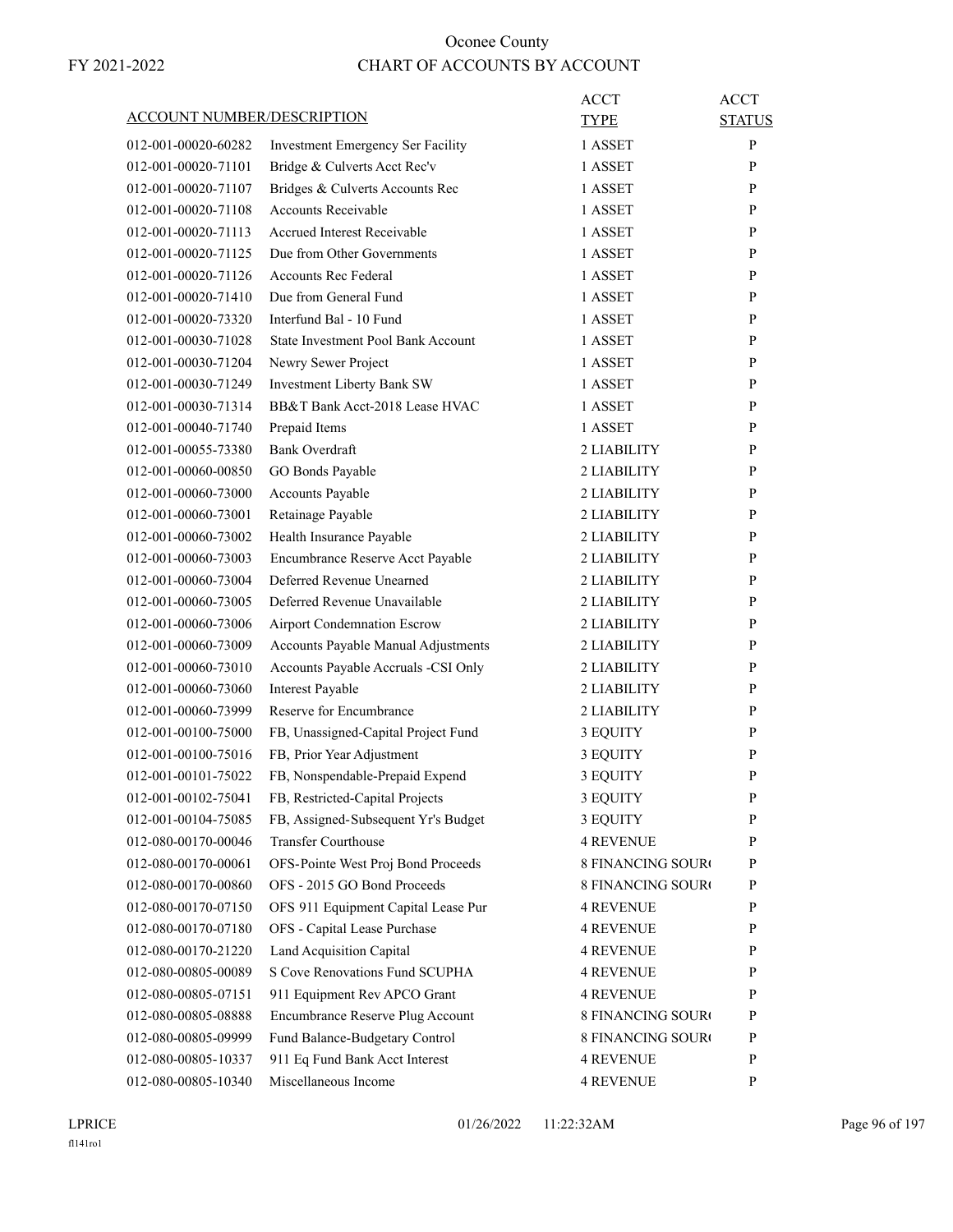| <b>ACCOUNT NUMBER/DESCRIPTION</b> |                                                           | ACCT<br>TYPE             | <b>ACCT</b><br><b>STATUS</b> |
|-----------------------------------|-----------------------------------------------------------|--------------------------|------------------------------|
|                                   |                                                           | <b>4 REVENUE</b>         | P                            |
| 012-080-00805-10345               | Borrowed for Hangar                                       |                          |                              |
| 012-080-00805-11707               | OFS-Special Source Revenue Bond<br><b>Bond Courthouse</b> | <b>4 REVENUE</b>         | P                            |
| 012-080-00805-20015               |                                                           | <b>4 REVENUE</b>         | P                            |
| 012-080-00805-20020               | Lila Doyle Interest                                       | <b>4 REVENUE</b>         | P                            |
| 012-080-00805-20030               | Courthouse CD Interest                                    | <b>4 REVENUE</b>         | P                            |
| 012-080-00805-20050               | Detention Center GOB                                      | <b>4 REVENUE</b>         | P                            |
| 012-080-00805-28000               | <b>Real Estate Collections</b>                            | <b>4 REVENUE</b>         | P                            |
| 012-080-00805-28600               | Homestead Expemption                                      | <b>4 REVENUE</b>         | P                            |
| 012-080-00805-28700               | <b>MFGR</b> Distribution                                  | <b>4 REVENUE</b>         | P                            |
| 012-080-00805-29000               | Vehicle Tax Collection                                    | <b>4 REVENUE</b>         | P                            |
| 012-080-00805-29500               | Motor Carrier                                             | <b>4 REVENUE</b>         | P                            |
| 012-080-00805-29600               | <b>BMW</b> Taxes                                          | <b>4 REVENUE</b>         | P                            |
| 012-080-00805-31010               | 911 CLEC Wireless                                         | <b>4 REVENUE</b>         | P                            |
| 012-080-00805-31011               | 911 CLEC Wireless Interest Income                         | <b>4 REVENUE</b>         | P                            |
| 012-080-00805-36000               | <b>Bellsouth Wireless</b>                                 | <b>4 REVENUE</b>         | P                            |
| 012-080-00805-36001               | <b>Bellsouth Wireless Interest Income</b>                 | <b>4 REVENUE</b>         | P                            |
| 012-080-00805-40225               | B&C BD Div Regional Dev                                   | <b>4 REVENUE</b>         | P                            |
| 012-080-00805-40230               | Newry Sewer                                               | <b>4 REVENUE</b>         | P                            |
| 012-080-00805-43020               | Land AQ AIO 3-45-0016-03                                  | <b>4 REVENUE</b>         | P                            |
| 012-080-00805-43050               | Term Building EDA 04-01-04174                             | <b>4 REVENUE</b>         | P                            |
| 012-080-00805-43080               | Alrport Improvement Program                               | <b>4 REVENUE</b>         | P                            |
| 012-080-00805-60282               | Bond Emergency Service Facility                           | <b>4 REVENUE</b>         | P                            |
| 012-080-00805-60289               | Interest Emergency Ser Facility                           | <b>4 REVENUE</b>         | P                            |
| 012-080-00805-60885               | Bridge Replacement From RQ Sales                          | <b>4 REVENUE</b>         | P                            |
| 012-080-00805-71046               | Interest Econ Dev Rev Bond Invest                         | <b>4 REVENUE</b>         | P                            |
| 012-080-00805-80000               | Reidhead Property                                         | <b>4 REVENUE</b>         | P                            |
| 012-080-00805-90707               | Economic Development                                      | <b>4 REVENUE</b>         | P                            |
| 012-080-00805-91049               | Airport Fencing Project-Local                             | <b>4 REVENUE</b>         | P                            |
| 012-080-00805-95060               | Duke Energy Rebates 2018 Lease HVAC                       | <b>4 REVENUE</b>         | P                            |
| 012-080-00805-99005               | 2008 CDBG Workforce Center- Local                         | <b>4 REVENUE</b>         | P                            |
| 012-080-00805-99997               | Miscellaneous Reimbursement                               | <b>4 REVENUE</b>         | P                            |
| 012-080-00805-99999               | Miscellaneous Capital Projects                            | <b>4 REVENUE</b>         | P                            |
| 012-080-00825-00055               | Pointe West - BREC Util Tax Grant                         | <b>4 REVENUE</b>         | P                            |
| 012-080-00825-90089               | ATAX Grant Rev - S Cove Renov                             | <b>4 REVENUE</b>         | P                            |
| 012-080-00840-00061               | Interest Income Pointe West Project                       | <b>4 REVENUE</b>         | P                            |
| 012-080-00840-00062               | Int Income US Bank Interest #8000                         | <b>4 REVENUE</b>         | P                            |
| 012-080-00840-00072               | Detention Center Investment Earning                       | <b>4 REVENUE</b>         | P                            |
| 012-080-00840-00077               | Interest Earnings-2015 Cap Lease                          | <b>4 REVENUE</b>         | P                            |
| 012-080-00840-00086               | <b>Investment Earnings-Morgan Stanley</b>                 | <b>4 REVENUE</b>         | P                            |
| 012-080-00840-02018               | Interest Earning-2018 BB&T Cap Leas                       | <b>4 REVENUE</b>         | P                            |
| 012-080-00841-00062               | Interest Inc US Bank Princ #8001                          | <b>4 REVENUE</b>         | P                            |
| 012-080-00898-76601               | OFS-Det Ctr 2011 GO Bond                                  | <b>8 FINANCING SOURO</b> | P                            |
| 012-080-00899-76000               | Bridges/Culverts Veh Collections                          | <b>4 REVENUE</b>         | P                            |
| 012-080-00899-76001               | Bridges/Culverts Vehicle Bad Checks                       | 4 REVENUE                | P                            |
|                                   |                                                           |                          |                              |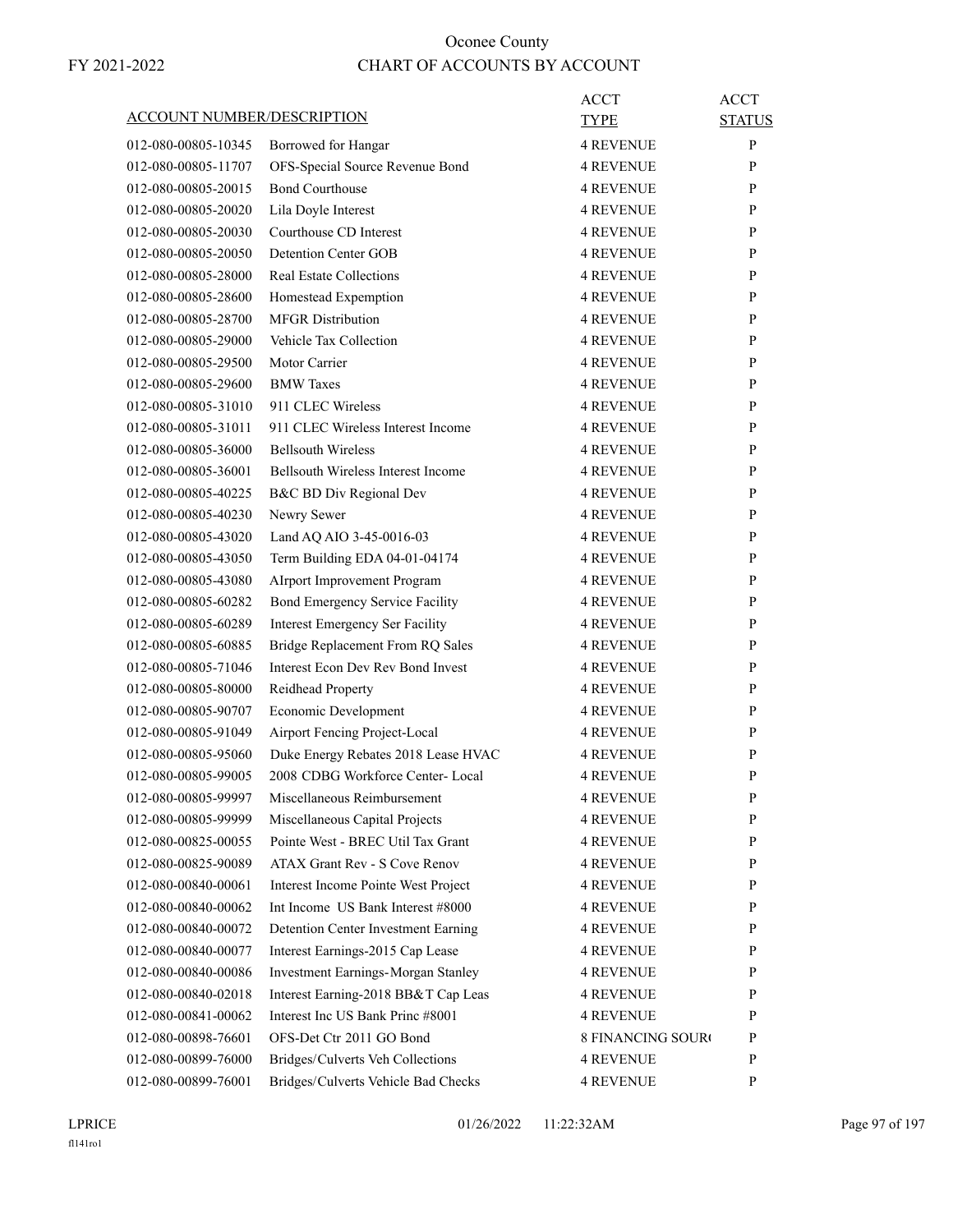|                                   |                                       | <b>ACCT</b>      | <b>ACCT</b>   |
|-----------------------------------|---------------------------------------|------------------|---------------|
| <b>ACCOUNT NUMBER/DESCRIPTION</b> |                                       | TYPE             | <b>STATUS</b> |
| 012-080-00899-76002               | Bridges/Culverts Vehicle Refunds      | <b>4 REVENUE</b> | P             |
| 012-080-00899-76003               | PT CO Bridges/Culverts CY RE Treas    | <b>4 REVENUE</b> | P             |
| 012-080-00899-76004               | PT Bridg/Culvert CY RE DT Mar-June    | <b>4 REVENUE</b> | P             |
| 012-080-00899-76005               | PT CO Bridge/Culvert DT RE            | <b>4 REVENUE</b> | P             |
| 012-080-00899-76006               | PT CO Bridg/Culv RE BC Treasurer      | <b>4 REVENUE</b> | P             |
| 012-080-00899-76009               | PT CO Bridges/Culverts CY RE Pen      | <b>4 REVENUE</b> | P             |
| 012-080-00899-76010               | Bridg/Culv CY RE DT Mar-June Pen      | <b>4 REVENUE</b> | P             |
| 012-080-00899-76012               | PT Bridges/Culverts Homestead Exemp   | <b>4 REVENUE</b> | P             |
| 012-080-00899-76013               | PT Bridges/Culverts DT RE Penalty     | <b>4 REVENUE</b> | P             |
| 012-080-00899-76014               | PT Bridges/Culverts DT BC             | <b>4 REVENUE</b> | P             |
| 012-080-00899-76016               | PT Bridges/Culverts FILOT Collect     | <b>4 REVENUE</b> | P             |
| 012-080-00899-76018               | PT CO Bridges/Culverts BMW Taxes      | <b>4 REVENUE</b> | P             |
| 012-080-00899-76019               | PT CO Bridges/Culverts Manuf Reim     | <b>4 REVENUE</b> | P             |
| 012-080-00899-76020               | PT Bridges/Culverts Motor Carrier     | <b>4 REVENUE</b> | P             |
| 012-080-00899-76025               | PT Bridges/Culverts RE Refunds        | <b>4 REVENUE</b> | P             |
| 012-080-00899-76026               | PT Bridges/Culverts RE Refunds Pen    | <b>4 REVENUE</b> | P             |
| 012-080-00899-76050               | PT Bridges/Culverts Rollback Taxes    | <b>4 REVENUE</b> | P             |
| 012-081-00810-00718               | Solid Waste Equip. Replacement        | <b>4 REVENUE</b> | P             |
| 012-081-00810-10340               | Miscellaneous Income                  | <b>4 REVENUE</b> | P             |
| 012-081-00810-19050               | <b>State Wireless</b>                 | <b>4 REVENUE</b> | P             |
| 012-081-00810-19051               | <b>State Wireless Interest Income</b> | <b>4 REVENUE</b> | P             |
| 012-081-00810-20051               | SC Division of Aeronautics Grant      | <b>4 REVENUE</b> | P             |
| 012-081-00810-40200               | CDBG Newry Sewer (3L99011)            | <b>4 REVENUE</b> | P             |
| 012-081-00810-40230               | Newry Sewer                           | <b>4 REVENUE</b> | P             |
| 012-081-00810-40350               | HVAC Walhalla Health State            | <b>4 REVENUE</b> | P             |
| 012-081-00810-43080               | Airport Improvement Program           | <b>4 REVENUE</b> | P             |
| 012-081-00810-82002               | DSS Revenue for New Bldg.             | <b>4 REVENUE</b> | P             |
| 012-081-00810-91049               | Airport Fencing Project - State       | <b>4 REVENUE</b> | P             |
| 012-081-00810-97002               | Airport Hangar (State)                | <b>4 REVENUE</b> | P             |
| 012-081-00810-97009               | Infrastructure (Aid to Subdivision)   | <b>4 REVENUE</b> | P             |
| 012-081-00810-97075               | SCDOA Shiloh Relocation - State       | <b>4 REVENUE</b> | ${\bf P}$     |
| 012-081-00810-97091               | AIP 11 (State)                        | <b>4 REVENUE</b> | P             |
| 012-081-00810-97092               | AIP 00 Envmntl Assessment State       | <b>4 REVENUE</b> | P             |
| 012-081-00810-97093               | AIP 13 Prelim Engnrng State           | <b>4 REVENUE</b> | P             |
| 012-081-00810-97094               | AIP 14 State Revenue                  | <b>4 REVENUE</b> | P             |
| 012-081-00810-97095               | AIP15-Design Run/Taxiway-State        | <b>4 REVENUE</b> | P             |
| 012-081-00810-97096               | AIP 16 Line of Sight State            | <b>4 REVENUE</b> | P             |
| 012-081-00810-97097               | AIP 17 State                          | <b>4 REVENUE</b> | $\mathbf{P}$  |
| 012-081-00810-97098               | AIP 18 State                          | <b>4 REVENUE</b> | P             |
| 012-081-00810-97099               | AIP 19 State                          | <b>4 REVENUE</b> | P             |
| 012-081-00810-97110               | Airport SCDO Project #08-012          | 4 REVENUE        | P             |
| 012-081-00810-97120               | Airport SCDO Project #08-019          | <b>4 REVENUE</b> | P             |
| 012-081-00810-97122               | SCAC Grant #21-003 Aspalt Repair      | <b>4 REVENUE</b> | P             |
| 012-081-00810-99005               | 2008 CDBG Workforce Center State      | <b>4 REVENUE</b> | P             |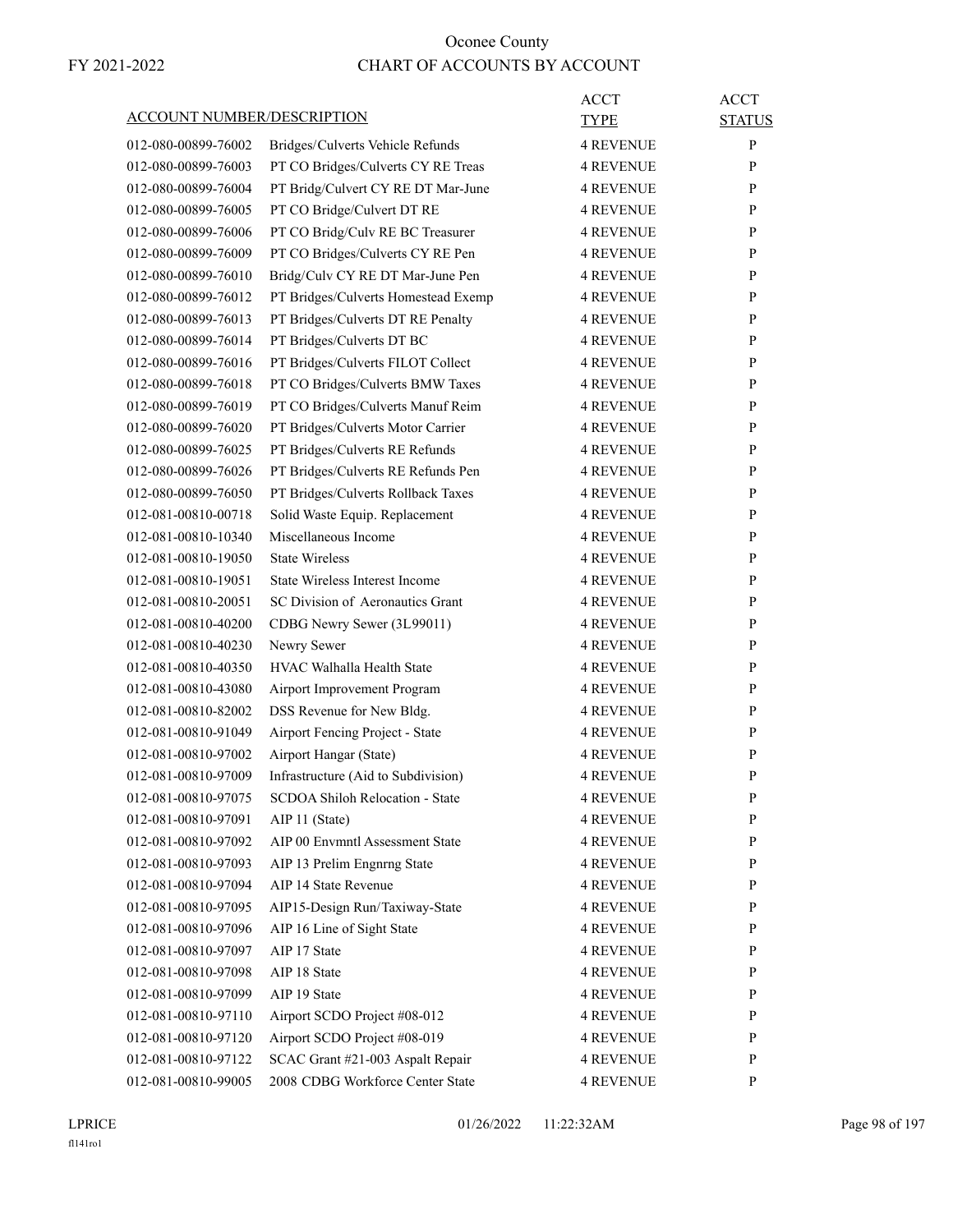|                                   |                                     | <b>ACCT</b>              | <b>ACCT</b>   |
|-----------------------------------|-------------------------------------|--------------------------|---------------|
| <b>ACCOUNT NUMBER/DESCRIPTION</b> |                                     | <b>TYPE</b>              | <b>STATUS</b> |
| 012-081-00825-97023               | AIP 23-Terminal Plan State Revenue  | <b>4 REVENUE</b>         | P             |
| 012-081-00825-97101               | AIP-Land/House-State                | <b>4 REVENUE</b>         | P             |
| 012-081-00825-97102               | AIP-Obstruct Clearing-State         | <b>4 REVENUE</b>         | P             |
| 012-081-00825-97103               | AIP 20-Runway 7 RPZ & Appr.-State   | <b>4 REVENUE</b>         | P             |
| 012-081-00825-97104               | AIP 21 State Revenue                | <b>4 REVENUE</b>         | P             |
| 012-081-00825-97105               | AIP 22-Land Acq. Ph. #2-State Rev.  | <b>4 REVENUE</b>         | P             |
| 012-081-00825-97106               | AIP24-.7 Ac Acq/RelocTAEDesOnly-Sta | <b>4 REVENUE</b>         | P             |
| 012-081-00825-97107               | AIP25 - Mt Nebo Church Rd - State   | <b>4 REVENUE</b>         | P             |
| 012-081-00825-97108               | AIP 26-W Terminal Apron Prep-State  | <b>4 REVENUE</b>         | P             |
| 012-081-00825-97109               | AIP 29 - Murphy Land Acq. - State   | <b>4 REVENUE</b>         | P             |
| 012-081-00825-97111               | AIP 27-Expand T Apron, P+L-State    | <b>4 REVENUE</b>         | P             |
| 012-081-00825-97121               | Airport SCAC Grant 16-005 Revenue   | <b>4 REVENUE</b>         | P             |
| 012-081-00825-97123               | SCAC Grant Runway Repair Revenue    | <b>4 REVENUE</b>         | P             |
| 012-082-00825-97023               | AIP 23-Terminal Plan Federal Rev    | <b>4 REVENUE</b>         | P             |
| 012-082-00825-97101               | AIP-Land/House-Federal              | <b>4 REVENUE</b>         | P             |
| 012-082-00825-97102               | AIP-Obstruct Clearing-Federal       | <b>4 REVENUE</b>         | P             |
| 012-082-00825-97103               | AIP 20-Runway 7 RPZ & Appr.-Federal | <b>4 REVENUE</b>         | P             |
| 012-082-00825-97104               | AIP 21 Federal Revenue              | <b>4 REVENUE</b>         | P             |
| 012-082-00825-97105               | AIP 22-Land Acq. Ph. #2-Fed. Rev.   | <b>4 REVENUE</b>         | P             |
| 012-082-00825-97106               | AIP24-.7 Ac Acq/RelocTAEDesOnly-Fed | <b>4 REVENUE</b>         | P             |
| 012-082-00825-97107               | AIP25 - Mt Nebo Church Rd - Federal | 4 REVENUE                | P             |
| 012-082-00825-97108               | AIP 26-W Terminal Apron Prep-Federa | <b>4 REVENUE</b>         | P             |
| 012-082-00825-97109               | AIP 29 - Murphy Land Acq. - Federal | <b>4 REVENUE</b>         | P             |
| 012-082-00825-97111               | AIP 27-Expand T Apron, P+L-Federal  | 4 REVENUE                | P             |
| 012-082-00825-97113               | AIP 30 Runway Rehab Proj-Fed Revenu | <b>4 REVENUE</b>         | P             |
| 012-082-00830-43080               | Airport Improvement Program         | <b>4 REVENUE</b>         | P             |
| 012-082-00830-91049               | Airport Fencing Project-Federal     | <b>4 REVENUE</b>         | P             |
| 012-082-00830-97015               | ARC (Newry Infrastructure)          | <b>4 REVENUE</b>         | P             |
| 012-082-00830-97090               | AIP 09 (Federal)                    | <b>4 REVENUE</b>         | P             |
| 012-082-00830-97091               | AIP 11 (Federal)                    | 4 REVENUE                | P             |
| 012-082-00830-97092               | AIP 12 Envmntl Assessment Federal   | <b>4 REVENUE</b>         | ${\bf P}$     |
| 012-082-00830-97093               | AIP 13 Prelim Engnrng Federal       | <b>4 REVENUE</b>         | P             |
| 012-082-00830-97094               | AIP 14 FederalRevenue               | <b>4 REVENUE</b>         | P             |
| 012-082-00830-97095               | AIP15-Design Run/Taxiway-Federal    | <b>4 REVENUE</b>         | P             |
| 012-082-00830-97096               | AIP 16 Line of Sight Federal        | <b>4 REVENUE</b>         | P             |
| 012-082-00830-97097               | AIP 17 Federal                      | <b>4 REVENUE</b>         | P             |
| 012-082-00830-97098               | AIP 18 Federal                      | <b>4 REVENUE</b>         | P             |
| 012-082-00830-97099               | AIP 19 Federal                      | <b>4 REVENUE</b>         | P             |
| 012-090-00170-70010               | Interfund Transfers In-10 Fund      | <b>8 FINANCING SOURO</b> | P             |
| 012-090-00170-70012               | Transfers In from 10 Fund           | <b>8 FINANCING SOURO</b> | P             |
| 012-090-00170-70013               | Interfund Transfers In-13 Fund      | <b>8 FINANCING SOURO</b> | P             |
| 012-090-00170-70020               | Interfund Transfers In-20 Fund      | <b>8 FINANCING SOURO</b> | P             |
| 012-090-00170-70090               | Interfund Transfers In-90 Fund      | 8 FINANCING SOURO        | P             |
| 012-090-00170-70210               | Interfund Transfers In-210 Fund     | 8 FINANCING SOURO        | P             |
|                                   |                                     |                          |               |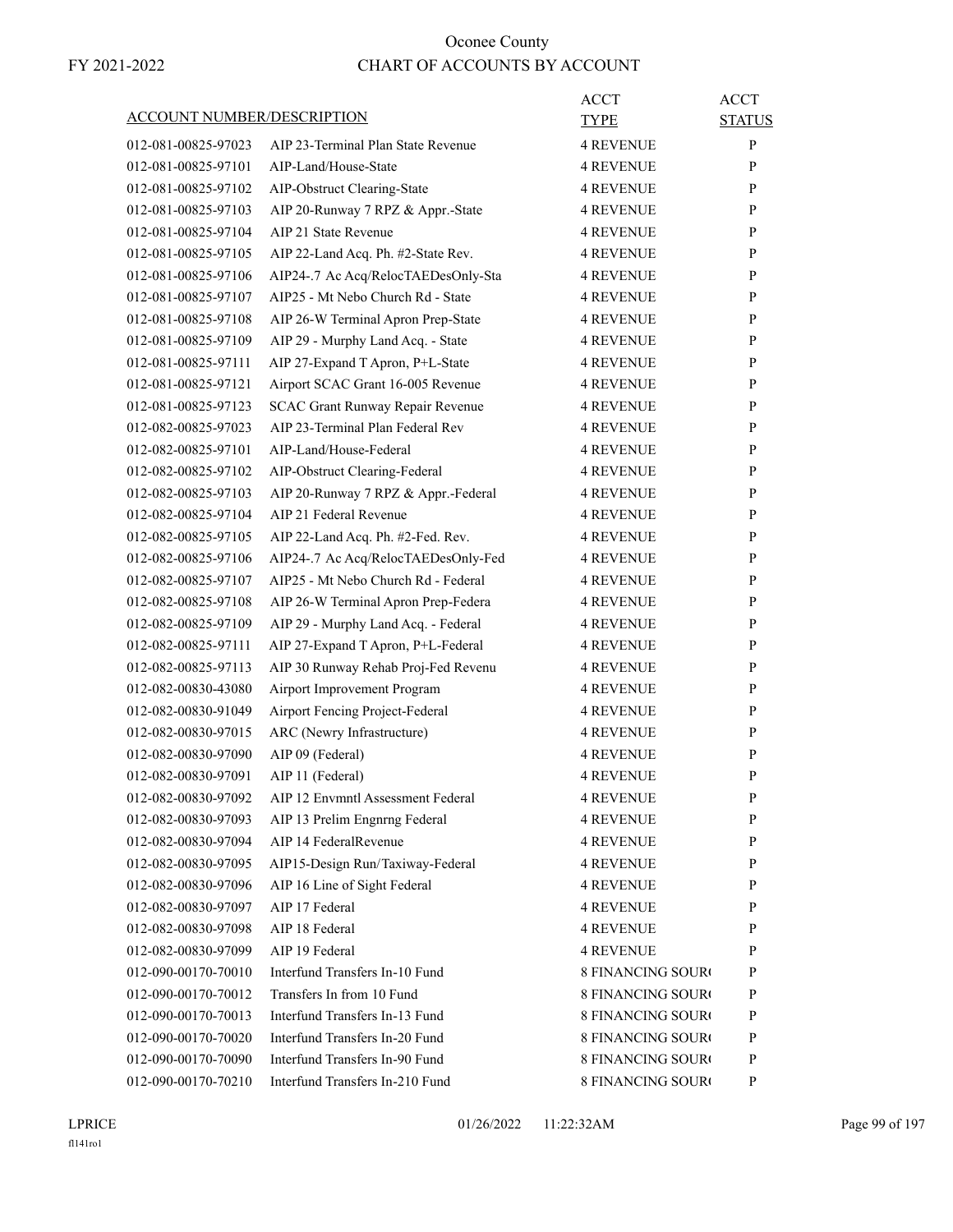|                                   |                                     | <b>ACCT</b>              | <b>ACCT</b>   |
|-----------------------------------|-------------------------------------|--------------------------|---------------|
| <b>ACCOUNT NUMBER/DESCRIPTION</b> |                                     | TYPE                     | <b>STATUS</b> |
| 012-090-00170-70215               | Interfund Transfers In-215 Fund     | <b>8 FINANCING SOURO</b> | $\mathbf{P}$  |
| 012-090-00170-70225               | Interfund Transfers In-225 Fund     | <b>8 FINANCING SOURO</b> | P             |
| 012-090-00170-70230               | Interfund Transfers In-230 Fund     | <b>8 FINANCING SOURO</b> | P             |
| 012-090-00170-70235               | Interfund Transfers In-235 Fund     | 8 FINANCING SOURO        | P             |
| 012-090-00170-70240               | Interfund Transfers In-240 Fund     | 8 FINANCING SOURO        | P             |
| 012-090-00170-70245               | Interfund Transfers In-245 Fund     | <b>8 FINANCING SOURO</b> | P             |
| 012-090-00170-70250               | Interfund Transfers In-250 Fund     | <b>8 FINANCING SOURC</b> | P             |
| 012-090-00170-70260               | Interfund Transfers In - Fund 260   | <b>8 FINANCING SOURO</b> | P             |
| 012-090-00170-70315               | Interfund Transfers In-315 Fund     | <b>8 FINANCING SOURO</b> | P             |
| 012-090-00170-70320               | Interfund Transfers In-320 Fund     | 8 FINANCING SOURO        | P             |
| 012-090-00170-70515               | Interfund Transfers In-515 Fund     | 8 FINANCING SOURO        | P             |
| 012-090-00180-07190               | <b>OFS</b> - Insurance Proceeds     | <b>8 FINANCING SOURO</b> | P             |
| 012-090-00190-00086               | OFS-2013 Cap Lease Proceeds         | <b>8 FINANCING SOURO</b> | P             |
| 012-090-00190-00854               | OFS-2020 GO Ref Bond Proceeds       | <b>8 FINANCING SOURO</b> | P             |
| 012-090-00190-02018               | OFS-2018 BB&T Capital Lease Proceed | <b>8 FINANCING SOURO</b> | P             |
| 012-090-00190-02021               | OFS-2021 Cap Lease Proceeds         | 8 FINANCING SOURO        | P             |
| 012-090-00195-10305               | OFS - Sale of Capital Assets        | 8 FINANCING SOURO        | P             |
| 012-090-00396-00046               | OFS Extraord. Item-CH Settlement    | <b>8 FINANCING SOURO</b> | P             |
| 012-090-00397-00000               | OFS - Special Item                  | <b>8 FINANCING SOURO</b> | P             |
| 012-090-00854-76601               | OFS-2020 GO Ref Bond                | <b>8 FINANCING SOURO</b> | P             |
| 012-095-00171-70010               | Interfund Transfer Out-10 Fund      | 9 FINANCING USE          | P             |
| 012-095-00171-70013               | Interfund Transfer Out-13 Fund      | 9 FINANCING USE          | P             |
| 012-095-00171-70020               | Interfund Transfer Out-20 Fund      | 9 FINANCING USE          | P             |
| 012-095-00171-70090               | Interfund Transfer Out-90 Fund      | 9 FINANCING USE          | P             |
| 012-095-00171-70210               | Interfund Transfer Out-210 Fund     | 9 FINANCING USE          | P             |
| 012-095-00171-70215               | Interfund Transfer Out-215 Fund     | 9 FINANCING USE          | P             |
| 012-095-00171-70225               | Interfund Transfer Out-225 Fund     | 9 FINANCING USE          | P             |
| 012-095-00171-70230               | Interfund Transfer Out-230 Fund     | 9 FINANCING USE          | P             |
| 012-095-00171-70235               | Interfund Transfer Out-235 Fund     | 9 FINANCING USE          | P             |
| 012-095-00171-70240               | Interfund Transfer Out-240 Fund     | 9 FINANCING USE          | P             |
| 012-095-00171-70245               | Interfund Transfer Out-245 Fund     | 9 FINANCING USE          | ${\bf P}$     |
| 012-095-00171-70250               | Interfund Transfer Out-250 Fund     | 9 FINANCING USE          | P             |
| 012-095-00171-70315               | Interfund Transfer Out-315 Fund     | 9 FINANCING USE          | P             |
| 012-095-00171-70320               | Interfund Transfer Out-320 Fund     | 9 FINANCING USE          | P             |
| 012-095-00171-70325               | Interfund Transfers Out-325 Fund    | 9 FINANCING USE          | P             |
| 012-095-00171-70515               | Interfund Transfer Out-515 Fund     | 9 FINANCING USE          | P             |
| 012-101-30025-00260               | Professional-Sheriff's Dept Fire    | 7 EXPENDITURE            | P             |
| 012-101-50850-00260               | Capital Buildings-Sheriff's Fire    | <b>7 EXPENDITURE</b>     | P             |
| 012-101-50870-00000               | Vehicles Capital Expenditures       | <b>7 EXPENDITURE</b>     | P             |
| 012-101-50870-00077               | Vehicles, Capital Expend 2015 lease | 7 EXPENDITURE            | P             |
| 012-101-50870-00086               | Vehicle Capital - 2013 Cap Lease    | 7 EXPENDITURE            | P             |
| 012-102-50102-00000               | <b>Burn Building</b>                | 7 EXPENDITURE            | P             |
| 012-102-50870-00000               | Vehicles/Equipment Capital Expend   | 7 EXPENDITURE            | P             |
| 012-102-50870-60890               | Vehicles/Equipment Capital Haz-Mat  | 7 EXPENDITURE            | P             |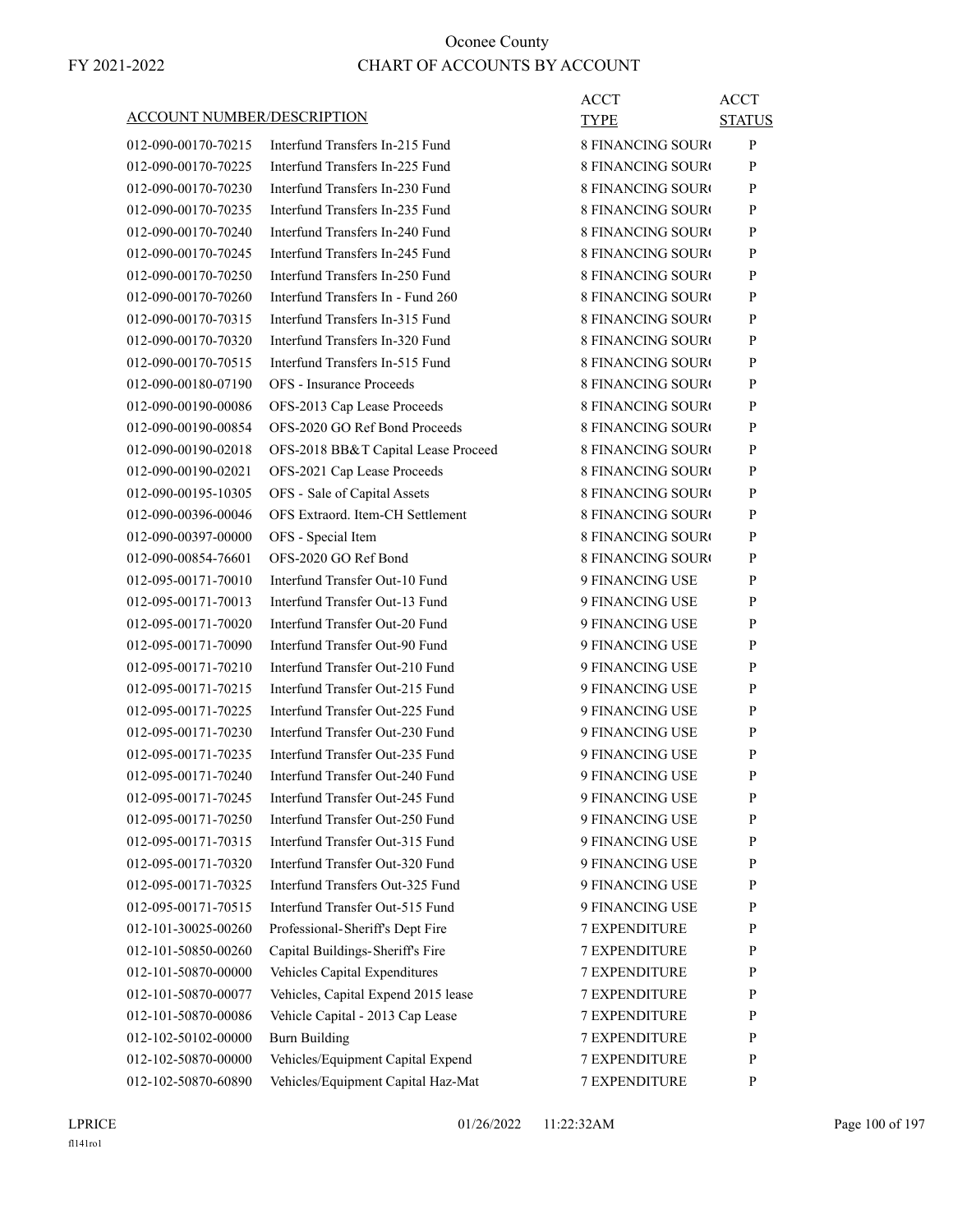| <b>ACCOUNT NUMBER/DESCRIPTION</b> |                                       | <b>ACCT</b><br><b>TYPE</b> | <b>ACCT</b><br><b>STATUS</b> |
|-----------------------------------|---------------------------------------|----------------------------|------------------------------|
| 012-102-82012-00000               | Tire Truck Keowee Ebenezer            | <b>7 EXPENDITURE</b>       | P                            |
| 012-102-82013-00000               | Fire Trucks Capital Expenditures      | <b>7 EXPENDITURE</b>       | P                            |
| 012-104-50104-00000               | Communications/911 Center             | <b>7 EXPENDITURE</b>       | P                            |
| 012-104-50840-00090               | Communications Tower(Lease Funds)     | <b>7 EXPENDITURE</b>       | P                            |
| 012-104-50840-07150               | 911 Equipment Capital Lease Purchas   | <b>7 EXPENDITURE</b>       | P                            |
| 012-104-50840-07151               | 911 Equipment Exp APCO Grant          | <b>7 EXPENDITURE</b>       | P                            |
| 012-104-50840-19050               | <b>State Wireless</b>                 | <b>7 EXPENDITURE</b>       | P                            |
| 012-104-50840-31010               | 911 CLEC Wireless                     | 7 EXPENDITURE              | P                            |
| 012-104-50840-36000               | <b>Bellsouth Wireless</b>             | <b>7 EXPENDITURE</b>       | P                            |
| 012-104-82009-00000               | 2 Communications Towers               | <b>7 EXPENDITURE</b>       | P                            |
| 012-105-50850-00000               | <b>Buildings Capital Expenditures</b> | <b>7 EXPENDITURE</b>       | P                            |
| 012-106-50840-00086               | Equipment Capital-2013 Cap Lease      | <b>7 EXPENDITURE</b>       | P                            |
| 012-106-50850-00072               | Buildings Capital Expen-Det. Center   | <b>7 EXPENDITURE</b>       | P                            |
| 012-106-50860-00072               | Capital Land - Detention Center       | 7 EXPENDITURE              | P                            |
| 012-106-50870-00077               | Vehicles, Capital Expend 2015 Lease   | <b>7 EXPENDITURE</b>       | P                            |
| 012-106-50884-00072               | Capital Dept Paving - Det Ctr         | <b>7 EXPENDITURE</b>       | P                            |
| 012-106-50951-00072               | CMaR-Cap Bldg Det Ctr                 | <b>7 EXPENDITURE</b>       | P                            |
| 012-106-50952-00072               | Abatemnt/Demolition-Cap Bldg Det Ct   | <b>7 EXPENDITURE</b>       | P                            |
| 012-106-50953-00072               | CMaR Design Conting-Cap Bld Det Ctr   | <b>7 EXPENDITURE</b>       | P                            |
| 012-106-50954-00072               | CMaR Const Conting-Cap Bldg Det Ctr   | 7 EXPENDITURE              | P                            |
| 012-106-50955-00072               | Property Acquisitn-Cap Bldg Det Ctr   | <b>7 EXPENDITURE</b>       | P                            |
| 012-106-50956-00072               | Owner Contingency-Cap Bldg Det Ctr    | <b>7 EXPENDITURE</b>       | P                            |
| 012-106-50957-00072               | FFE-Cap Bldg Detention Center         | <b>7 EXPENDITURE</b>       | P                            |
| 012-106-50958-00072               | FFE Conting-Cap Bldg Detention Ctr    | <b>7 EXPENDITURE</b>       | P                            |
| 012-106-50959-00072               | Technology-Cap Bldg Detention Ctr     | <b>7 EXPENDITURE</b>       | P                            |
| 012-106-50960-00072               | Technology Conting-Cap Bldg Det Ctr   | 7 EXPENDITURE              | P                            |
| 012-106-50961-00072               | 2011 Arch/Eng Fees-Cap Bld Det Ctr    | <b>7 EXPENDITURE</b>       | P                            |
| 012-106-50962-00072               | 2013 Arch/Eng Fees-Cap Bld Det Ctr    | <b>7 EXPENDITURE</b>       | P                            |
| 012-106-50963-00072               | Testing-Cap Bldg Detention Ctr        | <b>7 EXPENDITURE</b>       | P                            |
| 012-106-50964-00072               | CGL Tran Serv/Div Prog-Cap Bld Det    | <b>7 EXPENDITURE</b>       | P                            |
| 012-106-50965-00072               | PM-Capital Bldg Detention Center      | 7 EXPENDITURE              | $\mathbf{P}$                 |
| 012-106-55400-00072               | 2011 GO Bond Issuance Cost-Det Ctr    | <b>7 EXPENDITURE</b>       | P                            |
| 012-107-33022-00860               | Maint. Bldg/Grounds - 2015 GO Bond    | <b>7 EXPENDITURE</b>       | P                            |
| 012-107-40031-00023               | Non-Cap Equip- W E S Bldg.            | 7 EXPENDITURE              | P                            |
| 012-107-50850-00023               | Capital Bldgs W E S Bldg.             | 7 EXPENDITURE              | P                            |
| 012-107-50850-00094               | Cap Buildings-Bountyland Sub-Stat     | 7 EXPENDITURE              | P                            |
| 012-107-50850-00860               | Capital Buildings - 2015 GO Bond      | <b>7 EXPENDITURE</b>       | P                            |
| 012-107-50850-02010               | S Cove Veh Storage Diveteam Boat      | 7 EXPENDITURE              | P                            |
| 012-107-50860-00094               | Capital Land - Marantha Land          | 7 EXPENDITURE              | P                            |
| 012-107-50870-00000               | Vehicles Capital Expenditures         | 7 EXPENDITURE              | P                            |
| 012-107-50870-00077               | Vehicles, Capital Expend 2015 Lease   | 7 EXPENDITURE              | P                            |
| 012-107-50871-00077               | Fire Trucks - 2015 Lease              | 7 EXPENDITURE              | P                            |
| 012-107-50871-00854               | Fire Trucks-2020 GO Ref Bond          | <b>7 EXPENDITURE</b>       | P                            |
| 012-110-50840-00077               | Capital Equipment-2015 Lease          | 7 EXPENDITURE              | P                            |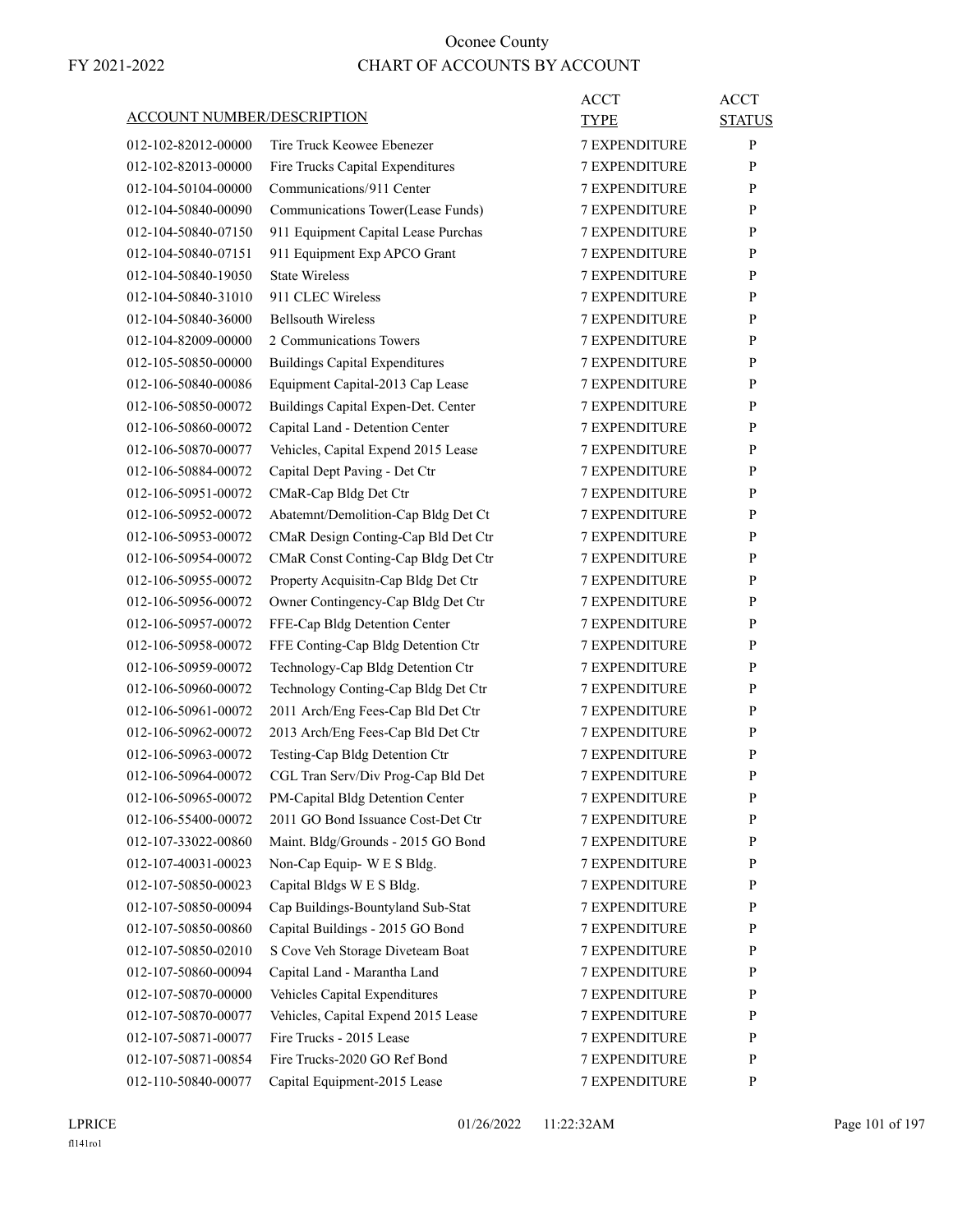| ACCOUNT NUMBER/DESCRIPTION |                                     | ACCT<br><b>TYPE</b>  | <b>ACCT</b><br><b>STATUS</b> |
|----------------------------|-------------------------------------|----------------------|------------------------------|
| 012-110-50850-00000        |                                     | <b>7 EXPENDITURE</b> | P                            |
| 012-110-50870-00077        | Animal Control Facility             |                      |                              |
|                            | Vehicles, Capital Expend 2015 Lease | <b>7 EXPENDITURE</b> | P                            |
| 012-110-82010-00000        | Animal Shelter                      | <b>7 EXPENDITURE</b> | P                            |
| 012-111-50850-00000        | Buildings Capital Emergency Ser Fac | <b>7 EXPENDITURE</b> | P                            |
| 012-200-00805-20010        | <b>Bond Proceeds</b>                | <b>4 REVENUE</b>     | P                            |
| 012-200-00805-20020        | Lila Doyle                          | <b>7 EXPENDITURE</b> | P                            |
| 012-203-50840-00086        | Equipment Capital-2013 Cap Lease    | <b>7 EXPENDITURE</b> | P                            |
| 012-203-50870-00077        | Vehicles, Capital Expend 2015 Lease | <b>7 EXPENDITURE</b> | P                            |
| 012-204-30025-00860        | Professional - 2015 GO Bond         | <b>7 EXPENDITURE</b> | P                            |
| 012-204-33022-00860        | Maint. Bldg/Grounds - 2015 GO Bond  | <b>7 EXPENDITURE</b> | P                            |
| 012-204-50840-00077        | Capital Equipment - 2015 Lease      | <b>7 EXPENDITURE</b> | P                            |
| 012-204-50840-00188        | Capital Equip-Local Tennis Courts   | <b>7 EXPENDITURE</b> | P                            |
| 012-204-50840-90088        | Capital Equip-LAT Tennis Courts     | <b>7 EXPENDITURE</b> | P                            |
| 012-204-50850-00086        | Buildings Capital-2013 Cap Lease    | <b>7 EXPENDITURE</b> | P                            |
| 012-204-50850-00089        | Capital Buildings-South Cove Renov  | <b>7 EXPENDITURE</b> | P                            |
| 012-204-50850-00860        | Capital Buildings - 2015 GO Bond    | <b>7 EXPENDITURE</b> | P                            |
| 012-204-50850-90089        | Cap Bldg - S Cove Renov ATAX Grant  | <b>7 EXPENDITURE</b> | P                            |
| 012-205-50850-00071        | Capital Buildings-Chau Ram Sup Res  | <b>7 EXPENDITURE</b> | P                            |
| 012-206-33022-00081        | Bldg Maint- Wal Library Roof Repair | <b>7 EXPENDITURE</b> | P                            |
| 012-206-33022-00860        | Maint. Bldg/Grounds - 2015 GO Bond  | <b>7 EXPENDITURE</b> | P                            |
| 012-206-50840-83000        | Library Technology Expeditures      | <b>7 EXPENDITURE</b> | P                            |
| 012-206-50850-00000        | Seneca Library Expenditure          | <b>7 EXPENDITURE</b> | P                            |
| 012-206-50850-00010        | Walhalla Library Carpet Cap Expend  | <b>7 EXPENDITURE</b> | P                            |
| 012-206-50850-00860        | Capital Buildings - 2015 GO Bond    | <b>7 EXPENDITURE</b> | P                            |
| 012-206-50860-00000        | Land, Westminster Library Expansion | <b>7 EXPENDITURE</b> | P                            |
| 012-206-50870-00077        | Vehicles, Capital Expend 2015 Lease | <b>7 EXPENDITURE</b> | P                            |
| 012-206-50884-00209        | Capital Dept Paving-Westminster Lib | <b>7 EXPENDITURE</b> | P                            |
| 012-207-50850-00000        | <b>Recreation Complex</b>           | <b>7 EXPENDITURE</b> | P                            |
| 012-301-40045-00086        | Non-Capital IT Eq./Softwr           | <b>7 EXPENDITURE</b> | P                            |
| 012-301-50840-00000        | Equip, Assessor's Mobile Video      | <b>7 EXPENDITURE</b> | P                            |
| 012-301-50870-00077        | Vehicles, Capital Expend 2015 Lease | 7 EXPENDITURE        | P                            |
| 012-301-50870-00086        | Vehicle Capital - 2013 Cap Lease    | <b>7 EXPENDITURE</b> | P                            |
| 012-306-50870-00086        | Vehicle Capital - 2013 Cap Lease    | 7 EXPENDITURE        | P                            |
| 012-402-50850-00040        | <b>DSS Roof Renovation</b>          | 7 EXPENDITURE        | P                            |
| 012-402-50850-00045        | <b>DSS Bay Renovations</b>          | 7 EXPENDITURE        | $\mathbf{P}$                 |
| 012-402-82002-00000        | <b>DSS Office Construction</b>      | 7 EXPENDITURE        | P                            |
| 012-403-50840-00050        | Capital Expenditures Equipment      | <b>7 EXPENDITURE</b> | P                            |
| 012-403-50850-00000        | Health Dept Buildings Capital Expnd | 7 EXPENDITURE        | P                            |
| 012-501-82004-00000        | 4th Floor Courthouse                | 7 EXPENDITURE        | $\mathbf{P}$                 |
| 012-504-50870-00077        | Vehicles, Capital Expend 2015 lease | <b>7 EXPENDITURE</b> | $\mathbf{P}$                 |
| 012-508-50840-02018        | Capital Equip-2018 BB&T Cap Lease   | 7 EXPENDITURE        | P                            |
| 012-508-50850-00000        | Courthouse Buildings Capital Expend | 7 EXPENDITURE        | P                            |
| 012-508-82004-00046        | Courthouse Remediation              | <b>7 EXPENDITURE</b> | $\mathbf{P}$                 |
| 012-509-30025-00027        | Professional-West Mag Renov         | 7 EXPENDITURE        | P                            |
|                            |                                     |                      |                              |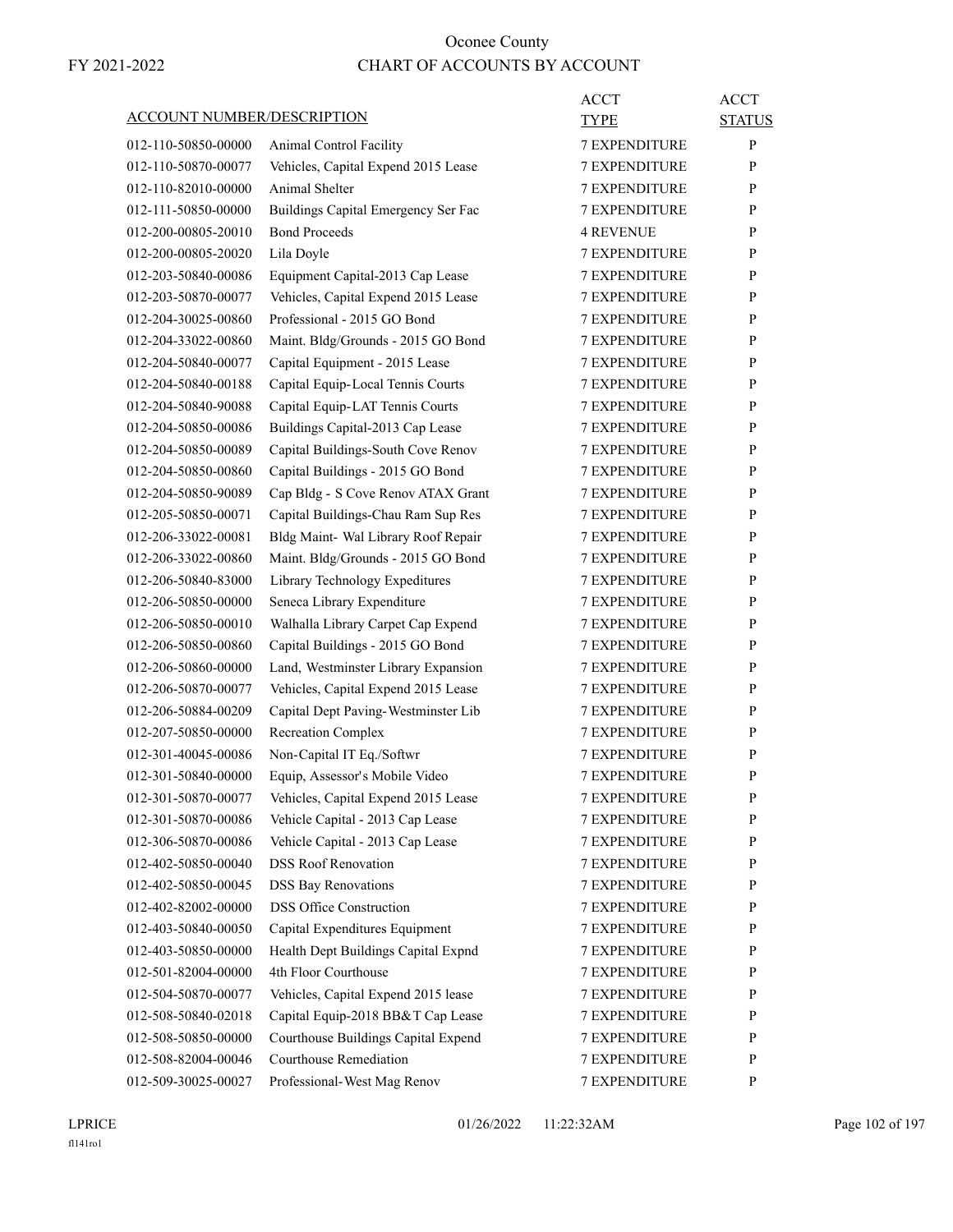| <b>ACCOUNT NUMBER/DESCRIPTION</b> |                                                   | ACCT<br><b>TYPE</b>  | <b>ACCT</b><br><b>STATUS</b> |
|-----------------------------------|---------------------------------------------------|----------------------|------------------------------|
| 012-509-40031-00034               | Non-Cap Equip-Westminster Magis                   | 7 EXPENDITURE        | P                            |
| 012-509-50850-00027               | Cap Buildings-West Mag Renov                      | <b>7 EXPENDITURE</b> | P                            |
| 012-509-50850-00034               | Cap Bldgs-Westminster Mag Const                   | <b>7 EXPENDITURE</b> | P                            |
| 012-509-50850-00039               | Cap Bldg-Westminster Mag Bldg Const               | <b>7 EXPENDITURE</b> | P                            |
| 012-601-30885-00899               | Bridge & Culvert Repair Exp (Tax)                 | <b>7 EXPENDITURE</b> | P                            |
| 012-601-50840-00077               | Capital Equipment - 2015 Lease                    | <b>7 EXPENDITURE</b> | P                            |
| 012-601-50840-00086               | Equipment Capital-2013 Cap Lease                  | <b>7 EXPENDITURE</b> | P                            |
| 012-601-50850-00000               | <b>Buildings Capital Expenditures</b>             | <b>7 EXPENDITURE</b> | P                            |
| 012-601-50850-00086               | Buildings Capital-2013 Cap Lease                  | <b>7 EXPENDITURE</b> | P                            |
| 012-601-50850-02010               | Covered Storage Area                              | <b>7 EXPENDITURE</b> | P                            |
| 012-601-50870-00000               | Vehicles/Equipment Capital Expend                 | <b>7 EXPENDITURE</b> | P                            |
| 012-601-50870-00077               | Vehicles, Capital Expend 2015 Lease               | <b>7 EXPENDITURE</b> | P                            |
| 012-601-50870-00086               | Vehicle Capital - 2013 Cap Lease                  | <b>7 EXPENDITURE</b> | P                            |
| 012-601-50881-00000               | Capital Road Paving - Master Acct                 | <b>7 EXPENDITURE</b> | М                            |
| 012-601-50885-00000               | Capital Bridge/Culvert Construction               | <b>7 EXPENDITURE</b> | М                            |
| 012-601-60885-00000               | <b>Bridges and Culverts</b>                       | <b>7 EXPENDITURE</b> | P                            |
| 012-703-50840-00063               | Pine Street / Misc Capital Projects               | <b>7 EXPENDITURE</b> | P                            |
| 012-703-82003-00000               | Pine Street Modifications                         | <b>7 EXPENDITURE</b> | P                            |
| 012-703-82005-00000               | Miscellanoues Capital                             | <b>7 EXPENDITURE</b> | P                            |
| 012-707-50707-00000               | <b>Commerce Center Spec Building</b>              | <b>7 EXPENDITURE</b> | P                            |
| 012-707-50830-00055               | Cap. Infrastructure, PW BREC Grant                | <b>7 EXPENDITURE</b> | P                            |
| 012-707-50830-00061               | Pointe West Project                               | <b>7 EXPENDITURE</b> | P                            |
| 012-707-50850-00000               | <b>Buildings Capital Expenditures</b>             | <b>7 EXPENDITURE</b> | P                            |
| 012-707-50860-00000               | Land Capital Expenditures                         | <b>7 EXPENDITURE</b> | P                            |
| 012-707-60707-00000               | Infrastructure Econ Development                   | <b>7 EXPENDITURE</b> | P                            |
| 012-707-60707-00059               | Infrastructure Econ Dev GCCP WWTP                 | <b>7 EXPENDITURE</b> | P                            |
| 012-707-60707-00060               | Econ Dev GCCP Southern Entrance                   | <b>7 EXPENDITURE</b> | P                            |
| 012-707-60800-00707               | Reidhead Property                                 | <b>7 EXPENDITURE</b> | P                            |
| 012-707-62707-00000               | <b>Bond Issue Expenditures</b>                    | <b>7 EXPENDITURE</b> | P                            |
| 012-707-63707-00000               | Special Revenue Bond Bank Fees                    | <b>7 EXPENDITURE</b> | P                            |
| 012-707-82001-00000               | I-85 Infrastructure                               | 7 EXPENDITURE        | P                            |
| 012-707-99005-00150               | 2008 CDBG Workforce Center Local                  | <b>7 EXPENDITURE</b> | P                            |
| 012-707-99005-00255               | 2008 CDBG Workforce Center State                  | 7 EXPENDITURE        | $\mathbf{P}$                 |
| 012-709-33022-02021               | Maint Bldgs/Grounds-2021 Cap Lease                | 7 EXPENDITURE        | P                            |
| 012-709-50840-00077               | Capital Equipment - 2015 Lease                    | 7 EXPENDITURE        | P                            |
| 012-709-55400-00077               | Debt Issuance Costs-2015 Cap Lease                | 7 EXPENDITURE        | $\mathbf{P}$                 |
| 012-709-55400-00086               | Bond Issuance Costs 2013 Cap Lease                | 7 EXPENDITURE        | P                            |
| 012-711-10710-00062               | Overtime Tax Center Project                       | <b>7 EXPENDITURE</b> | P                            |
| 012-711-20013-00000               | Social Security                                   | 7 EXPENDITURE        | P                            |
|                                   |                                                   |                      | P                            |
| 012-711-20013-00062               | Soc. Security -OT- Tax Center Proj.<br>Retirement | 7 EXPENDITURE        |                              |
| 012-711-20014-00000               |                                                   | 7 EXPENDITURE        | P<br>$\mathbf{P}$            |
| 012-711-20014-00062               | Retirement-OT-Tax Center Project                  | 7 EXPENDITURE        |                              |
| 012-711-20015-00000               | Workers Compensation                              | 7 EXPENDITURE        | P                            |
| 012-711-30025-00062               | Professional Tax Center Project                   | 7 EXPENDITURE        | P                            |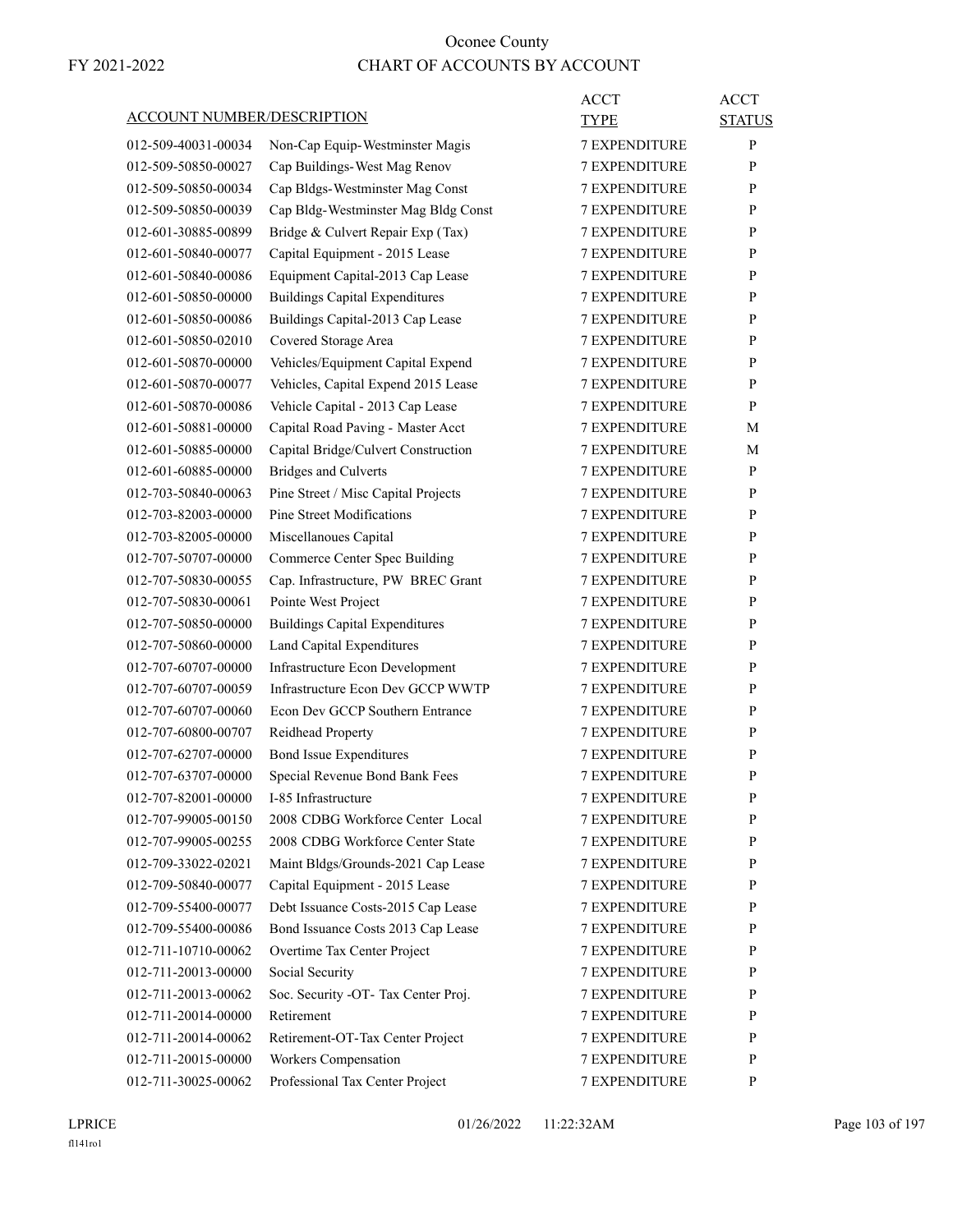|                                   |                                       | ACCT                 | <b>ACCT</b>   |
|-----------------------------------|---------------------------------------|----------------------|---------------|
| <b>ACCOUNT NUMBER/DESCRIPTION</b> |                                       | TYPE                 | <b>STATUS</b> |
| 012-711-30056-00062               | Data Processing Tax Center Proj       | 7 EXPENDITURE        | P             |
| 012-711-40031-00062               | Non-Cap Equip-Tax Center Project      | <b>7 EXPENDITURE</b> | P             |
| 012-711-40032-00062               | <b>Operational Tax Center Project</b> | <b>7 EXPENDITURE</b> | P             |
| 012-711-40045-00086               | Non-Cap IT Equip-2013 Cap Lease       | 7 EXPENDITURE        | P             |
| 012-711-40045-00095               | Non-Cap IT Equip-Annual Replcmts      | <b>7 EXPENDITURE</b> | P             |
| 012-711-50820-00062               | Intangible Cap Exp Tax Center Proj    | <b>7 EXPENDITURE</b> | P             |
| 012-711-50840-00000               | IT Capital Expenditures (Generator)   | <b>7 EXPENDITURE</b> | P             |
| 012-711-50845-00086               | Capital IT Equip/Software-2013 Leas   | <b>7 EXPENDITURE</b> | P             |
| 012-711-60293-50045               | GIS Phase II (CIP 2004-05)            | <b>7 EXPENDITURE</b> | P             |
| 012-711-82007-00000               | GIS Mapping Phase III & Final         | 7 EXPENDITURE        | P             |
| 012-711-82008-00000               | GIS Fire Suppression                  | <b>7 EXPENDITURE</b> | P             |
| 012-711-82011-00000               | GIS Digitize of Land Use Map          | <b>7 EXPENDITURE</b> | P             |
| 012-711-82014-00000               | GIS Parcel Post Network For Roads     | <b>7 EXPENDITURE</b> | P             |
| 012-711-82015-00000               | Tax Center Proj. (Comp SW Control)    | <b>7 EXPENDITURE</b> | М             |
| 012-714-50870-00077               | Vehicles, Capital Expend 2015 Lease   | <b>7 EXPENDITURE</b> | P             |
| 012-717-82001-00000               | Capital Infra (DSS, I-85, Animal)     | 7 EXPENDITURE        | P             |
| 012-718-33022-07190               | Maint Bldgs/Grounds-Insurance Proc    | <b>7 EXPENDITURE</b> | P             |
| 012-718-50840-00000               | <b>Equipment Capital Expenditures</b> | <b>7 EXPENDITURE</b> | P             |
| 012-718-50840-00077               | Capital Equipment - 2015 Lease        | 7 EXPENDITURE        | P             |
| 012-718-50840-00086               | Equipment Capital-2013 Cap Lease      | <b>7 EXPENDITURE</b> | P             |
| 012-718-50840-00090               | Oil Water Separator (Lease Funds)     | <b>7 EXPENDITURE</b> | P             |
| 012-718-50841-00000               | Solid Waste Equip. Replacement        | 7 EXPENDITURE        | P             |
| 012-718-50850-00000               | <b>Buildings Capital Expenditures</b> | <b>7 EXPENDITURE</b> | P             |
| 012-718-50850-50718               | SW Strawberry Farm MCC #1 Construc    | <b>7 EXPENDITURE</b> | P             |
| 012-718-50870-00077               | Vehicles, Capital Expend 2015 Lease   | <b>7 EXPENDITURE</b> | P             |
| 012-718-60004-00000               | Reidhead Property                     | <b>7 EXPENDITURE</b> | P             |
| 012-720-30029-00000               | Claims & Judgments Expend             | <b>7 EXPENDITURE</b> | P             |
| 012-720-30884-97123               | Maint Paving-SCAC Grant Runway Rep    | 7 EXPENDITURE        | P             |
| 012-720-33022-97122               | Maint Bldgs/Grnds SCAC Grant 21-003   | <b>7 EXPENDITURE</b> | P             |
| 012-720-50840-00086               | Equipment Capital-2013 Cap Lease      | <b>7 EXPENDITURE</b> | P             |
| 012-720-50840-97121               | Capital Equipment-SCAC Grant 16-005   | 7 EXPENDITURE        | ${\bf P}$     |
| 012-720-50850-00000               | <b>Buildings Capital Expenditures</b> | <b>7 EXPENDITURE</b> | P             |
| 012-720-50850-00053               | T-Hangar Building. Capital Expendit   | <b>7 EXPENDITURE</b> | P             |
| 012-720-50860-00000               | <b>Airport Land Acquistion</b>        | <b>7 EXPENDITURE</b> | P             |
| 012-720-50865-91049               | <b>Airport Fencing Project</b>        | <b>7 EXPENDITURE</b> | $\mathbf{P}$  |
| 012-720-60244-00000               | <b>Airport Development</b>            | 7 EXPENDITURE        | P             |
| 012-720-82006-00000               | Gas Pumps                             | 7 EXPENDITURE        | P             |
| 012-720-97002-00000               | Airport Hangar General                | <b>7 EXPENDITURE</b> | P             |
| 012-720-97008-00155               | AIP 08 Federal                        | <b>7 EXPENDITURE</b> | P             |
| 012-720-97023-00150               | AIP 23-Terminal Plan Local Exp        | 7 EXPENDITURE        | P             |
| 012-720-97023-00155               | AIP 23-Terminal Plan Federal Exp      | 7 EXPENDITURE        | P             |
| 012-720-97023-00255               | AIP 23-Terminal Plan State Exp        | 7 EXPENDITURE        | P             |
| 012-720-97075-00000               | SCDOA Shiloh Relocation Local         | 7 EXPENDITURE        | P             |
| 012-720-97075-00255               | SCDOA Shiloh Relocation State         | 7 EXPENDITURE        | P             |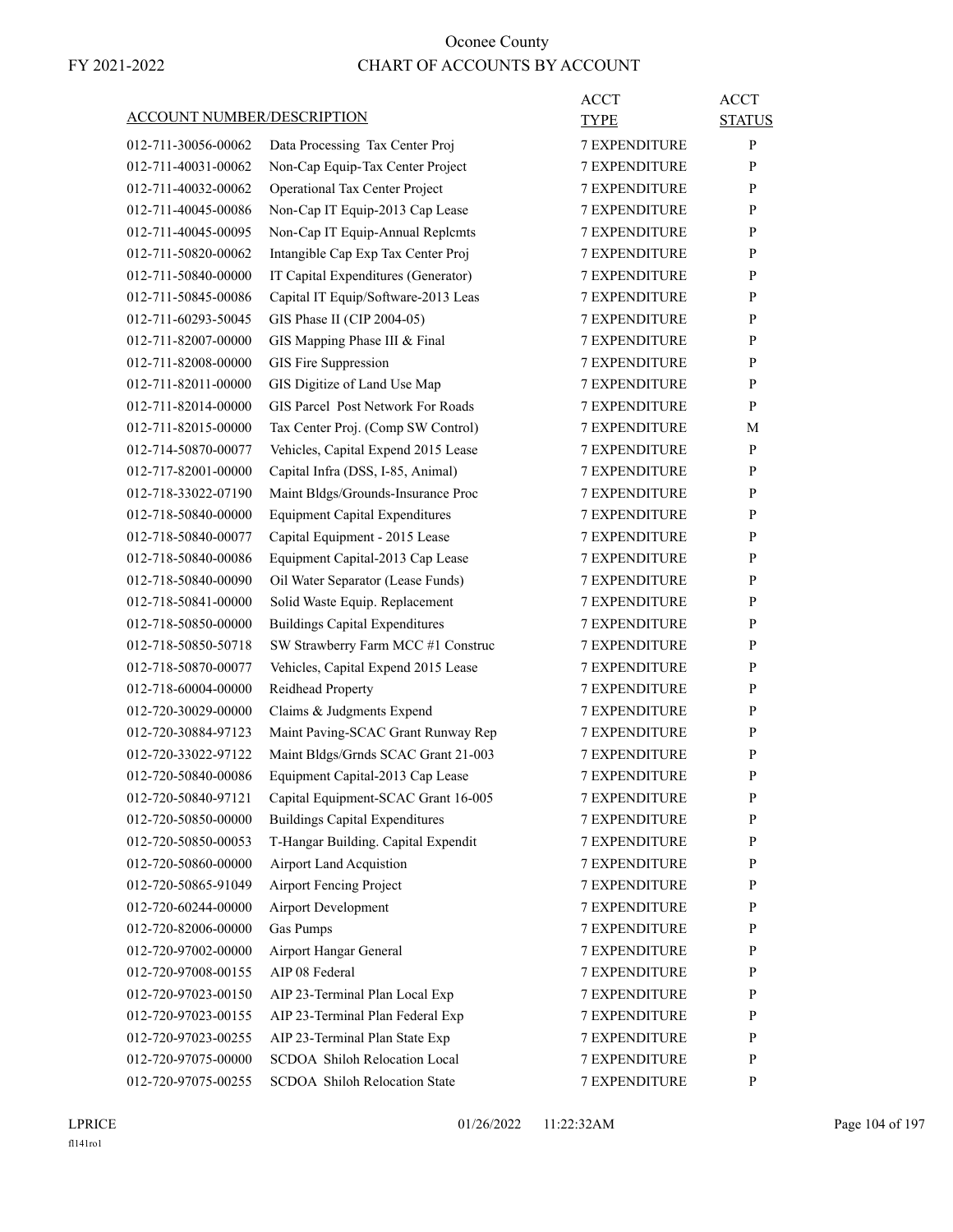|                                   |                                     | <b>ACCT</b>          | <b>ACCT</b>   |
|-----------------------------------|-------------------------------------|----------------------|---------------|
| <b>ACCOUNT NUMBER/DESCRIPTION</b> |                                     | <b>TYPE</b>          | <b>STATUS</b> |
| 012-720-97090-00000               | AIP 09/10 General                   | <b>7 EXPENDITURE</b> | P             |
| 012-720-97090-00150               | $AIP 09/10$ Local                   | <b>7 EXPENDITURE</b> | P             |
| 012-720-97090-00155               | AIP 09/10 Federal                   | <b>7 EXPENDITURE</b> | P             |
| 012-720-97090-00255               | AIP 09/10 State                     | <b>7 EXPENDITURE</b> | P             |
| 012-720-97091-00000               | AIP 11 General                      | 7 EXPENDITURE        | P             |
| 012-720-97091-00150               | AIP 11 Local                        | <b>7 EXPENDITURE</b> | P             |
| 012-720-97091-00155               | AIP 11 Federal                      | <b>7 EXPENDITURE</b> | P             |
| 012-720-97091-00255               | AIP 11 State                        | 7 EXPENDITURE        | P             |
| 012-720-97092-00000               | AIP 12 Envmntl Assessment Local     | <b>7 EXPENDITURE</b> | P             |
| 012-720-97092-00150               | AIP 12 Evmntl Assessment Local      | <b>7 EXPENDITURE</b> | P             |
| 012-720-97092-00155               | AIP 12 Envmntl Assessment Federal   | 7 EXPENDITURE        | P             |
| 012-720-97092-00255               | AIP 12 Envmntl Assessment State     | <b>7 EXPENDITURE</b> | P             |
| 012-720-97093-00000               | AIP 13 Prelim Engnring General      | <b>7 EXPENDITURE</b> | P             |
| 012-720-97093-00155               | AIP 13 Prelim Engnrng Federal       | <b>7 EXPENDITURE</b> | P             |
| 012-720-97093-00255               | AIP 13 Prelim Engnrng State         | <b>7 EXPENDITURE</b> | P             |
| 012-720-97094-00000               | AIP 14 Master Plan Study Local      | <b>7 EXPENDITURE</b> | P             |
| 012-720-97094-00155               | AIP 14 Master Plan Study Federal    | 7 EXPENDITURE        | P             |
| 012-720-97094-00255               | AIP 14 Master Plan Study State      | <b>7 EXPENDITURE</b> | P             |
| 012-720-97095-00000               | AIP15-Design Run/Taxiway Local      | <b>7 EXPENDITURE</b> | P             |
| 012-720-97095-00155               | AIP15-Design Run/Taxiway Federal    | 7 EXPENDITURE        | P             |
| 012-720-97095-00255               | AIP15-Design Run/Taxiway State      | <b>7 EXPENDITURE</b> | P             |
| 012-720-97096-00000               | AIP 16 LIne of Sight Local          | <b>7 EXPENDITURE</b> | P             |
| 012-720-97096-00155               | AIP 16 Line of Sight Federal        | 7 EXPENDITURE        | P             |
| 012-720-97096-00255               | AIP 16 Line of Sight State          | <b>7 EXPENDITURE</b> | P             |
| 012-720-97097-00000               | AIP 17 Local                        | <b>7 EXPENDITURE</b> | P             |
| 012-720-97097-00155               | AIP 17 Federal                      | 7 EXPENDITURE        | P             |
| 012-720-97097-00255               | AIP 17 State                        | <b>7 EXPENDITURE</b> | P             |
| 012-720-97098-00000               | AIP 18 Local                        | 7 EXPENDITURE        | P             |
| 012-720-97098-00155               | AIP 18 Federal                      | 7 EXPENDITURE        | P             |
| 012-720-97098-00255               | AIP 18 State                        | <b>7 EXPENDITURE</b> | P             |
| 012-720-97099-00000               | AIP 19 Local                        | 7 EXPENDITURE        | ${\bf P}$     |
| 012-720-97099-00155               | AIP 19 Federal                      | <b>7 EXPENDITURE</b> | P             |
| 012-720-97099-00255               | AIP 19 State                        | <b>7 EXPENDITURE</b> | P             |
| 012-720-97101-00000               | AIP-Land/House-Local                | <b>7 EXPENDITURE</b> | P             |
| 012-720-97101-00155               | AIP-Land/House-Federal              | <b>7 EXPENDITURE</b> | P             |
| 012-720-97101-00255               | AIP-Land/House-State                | <b>7 EXPENDITURE</b> | P             |
| 012-720-97102-00000               | AIP-Easements-Local                 | 7 EXPENDITURE        | P             |
| 012-720-97102-00155               | AIP-Easements-Federal               | <b>7 EXPENDITURE</b> | P             |
| 012-720-97102-00255               | AIP-Easements-State                 | <b>7 EXPENDITURE</b> | P             |
| 012-720-97103-00000               | AIP 20-Runway 7 RPZ & Appr. - Local | <b>7 EXPENDITURE</b> | P             |
| 012-720-97103-00155               | AIP 20-Runway 7 RPZ & Appr.-Federal | 7 EXPENDITURE        | P             |
| 012-720-97103-00255               | AIP 20-Runway 7 RPZ & Appr.-State   | 7 EXPENDITURE        | P             |
| 012-720-97104-00000               | AIP 21-Stub Taxiway Const-Local     | 7 EXPENDITURE        | P             |
| 012-720-97104-00155               | AIP 21-Stub Taxiway Const-Federal   | <b>7 EXPENDITURE</b> | P             |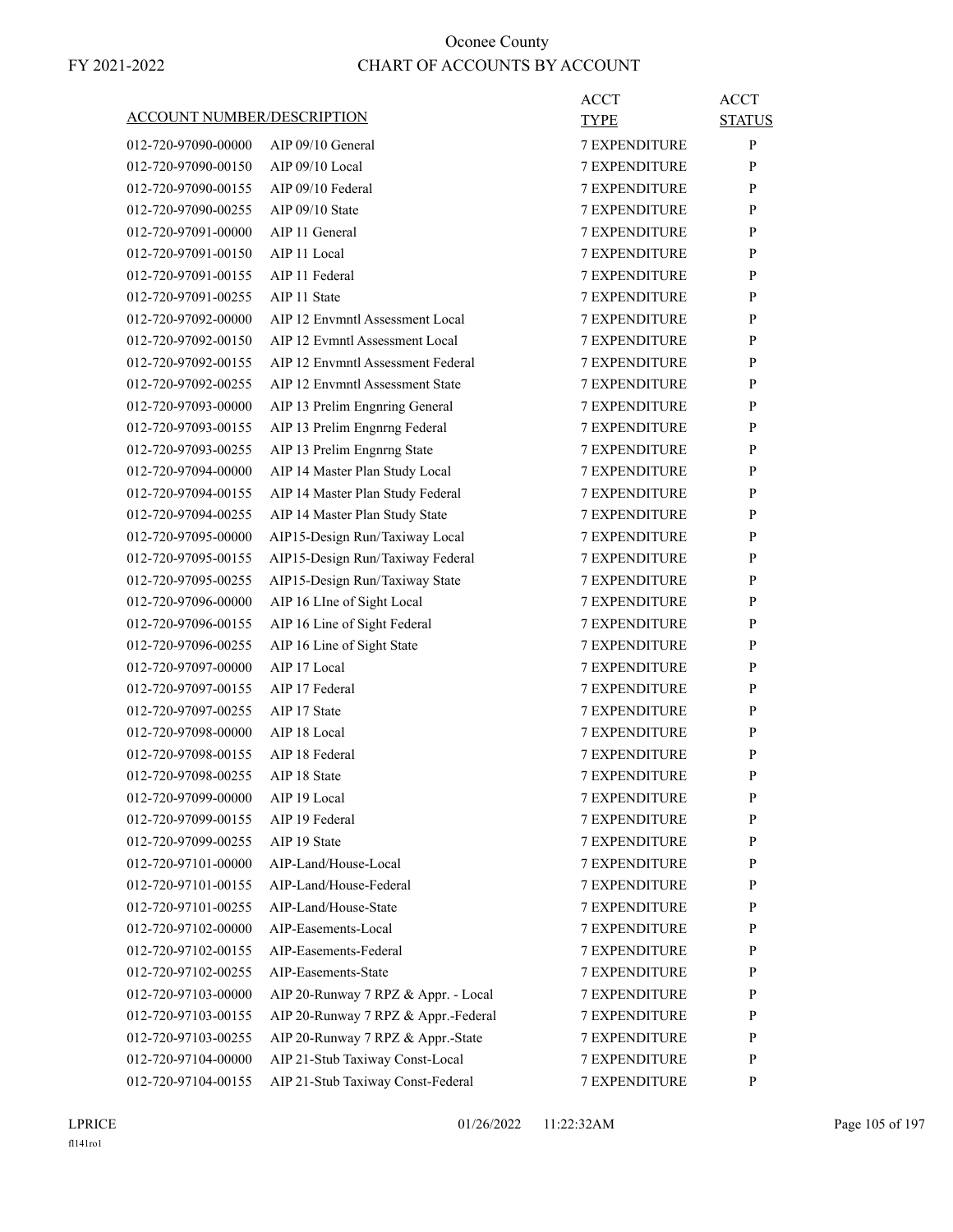|                                   |                                     | <b>ACCT</b>          | <b>ACCT</b>   |
|-----------------------------------|-------------------------------------|----------------------|---------------|
| <b>ACCOUNT NUMBER/DESCRIPTION</b> |                                     | <b>TYPE</b>          | <b>STATUS</b> |
| 012-720-97104-00255               | AIP 21-Stub Taxiway Const-State     | <b>7 EXPENDITURE</b> | P             |
| 012-720-97105-00000               | AIP 22-Land Acq. Ph. #2-Local       | <b>7 EXPENDITURE</b> | P             |
| 012-720-97105-00155               | AIP 22-Land Acq. Ph. #2-Federal     | <b>7 EXPENDITURE</b> | P             |
| 012-720-97105-00255               | AIP 22-Land Acq. Ph. #2-State       | 7 EXPENDITURE        | P             |
| 012-720-97106-00150               | AIP24-.7 Ac Acq/RelocTAEDesOnly-Loc | <b>7 EXPENDITURE</b> | P             |
| 012-720-97106-00155               | AIP24-.7 Ac Acq/RelocTAEDesOnly-Fed | <b>7 EXPENDITURE</b> | P             |
| 012-720-97106-00255               | AIP24-.7 Ac Acq/RelocTAEDesOnly-Sta | <b>7 EXPENDITURE</b> | P             |
| 012-720-97107-00150               | AIP25 - Mt Nebo Church Rd - Local   | <b>7 EXPENDITURE</b> | P             |
| 012-720-97107-00155               | AIP25 - Mt Nebo Church Rd - Federal | <b>7 EXPENDITURE</b> | P             |
| 012-720-97107-00255               | AIP25 - Mt Nebo Church Rd - State   | 7 EXPENDITURE        | P             |
| 012-720-97108-00000               | AIP 26-W Terminal Apron Prep-Local  | <b>7 EXPENDITURE</b> | P             |
| 012-720-97108-00155               | AIP 26-W Terminal Apron Prep-Federa | <b>7 EXPENDITURE</b> | P             |
| 012-720-97108-00255               | AIP 26-W Terminal Apron Prep-State  | <b>7 EXPENDITURE</b> | P             |
| 012-720-97109-00000               | AIP 29 - Murphy Land Acq. - Local   | <b>7 EXPENDITURE</b> | P             |
| 012-720-97109-00155               | AIP 29 - Murphy Land Acq. - Federal | <b>7 EXPENDITURE</b> | P             |
| 012-720-97109-00255               | AIP 29 - Murphy Land Acq. - State   | 7 EXPENDITURE        | P             |
| 012-720-97110-00255               | Airport SCDO Project #08-012        | <b>7 EXPENDITURE</b> | P             |
| 012-720-97111-00000               | AIP 27-Expand T Apron, P+L-Local    | <b>7 EXPENDITURE</b> | P             |
| 012-720-97111-00155               | AIP 27-Expand T Apron, P+L-Federal  | 7 EXPENDITURE        | P             |
| 012-720-97111-00255               | AIP 27-Expand T Apron, P+L-State    | <b>7 EXPENDITURE</b> | P             |
| 012-720-97113-00155               | AIP 30 Runway Rehab Proj-Federal    | <b>7 EXPENDITURE</b> | P             |
| 012-720-97120-00255               | Airport SCDO Project #08-019        | 7 EXPENDITURE        | P             |
| 012-721-50870-00086               | Vehicle Capital - 2013 Cap Lease    | <b>7 EXPENDITURE</b> | P             |
| 012-731-97003-00155               | CDBG Newry Sewer (3L99011)          | <b>7 EXPENDITURE</b> | P             |
| 012-731-97004-00000               | B&C BD Newry Infrastructure         | 7 EXPENDITURE        | P             |
| 012-731-97009-00000               | Infrastructure                      | <b>7 EXPENDITURE</b> | P             |
| 012-731-97015-00155               | ARC (Newry Infrastructure)          | <b>7 EXPENDITURE</b> | P             |
| 012-731-97018-00000               | <b>SWAG Payments</b>                | 7 EXPENDITURE        | P             |
| 012-860-55200-00000               | Interest Payment -2015 GO Bond      | <b>7 EXPENDITURE</b> | P             |
| 012-894-50871-00000               | Fire Truck-2021 Keowee GO Bond      | <b>7 EXPENDITURE</b> | P             |
| 013-001-00010-10504               | Worthless Check Unit Bank Account   | 1 ASSET              | ${\bf P}$     |
| 013-001-00010-71001               | TD Bank - Admin. Bank Acct.         | 1 ASSET              | P             |
| 013-001-00010-71002               | <b>Community First Bank</b>         | 1 ASSET              | P             |
| 013-001-00010-71015               | Sheriff's State & Local DEA Seizure | 1 ASSET              | P             |
| 013-001-00010-71020               | CF State & Federal Grants           | 1 ASSET              | P             |
| 013-001-00010-71022               | Sheriff's Federal DEA Seizure       | 1 ASSET              | P             |
| 013-001-00010-71030               | Law Enforcement Block Grant         | 1 ASSET              | P             |
| 013-001-00010-71031               | 2004 LLEBG Grant Cash               | 1 ASSET              | P             |
| 013-001-00010-71040               | Newry Sewer Project                 | 1 ASSET              | P             |
| 013-001-00010-71042               | TD Bank-ACH Acct #2551              | 1 ASSET              | P             |
| 013-001-00010-71058               | Comm First-Conserv Land             | 1 ASSET              | P             |
| 013-001-00010-71072               | TD Bank-Sheriff's Cleared Seizure   | 1 ASSET              | P             |
| 013-001-00010-71075               | TD Bank-Sheriff's Federal Seizure   | 1 ASSET              | P             |
| 013-001-00010-71076               | TD Bank-Sheriff's 1st Thou Seizure  | 1 ASSET              | P             |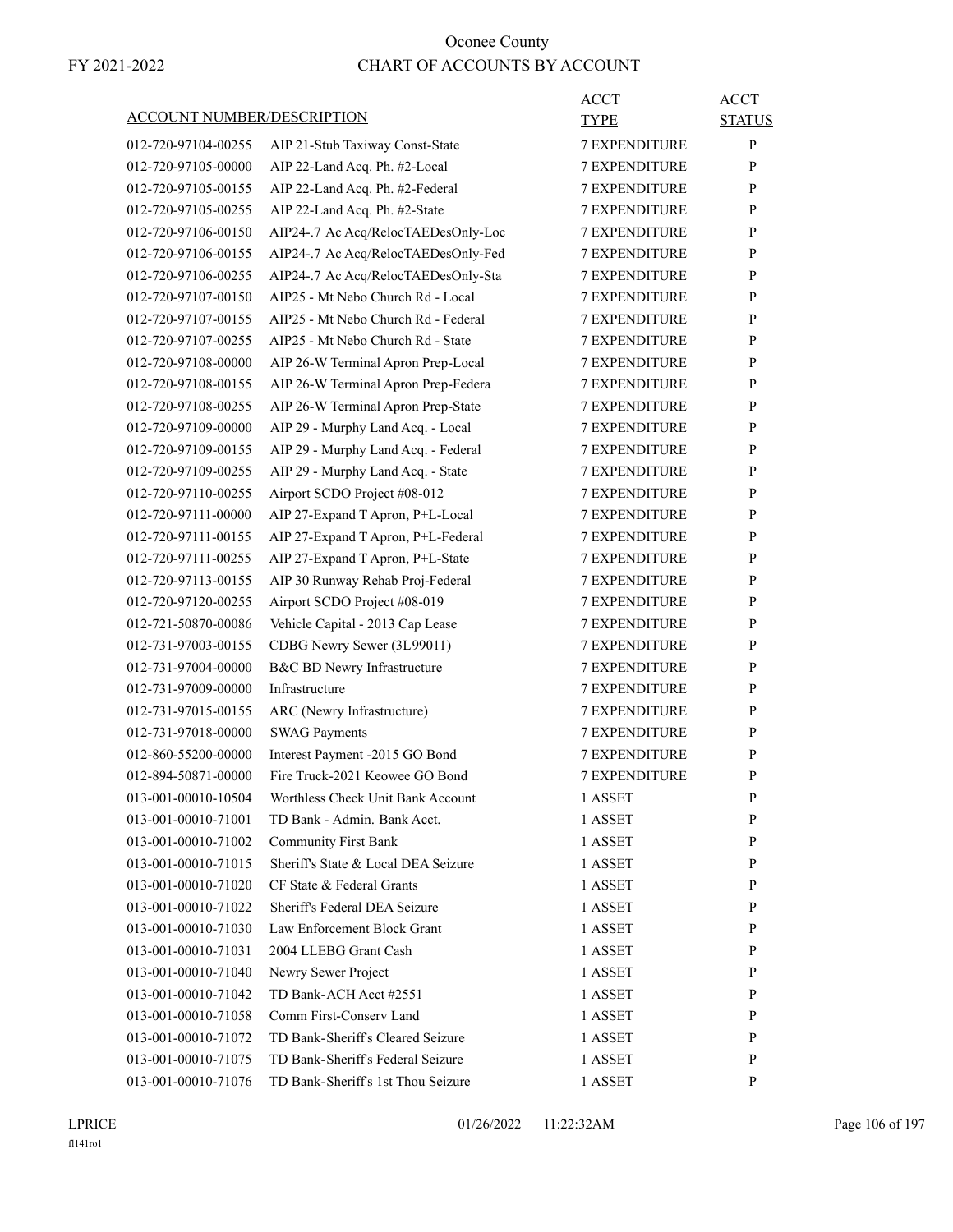| <b>ACCOUNT NUMBER/DESCRIPTION</b> |                                                               | <b>ACCT</b><br><b>TYPE</b> | <b>ACCT</b><br><b>STATUS</b> |
|-----------------------------------|---------------------------------------------------------------|----------------------------|------------------------------|
| 013-001-00010-71088               | CFB Sheriff Seizure Acct #3276                                | 1 ASSET                    | P                            |
| 013-001-00010-71089               | CFB Sheriff Community Activ #8243                             | 1 ASSET                    | P                            |
| 013-001-00010-71500               | CFB Sex Offender Reg #5397                                    | 1 ASSET                    | P                            |
| 013-001-00010-71501               | CFB Explorer Post #6742                                       | 1 ASSET                    | P                            |
| 013-001-00020-71020               | CF State & Federal Grants                                     | 1 ASSET                    | P                            |
| 013-001-00020-71108               | <b>Accounts Receivable</b>                                    | 1 ASSET                    | P                            |
| 013-001-00020-71125               | Due from other Governments                                    | 1 ASSET                    | P                            |
| 013-001-00020-71126               | Accounts Receivable Federal                                   | 1 ASSET                    | P                            |
| 013-001-00020-71128               | AR-Oconee Alliance                                            | 1 ASSET                    | P                            |
| 013-001-00020-71402               | Due from County Agencies                                      | 1 ASSET                    | P                            |
| 013-001-00020-71412               | Due from General Fund                                         | 1 ASSET                    | P                            |
| 013-001-00020-73314               | Due from Agency Fund                                          | 1 ASSET                    | P                            |
| 013-001-00020-73330               | Interfund Balances General Fund                               | 1 ASSET                    | P                            |
| 013-001-00030-71028               | State Investment Pool-Cons. Land                              | 1 ASSET                    | P                            |
| 013-001-00030-71204               | Newry Sewer Project                                           | 1 ASSET                    | P                            |
| 013-001-00040-71740               | Prepaid Items                                                 | 1 ASSET                    | P                            |
| 013-001-00040-71763               | Sheriff's Seized Property for Resal                           | 1 ASSET                    | P                            |
| 013-001-00055-73380               | Bank Overdraft                                                | 2 LIABILITY                | P                            |
| 013-001-00060-73000               | Accounts Payable                                              | 2 LIABILITY                | P                            |
| 013-001-00060-73001               | Retainage Payable                                             | 2 LIABILITY                | P                            |
| 013-001-00060-73003               | Accts Payable Encumbrance Reserve                             | 2 LIABILITY                | P                            |
| 013-001-00060-73004               | Deferred Revenue Unearned                                     | 2 LIABILITY                | P                            |
| 013-001-00060-73005               | Deferred Revenue Unavailable                                  | 2 LIABILITY                | P                            |
| 013-001-00060-73006               | Deferred Revenue - Seized Property                            | 2 LIABILITY                | P                            |
| 013-001-00060-73009               | Accounts Payable Manual Adjustment                            | 2 LIABILITY                | P                            |
| 013-001-00060-73010               | Accounts Payable Accruals -CSI Only                           | 2 LIABILITY                | P                            |
| 013-001-00060-73315               | Sheriff Agency Payable                                        | 2 LIABILITY                | P                            |
| 013-001-00060-73999               | Reserve for Encumbrance                                       | 2 LIABILITY                | P                            |
| 013-001-00060-91096               | Sheriff State DEA Due to Admin Bank                           | 2 LIABILITY                | P                            |
|                                   | Sheriff Fed DEA Due to Admin Bank                             |                            | P                            |
| 013-001-00060-91097               |                                                               | 2 LIABILITY                | $\mathbf{P}$                 |
| 013-001-00065-73004               | Sheriff Escrow Payable<br><b>Accrued Payroll Expenditures</b> | 2 LIABILITY                |                              |
| 013-001-00090-73925               |                                                               | 2 LIABILITY                | P                            |
| 013-001-00100-75000               | FB, Unassigned-Misc Special Revenue                           | 3 EQUITY                   | P<br>P                       |
| 013-001-00101-75022               | FB, Nonspendable-Prepaid Expend                               | 3 EQUITY                   |                              |
| 013-001-00101-75027               | FB, Nonspendable-Seized Assets                                | 3 EQUITY                   | P                            |
| 013-001-00102-75031               | FB, Restricted-Public Safety                                  | 3 EQUITY                   | P                            |
| 013-001-00102-75032               | FB, Restricted-Culture & Recreation                           | 3 EQUITY                   | P                            |
| 013-001-00102-75033               | FB, Restricted-Public Works                                   | 3 EQUITY                   | P                            |
| 013-001-00102-75034               | FB, Restricted-Health & Welfare                               | 3 EQUITY                   | P                            |
| 013-001-00102-75035               | FB, Restricted-Judicial Services                              | 3 EQUITY                   | P                            |
| 013-001-00102-75036               | FB, Restricted-Transportation                                 | 3 EQUITY                   | P                            |
| 013-001-00102-75037               | FB, Restricted-General Government                             | 3 EQUITY                   | P                            |
| 013-001-00102-75038               | FB, Restricted-Economic Development                           | 3 EQUITY                   | P                            |
| 013-001-00102-75041               | FB, Restricted-Capital Projects                               | 3 EQUITY                   | P                            |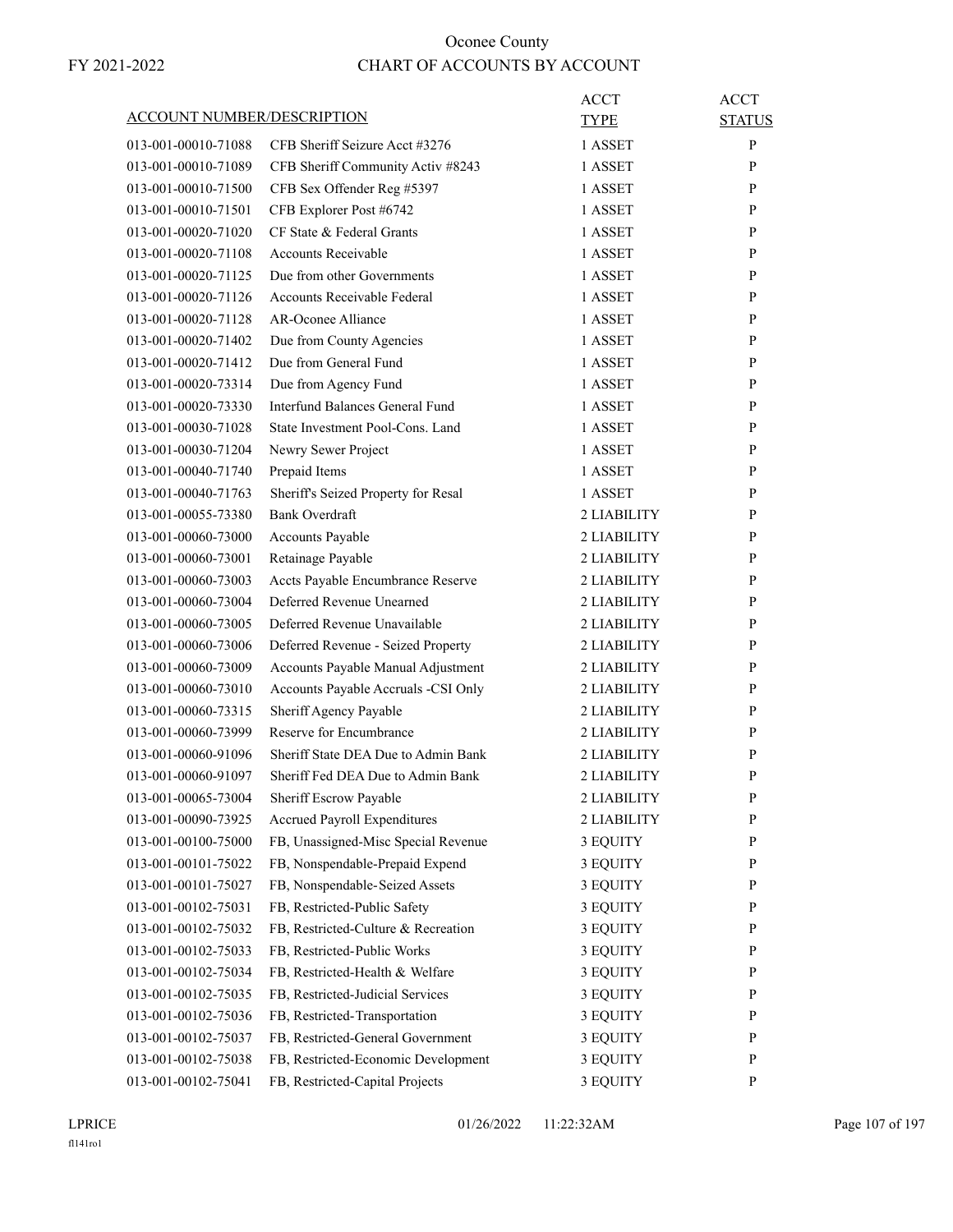| <b>ACCOUNT NUMBER/DESCRIPTION</b> |                                     | ACCT<br>TYPE             | <b>ACCT</b><br><b>STATUS</b> |
|-----------------------------------|-------------------------------------|--------------------------|------------------------------|
| 013-001-00104-75071               | FB, Assigned-Public Safety          | 3 EQUITY                 | P                            |
| 013-001-00104-75076               | FB, Assigned-Transportation         | 3 EQUITY                 | P                            |
| 013-001-00104-75085               | FB, Assigned-Subsequent Yr's Budget | 3 EQUITY                 | P                            |
| 013-080-00805-00001               | Paralegeal Position Reimbursement   | <b>4 REVENUE</b>         | P                            |
| 013-080-00805-00029               | Veh Maint Scrap Metal Sales Revenue | <b>4 REVENUE</b>         | P                            |
| 013-080-00805-00030               | Inmate Serv-LEC Transit Van Upfit   | 4 REVENUE                | P                            |
| 013-080-00805-00054               | Donation for Comm Week Meal         | <b>4 REVENUE</b>         | P                            |
| 013-080-00805-00065               | Fire Prevention Team Revenue        | <b>4 REVENUE</b>         | P                            |
| 013-080-00805-00066               | Fire Explorer Post Revenue          | <b>4 REVENUE</b>         | P                            |
| 013-080-00805-08888               | Encumbrance Reserve Plug Account    | <b>8 FINANCING SOURO</b> | P                            |
| 013-080-00805-10100               | <b>Sheriff Victims Assistance</b>   | <b>4 REVENUE</b>         | P                            |
| 013-080-00805-10102               | Rural Fire Haz-Mat Team             | <b>4 REVENUE</b>         | P                            |
| 013-080-00805-10300               | Non-Capital Auction Sales Revenue   | <b>4 REVENUE</b>         | P                            |
| 013-080-00805-10340               | Miscellaneous Income                | <b>4 REVENUE</b>         | P                            |
| 013-080-00805-10350               | <b>Encumbrance Adjustments</b>      | <b>4 REVENUE</b>         | P                            |
| 013-080-00805-10500               | LEPC/Haz-Mat                        | <b>4 REVENUE</b>         | P                            |
| 013-080-00805-10504               | Worthless Check Unit Revenue        | <b>4 REVENUE</b>         | P                            |
| 013-080-00805-10607               | Lunney Museum Donations             | <b>4 REVENUE</b>         | P                            |
| 013-080-00805-11001               | Library Donations                   | <b>4 REVENUE</b>         | P                            |
| 013-080-00805-11002               | <b>Airport Donations</b>            | <b>4 REVENUE</b>         | P                            |
| 013-080-00805-11903               | Out of County Bond Fee CC           | <b>4 REVENUE</b>         | P                            |
| 013-080-00805-13500               | Donations LEPC                      | <b>4 REVENUE</b>         | P                            |
| 013-080-00805-14904               | Impact Fee for Tires                | <b>4 REVENUE</b>         | P                            |
| 013-080-00805-14906               | SW Recycling Containers Revenue     | 4 REVENUE                | P                            |
| 013-080-00805-15350               | Revenue Rescue Squad Banquet Don    | 4 REVENUE                | P                            |
| 013-080-00805-16005               | Litter Fines (10% OCSD)             | <b>4 REVENUE</b>         | P                            |
| 013-080-00805-16008               | 12% Assessment (MAG)                | <b>4 REVENUE</b>         | P                            |
| 013-080-00805-16009               | 12% Assessment (MUN)                | 4 REVENUE                | P                            |
| 013-080-00805-16010               | Surcharge Victim (MAG)              | <b>4 REVENUE</b>         | P                            |
| 013-080-00805-16011               | Surcharge Victim (MUN)              | 4 REVENUE                | P                            |
| 013-080-00805-16012               | 25% Solictor Bond Estreatment       | <b>4 REVENUE</b>         | P                            |
| 013-080-00805-18850               | Alexander Cannon Hill House         | <b>4 REVENUE</b>         | P                            |
| 013-080-00805-31104               | D Power Donation (Comm Eqmt/Trng)   | 4 REVENUE                | P                            |
| 013-080-00805-38841               | <b>GIS</b> Contribution             | <b>4 REVENUE</b>         | P                            |
| 013-080-00805-41911               | Dare Fund Contributions             | <b>4 REVENUE</b>         | P                            |
| 013-080-00805-50110               | Animal Control Donations Revenue    | <b>4 REVENUE</b>         | P                            |
| 013-080-00805-50206               | Donations, Library Construction     | 4 REVENUE                | P                            |
| 013-080-00805-50400               | Solicitor Victims Assistance        | <b>4 REVENUE</b>         | P                            |
| 013-080-00805-53900               | Revenue Rescue Squad Equp Donation  | 4 REVENUE                | P                            |
| 013-080-00805-57000               | Seneca Health Clinic Donations      | 4 REVENUE                | P                            |
| 013-080-00805-58000               | Donations Economic Development      | <b>4 REVENUE</b>         | P                            |
| 013-080-00805-60050               | Spay & Neutered Program             | <b>4 REVENUE</b>         | P                            |
| 013-080-00805-60060               | Save an Animal Program              | <b>4 REVENUE</b>         | P                            |
| 013-080-00805-60100               | Road Paving                         | 4 REVENUE                | P                            |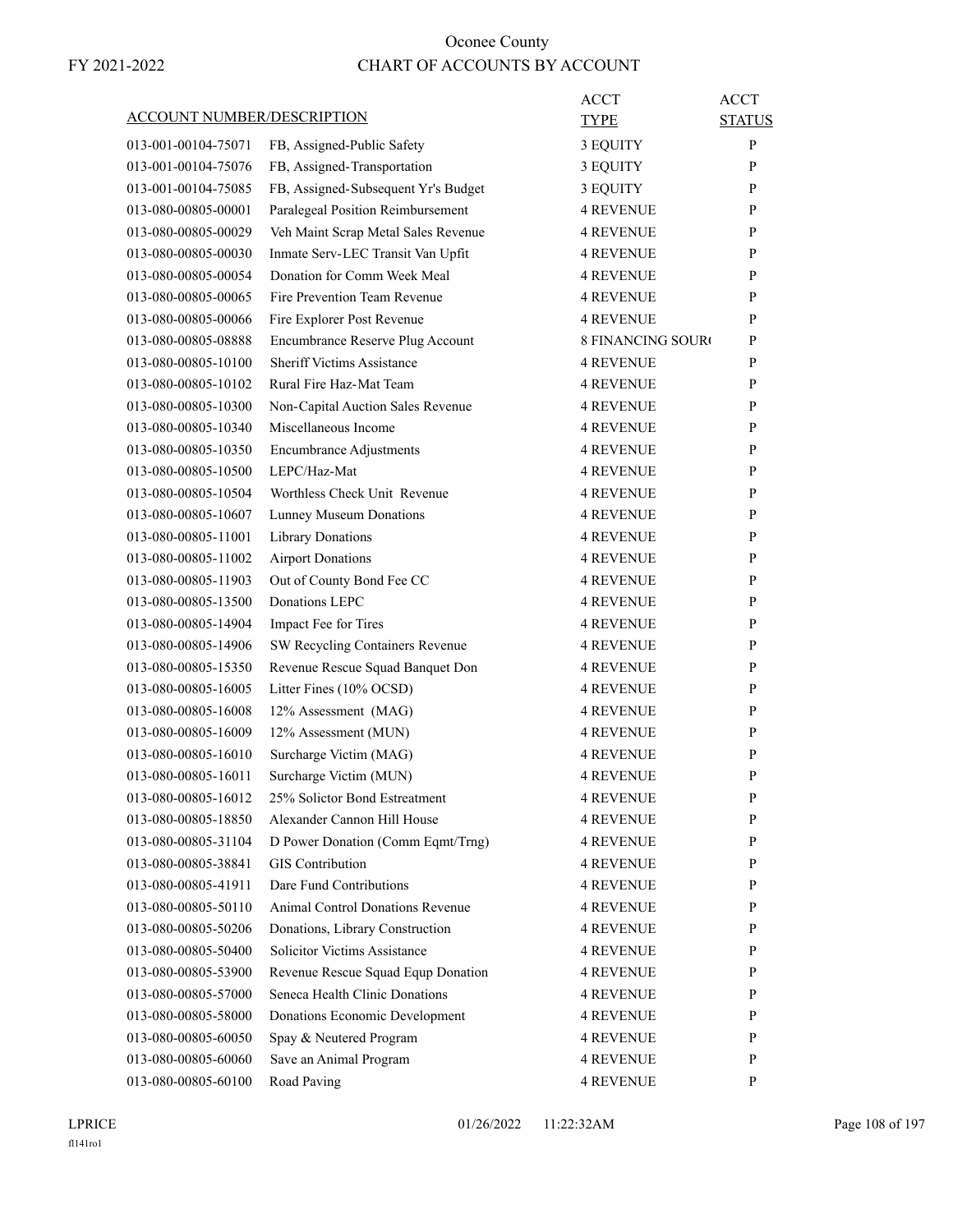|                                   |                                      | ACCT             | <b>ACCT</b>   |
|-----------------------------------|--------------------------------------|------------------|---------------|
| <b>ACCOUNT NUMBER/DESCRIPTION</b> |                                      | TYPE             | <b>STATUS</b> |
| 013-080-00805-60101               | <b>Bridges</b>                       | <b>4 REVENUE</b> | P             |
| 013-080-00805-71500               | Local Rev. Sex Offender Reg #5397    | <b>4 REVENUE</b> | P             |
| 013-080-00805-71501               | Local Rev. Explorer Post #6742       | <b>4 REVENUE</b> | P             |
| 013-080-00805-71510               | State & Local DEA                    | <b>4 REVENUE</b> | P             |
| 013-080-00805-73700               | General Sessions (Code 38)           | 4 REVENUE        | P             |
| 013-080-00805-73800               | General Sessions (SU)                | <b>4 REVENUE</b> | P             |
| 013-080-00805-77040               | OC Tourism Comm Grant                | <b>4 REVENUE</b> | P             |
| 013-080-00805-90100               | Santee Cooper Economic Dev Grant     | <b>4 REVENUE</b> | P             |
| 013-080-00805-90104               | Advance SC Website Translation       | <b>4 REVENUE</b> | P             |
| 013-080-00805-90105               | Greenfield Industries                | <b>4 REVENUE</b> | P             |
| 013-080-00805-90106               | Econ Dev - SC Power Team Grant       | 4 REVENUE        | P             |
| 013-080-00805-90200               | Econ Develop Utility Tax Credit ATT  | <b>4 REVENUE</b> | P             |
| 013-080-00805-90201               | ATT Equipment Upgrades FY10 Econ     | <b>4 REVENUE</b> | P             |
| 013-080-00805-90202               | FY 2010 PARD Local Match             | <b>4 REVENUE</b> | P             |
| 013-080-00805-90707               | <b>Industrial Park Development</b>   | <b>4 REVENUE</b> | P             |
| 013-080-00805-90708               | Industrial Park Develop BellSouth    | <b>4 REVENUE</b> | P             |
| 013-080-00805-90709               | Appalachian Dev Ind Recruitment      | 4 REVENUE        | P             |
| 013-080-00805-90800               | Westminster Library In Memory Of     | <b>4 REVENUE</b> | P             |
| 013-080-00805-91001               | Duke Energy Relicensing Agt Rev      | <b>4 REVENUE</b> | P             |
| 013-080-00805-91009               | Bulletproof Vest - Local Match       | <b>4 REVENUE</b> | P             |
| 013-080-00805-91018               | <b>WalMart Fire Prevention Grant</b> | <b>4 REVENUE</b> | P             |
| 013-080-00805-91024               | High Fall Boy Scout DP Project       | <b>4 REVENUE</b> | P             |
| 013-080-00805-91028               | Earl House Grant Revenue             | 4 REVENUE        | P             |
| 013-080-00805-91031               | Altera Polymers Grant CL10066        | <b>4 REVENUE</b> | P             |
| 013-080-00805-91032               | CollinsCraft Grant S1922             | <b>4 REVENUE</b> | P             |
| 013-080-00805-91037               | Fort Hill Grant-SC Magazine Ad       | <b>4 REVENUE</b> | P             |
| 013-080-00805-91038               | Santee Cooper I-Pad Grant            | <b>4 REVENUE</b> | P             |
| 013-080-00805-91042               | Crime Victims with Disabilities Grt  | <b>4 REVENUE</b> | P             |
| 013-080-00805-91054               | Santee Cooper Computer Grant         | <b>4 REVENUE</b> | P             |
| 013-080-00805-91075               | Donations Rural Fire Training        | <b>4 REVENUE</b> | P             |
| 013-080-00805-91080               | Donations for Arts & Historical      | <b>4 REVENUE</b> | ${\bf P}$     |
| 013-080-00805-91088               | Revenue - Sheriff Seizure #3276      | <b>4 REVENUE</b> | P             |
| 013-080-00805-91089               | Revenue - Sheriff Comm Act #8243     | <b>4 REVENUE</b> | P             |
| 013-080-00805-91090               | Interest Edward Byrne Memorial       | <b>4 REVENUE</b> | P             |
| 013-080-00805-91093               | 2009 VAWA Local Match                | <b>4 REVENUE</b> | P             |
| 013-080-00805-91098               | Precious Metals Permit Fee-Sheriff   | <b>4 REVENUE</b> | P             |
| 013-080-00805-91099               | Nonferrous Metal Permit Fee-Sheriff  | <b>4 REVENUE</b> | P             |
| 013-080-00805-91114               | Sheriff's Calendar Revenue           | <b>4 REVENUE</b> | P             |
| 013-080-00805-91127               | SDOC Elementary SRO Revenue          | <b>4 REVENUE</b> | P             |
| 013-080-00805-91129               | FY17 DEA Officer Local Revenue       | <b>4 REVENUE</b> | P             |
| 013-080-00805-91173               | Al-Cans Rev-Burn Ctr Children        | <b>4 REVENUE</b> | P             |
| 013-080-00805-91180               | CERT Under Fire 911-Signs Revenue    | <b>4 REVENUE</b> | P             |
| 013-080-00805-92005               | FY03 OC Tourism Grant Brochures      | <b>4 REVENUE</b> | P             |
| 013-080-00805-92008               | PRT Office Jet HP7130 (ATax Grant)   | <b>4 REVENUE</b> | P             |
|                                   |                                      |                  |               |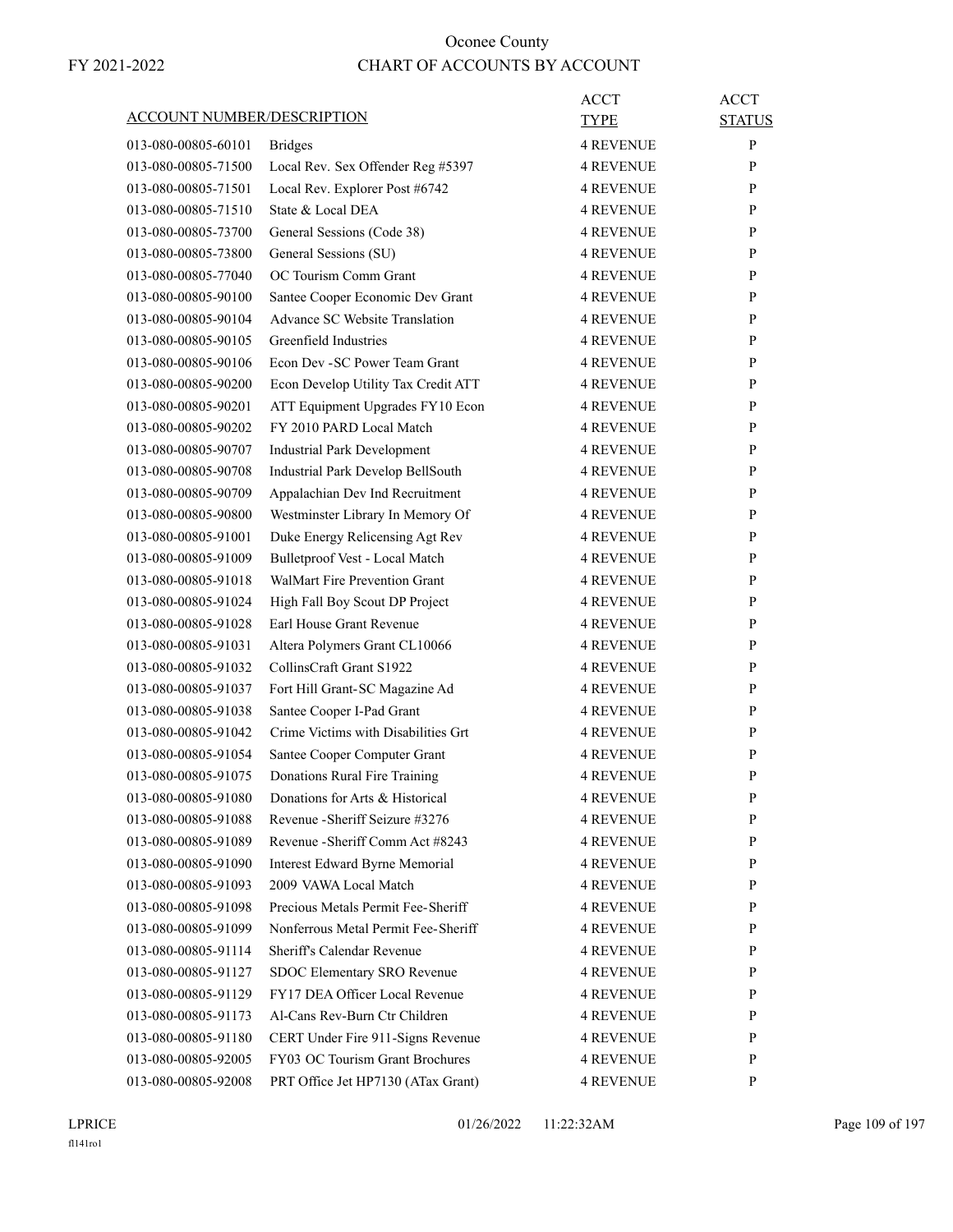| <b>ACCOUNT NUMBER/DESCRIPTION</b> |                                      | ACCT<br>TYPE     | <b>ACCT</b><br><b>STATUS</b> |
|-----------------------------------|--------------------------------------|------------------|------------------------------|
| 013-080-00805-93201               | Duke Energy Boy Scout Eagle Project  | <b>4 REVENUE</b> | P                            |
| 013-080-00805-97003               | Blue Ridge Electric Shell Building   | <b>4 REVENUE</b> | P                            |
| 013-080-00805-97005               | <b>Land Conservation Donations</b>   | <b>4 REVENUE</b> | P                            |
| 013-080-00805-97013               | ATT Timken Change Lanes              | 4 REVENUE        | P                            |
| 013-080-00805-97060               | Blue Ridge Electric Project          | <b>4 REVENUE</b> | P                            |
| 013-080-00805-97070               | Blue Ridge Electric Printer Project  | <b>4 REVENUE</b> | P                            |
| 013-080-00805-97080               | Palmetto Economic Development        | <b>4 REVENUE</b> | P                            |
| 013-080-00825-00064               | OCIG Video Grant Revenue             | <b>4 REVENUE</b> | P                            |
| 013-080-00825-00085               | Keese Fdn. Life Jacket Board Revenu  | <b>4 REVENUE</b> | P                            |
| 013-080-00825-91026               | WalMart Community Grant              | <b>4 REVENUE</b> | P                            |
| 013-080-00825-91069               | Revenue-Dollar Gen. Literacy Fndn.   | <b>4 REVENUE</b> | P                            |
| 013-080-00825-91079               | Mtn Lakes CVB Contrib-Sign Grant     | <b>4 REVENUE</b> | P                            |
| 013-080-00825-91082               | Santee Cooper Grant Rev-Office Eq    | <b>4 REVENUE</b> | P                            |
| 013-080-00825-91109               | <b>State Farm Grant Revenue</b>      | <b>4 REVENUE</b> | P                            |
| 013-080-00825-91172               | <b>FYE18 FM Global Grant</b>         | <b>4 REVENUE</b> | P                            |
| 013-080-00825-91176               | Walmart Smoke Detector Grant Rev     | <b>4 REVENUE</b> | P                            |
| 013-080-00825-91702               | P&S Smith Fdn SW Ed Bldg Revenue     | <b>4 REVENUE</b> | P                            |
| 013-080-00825-92028               | Duke Energy KeTox HEP Grant Rev      | <b>4 REVENUE</b> | P                            |
| 013-080-00825-92029               | Westminster Match-FFY16 VOCA Veh Gr  | <b>4 REVENUE</b> | P                            |
| 013-080-00825-92038               | Donation-United Methodist-Wildfires  | <b>4 REVENUE</b> | P                            |
| 013-080-00825-92039               | Duke Keowee Water Safety Revenue     | <b>4 REVENUE</b> | P                            |
| 013-080-00825-92049               | Golden Corner Pickleball Donation    | <b>4 REVENUE</b> | P                            |
| 013-080-00825-92053               | Emily DeRoberts Sesquicentennial     | <b>4 REVENUE</b> | P                            |
| 013-080-00825-92063               | <b>SCWF Volunteer Lunches</b>        | <b>4 REVENUE</b> | P                            |
| 013-080-00825-92069               | ALA Census Mini Grant Revenue        | <b>4 REVENUE</b> | P                            |
| 013-080-00825-92227               | Duke High Falls Master Plan Revenue  | <b>4 REVENUE</b> | P                            |
| 013-080-00825-92228               | Jr Naturalist-P&S Smith Fdn Revenue  | <b>4 REVENUE</b> | P                            |
| 013-080-00825-92230               | Duke Energy-Chau Ram Path Revenue    | <b>4 REVENUE</b> | P                            |
| 013-080-00825-93101               | City of Walhalla Vehicle Grant       | 4 REVENUE        | P                            |
| 013-080-00825-93202               | Duke Energy Fire Training Grant Rev  | <b>4 REVENUE</b> | P                            |
| 013-080-00825-93701               | CTCL COVID-19 Grant-Voter Reg Rev    | <b>4 REVENUE</b> | P                            |
| 013-080-00825-96004               | Gallo Business Media Grant Revenue   | <b>4 REVENUE</b> | P                            |
| 013-080-00825-97024               | SDOC Recycling Grant Revenue         | 4 REVENUE        | P                            |
| 013-080-00825-97124               | <b>Titan Aviation Funds</b>          | 4 REVENUE        | P                            |
| 013-080-00830-91096               | Local Revenue - State DEA Seizure    | <b>4 REVENUE</b> | P                            |
| 013-080-00835-90205               | Chau Ram Misc Donations Rev          | <b>4 REVENUE</b> | P                            |
| 013-080-00835-91051               | <b>CERT</b> Donations                | 4 REVENUE        | P                            |
| 013-080-00835-91087               | Project Lifesaver-Sheriff Revenue    | 4 REVENUE        | P                            |
| 013-080-00835-91111               | Sheriff's Employee Donation Revenue  | 4 REVENUE        | P                            |
| 013-080-00835-91112               | Sheriff's K-9 Donations Revenue      | 4 REVENUE        | P                            |
| 013-080-00835-91113               | Sheriff's Elem SRO Ed Materials Rev  | <b>4 REVENUE</b> | P                            |
| 013-080-00835-91160               | Donation to Road Dept for Food       | 4 REVENUE        | P                            |
| 013-080-00835-91175               | Donations-Anna McCall Mimms Rescue   | 4 REVENUE        | P                            |
|                                   |                                      |                  |                              |
| 013-080-00835-91181               | <b>Emerg Services Misc Donations</b> | 4 REVENUE        | P                            |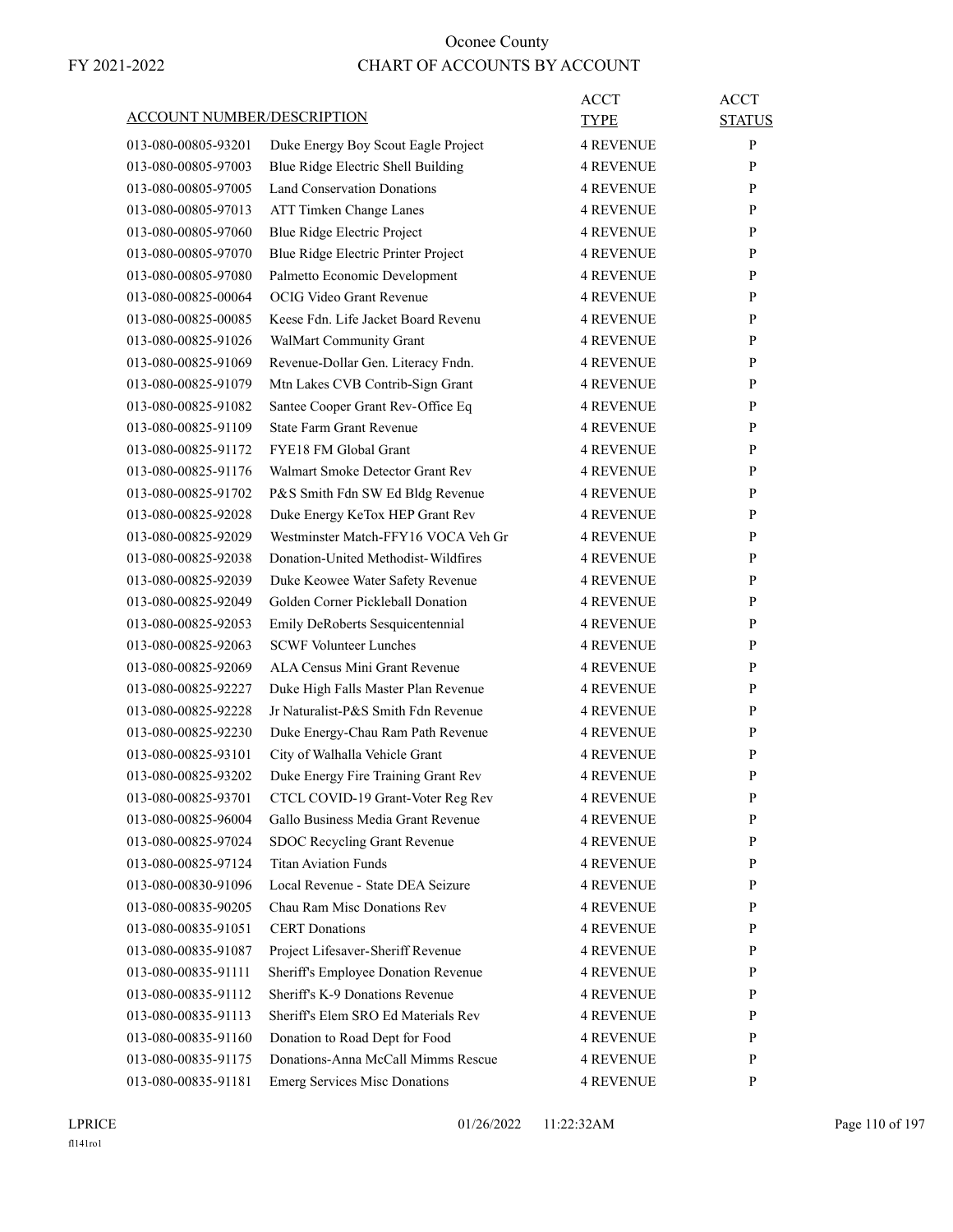|                                   |                                         | <b>ACCT</b>      | <b>ACCT</b>   |
|-----------------------------------|-----------------------------------------|------------------|---------------|
| <b>ACCOUNT NUMBER/DESCRIPTION</b> |                                         | <b>TYPE</b>      | <b>STATUS</b> |
| 013-080-00835-92013               | LJ Chastain Library Donation Rev        | <b>4 REVENUE</b> | P             |
| 013-080-00835-92056               | Library - Nettles Trust Donation Rev    | <b>4 REVENUE</b> | P             |
| 013-080-00835-97089               | Airport Popcorn Donation Revenue        | <b>4 REVENUE</b> | P             |
| 013-080-00840-71028               | Interest Income-Invest Pool-Con Lnd     | <b>4 REVENUE</b> | P             |
| 013-080-00840-71501               | Interest Rev-Explorer Post #6742        | <b>4 REVENUE</b> | P             |
| 013-080-00840-71510               | Interest Income-State & Local DEA       | <b>4 REVENUE</b> | P             |
| 013-080-00840-71511               | Interest Income-Federal DEA             | <b>4 REVENUE</b> | P             |
| 013-080-00840-91088               | Interest Rev-Sheriff Seizure #3276      | <b>4 REVENUE</b> | P             |
| 013-080-00840-91089               | Interest Rev-Sheriff Comm Act #8243     | <b>4 REVENUE</b> | P             |
| 013-080-00840-91096               | Interest Rev - State DEA Seizure        | <b>4 REVENUE</b> | P             |
| 013-080-00840-91097               | Interest Rev - Fed DEA Seizure          | <b>4 REVENUE</b> | P             |
| 013-081-00805-60370               | SC Rural Health Training Grant Rev.     | <b>4 REVENUE</b> | P             |
| 013-081-00810-00069               | PARD S Cove Campsite Renov Phase 2      | <b>4 REVENUE</b> | P             |
| 013-081-00810-11003               | DHEC/Red Cross LIB Grant                | <b>4 REVENUE</b> | P             |
| 013-081-00810-14904               | Impact Fees for TIres                   | <b>4 REVENUE</b> | P             |
| 013-081-00810-14915               | DHEC Grant 37-WO F2947                  | <b>4 REVENUE</b> | P             |
| 013-081-00810-19003               | Heritage Corridor                       | <b>4 REVENUE</b> | P             |
| 013-081-00810-19004               | Blue Ridge Art Council                  | <b>4 REVENUE</b> | P             |
| 013-081-00810-19005               | Greater Seneca Chamber                  | <b>4 REVENUE</b> | P             |
| 013-081-00810-19006               | Lunney Museum                           | <b>4 REVENUE</b> | P             |
| 013-081-00810-19007               | Alexander Cannon Hill                   | <b>4 REVENUE</b> | P             |
| 013-081-00810-19009               | Oconee Community Theatre                | <b>4 REVENUE</b> | P             |
| 013-081-00810-20005               | Aid to Subdivision OC Infrastructue     | <b>4 REVENUE</b> | P             |
| 013-081-00810-21000               | Library State Funds                     | <b>4 REVENUE</b> | P             |
| 013-081-00810-21001               | Library Reading Assistance              | <b>4 REVENUE</b> | P             |
| 013-081-00810-21012               | Tier 2 Staying Connected Grant-Lib.     | <b>4 REVENUE</b> | P             |
| 013-081-00810-22000               | C Fund Road SC                          | <b>4 REVENUE</b> | P             |
| 013-081-00810-22900               | Mini Bottle                             | <b>4 REVENUE</b> | P             |
| 013-081-00810-29088               | C-Funds Paving PIN 29088                | <b>4 REVENUE</b> | P             |
| 013-081-00810-33363               | C-Funds Paving PIN 33363                | <b>4 REVENUE</b> | P             |
| 013-081-00810-38840               | Mapping System Grant                    | <b>4 REVENUE</b> | ${\bf P}$     |
| 013-081-00810-45000               | Teen Pregenancy Prevention              | <b>4 REVENUE</b> | P             |
| 013-081-00810-50000               | Rotation Beacon Grant                   | <b>4 REVENUE</b> | P             |
| 013-081-00810-60355               | Water REC Fund                          | <b>4 REVENUE</b> | P             |
| 013-081-00810-71510               | State & Local DEA                       | <b>4 REVENUE</b> | P             |
| 013-081-00810-90101               | Timken Lanes Grant                      | <b>4 REVENUE</b> | P             |
| 013-081-00810-90102               | DOC Economic Vision                     | <b>4 REVENUE</b> | P             |
| 013-081-00810-90103               | C-Fund Timken Lanes Project             | <b>4 REVENUE</b> | P             |
| 013-081-00810-90202               | PARD FY 10                              | <b>4 REVENUE</b> | P             |
| 013-081-00810-91044               | Poe Creek Forest                        | <b>4 REVENUE</b> | P             |
| 013-081-00810-91045               | STOP-VAWA GRANT                         | <b>4 REVENUE</b> | P             |
| 013-081-00810-91055               | <b>DCSIP Criminal Demestic Violence</b> | <b>4 REVENUE</b> | P             |
| 013-081-00810-91060               | Homeland Security Allocation Grant      | <b>4 REVENUE</b> | P             |
| 013-081-00810-91061               | Homeland Security Sheriff's Depart      | <b>4 REVENUE</b> | P             |
|                                   |                                         |                  |               |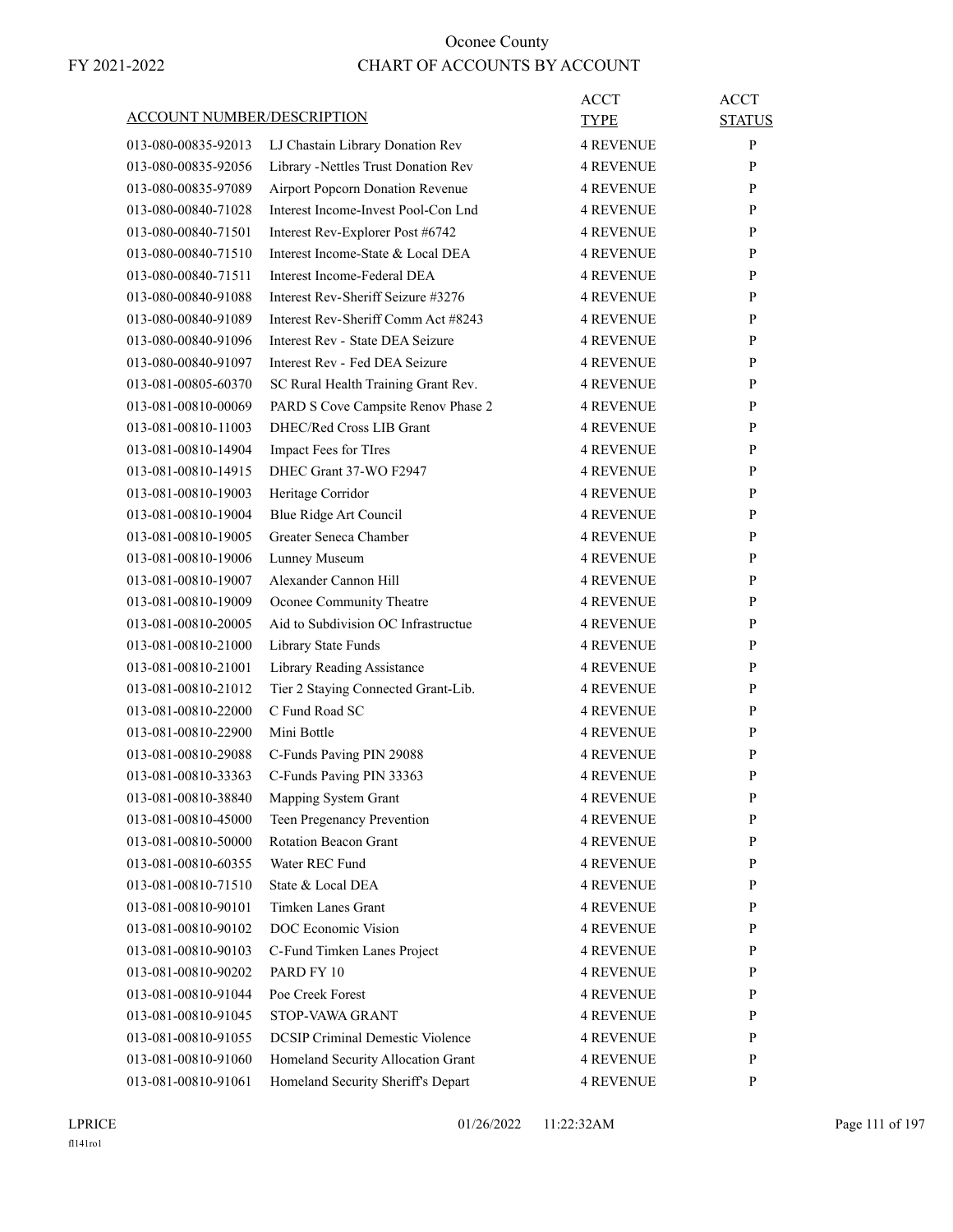| <b>ACCOUNT NUMBER/DESCRIPTION</b> |                                      | <b>ACCT</b>      | <b>ACCT</b>   |
|-----------------------------------|--------------------------------------|------------------|---------------|
|                                   |                                      | TYPE             | <b>STATUS</b> |
| 013-081-00810-91070               | Methamphetamine Training Grant       | <b>4 REVENUE</b> | P             |
| 013-081-00810-91071               | Child/Elder Abuse Grant              | <b>4 REVENUE</b> | P             |
| 013-081-00810-91110               | <b>EOC</b> Communications Support    | <b>4 REVENUE</b> | P             |
| 013-081-00810-91916               | HAVA Grant State Revenue             | <b>4 REVENUE</b> | P             |
| 013-081-00810-92006               | Palemtto Pride Landscape Project     | <b>4 REVENUE</b> | P             |
| 013-081-00810-92007               | <b>PARD Grant State Revenues</b>     | <b>4 REVENUE</b> | P             |
| 013-081-00810-92010               | PARD Swing Structures 2006           | <b>4 REVENUE</b> | P             |
| 013-081-00810-92015               | PRT-Alexander Cannon-Hill House      | <b>4 REVENUE</b> | P             |
| 013-081-00810-92020               | PARD ADA Sidewalks 2006              | <b>4 REVENUE</b> | P             |
| 013-081-00810-92025               | FY10 Local Emer Man Perform Grant    | <b>4 REVENUE</b> | P             |
| 013-081-00810-92030               | Heritage Corridor Video Conversion   | <b>4 REVENUE</b> | P             |
| 013-081-00810-92031               | Heritage Corridor Tourism Dev Plan   | <b>4 REVENUE</b> | P             |
| 013-081-00810-92032               | PARD FY 2011 Grant                   | <b>4 REVENUE</b> | P             |
| 013-081-00810-92040               | <b>SCLA</b> Conference Grant Library | <b>4 REVENUE</b> | P             |
| 013-081-00810-92041               | Collaborative Library Summer         | <b>4 REVENUE</b> | P             |
| 013-081-00810-92050               | SC Forestry Comm Partnership         | <b>4 REVENUE</b> | P             |
| 013-081-00810-94003               | EMS Grant In Aid FY02                | <b>4 REVENUE</b> | P             |
| 013-081-00810-94004               | EMS Grant In Aid                     | <b>4 REVENUE</b> | P             |
| 013-081-00810-94005               | EMS Grant-In-Aid FY2005-06           | <b>4 REVENUE</b> | P             |
| 013-081-00810-94006               | EMS - DUI Grant-In-Aid               | <b>4 REVENUE</b> | P             |
| 013-081-00810-95201               | SC Heritage Corridor Markers         | <b>4 REVENUE</b> | P             |
| 013-081-00810-95206               | Library PacHug Grant FY07            | <b>4 REVENUE</b> | P             |
| 013-081-00810-97010               | GIS Grant (11/00-10/01)              | <b>4 REVENUE</b> | P             |
| 013-081-00810-97011               | GIS Grant (11/01-10/02)              | <b>4 REVENUE</b> | P             |
| 013-081-00810-97012               | Valenite Lanes Grant State Revenue   | <b>4 REVENUE</b> | P             |
| 013-081-00810-97025               | GIS Grant (11/02-10/03)              | <b>4 REVENUE</b> | P             |
| 013-081-00810-97035               | SW Increased Collection Grant FY09   | <b>4 REVENUE</b> | P             |
| 013-081-00810-97042               | SW Used Oil Grant FY09               | 4 REVENUE        | P             |
| 013-081-00810-97052               | SW Waste Tire Grant FY09             | <b>4 REVENUE</b> | P             |
| 013-081-00810-97053               | Solid Waste Used Oil Grant FY10      | <b>4 REVENUE</b> | P             |
| 013-081-00810-97054               | Solid Waste Tire FY10                | 4 REVENUE        | P             |
| 013-081-00810-97055               | 2011 Used Oil Grant                  | <b>4 REVENUE</b> | P             |
| 013-081-00810-97056               | 2011 Waste Tire Grant                | <b>4 REVENUE</b> | P             |
| 013-081-00810-97081               | Palmetto Pride Enforcement FY07-08   | <b>4 REVENUE</b> | P             |
| 013-081-00815-27436               | C-Fund PCN P027436 Revenue           | <b>4 REVENUE</b> | P             |
| 013-081-00815-30905               | C-Fund C PCN P030905 Revenue         | <b>4 REVENUE</b> | P             |
| 013-081-00815-30988               | C-Fund C PCN P030988 Revenue         | <b>4 REVENUE</b> | P             |
| 013-081-00815-36893               | C-Fund C PCN036893 GCCP Ent Rd       | <b>4 REVENUE</b> | P             |
| 013-081-00815-36949               | C-Fund PCN36949 Revenue              | <b>4 REVENUE</b> | P             |
| 013-081-00815-40206               | C-Fund Revenue PCN 40206             | <b>4 REVENUE</b> | P             |
| 013-081-00815-41500               | C-Fund Revenue PCN 41500             | <b>4 REVENUE</b> | P             |
| 013-081-00815-41985               | C-Fund PCN 41985                     | <b>4 REVENUE</b> | P             |
| 013-081-00815-42919               | C-Fund Revenue PCN 42919             | <b>4 REVENUE</b> | P             |
| 013-081-00816-23000               | Surcharge Victims Assistance         | <b>4 REVENUE</b> | P             |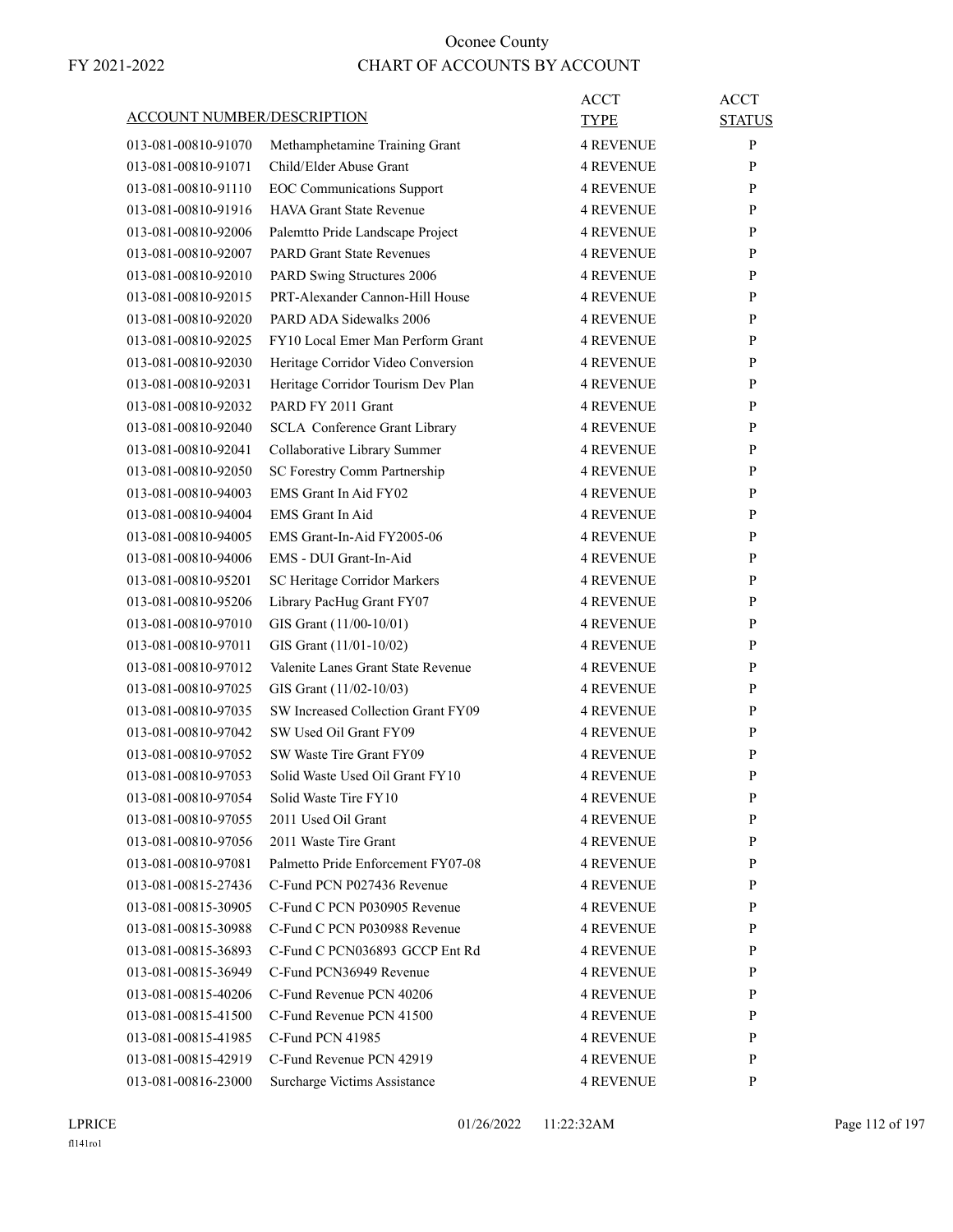| <b>ACCOUNT NUMBER/DESCRIPTION</b> |                                            | ACCT<br><b>TYPE</b> | <b>ACCT</b><br><b>STATUS</b> |
|-----------------------------------|--------------------------------------------|---------------------|------------------------------|
| 013-081-00816-23001               | Surcharge Victims Asst 25% Match           | <b>4 REVENUE</b>    | P                            |
| 013-081-00816-23005               | Surcharge Magistrate                       | <b>4 REVENUE</b>    | P                            |
| 013-081-00820-20176               | LE Equipment Mini Grant                    | <b>4 REVENUE</b>    | P                            |
| 013-081-00820-21006               | LIB/Proj III E LD                          | <b>4 REVENUE</b>    | P                            |
| 013-081-00820-40225               | B&C BD Div Regional Dev                    | <b>4 REVENUE</b>    | P                            |
| 013-081-00825-20561               | <b>SCPRT Foothills Farmstead Grant Rev</b> | <b>4 REVENUE</b>    | P                            |
| 013-081-00825-90105               | SC DOC-Greenfield Industries               | <b>4 REVENUE</b>    | P                            |
| 013-081-00825-90716               | Pass-Thru I-Tech South SCDOC Grant         | <b>4 REVENUE</b>    | P                            |
| 013-081-00825-90718               | Pass-thru SCDOC C-16-2606 Baxter           | <b>4 REVENUE</b>    | P                            |
| 013-081-00825-90719               | SDOC Grant #C-18-2927 Horton               | <b>4 REVENUE</b>    | P                            |
| 013-081-00825-91002               | Sheriff's FY14 Palmetto Pride Rev          | <b>4 REVENUE</b>    | P                            |
| 013-081-00825-91057               | SC DNR Water Rec Res. Fund Revenue         | <b>4 REVENUE</b>    | P                            |
| 013-081-00825-91077               | SC Natl Her Cor-Wayfinding Sign Grt        | <b>4 REVENUE</b>    | P                            |
| 013-081-00825-91078               | Borg Warner AdvanceSC Grant                | <b>4 REVENUE</b>    | P                            |
| 013-081-00825-91086               | <b>BASF AdvanceSC Grant</b>                | <b>4 REVENUE</b>    | P                            |
| 013-081-00825-91119               | SCDOC Grant C-15-2461 Revenue              | <b>4 REVENUE</b>    | P                            |
| 013-081-00825-91126               | Body-Worn Cameras State Revenue            | <b>4 REVENUE</b>    | P                            |
| 013-081-00825-91136               | 2018 Palmetto Pride Litter Enf Rev         | <b>4 REVENUE</b>    | P                            |
| 013-081-00825-91143               | FY19 SC Palmetto Pride Litter Grant        | <b>4 REVENUE</b>    | P                            |
| 013-081-00825-91158               | 2021 Litter Prevention Grant Rev           | <b>4 REVENUE</b>    | P                            |
| 013-081-00825-91165               | FY21/22 SCDPS SRO Grant Revenue            | <b>4 REVENUE</b>    | P                            |
| 013-081-00825-91187               | SC DHHS Comm Med Outreach Prog Rev         | <b>4 REVENUE</b>    | P                            |
| 013-081-00825-91920               | SCDOC Set-Aside Grant-Borg Warner          | <b>4 REVENUE</b>    | P                            |
| 013-081-00825-92011               | Library Humanities Council Grant           | <b>4 REVENUE</b>    | P                            |
| 013-081-00825-92021               | 2014 PARD Grant #2014067                   | <b>4 REVENUE</b>    | P                            |
| 013-081-00825-92033               | SC PARD Grant #2016037 Revenue             | <b>4 REVENUE</b>    | P                            |
| 013-081-00825-92052               | SCPARD Grant Rev-Chau Ram ADA              | <b>4 REVENUE</b>    | P                            |
| 013-081-00825-92054               | SC PARD Grant 2019047                      | <b>4 REVENUE</b>    | P                            |
| 013-081-00825-92201               | SC Lottery Funds for Library               | <b>4 REVENUE</b>    | P                            |
| 013-081-00825-92210               | Cherokee Museum-Pass Thru                  | <b>4 REVENUE</b>    | P                            |
| 013-081-00825-92225               | SCPARD S Cove Campground Ph1 Rev           | <b>4 REVENUE</b>    | P                            |
| 013-081-00825-92226               | SCPARD S Cove Campground Ph 2 Rev          | <b>4 REVENUE</b>    | P                            |
| 013-081-00825-92229               | 2018 Palmetto Pride PRT Revenue            | <b>4 REVENUE</b>    | P                            |
| 013-081-00825-97014               | FY16 SW Palmetto Pride Grant Revenu        | <b>4 REVENUE</b>    | P                            |
| 013-081-00825-97016               | Solid Waste FY14 Palmetto Pride Rev        | <b>4 REVENUE</b>    | P                            |
| 013-081-00825-97018               | FY16 SW Used Oil Grant Revenue             | <b>4 REVENUE</b>    | P                            |
| 013-081-00825-97019               | FY16 SW Waste Tire Grant Revenue           | <b>4 REVENUE</b>    | P                            |
| 013-081-00825-97020               | 14 Used Oil Grant Revenue                  | <b>4 REVENUE</b>    | P                            |
| 013-081-00825-97021               | 14 SW Grant Revenue                        | <b>4 REVENUE</b>    | P                            |
| 013-081-00825-97022               | 14 Waste Tire Grant Revenue                | <b>4 REVENUE</b>    | P                            |
| 013-081-00825-97026               | FY15 Solid Waste Grant Revenue             | <b>4 REVENUE</b>    | P                            |
| 013-081-00825-97027               | FY15 SW Used Oil Grant Revenue             | <b>4 REVENUE</b>    | P                            |
| 013-081-00825-97028               | FY15 SW Waste Tire Grant Revenue           | <b>4 REVENUE</b>    | P                            |
| 013-081-00825-97029               | FY17 Solid Waste Grant Revenue             | 4 REVENUE           | P                            |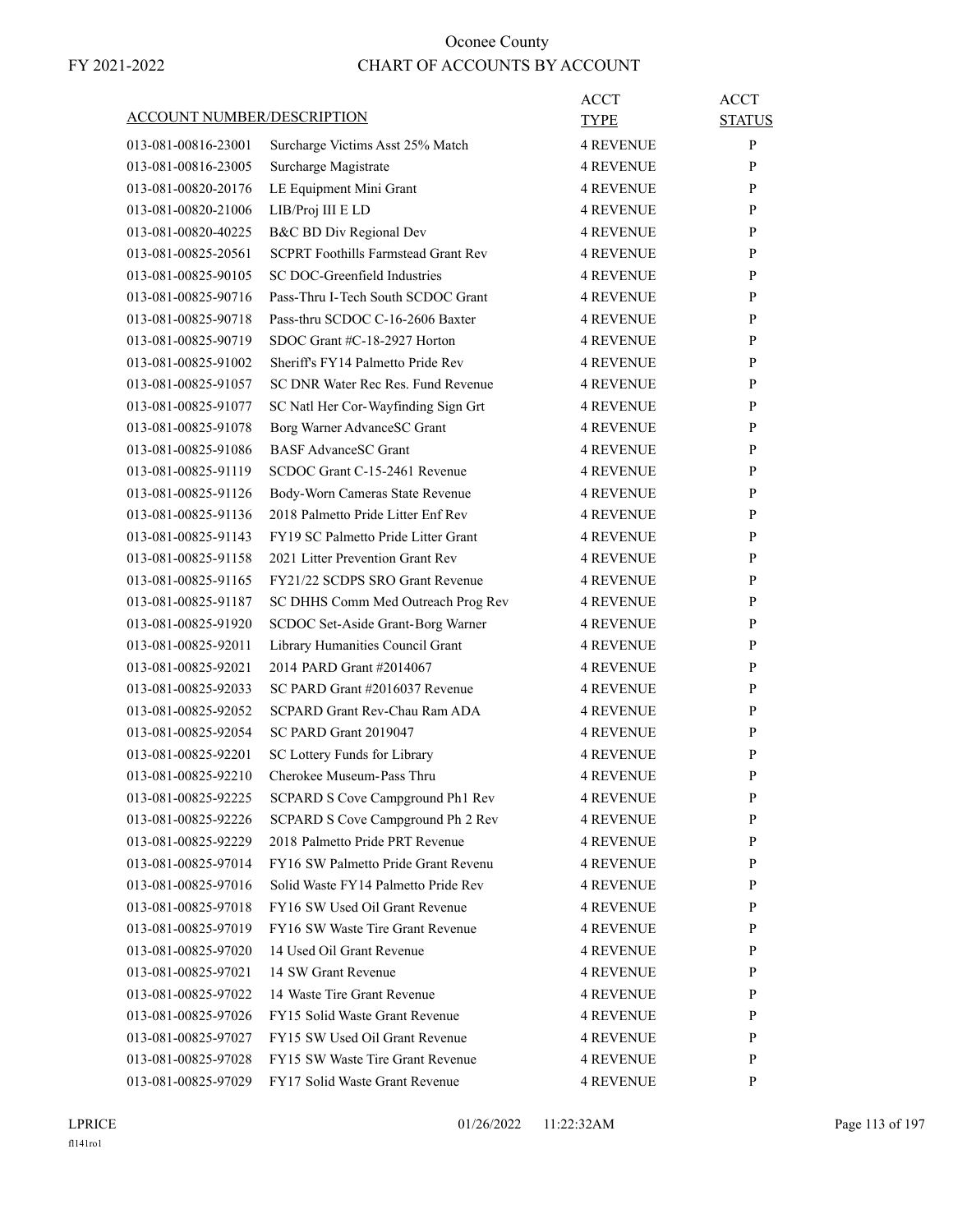| ACCOUNT NUMBER/DESCRIPTION |                                     | ACCT<br>TYPE     | <b>ACCT</b><br><b>STATUS</b> |
|----------------------------|-------------------------------------|------------------|------------------------------|
| 013-081-00825-97031        | FY17 SW Waste Tire Grant Revenue    | <b>4 REVENUE</b> | P                            |
| 013-081-00825-97032        | FY17 SW Used Oil Grant Revenue      | <b>4 REVENUE</b> | P                            |
| 013-081-00825-97033        | FY19 SW General Recycling Revenue   | <b>4 REVENUE</b> | P                            |
| 013-081-00825-97034        | FY19 SW Education Outreach Revenue  | <b>4 REVENUE</b> | P                            |
| 013-081-00825-97036        | FY19 SW Used Oil Grant Revenue      | <b>4 REVENUE</b> | P                            |
| 013-081-00825-97037        | FY19 SW Waste Tire Grant            | <b>4 REVENUE</b> | P                            |
| 013-081-00825-97043        | <b>FY18 SW Grant Revenue</b>        | <b>4 REVENUE</b> | P                            |
| 013-081-00825-97044        | FY18 SW Used Oil Grant              | <b>4 REVENUE</b> | P                            |
| 013-081-00825-97045        | FY18 SW Waste Tire Grant Revenue    | <b>4 REVENUE</b> | P                            |
| 013-081-00825-97046        | FY20 SW DHEC Ed Outreach Rev        | <b>4 REVENUE</b> | P                            |
| 013-081-00825-97047        | FY20 DHEC Used Oil Grant Rev        | <b>4 REVENUE</b> | P                            |
| 013-081-00825-97048        | FY20 SW DHEC Waste Tire Rev         | <b>4 REVENUE</b> | P                            |
| 013-081-00825-97049        | FY20 SW General Recycling Grant Rev | <b>4 REVENUE</b> | P                            |
| 013-081-00825-97057        | 2013 Solid Waste Grant Revenue      | <b>4 REVENUE</b> | P                            |
| 013-081-00825-97058        | 2013 Used Oil Grant Revenue         | <b>4 REVENUE</b> | P                            |
| 013-081-00825-97059        | 2013 Waste Tire Grant Revenue       | <b>4 REVENUE</b> | P                            |
| 013-081-00825-97061        | FY21 SW Gen Recycling Revenue       | <b>4 REVENUE</b> | P                            |
| 013-081-00825-97062        | FY21 SW Edu Outreach Revenue        | <b>4 REVENUE</b> | P                            |
| 013-081-00825-97063        | FY21 Used Oil Grant Revenue         | <b>4 REVENUE</b> | P                            |
| 013-081-00825-97064        | FY21 SW Waste Tire Revenue          | <b>4 REVENUE</b> | P                            |
| 013-081-00825-97065        | FY22 Solid Waste 37SW22 Grant       | <b>4 REVENUE</b> | P                            |
| 013-081-00825-97066        | FY22 Waste Tire 37 WT22             | <b>4 REVENUE</b> | P                            |
| 013-081-00825-97067        | FY22 Used Oil 37WO22                | <b>4 REVENUE</b> | P                            |
| 013-081-00825-99006        | SCDOC Grant C-16-2750 B Warner      | <b>4 REVENUE</b> | P                            |
| 013-081-00830-91029        | 2011 LSTA Conference Grant          | <b>4 REVENUE</b> | P                            |
| 013-081-00830-91096        | State Revenue-State DEA Seizure     | <b>4 REVENUE</b> | P                            |
| 013-082-00820-21030        | LSTA IIB 2 Childrens Svs            | <b>4 REVENUE</b> | P                            |
| 013-082-00820-97041        | SW Used Oil Grant FY08              | <b>4 REVENUE</b> | P                            |
| 013-082-00820-97051        | SW Waste Tire FY08                  | <b>4 REVENUE</b> | P                            |
| 013-082-00820-97100        | <b>SLPG FY 07-08</b>                | <b>4 REVENUE</b> | P                            |
| 013-082-00825-00021        | Hurricane Florence FEMA Revenue     | <b>4 REVENUE</b> | P                            |
| 013-082-00825-90910        | <b>USDA EWP Grant Revenue</b>       | <b>4 REVENUE</b> | P                            |
| 013-082-00825-91004        | 2013 EMPG01 Grant Fed. Revenues     | 4 REVENUE        | $\mathbf{P}$                 |
| 013-082-00825-91034        | 2011 LSTA Summer Reading Grant      | <b>4 REVENUE</b> | P                            |
| 013-082-00825-91036        | 2010 LSTA Westy Planning Grant      | <b>4 REVENUE</b> | P                            |
| 013-082-00825-91039        | 2011 LSTA HOLA Grant Revenue        | <b>4 REVENUE</b> | P                            |
| 013-082-00825-91043        | 2010 LSTA Hotel Mini-Grant          | 4 REVENUE        | P                            |
| 013-082-00825-91046        | L.E.N. FY 2012 Revenue              | <b>4 REVENUE</b> | P                            |
| 013-082-00825-91047        | 2011 Justice Assistance Grant (JAG) | 4 REVENUE        | $\mathbf{P}$                 |
| 013-082-00825-91048        | 2010 JAG Revenue                    | 4 REVENUE        | P                            |
| 013-082-00825-91053        | 2011 Conference Grant-Powell        | 4 REVENUE        | P                            |
| 013-082-00825-91056        | FY 12-13 EMPG                       | <b>4 REVENUE</b> | P                            |
| 013-082-00825-91058        | Revenue-2012 LSTA Training Grant    | 4 REVENUE        | P                            |
| 013-082-00825-91059        | 2013 LEN Grant Revenue              | 4 REVENUE        | P                            |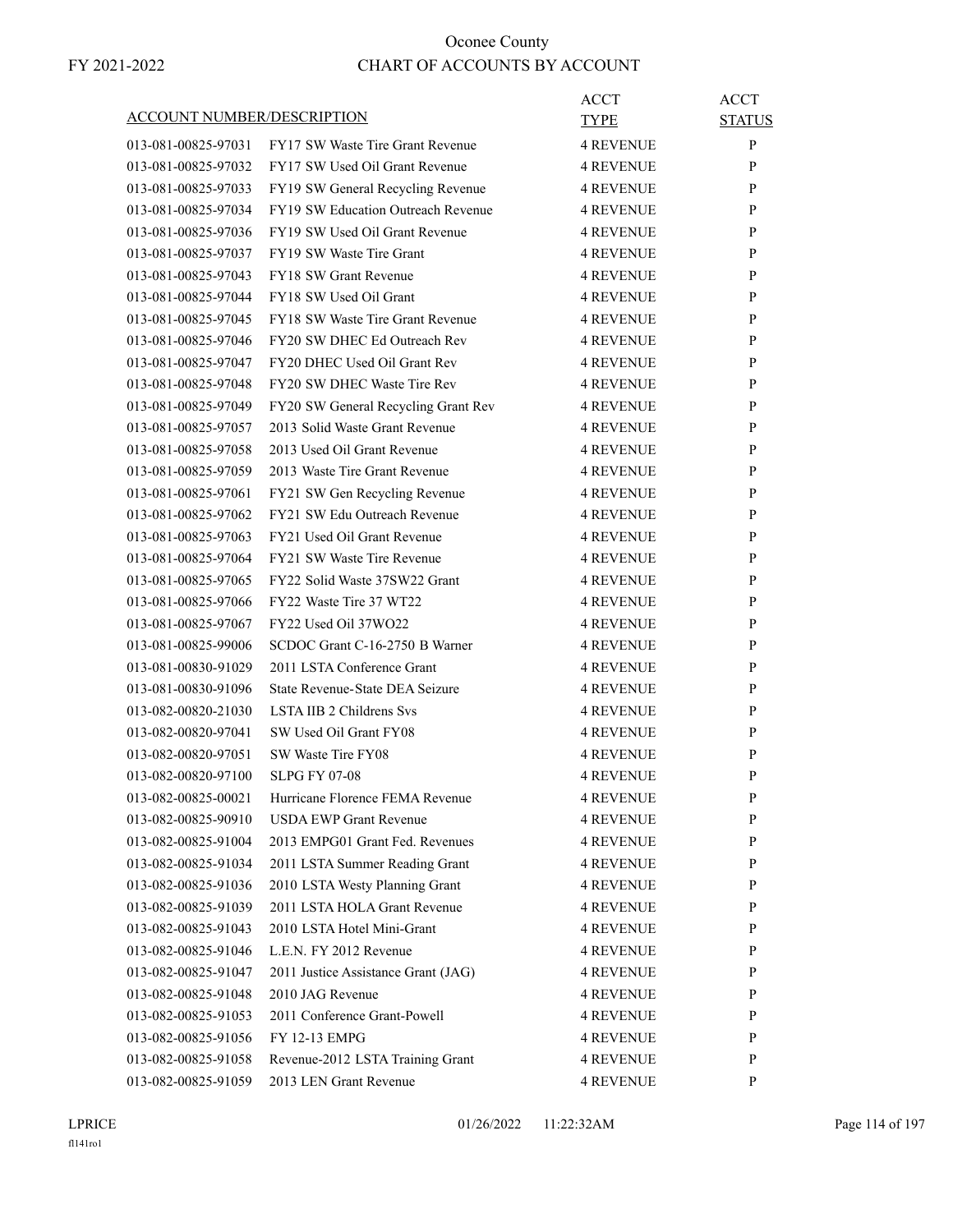| <b>ACCOUNT NUMBER/DESCRIPTION</b> |                                          | ACCT<br>TYPE     | <b>ACCT</b><br><b>STATUS</b> |
|-----------------------------------|------------------------------------------|------------------|------------------------------|
| 013-082-00825-91062               | 2012 LSTA YALSA Conference Grant         | <b>4 REVENUE</b> | $\mathbf{P}$                 |
| 013-082-00825-91063               | <b>AET Grant Revenue</b>                 | <b>4 REVENUE</b> | P                            |
| 013-082-00825-91064               | Digipalooza LSTA IIIA-12-17 Grant        | <b>4 REVENUE</b> | P                            |
| 013-082-00825-91067               | 2011 Edward Byrne Grant Revenue          | <b>4 REVENUE</b> | P                            |
| 013-082-00825-91068               | 2012 Edward Byrne Grant Revenue          | <b>4 REVENUE</b> | P                            |
| 013-082-00825-91074               | Revenue-'12 LSTA Bookmble MiniGrant      | <b>4 REVENUE</b> | P                            |
| 013-082-00825-91081               | FYE13 SCNHC Grant - Cherokee Museum      | <b>4 REVENUE</b> | P                            |
| 013-082-00825-91083               | 2013 Edward Byrne Mem Grant Rev          | <b>4 REVENUE</b> | P                            |
| 013-082-00825-91084               | 2014 LEN Grant Revenue                   | <b>4 REVENUE</b> | P                            |
| 013-082-00825-91085               | 2012 LEMPG Revenue                       | <b>4 REVENUE</b> | P                            |
| 013-082-00825-91102               | 2014 Edward Byrne Grant Revenue          | <b>4 REVENUE</b> | P                            |
| 013-082-00825-91103               | SCDHEC/HHS Fatality Mgmt Grant           | <b>4 REVENUE</b> | P                            |
| 013-082-00825-91104               | FY14 Bulletproof Vest Grant              | <b>4 REVENUE</b> | P                            |
| 013-082-00825-91105               | Grant Revenue-FY11 Citizens Corp         | <b>4 REVENUE</b> | P                            |
| 013-082-00825-91106               | 2014 Haz-Mat EP Grant Revenue            | <b>4 REVENUE</b> | P                            |
| 013-082-00825-91107               | 2014 Bulletproof Vest Grant Revenue      | <b>4 REVENUE</b> | P                            |
| 013-082-00825-91108               | 2015 LEN Grant Revenue                   | <b>4 REVENUE</b> | P                            |
| 013-082-00825-91115               | 2015 Edward Byrne Grant Revenue          | <b>4 REVENUE</b> | P                            |
| 013-082-00825-91116               | FY15/16 LEN Grant Revenue                | <b>4 REVENUE</b> | P                            |
| 013-082-00825-91117               | FY16 Child Elder Abuse Grant Rev         | <b>4 REVENUE</b> | P                            |
| 013-082-00825-91118               | FY2015 Bulletproof Vest Grant Rev        | <b>4 REVENUE</b> | P                            |
| 013-082-00825-91121               | FYE17 Child/Elder Abuse Grant Rev        | <b>4 REVENUE</b> | P                            |
| 013-082-00825-91122               | 2016 Edward Byrne Grant Federal Rev      | <b>4 REVENUE</b> | P                            |
| 013-082-00825-91123               | 2016 Bulletproof Vest Grant Fed Rev      | <b>4 REVENUE</b> | P                            |
| 013-082-00825-91124               | 2017 LEN Grant Fed Rev                   | <b>4 REVENUE</b> | P                            |
| 013-082-00825-91125               | FY17 JAG Meth Grant Federal Revenue      | <b>4 REVENUE</b> | P                            |
| 013-082-00825-91128               | <b>USHHS/SCDHEC Active Shooter Grant</b> | <b>4 REVENUE</b> | P                            |
| 013-082-00825-91129               | FY17 DEA Officer Reimb Revenue           | <b>4 REVENUE</b> | P                            |
| 013-082-00825-91130               | FFY17 Edward Byrne Grant Revenue         | <b>4 REVENUE</b> | P                            |
| 013-082-00825-91131               | FFY18 Child/Elder Abuse Grant Rev        | <b>4 REVENUE</b> | P                            |
| 013-082-00825-91132               | FFY18 JAG Meth Invest Grant Revenue      | <b>4 REVENUE</b> | P                            |
| 013-082-00825-91133               | FFY17-18 LEN Grant Revenue               | <b>4 REVENUE</b> | P                            |
| 013-082-00825-91134               | 2017 Bulletproof Vest Revenue            | 4 REVENUE        | $\mathbf{P}$                 |
| 013-082-00825-91135               | FFY18 DEA Officer OT Reimb Rev           | <b>4 REVENUE</b> | $\mathbf{P}$                 |
| 013-082-00825-91137               | 2018 Edward Byrne Grant Revenue          | <b>4 REVENUE</b> | P                            |
| 013-082-00825-91138               | FFY19 JAG Meth Grant Revenue             | <b>4 REVENUE</b> | P                            |
| 013-082-00825-91139               | FFY19 LEN Grant Revenue                  | 4 REVENUE        | P                            |
| 013-082-00825-91140               | 2018 Bulletproof Vest Grant Revenue      | <b>4 REVENUE</b> | P                            |
| 013-082-00825-91141               | FFY19 DEA Overtime Grant Revenue         | <b>4 REVENUE</b> | P                            |
| 013-082-00825-91142               | FFY19 JAG Courthouse Grant Revenue       | <b>4 REVENUE</b> | P                            |
| 013-082-00825-91144               | 2019 BVP Grant Revenue                   | <b>4 REVENUE</b> | P                            |
| 013-082-00825-91145               | FFY20 LEN Grant Revenue                  | <b>4 REVENUE</b> | P                            |
| 013-082-00825-91146               | FFY20 DEA Task Force Agent Revenue       | 4 REVENUE        | P                            |
|                                   | FFY20 Hwy Safety Grant Revenue           |                  | P                            |
| 013-082-00825-91147               |                                          | 4 REVENUE        |                              |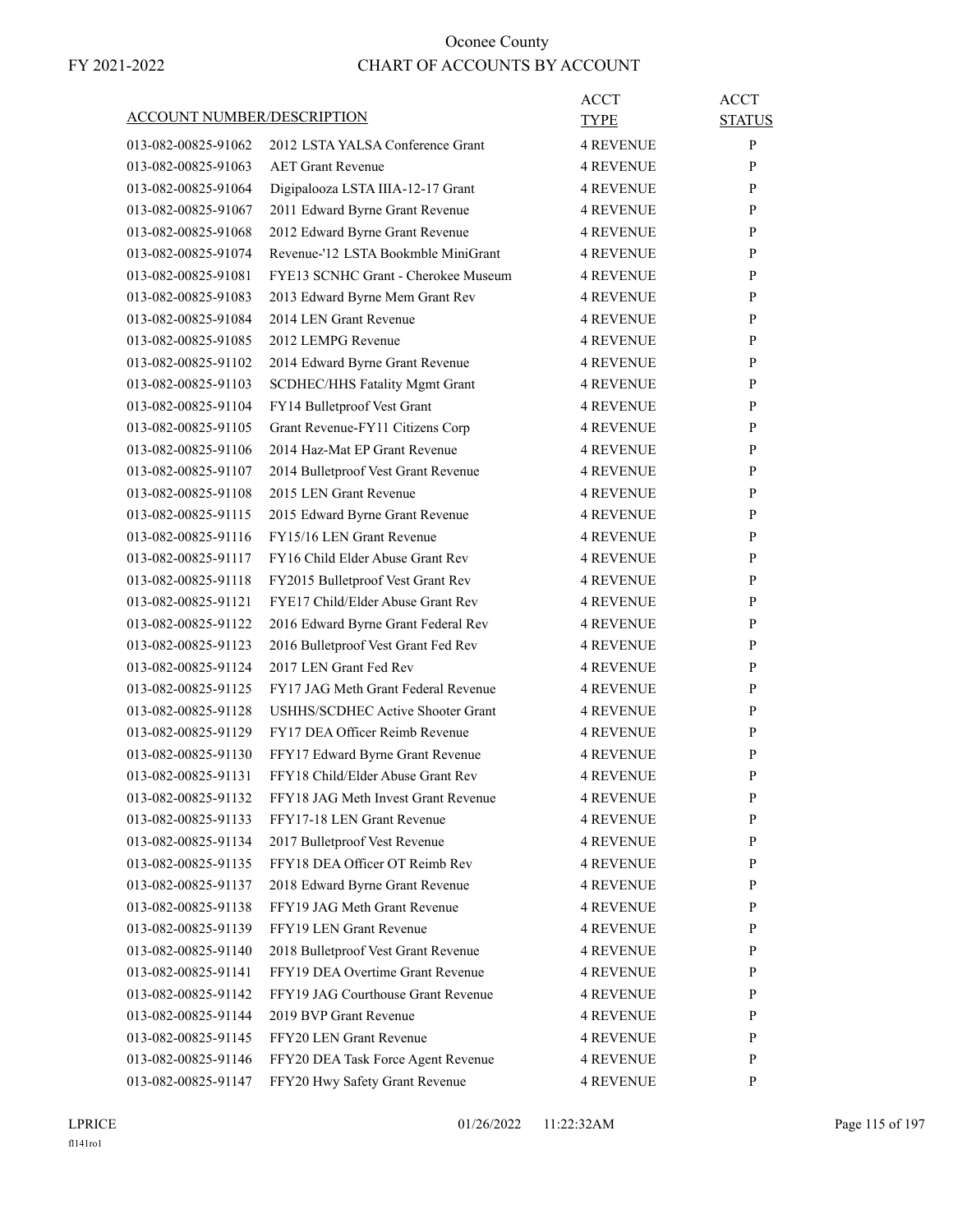|                                   |                                     | <b>ACCT</b>      | <b>ACCT</b>   |
|-----------------------------------|-------------------------------------|------------------|---------------|
| <b>ACCOUNT NUMBER/DESCRIPTION</b> |                                     | <b>TYPE</b>      | <b>STATUS</b> |
| 013-082-00825-91148               | 2019 Edward Byrne Federal Grant Rev | <b>4 REVENUE</b> | P             |
| 013-082-00825-91149               | BJA 2020-VD-BX-1152 Grant Revenue   | <b>4 REVENUE</b> | P             |
| 013-082-00825-91151               | FFY20-21 DEA Officer Grant Revenue  | <b>4 REVENUE</b> | P             |
| 013-082-00825-91152               | FFY21 Hwy Safety Grant Revenue      | <b>4 REVENUE</b> | P             |
| 013-082-00825-91153               | 2021 LEN Grant Revenue              | <b>4 REVENUE</b> | P             |
| 013-082-00825-91154               | 2020 Edward Byrne Grant Revenue     | <b>4 REVENUE</b> | P             |
| 013-082-00825-91155               | 2020 Bulletproof Vest Prog Grant    | <b>4 REVENUE</b> | P             |
| 013-082-00825-91156               | BJA 2020-AR-BX-0045 COSSA OARS      | <b>4 REVENUE</b> | P             |
| 013-082-00825-91157               | FY20 JMHP (2020MOBX0045) Revenue    | <b>4 REVENUE</b> | P             |
| 013-082-00825-91159               | Prisma-BJA 2019-RURAL-0052 Rev      | <b>4 REVENUE</b> | P             |
| 013-082-00825-91161               | FFY2022 LEN 2JC22010 Revenue        | <b>4 REVENUE</b> | P             |
| 013-082-00825-91162               | FFY21-22 DEA Officer Agmt Revenue   | <b>4 REVENUE</b> | P             |
| 013-082-00825-91163               | FY21 E. Byrne Memorial Grant Revenu | <b>4 REVENUE</b> | P             |
| 013-082-00825-91164               | FFY22 Hwy Safety Grant Revenue      | <b>4 REVENUE</b> | P             |
| 013-082-00825-91170               | FY17 LEMPG01 Grant Revenues         | <b>4 REVENUE</b> | P             |
| 013-082-00825-91171               | FFY18 HMEP Federal Grant Revenue    | <b>4 REVENUE</b> | P             |
| 013-082-00825-91174               | 2018 LEMPG Grant Revenue            | <b>4 REVENUE</b> | P             |
| 013-082-00825-91177               | FFY2020 HMEP Grant Revenue          | <b>4 REVENUE</b> | P             |
| 013-082-00825-91178               | <b>FY19-20 HMGP Grant 5162</b>      | <b>4 REVENUE</b> | P             |
| 013-082-00825-91179               | HMGP Grant #4394 Fed Revenue        | <b>4 REVENUE</b> | P             |
| 013-082-00825-91182               | FEMA-Hurricane Dorian Revenue       | <b>4 REVENUE</b> | P             |
| 013-082-00825-91183               | 2020 LEMPG (20EMPG-S01) Revenue     | <b>4 REVENUE</b> | P             |
| 013-082-00825-91184               | 2020 LEMPG 20EMPG01 Revenue         | <b>4 REVENUE</b> | P             |
| 013-082-00825-91185               | 21 EMPG Grant Revenue               | <b>4 REVENUE</b> | P             |
| 013-082-00825-91186               | 21 LEMPG-S01 ARPA Revenue           | <b>4 REVENUE</b> | P             |
| 013-082-00825-91188               | 693JK319400338HMEP Grant            | <b>4 REVENUE</b> | P             |
| 013-082-00825-91701               | SCDHEC Mosquito Sub-Recipient Grant | <b>4 REVENUE</b> | P             |
| 013-082-00825-92002               | LSTA IIIA-15-301 YALSA Conf Rev     | <b>4 REVENUE</b> | P             |
| 013-082-00825-92009               | LSTA IID-13-135 Summer Grant Rev    | <b>4 REVENUE</b> | P             |
| 013-082-00825-92012               | FFY12 LSTA IID-12-127 Summer Readin | <b>4 REVENUE</b> | P             |
| 013-082-00825-92014               | LSTS IIIA-13-101 Grant Revenue      | <b>4 REVENUE</b> | ${\bf P}$     |
| 013-082-00825-92016               | FY14 LSTA IIIA-13-09 PLA Conf Holme | <b>4 REVENUE</b> | P             |
| 013-082-00825-92017               | LSTA IIIA-13-17 ALSC Grant Rev      | <b>4 REVENUE</b> | P             |
| 013-082-00825-92018               | SCNHC Fed Grant - Cherokee Museum   | <b>4 REVENUE</b> | P             |
| 013-082-00825-92019               | Library LSTA IIIA-14-01 Grant Rev   | <b>4 REVENUE</b> | P             |
| 013-082-00825-92022               | LSTA IID-14-07 Competitive Grant    | <b>4 REVENUE</b> | P             |
| 013-082-00825-92023               | 2014 LEMPG Revenue                  | <b>4 REVENUE</b> | P             |
| 013-082-00825-92024               | Summer Reading LSTA IID-14-137      | <b>4 REVENUE</b> | P             |
| 013-082-00825-92026               | 2015-2016 LEMPG Revenue             | <b>4 REVENUE</b> | P             |
| 013-082-00825-92027               | FY15-16 HMGP Federal Revenue        | <b>4 REVENUE</b> | P             |
| 013-082-00825-92029               | FFY16 VOCA Vehicle Grant Revenue    | <b>4 REVENUE</b> | P             |
| 013-082-00825-92034               | LSTA IID-15-117 Grant Revenue       | <b>4 REVENUE</b> | P             |
| 013-082-00825-92036               | LSTA IID-15-408 Assistive Devices   | <b>4 REVENUE</b> | P             |
| 013-082-00825-92037               | FY16-17 LEMPG Fed Revenue           | <b>4 REVENUE</b> | P             |
|                                   |                                     |                  |               |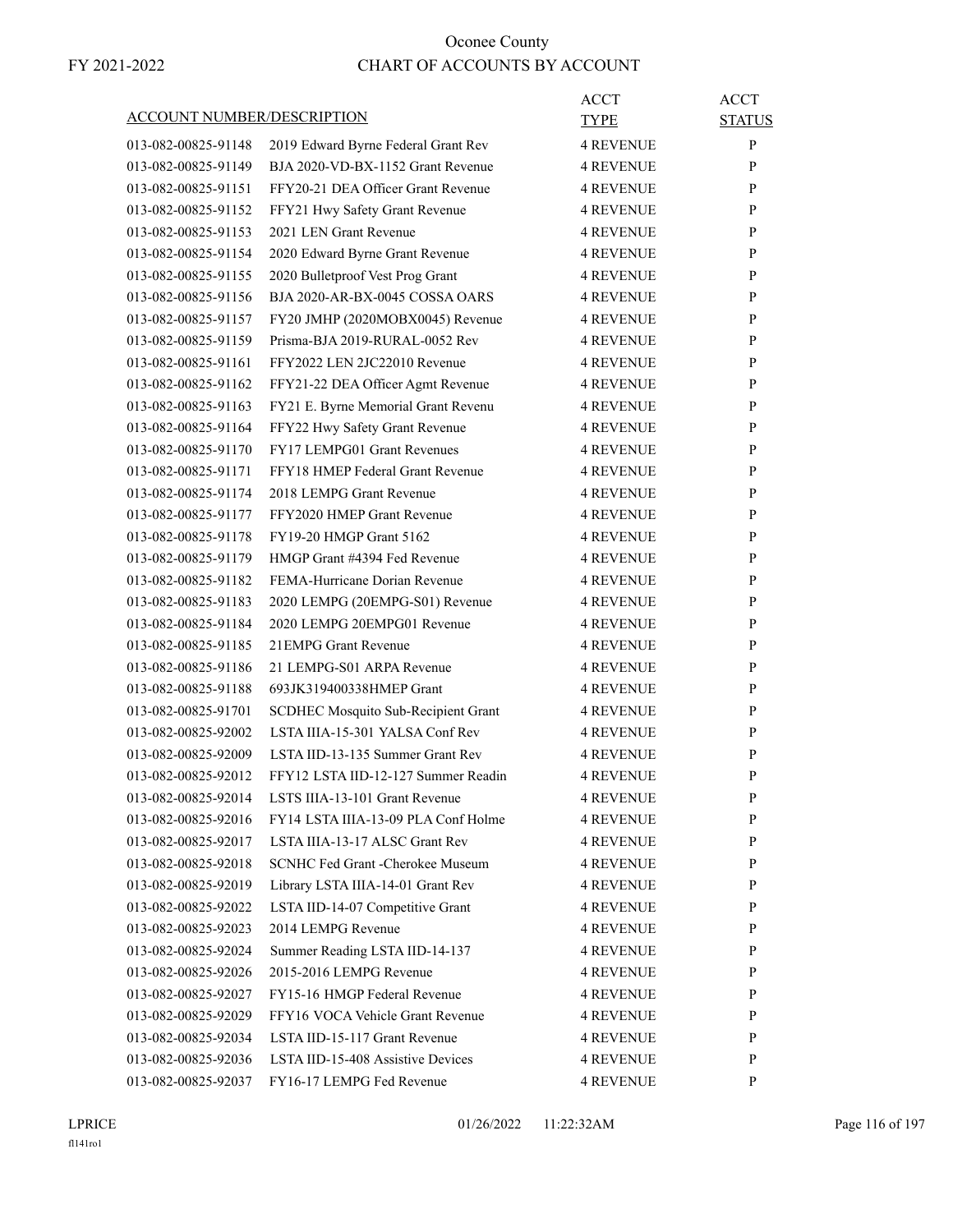| <b>ACCOUNT NUMBER/DESCRIPTION</b> |                                           | ACCT<br>TYPE     | <b>ACCT</b><br><b>STATUS</b> |
|-----------------------------------|-------------------------------------------|------------------|------------------------------|
| 013-082-00825-92042               | LSTA Grant IIIA-15-05 Library ABOS        | <b>4 REVENUE</b> | P                            |
| 013-082-00825-92043               | <b>LSTA CSLP Grant Revenue</b>            | <b>4 REVENUE</b> | P                            |
| 013-082-00825-92044               | LSTA IID-16-135 Summer Readng Rev         | <b>4 REVENUE</b> | P                            |
| 013-082-00825-92045               | LSTA IIIA-16-24 CSLP Grant Rev            | <b>4 REVENUE</b> | P                            |
| 013-082-00825-92046               | LSTA IID-17-135 FFY17-18 Sum Read         | 4 REVENUE        | P                            |
| 013-082-00825-92048               | LSTA IIIA-18-17 CE Grant Revenue          | <b>4 REVENUE</b> | P                            |
| 013-082-00825-92055               | LSTA IID-18-119 SRLP Grant Revenue        | <b>4 REVENUE</b> | P                            |
| 013-082-00825-92059               | LSTA IIIA-19 MLIS Tuition Rev             | <b>4 REVENUE</b> | P                            |
| 013-082-00825-92060               | FY17-18 HMGP Grant Revenue                | 4 REVENUE        | P                            |
| 013-082-00825-92061               | 2019 LEMPG Grant Revenue                  | 4 REVENUE        | P                            |
| 013-082-00825-92066               | LSTA IID-19-135 SRLPG                     | 4 REVENUE        | P                            |
| 013-082-00825-92067               | LSTA IIIA-19-114 Revenue                  | <b>4 REVENUE</b> | P                            |
| 013-082-00825-92068               | LSTA IID-CA-32 Grant Rev                  | <b>4 REVENUE</b> | P                            |
| 013-082-00825-92070               | LSTA IID-20-326 Summer Reading Rev        | <b>4 REVENUE</b> | P                            |
| 013-082-00825-92071               | FFY21 LSTA IID-ARPA-006 Grant Rev         | 4 REVENUE        | P                            |
| 013-082-00825-92101               | LSTA IID-17-201 Grant Revenue             | 4 REVENUE        | P                            |
| 013-082-00825-97038               | FFY16 LSTA IIIA-16-04 Fed Grant           | <b>4 REVENUE</b> | P                            |
| 013-082-00825-97112               | Airport AIP 28 CARES Act Fed Rev          | <b>4 REVENUE</b> | P                            |
| 013-082-00825-99004               | 2001 Planning Grant                       | <b>4 REVENUE</b> | P                            |
| 013-082-00830-11011               | Library Space Sciences NASA Grant         | 4 REVENUE        | P                            |
| 013-082-00830-25099               | LLEBG (99-LB-VX-0533)                     | 4 REVENUE        | P                            |
| 013-082-00830-25100               | LLEBG (00-LB-BX-1533)                     | <b>4 REVENUE</b> | P                            |
| 013-082-00830-26010               | Federal Community Fund SD                 | 4 REVENUE        | P                            |
| 013-082-00830-41900               | Clerk of Court DSS Child Support          | <b>4 REVENUE</b> | М                            |
| 013-082-00830-60225               | Nat'l Forestry-Title III                  | <b>4 REVENUE</b> | P                            |
| 013-082-00830-61101               | Law Enforcement Network Program           | <b>4 REVENUE</b> | P                            |
| 013-082-00830-67000               | Homeland Security Grant (Oakway RS)       | <b>4 REVENUE</b> | P                            |
| 013-082-00830-71511               | Federal DEA                               | <b>4 REVENUE</b> | P                            |
| 013-082-00830-91006               | <b>Bulletproof Best Grant Federal Rev</b> | 4 REVENUE        | P                            |
| 013-082-00830-91008               | HMEP Planning Grant (FY00 & PRIOR)        | <b>4 REVENUE</b> | P                            |
| 013-082-00830-91009               | Bulletproof Vest Grant Fed. Rev.          | <b>4 REVENUE</b> | P                            |
| 013-082-00830-91010               | FY01 LLEBG (01-LB-BX-3746)                | 4 REVENUE        | P                            |
| 013-082-00830-91011               | COPS (2001SHWX0520)                       | 4 REVENUE        | $\mathbf{P}$                 |
| 013-082-00830-91012               | HMEP & Training Grant FY02                | 4 REVENUE        | P                            |
| 013-082-00830-91015               | Emerg Manage Performance Grant FY06       | 4 REVENUE        | P                            |
| 013-082-00830-91016               | Emerg Management Perform FY07             | 4 REVENUE        | P                            |
| 013-082-00830-91018               | IG Emerg Mgmt Grant 9EMPG01               | 4 REVENUE        | P                            |
| 013-082-00830-91019               | Whitewater Lake Grant - 1012              | 4 REVENUE        | P                            |
| 013-082-00830-91020               | FY02 LLEBG (2002-LB-BX-1621)              | 4 REVENUE        | $\mathbf{P}$                 |
| 013-082-00830-91021               | Supplemental Homeland Security 2006       | 4 REVENUE        | P                            |
| 013-082-00830-91022               | <b>Buffer Zone Protection 2005</b>        | 4 REVENUE        | P                            |
| 013-082-00830-91023               | HEMP 2005-2006                            | 4 REVENUE        | P                            |
| 013-082-00830-91025               | <b>HMEP</b> Grant                         | 4 REVENUE        | P                            |
| 013-082-00830-91027               | Whitewater Lake Grant - 1013              | 4 REVENUE        | P                            |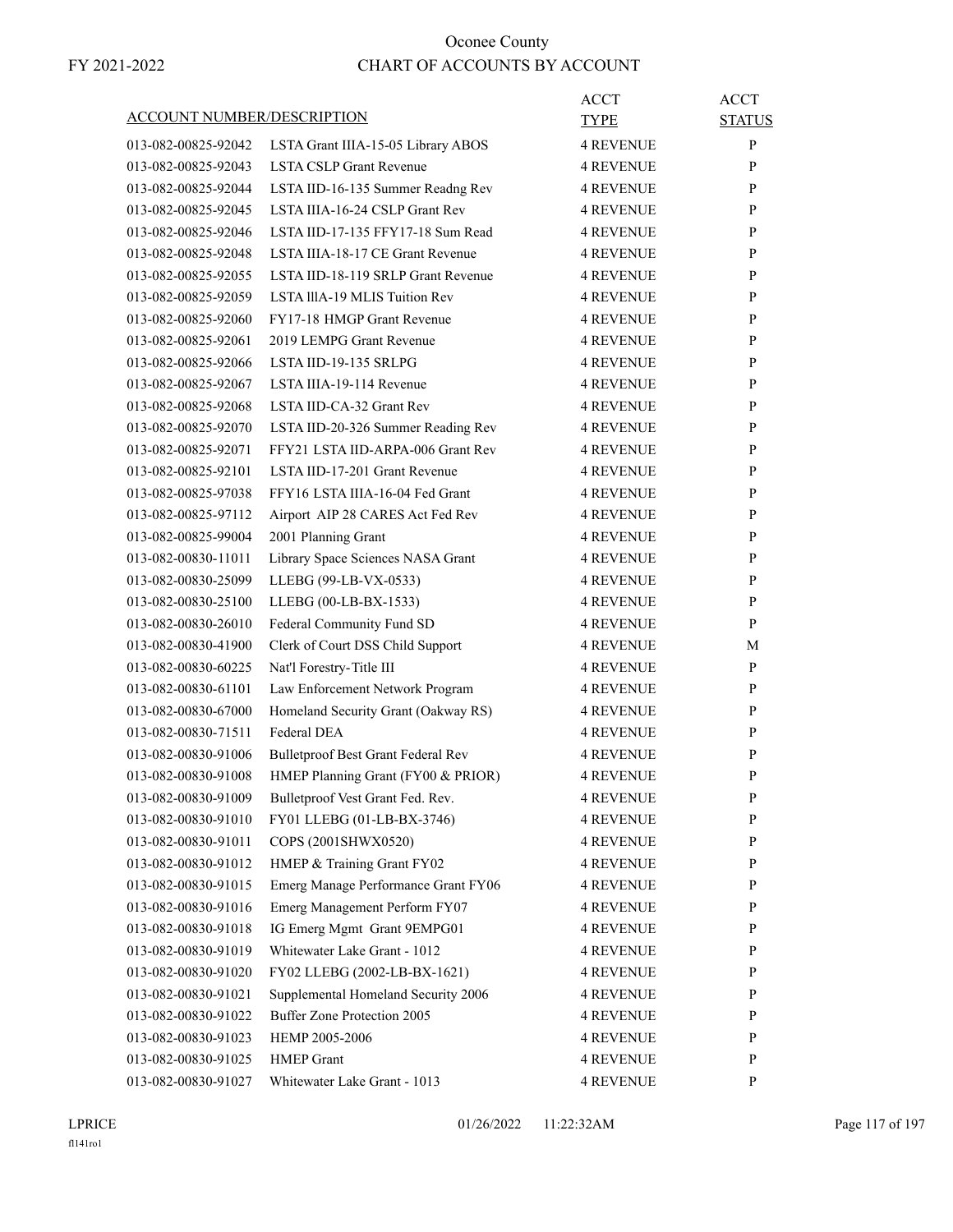| <b>ACCOUNT NUMBER/DESCRIPTION</b> |                                     | ACCT                     | <b>ACCT</b>   |
|-----------------------------------|-------------------------------------|--------------------------|---------------|
|                                   |                                     | <b>TYPE</b>              | <b>STATUS</b> |
| 013-082-00830-91033               | 2011 LEMPG Grant                    | <b>4 REVENUE</b>         | P             |
| 013-082-00830-91035               | Community Emer Respone Trng Grant   | <b>4 REVENUE</b>         | P             |
| 013-082-00830-91040               | Citizens CORPS Grant                | <b>4 REVENUE</b>         | P             |
| 013-082-00830-91041               | Federal Revenue-10-11 Citizens Corp | <b>4 REVENUE</b>         | P             |
| 013-082-00830-91050               | Emerg Management Performance Grant  | <b>4 REVENUE</b>         | P             |
| 013-082-00830-91065               | FY03 LLEBG                          | <b>4 REVENUE</b>         | P             |
| 013-082-00830-91066               | FY 04 LLEBG Revenue                 | <b>4 REVENUE</b>         | P             |
| 013-082-00830-91073               | Edward Byrne Memorial 2006          | <b>4 REVENUE</b>         | P             |
| 013-082-00830-91076               | Rural Fire Homeland Security Grant  | <b>4 REVENUE</b>         | P             |
| 013-082-00830-91090               | Edward Byrne Memorial 2007          | <b>4 REVENUE</b>         | P             |
| 013-082-00830-91091               | JAG Edward Byrne Memorial           | <b>4 REVENUE</b>         | P             |
| 013-082-00830-91092               | Recovery Act Ed Byrne Mem Award     | <b>4 REVENUE</b>         | P             |
| 013-082-00830-91093               | VAWA Grant FY 10 Sheriff            | <b>4 REVENUE</b>         | P             |
| 013-082-00830-91094               | Edward Bryne Memorial FY09          | <b>4 REVENUE</b>         | P             |
| 013-082-00830-91095               | Buffer Zone 2007                    | <b>4 REVENUE</b>         | P             |
| 013-082-00830-91097               | Federal Revenue-Fed DEA Seizure     | <b>4 REVENUE</b>         | P             |
| 013-082-00830-91301               | Federal/State Mapping Grant 06-07   | <b>4 REVENUE</b>         | P             |
| 013-082-00830-92003               | FY02 LSTA IIB2 Youth Services       | <b>4 REVENUE</b>         | P             |
| 013-082-00830-92004               | Chau Ram Park Expansion             | <b>4 REVENUE</b>         | P             |
| 013-082-00830-92025               | 2010 LEMPG Grant                    | <b>4 REVENUE</b>         | P             |
| 013-082-00830-92047               | LSTA IIIA-17-21 ARSL Conf Revenue   | <b>4 REVENUE</b>         | P             |
| 013-082-00830-92100               | Library State Stabilization Funds   | <b>4 REVENUE</b>         | P             |
| 013-082-00830-93100               | JAG Narcotics Surveillance 08       | <b>4 REVENUE</b>         | P             |
| 013-082-00830-93102               | HMEP Grant FY 06-07                 | <b>4 REVENUE</b>         | P             |
| 013-082-00830-96002               | Rocky Gap/US Forestery Service      | <b>4 REVENUE</b>         | P             |
| 013-090-00170-70010               | Interfund Transfers In-10 Fund      | <b>8 FINANCING SOURO</b> | P             |
| 013-090-00170-70012               | Interfund Transfers In-12 Fund      | <b>8 FINANCING SOURO</b> | P             |
| 013-090-00170-70020               | Interfund Transfers In-20 Fund      | <b>8 FINANCING SOURO</b> | P             |
| 013-090-00170-70090               | Interfund Transfers In-90 Fund      | <b>8 FINANCING SOURC</b> | P             |
| 013-090-00170-70210               | Interfund Transfers In-210 Fund     | <b>8 FINANCING SOURO</b> | P             |
| 013-090-00170-70215               | Interfund Transfers In-215 Fund     | <b>8 FINANCING SOURO</b> | P             |
| 013-090-00170-70225               | Interfund Transfers In-225 Fund     | <b>8 FINANCING SOURO</b> | P             |
| 013-090-00170-70230               | Interfund Transfers In-230 Fund     | <b>8 FINANCING SOURO</b> | P             |
| 013-090-00170-70235               | Interfund Transfers In-235 Fund     | 8 FINANCING SOURO        | P             |
| 013-090-00170-70240               | Interfund Transfers In-240 Fund     | 8 FINANCING SOURO        | P             |
| 013-090-00170-70245               | Interfund Transfers In-245 Fund     | <b>8 FINANCING SOURO</b> | P             |
| 013-090-00170-70250               | Interfund Transfers In-250 Fund     | <b>8 FINANCING SOURO</b> | P             |
| 013-090-00170-70260               | Interfund Transfer In-260 Fund      | <b>8 FINANCING SOURO</b> | P             |
| 013-090-00170-70315               | Interfund Transfers In-315 Fund     | <b>8 FINANCING SOURO</b> | P             |
| 013-090-00170-70320               | Interfund Transfers In-320 Fund     | 8 FINANCING SOURO        | P             |
|                                   |                                     |                          |               |
| 013-090-00170-70515               | Interfund Transfers In-515 Fund     | 8 FINANCING SOURO        | P             |
| 013-090-00195-10305               | OFS - Sale of Capital Assets        | <b>8 FINANCING SOURO</b> | P             |
| 013-095-00171-70010               | Interfund Transfer Out-10 Fund      | 9 FINANCING USE          | P             |
| 013-095-00171-70012               | Interfund Transfer Out-12 Fund      | 9 FINANCING USE          | P             |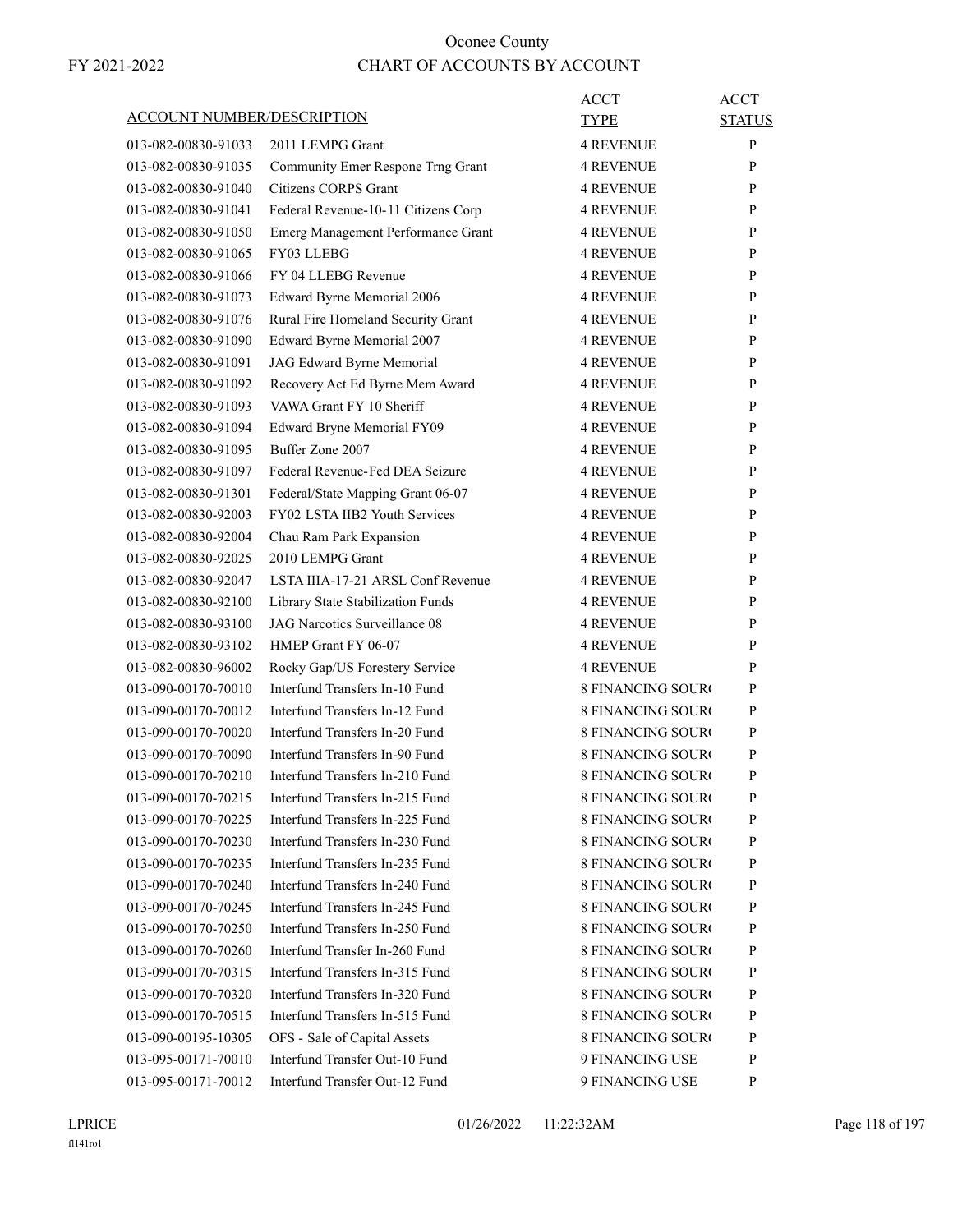|                                   |                                      | <b>ACCT</b>          | <b>ACCT</b>   |
|-----------------------------------|--------------------------------------|----------------------|---------------|
| <u>ACCOUNT NUMBER/DESCRIPTION</u> |                                      | <b>TYPE</b>          | <b>STATUS</b> |
| 013-095-00171-70020               | Interfund Transfer Out-20 Fund       | 9 FINANCING USE      | P             |
| 013-095-00171-70090               | Interfund Transfer Out-90 Fund       | 9 FINANCING USE      | P             |
| 013-095-00171-70210               | Interfund Transfer Out-210 Fund      | 9 FINANCING USE      | P             |
| 013-095-00171-70215               | Interfund Transfer Out-215 Fund      | 9 FINANCING USE      | P             |
| 013-095-00171-70225               | Interfund Transfer Out-225 Fund      | 9 FINANCING USE      | P             |
| 013-095-00171-70230               | Interfund Transfer Out-230 Fund      | 9 FINANCING USE      | P             |
| 013-095-00171-70235               | Interfund Transfer Out-235 Fund      | 9 FINANCING USE      | P             |
| 013-095-00171-70240               | Interfund Transfer Out-240 Fund      | 9 FINANCING USE      | P             |
| 013-095-00171-70245               | Interfund Transfer Out-245 Fund      | 9 FINANCING USE      | P             |
| 013-095-00171-70250               | Interfund Transfer Out-250 Fund      | 9 FINANCING USE      | P             |
| 013-095-00171-70255               | Interfund Transfer Out-255 Fund      | 9 FINANCING USE      | P             |
| 013-095-00171-70260               | Interfund Transfer Out-260 Fund      | 9 FINANCING USE      | P             |
| 013-095-00171-70265               | Interfund Transfers Out- Fund 265    | 9 FINANCING USE      | P             |
| 013-095-00171-70315               | Interfund Transfer Out-315 Fund      | 9 FINANCING USE      | P             |
| 013-095-00171-70320               | Interfund Transfer Out-320 Fund      | 9 FINANCING USE      | P             |
| 013-095-00171-70515               | Interfund Transfer Out-515 Fund      | 9 FINANCING USE      | P             |
| 013-101-10110-00452               | Victim Services Coordinator          | <b>7 EXPENDITURE</b> | P             |
| 013-101-10110-00481               | Domestic Violence Investigator       | 7 EXPENDITURE        | P             |
| 013-101-10110-90816               | Victim Services Coordinator          | <b>7 EXPENDITURE</b> | P             |
| 013-101-10112-91071               | Child/Elder Abuse Investigator       | <b>7 EXPENDITURE</b> | P             |
| 013-101-10125-00000               | <b>Accrued Payroll Expenditures</b>  | 7 EXPENDITURE        | P             |
| 013-101-10610-00000               | Comp/Extra Hours                     | <b>7 EXPENDITURE</b> | P             |
| 013-101-10700-00000               | <b>Anniversary Salaries</b>          | <b>7 EXPENDITURE</b> | P             |
| 013-101-10710-00000               | Overtime/Comp Salary/Fringe          | 7 EXPENDITURE        | P             |
| 013-101-20013-00000               | Social Security                      | <b>7 EXPENDITURE</b> | P             |
| 013-101-20014-00000               | Retirement                           | <b>7 EXPENDITURE</b> | P             |
| 013-101-20015-00000               | Workers Compensation                 | <b>7 EXPENDITURE</b> | P             |
| 013-101-20016-00000               | Health Insurance                     | <b>7 EXPENDITURE</b> | P             |
| 013-101-20216-00000               | Health Insurance Federal             | <b>7 EXPENDITURE</b> | P             |
| 013-101-30024-91126               | Equip Maint - State BWC Fund         | <b>7 EXPENDITURE</b> | P             |
| 013-101-30025-71500               | Professional-Sex Offender Reg #5397  | 7 EXPENDITURE        | $\mathbf{P}$  |
| 013-101-30025-91046               | L.E.N. FY 2012 - Professional        | <b>7 EXPENDITURE</b> | P             |
| 013-101-30025-91059               | Professional - 2013 LEN Grant        | 7 EXPENDITURE        | $\mathbf{P}$  |
| 013-101-30025-91084               | Professional - 2014 LEN Grant        | 7 EXPENDITURE        | P             |
| 013-101-30025-91088               | Professional - Sheriff Seizure #3276 | 7 EXPENDITURE        | P             |
| 013-101-30025-91096               | Professional - State DEA Seizure     | 7 EXPENDITURE        | $\mathbf{P}$  |
| 013-101-30025-91097               | Professional - Federal DEA Seizure   | 7 EXPENDITURE        | P             |
| 013-101-30025-91108               | Professional - 2015 LEN Grant        | <b>7 EXPENDITURE</b> | P             |
| 013-101-30025-91111               | Professional - Sheriff's Emp Donati  | 7 EXPENDITURE        | P             |
| 013-101-30025-91112               | Professional-Sheriff's K-9 Fund      | 7 EXPENDITURE        | P             |
| 013-101-30025-91113               | Professional-Elem SRO Ed Materials   | 7 EXPENDITURE        | P             |
| 013-101-30025-91114               | Professional - Sheriff's Calendar    | 7 EXPENDITURE        | $\mathbf{P}$  |
|                                   | Professional-FY15/16 LEN Grant       |                      | $\mathbf{P}$  |
| 013-101-30025-91116               |                                      | 7 EXPENDITURE        |               |
| 013-101-30025-91124               | Professional - 2017 LEN Grant        | 7 EXPENDITURE        | P             |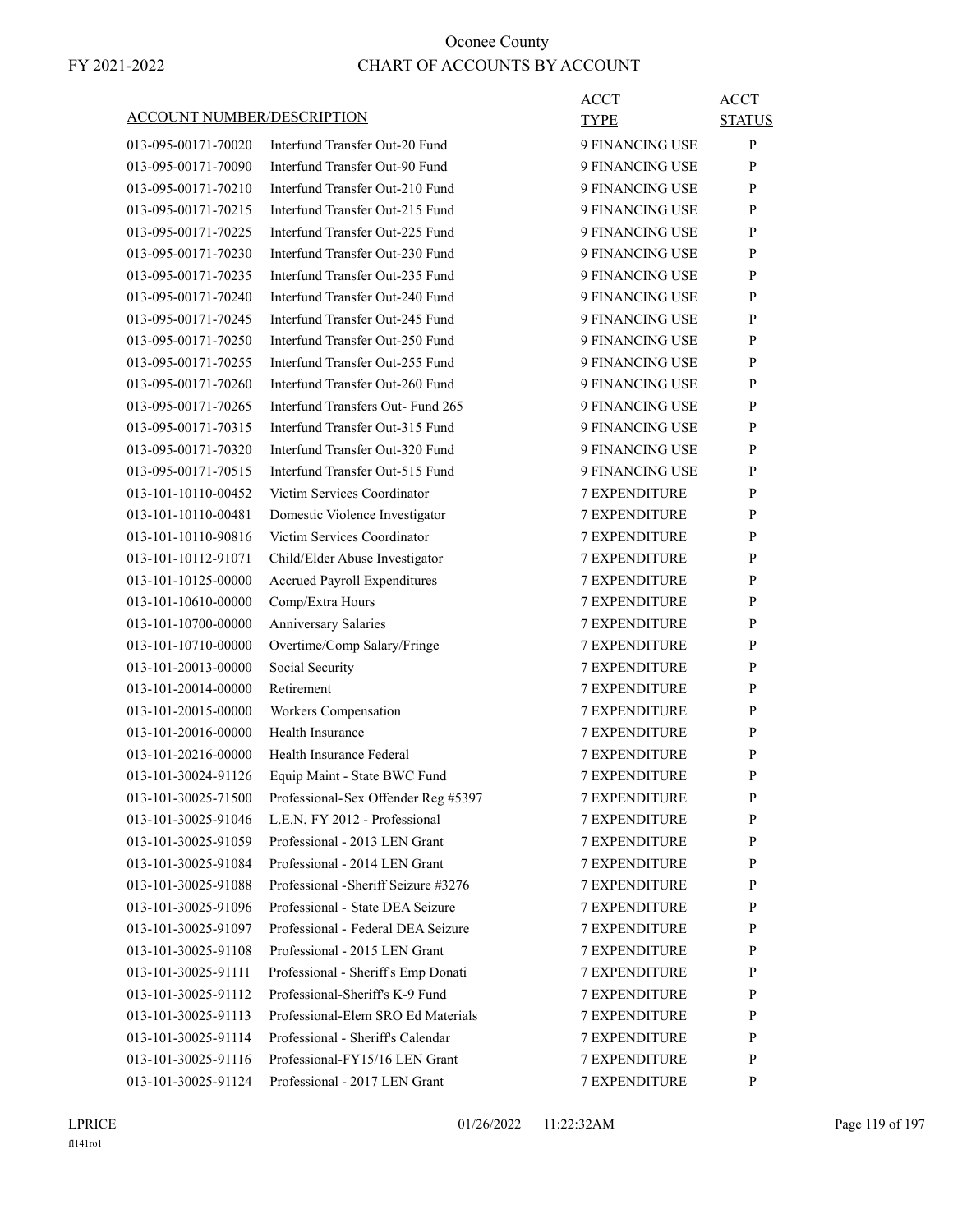| ACCOUNT NUMBER/DESCRIPTION |                                     | ACCT<br>TYPE         | <b>ACCT</b><br><b>STATUS</b> |
|----------------------------|-------------------------------------|----------------------|------------------------------|
| 013-101-30025-91133        | Professional - FFY17-18 LEN Grant   | <b>7 EXPENDITURE</b> | P                            |
| 013-101-30025-91139        | Professional - FFY19 LEN Grant      | 7 EXPENDITURE        | P                            |
| 013-101-30025-91145        | Professional -FFY20 LEN Grant       | <b>7 EXPENDITURE</b> | P                            |
| 013-101-30025-91153        | Professional-2021 LEN Grant         | <b>7 EXPENDITURE</b> | P                            |
| 013-101-30025-91156        | Prof-2020-AR-BX-0045 COSSA OARS     | <b>7 EXPENDITURE</b> | P                            |
| 013-101-30025-91161        | Professional-FFY2022 LEN Grant      | <b>7 EXPENDITURE</b> | P                            |
| 013-101-30056-91096        | Data Processing - State DEA Seizure | <b>7 EXPENDITURE</b> | P                            |
| 013-101-30056-91126        | Data Processing-State BWC Fund      | 7 EXPENDITURE        | P                            |
| 013-101-30062-91112        | Medical- Sheriff's K-9 Fund         | <b>7 EXPENDITURE</b> | P                            |
| 013-101-30080-71501        | Dues-Explorer Post #6742            | <b>7 EXPENDITURE</b> | P                            |
| 013-101-30080-91111        | Dues - Organizational- Employee Don | <b>7 EXPENDITURE</b> | P                            |
| 013-101-30080-91143        | Dues-FY19 SC Pal Pride Litter       | <b>7 EXPENDITURE</b> | P                            |
| 013-101-30084-71500        | Training-Sex Offender Reg #5397     | <b>7 EXPENDITURE</b> | P                            |
| 013-101-30084-71501        | Training-Explorer Post Acct #6742   | 7 EXPENDITURE        | P                            |
| 013-101-30084-91002        | Training-FY14 Palmetto Pride Grant  | <b>7 EXPENDITURE</b> | P                            |
| 013-101-30084-91088        | Training-Sheriff Seizure #3276      | <b>7 EXPENDITURE</b> | P                            |
| 013-101-30084-91096        | Training - State DEA Seizure        | <b>7 EXPENDITURE</b> | P                            |
| 013-101-30084-91097        | Training - Federal DEA Seizure      | <b>7 EXPENDITURE</b> | P                            |
| 013-101-30084-91098        | Staff Development - Precious Metals | <b>7 EXPENDITURE</b> | P                            |
| 013-101-30084-91099        | Staff Development-Nonferrous Metals | 7 EXPENDITURE        | P                            |
| 013-101-30084-91108        | School/Seminars 2015 LEN Grant      | <b>7 EXPENDITURE</b> | P                            |
| 013-101-30084-91112        | Staff Dev. - Sheriff's K-9 Fund     | <b>7 EXPENDITURE</b> | P                            |
| 013-101-30084-91113        | Staff Dev - Elem SRO Ed Materials   | <b>7 EXPENDITURE</b> | P                            |
| 013-101-30084-91114        | Staff Dev - Sheriff's Calendar Fund | <b>7 EXPENDITURE</b> | P                            |
| 013-101-30084-91116        | Training - FY15/16 LEN Grant        | <b>7 EXPENDITURE</b> | P                            |
| 013-101-30084-91124        | Training - 2017 LEN Grant           | 7 EXPENDITURE        | P                            |
| 013-101-30084-91133        | Training - FFY17-18 LEN Grant       | <b>7 EXPENDITURE</b> | P                            |
| 013-101-30084-91139        | Training - FFY19 Len Grant          | <b>7 EXPENDITURE</b> | P                            |
| 013-101-30084-91143        | Training-FY19 SC Pal Pride Litter   | <b>7 EXPENDITURE</b> | P                            |
| 013-101-30084-91145        | Training -FFY20 LEN Grant           | <b>7 EXPENDITURE</b> | P                            |
| 013-101-30084-91153        | Training-2021 LEN Grant             | <b>7 EXPENDITURE</b> | P                            |
| 013-101-30084-91161        | Training-FFY2022 LEN Grant          | 7 EXPENDITURE        | P                            |
| 013-101-34043-91096        | Electricity-State DEA Seizure       | <b>7 EXPENDITURE</b> | $\mathbf{P}$                 |
| 013-101-34043-91097        | Electricity-Federal DEA             | 7 EXPENDITURE        | P                            |
| 013-101-34044-91096        | Water/Sewer/Garbage-State DEA Seizu | 7 EXPENDITURE        | P                            |
| 013-101-34044-91097        | Water/Sewer/Garbage-Federal DEA     | 7 EXPENDITURE        | $\mathbf{P}$                 |
| 013-101-40031-16005        | Non-Cap Equip - Litter Fines 10%    | <b>7 EXPENDITURE</b> | P                            |
| 013-101-40031-71500        | Non-Capital Equip - Sex Offendr Reg | 7 EXPENDITURE        | P                            |
| 013-101-40031-91002        | Non-Cap Equip-FY14 Pal Pride Grant  | <b>7 EXPENDITURE</b> | P                            |
| 013-101-40031-91009        | Non-Capital Equip-Bulletproof Vest  | 7 EXPENDITURE        | P                            |
| 013-101-40031-91026        | Non-Cap Equip-Walmart Community     | 7 EXPENDITURE        | P                            |
| 013-101-40031-91046        | Non-Capital Equip-L.E.N. FY 2012    | 7 EXPENDITURE        | P                            |
| 013-101-40031-91047        | Non-Capital Equip - 2011 JAG        | <b>7 EXPENDITURE</b> | P                            |
| 013-101-40031-91059        | Non-Capital Equip - 2013 LEN Grant  | 7 EXPENDITURE        | P                            |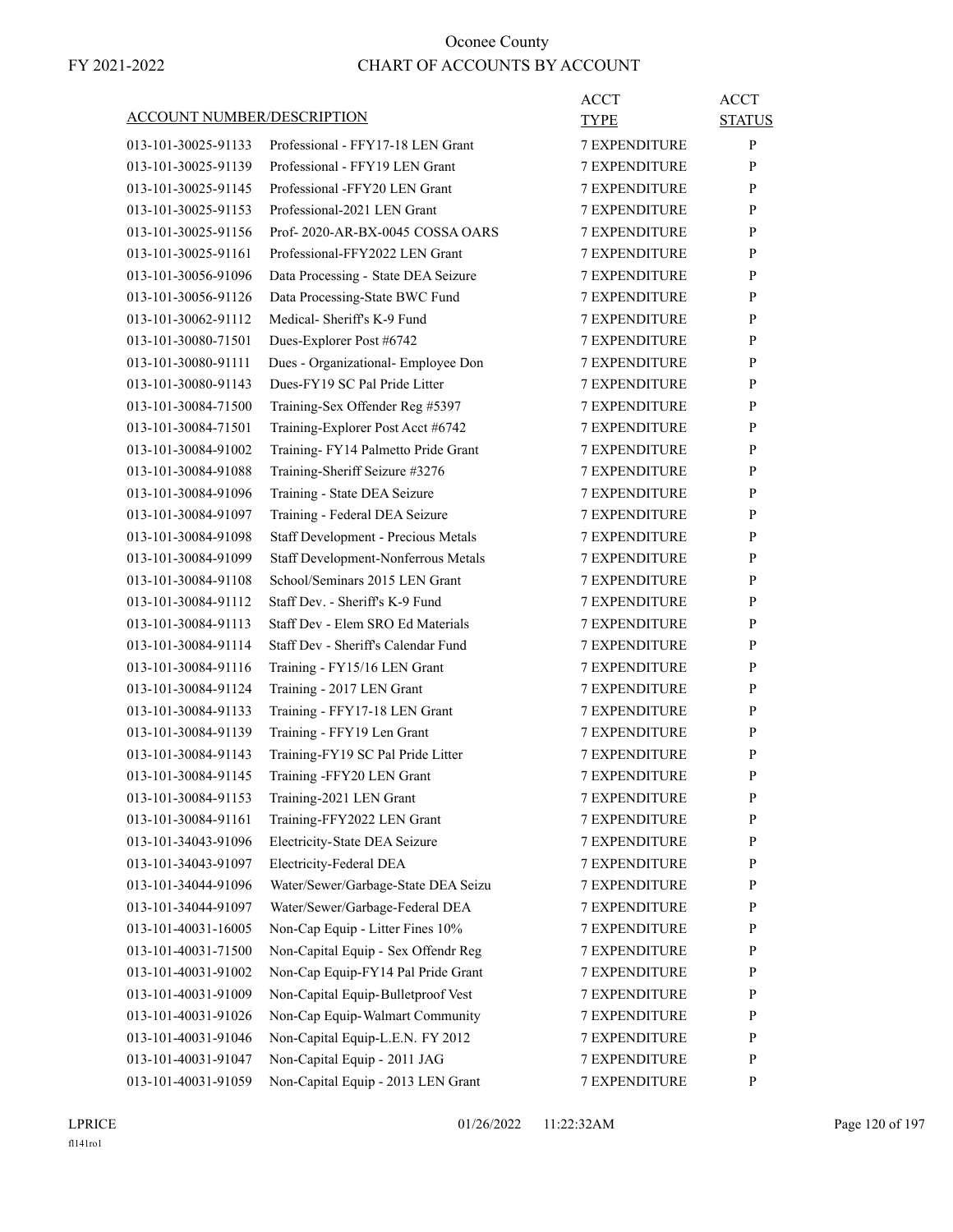|                                   |                                     | <b>ACCT</b>          | <b>ACCT</b>   |
|-----------------------------------|-------------------------------------|----------------------|---------------|
| <b>ACCOUNT NUMBER/DESCRIPTION</b> |                                     | TYPE                 | <b>STATUS</b> |
| 013-101-40031-91063               | Non-Capital Equip - AET Grant       | <b>7 EXPENDITURE</b> | $\mathbf{P}$  |
| 013-101-40031-91067               | Non-Capital Equip-2011 Edward Byrne | <b>7 EXPENDITURE</b> | P             |
| 013-101-40031-91068               | Non-Capital Equip-2012 Edward Byrne | <b>7 EXPENDITURE</b> | P             |
| 013-101-40031-91083               | Non-Capital Equip-2013 Edward Byrne | 7 EXPENDITURE        | P             |
| 013-101-40031-91084               | Non-Capital Equip-2014 LEN Grant    | <b>7 EXPENDITURE</b> | P             |
| 013-101-40031-91087               | Non-Cap Equip-Project Lifesaver     | <b>7 EXPENDITURE</b> | P             |
| 013-101-40031-91088               | Non-Capital Equip-Sheriff Seizure   | <b>7 EXPENDITURE</b> | P             |
| 013-101-40031-91089               | Non-Capital Equip-Comm Activ #8243  | <b>7 EXPENDITURE</b> | P             |
| 013-101-40031-91093               | Non-Capital Equip-VAWA Grant FY10   | <b>7 EXPENDITURE</b> | P             |
| 013-101-40031-91094               | Non-Capital Equip-2009 Edward Byrne | 7 EXPENDITURE        | $\mathbf{P}$  |
| 013-101-40031-91095               | Non-Capital Equip-Buffer Zone 2007  | <b>7 EXPENDITURE</b> | P             |
| 013-101-40031-91096               | Non-Capital Equip-State DEA Seizure | <b>7 EXPENDITURE</b> | P             |
| 013-101-40031-91097               | Non-Cap Equip-Federal DEA Seizure   | <b>7 EXPENDITURE</b> | P             |
| 013-101-40031-91098               | Non-Capital Equip-Precious Metals   | <b>7 EXPENDITURE</b> | P             |
| 013-101-40031-91099               | Non-Capital Equip-Nonferrous Metals | <b>7 EXPENDITURE</b> | P             |
| 013-101-40031-91102               | Non-Capital Equip-2014 Edward Byrne | 7 EXPENDITURE        | $\mathbf{P}$  |
| 013-101-40031-91107               | Non-Cap Equip-2014 Bulletproof Vest | <b>7 EXPENDITURE</b> | P             |
| 013-101-40031-91108               | Non-Cap Equip - 2015 LEN Grant      | <b>7 EXPENDITURE</b> | P             |
| 013-101-40031-91114               | Non-Cap Eq-Sheriff's Calendar Fund  | <b>7 EXPENDITURE</b> | P             |
| 013-101-40031-91115               | Non-Capital Equip - 2015 E Byrne    | <b>7 EXPENDITURE</b> | P             |
| 013-101-40031-91116               | Non-Capital Equipment-FY15/16 LEN   | <b>7 EXPENDITURE</b> | P             |
| 013-101-40031-91122               | Non-Cap Equip-2016 Edward Byrne     | 7 EXPENDITURE        | $\mathbf{P}$  |
| 013-101-40031-91124               | Non-Cap Equip - 2017 LEN Grant      | <b>7 EXPENDITURE</b> | P             |
| 013-101-40031-91126               | Non-Capital Equip.-State BWC Fund   | <b>7 EXPENDITURE</b> | P             |
| 013-101-40031-91127               | Non-Capital Equipment-Elem. SRO     | <b>7 EXPENDITURE</b> | P             |
| 013-101-40031-91130               | Non-Cap Equipment-FFY17 E Byrne     | <b>7 EXPENDITURE</b> | P             |
| 013-101-40031-91133               | Non-Cap Equipment- FFY17-18 LEN     | <b>7 EXPENDITURE</b> | P             |
| 013-101-40031-91137               | Non-Cap Equip-2018 E Byrne Grant    | 7 EXPENDITURE        | P             |
| 013-101-40031-91139               | Non-Cap Equipment - FFY19 Len Grant | <b>7 EXPENDITURE</b> | P             |
| 013-101-40031-91142               | Non-Cap Equip-FFY19 JAG Courthouse  | <b>7 EXPENDITURE</b> | P             |
| 013-101-40031-91143               | Non-Cap Equip-FY19 SC Pal Pride Lit | <b>7 EXPENDITURE</b> | ${\bf P}$     |
| 013-101-40031-91145               | Non-Cap Equipment -FFY20 LEN Grant  | 7 EXPENDITURE        | P             |
| 013-101-40031-91148               | Non-Cap Equip-2019 Edward Byrne     | 7 EXPENDITURE        | $\mathbf{P}$  |
| 013-101-40031-91149               | Non-Cap Equip-BJA 2020-VD-BX-1152   | 7 EXPENDITURE        | P             |
| 013-101-40031-91153               | Non-Cap Equip-2021 LEN Grant        | 7 EXPENDITURE        | P             |
| 013-101-40031-91154               | Non-Cap Eq-2020 Edward Byrne        | 7 EXPENDITURE        | $\mathbf{P}$  |
| 013-101-40031-91158               | Non-Cap Eq-2021 Litter Prevention   | 7 EXPENDITURE        | P             |
| 013-101-40031-91161               | Non-Cap Equip-FFY2022 LEN Grant     | 7 EXPENDITURE        | $\mathbf{P}$  |
| 013-101-40031-91163               | Non-Cap Equip-FY21 E. Byrne Memoria | <b>7 EXPENDITURE</b> | P             |
| 013-101-40031-92029               | Non-Cap Equip-FFY16 VOCA Vehicle Gr | 7 EXPENDITURE        | P             |
| 013-101-40032-16005               | Operational - Litter Fines 10%      | <b>7 EXPENDITURE</b> | P             |
| 013-101-40032-71500               | Operational-Sex Offender Reg #5397  | 7 EXPENDITURE        | $\mathbf{P}$  |
| 013-101-40032-71501               | Operational-Explorer Post #6742     | 7 EXPENDITURE        | P             |
| 013-101-40032-91046               | L.E.N. FY 2012 - Operational        | 7 EXPENDITURE        | P             |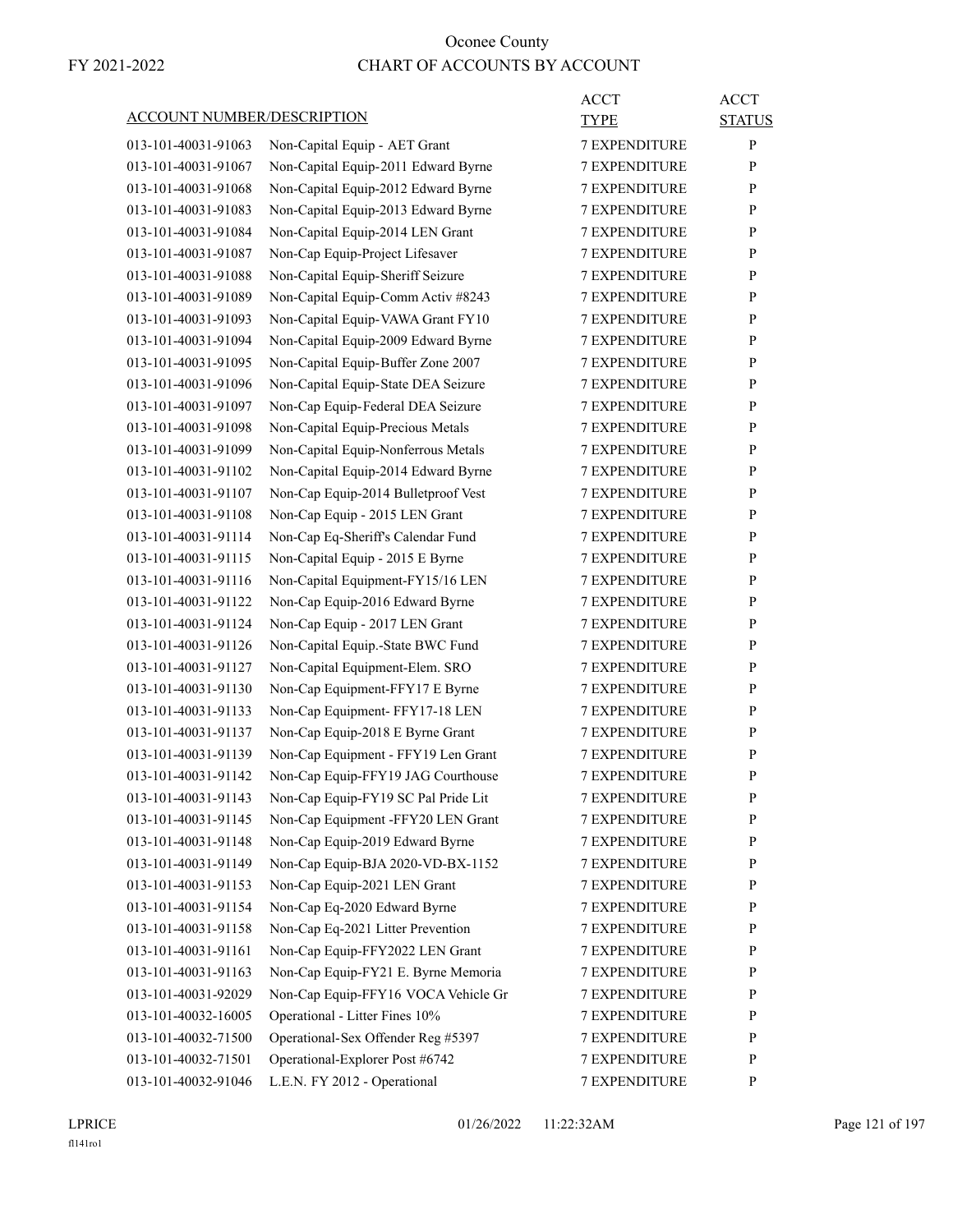|                                   |                                      | <b>ACCT</b>          | <b>ACCT</b>   |
|-----------------------------------|--------------------------------------|----------------------|---------------|
| <b>ACCOUNT NUMBER/DESCRIPTION</b> |                                      | TYPE                 | <b>STATUS</b> |
| 013-101-40032-91059               | Operational - 2013 LEN Grant         | <b>7 EXPENDITURE</b> | P             |
| 013-101-40032-91063               | Operational - AET Grant              | <b>7 EXPENDITURE</b> | P             |
| 013-101-40032-91083               | Operational-2013 Edward Byrne        | <b>7 EXPENDITURE</b> | P             |
| 013-101-40032-91084               | Operational - 2014 LEN Grant         | 7 EXPENDITURE        | P             |
| 013-101-40032-91087               | Operational-Project Lifesaver        | <b>7 EXPENDITURE</b> | P             |
| 013-101-40032-91088               | Operational - Sheriff Seizure #3276  | <b>7 EXPENDITURE</b> | P             |
| 013-101-40032-91089               | Operational - Sheriff Comm Act #8243 | 7 EXPENDITURE        | P             |
| 013-101-40032-91095               | Operational Buffer Zone 2007         | <b>7 EXPENDITURE</b> | P             |
| 013-101-40032-91096               | Operational - State DEA Seizure      | <b>7 EXPENDITURE</b> | P             |
| 013-101-40032-91097               | Operational - Federal DEA Seizure    | 7 EXPENDITURE        | P             |
| 013-101-40032-91098               | Operational - Precious Metals        | <b>7 EXPENDITURE</b> | P             |
| 013-101-40032-91099               | Operational - Nonferrous Metals      | <b>7 EXPENDITURE</b> | P             |
| 013-101-40032-91108               | Operational - 2015 LEN Grant         | 7 EXPENDITURE        | P             |
| 013-101-40032-91109               | Operational - State Farm Grant       | <b>7 EXPENDITURE</b> | P             |
| 013-101-40032-91111               | Operational-Sheriff Employee Donat.  | <b>7 EXPENDITURE</b> | P             |
| 013-101-40032-91112               | Operational-Sheriff's K-9 Fund       | 7 EXPENDITURE        | P             |
| 013-101-40032-91113               | Operational-Elem SRO Ed Materials    | <b>7 EXPENDITURE</b> | P             |
| 013-101-40032-91114               | Operational - Sheriff's Calendar     | <b>7 EXPENDITURE</b> | P             |
| 013-101-40032-91116               | Operational- FY15/16 LEN Grant       | 7 EXPENDITURE        | P             |
| 013-101-40032-91124               | Operational - 2017 LEN Grant         | <b>7 EXPENDITURE</b> | P             |
| 013-101-40032-91133               | Operational - FFY17-18 LEN Grant     | <b>7 EXPENDITURE</b> | P             |
| 013-101-40032-91139               | Operational - FFY19 Len Grant        | 7 EXPENDITURE        | P             |
| 013-101-40032-91142               | Operational-FFY19 JAG Courthouse     | <b>7 EXPENDITURE</b> | P             |
| 013-101-40032-91143               | Operational-FY19 SC Pal Pride Litte  | <b>7 EXPENDITURE</b> | P             |
| 013-101-40032-91145               | Operational -FFY20 LEN Grant         | <b>7 EXPENDITURE</b> | P             |
| 013-101-40032-91149               | Operational-BJA 2020-VD-BX-1152      | <b>7 EXPENDITURE</b> | P             |
| 013-101-40032-91153               | Operational-2021 LEN Grant           | <b>7 EXPENDITURE</b> | P             |
| 013-101-40032-91161               | Operational-FFY2022 LEN Grant        | 7 EXPENDITURE        | P             |
| 013-101-40034-16005               | Food - Litter Fines (10% OCSD)       | <b>7 EXPENDITURE</b> | P             |
| 013-101-40034-71501               | Food - Explorer Post Acct #6742      | <b>7 EXPENDITURE</b> | P             |
| 013-101-40034-91111               | Food -Sheriff Employee Donations     | 7 EXPENDITURE        | ${\bf P}$     |
| 013-101-40034-91113               | Food-Elem SRO Ed Materials           | <b>7 EXPENDITURE</b> | P             |
| 013-101-40034-91114               | Food - Sheriff's Calendar Fund       | <b>7 EXPENDITURE</b> | $\mathbf{P}$  |
| 013-101-40034-91116               | Food - FY15/16 LEN Grant             | <b>7 EXPENDITURE</b> | P             |
| 013-101-40034-91124               | Food - 2017 LEN Grant                | 7 EXPENDITURE        | P             |
| 013-101-40034-91133               | Food - FFY17-18 LEN Grant            | 7 EXPENDITURE        | P             |
| 013-101-40034-91139               | Food - FFY19 Len Grant               | 7 EXPENDITURE        | P             |
| 013-101-40034-91145               | Food -FFY20 LEN Grant                | <b>7 EXPENDITURE</b> | P             |
| 013-101-40034-91153               | Food-2021 LEN Grant                  | <b>7 EXPENDITURE</b> | P             |
| 013-101-40034-91161               | Food-FFY2022 LEN Grant               | 7 EXPENDITURE        | P             |
| 013-101-40045-71500               | Non-Cap IT Eq/Softwr-Sex Offnd Reg   | 7 EXPENDITURE        | P             |
| 013-101-40045-91002               | IT Equip-FY14 Pal Pride Grant        | 7 EXPENDITURE        | P             |
| 013-101-40045-91083               | IT Equip/Software-2013 Edward Byrne  | 7 EXPENDITURE        | P             |
| 013-101-40045-91084               | IT Equip/Software - 2014 LEN Grant   | 7 EXPENDITURE        | $\mathbf{P}$  |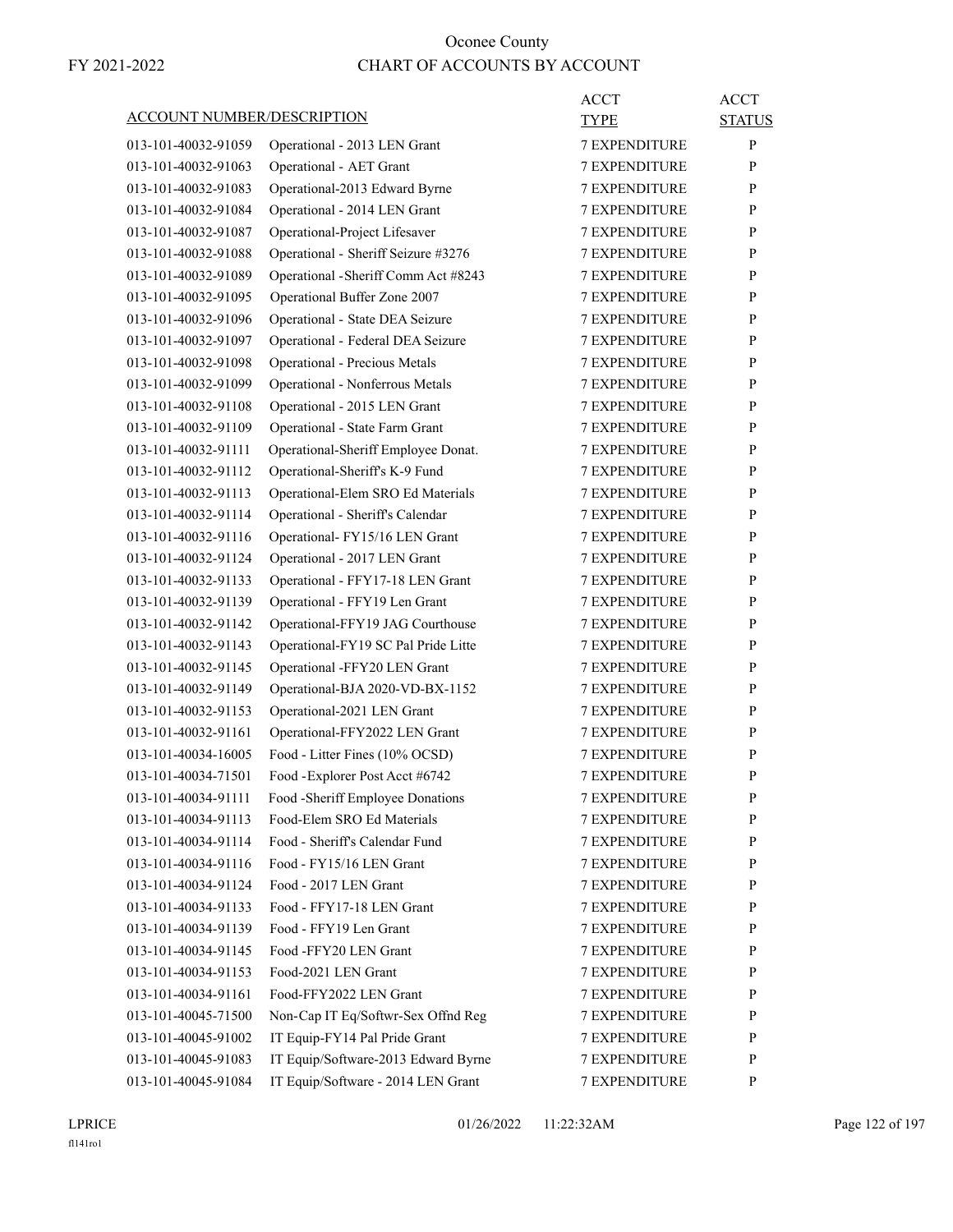|                                   |                                     | <b>ACCT</b>          | <b>ACCT</b>   |
|-----------------------------------|-------------------------------------|----------------------|---------------|
| <b>ACCOUNT NUMBER/DESCRIPTION</b> |                                     | TYPE                 | <b>STATUS</b> |
| 013-101-40045-91088               | Non-Cap IT Eq/Softwr-Seizure #3276  | <b>7 EXPENDITURE</b> | P             |
| 013-101-40045-91089               | Non-Cap IT Equip/Software-Com Activ | <b>7 EXPENDITURE</b> | P             |
| 013-101-40045-91096               | Non-Cap IT Eq/Softwr-State DEA Seiz | <b>7 EXPENDITURE</b> | P             |
| 013-101-40045-91097               | Non-Cap IT Eq/Softwr-Fed DEA Seizur | 7 EXPENDITURE        | P             |
| 013-101-40045-91098               | IT Equip/Software - Precious Metals | <b>7 EXPENDITURE</b> | P             |
| 013-101-40045-91099               | IT Equip/Software - Nonferrous Meta | <b>7 EXPENDITURE</b> | P             |
| 013-101-40045-91108               | Non-Cap IT Equip/Software-2015 LEN  | <b>7 EXPENDITURE</b> | P             |
| 013-101-40045-91116               | Non-Cap IT Eq/Softwr-FY15/16 LEN    | <b>7 EXPENDITURE</b> | P             |
| 013-101-40045-91122               | Non-Cap IT Equip/SW-2016 Edward Byr | <b>7 EXPENDITURE</b> | P             |
| 013-101-40045-91124               | Non-Cap IT Equip/SW- 2017 LEN Grant | 7 EXPENDITURE        | P             |
| 013-101-40045-91127               | Non-Capital IT Eq./Softwr-Elem. SRO | <b>7 EXPENDITURE</b> | P             |
| 013-101-40045-91133               | Non-Cap IT Eq./Softwr-FFY17-18 LEN  | <b>7 EXPENDITURE</b> | P             |
| 013-101-40045-91136               | Non-Cap IT Eq./Sftw-2018 Pal Pride  | <b>7 EXPENDITURE</b> | P             |
| 013-101-40045-91139               | Non-Cap IT Eq/Softw-FFY19 Len Grant | <b>7 EXPENDITURE</b> | P             |
| 013-101-40045-91143               | Non-Cap IT Eq-FY19 SC Pal Pride Lit | <b>7 EXPENDITURE</b> | P             |
| 013-101-40045-91145               | Non-Cap IT Eq/Softw-FFY20 LEN Grant | 7 EXPENDITURE        | P             |
| 013-101-40045-91149               | Non-Cap IT Eq/SW-BJA 2020-VD-BX1152 | <b>7 EXPENDITURE</b> | P             |
| 013-101-40045-91153               | Non-Cap IT Eq./Sfwr-2021 LEN Grant  | <b>7 EXPENDITURE</b> | P             |
| 013-101-40045-91158               | Non-Cap IT Eq/SW-2021 Litter Preven | <b>7 EXPENDITURE</b> | P             |
| 013-101-40045-91161               | Non-Cap IT Eq/Softwr-FFY2022 LEN Gr | <b>7 EXPENDITURE</b> | P             |
| 013-101-40065-71500               | Clothing/Uniforms-Sex Offender Reg  | <b>7 EXPENDITURE</b> | P             |
| 013-101-40065-71501               | Clothing/Uniforms                   | 7 EXPENDITURE        | P             |
| 013-101-40065-91096               | Clothing/Uniforms-State DEA Seizure | <b>7 EXPENDITURE</b> | P             |
| 013-101-40065-91097               | Clothing/Uniforms                   | <b>7 EXPENDITURE</b> | P             |
| 013-101-40065-91104               | Uniforms -FY14 Bulletproof Vest     | <b>7 EXPENDITURE</b> | P             |
| 013-101-40065-91111               | Clothing/Uniforms-Sheriff Emp Donat | <b>7 EXPENDITURE</b> | P             |
| 013-101-40065-91113               | Clothing-Elem SRO Ed Materials      | <b>7 EXPENDITURE</b> | P             |
| 013-101-40065-91114               | Clothing/Uniforms Calendar Fund     | <b>7 EXPENDITURE</b> | P             |
| 013-101-40065-91115               | Clothing/Uniforms - 2015 E Byrne    | <b>7 EXPENDITURE</b> | P             |
| 013-101-40065-91118               | Clothing/Uniforms-FY15 Bulletproof  | <b>7 EXPENDITURE</b> | P             |
| 013-101-40065-91123               | Clothing/Uniform-16Bulletproof Vest | 7 EXPENDITURE        | ${\bf P}$     |
| 013-101-40065-91127               | Clothing/Uniforms-Elem SRO          | 7 EXPENDITURE        | P             |
| 013-101-40065-91130               | Clothing/Uniforms-FFY17 E Byrne     | 7 EXPENDITURE        | $\mathbf{P}$  |
| 013-101-40065-91134               | Clothing/Uniforms-2017 Bulletproof  | 7 EXPENDITURE        | P             |
| 013-101-40065-91140               | Clothing/Uniforms-2018 Bulletproof  | 7 EXPENDITURE        | P             |
| 013-101-40065-91144               | Clothing/Unifforms-2019 BVP Grant   | 7 EXPENDITURE        | $\mathbf{P}$  |
| 013-101-40065-91155               | Clothing/Uniforms-2020 BVP Grant    | 7 EXPENDITURE        | P             |
| 013-101-50840-91057               | Equipment, Cap. Exp. SCDNR WRR Fund | 7 EXPENDITURE        | $\mathbf{P}$  |
| 013-101-50840-91083               | Cap Equip-2013 Edward Byrne         | 7 EXPENDITURE        | P             |
| 013-101-50840-91095               | Equipment Capital Expend Buffer Zon | 7 EXPENDITURE        | P             |
| 013-101-50840-91096               | Equipment, Cap Exp-State & Local DE | <b>7 EXPENDITURE</b> | P             |
| 013-101-50840-91097               | Equipment, Cap Exp-Federal DEA      | 7 EXPENDITURE        | $\mathbf{P}$  |
| 013-101-50840-91112               | Cap Equipment-Sheriff's K-9 Fund    | 7 EXPENDITURE        | P             |
| 013-101-50840-91142               | Capital Equip-FFY19 JAG Courthouse  | 7 EXPENDITURE        | $\mathbf{P}$  |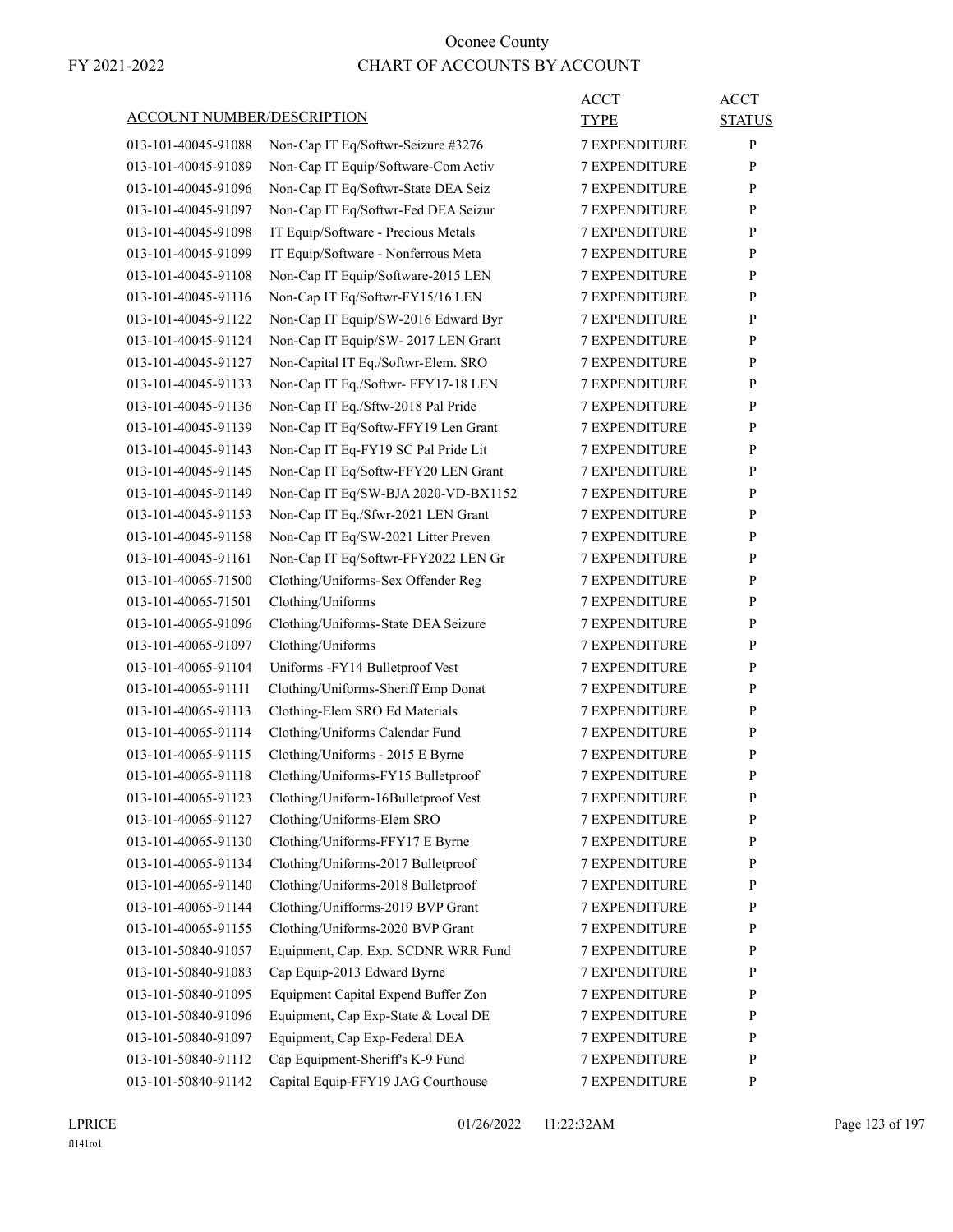| <b>ACCOUNT NUMBER/DESCRIPTION</b> |                                      | <b>ACCT</b><br>TYPE  | <b>ACCT</b><br><b>STATUS</b> |
|-----------------------------------|--------------------------------------|----------------------|------------------------------|
| 013-101-50840-91143               | Cap Equip-FY19 SC Pal Pride Litter   | <b>7 EXPENDITURE</b> | P                            |
| 013-101-50850-91096               | Buildings, State & Local DEA         | <b>7 EXPENDITURE</b> | P                            |
| 013-101-50850-91097               | <b>Buildings-Fedeal DEA</b>          | <b>7 EXPENDITURE</b> | P                            |
| 013-101-50870-91057               | Cap. Vehicles - SCDNR WRR Fund       | <b>7 EXPENDITURE</b> | P                            |
| 013-101-50870-91083               | Cap Vehicle-2013 Edward Byrne        | <b>7 EXPENDITURE</b> | P                            |
| 013-101-50870-91096               | Vehicle-State & Local DEA            | <b>7 EXPENDITURE</b> | P                            |
| 013-101-50870-91097               | Vehicle, Federal DEA                 | <b>7 EXPENDITURE</b> | P                            |
| 013-101-50870-91127               | Capital Vehicles-Elem. SRO           | <b>7 EXPENDITURE</b> | P                            |
| 013-101-50870-92029               | Cap Vehicles-FFY16 VOCA Vehicle Gra  | <b>7 EXPENDITURE</b> | P                            |
| 013-101-50870-93101               | Capital Vehicle, Walhalla Grant      | 7 EXPENDITURE        | P                            |
| 013-101-60401-00155               | Sheriff DEA Federal                  | <b>7 EXPENDITURE</b> | P                            |
| 013-101-60403-00000               | <b>DARE Fund Contributions</b>       | <b>7 EXPENDITURE</b> | P                            |
| 013-101-60404-00155               | Federal Community Fund SD            | <b>7 EXPENDITURE</b> | P                            |
| 013-101-60444-91096               | Helicopter Maint-Cleared DEA Seizur  | <b>7 EXPENDITURE</b> | P                            |
| 013-101-61101-00000               | Law Enforcement Network Program      | <b>7 EXPENDITURE</b> | P                            |
| 013-101-90816-00000               | Surcharge Victims Assistance         | <b>7 EXPENDITURE</b> | P                            |
| 013-101-91003-00155               | FY00 LLEBG                           | <b>7 EXPENDITURE</b> | P                            |
| 013-101-91005-00255               | Law Enforcement Mini Grant           | <b>7 EXPENDITURE</b> | P                            |
| 013-101-91009-00000               | <b>Bulletprof Vest Expenditure</b>   | <b>7 EXPENDITURE</b> | P                            |
| 013-101-91010-00155               | FY01 LLEBG                           | <b>7 EXPENDITURE</b> | P                            |
| 013-101-91020-00155               | FY02 LLEBG (2002-LB-BX-1621)         | <b>7 EXPENDITURE</b> | P                            |
| 013-101-91021-00255               | Supplemental Homeland Security 2006  | <b>7 EXPENDITURE</b> | P                            |
| 013-101-91022-00255               | <b>Buffer Zone Protection 2005</b>   | <b>7 EXPENDITURE</b> | P                            |
| 013-101-91042-00000               | Crime Victims with Disabilities Grt  | <b>7 EXPENDITURE</b> | P                            |
| 013-101-91045-00255               | STOP-VAWA Grant                      | <b>7 EXPENDITURE</b> | P                            |
| 013-101-91055-00255               | <b>DCSIP</b> Domestic Violence Grant | 7 EXPENDITURE        | P                            |
| 013-101-91061-00255               | Homeland Security Sheriff's Dept     | <b>7 EXPENDITURE</b> | P                            |
| 013-101-91065-00155               | FY03 LLEBG                           | <b>7 EXPENDITURE</b> | P                            |
| 013-101-91066-00155               | FY 04 LLEBG EXP (2004-LB-BX-1524)    | <b>7 EXPENDITURE</b> | P                            |
| 013-101-91070-00255               | Methamphetamine Training Grant       | <b>7 EXPENDITURE</b> | P                            |
| 013-101-91071-00255               | Child/Elder Abuse Grant              | <b>7 EXPENDITURE</b> | $\mathbf{P}$                 |
| 013-101-91073-00155               | Edward Byrne Memorial 2006           | <b>7 EXPENDITURE</b> | P                            |
| 013-101-91090-00155               | Edward Byrne Memorial 2007           | <b>7 EXPENDITURE</b> | P                            |
| 013-101-91091-00155               | JAG Edward Byrne Memorial            | 7 EXPENDITURE        | P                            |
| 013-101-91092-00155               | Recovery Act Edward Bryne Mem Award  | 7 EXPENDITURE        | P                            |
| 013-101-93100-00155               | JAG Narcotics Surveillance 08        | 7 EXPENDITURE        | P                            |
| 013-101-97081-00255               | Palmetto Pride Enforcement FY07-08   | <b>7 EXPENDITURE</b> | P                            |
| 013-101-99999-00000               | Miscellanoues Grant Match            | <b>7 EXPENDITURE</b> | P                            |
| 013-102-40031-00066               | Non-Cap Equip-Fire Explorer Post     | <b>7 EXPENDITURE</b> | P                            |
| 013-102-40032-00066               | Operationa Fire Explorer Post        | 7 EXPENDITURE        | P                            |
| 013-102-40032-91051               | <b>CERT Donations - Operational</b>  | 7 EXPENDITURE        | P                            |
| 013-102-60207-00000               | Rural Fire Haz-Mat Team              | 7 EXPENDITURE        | P                            |
| 013-102-60801-00000               | Rural Fire Insurance Fees            | <b>7 EXPENDITURE</b> | P                            |
| 013-102-91018-00000               | WalMart Fire Prevention Grant        | 7 EXPENDITURE        | P                            |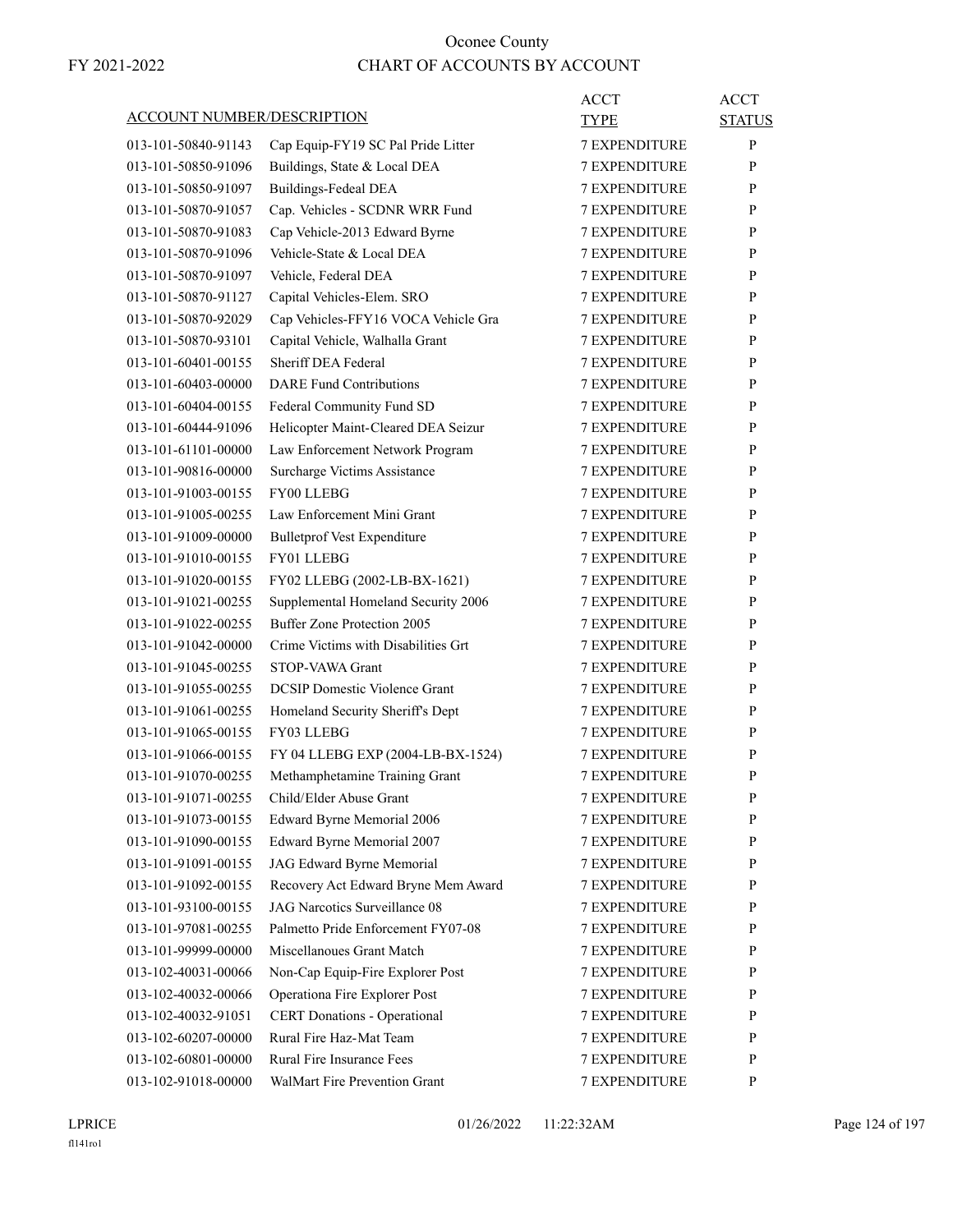|                                   |                                     | <b>ACCT</b>          | <b>ACCT</b>   |
|-----------------------------------|-------------------------------------|----------------------|---------------|
| <b>ACCOUNT NUMBER/DESCRIPTION</b> |                                     | TYPE                 | <b>STATUS</b> |
| 013-102-91075-00150               | Rural Fire Training Expenditures    | <b>7 EXPENDITURE</b> | $\mathbf{P}$  |
| 013-102-91076-00000               | Rural Fire Homeland SC LOC EXP      | <b>7 EXPENDITURE</b> | P             |
| 013-102-91076-00155               | Rural FIre Homeland SEC FED EXP     | <b>7 EXPENDITURE</b> | P             |
| 013-102-99999-00000               | Miscellaneous Grant Match           | <b>7 EXPENDITURE</b> | P             |
| 013-103-40031-91103               | Non-Capital Equipment-SCDHEC Grant  | <b>7 EXPENDITURE</b> | P             |
| 013-104-40034-00054               | Meals Communications Week           | <b>7 EXPENDITURE</b> | P             |
| 013-104-60991-00000               | 911 CELC Fees                       | <b>7 EXPENDITURE</b> | P             |
| 013-104-90104-00000               | D Power Donation(Comm, Eqmt, Trng)  | <b>7 EXPENDITURE</b> | P             |
| 013-105-10110-91004               | Salary-2013 EMPG 01 Grant           | <b>7 EXPENDITURE</b> | P             |
| 013-105-10110-91056               | <b>Salaries</b>                     | <b>7 EXPENDITURE</b> | P             |
| 013-105-20013-91004               | Social Security-2013 EMPG 01 Grant  | <b>7 EXPENDITURE</b> | P             |
| 013-105-20013-91056               | Social Security                     | <b>7 EXPENDITURE</b> | P             |
| 013-105-20014-91004               | Retirement-2013EMPG 01 Grant        | <b>7 EXPENDITURE</b> | P             |
| 013-105-20014-91056               | Retirement                          | <b>7 EXPENDITURE</b> | P             |
| 013-105-20015-91004               | Workers Comp-2013 EMPG 01 Grant     | <b>7 EXPENDITURE</b> | P             |
| 013-105-20015-91056               | Workers' Compensation               | <b>7 EXPENDITURE</b> | P             |
| 013-105-20016-91004               | Health Ins.-2013 EMPG 01 Grant      | <b>7 EXPENDITURE</b> | P             |
| 013-105-20016-91056               | Health Insurance                    | <b>7 EXPENDITURE</b> | P             |
| 013-105-20026-91004               | <b>ARC</b> for OPEB                 | <b>7 EXPENDITURE</b> | P             |
| 013-105-30018-91004               | Travel-2013 EMPG 01 Grant           | <b>7 EXPENDITURE</b> | P             |
| 013-105-30018-91056               | Travel                              | <b>7 EXPENDITURE</b> | P             |
| 013-105-30018-92025               | Travel                              | <b>7 EXPENDITURE</b> | P             |
| 013-105-30024-91004               | Equipment Maint.-2013 EMPG 01 Grant | <b>7 EXPENDITURE</b> | P             |
| 013-105-30024-91033               | 2011 LEMPG Maint on Equip           | <b>7 EXPENDITURE</b> | P             |
| 013-105-30024-91056               | <b>Equipment Maintenance</b>        | <b>7 EXPENDITURE</b> | P             |
| 013-105-30025-91004               | Professional-2013 EMPG 01 Grant     | <b>7 EXPENDITURE</b> | P             |
| 013-105-30025-91033               | 2011 LEMPG Professional             | <b>7 EXPENDITURE</b> | P             |
| 013-105-30025-92025               | Professional                        | 7 EXPENDITURE        | P             |
| 013-105-30041-92025               | Telecommunications                  | <b>7 EXPENDITURE</b> | P             |
| 013-105-30056-92025               | Data Processing                     | <b>7 EXPENDITURE</b> | P             |
| 013-105-30062-91105               | Medical-FY11 Citizens Corp          | 7 EXPENDITURE        | ${\bf P}$     |
| 013-105-30084-91004               | Training-2013 EMPG 01 Grant         | <b>7 EXPENDITURE</b> | P             |
| 013-105-30084-91033               | 2011 LEMPG Staff Development        | <b>7 EXPENDITURE</b> | $\mathbf{P}$  |
| 013-105-30084-91041               | Training 10-11Citizens Corp         | <b>7 EXPENDITURE</b> | P             |
| 013-105-30084-91056               | <b>Staff Development</b>            | 7 EXPENDITURE        | P             |
| 013-105-30084-91105               | Training-FY11 Citizens Corp         | 7 EXPENDITURE        | $\mathbf{P}$  |
| 013-105-30084-92025               | School/Seminar/Training/Mtg         | 7 EXPENDITURE        | P             |
| 013-105-40031-91004               | Non-Capital Equip-2013 EMPG 01      | <b>7 EXPENDITURE</b> | $\mathbf{P}$  |
| 013-105-40031-91033               | Non-Capital Equip-2011 LEMPG        | <b>7 EXPENDITURE</b> | P             |
| 013-105-40031-91041               | Non-Cap Equip -10/11 Citizens Corp  | 7 EXPENDITURE        | P             |
| 013-105-40031-91051               | Non-Capital Equip-CERT Donations    | 7 EXPENDITURE        | P             |
| 013-105-40031-91056               | Non-Capital Equipment               | 7 EXPENDITURE        | $\mathbf{P}$  |
| 013-105-40031-91085               | Non-Capital Equip-2012 LEMPG        | 7 EXPENDITURE        | P             |
| 013-105-40031-91105               | Non-Capital Equip-FY11 Citizen Corp | 7 EXPENDITURE        | $\mathbf{P}$  |
|                                   |                                     |                      |               |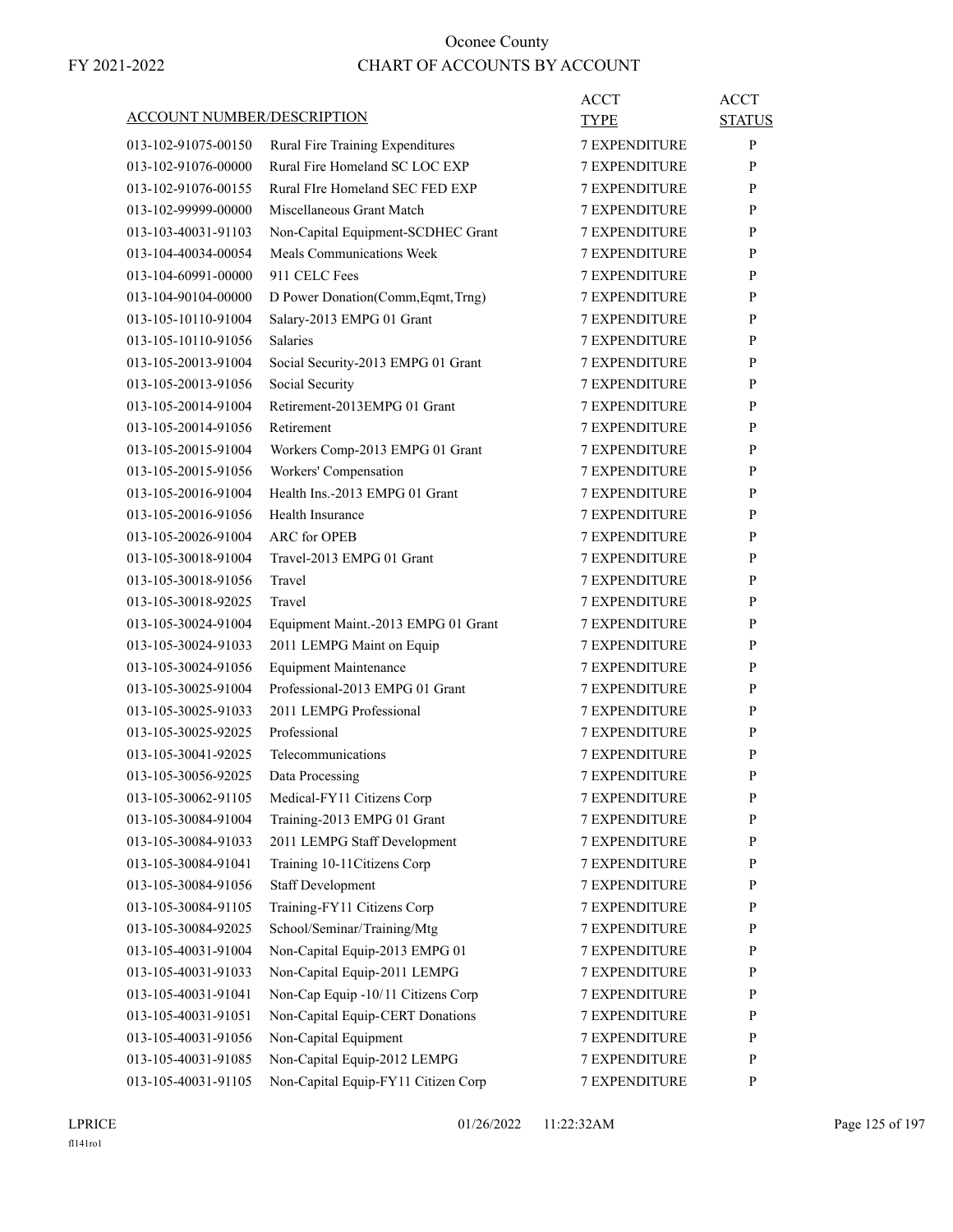| <b>ACCOUNT NUMBER/DESCRIPTION</b> |                                                            | ACCT<br>TYPE         | <b>ACCT</b><br><b>STATUS</b> |
|-----------------------------------|------------------------------------------------------------|----------------------|------------------------------|
| 013-105-40031-92025               | Non-Capital Equipment                                      | <b>7 EXPENDITURE</b> | P                            |
| 013-105-40032-91004               | Operational-2013 EMPG 01 Grant                             | <b>7 EXPENDITURE</b> | P                            |
| 013-105-40032-91033               | 2011 LEMPG Operational                                     | <b>7 EXPENDITURE</b> | P                            |
| 013-105-40032-91041               | Operational 10-11 Citizens Corp                            | <b>7 EXPENDITURE</b> | P                            |
| 013-105-40032-91056               | Operational                                                | <b>7 EXPENDITURE</b> | P                            |
| 013-105-40032-91105               | Operational-FY11 Citizens Corp                             | <b>7 EXPENDITURE</b> | P                            |
| 013-105-40032-92025               | Operational                                                | <b>7 EXPENDITURE</b> | P                            |
| 013-105-40045-91004               | Non-Cap IT Equip/Sftwr 13EMPG01                            | 7 EXPENDITURE        | P                            |
| 013-105-50840-91004               | EQUIPMENT, CAPITAL EXPEND                                  | <b>7 EXPENDITURE</b> | P                            |
| 013-105-50840-91018               | Emerg Mgmt Grant 9EMPG01                                   | <b>7 EXPENDITURE</b> | P                            |
| 013-105-50840-91033               | 2011 LEMP Capital Equipment                                | <b>7 EXPENDITURE</b> | P                            |
| 013-105-50840-92025               | Emer Mgmt Grant 2010                                       | <b>7 EXPENDITURE</b> | P                            |
| 013-105-50870-91056               | Vehicles, Capital Exp.                                     | <b>7 EXPENDITURE</b> | P                            |
| 013-105-60355-00255               | Water Rec Fund                                             | 7 EXPENDITURE        | P                            |
| 013-105-60370-00255               | SC Rural Health Training Grant Exp.                        | <b>7 EXPENDITURE</b> | P                            |
| 013-105-60907-91019               | Whitewater Lake Grant 1012                                 | <b>7 EXPENDITURE</b> | P                            |
| 013-105-60907-91027               | Whitewater Lake Grant 1013                                 | <b>7 EXPENDITURE</b> | P                            |
| 013-105-67000-00255               | Homeland Security Grant (Oakway RS)                        | <b>7 EXPENDITURE</b> | P                            |
| 013-105-91015-00155               | <b>Emergency Management Perform Grant</b>                  | <b>7 EXPENDITURE</b> | P                            |
| 013-105-91016-00155               | Emergency Management Perform FY07                          | 7 EXPENDITURE        | P                            |
| 013-105-91023-00255               | HEMP 2005-2006                                             | <b>7 EXPENDITURE</b> | P                            |
| 013-105-91025-00155               | <b>HMEP Grant 2005-2006</b>                                | <b>7 EXPENDITURE</b> | P                            |
| 013-105-91040-00155               | Citizens Corps Grant                                       | <b>7 EXPENDITURE</b> | P                            |
| 013-105-91050-00155               | <b>Emergency Mangement Perf Grant</b>                      | <b>7 EXPENDITURE</b> | P                            |
| 013-105-91052-91052               | Duke Power FNF - Master                                    | <b>7 EXPENDITURE</b> | М                            |
| 013-105-91060-00255               | Homeland Security Allocation Grant                         | 7 EXPENDITURE        | P                            |
| 013-105-91110-00000               | <b>EOC</b> Communications Suppport                         | <b>7 EXPENDITURE</b> | P                            |
| 013-105-93102-00155               | HMEP Grant FY06-07                                         | <b>7 EXPENDITURE</b> | P                            |
| 013-105-97100-00155               | <b>SLPG FY 07-08</b>                                       | <b>7 EXPENDITURE</b> | P                            |
| 013-106-40031-00030               | Non-Cap Eq -LEC Transit Van Upfit                          | <b>7 EXPENDITURE</b> | P                            |
| 013-106-40032-00030               | Operational-LEC Transit Van Upfit                          | <b>7 EXPENDITURE</b> | P                            |
| 013-106-50870-00030               | Cap Vehicles-LEC Transit Van Upfit                         | <b>7 EXPENDITURE</b> | P                            |
| 013-106-99999-00000               | Miscellaneous Grant Match                                  | <b>7 EXPENDITURE</b> | P                            |
| 013-107-10112-91182               | Fed Salary-FEMA Hurricane Dorian                           | 7 EXPENDITURE        | P                            |
| 013-107-30018-92023               | Travel-2014 LEMPG                                          | 7 EXPENDITURE        |                              |
| 013-107-30024-92023               |                                                            |                      | P                            |
| 013-107-30025-90910               | Equip Maint-2014 LEMPG<br>Professional Watersheds-USDA EWP | 7 EXPENDITURE        | P<br>P                       |
| 013-107-30025-91128               | Professional-SCDHEC Active Shooter                         | <b>7 EXPENDITURE</b> |                              |
|                                   |                                                            | <b>7 EXPENDITURE</b> | P                            |
| 013-107-30025-91171               | Professional-FFY18 HMEP Grant]                             | <b>7 EXPENDITURE</b> | P                            |
| 013-107-30025-91177               | Professional - FFY2020 HMEP Grant                          | 7 EXPENDITURE        | P                            |
| 013-107-30025-91188               | Profess-693JK319400338HMEP Grant                           | 7 EXPENDITURE        | P                            |
| 013-107-30025-92023               | Professional-2014 LEMPG                                    | 7 EXPENDITURE        | P                            |
| 013-107-30037-00021               | Equip Rental - Hurricane Florence                          | <b>7 EXPENDITURE</b> | P                            |
| 013-107-30037-90910               | Equip-Leased/Rented-USDA EWP                               | 7 EXPENDITURE        | P                            |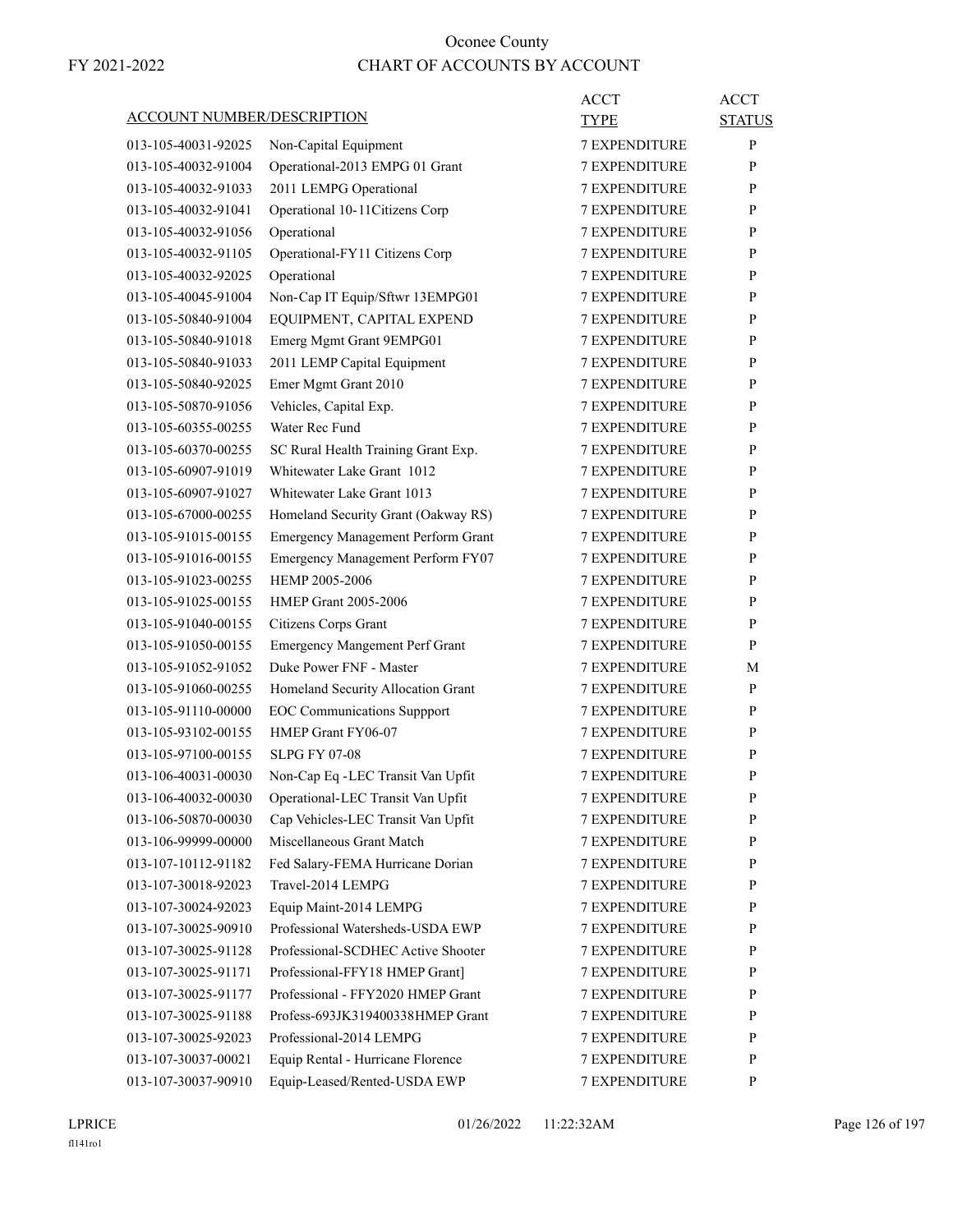|                                   |                                     | <b>ACCT</b>          | <b>ACCT</b>   |
|-----------------------------------|-------------------------------------|----------------------|---------------|
| <b>ACCOUNT NUMBER/DESCRIPTION</b> |                                     | TYPE                 | <b>STATUS</b> |
| 013-107-30068-60225               | Advertising-Nat Forestry Title III  | <b>7 EXPENDITURE</b> | P             |
| 013-107-30068-91178               | Advertising-FY19-20 HMGP Grant 5162 | <b>7 EXPENDITURE</b> | P             |
| 013-107-30068-91179               | Advertising-HMGP Grant #4394        | <b>7 EXPENDITURE</b> | P             |
| 013-107-30068-92027               | Advertising - FY15-16 HMGP          | 7 EXPENDITURE        | P             |
| 013-107-30068-92039               | Advertising-Duke Keowee Water Safe  | <b>7 EXPENDITURE</b> | P             |
| 013-107-30068-92060               | Advertising - FY17-18 HMGP Grant    | <b>7 EXPENDITURE</b> | P             |
| 013-107-30084-91106               | Training-2014 Haz-Mat EP Grant      | 7 EXPENDITURE        | P             |
| 013-107-30084-91175               | Training-Anna McCall Mimms Rescue   | <b>7 EXPENDITURE</b> | P             |
| 013-107-30084-91182               | Training-FEMA Hurricane Dorian      | <b>7 EXPENDITURE</b> | P             |
| 013-107-30084-92023               | Training-2014 LEMPG                 | 7 EXPENDITURE        | P             |
| 013-107-30084-92039               | Training-Duke Keowee Water Safety   | <b>7 EXPENDITURE</b> | P             |
| 013-107-30084-93202               | Training-Duke Energy Fire Training  | <b>7 EXPENDITURE</b> | P             |
| 013-107-30810-90910               | Maint/Repair Watersheds-USDA EWP    | <b>7 EXPENDITURE</b> | P             |
| 013-107-40031-00021               | Non-Cap Equip - Hurricane Florence  | <b>7 EXPENDITURE</b> | P             |
| 013-107-40031-00065               | Non-Capital Equip-Fire Prevent Team | <b>7 EXPENDITURE</b> | P             |
| 013-107-40031-91176               | Non-Cap Equip-Walmart Smoke Detecto | 7 EXPENDITURE        | P             |
| 013-107-40031-91183               | Non-Cap Eq-2020 LEMPG 20EMPG-S01    | <b>7 EXPENDITURE</b> | P             |
| 013-107-40031-92023               | Non-Capital Equip-2014 LEMPG        | <b>7 EXPENDITURE</b> | P             |
| 013-107-40031-93202               | Non-Capital Equip- Duke Fire Traing | <b>7 EXPENDITURE</b> | P             |
| 013-107-40032-00021               | Operational- Hurricane Florence     | <b>7 EXPENDITURE</b> | P             |
| 013-107-40032-00065               | Operational Fire Prevention Team    | <b>7 EXPENDITURE</b> | P             |
| 013-107-40032-91175               | Operational-Anna McCall Mimms Rescu | 7 EXPENDITURE        | P             |
| 013-107-40032-91179               | Operational-HMGP Grant #4394        | <b>7 EXPENDITURE</b> | P             |
| 013-107-40032-91180               | Operational-CERT Under Fire 911-Sig | <b>7 EXPENDITURE</b> | P             |
| 013-107-40032-91181               | Operations-Emerg Serv Misc Donation | <b>7 EXPENDITURE</b> | P             |
| 013-107-40032-91183               | Operational-2020 LEMPG 20EMPG-S01   | <b>7 EXPENDITURE</b> | P             |
| 013-107-40032-92023               | Operational-2014 LEMPG              | <b>7 EXPENDITURE</b> | P             |
| 013-107-40032-92027               | Operational - FY15-16 HMGP          | <b>7 EXPENDITURE</b> | P             |
| 013-107-40032-92038               | Oper-United Methodist Wildfire Dona | <b>7 EXPENDITURE</b> | P             |
| 013-107-40032-92039               | Operations-Duke Keowee Water Safety | <b>7 EXPENDITURE</b> | P             |
| 013-107-40032-92060               | Operational - FY17-18 HMGP          | 7 EXPENDITURE        | ${\bf P}$     |
| 013-107-40034-00021               | Food - Hurricane Florence           | <b>7 EXPENDITURE</b> | P             |
| 013-107-40034-91051               | <b>CERT Donations - Food</b>        | <b>7 EXPENDITURE</b> | P             |
| 013-107-40034-91106               | Food-2014 Haz-Mat EP Grant          | <b>7 EXPENDITURE</b> | P             |
| 013-107-40034-91173               | Food -Burn Ctr for Children         | <b>7 EXPENDITURE</b> | P             |
| 013-107-40034-91175               | Food-Anna McCall Mimms Rescue       | 7 EXPENDITURE        | P             |
| 013-107-40045-91172               | Non-Cap IT Eq./SW-FYE18 FM Global   | 7 EXPENDITURE        | P             |
| 013-107-40045-92023               | Non-Cap IT Equip-2014 LEMPG         | <b>7 EXPENDITURE</b> | P             |
| 013-107-50840-91182               | Capital Equip-FEMA Hurricane Dorian | <b>7 EXPENDITURE</b> | P             |
| 013-107-50840-91183               | Cap Equip-2020 LEMPG 20EMPG-S01     | 7 EXPENDITURE        | P             |
| 013-107-50840-92023               | Capital Equip - 2014 LEMPG          | <b>7 EXPENDITURE</b> | P             |
| 013-107-50840-93202               | Capital Equipment-Duke Fire Trainin | 7 EXPENDITURE        | P             |
| 013-107-50870-60225               | Cap Veh - Nat'l Forestry Title III  | 7 EXPENDITURE        | P             |
| 013-107-50870-91186               | Capital Vehicles-21 LEMPG-S01 ARPA  | 7 EXPENDITURE        | P             |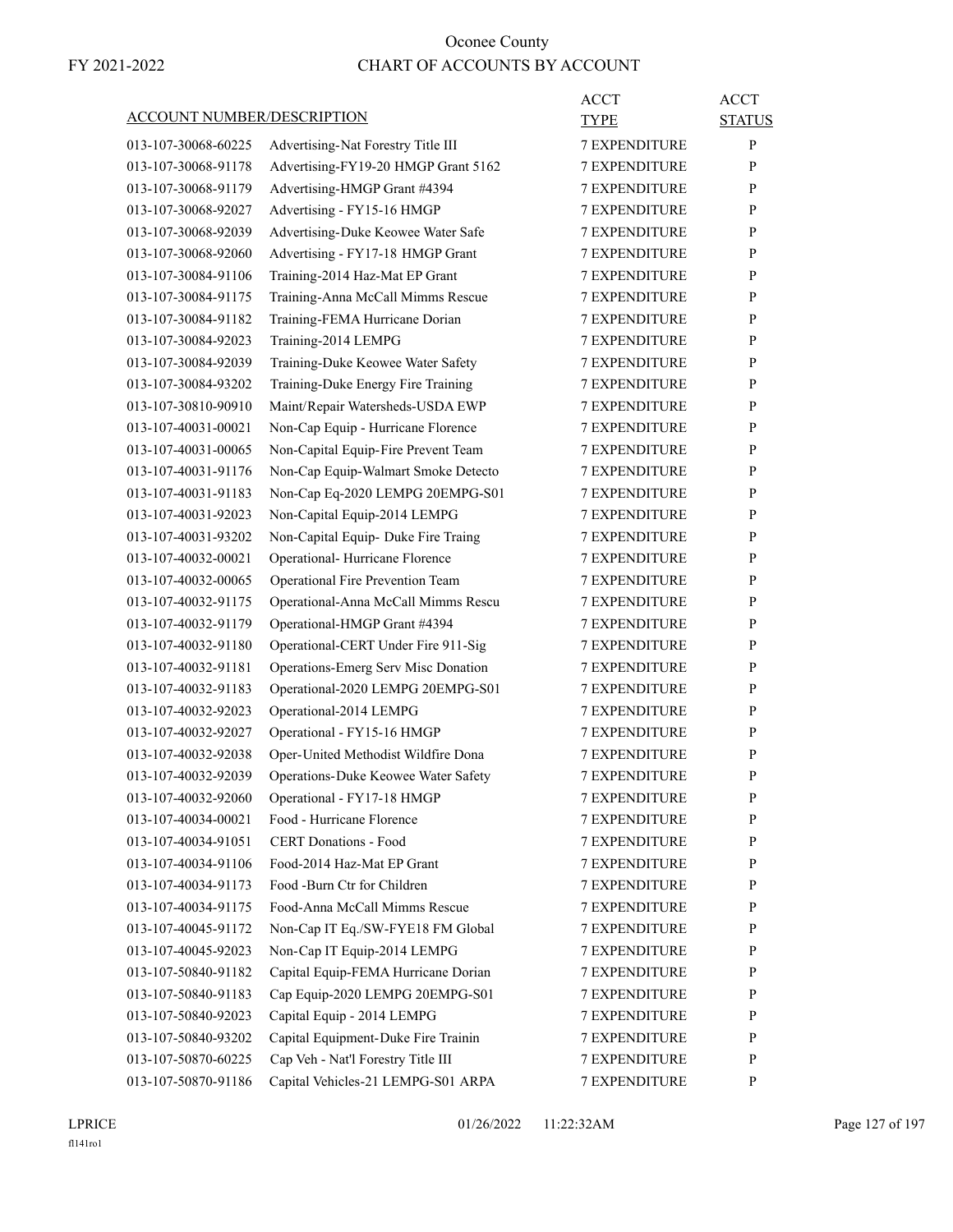| <b>ACCOUNT NUMBER/DESCRIPTION</b> |                                            | <b>ACCT</b><br>TYPE  | <b>ACCT</b><br><b>STATUS</b> |
|-----------------------------------|--------------------------------------------|----------------------|------------------------------|
| 013-107-50870-92023               | Cap Vehicles - 2014 LEMPG                  | <b>7 EXPENDITURE</b> | P                            |
| 013-107-60350-00000               | Epxend Rescue Squad Banquet Donat          | <b>7 EXPENDITURE</b> | P                            |
| 013-107-60356-00000               | <b>LEPC</b> Donations                      | <b>7 EXPENDITURE</b> | P                            |
| 013-107-60360-00000               | <b>Expend Rescue Squad Equip Donations</b> | <b>7 EXPENDITURE</b> | P                            |
| 013-107-61006-93202               | Volunteer Compensation-Duke Trainin        | <b>7 EXPENDITURE</b> | P                            |
| 013-107-81107-00021               | Gasoline - Hurricane Florence              | <b>7 EXPENDITURE</b> | P                            |
| 013-107-82107-00021               | Diesel - Hurricane Florence                | <b>7 EXPENDITURE</b> | P                            |
| 013-107-95110-91173               | Grants to Ext Ag-Burn Ctr Children         | <b>7 EXPENDITURE</b> | P                            |
| 013-110-30024-50110               | Equip Maint-Animal Control Donation        | <b>7 EXPENDITURE</b> | P                            |
| 013-110-30041-50110               | Telecom-Animal Control Donations           | <b>7 EXPENDITURE</b> | P                            |
| 013-110-30059-50110               | Copier Click Chgs-Animal Cont Donat        | <b>7 EXPENDITURE</b> | P                            |
| 013-110-30062-50110               | Medical-Animal Control Donations           | <b>7 EXPENDITURE</b> | P                            |
| 013-110-30062-60060               | Medical - Save an Animal Prog              | <b>7 EXPENDITURE</b> | P                            |
| 013-110-30084-50110               | Training-Animal Control Donations          | <b>7 EXPENDITURE</b> | P                            |
| 013-110-33022-50110               | Maint Bldgs/Grnds-Animal Control Do        | <b>7 EXPENDITURE</b> | P                            |
| 013-110-34042-50110               | Gas & Fuel Oil-Animal Control Donat        | <b>7 EXPENDITURE</b> | P                            |
| 013-110-34043-50110               | Electricity-Animal Control Donation        | <b>7 EXPENDITURE</b> | P                            |
| 013-110-34044-50110               | Water/Sewer/Grbg-Animal Control Don        | <b>7 EXPENDITURE</b> | P                            |
| 013-110-40031-50110               | Non-Cap Equip-Animal Control Donati        | <b>7 EXPENDITURE</b> | P                            |
| 013-110-40032-50110               | Operational-Animal Control Donation        | <b>7 EXPENDITURE</b> | P                            |
| 013-110-40032-60060               | Operational - Save an Animal Prog          | <b>7 EXPENDITURE</b> | P                            |
| 013-110-40045-50110               | Non-Cap IT Eq/Sftwr-Animal Cont Don        | <b>7 EXPENDITURE</b> | P                            |
| 013-110-40065-50110               | Clothing/Uniforms-Animal Control Do        | <b>7 EXPENDITURE</b> | P                            |
| 013-110-50840-50110               | Cap Equip-Animal Control Donations         | <b>7 EXPENDITURE</b> | P                            |
| 013-110-50845-50110               | Cap IT Equip/Sftwr-Animal Control D        | <b>7 EXPENDITURE</b> | P                            |
| 013-110-60050-00000               | Spay & Neuter Program                      | 7 EXPENDITURE        | P                            |
| 013-110-60735-50110               | Genrl Gravel Usage-Animal Cont Dona        | <b>7 EXPENDITURE</b> | P                            |
| 013-110-80110-50110               | Vehicle Maint-Animal Cont Donations        | <b>7 EXPENDITURE</b> | P                            |
| 013-110-81110-50110               | Gasoline-Animal Control Donations          | <b>7 EXPENDITURE</b> | P                            |
| 013-111-30025-50110               | Professional-Animal Cont Donations         | <b>7 EXPENDITURE</b> | P                            |
| 013-116-10110-00000               | Salary - Emerg Serv LEMPG                  | 7 EXPENDITURE        | P                            |
| 013-116-10110-91170               | Salaries - FY17 LEMPG01                    | 7 EXPENDITURE        | P                            |
| 013-116-10110-91174               | Salary - 2018 LEMPG Grant                  | <b>7 EXPENDITURE</b> | $\mathbf{P}$                 |
| 013-116-10110-91184               | Salaries-2020 LEMPG 20EMPG01               | 7 EXPENDITURE        | P                            |
| 013-116-10110-91185               | Salary - 21EMPG                            | 7 EXPENDITURE        | P                            |
| 013-116-10110-92026               | Salary - FY15-16 LEMPG                     | <b>7 EXPENDITURE</b> | P                            |
| 013-116-10110-92037               | Salary - FY16/17 LEMPG                     | <b>7 EXPENDITURE</b> | P                            |
| 013-116-10110-92061               | Salary - 2019 LEMPG                        | <b>7 EXPENDITURE</b> | P                            |
| 013-116-20013-92026               | Soc. Sec. - FY15-16 LEMPG                  | 7 EXPENDITURE        | P                            |
| 013-116-20014-92026               | Retirement - FY15-16 LEMPG                 | 7 EXPENDITURE        | P                            |
| 013-116-20015-92026               | Workers Comp. - FY15-16 LEMPG              | 7 EXPENDITURE        | P                            |
| 013-116-20027-00000               | Dental Insurance                           | <b>7 EXPENDITURE</b> | $\mathbf{P}$                 |
| 013-116-20027-92026               | Dental Ins. - FY15-16 LEMPG                | <b>7 EXPENDITURE</b> | P                            |
| 013-116-20028-00000               | Vision Insurance                           | 7 EXPENDITURE        | P                            |
|                                   |                                            |                      |                              |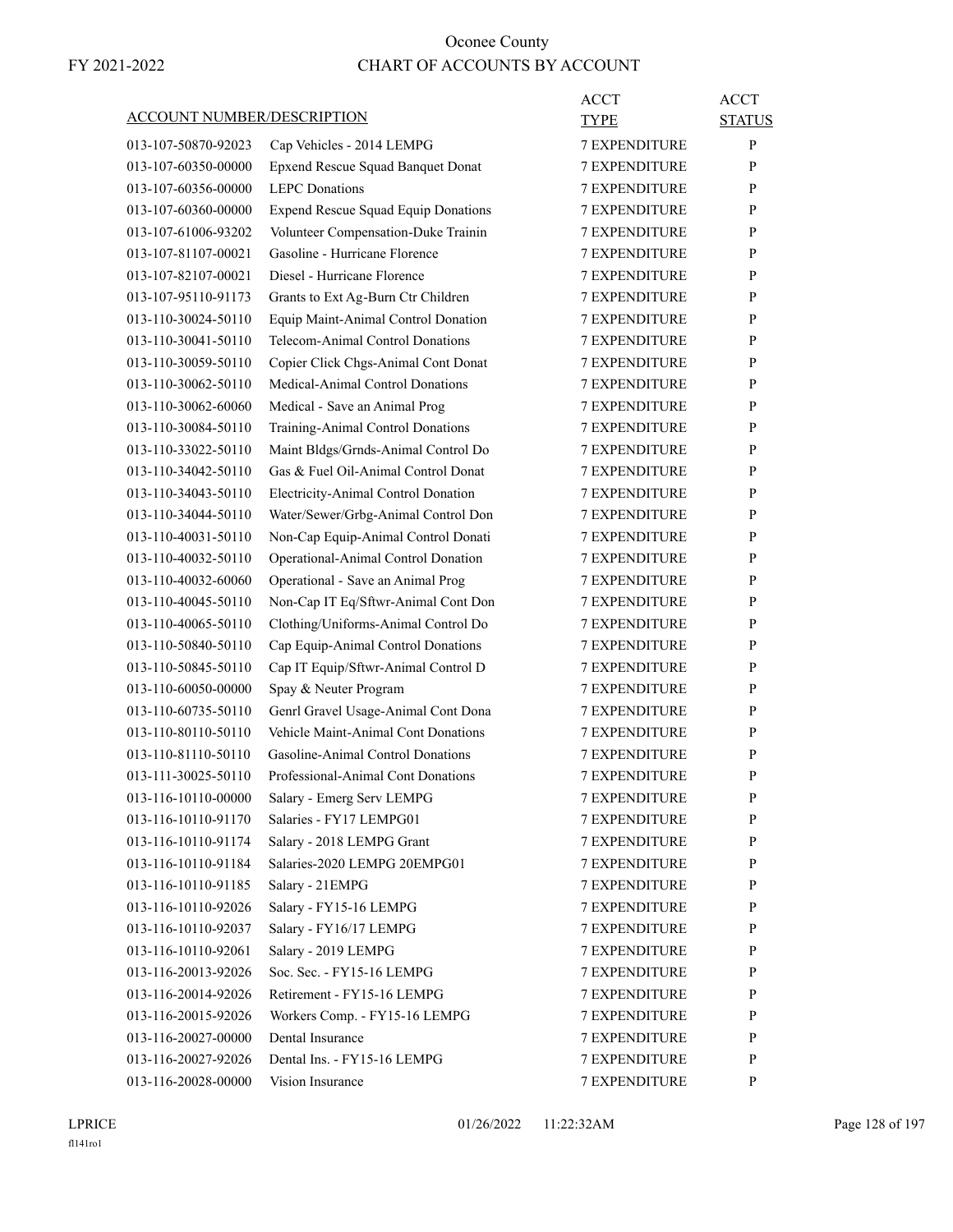| ACCOUNT NUMBER/DESCRIPTION |                                     | <b>ACCT</b><br><b>TYPE</b> | <b>ACCT</b><br><b>STATUS</b> |
|----------------------------|-------------------------------------|----------------------------|------------------------------|
| 013-116-20028-92026        | Vision Ins. - FY15-16 LEMPG         | <b>7 EXPENDITURE</b>       | P                            |
| 013-116-30018-92026        | Travel - FY15-16 LEMPG              | 7 EXPENDITURE              | P                            |
| 013-116-30024-92026        | Equipment Maint. - FY15-16 LEMPG    | <b>7 EXPENDITURE</b>       | P                            |
| 013-116-30025-92026        | Professional - FY15-16 LEMPG        | <b>7 EXPENDITURE</b>       | P                            |
| 013-116-30041-91184        | Telecomm-2020 LEMPG 20EMPG01        | <b>7 EXPENDITURE</b>       | P                            |
| 013-116-30041-91185        | Telecomm - 21EMPG                   | <b>7 EXPENDITURE</b>       | P                            |
| 013-116-30056-91170        | Data Processing - FY17 LEMPG01      | <b>7 EXPENDITURE</b>       | P                            |
| 013-116-30056-91174        | Data Processing-2018 LEMPG Grant    | 7 EXPENDITURE              | P                            |
| 013-116-30056-91184        | Data Processing-2020 LEMPG 20EMPG01 | <b>7 EXPENDITURE</b>       | P                            |
| 013-116-30056-91185        | Data Processing - 21EMPG            | <b>7 EXPENDITURE</b>       | P                            |
| 013-116-30056-92061        | Data Processing - 2019 LEMPG        | <b>7 EXPENDITURE</b>       | P                            |
| 013-116-30084-91170        | Training FY17 LEMPG01               | <b>7 EXPENDITURE</b>       | P                            |
| 013-116-30084-91174        | Training-2018 LEMPG Grant           | <b>7 EXPENDITURE</b>       | P                            |
| 013-116-30084-91184        | Training-2020 LEMPG 20EMPG01        | 7 EXPENDITURE              | P                            |
| 013-116-30084-91185        | Training - 21EMPG                   | <b>7 EXPENDITURE</b>       | P                            |
| 013-116-30084-92026        | Training - FY15-16 LEMPG            | <b>7 EXPENDITURE</b>       | P                            |
| 013-116-30084-92037        | Training - FY16-17 LEMPG            | <b>7 EXPENDITURE</b>       | P                            |
| 013-116-30084-92061        | Training - 2019 LEMPG               | <b>7 EXPENDITURE</b>       | P                            |
| 013-116-40031-91170        | Non-Cap. Equipment - FY17 LEMPG01   | <b>7 EXPENDITURE</b>       | P                            |
| 013-116-40031-91174        | Non-Capital Equip-2018 LEMPG Grant  | 7 EXPENDITURE              | P                            |
| 013-116-40031-91184        | Non-Cap Equip-2020 LEMPG 20EMPG01   | <b>7 EXPENDITURE</b>       | P                            |
| 013-116-40031-91185        | Non-Capital Equip -21EMPG           | <b>7 EXPENDITURE</b>       | P                            |
| 013-116-40031-92026        | Non-Capital Equip. - FY15-16 LEMPG  | <b>7 EXPENDITURE</b>       | P                            |
| 013-116-40031-92037        | Non-Capital Equip. - FY16/17 LEMPG  | <b>7 EXPENDITURE</b>       | P                            |
| 013-116-40031-92061        | Non-Capital Equipment-2019 LEMPG    | <b>7 EXPENDITURE</b>       | P                            |
| 013-116-40032-91170        | Operational - FY17 LEMPG01          | 7 EXPENDITURE              | P                            |
| 013-116-40032-91174        | Operational-2018 LEMPG Grant        | <b>7 EXPENDITURE</b>       | P                            |
| 013-116-40032-91184        | Operational-2020 LEMPG 20EMPG01     | <b>7 EXPENDITURE</b>       | P                            |
| 013-116-40032-91185        | Operational - 21EMPG                | <b>7 EXPENDITURE</b>       | P                            |
| 013-116-40032-92026        | Operational - FY15-16 LEMPG         | <b>7 EXPENDITURE</b>       | P                            |
| 013-116-40032-92037        | Operational - FY16/17 LEMPG         | <b>7 EXPENDITURE</b>       | P                            |
| 013-116-40032-92061        | Operational - 2019 LEMPG            | <b>7 EXPENDITURE</b>       | P                            |
| 013-116-40045-91185        | Non-Capital IT Eq./Softwr - 21EMPG  | <b>7 EXPENDITURE</b>       | $\mathbf{P}$                 |
| 013-116-40045-92037        | Non-Cap. IT Equip/SW-FY16/17 LEMPG  | <b>7 EXPENDITURE</b>       | $\mathbf{P}$                 |
| 013-116-50840-91174        | Capital Equipment-2018 LEMPG Grant  | 7 EXPENDITURE              | P                            |
| 013-116-50840-91185        | Capital Equipment - 21EMPG          | 7 EXPENDITURE              | $\mathbf{P}$                 |
| 013-116-50840-92026        | Capital Equipment-FY15-16 LEMPG     | <b>7 EXPENDITURE</b>       | P                            |
| 013-116-50840-92061        | Capital Equipment - 2019 LEMPG      | 7 EXPENDITURE              | P                            |
| 013-116-50870-91170        | Capital Vehicles - FY17 LEMPG01     | <b>7 EXPENDITURE</b>       | P                            |
| 013-116-50870-91184        | Cap Vehicles-2020 LEMPG 20EMPG01    | <b>7 EXPENDITURE</b>       | P                            |
| 013-116-50870-92026        | Capital Vehicles-FY15-16 LEMPG      | 7 EXPENDITURE              | P                            |
| 013-116-50870-92037        | Cap Vehicles/Equip-FY16/17 LEMPG    | 7 EXPENDITURE              | $\mathbf{P}$                 |
| 013-117-10112-91117        | Fed Salary FY16 Child Elder Grant   | <b>7 EXPENDITURE</b>       | P                            |
| 013-117-10112-91121        | Fed Salary FYE17 Child/Elder Grant  | 7 EXPENDITURE              | P                            |
|                            |                                     |                            |                              |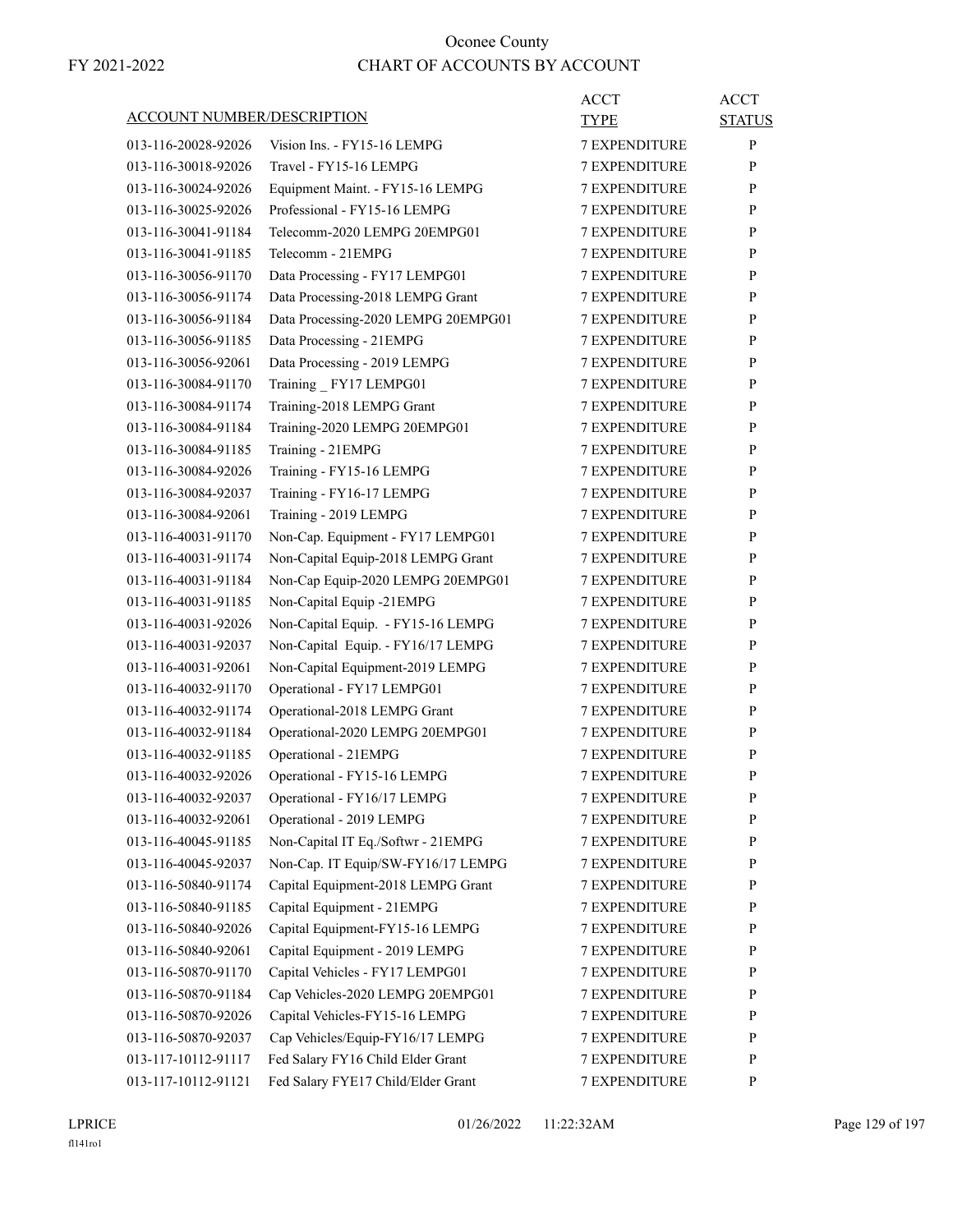|                                   |                                     | <b>ACCT</b>          | <b>ACCT</b>   |
|-----------------------------------|-------------------------------------|----------------------|---------------|
| <b>ACCOUNT NUMBER/DESCRIPTION</b> |                                     | <b>TYPE</b>          | <b>STATUS</b> |
| 013-117-10112-91131               | Salaries - FederalFFY18 Child/Elder | <b>7 EXPENDITURE</b> | $\mathbf{P}$  |
| 013-117-10710-91121               | Overtime/Comp-FYE17 Child/Elder     | <b>7 EXPENDITURE</b> | P             |
| 013-117-10712-91131               | Fed OT/Comp/Fringe-FFY18 Child/Elde | <b>7 EXPENDITURE</b> | P             |
| 013-117-20213-91117               | Soc Sec Federal - FY16 Child Elder  | 7 EXPENDITURE        | P             |
| 013-117-20213-91121               | Soc Sec Federal-FYE17 Child/Elder   | 7 EXPENDITURE        | P             |
| 013-117-20213-91131               | Soc Sec - Federal-FFY18 Child/Elder | <b>7 EXPENDITURE</b> | P             |
| 013-117-20214-91117               | Retirement Federal-FY16 Child Elder | <b>7 EXPENDITURE</b> | P             |
| 013-117-20214-91121               | Retirement-FYE17 Child/Elder        | <b>7 EXPENDITURE</b> | P             |
| 013-117-20214-91131               | Retir - Federal-FFY18 Child/Elder   | <b>7 EXPENDITURE</b> | P             |
| 013-117-20215-91117               | W Comp Federal-FY16 Child Elder     | 7 EXPENDITURE        | P             |
| 013-117-20215-91121               | W Comp-FYE17 Chil/Elder             | 7 EXPENDITURE        | P             |
| 013-117-20215-91131               | W Comp - Federal-FFY18 Child/Elder  | <b>7 EXPENDITURE</b> | P             |
| 013-117-20216-91117               | Health Ins Federal-FY16 Child Elder | <b>7 EXPENDITURE</b> | P             |
| 013-117-20216-91121               | Health Ins Federal-FYE17 Child/Elde | <b>7 EXPENDITURE</b> | P             |
| 013-117-20216-91131               | Health Ins-Federal-FFY18 Child/Elde | 7 EXPENDITURE        | P             |
| 013-117-20227-91117               | Dental Ins Federal-FY16 Child Elder | 7 EXPENDITURE        | P             |
| 013-117-20227-91121               | Dental Ins-FYE17 Child/Elder        | 7 EXPENDITURE        | P             |
| 013-117-20227-91131               | Dental Ins-Federal-FFY18 Child/Elde | <b>7 EXPENDITURE</b> | P             |
| 013-117-20228-91117               | Vision Ins Federal-FY16 Child Elder | <b>7 EXPENDITURE</b> | P             |
| 013-117-20228-91121               | Vision Ins-FYE17 Child/Elder        | <b>7 EXPENDITURE</b> | P             |
| 013-117-20228-91131               | Vision Ins-Federal-FFY18 Child/Elde | 7 EXPENDITURE        | P             |
| 013-117-30018-91117               | Travel - FY16 Child Elder Grant     | 7 EXPENDITURE        | P             |
| 013-117-30018-91121               | Travel - FYE17 Child/Elder          | 7 EXPENDITURE        | P             |
| 013-117-30018-91131               | Travel Mileage-FFY18 Child/Elder    | <b>7 EXPENDITURE</b> | P             |
| 013-117-30041-91117               | Telecommunications-FY16 Child Elder | 7 EXPENDITURE        | P             |
| 013-117-30041-91121               | Telecommunication-FYE17 Child/Elder | <b>7 EXPENDITURE</b> | P             |
| 013-117-30041-91131               | Telecommunication-FFY18 Child/Elder | <b>7 EXPENDITURE</b> | P             |
| 013-117-30084-91117               | Training - FY16 Child Elder Grant   | 7 EXPENDITURE        | P             |
| 013-117-30084-91121               | Training-FYE17 Child/Elder          | <b>7 EXPENDITURE</b> | P             |
| 013-117-30084-91131               | Training-FFY18 Child/Elder          | <b>7 EXPENDITURE</b> | P             |
| 013-117-40031-91117               | Non-Cap Equip - FY16 Child Elder    | 7 EXPENDITURE        | ${\bf P}$     |
| 013-117-40031-91131               | Non-Capital Equip-FFY18 Child/Elder | <b>7 EXPENDITURE</b> | P             |
| 013-117-40032-91117               | Operational - FY16 Child/Elder      | <b>7 EXPENDITURE</b> | $\mathbf{P}$  |
| 013-117-40032-91121               | Operational-FYE17 Child/Elder       | 7 EXPENDITURE        | P             |
| 013-117-40032-91131               | Operational-FFY18 Child/Elder       | 7 EXPENDITURE        | P             |
| 013-117-40045-91117               | Non-Cap IT Eq/Sw-FY16 Child/Elder   | 7 EXPENDITURE        | $\mathbf{P}$  |
| 013-117-40045-91131               | Non-Cap IT Eq./Softwr-FFY18 Child/E | 7 EXPENDITURE        | P             |
| 013-117-40065-91117               | Clothing/Uniforms-FY16 Child Elder  | <b>7 EXPENDITURE</b> | P             |
| 013-117-40065-91121               | Clothing/Uniforms-FYE17 Child/Elder | 7 EXPENDITURE        | P             |
| 013-117-40065-91131               | Clothing/Uniforms-FFY18 Child/Elder | 7 EXPENDITURE        | P             |
| 013-117-50840-91131               | Cap. Equip.-FFY18 Child/Elder       | 7 EXPENDITURE        | P             |
| 013-117-50845-91131               | Cap IT Equip/SW-FFY18 Child/Elder   | 7 EXPENDITURE        | $\mathbf{P}$  |
| 013-117-50870-91117               | Capital Vehicles-FY16 Child Elder   | 7 EXPENDITURE        | P             |
| 013-118-10112-91125               | Fed Salary-FY17 JAG Meth Grant      | 7 EXPENDITURE        | $\mathbf{P}$  |
|                                   |                                     |                      |               |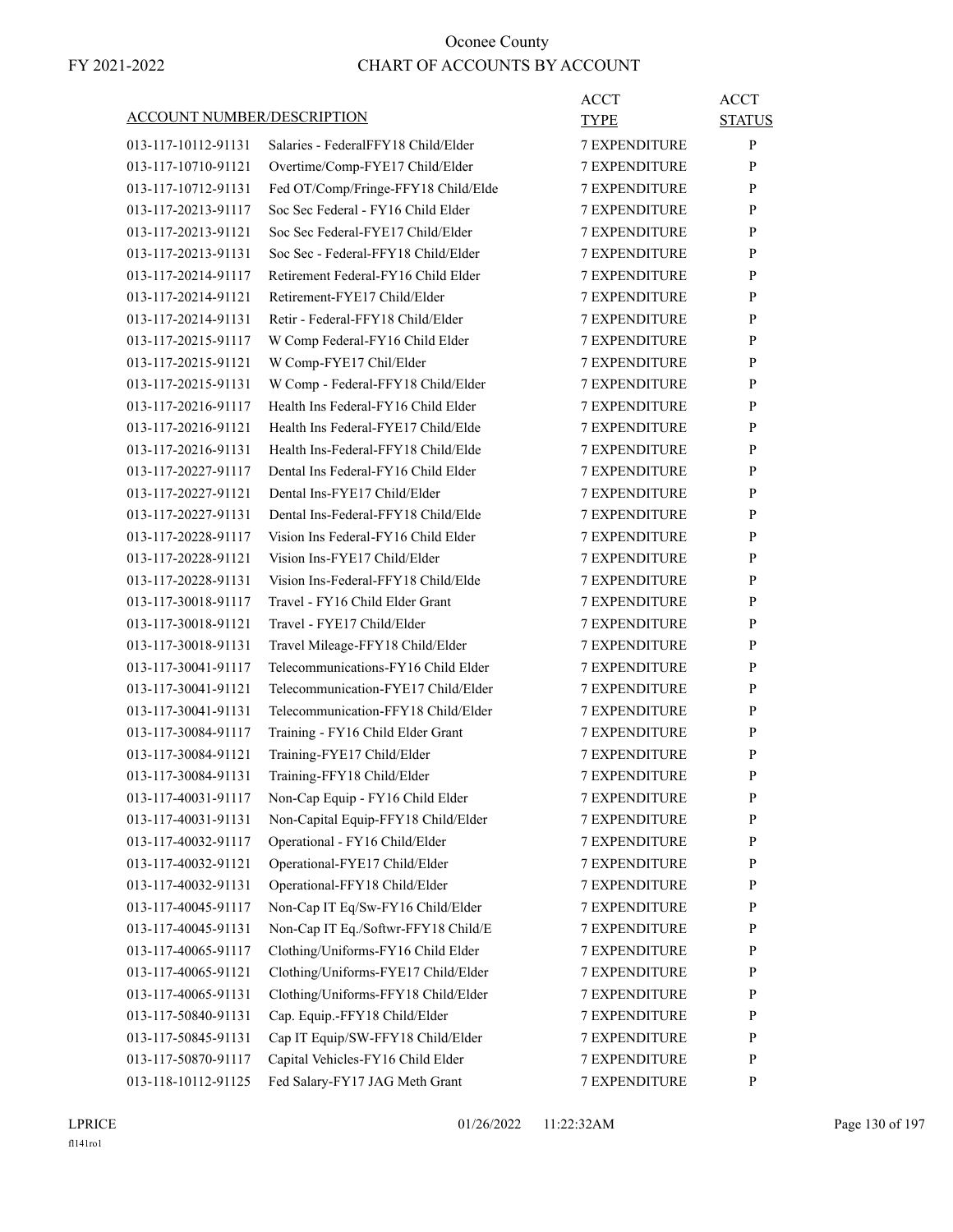|                                   |                                     | <b>ACCT</b>          | <b>ACCT</b>   |
|-----------------------------------|-------------------------------------|----------------------|---------------|
| <b>ACCOUNT NUMBER/DESCRIPTION</b> |                                     | TYPE                 | <b>STATUS</b> |
| 013-118-10112-91132               | Salaries - Federal-FFY18 JAG Meth   | <b>7 EXPENDITURE</b> | P             |
| 013-118-10112-91138               | Federal Salary-FFY19 JAG Meth Grant | <b>7 EXPENDITURE</b> | P             |
| 013-118-10712-91125               | Fed Overtime-FY17 JAG Meth Grant    | <b>7 EXPENDITURE</b> | P             |
| 013-118-10712-91132               | Fed OT/Comp/Fringe-FFY18 JAG Meth   | 7 EXPENDITURE        | P             |
| 013-118-10712-91138               | Federal Overtime-FFY19 JAG Meth     | <b>7 EXPENDITURE</b> | P             |
| 013-118-20213-91125               | Fed Soc Sec-FY17 JAG Meth Grant     | <b>7 EXPENDITURE</b> | P             |
| 013-118-20213-91132               | Soc Sec-Federal-FFY18 JAG Meth      | <b>7 EXPENDITURE</b> | P             |
| 013-118-20213-91138               | Fed Soc Security-FFY19 JAG Meth     | <b>7 EXPENDITURE</b> | P             |
| 013-118-20214-91125               | Fed Retirement-FY17 JAG Meth Grant  | <b>7 EXPENDITURE</b> | P             |
| 013-118-20214-91132               | Retire-Federal-FFY18 JAG Meth       | 7 EXPENDITURE        | P             |
| 013-118-20214-91138               | Fed Retire-FFY19 JAG Meth Grant     | <b>7 EXPENDITURE</b> | P             |
| 013-118-20215-91125               | Fed W Comp-FY17 JAG Meth Grant      | <b>7 EXPENDITURE</b> | P             |
| 013-118-20215-91132               | W Comp-Federal-FFY18 JAG Meth       | <b>7 EXPENDITURE</b> | P             |
| 013-118-20215-91138               | Fed W Comp-FFY19 JAG Meth Grant     | <b>7 EXPENDITURE</b> | P             |
| 013-118-20216-91125               | Fed Health Ins-FY17 JAG Meth Grant  | <b>7 EXPENDITURE</b> | P             |
| 013-118-20216-91132               | Health Ins-Fed-FFY18 JAG Meth       | 7 EXPENDITURE        | P             |
| 013-118-20216-91138               | Fed Health Ins-FFY19 JAG Meth Grant | <b>7 EXPENDITURE</b> | P             |
| 013-118-20227-91125               | Dental Insurance-FY17 JAG Meth Gran | <b>7 EXPENDITURE</b> | P             |
| 013-118-20227-91132               | Dental Ins-Fed-FFY18 JAG Meth       | <b>7 EXPENDITURE</b> | P             |
| 013-118-20227-91138               | Fed Dental Ins-FFY19 JAG Meth Grant | <b>7 EXPENDITURE</b> | P             |
| 013-118-20228-91125               | Vision Insurance-FY17 JAG Meth Gran | <b>7 EXPENDITURE</b> | P             |
| 013-118-20228-91132               | Vision Ins-Fed-FFY18 JAG Meth       | 7 EXPENDITURE        | P             |
| 013-118-20228-91138               | Fed Vision Ins-FFY19 JAG Meth Grant | <b>7 EXPENDITURE</b> | P             |
| 013-118-30018-91132               | Travel Mileage-FFY18 JAG Meth       | <b>7 EXPENDITURE</b> | P             |
| 013-118-30018-91138               | Travel Mileage-FFY19 JAG Meth Grant | 7 EXPENDITURE        | P             |
| 013-118-30041-91132               | Telecommunication-FFY18 JAG Meth    | <b>7 EXPENDITURE</b> | P             |
| 013-118-30041-91138               | Telecomm-FFY19 JAG Meth Grant       | <b>7 EXPENDITURE</b> | P             |
| 013-118-30084-91125               | Training-FY17 JAG Meth Grant        | 7 EXPENDITURE        | P             |
| 013-118-30084-91132               | Training-FFY18 JAG Meth             | <b>7 EXPENDITURE</b> | P             |
| 013-118-30084-91138               | Training-FFY19 JAG Meth Grant       | <b>7 EXPENDITURE</b> | P             |
| 013-118-40031-91125               | Non-Cap Equip-FY17 JAG Meth Grant   | 7 EXPENDITURE        | ${\bf P}$     |
| 013-118-40031-91132               | Non-Capital Equip-FFY18 JAG Meth    | 7 EXPENDITURE        | P             |
| 013-118-40031-91138               | Non-Cap Equip-FFY19 JAG Meth Grant  | 7 EXPENDITURE        | $\mathbf{P}$  |
| 013-118-40032-91132               | Operational-FFY18 JAG Meth          | 7 EXPENDITURE        | P             |
| 013-118-40032-91138               | Operational-FFY19 JAG Meth Grant    | 7 EXPENDITURE        | P             |
| 013-118-40045-91125               | Non-Cap IT Eq/SW-FY17 JAG Meth      | 7 EXPENDITURE        | $\mathbf{P}$  |
| 013-118-40045-91132               | Non-Cap IT Eq./Softwr-FFY18 JAG Met | 7 EXPENDITURE        | P             |
| 013-118-40045-91138               | Non-Cap IT Eq./Softwr-FFY19 JAG Met | <b>7 EXPENDITURE</b> | $\mathbf{P}$  |
| 013-118-40065-91125               | Clothing/Uniforms-FY17 JAG Meth     | 7 EXPENDITURE        | P             |
| 013-118-40065-91132               | Clothing/Uniforms-FFY18 JAG Meth    | 7 EXPENDITURE        | P             |
| 013-118-40065-91138               | Clothing/Uniforms-FFY19 JAG Meth    | <b>7 EXPENDITURE</b> | P             |
| 013-118-50870-91125               | Cap Vehicles-FY17 JAG Meth Grant    | 7 EXPENDITURE        | $\mathbf{P}$  |
| 013-119-10710-91129               | Overtime Only- FY17 DEA Officer     | 7 EXPENDITURE        | P             |
| 013-119-10710-91135               | Overtime Only-FFY18 DEA Officer     | 7 EXPENDITURE        | P             |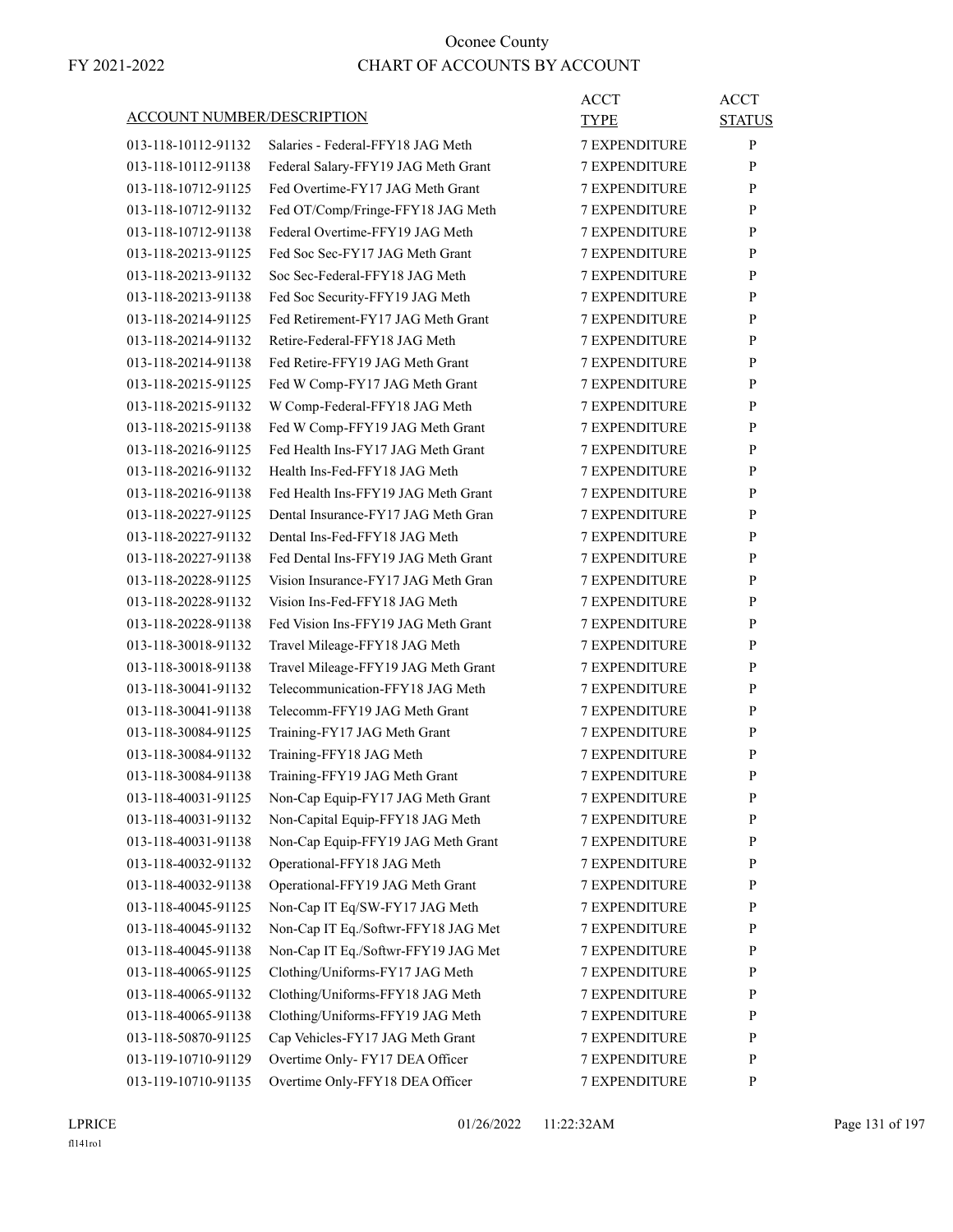|                                   |                                     | <b>ACCT</b>          | <b>ACCT</b>   |
|-----------------------------------|-------------------------------------|----------------------|---------------|
| <b>ACCOUNT NUMBER/DESCRIPTION</b> |                                     | TYPE                 | <b>STATUS</b> |
| 013-119-10712-91141               | Federal Overtime-FFY19 DEA OT Only  | <b>7 EXPENDITURE</b> | P             |
| 013-119-10712-91146               | Federa Overtime-FFY20 DEA OT Only   | <b>7 EXPENDITURE</b> | P             |
| 013-119-10712-91151               | Overtime-FFY20-21 DEA Officer Grant | <b>7 EXPENDITURE</b> | P             |
| 013-119-10712-91162               | Fed Overtime-FFY21-22 DEA Officer   | <b>7 EXPENDITURE</b> | P             |
| 013-121-10112-91147               | Fed Salary-FFY20 Hwy Safety Grant   | <b>7 EXPENDITURE</b> | P             |
| 013-121-10112-91152               | Fed Salary-FFY21 Hwy Safety Grant   | <b>7 EXPENDITURE</b> | P             |
| 013-121-10112-91164               | Fed Salary-FFY22 Hwy Safety Grant   | <b>7 EXPENDITURE</b> | P             |
| 013-121-10712-91147               | Federal Overtime-FFY20 Hwy Safety G | <b>7 EXPENDITURE</b> | P             |
| 013-121-10712-91152               | Fed Overtime-FFY21 Hwy Safety Grant | <b>7 EXPENDITURE</b> | P             |
| 013-121-20213-91147               | Fed Soc Sec-FFY20 Hwy Safety Grant  | <b>7 EXPENDITURE</b> | P             |
| 013-121-20213-91152               | Fed Soc Sec-FFY21 Hwy Safety Grant  | <b>7 EXPENDITURE</b> | P             |
| 013-121-20213-91164               | Fed Soc Sec-FFY22 Hwy Safety Grant  | <b>7 EXPENDITURE</b> | P             |
| 013-121-20214-91147               | Fed Retire-FFY20 Hwy Safety Grant   | <b>7 EXPENDITURE</b> | P             |
| 013-121-20214-91152               | Fed Retiremt-FFY21 Hwy Safety Grant | <b>7 EXPENDITURE</b> | P             |
| 013-121-20214-91164               | Fed Retiremt-FFY22 Hwy Safety Grant | <b>7 EXPENDITURE</b> | P             |
| 013-121-20215-91147               | W Comp-FFY20 Hwy Safety Grant       | <b>7 EXPENDITURE</b> | P             |
| 013-121-20215-91152               | W Comp-FFY21 Hwy Safety Grant       | <b>7 EXPENDITURE</b> | P             |
| 013-121-20215-91164               | Fed W Comp-FFY22 Hwy Safety Grant   | <b>7 EXPENDITURE</b> | P             |
| 013-121-20216-91147               | Fed Health Ins-FFY20 Hwy Safety Gra | <b>7 EXPENDITURE</b> | P             |
| 013-121-20216-91152               | Health Ins-FFY21 Hwy Safety Grant   | <b>7 EXPENDITURE</b> | P             |
| 013-121-20216-91164               | Fed H Insur-FFY22 Hwy Safety Grant  | <b>7 EXPENDITURE</b> | P             |
| 013-121-30018-91147               | Travel Mileage-FFY20 Hwy Safety Gra | 7 EXPENDITURE        | P             |
| 013-121-30018-91152               | Travel Mileage-FFY21 Hwy Safety Gra | <b>7 EXPENDITURE</b> | P             |
| 013-121-30018-91164               | Mileage-FFY22Hwy Safety Grant       | <b>7 EXPENDITURE</b> | P             |
| 013-121-30068-91147               | Advertising-FFY20 Hwy Safety Grant  | <b>7 EXPENDITURE</b> | P             |
| 013-121-30084-91147               | Training-FFY20 Hwy Safety Grant     | <b>7 EXPENDITURE</b> | P             |
| 013-121-30084-91152               | Training-FFY21 Hwy Safety Grant     | <b>7 EXPENDITURE</b> | P             |
| 013-121-30084-91164               | Training-FFY22Hwy Safety Grant      | 7 EXPENDITURE        | P             |
| 013-121-40027-91147               | Safety Equip-FFY20 Hwy Safety Grant | <b>7 EXPENDITURE</b> | P             |
| 013-121-40031-91147               | Non-Cap Equip-FFY20 Hwy Safety Gran | <b>7 EXPENDITURE</b> | P             |
| 013-121-40032-91147               | Operational-FFY20 Hwy Safety Grant  | 7 EXPENDITURE        | ${\bf P}$     |
| 013-121-40032-91152               | Operational-FFY21 Hwy Safety Grant  | 7 EXPENDITURE        | P             |
| 013-121-40032-91164               | Operational-FFY22Hwy Safety Grant   | <b>7 EXPENDITURE</b> | $\mathbf{P}$  |
| 013-121-40045-91147               | Non-Cap IT Eq/Sftwr-FFY20 Hwy Safet | 7 EXPENDITURE        | P             |
| 013-121-50870-91147               | Cap Vehicles-FFY20 Hwy Safety Grant | 7 EXPENDITURE        | P             |
| 013-122-10110-91187               | Salaries - SC DHHS CMOP             | 7 EXPENDITURE        | P             |
| 013-122-20013-91187               | Soc Sec/Medicare - SC DHHS CMOP     | 7 EXPENDITURE        | P             |
| 013-122-20015-91187               | Workers' Comp - SC DHHS CMOP        | <b>7 EXPENDITURE</b> | P             |
| 013-122-30084-91187               | Training-SC DHHS CMOP               | <b>7 EXPENDITURE</b> | P             |
| 013-122-40031-91187               | Non-Cap Equip - SC DHHS CMOP        | 7 EXPENDITURE        | P             |
| 013-122-40045-91187               | Non-Cap IT Eq/Sw-SC DHHS CMOP       | 7 EXPENDITURE        | P             |
| 013-122-40065-91187               | Clothing/Uniforms - SC DHHS CMOP    | 7 EXPENDITURE        | $\mathbf{P}$  |
| 013-122-50840-91187               | Capital Equipment - SC DHHS CMOP    | 7 EXPENDITURE        | P             |
| 013-122-50870-91187               | Capital Vehicles - SC DHHS CMOP     | 7 EXPENDITURE        | P             |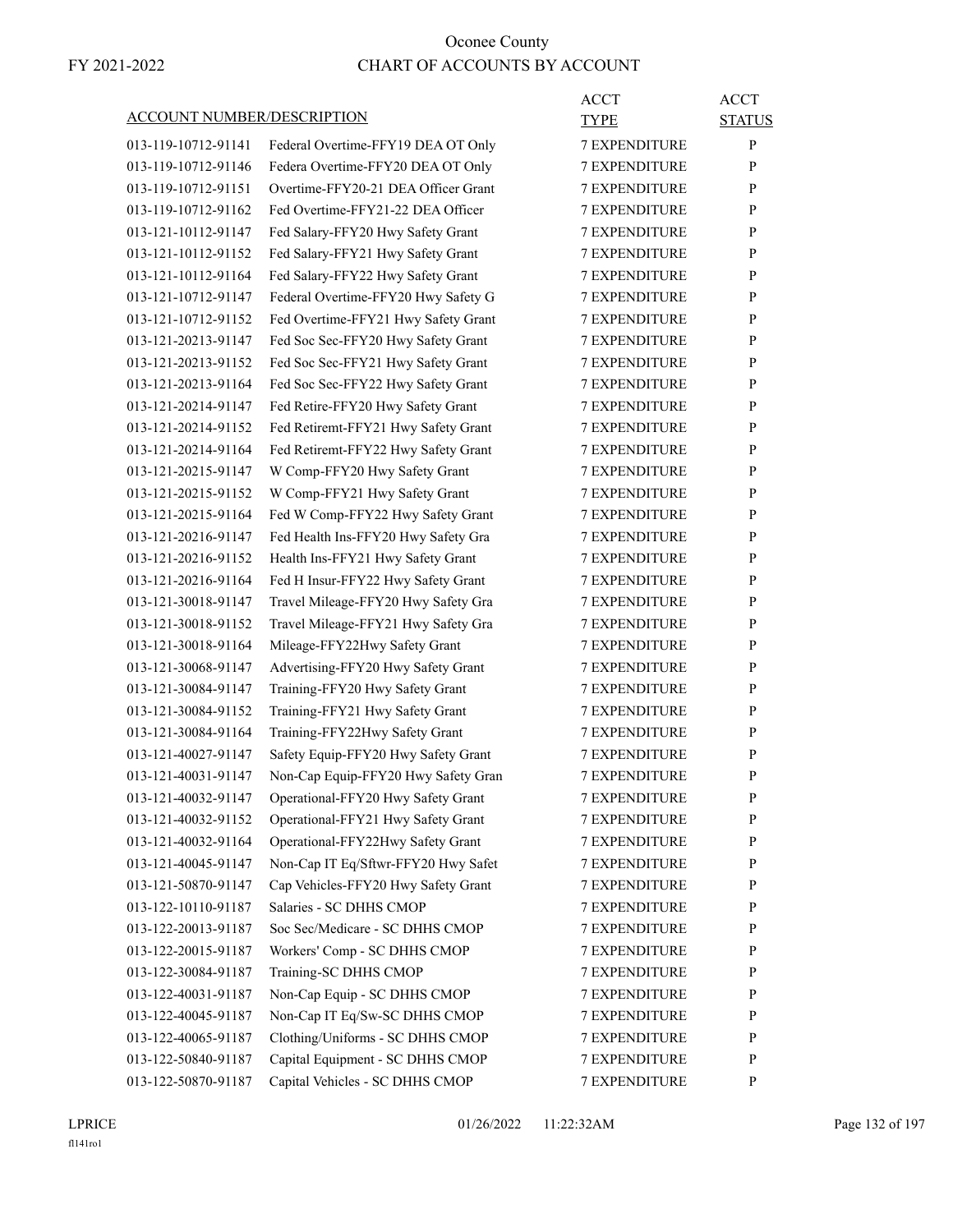|                                   |                                     | <b>ACCT</b>          | <b>ACCT</b>   |
|-----------------------------------|-------------------------------------|----------------------|---------------|
| <b>ACCOUNT NUMBER/DESCRIPTION</b> |                                     | TYPE                 | <b>STATUS</b> |
| 013-123-10112-91159               | Fed Salary-Prisma BJA2019-RURAL     | <b>7 EXPENDITURE</b> | P             |
| 013-123-20213-91159               | Fed Soc Sec-Prisma BJA 2019-RURAL   | <b>7 EXPENDITURE</b> | P             |
| 013-123-20214-91159               | Fed Retrmnt-Prisma BJA 2019-RURAL   | <b>7 EXPENDITURE</b> | P             |
| 013-123-20215-91159               | Fed W Comp-Prisma BJA 2019-RURAL    | 7 EXPENDITURE        | P             |
| 013-123-20216-91159               | Medical Ins-Prisma BJA 2019-RURAL   | <b>7 EXPENDITURE</b> | P             |
| 013-123-20227-91159               | Dental Ins-Prisma BJA 2019-RURAL    | <b>7 EXPENDITURE</b> | P             |
| 013-123-20228-91159               | Vision Ins-Prisma BJA 2019-RURAL    | <b>7 EXPENDITURE</b> | P             |
| 013-123-30062-91159               | Medical-Prisma BJA 2019-RURAL       | <b>7 EXPENDITURE</b> | P             |
| 013-123-40031-91159               | Non-Cap Equip-Prisma BJA2019-RURAL  | <b>7 EXPENDITURE</b> | P             |
| 013-123-50840-91159               | Cap Equip-Prisma BJA2019-RURAL      | 7 EXPENDITURE        | P             |
| 013-124-10112-91157               | Fed Salaries-FY20 OC JMHP Grant     | <b>7 EXPENDITURE</b> | P             |
| 013-124-20213-91157               | Fed Soc Sec-FY20 OC JMHP Grant      | <b>7 EXPENDITURE</b> | P             |
| 013-124-20214-91157               | Fed RetirementFY20 OC JMHP Grant    | <b>7 EXPENDITURE</b> | P             |
| 013-124-20215-91157               | Fed W Comp-FY20 OC JMHP Grant       | <b>7 EXPENDITURE</b> | P             |
| 013-124-30018-91157               | Travel Mileage-FY20 OC JMHP Grant   | <b>7 EXPENDITURE</b> | P             |
| 013-124-30025-91157               | Professional-FY20 OC JMHP Grant     | 7 EXPENDITURE        | P             |
| 013-124-30062-91157               | Medical-FY20 OC JMHP Grant          | <b>7 EXPENDITURE</b> | P             |
| 013-124-30084-91157               | Training-FY20 OC JMHP Grant         | <b>7 EXPENDITURE</b> | P             |
| 013-124-40031-91157               | Non-Cap Equip-FY20 OC JMHP Grant    | <b>7 EXPENDITURE</b> | P             |
| 013-124-40032-91157               | Operational-FY20 OC JMHP Grant      | <b>7 EXPENDITURE</b> | P             |
| 013-124-40045-91157               | Non-Cap IT Eq/Softwr-FY20 OC JMHP G | <b>7 EXPENDITURE</b> | P             |
| 013-125-10110-91165               | Salaries-FY21/22 SCDPS SRO          | 7 EXPENDITURE        | P             |
| 013-125-20013-91165               | Soc Sec/Medicare-FY21/22 SCDPS SRO  | <b>7 EXPENDITURE</b> | P             |
| 013-125-20014-91165               | Retirement-FY21/22 SCDPS SRO        | <b>7 EXPENDITURE</b> | P             |
| 013-125-20015-91165               | Workers' Comp-FY21/22 SCDPS SRO     | 7 EXPENDITURE        | P             |
| 013-125-20016-91165               | Health Insurance-FY21/22 SCDPS SRO  | <b>7 EXPENDITURE</b> | P             |
| 013-125-20027-91165               | Dental Insurance-FY21/22 SCDPS SRO  | <b>7 EXPENDITURE</b> | P             |
| 013-125-20028-91165               | Vision Insurance-FY21/22 SCDPS SRO  | 7 EXPENDITURE        | P             |
| 013-200-30025-20561               | Prof Services-SCPRT Foothills Farm  | <b>7 EXPENDITURE</b> | P             |
| 013-201-40031-91081               | Non-Cap Eq-FY13 SCNHC Cherokee Mu   | <b>7 EXPENDITURE</b> | P             |
| 013-201-40031-92018               | Non-Cap Eq-2014 Cherokee Mus SCNHC  | 7 EXPENDITURE        | ${\bf P}$     |
| 013-201-60907-92210               | Cherokee Museum Pass-thru State     | <b>7 EXPENDITURE</b> | P             |
| 013-201-91080-00000               | Art Acquisition from BREC Grant     | <b>7 EXPENDITURE</b> | $\mathbf{P}$  |
| 013-201-91090-00000               | Grant from Duke Energy              | 7 EXPENDITURE        | P             |
| 013-201-95201-00255               | SC Heritage Corridor Markers        | 7 EXPENDITURE        | $\mathbf{P}$  |
| 013-202-30025-92053               | Professional-Emily DeRoberts Sesqui | 7 EXPENDITURE        | $\mathbf{P}$  |
| 013-202-30068-92000               | Advertising - County Park Brochures | 7 EXPENDITURE        | P             |
| 013-202-33022-90202               | Maint Buildings/Ground PARD FY10    | <b>7 EXPENDITURE</b> | P             |
| 013-202-33022-92032               | Maint Buildings/PARD FY 2011 Grant  | <b>7 EXPENDITURE</b> | P             |
| 013-202-40031-91028               | Non-Capital Equip-Earl House        | 7 EXPENDITURE        | P             |
| 013-202-40032-91077               | Operational-Wayfinding Sign Grant   | 7 EXPENDITURE        | P             |
| 013-202-40032-91079               | Operational-Mtn Lakes Sign Grant    | 7 EXPENDITURE        | $\mathbf{P}$  |
| 013-202-40032-92053               | Operational-Emily DeRoberts Sesquic | 7 EXPENDITURE        | P             |
| 013-202-40034-92053               | Food-Emily DeRoberts Sesquicentenni | 7 EXPENDITURE        | $\mathbf{P}$  |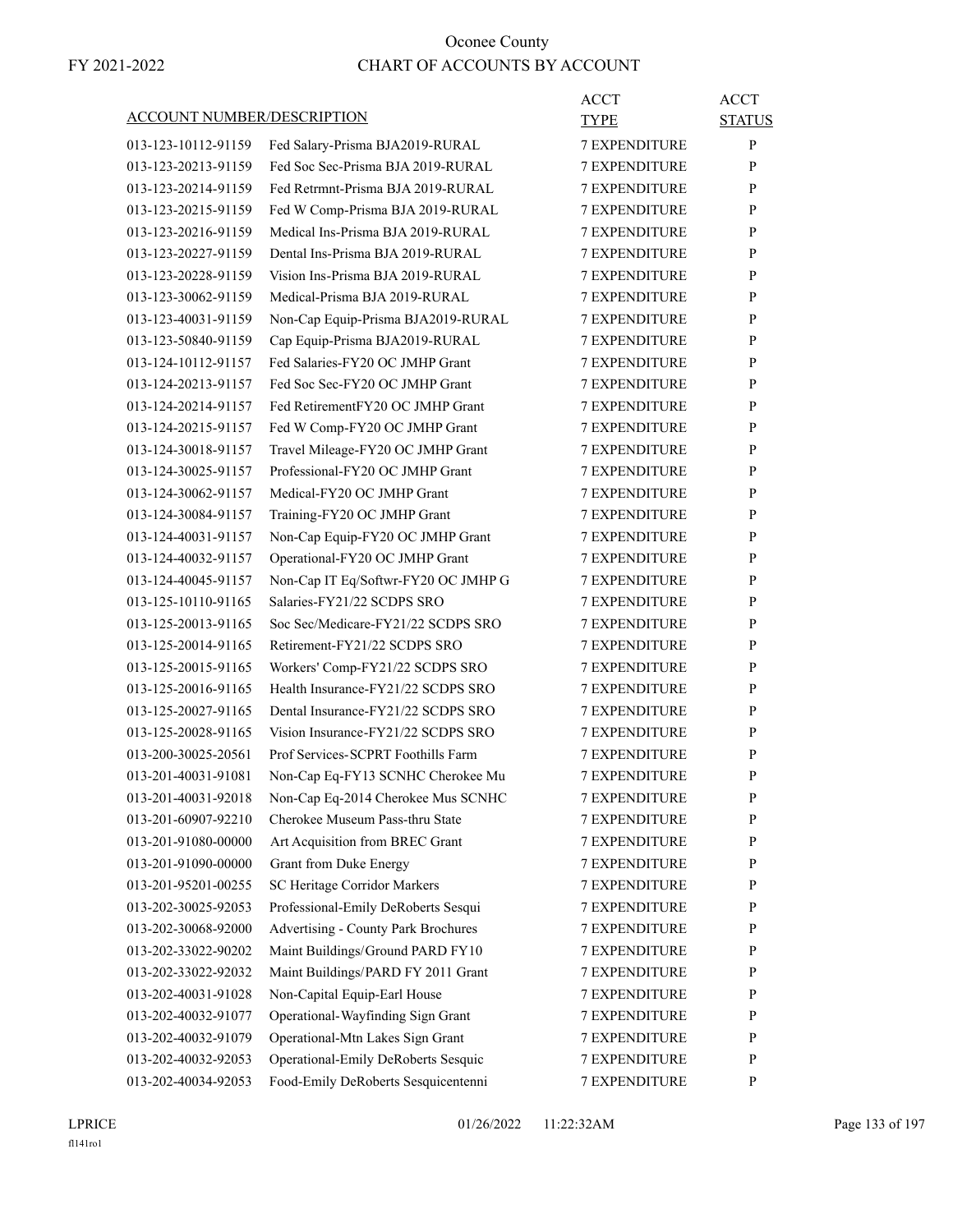|                                   |                                      | <b>ACCT</b>          | <b>ACCT</b>   |
|-----------------------------------|--------------------------------------|----------------------|---------------|
| <b>ACCOUNT NUMBER/DESCRIPTION</b> |                                      | <b>TYPE</b>          | <b>STATUS</b> |
| 013-202-50840-91028               | Earl House-Capital Equipment         | <b>7 EXPENDITURE</b> | P             |
| 013-202-90093-00000               | Local Accommodations Tax             | <b>7 EXPENDITURE</b> | P             |
| 013-202-90097-00000               | Tourism Projects Expenditures        | <b>7 EXPENDITURE</b> | P             |
| 013-202-90150-18850               | Alexander Cannon Hill House          | 7 EXPENDITURE        | P             |
| 013-202-92000-00000               | OC Tourism Comm Grant (Brouchure)    | <b>7 EXPENDITURE</b> | P             |
| 013-202-92004-00155               | Chau Ram Park Expansion              | <b>7 EXPENDITURE</b> | P             |
| 013-202-92005-00000               | FY03 OC Tourism Grant Brochures      | <b>7 EXPENDITURE</b> | P             |
| 013-202-92007-00000               | PARD Grant Expenditures Local        | <b>7 EXPENDITURE</b> | P             |
| 013-202-92007-00255               | <b>PARD Grant Expenditures State</b> | <b>7 EXPENDITURE</b> | P             |
| 013-202-92010-00000               | PARD Swing Structures 2006           | 7 EXPENDITURE        | P             |
| 013-202-92020-00000               | PARD ADA Sidewalks 2006              | <b>7 EXPENDITURE</b> | P             |
| 013-202-92030-00255               | Heritage Corridor Video Conversion   | <b>7 EXPENDITURE</b> | P             |
| 013-202-92031-00255               | Heritage Corridor Toursim Dev Plan   | <b>7 EXPENDITURE</b> | P             |
| 013-203-30025-92227               | Professional-Duke Master Plan HF     | <b>7 EXPENDITURE</b> | P             |
| 013-203-33022-91024               | High Falls Boy Scout Dp Project      | <b>7 EXPENDITURE</b> | P             |
| 013-203-50840-92054               | Capital Equipment-SC PARD 2019047    | 7 EXPENDITURE        | P             |
| 013-204-33022-00069               | Maint Bldg/Grds PARD Campsite Renov  | <b>7 EXPENDITURE</b> | P             |
| 013-204-33022-92021               | Bldgs/Grnds Maint - PARD Grant       | <b>7 EXPENDITURE</b> | P             |
| 013-204-33022-92028               | Maint Bldgs/Grounds-Duke KeTox HEP   | <b>7 EXPENDITURE</b> | P             |
| 013-204-33022-92033               | Maint Bldgs/Grounds PARD #2016037    | <b>7 EXPENDITURE</b> | P             |
| 013-204-33022-92049               | Maint Bldg/Grounds-GC Pickleball     | <b>7 EXPENDITURE</b> | P             |
| 013-204-40031-92228               | Non-Capital Equip-Jr. Naturalist     | 7 EXPENDITURE        | P             |
| 013-204-40031-92229               | Non-Cap Equip-2018 Palmetto Pride    | <b>7 EXPENDITURE</b> | P             |
| 013-204-40032-92228               | Operational-Jr. Naturalist           | <b>7 EXPENDITURE</b> | P             |
| 013-204-40034-92063               | Food-SCWF Volunteer Lunches          | <b>7 EXPENDITURE</b> | P             |
| 013-204-50840-92033               | Capital Equipment PARD #2016037      | <b>7 EXPENDITURE</b> | P             |
| 013-204-50840-92225               | Cap Equip-SCPARD Campgrnd 1          | <b>7 EXPENDITURE</b> | P             |
| 013-204-50840-92226               | Cap Equip-SCPARD Campgrnd 2          | 7 EXPENDITURE        | P             |
| 013-205-33022-92021               | Bldgs/Grnds Maint - PARD Grant       | <b>7 EXPENDITURE</b> | P             |
| 013-205-33022-92054               | Maint Bldgs/Grounds-SC PARD 2019047  | <b>7 EXPENDITURE</b> | P             |
| 013-205-33022-92230               | Maint Bldg/Grnd-Duke Chau Ram Path   | 7 EXPENDITURE        | ${\bf P}$     |
| 013-205-40031-00085               | Non-Cap Eq-Life Jacket Loaner Board  | <b>7 EXPENDITURE</b> | P             |
| 013-205-40031-92054               | Non-Cap Equip-SC PARD 2019047        | <b>7 EXPENDITURE</b> | P             |
| 013-205-40032-90205               | Operational-Chau Ram Misc Donations  | 7 EXPENDITURE        | P             |
| 013-205-40032-92230               | Operational-Duke Chau Ram Path       | <b>7 EXPENDITURE</b> | P             |
| 013-205-50850-92052               | Cap Buildings-SCPARD Chau Ram ADA    | 7 EXPENDITURE        | P             |
| 013-206-10120-91039               | 2011 LSTA HOLA Part-time Salary      | 7 EXPENDITURE        | P             |
| 013-206-20013-00000               | <b>SOCIAL SECURITY</b>               | <b>7 EXPENDITURE</b> | P             |
| 013-206-20013-91039               | 2011 LSTA HOLA Social Security       | <b>7 EXPENDITURE</b> | P             |
| 013-206-20014-00000               | <b>RETIREMENT</b>                    | 7 EXPENDITURE        | P             |
| 013-206-20014-91039               | 2011 LSTA HOLA Retirement            | <b>7 EXPENDITURE</b> | P             |
| 013-206-20015-00000               | <b>WORKERS COMPENSATION</b>          | 7 EXPENDITURE        | P             |
| 013-206-20015-91039               | 2011 LSTA HOLA Workers Comp          | 7 EXPENDITURE        | P             |
| 013-206-30018-92011               | Travel- Humanities Council Grant     | 7 EXPENDITURE        | $\mathbf{P}$  |
|                                   |                                      |                      |               |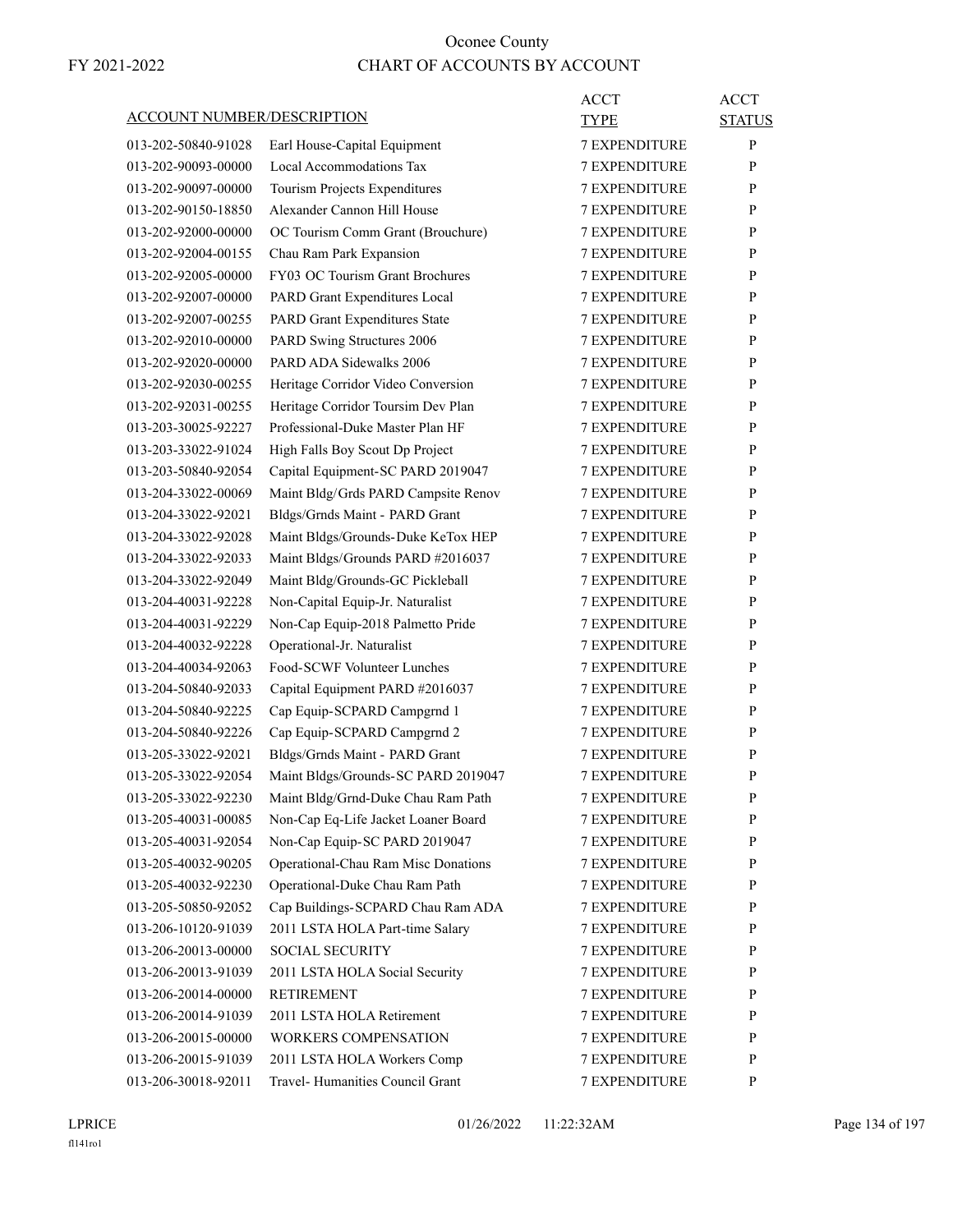|                                   |                                     | <b>ACCT</b>          | <b>ACCT</b>   |
|-----------------------------------|-------------------------------------|----------------------|---------------|
| <b>ACCOUNT NUMBER/DESCRIPTION</b> |                                     | TYPE                 | <b>STATUS</b> |
| 013-206-30018-92040               | Travel SCLA Conference Grant        | <b>7 EXPENDITURE</b> | P             |
| 013-206-30018-92043               | Travel - LSTA CSLP Grant            | <b>7 EXPENDITURE</b> | P             |
| 013-206-30018-92045               | Travel Mileage-LSTA IIIA-16-24 CSLP | <b>7 EXPENDITURE</b> | P             |
| 013-206-30018-92047               | Travel Mileage-LSTA IIIA-17-21 ARSL | 7 EXPENDITURE        | P             |
| 013-206-30025-91034               | 2011 Summer Reading Prof Service    | <b>7 EXPENDITURE</b> | P             |
| 013-206-30025-91036               | 2010 LSTA Westy Prof Services       | <b>7 EXPENDITURE</b> | P             |
| 013-206-30025-91058               | Professional-2012 LSTA Training Gra | <b>7 EXPENDITURE</b> | P             |
| 013-206-30025-91069               | Professional-Dollar Gen. Fndn Grant | <b>7 EXPENDITURE</b> | P             |
| 013-206-30025-92011               | Professional-Humanities Council Gra | <b>7 EXPENDITURE</b> | P             |
| 013-206-30025-92022               | Professnl-LSTA IID-14-07 Comp Grant | 7 EXPENDITURE        | P             |
| 013-206-30025-92024               | Professional-Summer Read IID-14-137 | <b>7 EXPENDITURE</b> | P             |
| 013-206-30025-92034               | Professional-LSTAIID-15-117 Summer  | <b>7 EXPENDITURE</b> | P             |
| 013-206-30025-92044               | Professional-LSTAIID-16-135 Sum Rea | <b>7 EXPENDITURE</b> | P             |
| 013-206-30025-92046               | Professional-LSTA IID-17-135 Sum Re | <b>7 EXPENDITURE</b> | P             |
| 013-206-30025-92055               | Professional-LSTA IID-18-119 SRLP   | <b>7 EXPENDITURE</b> | P             |
| 013-206-30025-92070               | Professional-LSTA IID-20-326        | <b>7 EXPENDITURE</b> | P             |
| 013-206-30025-92101               | Professional-LSTA IID-17-201        | <b>7 EXPENDITURE</b> | P             |
| 013-206-30037-92022               | Eq Rental-LSTA IID-14-07 Comp Grant | <b>7 EXPENDITURE</b> | P             |
| 013-206-30056-92201               | Data Processing-SC Lottery          | <b>7 EXPENDITURE</b> | P             |
| 013-206-30068-91039               | 2011 LSTA HOLA Advertising          | <b>7 EXPENDITURE</b> | P             |
| 013-206-30068-92011               | Advertising-Humanities Council Gran | <b>7 EXPENDITURE</b> | P             |
| 013-206-30068-92022               | Advertisng-LSTA IID-14-07 Comp Grnt | 7 EXPENDITURE        | P             |
| 013-206-30068-92069               | Advertising-ALA Census Grant        | <b>7 EXPENDITURE</b> | P             |
| 013-206-30084-00255               | School/Seminars/SCLA Conference Gra | <b>7 EXPENDITURE</b> | P             |
| 013-206-30084-91029               | 2011 LSTA Conference Grant          | <b>7 EXPENDITURE</b> | P             |
| 013-206-30084-91043               | 2010 LSTA Hotel Mini-Grant          | <b>7 EXPENDITURE</b> | P             |
| 013-206-30084-91053               | 2011 Conference Grant-Powell        | <b>7 EXPENDITURE</b> | P             |
| 013-206-30084-91062               | Training - 2012 LSTA YALSA Conf     | 7 EXPENDITURE        | P             |
| 013-206-30084-91064               | Schools/Seminars-Digipalooza        | <b>7 EXPENDITURE</b> | P             |
| 013-206-30084-92002               | Training-LSTA IIIA-15-301 YALSA     | <b>7 EXPENDITURE</b> | P             |
| 013-206-30084-92011               | Training-Humanities Council Grant   | 7 EXPENDITURE        | ${\bf P}$     |
| 013-206-30084-92014               | Training - LSTS IIIA-13-101 Grant   | <b>7 EXPENDITURE</b> | P             |
| 013-206-30084-92016               | Training-LSTA IIIA-13-09 PLA Conf   | <b>7 EXPENDITURE</b> | P             |
| 013-206-30084-92017               | Training-LSTA IIIA-13-17 ALSC Grant | 7 EXPENDITURE        | P             |
| 013-206-30084-92019               | Training-LSTA IIIA-14-01 Grant      | <b>7 EXPENDITURE</b> | P             |
| 013-206-30084-92040               | School/Seminar SCLA Conference Gran | 7 EXPENDITURE        | P             |
| 013-206-30084-92041               | School/Seminar/Trng/Mtg Coll Librar | 7 EXPENDITURE        | P             |
| 013-206-30084-92042               | Training-LSTA Grant IIIA-15-05 ABOS | <b>7 EXPENDITURE</b> | P             |
| 013-206-30084-92043               | Training - LSTA CSLP Grant          | <b>7 EXPENDITURE</b> | P             |
| 013-206-30084-92045               | Training-LSTA IIIA-16-24 CSLP       | 7 EXPENDITURE        | P             |
| 013-206-30084-92047               | Training-LSTA IIIA-17-21 ARSL Conf  | 7 EXPENDITURE        | P             |
| 013-206-30084-92048               | Training-LSTA IIIA-18-17 CE Grant   | 7 EXPENDITURE        | P             |
| 013-206-30084-92059               | Training-LSTA lllA-19 MLIS Tuition  | 7 EXPENDITURE        | P             |
| 013-206-30084-92067               | Training-LSTA IIIA-19-114           | 7 EXPENDITURE        | P             |

LPRICE 01/26/2022 11:22:32AM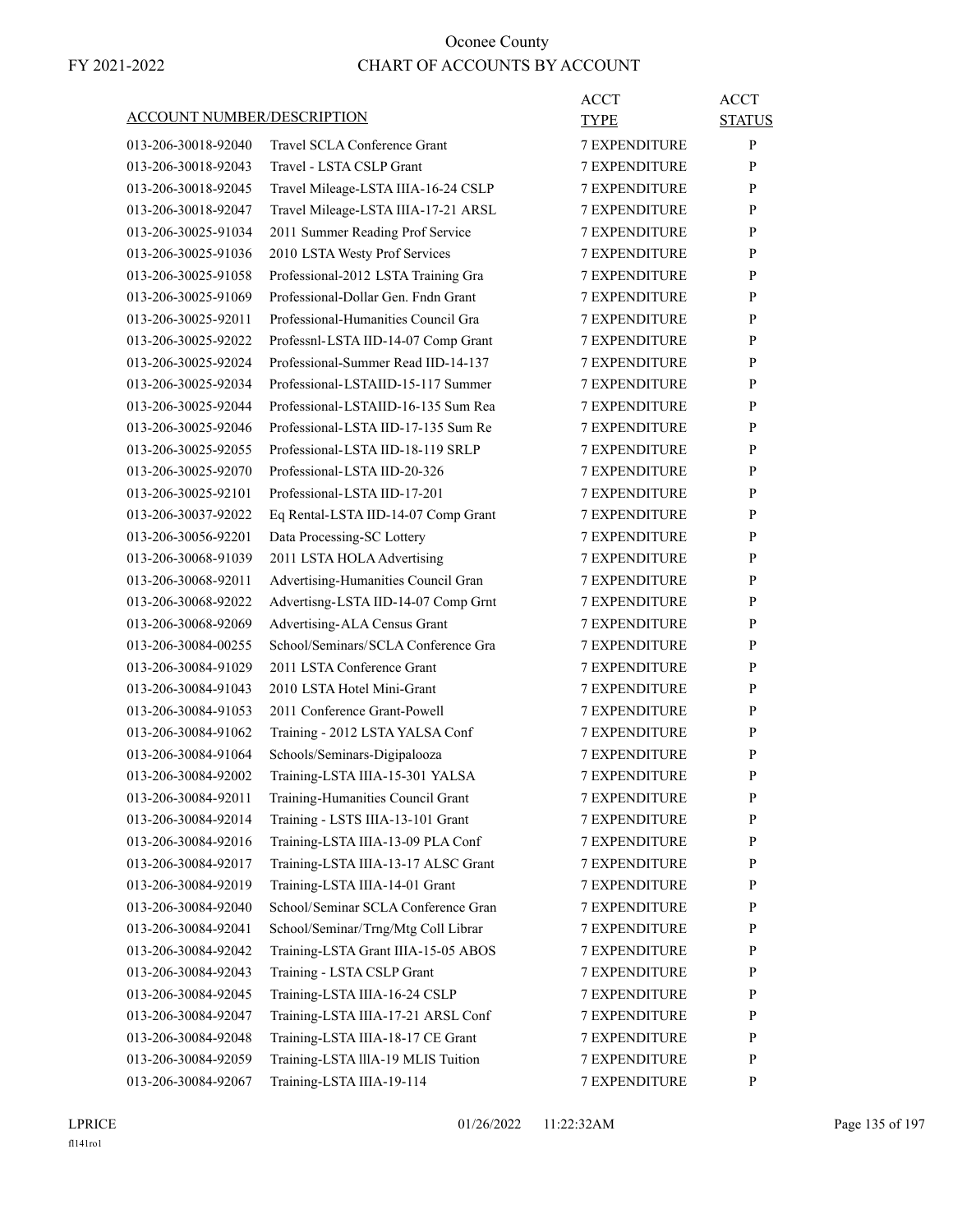| <b>ACCOUNT NUMBER/DESCRIPTION</b> |                                           | <b>ACCT</b><br><b>TYPE</b> | <b>ACCT</b><br><b>STATUS</b> |
|-----------------------------------|-------------------------------------------|----------------------------|------------------------------|
| 013-206-30084-97038               | Training-LSTA IIIA-16-04                  | <b>7 EXPENDITURE</b>       | P                            |
| 013-206-33022-93201               | Maint Buildings/Ground Duke Energy        | <b>7 EXPENDITURE</b>       | P                            |
| 013-206-40031-91039               | Non-Capital Equip-2011 LSTA HOLA          | <b>7 EXPENDITURE</b>       | P                            |
| 013-206-40031-91069               | Non-Cap Eq - Dollar Gen Fndn Grant        | <b>7 EXPENDITURE</b>       | P                            |
| 013-206-40031-92013               | Non-Cap Equip-LJ Chastain Donation        | <b>7 EXPENDITURE</b>       | P                            |
| 013-206-40031-92022               | Non-Cap Eq-LSTA IID-14-07 Comp Grnt       | <b>7 EXPENDITURE</b>       | P                            |
| 013-206-40031-92036               | Non-Cap Equip-LSTAIID-15-408 Grant        | <b>7 EXPENDITURE</b>       | P                            |
| 013-206-40031-92056               | Non-Capital Equipment-Nettles Trust       | <b>7 EXPENDITURE</b>       | P                            |
| 013-206-40031-92100               | Non-Cap Equip -Library Stabilizatn        | <b>7 EXPENDITURE</b>       | P                            |
| 013-206-40031-92201               | Non-Cap Equipment-SC Lottery              | <b>7 EXPENDITURE</b>       | P                            |
| 013-206-40032-91034               | 2011 Summer Reading-Operational           | <b>7 EXPENDITURE</b>       | P                            |
| 013-206-40032-91039               | 2011 LSTA HOLA Operational                | <b>7 EXPENDITURE</b>       | P                            |
| 013-206-40032-91069               | Operational -Dollar Gen. Fndn Grant       | <b>7 EXPENDITURE</b>       | P                            |
| 013-206-40032-91074               | Operational-'12 LSTA Bookmble MiniG       | <b>7 EXPENDITURE</b>       | P                            |
| 013-206-40032-92009               | Operational-LSTA IID-13-135 Summer        | <b>7 EXPENDITURE</b>       | P                            |
| 013-206-40032-92011               | Operational Humanities Council Grt        | <b>7 EXPENDITURE</b>       | P                            |
| 013-206-40032-92012               | Operational FFY12 LSTA Summer Read        | <b>7 EXPENDITURE</b>       | P                            |
| 013-206-40032-92022               | Operational-LSTAIID-14-07 Comp Grnt       | <b>7 EXPENDITURE</b>       | P                            |
| 013-206-40032-92036               | Operational- LSTA IID-15-408 Grant        | <b>7 EXPENDITURE</b>       | P                            |
| 013-206-40032-92055               | Operational - LSTA IID-18-119 SRLP        | 7 EXPENDITURE              | P                            |
| 013-206-40032-92056               | <b>Operational-Nettles Trust Donation</b> | <b>7 EXPENDITURE</b>       | P                            |
| 013-206-40032-92066               | Operational -LSTA IID-19-135 SRLPG        | <b>7 EXPENDITURE</b>       | P                            |
| 013-206-40032-92068               | Operational-LSTA IID-CA-32                | <b>7 EXPENDITURE</b>       | P                            |
| 013-206-40032-92069               | Operational-ALA Census Mini Grant         | <b>7 EXPENDITURE</b>       | P                            |
| 013-206-40032-92101               | Operational-LSTA IID-17-201               | <b>7 EXPENDITURE</b>       | P                            |
| 013-206-40032-92201               | Operational - SC Lottery                  | 7 EXPENDITURE              | P                            |
| 013-206-40045-92022               | Non-Cap IT Eq/Sftwr-LSTA IID-14-07        | <b>7 EXPENDITURE</b>       | P                            |
| 013-206-40045-92036               | Non-Cap IT Eq/SW - LSTAIID-15-408         | <b>7 EXPENDITURE</b>       | P                            |
| 013-206-40045-92069               | Non-Cap IT Eq/SW-ALA Census Mini Gr       | <b>7 EXPENDITURE</b>       | P                            |
| 013-206-40045-92071               | Non-Cap IT Eq/Sw-FFY21 LSTAIID-ARPA       | <b>7 EXPENDITURE</b>       | P                            |
| 013-206-40045-92201               | IT Equip/Software-SC Lottery              | <b>7 EXPENDITURE</b>       | P                            |
| 013-206-40101-91039               | 2011 LSTA HOLA Library Books              | <b>7 EXPENDITURE</b>       | P                            |
| 013-206-40101-91069               | Books - Dollar General Fndn Grant         | <b>7 EXPENDITURE</b>       | P                            |
| 013-206-40101-92013               | Books-LJ Chastain Library Donation        | 7 EXPENDITURE              | P                            |
| 013-206-40101-92022               | Books-LSTA IID-14-07 Comp Grant           | 7 EXPENDITURE              | P                            |
| 013-206-40101-92055               | Books-LSRAIID-18-119 SRLP                 | 7 EXPENDITURE              | $\mathbf{P}$                 |
| 013-206-40101-92056               | <b>Books-Nettles Trust Donation</b>       | 7 EXPENDITURE              | P                            |
| 013-206-40101-92066               | Books - LSTA IID-19-135 SRLPG             | <b>7 EXPENDITURE</b>       | P                            |
| 013-206-40101-92201               | Books - SC Lottery                        | <b>7 EXPENDITURE</b>       | P                            |
| 013-206-40102-92201               | Periodical Subscriptions-SC Lottery       | <b>7 EXPENDITURE</b>       | P                            |
| 013-206-40103-91039               | 2011 LSTA HOLA Audio Visual               | 7 EXPENDITURE              | P                            |
| 013-206-40103-92201               | Audio/Visual - SC Lottery                 | 7 EXPENDITURE              | $\mathbf{P}$                 |
| 013-206-50840-92056               | Capital Equip.-Nettles Trust Donat        | <b>7 EXPENDITURE</b>       | P                            |
| 013-206-50840-92100               | Capital Equip Library Stabilization       | 7 EXPENDITURE              | P                            |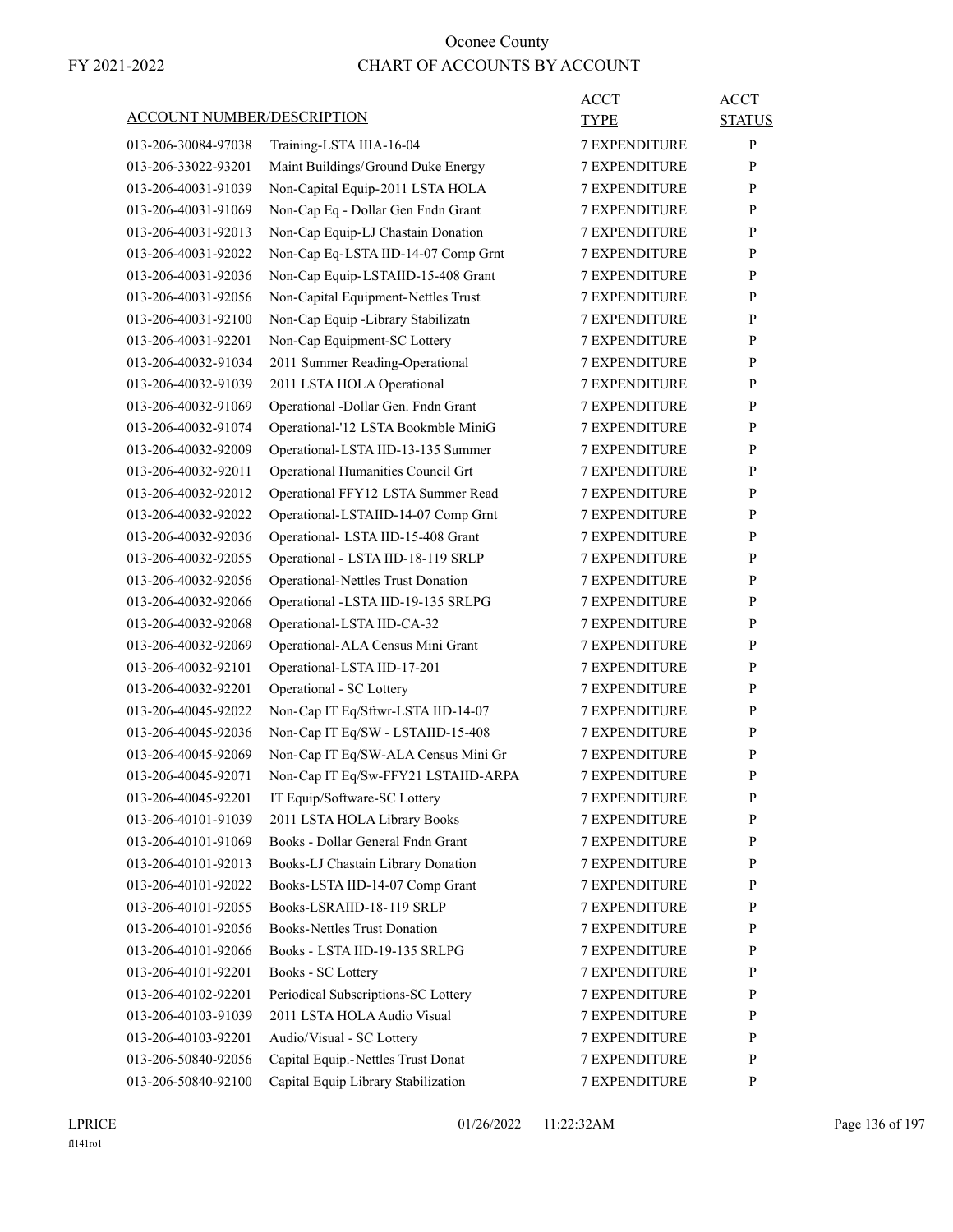|                                   |                                     | <b>ACCT</b>          | <b>ACCT</b>   |
|-----------------------------------|-------------------------------------|----------------------|---------------|
| <b>ACCOUNT NUMBER/DESCRIPTION</b> |                                     | TYPE                 | <b>STATUS</b> |
| 013-206-50845-92201               | Capital IT Equipment-SC Lottery     | <b>7 EXPENDITURE</b> | P             |
| 013-206-50870-92201               | Vehicles-Cap Exp Lottery w/ Lease   | 7 EXPENDITURE        | P             |
| 013-206-60010-00000               | Library Misc Donations Expense      | <b>7 EXPENDITURE</b> | P             |
| 013-206-61011-00155               | Library Space Scince NASA Grant     | <b>7 EXPENDITURE</b> | P             |
| 013-206-61012-00255               | Tier 2 Staying Connected Grant      | 7 EXPENDITURE        | P             |
| 013-206-90800-00000               | Westminster Library In Memory Of    | <b>7 EXPENDITURE</b> | P             |
| 013-206-92003-00155               | FY02 LSTA IIB2 Youth Services       | <b>7 EXPENDITURE</b> | P             |
| 013-206-95206-00255               | Library PACHUG Grant FY 07          | <b>7 EXPENDITURE</b> | P             |
| 013-207-60020-00000               | <b>Tourist Promotion Commission</b> | <b>7 EXPENDITURE</b> | P             |
| 013-301-91301-00000               | Federal/State Mapping Grant Local   | <b>7 EXPENDITURE</b> | P             |
| 013-301-91301-00155               | Federal/State Maping Grant 06-07    | 7 EXPENDITURE        | P             |
| 013-302-33022-92006               | Palmetto Pride Landscaping Project  | <b>7 EXPENDITURE</b> | P             |
| 013-400-30068-91701               | Advertising-SCDHEC Mosquito Grant   | <b>7 EXPENDITURE</b> | P             |
| 013-403-40031-00000               | Small Capital - Seneca Health Dept. | <b>7 EXPENDITURE</b> | P             |
| 013-403-60802-00000               | Mini Bottle                         | <b>7 EXPENDITURE</b> | P             |
| 013-501-50840-91142               | Capital Equip-FFY19 JAG Courthouse  | <b>7 EXPENDITURE</b> | P             |
| 013-501-60935-00000               | <b>Bond Fee Dist</b>                | 7 EXPENDITURE        | P             |
| 013-504-10110-00001               | Paralegal Position                  | <b>7 EXPENDITURE</b> | P             |
| 013-504-10110-01609               | Victim Services Coordinator         | <b>7 EXPENDITURE</b> | P             |
| 013-504-10125-00000               | Accrued Payroll Expenditures        | 7 EXPENDITURE        | P             |
| 013-504-10700-00000               | Anniversary Salaries                | <b>7 EXPENDITURE</b> | P             |
| 013-504-20013-00000               | Social Security                     | <b>7 EXPENDITURE</b> | P             |
| 013-504-20013-91048               | 2010 JAG - Social Security          | 7 EXPENDITURE        | P             |
| 013-504-20014-00000               | Retirement                          | <b>7 EXPENDITURE</b> | P             |
| 013-504-20014-91048               | 2010 JAG - Retirement               | <b>7 EXPENDITURE</b> | P             |
| 013-504-20015-00000               | Workers Compensation                | <b>7 EXPENDITURE</b> | P             |
| 013-504-20015-91048               | 2010 JAG - Workers Compensation     | <b>7 EXPENDITURE</b> | P             |
| 013-504-20016-00000               | Health Insurance                    | 7 EXPENDITURE        | P             |
| 013-504-20016-91048               | 2010 JAG - Health Insurance         | 7 EXPENDITURE        | P             |
| 013-504-90816-00000               | Surcharge Victims Assistance        | <b>7 EXPENDITURE</b> | P             |
| 013-509-90816-00000               | Surcharge Victims Assistance        | 7 EXPENDITURE        | ${\bf P}$     |
| 013-601-30025-36949               | Professional-C-Fund C PCN P036949   | <b>7 EXPENDITURE</b> | P             |
| 013-601-30084-92050               | School/Seminar/Trng/Mtg SC Forest   | 7 EXPENDITURE        | P             |
| 013-601-30084-96004               | Training-Gallo Business Media Grant | 7 EXPENDITURE        | P             |
| 013-601-30091-91160               | Special Departmental                | 7 EXPENDITURE        | $\mathbf{P}$  |
| 013-601-40034-91160               | Food-Road Dept Donation for Food    | 7 EXPENDITURE        | P             |
| 013-601-50881-00000               | Capital Road Paving - Master Acct   | 7 EXPENDITURE        | М             |
| 013-601-50881-00255               | Capital Road Paving Construct-State | <b>7 EXPENDITURE</b> | $\mathbf{P}$  |
| 013-601-50881-36949               | Capital Paving-C-Fund C PCN P036949 | 7 EXPENDITURE        | P             |
| 013-601-50885-60029               | Cap Bridge Const-NFS Title 2-Lands  | 7 EXPENDITURE        | P             |
| 013-601-60880-00255               | C-Fund Road Expenditures            | 7 EXPENDITURE        | P             |
| 013-601-60880-27436               | C-Fund PCN P027436 Resurfacing      | 7 EXPENDITURE        | P             |
| 013-601-60880-29088               | C-Funds PIN #29088                  | 7 EXPENDITURE        | P             |
| 013-601-60880-30905               | Paving-C-Funds C PCN P030905        | 7 EXPENDITURE        | P             |
|                                   |                                     |                      |               |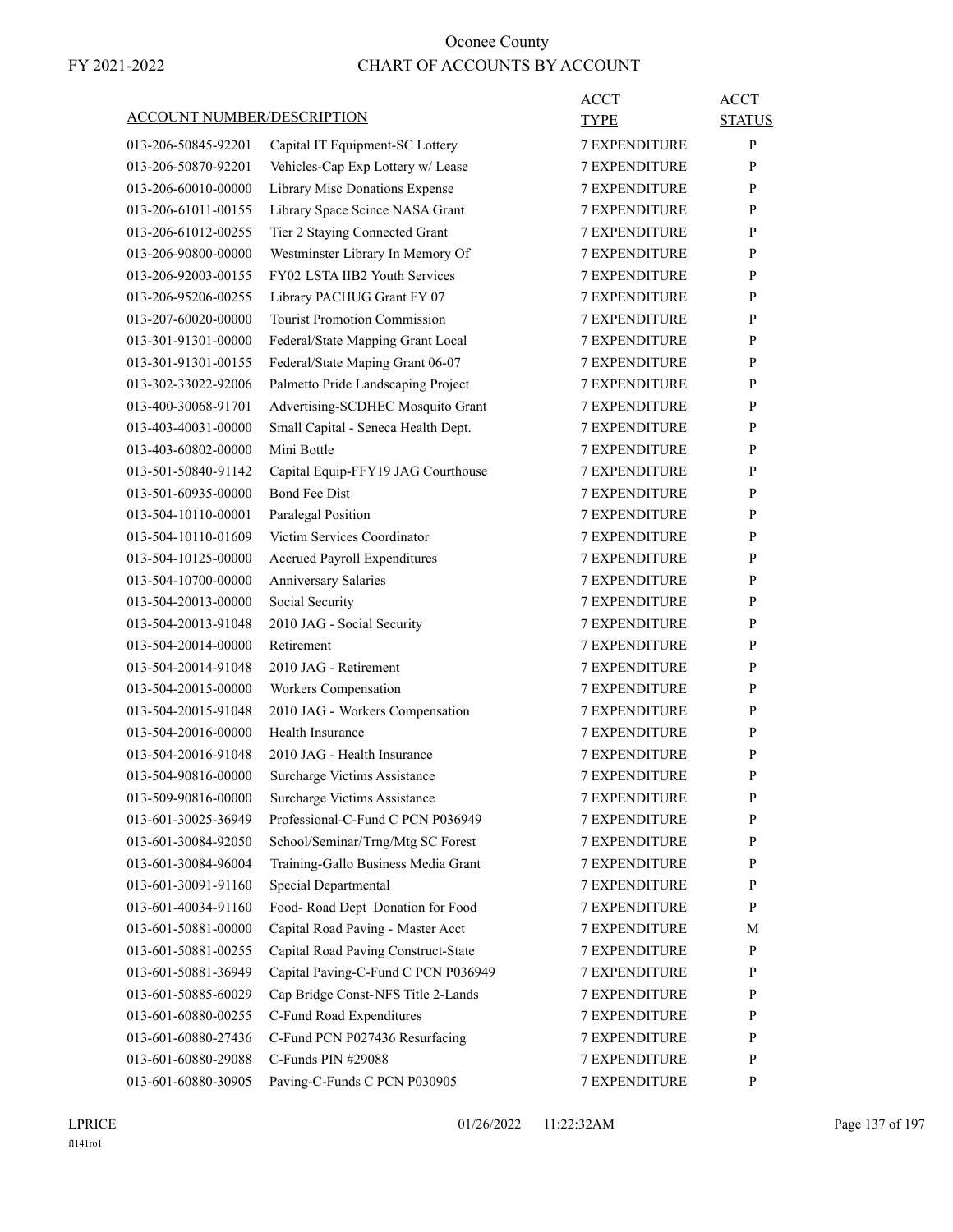| <u>ACCOUNT NUMBER/DESCRIPTION</u> |                                      | ACCT<br>TYPE         | <b>ACCT</b><br><b>STATUS</b> |
|-----------------------------------|--------------------------------------|----------------------|------------------------------|
| 013-601-60880-30988               | Paving - C-Funds C PCN P030988       | <b>7 EXPENDITURE</b> | P                            |
| 013-601-60880-33363               | C-Funds PIN $\#33363$                | 7 EXPENDITURE        | P                            |
| 013-601-60880-40206               | C-Fund PCN 40206                     | <b>7 EXPENDITURE</b> | P                            |
| 013-601-60880-41500               | C-Funds PCN 41500                    | <b>7 EXPENDITURE</b> | P                            |
| 013-601-60880-41985               | C-Funds Paving PCN 41985             | <b>7 EXPENDITURE</b> | P                            |
| 013-601-60880-42919               | C-Fund PCN 42919                     | <b>7 EXPENDITURE</b> | P                            |
| 013-601-60885-00000               | <b>Bridges</b>                       | <b>7 EXPENDITURE</b> | P                            |
| 013-601-96002-00000               | Rocky Gap/US Forestry Service        | 7 EXPENDITURE        | P                            |
| 013-705-90091-00255               | Accommodations Tax 30%               | <b>7 EXPENDITURE</b> | P                            |
| 013-705-90092-00255               | Accommodations Tax 65%               | <b>7 EXPENDITURE</b> | P                            |
| 013-705-90093-00150               | Local Accommodations Tax             | <b>7 EXPENDITURE</b> | P                            |
| 013-705-90095-00000               | LAT 25% Arts and Historical          | <b>7 EXPENDITURE</b> | P                            |
| 013-705-90097-00000               | LAT 75% Parks & Rec Commission       | <b>7 EXPENDITURE</b> | P                            |
| 013-705-92006-00150               | PRT Sound Equipment (ATAX Grant)     | 7 EXPENDITURE        | P                            |
| 013-705-92008-00150               | PRT Office HP7130 (ATAX Grant)       | <b>7 EXPENDITURE</b> | P                            |
| 013-707-30025-00064               | Professional - OCIG Video            | <b>7 EXPENDITURE</b> | P                            |
| 013-707-30025-36893               | Professional-PCN036893 GCCP Ent Rd   | <b>7 EXPENDITURE</b> | P                            |
| 013-707-30025-90106               | Professional - SC Power Team Grant   | <b>7 EXPENDITURE</b> | P                            |
| 013-707-30037-36893               | Equip Rental-PCN036893 GCCP Ent Rd   | <b>7 EXPENDITURE</b> | P                            |
| 013-707-30068-90100               | Advertising-Santee Cooper/Palmetto   | 7 EXPENDITURE        | P                            |
| 013-707-30068-90709               | Advertising- Appl Dev Indust Recrui  | <b>7 EXPENDITURE</b> | P                            |
| 013-707-30068-91037               | Fort Hill Grant-Advertising          | <b>7 EXPENDITURE</b> | P                            |
| 013-707-30068-97060               | Advertising-BR Electric Proj.        | <b>7 EXPENDITURE</b> | P                            |
| 013-707-40031-90100               | Non-Cap Equip-2009 Santee Cooper     | <b>7 EXPENDITURE</b> | P                            |
| 013-707-40031-90201               | Non-Capital Equip-AT&T Upgrade       | <b>7 EXPENDITURE</b> | P                            |
| 013-707-40031-90709               | Non-Cap Eq-Appalachian Dev Indl Rec  | 7 EXPENDITURE        | P                            |
| 013-707-40031-91038               | Non-Cap Equip-Santee Cooper I-Pad    | <b>7 EXPENDITURE</b> | P                            |
| 013-707-40031-91054               | Non-Cap Eq - Santee Cooper Computer  | <b>7 EXPENDITURE</b> | P                            |
| 013-707-40031-91082               | Non-Cap Eq-Santee Cooper Office Eq   | <b>7 EXPENDITURE</b> | P                            |
| 013-707-40032-90100               | Operational Santee Cooper 2009 Gr    | <b>7 EXPENDITURE</b> | P                            |
| 013-707-40032-90201               | Operational AT&T Upgrades            | <b>7 EXPENDITURE</b> | P                            |
| 013-707-40032-90709               | Appalachian Dev Ind Recruitment      | <b>7 EXPENDITURE</b> | P                            |
| 013-707-40032-91082               | Operationl - Santee Cooper Office Eq | <b>7 EXPENDITURE</b> | P                            |
| 013-707-40032-97070               | Operational-Blue Ridge Elec Printer  | 7 EXPENDITURE        | P                            |
| 013-707-40045-97070               | Non-Cap IT Eq/Sftwr-BREC Printer     | 7 EXPENDITURE        | P                            |
| 013-707-50850-00000               | Capital Expend Buildings Duke \$     | 7 EXPENDITURE        | P                            |
| 013-707-50881-36893               | Cap Paving-PCN036893 GCCP Ent Rd     | <b>7 EXPENDITURE</b> | P                            |
| 013-707-60580-90105               | Greenfield Industries                | <b>7 EXPENDITURE</b> | P                            |
| 013-707-60707-90716               | Pass-Thru I-Tech South SCDOC Grant   | <b>7 EXPENDITURE</b> | P                            |
| 013-707-60907-90718               | Pass-thru SCDOC C-16-2606 Baxter     | 7 EXPENDITURE        | P                            |
| 013-707-60907-90719               | SDOC Grant #C-18-2927 Horton         | 7 EXPENDITURE        | P                            |
| 013-707-60907-91031               | Altera Polymers Grant CL10066        | <b>7 EXPENDITURE</b> | P                            |
|                                   | CollinsCraft Grant S1922             | 7 EXPENDITURE        |                              |
| 013-707-60907-91032               |                                      |                      | P                            |
| 013-707-60907-91078               | Borg Warner AdvanceSC Grant          | 7 EXPENDITURE        | P                            |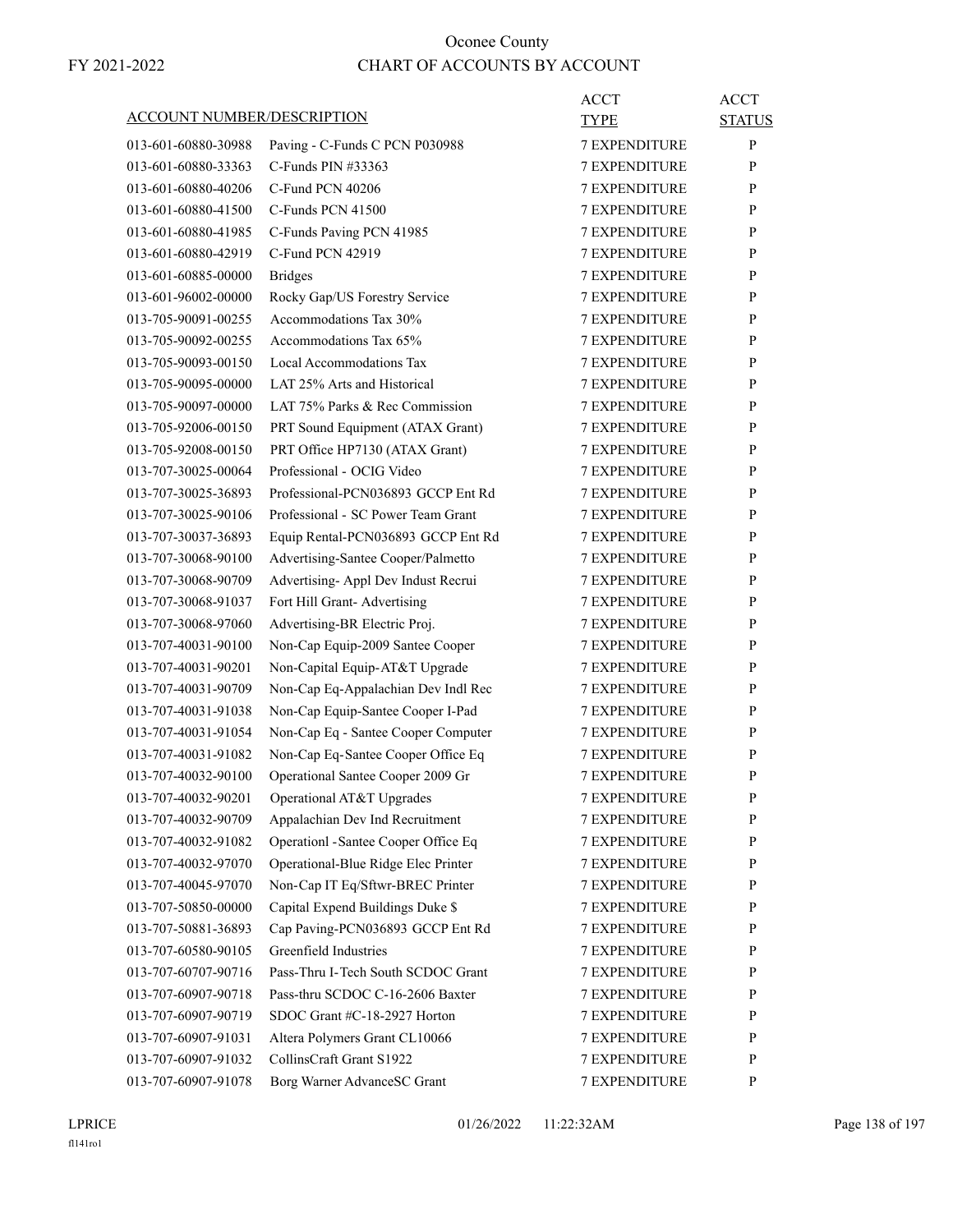|                     | ACCOUNT NUMBER/DESCRIPTION            | ACCT<br>TYPE         | <b>ACCT</b><br><b>STATUS</b> |
|---------------------|---------------------------------------|----------------------|------------------------------|
| 013-707-60907-91086 | <b>BASF AdvanceSC Grant</b>           | <b>7 EXPENDITURE</b> | P                            |
| 013-707-60907-91119 | SCDOC Grant C-15-2461 Prop Imp        | <b>7 EXPENDITURE</b> | P                            |
| 013-707-60907-91920 | SCDOC Set-Aside Grant-Borg Warner     | <b>7 EXPENDITURE</b> | P                            |
| 013-707-60907-99006 | SCDOC Grant C-16-2750 B Warner        | <b>7 EXPENDITURE</b> | P                            |
| 013-707-82707-36893 | Off Road Diesel-PCN036893 GCCP Ent    | <b>7 EXPENDITURE</b> | P                            |
| 013-707-90058-00150 | Donations Econ Development            | <b>7 EXPENDITURE</b> | P                            |
| 013-707-90100-00000 | Santee Cooper Econ Devlop Grant       | <b>7 EXPENDITURE</b> | P                            |
| 013-707-90101-00000 | <b>Timkens Lanes Grant</b>            | 7 EXPENDITURE        | P                            |
| 013-707-90102-00255 | DOC Economic Vision                   | <b>7 EXPENDITURE</b> | P                            |
| 013-707-90103-00255 | C-Fund Timken Lanes Project           | <b>7 EXPENDITURE</b> | P                            |
| 013-707-90104-00000 | <b>Advance SC Website Translation</b> | <b>7 EXPENDITURE</b> | P                            |
| 013-707-90200-00150 | Econ Develop Utility Tax Credit ATT   | <b>7 EXPENDITURE</b> | P                            |
| 013-707-90707-00150 | Industrl Park Devlop & Infrastruct    | <b>7 EXPENDITURE</b> | P                            |
| 013-707-97003-00000 | Blue Ridge Electric Shell Building    | 7 EXPENDITURE        | P                            |
| 013-707-97012-00000 | Valenite Lanes Grant Exp              | <b>7 EXPENDITURE</b> | P                            |
| 013-707-97013-00000 | AT&T Timken Change Lanes              | <b>7 EXPENDITURE</b> | P                            |
| 013-707-97060-00000 | Blue Ridge Electric Project           | <b>7 EXPENDITURE</b> | P                            |
| 013-707-97070-00000 | Blue Ridge Electric Printer Project   | <b>7 EXPENDITURE</b> | P                            |
| 013-707-97080-00000 | Palmetto Economic Development         | <b>7 EXPENDITURE</b> | P                            |
| 013-709-30025-97005 | Professional-Conserv Land Bank        | 7 EXPENDITURE        | P                            |
| 013-709-50860-97005 | Cap Land, Conserv Land Bank           | <b>7 EXPENDITURE</b> | P                            |
| 013-711-97006-00255 | Mapping System Grant                  | <b>7 EXPENDITURE</b> | P                            |
| 013-711-97007-00150 | <b>GIS</b> Contribution               | <b>7 EXPENDITURE</b> | P                            |
| 013-711-97010-00255 | GIS Grant (11/00-10/01)               | <b>7 EXPENDITURE</b> | P                            |
| 013-711-97011-00150 | GIS Grant (11/01-10/02) Local         | <b>7 EXPENDITURE</b> | P                            |
| 013-711-97011-00255 | GIS Grant (11/01-10/02) State         | 7 EXPENDITURE        | P                            |
| 013-711-97025-00255 | GIS Grant (11/02-10/03) State         | <b>7 EXPENDITURE</b> | P                            |
| 013-715-10130-93701 | Othr Workrs Pay (ie Poll)-CTCL Gran   | <b>7 EXPENDITURE</b> | P                            |
| 013-715-30025-93701 | Professional-CTCL COVID-19 Grant      | <b>7 EXPENDITURE</b> | P                            |
| 013-715-30068-93701 | Advertising-CTCL COVID-19 Grant       | <b>7 EXPENDITURE</b> | P                            |
| 013-715-40031-93701 | Non-Cap Eq-CTCL COVID-19 Grant        | <b>7 EXPENDITURE</b> | $\mathbf{P}$                 |
| 013-715-40032-93701 | Operational-CTCL COVID-19 Grant       | <b>7 EXPENDITURE</b> | P                            |
| 013-715-40045-93701 | Non-Cap IT Eq/Sw-CTCL COVID19 Grant   | <b>7 EXPENDITURE</b> | $\mathbf{P}$                 |
| 013-715-91026-00155 | HAVA Grant (Reg & Elections)          | 7 EXPENDITURE        | P                            |
| 013-718-30018-97018 | Travel-FY16 SW Used Oil Grant         | 7 EXPENDITURE        | P                            |
| 013-718-30018-97019 | Travel-FY16 SW Waste Tire Grant       | 7 EXPENDITURE        | P                            |
| 013-718-30018-97020 | Travel 14 Used Oil Grant              | <b>7 EXPENDITURE</b> | P                            |
| 013-718-30018-97022 | Travel 14 Waste Tire Grant            | <b>7 EXPENDITURE</b> | P                            |
| 013-718-30018-97032 | Travel Mileage SW Used Oil Grant      | <b>7 EXPENDITURE</b> | $\mathbf{P}$                 |
| 013-718-30024-97032 | Equipment Maint-FY17 SW Used Oil      | <b>7 EXPENDITURE</b> | P                            |
| 013-718-30024-97036 | Equip Maint-FY19 SW Used Oil Grant    | 7 EXPENDITURE        | P                            |
| 013-718-30024-97044 | Maint - Equip- FY18 SW Used Oil       | 7 EXPENDITURE        | P                            |
| 013-718-30024-97047 | Equip Maint-FY20 DHEC Used Oil        | <b>7 EXPENDITURE</b> | P                            |
| 013-718-30024-97063 | Equip Maint-FY21 SW Used Oil          | 7 EXPENDITURE        | P                            |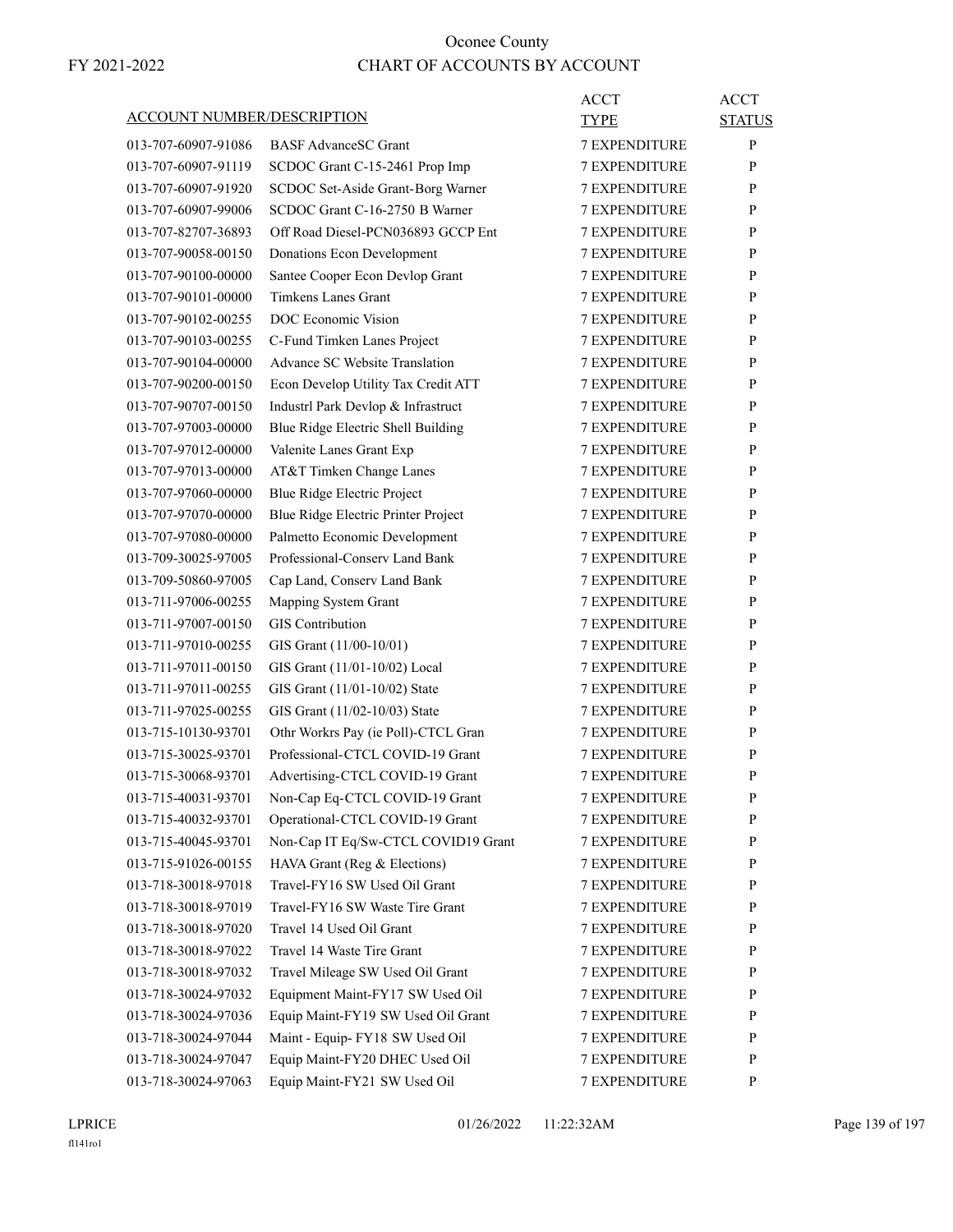|                                   |                                     | <b>ACCT</b>          | <b>ACCT</b>   |
|-----------------------------------|-------------------------------------|----------------------|---------------|
| <b>ACCOUNT NUMBER/DESCRIPTION</b> |                                     | TYPE                 | <b>STATUS</b> |
| 013-718-30024-97067               | Maint Equip-FY22 Used Oil           | <b>7 EXPENDITURE</b> | P             |
| 013-718-30025-97056               | 2011 Waste Tire Professional        | <b>7 EXPENDITURE</b> | P             |
| 013-718-30056-97053               | Data Processing Used Oil FY10       | <b>7 EXPENDITURE</b> | P             |
| 013-718-30068-91001               | Advertising-Duke KT Relicensing Agt | 7 EXPENDITURE        | P             |
| 013-718-30068-97014               | Advertising-FY16 SW Palmetto Pride  | <b>7 EXPENDITURE</b> | P             |
| 013-718-30068-97016               | Advertising-FY14 Palmetto Pride     | <b>7 EXPENDITURE</b> | P             |
| 013-718-30068-97018               | Advertising-FY16 SW Used Oil Grant  | <b>7 EXPENDITURE</b> | P             |
| 013-718-30068-97020               | Advertising 14 Used Oil Grant       | <b>7 EXPENDITURE</b> | P             |
| 013-718-30068-97022               | Advertising 14 Waste Tire Grant     | <b>7 EXPENDITURE</b> | P             |
| 013-718-30068-97024               | Advertising-SDOC Recycling Grant    | 7 EXPENDITURE        | P             |
| 013-718-30068-97027               | Advertising-FY15 Used Oil Grant     | <b>7 EXPENDITURE</b> | P             |
| 013-718-30068-97028               | Advertising-FY15 Waste Tire Grant   | <b>7 EXPENDITURE</b> | P             |
| 013-718-30068-97031               | Advertising-FY17 SW Waste Tire      | <b>7 EXPENDITURE</b> | P             |
| 013-718-30068-97032               | Advertising-FY17 SW Used Oil Grant  | <b>7 EXPENDITURE</b> | P             |
| 013-718-30068-97034               | Advertising-FY19 SW Education Outre | <b>7 EXPENDITURE</b> | P             |
| 013-718-30068-97036               | Advertising-FY19 SW Used Oil Grant  | 7 EXPENDITURE        | P             |
| 013-718-30068-97037               | Advertising-FY19 SW Waste Tire Gran | <b>7 EXPENDITURE</b> | P             |
| 013-718-30068-97044               | Advertising - FY18 SW Used Oil      | <b>7 EXPENDITURE</b> | P             |
| 013-718-30068-97045               | Advertising-FY18 SW Waste Tire      | <b>7 EXPENDITURE</b> | P             |
| 013-718-30068-97046               | Advertising-FY20 DHEC Ed Outreach   | <b>7 EXPENDITURE</b> | P             |
| 013-718-30068-97047               | Advertising-FY20 DHEC Used Oil      | <b>7 EXPENDITURE</b> | P             |
| 013-718-30068-97048               | Advertising-FY20 Waste Tire         | 7 EXPENDITURE        | P             |
| 013-718-30068-97058               | Advertising - 2013 Used Oil Grant   | <b>7 EXPENDITURE</b> | P             |
| 013-718-30068-97059               | Advertising - 2013 Waste Tire Grant | <b>7 EXPENDITURE</b> | P             |
| 013-718-30068-97062               | Advertising-FY21 SW Edu Outreach    | <b>7 EXPENDITURE</b> | P             |
| 013-718-30068-97063               | Advertising-FY21 SW Used Oil        | <b>7 EXPENDITURE</b> | P             |
| 013-718-30068-97064               | Advertising-FY21 SW Waste Tire      | <b>7 EXPENDITURE</b> | P             |
| 013-718-30068-97066               | Advertising-FY22 Waste Tire         | 7 EXPENDITURE        | P             |
| 013-718-30068-97067               | Advertising-FY22 Used Oil           | <b>7 EXPENDITURE</b> | P             |
| 013-718-30084-97018               | Training-FY16 SW Used Oil Grant     | <b>7 EXPENDITURE</b> | P             |
| 013-718-30084-97019               | Training-FY16 SW Waste Tire Grant   | 7 EXPENDITURE        | ${\bf P}$     |
| 013-718-30084-97020               | Schools-14 Used Oil Grant           | <b>7 EXPENDITURE</b> | P             |
| 013-718-30084-97022               | Schools-14 Waste Tire Grant         | <b>7 EXPENDITURE</b> | P             |
| 013-718-30084-97027               | Training-FY15 Used Oil Grant        | <b>7 EXPENDITURE</b> | P             |
| 013-718-30084-97028               | Training-FY15 Waste Tire Grant      | <b>7 EXPENDITURE</b> | P             |
| 013-718-30084-97031               | Training - FY17 SW Waste Tire Grant | 7 EXPENDITURE        | P             |
| 013-718-30084-97032               | Training-FY17 SW Used Oil Grant     | 7 EXPENDITURE        | P             |
| 013-718-30084-97036               | Training-FY19 SW Used Oil Grant     | <b>7 EXPENDITURE</b> | P             |
| 013-718-30084-97037               | Training-FY19 SW Waste Tire Grant   | <b>7 EXPENDITURE</b> | P             |
| 013-718-30084-97044               | Training - FY18 SW Used Oil         | <b>7 EXPENDITURE</b> | P             |
| 013-718-30084-97045               | Training - FY18 SW Waste Tire       | <b>7 EXPENDITURE</b> | P             |
| 013-718-30084-97047               | Training-FY20 DHEC Used Oil         | <b>7 EXPENDITURE</b> | P             |
| 013-718-30084-97048               | Training-FY20 Waste Tire            | 7 EXPENDITURE        | P             |
| 013-718-30084-97053               | Schools Used Oil Grant FY10         | 7 EXPENDITURE        | $\mathbf{P}$  |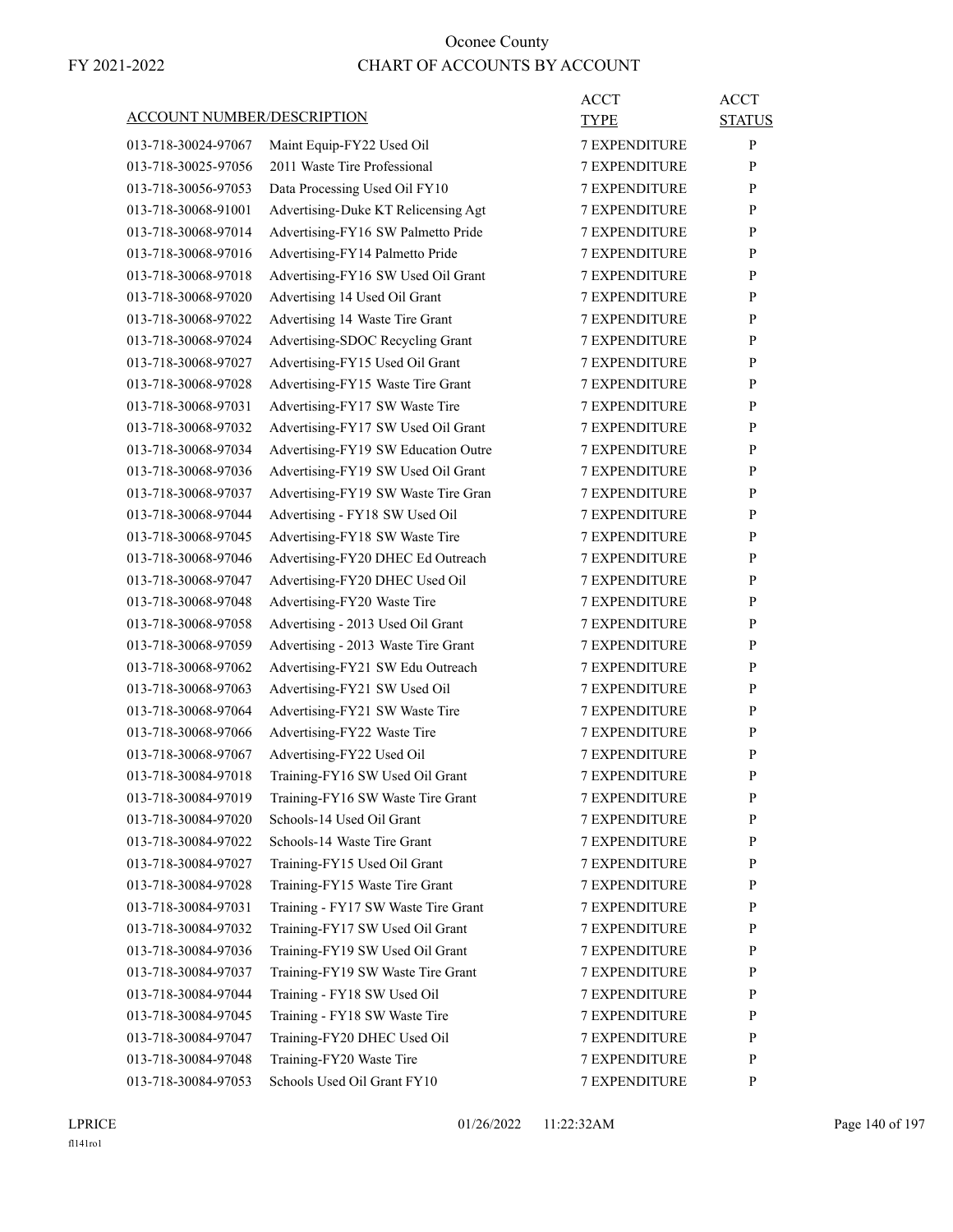| <b>ACCOUNT NUMBER/DESCRIPTION</b> |                                     | <b>ACCT</b><br>TYPE  | <b>ACCT</b><br><b>STATUS</b> |
|-----------------------------------|-------------------------------------|----------------------|------------------------------|
| 013-718-30084-97054               | School Tire Grant FY10              | <b>7 EXPENDITURE</b> | P                            |
| 013-718-30084-97055               | Training/School Used Oil Grant FY11 | <b>7 EXPENDITURE</b> | P                            |
| 013-718-30084-97063               | Training-FY21 SW Used Oil           | <b>7 EXPENDITURE</b> | P                            |
| 013-718-30084-97064               | Traiining-FY21 SW Waste Tire        | <b>7 EXPENDITURE</b> | P                            |
| 013-718-30084-97066               | Training-FY22 Waste Tire            | <b>7 EXPENDITURE</b> | P                            |
| 013-718-30084-97067               | Training-FY22 Used Oil              | <b>7 EXPENDITURE</b> | P                            |
| 013-718-30091-91160               | Special Departmental                | <b>7 EXPENDITURE</b> | P                            |
| 013-718-33022-97045               | Maint Bldgs/Grnds-FY18 SW Waste Tir | <b>7 EXPENDITURE</b> | P                            |
| 013-718-40031-14906               | Non-Cap Equip-SW Recycling Contain  | <b>7 EXPENDITURE</b> | P                            |
| 013-718-40031-97026               | Non-Cap Eq - FY15 Solid Waste Grant | <b>7 EXPENDITURE</b> | P                            |
| 013-718-40031-97027               | Non-Cap Equip-FY15 Used Oil Grant   | <b>7 EXPENDITURE</b> | P                            |
| 013-718-40031-97029               | Non-Cap Equip-FY17 SW Grant         | <b>7 EXPENDITURE</b> | P                            |
| 013-718-40031-97036               | Non-Cap Equip-FY19 SW Used Oil      | <b>7 EXPENDITURE</b> | P                            |
| 013-718-40031-97043               | Non-Capital Equipment-FY18 SW Grant | 7 EXPENDITURE        | P                            |
| 013-718-40031-97044               | Non-Capital Equip-FY18 SW Used Oil  | <b>7 EXPENDITURE</b> | P                            |
| 013-718-40031-97049               | Non-Cap Equip-FY20SW Gen Recycling  | <b>7 EXPENDITURE</b> | P                            |
| 013-718-40031-97053               | Non-Cap Equip- FY10 Used Oil        | <b>7 EXPENDITURE</b> | P                            |
| 013-718-40031-97057               | Non-Cap Equip-2013 Solid Waste Grnt | <b>7 EXPENDITURE</b> | P                            |
| 013-718-40032-91001               | Operational-Duke Relicensing Agrmt  | <b>7 EXPENDITURE</b> | P                            |
| 013-718-40032-97018               | Operational-FY16 SW Used Oil Grant  | 7 EXPENDITURE        | P                            |
| 013-718-40032-97020               | Operational 14 Used Oil Grant       | <b>7 EXPENDITURE</b> | P                            |
| 013-718-40032-97021               | Operational 14 SW Grant             | <b>7 EXPENDITURE</b> | P                            |
| 013-718-40032-97024               | Operational-SDOC Recycling Grant    | <b>7 EXPENDITURE</b> | P                            |
| 013-718-40032-97026               | Operational -FY15 Solid Waste Grant | <b>7 EXPENDITURE</b> | P                            |
| 013-718-40032-97027               | Operational-FY15 Used Oil Grant     | <b>7 EXPENDITURE</b> | P                            |
| 013-718-40032-97029               | Operational - FY17 SW Grant         | 7 EXPENDITURE        | P                            |
| 013-718-40032-97033               | Operational-SW General Recycling    | <b>7 EXPENDITURE</b> | P                            |
| 013-718-40032-97043               | Operational-FY18 SW Grant           | <b>7 EXPENDITURE</b> | P                            |
| 013-718-40032-97044               | Operational-FY18 SW Used Oil        | <b>7 EXPENDITURE</b> | P                            |
| 013-718-40032-97053               | Operational Used Oil FY10           | <b>7 EXPENDITURE</b> | P                            |
| 013-718-40032-97054               | Opertaional Tire FY10               | <b>7 EXPENDITURE</b> | $\mathbf{P}$                 |
| 013-718-40032-97055               | Operational Used Oil Grant FY11     | 7 EXPENDITURE        | P                            |
| 013-718-40032-97056               | 2011 Waste Tire Operational         | <b>7 EXPENDITURE</b> | P                            |
| 013-718-40033-97034               | Postage - FY19 SW Education Outre   | <b>7 EXPENDITURE</b> | P                            |
| 013-718-50840-97018               | Cap Equip-FY16 SW Used Oil Grant    | 7 EXPENDITURE        | P                            |
| 013-718-50840-97026               | Cap Equip-FY15 Solid Waste Grant    | 7 EXPENDITURE        | P                            |
| 013-718-50840-97027               | Cap Equip-FY15 Used Oil Grant       | <b>7 EXPENDITURE</b> | P                            |
| 013-718-50840-97032               | Capital Equipment -FY17 SW Used Oil | 7 EXPENDITURE        | P                            |
| 013-718-50840-97043               | Capital Equipment -FY18 SW Grant    | <b>7 EXPENDITURE</b> | P                            |
| 013-718-50840-97045               | Capital Equip - FY18 SW Waste Tire  | <b>7 EXPENDITURE</b> | P                            |
| 013-718-50840-97049               | Cap Equip-FY20SW Gen Recycling Gran | 7 EXPENDITURE        | P                            |
| 013-718-50840-97061               | Cap Eq-FY21 SW Gen Recycling        | 7 EXPENDITURE        | P                            |
| 013-718-50840-97065               | Cap Equip-FY22 Solid Waste          | <b>7 EXPENDITURE</b> | P                            |
| 013-718-50850-91702               | Cap Bldgs-P&S Smith Fdn SW Ed Bldg  | 7 EXPENDITURE        | P                            |
|                                   |                                     |                      |                              |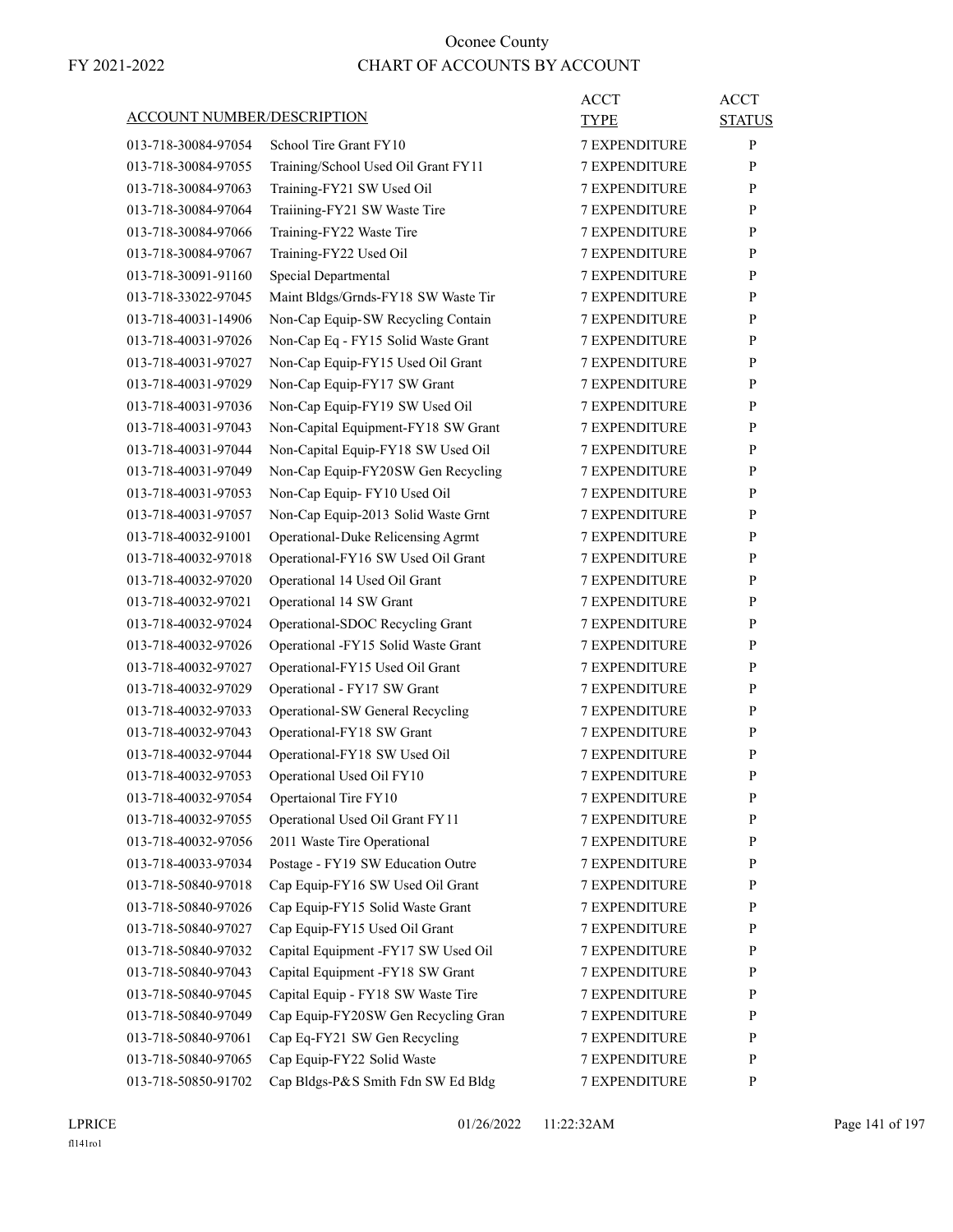| <b>ACCOUNT NUMBER/DESCRIPTION</b> |                                     | ACCT<br>TYPE         | <b>ACCT</b><br><b>STATUS</b> |
|-----------------------------------|-------------------------------------|----------------------|------------------------------|
| 013-718-60008-00255               | Impact Fee for Tires - SCDHEC       | <b>7 EXPENDITURE</b> | P                            |
| 013-718-60008-97019               | Tire Impact Fee-FY16 SW Waste Tire  | <b>7 EXPENDITURE</b> | P                            |
| 013-718-60008-97031               | Tire Impact Fee-FY17 SW Waste Tire  | <b>7 EXPENDITURE</b> | P                            |
| 013-718-60008-97037               | Tire Impact Fee-FY19 SW Waste Tire  | <b>7 EXPENDITURE</b> | P                            |
| 013-718-60008-97048               | Tire Impact Fees-FY20 Waste Tire    | <b>7 EXPENDITURE</b> | P                            |
| 013-718-60008-97064               | Tire Impact Fees-FY21 SW Waste Tire | <b>7 EXPENDITURE</b> | P                            |
| 013-718-60008-97066               | Impact Fee Tires-FY22 Waste Tire    | <b>7 EXPENDITURE</b> | P                            |
| 013-718-97035-00255               | SW Increased Collection Grant FY09  | <b>7 EXPENDITURE</b> | P                            |
| 013-718-97041-00255               | SW Used Oil Grant FY08              | <b>7 EXPENDITURE</b> | P                            |
| 013-718-97051-00255               | SW Waste Tire Grant FY08            | <b>7 EXPENDITURE</b> | P                            |
| 013-718-97052-00255               | SW Waste Tire Grant FY09            | <b>7 EXPENDITURE</b> | P                            |
| 013-718-97402-00255               | SW Used Oil Grant FY09              | <b>7 EXPENDITURE</b> | P                            |
| 013-719-30091-91160               | Special Departmental                | <b>7 EXPENDITURE</b> | P                            |
| 013-720-10112-97112               | Salary-Federal AIP 28 CARES Act     | <b>7 EXPENDITURE</b> | P                            |
| 013-720-20213-97112               | Soc Security-Fed AIP28 CARES Act    | <b>7 EXPENDITURE</b> | P                            |
| 013-720-20214-97112               | Retirement-Fed AIP28 CARES Act      | <b>7 EXPENDITURE</b> | P                            |
| 013-720-20215-97112               | Workers' Comp-Fed AIP28 CARES Act   | <b>7 EXPENDITURE</b> | P                            |
| 013-720-20216-97112               | Health Ins-Fed AIP28 CARES Act      | <b>7 EXPENDITURE</b> | P                            |
| 013-720-20227-97112               | Dental Ins-Fed AIP28 CARES Act      | <b>7 EXPENDITURE</b> | P                            |
| 013-720-20228-97112               | Vision Ins-Fed AIP28 CARES Act      | <b>7 EXPENDITURE</b> | P                            |
| 013-720-40034-97089               | Food - Airport Popcorn Donation     | <b>7 EXPENDITURE</b> | P                            |
| 013-720-60010-00000               | <b>AIrport Donations</b>            | <b>7 EXPENDITURE</b> | P                            |
| 013-720-61720-00155               | <b>Rotation Beacon Grant</b>        | <b>7 EXPENDITURE</b> | P                            |
| 013-720-61721-00150               | 25% Beacon Refurbish                | <b>7 EXPENDITURE</b> | P                            |
| 013-721-30091-91160               | Special Departmental                | <b>7 EXPENDITURE</b> | P                            |
| 013-721-33022-00029               | Bldg/Grnd Maint-V Maint Scrap Metal | <b>7 EXPENDITURE</b> | P                            |
| 013-721-40032-00029               | Operational - Veh Maint Scrap Metal | <b>7 EXPENDITURE</b> | P                            |
| 013-721-40034-00029               | Food - Veh Maint Scrap Metal        | <b>7 EXPENDITURE</b> | P                            |
| 013-731-97009-00150               | Aid to Subdysion OC Infrastructure  | <b>7 EXPENDITURE</b> | P                            |
| 013-738-60150-00000               | Seneca SWAG Agreement               | <b>7 EXPENDITURE</b> | P                            |
| 013-738-60160-00000               | Walhalla SWAG Agreement             | <b>7 EXPENDITURE</b> | P                            |
| 013-738-60170-00000               | Westminster SWAG Agreement          | <b>7 EXPENDITURE</b> | P                            |
| 013-743-20013-00000               | <b>SOCIAL SECURITY</b>              | 2 LIABILITY          | $\mathbf{P}$                 |
| 013-746-10110-00000               | Oconee Alliance                     | <b>7 EXPENDITURE</b> | P                            |
| 013-746-20013-00000               | <b>SOCIAL SECURITY</b>              | 7 EXPENDITURE        | P                            |
| 013-746-20014-00000               | <b>SC RETIREMENT</b>                | <b>7 EXPENDITURE</b> | P                            |
| 013-746-20015-00000               | <b>WORKERS' COMP</b>                | <b>7 EXPENDITURE</b> | P                            |
| 013-901-60225-00155               | National Forestery Title III        | <b>7 EXPENDITURE</b> | P                            |
| 013-901-60907-91044               | Poe Creek Forest                    | 7 EXPENDITURE        | P                            |
| 013-901-60907-94004               | EMS Grant In Aid                    | 7 EXPENDITURE        | P                            |
| 013-901-60907-94006               | EMS DUI Grant In Aid                | 7 EXPENDITURE        | P                            |
| 013-901-94002-00255               | Teen Pregnancy Prevention           | <b>7 EXPENDITURE</b> | $\mathbf{P}$                 |
| 013-901-94003-00255               | EMS Grant In Aid FY 2005-2006       | 7 EXPENDITURE        | P                            |
| 013-901-94004-00255               | EMS Grant In Aid                    | 7 EXPENDITURE        | P                            |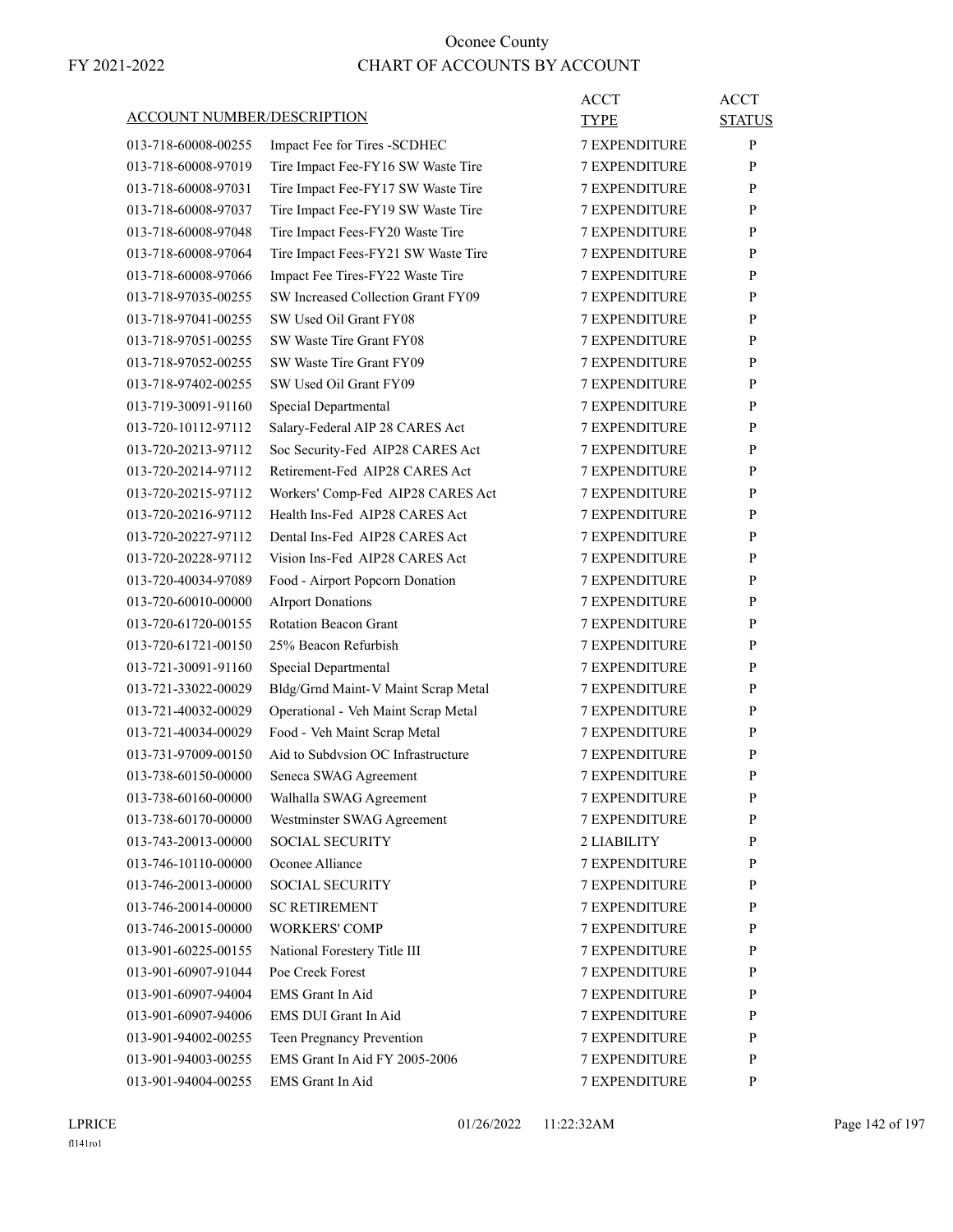| <b>ACCOUNT NUMBER/DESCRIPTION</b> |                                         | ACCT<br>TYPE         | <b>ACCT</b><br><b>STATUS</b> |
|-----------------------------------|-----------------------------------------|----------------------|------------------------------|
| 013-901-94005-00255               | EMS Grant-In-Aid FY2005-06              | <b>7 EXPENDITURE</b> | P                            |
| 013-901-94006-00255               | EMS DUI Grant-In-Aid FY2005-06          | 7 EXPENDITURE        | P                            |
| 013-901-98002-00155               | CDBG Newry Housing Rehab                | <b>7 EXPENDITURE</b> | P                            |
| 013-901-99004-00000               | 2001 CDBG Planning Grant                | <b>7 EXPENDITURE</b> | P                            |
| 017-001-00010-71001               | TD Bank - Admin. Bank Acct.             | 1 ASSET              | P                            |
| 017-001-00010-71002               | <b>Community First Bank</b>             | 1 ASSET              | P                            |
| 017-001-00010-71011               | Rock Crusher Change Fund                | 1 ASSET              | P                            |
| 017-001-00010-71012               | <b>Undeposited Funds</b>                | 1 ASSET              | P                            |
| 017-001-00010-71042               | TD Bank-ACH Acct #2551                  | 1 ASSET              | P                            |
| 017-001-00010-75008               | RC Res to Replace Equipment             | 1 ASSET              | P                            |
| 017-001-00020-10333               | <b>Interest Rock Crusher Investment</b> | 1 ASSET              | P                            |
| 017-001-00020-71108               | <b>Accounts Receivable</b>              | 1 ASSET              | P                            |
| 017-001-00020-71113               | <b>Accrued Interest Receivable</b>      | 1 ASSET              | $\mathbf{P}$                 |
| 017-001-00020-71125               | <b>Accounts Receivable State</b>        | 1 ASSET              | P                            |
| 017-001-00020-71136               | <b>Accounts Receivable Customers</b>    | 1 ASSET              | P                            |
| 017-001-00020-71137               | Allowance for Uncollectible AR          | 1 ASSET              | P                            |
| 017-001-00020-71140               | Allowance for Uncollectible AR          | 1 ASSET              | P                            |
| 017-001-00020-71402               | Due from County Agencies                | 1 ASSET              | P                            |
| 017-001-00020-71412               | Due from General Fund                   | 1 ASSET              | $\mathbf{P}$                 |
| 017-001-00030-71028               | State Investment Pool Bank Account      | 1 ASSET              | P                            |
| 017-001-00030-71203               | Rock Quarry Sink Fund                   | 1 ASSET              | P                            |
| 017-001-00030-71300               | Multi Bank Investment                   | 1 ASSET              | P                            |
| 017-001-00030-71315               | Hancock Whitney Bank Acct-2018 Leas     | 1 ASSET              | P                            |
| 017-001-00040-71719               | Rock Quarry Off Road Diesel             | 1 ASSET              | P                            |
| 017-001-00040-71725               | Vehicle/Equipment Maint. Inventory      | 1 ASSET              | $\mathbf{P}$                 |
| 017-001-00040-71799               | Rock Inventory (RC)                     | 1 ASSET              | P                            |
| 017-001-00050-73943               | Deferred Outflows-Experience Diff       | 1 ASSET              | P                            |
| 017-001-00050-73944               | Deferred Outflows-Contributions         | 1 ASSET              | P                            |
| 017-001-00050-73945               | Def Outflows-Invest Earnings Diff       | 1 ASSET              | P                            |
| 017-001-00050-73948               | Deferred Outflows - OPEB                | 1 ASSET              | P                            |
| 017-001-00050-73950               | Def Outflows - Assumption Changes       | 1 ASSET              | P                            |
| 017-001-00055-71750               | Deposit on Land                         | 1 ASSET              | P                            |
| 017-001-00055-71754               | CIP/WIP                                 | 1 ASSET              | P                            |
| 017-001-00055-73500               | <b>Accumlated Depreciation</b>          | 1 ASSET              | P                            |
| 017-001-00055-73501               | <b>Accumlated Depletion</b>             | 1 ASSET              | $\mathbf{P}$                 |
| 017-001-00055-84000               | Machinery & Equipment                   | 1 ASSET              | P                            |
| 017-001-00055-85000               | Building                                | 1 ASSET              | P                            |
| 017-001-00055-85001               | Improvements                            | 1 ASSET              | P                            |
| 017-001-00055-86000               | Land                                    | 1 ASSET              | P                            |
| 017-001-00055-86001               | Depletable Rock                         | 1 ASSET              | P                            |
| 017-001-00060-12018               | 2018HW Cap Lease Long-term Payable      | 2 LIABILITY          | P                            |
| 017-001-00060-73000               | Accounts Payable                        | 2 LIABILITY          | P                            |
| 017-001-00060-73002               | Health Insurance Payable                | 2 LIABILITY          | P                            |
| 017-001-00060-73005               | SC Sales Tax Payable R/C                | 2 LIABILITY          | P                            |
|                                   |                                         |                      |                              |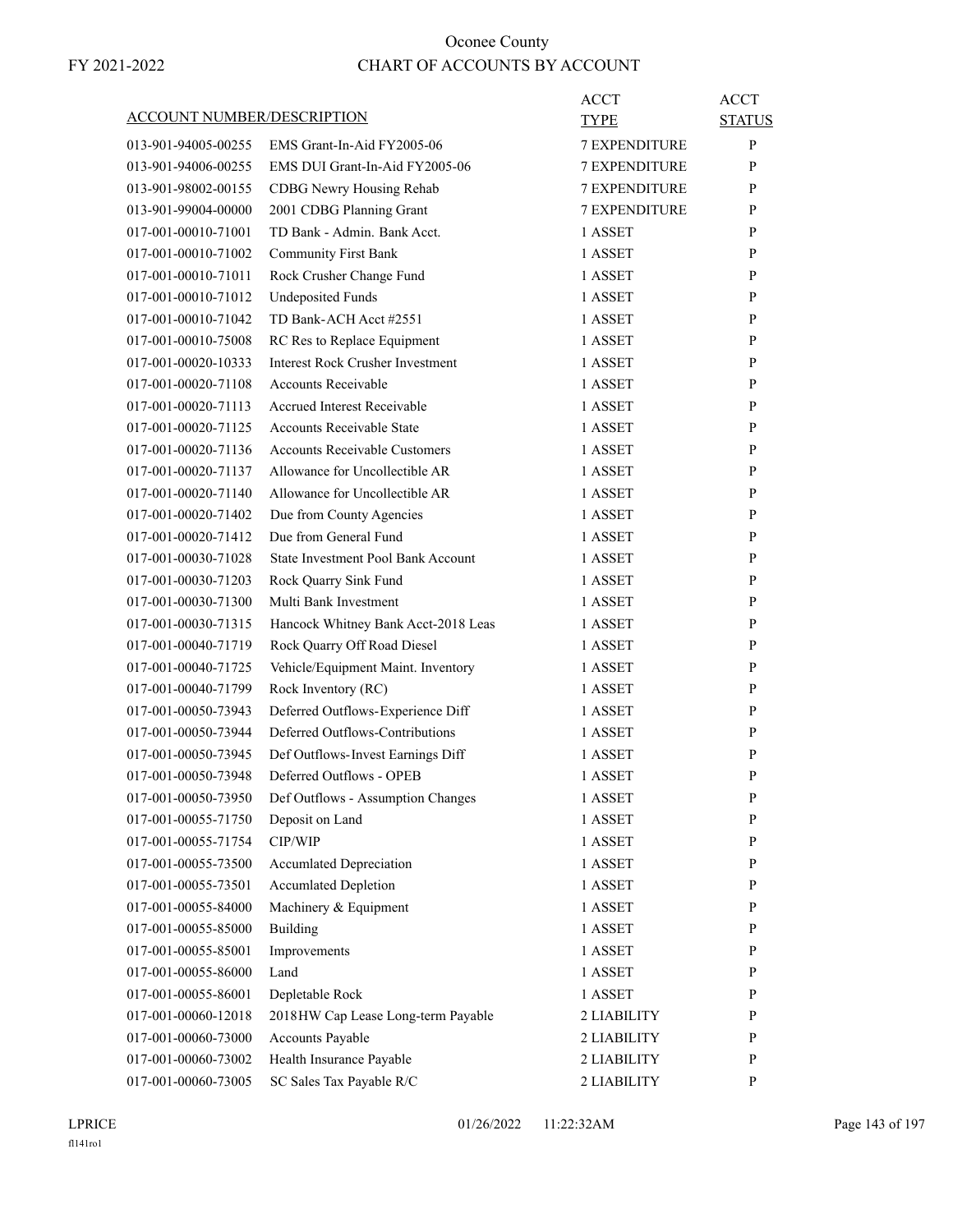| <b>ACCOUNT NUMBER/DESCRIPTION</b> |                                         | ACCT<br><b>TYPE</b>      | <b>ACCT</b><br><b>STATUS</b> |
|-----------------------------------|-----------------------------------------|--------------------------|------------------------------|
| 017-001-00060-73009               | Accounts Payable Manual Adjustment      | 2 LIABILITY              | P                            |
| 017-001-00060-73010               | Accounts Payable Accruals -CSI Only     | 2 LIABILITY              | P                            |
| 017-001-00060-73050               | Accrued Vacation Payable-Long-term      | 2 LIABILITY              | P                            |
| 017-001-00060-73051               | Salaries Payable                        | 2 LIABILITY              | P                            |
| 017-001-00060-73052               | Accrued Vacation Payable-Short-term     | 2 LIABILITY              | P                            |
| 017-001-00060-73200               | Accrued Interest Payable                | 2 LIABILITY              | P                            |
| 017-001-00060-73313               | Due To/From Rock Crusher                | 2 LIABILITY              | P                            |
| 017-001-00060-73999               | Reserve for Encumbrance                 | 2 LIABILITY              | P                            |
| 017-001-00060-99999               | Net Post Employment Obligation          | 2 LIABILITY              | P                            |
| 017-001-00090-73917               | Life 3 Hartford                         | 2 LIABILITY              | P                            |
| 017-001-00090-73925               | Accrued Payroll Payable                 | 2 LIABILITY              | P                            |
| 017-001-00090-73941               | Net Pension Liability                   | 2 LIABILITY              | P                            |
| 017-001-00090-73942               | Deferred Inflows-Invest Earning Dif     | 2 LIABILITY              | P                            |
| 017-001-00090-73946               | Def Inflows-Experience Diff             | 2 LIABILITY              | P                            |
| 017-001-00090-73947               | Def Inflows-Changesin Prop/Diff Con     | 2 LIABILITY              | P                            |
| 017-001-00090-73949               | Deferred Inflows - OPEB                 | 2 LIABILITY              | P                            |
| 017-001-00100-75000               | PYE Change in Net Position              | 3 EQUITY                 | P                            |
| 017-001-00100-75001               | Net Pos, Net Investmnt in Cap Asset     | 3 EQUITY                 | P                            |
| 017-001-00100-75002               | Net Position, Unrestricted              | 3 EQUITY                 | P                            |
| 017-001-00100-75003               | Net Position, Unrestricted-Land         | 3 EQUITY                 | P                            |
| 017-001-00100-75016               | Net Position, Prior Year Adjustment     | 3 EQUITY                 | P                            |
| 017-080-00805-00841               | <b>Equipment Replacement</b>            | <b>4 REVENUE</b>         | P                            |
|                                   |                                         |                          |                              |
| 017-080-00805-08888               | Encumbrance Reserve Plug Account        | <b>8 FINANCING SOURO</b> | P                            |
| 017-080-00805-09999               | Net Assets-Budgetary Control            | <b>8 FINANCING SOURO</b> | P                            |
| 017-080-00805-10300               | Non-Capital Auction Sales Revenue       | <b>4 REVENUE</b>         | P                            |
| 017-080-00805-10333               | <b>Interest Rock Quarry Investments</b> | <b>4 REVENUE</b>         | P                            |
| 017-080-00805-10340               | Miscellaneous Income                    | <b>4 REVENUE</b>         | P                            |
| 017-080-00805-15401               | <b>Outside Sales</b>                    | 4 REVENUE                | P                            |
| 017-080-00805-15402               | <b>Internal Rock Sales</b>              | 4 REVENUE                | P                            |
| 017-080-00805-15404               | <b>Outside Sales Screening</b>          | <b>4 REVENUE</b>         | P                            |
| 017-080-00805-15406               | LP Credit Application Fees              | <b>4 REVENUE</b>         | P                            |
| 017-080-00805-15408               | LP Credit Card Processing Revenue       | <b>4 REVENUE</b>         | P                            |
| 017-080-00805-15409               | Rock Inventory Adjustment               | 4 REVENUE                | P                            |
| 017-080-00805-15410               | Screening Plant Usage                   | 4 REVENUE                | P                            |
| 017-080-00805-15999               | Rock Crusher Retained Earnings CF       | <b>4 REVENUE</b>         | P                            |
| 017-080-00805-73505               | Gain on Sale of Capital Asset           | <b>4 REVENUE</b>         | P                            |
| 017-080-00805-73510               | Capital Contribution                    | 4 REVENUE                | P                            |
| 017-080-00840-12018               | Interest Income-2018 HW Cap Lease       | <b>4 REVENUE</b>         | P                            |
| 017-090-00170-70010               | Interfund Transfers In-10 Fund          | <b>8 FINANCING SOURO</b> | P                            |
| 017-090-00170-70320               | Interfund Transfers In-320 Fund         | 8 FINANCING SOURO        | P                            |
| 017-095-00171-70010               | Interfund Transfer Out-10 Fund          | 9 FINANCING USE          | P                            |
| 017-095-00171-70320               | Interfund Transfer Out-320 Fund         | 9 FINANCING USE          | P                            |
| 017-719-10110-00000               | Salary                                  | 7 EXPENDITURE            | P                            |
| 017-719-10110-05400               | Director of the Rock Quarry             | 7 EXPENDITURE            | P                            |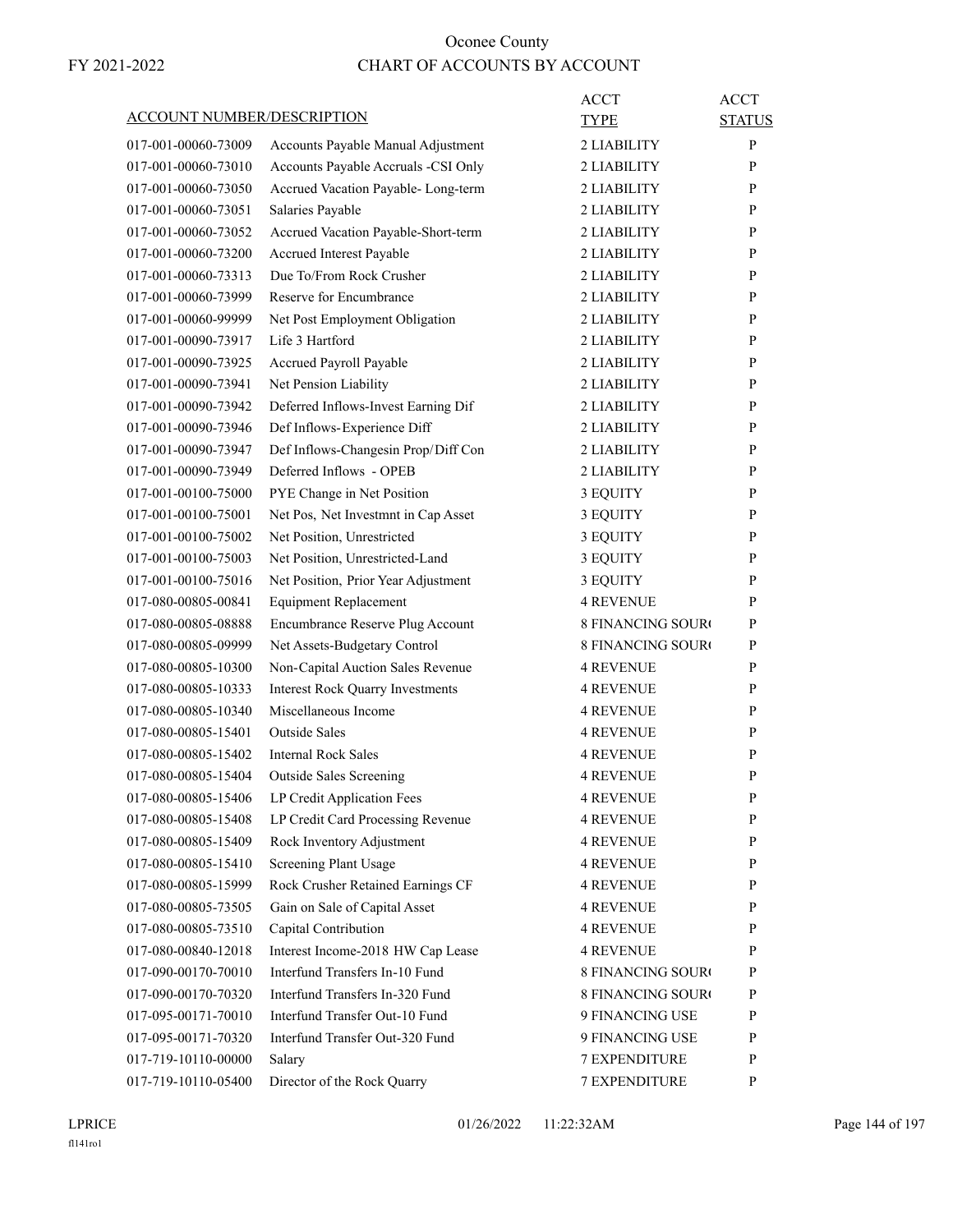|                                   |                                        | <b>ACCT</b>          | <b>ACCT</b>   |
|-----------------------------------|----------------------------------------|----------------------|---------------|
| <b>ACCOUNT NUMBER/DESCRIPTION</b> |                                        | TYPE                 | <b>STATUS</b> |
| 017-719-10110-05401               | Office Manager                         | <b>7 EXPENDITURE</b> | P             |
| 017-719-10110-05402               | <b>Equipment Operator IV</b>           | <b>7 EXPENDITURE</b> | P             |
| 017-719-10110-05403               | <b>Equipment Operator IV</b>           | <b>7 EXPENDITURE</b> | P             |
| 017-719-10110-05404               | <b>Equipment Operator IV</b>           | 7 EXPENDITURE        | P             |
| 017-719-10110-05405               | <b>Equipment Operator IV</b>           | <b>7 EXPENDITURE</b> | P             |
| 017-719-10110-05406               | Diesel Mechanic                        | <b>7 EXPENDITURE</b> | P             |
| 017-719-10110-05408               | Equipment Operator IV                  | <b>7 EXPENDITURE</b> | P             |
| 017-719-10110-05409               | Equipment Opeator IV                   | <b>7 EXPENDITURE</b> | P             |
| 017-719-10110-05410               | Euqipment Operator III                 | <b>7 EXPENDITURE</b> | P             |
| 017-719-10110-05411               | Quarry Shop Foreman                    | <b>7 EXPENDITURE</b> | P             |
| 017-719-10110-05413               | Equipment Operator III                 | <b>7 EXPENDITURE</b> | P             |
| 017-719-10110-05414               | Mechnic Rock Crusher                   | <b>7 EXPENDITURE</b> | P             |
| 017-719-10110-05415               | Equipment Operator II                  | <b>7 EXPENDITURE</b> | P             |
| 017-719-10110-05416               | Equipment Operator II                  | <b>7 EXPENDITURE</b> | P             |
| 017-719-10110-05417               | Equipment Operator III                 | <b>7 EXPENDITURE</b> | P             |
| 017-719-10110-05418               | Account Clerk I                        | 7 EXPENDITURE        | P             |
| 017-719-10125-00000               | <b>Accured Payroll Expenditures</b>    | <b>7 EXPENDITURE</b> | P             |
| 017-719-10610-00000               | Comp/Extra Hours                       | <b>7 EXPENDITURE</b> | P             |
| 017-719-10700-00000               | Anniversary Salaries                   | <b>7 EXPENDITURE</b> | P             |
| 017-719-10710-00000               | Overtime/Comp Salary/Fringe            | <b>7 EXPENDITURE</b> | P             |
| 017-719-10800-00000               | Certification Adjustment               | <b>7 EXPENDITURE</b> | P             |
| 017-719-19999-00000               | Reclassifications                      | 7 EXPENDITURE        | P             |
| 017-719-20013-00000               | Social Security                        | <b>7 EXPENDITURE</b> | P             |
| 017-719-20014-00000               | Retirement                             | <b>7 EXPENDITURE</b> | P             |
| 017-719-20015-00000               | Workers Compensation                   | <b>7 EXPENDITURE</b> | P             |
| 017-719-20016-00000               | Health Insurance                       | <b>7 EXPENDITURE</b> | P             |
| 017-719-20025-00000               | Furlough                               | <b>7 EXPENDITURE</b> | P             |
| 017-719-20026-00000               | <b>ARC</b> for OPEB                    | 7 EXPENDITURE        | P             |
| 017-719-20027-00000               | Dental Insurance                       | <b>7 EXPENDITURE</b> | P             |
| 017-719-20028-00000               | Vision Insurance                       | <b>7 EXPENDITURE</b> | P             |
| 017-719-20041-00000               | GASB 68 Pension Expense                | 7 EXPENDITURE        | ${\bf P}$     |
| 017-719-20042-00000               | GASB 75 OPEB Expense                   | 7 EXPENDITURE        | P             |
| 017-719-30018-00000               | Travel                                 | <b>7 EXPENDITURE</b> | P             |
| 017-719-30024-00000               | Maintenance on Equipment               | 7 EXPENDITURE        | P             |
| 017-719-30025-00000               | Professional                           | <b>7 EXPENDITURE</b> | P             |
| 017-719-30037-00000               | Eqipment (Leased or Rented)            | <b>7 EXPENDITURE</b> | P             |
| 017-719-30039-00000               | <b>Blasting - Professional Service</b> | 7 EXPENDITURE        | P             |
| 017-719-30041-00000               | Telecommunications                     | 7 EXPENDITURE        | P             |
| 017-719-30056-00000               | Date Processing                        | <b>7 EXPENDITURE</b> | P             |
| 017-719-30059-00000               | Copier Click Charges                   | 7 EXPENDITURE        | P             |
| 017-719-30066-00000               | P& L Insurance                         | <b>7 EXPENDITURE</b> | P             |
| 017-719-30068-00000               | Advertising                            | <b>7 EXPENDITURE</b> | P             |
| 017-719-30069-00000               | <b>Bonds</b>                           | 7 EXPENDITURE        | P             |
| 017-719-30080-00000               | Dues Organizations                     | 7 EXPENDITURE        | P             |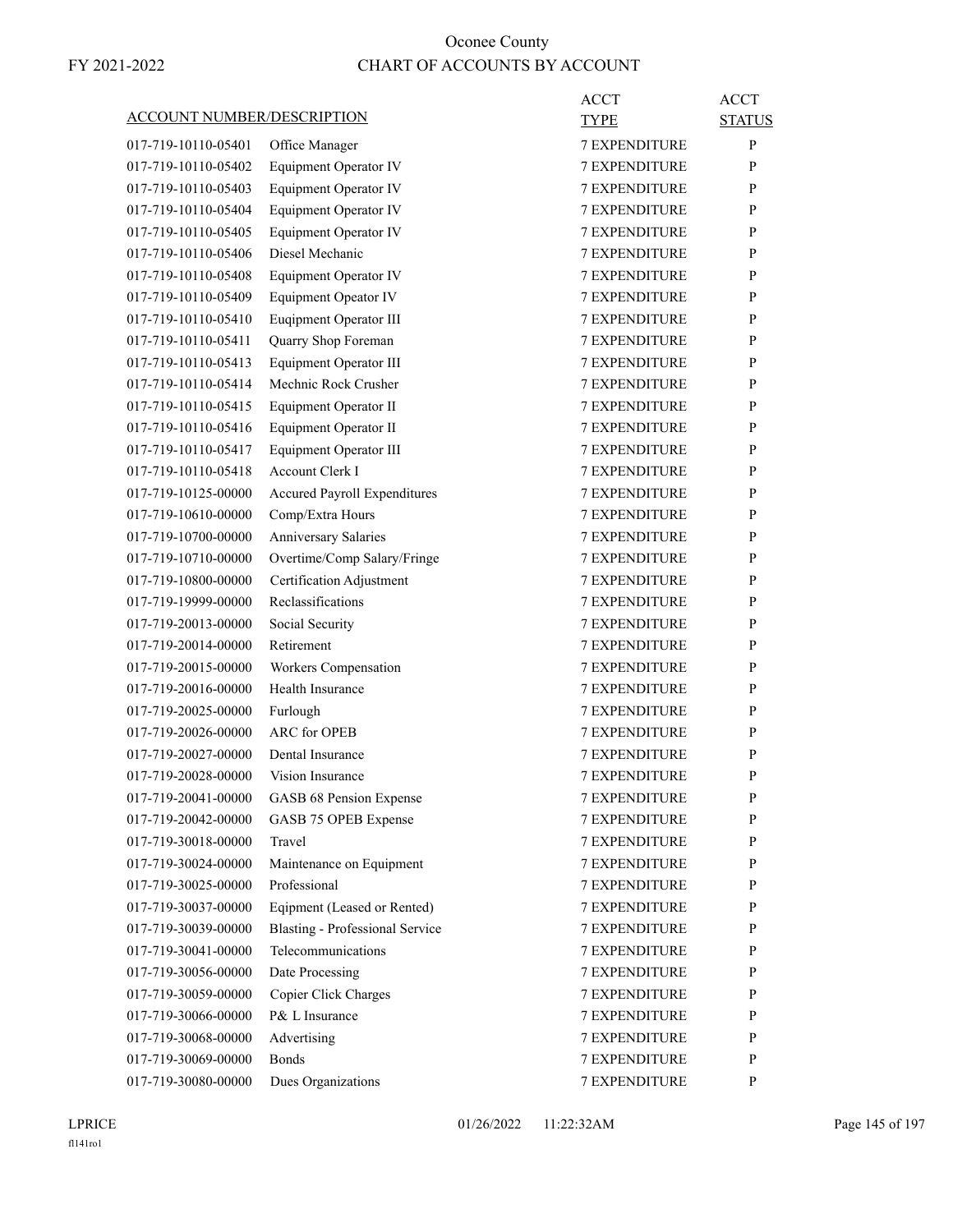| ACCOUNT NUMBER/DESCRIPTION |                                                               | ACCT<br>TYPE         | <b>ACCT</b><br><b>STATUS</b> |
|----------------------------|---------------------------------------------------------------|----------------------|------------------------------|
| 017-719-30084-00000        | School/Seminar/Training/Mtg                                   | <b>7 EXPENDITURE</b> | P                            |
| 017-719-30091-00000        | <b>Special Departmental Supplies</b>                          | <b>7 EXPENDITURE</b> | P                            |
| 017-719-33022-00000        | Maintenance Buildings/Grounds                                 | <b>7 EXPENDITURE</b> | P                            |
| 017-719-34042-00000        | Gas & Fuel Oil                                                | <b>7 EXPENDITURE</b> | P                            |
| 017-719-34043-00000        | Electricity                                                   | <b>7 EXPENDITURE</b> | P                            |
| 017-719-34044-00000        | Water/Sewer/Garbage                                           | <b>7 EXPENDITURE</b> | P                            |
| 017-719-40027-00000        | Safety Equipment                                              | <b>7 EXPENDITURE</b> | P                            |
| 017-719-40031-00000        | Non-Capital Equipment                                         | <b>7 EXPENDITURE</b> | P                            |
| 017-719-40032-00000        | Operational                                                   | <b>7 EXPENDITURE</b> | P                            |
| 017-719-40034-00000        | Food                                                          | <b>7 EXPENDITURE</b> | P                            |
| 017-719-40045-00000        | IT Replacement Eq./Softwr                                     | <b>7 EXPENDITURE</b> | P                            |
| 017-719-40065-00000        | Clothing/Uniforms                                             | <b>7 EXPENDITURE</b> | P                            |
| 017-719-50840-00000        | <b>Equipment Capital Expenses</b>                             | <b>7 EXPENDITURE</b> | P                            |
| 017-719-50840-12018        | Capital Equipment -2018 HW Lease                              | <b>7 EXPENDITURE</b> | P                            |
| 017-719-50841-00000        | <b>Equipment Replacement</b>                                  | <b>7 EXPENDITURE</b> | P                            |
| 017-719-50845-00000        | Capital IT Equip/Software                                     | <b>7 EXPENDITURE</b> | P                            |
| 017-719-50850-00000        | <b>Buildings Capital Expenses</b>                             | <b>7 EXPENDITURE</b> | P                            |
| 017-719-50860-00000        | Land Capital Expense                                          | <b>7 EXPENDITURE</b> | P                            |
| 017-719-50870-00000        | Vehicles/Equipment Capital Expenses                           | <b>7 EXPENDITURE</b> | P                            |
| 017-719-55200-12018        | 2018 HW Cap Lease Interest Pmt                                | <b>7 EXPENDITURE</b> | P                            |
| 017-719-55400-12018        | 2018 HW Cap Lease Insuance Cost                               | <b>7 EXPENDITURE</b> | P                            |
| 017-719-60055-00000        | Credit Application Fee                                        | <b>7 EXPENDITURE</b> | P                            |
| 017-719-60735-00000        | General Gravel Use                                            | <b>7 EXPENDITURE</b> | P                            |
| 017-719-60990-00000        | Credit Card Processing Fee Exp.                               | <b>7 EXPENDITURE</b> | P                            |
| 017-719-70170-00000        | Transfer to General Fund                                      | <b>7 EXPENDITURE</b> | P                            |
| 017-719-70171-00000        |                                                               | 7 EXPENDITURE        | P                            |
| 017-719-73505-00000        | Transfer to Capital Projects<br>Loss on Sale of Capital Asset | <b>7 EXPENDITURE</b> | P                            |
| 017-719-80719-00000        | Rock Quarry Vehicle Maintenance                               | <b>7 EXPENDITURE</b> | P                            |
|                            |                                                               | <b>7 EXPENDITURE</b> |                              |
| 017-719-81719-00000        | Rock Quarry Gasoline                                          |                      | P<br>P                       |
| 017-719-82719-00000        | Rock Quarry Diesel                                            | <b>7 EXPENDITURE</b> |                              |
| 017-719-90150-00000        | Update Crusher Plant                                          | <b>7 EXPENDITURE</b> | P                            |
| 017-719-90150-15460        | Update Crusher Plant                                          | 7 EXPENDITURE        | P                            |
| 017-719-90150-71799        | Rock Inventory (RC)                                           | 7 EXPENDITURE        | P                            |
| 017-719-90150-73499        | Depreciation Expense                                          | 7 EXPENDITURE        | P                            |
| 017-719-90150-73500        | <b>Depletion Expense</b>                                      | 7 EXPENDITURE        | P                            |
| 017-721-50870-00000        | Vehicles Capital Expenditures                                 | <b>7 EXPENDITURE</b> | P                            |
| 020-001-00010-71001        | TD Bank - Admin. Bank Acct.                                   | 1 ASSET              | P                            |
| 020-001-00010-71002        | <b>Community First Bank</b>                                   | 1 ASSET              | P                            |
| 020-001-00010-71042        | TD Bank-ACH Acct #2551                                        | 1 ASSET              | P                            |
| 020-001-00010-71056        | BB&T - Unincorp Fire Eq. Fund                                 | 1 ASSET              | P                            |
| 020-001-00020-71101        | Current Tax Rec Emerg Services                                | 1 ASSET              | P                            |
| 020-001-00020-71107        | Tax Receivables Unincorp Fire                                 | 1 ASSET              | P                            |
| 020-001-00020-71108        | Accounts Receivable                                           | 1 ASSET              | P                            |
| 020-001-00020-71125        | Due from Other Governments                                    | 1 ASSET              | P                            |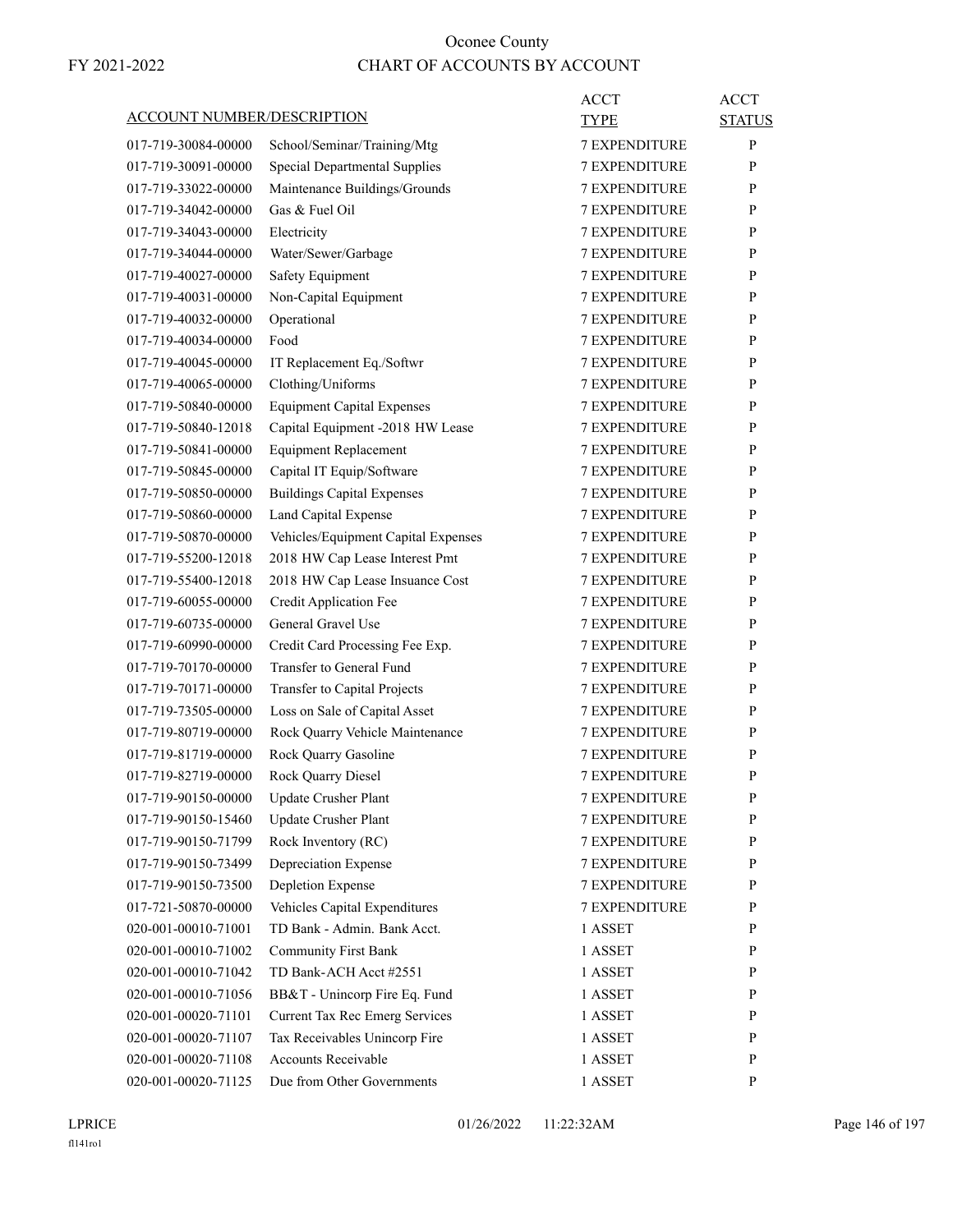|                                   |                                           | <b>ACCT</b>              | <b>ACCT</b>   |
|-----------------------------------|-------------------------------------------|--------------------------|---------------|
| <b>ACCOUNT NUMBER/DESCRIPTION</b> |                                           | <b>TYPE</b>              | <b>STATUS</b> |
| 020-001-00020-71131               | Intergov. Receivable-Keowee Fire          | 1 ASSET                  | P             |
| 020-001-00025-71190               | Allowance for Uncollectible Taxes         | 1 ASSET                  | P             |
| 020-001-00030-71028               | <b>State Investment Pool Bank Account</b> | 1 ASSET                  | P             |
| 020-001-00030-71200               | Investment                                | 1 ASSET                  | P             |
| 020-001-00030-71300               | Multi Bank Investment                     | 1 ASSET                  | P             |
| 020-001-00040-71740               | Prepaid Items                             | 1 ASSET                  | P             |
| 020-001-00060-73000               | Accounts Payable                          | 2 LIABILITY              | P             |
| 020-001-00060-73001               | Retainage Payable                         | 2 LIABILITY              | P             |
| 020-001-00060-73009               | Accounts Payable Manual                   | 2 LIABILITY              | P             |
| 020-001-00060-73010               | Accounts Payable Accruals -CSI Only       | 2 LIABILITY              | P             |
| 020-001-00090-73925               | Accrued Payroll Payable                   | 2 LIABILITY              | P             |
| 020-001-00100-75000               | FB, Unassigned-Emerg Services Fund        | 3 EQUITY                 | P             |
| 020-001-00100-75016               | FB, Prior Period Adjustments              | 3 EQUITY                 | P             |
| 020-001-00101-75022               | FB, Nonspendable-Prepaid Expend           | 3 EQUITY                 | P             |
| 020-001-00102-75031               | FB, Restricted-Public Safety              | 3 EQUITY                 | P             |
| 020-001-00104-75081               | FB, Assigned-Capital Projects             | 3 EQUITY                 | P             |
| 020-001-00104-75085               | FB, Assigned-Subsequent Yr's Budget       | 3 EQUITY                 | P             |
| 020-001-00104-75088               | FB, Assigned-Duke Energy Appeals          | 3 EQUITY                 | P             |
| 020-001-00950-73400               | Deferred Revenue - Taxes                  | 2 LIABILITY              | P             |
| 020-080-00170-07180               | OFS - Capital Lease Purch. Fire Eq.       | <b>8 FINANCING SOURO</b> | P             |
| 020-080-00805-08888               | Encumbrance Reserve Plug Account          | <b>8 FINANCING SOURO</b> | P             |
| 020-080-00805-09999               | Fund Balance-Budgetary Control            | <b>8 FINANCING SOURO</b> | P             |
| 020-080-00805-10336               | Interest, BB&T Uninc Fire Eq Fund         | <b>4 REVENUE</b>         | P             |
| 020-080-00805-10340               | Miscellaneous Income                      | <b>4 REVENUE</b>         | P             |
| 020-080-00805-28000               | Real Estate Tax Collections               | 4 REVENUE                | P             |
| 020-080-00805-28700               | Manuf. Reimbursement                      | <b>4 REVENUE</b>         | P             |
| 020-080-00805-29000               | <b>Vehicle Taxes</b>                      | <b>4 REVENUE</b>         | P             |
| 020-080-00805-29500               | <b>Motor Carrier Taxes</b>                | <b>4 REVENUE</b>         | P             |
| 020-080-00805-87000               | <b>Emergency Services from General</b>    | <b>4 REVENUE</b>         | P             |
| 020-080-00835-11612               | Donation from Friendship Fire Dept.       | <b>4 REVENUE</b>         | P             |
| 020-080-00950-00000               | <b>Emergency Services Fund</b>            | <b>4 REVENUE</b>         | P             |
| 020-080-00950-76000               | Emerg Serv Unicorp Fire Veh Coll          | <b>4 REVENUE</b>         | P             |
| 020-080-00950-76001               | Emerg Serv Unincorp Fire Bad Checks       | <b>4 REVENUE</b>         | P             |
| 020-080-00950-76002               | Emerg Serv Unicorp Fire Veh Refund        | <b>4 REVENUE</b>         | P             |
| 020-080-00950-76003               | PT CO Unincorp. Fire CY RE Treas          | <b>4 REVENUE</b>         | P             |
| 020-080-00950-76004               | PT Unine Fire CY RE DT Mar-June           | <b>4 REVENUE</b>         | P             |
| 020-080-00950-76005               | PT CO Uninc Fire DT RE                    | <b>4 REVENUE</b>         | P             |
| 020-080-00950-76006               | PT CO Uninc Fire RE BC Treasurer          | <b>4 REVENUE</b>         | P             |
| 020-080-00950-76007               | PT Uninc Fire RE BC Treas Penalty         | <b>4 REVENUE</b>         | P             |
| 020-080-00950-76009               | PT CO Uninc Fire CY RE Penalty            | <b>4 REVENUE</b>         | P             |
| 020-080-00950-76010               | PT Uninc Fire CY RE DT Mar-June Pen       | <b>4 REVENUE</b>         | P             |
| 020-080-00950-76011               | Emerg Serv Uninc Fire DT PY Penal         | <b>4 REVENUE</b>         | P             |
| 020-080-00950-76012               | PT Unicorp Fire Homestead Exemption       | <b>4 REVENUE</b>         | P             |
| 020-080-00950-76013               | PT Unincorp Fire DT RE Penalty            | <b>4 REVENUE</b>         | P             |
|                                   |                                           |                          |               |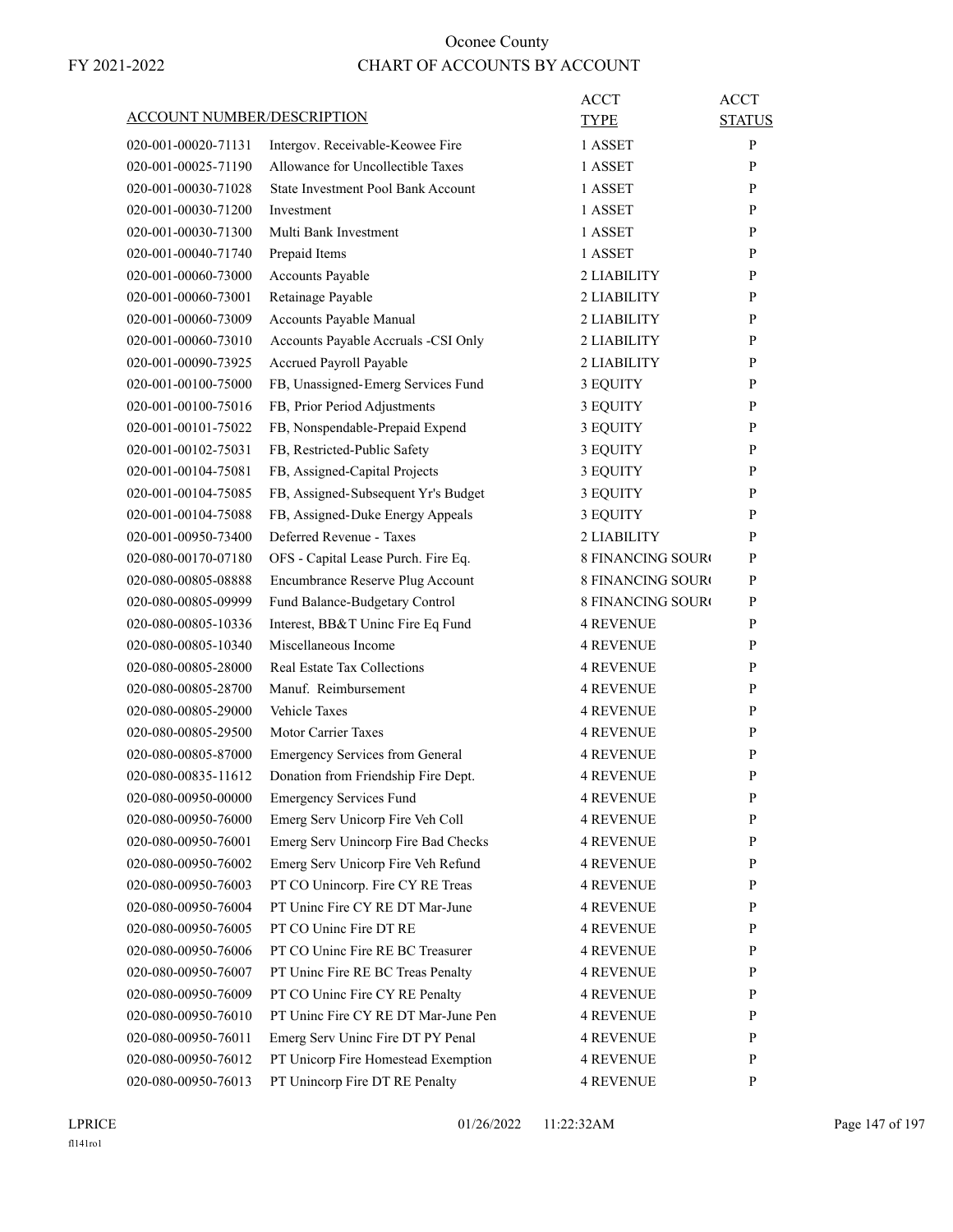| <b>ACCOUNT NUMBER/DESCRIPTION</b> |                                                                           | ACCT<br><b>TYPE</b>                          | <b>ACCT</b><br><b>STATUS</b> |
|-----------------------------------|---------------------------------------------------------------------------|----------------------------------------------|------------------------------|
| 020-080-00950-76014               | PT Unincorporated Fire DT BC                                              | <b>4 REVENUE</b>                             | P                            |
| 020-080-00950-76015               | PT Unincorporated Fire DT BC Pen                                          | <b>4 REVENUE</b>                             | P                            |
| 020-080-00950-76016               | PT Unincorp Fire FILOT Collections                                        | <b>4 REVENUE</b>                             | P                            |
| 020-080-00950-76018               | PT CO Emerg Serv Unincorp Fire BMW                                        | <b>4 REVENUE</b>                             | P                            |
| 020-080-00950-76019               | PT CO Unincorp Fire Manuf Reim                                            | <b>4 REVENUE</b>                             | P                            |
| 020-080-00950-76020               | PT Emergency Services Unincorp Fire                                       | <b>4 REVENUE</b>                             | P                            |
| 020-080-00950-76023               | Uning Fire Dist - Manuf PVE Reimb                                         | <b>4 REVENUE</b>                             | P                            |
| 020-080-00950-76025               | PT Emerg Serv Uninc Fire RE Refunds                                       | <b>4 REVENUE</b>                             | P                            |
| 020-080-00950-76026               | PT Uninc Fire RE Refunds Penalty                                          | <b>4 REVENUE</b>                             | P                            |
| 020-080-00950-76028               | PT Unincorporated Fire DT Refund                                          | <b>4 REVENUE</b>                             | P                            |
| 020-080-00950-76029               | PT Unincorp Fire DT Refund Penalty                                        | <b>4 REVENUE</b>                             | P                            |
| 020-080-00950-76032               | PY Unincorporated Fire PY Refund                                          | <b>4 REVENUE</b>                             | P                            |
| 020-080-00950-76033               | PT Unincorp Fire PY Ref Penalty                                           | <b>4 REVENUE</b>                             | P                            |
| 020-080-00950-76034               | Unicor Fire Watercraft taxes                                              | <b>4 REVENUE</b>                             | P                            |
| 020-080-00950-76035               | Unicor Fire Watercraft Bad Checks                                         | <b>4 REVENUE</b>                             | P                            |
| 020-080-00950-76036               | Unicor Fire Watercraft Refunds                                            | <b>4 REVENUE</b>                             | P                            |
| 020-080-10170-00000               | <b>Budgeted Fund Balance</b>                                              | <b>4 REVENUE</b>                             | P                            |
| 020-090-00170-70010               | Interfund Transfers In-10 Fund                                            | <b>8 FINANCING SOURC</b>                     | P                            |
| 020-090-00170-70012               | Interfund Transfers In-12 Fund                                            | <b>8 FINANCING SOURO</b>                     | P                            |
| 020-090-00170-70013               | Interfund Transfers In-13 Fund                                            | <b>8 FINANCING SOUR</b>                      | P                            |
| 020-090-00180-07190               | OFS - Proceeds from Insurance                                             | <b>8 FINANCING SOURC</b>                     | P                            |
| 020-095-00171-70010               | Interfund Transfer Out-10 Fund                                            | 9 FINANCING USE                              | P                            |
| 020-095-00171-70012               | Interfund Transfer Out-12 Fund                                            | 9 FINANCING USE                              | P                            |
| 020-095-00171-70013               | Interfund Transfer Out-13 Fund                                            | 9 FINANCING USE                              | P                            |
| 020-102-30024-00000               | Maintenance of Equipment                                                  | <b>7 EXPENDITURE</b>                         | P                            |
| 020-102-30059-00000               | Copier Click Charges                                                      | 7 EXPENDITURE                                | P                            |
| 020-102-34042-00000               | Gas & Fuel Oil                                                            | <b>7 EXPENDITURE</b>                         | P                            |
| 020-102-34043-00000               | Electricity                                                               | <b>7 EXPENDITURE</b>                         | P                            |
| 020-102-34044-00000               |                                                                           | <b>7 EXPENDITURE</b>                         | P                            |
| 020-102-40031-00000               | Water/Sewer/Garbage                                                       | <b>7 EXPENDITURE</b>                         | P                            |
| 020-102-40031-00601               | Non-Capital Equipment<br>Non-Cap Equip-Oakway Fire Dept                   | <b>7 EXPENDITURE</b>                         | P                            |
|                                   |                                                                           |                                              |                              |
| 020-102-40031-00603               | Non-Cap Eq-Corinth-Shiloh Fire Dept<br>Non-Cap Equip - Mtn Rest Fire Dept | 7 EXPENDITURE                                | P<br>$\mathbf{P}$            |
| 020-102-40031-00604               | Non-Cap Equip-Fair Play Fire Dept                                         | <b>7 EXPENDITURE</b><br><b>7 EXPENDITURE</b> | P                            |
| 020-102-40031-00608               |                                                                           |                                              |                              |
| 020-102-40031-00609               | Non-Cap Equip-Long Creek Fire Dept                                        | 7 EXPENDITURE                                | P                            |
| 020-102-40031-00610               | Non-Cap Equip-Cleveland Fire Dept                                         | 7 EXPENDITURE                                | $\mathbf{P}$                 |
| 020-102-40031-00611               | Non-Cap Equip-Keowee Ebenezer Fire                                        | <b>7 EXPENDITURE</b>                         | P                            |
| 020-102-40031-00612               | Non-Cap Equip-Friendship Fire Dept                                        | 7 EXPENDITURE                                | P                            |
| 020-102-40031-00613               | Non-Cap Equip-Cross Roads Fire Dept                                       | <b>7 EXPENDITURE</b>                         | $\mathbf{P}$                 |
| 020-102-40031-00614               | Non-Cap Equip-Pickett Post Fire                                           | <b>7 EXPENDITURE</b>                         | P                            |
| 020-102-40031-00615               | Non-Cap Equip-South Union Fire Dept                                       | 7 EXPENDITURE                                | P                            |
| 020-102-40031-00616               | Non-Cap Equip-West Union Fire Dept                                        | 7 EXPENDITURE                                | $\mathbf{P}$                 |
| 020-102-40031-00617               | Non-Cap Equip-Keowee Key Fire Dept                                        | <b>7 EXPENDITURE</b>                         | P                            |
| 020-102-40031-00620               | Non-Capital Equipment- Haz-Mat                                            | 7 EXPENDITURE                                | P                            |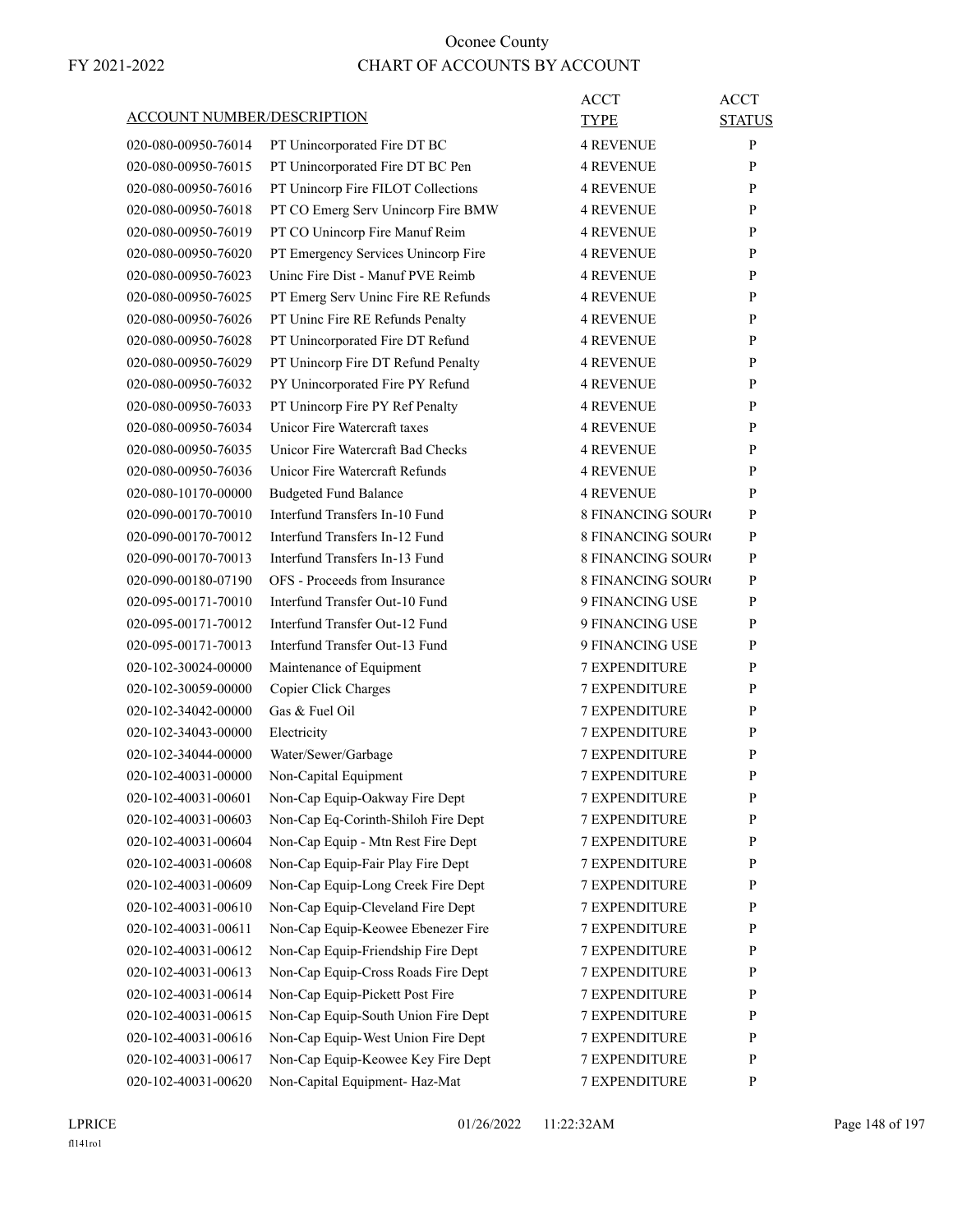| <b>ACCOUNT NUMBER/DESCRIPTION</b>          |                                                             | ACCT<br><b>TYPE</b>                          | <b>ACCT</b><br><b>STATUS</b> |
|--------------------------------------------|-------------------------------------------------------------|----------------------------------------------|------------------------------|
| 020-102-40045-00604                        | Non-Capital IT Eq./Softwr                                   | <b>7 EXPENDITURE</b>                         | P                            |
| 020-102-40045-00617                        | Non-Cap IT Equip/Software-Keowee FD                         | <b>7 EXPENDITURE</b>                         | P                            |
| 020-102-50840-00603                        | Capital Equipment-Corinth Shiloh FD                         | <b>7 EXPENDITURE</b>                         | P                            |
| 020-102-50840-00604                        | EQUIPMENT, CAPITAL EXPEND                                   | <b>7 EXPENDITURE</b>                         | P                            |
| 020-102-50840-00610                        | EQUIPMENT, CAPITAL EXPEND Cleveland                         | <b>7 EXPENDITURE</b>                         | P                            |
| 020-102-50850-00000                        | Buildings, Capital Expenditures                             | <b>7 EXPENDITURE</b>                         | P                            |
| 020-102-50870-00601                        | Capital Vehicles - Oakway FD                                | <b>7 EXPENDITURE</b>                         | P                            |
| 020-102-50870-00603                        | Capital Vehicles- Corinth Shiloh FD                         | <b>7 EXPENDITURE</b>                         | P                            |
| 020-102-50870-00611                        | Vehicles, Capital Expend Keow Ebenz                         | <b>7 EXPENDITURE</b>                         | P                            |
| 020-102-50870-00612                        | Vehicles, Capital Expend Friendship                         | <b>7 EXPENDITURE</b>                         | P                            |
| 020-102-55100-71131                        | 2007 Keowee Fire Principal Pmt.                             | <b>7 EXPENDITURE</b>                         | P                            |
| 020-102-55200-71131                        | 2007 Keowee Fire Interest Pmt.                              | <b>7 EXPENDITURE</b>                         | P                            |
| 020-102-60083-00000                        | Grant to Independent Agencies                               | <b>7 EXPENDITURE</b>                         | P                            |
| 020-102-61006-00000                        | Volunteer Compensation                                      | <b>7 EXPENDITURE</b>                         | P                            |
| 020-102-64002-00000                        | <b>Basic Station Expenditures</b>                           | <b>7 EXPENDITURE</b>                         | P                            |
| 020-102-80102-00000                        | Vehicle Maintenance                                         | <b>7 EXPENDITURE</b>                         | М                            |
| 020-102-80102-00601                        | Veh. Maint. - Oakway FD                                     | <b>7 EXPENDITURE</b>                         | P                            |
| 020-102-80102-00603                        | Veh. Maint. - Corinth-Shiloh FD                             | <b>7 EXPENDITURE</b>                         | P                            |
| 020-102-80102-00604                        | Veh. Maint. - Mtn. Rest FD                                  | <b>7 EXPENDITURE</b>                         | P                            |
| 020-102-80102-00608                        | Veh. Maint. - Fair Play FD                                  | <b>7 EXPENDITURE</b>                         | P                            |
| 020-102-80102-00609                        | Veh. Maint. - Long Creek FD                                 | <b>7 EXPENDITURE</b>                         | P                            |
| 020-102-80102-00610                        | Veh. Maint. - Cleveland FD                                  | <b>7 EXPENDITURE</b>                         | P                            |
| 020-102-80102-00611                        | Veh. Maint. - Keowee Ebenezer FD                            | <b>7 EXPENDITURE</b>                         | P                            |
| 020-102-80102-00612                        |                                                             | <b>7 EXPENDITURE</b>                         | P                            |
|                                            | Veh. Maint. - Friendship FD<br>Veh. Maint. - Cross Roads FD |                                              | P                            |
| 020-102-80102-00613<br>020-102-80102-00614 | Veh. Maint. - Pickett Post FD                               | <b>7 EXPENDITURE</b>                         |                              |
|                                            | Veh. Maint. - South Union FD                                | <b>7 EXPENDITURE</b>                         | P<br>P                       |
| 020-102-80102-00615                        |                                                             | <b>7 EXPENDITURE</b><br><b>7 EXPENDITURE</b> |                              |
| 020-102-80102-00616                        | Veh. Maint. - West Union FD                                 |                                              | P                            |
| 020-102-80102-00617                        | Veh. Maint. - Keowee Key FD                                 | <b>7 EXPENDITURE</b>                         | P                            |
| 020-102-80102-00620                        | Veh. Maint. - Haz-Mat                                       | <b>7 EXPENDITURE</b>                         | P                            |
| 020-105-30024-00000                        | Maintenance of Equipment                                    | <b>7 EXPENDITURE</b>                         | P                            |
| 020-105-30025-00000                        | Professional                                                | <b>7 EXPENDITURE</b>                         | P                            |
| 020-105-40031-00000                        | Non-Capital Equipment                                       | 7 EXPENDITURE                                | P                            |
| 020-105-40032-00000                        | Operational                                                 | 7 EXPENDITURE                                | P                            |
| 020-105-40034-00000                        | Food                                                        | <b>7 EXPENDITURE</b>                         | P                            |
| 020-105-50870-00000                        | Vehicles, Capital Expend                                    | <b>7 EXPENDITURE</b>                         | P                            |
| 020-105-60083-00000                        | Grant to Independent Agencies                               | 7 EXPENDITURE                                | P                            |
| 020-105-64002-00000                        | <b>Basic Station Expenditures</b>                           | 7 EXPENDITURE                                | P                            |
| 020-107-10110-00000                        | Salaries                                                    | 7 EXPENDITURE                                | P                            |
| 020-107-10110-55300                        | <b>EMERGENCY SERVICES CHIEF</b>                             | 7 EXPENDITURE                                | P                            |
| 020-107-10110-55301                        | Operations Chief                                            | 7 EXPENDITURE                                | $\mathbf{P}$                 |
| 020-107-10110-55302                        | Deputy Director Emerg Services 1/2                          | <b>7 EXPENDITURE</b>                         | P                            |
| 020-107-10110-55303                        | Deputy Chief                                                | <b>7 EXPENDITURE</b>                         | P                            |
| 020-107-10110-55304                        | Administrative Assistant                                    | 7 EXPENDITURE                                | P                            |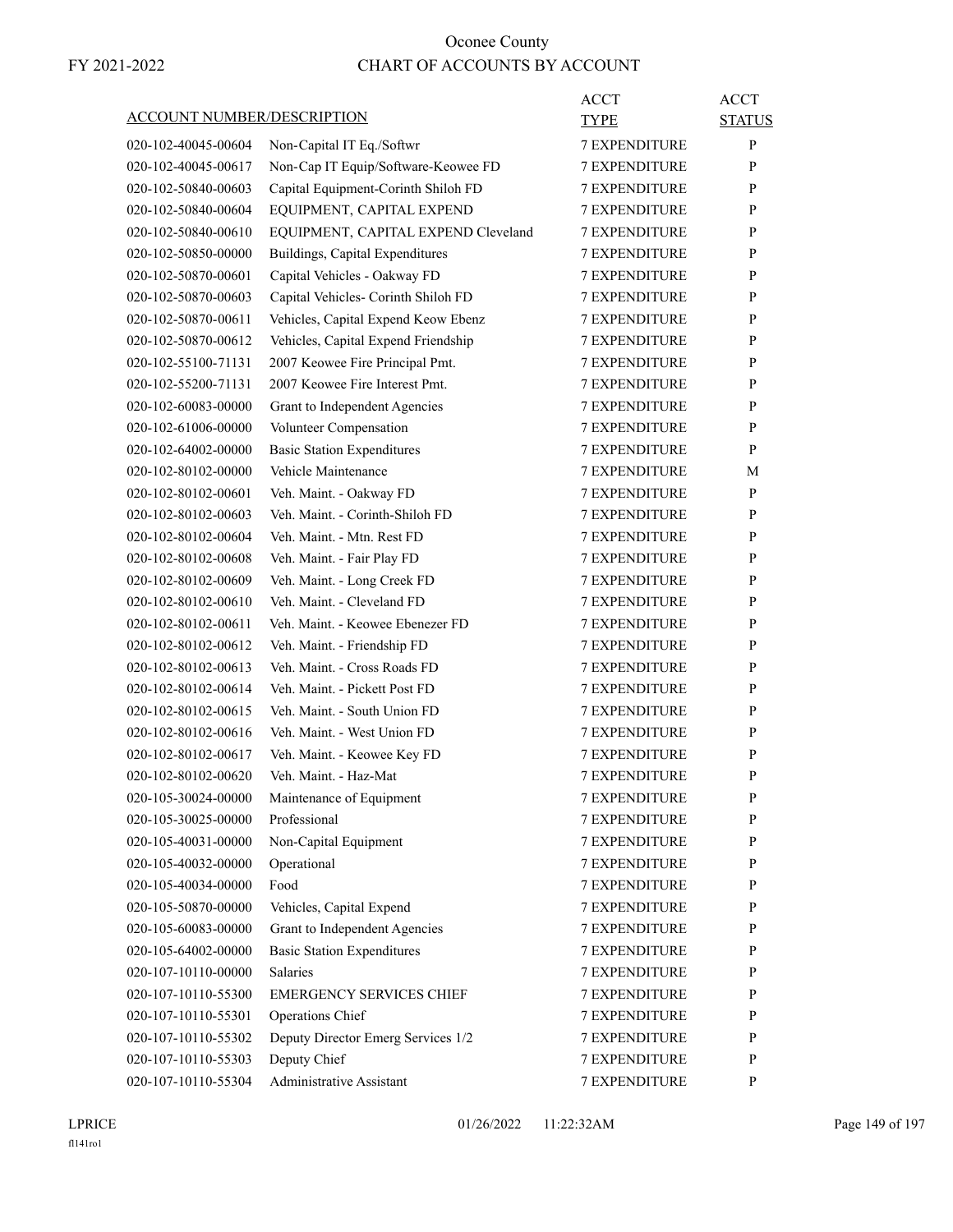|                                   |                                     | <b>ACCT</b>          | <b>ACCT</b>   |
|-----------------------------------|-------------------------------------|----------------------|---------------|
| <b>ACCOUNT NUMBER/DESCRIPTION</b> |                                     | <b>TYPE</b>          | <b>STATUS</b> |
| 020-107-10110-55305               | Data Coordinator                    | <b>7 EXPENDITURE</b> | $\mathbf{P}$  |
| 020-107-10110-55306               | Fire Secretary                      | <b>7 EXPENDITURE</b> | P             |
| 020-107-10110-55307               | Training Officer                    | <b>7 EXPENDITURE</b> | P             |
| 020-107-10110-55320               | Captain (24 Hours)                  | 7 EXPENDITURE        | $\mathbf{P}$  |
| 020-107-10110-55321               | Captain (24 Hours)                  | <b>7 EXPENDITURE</b> | P             |
| 020-107-10110-55322               | Captain (24 Hours)                  | <b>7 EXPENDITURE</b> | P             |
| 020-107-10110-55330               | Fire Fighter (24 Hours)             | <b>7 EXPENDITURE</b> | P             |
| 020-107-10110-55331               | Fire Fighter (24 Hours)             | <b>7 EXPENDITURE</b> | P             |
| 020-107-10110-55332               | Fire Fighter (24 Hours)             | <b>7 EXPENDITURE</b> | P             |
| 020-107-10110-55333               | Fire Fighter (24 Hours)             | 7 EXPENDITURE        | P             |
| 020-107-10110-55334               | Fire Fighter (24 Hours)             | <b>7 EXPENDITURE</b> | P             |
| 020-107-10110-55335               | Fire Fighter (24 Hours)             | <b>7 EXPENDITURE</b> | P             |
| 020-107-10121-00000               | Part Time Fire Fighters             | <b>7 EXPENDITURE</b> | P             |
| 020-107-10125-00000               | <b>Accrued Payroll Expenditures</b> | <b>7 EXPENDITURE</b> | P             |
| 020-107-10610-00000               | Comp/Extra Hours                    | <b>7 EXPENDITURE</b> | P             |
| 020-107-10710-00000               | Overtime/Comp Sal/Fringe            | 7 EXPENDITURE        | P             |
| 020-107-10800-00000               | Certifications                      | <b>7 EXPENDITURE</b> | P             |
| 020-107-10801-00000               | Holiday Line Personnel              | <b>7 EXPENDITURE</b> | P             |
| 020-107-20013-00000               | Social Security                     | <b>7 EXPENDITURE</b> | P             |
| 020-107-20014-00000               | Retirement                          | <b>7 EXPENDITURE</b> | P             |
| 020-107-20015-00000               | Workers Compensation                | <b>7 EXPENDITURE</b> | P             |
| 020-107-20016-00000               | Health Insurance                    | 7 EXPENDITURE        | P             |
| 020-107-20025-00000               | Furlough                            | <b>7 EXPENDITURE</b> | P             |
| 020-107-30024-00000               | Maintenance on Equipment            | <b>7 EXPENDITURE</b> | P             |
| 020-107-30024-00102               | Maint on Equipment                  | <b>7 EXPENDITURE</b> | P             |
| 020-107-30025-00000               | Professional                        | <b>7 EXPENDITURE</b> | P             |
| 020-107-30041-00000               | Telecommunications                  | <b>7 EXPENDITURE</b> | P             |
| 020-107-30041-00601               | Telephone Oakway FD                 | 7 EXPENDITURE        | P             |
| 020-107-30041-00608               | Telephone Fair Play FD              | <b>7 EXPENDITURE</b> | P             |
| 020-107-30041-00610               | Telecommunications -Cleveland FD    | <b>7 EXPENDITURE</b> | P             |
| 020-107-30041-00612               | Telephone Friendship FD             | 7 EXPENDITURE        | ${\bf P}$     |
| 020-107-30041-00613               | Telephone Cross Roads FD            | <b>7 EXPENDITURE</b> | P             |
| 020-107-30041-00614               | Telephone-Pickett Post FD           | <b>7 EXPENDITURE</b> | P             |
| 020-107-30041-00615               | Telephone South Union FD            | <b>7 EXPENDITURE</b> | P             |
| 020-107-30041-00620               | Telephone - Haz-Mat                 | 7 EXPENDITURE        | P             |
| 020-107-30056-00000               | Data Processing                     | 7 EXPENDITURE        | P             |
| 020-107-30056-00102               | Date Processing                     | 7 EXPENDITURE        | P             |
| 020-107-30062-00000               | Medical                             | <b>7 EXPENDITURE</b> | P             |
| 020-107-30062-00627               | Medical-Seneca RS                   | <b>7 EXPENDITURE</b> | P             |
| 020-107-30084-00000               | School/Seminar/Trng/Mtg             | <b>7 EXPENDITURE</b> | P             |
| 020-107-33022-00000               | Maintenance Buildings/Grounds       | 7 EXPENDITURE        | P             |
| 020-107-33022-00628               | Maintenance Bldgs/Grounds Walh RC   | 7 EXPENDITURE        | P             |
| 020-107-34042-00000               | Gas & Fuel Oil                      | 7 EXPENDITURE        | $\mathbf{P}$  |
| 020-107-34042-00102               | Gas & Fuel Oil                      | 7 EXPENDITURE        | P             |
|                                   |                                     |                      |               |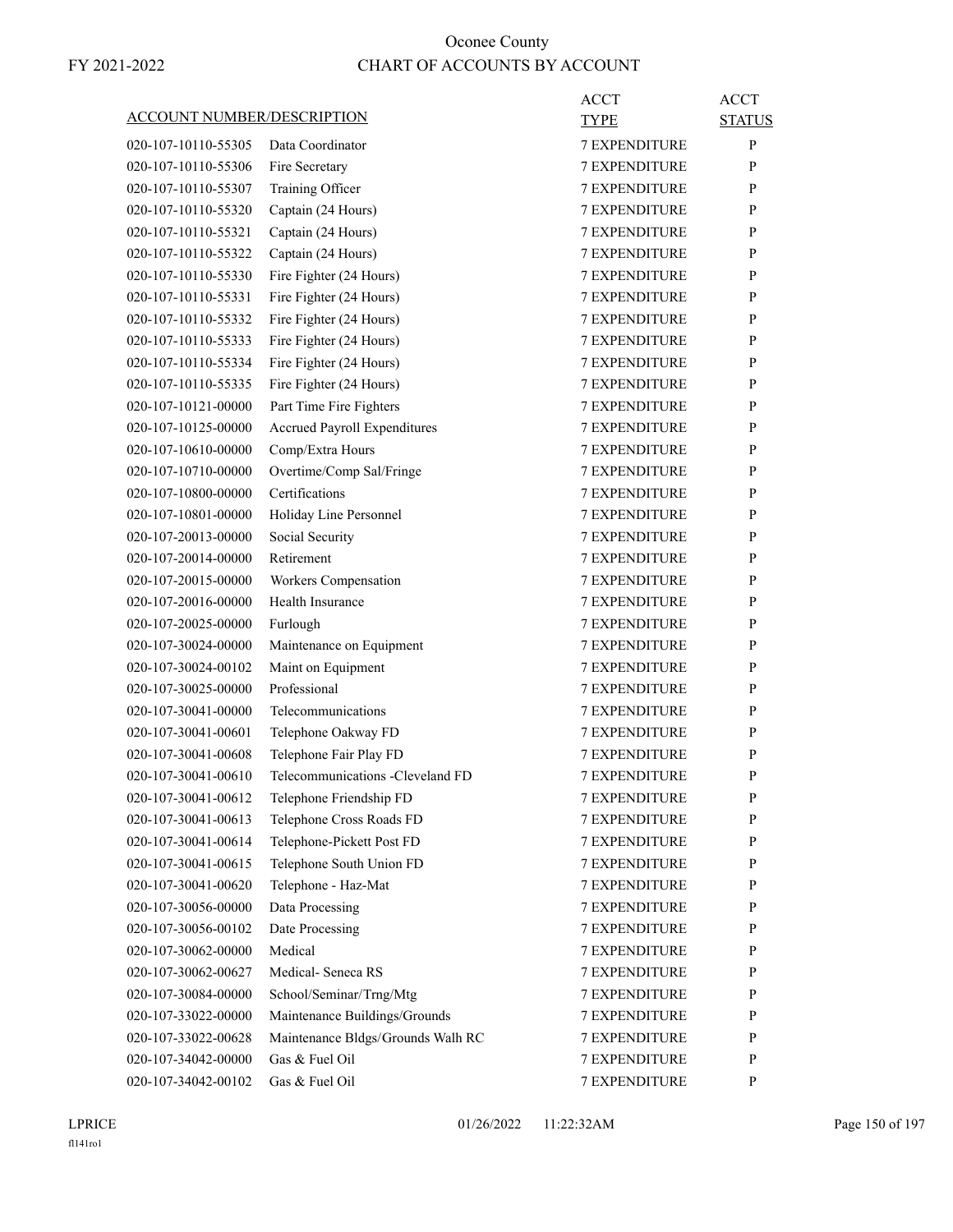|                                   |                                       | <b>ACCT</b>          | <b>ACCT</b>   |
|-----------------------------------|---------------------------------------|----------------------|---------------|
| <b>ACCOUNT NUMBER/DESCRIPTION</b> |                                       | <b>TYPE</b>          | <b>STATUS</b> |
| 020-107-34043-00000               | Electricity                           | <b>7 EXPENDITURE</b> | P             |
| 020-107-34043-00102               | Electricity                           | <b>7 EXPENDITURE</b> | P             |
| 020-107-34043-00614               | Electricity - Pickett Post            | <b>7 EXPENDITURE</b> | P             |
| 020-107-34044-00000               | Water/Sewer/Garbage                   | 7 EXPENDITURE        | P             |
| 020-107-40031-00000               | Non-Capital Equipment                 | <b>7 EXPENDITURE</b> | P             |
| 020-107-40031-00102               | Non-Capital Equipment                 | <b>7 EXPENDITURE</b> | P             |
| 020-107-40031-00601               | Non-Cap Equip -Oakway FD              | <b>7 EXPENDITURE</b> | P             |
| 020-107-40031-00603               | Non-Cap Equip -Corinth-Shiloh FD      | <b>7 EXPENDITURE</b> | P             |
| 020-107-40031-00604               | Non-Cap Equip -Mountain Rest FD       | <b>7 EXPENDITURE</b> | P             |
| 020-107-40031-00608               | Non-Capital Equip -Fair Play FD       | 7 EXPENDITURE        | P             |
| 020-107-40031-00609               | Non-Cap Equip-Long Creek FD           | <b>7 EXPENDITURE</b> | P             |
| 020-107-40031-00610               | Non-Cap Equip-Cleveland FD            | <b>7 EXPENDITURE</b> | P             |
| 020-107-40031-00611               | Non-Cap Equip-Keowee Ebenezer FD      | <b>7 EXPENDITURE</b> | P             |
| 020-107-40031-00612               | Non-Cap Equip-Friendship FD           | <b>7 EXPENDITURE</b> | P             |
| 020-107-40031-00613               | Non-Cap Equip-Cross Roads FD          | <b>7 EXPENDITURE</b> | P             |
| 020-107-40031-00614               | Non-Cap Equip-Pickett Post FD         | 7 EXPENDITURE        | P             |
| 020-107-40031-00615               | Non-Cap Equip-South Union FD          | <b>7 EXPENDITURE</b> | P             |
| 020-107-40031-00616               | Non-Cap Equip-West Union FD           | <b>7 EXPENDITURE</b> | P             |
| 020-107-40031-00617               | Non-Cap Equip-Keowee FD               | <b>7 EXPENDITURE</b> | P             |
| 020-107-40031-00618               | Non-Cap Equip-Holly Springs FD        | <b>7 EXPENDITURE</b> | P             |
| 020-107-40031-00619               | Non-Capital Equip Bounty Land FD      | <b>7 EXPENDITURE</b> | P             |
| 020-107-40031-00620               | Non-Capital Equipment - Haz-Mat       | 7 EXPENDITURE        | P             |
| 020-107-40031-00621               | Non-Capital Equip Dive Team           | <b>7 EXPENDITURE</b> | P             |
| 020-107-40031-00622               | Non-Capital Equip Special Rescue Te   | <b>7 EXPENDITURE</b> | P             |
| 020-107-40031-00623               | Non-Capital Equip Keowee RS           | <b>7 EXPENDITURE</b> | P             |
| 020-107-40031-00624               | Non-Capital Equip Mountain Rest RS    | <b>7 EXPENDITURE</b> | P             |
| 020-107-40031-00625               | Non-Capital Equip Oakway RS           | <b>7 EXPENDITURE</b> | P             |
| 020-107-40031-00626               | Non-Capital Equip Salem RS            | 7 EXPENDITURE        | P             |
| 020-107-40031-00627               | Non-Capital Equip Seneca RS           | <b>7 EXPENDITURE</b> | P             |
| 020-107-40031-00628               | Non-Capital Equip Walhalla RS         | <b>7 EXPENDITURE</b> | P             |
| 020-107-40031-00629               | Non-Capital Equip Westminster RS      | 7 EXPENDITURE        | ${\bf P}$     |
| 020-107-40032-00000               | Operational                           | <b>7 EXPENDITURE</b> | P             |
| 020-107-40032-00614               | Operational - Pickett Post FD         | 7 EXPENDITURE        | P             |
| 020-107-40045-00000               | Non-Capital IT Eq./Softwr             | 7 EXPENDITURE        | P             |
| 020-107-40065-00000               | Clothing/Uniforms                     | 7 EXPENDITURE        | $\mathbf{P}$  |
| 020-107-50840-00000               | <b>Equipment Capital Expenditures</b> | 7 EXPENDITURE        | $\mathbf{P}$  |
| 020-107-50850-00000               | <b>Buildings Capital Expenditures</b> | 7 EXPENDITURE        | P             |
| 020-107-50850-00078               | Capital Buildings-Keowee Falls S FS   | <b>7 EXPENDITURE</b> | P             |
| 020-107-50850-00079               | Capital Bldgs-Cheohee Valley Sub-St   | 7 EXPENDITURE        | P             |
| 020-107-50850-00091               | Capital Buildings-Whetstone Sub-Sta   | 7 EXPENDITURE        | P             |
| 020-107-50850-00092               | Cap Buildings-Village Creek Sub-Sta   | 7 EXPENDITURE        | $\mathbf{P}$  |
| 020-107-50850-00093               | Cap Buildings-Shiloh Sub-Station      | 7 EXPENDITURE        | P             |
| 020-107-50850-00102               | Buildings, Capital Expenditure        | 7 EXPENDITURE        | P             |
| 020-107-50855-00618               | Cap Bldg Improvmnts-Holly Springs     | 7 EXPENDITURE        | P             |
|                                   |                                       |                      |               |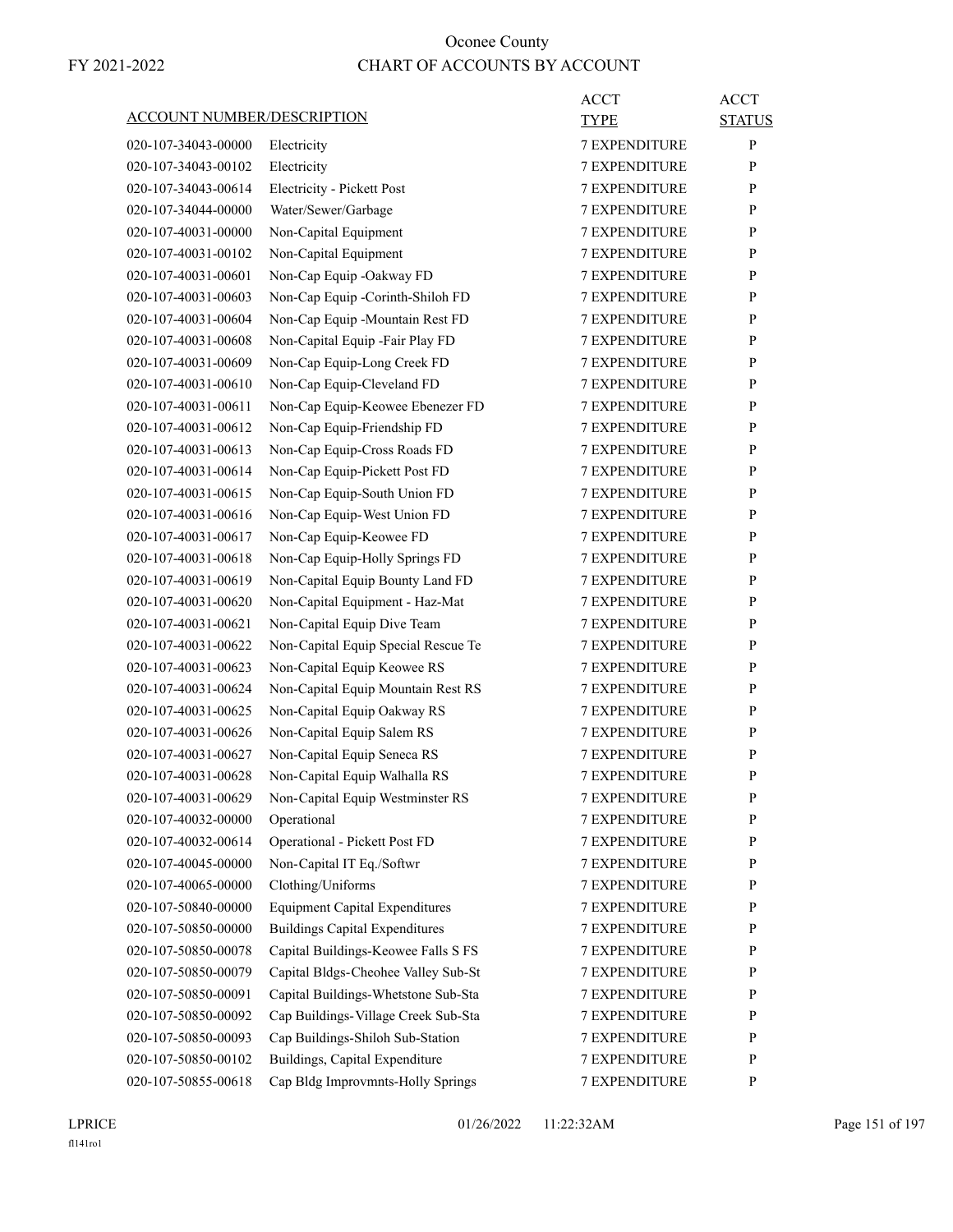| <b>ACCOUNT NUMBER/DESCRIPTION</b> |                                     | ACCT<br>TYPE         | <b>ACCT</b><br><b>STATUS</b> |
|-----------------------------------|-------------------------------------|----------------------|------------------------------|
| 020-107-50860-00079               | Land, Capital-Cheohee Valley Sub-St | <b>7 EXPENDITURE</b> | P                            |
| 020-107-50870-00000               | Vehicles Capital Ependitures        | <b>7 EXPENDITURE</b> | P                            |
| 020-107-50870-00601               | Vehicles, Capital Expend Oakway Fir | <b>7 EXPENDITURE</b> | P                            |
| 020-107-50870-00620               | Capital Vehicle-Haz-Mat             | <b>7 EXPENDITURE</b> | P                            |
| 020-107-50871-00000               | Fire Trucks                         | <b>7 EXPENDITURE</b> | P                            |
| 020-107-50871-00102               | <b>Fire Trucks</b>                  | <b>7 EXPENDITURE</b> | P                            |
| 020-107-50881-00000               | Capital Road Paving                 | <b>7 EXPENDITURE</b> | P                            |
| 020-107-60083-00000               | Grant to Independent Agencies       | 7 EXPENDITURE        | P                            |
| 020-107-60083-00102               | Grant To Independent Agencies       | <b>7 EXPENDITURE</b> | P                            |
| 020-107-60083-00614               | Grant to Indep Agency Pickett Post  | <b>7 EXPENDITURE</b> | P                            |
| 020-107-60083-00622               | Grant to Indep Agency-Special Rescu | <b>7 EXPENDITURE</b> | P                            |
| 020-107-60735-00000               | General Gravel Use                  | <b>7 EXPENDITURE</b> | P                            |
| 020-107-60767-00000               | Contingency                         | <b>7 EXPENDITURE</b> | P                            |
| 020-107-61006-00102               | Volunteer Compensation              | <b>7 EXPENDITURE</b> | P                            |
| 020-107-61106-00000               | Volunteer Compensation              | <b>7 EXPENDITURE</b> | P                            |
| 020-107-64001-00000               | Municipal Contracts                 | <b>7 EXPENDITURE</b> | P                            |
| 020-107-64002-00000               | <b>Basic Station Expenses</b>       | <b>7 EXPENDITURE</b> | P                            |
| 020-107-64002-00102               | Basic Volunteer Dept. Expenditures  | <b>7 EXPENDITURE</b> | P                            |
| 020-107-64003-00000               | Protective Equipment                | <b>7 EXPENDITURE</b> | P                            |
| 020-107-64004-00000               | <b>SCBA</b>                         | <b>7 EXPENDITURE</b> | P                            |
| 020-107-64005-00000               | Communications                      | <b>7 EXPENDITURE</b> | P                            |
| 020-107-64006-00000               | <b>Station Prep for Staffing</b>    | <b>7 EXPENDITURE</b> | P                            |
| 020-107-64007-00000               | <b>Additional Staffing</b>          | <b>7 EXPENDITURE</b> | P                            |
| 020-107-64008-00000               | Contingency                         | <b>7 EXPENDITURE</b> | P                            |
| 020-107-79010-00000               | Transfer to Fire Departments        | <b>7 EXPENDITURE</b> | P                            |
| 020-107-81107-00614               | Gasoline- Emerg Serv-Pickett Post   | 7 EXPENDITURE        | P                            |
| 020-107-81107-00621               | Gasoline- Emerg Serv-Dive Team      | <b>7 EXPENDITURE</b> | P                            |
| 020-107-81107-00622               | Gasoline- Emerg Serv-Special Rescue | <b>7 EXPENDITURE</b> | P                            |
| 020-107-82107-00614               | Diesel- Emerg Serv-Pickett Post     | <b>7 EXPENDITURE</b> | P                            |
| 020-107-82107-00621               | Diesel- Emerg Serv-Dive Team        | <b>7 EXPENDITURE</b> | P                            |
| 020-107-82107-00622               | Diesel- Emerg Serv-Special Rescue   | 7 EXPENDITURE        | P                            |
| 020-107-99999-99997               | <b>Grant Match</b>                  | 7 EXPENDITURE        | P                            |
| 020-107-99999-99998               |                                     | 7 EXPENDITURE        | P                            |
| 020-107-99999-99999               |                                     | 7 EXPENDITURE        | P                            |
| 020-199-10410-00000               | Incentive Pay-ES Volun.             | 7 EXPENDITURE        | P                            |
| 020-199-20413-00000               | Soc Sec-ES Vol Incentive            | 7 EXPENDITURE        | P                            |
| 020-199-20414-00000               | Retire-ES Vol Incentive             | <b>7 EXPENDITURE</b> | P                            |
| 020-199-20415-00000               | Workers Comp-ES Vol Incen           | <b>7 EXPENDITURE</b> | P                            |
| 090-001-00010-71001               | TD Bank - Admin. Bank Acct.         | 1 ASSET              | P                            |
| 090-001-00010-71002               | Community First Bank                | 1 ASSET              | P                            |
| 090-001-00010-71033               | TD Bank-High Pointe Account         | 1 ASSET              | P                            |
| 090-001-00010-71041               | TD Bank-2010 OC GO Bond Account     | 1 ASSET              | P                            |
| 090-001-00010-71042               | TD Bank-ACH Acct #2551              | 1 ASSET              | P                            |
| 090-001-00010-71060               | 2000 Lila Doyle Bond Cash           | 1 ASSET              | P                            |
|                                   |                                     |                      |                              |

LPRICE 01/26/2022 11:22:32AM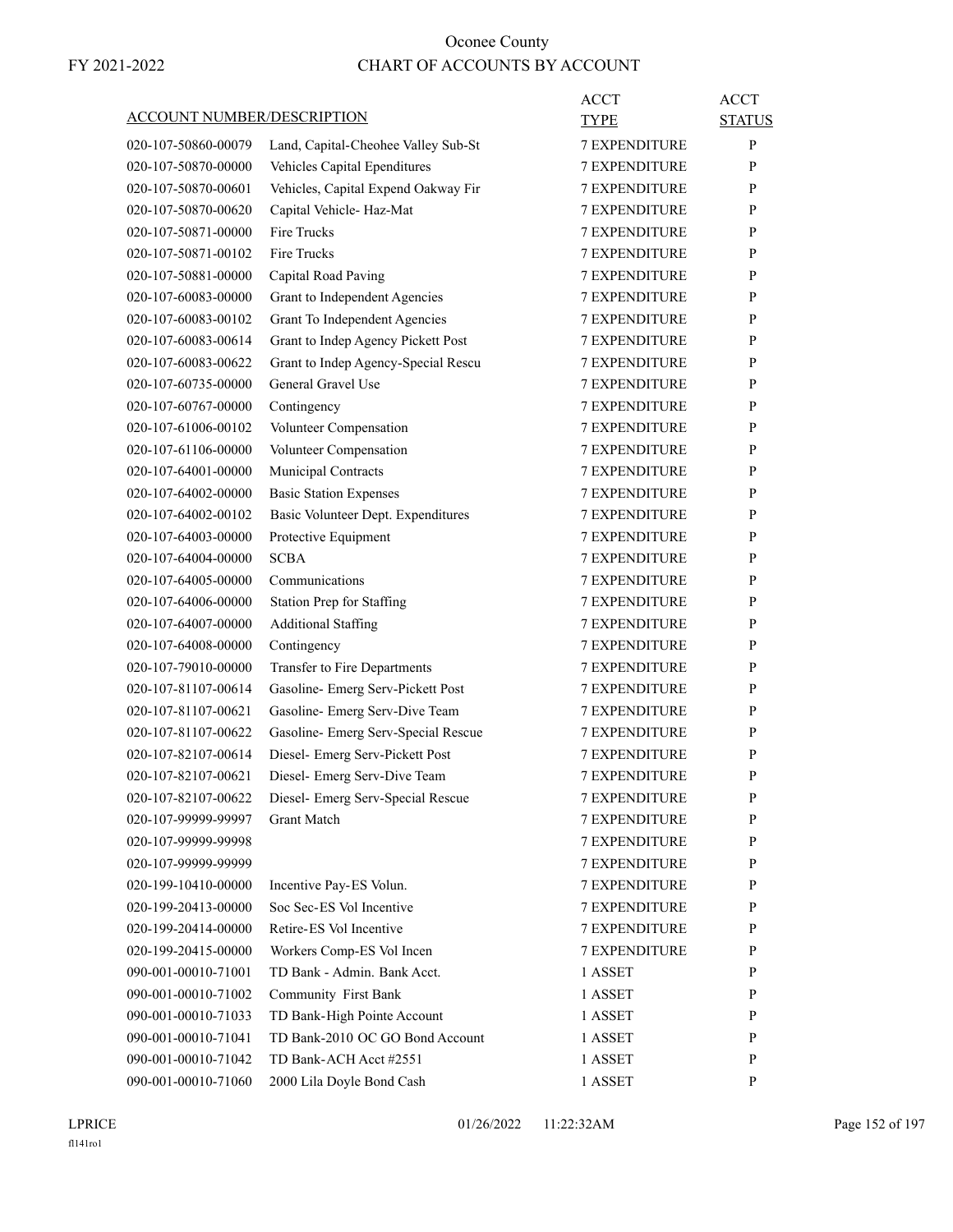| ACCOUNT NUMBER/DESCRIPTION                 |                                                                     | <b>ACCT</b><br><b>TYPE</b> | <b>ACCT</b><br><b>STATUS</b> |
|--------------------------------------------|---------------------------------------------------------------------|----------------------------|------------------------------|
| 090-001-00010-71061                        | 2001 Courthouse Bond Cash                                           | 1 ASSET                    | P                            |
| 090-001-00010-71062                        | 2002 Emerg Services Bond Cash                                       | 1 ASSET                    | P                            |
| 090-001-00010-71063                        | 96 Tri-Cnty Tech Bond Cash                                          | 1 ASSET                    | P                            |
| 090-001-00010-71065                        | Pointe West SSRB Bank Acct.                                         | 1 ASSET                    | P                            |
|                                            |                                                                     |                            |                              |
| 090-001-00010-71067<br>090-001-00010-71068 | US Bank #6001 Principal 14 SSRRB<br>US Bank #6000 Interest 14 SSRRB | 1 ASSET                    | P                            |
|                                            | US Bank #6002 Issuance 14 SSRRB                                     | 1 ASSET                    | P                            |
| 090-001-00010-71069                        |                                                                     | 1 ASSET                    | P                            |
| 090-001-00010-71090                        | TD Bank-2011 OC GO Bond                                             | 1 ASSET                    | P                            |
| 090-001-00010-71091                        | TD Bank-2013 OC GO Bond (taxable)                                   | 1 ASSET                    | P                            |
| 090-001-00010-71092                        | TD Bank-2016B OC GO Bond                                            | 1 ASSET                    | P                            |
| 090-001-00010-71093                        | TD Bank-2016A OC GO Bond                                            | 1 ASSET                    | P                            |
| 090-001-00010-71094                        | TD Bank-2020 CO GO Ref Bond                                         | 1 ASSET                    | P                            |
| 090-001-00010-71095                        | TD Bank- County Bond Bank Acct 0414                                 | 1 ASSET                    | P                            |
| 090-001-00020-10210                        | Manufacturers Reimbursement                                         | 1 ASSET                    | P                            |
| 090-001-00020-71064                        | 2010 CO GO REF Bond A/R                                             | 1 ASSET                    | P                            |
| 090-001-00020-71100                        | CO Bonds CY 2000 Levy                                               | 1 ASSET                    | P                            |
| 090-001-00020-71101                        | County Bond 2001                                                    | 1 ASSET                    | P                            |
| 090-001-00020-71102                        | 2002 Real Estate Taxes                                              | 1 ASSET                    | P                            |
| 090-001-00020-71106                        | CO Bond MF Reimbursement                                            | 1 ASSET                    | P                            |
| 090-001-00020-71107                        | Del Tax Rec Prior Years                                             | 1 ASSET                    | P                            |
| 090-001-00020-71108                        | <b>Accounts Receivable</b>                                          | 1 ASSET                    | P                            |
| 090-001-00020-71113                        | <b>Accrued Interest Receivable</b>                                  | 1 ASSET                    | P                            |
| 090-001-00020-71125                        | <b>Accounts Receivable</b>                                          | 1 ASSET                    | P                            |
| 090-001-00020-71134                        | Accounts Receivable - 02 Emerg Serv                                 | 1 ASSET                    | P                            |
| 090-001-00020-71135                        | <b>Accounts Receivable</b>                                          | 1 ASSET                    | P                            |
| 090-001-00020-71193                        | Current Tax Rec 93 Levy                                             | 1 ASSET                    | P                            |
| 090-001-00020-71194                        | Current Tax Rec 94 Levy                                             | 1 ASSET                    | P                            |
| 090-001-00020-71195                        | Current Tax Rec 95 Levy                                             | 1 ASSET                    | P                            |
| 090-001-00020-71196                        | Current Tax Rec 96 Levy                                             | 1 ASSET                    | P                            |
| 090-001-00020-71197                        | Current Tax Rec 97 Levy                                             | 1 ASSET                    | P                            |
| 090-001-00020-71198                        | Current Tax Rec 98 Levy                                             | 1 ASSET                    | P                            |
| 090-001-00020-71199                        | Allow Uncol Tax(Cur Tax Rec 99 Levy                                 | 1 ASSET                    | P                            |
| 090-001-00020-71220                        | CD Investment-96 Tri-County Tec                                     | 1 ASSET                    | P                            |
| 090-001-00020-71223                        | CD Investment-01 Courthouse Bond                                    | 1 ASSET                    | P                            |
| 090-001-00020-71225                        | CD Investment-02 Emer Serv Facility                                 | 1 ASSET                    | P                            |
| 090-001-00020-71400                        | Due To/From Administrative                                          | 1 ASSET                    | P                            |
| 090-001-00020-71401                        | Due To/From Agency School                                           | 1 ASSET                    | P                            |
| 090-001-00020-71404                        | DUE TO/FROM AGENCY (TCT)                                            | 1 ASSET                    | P                            |
| 090-001-00020-71405                        | Due From Keowee Fire District                                       | 1 ASSET                    | P                            |
| 090-001-00020-71412                        | DUE FROM GEN FUND                                                   | 1 ASSET                    | P                            |
| 090-001-00020-71413                        | DUE TO/FROM SOLID WASTE                                             | 1 ASSET                    | P                            |
| 090-001-00020-75195                        | 1995 TRI CO TEC BOND                                                | 1 ASSET                    | P                            |
| 090-001-00022-71107                        | DEL TAX REC. PRIOR YEARS                                            | 1 ASSET                    | P                            |
| 090-001-00022-71190                        | NO DESCRIPTION                                                      | 1 ASSET                    | P                            |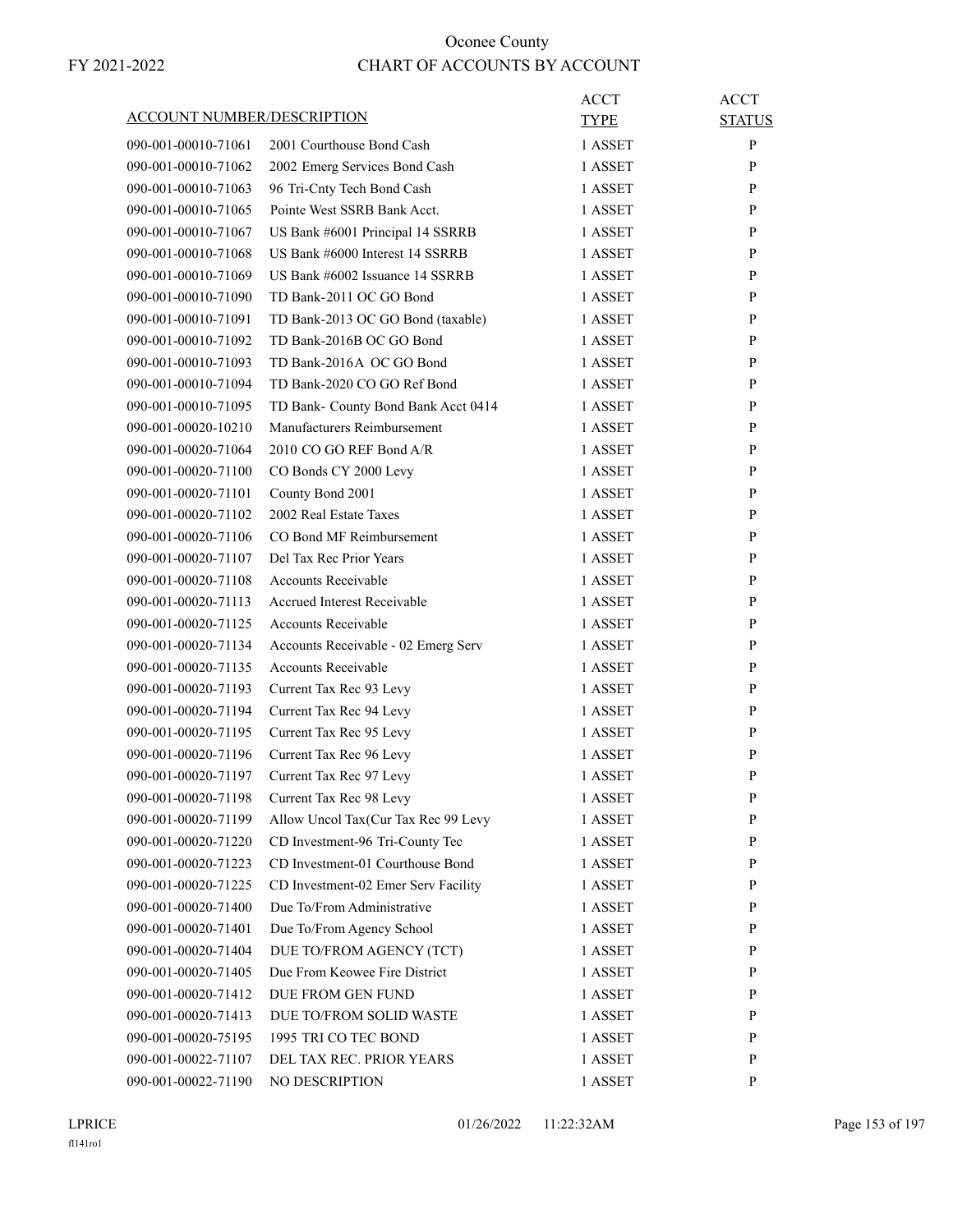| <b>ACCOUNT NUMBER/DESCRIPTION</b> |                                     | ACCT        | <b>ACCT</b>   |
|-----------------------------------|-------------------------------------|-------------|---------------|
|                                   |                                     | <b>TYPE</b> | <b>STATUS</b> |
| 090-001-00022-71191               | NO DESCRIPTION                      | 1 ASSET     | P             |
| 090-001-00022-71192               | <b>NO DESCRIPTION</b>               | 1 ASSET     | P             |
| 090-001-00022-71193               | <b>CURRENT TAX REC 93 LEVY</b>      | 1 ASSET     | P             |
| 090-001-00022-71194               | <b>CURRENT TAX REC 94 LEVY</b>      | 1 ASSET     | P             |
| 090-001-00022-71195               | Current Tax Rec 95 Levy             | 1 ASSET     | P             |
| 090-001-00024-10210               | Maufacturers Reimbursement          | 1 ASSET     | P             |
| 090-001-00024-71100               | TCT Bonds CY 2000 Levy              | 1 ASSET     | P             |
| 090-001-00024-71101               | <b>TCT</b> Bond                     | 1 ASSET     | P             |
| 090-001-00024-71102               | 2002 Real Estate Taxes              | 1 ASSET     | P             |
| 090-001-00024-71107               | Del Tax Rec Prior Years             | 1 ASSET     | P             |
| 090-001-00024-71125               | Accounts Receivable TCT Bond        | 1 ASSET     | P             |
| 090-001-00024-71196               | Current Tax Rec 96 Levy             | 1 ASSET     | P             |
| 090-001-00024-71197               | Current Tax Rec 97 Levy             | 1 ASSET     | P             |
| 090-001-00024-71198               | Current Tax Rec 98 Levy             | 1 ASSET     | P             |
| 090-001-00024-71199               | Current Tax Rec 99 Levy             | 1 ASSET     | P             |
| 090-001-00024-91101               | Current Tax Rec 2001 Levy           | 1 ASSET     | P             |
| 090-001-00025-71190               | Allowance for Uncollectible Taxes   | 1 ASSET     | P             |
| 090-001-00030-71028               | State Investment Pool (commingled)  | 1 ASSET     | P             |
| 090-001-00030-71064               | 2010 CO GO Refund Bond Investment   | 1 ASSET     | P             |
| 090-001-00030-71200               | Investment                          | 1 ASSET     | P             |
| 090-001-00030-71211               | 1959 Hospital Investment            | 1 ASSET     | P             |
| 090-001-00030-71212               | 1977 Hospital Investment            | 1 ASSET     | P             |
| 090-001-00030-71213               | 1991 Gen Obligation Investment      | 1 ASSET     | P             |
| 090-001-00030-71214               | 1993 Gen Obligation Investment      | 1 ASSET     | P             |
| 090-001-00030-71215               | 1993 Solid Waste Bond Investment    | 1 ASSET     | P             |
| 090-001-00030-71216               | 1991 School Bond Investment         | 1 ASSET     | P             |
| 090-001-00030-71217               | 1994 School Bond Investment         | 1 ASSET     | P             |
| 090-001-00030-71218               | 1995 Tri County Tech Bond Invest    | 1 ASSET     | P             |
| 090-001-00030-71219               | 1995 School Bond Investment         | 1 ASSET     | P             |
| 090-001-00030-71220               | 1996 Tri County Tech Bond Invest    | 1 ASSET     | P             |
| 090-001-00030-71221               | 1998 School Bond Investment         | 1 ASSET     | P             |
| 090-001-00030-71222               | 2000 Lila Doyle Bond Investment     | 1 ASSET     | P             |
| 090-001-00030-71223               | 2001 Courthouse                     | 1 ASSET     | $\mathbf{P}$  |
| 090-001-00030-71225               | 2011 GO Bond Det Ctr-frmrly '02 ESF | 1 ASSET     | P             |
| 090-001-00031-71220               | CD Investments-02 Emerg Serv Bond   | 1 ASSET     | P             |
| 090-001-00031-71223               | CD Investment-01 Courthouse Bond    | 1 ASSET     | P             |
| 090-001-00031-71225               | CD Investment-02 Emer Serv Facility | 1 ASSET     | P             |
| 090-001-00040-71740               | Prepaid Items                       | 1 ASSET     | P             |
| 090-001-00060-71401               | Due To/From Agency School           | 2 LIABILITY | $\mathbf{P}$  |
| 090-001-00060-73000               | Accounts Payable                    | 2 LIABILITY | P             |
|                                   |                                     |             |               |
| 090-001-00060-73009               | Accounts Payable Manual             | 2 LIABILITY | P<br>P        |
| 090-001-00060-73010               | Accounts Payable Accruals -CSI Only | 2 LIABILITY |               |
| 090-001-00060-73070               | Short-term Bond Payable             | 2 LIABILITY | P             |
| 090-001-00100-75000               | FB, Unassigned-Debt Service Fund    | 3 EQUITY    | P             |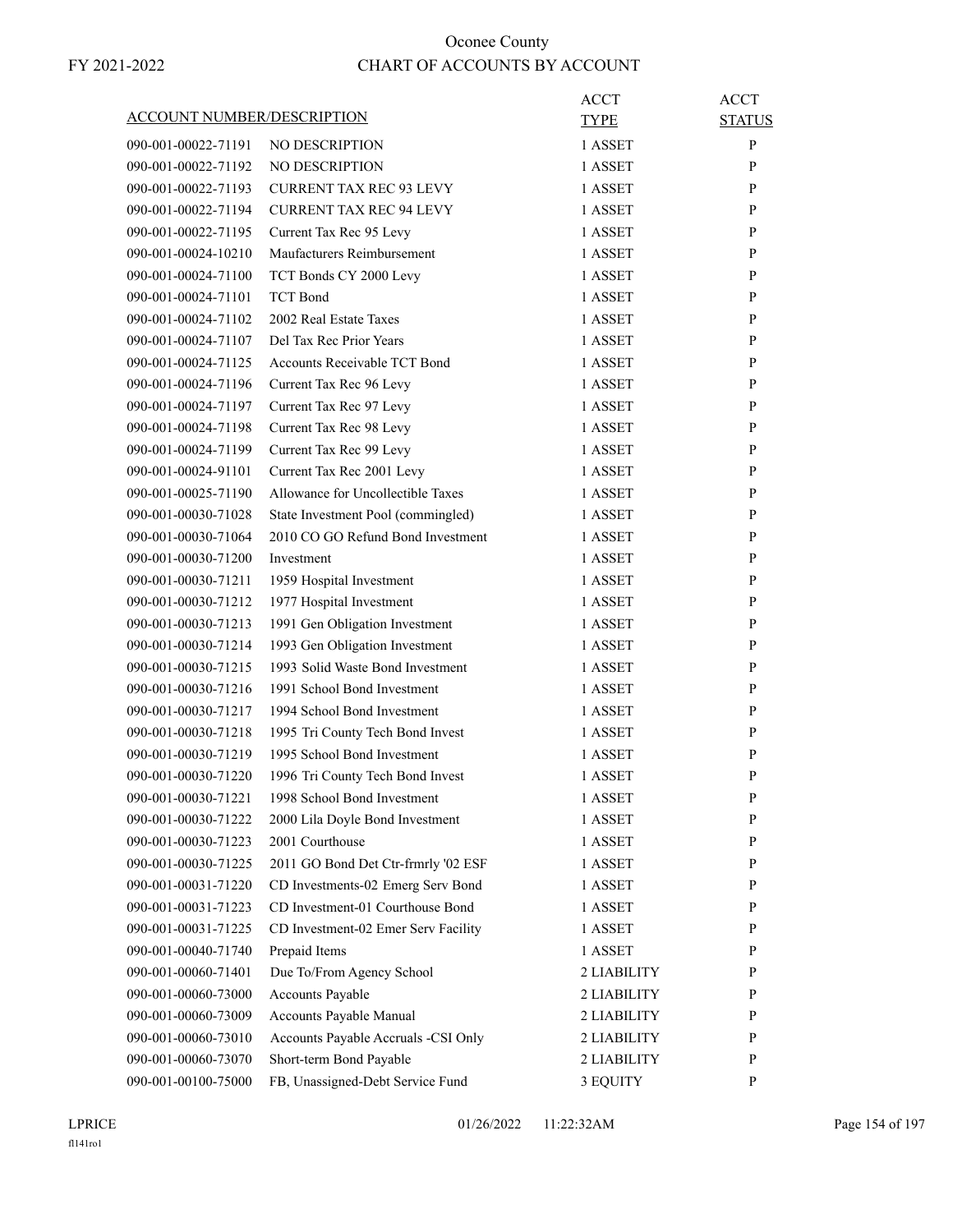| ACCOUNT NUMBER/DESCRIPTION | ACCT<br>TYPE                                                                           | <b>ACCT</b><br><b>STATUS</b> |
|----------------------------|----------------------------------------------------------------------------------------|------------------------------|
| 090-001-00100-75016        | FB, Prior Year Adjustment<br>3 EQUITY                                                  | $\mathbf{P}$                 |
| 090-001-00101-75022        | FB, Nonspendable-Prepaid Expend<br>3 EQUITY                                            | P                            |
| 090-001-00102-75040        | FB, Restricted-Debt Service<br>3 EQUITY                                                | P                            |
| 090-001-00104-75088        | FB, Assigned-Duke Energy Appeals<br>3 EQUITY                                           | P                            |
| 090-001-00861-73400        | Deferred Revenue - Taxes<br>2 LIABILITY                                                | P                            |
| 090-001-00877-73400        | Deferred Revenue - Taxes<br>2 LIABILITY                                                | P                            |
| 090-001-00900-73400        | Deferred Revenue - Taxes<br>2 LIABILITY                                                | P                            |
| 090-080-00803-76100        | General Obligation Bond Revenues<br><b>4 REVENUE</b>                                   | P                            |
| 090-080-00805-09999        | Fund Balance - Budgetary Control<br><b>8 FINANCING SOURO</b>                           | P                            |
| 090-080-00805-10330        | <b>Interest Admin Investments</b><br><b>4 REVENUE</b>                                  | P                            |
| 090-080-00805-28000        | Real Estate Taxes<br>4 REVENUE                                                         | P                            |
| 090-080-00805-28500        | Real Estate Tax Penalty<br><b>4 REVENUE</b>                                            | P                            |
| 090-080-00805-28600        | Homestead Exemption<br><b>4 REVENUE</b>                                                | P                            |
| 090-080-00805-28700        | Manuf Reimbursement<br><b>4 REVENUE</b>                                                | P                            |
| 090-080-00805-28800        | Merchants Inventory Tax<br>4 REVENUE                                                   | P                            |
| 090-080-00805-29000        | Vehicle Taxes<br><b>4 REVENUE</b>                                                      | P                            |
| 090-080-00805-29500        | <b>Motor Carrier Taxes</b><br><b>4 REVENUE</b>                                         | P                            |
| 090-080-00805-29600        | <b>BMW</b> Taxes<br><b>4 REVENUE</b>                                                   | P                            |
| 090-080-00850-76600        | OFS-Tran In-2001 Capital Lease<br><b>4 REVENUE</b>                                     | P                            |
| 090-080-00851-76600        | <b>4 REVENUE</b>                                                                       | P                            |
| 090-080-00852-76600        | OFS-Tran In-2002 Capital Lease<br><b>4 REVENUE</b>                                     | P                            |
| 090-080-00860-76031        | OFS-Trans In-2003 Capital Lease<br>2015 GO Bond DS Acct Int Income<br><b>4 REVENUE</b> | P                            |
| 090-080-00861-76003        | PT CO Pointe West FILOT CY R/E Trea<br><b>4 REVENUE</b>                                | P                            |
| 090-080-00861-76004        | PT Pointe West CY RE DT Mar-June<br><b>4 REVENUE</b>                                   | P                            |
|                            |                                                                                        |                              |
| 090-080-00861-76005        | PT CO Pointe West DT RE<br><b>4 REVENUE</b>                                            | P                            |
| 090-080-00861-76009        | PT CO HighPoint CY RE Penalty<br><b>4 REVENUE</b><br>Pointe West Del Tax               | P<br>P                       |
| 090-080-00861-76011        | <b>4 REVENUE</b>                                                                       |                              |
| 090-080-00861-76013        | Pointe West Delinq Tax Penalty<br>4 REVENUE                                            | P                            |
| 090-080-00861-76016        | Pointe West Non-Project 15% FILOT<br><b>4 REVENUE</b>                                  | P                            |
| 090-080-00861-76023        | Pointe West - Manuf PVE Reimb<br><b>4 REVENUE</b>                                      | P                            |
| 090-080-00861-76025        | PT Pointe West RE Refunds<br><b>4 REVENUE</b>                                          | $\mathbf{P}$                 |
| 090-080-00861-76026        | PT Highpoint RE Refund Penalty<br><b>4 REVENUE</b>                                     | P                            |
| 090-080-00861-76028        | PT Highpointe Delq. Refunds<br>4 REVENUE                                               | P                            |
| 090-080-00861-76029        | PT Highpointe Delq Refund Penalty<br>4 REVENUE                                         | P                            |
| 090-080-00861-76031        | Pointe West Interest Income<br><b>4 REVENUE</b>                                        | P                            |
| 090-080-00861-76032        | PT Pointe West PY Refunds<br><b>4 REVENUE</b>                                          | P                            |
| 090-080-00861-76033        | PT Point West PY Refunds Penalty<br>4 REVENUE                                          | P                            |
| 090-080-00862-76601        | OFS-Bond Proceeds 2014 SSRRB<br><b>8 FINANCING SOURO</b>                               | P                            |
| 090-080-00869-76600        | OFS Tran In Spec Source Rec Bond<br>4 REVENUE                                          | P                            |
| 090-080-00871-76000        | 93 Solid Waste Vehicle Collections<br>4 REVENUE                                        | P                            |
| 090-080-00871-76001        | 93 Solid Waste Vehicle Bad Checks<br><b>4 REVENUE</b>                                  | P                            |
| 090-080-00871-76002        | 93 Solid Waste Vehicle Refunds<br><b>4 REVENUE</b>                                     | P                            |
| 090-080-00871-76003        | PT CO 93 Solid Waste CY RE Treas<br>4 REVENUE                                          | P                            |
| 090-080-00871-76004        | PT 93 Solid Waste CY RE DT Mar-June<br>4 REVENUE                                       | P                            |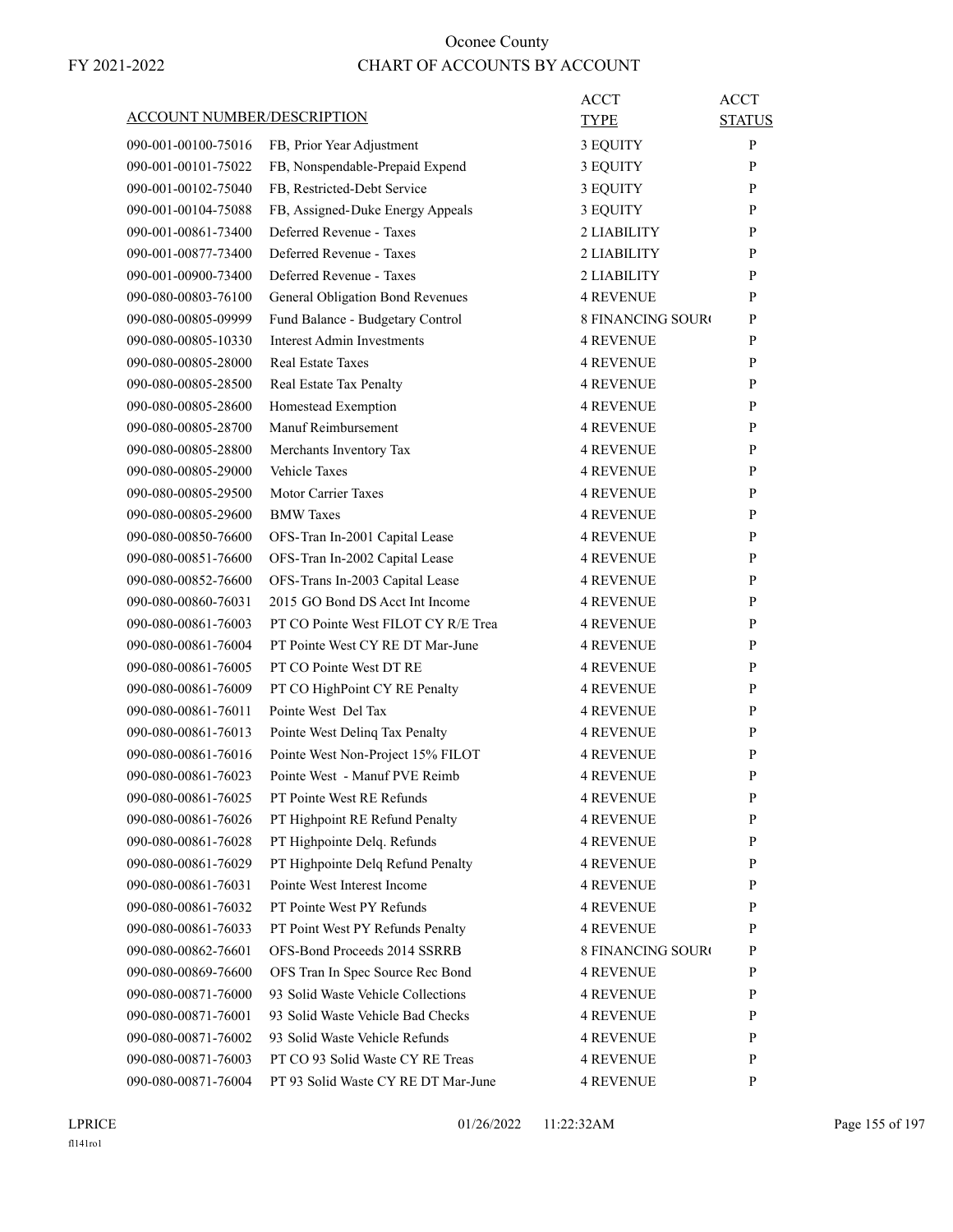|                                            | ACCOUNT NUMBER/DESCRIPTION          | ACCT<br><b>TYPE</b>                  | <b>ACCT</b><br><b>STATUS</b> |
|--------------------------------------------|-------------------------------------|--------------------------------------|------------------------------|
| 090-080-00871-76005                        | PT CO 93 Solid Waste DT RE          | <b>4 REVENUE</b>                     | P                            |
| 090-080-00871-76006                        | PT CO 93 Solid Waste RE BC Treas    | <b>4 REVENUE</b>                     | P                            |
| 090-080-00871-76009                        | PT CO 93 Solid Waste CY RE Penalty  | <b>4 REVENUE</b>                     | P                            |
| 090-080-00871-76010                        | 93 Solid Wast CY RE DT Mar-June Pen | <b>4 REVENUE</b>                     | P                            |
| 090-080-00871-76012                        | PT 93 Soild Waste Homestead Exemp   | <b>4 REVENUE</b>                     | P                            |
| 090-080-00871-76013                        | PT 93 Solid Waste DT RE Penalty     | <b>4 REVENUE</b>                     | P                            |
| 090-080-00871-76014                        | PT 93 Solid Waste DT BC             | <b>4 REVENUE</b>                     | P                            |
| 090-080-00871-76016                        | PT 93 Solid Waste Bnd FILOT Collect | <b>4 REVENUE</b>                     | P                            |
| 090-080-00871-76018                        | PT CO 93 Soild Waste BMW Taxes      | <b>4 REVENUE</b>                     | P                            |
| 090-080-00871-76019                        | PT CO 93 Soild Waste Manuf Reimb    | <b>4 REVENUE</b>                     | P                            |
| 090-080-00871-76020                        | PT 93 Solid Waste Motor Carrier     | <b>4 REVENUE</b>                     | P                            |
| 090-080-00871-76025                        | PT 93 Solid Waste RE Refund         | <b>4 REVENUE</b>                     | P                            |
| 090-080-00871-76026                        | PT 93 Solid Waste R/E Refund Pen    | <b>4 REVENUE</b>                     | P                            |
| 090-080-00871-76027                        | 93 Solid Waste Real Estate Refund   | <b>4 REVENUE</b>                     | P                            |
| 090-080-00871-76031                        | 93 Soild Waste Interest Income      | <b>4 REVENUE</b>                     | P                            |
| 090-080-00872-76000                        | 2000 Lila Doyle Vehicle Collections | <b>4 REVENUE</b>                     | P                            |
| 090-080-00872-76001                        | 2000 Lila Doyle Vehicle Bad Checks  | <b>4 REVENUE</b>                     | P                            |
| 090-080-00872-76002                        | 2000 Lila Doyle Vehicle Refunds     | <b>4 REVENUE</b>                     | P                            |
| 090-080-00872-76003                        | PT CO 2000 Lila Doyle CY R/E Treas  | <b>4 REVENUE</b>                     | P                            |
| 090-080-00872-76004                        | PT 00 Lila Doyle CY RE DT Mar-June  | <b>4 REVENUE</b>                     | P                            |
| 090-080-00872-76005                        | PT CO 2000 Lila Doyle Bond DT RE    | <b>4 REVENUE</b>                     | P                            |
| 090-080-00872-76006                        | PT CO 00 Lila Doyle RE BC Treasurer | <b>4 REVENUE</b>                     | P                            |
| 090-080-00872-76007                        |                                     | <b>4 REVENUE</b>                     | P                            |
|                                            | PT 00 Lil Doyle Bnd RE BC Treas Pen |                                      | P                            |
| 090-080-00872-76009                        | PT CO 2000 Lila Doyle CY RE Penalty | 4 REVENUE<br><b>4 REVENUE</b>        | P                            |
| 090-080-00872-76010                        | 00 Lila Doyle CY RE DT Mar-June Pen |                                      |                              |
| 090-080-00872-76012<br>090-080-00872-76013 | PT 2000 Lila Doyle Homestead Exemp  | <b>4 REVENUE</b><br><b>4 REVENUE</b> | P<br>P                       |
| 090-080-00872-76014                        | PT 2000 Lila Doyle Bond DT RE Pen   | <b>4 REVENUE</b>                     | P                            |
| 090-080-00872-76015                        | PT 2000 Lila Doyle DT BC            |                                      |                              |
|                                            | PT 2000 Lila Doyle Bond DT BC Pen   | <b>4 REVENUE</b>                     | P                            |
| 090-080-00872-76016                        | PT 00 Lila Doyle Bond FILOT Collect | <b>4 REVENUE</b>                     | P                            |
| 090-080-00872-76018                        | PT CO 2000 Lila Doyle BMW Taxes     | <b>4 REVENUE</b>                     | P                            |
| 090-080-00872-76019                        | PT CO 2000 Lila Doyle Manuf Reimb   | <b>4 REVENUE</b>                     | P                            |
| 090-080-00872-76020                        | PT 2000 Lila Doyle Motor Carrier Tx | <b>4 REVENUE</b>                     | $\mathbf{P}$                 |
| 090-080-00872-76025                        | PT 2000 Lila Doyle RE Refunds       | <b>4 REVENUE</b>                     | $\mathbf{P}$                 |
| 090-080-00872-76026                        | PT 2000 Lila Doyle R/E Refunds Pen  | <b>4 REVENUE</b>                     | $\mathbf{P}$                 |
| 090-080-00872-76027                        | 2000 Lila Doyle Real Estate Refunds | <b>4 REVENUE</b>                     | $\mathbf{P}$                 |
| 090-080-00872-76028                        | PT 2000 Lila Doyle DT Refunds       | 4 REVENUE                            | P                            |
| 090-080-00872-76029                        | PT 2000 Lila Doyle DT Refund Pen    | <b>4 REVENUE</b>                     | P                            |
| 090-080-00872-76031                        | 2000 Lila Doyle Interest Income     | <b>4 REVENUE</b>                     | $\mathbf{P}$                 |
| 090-080-00872-76032                        | PT 2000 Lila Doyle PYRefunds        | 4 REVENUE                            | P                            |
| 090-080-00872-76033                        | PT 2000 Lila Doyle PY Ref Penalty   | <b>4 REVENUE</b>                     | P                            |
| 090-080-00872-76040                        | Lila Doyle Miscelleneous Revenue    | <b>4 REVENUE</b>                     | $\mathbf{P}$                 |
| 090-080-00872-76050                        | PT 2000 Lila Doyle Rollback         | <b>4 REVENUE</b>                     | P                            |
| 090-080-00873-00000                        | Courthouse Bond                     | 4 REVENUE                            | P                            |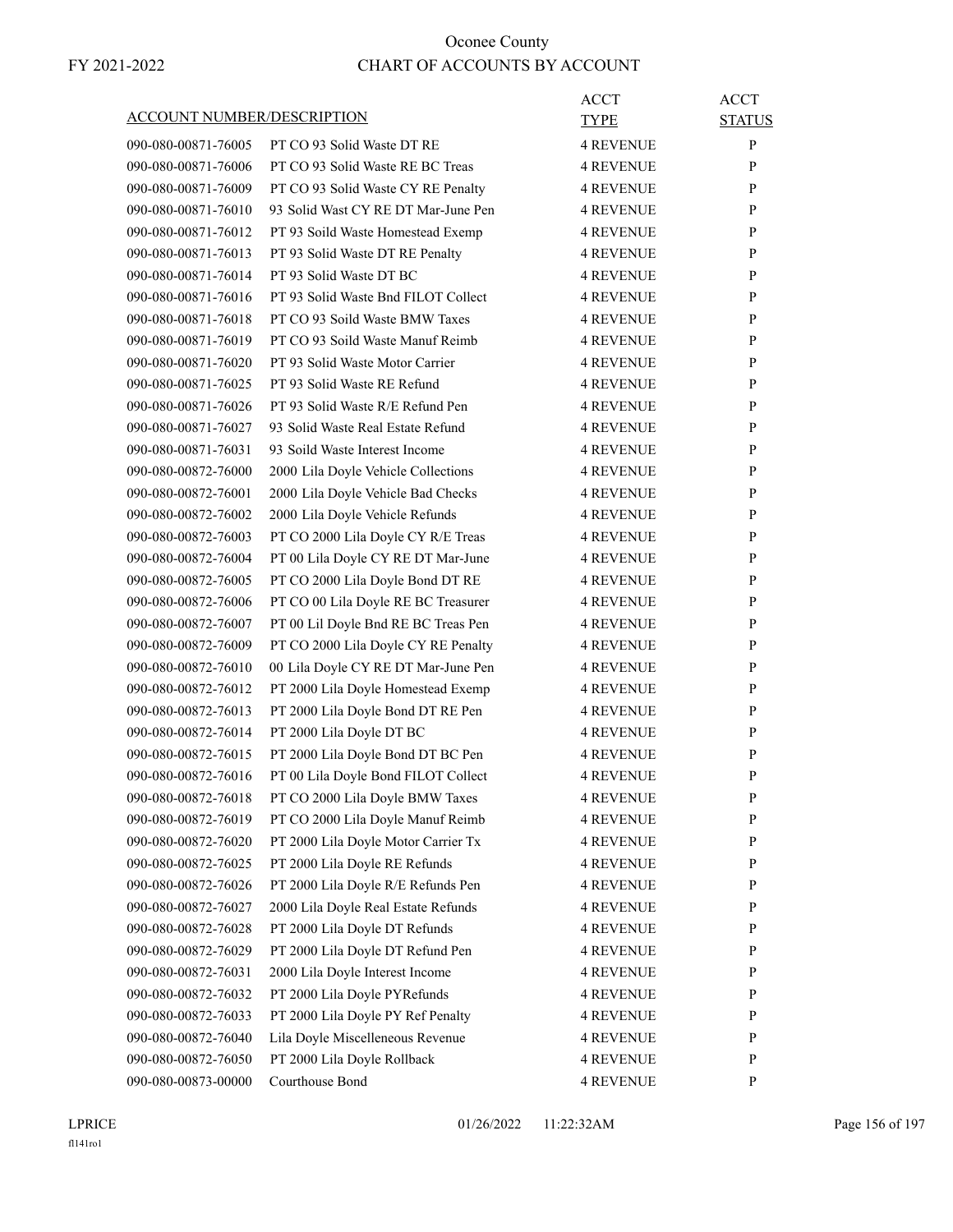| ACCOUNT NUMBER/DESCRIPTION |                                     | ACCT<br><b>TYPE</b> | <b>ACCT</b><br><b>STATUS</b> |
|----------------------------|-------------------------------------|---------------------|------------------------------|
| 090-080-00873-76000        | 2000 Courthouse Vehicle Collections | <b>4 REVENUE</b>    | $\mathbf{P}$                 |
| 090-080-00873-76001        | 2001 Courthouse Vehicle Bad Checks  | <b>4 REVENUE</b>    | P                            |
| 090-080-00873-76002        | 2001 Courthouse Vehicle Refunds     | <b>4 REVENUE</b>    | P                            |
| 090-080-00873-76003        | PT CO 2001 Courthouse CY R/E Treas  | <b>4 REVENUE</b>    | P                            |
| 090-080-00873-76004        | PT 01 Courthouse CY RE DT Mar-June  | <b>4 REVENUE</b>    | P                            |
| 090-080-00873-76005        | PT CO 2001 Courthouse Bond DT RE    | <b>4 REVENUE</b>    | P                            |
| 090-080-00873-76006        | PT CO 01 Courthouse RE BC Treasurer | <b>4 REVENUE</b>    | P                            |
| 090-080-00873-76007        | PT 01 Crt House Bnd RE BC Treas Pen | <b>4 REVENUE</b>    | P                            |
| 090-080-00873-76009        | PT CO 2001 Courthouse CY RE Penalty | <b>4 REVENUE</b>    | P                            |
| 090-080-00873-76010        | 01 Crt house CY RE DT Mar-Jun Pen   | <b>4 REVENUE</b>    | P                            |
| 090-080-00873-76012        | PT 2001 Courthouse Homestead Exemp  | <b>4 REVENUE</b>    | P                            |
| 090-080-00873-76013        | PT 2001 Courthouse Bond DT RE Pen   | <b>4 REVENUE</b>    | P                            |
| 090-080-00873-76014        | PT 2001 Courthouse DT BC            | <b>4 REVENUE</b>    | P                            |
| 090-080-00873-76015        | PT 2001 Courthouse Bond DT BC Pen   | <b>4 REVENUE</b>    | P                            |
| 090-080-00873-76016        | PT 01 Courthouse Bond FILOT Collect | <b>4 REVENUE</b>    | P                            |
| 090-080-00873-76018        | PT CO 2001 Courthouse BMW Taxes     | <b>4 REVENUE</b>    | P                            |
| 090-080-00873-76019        | PT CO 2001 Courthouse Manuf Manu    | <b>4 REVENUE</b>    | P                            |
| 090-080-00873-76020        | PT 2001 Courthouse Motor Carrier Tx | <b>4 REVENUE</b>    | P                            |
| 090-080-00873-76025        | PT 2001 Courthouse RE Refund        | <b>4 REVENUE</b>    | P                            |
| 090-080-00873-76026        | PT 2001 Courthouse R/E Refunds Pen  | <b>4 REVENUE</b>    | P                            |
| 090-080-00873-76027        | 2001 Couthouse Real Estate Refunds  | <b>4 REVENUE</b>    | P                            |
| 090-080-00873-76028        | PT 2001 Courthouse DT Refunds       | <b>4 REVENUE</b>    | P                            |
|                            |                                     |                     |                              |
| 090-080-00873-76029        | PT 2001 Courthouse DT Refund Pen    | <b>4 REVENUE</b>    | P                            |
| 090-080-00873-76031        | 2001 Courthouse Interest Income     | <b>4 REVENUE</b>    | P                            |
| 090-080-00873-76032        | PT 2001 Courthouse PY Refunds       | <b>4 REVENUE</b>    | P                            |
| 090-080-00873-76033        | PT 2001 Courthouse PY Ref Penalty   | <b>4 REVENUE</b>    | P                            |
| 090-080-00873-76050        | PT 2001 Courthouse Rollback         | <b>4 REVENUE</b>    | P                            |
| 090-080-00874-00000        | 2002 GO Bond                        | <b>4 REVENUE</b>    | P                            |
| 090-080-00874-76000        | 2002 Emergency Ser Veh Collections  | <b>4 REVENUE</b>    | P                            |
| 090-080-00874-76001        | 2002 Emergency Ser Veh Bad Checks   | <b>4 REVENUE</b>    | P                            |
| 090-080-00874-76002        | 2002 Emergency Ser Vehicle Refunds  | <b>4 REVENUE</b>    | P                            |
| 090-080-00874-76003        | PT CO 2002 Emergency Serv CY R/E    | <b>4 REVENUE</b>    | P                            |
| 090-080-00874-76004        | PT 02 Emerg Serv CY RE DT Mar-June  | <b>4 REVENUE</b>    | $\mathbf{P}$                 |
| 090-080-00874-76005        | PT CO 2002 Unincorp Fire DT RE      | <b>4 REVENUE</b>    | P                            |
| 090-080-00874-76006        | PT CO 02 Emerg Serv RE BC Treasurer | <b>4 REVENUE</b>    | P                            |
| 090-080-00874-76007        | PT CO 2002 GO Bond RE BC Treas Pen  | <b>4 REVENUE</b>    | $\mathbf{P}$                 |
| 090-080-00874-76009        | PT CO 2002 Emerg Serv CY RE Penalty | <b>4 REVENUE</b>    | P                            |
| 090-080-00874-76010        | 02 EmergServ CY RE DT Mar-Jun Pen   | <b>4 REVENUE</b>    | P                            |
| 090-080-00874-76012        | PT 2002 Emerg Serv Homestead Exemp  | <b>4 REVENUE</b>    | $\mathbf{P}$                 |
| 090-080-00874-76013        | PT 2002 Unincorp Fire DT RE Penalty | <b>4 REVENUE</b>    | P                            |
| 090-080-00874-76014        | PT 2002 Emerg Services DT BC        | <b>4 REVENUE</b>    | P                            |
| 090-080-00874-76015        | PT 2002 GO Bond DT BC Penalty       | <b>4 REVENUE</b>    | $\mathbf{P}$                 |
| 090-080-00874-76016        | PT 2002 Emerg Serv Bond FILOT Colle | <b>4 REVENUE</b>    | P                            |
| 090-080-00874-76018        | PT CO 2002 Emergency Serv BMW Taxes | <b>4 REVENUE</b>    | P                            |

LPRICE 01/26/2022 11:22:32AM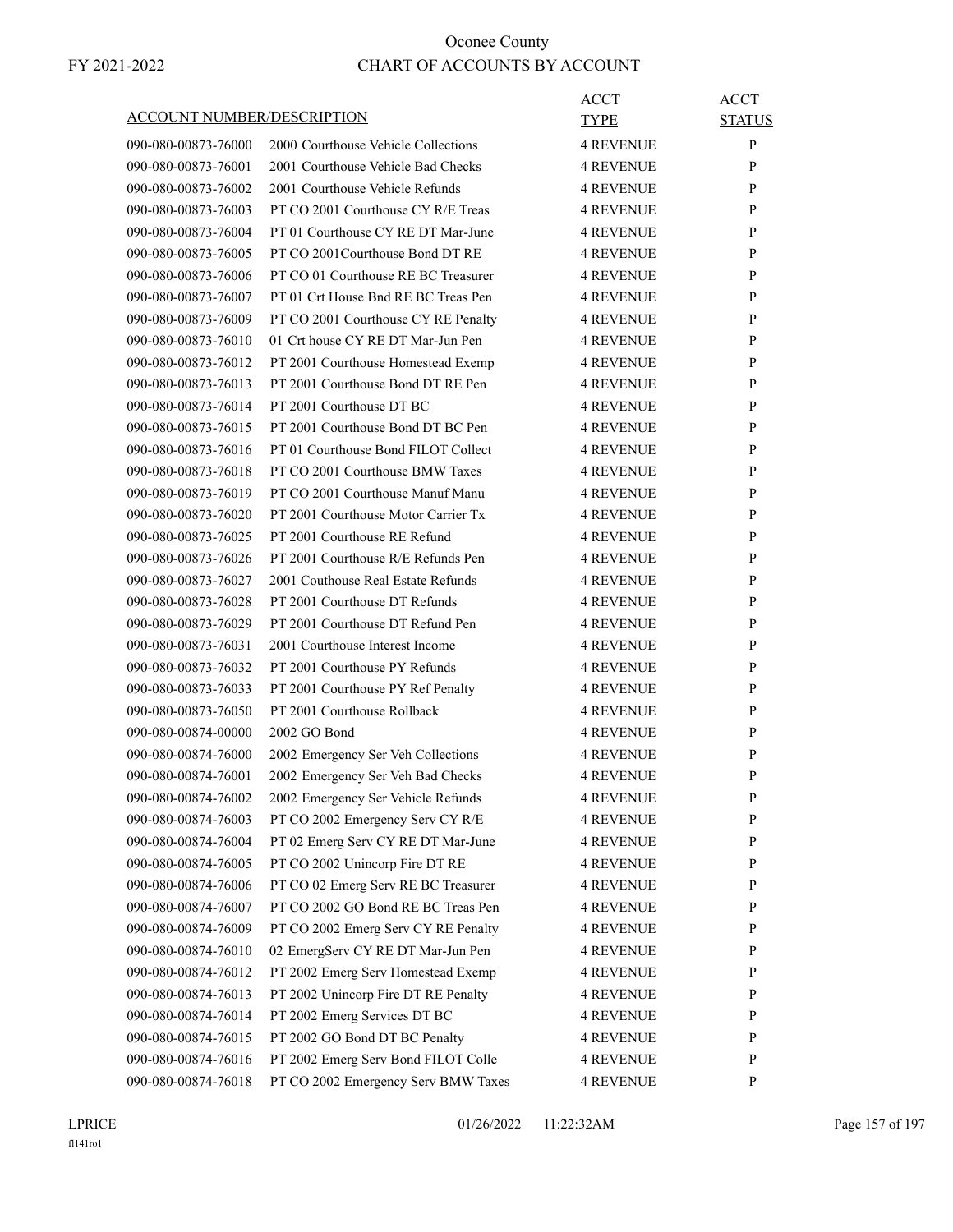| ACCOUNT NUMBER/DESCRIPTION | ACCT<br><b>TYPE</b>                                     | <b>ACCT</b><br><b>STATUS</b>  |
|----------------------------|---------------------------------------------------------|-------------------------------|
| 090-080-00874-76019        | <b>4 REVENUE</b><br>PT CO 2002 Emerg Serv Mauf Reimb    | P                             |
| 090-080-00874-76020        | <b>4 REVENUE</b><br>PT 2002 Emerg Serv Motor Carrier    | P                             |
| 090-080-00874-76025        | PT 2002 Emergency Serv R/E Refunds<br><b>4 REVENUE</b>  | P                             |
| 090-080-00874-76026        | PT 2002 Emerg Serv R/E Refunds Pen<br><b>4 REVENUE</b>  | P                             |
| 090-080-00874-76027        | 2002 Emergency Serv R/E Refunds<br><b>4 REVENUE</b>     | P                             |
| 090-080-00874-76028        | PT 2002 Emergency Serv DT Refunds<br><b>4 REVENUE</b>   | P                             |
| 090-080-00874-76029        | <b>4 REVENUE</b><br>PT 2002 Emergency Serv DT Ref Pen   | P                             |
| 090-080-00874-76031        | 2002 Emergency Serv Interest Income<br><b>4 REVENUE</b> | P                             |
| 090-080-00874-76032        | PT 2002 Emergency Serv PY Refunds<br><b>4 REVENUE</b>   | P                             |
| 090-080-00874-76033        | PT 2002 Emergency Serv PY Ref Pen<br><b>4 REVENUE</b>   | P                             |
| 090-080-00874-76050        | PT 2002 GO Bond Rollback<br><b>4 REVENUE</b>            | P                             |
| 090-080-00874-76602        | 2002 Emergency Serv OFS Pre on Bond                     | <b>8 FINANCING SOURO</b><br>P |
| 090-080-00877-00000        | Tri County Tech Bond<br><b>4 REVENUE</b>                | P                             |
| 090-080-00877-76000        | 1996 TriCounty Tech Veh Collections<br><b>4 REVENUE</b> | P                             |
| 090-080-00877-76001        | 1996 Tri County Tech Veh Bad Checks<br><b>4 REVENUE</b> | P                             |
| 090-080-00877-76002        | 1996 Tri County Tech Vehicle Refund<br><b>4 REVENUE</b> | P                             |
| 090-080-00877-76003        | PT CO 1996 TCTC CY R/E Treasurer<br><b>4 REVENUE</b>    | P                             |
| 090-080-00877-76004        | PT 96 TCTC Bond CY RE DT Mar-June<br><b>4 REVENUE</b>   | P                             |
| 090-080-00877-76005        | PT CO 1996 Tri County Tech DT RE<br><b>4 REVENUE</b>    | P                             |
| 090-080-00877-76006        | PT CO 1996 TCTC RE BC Treasurer<br><b>4 REVENUE</b>     | P                             |
| 090-080-00877-76007        | PT 1996 TCTC Operat RE BC Treas Pen<br><b>4 REVENUE</b> | P                             |
| 090-080-00877-76009        | PT CO 1996 Tri County CY RE Penalty<br><b>4 REVENUE</b> | P                             |
| 090-080-00877-76010        | PT 96 TCTC Bnd CY RE DT Mar-Jun Pen<br><b>4 REVENUE</b> | P                             |
| 090-080-00877-76011        | <b>4 REVENUE</b><br>1996 Tri County PY Penalty Del      | P                             |
| 090-080-00877-76012        | PT 1996 Tri County Homestead Exemp<br><b>4 REVENUE</b>  | P                             |
| 090-080-00877-76013        | PT 1996 TCTC Bond DT RE Penalty<br><b>4 REVENUE</b>     | P                             |
| 090-080-00877-76014        | PT 1996 TCTC DT BC<br><b>4 REVENUE</b>                  | P                             |
| 090-080-00877-76015        | PT 1996 TCTC DT BC Pen<br><b>4 REVENUE</b>              | P                             |
| 090-080-00877-76016        | PT 1996 Tri County Bond FILOT Colle<br><b>4 REVENUE</b> | P                             |
| 090-080-00877-76018        | PT CO 1996 Tri County BMW Taxes<br><b>4 REVENUE</b>     | P                             |
| 090-080-00877-76019        | PT CO 1996 Tri County Manuf Reimb<br><b>4 REVENUE</b>   | P                             |
| 090-080-00877-76020        | PT 1996 Tri County Motor Carrier<br><b>4 REVENUE</b>    | P                             |
| 090-080-00877-76025        | PT 1996 Tri County R/E Refunds<br><b>4 REVENUE</b>      | P                             |
| 090-080-00877-76026        | PT 1996 Tri County R/E Refunds Pen<br><b>4 REVENUE</b>  | $\mathbf{P}$                  |
| 090-080-00877-76027        | 1996 Tri County R/E Refunds<br><b>4 REVENUE</b>         | $\mathbf{P}$                  |
| 090-080-00877-76028        | PT 1996 Tri County Bond DT Refunds<br><b>4 REVENUE</b>  | P                             |
| 090-080-00877-76029        | PT Tri County Bond DT Refund Pen<br><b>4 REVENUE</b>    | P                             |
| 090-080-00877-76031        | 1996 Tri County Insterest Income<br><b>4 REVENUE</b>    | P                             |
| 090-080-00877-76032        | PT Tri-County Bond PY Refunds<br><b>4 REVENUE</b>       | P                             |
| 090-080-00877-76033        | PT Tri-County Bond PY Ref Penalty<br><b>4 REVENUE</b>   | P                             |
| 090-080-00877-76050        | PT 1996 Tri County Bond Rollback<br><b>4 REVENUE</b>    | P                             |
| 090-080-00878-76016        | PT Keowee Key Fire FILOT Collection<br><b>4 REVENUE</b> | P                             |
| 090-080-00878-76031        | 2007 GO Bond Keowee-Interest Rev<br><b>4 REVENUE</b>    | P                             |
| 090-080-00879-76016        | PT Borg Warner Fee in Lieu Collect<br><b>4 REVENUE</b>  | P                             |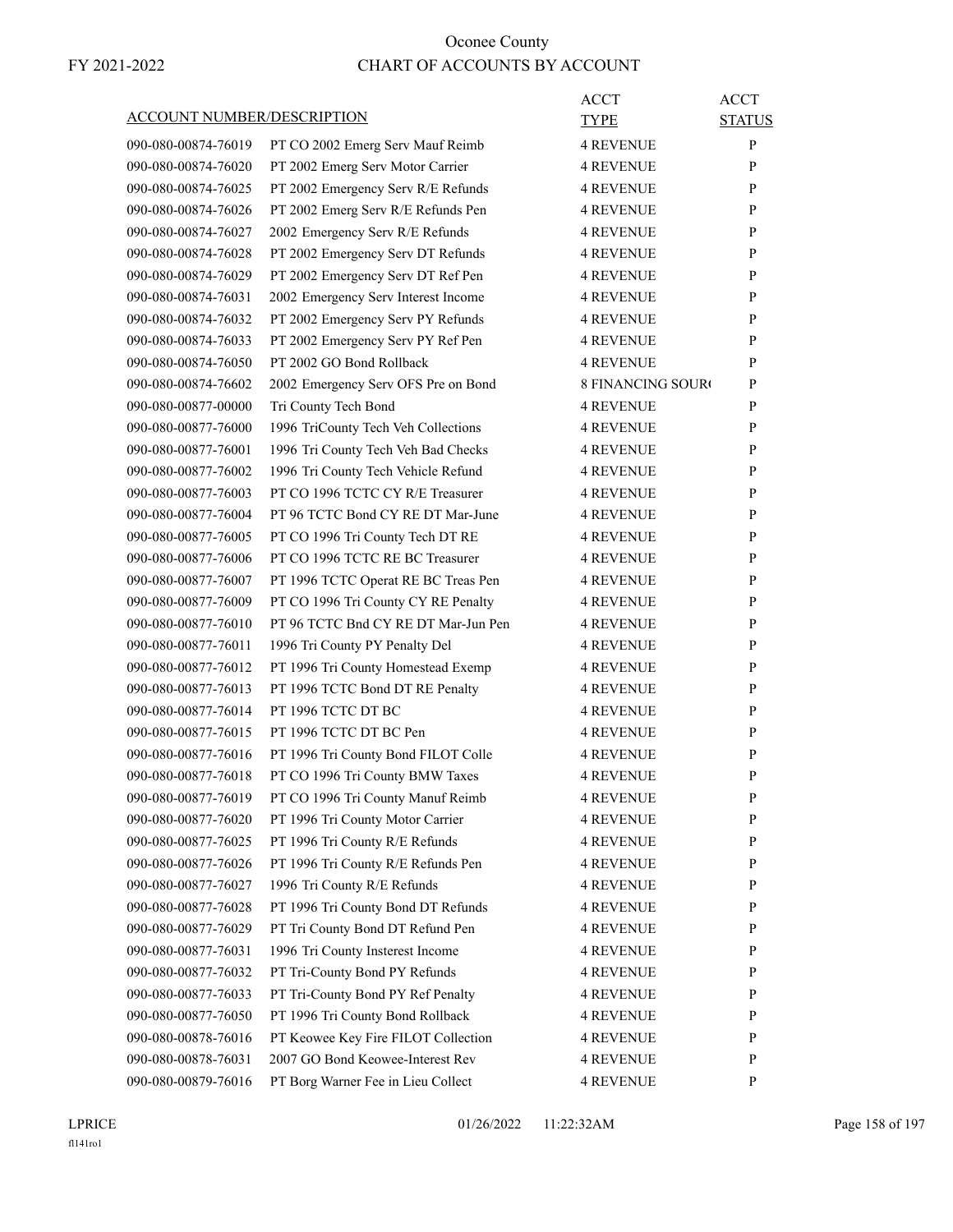| ACCOUNT NUMBER/DESCRIPTION | ACCT<br>TYPE                                                  | <b>ACCT</b><br><b>STATUS</b> |
|----------------------------|---------------------------------------------------------------|------------------------------|
| 090-080-00891-76031        | Interest Rev '14 Ref Bond-10 PWSSRB<br><b>4 REVENUE</b>       | P                            |
| 090-080-00892-76031        | 2017 GO Ref Bond Keowee-Intrst Rev<br>4 REVENUE               | P                            |
| 090-080-00892-76040        | Misc Debt Serv Rev-2017GO Ref Bond<br><b>4 REVENUE</b>        | P                            |
| 090-080-00892-76601        | OFS-2017 GO Refunding Bond-Keowee<br><b>8 FINANCING SOURO</b> | P                            |
| 090-080-00893-76031        | 2019 GO Bond Keowee Fire<br>4 REVENUE                         | P                            |
| 090-080-00893-76040        | Misc Debt Serv Rev-2019 GOB Keowee<br><b>4 REVENUE</b>        | P                            |
| 090-080-00893-76601        | OFS-Proceeds 2019 GOB Keowee Fire<br><b>8 FINANCING SOURO</b> | P                            |
| 090-080-00896-76031        | 2013 A GO Bond Interest Income<br>4 REVENUE                   | P                            |
| 090-080-00896-76602        | 2013A GO Bond Premium<br>4 REVENUE                            | P                            |
| 090-080-00897-76031        | 2010 Refunding Bond Interest Income<br>4 REVENUE              | P                            |
| 090-080-00897-76601        | OFS-2010 Refunding Bond Issuance<br><b>8 FINANCING SOURO</b>  | P                            |
| 090-080-00897-76602        | OFS-2010 Refunding Bond Premium<br><b>8 FINANCING SOUR</b>    | P                            |
| 090-080-00898-76031        | 2011 GO Bond Interest Income<br><b>4 REVENUE</b>              | P                            |
| 090-080-00898-76601        | OFS-2011 Det Ctr GO Bond Issuance<br><b>8 FINANCING SOURC</b> | P                            |
| 090-080-00898-76602        | OFS-2011 GO Bond Premium<br><b>8 FINANCING SOUR</b>           | P                            |
| 090-080-00900-00000        | Debt Service<br>4 REVENUE                                     | P                            |
| 090-080-00900-76000        | 4 REVENUE<br>County Bonds Vehicle Collections                 | P                            |
| 090-080-00900-76001        | <b>4 REVENUE</b><br>County Bonds Vehicle Bad Checks           | P                            |
| 090-080-00900-76002        | County Bonds Vehicle Refunds<br><b>4 REVENUE</b>              | P                            |
| 090-080-00900-76003        | PT CO County Bonds CY R/E Treas<br>4 REVENUE                  | P                            |
| 090-080-00900-76004        | PT County Bonds CY RE DT Mar-June<br>4 REVENUE                | P                            |
| 090-080-00900-76005        | PT CO County Bonds DT RE<br><b>4 REVENUE</b>                  | P                            |
| 090-080-00900-76006        | PT CO County Bonds RE BC Treasurer<br>4 REVENUE               | P                            |
| 090-080-00900-76007        | <b>4 REVENUE</b><br>PT County Bonds RE BC Treas Penalty       | P                            |
| 090-080-00900-76009        | <b>4 REVENUE</b><br>PT CO County Bonds RE CY RE Pen           | P                            |
| 090-080-00900-76010        | PT Cnty Bond CY RE DT Mar-June Pen<br><b>4 REVENUE</b>        | P                            |
| 090-080-00900-76011        | County Bonds DT Sum PY Penalty<br><b>4 REVENUE</b>            | P                            |
| 090-080-00900-76012        | PT County Bonds Homestead Exemption<br>4 REVENUE              | P                            |
| 090-080-00900-76013        | PT County Bonds DT RE Penalty<br>4 REVENUE                    | P                            |
| 090-080-00900-76014        | PT County Bonds DT BC<br><b>4 REVENUE</b>                     | P                            |
| 090-080-00900-76015        | PT County Bonds DT BC Penalty<br><b>4 REVENUE</b>             | $\mathbf{P}$                 |
| 090-080-00900-76016        | PT County Bonds FILOT Collection<br><b>4 REVENUE</b>          | P                            |
| 090-080-00900-76018        | PT CO County Bonds BMW<br>4 REVENUE                           | P                            |
| 090-080-00900-76019        | <b>Mfgr Distribution</b><br><b>4 REVENUE</b>                  | P                            |
| 090-080-00900-76020        | PT County Bonds Motor Carrier Taxes<br><b>4 REVENUE</b>       | P                            |
| 090-080-00900-76023        | County Bonds - Manuf PVE Reimb<br><b>4 REVENUE</b>            | P                            |
| 090-080-00900-76025        | PT County Bonds RE Refunds<br>4 REVENUE                       | P                            |
| 090-080-00900-76026        | PT County Bonds RE Refunds Penalty<br>4 REVENUE               | P                            |
| 090-080-00900-76028        | PT County Bonds DT Refunds<br>4 REVENUE                       | P                            |
| 090-080-00900-76029        | PT County Bonds DT Refund Penalty<br><b>4 REVENUE</b>         | P                            |
| 090-080-00900-76031        | County Bonds Interest Income<br><b>4 REVENUE</b>              | P                            |
| 090-080-00900-76032        | PT County Bonds PY Refunds<br><b>4 REVENUE</b>                | P                            |
| 090-080-00900-76033        | PT County Bonds PY Ref Penalty<br>4 REVENUE                   | P                            |
| 090-080-00900-76034        | County Bonds Watercraft Taxes<br><b>4 REVENUE</b>             | P                            |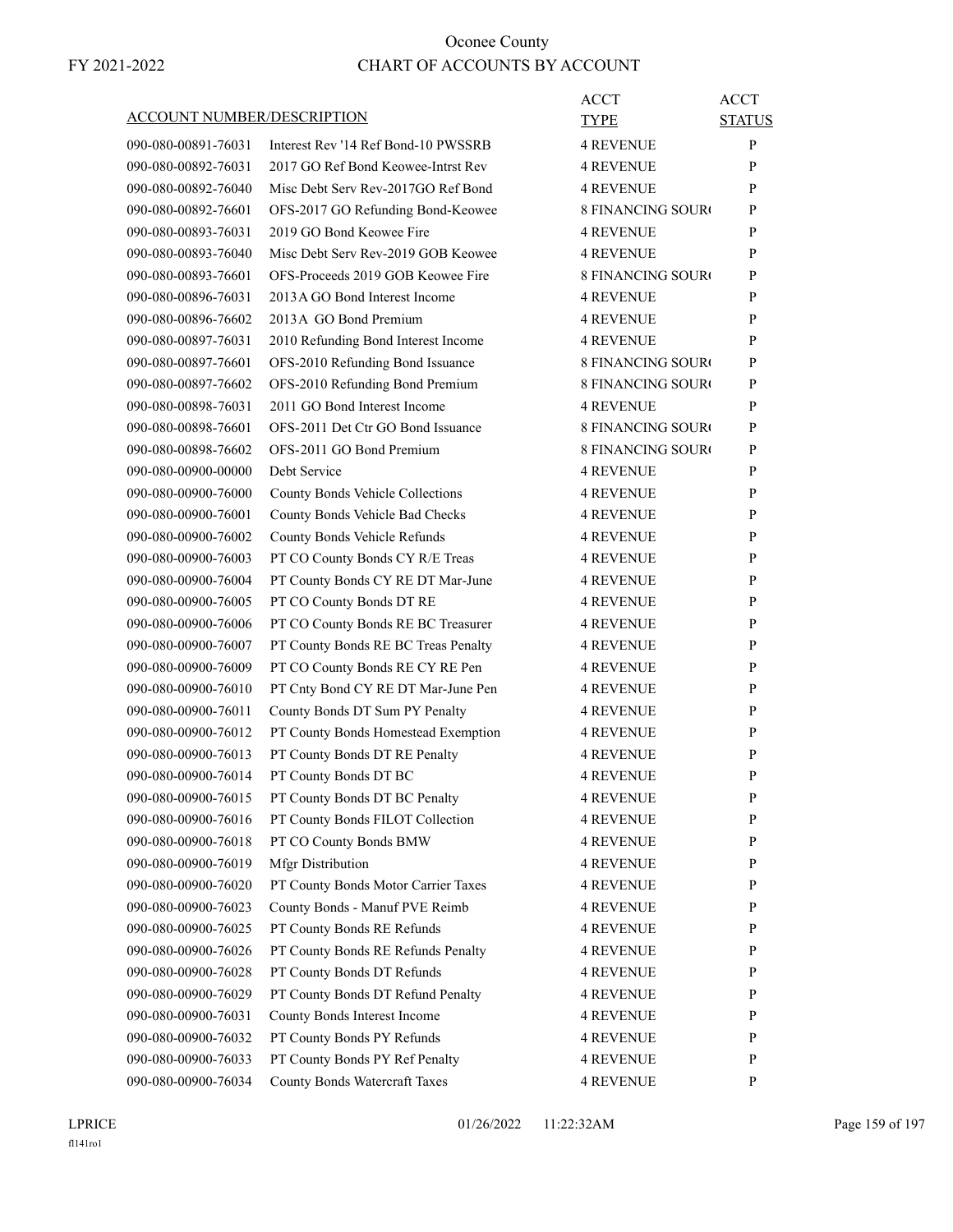| ACCOUNT NUMBER/DESCRIPTION |                                     | ACCT<br>TYPE             | <b>ACCT</b><br><b>STATUS</b> |
|----------------------------|-------------------------------------|--------------------------|------------------------------|
| 090-080-00900-76035        | County Bonds Watercraft Bad Checks  | <b>4 REVENUE</b>         | P                            |
| 090-080-00900-76036        | County Bonds Watercraft Refunds     | <b>4 REVENUE</b>         | P                            |
| 090-080-00900-76050        | PT County Bonds Rollback Taxes      | <b>4 REVENUE</b>         | P                            |
| 090-080-00950-76013        | PT Pointe West DT RE Penalty        | <b>4 REVENUE</b>         | P                            |
| 090-090-00170-70010        | Interfund Transfers In-10 Fund      | <b>8 FINANCING SOURO</b> | P                            |
| 090-090-00170-70012        | Interfund Transfers In-12 Fund      | <b>8 FINANCING SOURC</b> | P                            |
| 090-090-00170-70225        | Interfund Transfers In-225 Fund     | <b>8 FINANCING SOURO</b> | P                            |
| 090-090-00170-70315        | Interfund Transfers In-315 Fund     | <b>8 FINANCING SOURO</b> | P                            |
| 090-090-00170-70515        | Interfund Transfers In-515 Fund     | <b>8 FINANCING SOURC</b> | P                            |
| 090-090-00190-00854        | OFS-2020 GO Ref Bond Proceeds       | <b>8 FINANCING SOUR</b>  | P                            |
| 090-090-00854-76601        | OFS-2020 GO Ref Bond                | <b>8 FINANCING SOURC</b> | P                            |
| 090-095-00171-70010        | Interfund Transfer Out-10 Fund      | 9 FINANCING USE          | P                            |
| 090-095-00171-70012        | Interfund Transfer Out-12 Fund      | 9 FINANCING USE          | P                            |
| 090-095-00171-70225        | Interfund Transfer Out-225 Fund     | 9 FINANCING USE          | P                            |
| 090-095-00171-70315        | Interfund Transfer Out-315 Fund     | 9 FINANCING USE          | P                            |
| 090-095-00171-70515        | Interfund Transfer Out-515 Fund     | 9 FINANCING USE          | P                            |
| 090-850-55100-00000        | 2001 Capital Lease Principal        | <b>7 EXPENDITURE</b>     | P                            |
| 090-850-55200-00000        | 2001 Capital Lease Interest         | <b>7 EXPENDITURE</b>     | P                            |
| 090-851-55100-00000        | 2002 Capital Lease Principal        | <b>7 EXPENDITURE</b>     | P                            |
| 090-851-55200-00000        | 2002 Capital Lease Interest         | <b>7 EXPENDITURE</b>     | P                            |
| 090-852-55100-00000        | 2003 Capital Lease Principal        | <b>7 EXPENDITURE</b>     | P                            |
| 090-852-55200-00000        | 2003 Capital Lease Interest         | <b>7 EXPENDITURE</b>     | P                            |
| 090-853-55100-00000        | 2004 Capital Lease Principal        | <b>7 EXPENDITURE</b>     | P                            |
| 090-853-55200-00000        | 2004 Capital Lease Interest         | <b>7 EXPENDITURE</b>     | P                            |
| 090-854-55100-00000        | 2020 GO Ref Bond Principal Payment  | <b>7 EXPENDITURE</b>     | P                            |
| 090-854-55200-00000        | 2020 GO Ref Bond Interest Payment   | 7 EXPENDITURE            | P                            |
| 090-854-55300-00000        | Admin Fees - 2020 GO                | <b>7 EXPENDITURE</b>     | P                            |
| 090-854-55400-00000        | 2020 GO Ref Bond Issuance Costs     | <b>7 EXPENDITURE</b>     | P                            |
| 090-854-55603-00000        | OFU-Pmt to Refnded Bond Escrow Agnt | 9 FINANCING USE          | P                            |
| 090-857-55200-00000        | Interest Payment - 2016A GO Bond    | <b>7 EXPENDITURE</b>     | P                            |
| 090-858-55100-00000        | Principal Payment - 2016B GO Bond   | <b>7 EXPENDITURE</b>     | P                            |
| 090-858-55200-00000        | Interest Payment - 2016B GO Bond    | 7 EXPENDITURE            | P                            |
| 090-858-55300-00000        | Admin Fees - 2016B GO Bond          | <b>7 EXPENDITURE</b>     | P                            |
| 090-860-55100-00000        | Principal Payment - 2015 GO Bond    | 7 EXPENDITURE            | P                            |
| 090-860-55200-00000        | Interest Payment - 2015 GO Bond     | 7 EXPENDITURE            | P                            |
| 090-860-55300-00000        | Admin. Fees - 2015 GO Bond          | 7 EXPENDITURE            | $\mathbf{P}$                 |
| 090-861-55100-00000        | Pointe West 2010 SSRB Principal Pmt | <b>7 EXPENDITURE</b>     | P                            |
| 090-861-55200-00000        | Pointe West 2010 SSRB Interest Pmt. | 7 EXPENDITURE            | P                            |
| 090-861-55300-00000        | Pointe West 2010 SSRB Admin. Fees   | <b>7 EXPENDITURE</b>     | P                            |
| 090-862-55100-00000        | Principal Pmt-14 SSRB Ref Bond-PW   | <b>7 EXPENDITURE</b>     | P                            |
| 090-862-55200-00000        | Interest Pmt-14 SSRB Ref Bond-PW    | 7 EXPENDITURE            | P                            |
| 090-862-55300-00000        | Admin Fee-14 SSRB Ref Bond-PW       | 7 EXPENDITURE            | $\mathbf{P}$                 |
| 090-862-55400-00000        | Issuance Cost-14 SSR Ref Bond-PW    | <b>7 EXPENDITURE</b>     | P                            |
| 090-869-55100-00000        | 2003 Spec Source Rev Bond-Principal | 7 EXPENDITURE            | P                            |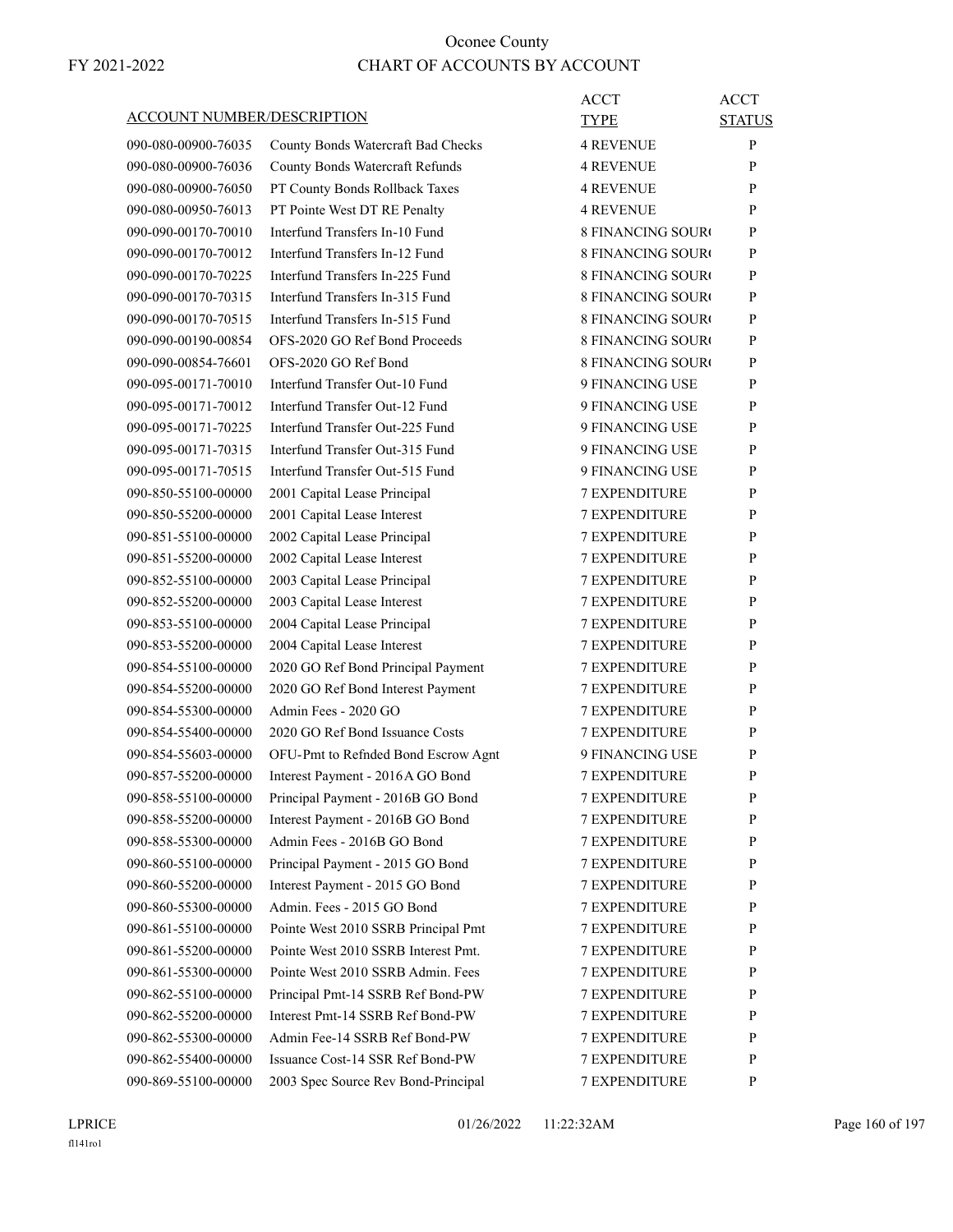| ACCOUNT NUMBER/DESCRIPTION |                                     | ACCT<br><b>TYPE</b>  | <b>ACCT</b><br><b>STATUS</b> |
|----------------------------|-------------------------------------|----------------------|------------------------------|
| 090-869-55200-00000        | 2003 Indstrl Park Bond Interest     | <b>7 EXPENDITURE</b> | P                            |
| 090-869-55300-00000        | 2003 Indstrl Park Bond Admin Fee    | <b>7 EXPENDITURE</b> | P                            |
| 090-871-55100-00000        | 93 Solid Waste Principal Payment    | <b>7 EXPENDITURE</b> | P                            |
| 090-871-55200-00000        | 93 Solid Waste Interest Payment     | <b>7 EXPENDITURE</b> | P                            |
| 090-871-55300-00000        | 93 Solid Waste Admin Fee            | <b>7 EXPENDITURE</b> | P                            |
| 090-872-55100-00000        | 2000 Lila Doyle Principal Payment   | <b>7 EXPENDITURE</b> | P                            |
| 090-872-55200-00000        | 2000 Lila Doyle Interest Payment    | <b>7 EXPENDITURE</b> | P                            |
| 090-872-55300-00000        | 2000 Lila Doyle Admin Fee           | <b>7 EXPENDITURE</b> | P                            |
| 090-872-55500-00000        | 2000 Lila Doyle Bond Miscelleneous  | <b>7 EXPENDITURE</b> | P                            |
| 090-873-55100-00000        | 2001 Courthouse Principal Payment   | <b>7 EXPENDITURE</b> | P                            |
| 090-873-55200-00000        | 2001 Courthouse Interest Payment    | <b>7 EXPENDITURE</b> | P                            |
| 090-873-55300-00000        | 2001 Emergency Serv Admin Fee       | <b>7 EXPENDITURE</b> | P                            |
| 090-874-55100-00000        | 2002 GO Bond ESF Principal Pmt      | <b>7 EXPENDITURE</b> | P                            |
| 090-874-55200-00000        | 2002 GO Bond ESF Interest Pmt       | <b>7 EXPENDITURE</b> | P                            |
| 090-874-55300-00000        | 2002 Emergency Sev Admin Fee        | <b>7 EXPENDITURE</b> | P                            |
| 090-877-55100-00000        | 96 Tri County Princiapl Payment     | <b>7 EXPENDITURE</b> | P                            |
| 090-877-55200-00000        | 96 Tri County Interest Payment      | <b>7 EXPENDITURE</b> | P                            |
| 090-877-55300-00000        | 96 Tri County Admin Fee             | <b>7 EXPENDITURE</b> | P                            |
| 090-878-55100-00000        | 2007 GO Bond Keowee-Principal       | <b>7 EXPENDITURE</b> | P                            |
| 090-878-55200-00000        | 2007 GO Bond Keowee-Interest        | <b>7 EXPENDITURE</b> | P                            |
| 090-879-55100-00000        | Borg Warner Principal Payment       | <b>7 EXPENDITURE</b> | P                            |
| 090-879-55200-00000        | Borg Warner Interest Payment        | <b>7 EXPENDITURE</b> | P                            |
| 090-892-55100-00000        | 2017 GO Ref Bond- Keowee Principal  | <b>7 EXPENDITURE</b> | P                            |
| 090-892-55200-00000        | 2017 GO Ref Bond- Keowee Intrst Pmt | <b>7 EXPENDITURE</b> | P                            |
| 090-892-55300-00000        | Admin Fees-2017 GO Ref Bond-Keowee  | <b>7 EXPENDITURE</b> | P                            |
| 090-892-55400-00000        | Issuance Costs-2017 GO Ref Bond-Keo | 7 EXPENDITURE        | P                            |
| 090-893-55100-00000        | Principal Payments-2019 Keowee Fire | <b>7 EXPENDITURE</b> | P                            |
| 090-893-55200-00000        | Interest Payments-2019 Keowee Fire  | <b>7 EXPENDITURE</b> | P                            |
| 090-893-55300-00000        | Admin Fees-2019 Keowee Fire         | <b>7 EXPENDITURE</b> | P                            |
| 090-893-55400-00000        | Cost of Issuance-2019 GOB Keowee Fi | <b>7 EXPENDITURE</b> | P                            |
| 090-896-55100-00000        | Principal Payment - 2013 GO Bond    | 7 EXPENDITURE        | P                            |
| 090-896-55200-00000        | Interest Payment - 2013 GO Bond     | <b>7 EXPENDITURE</b> | P                            |
| 090-896-55300-00000        | Admin. Fees-2013 GO Bond Taxable    | <b>7 EXPENDITURE</b> | $\mathbf{P}$                 |
| 090-897-55100-00000        | 2010 County Ref Bond Principal Pay  | <b>7 EXPENDITURE</b> | P                            |
| 090-897-55200-00000        | 2010 County Ref Bond Interest Pay   | 7 EXPENDITURE        | P                            |
| 090-897-55300-00000        | 2010 County Ref Bond Admin Fees     | 7 EXPENDITURE        | P                            |
| 090-897-55400-00000        | 2010 County Ref Bond-Issuance Cost  | <b>7 EXPENDITURE</b> | P                            |
| 090-897-55601-00000        | OFU-Retirement of Refunded Bonds    | 9 FINANCING USE      | P                            |
| 090-897-55602-00000        | OFU-Refunding Bond Discount         | 9 FINANCING USE      | P                            |
| 090-897-55603-00000        | OFU-Pmt to Refded Bond Escrow Agent | 9 FINANCING USE      | P                            |
| 090-898-55100-00000        | 2011 GO Bond Principal              | <b>7 EXPENDITURE</b> | P                            |
| 090-898-55200-00000        | 2011 GO Bond Interest               | 7 EXPENDITURE        | P                            |
| 090-898-55300-00000        | 2011 GO Bond Admin Fees             | <b>7 EXPENDITURE</b> | P                            |
| 090-898-55400-00000        | 2011 GO Bond - Issuance Cost        | 7 EXPENDITURE        | P                            |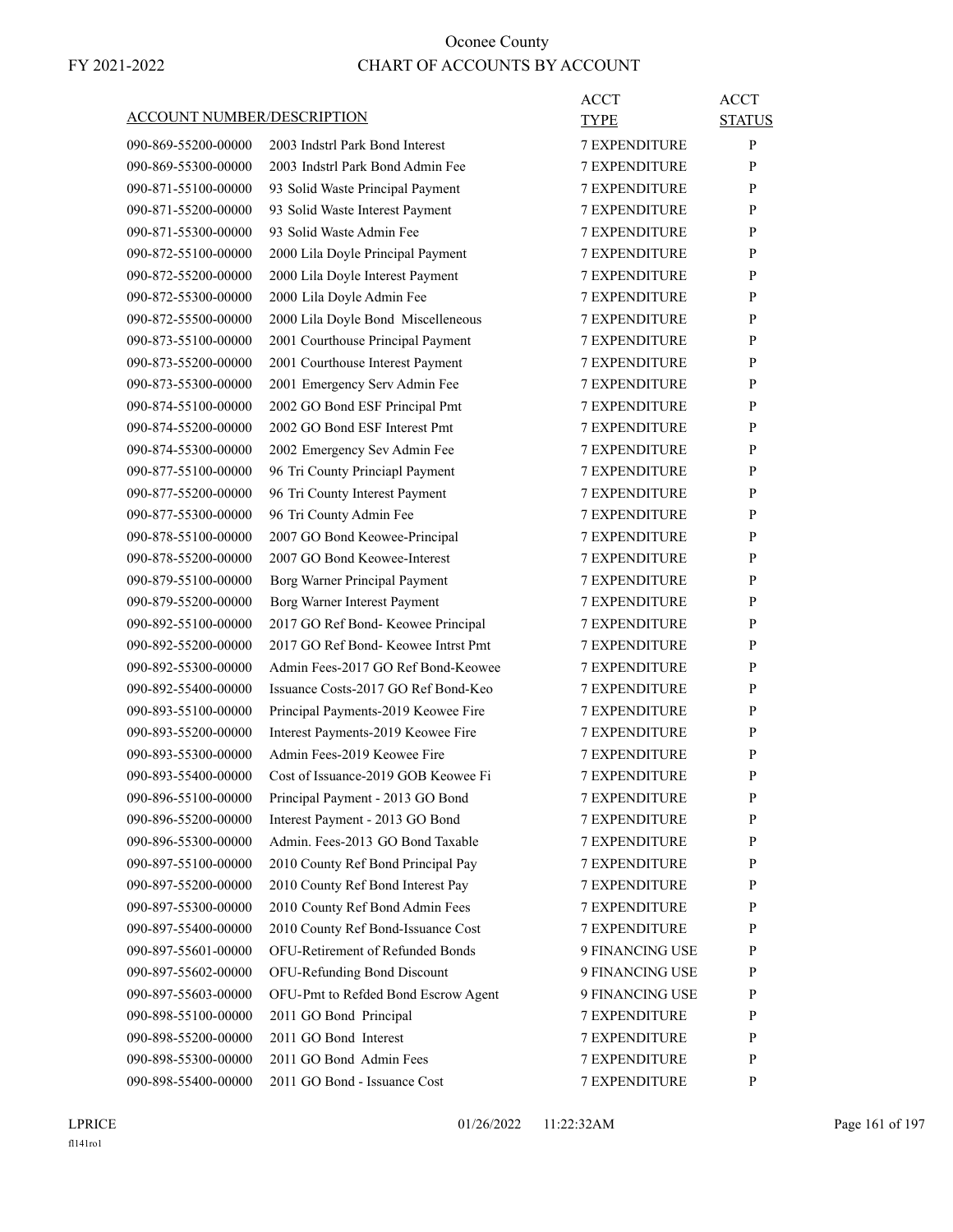| <b>ACCOUNT NUMBER/DESCRIPTION</b> | <b>ACCT</b><br>TYPE                                         | <b>ACCT</b><br><b>STATUS</b> |
|-----------------------------------|-------------------------------------------------------------|------------------------------|
|                                   | <b>7 EXPENDITURE</b>                                        | P                            |
| 090-900-55100-00000               | County Debt Principal                                       |                              |
| 090-900-55200-00000               | 7 EXPENDITURE<br>County Debt Interest                       | P                            |
| 090-900-55300-00000               | County Bond Admin Fees<br><b>7 EXPENDITURE</b>              | P                            |
| 210-001-00010-71001               | TD Bank - Admin. Bank Acct.<br>1 ASSET                      | P                            |
| 210-001-00010-71002               | <b>Community First Bank</b><br>1 ASSET                      | P                            |
| 210-001-00020-71125               | Due from Other Governments<br>1 ASSET                       | P                            |
| 210-001-00060-73000               | Accounts Payable<br>2 LIABILITY                             | P                            |
| 210-001-00060-73002               | Health Insurance Payable<br>2 LIABILITY                     | P                            |
| 210-001-00060-73010               | Accounts Payable Accruals -CSI Only<br>2 LIABILITY          | P                            |
| 210-001-00060-73331               | Interfund Balances - 10 Fund<br>2 LIABILITY                 | P                            |
| 210-001-00090-73925               | Accrued Payroll Payable<br>2 LIABILITY                      | P                            |
| 210-001-00100-75000               | FB, Unassiged-Sheriff Victim Assist<br>3 EQUITY             | P                            |
| 210-001-00102-75031               | FB, Restricted-Public Safety<br>3 EQUITY                    | P                            |
| 210-001-00104-75071               | FB, Assigned-Public Safety<br>3 EQUITY                      | P                            |
| 210-080-00805-09999               | Fund Balance-Budgetary Control<br><b>8 FINANCING SOURC</b>  | P                            |
| 210-080-00805-16006               | VICTIM SERVICES - ASSESSMENTS<br><b>4 REVENUE</b>           | М                            |
| 210-080-00805-16007               | VICTIM SERVICES - SURCHARGES<br><b>4 REVENUE</b>            | М                            |
| 210-080-00805-16008               | <b>4 REVENUE</b><br>12% Assessment (Mag)                    | P                            |
| 210-080-00805-16009               | 12% Assessment (Mun)<br><b>4 REVENUE</b>                    | P                            |
| 210-080-00805-16010               | Surcharge Victims (Mag)<br><b>4 REVENUE</b>                 | P                            |
| 210-080-00805-16011               | Surcharge Victims (Mun)<br><b>4 REVENUE</b>                 | P                            |
| 210-080-00811-16008               | 12% Assessment (MAG) Walhalla<br><b>4 REVENUE</b>           | P                            |
| 210-080-00811-16009               | 12% Assessment (MUN) Walhalla<br><b>4 REVENUE</b>           | P                            |
| 210-080-00811-16010               | Victims Surcharge (MAG) Walhalla<br><b>4 REVENUE</b>        | P                            |
| 210-080-00811-16011               | Victims Surcharge (MUN) Walhalla<br><b>4 REVENUE</b>        | P                            |
| 210-080-00811-16040               | Victim Asst Contract-MUN Walhalla<br><b>4 REVENUE</b>       | P                            |
| 210-080-00812-16008               | 12% Assessment (MAG) Westminster<br><b>4 REVENUE</b>        | P                            |
| 210-080-00812-16009               | 12% Assessment (MUN) Westminster<br><b>4 REVENUE</b>        | P                            |
| 210-080-00812-16010               | Victims Surcharge (MAG) Westminster<br><b>4 REVENUE</b>     | P                            |
| 210-080-00812-16011               | Victims Surcharge (MUN) Westminster<br><b>4 REVENUE</b>     | $\mathbf{P}$                 |
| 210-080-00813-16008               | 12% Assessment (MAG) West Union<br><b>4 REVENUE</b>         | P                            |
| 210-080-00813-16009               | 12% Assessment (MUN) West Union<br><b>4 REVENUE</b>         | P                            |
| 210-080-00813-16010               | Victims Surcharge (MAG) West Union<br><b>4 REVENUE</b>      | P                            |
| 210-080-00813-16011               | Victims Surcharge (MUN) West Union<br><b>4 REVENUE</b>      | P                            |
| 210-080-00814-16008               | 12% Assessment (MAG) Salem<br><b>4 REVENUE</b>              | P                            |
| 210-080-00814-16009               | 12% Assessment (MUN) Salem<br><b>4 REVENUE</b>              | P                            |
| 210-080-00814-16010               | Victims Surcharge (MAG) Salem<br><b>4 REVENUE</b>           | P                            |
| 210-080-00814-16011               | Victims Surcharge (MUN) Salem<br><b>4 REVENUE</b>           | P                            |
| 210-090-00170-70010               | Interfund Transfers In-10 Fund<br><b>8 FINANCING SOUR</b>   | P                            |
| 210-090-00170-70012               | Interfund Transfers In-12 Fund<br>8 FINANCING SOURO         | P                            |
| 210-090-00170-70013               | Interfund Transfers In-13 Fund<br>8 FINANCING SOURO         | P                            |
| 210-090-00170-70215               | Interfund Transfers In-215 Fund<br><b>8 FINANCING SOURO</b> | P                            |
| 210-095-00171-70010               | Interfund Transfer Out-210 Fund<br>9 FINANCING USE          | P                            |
| 210-095-00171-70012               | Interfund Transfer Out-12 Fund<br>9 FINANCING USE           | P                            |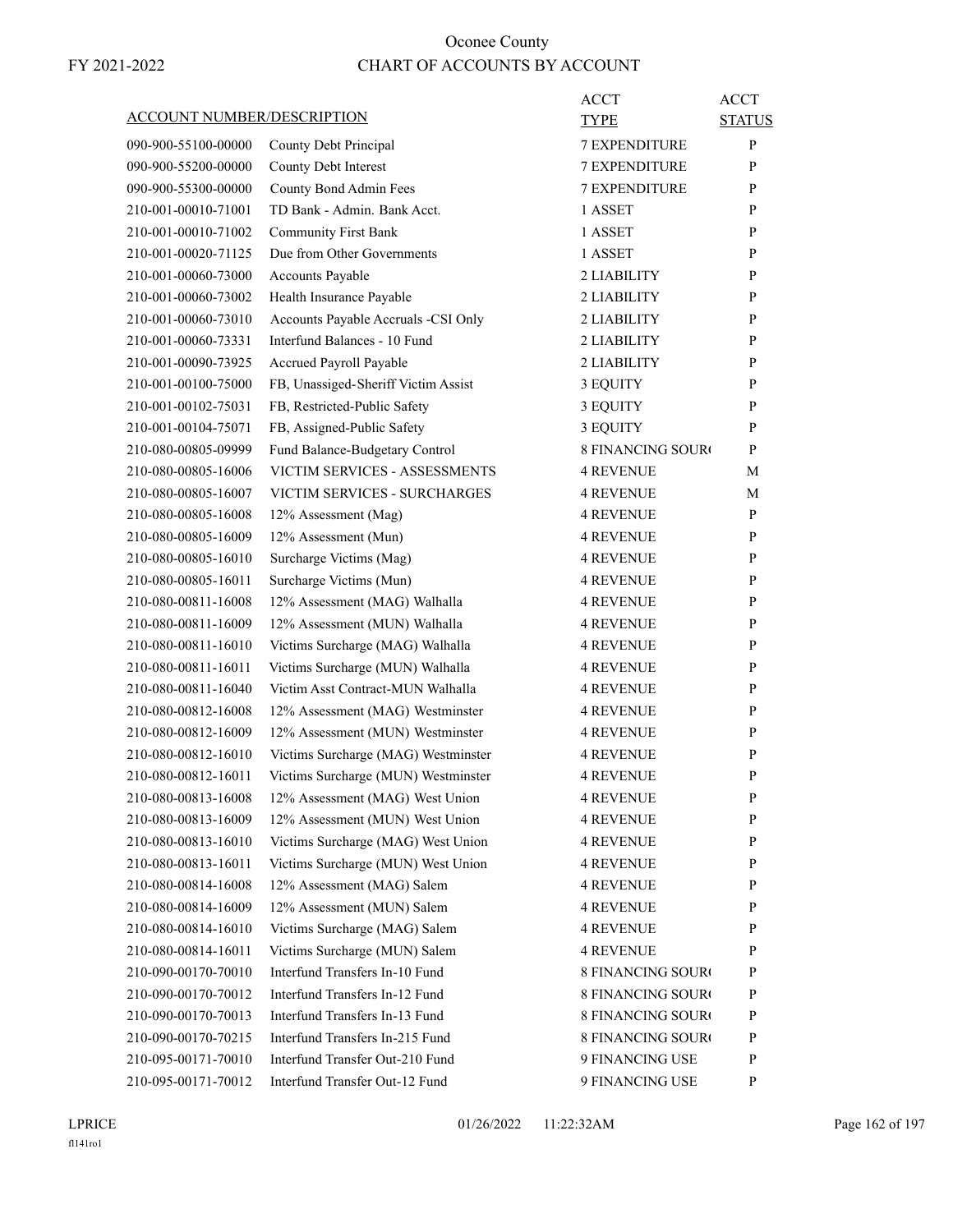| ACCOUNT NUMBER/DESCRIPTION                 |                                                                 | ACCT<br><b>TYPE</b>                  | <b>ACCT</b><br><b>STATUS</b> |
|--------------------------------------------|-----------------------------------------------------------------|--------------------------------------|------------------------------|
| 210-095-00171-70013                        | Interfund Transfer Out-13 Fund                                  | 9 FINANCING USE                      | P                            |
| 210-095-00171-70215                        | Interfund Transfer Out-215 Fund                                 | 9 FINANCING USE                      | P                            |
| 210-114-10110-00000                        | Victims Services Coordinator                                    | <b>7 EXPENDITURE</b>                 | P                            |
| 210-114-10125-00000                        | <b>Accrued Payroll Expenditures</b>                             | <b>7 EXPENDITURE</b>                 | P                            |
| 210-114-10610-00000                        | Comp/Extra Hours                                                | <b>7 EXPENDITURE</b>                 | P                            |
| 210-114-10710-00000                        | Overtime/Comp Sal/Fringe                                        | <b>7 EXPENDITURE</b>                 | P                            |
| 210-114-20013-00000                        | Social Security                                                 | <b>7 EXPENDITURE</b>                 | P                            |
| 210-114-20014-00000                        | Retirement                                                      | <b>7 EXPENDITURE</b>                 | P                            |
| 210-114-20015-00000                        | Workers Compensation                                            | <b>7 EXPENDITURE</b>                 | P                            |
| 210-114-20016-00000                        | Health Insurance                                                | <b>7 EXPENDITURE</b>                 | P                            |
| 210-114-20026-00000                        | <b>ARC</b> for OPEB                                             | <b>7 EXPENDITURE</b>                 | P                            |
| 210-114-20027-00000                        | Dental Insurance                                                | <b>7 EXPENDITURE</b>                 | P                            |
| 210-114-20028-00000                        | Vision Insurance                                                | <b>7 EXPENDITURE</b>                 | P                            |
| 210-114-30084-00000                        | School/Seminar/Trng/Mtg                                         | <b>7 EXPENDITURE</b>                 | P                            |
| 210-114-40031-00000                        | Non-Capital Equipment                                           | <b>7 EXPENDITURE</b>                 | P                            |
| 210-114-40032-00000                        | Operational                                                     | <b>7 EXPENDITURE</b>                 | P                            |
| 210-114-95100-20236                        | Foothills Rape Crisis Center                                    | <b>7 EXPENDITURE</b>                 | P                            |
| 215-001-00010-71001                        | TD Bank - Admin. Bank Acct.                                     | 1 ASSET                              | P                            |
| 215-001-00010-71002                        | <b>Community First Bank</b>                                     | 1 ASSET                              | P                            |
| 215-001-00020-73339                        | Interfund Balances-10 Fund                                      | 1 ASSET                              | P                            |
| 215-001-00060-73000                        | Accounts Payable                                                | 2 LIABILITY                          | P                            |
| 215-001-00060-73002                        | Health Insurance Payable                                        | 2 LIABILITY                          | P                            |
| 215-001-00060-73010                        | Accounts Payable Accruals -CSI Only                             | 2 LIABILITY                          | P                            |
| 215-001-00060-73331                        | Interfund Balances - 10 Fund                                    | 2 LIABILITY                          | P                            |
| 215-001-00090-73925                        | Accrued Payroll Payable                                         | 2 LIABILITY                          | P                            |
| 215-001-00100-75000                        | FB, Unassigned-Solicitor Vict Asst                              |                                      | P                            |
| 215-001-00102-75031                        | FB, Restricted-Public Safety                                    | 3 EQUITY                             | P                            |
| 215-001-00104-75071                        | FB, Assigned-Public Safety                                      | 3 EQUITY<br>3 EQUITY                 | P                            |
| 215-080-00805-09999                        |                                                                 | 8 FINANCING SOUR¢                    |                              |
|                                            | Fund Balance-Budgetary Control<br>VICTIM SERVICES - ASSESSMENTS |                                      | P                            |
| 215-080-00805-16006                        | VICTIM SERVICES - SURCHARGES                                    | <b>4 REVENUE</b>                     | М                            |
| 215-080-00805-16007                        |                                                                 | <b>4 REVENUE</b>                     | М                            |
| 215-080-00805-73700                        | General Session (Assessment)                                    | <b>4 REVENUE</b>                     | P                            |
| 215-080-00805-73800                        | General Session (Surcharge)<br>Anderson County Reimb Furlough   | <b>4 REVENUE</b><br><b>4 REVENUE</b> | P<br>P                       |
| 215-080-00805-74700                        | Interfund Transfers In-10 Fund                                  |                                      |                              |
| 215-090-00170-70010<br>215-090-00170-70012 | Interfund Transfers In-12 Fund                                  | <b>8 FINANCING SOURO</b>             | P                            |
|                                            | Interfund Transfers In-13 Fund                                  | <b>8 FINANCING SOURO</b>             | P                            |
| 215-090-00170-70013                        |                                                                 | <b>8 FINANCING SOURO</b>             | P                            |
| 215-090-00170-70210                        | Interfund Transfers In-210 Fund                                 | <b>8 FINANCING SOURO</b>             | P                            |
| 215-095-00171-70010                        | Interfund Transfer Out-10 Fund                                  | 9 FINANCING USE                      | P                            |
| 215-095-00171-70012                        | Interfund Transfer Out-12 Fund                                  | 9 FINANCING USE                      | P                            |
| 215-095-00171-70013                        | Interfund Transfer Out-13 Fund                                  | 9 FINANCING USE                      | P                            |
| 215-095-00171-70210                        | Interfund Transfer Out-210 Fund                                 | 9 FINANCING USE                      | P                            |
| 215-512-10110-00000                        | Victim Services Coordinator                                     | 7 EXPENDITURE                        | P                            |
| 215-512-10125-00000                        | Accrued Payroll Expenditures                                    | 7 EXPENDITURE                        | P                            |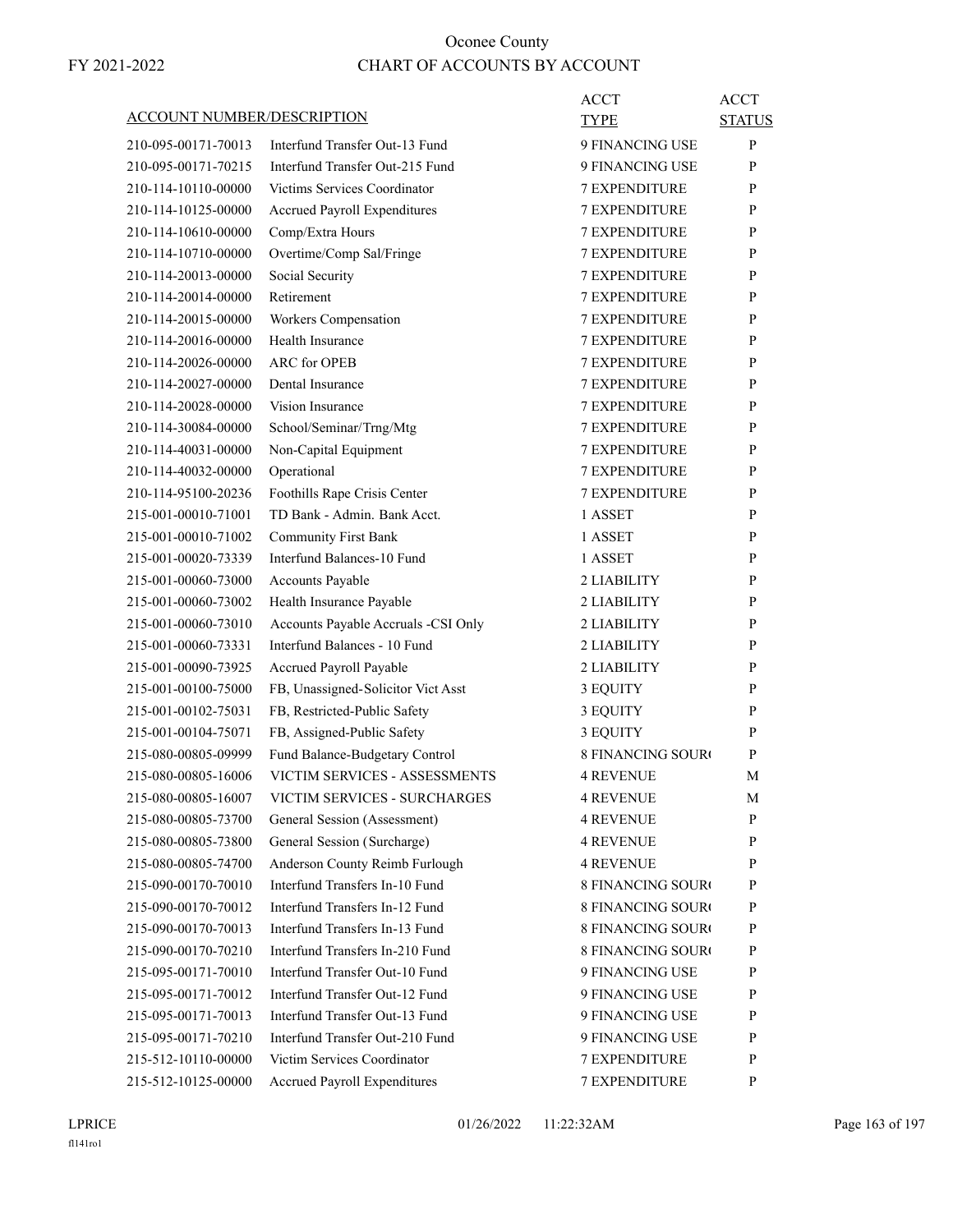| <b>ACCOUNT NUMBER/DESCRIPTION</b>          | ACCT<br>TYPE                                                    | <b>ACCT</b><br><b>STATUS</b> |
|--------------------------------------------|-----------------------------------------------------------------|------------------------------|
| 215-512-10610-00000                        | Comp/Extra Hours<br><b>7 EXPENDITURE</b>                        | P                            |
| 215-512-10710-00000                        | Overtime/Comp Sal/Fringe<br><b>7 EXPENDITURE</b>                | P                            |
| 215-512-20013-00000                        | Social Security<br><b>7 EXPENDITURE</b>                         | P                            |
| 215-512-20014-00000                        | Retirement<br><b>7 EXPENDITURE</b>                              | P                            |
| 215-512-20015-00000                        | Workers Compensation<br><b>7 EXPENDITURE</b>                    | P                            |
| 215-512-20016-00000                        | Health Insurance<br><b>7 EXPENDITURE</b>                        | P                            |
| 215-512-20026-00000                        | <b>ARC</b> for OPEB<br><b>7 EXPENDITURE</b>                     | P                            |
| 215-512-20027-00000                        | Dental Insurance<br>7 EXPENDITURE                               | P                            |
| 215-512-20028-00000                        | Vision Insurance<br><b>7 EXPENDITURE</b>                        | P                            |
| 225-001-00010-71001                        | TD Bank - Admin. Bank Acct.<br>1 ASSET                          | P                            |
| 225-001-00010-71002                        | <b>Community First Bank</b><br>1 ASSET                          | P                            |
| 225-001-00010-71042                        | TD Bank-ACH Acct #2551<br>1 ASSET                               | P                            |
| 225-001-00020-71108                        | <b>Accounts Receivable</b><br>1 ASSET                           | P                            |
| 225-001-00020-71125                        | Due from Other Governments<br>1 ASSET                           | P                            |
| 225-001-00020-73331                        | Interfund Balances-General Fund<br>1 ASSET                      | P                            |
| 225-001-00030-71028                        | State Investment Pool Bank Account<br>1 ASSET                   | P                            |
| 225-001-00030-71200                        | 1 ASSET<br>Investment                                           | P                            |
| 225-001-00030-71300                        | Investment Multi Bank<br>1 ASSET                                | P                            |
| 225-001-00040-71740                        | Prepaid Items<br>1 ASSET                                        | P                            |
| 225-001-00060-73000                        | Accounts Payable<br>2 LIABILITY                                 | P                            |
| 225-001-00060-73009                        | Accounts Payable Manual Adjustments<br>2 LIABILITY              | P                            |
| 225-001-00060-73010                        | Accounts Payable Accruals -CSI Only<br>2 LIABILITY              | P                            |
| 225-001-00090-73925                        | Accrued Payroll Payable<br>2 LIABILITY                          | P                            |
| 225-001-00100-75000                        | FB, Unassigned-911 Comm Fund<br>3 EQUITY                        | P                            |
| 225-001-00101-75022                        | FB, Nonspendable-Prepaid Expend<br>3 EQUITY                     | P                            |
| 225-001-00102-75031                        | FB, Restricted-Public Safety<br>3 EQUITY                        | P                            |
| 225-001-00104-75085                        | FB, Assigned-Subsequent Yr's Budget<br>3 EQUITY                 | P                            |
| 225-080-00805-08888                        | Encumbrance Reserve Plug Account<br><b>8 FINANCING SOURO</b>    | P                            |
|                                            | <b>8 FINANCING SOURO</b>                                        | P                            |
| 225-080-00805-09999<br>225-080-00805-10330 | Fund Balance-Budgetary Control<br><b>INTEREST INCOME</b>        |                              |
| 225-080-00805-19051                        | 4 REVENUE<br>State Wireless Interest Income<br><b>4 REVENUE</b> | М<br>P                       |
| 225-080-00805-31010                        | Competitive Local Exchange Carrier                              |                              |
|                                            | <b>4 REVENUE</b><br><b>CLEC</b> Interest Income                 | P<br>P                       |
| 225-080-00805-31011<br>225-080-00805-36000 | 4 REVENUE<br>AT&T E-911 Surcharges<br><b>4 REVENUE</b>          | P                            |
| 225-081-00810-19050                        | <b>State Wireless Fund</b><br><b>4 REVENUE</b>                  |                              |
| 225-081-00810-19070                        | Budget & Control Board<br><b>4 REVENUE</b>                      | P<br>P                       |
|                                            | Interfund Transfers In-10 Fund                                  | P                            |
| 225-090-00170-70010                        | 8 FINANCING SOUR(<br>Interfund Transfers In-12 Fund             |                              |
| 225-090-00170-70012                        | <b>8 FINANCING SOURO</b>                                        | P                            |
| 225-090-00170-70013                        | Interfund Transfers In-13 Fund<br><b>8 FINANCING SOURO</b>      | P                            |
| 225-090-00170-70090                        | Interfund Transfers In-90 Fund<br>8 FINANCING SOURO             | P                            |
| 225-095-00171-70010                        | Interfund Transfer Out-225 Fund<br>9 FINANCING USE              | P                            |
| 225-095-00171-70012                        | Interfund Transfer Out-12 Fund<br>9 FINANCING USE               | P                            |
| 225-095-00171-70013                        | Interfund Transfer Out-13 Fund<br>9 FINANCING USE               | P                            |
| 225-095-00171-70090                        | Interfund Transfer Out-90 Fund<br>9 FINANCING USE               | P                            |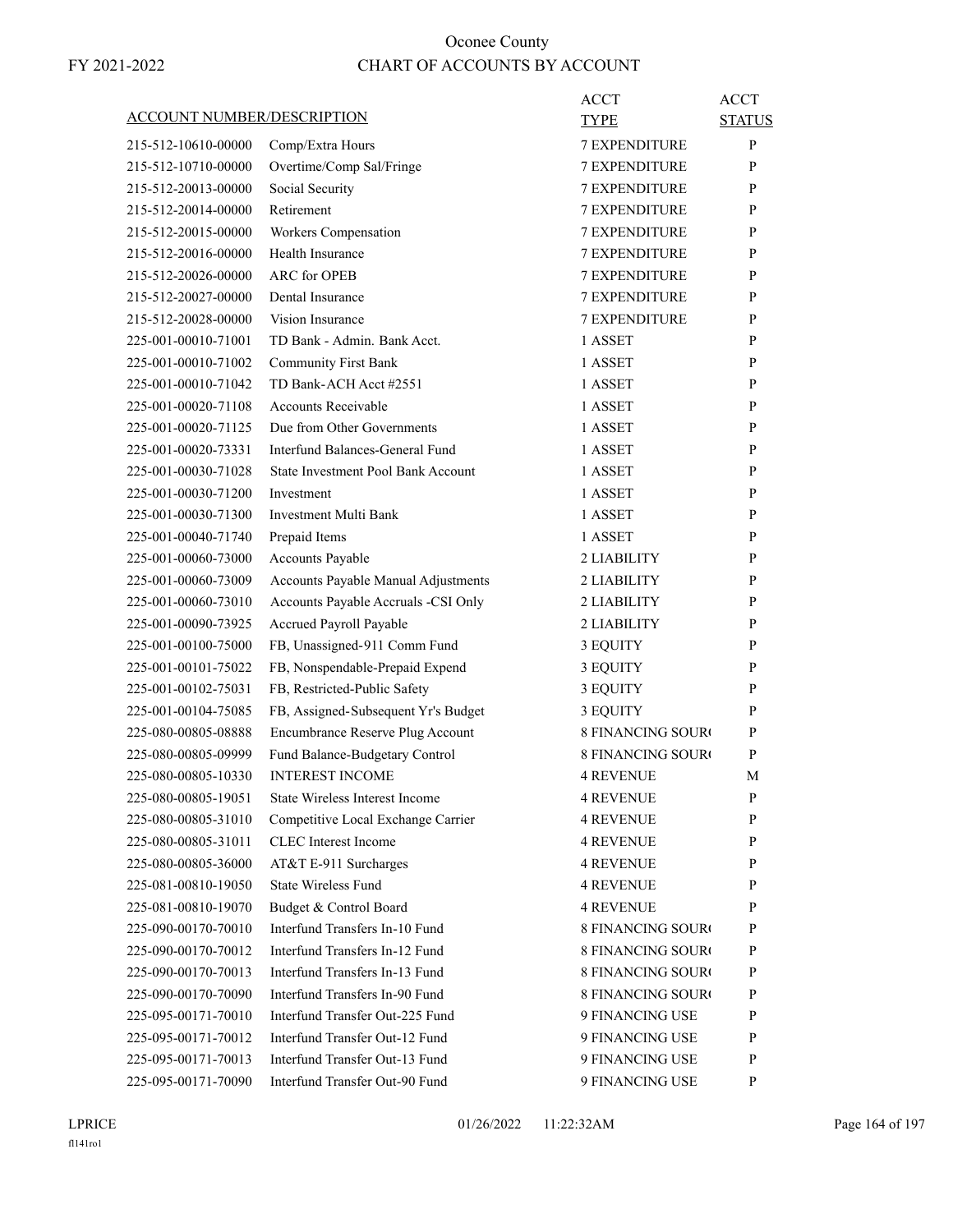| ACCOUNT NUMBER/DESCRIPTION                 |                                        | ACCT<br>TYPE                          | <b>ACCT</b><br><b>STATUS</b> |
|--------------------------------------------|----------------------------------------|---------------------------------------|------------------------------|
| 225-104-10120-31121                        | Salaries - Part-Time                   | <b>7 EXPENDITURE</b>                  | P                            |
| 225-104-10125-00000                        | <b>Accrued Payroll Expenditures</b>    | <b>7 EXPENDITURE</b>                  | P                            |
| 225-104-10610-00000                        | Comp/Extra Hours                       | <b>7 EXPENDITURE</b>                  | P                            |
| 225-104-10710-00000                        | Overtime/Comp Sal/Fringe               | <b>7 EXPENDITURE</b>                  | P                            |
| 225-104-20013-00000                        | Social Security                        | <b>7 EXPENDITURE</b>                  | P                            |
| 225-104-20014-00000                        | Retirement                             | <b>7 EXPENDITURE</b>                  | P                            |
| 225-104-20015-00000                        | Workers Compensation                   | <b>7 EXPENDITURE</b>                  | P                            |
| 225-104-30018-31010                        | Travel Mileage - CLEC                  | <b>7 EXPENDITURE</b>                  | P                            |
| 225-104-30024-00000                        | MAINT ON EQUIPMENT                     | <b>7 EXPENDITURE</b>                  | М                            |
| 225-104-30024-19050                        | <b>Equipment Maint.-State Wireless</b> | <b>7 EXPENDITURE</b>                  | P                            |
| 225-104-30024-19070                        | Equip Maintenance -SC BCB              | <b>7 EXPENDITURE</b>                  | P                            |
| 225-104-30024-31010                        | Equipment Maint.-CLEC                  | <b>7 EXPENDITURE</b>                  | P                            |
| 225-104-30024-36000                        | Equipment Maint.-AT&T                  | <b>7 EXPENDITURE</b>                  | P                            |
| 225-104-30041-00000                        | <b>TELECOMMUNICATIONS</b>              | <b>7 EXPENDITURE</b>                  | М                            |
| 225-104-30041-19050                        | Telecommunications-State Wireless      | <b>7 EXPENDITURE</b>                  | P                            |
| 225-104-30041-19070                        | Telecommunications-SC BCB              | <b>7 EXPENDITURE</b>                  | P                            |
| 225-104-30041-31010                        | Telecommunication-CLEC                 | <b>7 EXPENDITURE</b>                  | P                            |
| 225-104-30041-36000                        | Telecommunications-AT&T                | <b>7 EXPENDITURE</b>                  | P                            |
| 225-104-30056-00000                        | Data Processing                        | <b>7 EXPENDITURE</b>                  | М                            |
| 225-104-30056-19050                        | Data Processing-State Wireless         | <b>7 EXPENDITURE</b>                  | P                            |
| 225-104-30056-19070                        | Data Processing-SC BCB                 | <b>7 EXPENDITURE</b>                  | P                            |
| 225-104-30056-31010                        | Data Processing-CLEC                   | <b>7 EXPENDITURE</b>                  | P                            |
| 225-104-30056-36000                        | Data Processing-AT&T                   | <b>7 EXPENDITURE</b>                  | P                            |
| 225-104-30084-00000                        |                                        | <b>7 EXPENDITURE</b>                  |                              |
|                                            | Training                               |                                       | М<br>P                       |
| 225-104-30084-19050                        | Training-State Wireless                | <b>7 EXPENDITURE</b>                  |                              |
| 225-104-30084-19070<br>225-104-30084-31010 | Training - SC BCB                      | 7 EXPENDITURE<br><b>7 EXPENDITURE</b> | P<br>P                       |
|                                            | Training - CLEC                        |                                       |                              |
| 225-104-30084-36000                        | Training-AT&T                          | <b>7 EXPENDITURE</b>                  | P                            |
| 225-104-40031-00000                        | Small Capital                          | <b>7 EXPENDITURE</b>                  | М                            |
| 225-104-40031-19050                        | Non-Cap Equip-State Wireless           | <b>7 EXPENDITURE</b>                  | P                            |
| 225-104-40031-19070                        | Non-Cap Equip-SC BCB                   | <b>7 EXPENDITURE</b>                  | $\mathbf{P}$                 |
| 225-104-40031-31010                        | Non-Cap Equip-CLEC                     | <b>7 EXPENDITURE</b>                  | P                            |
| 225-104-40031-36000                        | Non-Cap Equip-AT&T                     | 7 EXPENDITURE                         | $\mathbf{P}$                 |
| 225-104-40032-00000                        | Operational                            | 7 EXPENDITURE                         | М                            |
| 225-104-40032-19050                        | <b>Operational - State Wireless</b>    | 7 EXPENDITURE                         | P                            |
| 225-104-40032-19070                        | Operational-SC BCB                     | 7 EXPENDITURE                         | P                            |
| 225-104-40032-31010                        | Operational - CLEC                     | 7 EXPENDITURE                         | P                            |
| 225-104-40032-36000                        | Operational - AT&T                     | 7 EXPENDITURE                         | P                            |
| 225-104-40045-00000                        | Non-Capital IT Eq./Softwr              | 7 EXPENDITURE                         | М                            |
| 225-104-40045-19050                        | Non-Capital IT Eq./Softwr-CLEC         | 7 EXPENDITURE                         | $\mathbf{P}$                 |
| 225-104-40045-19070                        | Non-Cap IT Eq/Softwr-SC BCB            | 7 EXPENDITURE                         | P                            |
| 225-104-40045-31010                        | Non-Cap IT Eq/Softwr- CLEC Funds       | 7 EXPENDITURE                         | $\mathbf{P}$                 |
| 225-104-40045-36000                        | Non-Capital IT Eq./Softwr-AT&T         | <b>7 EXPENDITURE</b>                  | $\mathbf{P}$                 |
| 225-104-50840-00000                        | EQUIPMENT, CAPITAL EXPEND              | 7 EXPENDITURE                         | M                            |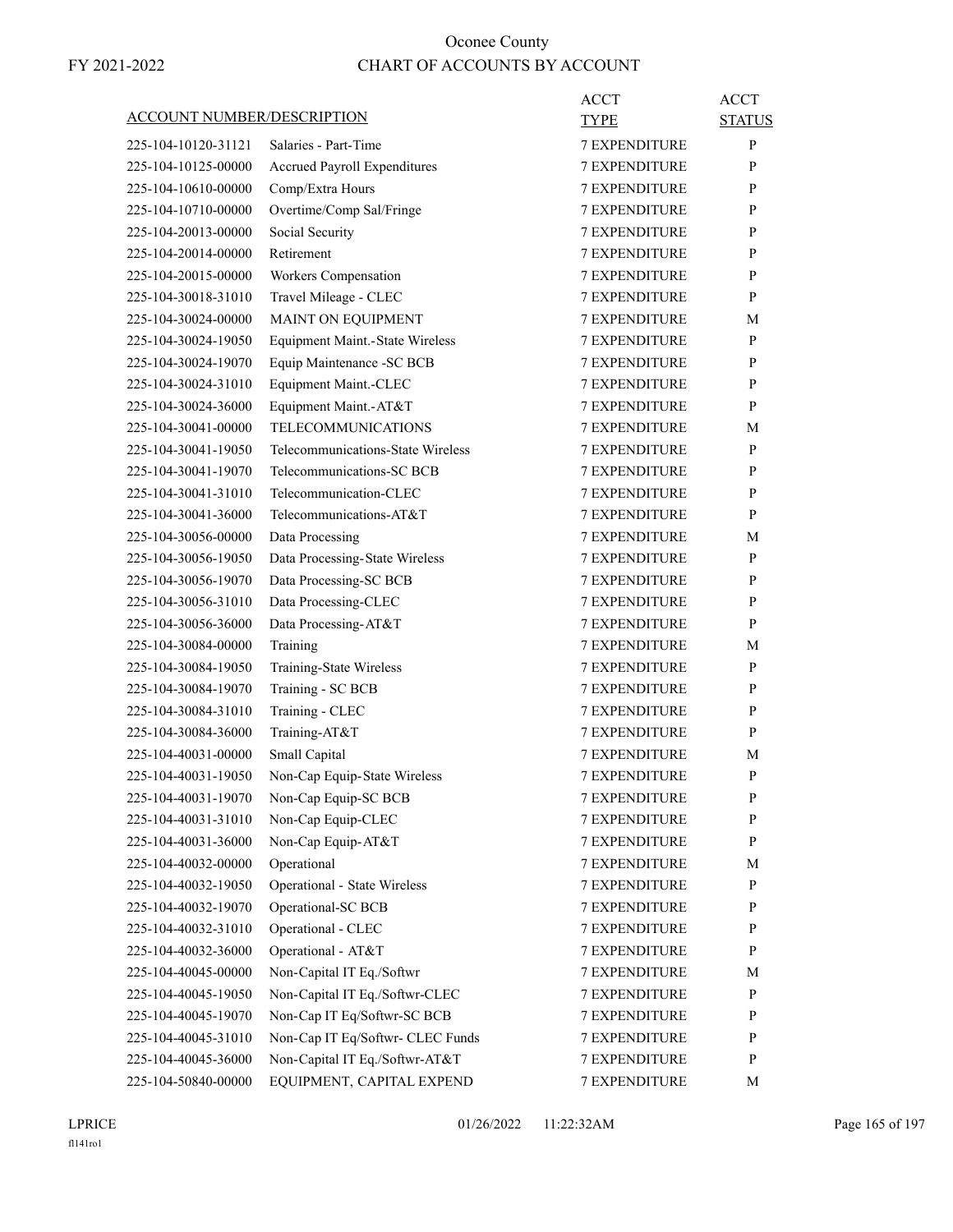| <b>ACCOUNT NUMBER/DESCRIPTION</b> |                                     | <b>ACCT</b><br><b>TYPE</b> | <b>ACCT</b>   |
|-----------------------------------|-------------------------------------|----------------------------|---------------|
|                                   |                                     |                            | <b>STATUS</b> |
| 225-104-50840-19050               | Capital Equipment-State Wireless    | <b>7 EXPENDITURE</b>       | P             |
| 225-104-50840-19070               | Capital Equipment - SC BCB          | <b>7 EXPENDITURE</b>       | P             |
| 225-104-50840-31010               | Capital Equipment-CLEC              | <b>7 EXPENDITURE</b>       | P             |
| 225-104-50840-36000               | Capital Equipment-AT&T              | <b>7 EXPENDITURE</b>       | P             |
| 225-104-50845-00000               | Capital IT Equip/Software           | <b>7 EXPENDITURE</b>       | М             |
| 225-104-50845-19050               | Capital IT Equip/Software-State Wir | <b>7 EXPENDITURE</b>       | P             |
| 225-104-50845-19070               | Capital IT Equip/Software-SC BCB    | <b>7 EXPENDITURE</b>       | P             |
| 225-104-50845-31010               | Capital IT Equip/Software CLEC      | <b>7 EXPENDITURE</b>       | P             |
| 225-104-50845-36000               | Capital IT Equip/Software AT&T      | <b>7 EXPENDITURE</b>       | P             |
| 225-104-55100-00000               | PRINCIPAL PAYMENT                   | <b>7 EXPENDITURE</b>       | М             |
| 225-104-55100-19050               | Debt Service-Principal State Wirels | <b>7 EXPENDITURE</b>       | P             |
| 225-104-55100-31010               | Debt Service-Principal CLEC         | <b>7 EXPENDITURE</b>       | P             |
| 225-104-55100-36000               | Debt Service-Principal AT&T         | <b>7 EXPENDITURE</b>       | P             |
| 225-104-55200-00000               | <b>INTEREST PAYMENT</b>             | <b>7 EXPENDITURE</b>       | М             |
| 225-104-55200-19050               | Debt Service-Interest State Wireles | <b>7 EXPENDITURE</b>       | P             |
| 225-104-55200-31010               | Debt Service-Interest CLEC          | <b>7 EXPENDITURE</b>       | P             |
| 225-104-55200-36000               | Debt Service-Interest AT&T          | <b>7 EXPENDITURE</b>       | P             |
| 225-104-60083-00000               | Gratnt to Independent Agencies      | <b>7 EXPENDITURE</b>       | М             |
| 225-104-60083-19050               | Grant to Indep Agencies-State Wirls | <b>7 EXPENDITURE</b>       | P             |
| 225-104-60083-19070               | Grant to Indep Agency-SC BCB        | <b>7 EXPENDITURE</b>       | P             |
| 225-104-60083-31010               | Grant to Indep Agency-CLEC          | <b>7 EXPENDITURE</b>       | P             |
| 225-104-60083-36000               | Grant to Indep Agencies-AT&T        | <b>7 EXPENDITURE</b>       | P             |
| 230-001-00010-71001               | TD Bank - Admin. Bank Acct.         | 1 ASSET                    | P             |
| 230-001-00010-71002               | <b>Community First Bank</b>         | 1 ASSET                    | P             |
| 230-001-00010-71042               | TD Bank-ACH Acct #2551              | 1 ASSET                    | P             |
| 230-001-00020-71108               | <b>Accounts Receivable</b>          | 1 ASSET                    | P             |
| 230-001-00020-71125               | Due from Other Governments          | 1 ASSET                    | P             |
| 230-001-00020-73338               | Interfund Balances-10 Fund          | 1 ASSET                    | P             |
| 230-001-00040-71740               | Prepaid Items                       | 1 ASSET                    | P             |
| 230-001-00060-73000               | <b>Accounts Payable</b>             | 2 LIABILITY                | P             |
| 230-001-00060-73009               | Accounts Payable Manual Adjustments | 2 LIABILITY                | $\mathbf{P}$  |
| 230-001-00060-73010               | Accounts Payable Accruals -CSI Only | 2 LIABILITY                | P             |
| 230-001-00060-73331               | Interfund Balances - 10 Fund        | 2 LIABILITY                | $\mathbf{P}$  |
| 230-001-00100-75000               | FB, Unassigned-State Accom Tax      | 3 EQUITY                   | P             |
| 230-001-00101-75022               | FB, Nonspendable-Prepaid Expend     | 3 EQUITY                   | P             |
| 230-001-00102-75032               | FB, Restricted-Culture & Recreation | 3 EQUITY                   | $\mathbf{P}$  |
| 230-080-00805-10330               | Interest Income                     | <b>4 REVENUE</b>           | М             |
| 230-080-00805-20092               | Interest Income 65% State ATAX      | 4 REVENUE                  | $\mathbf{P}$  |
| 230-081-00810-20090               | <b>ATAX</b>                         | 4 REVENUE                  | М             |
| 230-081-00810-20091               | 30% State Accommodations Tax (ATAX) | <b>4 REVENUE</b>           | $\mathbf{P}$  |
| 230-081-00810-20092               | 65% State Accommodations Tax (ATAX) | <b>4 REVENUE</b>           | P             |
| 230-081-00810-20093               | 5% State Accommodations Tax (ATAX)  | <b>4 REVENUE</b>           | $\mathbf{P}$  |
| 230-090-00170-70010               | Interfund Transfers In-10 Fund      | <b>8 FINANCING SOURO</b>   | P             |
| 230-090-00170-70012               | Interfund Transfers In-12 Fund      | 8 FINANCING SOURO          | P             |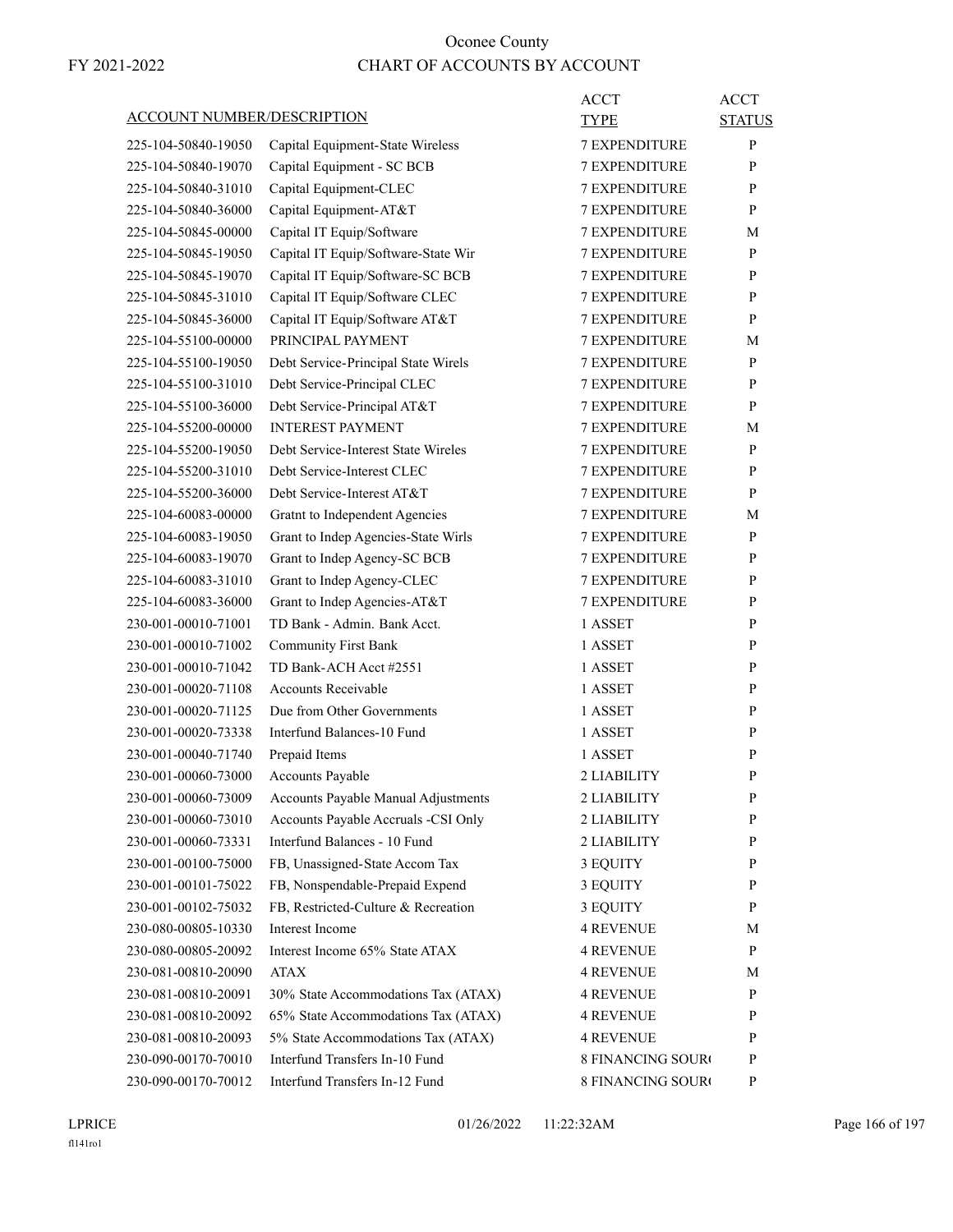|                                   |                                     | <b>ACCT</b>              | <b>ACCT</b>   |
|-----------------------------------|-------------------------------------|--------------------------|---------------|
| <b>ACCOUNT NUMBER/DESCRIPTION</b> |                                     | TYPE                     | <b>STATUS</b> |
| 230-090-00170-70013               | Interfund Transfers In-13 Fund      | <b>8 FINANCING SOURO</b> | P             |
| 230-090-00170-70235               | Interfund Transfers In-235 Fund     | <b>8 FINANCING SOURC</b> | P             |
| 230-095-00171-70010               | Interfund Transfer Out-10 Fund      | 9 FINANCING USE          | P             |
| 230-095-00171-70012               | Interfund Transfer Out-12 Fund      | 9 FINANCING USE          | P             |
| 230-095-00171-70013               | Interfund Transfer Out-13 Fund      | 9 FINANCING USE          | P             |
| 230-095-00171-70235               | Interfund Transfer Out-235 Fund     | 9 FINANCING USE          | P             |
| 230-200-90091-00255               | Oconee Tourism Commission 30%       | <b>7 EXPENDITURE</b>     | P             |
| 230-200-90092-00255               | Oconee County ATAX Committee 65%    | <b>7 EXPENDITURE</b>     | P             |
| 235-001-00010-71001               | TD Bank - Admin. Bank Acct.         | 1 ASSET                  | P             |
| 235-001-00010-71002               | <b>Community First Bank</b>         | 1 ASSET                  | P             |
| 235-001-00010-71042               | TD Bank-ACH Acct #2551              | 1 ASSET                  | P             |
| 235-001-00010-71316               | TD Bank - Oconee LAT Bank #2387     | 1 ASSET                  | P             |
| 235-001-00020-71108               | <b>Accounts Receivable</b>          | 1 ASSET                  | P             |
| 235-001-00020-71125               | Due from Other Governments          | 1 ASSET                  | P             |
| 235-001-00020-73331               | Interfund Balances General Fund     | 1 ASSET                  | P             |
| 235-001-00060-73000               | Accounts Payable                    | 2 LIABILITY              | P             |
| 235-001-00060-73001               | Retainage Payable                   | 2 LIABILITY              | P             |
| 235-001-00060-73010               | Accounts Payable Accruals -CSI Only | 2 LIABILITY              | P             |
| 235-001-00100-75000               | FB, Unassigned-Local Accom Tax      | 3 EQUITY                 | P             |
| 235-001-00102-75032               | FB, Restricted-Culture & Recreation | 3 EQUITY                 | P             |
| 235-001-00104-75085               | FB, Assigned-Subsequent Yr's Budget | 3 EQUITY                 | P             |
| 235-080-00800-90093               | <b>LAT Revenue</b>                  | <b>4 REVENUE</b>         | P             |
| 235-080-00805-08888               | <b>Encumbrance Reserve</b>          | <b>4 REVENUE</b>         | P             |
| 235-080-00805-10330               | Interest Income                     | <b>4 REVENUE</b>         | М             |
| 235-080-00805-90095               | LAT 25% Revenue                     | <b>4 REVENUE</b>         | P             |
| 235-080-00805-90096               | 25% Local Accom. Tax Interest Rev.  | <b>4 REVENUE</b>         | P             |
| 235-080-00805-90097               | LAT 75% Revenue                     | <b>4 REVENUE</b>         | P             |
| 235-080-00805-90098               | 75% Local Accom. Tax Interest Rev.  | <b>4 REVENUE</b>         | P             |
| 235-080-00840-90093               | <b>LAT</b> Interest Income          | <b>4 REVENUE</b>         | P             |
| 235-090-00170-70010               | Interfund Transfers In-10 Fund      | <b>8 FINANCING SOURO</b> | P             |
| 235-090-00170-70012               | Interfund Transfers In-12 Fund      | 8 FINANCING SOURO        | ${\bf P}$     |
| 235-090-00170-70013               | Interfund Transfers In-13 Fund      | <b>8 FINANCING SOURO</b> | P             |
| 235-090-00170-70230               | Interfund Transfers In-230 Fund     | <b>8 FINANCING SOURO</b> | P             |
| 235-095-00171-70010               | Interfund Transfer Out-10 Fund      | 9 FINANCING USE          | P             |
| 235-095-00171-70012               | Interfund Transfer Out-12 Fund      | 9 FINANCING USE          | P             |
| 235-095-00171-70013               | Interfund Transfer Out-13 Fund      | 9 FINANCING USE          | P             |
| 235-095-00171-70230               | Interfund Transfer Out-230 Fund     | 9 FINANCING USE          | P             |
| 235-200-90093-00000               | LAT -Grants to Agencies             | <b>7 EXPENDITURE</b>     | P             |
| 235-201-90095-00000               | LAT 25%                             | <b>7 EXPENDITURE</b>     | P             |
| 235-202-30024-00218               | Maintenance - Equipment Radio Upgra | 7 EXPENDITURE            | P             |
| 235-202-30025-00014               | Professional-Interns/Temp Service   | 7 EXPENDITURE            | P             |
| 235-202-30068-00000               | Advertising                         | 7 EXPENDITURE            | P             |
| 235-202-40031-00218               | Non-Capital Equipment Radio Upgrade | 7 EXPENDITURE            | P             |
| 235-202-50860-00000               | Capital Land                        | 7 EXPENDITURE            | P             |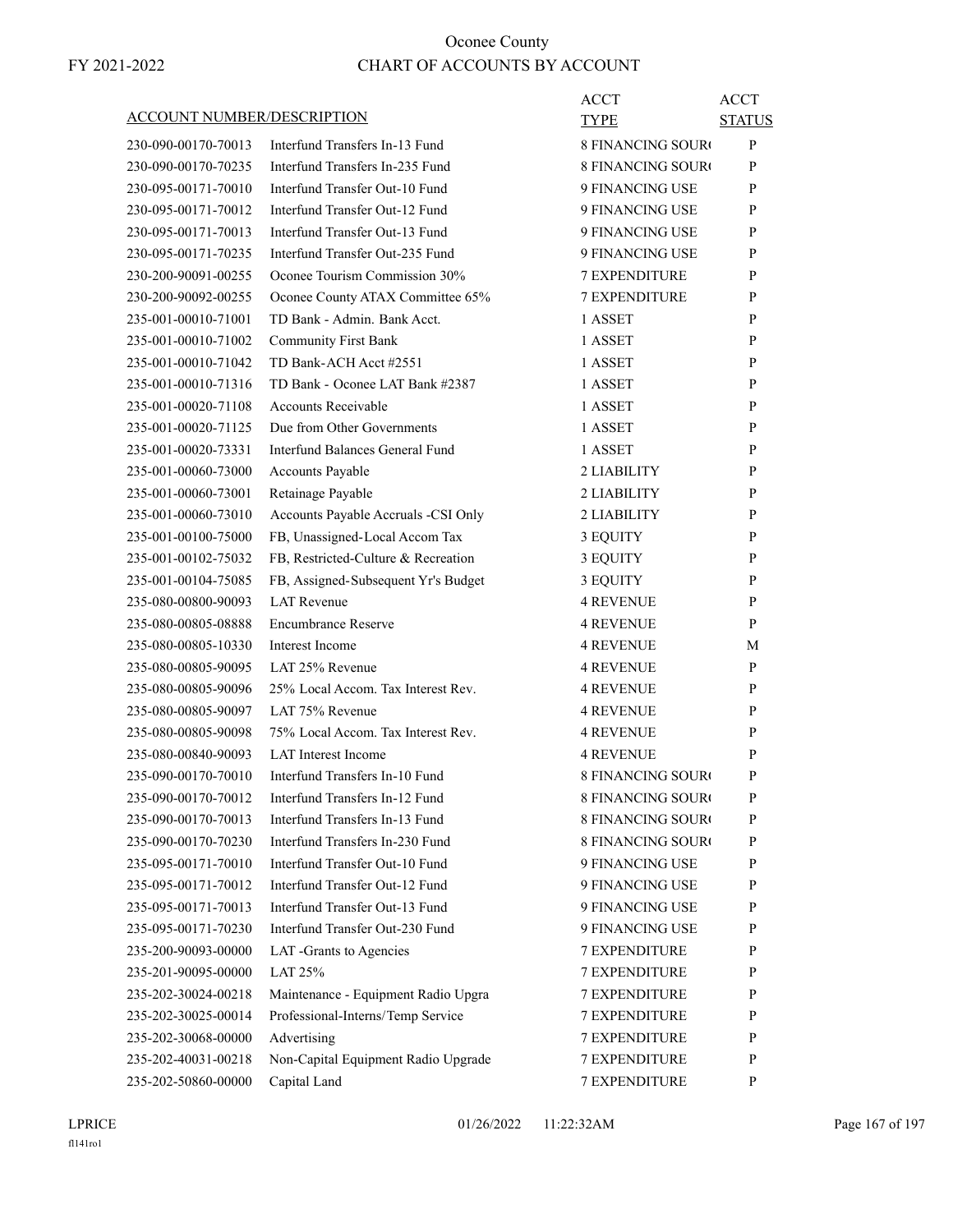| <b>ACCOUNT NUMBER/DESCRIPTION</b> |                                     | <b>ACCT</b><br>TYPE  | <b>ACCT</b><br><b>STATUS</b> |
|-----------------------------------|-------------------------------------|----------------------|------------------------------|
| 235-202-90097-00000               | LAT $75%$                           | <b>7 EXPENDITURE</b> | P                            |
| 235-203-30025-00014               | Professional-Interns/Temp Service   | <b>7 EXPENDITURE</b> | P                            |
| 235-203-30884-00224               | Maint Paving-H Falls Asphalt Seal   | <b>7 EXPENDITURE</b> | P                            |
| 235-203-33022-00223               | Maint Blg/Grnd-Rec Bldg Deck/Siding | <b>7 EXPENDITURE</b> | P                            |
| 235-203-33022-00233               | Maint-Bldgs/Grounds-Dumpster Pad    | <b>7 EXPENDITURE</b> | P                            |
| 235-203-33022-00234               | Maint-Bldgs/Grounds-Roof            | <b>7 EXPENDITURE</b> | P                            |
| 235-203-50840-00231               | Cap Equip - Park Docks              | <b>7 EXPENDITURE</b> | P                            |
| 235-203-50850-92062               | Cap Buildings-High Falls ADA Proj   | <b>7 EXPENDITURE</b> | P                            |
| 235-204-30024-00000               | <b>Equipment Maintenance</b>        | <b>7 EXPENDITURE</b> | P                            |
| 235-204-30025-00014               | Professional-Interns/Temp Service   | <b>7 EXPENDITURE</b> | P                            |
| 235-204-30025-00227               | Professional-Events/Programs        | <b>7 EXPENDITURE</b> | P                            |
| 235-204-30884-00224               | Maint Paving-S Cove Asphalt Seal    | <b>7 EXPENDITURE</b> | P                            |
| 235-204-33022-00189               | Maint Bldgs/Grnds-Rec Bldg Renov    | <b>7 EXPENDITURE</b> | P                            |
| 235-204-33022-00215               | Maint Bldg/Grnd-B-House Partitions  | <b>7 EXPENDITURE</b> | P                            |
| 235-204-33022-00225               | MaintBldg/Grnd-S Cove Residence Upg | <b>7 EXPENDITURE</b> | P                            |
| 235-204-33022-00226               | MaintBldg/Grnd-S Cove Pier Electric | <b>7 EXPENDITURE</b> | P                            |
| 235-204-33022-00230               | Maint Bldgs/Grounds-Sidewalks       | <b>7 EXPENDITURE</b> | P                            |
| 235-204-33022-92057               | Maint Bldgs/Grnds-S Cove Bath House | <b>7 EXPENDITURE</b> | P                            |
| 235-204-33022-92058               | Maint Bldgs/Grnds-S Cove Pickleball | <b>7 EXPENDITURE</b> | P                            |
| 235-204-33022-92064               | Maint Bldg/Grounds-S Cove Tent Pads | 7 EXPENDITURE        | P                            |
| 235-204-33022-92065               | Maint Bldg/Grnd-S Cove Speed Bumps  | <b>7 EXPENDITURE</b> | P                            |
| 235-204-40031-00216               | Non-Cap Equip-Dock Electric Box     | <b>7 EXPENDITURE</b> | P                            |
| 235-204-40031-00217               | Non-Cap Equip-Speed Radar           | <b>7 EXPENDITURE</b> | P                            |
| 235-204-40031-00227               | Non-Capital Equip-Events/Prog       | <b>7 EXPENDITURE</b> | P                            |
| 235-204-40031-00228               | Non-Cap Eq-S Cove Ice Machine       | <b>7 EXPENDITURE</b> | P                            |
| 235-204-40032-00227               | Operational-Events/Programs         | <b>7 EXPENDITURE</b> | P                            |
| 235-204-50840-00216               | Cap Equip-Dock Electric Box         | <b>7 EXPENDITURE</b> | P                            |
| 235-204-50840-00231               | Cap Equip - Park Docks              | <b>7 EXPENDITURE</b> | P                            |
| 235-204-50840-90088               | Capital Equip-LAT Tennis Courts     | <b>7 EXPENDITURE</b> | P                            |
| 235-204-50857-00232               | Cap Project-RV Dump Station         | <b>7 EXPENDITURE</b> | P                            |
| 235-205-30025-00014               | Professional-Interns/Temp Service   | 7 EXPENDITURE        | P                            |
| 235-205-30885-00000               | Maint/Rep Bridge/Culvert-Chau Ram   | <b>7 EXPENDITURE</b> | P                            |
| 235-205-33022-00219               | Maint Bldgs/Grnds-Shelter1Sidewalk  | <b>7 EXPENDITURE</b> | $\mathbf{P}$                 |
| 235-205-33022-00220               | Maint Bldgs/Grnds-Shelter1Boardwlk  | 7 EXPENDITURE        | P                            |
| 235-205-33022-00221               | Maint Blg/Grnd-Shelter 2 Grill Pad  | 7 EXPENDITURE        | P                            |
| 235-205-33022-00222               | Maint Blg/Grnd-Upper Parking Steps  | 7 EXPENDITURE        | $\mathbf{P}$                 |
| 235-205-50850-92052               | Cap Buildings-Chau Ram ADA Proj     | 7 EXPENDITURE        | P                            |
| 240-001-00010-71001               | TD Bank - Admin. Bank Acct.         | 1 ASSET              | P                            |
| 240-001-00010-71002               | <b>Community First Bank</b>         | 1 ASSET              | $\mathbf{P}$                 |
| 240-001-00010-71042               | TD Bank-ACH Acct #2551              | 1 ASSET              | P                            |
| 240-001-00040-71740               | Prepaid Expenditures                | 1 ASSET              | P                            |
| 240-001-00060-73000               | Accounts Payable                    | 2 LIABILITY          | P                            |
| 240-001-00060-73004               | Deferred Revenue - Unearned         | 2 LIABILITY          | P                            |
| 240-001-00060-73010               | Accounts Payable Accruals -CSI Only | 2 LIABILITY          | P                            |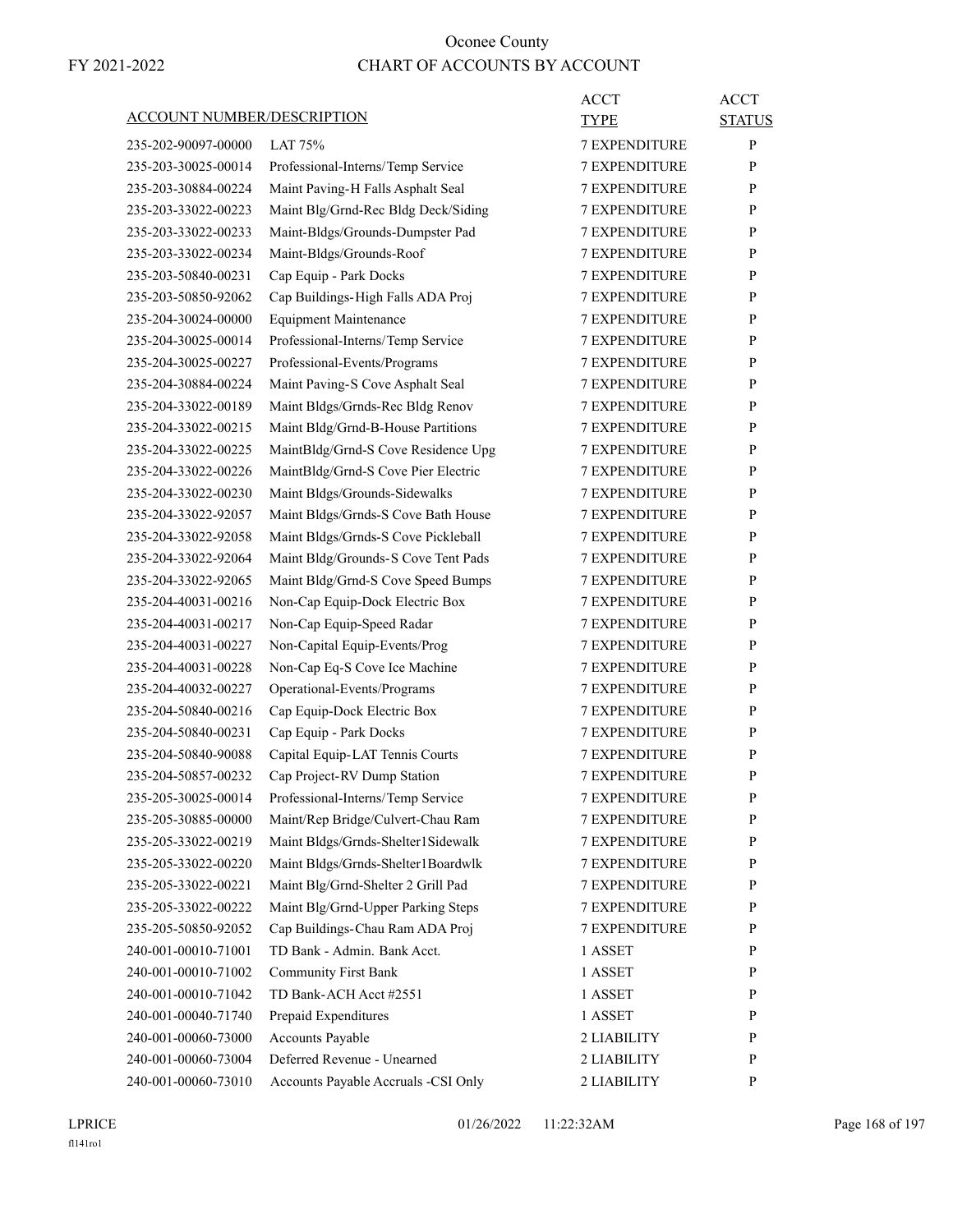| ACCOUNT NUMBER/DESCRIPTION |                                         | ACCT<br><b>TYPE</b>      | <b>ACCT</b><br><b>STATUS</b> |
|----------------------------|-----------------------------------------|--------------------------|------------------------------|
| 240-001-00060-73331        | Interfund Balances - 10 Fund            | 2 LIABILITY              | P                            |
| 240-001-00100-75000        | FB, Unassigned-Library State Aid        | 3 EQUITY                 | P                            |
| 240-001-00101-75022        | FB, Nonspendable-Prepaid Expend         | 3 EQUITY                 | P                            |
| 240-001-00102-75032        | FB, Restricted-Culture & Recreation     | 3 EQUITY                 | P                            |
| 240-080-00805-08888        | <b>ENCUMBRANCE RESERVE PLUG ACCOUNT</b> | <b>8 FINANCING SOURO</b> | P                            |
| 240-081-00810-21000        | Library State Aid                       | <b>4 REVENUE</b>         | P                            |
| 240-090-00170-70010        | Interfund Transfers In-10 Fund          | <b>8 FINANCING SOURO</b> | P                            |
| 240-090-00170-70012        | Interfund Transfers In-12 Fund          | <b>8 FINANCING SOURO</b> | P                            |
| 240-090-00170-70013        | Interfund Transfers In-13 Fund          | <b>8 FINANCING SOURO</b> | P                            |
| 240-095-00171-70010        | Interfund Transfer Out-10 Fund          | 9 FINANCING USE          | P                            |
| 240-095-00171-70012        | Interfund Transfer Out-12 Fund          | 9 FINANCING USE          | P                            |
| 240-095-00171-70013        | Interfund Transfer Out-13 Fund          | 9 FINANCING USE          | P                            |
| 240-206-30018-00255        | Travel                                  | <b>7 EXPENDITURE</b>     | P                            |
| 240-206-30024-00255        | MAINT ON EQUIPMENT                      | <b>7 EXPENDITURE</b>     | P                            |
| 240-206-30041-00255        | Telecommunications                      | <b>7 EXPENDITURE</b>     | P                            |
| 240-206-30056-00255        | Data Processing                         | <b>7 EXPENDITURE</b>     | P                            |
| 240-206-30059-00255        | Copier Click Charges                    | <b>7 EXPENDITURE</b>     | P                            |
| 240-206-30068-00255        | Advertising                             | <b>7 EXPENDITURE</b>     | P                            |
| 240-206-30080-00255        | <b>DUES: ORGANIZATIONS</b>              | <b>7 EXPENDITURE</b>     | P                            |
| 240-206-30084-00255        | School/Seminar/Trng/Mtg                 | <b>7 EXPENDITURE</b>     | P                            |
| 240-206-40031-00255        | Non-Capital Equipment                   | <b>7 EXPENDITURE</b>     | P                            |
| 240-206-40032-00255        | Operational                             | <b>7 EXPENDITURE</b>     | P                            |
| 240-206-40033-00255        | Postage                                 | <b>7 EXPENDITURE</b>     | P                            |
| 240-206-40045-00255        | IT Equipment/Software (<\$5K/item)      | <b>7 EXPENDITURE</b>     | P                            |
| 240-206-40111-00255        | <b>Books</b>                            | <b>7 EXPENDITURE</b>     | P                            |
| 240-206-40112-00255        | Magazines/Newspapers                    | <b>7 EXPENDITURE</b>     | P                            |
| 240-206-40113-00255        | Audio Visual                            | <b>7 EXPENDITURE</b>     | P                            |
| 240-206-50840-00255        | Capital Equipment                       | <b>7 EXPENDITURE</b>     | P                            |
| 240-206-50870-00077        | Vehicles, Capital Expend                | <b>7 EXPENDITURE</b>     | P                            |
| 240-206-50870-00255        | Capital Vehicles                        | <b>7 EXPENDITURE</b>     | P                            |
| 240-206-80206-00255        | Library Vehicle Maint                   | <b>7 EXPENDITURE</b>     | P                            |
| 245-001-00010-71001        | TD Bank-General Operating               | 1 ASSET                  | P                            |
| 250-001-00010-71001        | TD Bank - Admin. Bank Acct.             | 1 ASSET                  | $\mathbf{P}$                 |
| 250-001-00010-71002        | <b>Community First Bank</b>             | 1 ASSET                  | P                            |
| 250-001-00010-71042        | TD Bank-ACH Acct #2551                  | 1 ASSET                  | P                            |
| 250-001-00020-71108        | Accounts Receivable                     | 1 ASSET                  | P                            |
| 250-001-00020-71113        | Accrued Interest Receivable             | 1 ASSET                  | P                            |
| 250-001-00020-71125        | Due from Other Governments              | 1 ASSET                  | P                            |
| 250-001-00020-71145        | Due From Tri-County Tech                | 1 ASSET                  | P                            |
| 250-001-00023-71101        | Current Tax Receivable - TCT Ops        | 1 ASSET                  | P                            |
| 250-001-00023-71107        | Delinq Tax Receivable - TCT Ops         | 1 ASSET                  | P                            |
| 250-001-00025-71190        | Allowance for Uncollectible Taxes       | 1 ASSET                  | P                            |
| 250-001-00030-71028        | State Investment Pool Bank Account      | 1 ASSET                  | P                            |
| 250-001-00030-71200        | Investments                             | 1 ASSET                  | P                            |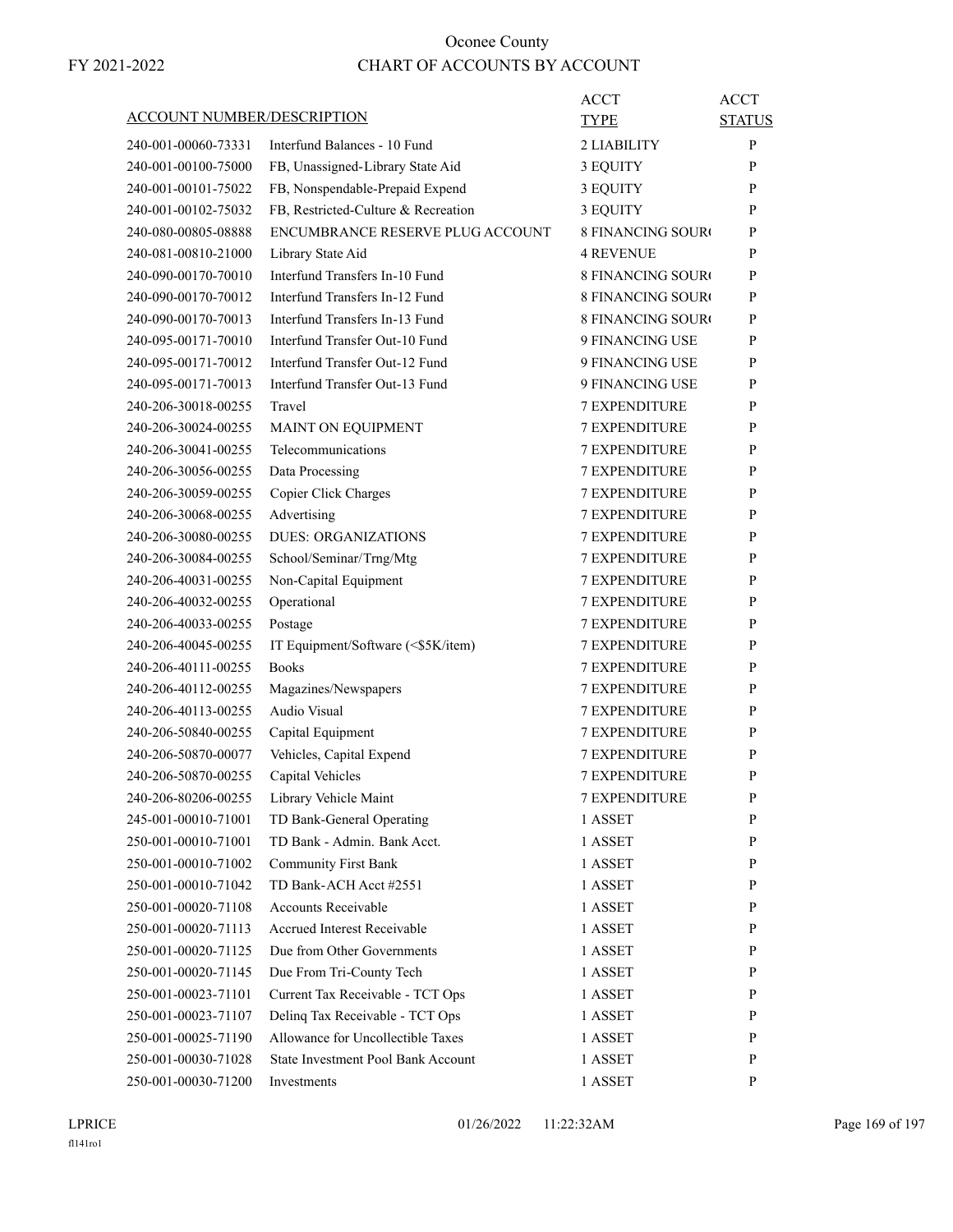|                                   |                                     | <b>ACCT</b>              | <b>ACCT</b>   |
|-----------------------------------|-------------------------------------|--------------------------|---------------|
| <b>ACCOUNT NUMBER/DESCRIPTION</b> |                                     | TYPE                     | <b>STATUS</b> |
| 250-001-00040-71740               | Pre Paid Tri County Tech            | 1 ASSET                  | P             |
| 250-001-00060-73000               | Accounts Payable                    | 2 LIABILITY              | P             |
| 250-001-00060-73009               | Accounts Payable Manual Adjustment  | 2 LIABILITY              | P             |
| 250-001-00060-73010               | Accounts Payable Accruals -CSI Only | 2 LIABILITY              | P             |
| 250-001-00060-73405               | Deferred Revenue - TCT Ops Taxes    | 2 LIABILITY              | P             |
| 250-001-00100-75000               | FB, Unassigned-Tri-County Tech Fund | 3 EQUITY                 | P             |
| 250-001-00100-75016               | FB, Prior Year Adjustment           | 3 EQUITY                 | P             |
| 250-001-00101-75022               | FB, Nonspendable-Prepaid Expend     | 3 EQUITY                 | P             |
| 250-001-00102-75039               | FB, Restricted-Education            | 3 EQUITY                 | P             |
| 250-001-00104-75079               | FB, Assigned-Education              | 3 EQUITY                 | P             |
| 250-001-00104-75088               | FB, Assigned-Duke Energy Appeals    | 3 EQUITY                 | P             |
| 250-001-00876-73400               | Deferred Revenue - Taxes            | 2 LIABILITY              | P             |
| 250-080-00805-09999               | Fund Balance-Budgetary Control      | <b>8 FINANCING SOURO</b> | P             |
| 250-080-00876-00000               | Tri-County Tech Ops Revenue         | <b>4 REVENUE</b>         | P             |
| 250-080-00876-76000               | Tri-County Tech Ops Veh Collections | <b>4 REVENUE</b>         | P             |
| 250-080-00876-76001               | Tri-County Tech Ops Veh Bad Cks     | 4 REVENUE                | P             |
| 250-080-00876-76002               | Tri-County Tech Ops Vehicle Refunds | <b>4 REVENUE</b>         | P             |
| 250-080-00876-76003               | PT CO TCTC Operat CY RE Treasurer   | 4 REVENUE                | P             |
| 250-080-00876-76004               | PT CO TCTC Ops CY RE DT Mar-June    | 4 REVENUE                | P             |
| 250-080-00876-76005               | PT CO Tri-County Tech Ops DT RE     | <b>4 REVENUE</b>         | P             |
| 250-080-00876-76006               | PT CO TCTC Ops RE BC Treasurer      | <b>4 REVENUE</b>         | P             |
| 250-080-00876-76007               | PT CO TCTC Ops RE DT Treas Penalty  | 4 REVENUE                | P             |
| 250-080-00876-76009               | PT CO TCTC Ops CY RE Pen            | <b>4 REVENUE</b>         | P             |
| 250-080-00876-76010               | PT TCTC Ops CY RE DT Mar-June Pen   | 4 REVENUE                | P             |
| 250-080-00876-76011               | Tri-County Tech Ops Exec Tax Penlty | 4 REVENUE                | P             |
| 250-080-00876-76012               | Tri-County Tech Ops Homestead Exemp | <b>4 REVENUE</b>         | P             |
| 250-080-00876-76013               | PT TCTC Operations DT RE Penalty    | <b>4 REVENUE</b>         | P             |
| 250-080-00876-76014               | PT TCTC Operations DT BC            | 4 REVENUE                | P             |
| 250-080-00876-76015               | PT TCTC Operations DT BC Penalty    | <b>4 REVENUE</b>         | P             |
| 250-080-00876-76016               | PT TCTC Ops FILOT Collect           | 4 REVENUE                | P             |
| 250-080-00876-76017               | Tri-County Tech Ops Merchant Invent | <b>4 REVENUE</b>         | P             |
| 250-080-00876-76018               | PT CO Tri-County Tech Ops BMW Taxes | <b>4 REVENUE</b>         | P             |
| 250-080-00876-76019               | PT Tri-County Tech Ops Manuf Reimb  | <b>4 REVENUE</b>         | P             |
| 250-080-00876-76020               | PT TCTC Ops Motor Carrier Tax       | <b>4 REVENUE</b>         | P             |
| 250-080-00876-76023               | Tri-County Tec - Manuf PVE Reimb    | <b>4 REVENUE</b>         | P             |
| 250-080-00876-76025               | PT Tri-County Tech Ops RE Refunds   | <b>4 REVENUE</b>         | P             |
| 250-080-00876-76026               | PT TCTC Operat RE Refunds Pen       | <b>4 REVENUE</b>         | P             |
| 250-080-00876-76028               |                                     | <b>4 REVENUE</b>         |               |
|                                   | PT Tri-County Tech Ops DT Refunds   |                          | P             |
| 250-080-00876-76029               | PT Tri-County Tech Ops DT Ref Pen   | <b>4 REVENUE</b>         | P             |
| 250-080-00876-76032               | PT Tri-County Tech Ops PY Refund    | <b>4 REVENUE</b>         | P             |
| 250-080-00876-76033               | PT Tri-County Tech Ops PY Ref Pen   | <b>4 REVENUE</b>         | P             |
| 250-080-00876-76034               | Tri-County Tec Watercraft Taxes     | <b>4 REVENUE</b>         | P             |
| 250-080-00876-76035               | Tri-County Tec Watercraft Bad Check | <b>4 REVENUE</b>         | P             |
| 250-080-00876-76036               | Tri-County Tec Watercraft Refunds   | 4 REVENUE                | P             |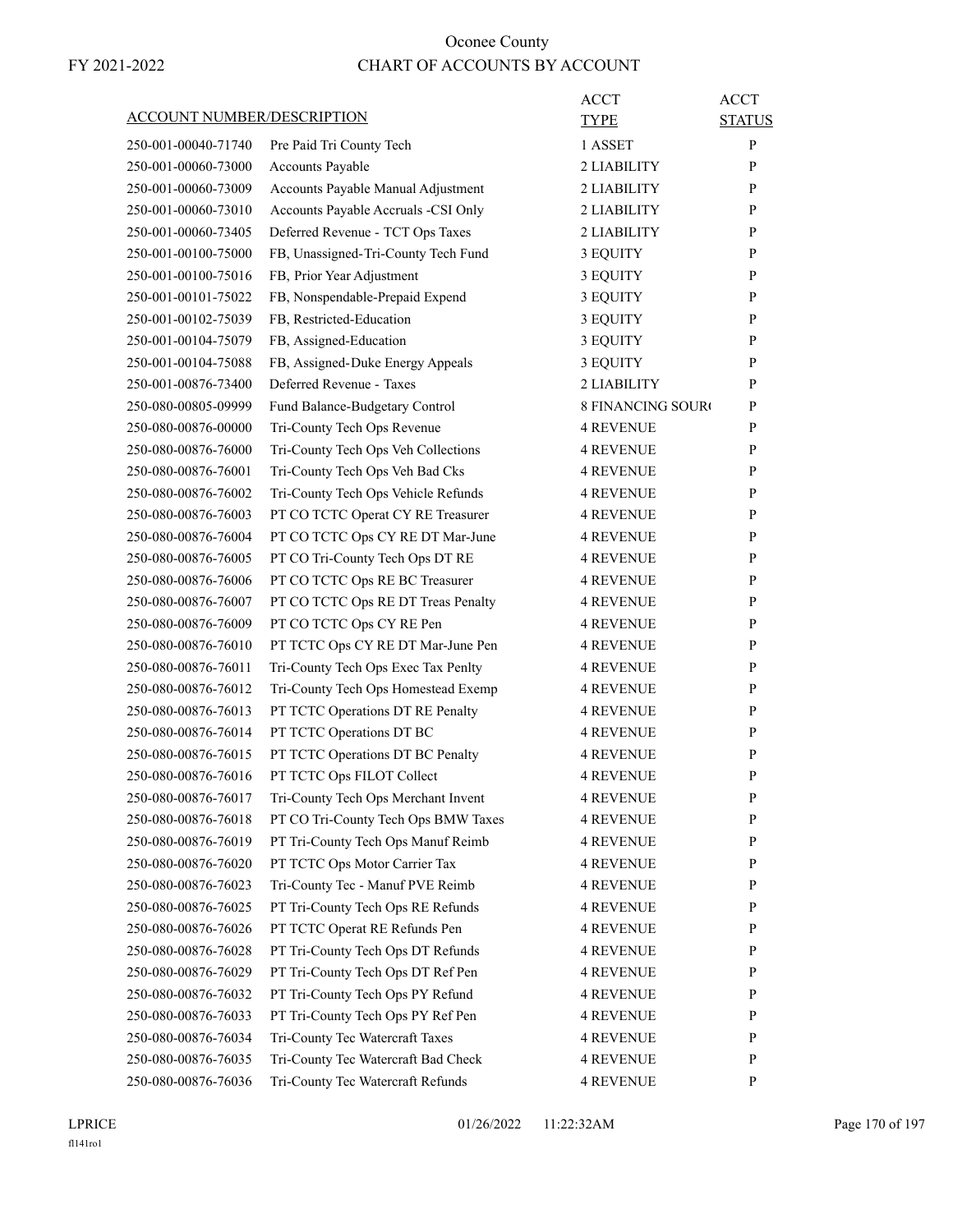| <b>ACCOUNT NUMBER/DESCRIPTION</b> |                                           | ACCT<br>TYPE             | <b>ACCT</b><br><b>STATUS</b> |
|-----------------------------------|-------------------------------------------|--------------------------|------------------------------|
| 250-080-00876-76050               | PT Tri-County Tech Ops Roll Back          | <b>4 REVENUE</b>         | P                            |
| 250-090-00170-70010               | Interfund Transfers In-10 Fund            | <b>8 FINANCING SOUR</b>  | P                            |
| 250-090-00170-70013               | Interfund Transfers In-13 Fund            | <b>8 FINANCING SOURO</b> | P                            |
| 250-090-00170-70014               | Interfund Transfers In-14 Fund            | 8 FINANCING SOURC        | P                            |
| 250-095-00171-70010               | Interfund Transfer Out-10 Fund            | 9 FINANCING USE          | P                            |
| 250-095-00171-70013               | Interfund Transfer Out-13 Fund            | 9 FINANCING USE          | P                            |
| 250-095-00171-70014               | Interfund Transfer Out-14 Fund            | 9 FINANCING USE          | P                            |
| 250-876-50860-00000               | Capital Land Purchase                     | <b>7 EXPENDITURE</b>     | P                            |
| 250-876-60085-00011               | Cap Contrib to TCTC Pendleton Upgrd       | <b>7 EXPENDITURE</b>     | P                            |
| 250-876-60200-00000               | Tri-County Tech Operations                | <b>7 EXPENDITURE</b>     | P                            |
| 250-876-60200-71740               | TCTC Operations (Prepaid Part)            | <b>7 EXPENDITURE</b>     | P                            |
| 250-876-60201-00000               | Tri-County Tech Ops Execution Tax         | <b>7 EXPENDITURE</b>     | P                            |
| 255-001-00010-71001               | TD Bank - Admin. Bank Acct.               | 1 ASSET                  | P                            |
| 255-001-00010-71002               | <b>Community First Bank Account</b>       | 1 ASSET                  | P                            |
| 255-001-00030-71028               | <b>State Investment Pool Bank Account</b> | 1 ASSET                  | P                            |
| 255-001-00040-71740               | Prepaid Items                             | 1 ASSET                  | P                            |
| 255-001-00060-73000               | Accounts Payable - SF ONLY                | 2 LIABILITY              | P                            |
| 255-001-00060-73004               | Deferred Revenue-Unearned                 | 2 LIABILITY              | P                            |
| 255-001-00060-73009               | Accounts Payable Manual Entries           | 2 LIABILITY              | P                            |
| 255-001-00060-73010               | Accounts Payable Accruals -CSI Only       | 2 LIABILITY              | P                            |
| 255-001-00090-73925               | Accrued Payroll Payable                   | 2 LIABILITY              | P                            |
| 255-001-00100-75000               | FB, Unassigned-Duke Energy FNF SRF        | 3 EQUITY                 | P                            |
| 255-001-00101-75022               | FB, Nonspendable-Prepaid Expend           | 3 EQUITY                 | P                            |
| 255-001-00102-75031               | FB, Restricted-Public Safety              | 3 EQUITY                 | P                            |
| 255-001-00104-75071               | FB, Assigned-Public Safety                | 3 EQUITY                 | P                            |
| 255-080-00805-09999               | <b>Budgetary Control Account</b>          | <b>8 FINANCING SOURO</b> | P                            |
| 255-080-00825-91052               | Revenue - Duke Energy FNF Grant           | <b>4 REVENUE</b>         | P                            |
| 255-090-00170-70010               | OFS-Transfers In - GF                     | <b>8 FINANCING SOURO</b> | P                            |
| 255-090-00170-70013               | OFS- Transfers In - Misc SRF              | <b>8 FINANCING SOUR</b>  | P                            |
| 255-095-00170-70012               | OFU-Transfers Out - GCPF                  | 9 FINANCING USE          | P                            |
| 255-095-00171-70010               | OFU-Transfers Out - GF                    | 9 FINANCING USE          | P                            |
| 255-095-00171-70013               | OFU- Transfers Out - Misc SRF             | 9 FINANCING USE          | P                            |
| 255-115-10110-91052               | Salaries - Duke Energy FNF                | <b>7 EXPENDITURE</b>     | P                            |
| 255-115-10610-91052               | Comp/Extra Hours - Duke Energy FNF        | <b>7 EXPENDITURE</b>     | P                            |
| 255-115-10710-91052               | OT/Comp Salary - Duke Energy FNF          | <b>7 EXPENDITURE</b>     | P                            |
| 255-115-20013-91052               | Social Security - Duke Energy FNF         | 7 EXPENDITURE            | P                            |
| 255-115-20014-91052               | Retirement - Duke Energy FNF              | <b>7 EXPENDITURE</b>     | P                            |
| 255-115-20015-91052               | Workers Comp - Duke Energy FNF            | <b>7 EXPENDITURE</b>     | P                            |
| 255-115-20016-91052               | Health Insurance - Duke Energy FNF        | 7 EXPENDITURE            | P                            |
| 255-115-20027-91052               | Dental Insurance- Duke Energy FNF         | <b>7 EXPENDITURE</b>     | P                            |
| 255-115-20028-91052               | Vision Insurance- Duke Energy FNF         | <b>7 EXPENDITURE</b>     | P                            |
| 255-115-30018-91052               | Travel - Duke Energy FNF                  | 7 EXPENDITURE            | P                            |
| 255-115-30024-91052               | Equip Maint/Repairs-Duke Energy FNF       | <b>7 EXPENDITURE</b>     | P                            |
| 255-115-30025-91052               | Professional - Duke Energy FNF            | 7 EXPENDITURE            | P                            |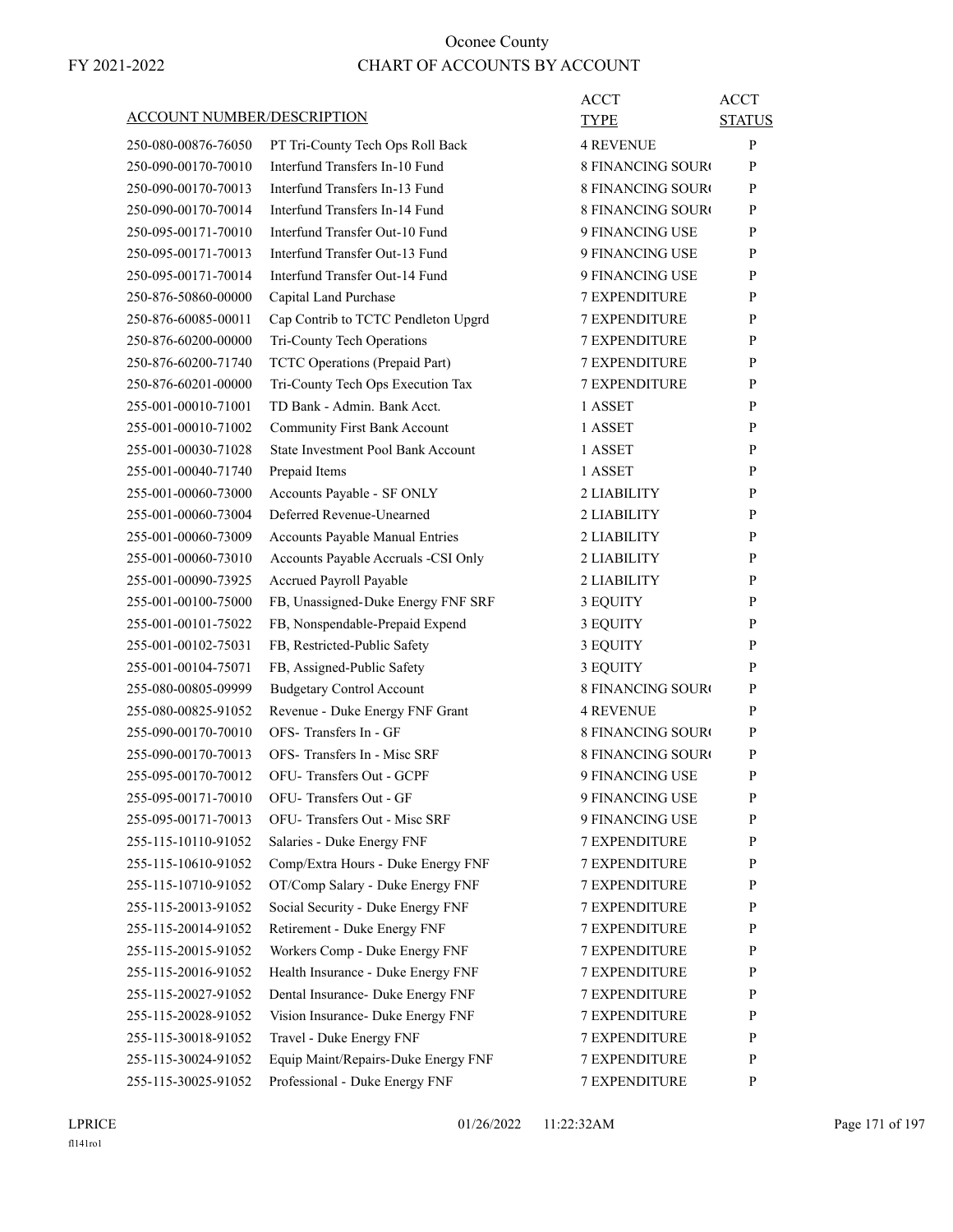| <b>ACCOUNT NUMBER/DESCRIPTION</b> |                                                         | ACCT<br>TYPE             | <b>ACCT</b><br><b>STATUS</b> |
|-----------------------------------|---------------------------------------------------------|--------------------------|------------------------------|
| 255-115-30041-91052               | Telecommunication - Duke Energy FNF                     | 7 EXPENDITURE            | P                            |
| 255-115-30080-91052               | Dues - Organizational- Duke FNF                         | <b>7 EXPENDITURE</b>     | P                            |
| 255-115-30084-91052               | Training - Duke Energy FNF                              | <b>7 EXPENDITURE</b>     | P                            |
| 255-115-40027-91052               | Safety Equipment - Duke Energy FNF                      | 7 EXPENDITURE            | P                            |
| 255-115-40031-91052               |                                                         | <b>7 EXPENDITURE</b>     | P                            |
|                                   | Non-Cap Equip-Duke Energy FNF                           | <b>7 EXPENDITURE</b>     | P                            |
| 255-115-40032-91052               | Operational - Duke Energy FNF<br>Food - Duke Energy FNF |                          | P                            |
| 255-115-40034-91052               |                                                         | 7 EXPENDITURE            |                              |
| 255-115-40045-91052               | Non-Cap IT Eq/SW-Duke Energy FNF                        | <b>7 EXPENDITURE</b>     | P                            |
| 255-115-40065-91052               | Uniforms - Duke Energy FNF                              | <b>7 EXPENDITURE</b>     | P                            |
| 255-115-50840-91052               | Capital Equipment - Duke Energy FNF                     | 7 EXPENDITURE            | P                            |
| 255-115-50870-91052               | Capital Vehicles - Duke Energy FNF                      | <b>7 EXPENDITURE</b>     | P                            |
| 255-115-60083-91052               | Grants to Agencies- Duke Energy FNF                     | <b>7 EXPENDITURE</b>     | P                            |
| 260-001-00010-71001               | TD Bank - Admin. Bank Acct.                             | 1 ASSET                  | P                            |
| 260-001-00010-71002               | Community First - Admin. Account                        | 1 ASSET                  | P                            |
| 260-001-00010-71042               | TD Bank-ACH Acct #2551                                  | 1 ASSET                  | P                            |
| 260-001-00020-71101               | Road Maint Tax Receivable Current                       | 1 ASSET                  | P                            |
| 260-001-00020-71107               | Road Tax Accts. Recble PY                               | 1 ASSET                  | P                            |
| 260-001-00020-71108               | <b>Accounts Receivable</b>                              | 1 ASSET                  | P                            |
| 260-001-00020-71125               | Due from Other Governments                              | 1 ASSET                  | P                            |
| 260-001-00025-71190               | Allowance for Uncollectible Taxes                       | 1 ASSET                  | P                            |
| 260-001-00030-71028               | <b>State Investment Pool Bank Account</b>               | 1 ASSET                  | P                            |
| 260-001-00030-71200               | Investment                                              | 1 ASSET                  | P                            |
| 260-001-00060-73000               | Accounts Payable                                        | 2 LIABILITY              | P                            |
| 260-001-00060-73001               | Retainage Payable                                       | 2 LIABILITY              | P                            |
| 260-001-00060-73009               | Accounts Payable Manual Adjustments                     | 2 LIABILITY              | P                            |
| 260-001-00060-73010               | Accounts Payable Accruals -CSI Only                     | 2 LIABILITY              | P                            |
| 260-001-00100-75000               | FB, Unassigned-Road Maint Tax Fund                      | 3 EQUITY                 | P                            |
| 260-001-00101-75022               | FB, Nonspendable-Prepaid Expend                         | 3 EQUITY                 | P                            |
| 260-001-00102-75036               | FB, Restricted-Transportation                           | 3 EQUITY                 | P                            |
| 260-001-00104-75076               | FB, Assigned-Transportation                             | 3 EQUITY                 | P                            |
| 260-001-00104-75085               | FB, Assigned-Subsequent Yr's Budget                     |                          | P                            |
|                                   |                                                         | 3 EQUITY                 |                              |
| 260-001-00104-75088               | FB, Assigned-Duke Energy Appeals                        | 3 EQUITY                 | P                            |
| 260-001-00868-73400               | Deferred Revenue - Taxes                                | 2 LIABILITY              | P                            |
| 260-080-00805-08888               | Encumbrance Roll Forward                                | <b>4 REVENUE</b>         | P                            |
| 260-080-00805-09999               | Fund Balance - Budgetary Control                        | <b>8 FINANCING SOURO</b> | P                            |
| 260-080-00840-10330               | <b>Interest Earnings</b>                                | <b>4 REVENUE</b>         | P                            |
| 260-080-00868-00000               | Road Maintenance Tax Revenues                           | <b>4 REVENUE</b>         | P                            |
| 260-080-00868-76000               | Road Maint.-Vehicle Collections                         | <b>4 REVENUE</b>         | P                            |
| 260-080-00868-76001               | Road Maint.-Vehicle Bad Checks                          | <b>4 REVENUE</b>         | P                            |
| 260-080-00868-76002               | Road Maint.-Vehicle Refunds                             | <b>4 REVENUE</b>         | P                            |
| 260-080-00868-76003               | PT CO Road Maint CY R/E Treasurer                       | <b>4 REVENUE</b>         | P                            |
| 260-080-00868-76004               | PT CO Road Maint CY RE DT Mar-June                      | <b>4 REVENUE</b>         | P                            |
| 260-080-00868-76005               | PT CO Road Maint. DT RE                                 | <b>4 REVENUE</b>         | P                            |
| 260-080-00868-76006               | PT CO Road Maint.-RE BC Treasurer                       | <b>4 REVENUE</b>         | P                            |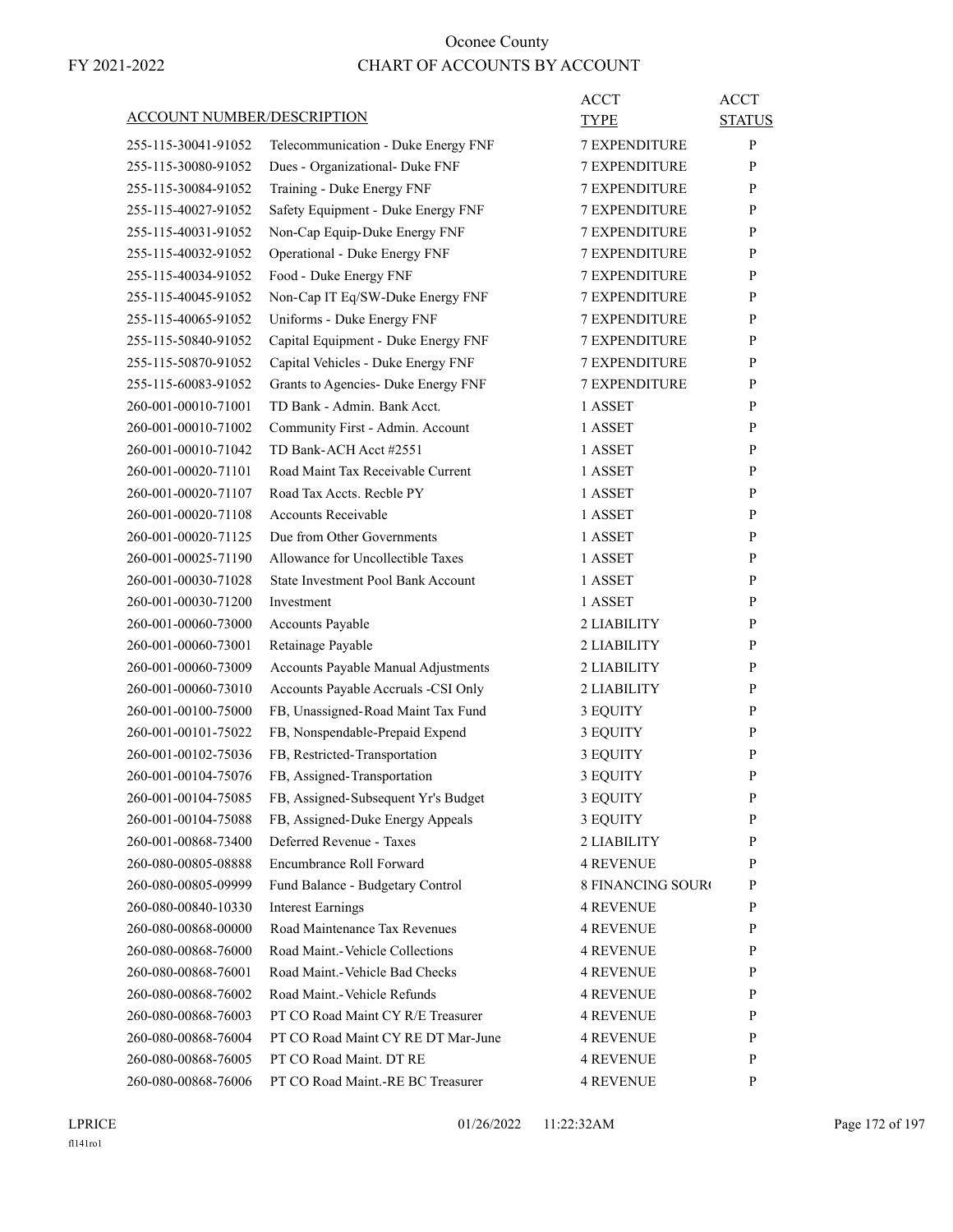| ACCOUNT NUMBER/DESCRIPTION |                                     | ACCT<br>TYPE             | <b>ACCT</b><br><b>STATUS</b> |
|----------------------------|-------------------------------------|--------------------------|------------------------------|
| 260-080-00868-76007        | PT Road Maint. RE BC Treas Penalty  | <b>4 REVENUE</b>         | P                            |
| 260-080-00868-76009        | PT CO Road Maint CY RE Penalty      | <b>4 REVENUE</b>         | P                            |
| 260-080-00868-76011        | Road Maint.-DT PY Penalty           | <b>4 REVENUE</b>         | P                            |
| 260-080-00868-76012        | PT Road Maint.-Homestead Exemption  | <b>4 REVENUE</b>         | P                            |
| 260-080-00868-76013        | PT Road Maint. DT RE Penalty        | <b>4 REVENUE</b>         | P                            |
| 260-080-00868-76014        | PT Road Maintenance DT BC           | <b>4 REVENUE</b>         | P                            |
| 260-080-00868-76015        | PT Road Maintenance DT BC Penalty   | <b>4 REVENUE</b>         | P                            |
| 260-080-00868-76016        | PT Road Maint. FILOT Collections    | <b>4 REVENUE</b>         | P                            |
| 260-080-00868-76018        | PT CO Road Maint.-BMW Taxes         | <b>4 REVENUE</b>         | P                            |
| 260-080-00868-76019        | PT CO Road Maint.- Manuf Reim       | <b>4 REVENUE</b>         | P                            |
| 260-080-00868-76020        | PT Road Maint.- Motor Carrier Taxes | <b>4 REVENUE</b>         | P                            |
| 260-080-00868-76023        | Road Maintenance - Manuf PVE Reimb  | <b>4 REVENUE</b>         | P                            |
|                            | PT Road Maint.-RE Refunds           |                          | P                            |
| 260-080-00868-76025        |                                     | <b>4 REVENUE</b>         |                              |
| 260-080-00868-76026        | PT Road Main. Fee RE Refund Penalty | <b>4 REVENUE</b>         | P                            |
| 260-080-00868-76028        | PT Road Maint.-DT Refunds           | <b>4 REVENUE</b>         | P                            |
| 260-080-00868-76029        | PT Road Maint.-DT Refund Penalty    | <b>4 REVENUE</b>         | P                            |
| 260-080-00868-76032        | PT Road Maint.-PY Refunds           | <b>4 REVENUE</b>         | P                            |
| 260-080-00868-76033        | PT Road Maint.-PY Refund Penalty    | <b>4 REVENUE</b>         | P                            |
| 260-080-00868-76034        | Road Maint. Watercraft Tax          | <b>4 REVENUE</b>         | P                            |
| 260-080-00868-76035        | Road Maint. Watercraft Bad Checks   | <b>4 REVENUE</b>         | P                            |
| 260-080-00868-76036        | Road Maint. Watercraft Refunds      | <b>4 REVENUE</b>         | P                            |
| 260-082-00830-40010        | National Forestry Title I Roads Fed | <b>4 REVENUE</b>         | P                            |
| 260-090-00170-70010        | Interfund Transfers In - 10 Fund    | <b>8 FINANCING SOUR</b>  | P                            |
| 260-090-00170-70013        | Interfund Transfer In - 13 Fund     | <b>8 FINANCING SOURC</b> | P                            |
| 260-095-00171-70010        | Interfund Transfers Out - 10 Fund   | 9 FINANCING USE          | P                            |
| 260-095-00171-70012        | Interfund Transfers Out - Fund 12   | 9 FINANCING USE          | P                            |
| 260-095-00171-70013        | Interfund Transfer Out-13 Fund      | 9 FINANCING USE          | P                            |
| 260-601-30025-00000        | Professional                        | <b>7 EXPENDITURE</b>     | P                            |
| 260-601-30025-00098        | Professional -Road Inventory/Assmt. | 7 EXPENDITURE            | P                            |
| 260-601-30881-00000        | Maintenance/Repair Road Paving      | <b>7 EXPENDITURE</b>     | P                            |
| 260-601-30881-60157        | Maint/Repair Road Paving-WA-157     | <b>7 EXPENDITURE</b>     | P                            |
| 260-601-40032-00000        | Operational                         | <b>7 EXPENDITURE</b>     | P                            |
| 260-601-50840-00000        | Capital Equipment                   | 7 EXPENDITURE            | $\mathbf{P}$                 |
| 260-601-50860-00000        | Capital Land                        | 7 EXPENDITURE            | P                            |
| 260-601-50881-00000        | Capital Road Paving - Master Acct   | 7 EXPENDITURE            | М                            |
|                            | Capital Paving-Brown Farm Rd.       | 7 EXPENDITURE            | P                            |
| 260-601-50881-51006        |                                     |                          |                              |
| 260-601-50881-51132        | Capital Paving-Turner Road          | <b>7 EXPENDITURE</b>     | P                            |
| 260-601-50881-54058        | Capital Road Paving-Magpie Lane     | <b>7 EXPENDITURE</b>     | P                            |
| 260-601-50881-59093        | Capital Paving-Utica Street         | 7 EXPENDITURE            | P                            |
| 260-601-50881-59133        | Capital Paving-Garden Circle        | 7 EXPENDITURE            | P                            |
| 260-601-50881-59141        | Capital Paving-Nantahala Drive      | 7 EXPENDITURE            | P                            |
| 260-601-50881-59239        | Capital Paving-Rainbow Road         | 7 EXPENDITURE            | P                            |
| 260-601-50881-59336        | Capital Paving-Hitec Road           | <b>7 EXPENDITURE</b>     | P                            |
| 260-601-50881-59345        | Cap Paving-Kelley Ridge Rd SE-345   | 7 EXPENDITURE            | P                            |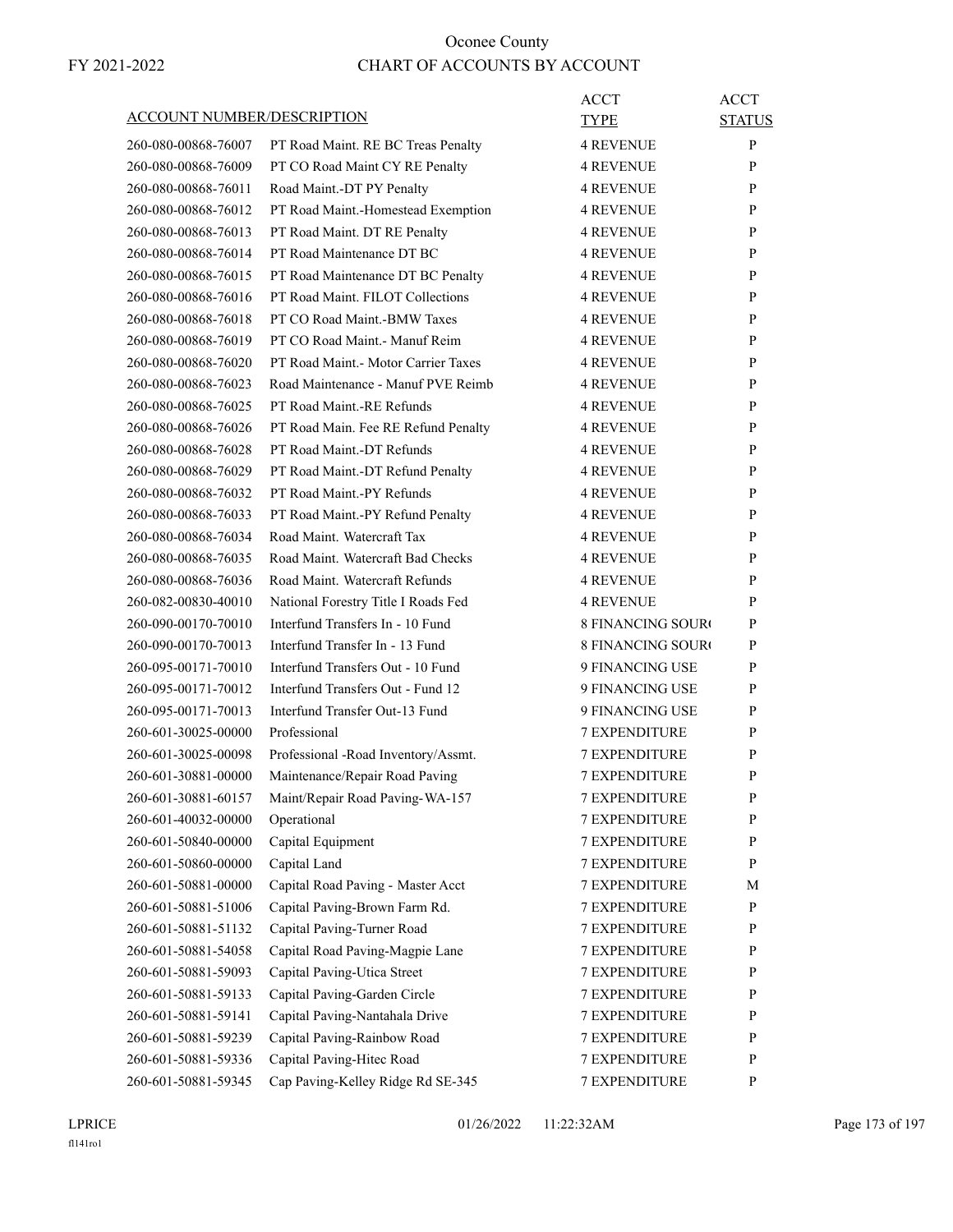|                                   |                                     | <b>ACCT</b>          | <b>ACCT</b>   |
|-----------------------------------|-------------------------------------|----------------------|---------------|
| <b>ACCOUNT NUMBER/DESCRIPTION</b> |                                     | TYPE                 | <b>STATUS</b> |
| 260-601-50881-59375               | Capital Paving-Alexander Road       | <b>7 EXPENDITURE</b> | P             |
| 260-601-50881-59427               | Capital Paving-Cobb Drive           | <b>7 EXPENDITURE</b> | P             |
| 260-601-50881-64133               | Capital Paving-Forest Acres Circle  | <b>7 EXPENDITURE</b> | P             |
| 260-601-50881-64149               | Capital Paving-Coneross Farm Rd.    | 7 EXPENDITURE        | P             |
| 260-601-50882-00000               | Capital Overlay - Master Account    | <b>7 EXPENDITURE</b> | М             |
| 260-601-50882-51136               | Cap Overlay-Desiree CE-136          | <b>7 EXPENDITURE</b> | P             |
| 260-601-50882-52086               | Cap Overlay-Forest Rd CH-86         | 7 EXPENDITURE        | P             |
| 260-601-50882-54058               | Cap Overlay-Magpie KE-58            | <b>7 EXPENDITURE</b> | P             |
| 260-601-50882-54097               | Cap Overlay-Rock Crest Ct KE-97     | <b>7 EXPENDITURE</b> | P             |
| 260-601-50882-59093               | Cap Overlay-Utica St SE-93          | 7 EXPENDITURE        | P             |
| 260-601-50882-59097               | Cap Overlay-Meadow Dr SE-97         | <b>7 EXPENDITURE</b> | P             |
| 260-601-50882-59121               | Cap Overlay-Corinth Dr SE-121       | <b>7 EXPENDITURE</b> | P             |
| 260-601-50882-59133               | Cap Overlay-Garden Cir SE-133       | 7 EXPENDITURE        | P             |
| 260-601-50882-59134               | Cap Overlay-E Tamassee Dr SE-134    | <b>7 EXPENDITURE</b> | P             |
| 260-601-50882-59135               | Cap Overlay-Iroquios Dr SE-135      | <b>7 EXPENDITURE</b> | P             |
| 260-601-50882-59138               | Cap Overlay-Teardrop Trail SE-138   | 7 EXPENDITURE        | P             |
| 260-601-50882-59141               | Cap Overlay-Nantahala SE-141        | <b>7 EXPENDITURE</b> | P             |
| 260-601-50882-59184               | Cap Overlay-Greenwich Dr SE-184     | <b>7 EXPENDITURE</b> | P             |
| 260-601-50882-59206               | Cap Overlay-Hartwell Dr SE-206      | 7 EXPENDITURE        | P             |
| 260-601-50882-59227               | Cap Overlay-Woodfield SE-227        | <b>7 EXPENDITURE</b> | P             |
| 260-601-50882-59321               | Cap Overlay-Shook Road SE-321       | <b>7 EXPENDITURE</b> | P             |
| 260-601-50882-59335               | Cap Overlay-Ferncliff Dr SE-335     | 7 EXPENDITURE        | P             |
| 260-601-50882-59365               | Cap Overlay-Edgewater SE-365        | <b>7 EXPENDITURE</b> | P             |
| 260-601-50882-59372               | Cap Overlay-Hiawassee SE-372        | <b>7 EXPENDITURE</b> | P             |
| 260-601-50882-59450               | Cap Overlay-Horsehead Pt Dr SE-450  | 7 EXPENDITURE        | P             |
| 260-601-50882-59469               | Cap Overlay-West Sunset Ct SE-469   | <b>7 EXPENDITURE</b> | P             |
| 260-601-50882-59494               | Cap Overlay-Tokeena Path SE-494     | <b>7 EXPENDITURE</b> | P             |
| 260-601-50882-59496               | Cap Overlay-Cherokee Path SE-496    | 7 EXPENDITURE        | P             |
| 260-601-50882-63016               | Cap Overlay-Driver Hill TU-16       | <b>7 EXPENDITURE</b> | P             |
| 260-601-50882-64090               | Cap Road Paving Overlay-PAT         | <b>7 EXPENDITURE</b> | P             |
| 260-601-50882-64132               | Cap Overlay-Evergreen WA-132        | <b>7 EXPENDITURE</b> | ${\bf P}$     |
| 260-601-50882-64133               | Cap Overlay-Forest Acres Cir WA-133 | <b>7 EXPENDITURE</b> | P             |
| 260-601-50882-64134               | Cap Overlay-Hillside Dr WA-134      | <b>7 EXPENDITURE</b> | P             |
| 260-601-50882-64183               | Cap Overlay-Springdale Dr WA-183    | <b>7 EXPENDITURE</b> | P             |
| 260-601-50882-64184               | Cap Overlay-Meadowbrook Dr WA-184   | 7 EXPENDITURE        | P             |
| 260-601-50882-64185               | Cap Overlay-Miller Place WA-185     | 7 EXPENDITURE        | $\mathbf{P}$  |
| 260-601-50882-64223               | Cap Overlay-Mtn Laurel WA-223       | 7 EXPENDITURE        | P             |
| 260-601-50882-64246               | Cap Overlay-Harbor View WA-246      | <b>7 EXPENDITURE</b> | P             |
| 260-601-50882-64261               | Cap Overlay-Crest Dr WA-261         | <b>7 EXPENDITURE</b> | P             |
| 260-601-50882-64264               | Cap Overlay-Lecroy Ct WA-264        | <b>7 EXPENDITURE</b> | P             |
| 260-601-50882-64268               | Cap Overlay-Misty Ln WA-268         | 7 EXPENDITURE        | P             |
| 260-601-50882-64316               | Cap Overlay-Cone Dr WA-316          | 7 EXPENDITURE        | P             |
| 260-601-50882-64341               | Cap Overlay-Bimini Dr WA-341        | 7 EXPENDITURE        | P             |
| 260-601-50882-64353               | Cap Overlay-Crossover Dr WA-353     | 7 EXPENDITURE        | $\mathbf{P}$  |
|                                   |                                     |                      |               |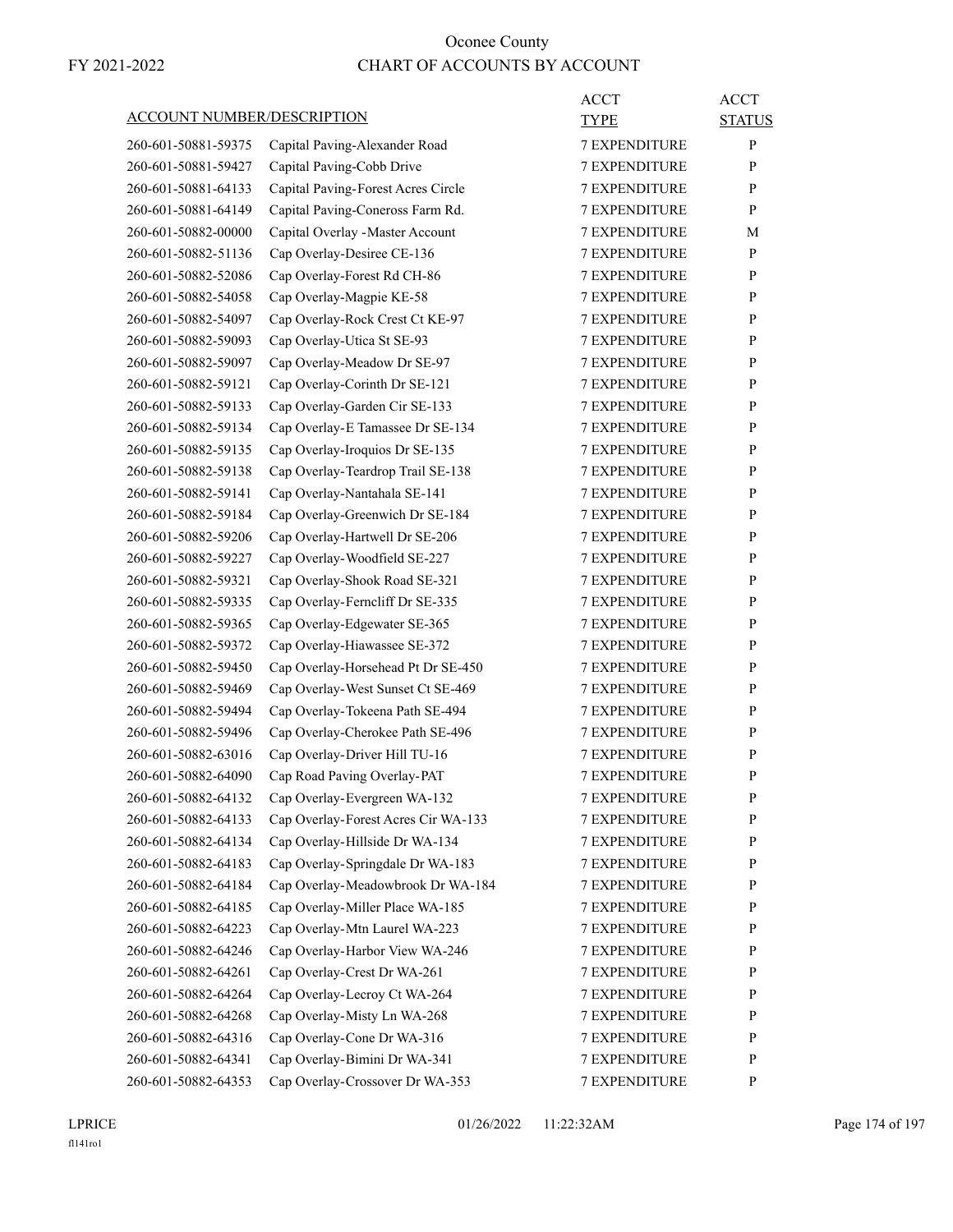| ACCOUNT NUMBER/DESCRIPTION |                                     | ACCT<br>TYPE             | <b>ACCT</b><br><b>STATUS</b> |
|----------------------------|-------------------------------------|--------------------------|------------------------------|
| 260-601-50882-64354        | Cap Overlay-North Ridge WA-354      | <b>7 EXPENDITURE</b>     | P                            |
| 260-601-50882-64355        | Cap Overlay-Pine Acre WA-355        | 7 EXPENDITURE            | P                            |
| 260-601-50882-64356        | Cap Overlay-High View WA-356        | <b>7 EXPENDITURE</b>     | P                            |
| 260-601-50883-00000        | Cap Rd Paving Site Prep-Master Acct | <b>7 EXPENDITURE</b>     | М                            |
| 260-601-50883-51186        | Cap Rd Site Prep-Snow Creek Forest  | <b>7 EXPENDITURE</b>     | P                            |
| 260-601-50883-54058        | Cap Rd Site Prep-Snow Creek Forest  | <b>7 EXPENDITURE</b>     | P                            |
| 260-601-50884-00000        | Capital Departmental Paving         | <b>7 EXPENDITURE</b>     | P                            |
| 260-601-60735-00000        | General Gravel Use                  | 7 EXPENDITURE            | P                            |
| 265-001-00010-71001        | TD Bank - Admin. Bank Acct.         | 1 ASSET                  | P                            |
| 265-001-00010-71002        | Community First Bank-Admin Acct     | 1 ASSET                  | P                            |
| 265-001-00010-71042        | TD ACH                              | 1 ASSET                  | P                            |
| 265-001-00020-71108        | <b>Accounts Receivable</b>          | 1 ASSET                  | P                            |
| 265-001-00020-71125        | Due From Other Governments          | 1 ASSET                  | P                            |
| 265-001-00020-71410        | Due from General Fund               | 1 ASSET                  | P                            |
| 265-001-00030-71028        | State Investment Pool Bank Account  | 1 ASSET                  | P                            |
| 265-001-00040-71740        | Prepaid Items                       | 1 ASSET                  | P                            |
| 265-001-00060-73000        | Accounts Payable - CSI Only         | 2 LIABILITY              | P                            |
| 265-001-00060-73004        | Deferred Revenue - Unearned         | 2 LIABILITY              | P                            |
| 265-001-00060-73005        | Deferred Revenue - Unavailable      | 2 LIABILITY              | P                            |
| 265-001-00060-73009        | Accounts Payable Manual Adjustments | 2 LIABILITY              | P                            |
| 265-001-00060-73010        | Accounts Payable Accruals -CSI Only | 2 LIABILITY              | P                            |
| 265-001-00090-73925        | Accrued Payroll Payable             | 2 LIABILITY              | P                            |
| 265-001-00100-75000        | FB, Unassigned-Clerk of Court DSS   | 3 EQUITY                 | P                            |
| 265-001-00101-75022        | FB, Nonspendable-Prepaid Expend     | 3 EQUITY                 | P                            |
| 265-001-00102-75035        | FB, Restricted-Judicial Services    | 3 EQUITY                 | P                            |
| 265-080-00805-08888        | <b>Encumbrance Reserve</b>          | <b>4 REVENUE</b>         | P                            |
| 265-082-00830-41901        | Title IV-D Unit Cost-Clerk of Court | <b>4 REVENUE</b>         | P                            |
| 265-082-00830-41902        | Title IVD Incentive Pmt-Clrk of Crt | <b>4 REVENUE</b>         | P                            |
| 265-090-00170-70010        | Interfund Transfers In-10 Fund      | <b>8 FINANCING SOURO</b> | P                            |
| 265-090-00170-70013        | Interfund Transfers In-13 Fund      | <b>8 FINANCING SOURO</b> | P                            |
| 265-095-00171-70010        | Interfund Transfers Out-10 Fund     | 9 FINANCING USE          | P                            |
| 265-095-00171-70013        | Interfund Transfers Out-13 Fund     | 9 FINANCING USE          | P                            |
| 265-511-10110-41900        | Salary -DSS Child Support IVD       | <b>7 EXPENDITURE</b>     | $\mathbf{P}$                 |
| 265-511-10125-41900        | Accrued Payroll -DSS Child Support  | <b>7 EXPENDITURE</b>     | P                            |
| 265-511-10710-41900        | Overtime/Comp-DSS Child Support IVD | 7 EXPENDITURE            | P                            |
| 265-511-20013-41900        | Social Sec - DSS Child Support IVD  | 7 EXPENDITURE            | $\mathbf{P}$                 |
| 265-511-20014-41900        | Retirement - DSS Child Support IVD  | <b>7 EXPENDITURE</b>     | P                            |
| 265-511-20015-41900        | Workers Comp-DSS Child Support IVD  | 7 EXPENDITURE            | P                            |
| 265-511-20016-41900        | Health Ins - DSS Child Support IVD  | <b>7 EXPENDITURE</b>     | P                            |
| 265-511-20026-41900        | ARC for OPEB-DSS Child Support IVD  | <b>7 EXPENDITURE</b>     | P                            |
| 265-511-20027-41900        | Dental Insurance-DSS Child Support  | 7 EXPENDITURE            | P                            |
| 265-511-20028-41900        | Vision Insurance-DSS Child Support  | 7 EXPENDITURE            | $\mathbf{P}$                 |
| 265-511-30018-41900        | Travel Mileage - DSS Child Support  | <b>7 EXPENDITURE</b>     | P                            |
| 265-511-30024-41900        | Equipment Maint-DSS Child Support   | 7 EXPENDITURE            | P                            |
|                            |                                     |                          |                              |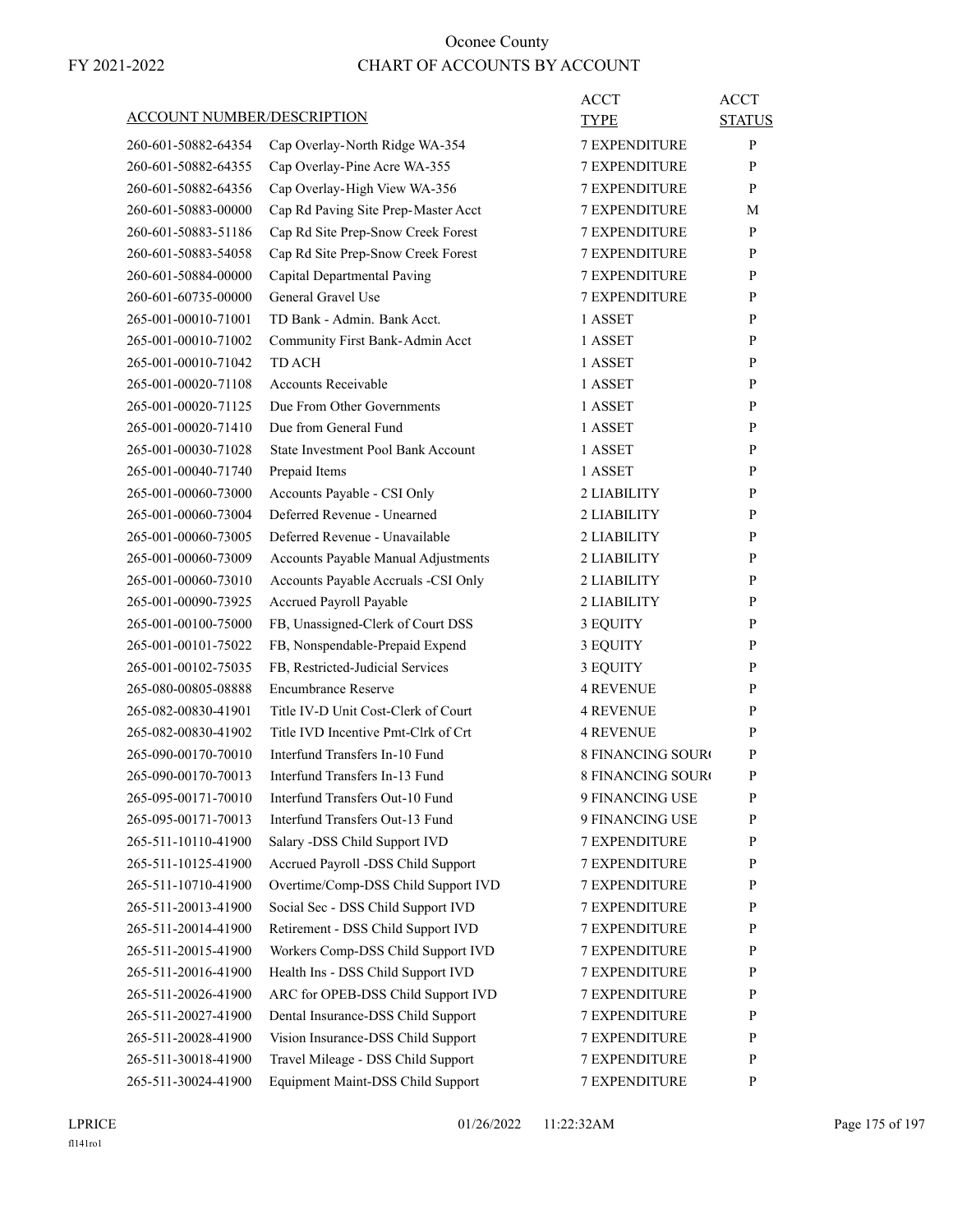|                                   |                                        | ACCT                 | <b>ACCT</b>   |
|-----------------------------------|----------------------------------------|----------------------|---------------|
| <b>ACCOUNT NUMBER/DESCRIPTION</b> |                                        | <b>TYPE</b>          | <b>STATUS</b> |
| 265-511-30025-41900               | Professional-DSS Child Support         | 7 EXPENDITURE        | P             |
| 265-511-30041-41900               | Telecommunications-DSS Child Supprt    | <b>7 EXPENDITURE</b> | P             |
| 265-511-30056-41900               | Data Processing-DSS Child Support      | <b>7 EXPENDITURE</b> | P             |
| 265-511-30084-41900               | Training-DSS Child Support IVD         | 7 EXPENDITURE        | P             |
| 265-511-40031-41900               | Non-Capital Equipment-DSS Child Sup    | 7 EXPENDITURE        | P             |
| 265-511-40032-41900               | Operational-DSS Child Support          | <b>7 EXPENDITURE</b> | P             |
| 265-511-40045-41900               | Non-Cap IT Equip/SW-DSS Child Supp     | 7 EXPENDITURE        | P             |
| 265-511-50840-41900               | Capital Equipment-DSS Child Support    | <b>7 EXPENDITURE</b> | P             |
| 270-001-00010-71001               | TD Bank - Admin. Bank Acct.            | 1 ASSET              | P             |
| 270-001-00010-71042               | TD Bank-ACH Acct #2551                 | 1 ASSET              | P             |
| 270-001-00030-71028               | <b>State Investment Pool Bank Acct</b> | 1 ASSET              | P             |
| 270-001-00060-73000               | Accounts Payable - CSI Only            | 2 LIABILITY          | P             |
| 270-001-00060-73004               | Deferred Revenue - Unearned            | 2 LIABILITY          | P             |
| 270-001-00060-73009               | Accounts Payable Manual Adjustments    | 2 LIABILITY          | P             |
| 270-001-00060-73010               | Accounts Payable Accruals -CSI Only    | 2 LIABILITY          | P             |
| 270-001-00100-75000               | Fund Balance, ARP SRF                  | 3 EQUITY             | P             |
| 270-082-00825-93702               | American Rescue Plan-Federal Revenu    | <b>4 REVENUE</b>     | P             |
| 270-709-95110-20265               | Contrib to Westminster Water Infras    | <b>7 EXPENDITURE</b> | P             |
| 270-709-95110-20266               | Contrib to Salem Water Loop            | 7 EXPENDITURE        | P             |
| 270-709-95110-20267               | Contrib to Walhalla Water Infras       | <b>7 EXPENDITURE</b> | P             |
| 270-709-95110-20268               | Contrib to Seneca Water/Waste Water    | <b>7 EXPENDITURE</b> | P             |
| 315-001-00010-71001               | TD Bank - Admin. Bank Acct.            | 1 ASSET              | P             |
| 315-001-00010-71002               | <b>Community First Bank</b>            | 1 ASSET              | P             |
| 315-001-00010-71042               | TD Bank-ACH Acct #2551                 | 1 ASSET              | P             |
| 315-001-00020-71101               | Econ. Dev. Tax Receivable Current      | 1 ASSET              | P             |
| 315-001-00020-71107               | Econ. Dev. Accounts Rec. Prior Year    | 1 ASSET              | P             |
| 315-001-00020-71108               | <b>Accounts Receivable</b>             | 1 ASSET              | P             |
| 315-001-00020-71125               | Due from Other Governments             | 1 ASSET              | P             |
| 315-001-00020-73320               | Interfund Balances - GF                | 1 ASSET              | P             |
| 315-001-00020-73333               | Interfund Balances- General fund       | 1 ASSET              | P             |
| 315-001-00025-71190               | Allowance for Uncollectible Taxes      | 1 ASSET              | ${\bf P}$     |
| 315-001-00030-00068               | State Invesment Pool -2013 A GO Bond   | 1 ASSET              | P             |
| 315-001-00030-71028               | State Investment Pool (combined)       | 1 ASSET              | P             |
| 315-001-00030-71200               | Investment                             | 1 ASSET              | P             |
| 315-001-00030-71300               | Multi Bank Investments                 | 1 ASSET              | P             |
| 315-001-00040-71750               | Deposit on Land                        | 1 ASSET              | P             |
| 315-001-00040-71761               | Land Held for Resale - Econ. Dev.      | 1 ASSET              | P             |
| 315-001-00060-00850               | Short-Term GO Bond Payable             | 2 LIABILITY          | P             |
| 315-001-00060-73000               | Accounts Payable                       | 2 LIABILITY          | P             |
| 315-001-00060-73001               | Retainage Payable                      | 2 LIABILITY          | P             |
| 315-001-00060-73004               | Deferred Revenue - Unearned            | 2 LIABILITY          | P             |
| 315-001-00060-73005               | Deferred Revenue - Unavailable         | 2 LIABILITY          | P             |
| 315-001-00060-73009               | Accounts Payable Manual Adjustment     | 2 LIABILITY          | P             |
| 315-001-00060-73010               | Accounts Payable Accruals -CSI Only    | 2 LIABILITY          | P             |
|                                   |                                        |                      |               |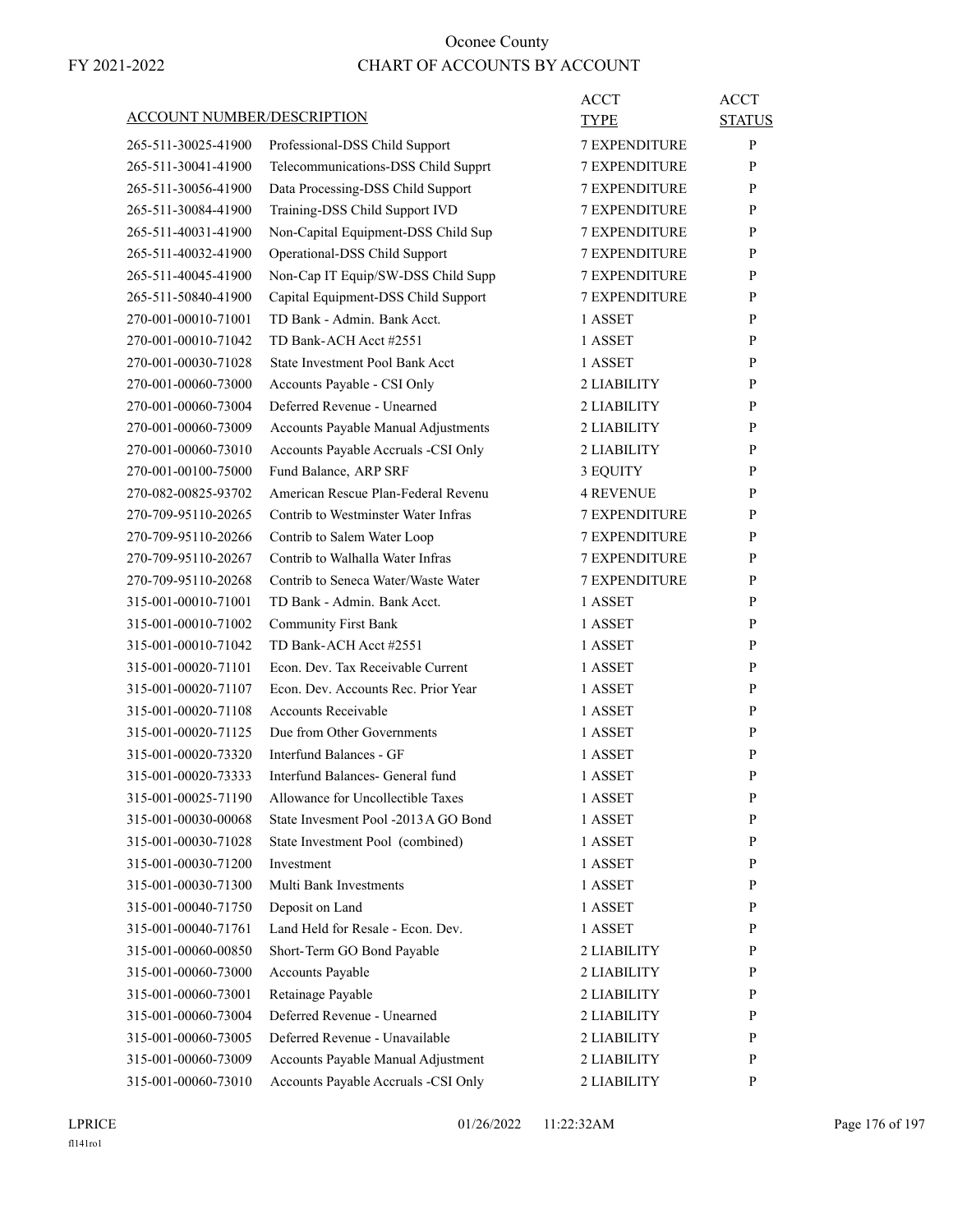| <b>ACCOUNT NUMBER/DESCRIPTION</b> | ACCT<br>TYPE                                                                  | <b>ACCT</b><br><b>STATUS</b> |
|-----------------------------------|-------------------------------------------------------------------------------|------------------------------|
| 315-001-00100-75000               | FB, Unassigned-Econ Dev CPF<br>3 EQUITY                                       | $\mathbf{P}$                 |
| 315-001-00101-75023               | FB, Nonspendable-Assets for Resale<br>3 EQUITY                                | P                            |
| 315-001-00102-75038               | FB, Restricted-Economic Development<br>3 EQUITY                               | P                            |
| 315-001-00102-75041               | FB, Restricted-Capital Projects<br>3 EQUITY                                   | P                            |
| 315-001-00103-75065               | FB, Committed-OJRSA Payments<br>3 EQUITY                                      | P                            |
| 315-001-00104-75081               | FB, Assigned-Capital Projects<br>3 EQUITY                                     | P                            |
| 315-001-00104-75085               | FB, Assigned-Subsequent Yr's Budget<br>3 EQUITY                               | P                            |
| 315-001-00104-75087               | FB, Assigned-Old Courthouse Renovat<br>3 EQUITY                               | P                            |
| 315-001-00104-75088               | FB, Assigned-Duke Energy Appeals<br>3 EQUITY                                  | P                            |
| 315-001-00875-73400               | Deferred Revenue - Taxes<br>2 LIABILITY                                       | P                            |
| 315-080-00805-00080               | <b>GCCP</b> Sale of Util Easement<br><b>4 REVENUE</b>                         | P                            |
| 315-080-00805-08888               | Encumbrance Reserve Plug Account<br><b>8 FINANCING SOURO</b>                  | P                            |
| 315-080-00805-09999               | Fund Balance-Budgetary Control<br><b>8 FINANCING SOURO</b>                    | $\mathbf{P}$                 |
| 315-080-00805-10306               | Econ Dev Property Inventory Sales<br><b>4 REVENUE</b>                         | P                            |
| 315-080-00805-10340               | Misc Income<br><b>4 REVENUE</b>                                               | P                            |
| 315-080-00805-60014               | <b>Timber Sales</b><br>4 REVENUE                                              | P                            |
| 315-080-00807-00000               | <b>Utility Tax Credit Revenues</b><br><b>4 REVENUE</b>                        | М                            |
| 315-080-00807-90710               | AT&T Util Tax Credit Revenue<br><b>4 REVENUE</b>                              | P                            |
| 315-080-00807-90711               | Electric Co-op Util Tax Credit Rev<br>4 REVENUE                               | P                            |
| 315-080-00807-90712               | Other Util Tax Credit Revenue<br><b>4 REVENUE</b>                             | P                            |
| 315-080-00807-90717               | BREC Utility Tax Credit Pass-thru<br><b>4 REVENUE</b>                         | P                            |
| 315-080-00818-00708               | MO Grassland Rent - Echo Hills<br>4 REVENUE                                   | P                            |
|                                   | Local Rev-Destination Oconee Grant<br><b>4 REVENUE</b>                        | P                            |
| 315-080-00825-00044               | <b>BREC C-Fund Grant - GCCP S Entrance</b>                                    |                              |
| 315-080-00825-00060               | 4 REVENUE                                                                     | P                            |
| 315-080-00825-90110               | Blue Ridge Elect Contrib-SRP Road<br>4 REVENUE<br>Oconee Alliance Contrib SRP | P                            |
| 315-080-00825-90111               | <b>4 REVENUE</b><br>SC Power Team Contrib Revenue SRP                         | P                            |
| 315-080-00825-90113               | <b>4 REVENUE</b><br><b>BREC Contrib-OITP Roads</b>                            | P                            |
| 315-080-00825-90115               | <b>4 REVENUE</b>                                                              | P                            |
| 315-080-00840-00068               | 2013 A GO Bond Interest Income<br><b>4 REVENUE</b>                            | P                            |
| 315-080-00840-00857               | Interest Income-2016A GO Bond<br><b>4 REVENUE</b>                             | P                            |
| 315-080-00840-00858               | Interest Income-2016B GO Bond<br><b>4 REVENUE</b>                             | P                            |
| 315-080-00840-71300               | MBS Interest Income<br><b>4 REVENUE</b>                                       | P                            |
| 315-080-00875-00000               | Economic Development Tax<br><b>4 REVENUE</b>                                  | $\mathbf{P}$                 |
| 315-080-00875-75999               | Economic Development Tax Mill Rev<br><b>4 REVENUE</b>                         | М                            |
| 315-080-00875-76000               | Econ Dev Vehicle Collections<br><b>4 REVENUE</b>                              | $\mathbf{P}$                 |
| 315-080-00875-76001               | Econ Dev Vehicle Bad Checks<br><b>4 REVENUE</b>                               | P                            |
| 315-080-00875-76002               | Econ Development Vehicle Refunds<br><b>4 REVENUE</b>                          | P                            |
| 315-080-00875-76003               | PT CO Econ Dev CY R/E Treasurer<br><b>4 REVENUE</b>                           | P                            |
| 315-080-00875-76004               | PT CO Econ Dev CY RE DT Mar-June<br><b>4 REVENUE</b>                          | P                            |
| 315-080-00875-76005               | PT CO Econ Development DT RE<br><b>4 REVENUE</b>                              | P                            |
| 315-080-00875-76006               | PT CO Econ Dev RE BC Treasurer<br><b>4 REVENUE</b>                            | P                            |
| 315-080-00875-76007               | PT Econ Develop RE BC Treas Penalty<br><b>4 REVENUE</b>                       | P                            |
| 315-080-00875-76009               | PT CO Econ Dev CY RE Penalty<br><b>4 REVENUE</b>                              | P                            |
| 315-080-00875-76011               | DT PY Penalty Econ Devel<br>4 REVENUE                                         | P                            |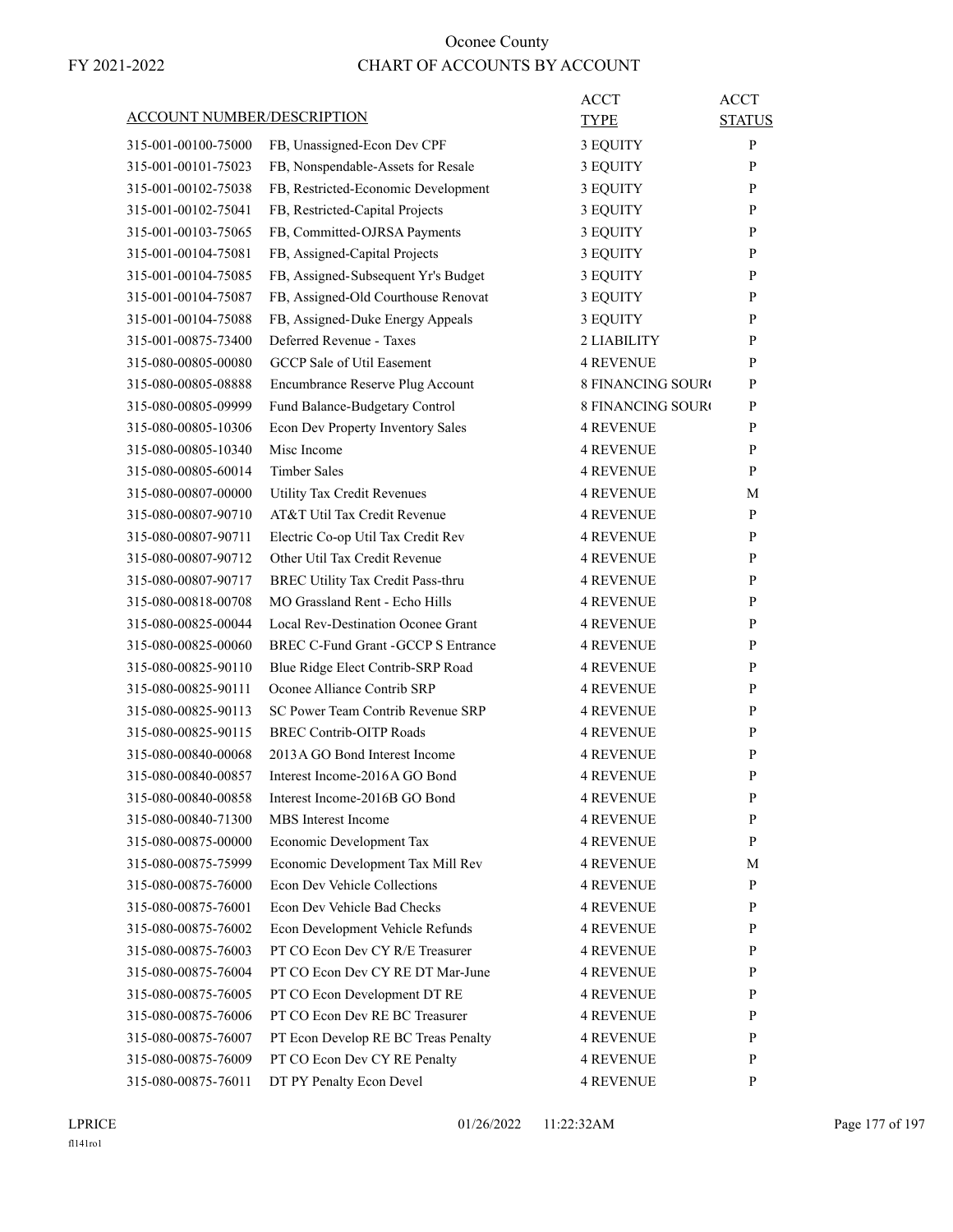| <b>ACCOUNT NUMBER/DESCRIPTION</b> |                                           | ACCT<br><b>TYPE</b>      | <b>ACCT</b><br><b>STATUS</b> |
|-----------------------------------|-------------------------------------------|--------------------------|------------------------------|
|                                   |                                           |                          |                              |
| 315-080-00875-76012               | PT Econ Dev Homestead Exemptions          | <b>4 REVENUE</b>         | P                            |
| 315-080-00875-76013               | PT Econ Development DT RE Penalty         | <b>4 REVENUE</b>         | P                            |
| 315-080-00875-76014               | PT Economic Develop DT BC                 | <b>4 REVENUE</b>         | P                            |
| 315-080-00875-76015               | PT Economic Develop DT BC Penalty         | <b>4 REVENUE</b>         | P                            |
| 315-080-00875-76016               | PT Econ Dev FILOT Collections             | <b>4 REVENUE</b>         | P                            |
| 315-080-00875-76018               | PT CO Econ Dev BMW Taxes                  | <b>4 REVENUE</b>         | P                            |
| 315-080-00875-76019               | PT CO Economic Development MFGR           | <b>4 REVENUE</b>         | P                            |
| 315-080-00875-76020               | PT Econ Dev Motor Carrier Taxes           | <b>4 REVENUE</b>         | P                            |
| 315-080-00875-76021               | PT Econ. Dev. FILOT Ord. 2017-26          | <b>4 REVENUE</b>         | P                            |
| 315-080-00875-76023               | Economic Dev - Manuf PVE Reimb            | <b>4 REVENUE</b>         | P                            |
| 315-080-00875-76025               | PT Econ Dev RE Refunds                    | <b>4 REVENUE</b>         | P                            |
| 315-080-00875-76026               | PT Econ Development RE Refunds Pen        | <b>4 REVENUE</b>         | P                            |
| 315-080-00875-76028               | PT Economic Development DT Refunds        | <b>4 REVENUE</b>         | P                            |
| 315-080-00875-76029               | PT Economic Develop. DT Refund Pen        | <b>4 REVENUE</b>         | P                            |
| 315-080-00875-76032               | PT Economic Development PY Refunds        | <b>4 REVENUE</b>         | P                            |
| 315-080-00875-76033               | PT Economic Develop PY Ref Penalty        | <b>4 REVENUE</b>         | P                            |
| 315-080-00875-76034               | Economic Development Watercraft Tax       | <b>4 REVENUE</b>         | P                            |
| 315-080-00875-76035               | Economic Development Watercraft BC        | <b>4 REVENUE</b>         | P                            |
| 315-080-00875-76036               | Economic Development Watercraft Ref       | <b>4 REVENUE</b>         | P                            |
| 315-081-00810-10340               | <b>MISC State Grant</b>                   | <b>4 REVENUE</b>         | P                            |
| 315-081-00810-91120               | Site Certification Reimbursement          | <b>4 REVENUE</b>         | P                            |
| 315-081-00815-00060               | C-Fund Revenue-Econ Dev S Entrance        | <b>4 REVENUE</b>         | P                            |
| 315-081-00815-90112               | C-Fund Revenue PCN030548 SRP              | <b>4 REVENUE</b>         | P                            |
| 315-081-00825-00044               | <b>State Rev-Destination Oconee Grant</b> | <b>4 REVENUE</b>         | P                            |
| 315-081-00825-90114               | SC RIA Grant Rev-OITP Util Upgrades       | <b>4 REVENUE</b>         | P                            |
| 315-081-00825-90116               | SC RIA #S-19-2048 SRP Util Upgrades       | <b>4 REVENUE</b>         | P                            |
| 315-081-00825-91032               | Collins Craft Grant Revenue               | <b>4 REVENUE</b>         | P                            |
| 315-081-00825-91450               | SCDOC Grant Rev-GCCP Sign                 | 4 REVENUE                | P                            |
| 315-081-00825-91451               | SCDOC Grant Rev-SRP Clearing              | <b>4 REVENUE</b>         | P                            |
| 315-082-00825-00087               | ARC Federal Grant-WHS Sewer               | <b>4 REVENUE</b>         | P                            |
| 315-082-00825-00159               | EPA Pump Station Grant 00D18214           | <b>4 REVENUE</b>         | P                            |
| 315-082-00825-00259               | ARC Federal Grant-Sewer South             | <b>4 REVENUE</b>         | P                            |
| 315-082-00830-00059               | EPA Approp Rev-Sewer South                | <b>4 REVENUE</b>         | P                            |
| 315-083-00825-00059               | OJRSA Dept of Commrc Grant Rev            | <b>4 REVENUE</b>         | P                            |
| 315-090-00170-70010               | Interfund Transfers In-10 Fund            | <b>8 FINANCING SOURO</b> | P                            |
| 315-090-00170-70012               | Interfund Transfers In-12 Fund            | <b>8 FINANCING SOURO</b> | $\mathbf{P}$                 |
| 315-090-00170-70013               | Interfund Transfers In-13 Fund            | <b>8 FINANCING SOURO</b> | P                            |
| 315-090-00170-70090               | Interfund Transfers In-90 Fund            | <b>8 FINANCING SOURO</b> | P                            |
| 315-090-00190-00068               | OFS-2013A GO Bond Proceeds                | 8 FINANCING SOURO        | $\mathbf{P}$                 |
| 315-090-00190-00858               | OFS-2016B GO Bond Proceeds                | 8 FINANCING SOURO        | P                            |
| 315-090-00191-00068               | 2013 A GO Bond Premium                    | <b>8 FINANCING SOURO</b> | P                            |
| 315-090-00195-10305               | OFS - Sale of Capital Assets              | <b>8 FINANCING SOURO</b> | $\mathbf{P}$                 |
| 315-095-00171-70010               | Interfund Transfer Out-10 Fund            | 9 FINANCING USE          | $\mathbf{P}$                 |
| 315-095-00171-70012               | Interfund Transfer Out-12 Fund            | 9 FINANCING USE          | P                            |
|                                   |                                           |                          |                              |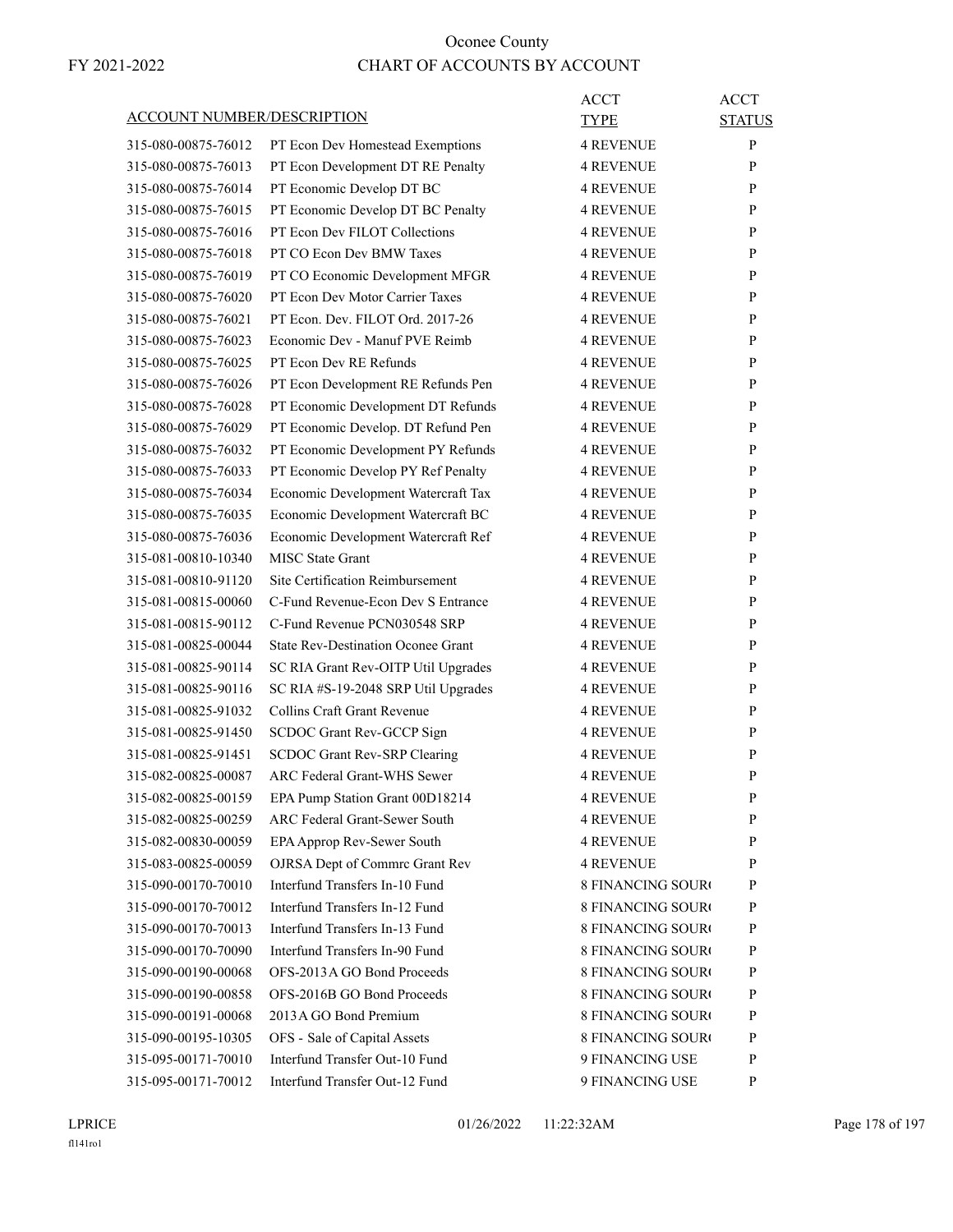| <b>ACCOUNT NUMBER/DESCRIPTION</b> |                                     | <b>ACCT</b><br>TYPE  | <b>ACCT</b><br><b>STATUS</b> |
|-----------------------------------|-------------------------------------|----------------------|------------------------------|
| 315-095-00171-70013               | Interfund Transfer Out-13 Fund      | 9 FINANCING USE      | P                            |
| 315-095-00171-70090               | Interfund Transfer Out-90 Fund      | 9 FINANCING USE      | P                            |
| 315-095-00171-70330               | TI Interfund Transfer Out- 330 Fund | 9 FINANCING USE      | P                            |
| 315-202-30025-00000               | Professional                        | <b>7 EXPENDITURE</b> | P                            |
| 315-202-50860-00000               | Capital Land                        | <b>7 EXPENDITURE</b> | P                            |
| 315-203-40031-00229               | Non-Cap Eq-H Falls Dock Bulkheads   | <b>7 EXPENDITURE</b> | P                            |
| 315-203-50850-92062               | Cap Buildings-High Falls ADA Proj   | <b>7 EXPENDITURE</b> | P                            |
| 315-204-30025-00186               | Professional-S Cove Dump Station    | <b>7 EXPENDITURE</b> | P                            |
| 315-204-30025-92231               | Professional-S Cove Residence Upgrd | <b>7 EXPENDITURE</b> | P                            |
| 315-204-40031-00229               | Non-Cap Eq-S Cove Dock Bulkheads    | <b>7 EXPENDITURE</b> | P                            |
| 315-204-50857-00186               | Cap Other Improv-S Cove Dump Stat   | <b>7 EXPENDITURE</b> | P                            |
| 315-205-50884-00000               | Cap Dept Parking Paving-Chau Ram    | <b>7 EXPENDITURE</b> | P                            |
| 315-707-30025-00000               | Professional                        | <b>7 EXPENDITURE</b> | P                            |
| 315-707-30025-00035               | Professional-ED Gardner Land Purch  | <b>7 EXPENDITURE</b> | P                            |
| 315-707-30025-00044               | Professional - Destination Oconee   | <b>7 EXPENDITURE</b> | P                            |
| 315-707-30025-00060               | Professional - GCCP                 | <b>7 EXPENDITURE</b> | P                            |
| 315-707-30025-00068               | Professional - Project North        | <b>7 EXPENDITURE</b> | P                            |
| 315-707-30025-00088               | Professional - Seneca Rail Site     | <b>7 EXPENDITURE</b> | P                            |
| 315-707-30025-00099               | Professional-SRP Water/Sewer Infra  | <b>7 EXPENDITURE</b> | P                            |
| 315-707-30025-00170               | Professional-SMIP/Farm Ctr Project  | <b>7 EXPENDITURE</b> | P                            |
| 315-707-30025-00280               | Professional-Exit 4 Sewer Basin     | <b>7 EXPENDITURE</b> | P                            |
| 315-707-30025-00857               | Professional - 2016A GO Bond        | <b>7 EXPENDITURE</b> | P                            |
| 315-707-30025-00858               | Professional-2016B GO Bond          | <b>7 EXPENDITURE</b> | P                            |
| 315-707-30025-60014               | Professional - Timber Sales         | <b>7 EXPENDITURE</b> | P                            |
| 315-707-30025-90110               | Professional-BREC Contrib-SRP Rd    | <b>7 EXPENDITURE</b> | P                            |
| 315-707-30025-90111               | Professional Alliance               | 7 EXPENDITURE        | P                            |
| 315-707-34043-00000               | Electric                            | <b>7 EXPENDITURE</b> | P                            |
| 315-707-40032-00060               | OPERATIONAL GCCP Project            | <b>7 EXPENDITURE</b> | P                            |
| 315-707-40045-92052               | NonCap IT Eq/Sfwr-Chau Ram ADA Proj | <b>7 EXPENDITURE</b> | P                            |
| 315-707-50830-00000               | Capital Infrastructure              | <b>7 EXPENDITURE</b> | P                            |
| 315-707-50830-00060               | Infrastructure Cap Expend-GCCP S En | <b>7 EXPENDITURE</b> | P                            |
| 315-707-50830-00099               | Cap Infrastructure-SRP Water/Sewer  | 7 EXPENDITURE        | P                            |
| 315-707-50830-00857               | Cap Infra-2016A GOB OITP Util Upgr  | <b>7 EXPENDITURE</b> | P                            |
| 315-707-50830-00858               | Cap Infra-2016B GOB OITP Util Upgr  | <b>7 EXPENDITURE</b> | P                            |
| 315-707-50830-90114               | Cap Infra-RIA Grant OITP Util Upgrd | 7 EXPENDITURE        | P                            |
| 315-707-50830-90116               | Cap Infra-SC RIA SRP Util Upgrade   | 7 EXPENDITURE        | $\mathbf{P}$                 |
| 315-707-50835-00059               | Capital Sewer Lines GCCP Sewer S.   | <b>7 EXPENDITURE</b> | P                            |
| 315-707-50836-00000               | Capital Pump Station Local Share    | 7 EXPENDITURE        | P                            |
| 315-707-50836-00059               | Cap Sewer Lift Station-GCCP Sewer S | <b>7 EXPENDITURE</b> | P                            |
| 315-707-50836-00159               | Capital Pump Station EPA Grant      | <b>7 EXPENDITURE</b> | P                            |
| 315-707-50836-00259               | Capital Pump Station ARC Grant      | 7 EXPENDITURE        | P                            |
| 315-707-50840-91450               | Capital Equip-SCDOC Grant GCCP Sign | 7 EXPENDITURE        | $\mathbf{P}$                 |
| 315-707-50850-92052               | Cap Buildings-Chau Ram ADA Proj     | <b>7 EXPENDITURE</b> | P                            |
| 315-707-50857-00000               | Cap Other Imprv (Deprec)            | 7 EXPENDITURE        | P                            |
|                                   |                                     |                      |                              |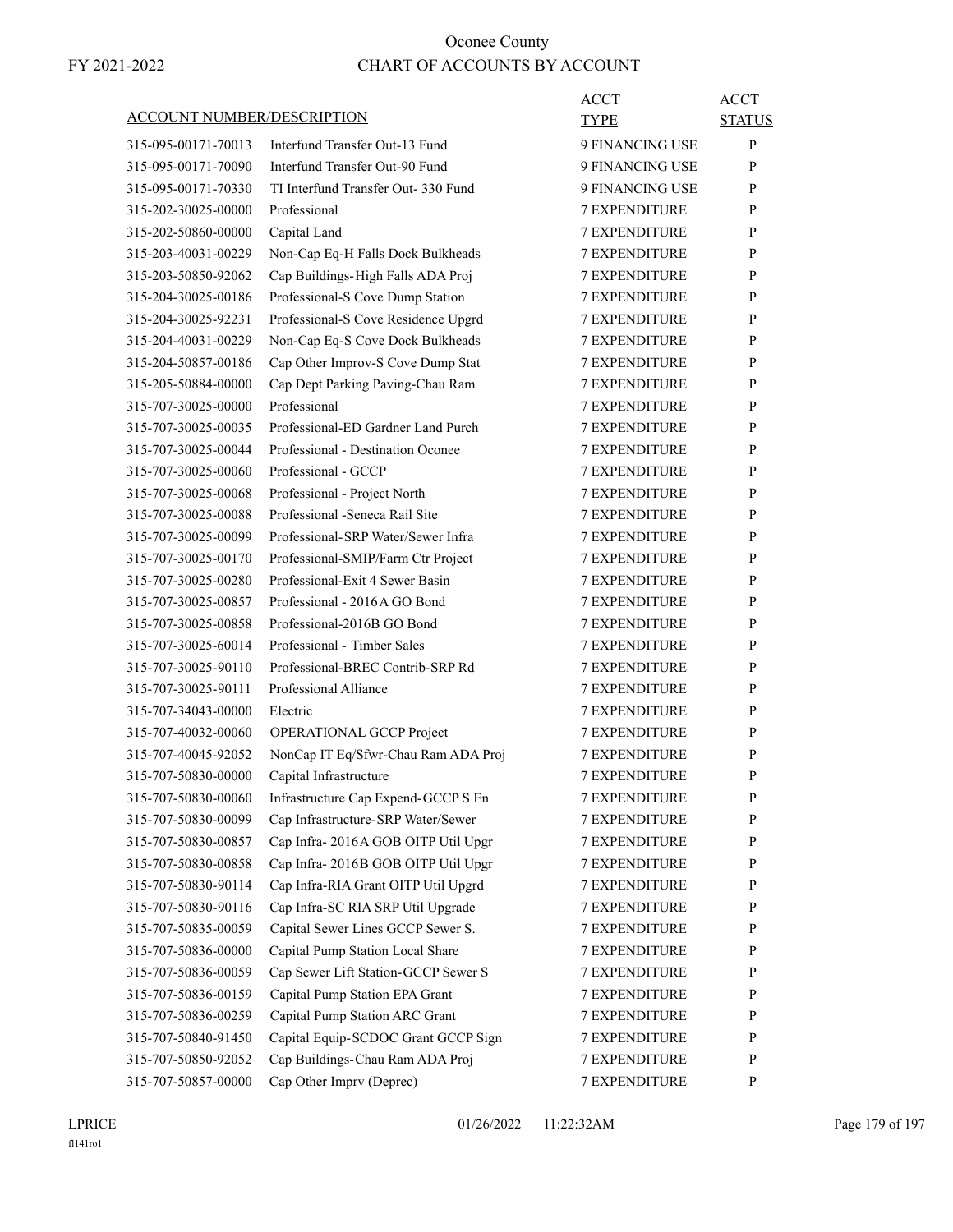| <b>ACCOUNT NUMBER/DESCRIPTION</b> |                                     | ACCT<br><b>TYPE</b>  | <b>ACCT</b><br><b>STATUS</b> |
|-----------------------------------|-------------------------------------|----------------------|------------------------------|
| 315-707-50857-00044               | Cap Other Imprv-Dest Oconee Grant   | <b>7 EXPENDITURE</b> | P                            |
| 315-707-50860-00000               | Capital Land                        | <b>7 EXPENDITURE</b> | P                            |
| 315-707-50860-00035               | Capital Land-ED Gardner Land Purch  | <b>7 EXPENDITURE</b> | P                            |
| 315-707-50860-00044               | Capital Land - Destination Oconee   | <b>7 EXPENDITURE</b> | P                            |
| 315-707-50860-00068               | Land, Cap Expend - Project North    | <b>7 EXPENDITURE</b> | P                            |
| 315-707-50865-00000               | Cap Land Improve-Non-Depr           | <b>7 EXPENDITURE</b> | P                            |
| 315-707-50881-45100               | Cap Road Paving-C-Fund SRP          | <b>7 EXPENDITURE</b> | P                            |
| 315-707-50881-60014               | Capital Paving-Timber Sales         | <b>7 EXPENDITURE</b> | P                            |
| 315-707-50881-60015               | Cap Rd Paving-OITP Road B           | <b>7 EXPENDITURE</b> | P                            |
| 315-707-50881-60016               | Capital Rd Paving-OITP Road A       | <b>7 EXPENDITURE</b> | P                            |
| 315-707-50881-90107               | Cap Roads-SRP Certif Reimb SRP      | <b>7 EXPENDITURE</b> | P                            |
| 315-707-50881-90108               | Cap Roads-GCCP Certif Reimb SRP     | <b>7 EXPENDITURE</b> | P                            |
| 315-707-50881-90109               | Cap Roads- OITP Timber Sales SRP    | <b>7 EXPENDITURE</b> | P                            |
| 315-707-50881-90110               | Cap Road Paving-BREC Contrib-SRP Rd | <b>7 EXPENDITURE</b> | P                            |
| 315-707-50881-90111               | Cap Roads - Oconee Alliance SRP     | <b>7 EXPENDITURE</b> | P                            |
| 315-707-50881-90112               | Cap Roads-C-Funds PCN030548 SRP     | <b>7 EXPENDITURE</b> | P                            |
| 315-707-50881-90113               | Cap Roads-SC Power Team SRP         | <b>7 EXPENDITURE</b> | P                            |
| 315-707-50881-90115               | Cap Road Paving-BREC OITP Roads     | <b>7 EXPENDITURE</b> | P                            |
| 315-707-50883-45100               | Cap Road Site Prep-C-Fund SRP       | <b>7 EXPENDITURE</b> | P                            |
| 315-707-50883-60014               | Capital Road Site Prep-Timber Sales | <b>7 EXPENDITURE</b> | P                            |
| 315-707-50883-60015               | Cap Rd Site Prep-OITP Road B        | <b>7 EXPENDITURE</b> | P                            |
| 315-707-50883-60016               | Cap Rd Site Prep OITP Entrance      | <b>7 EXPENDITURE</b> | P                            |
| 315-707-50883-91451               | Road Site Prep - SCDOC SRP Clearing | <b>7 EXPENDITURE</b> | P                            |
| 315-707-51000-00057               | Asset for Resale-Add'l Land Dev     | <b>7 EXPENDITURE</b> | М                            |
| 315-707-51000-00058               | Asset for Resale-Shell Bldg. Expend | <b>7 EXPENDITURE</b> | М                            |
| 315-707-51010-00000               | Econ Dev Land Transf to Company     | <b>7 EXPENDITURE</b> | P                            |
| 315-707-51010-00057               | Asset for Resale-Land Addl Land Dev | <b>7 EXPENDITURE</b> | P                            |
| 315-707-51010-00170               | Econ Dev Land - SMIP Land Project   | <b>7 EXPENDITURE</b> | P                            |
| 315-707-51020-00000               | Econ Dev Bldg Trans to Company      | <b>7 EXPENDITURE</b> | P                            |
| 315-707-51020-00058               | Asset for Resale-Bldgs Shell Bldg   | <b>7 EXPENDITURE</b> | P                            |
| 315-707-51020-95010               | Resale Asset - Spec Bldg-Santee C   | <b>7 EXPENDITURE</b> | $\mathbf{P}$                 |
| 315-707-51030-00000               | ED Indust Site Transf to Company    | <b>7 EXPENDITURE</b> | P                            |
| 315-707-51030-00068               | Resale Asset-Echo Hills Indust Site | <b>7 EXPENDITURE</b> | P                            |
| 315-707-51030-00080               | Site Improvements - GCCP Phase 1    | 7 EXPENDITURE        | P                            |
| 315-707-51030-95010               | Resale Asset-Indust. Site-Santee C  | 7 EXPENDITURE        | P                            |
| 315-707-51040-00068               | Econ Dev Infra Asset-OITP           | 7 EXPENDITURE        | $\mathbf{P}$                 |
| 315-707-55100-00068               | 2013 A Princ Payment                | 7 EXPENDITURE        | P                            |
| 315-707-55400-00068               | 2013 A GO Bond Issuance Cost        | <b>7 EXPENDITURE</b> | P                            |
| 315-707-55400-00857               | Issuance Costs-2016A GO Bond        | <b>7 EXPENDITURE</b> | P                            |
| 315-707-55400-00858               | Issuance Costs-2016B GO Bond        | 7 EXPENDITURE        | P                            |
| 315-707-60083-00044               | Grants to Indep Ag-Destination Ocon | 7 EXPENDITURE        | P                            |
| 315-707-60707-00047               | EC DEV INFRASTRUCTURE CASTO         | 7 EXPENDITURE        | $\mathbf{P}$                 |
| 315-707-60707-00059               | Infrastructure Econ Dev GCCP WWTP   | 7 EXPENDITURE        | P                            |
| 315-707-60707-90717               | BREC Utility Tax Credit Pass-thru   | 7 EXPENDITURE        | P                            |
|                                   |                                     |                      |                              |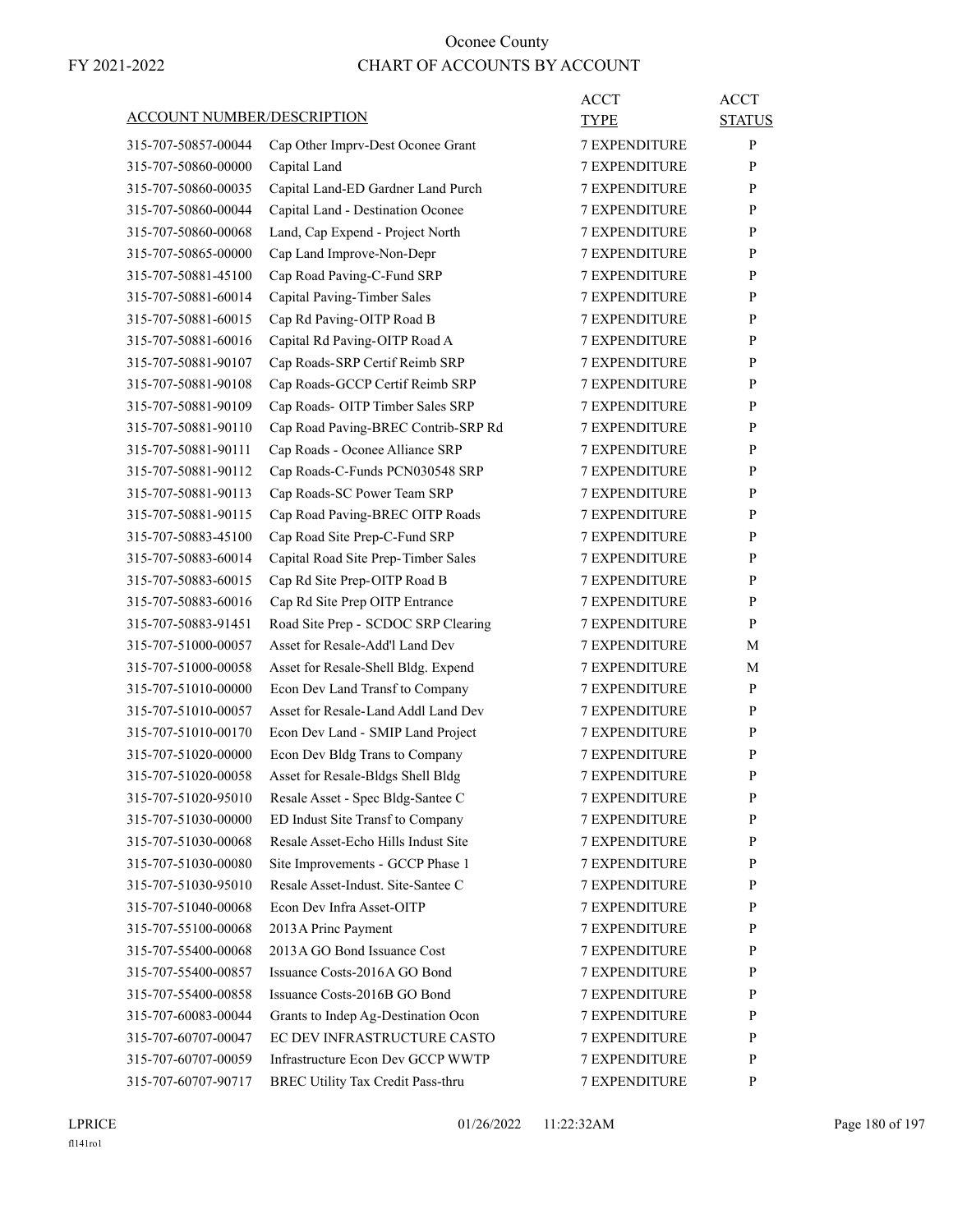| ACCOUNT NUMBER/DESCRIPTION |                                                                        | ACCT<br>TYPE         | <b>ACCT</b><br><b>STATUS</b> |
|----------------------------|------------------------------------------------------------------------|----------------------|------------------------------|
| 315-707-60735-00000        | General Gravel Use                                                     | <b>7 EXPENDITURE</b> | P                            |
| 315-707-82707-00000        | Diesel - Economic Development                                          | <b>7 EXPENDITURE</b> | P                            |
| 315-707-95100-00056        | Project Star Grant                                                     | <b>7 EXPENDITURE</b> | P                            |
| 315-707-95100-00087        | WHS Hwy 11 Sewer-ARC Grant                                             | <b>7 EXPENDITURE</b> | P                            |
| 315-707-95100-20246        | Sewer System Agreement (DP)                                            | <b>7 EXPENDITURE</b> | P                            |
| 315-707-95101-00087        | County Contrib to SDOC Hwy 11 Sewer                                    | <b>7 EXPENDITURE</b> | P                            |
| 315-707-95101-00311        | OJRSA -Fair Play Sewer Ops/Maint                                       | <b>7 EXPENDITURE</b> | P                            |
| 315-707-95101-00312        | OJRSA -Fair Play Sewer Contribution                                    | <b>7 EXPENDITURE</b> | P                            |
| 315-707-95110-00016        | Grant to Salem Water Line Loop                                         | <b>7 EXPENDITURE</b> | P                            |
| 315-707-95110-00028        | Grant to Palmetto Conservation Fdn                                     | <b>7 EXPENDITURE</b> | P                            |
| 315-707-95110-02041        | Grant to Seneca CAT Bus                                                | <b>7 EXPENDITURE</b> | P                            |
| 315-707-95110-20260        | Walhalla-Westminster Interconnectio                                    | <b>7 EXPENDITURE</b> | P                            |
| 315-707-95110-20265        | Contrib to Westminster Water Improv                                    | <b>7 EXPENDITURE</b> | P                            |
| 315-707-97018-00000        | <b>OJRSA Annual SWAG Pmt</b>                                           | <b>7 EXPENDITURE</b> | P                            |
| 315-717-60707-00047        | EC DEV INFRASTRUCTURE CASTO                                            | <b>7 EXPENDITURE</b> | P                            |
| 320-001-00010-71001        | TD Bank - Admin. Bank Acct.                                            | 1 ASSET              | P                            |
| 320-001-00010-71002        | <b>Community First Bank</b>                                            | 1 ASSET              | P                            |
| 320-001-00010-71042        | TD Bank-ACH Acct #2551                                                 | 1 ASSET              | P                            |
| 320-001-00020-71101        | Bridges & Culverts Tax Rec Current                                     | 1 ASSET              | P                            |
| 320-001-00020-71107        | Bridges & Culverts Accts Rec PY                                        | 1 ASSET              | P                            |
| 320-001-00020-71108        | Accounts Receivable                                                    | 1 ASSET              | P                            |
| 320-001-00020-71125        | Due from other governments                                             | 1 ASSET              | P                            |
| 320-001-00025-71190        | Allowance for Uncollectible Taxes                                      | 1 ASSET              | P                            |
| 320-001-00030-71028        | State Investment Pool Bank Account                                     | 1 ASSET              | P                            |
| 320-001-00030-71200        | Investment                                                             | 1 ASSET              | P                            |
| 320-001-00030-71300        | Multi Bank Investments                                                 | 1 ASSET              | P                            |
| 320-001-00060-73000        | Accounts Payable                                                       | 2 LIABILITY          | P                            |
| 320-001-00060-73001        | Retainage Payable                                                      | 2 LIABILITY          | P                            |
| 320-001-00060-73005        | Deferred Revenue - Unavailable                                         | 2 LIABILITY          |                              |
| 320-001-00060-73009        | Accounts Payable Manual Adjustments                                    | 2 LIABILITY          | P<br>P                       |
|                            |                                                                        | 2 LIABILITY          | P                            |
| 320-001-00060-73010        | Accounts Payable Accruals -CSI Only<br>FB, Unassigned-Bridge & Culvert |                      |                              |
| 320-001-00100-75000        |                                                                        | 3 EQUITY             | P                            |
| 320-001-00102-75041        | FB, Restricted-Capital Projects                                        | 3 EQUITY             | $\mathbf{P}$                 |
| 320-001-00104-75081        | FB, Assigned-Capital Projects                                          | 3 EQUITY             | P                            |
| 320-001-00104-75085        | FB, Assigned-Subsequent Yr's Budget                                    | 3 EQUITY             | P                            |
| 320-001-00104-75088        | FB, Assigned-Duke Energy Appeals                                       | 3 EQUITY             | $\mathbf{P}$                 |
| 320-001-00899-73400        | Deferred Revenue - Taxes                                               | 2 LIABILITY          | $\mathbf{P}$                 |
| 320-080-00805-08888        | Encumbrance Reserve Plug Account                                       | 8 FINANCING SOURO    | P                            |
| 320-080-00805-09999        | Fund Balance-Budgetary Control                                         | 8 FINANCING SOURO    | P                            |
| 320-080-00805-60885        | Bridges/Culvert Rev from RQ Sales                                      | 4 REVENUE            | P                            |
| 320-080-00899-00000        | Bridges/Culverts Taxes                                                 | <b>4 REVENUE</b>     | P                            |
| 320-080-00899-75999        | Bridges/Culverts Tax Mil Revenues                                      | 4 REVENUE            | M                            |
| 320-080-00899-76000        | Bridges/Culverts Veh Collections                                       | 4 REVENUE            | P                            |
| 320-080-00899-76001        | Bridges/Culverts Veh Bad Checks                                        | 4 REVENUE            | P                            |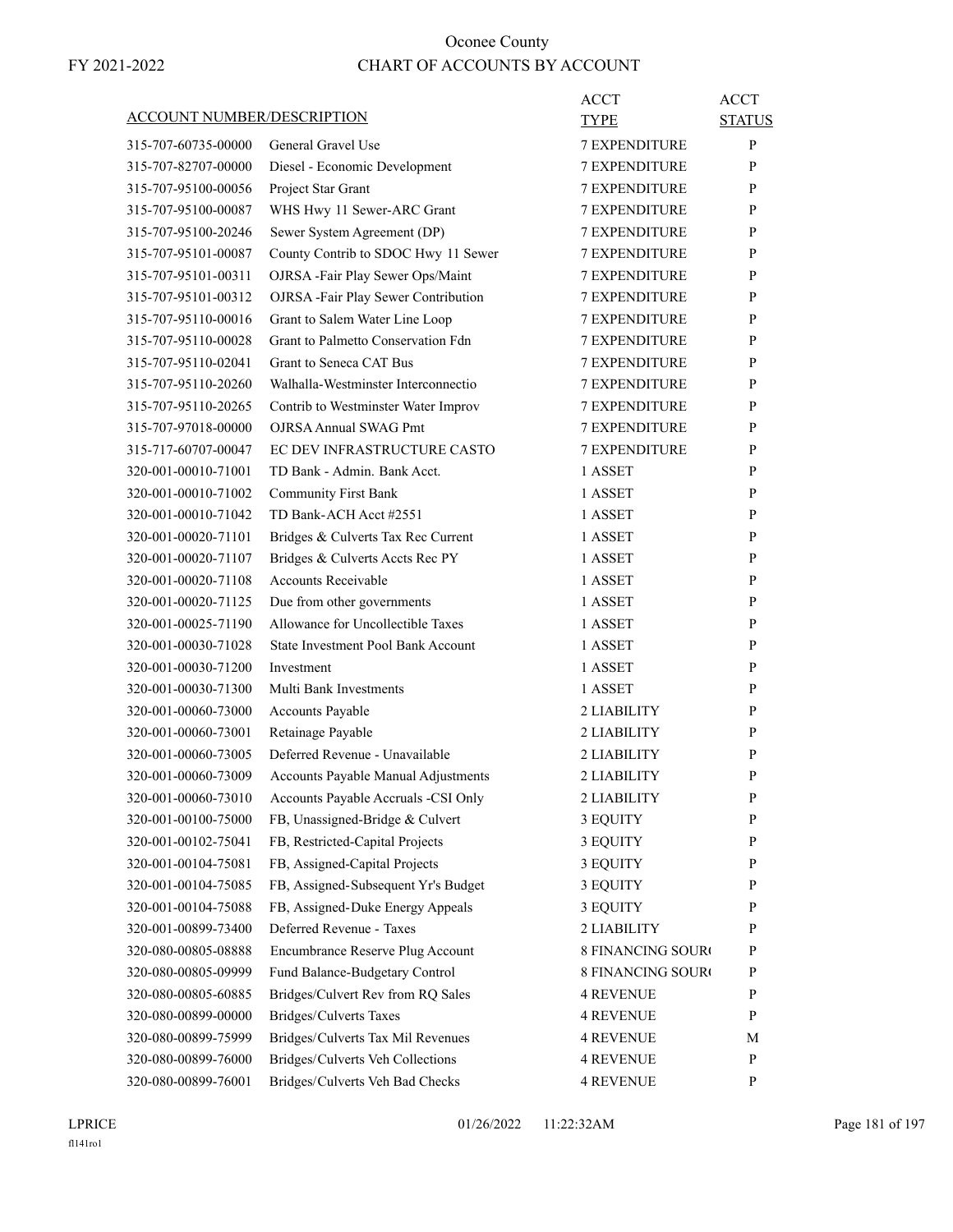| <b>ACCOUNT NUMBER/DESCRIPTION</b> |                                                                      | ACCT<br><b>TYPE</b>      | <b>ACCT</b><br><b>STATUS</b> |
|-----------------------------------|----------------------------------------------------------------------|--------------------------|------------------------------|
| 320-080-00899-76002               | Bridges/Culverts Vehicle Refund                                      | <b>4 REVENUE</b>         | P                            |
| 320-080-00899-76003               | PT CO Bridges/Culverts CY R/E Treas                                  | <b>4 REVENUE</b>         | P                            |
| 320-080-00899-76004               | Bridges/Culverts CY RE DT Mar-June                                   | <b>4 REVENUE</b>         | P                            |
| 320-080-00899-76005               | PT CO Bridges/Culverts DT RE                                         | <b>4 REVENUE</b>         | P                            |
| 320-080-00899-76006               | PT Bridges/Culverts RE BC Treasurer                                  | <b>4 REVENUE</b>         | P                            |
| 320-080-00899-76007               | PT CO Bridg/Culv RE BC Treas Pen                                     | <b>4 REVENUE</b>         | P                            |
| 320-080-00899-76009               | PT CO Bridges/Culvert CY RE Penalty                                  | <b>4 REVENUE</b>         | P                            |
| 320-080-00899-76011               | DT PY Penalty Bridges/Culverts                                       | <b>4 REVENUE</b>         | P                            |
| 320-080-00899-76012               | PT Bridg/Culverts Homestead Exempt.                                  | <b>4 REVENUE</b>         | P                            |
| 320-080-00899-76013               | PT Bridges/Culverts DT RE Penalty                                    | <b>4 REVENUE</b>         | P                            |
| 320-080-00899-76014               | PT Bridges/Culverts DT BC                                            | <b>4 REVENUE</b>         | P                            |
| 320-080-00899-76015               | PT Bridges/Culverts DT BC Penalty                                    | <b>4 REVENUE</b>         | P                            |
| 320-080-00899-76016               | PT Bridg/Culverts FILOT Collections                                  | <b>4 REVENUE</b>         | P                            |
| 320-080-00899-76018               | PT CO Bridges/Culverts BMW Taxes                                     | <b>4 REVENUE</b>         | P                            |
| 320-080-00899-76019               | PT CO Bridges/Culverts Manuf Reim                                    | <b>4 REVENUE</b>         | P                            |
| 320-080-00899-76020               | PT Bridg/Culverts Motor Carrier Tax                                  | <b>4 REVENUE</b>         | P                            |
| 320-080-00899-76023               | Bridges/Culverts - Manuf PVE Reimb                                   | <b>4 REVENUE</b>         | P                            |
| 320-080-00899-76025               | PT Bridges/Culverts RE Refunds                                       | <b>4 REVENUE</b>         | P                            |
| 320-080-00899-76026               | PT Bridg/Culverts RE Refund Penalty                                  | <b>4 REVENUE</b>         | P                            |
| 320-080-00899-76028               | PT Bridges/Culverts DT Refunds                                       | <b>4 REVENUE</b>         | P                            |
| 320-080-00899-76029               | PT Bridges/Culverts DT Refund Pen                                    | <b>4 REVENUE</b>         | P                            |
| 320-080-00899-76032               | PT Bridges/Culverts PY Refunds                                       | <b>4 REVENUE</b>         | P                            |
| 320-080-00899-76033               | PT Bridges/Culverts PY Ref Penalty                                   | <b>4 REVENUE</b>         | P                            |
| 320-080-00899-76034               | Bridges/Culverts Watercraft Taxes                                    | <b>4 REVENUE</b>         | P                            |
| 320-080-00899-76035               |                                                                      | <b>4 REVENUE</b>         | P                            |
| 320-080-00899-76036               | Bridges/Culverts Watercraft Bad Che                                  | <b>4 REVENUE</b>         | P                            |
| 320-082-00825-96003               | Bridges/Culverts Watercraft Refunds                                  | <b>4 REVENUE</b>         | P                            |
| 320-090-00170-70010               | Lands Bridge-Natl Forestry Title 2<br>Interfund Transfers In-10 Fund | <b>8 FINANCING SOURO</b> | P                            |
| 320-090-00170-70012               | Interfund Transfers In-12 Fund                                       | <b>8 FINANCING SOURC</b> |                              |
|                                   | Interfund Transfers In-13 Fund                                       | <b>8 FINANCING SOURO</b> | P<br>P                       |
| 320-090-00170-70013               | Interfund Transfers In-17 Fund                                       | 8 FINANCING SOURC        | P                            |
| 320-090-00170-70017               | Interfund Transfer Out-10 Fund                                       |                          |                              |
| 320-095-00171-70010               |                                                                      | 9 FINANCING USE          | P                            |
| 320-095-00171-70012               | Interfund Transfer Out-12 Fund                                       | 9 FINANCING USE          | P                            |
| 320-095-00171-70013               | Interfund Transfer Out-13 Fund                                       | 9 FINANCING USE          | P                            |
| 320-095-00171-70017               | Interfund Transfers Out-17 Fund                                      | 9 FINANCING USE          | P                            |
| 320-601-30025-00000               | Professional                                                         | 7 EXPENDITURE            | P                            |
| 320-601-30025-52005               | Professional-Cherokee Lake Rd.                                       | <b>7 EXPENDITURE</b>     | P                            |
| 320-601-30885-00000               | Maintenance/Repair Bridge/Culvert                                    | <b>7 EXPENDITURE</b>     | P                            |
| 320-601-30885-60037               | Maint Bridges/Culverts-Cobb's Brdg                                   | 7 EXPENDITURE            | P                            |
| 320-601-50840-00000               | Capital Equipment                                                    | 7 EXPENDITURE            | P                            |
| 320-601-50860-52005               | Cap Land-Cherokee Lake Rd.                                           | 7 EXPENDITURE            | P                            |
| 320-601-50885-00000               | Capital Bridge/Culvert Construction                                  | <b>7 EXPENDITURE</b>     | М                            |
| 320-601-50885-52005               | Cap Bridge Const-Cherokee Lake Rd                                    | <b>7 EXPENDITURE</b>     | P                            |
| 320-601-50885-52019               | Cap Bridge/Culvert-George Todd Rd                                    | <b>7 EXPENDITURE</b>     | P                            |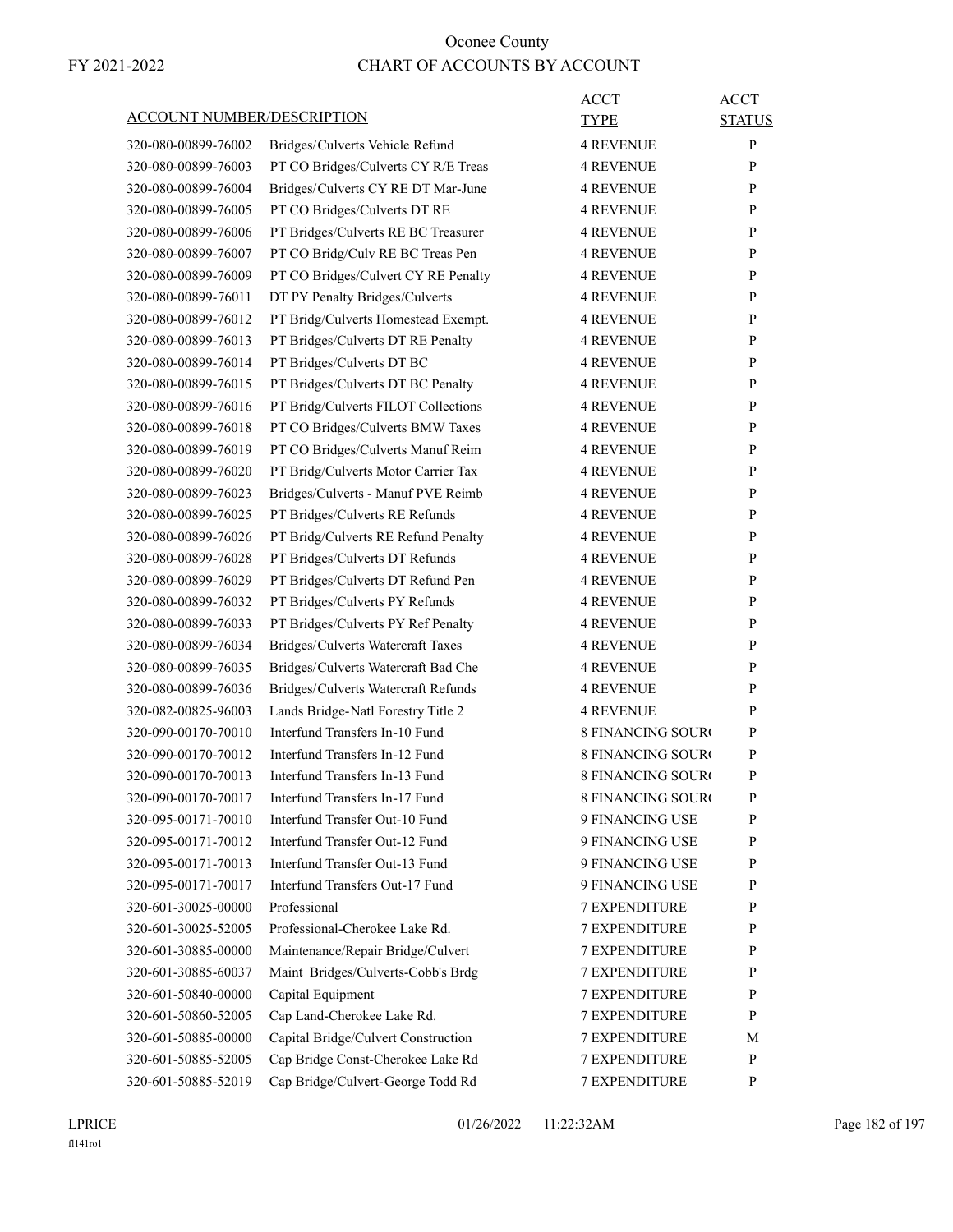|                                   |                                     | ACCT                     | <b>ACCT</b>   |
|-----------------------------------|-------------------------------------|--------------------------|---------------|
| <b>ACCOUNT NUMBER/DESCRIPTION</b> |                                     | TYPE                     | <b>STATUS</b> |
| 320-601-50885-52029               | Cap Bridge/Culvert-Land's Bridge Rd | <b>7 EXPENDITURE</b>     | P             |
| 320-601-50885-54029               | Capital Bridge/Culvert-Lonely Rd.   | <b>7 EXPENDITURE</b>     | P             |
| 320-601-50885-59056               | Cap Bridge/Culvert-Mauldin Mill     | <b>7 EXPENDITURE</b>     | P             |
| 320-601-50885-59359               | Cap Bridge/Culvert-Hoyt Street      | 7 EXPENDITURE            | P             |
| 320-601-50885-60037               | Cap Bridge/Culvert-Cobb's Bridge    | <b>7 EXPENDITURE</b>     | P             |
| 320-601-50885-63001               | Cap Culvert/Bridge-Stribling Shoals | <b>7 EXPENDITURE</b>     | P             |
| 320-601-50885-64071               | Capital Bridge/Culvert-Alberts Road | 7 EXPENDITURE            | P             |
| 320-601-50885-64089               | Capital Bridge/Culvert-Hesse Hwy.   | <b>7 EXPENDITURE</b>     | P             |
| 320-601-50885-64090               | Cap Culverts-Duck Pond WA-90        | <b>7 EXPENDITURE</b>     | P             |
| 320-601-50885-64149               | Cap Bridge/Culvert-Coneross Farm Rd | 7 EXPENDITURE            | P             |
| 320-601-50885-64182               | Capital Bridge/Culvert-Armada Way   | <b>7 EXPENDITURE</b>     | P             |
| 320-601-50885-66002               | Cap Bridge/Culvert-Megee Rd         | <b>7 EXPENDITURE</b>     | P             |
| 325-001-00010-71001               | TD Bank-General Operating           | 1 ASSET                  | P             |
| 325-001-00010-71042               | TD Bank-ACH Acct #2551              | 1 ASSET                  | P             |
| 325-001-00020-71101               | Capital Eq/Ve Tax Receivable        | 1 ASSET                  | P             |
| 325-001-00020-71107               | Capital Eq/Ve Accounts Receivable   | 1 ASSET                  | P             |
| 325-001-00020-71108               | Accounts Receivable                 | 1 ASSET                  | P             |
| 325-001-00020-71125               | Due from Other Governments          | 1 ASSET                  | P             |
| 325-001-00025-71190               | Capital Eq/Ve Uncollectible         | 1 ASSET                  | P             |
| 325-001-00060-73000               | Accounts Payable                    | 2 LIABILITY              | P             |
| 325-001-00060-73001               | Retainage Payable                   | 2 LIABILITY              | P             |
| 325-001-00060-73009               | Accounts Payable Manual Adjustments | 2 LIABILITY              | P             |
| 325-001-00060-73010               | Accrued Accounts Payable CSI ONLY   | 2 LIABILITY              | P             |
| 325-001-00100-75000               | FB, Unassigned-Cap Equip/Vehicle    | 3 EQUITY                 | P             |
| 325-001-00102-75041               | FB, Restricted-Capital Projects     | 3 EQUITY                 | P             |
| 325-001-00104-75081               | FB, Assigned-Capital Projects       | 3 EQUITY                 | P             |
| 325-001-00104-75085               | FB, Assigned-Subsequent Yr's Budget | 3 EQUITY                 | P             |
| 325-001-00866-73400               | Deferred Revenue - Taxes            | 2 LIABILITY              | P             |
| 325-001-00867-73400               | Deferred Revenue - Taxes            | 2 LIABILITY              | P             |
| 325-080-00805-08888               | Encumbrance Reserve Budgetary Acct  | <b>8 FINANCING SOURO</b> | P             |
| 325-080-00805-09999               | Fund Balance - Budgetary Control    | 8 FINANCING SOURO        | ${\bf P}$     |
| 325-080-00867-00000               | Cap Equip/Vehicle Tax Revenues      | <b>4 REVENUE</b>         | P             |
| 325-080-00867-76000               | Cap Eq/Veh Tax- Vehicle Collections | <b>4 REVENUE</b>         | P             |
| 325-080-00867-76001               | Cap Eq/Veh Tax - Vehicle Bad Checks | <b>4 REVENUE</b>         | P             |
| 325-080-00867-76002               | Cap Eq/Veh Tax - Vehicle Refunds    | <b>4 REVENUE</b>         | P             |
| 325-080-00867-76003               | Cap Eq/Veh Tax-CY R/E Treasurer     | <b>4 REVENUE</b>         | P             |
| 325-080-00867-76004               | Cap Eq/Veh Tax-CY R/E DT Mar-Jun    | <b>4 REVENUE</b>         | P             |
| 325-080-00867-76005               | Cap Eq/Veh Tax-DT R/E               | <b>4 REVENUE</b>         | P             |
| 325-080-00867-76006               | Cap Eq/Veh Tax-R/E Bad Ck Treasurer | <b>4 REVENUE</b>         | P             |
| 325-080-00867-76007               | Cap Eq/Veh Tax-R/E BC Treas Penalty | <b>4 REVENUE</b>         | P             |
| 325-080-00867-76009               | Cap Eq/Veh Tax - CY R/E Penalty     | <b>4 REVENUE</b>         | P             |
| 325-080-00867-76011               | Cap Eq/Veh Tax - DT PY Penalty      | <b>4 REVENUE</b>         | P             |
| 325-080-00867-76012               | Cap Eq/Veh Tax -Homestead Exemption | <b>4 REVENUE</b>         | P             |
| 325-080-00867-76013               | Cap Eq/Veh Tax -DT R/E Penalty      | <b>4 REVENUE</b>         | P             |

LPRICE 01/26/2022 11:22:32AM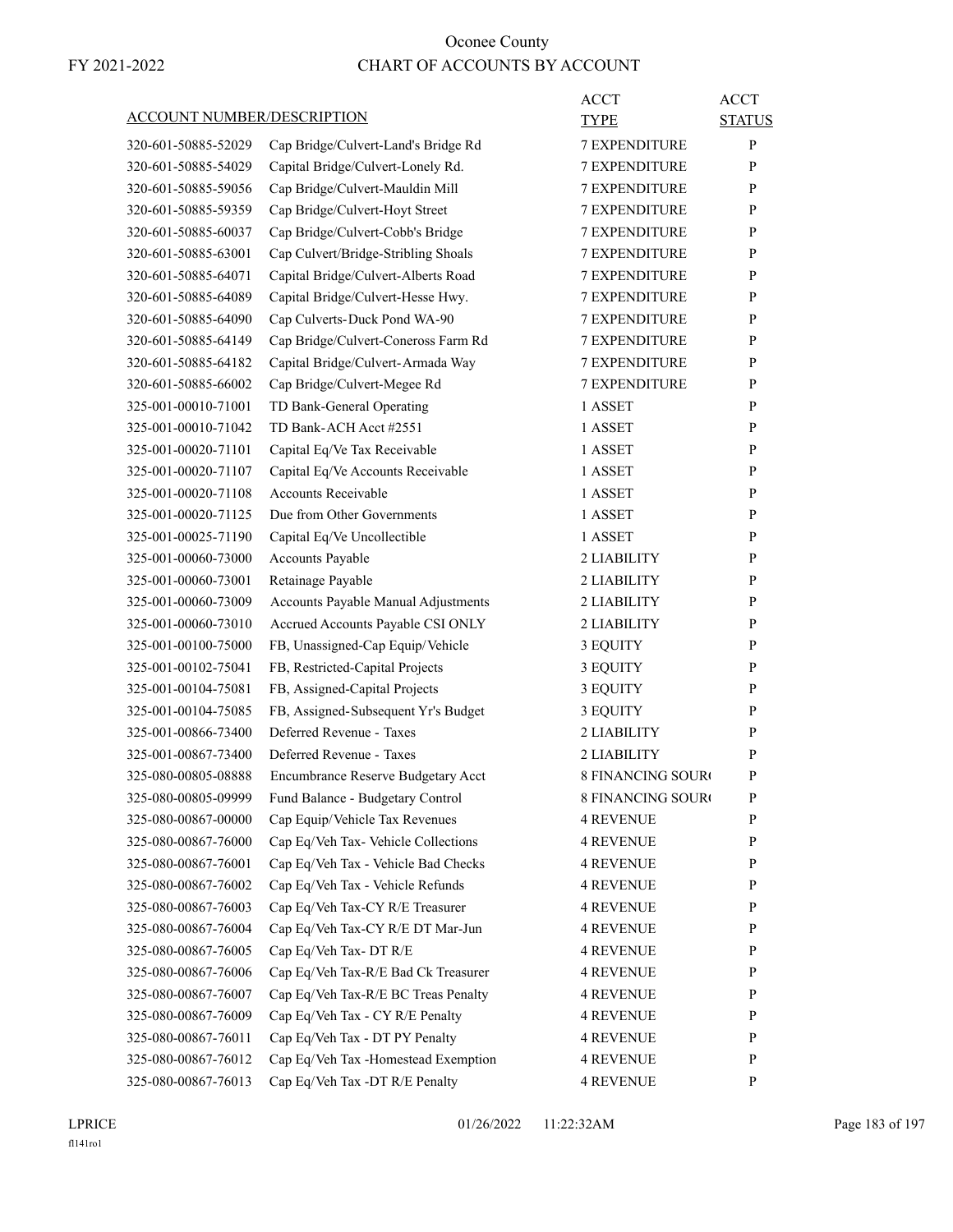| <b>ACCOUNT NUMBER/DESCRIPTION</b> |                                     | ACCT<br>TYPE             | <b>ACCT</b><br><b>STATUS</b> |
|-----------------------------------|-------------------------------------|--------------------------|------------------------------|
|                                   |                                     |                          |                              |
| 325-080-00867-76014               | Cap Eq/Veh Tax - DT Bad Check       | 4 REVENUE                | P                            |
| 325-080-00867-76015               | Cap Eq/Veh Tax - DT Bad Ck Penalty  | <b>4 REVENUE</b>         | P                            |
| 325-080-00867-76016               | Cap Eq/Veh Tax - FILOT Collections  | <b>4 REVENUE</b>         | P                            |
| 325-080-00867-76018               | Cap Eq/Veh Tax - BMW Taxes          | 4 REVENUE                | P                            |
| 325-080-00867-76019               | Cap Eq/Veh Tax - Manuf Reimb        | <b>4 REVENUE</b>         | P                            |
| 325-080-00867-76020               | Cap Eq/Veh Tax - Motor Carrier Tax  | 4 REVENUE                | P                            |
| 325-080-00867-76023               | Cap Eq/Veh - Manuf PVE Reimb        | <b>4 REVENUE</b>         | P                            |
| 325-080-00867-76025               | Cap Eq/Veh Tax - R/E Refunds        | <b>4 REVENUE</b>         | P                            |
| 325-080-00867-76026               | Cap Eq/Veh Tax - R/E Refund Penalty | <b>4 REVENUE</b>         | P                            |
| 325-080-00867-76028               | Cap Eq/Veh Tax - DT Refunds         | 4 REVENUE                | P                            |
| 325-080-00867-76029               | Cap Eq/Veh Tax - DT Refund Penalty  | <b>4 REVENUE</b>         | P                            |
| 325-080-00867-76032               | Cap Eq/Veh Tax - PY Refunds         | 4 REVENUE                | P                            |
| 325-080-00867-76033               | Cap Eq/Veh Tax - PY Refund Penalty  | 4 REVENUE                | P                            |
| 325-080-00867-76034               | Capital Equip/Vehicle Tax Watercraf | <b>4 REVENUE</b>         | P                            |
| 325-080-00867-76036               | Capital Equip/Vehicle Tax           | <b>4 REVENUE</b>         | P                            |
| 325-090-00170-70010               | TI Interfund Transfers In-10 Fund   | 8 FINANCING SOURC        | P                            |
| 325-090-00170-70012               | TI Interfund Transfers In-12 Fund   | 8 FINANCING SOURC        | P                            |
| 325-090-00180-07190               | <b>OFS-Insurance Proceeds</b>       | <b>8 FINANCING SOURO</b> | P                            |
| 325-090-00195-10305               | OFS - Sale of Capital Assets        | <b>8 FINANCING SOURO</b> | P                            |
| 325-101-50870-00000               | Capital Vehicles/Equipment          | <b>7 EXPENDITURE</b>     | P                            |
| 325-103-50870-00000               | Capital Vehicles                    | <b>7 EXPENDITURE</b>     | P                            |
| 325-106-50870-00000               | Capital Vehicles-LEC                | <b>7 EXPENDITURE</b>     | P                            |
| 325-110-50870-00000               | Capital Vehicles                    | <b>7 EXPENDITURE</b>     | P                            |
| 325-202-50870-00000               | Capital Vehicles                    | <b>7 EXPENDITURE</b>     | P                            |
| 325-203-50840-00000               | Capital Equipment                   | <b>7 EXPENDITURE</b>     | P                            |
| 325-205-50840-00000               | Capital Equipment                   | <b>7 EXPENDITURE</b>     | P                            |
| 325-301-50870-00000               | Capital Vehicles-Assessor           | <b>7 EXPENDITURE</b>     | P                            |
| 325-601-50870-00000               | Capital Vehicles/Equipment          | <b>7 EXPENDITURE</b>     | P                            |
| 325-702-50870-00000               | Capital Vehicles                    | <b>7 EXPENDITURE</b>     | P                            |
| 325-712-50870-00000               | Capital Vehicles                    | <b>7 EXPENDITURE</b>     | P                            |
| 325-714-50870-00000               | Capital Vehicles                    | 7 EXPENDITURE            | P                            |
| 325-717-50870-00000               | Admin - Capital Vehicles            | 7 EXPENDITURE            | P                            |
| 325-718-50870-00000               | Capital Vehicles/Equipment          | 7 EXPENDITURE            | $\mathbf{P}$                 |
| 325-720-50840-00000               | Capital Equipment                   | 7 EXPENDITURE            | P                            |
| 325-720-50870-00000               | Capital Vehicles/Equipment          | 7 EXPENDITURE            | P                            |
| 325-721-50870-00000               | Capital Vehicles/Equipment          | <b>7 EXPENDITURE</b>     | P                            |
| 330-001-00010-71001               | TD Bank-General Operating           | 1 ASSET                  | P                            |
| 330-001-00010-71042               | TD Bank-ACH Acct #2551              | 1 ASSET                  | P                            |
| 330-001-00020-71101               | Parks, Rec & Tourism Tax Receivable | 1 ASSET                  | $\mathbf{P}$                 |
| 330-001-00020-71107               | Parks, Rec & Tourism Accts Receivab | 1 ASSET                  | P                            |
| 330-001-00020-71125               | Due from Other Governments          | 1 ASSET                  | P                            |
| 330-001-00025-71190               | Park, Rec & Tourism Uncollectible   | 1 ASSET                  | P                            |
| 330-001-00060-73000               | Accounts Payable CSI ONLY           | 2 LIABILITY              | P                            |
| 330-001-00060-73001               | Retainage Payable                   | 2 LIABILITY              | P                            |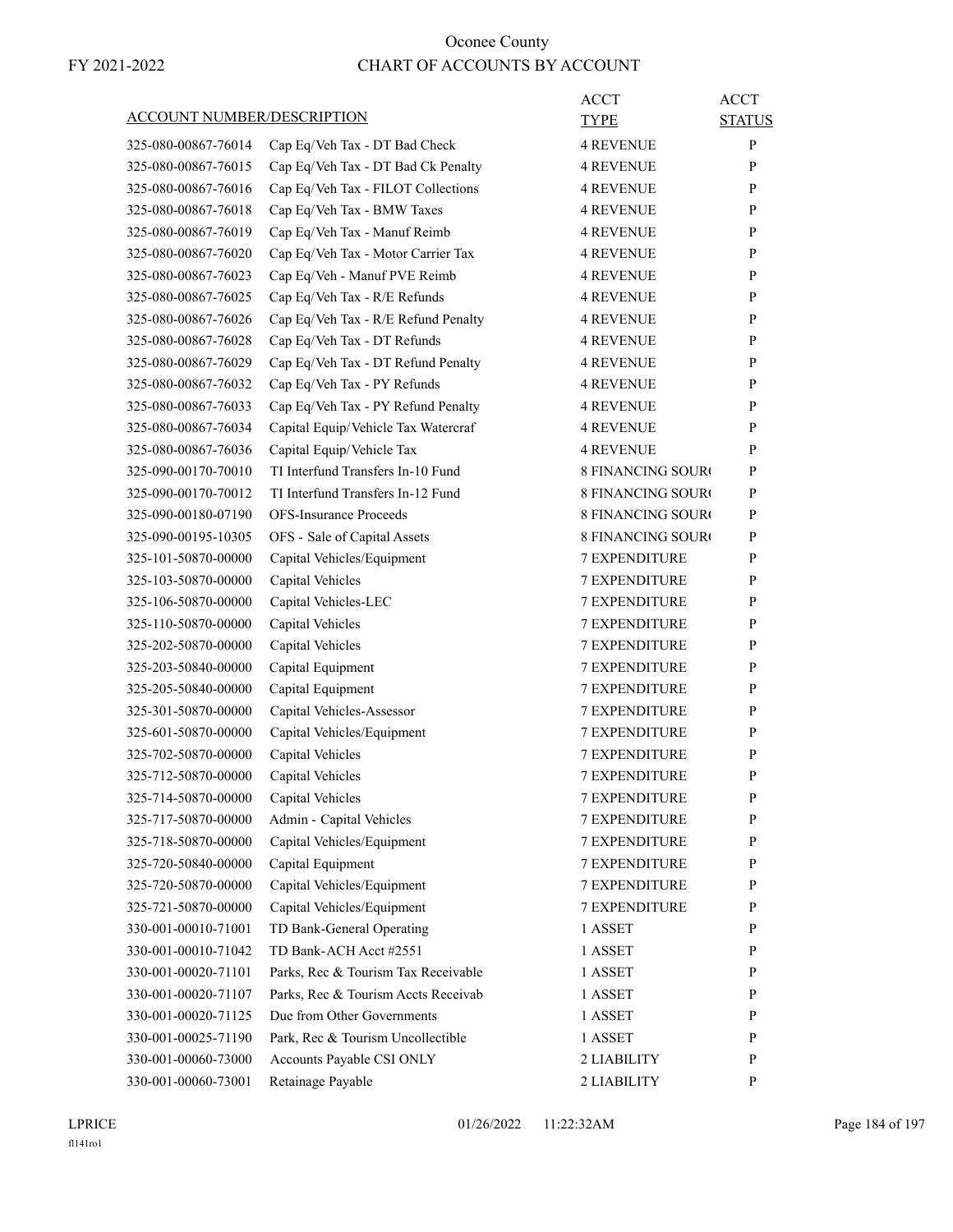| ACCOUNT NUMBER/DESCRIPTION |                                     | ACCT<br>TYPE             | <b>ACCT</b><br><b>STATUS</b> |
|----------------------------|-------------------------------------|--------------------------|------------------------------|
| 330-001-00060-73009        | Accounts Payable Manual             | 2 LIABILITY              | P                            |
| 330-001-00060-73010        | Accrued Accounts Payable-CSI ONLY   | 2 LIABILITY              | P                            |
| 330-001-00100-75000        | FB, Unassigned-Parks, Rec & Tourism | 3 EQUITY                 | P                            |
| 330-001-00102-75041        | FB, Restricted for Capital Projects | 3 EQUITY                 | P                            |
| 330-001-00104-75081        | FB, Assigned for Capital Projects   | 3 EQUITY                 | P                            |
| 330-001-00104-75085        | FB, Assigned-Subsequent Yr's Budget | 3 EQUITY                 | P                            |
| 330-080-00805-08888        | Encumbrance Reserve Budgetary Acct  | <b>8 FINANCING SOURO</b> | P                            |
| 330-080-00805-09999        | Fund Balance - Budgetary Control    | <b>8 FINANCING SOURO</b> | P                            |
| 330-080-00866-00000        | Paark Rec & Tourism Tax Revenues    | <b>4 REVENUE</b>         | P                            |
| 330-080-00866-76000        | <b>PRT Tax - Veh Collection</b>     | <b>4 REVENUE</b>         | P                            |
| 330-080-00866-76001        | PRT Tax - Veh Bad Cks               | 4 REVENUE                | P                            |
| 330-080-00866-76002        | PRT Tax - Veh Refunds               | <b>4 REVENUE</b>         | P                            |
| 330-080-00866-76003        | PRT Tax - CY R/E Treas              | <b>4 REVENUE</b>         | P                            |
| 330-080-00866-76004        | PRT Tax - CY R/E DT Mar-Jun         | <b>4 REVENUE</b>         | P                            |
| 330-080-00866-76005        | PRT Tax - DT R/E                    | 4 REVENUE                | P                            |
| 330-080-00866-76006        | PRT Tax - R/E B Ck Treas            | <b>4 REVENUE</b>         | P                            |
| 330-080-00866-76007        | PRT Tax - R/E B Ck Treas Penalty    | <b>4 REVENUE</b>         | P                            |
| 330-080-00866-76009        | PRT Tax - CY R/E Penalty            | <b>4 REVENUE</b>         | P                            |
| 330-080-00866-76011        | PRT Tax - DT PY Penalty             | <b>4 REVENUE</b>         | P                            |
| 330-080-00866-76012        | PRT Tax - Homestead Exemption       | <b>4 REVENUE</b>         | P                            |
| 330-080-00866-76013        | PRT Tax - DT R/E Penalty            | 4 REVENUE                | P                            |
| 330-080-00866-76014        | PRT Tax - DT Bad Check              | <b>4 REVENUE</b>         | P                            |
| 330-080-00866-76015        | PRT Tax - DT Bad Check Penalty      | 4 REVENUE                | P                            |
| 330-080-00866-76016        | <b>PRT Tax - FILOT Collections</b>  | <b>4 REVENUE</b>         | P                            |
| 330-080-00866-76018        | <b>PRT Tax - BMW Taxes</b>          | <b>4 REVENUE</b>         | P                            |
| 330-080-00866-76020        | PRT Tax - Motor Carrier Taxes       | <b>4 REVENUE</b>         | P                            |
| 330-080-00866-76023        | PRT Tax - Manuf PVE Reimbursement   | <b>4 REVENUE</b>         | P                            |
| 330-080-00866-76025        | PRT Tax - R/E Refunds               | 4 REVENUE                | P                            |
| 330-080-00866-76026        | PRT Tax - R/E Refunds Penalty       | <b>4 REVENUE</b>         | P                            |
| 330-080-00866-76028        | PRT Tax - DT Refunds                | <b>4 REVENUE</b>         | P                            |
| 330-080-00866-76029        | PRT Tax - DT Refunds Penalty        | <b>4 REVENUE</b>         | P                            |
| 330-080-00866-76032        | PRT Tax - PY Refunds                | <b>4 REVENUE</b>         | P                            |
| 330-080-00866-76033        | PRT Tax - PY Refunds Penalty        | 4 REVENUE                | P                            |
| 330-080-00866-76034        | PRT Tax - Watercraft Tax            | 4 REVENUE                | P                            |
| 330-080-00867-76019        | PRT Tax - Manufacturers Reimb       | <b>4 REVENUE</b>         | P                            |
| 330-081-00825-00185        | State DNR - PCB Settlement          | <b>4 REVENUE</b>         | P                            |
| 330-082-00825-00185        | Federal ARPA Funding                | 4 REVENUE                | P                            |
| 330-090-00170-70010        | TI Interfund Transfers In-10 Fund   | <b>8 FINANCING SOURO</b> | P                            |
| 330-090-00170-70235        | TI Interfund Transfer In - 235 Fund | <b>8 FINANCING SOURO</b> | P                            |
| 330-090-00170-70315        | TI Interfund Transfers In-315 Fund  | 8 FINANCING SOURO        | P                            |
| 330-202-30025-00000        | Professional                        | <b>7 EXPENDITURE</b>     | P                            |
| 330-202-50840-00000        | Capital Equipment                   | <b>7 EXPENDITURE</b>     | P                            |
| 330-202-50870-00000        | Capital Vehicles                    | <b>7 EXPENDITURE</b>     | P                            |
| 330-204-30025-00186        | Professional-Dump station           | 7 EXPENDITURE            | P                            |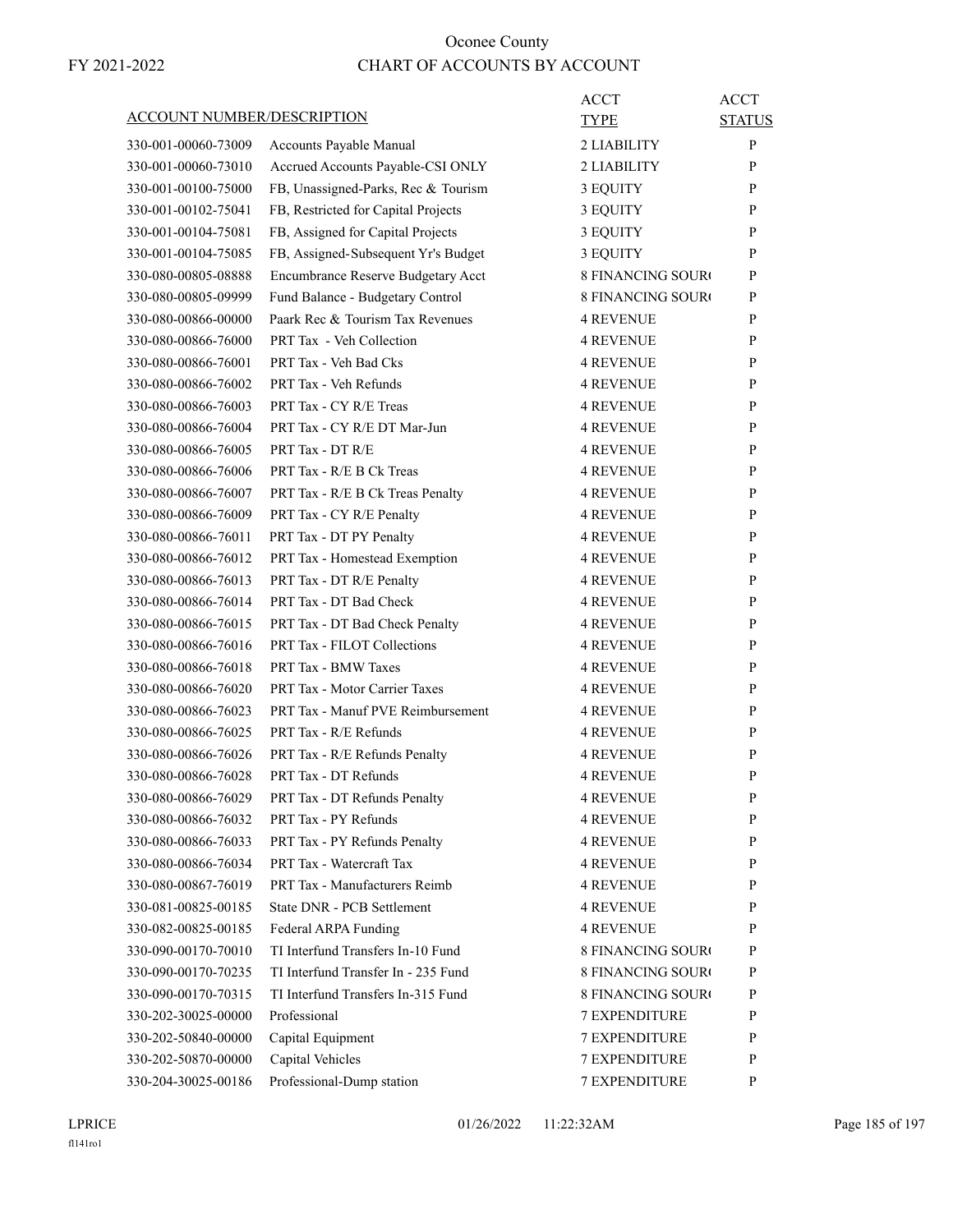|                                   |                                        | <b>ACCT</b>          | <b>ACCT</b>   |
|-----------------------------------|----------------------------------------|----------------------|---------------|
| <b>ACCOUNT NUMBER/DESCRIPTION</b> |                                        | <b>TYPE</b>          | <b>STATUS</b> |
| 330-204-30025-00187               | Professional -South Cove Beach Proj    | <b>7 EXPENDITURE</b> | P             |
| 330-204-30025-92231               | Professional -Residence Upgrd          | <b>7 EXPENDITURE</b> | P             |
| 330-214-30025-00185               | Professional - Seneca Creek            | <b>7 EXPENDITURE</b> | P             |
| 330-214-50883-00185               | Cap Paving Site Prep-Seneca Creek      | <b>7 EXPENDITURE</b> | P             |
| 330-214-52000-00185               | Site/Dock Work - PRT- Seneca Creek     | 7 EXPENDITURE        | P             |
| 330-214-53000-00185               | Lake Work Improve-PRT Seneca Creek     | <b>7 EXPENDITURE</b> | P             |
| 515-001-00010-71001               | TD Bank - Admin. Bank Acct.            | 1 ASSET              | P             |
| 515-001-00010-71002               | <b>Community First Bank</b>            | 1 ASSET              | P             |
| 515-001-00010-71011               | FOCUS Change Fund                      | 1 ASSET              | P             |
| 515-001-00010-71016               | Community First - Oconee FOCUS         | 1 ASSET              | P             |
| 515-001-00020-71108               | Accounts Receivable                    | 1 ASSET              | P             |
| 515-001-00020-71113               | Accrued Interest Receivable            | 1 ASSET              | P             |
| 515-001-00020-71125               | Due from Other Governments             | 1 ASSET              | P             |
| 515-001-00020-71132               | Accounts Receivable - USAC/SDOC        | 1 ASSET              | P             |
| 515-001-00020-71133               | Lease Receivable                       | 1 ASSET              | P             |
| 515-001-00020-71136               | <b>Accounts Receivable - Customers</b> | 1 ASSET              | P             |
| 515-001-00020-71137               | Allowance for Uncollectible AR         | 1 ASSET              | P             |
| 515-001-00020-71412               | Due From General Fund                  | 1 ASSET              | P             |
| 515-001-00020-73331               | Due to General Fund, Current           | 1 ASSET              | P             |
| 515-001-00040-71740               | Prepaid Items                          | 1 ASSET              | P             |
| 515-001-00050-73943               | Deferred Outflows-Experience Diff      | 1 ASSET              | $\mathbf{P}$  |
| 515-001-00050-73944               | Deferred Outflows-Contributions        | 1 ASSET              | P             |
| 515-001-00050-73945               | Def Outflows-Invest Earnings Diff      | 1 ASSET              | P             |
| 515-001-00055-73500               | Accummulated Depreciation              | 1 ASSET              | P             |
| 515-001-00055-84000               | Machinery & Equipment                  | 1 ASSET              | P             |
| 515-001-00055-84010               | Inside Plant                           | 1 ASSET              | P             |
| 515-001-00055-84020               | Outside Plant                          | 1 ASSET              | P             |
| 515-001-00055-85000               | <b>Buildings</b>                       | 1 ASSET              | P             |
| 515-001-00055-85001               | Improvements other than Buildings      | 1 ASSET              | P             |
| 515-001-00055-86000               | Land                                   | 1 ASSET              | P             |
| 515-001-00055-87000               | <b>Construction In Progress</b>        | 1 ASSET              | ${\bf P}$     |
| 515-001-00060-73000               | Accounts Payable                       | 2 LIABILITY          | P             |
| 515-001-00060-73001               | Retainage Payable                      | 2 LIABILITY          | P             |
| 515-001-00060-73002               | Health Insurance Payable               | 2 LIABILITY          | P             |
| 515-001-00060-73004               | Deferred Revenue - Unearned            | 2 LIABILITY          | P             |
| 515-001-00060-73009               | Accounts Payable Manual Adjustment     | 2 LIABILITY          | P             |
| 515-001-00060-73010               | Accounts Payable Accruals -CSI Only    | 2 LIABILITY          | P             |
| 515-001-00060-73013               | Claims/Judgements Payable              | 2 LIABILITY          | P             |
| 515-001-00060-73050               | Accrued Vacation Payable- Long-term    | 2 LIABILITY          | P             |
| 515-001-00060-73052               | Accrued Vacation Payable-Short-term    | 2 LIABILITY          | P             |
| 515-001-00060-73331               | Interfund Balances - 10 Fund           | 2 LIABILITY          | P             |
| 515-001-00060-99999               | Net Post Employment Obligation         | 2 LIABILITY          | P             |
| 515-001-00067-70010               | Due to 10 Fund General Fund            | 2 LIABILITY          | P             |
| 515-001-00090-73925               | Accrued Payroll Payable                | 2 LIABILITY          | P             |
|                                   |                                        |                      |               |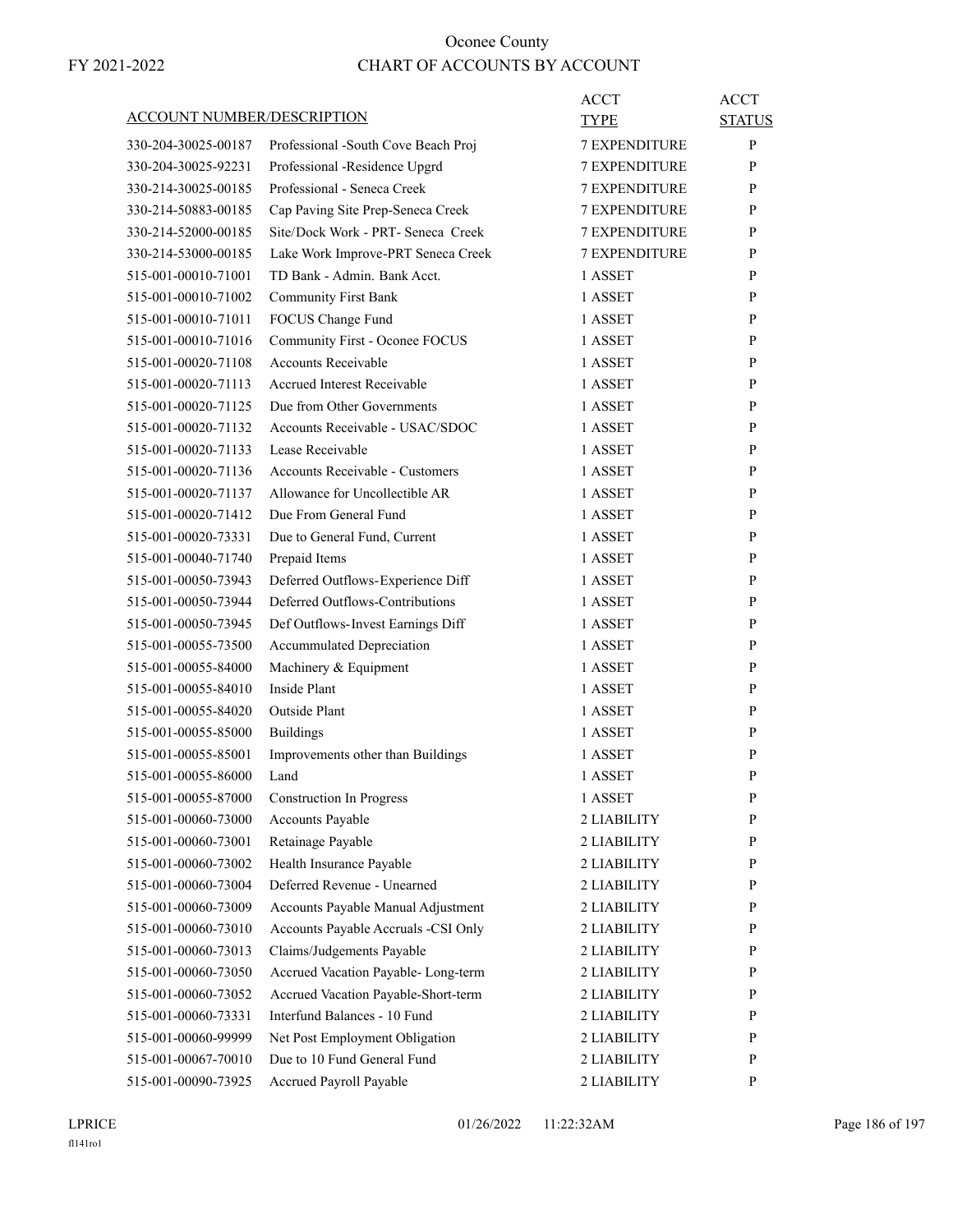| <b>ACCOUNT NUMBER/DESCRIPTION</b> |                                     | ACCT<br><b>TYPE</b>      | <b>ACCT</b><br><b>STATUS</b> |
|-----------------------------------|-------------------------------------|--------------------------|------------------------------|
| 515-001-00090-73941               | Net Pension Liability               | 2 LIABILITY              | P                            |
| 515-001-00090-73942               | Deferred Inflows-Invest Earning Dif | 2 LIABILITY              | P                            |
| 515-001-00090-73946               | Def Inflows-Experience Diff         | 2 LIABILITY              | P                            |
| 515-001-00090-73947               | Def Inflows-Changesin Prop/Diff Con | 2 LIABILITY              | P                            |
| 515-001-00100-75000               | PYE Change in Net Position-FOCUS    | 3 EQUITY                 | P                            |
| 515-001-00100-75001               | Net Pos, Net Investmnt in Cap Asset | 3 EQUITY                 | P                            |
| 515-001-00100-75002               | Net Position, Unrestricted-FOCUS    | 3 EQUITY                 | P                            |
| 515-001-00100-75016               | Net Position, Prior Year Adjustment | 3 EQUITY                 | P                            |
| 515-080-00805-08888               | Encumbrance Reserve Plug Account    | <b>8 FINANCING SOURO</b> | P                            |
| 515-080-00805-09999               | Net Assets-Budgetary Control        | <b>8 FINANCING SOURO</b> | P                            |
| 515-080-00805-10340               | Miscellaneous Income                | 4 REVENUE                | P                            |
| 515-080-00805-15401               | <b>Sales</b>                        | <b>4 REVENUE</b>         | P                            |
| 515-080-00805-15405               | <b>Broadband Lease Revenue</b>      | <b>4 REVENUE</b>         | P                            |
| 515-080-00805-73505               | Gain on Sale of Capital Assets      | 4 REVENUE                | P                            |
| 515-080-00840-10330               | <b>Interest Earnings</b>            | 4 REVENUE                | P                            |
| 515-082-00825-00777               | Federal Grant Revenue-Oconee FOCUS  | <b>4 REVENUE</b>         | P                            |
| 515-090-00170-70010               | Interfund Transfers In-10 Fund      | <b>8 FINANCING SOURC</b> | P                            |
| 515-090-00170-70012               | Interfund Transfers In-12 Fund      | <b>8 FINANCING SOURO</b> | P                            |
| 515-090-00170-70013               | Interfund Transfers In-13 Fund      | <b>8 FINANCING SOURO</b> | P                            |
| 515-090-00170-70090               | Interfund Transfers In-90 Fund      | <b>8 FINANCING SOURO</b> | P                            |
| 515-095-00171-70010               | Interfund Transfer Out-515 Fund     | 9 FINANCING USE          | P                            |
| 515-095-00171-70012               | Interfund Transfer Out-12 Fund      | 9 FINANCING USE          | P                            |
| 515-095-00171-70013               | Interfund Transfer Out-13 Fund      | 9 FINANCING USE          | P                            |
| 515-095-00171-70090               | Interfund Transfer Out-90 Fund      | 9 FINANCING USE          | P                            |
| 515-777-10110-00000               | Salary                              | <b>7 EXPENDITURE</b>     | P                            |
| 515-777-10610-00000               | Comp/Extra Hours                    | 7 EXPENDITURE            | P                            |
| 515-777-10710-00000               | Overtime/Comp Sal/Fringe            | <b>7 EXPENDITURE</b>     | P                            |
| 515-777-20013-00000               | Social Security                     | <b>7 EXPENDITURE</b>     | P                            |
| 515-777-20014-00000               | Retirement                          | <b>7 EXPENDITURE</b>     | P                            |
| 515-777-20015-00000               | Workers Compensations               | <b>7 EXPENDITURE</b>     | P                            |
| 515-777-20016-00000               | Health Insurance                    | <b>7 EXPENDITURE</b>     | P                            |
| 515-777-20026-00000               | <b>ARC</b> for OPEB                 | 7 EXPENDITURE            | P                            |
| 515-777-20027-00000               | Dental Insurance                    | 7 EXPENDITURE            | P                            |
| 515-777-20028-00000               | Vision Insurance                    | 7 EXPENDITURE            | P                            |
| 515-777-20041-00000               | GASB 68 Pension Expense             | 7 EXPENDITURE            | P                            |
| 515-777-30018-00000               | Travel                              | <b>7 EXPENDITURE</b>     | P                            |
| 515-777-30024-00000               | Maintenance Equipment               | <b>7 EXPENDITURE</b>     | P                            |
| 515-777-30025-00000               | Professional                        | 7 EXPENDITURE            | P                            |
| 515-777-30037-00000               | Equipment -Leased/Rented            | 7 EXPENDITURE            | P                            |
| 515-777-30041-00000               | Telecommunications                  | 7 EXPENDITURE            | P                            |
| 515-777-30056-00000               | Data Processing                     | 7 EXPENDITURE            | P                            |
| 515-777-30059-00000               | Copier Click Charges                | <b>7 EXPENDITURE</b>     | P                            |
| 515-777-30066-00000               | P&L Insurance                       | <b>7 EXPENDITURE</b>     | P                            |
| 515-777-30068-00000               | Advertising                         | 7 EXPENDITURE            | P                            |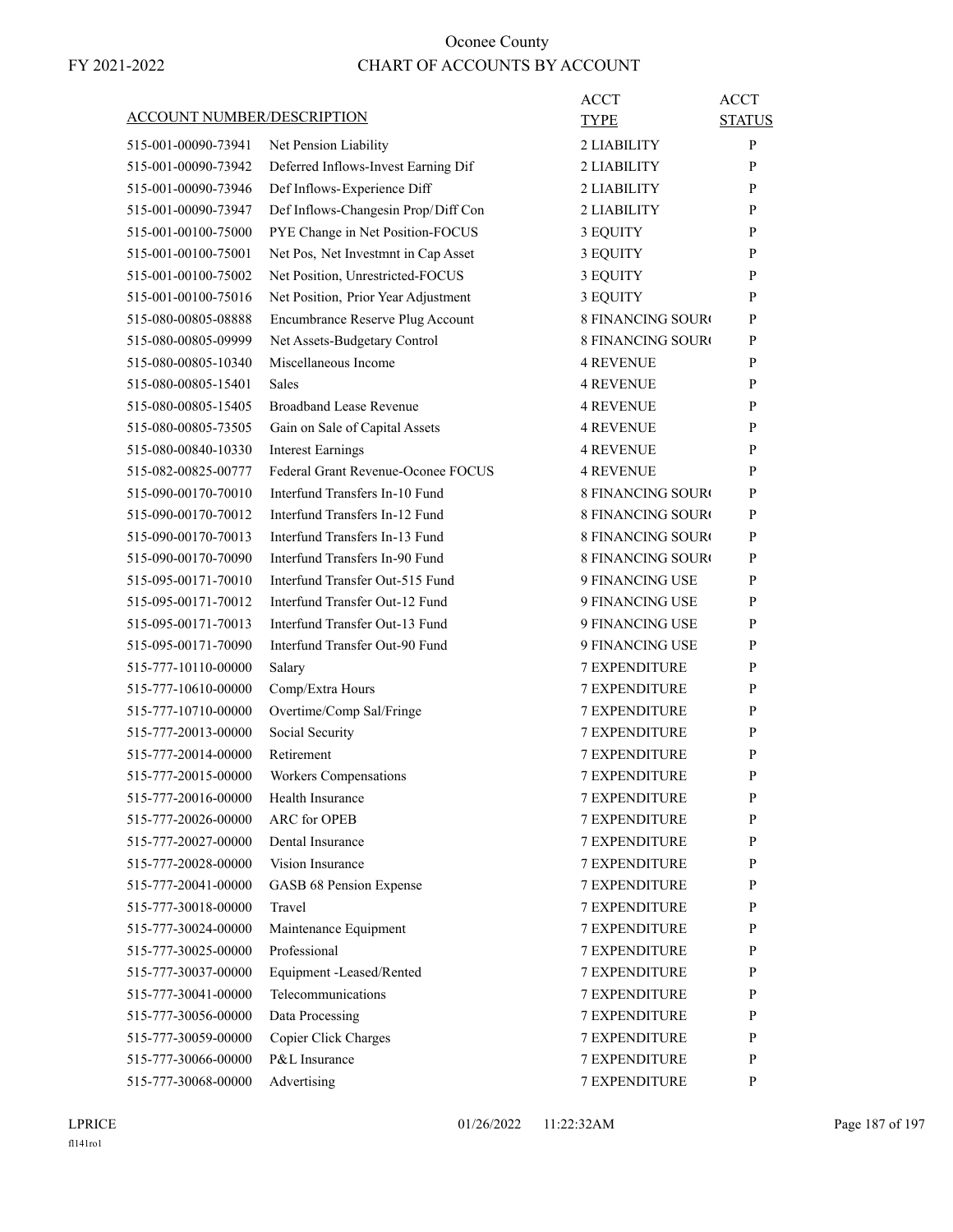| <b>ACCOUNT NUMBER/DESCRIPTION</b> |                                     | <b>ACCT</b><br><b>TYPE</b> | <b>ACCT</b><br><b>STATUS</b> |
|-----------------------------------|-------------------------------------|----------------------------|------------------------------|
| 515-777-30071-00000               | <b>RENT</b>                         | <b>7 EXPENDITURE</b>       | P                            |
| 515-777-30080-00000               | Dues: Organizations                 | <b>7 EXPENDITURE</b>       | P                            |
| 515-777-30084-00000               | School/Seminar/Training/Mtg         | <b>7 EXPENDITURE</b>       | P                            |
| 515-777-33022-00000               | Maintenance Buildings/Grounds       | <b>7 EXPENDITURE</b>       | P                            |
| 515-777-34042-00000               | Gas & Fuel Oil                      | <b>7 EXPENDITURE</b>       | P                            |
| 515-777-34043-00000               | Electricity                         | <b>7 EXPENDITURE</b>       | P                            |
| 515-777-34044-00000               | Water/Sewer/Garbage                 | <b>7 EXPENDITURE</b>       | P                            |
| 515-777-40027-00000               | Safety Equipment                    | <b>7 EXPENDITURE</b>       | P                            |
| 515-777-40031-00000               | Non-Capital Equipment               | <b>7 EXPENDITURE</b>       | P                            |
| 515-777-40032-00000               | Operational                         | <b>7 EXPENDITURE</b>       | P                            |
| 515-777-40034-00000               | Food                                | <b>7 EXPENDITURE</b>       | P                            |
| 515-777-40045-00000               | IT Replacement Eq/Software          | <b>7 EXPENDITURE</b>       | P                            |
| 515-777-40065-00000               | Clothing/Uniforms                   | <b>7 EXPENDITURE</b>       | P                            |
| 515-777-50840-00000               | Capital Equipment                   | <b>7 EXPENDITURE</b>       | P                            |
| 515-777-50845-00000               | Capital Equipment/Software          | <b>7 EXPENDITURE</b>       | P                            |
| 515-777-50850-00000               | <b>Capital Buildings</b>            | <b>7 EXPENDITURE</b>       | P                            |
| 515-777-50860-00000               | Capital Land                        | <b>7 EXPENDITURE</b>       | P                            |
| 515-777-50870-00000               | Vehicle, Cap Expenditure            | <b>7 EXPENDITURE</b>       | P                            |
| 515-777-55200-00000               | <b>Interest Expense</b>             | <b>7 EXPENDITURE</b>       | P                            |
| 515-777-60060-00000               | Claims/Judgements Expense           | <b>7 EXPENDITURE</b>       | P                            |
| 515-777-73500-00000               | Depletion Expense                   | <b>7 EXPENDITURE</b>       | P                            |
| 515-777-73505-00000               | Loss on Sale of Capital Assets      | <b>7 EXPENDITURE</b>       | P                            |
| 515-777-80777-00000               | Vehicle Maintenance                 | <b>7 EXPENDITURE</b>       | P                            |
| 515-777-81777-00000               | Gasoline                            | <b>7 EXPENDITURE</b>       | P                            |
| 515-777-82777-00000               | Diesel                              | <b>7 EXPENDITURE</b>       | P                            |
| 515-777-90150-73499               | Depreciation Expense                | <b>7 EXPENDITURE</b>       | P                            |
| 605-001-00010-71001               | TD Bank - Admin. Bank Acct.         | 1 ASSET                    | P                            |
| 605-001-00010-71002               | Admin Bank Acct- Comm 1st           | 1 ASSET                    | P                            |
| 605-001-00010-71017               | Self-Funded Health Ins/Claims Bank  | 1 ASSET                    | P                            |
| 605-001-00020-71108               | <b>Accounts Receivable</b>          | 1 ASSET                    | P                            |
| 605-001-00020-71113               | <b>Accrued Interest Receivable</b>  | 1 ASSET                    | P                            |
| 605-001-00020-71125               | Due from Other Governments          | 1 ASSET                    | P                            |
| 605-001-00020-71410               | Due from General Fund               | 1 ASSET                    | P                            |
| 605-001-00040-71740               | Prepaid Items                       | 1 ASSET                    | P                            |
| 605-001-00060-73000               | <b>Accounts Payable</b>             | 2 LIABILITY                | P                            |
| 605-001-00060-73009               | Accounts Payable Manual Adjust      | 2 LIABILITY                | P                            |
| 605-001-00060-73010               | Accounts Payable Accruals -CSI Only | 2 LIABILITY                | P                            |
| 605-001-00067-71410               | Due to the General Fund             | 2 LIABILITY                | P                            |
| 605-001-00100-75000               | Net Position, Unrestricted-SF H Ins | 3 EQUITY                   | P                            |
| 605-001-00100-75002               | Net Pos, Net Investmnt in Cap Asset | 3 EQUITY                   | P                            |
| 605-080-00805-10340               | Miscellaneous Income                | <b>4 REVENUE</b>           | P                            |
| 605-080-00805-15501               | <b>Insurance Recoveries</b>         | <b>4 REVENUE</b>           | P                            |
| 605-080-00840-10330               | <b>Interest Earnings</b>            | 4 REVENUE                  | P                            |
| 605-090-00170-70010               | Interfund Transfers In-10 Fund      | 8 FINANCING SOURO          | P                            |
|                                   |                                     |                            |                              |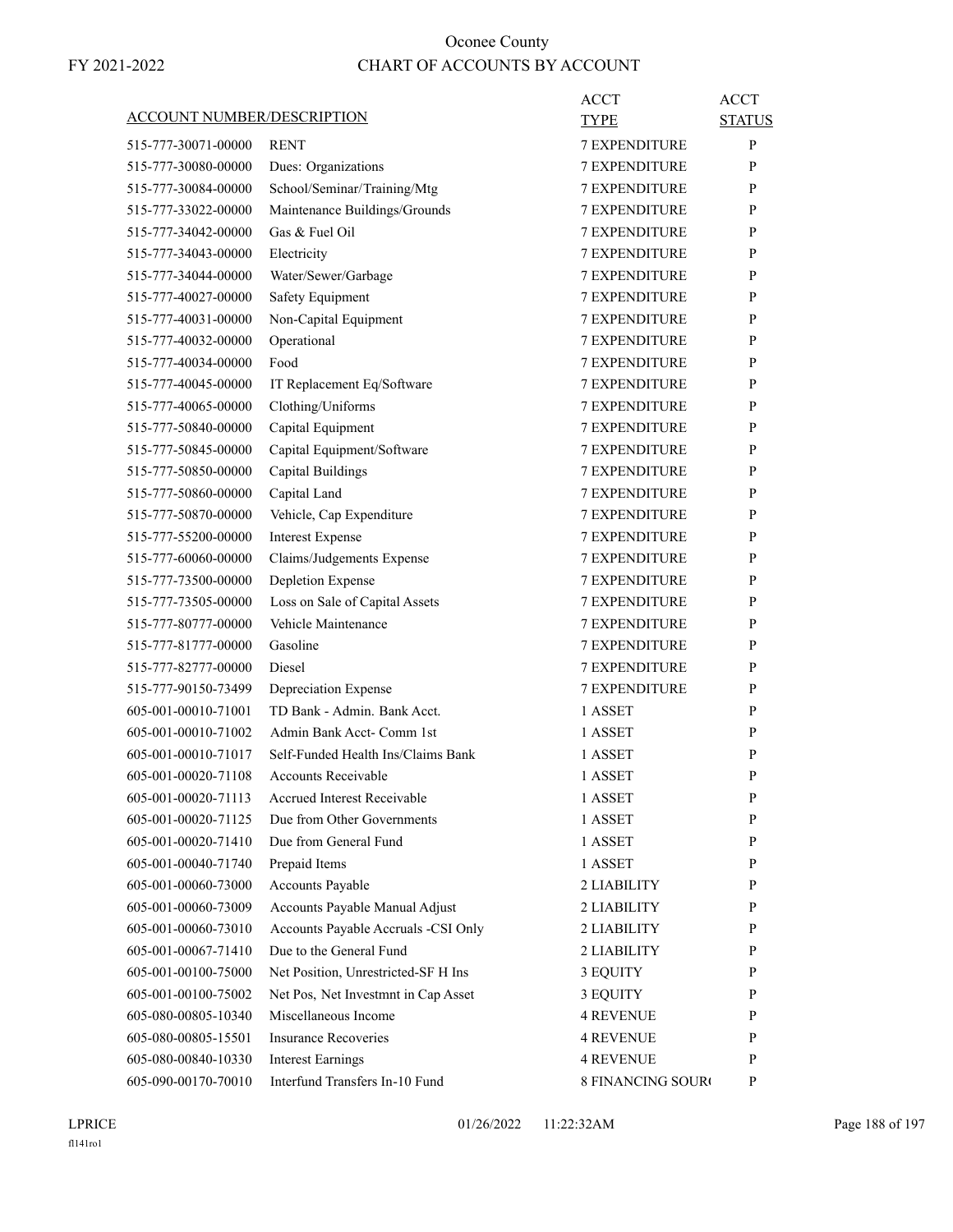ACCT

ACCT

| <b>ACCOUNT NUMBER/DESCRIPTION</b> |
|-----------------------------------|
|-----------------------------------|

| <b>ACCOUNT NUMBER/DESCRIPTION</b> |                                     | TYPE                     | <b>STATUS</b> |
|-----------------------------------|-------------------------------------|--------------------------|---------------|
| 605-090-00170-70013               | Interfund Transfers In-13 Fund      | <b>8 FINANCING SOUR</b>  | P             |
| 605-090-00170-70017               | Interfund Transfers In-17 Fund      | <b>8 FINANCING SOURO</b> | P             |
| 605-090-00170-70020               | Interfund Transfers In-20 Fund      | <b>8 FINANCING SOURO</b> | P             |
| 605-090-00170-70210               | Interfund Transfers In-210 Fund     | <b>8 FINANCING SOURO</b> | P             |
| 605-090-00170-70215               | Interfund Transfers In-215 Fund     | <b>8 FINANCING SOURC</b> | P             |
| 605-090-00170-70225               | Interfund Transfers In-225 Fund     | <b>8 FINANCING SOURC</b> | P             |
| 605-090-00170-70255               | Interfund Transfers In-255 Fund     | <b>8 FINANCING SOURC</b> | P             |
| 605-090-00170-70265               | Interfund Transfers In-265 Fund     | <b>8 FINANCING SOURO</b> | P             |
| 605-090-00170-70515               | Interfund Transfers In-515 Fund     | <b>8 FINANCING SOURO</b> | P             |
| 605-095-00171-70010               | Interfund Transfers Out-10 Fund     | 9 FINANCING USE          | P             |
| 605-095-00171-70013               | Interfund Transfers Out-13 Fund     | 9 FINANCING USE          | P             |
| 605-095-00171-70017               | Interfund Transfers Out-17 Fund     | 9 FINANCING USE          | P             |
| 605-095-00171-70020               | Interfund Transfers Out-20 Fund     | 9 FINANCING USE          | P             |
| 605-095-00171-70210               | Interfund Transfers Out-210 Fund    | 9 FINANCING USE          | P             |
| 605-095-00171-70215               | Interfund Transfers Out-215 Fund    | 9 FINANCING USE          | P             |
| 605-095-00171-70225               | Interfund Transfers Out-225 Fund    | 9 FINANCING USE          | P             |
| 605-095-00171-70255               | Interfund Transfers Out-255 Fund    | 9 FINANCING USE          | P             |
| 605-095-00171-70265               | Interfund Transfers Out-265 Fund    | 9 FINANCING USE          | P             |
| 605-095-00171-70515               | Interfund Transfers Out-515 Fund    | 9 FINANCING USE          | P             |
| 605-799-30025-00000               | Professional Services               | <b>7 EXPENDITURE</b>     | P             |
| 605-799-30067-00000               | <b>Insurance Premiums</b>           | 7 EXPENDITURE            | P             |
| 605-799-40032-00000               | Operational                         | 7 EXPENDITURE            | P             |
| 805-001-00010-71001               | TD Bank - Admin. Bank Acct.         | 1 ASSET                  | P             |
| 805-001-00010-71002               | Community First - Admin. Account    | 1 ASSET                  | P             |
| 805-001-00010-71042               | TD Bank-ACH Acct #2551              | 1 ASSET                  | P             |
| 805-001-00015-71028               | State Investment Pool Bank Account  | 1 ASSET                  | P             |
| 805-001-00021-71101               | Current Tax Receivable              | 1 ASSET                  | P             |
| 805-001-00021-71107               | Delinquent Tax Receivable           | 1 ASSET                  | P             |
| 805-001-00060-73000               | Accounts Payable                    | 2 LIABILITY              | P             |
| 805-001-00061-72260               | Due To SDOC - Operations            | 2 LIABILITY              | P             |
| 805-001-00061-76000               | School Operations Veh Collections   | 2 LIABILITY              | P             |
| 805-001-00061-76001               | School Operations Vehicle Bad Check | 2 LIABILITY              | $\mathbf{P}$  |
| 805-001-00061-76002               | School Operations Vehicle Refund    | 2 LIABILITY              | P             |
| 805-001-00061-76003               | PT CO CY School Oper R/E Treasurer  | 2 LIABILITY              | P             |
| 805-001-00061-76005               | DT PY Coll SDOC Operations          | 2 LIABILITY              | P             |
| 805-001-00061-76006               | School Operations RE BC Treasurer   | 2 LIABILITY              | P             |
| 805-001-00061-76007               | School Operations RE BC Treas Pen   | 2 LIABILITY              | P             |
| 805-001-00061-76009               | PT CO School Oper CY RE Penalty     | 2 LIABILITY              | P             |
| 805-001-00061-76011               | DT PY Penalty SDOC Operations       | 2 LIABILITY              | P             |
| 805-001-00061-76013               | PT SDOC Operations DT RE Penalty    | 2 LIABILITY              | P             |
| 805-001-00061-76014               | PT School Operations DT BC          | 2 LIABILITY              | P             |
| 805-001-00061-76015               | PT School Operations DT BC Penalty  | 2 LIABILITY              | P             |
| 805-001-00061-76016               | School Operations-Fee in Lieu       | 2 LIABILITY              | P             |
| 805-001-00061-76017               | School Operations Merchant Inventor | 2 LIABILITY              | P             |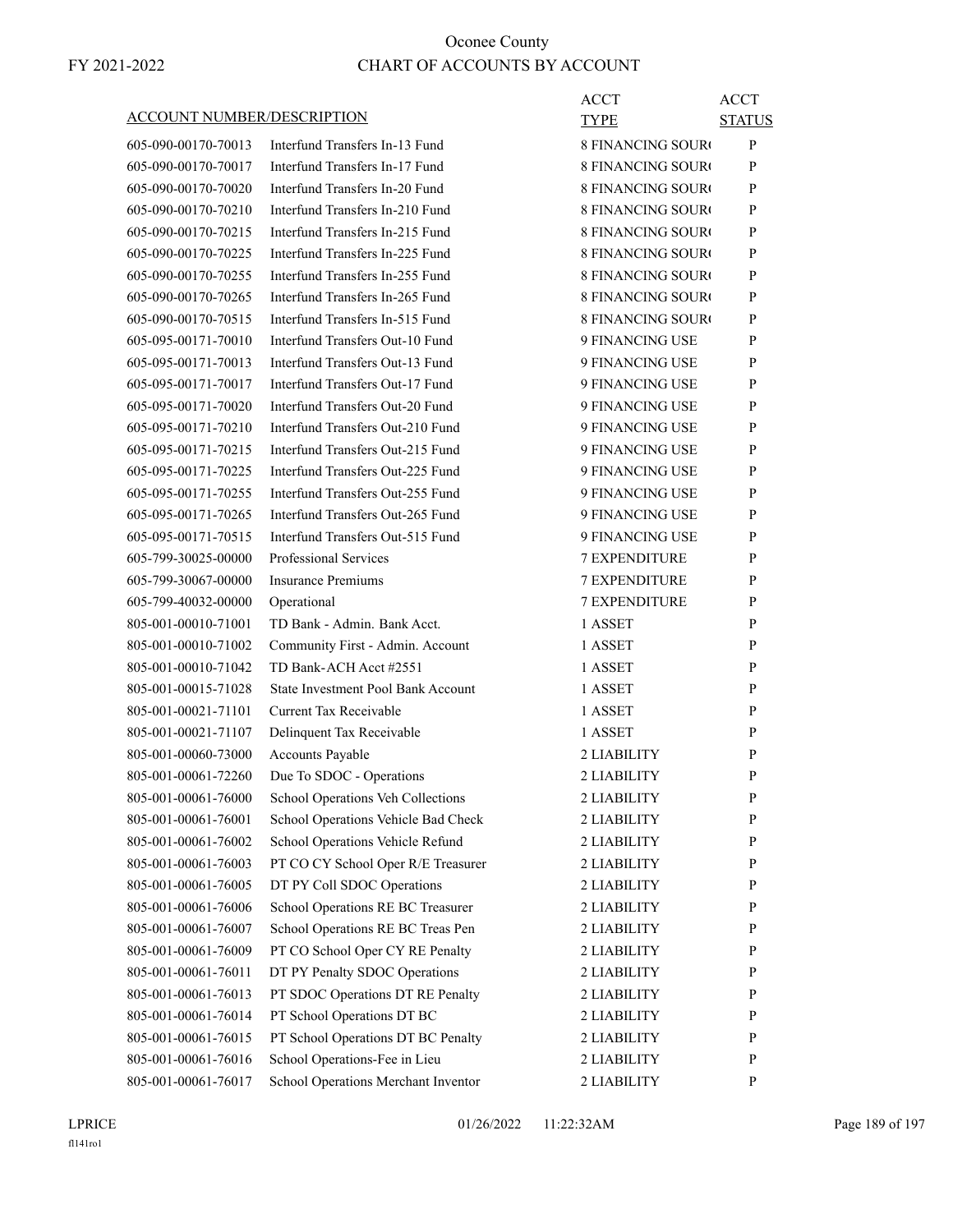| ACCOUNT NUMBER/DESCRIPTION                 |                                     | ACCT<br>TYPE       | <b>ACCT</b><br><b>STATUS</b> |
|--------------------------------------------|-------------------------------------|--------------------|------------------------------|
| 805-001-00061-76018                        | Due to SDOC Operations BMW Taxes    | 2 LIABILITY        | P                            |
| 805-001-00061-76019                        | School Operations Manf Reimb        | 2 LIABILITY        | P                            |
| 805-001-00061-76020                        | Motor Carrier                       | 2 LIABILITY        | P                            |
| 805-001-00061-76023                        | School Operations-Manuf PVE Reimb   | 2 LIABILITY        | P                            |
| 805-001-00061-76025                        | Current RE Refunds School Oper      | 2 LIABILITY        | P                            |
| 805-001-00061-76026                        | School Operations RE Refund Penalty | 2 LIABILITY        | P                            |
| 805-001-00061-76028                        | PT School Operations DT Refunds     | 2 LIABILITY        | P                            |
| 805-001-00061-76029                        | PT School Operations DT Ref Penalty | 2 LIABILITY        | P                            |
| 805-001-00061-76032                        | PT School Operations PY Refunds     | 2 LIABILITY        | P                            |
| 805-001-00061-76033                        | PT School Operations PY Ref Penalty | 2 LIABILITY        | P                            |
| 805-001-00061-76034                        | <b>SDOC</b> Watercraft Taxes        | 2 LIABILITY        | P                            |
| 805-001-00061-76035                        | SDOC Watercraft Bad Checks          | 2 LIABILITY        | P                            |
| 805-001-00061-76036                        | <b>SDOC</b> Watercraft Refunds      | 2 LIABILITY        | P                            |
| 805-001-00063-72260                        | Uncollected Taxes-SDOC Ops          | 2 LIABILITY        | P                            |
| 805-001-00100-75000                        | <b>Fund Balance</b>                 | 3 EQUITY           | P                            |
| 810-001-00010-71001                        | TD Bank - Admin. Bank Acct.         | 1 ASSET            | P                            |
| 810-001-00010-71002                        | Community First - Admin. Account    | 1 ASSET            | P                            |
| 810-001-00010-71042                        | TD Bank-ACH Acct #2551              | 1 ASSET            | P                            |
| 810-001-00010-71210                        | TD Bank-SDOC Bonds Account #0422    | 1 ASSET            | P                            |
| 810-001-00010-71235                        | TD Bank-2006 SDOC Bond              | 1 ASSET            | P                            |
| 810-001-00010-71236                        | TD Bank-2009A SDOC Bond             | 1 ASSET            | P                            |
| 810-001-00010-71237                        | TD Bank-2009C SDOC Bond             | 1 ASSET            | P                            |
| 810-001-00010-71238                        | TD Bank-2010 SDOC Bond              | 1 ASSET            | P                            |
| 810-001-00010-71239                        | TD Bank-2011 SDOC Bond              | 1 ASSET            | P                            |
| 810-001-00010-71240                        | TD Bank-2012 SDOC Bond              | 1 ASSET            | P                            |
| 810-001-00010-71241                        | TD Bank-2013 SDOC Bond              | 1 ASSET            | P                            |
| 810-001-00010-71242                        | TD Bank-2014 SDOC Bond              | 1 ASSET            | P                            |
| 810-001-00010-71243                        | TD Bank-2015 SDOC Bond              | 1 ASSET            | P                            |
| 810-001-00010-71244                        | TD Bank-2016A SDOC Bond             | 1 ASSET            | P                            |
| 810-001-00010-71245                        | TD Bank - 2016B School Bond         | 1 ASSET            | P                            |
| 810-001-00010-71246                        | TD Bank - 2017A SDOC Bond           | 1 ASSET            | P                            |
| 810-001-00010-71247                        | TD Bank - 2017B SDOC Bond           | 1 ASSET            | P                            |
| 810-001-00010-71248                        | TD Bank-2018A SDOC Bond             | 1 ASSET            | P                            |
| 810-001-00010-71250                        | TD Bank - 2018B SDOC Bond           | 1 ASSET            | P                            |
| 810-001-00010-71251                        | Comm First - 1998/2009 B Account    | 1 ASSET            | P                            |
| 810-001-00010-71252                        | Comm First - 2001/2011 Account      | 1 ASSET            | P                            |
| 810-001-00010-71253                        | Comm First - 2014 (PKA 12BRef/03)   | 1 ASSET            | P                            |
| 810-001-00010-71254                        | Comm First -2013 (PKA 2004) Acct    |                    | P                            |
| 810-001-00010-71255                        | Comm First - 2006 Account           | 1 ASSET<br>1 ASSET | P                            |
|                                            | Comm First - 2007 Account - 2015    |                    |                              |
| 810-001-00010-71256<br>810-001-00010-71257 | Comm First - 2009 A Account         | 1 ASSET            | P                            |
|                                            |                                     | 1 ASSET            | P                            |
| 810-001-00010-71258                        | Comm First - 2009C Account          | 1 ASSET            | P                            |
| 810-001-00010-71259                        | Comm First - 2010 Account           | 1 ASSET            | P                            |
| 810-001-00010-71260                        | Comm First - 2012 Account           | 1 ASSET            | P                            |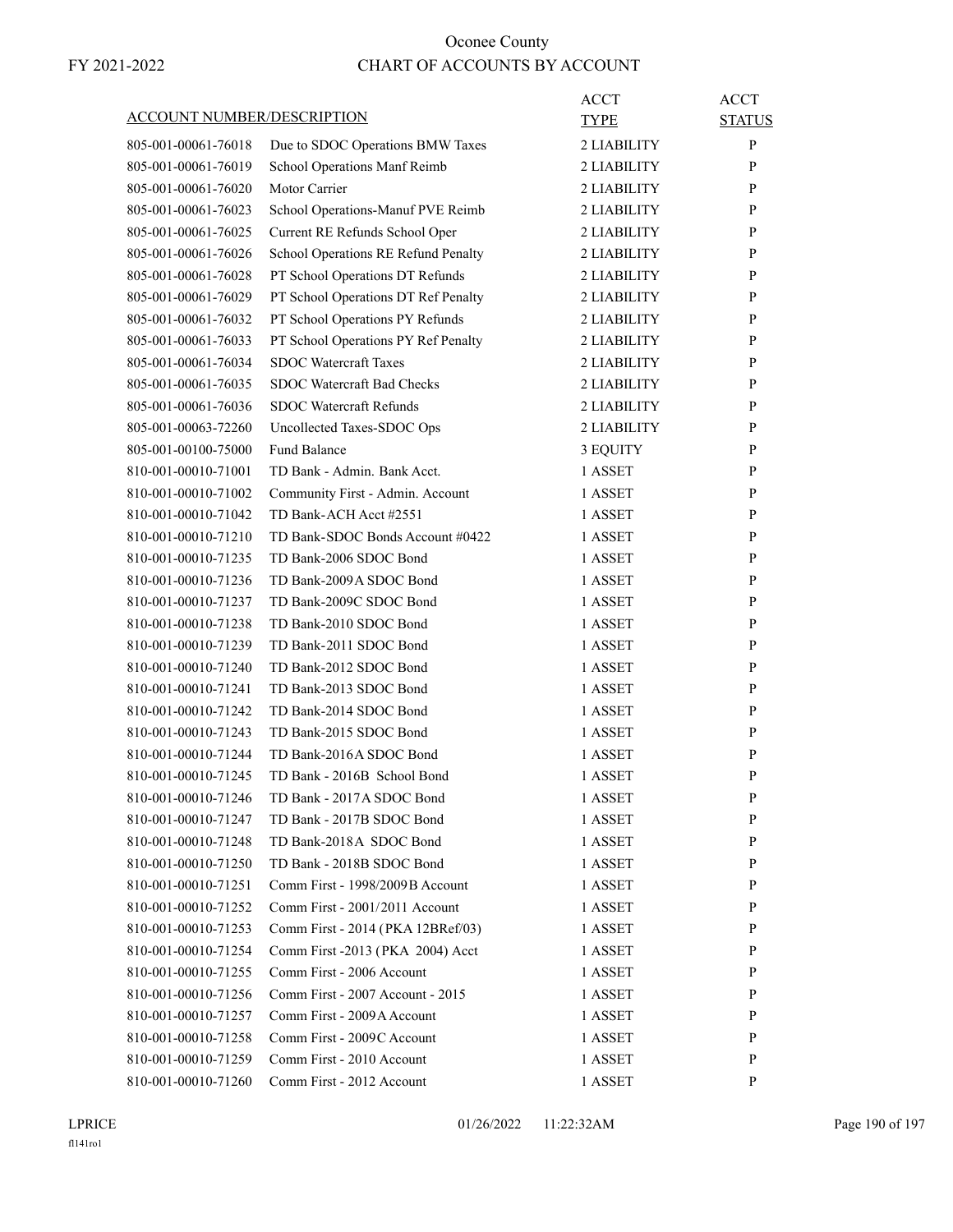|                                   |                                     | ACCT        | <b>ACCT</b>   |
|-----------------------------------|-------------------------------------|-------------|---------------|
| <b>ACCOUNT NUMBER/DESCRIPTION</b> |                                     | <b>TYPE</b> | <b>STATUS</b> |
| 810-001-00010-71261               | TD Bank - 2019 SDOC Bond            | 1 ASSET     | P             |
| 810-001-00010-71262               | TD Bank-2020 SDOC Bond              | 1 ASSET     | P             |
| 810-001-00010-71263               | TD Bank-2021 SDOC GO Bond Acct      | 1 ASSET     | P             |
| 810-001-00021-71101               | <b>Current Tax Receivable</b>       | 1 ASSET     | P             |
| 810-001-00021-71107               | Delinquent Tax Receivable           | 1 ASSET     | P             |
| 810-001-00060-73000               | Accounts Payable                    | 2 LIABILITY | P             |
| 810-001-00061-72250               | Due to SDOC-Debt Service for Bonds  | 2 LIABILITY | P             |
| 810-001-00061-76000               | Due to SDOC-Vehicle Collections     | 2 LIABILITY | P             |
| 810-001-00061-76001               | Due to SDOC-Vehicle Bad Checks      | 2 LIABILITY | P             |
| 810-001-00061-76002               | Due to SDOC-Vehicle Refunds         | 2 LIABILITY | P             |
| 810-001-00061-76003               | Due to SDOC-Current Yr. R/E Treas.  | 2 LIABILITY | P             |
| 810-001-00061-76005               | Due to SDOC-Delinquent R/E Taxes    | 2 LIABILITY | P             |
| 810-001-00061-76006               | Due to SDOC-R/E Bad Checks Treas.   | 2 LIABILITY | P             |
| 810-001-00061-76007               | Due to SDOC-R/E Bad Cks Penalty Tre | 2 LIABILITY | P             |
| 810-001-00061-76009               | Due to SDOC-Current Yr R/E Penalty  | 2 LIABILITY | P             |
| 810-001-00061-76011               | DT PY Penalty SDOC Bonds            | 2 LIABILITY | P             |
| 810-001-00061-76012               | Due to SDOC-Homestead               | 2 LIABILITY | P             |
| 810-001-00061-76013               | Due to SDOC-Delinq. R/E Tax Penalty | 2 LIABILITY | P             |
| 810-001-00061-76014               | Due to SDOC-Delinquent Tax Bad Cks. | 2 LIABILITY | P             |
| 810-001-00061-76015               | Due to SDOC-Delinq Tax Bad Cks Pena | 2 LIABILITY | P             |
| 810-001-00061-76016               | Due to SDOC-Fee-in-Lieu of Taxes    | 2 LIABILITY | P             |
| 810-001-00061-76018               | Due to SDOC-BMW Taxes               | 2 LIABILITY | P             |
| 810-001-00061-76019               | Due to SDOC-Manufacturing Reimb.    | 2 LIABILITY | P             |
| 810-001-00061-76020               | Due to SDOC-Motor Carrier           | 2 LIABILITY | P             |
| 810-001-00061-76023               | School Debt-Manuf PVE Reimb         | 2 LIABILITY | P             |
| 810-001-00061-76025               | Due to SDOC-Current Yr R/E Refunds  | 2 LIABILITY | P             |
| 810-001-00061-76026               | Due to SDOC-R/E Refund Penalty      | 2 LIABILITY | P             |
| 810-001-00061-76028               | Due to SDOC-Delinquent Tax Refunds  | 2 LIABILITY | P             |
| 810-001-00061-76029               | Due to SDOC-Delinq Tax Refund Penal | 2 LIABILITY | P             |
| 810-001-00061-76031               | Due to SDOC-School Bond Int Income  | 2 LIABILITY | P             |
| 810-001-00061-76032               | Due to SDOC-Prior Year Refunds      | 2 LIABILITY | P             |
| 810-001-00061-76033               | Due to SDOC-Prior Yr Refund Penalty | 2 LIABILITY | P             |
| 810-001-00061-76034               | School Debt Watercraft Taxes        | 2 LIABILITY | P             |
| 810-001-00061-76035               | School Debt Watercraft Bad Checks   | 2 LIABILITY | P             |
| 810-001-00061-76036               | School Debt Watercraft Refunds      | 2 LIABILITY | P             |
| 810-001-00063-72250               | Due to SDOC-Uncollected Taxes       | 2 LIABILITY | P             |
| 810-001-00100-75000               | <b>Fund Balance</b>                 | 3 EQUITY    | P             |
| 815-001-00010-71001               | TD Bank - Admin. Bank Acct.         | 1 ASSET     | P             |
| 815-001-00010-71002               | Comm First - Admin Account          | 1 ASSET     | P             |
| 815-001-00010-71042               | TD Bank-ACH Acct #2551              | 1 ASSET     | P             |
| 815-001-00021-71101               | <b>Current Tax Receivable</b>       | 1 ASSET     | P             |
| 815-001-00021-71107               | Delinquent Tax Receivable           | 1 ASSET     | P             |
| 815-001-00060-73000               | Accounts Payable                    | 2 LIABILITY | P             |
| 815-001-00061-72262               | Due to Municipalities               | 2 LIABILITY | P             |
|                                   |                                     |             |               |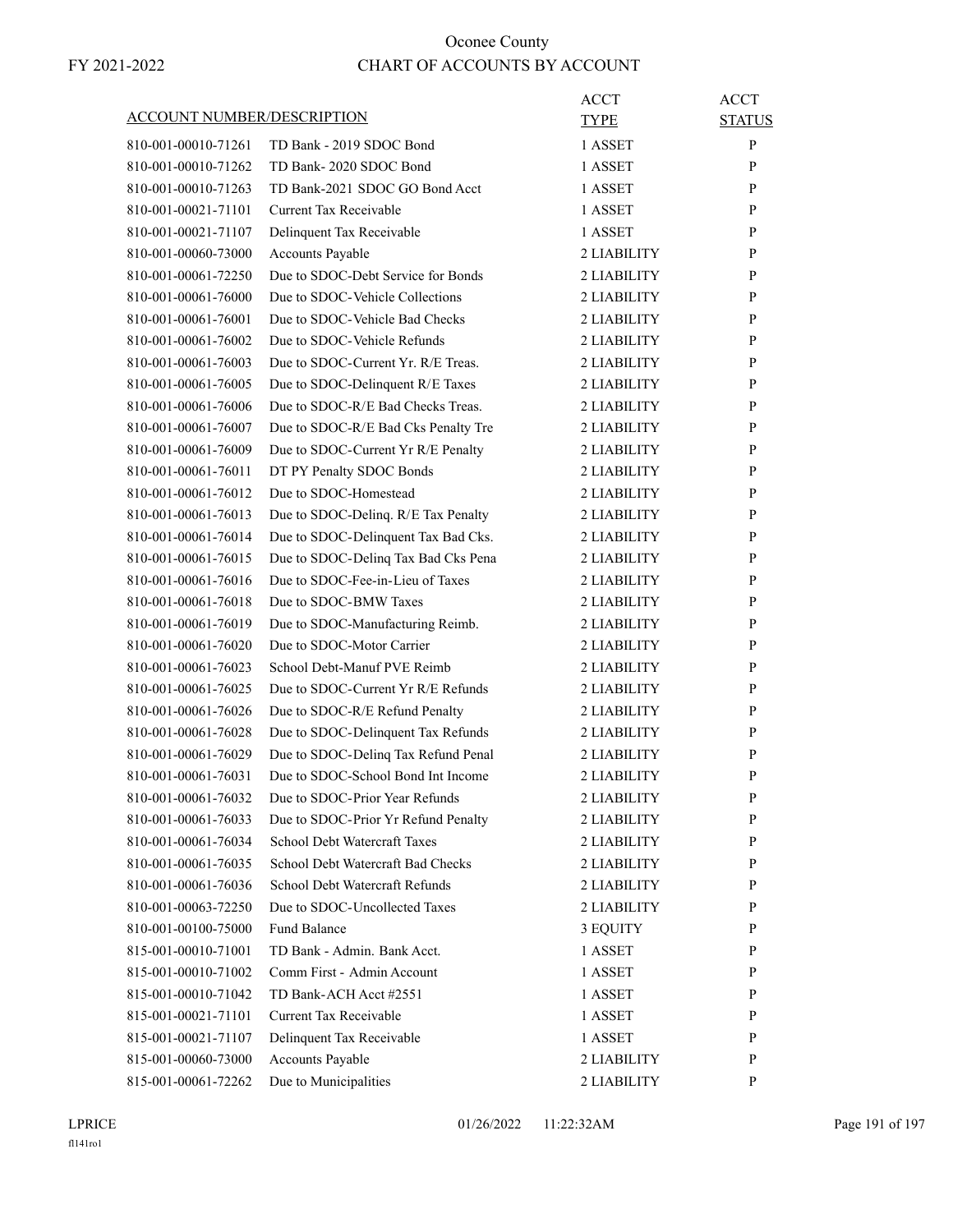|                     | <b>ACCOUNT NUMBER/DESCRIPTION</b> |                                                                      | ACCT<br>TYPE | <b>ACCT</b><br><b>STATUS</b> |
|---------------------|-----------------------------------|----------------------------------------------------------------------|--------------|------------------------------|
| 815-001-00063-72262 |                                   | Uncollected Taxes-Municipalities                                     | 2 LIABILITY  | P                            |
|                     | 815-001-00100-75000               | <b>Fund Balance</b>                                                  | 3 EQUITY     | P                            |
|                     | 820-001-00010-71001               | TD Bank - Admin. Bank Acct.                                          | 1 ASSET      | P                            |
|                     | 820-001-00010-71002               | Community First - Admin. Account                                     | 1 ASSET      | P                            |
|                     | 820-001-00010-71042               | TD Bank-ACH Acct #2551                                               | 1 ASSET      | P                            |
|                     | 820-001-00021-71101               | <b>Current Taxes Receivable</b>                                      | 1 ASSET      | P                            |
|                     | 820-001-00021-71107               | Delinquent Taxes Receivable                                          | 1 ASSET      | P                            |
|                     | 820-001-00060-73000               | Accounts Payable                                                     | 2 LIABILITY  | P                            |
|                     | 820-001-00061-72261               | Due to Keowee Key Fire District                                      | 2 LIABILITY  | P                            |
|                     | 820-001-00061-76000               |                                                                      | 2 LIABILITY  | P                            |
|                     |                                   | Keowee Key Fire Veh Collections                                      |              |                              |
|                     | 820-001-00061-76002               | Keowee Key Fire Vehicle Refund<br>PT CO Keowee Fire CY R/E Treasurer | 2 LIABILITY  | P                            |
|                     | 820-001-00061-76003               |                                                                      | 2 LIABILITY  | P                            |
|                     | 820-001-00061-76005               | PT CO Keowee Fire DT RE                                              | 2 LIABILITY  | P                            |
|                     | 820-001-00061-76006               | Keowee Key Fire RE BC Treasurer                                      | 2 LIABILITY  | P                            |
|                     | 820-001-00061-76007               | Keowee Fire RE BC Treas Penalty                                      | 2 LIABILITY  | P                            |
|                     | 820-001-00061-76009               | PT CO Keowee Key Fire CY RE Penalty                                  | 2 LIABILITY  | P                            |
|                     | 820-001-00061-76011               | DT PY Penalty Keowee Fire                                            | 2 LIABILITY  | P                            |
|                     | 820-001-00061-76012               | Keowee Fire Homestead                                                | 2 LIABILITY  | P                            |
|                     | 820-001-00061-76013               | PT Keowee Fire DT RE Penalty                                         | 2 LIABILITY  | P                            |
|                     | 820-001-00061-76014               | PT Keowee Key Fire DT BC                                             | 2 LIABILITY  | P                            |
|                     | 820-001-00061-76015               | PT Keowee Fire DT BC Penalty                                         | 2 LIABILITY  | P                            |
|                     | 820-001-00061-76018               | Due to Keowee Fire BMW Taxes                                         | 2 LIABILITY  | P                            |
|                     | 820-001-00061-76020               | Motor Carrier                                                        | 2 LIABILITY  | P                            |
|                     | 820-001-00061-76025               | Current RE Refunds Keowee Key Fire                                   | 2 LIABILITY  | P                            |
|                     | 820-001-00061-76026               | Keowee Key Fire RE Refund Penalty                                    | 2 LIABILITY  | P                            |
|                     | 820-001-00061-76028               | PT Keowee Key Fire DT Refunds                                        | 2 LIABILITY  | P                            |
|                     | 820-001-00061-76029               | PT Keowee Key Fire DT Refund Pen                                     | 2 LIABILITY  | P                            |
|                     | 820-001-00061-76032               | PT Keowee Key Fire PY Refunds                                        | 2 LIABILITY  | P                            |
|                     | 820-001-00061-76033               | PT Keowee Fire PY Ref Penalty                                        | 2 LIABILITY  | P                            |
|                     | 820-001-00061-76034               | Keowee Fire Watercraft taxes                                         | 2 LIABILITY  | P                            |
|                     | 820-001-00061-76035               | Keowee Fire Watercraft Bad Checks                                    | 2 LIABILITY  | P                            |
|                     | 820-001-00061-76036               | Keowee Fire Watercraft Refunds                                       | 2 LIABILITY  | P                            |
|                     | 820-001-00063-72261               | Uncollected Taxes-Keowee Key Fire                                    | 2 LIABILITY  | P                            |
|                     | 820-001-00100-75000               | Fund Balance                                                         | 3 EQUITY     | P                            |
|                     | 825-001-00010-71001               | TD Bank - Admin. Bank Acct.                                          | 1 ASSET      | P                            |
|                     | 825-001-00010-71002               | Community First - Admin. Account                                     | 1 ASSET      | P                            |
|                     | 825-001-00010-71019               | TD Bank-Delinquent Tax Sale                                          | 1 ASSET      | P                            |
|                     | 825-001-00010-71265               | Comm First - Delinquent Tax Sale                                     | 1 ASSET      | P                            |
|                     | 825-001-00030-71028               | State Investment Pool Acct #2467                                     | 1 ASSET      | $\mathbf{P}$                 |
|                     | 825-001-00060-73000               | Accounts Payable                                                     | 2 LIABILITY  | P                            |
|                     | 825-001-00060-73009               | Accounts Payable-Manual Adjustments                                  | 2 LIABILITY  | P                            |
|                     | 825-001-00061-72265               | Due to Delinquent Tax Sale                                           | 2 LIABILITY  | P                            |
|                     |                                   |                                                                      |              |                              |
|                     | 825-001-00100-75000               | Fund Balance                                                         | 3 EQUITY     | P                            |
|                     | 830-001-00010-71001               | TD Bank - Admin. Bank Acct.                                          | 1 ASSET      | P                            |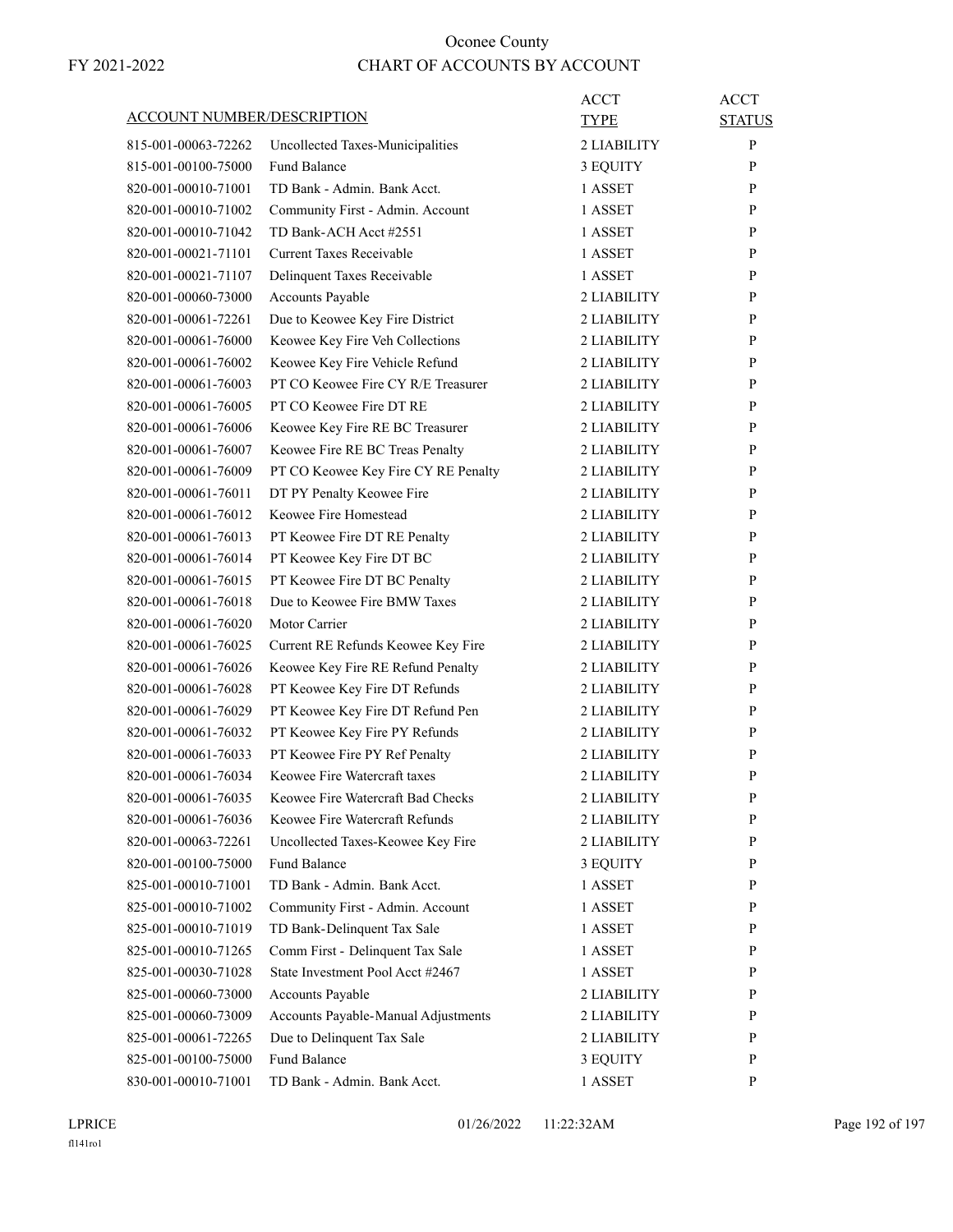| <b>ACCOUNT NUMBER/DESCRIPTION</b>          |                                                                     | ACCT<br><b>TYPE</b> | <b>ACCT</b><br><b>STATUS</b> |
|--------------------------------------------|---------------------------------------------------------------------|---------------------|------------------------------|
| 830-001-00010-71002                        | Community First - Admin. Account                                    | 1 ASSET             | P                            |
| 830-001-00010-71071                        | TD Bank-Sheriff's Escrow Account                                    | 1 ASSET             | P                            |
| 830-001-00010-71074                        | TD Bank-Sheriff's Pending Seizure                                   | 1 ASSET             | P                            |
| 830-001-00010-71078                        | TD Bank-Work Release Account                                        | 1 ASSET             | P                            |
| 830-001-00010-71079                        | Comm 1st-McDaniel Inmate Trust 4408                                 | 1 ASSET             | P                            |
| 830-001-00010-71230                        | Comm 1st-LEC Work Release                                           | 1 ASSET             | P                            |
| 830-001-00010-71231                        | Comm 1st-LEC Inmate Trust 1511                                      | 1 ASSET             | P                            |
| 830-001-00010-71232                        | Comm 1st-LEC Inmate Service                                         | 1 ASSET             | P                            |
| 830-001-00010-71266                        | Comm First-Escrow Account                                           | 1 ASSET             | P                            |
| 830-001-00010-71267                        | Comm First-Pending Seizure Acct.                                    | 1 ASSET             | P                            |
| 830-001-00060-73000                        | Accounts Payable                                                    | 2 LIABILITY         | P                            |
| 830-001-00061-72230                        | Due to LEC Work Release                                             | 2 LIABILITY         | P                            |
| 830-001-00061-72231                        | Due to Inmate Trust                                                 | 2 LIABILITY         | P                            |
| 830-001-00061-72232                        | Due to Inmate Service                                               | 2 LIABILITY         | P                            |
| 830-001-00061-72233                        | Due to McDaniel Inmate Trust                                        | 2 LIABILITY         | P                            |
| 830-001-00061-72266                        | Due to Escrow Account                                               | 2 LIABILITY         | P                            |
| 830-001-00061-72267                        | Due to Pending Seizure Account                                      | 2 LIABILITY         | P                            |
| 830-001-00061-72288                        | Due to Others (Pass-thru)                                           | 2 LIABILITY         | P                            |
| 830-001-00061-72289                        | Due to C.F. McLean Judgment                                         | 2 LIABILITY         | P                            |
| 830-001-00061-72291                        | Due to Owners of Abandoned Prop                                     | 2 LIABILITY         | P                            |
| 830-001-00100-75000                        | <b>Fund Balance</b>                                                 | 3 EQUITY            | P                            |
| 835-001-00010-71001                        | TD Bank - Admin. Bank Acct.                                         | 1 ASSET             | P                            |
| 835-001-00010-71002                        | Community First - Admin Account                                     | 1 ASSET             | P                            |
| 835-001-00010-71080                        | TD Bank-Clerk of Court Restitution                                  | 1 ASSET             | P                            |
| 835-001-00010-71082                        | TD Bank-Clerk of Court Bail Bond                                    | 1 ASSET             | P                            |
| 835-001-00010-71083                        | TD Bank-Clerk of Court Bond Court                                   | 1 ASSET             | P                            |
| 835-001-00010-71293                        | Comm First-Restitution Acct. 837                                    | 1 ASSET             | P                            |
| 835-001-00010-71294                        |                                                                     | 1 ASSET             | P                            |
| 835-001-00010-71295                        | Comm First-Judgemnt Roll Acct 13652                                 | 1 ASSET             | P                            |
|                                            | Blue Ridge Bank-Trust Acct. 051                                     |                     | P                            |
| 835-001-00010-71296                        | Comm First-Bail/Bond Acct. 245<br>Comm First-Bond License Acct. 369 | 1 ASSET             | P                            |
| 835-001-00010-71297<br>835-001-00015-71291 | Comm First-Escrow CD's                                              | 1 ASSET<br>1 ASSET  |                              |
|                                            | Comm First-Investment CD's                                          |                     | P<br>P                       |
| 835-001-00015-71292                        |                                                                     | 1 ASSET             | P                            |
| 835-001-00060-73000<br>835-001-00061-72290 | Accounts Payable<br>Due to Escrow                                   | 2 LIABILITY         |                              |
|                                            | Due to Restitution                                                  | 2 LIABILITY         | P                            |
| 835-001-00061-72293                        |                                                                     | 2 LIABILITY         | P                            |
| 835-001-00061-72294                        | Due to Judgement Roll<br>Due to Trust                               | 2 LIABILITY         | P                            |
| 835-001-00061-72295                        |                                                                     | 2 LIABILITY         | P                            |
| 835-001-00061-72296                        | Due to Bail/Bond                                                    | 2 LIABILITY         | P                            |
| 835-001-00061-72297                        | Due to Bond License                                                 | 2 LIABILITY         | P                            |
| 835-001-00100-75000                        | <b>Fund Balance</b>                                                 | 3 EQUITY            | P                            |
| 840-001-00010-71001                        | TD Bank - Admin. Bank Acct.                                         | 1 ASSET             | P                            |
| 840-001-00010-71002                        | Comm First - Admin. Account                                         | 1 ASSET             | P                            |
| 840-001-00010-71081                        | TD Bank-C of C Fam Court Child Sup                                  | 1 ASSET             | P                            |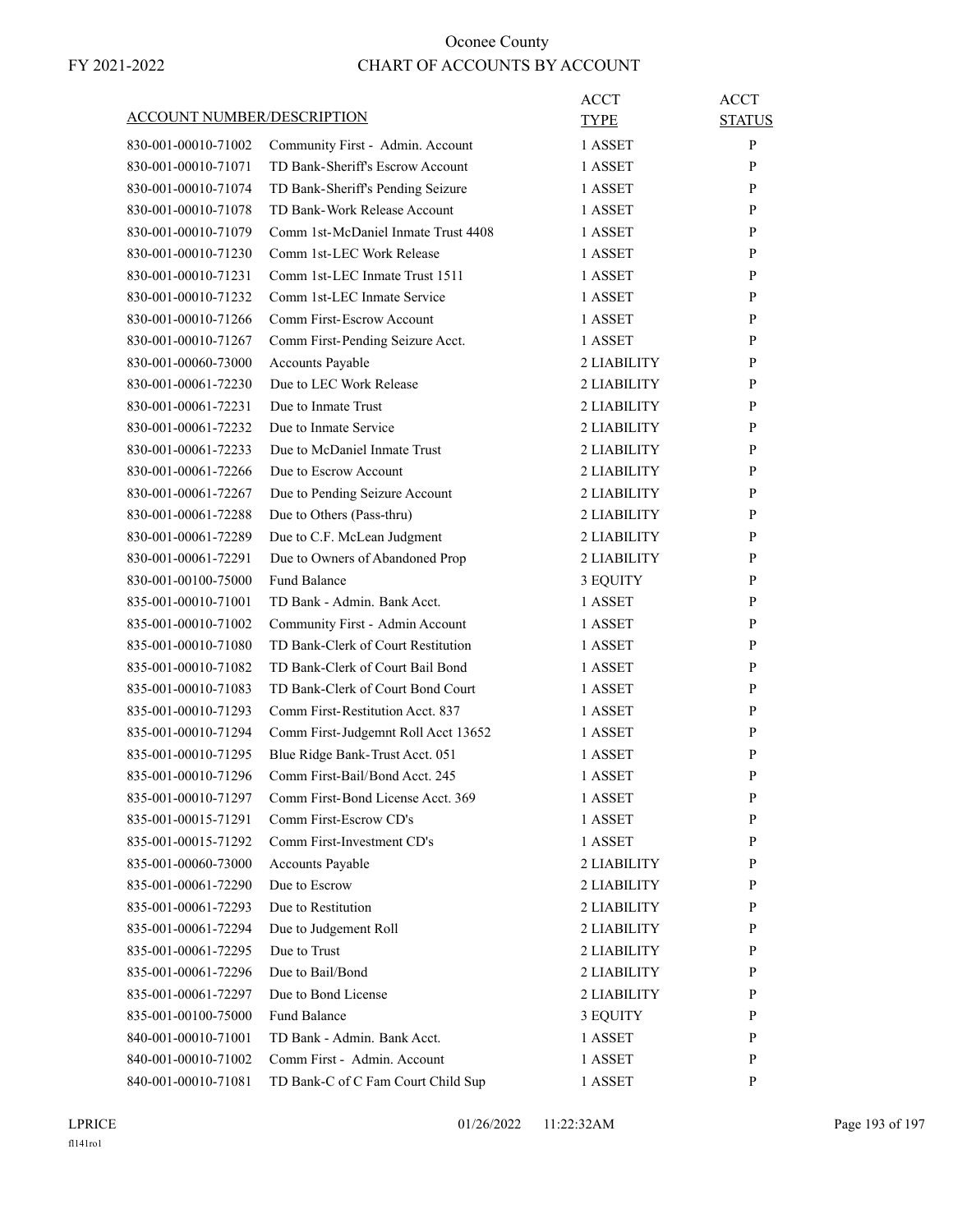| <b>ACCOUNT NUMBER/DESCRIPTION</b> |                                                                | ACCT<br>TYPE | <b>ACCT</b><br><b>STATUS</b> |
|-----------------------------------|----------------------------------------------------------------|--------------|------------------------------|
| 840-001-00010-71085               | Comm 1st Bank 4786-Family Court                                | 1 ASSET      | P                            |
| 840-001-00010-71298               | Comm First - Family Court Acct. 845                            | 1 ASSET      | P                            |
| 840-001-00060-73000               | Accounts Payable                                               | 2 LIABILITY  | P                            |
| 840-001-00061-72298               | Due to Family Court                                            | 2 LIABILITY  | P                            |
| 840-001-00100-75000               | <b>Fund Balance</b>                                            | 3 EQUITY     | P                            |
| 845-001-00010-71001               | TD Bank - Admin. Bank Acct.                                    | 1 ASSET      | P                            |
| 845-001-00010-71002               | Community First - Admin. Acocunt                               | 1 ASSET      | P                            |
| 845-001-00010-71270               | Comm First-Salem Acct.                                         | 1 ASSET      | P                            |
| 845-001-00010-71271               | Comm First-Seneca Bond Court Acct.                             | 1 ASSET      | P                            |
| 845-001-00010-71272               | Seneca Magistrate Civil Acct 7260                              | 1 ASSET      | P                            |
| 845-001-00010-71273               | Comm First-Seneca Crim/Traffic Acct                            | 1 ASSET      | P                            |
| 845-001-00010-71274               | Comm First-Seneca Juror Acct.                                  | 1 ASSET      | P                            |
| 845-001-00010-71275               | Comm First-Walhalla Civil Acct.                                | 1 ASSET      | P                            |
| 845-001-00010-71276               | Comm First-Walhalla Crim/Traf Acct.                            | 1 ASSET      | P                            |
| 845-001-00010-71277               | Comm First-Walhalla Juror Acct.                                | 1 ASSET      | P                            |
| 845-001-00010-71278               | Comm First-West Union Acct.                                    | 1 ASSET      | P                            |
| 845-001-00010-71279               | Comm First-Westminter Civil Acct.                              | 1 ASSET      | P                            |
| 845-001-00010-71280               | Westminster Mag Criminal Traffic                               | 1 ASSET      | P                            |
| 845-001-00010-71281               | Comm First-Westminster Juror Acct.                             | 1 ASSET      | P                            |
| 845-001-00010-71288               | Comm First Westminster Munic Juror                             | 1 ASSET      | P                            |
| 845-001-00010-71289               | Comm First Westminster Muni Crim/Tr                            | 1 ASSET      | P                            |
| 845-001-00060-73000               | Accounts Payable                                               | 2 LIABILITY  | P                            |
| 845-001-00061-72270               | Due to Salem                                                   | 2 LIABILITY  | P                            |
| 845-001-00061-72271               | Due to Seneca Bond Court                                       | 2 LIABILITY  | P                            |
| 845-001-00061-72272               | Due to Seneca Civil                                            | 2 LIABILITY  | P                            |
| 845-001-00061-72273               | Due to Seneca Criminal/Traffic                                 | 2 LIABILITY  | P                            |
| 845-001-00061-72274               | Due to Seneca Juror                                            | 2 LIABILITY  | P                            |
| 845-001-00061-72275               | Due to Walhalla Civil                                          | 2 LIABILITY  | P                            |
| 845-001-00061-72276               | Due to Walhalla Criminal/Traffic                               | 2 LIABILITY  | P                            |
| 845-001-00061-72277               | Due to Walhalla Juror                                          | 2 LIABILITY  | P                            |
| 845-001-00061-72278               | Due to West Union                                              | 2 LIABILITY  | P                            |
| 845-001-00061-72279               | Due to Westminster Civil                                       | 2 LIABILITY  | P                            |
| 845-001-00061-72280               | Due to Westminster Criminal/Traffic                            | 2 LIABILITY  | P                            |
| 845-001-00061-72281               | Due to Westminster Juror                                       | 2 LIABILITY  | P                            |
| 845-001-00061-72288               | Due To Westminster Munic Juror                                 | 2 LIABILITY  | P                            |
| 845-001-00061-72289               | Due To Westminster Muni Crim/Tr                                | 2 LIABILITY  | P                            |
| 845-001-00061-73000               | Due to County                                                  | 2 LIABILITY  | P                            |
| 845-001-00100-75000               | <b>Fund Balance</b>                                            | 3 EQUITY     | P                            |
| 850-001-00010-71001               | TD Bank - Admin. Bank Acct.                                    | 1 ASSET      | P                            |
| 850-001-00010-71002               | Community First - Admin. Account                               | 1 ASSET      | P                            |
| 850-001-00010-71084               |                                                                |              | P                            |
| 850-001-00010-71282               | TD Bank-Probate Judge Escrow<br>Comm First - Escrow Acct. 0058 | 1 ASSET      | P                            |
|                                   |                                                                | 1 ASSET      |                              |
| 850-001-00010-71283               | Comm First - Escrow Acct. 1124                                 | 1 ASSET      | P                            |
| 850-001-00010-71284               | Comm First-Escrow Acct. 116                                    | 1 ASSET      | P                            |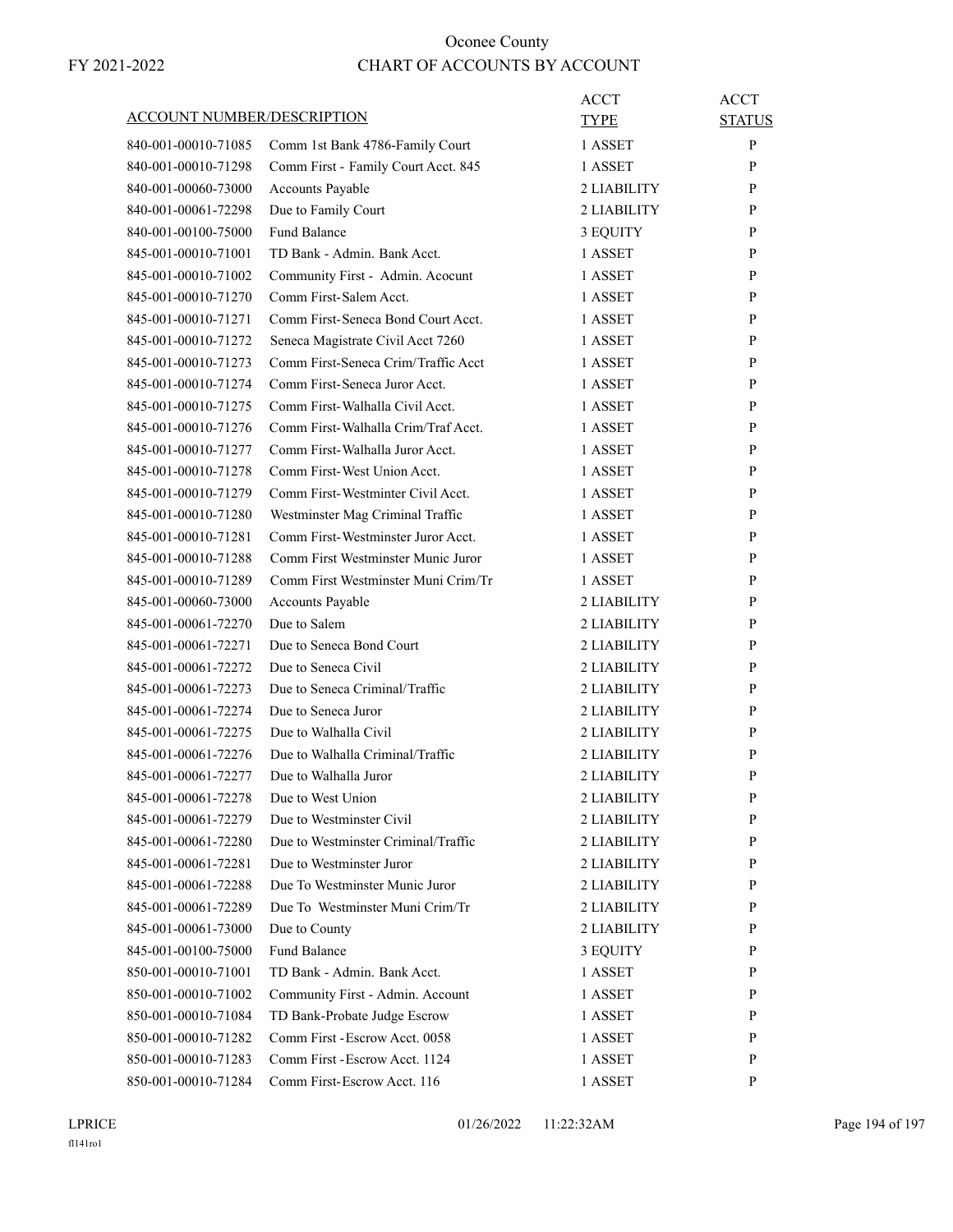| ACCOUNT NUMBER/DESCRIPTION |                                         | ACCT        | ACCT          |
|----------------------------|-----------------------------------------|-------------|---------------|
|                            |                                         | TYPE        | <b>STATUS</b> |
| 850-001-00010-71285        | Comm First-Escrow Acct. 3559            | 1 ASSET     | P             |
| 850-001-00060-73000        | Accounts Payable                        | 2 LIABILITY | P             |
| 850-001-00061-72282        | Due to Escrow Acct. 0058                | 2 LIABILITY | P             |
| 850-001-00061-72283        | Due to Escrow Acct. 1124                | 2 LIABILITY | P             |
| 850-001-00061-72284        | Due to Escrow Acct. 116                 | 2 LIABILITY | P             |
| 850-001-00061-72285        | Due to Escrow Acct. 3559                | 2 LIABILITY | P             |
| 850-001-00100-75000        | <b>Fund Balance</b>                     | 3 EQUITY    | P             |
| 855-001-00010-71001        | TD Bank - Admin, Bank Acct.             | 1 ASSET     | P             |
| 855-001-00010-71002        | Community First - Admin. Account        | 1 ASSET     | P             |
| 855-001-00015-71287        | Comm First - Escrow Acct.               | 1 ASSET     | P             |
| 855-001-00030-71208        | Communtiy First - Reg of Deeds CD       | 1 ASSET     | P             |
| 855-001-00060-73000        | Accounts Payable                        | 2 LIABILITY | P             |
| 855-001-00061-72287        | Due to Lienholder                       | 2 LIABILITY | P             |
| 855-001-00100-75000        | <b>Fund Balance</b>                     | 3 EQUITY    | P             |
| 860-001-00010-71001        | TD Bank - Admin. Bank Acct.             | 1 ASSET     | P             |
| 860-001-00010-71002        | Community First - Admin. Account        | 1 ASSET     | P             |
| 860-001-00010-71037        | TD Bank-Worthless Check Account         | 1 ASSET     | P             |
| 860-001-00010-71286        | Comm First-Worthless Check Acct.        | 1 ASSET     | P             |
| 860-001-00060-73000        | Accounts Payable                        | 2 LIABILITY | P             |
| 860-001-00060-73009        | Accounts Payable Manual Adj             | 2 LIABILITY | P             |
| 860-001-00061-72286        | Due to Worthless Check Program          | 2 LIABILITY | P             |
| 860-001-00100-75000        | <b>Fund Balance</b>                     | 3 EQUITY    | P             |
| 865-001-00010-71001        | TD Bank - Admin. Bank Acct.             | 1 ASSET     | P             |
| 865-001-00010-71002        | Coummunity 1st Bank                     | 1 ASSET     | P             |
| 865-001-00010-71014        | Retiree Health Reimb Bank               | 1 ASSET     | P             |
| 865-001-00010-71070        | TD Bank-Retiree Health Reimb. Acct.     | 1 ASSET     | P             |
| 865-001-00061-72214        | Funds Held for Others                   | 2 LIABILITY | P             |
| 865-001-00061-73000        | Due to County                           | 2 LIABILITY | P             |
| 865-001-00100-75000        | Fund Balance                            | 3 EQUITY    | P             |
| 870-001-00010-71001        | TD Bank - Admin. Bank Acct.             | 1 ASSET     | P             |
| 870-001-00010-71002        | Community First Admin Account           | 1 ASSET     | $\mathbf{P}$  |
| 870-001-00010-71059        | TD Bank-Employee Flex Spending          | 1 ASSET     | P             |
| 870-001-00010-71299        | Comm. First Health Flex Spending        | 1 ASSET     | P             |
| 870-001-00060-73000        | Accounts Payable                        | 2 LIABILITY | $\mathbf{P}$  |
| 870-001-00060-73010        | Accounts Payable Accruals -CSI Only     | 2 LIABILITY | P             |
| 870-001-00060-73331        | Interfund Balances - 10 Fund            | 2 LIABILITY | P             |
| 870-001-00061-72299        | Funds Held for Others                   | 2 LIABILITY | $\mathbf{P}$  |
| 870-001-00100-75000        | <b>Fund Balance</b>                     | 3 EQUITY    | P             |
| 875-001-00010-71001        | TD Bank - Admin. Bank Acct.             | 1 ASSET     | $\mathbf{P}$  |
| 875-001-00010-71002        | Community First Admin Acct.             | 1 ASSET     | $\mathbf{P}$  |
| 875-001-00021-71101        | <b>Current Taxes Receivable-Pickens</b> | 1 ASSET     | P             |
| 875-001-00021-71107        | Delinq. Taxes Receivable-Pickens        | 1 ASSET     | P             |
| 875-001-00060-73000        | Accounts Payable - CSI Only             | 2 LIABILITY | $\mathbf{P}$  |
| 875-001-00060-73009        | Accounts Payable - Manual Adjusts       | 2 LIABILITY | P             |
|                            |                                         |             |               |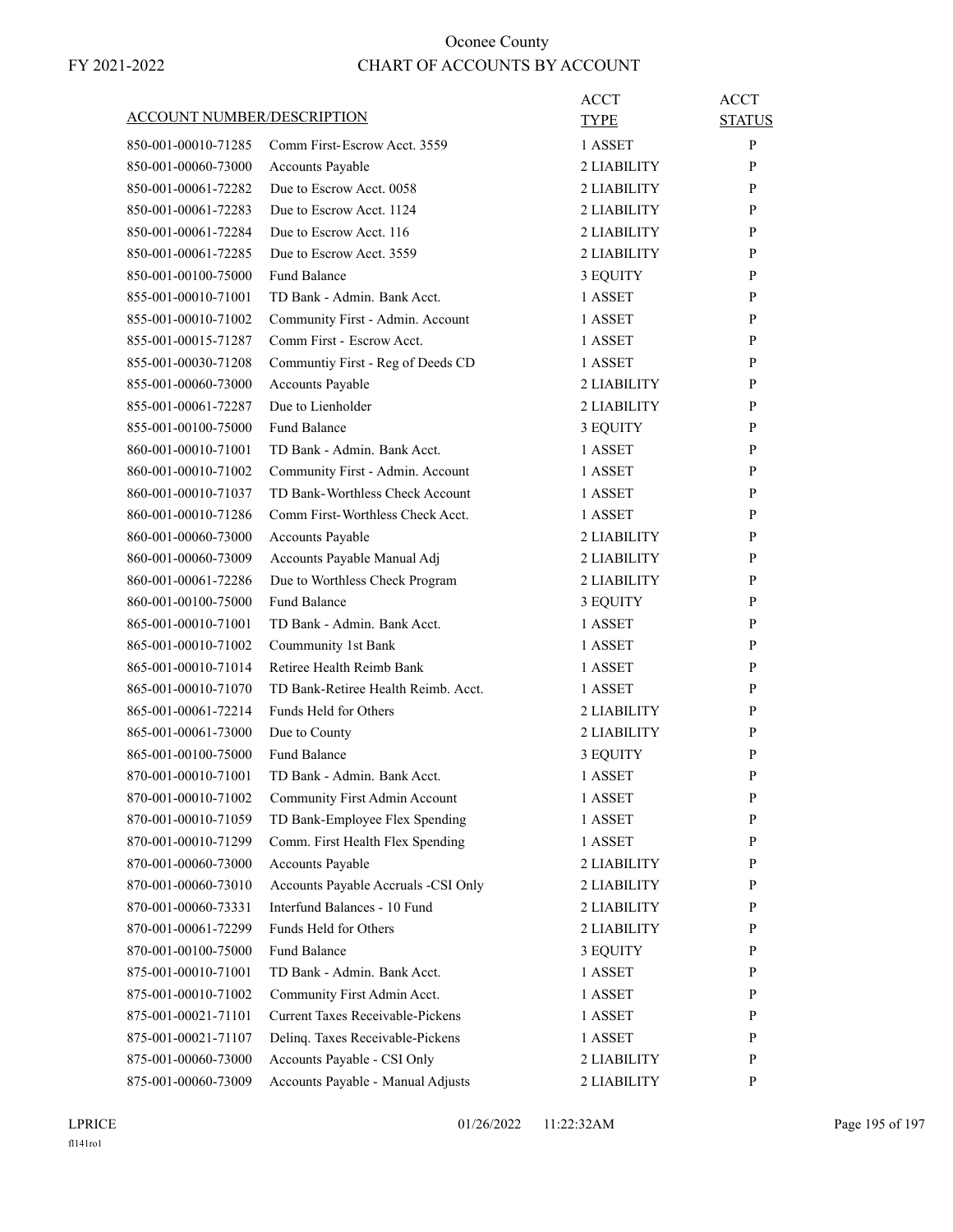| <b>ACCOUNT NUMBER/DESCRIPTION</b> |                                                         | ACCT<br><b>TYPE</b> | <b>ACCT</b><br><b>STATUS</b> |
|-----------------------------------|---------------------------------------------------------|---------------------|------------------------------|
| 875-001-00061-72263               |                                                         | 2 LIABILITY         | P                            |
| 875-001-00061-76003               | Due to Pickens County<br>Due to Pickens Current RE Coll | 2 LIABILITY         | P                            |
| 875-001-00061-76004               | Due To Pickens CY RE DT Mar-June                        | 2 LIABILITY         | P                            |
| 875-001-00061-76005               | Due To Pickens Prior Year DT                            | 2 LIABILITY         | P                            |
|                                   |                                                         | 2 LIABILITY         |                              |
| 875-001-00061-76009               | Due to Pickens Current RE Penalty                       |                     | P                            |
| 875-001-00061-76010               | Due to Pickens CY RE DT Mar-Jun Pen                     | 2 LIABILITY         | P                            |
| 875-001-00061-76013               | Due to Pickens DT RE Penalty                            | 2 LIABILITY         | P                            |
| 875-001-00061-76016               | Due to Pickens County FILOT                             | 2 LIABILITY         | P                            |
| 875-001-00061-76023               | Pickens County - Manuf PVE Reimb                        | 2 LIABILITY         | P                            |
| 875-001-00061-76025               | Due To Pickens Current Year Refunds                     | 2 LIABILITY         | P                            |
| 875-001-00061-76026               | Due to Pickens CY Refunds Penalty                       | 2 LIABILITY         | P                            |
| 875-001-00061-76028               | Due to Pickens Delinq Refunds                           | 2 LIABILITY         | P                            |
| 875-001-00061-76029               | Due to Pickens DT Refund Penalty                        | 2 LIABILITY         | P                            |
| 875-001-00061-76032               | Due to Pickens PY Refunds                               | 2 LIABILITY         | P                            |
| 875-001-00063-72263               | Due to Pickens - Uncollected Taxes                      | 2 LIABILITY         | P                            |
| 875-001-00100-75000               | <b>Fund Balance</b>                                     | 3 EQUITY            | P                            |
| 880-001-00010-71001               | TD Bank - Admin. Bank Acct.                             | 1 ASSET             | P                            |
| 880-001-00010-71002               | Community First Admin Acct                              | 1 ASSET             | P                            |
| 880-001-00021-71101               | Current Taxes Recble - Williamsburg                     | 1 ASSET             | P                            |
| 880-001-00021-71107               | Delinq Taxes Recble - Williamsburg                      | 1 ASSET             | P                            |
| 880-001-00060-73000               | Accounts Payable - CSI Only                             | 2 LIABILITY         | P                            |
| 880-001-00060-73009               | Accounts Payable Manual Adjusts                         | 2 LIABILITY         | P                            |
| 880-001-00061-72264               | Due to Williamsburg County                              | 2 LIABILITY         | P                            |
| 880-001-00061-76016               | Due to Williamsburg FILOT                               | 2 LIABILITY         | P                            |
| 880-001-00063-72264               | Uncollected Taxes- Williamsburg                         | 2 LIABILITY         | P                            |
| 880-001-00100-75000               | <b>Fund Balance</b>                                     | 3 EQUITY            | P                            |
| 885-001-00010-71001               | TD Bank - Admin. Bank Acct.                             | 1 ASSET             | P                            |
| 885-001-00010-71002               | Comm First Admin Account                                | 1 ASSET             | P                            |
| 885-001-00010-71039               | TD Bank-Subdivision Escrow Account                      | 1 ASSET             | P                            |
| 885-001-00010-71212               | Comm First-Subdiv Escrow Acct                           | 1 ASSET             | P                            |
| 885-001-00060-73000               | Accounts Payable - CSI Only                             | 2 LIABILITY         | P                            |
| 885-001-00060-73010               | Accounts Payable Accruals -CSI Only                     | 2 LIABILITY         | P                            |
| 885-001-00061-72401               | Due to Peninsula Pointe Ph 2                            | 2 LIABILITY         | $\mathbf{P}$                 |
| 885-001-00061-72402               | Due to Sunset Cove                                      | 2 LIABILITY         | P                            |
| 885-001-00061-72403               | Due to Little Keowee Bay                                | 2 LIABILITY         | P                            |
| 885-001-00061-72404               | Due to Murphy Lake Phase 3                              | 2 LIABILITY         | $\mathbf{P}$                 |
| 885-001-00061-72405               | Due to Highlands Shores/WAB Land LL                     | 2 LIABILITY         | P                            |
| 885-001-00061-72406               | Due to Timber Bay                                       | 2 LIABILITY         | P                            |
|                                   | Fund Balance                                            |                     | $\mathbf{P}$                 |
| 885-001-00100-75000               |                                                         | 3 EQUITY            |                              |
| 890-001-00010-71001               | TD Bank - Admin. Bank Acct.                             | 1 ASSET             | P                            |
| 890-001-00021-71101               | Current Taxes Receivable-Anderson                       | 1 ASSET             | P                            |
| 890-001-00021-71107               | Delinq. Taxes Receivable-Anderson                       | 1 ASSET             | P                            |
| 890-001-00060-73000               | Accounts Payable - CSI Only                             | 2 LIABILITY         | P                            |
| 890-001-00060-73009               | Accounts Payable - Manual Adjusts                       | 2 LIABILITY         | P                            |